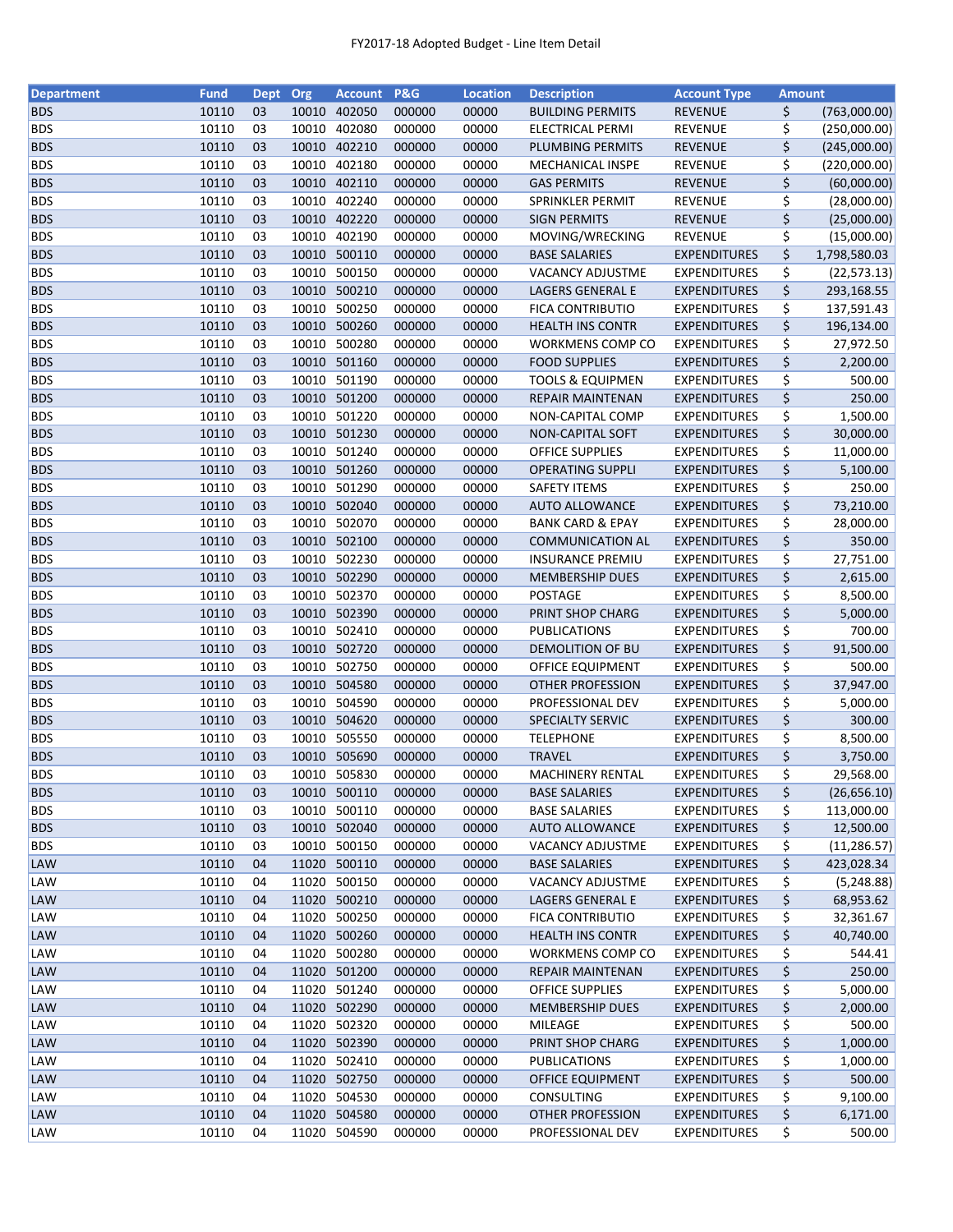| Department        | <b>Fund</b> | <b>Dept</b> | Org   | <b>Account</b> | P&G    | <b>Location</b> | <b>Description</b>          | <b>Account Type</b> | <b>Amount</b> |              |
|-------------------|-------------|-------------|-------|----------------|--------|-----------------|-----------------------------|---------------------|---------------|--------------|
| LAW               | 10110       | 04          | 11020 | 505550         | 000000 | 00000           | <b>TELEPHONE</b>            | <b>EXPENDITURES</b> | \$            | 500.00       |
| LAW               | 10110       | 04          | 11020 | 505690         | 000000 | 00000           | <b>TRAVEL</b>               | <b>EXPENDITURES</b> | \$            | 8,000.00     |
| <b>LAW</b>        | 10110       | 04          |       | 11020 505830   | 000000 | 00000           | <b>MACHINERY RENTAL</b>     | <b>EXPENDITURES</b> | \$            | 3,000.00     |
| LAW               | 10110       | 04          | 11020 | 500150         | 000000 | 00000           | <b>VACANCY ADJUSTME</b>     | <b>EXPENDITURES</b> | \$            | (2,624.44)   |
| <b>LAW</b>        | 10110       | 04          |       | 11030 500110   | 000000 | 00000           | <b>BASE SALARIES</b>        | <b>EXPENDITURES</b> | \$            | 989,505.80   |
| LAW               | 10110       | 04          |       | 11030 500120   | 000000 | 00000           | OVERTIME                    | <b>EXPENDITURES</b> | \$            | 6,000.00     |
| LAW               | 10110       | 04          | 11030 | 500130         | 000000 | 00000           | <b>TEMPORARY WAGES</b>      | <b>EXPENDITURES</b> | \$            | 11,302.00    |
| LAW               | 10110       | 04          | 11030 | 500150         | 000000 | 00000           | VACANCY ADJUSTME            | <b>EXPENDITURES</b> | \$            | (12, 275.44) |
| LAW               | 10110       | 04          |       | 11030 500210   | 000000 | 00000           | <b>LAGERS GENERAL E</b>     | <b>EXPENDITURES</b> | \$            | 161,289.45   |
| LAW               | 10110       | 04          | 11030 | 500250         | 000000 | 00000           | <b>FICA CONTRIBUTIO</b>     | <b>EXPENDITURES</b> | \$            | 75,697.20    |
| LAW               | 10110       | 04          | 11030 | 500260         | 000000 | 00000           | <b>HEALTH INS CONTR</b>     | <b>EXPENDITURES</b> | \$            | 75,660.00    |
| LAW               | 10110       | 04          | 11030 | 500280         | 000000 | 00000           | <b>WORKMENS COMP CO</b>     | <b>EXPENDITURES</b> | \$            | 1,051.18     |
| LAW               | 10110       | 04          | 11030 | 501200         | 000000 | 00000           | REPAIR MAINTENAN            | <b>EXPENDITURES</b> | \$            | 250.00       |
|                   |             |             |       |                |        |                 |                             |                     |               |              |
| LAW               | 10110       | 04          | 11030 | 501220         | 000000 | 00000           | NON-CAPITAL COMP            | <b>EXPENDITURES</b> | \$            | 1,000.00     |
| LAW               | 10110       | 04          |       | 11030 501230   | 000000 | 00000           | <b>NON-CAPITAL SOFT</b>     | <b>EXPENDITURES</b> | \$            | 2,000.00     |
| LAW               | 10110       | 04          | 11030 | 501240         | 000000 | 00000           | <b>OFFICE SUPPLIES</b>      | <b>EXPENDITURES</b> | \$            | 6,000.00     |
| <b>LAW</b>        | 10110       | 04          |       | 11030 502040   | 000000 | 00000           | <b>AUTO ALLOWANCE</b>       | <b>EXPENDITURES</b> | \$            | 5,160.00     |
| LAW               | 10110       | 04          |       | 11030 502230   | 000000 | 00000           | <b>INSURANCE PREMIU</b>     | <b>EXPENDITURES</b> | \$            | 16,453.00    |
| LAW               | 10110       | 04          |       | 11030 502290   | 000000 | 00000           | <b>MEMBERSHIP DUES</b>      | <b>EXPENDITURES</b> | \$            | 8,400.00     |
| LAW               | 10110       | 04          |       | 11030 502370   | 000000 | 00000           | POSTAGE                     | <b>EXPENDITURES</b> | \$            | 200.00       |
| LAW               | 10110       | 04          |       | 11030 502380   | 000000 | 00000           | PRINTING AND BIN            | <b>EXPENDITURES</b> | \$            | 500.00       |
| LAW               | 10110       | 04          |       | 11030 502390   | 000000 | 00000           | PRINT SHOP CHARG            | <b>EXPENDITURES</b> | \$            | 5,500.00     |
| LAW               | 10110       | 04          |       | 11030 502410   | 000000 | 00000           | <b>PUBLICATIONS</b>         | <b>EXPENDITURES</b> | \$            | 98,000.00    |
| LAW               | 10110       | 04          | 11030 | 502750         | 000000 | 00000           | OFFICE EQUIPMENT            | <b>EXPENDITURES</b> | \$            | 1,500.00     |
| LAW               | 10110       | 04          | 11030 | 504530         | 000000 | 00000           | <b>CONSULTING</b>           | <b>EXPENDITURES</b> | \$            | 137,063.94   |
| LAW               | 10110       | 04          | 11030 | 504550         | 000000 | 00000           | <b>COURT REPORTING</b>      | <b>EXPENDITURES</b> | \$            | 6,000.00     |
| LAW               | 10110       | 04          |       | 11030 504580   | 000000 | 00000           | <b>OTHER PROFESSION</b>     | <b>EXPENDITURES</b> | \$            | 21,937.62    |
| LAW               | 10110       | 04          | 11030 | 504590         | 000000 | 00000           | PROFESSIONAL DEV            | EXPENDITURES        | \$            | 500.00       |
| <b>LAW</b>        | 10110       | 04          |       | 11030 505550   | 000000 | 00000           | <b>TELEPHONE</b>            | <b>EXPENDITURES</b> | \$            | 1,500.00     |
| LAW               | 10110       | 04          |       | 11030 505690   | 000000 | 00000           | <b>TRAVEL</b>               | <b>EXPENDITURES</b> | \$            | 15,000.00    |
| LAW               | 10110       | 04          |       | 11030 505830   | 000000 | 00000           | <b>MACHINERY RENTAL</b>     | <b>EXPENDITURES</b> | \$            | 8,507.34     |
| LAW               | 10110       | 04          | 11030 | 501160         | 000000 | 00000           | <b>FOOD SUPPLIES</b>        | <b>EXPENDITURES</b> | \$            | 2,000.00     |
| LAW               | 10110       | 04          |       | 11030 504620   | 000000 | 00000           | SPECIALTY SERVIC            | <b>EXPENDITURES</b> | \$            | 1,500.00     |
| LAW               | 10110       | 04          | 11030 | 500110         | 000000 | 00000           | <b>BASE SALARIES</b>        | <b>EXPENDITURES</b> | \$            | (19,306.63)  |
| LAW               | 10110       | 04          |       | 11030 500150   | 000000 | 00000           | <b>VACANCY ADJUSTME</b>     | <b>EXPENDITURES</b> | \$            | (6, 137.72)  |
| LAW               | 10110       | 04          |       | 11030 500110   | 000000 | 00000           | <b>BASE SALARIES</b>        | <b>EXPENDITURES</b> | \$            | 16,184.00    |
| <b>LAW</b>        | 10110       | 04          |       | 19040 501160   | 000000 | 00000           | <b>FOOD SUPPLIES</b>        | <b>EXPENDITURES</b> | \$            | 4,000.00     |
| <b>CITY CLERK</b> | 10110       | 05          |       | 12010 500110   | 000000 | 00000           | <b>BASE SALARIES</b>        | <b>EXPENDITURES</b> | \$            | 237,642.87   |
|                   | 10110       |             |       |                |        |                 |                             |                     |               |              |
| <b>CITY CLERK</b> |             | 05          |       | 12010 500120   | 000000 | 00000           | <b>OVERTIME</b>             | <b>EXPENDITURES</b> | \$            | 2,000.00     |
| <b>CITY CLERK</b> | 10110       | 05          |       | 12010 500150   | 000000 | 00000           | <b>VACANCY ADJUSTME</b>     | <b>EXPENDITURES</b> | \$            | (2,939.38)   |
| <b>CITY CLERK</b> | 10110       | 05          |       | 12010 500210   | 000000 | 00000           | <b>LAGERS GENERAL E</b>     | <b>EXPENDITURES</b> | \$            | 36,455.74    |
| <b>CITY CLERK</b> | 10110       | 05          |       | 12010 500250   | 000000 | 00000           | <b>FICA CONTRIBUTIO</b>     | <b>EXPENDITURES</b> | \$            | 18,179.68    |
| <b>CITY CLERK</b> | 10110       | 05          |       | 12010 500260   | 000000 | 00000           | <b>HEALTH INS CONTR</b>     | <b>EXPENDITURES</b> | \$            | 29,100.00    |
| <b>CITY CLERK</b> | 10110       | 05          |       | 12010 500280   | 000000 | 00000           | <b>WORKMENS COMP CO</b>     | <b>EXPENDITURES</b> | \$            | 1,660.16     |
| <b>CITY CLERK</b> | 10110       | 05          |       | 12010 501160   | 000000 | 00000           | <b>FOOD SUPPLIES</b>        | <b>EXPENDITURES</b> | \$            | 200.00       |
| <b>CITY CLERK</b> | 10110       | 05          |       | 12010 501190   | 000000 | 00000           | <b>TOOLS &amp; EQUIPMEN</b> | <b>EXPENDITURES</b> | \$            | 1,300.00     |
| <b>CITY CLERK</b> | 10110       | 05          |       | 12010 501220   | 000000 | 00000           | NON-CAPITAL COMP            | <b>EXPENDITURES</b> | \$            | 500.00       |
| <b>CITY CLERK</b> | 10110       | 05          |       | 12010 501230   | 000000 | 00000           | NON-CAPITAL SOFT            | <b>EXPENDITURES</b> | \$            | 400.00       |
| <b>CITY CLERK</b> | 10110       | 05          |       | 12010 501240   | 000000 | 00000           | <b>OFFICE SUPPLIES</b>      | <b>EXPENDITURES</b> | \$            | 2,300.00     |
| <b>CITY CLERK</b> | 10110       | 05          |       | 12010 502040   | 000000 | 00000           | <b>AUTO ALLOWANCE</b>       | <b>EXPENDITURES</b> | \$            | 600.00       |
| <b>CITY CLERK</b> | 10110       | 05          |       | 12010 502170   | 000000 | 00000           | <b>DOCUMENT RECORDI</b>     | <b>EXPENDITURES</b> | \$            | 500.00       |
| <b>CITY CLERK</b> | 10110       | 05          |       | 12010 502190   | 000000 | 00000           | <b>ELECTION EXPENSE</b>     | <b>EXPENDITURES</b> | \$            | 105,000.00   |
| <b>CITY CLERK</b> | 10110       | 05          |       | 12010 502230   | 000000 | 00000           | <b>INSURANCE PREMIU</b>     | <b>EXPENDITURES</b> | \$            | 4,066.00     |
| <b>CITY CLERK</b> | 10110       | 05          |       | 12010 502290   | 000000 | 00000           | <b>MEMBERSHIP DUES</b>      | <b>EXPENDITURES</b> | \$            | 840.00       |
| <b>CITY CLERK</b> | 10110       | 05          |       | 12010 502380   | 000000 | 00000           | PRINTING AND BIN            | <b>EXPENDITURES</b> | \$            | 1,000.00     |
| <b>CITY CLERK</b> | 10110       | 05          |       | 12010 502390   | 000000 | 00000           | PRINT SHOP CHARG            | <b>EXPENDITURES</b> | \$            | 1,500.00     |
| <b>CITY CLERK</b> | 10110       | 05          |       | 12010 502410   | 000000 | 00000           | <b>PUBLICATIONS</b>         | <b>EXPENDITURES</b> | \$            | 400.00       |
| <b>CITY CLERK</b> | 10110       | 05          |       | 12010 502750   | 000000 | 00000           | OFFICE EQUIPMENT            | <b>EXPENDITURES</b> | \$            | 1,000.00     |
|                   |             |             |       |                |        |                 |                             |                     |               |              |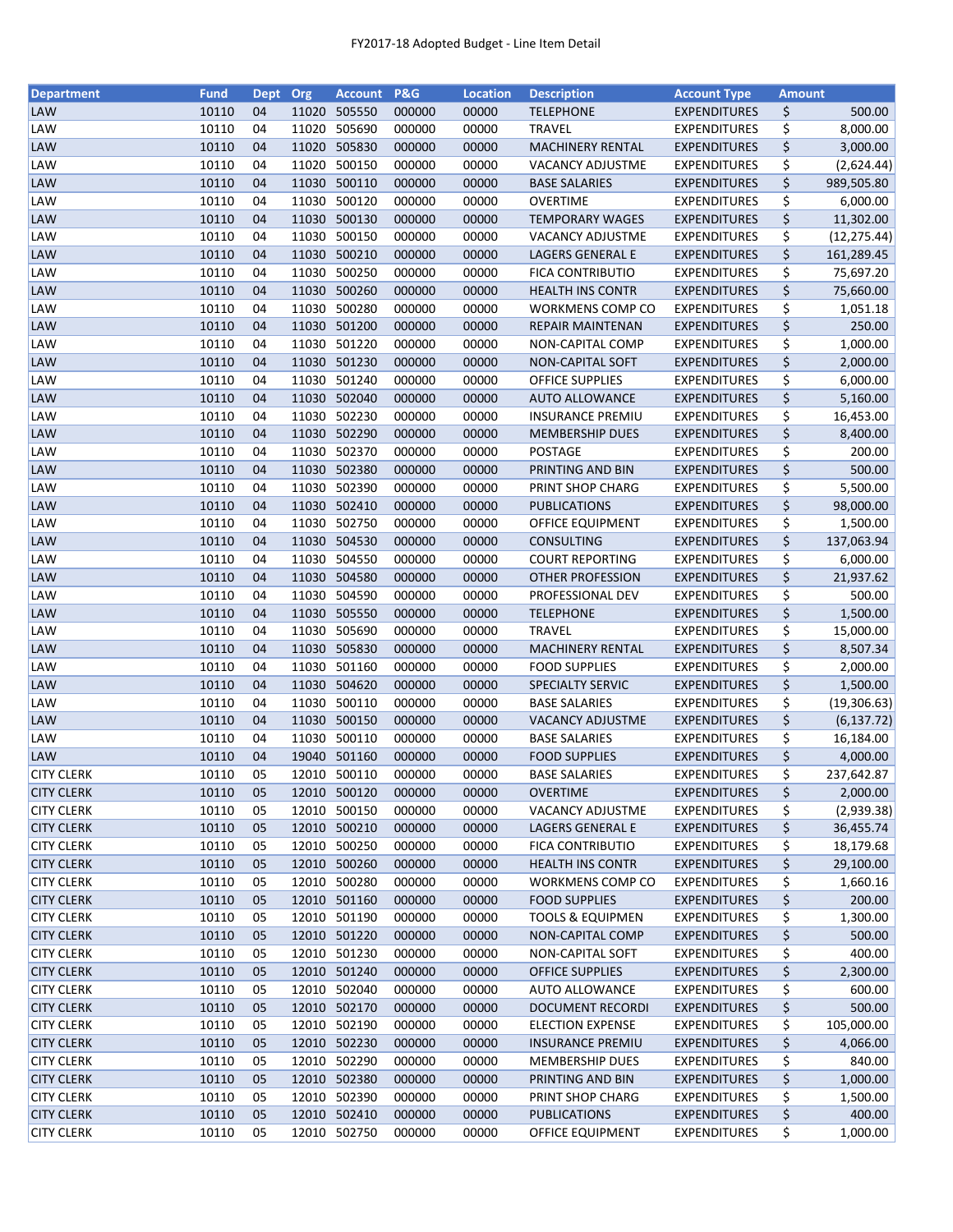| <b>Department</b>   | <b>Fund</b> | <b>Dept</b> | <b>Org</b> | <b>Account</b> | <b>P&amp;G</b> | <b>Location</b> | <b>Description</b>      | <b>Account Type</b> | <b>Amount</b> |             |
|---------------------|-------------|-------------|------------|----------------|----------------|-----------------|-------------------------|---------------------|---------------|-------------|
| <b>CITY CLERK</b>   | 10110       | 05          | 12010      | 502780         | 000000         | 00000           | <b>CONTINGENCY</b>      | <b>EXPENDITURES</b> | \$            | 2,147.00    |
| <b>CITY CLERK</b>   | 10110       | 05          | 12010      | 504520         | 000000         | 00000           | <b>BUILDING SECURIT</b> | <b>EXPENDITURES</b> | \$            | 6,300.00    |
| <b>CITY CLERK</b>   | 10110       | 05          | 12010      | 504580         | 000000         | 00000           | <b>OTHER PROFESSION</b> | <b>EXPENDITURES</b> | \$            | 10,000.00   |
| <b>CITY CLERK</b>   | 10110       | 05          |            | 12010 504590   | 000000         | 00000           | PROFESSIONAL DEV        | <b>EXPENDITURES</b> | \$            | 2,000.00    |
| <b>CITY CLERK</b>   | 10110       | 05          |            | 12010 504620   | 000000         | 00000           | SPECIALTY SERVIC        | <b>EXPENDITURES</b> | \$            | 500.00      |
| <b>CITY CLERK</b>   | 10110       | 05          |            | 12010 505550   | 000000         | 00000           | <b>TELEPHONE</b>        | <b>EXPENDITURES</b> | \$            | 800.00      |
| <b>CITY CLERK</b>   | 10110       | 05          |            | 12010 505690   | 000000         | 00000           | <b>TRAVEL</b>           | <b>EXPENDITURES</b> | \$            | 6,000.00    |
| <b>CITY CLERK</b>   | 10110       | 05          |            | 12010 505830   | 000000         | 00000           | <b>MACHINERY RENTAL</b> | <b>EXPENDITURES</b> | \$            | 2,700.00    |
| <b>CITY CLERK</b>   | 10110       | 05          |            | 12010 500110   | 000000         | 00000           | <b>BASE SALARIES</b>    | <b>EXPENDITURES</b> | \$            | (5,055.68)  |
| <b>CITY CLERK</b>   | 10110       | 05          |            | 12010 500130   | 000000         | 00000           | <b>TEMPORARY WAGES</b>  | <b>EXPENDITURES</b> | \$            | 21,305.00   |
| <b>CITY CLERK</b>   | 10110       | 05          |            | 12010 504580   | 000000         | 00000           | OTHER PROFESSION        | <b>EXPENDITURES</b> | \$            | 12,500.00   |
| <b>CITY CLERK</b>   | 10110       | 05          |            | 12010 500150   | 000000         | 00000           | VACANCY ADJUSTME        | <b>EXPENDITURES</b> | \$            | (1,469.69)  |
| <b>CITY MANAGER</b> | 10110       | 06          | 13010      | 500110         | 000000         | 00000           | <b>BASE SALARIES</b>    | <b>EXPENDITURES</b> | \$            | 689,150.93  |
| <b>CITY MANAGER</b> | 10110       | 06          | 13010      | 500130         | 000000         | 00000           | <b>TEMPORARY WAGES</b>  | <b>EXPENDITURES</b> | \$            | 14,700.00   |
| <b>CITY MANAGER</b> | 10110       | 06          | 13010      | 500150         | 000000         | 00000           | <b>VACANCY ADJUSTME</b> | <b>EXPENDITURES</b> | \$            | (8, 577.22) |
| <b>CITY MANAGER</b> | 10110       | 06          | 13010      | 500210         | 000000         | 00000           | LAGERS GENERAL E        | <b>EXPENDITURES</b> | \$            | 112,331.60  |
| <b>CITY MANAGER</b> | 10110       | 06          |            | 13010 500250   | 000000         | 00000           | <b>FICA CONTRIBUTIO</b> | <b>EXPENDITURES</b> | \$            | 52,720.05   |
| <b>CITY MANAGER</b> | 10110       | 06          |            | 13010 500260   | 000000         | 00000           | <b>HEALTH INS CONTR</b> | <b>EXPENDITURES</b> | \$            | 34,920.00   |
| <b>CITY MANAGER</b> | 10110       | 06          |            | 13010 500280   | 000000         | 00000           | WORKMENS COMP CO        | <b>EXPENDITURES</b> | \$            | 3,519.23    |
| <b>CITY MANAGER</b> | 10110       | 06          |            | 13010 501160   | 000000         | 00000           | <b>FOOD SUPPLIES</b>    | <b>EXPENDITURES</b> | \$            | 11,000.00   |
| <b>CITY MANAGER</b> | 10110       | 06          |            | 13010 505830   | 000000         | 00000           | <b>MACHINERY RENTAL</b> | <b>EXPENDITURES</b> | \$            | 6,500.00    |
| <b>CITY MANAGER</b> | 10110       | 06          |            | 13010 504620   | 000000         | 00000           | SPECIALTY SERVIC        | <b>EXPENDITURES</b> | \$            | 2,000.00    |
| <b>CITY MANAGER</b> | 10110       | 06          |            | 13010 501240   | 000000         | 00000           | <b>OFFICE SUPPLIES</b>  | <b>EXPENDITURES</b> | \$            | 4,485.00    |
| <b>CITY MANAGER</b> | 10110       | 06          |            | 13010 502040   | 000000         | 00000           | <b>AUTO ALLOWANCE</b>   | <b>EXPENDITURES</b> | \$            | 16,500.00   |
| <b>CITY MANAGER</b> | 10110       | 06          |            | 13010 502100   | 000000         | 00000           | <b>COMMUNICATION AL</b> | <b>EXPENDITURES</b> | \$            | 600.00      |
| <b>CITY MANAGER</b> | 10110       | 06          | 13010      | 502120         | 000000         | 00000           | <b>CONTRIBUTIONS</b>    | <b>EXPENDITURES</b> | \$            | 14,000.00   |
| <b>CITY MANAGER</b> | 10110       | 06          | 13010      | 502230         | 000000         | 00000           | <b>INSURANCE PREMIU</b> | <b>EXPENDITURES</b> | \$            | 9,645.00    |
| <b>CITY MANAGER</b> | 10110       | 06          | 13010      | 502250         | 000000         | 00000           | <b>INTERNET SERVICE</b> | <b>EXPENDITURES</b> | \$            | 720.00      |
| <b>CITY MANAGER</b> | 10110       | 06          |            | 13010 502290   | 000000         | 00000           | <b>MEMBERSHIP DUES</b>  | <b>EXPENDITURES</b> | \$            | 17,500.00   |
| <b>CITY MANAGER</b> | 10110       | 06          |            | 13010 502320   | 000000         | 00000           | MILEAGE                 | <b>EXPENDITURES</b> | \$            | 1,500.00    |
| <b>CITY MANAGER</b> | 10110       | 06          |            | 13010 502390   | 000000         | 00000           | PRINT SHOP CHARG        | <b>EXPENDITURES</b> | \$            | 4,000.00    |
| <b>CITY MANAGER</b> | 10110       | 06          |            | 13010 502410   | 000000         | 00000           | <b>PUBLICATIONS</b>     | <b>EXPENDITURES</b> | \$            | 1,000.00    |
| <b>CITY MANAGER</b> | 10110       | 06          |            | 13010 504530   | 000000         | 00000           | <b>CONSULTING</b>       | <b>EXPENDITURES</b> | \$            | 10,000.00   |
| <b>CITY MANAGER</b> | 10110       | 06          |            | 13010 504580   | 000000         | 00000           | OTHER PROFESSION        | <b>EXPENDITURES</b> | \$            | 47,923.00   |
| <b>CITY MANAGER</b> | 10110       | 06          |            | 13010 504590   | 000000         | 00000           | PROFESSIONAL DEV        | <b>EXPENDITURES</b> | \$            | 6,000.00    |
| <b>CITY MANAGER</b> | 10110       | 06          |            | 13010 505550   | 000000         | 00000           | <b>TELEPHONE</b>        | <b>EXPENDITURES</b> | \$            | 1,100.00    |
| <b>CITY MANAGER</b> | 10110       | 06          |            | 13010 505690   | 000000         | 00000           | <b>TRAVEL</b>           | <b>EXPENDITURES</b> | \$            | 16,000.00   |
| <b>CITY MANAGER</b> | 10110       | 06          |            | 13010 500110   | 000000         | 00000           | <b>BASE SALARIES</b>    | <b>EXPENDITURES</b> | \$            | (14,071.19) |
| <b>CITY MANAGER</b> | 10110       | 06          |            | 13010 500140   | 000000         | 00000           | <b>RESERVE FOR WAGE</b> | <b>EXPENDITURES</b> | \$            | 637,334.00  |
| <b>CITY MANAGER</b> | 10110       | 06          | 13010      | 500140         | 000000         | 00000           | RESERVE FOR WAGE        | <b>EXPENDITURES</b> | \$            | 295,601.00  |
| <b>CITY MANAGER</b> | 10110       | 06          |            | 13010 500150   | 000000         | 00000           | <b>VACANCY ADJUSTME</b> | <b>EXPENDITURES</b> | \$            | (4, 288.61) |
| <b>CITY MANAGER</b> | 10110       | 06          |            | 13010 502400   | 000000         | 00000           | PUBLIC RELATIONS        | <b>EXPENDITURES</b> | \$            | 25,000.00   |
| <b>CITY MANAGER</b> | 10110       | 06          |            | 13010 508170   | 000000         | 00000           | <b>OTHER EQUIPMENT</b>  | <b>EXPENDITURES</b> | \$            | 30,000.00   |
| <b>CITY MANAGER</b> | 10110       | 06          |            | 13020 501160   | 000000         | 00000           | <b>FOOD SUPPLIES</b>    | <b>EXPENDITURES</b> | \$            | 6,000.00    |
| <b>CITY MANAGER</b> | 10110       | 06          |            | 13020 501300   | 000000         | 00000           | <b>WEARING APPAREL</b>  | <b>EXPENDITURES</b> | \$            | 2,200.00    |
| <b>CITY MANAGER</b> | 10110       | 06          |            | 13020 502390   | 000000         | 00000           | PRINT SHOP CHARG        | <b>EXPENDITURES</b> | \$            | 200.00      |
| <b>CITY MANAGER</b> | 10110       | 06          |            | 13020 502440   | 000000         | 00000           | SERVICE CENTER C        | <b>EXPENDITURES</b> | \$            | 500.00      |
| <b>CITY MANAGER</b> | 10110       | 06          |            | 13020 504590   | 000000         | 00000           | PROFESSIONAL DEV        | <b>EXPENDITURES</b> | \$            | 7,600.00    |
| <b>CITY MANAGER</b> | 10110       | 06          |            | 13020 505690   | 000000         | 00000           | <b>TRAVEL</b>           | <b>EXPENDITURES</b> | \$            | 4,000.00    |
| <b>CITY MANAGER</b> | 10110       | 06          |            | 13030 501160   | 000000         | 00000           | <b>FOOD SUPPLIES</b>    | <b>EXPENDITURES</b> | \$            | 6,802.00    |
| <b>CITY MANAGER</b> | 10110       | 06          |            | 13030 501240   | 000000         | 00000           | <b>OFFICE SUPPLIES</b>  | <b>EXPENDITURES</b> | \$            | 100.00      |
| <b>CITY MANAGER</b> | 10110       | 06          | 13030      | 504560         | 000000         | 00000           | <b>LOBBYIST EXPENSE</b> | <b>EXPENDITURES</b> | \$            | 154,767.72  |
| <b>CITY MANAGER</b> | 10110       | 06          |            | 13030 504580   | 000000         | 00000           | <b>OTHER PROFESSION</b> | <b>EXPENDITURES</b> | \$            | 4,300.00    |
| <b>CITY MANAGER</b> | 10110       | 06          |            | 13040 502400   | 000000         | 00000           | PUBLIC RELATIONS        | <b>EXPENDITURES</b> | \$            | 1,000.00    |
| <b>CITY MANAGER</b> | 10110       | 06          |            | 13050 504580   | 000000         | 00000           | OTHER PROFESSION        | <b>EXPENDITURES</b> | \$            | 22,000.00   |
| <b>CITY MANAGER</b> | 10110       | 06          |            | 13120 502780   | 000000         | 00000           | <b>CONTINGENCY</b>      | <b>EXPENDITURES</b> | \$            | 408,862.00  |
| <b>CITY MANAGER</b> | 10110       | 06          |            | 53540 500130   | 000000         | 00000           | <b>TEMPORARY WAGES</b>  | <b>EXPENDITURES</b> | \$            | 58,972.00   |
| <b>FINANCE</b>      | 10110       | 09          |            | 14110 500110   | 000000         | 00000           | <b>BASE SALARIES</b>    | <b>EXPENDITURES</b> | \$            | 614,514.30  |
|                     |             |             |            |                |                |                 |                         |                     |               |             |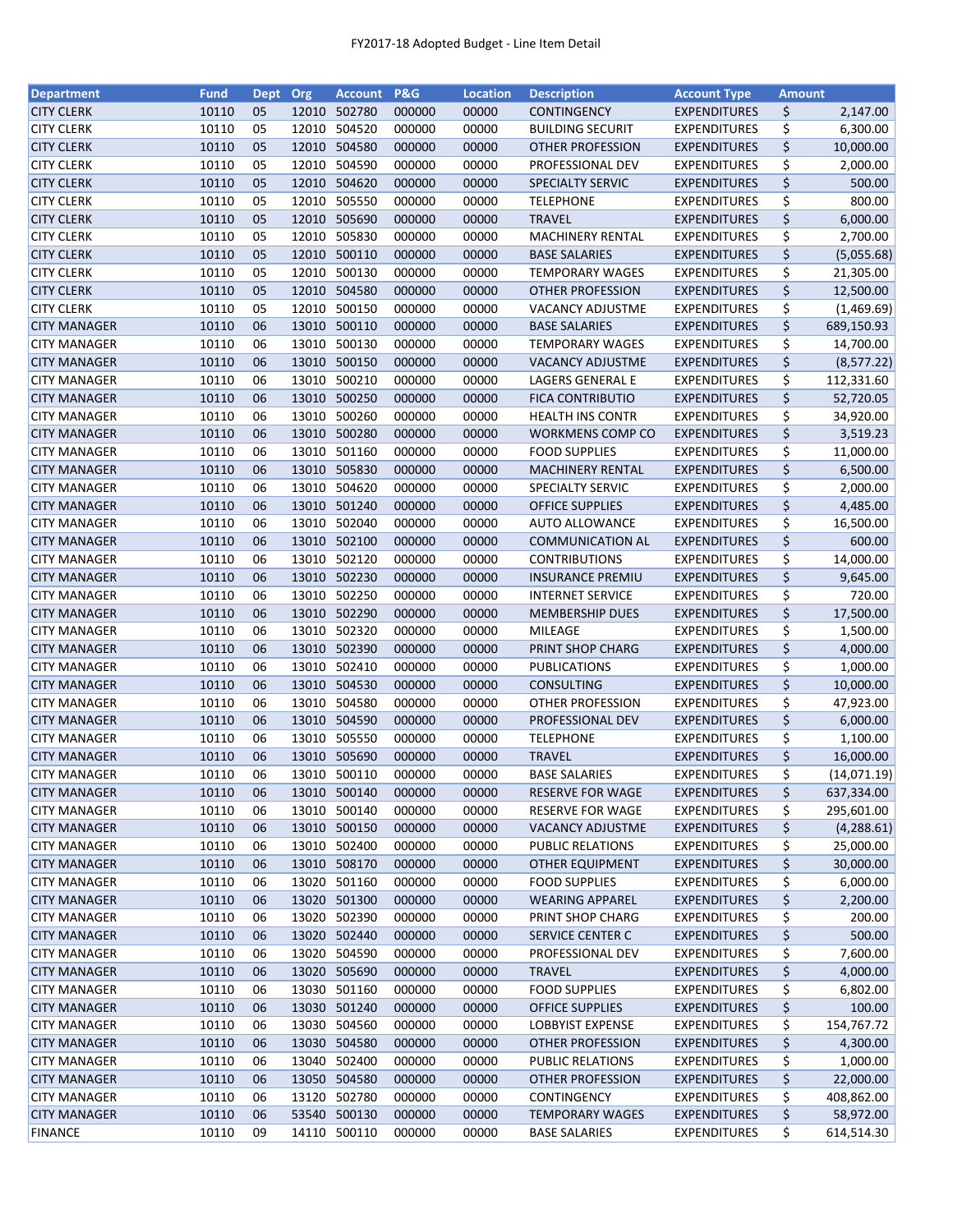| <b>Department</b> | <b>Fund</b>    | Dept     | Org            | Account          | <b>P&amp;G</b>   | <b>Location</b> | <b>Description</b>                               | <b>Account Type</b>              |          | <b>Amount</b>     |
|-------------------|----------------|----------|----------------|------------------|------------------|-----------------|--------------------------------------------------|----------------------------------|----------|-------------------|
| <b>FINANCE</b>    | 10110          | 09       | 14110          | 500150           | 000000           | 00000           | <b>VACANCY ADJUSTME</b>                          | <b>EXPENDITURES</b>              | \$       | (7,651.26)        |
| <b>FINANCE</b>    | 10110          | 09       | 14110          | 500210           | 000000           | 00000           | LAGERS GENERAL E                                 | <b>EXPENDITURES</b>              | \$       | 100,165.84        |
| <b>FINANCE</b>    | 10110          | 09       | 14110          | 500250           | 000000           | 00000           | <b>FICA CONTRIBUTIO</b>                          | <b>EXPENDITURES</b>              | \$       | 47,010.37         |
| <b>FINANCE</b>    | 10110          | 09       | 14110          | 500260           | 000000           | 00000           | <b>HEALTH INS CONTR</b>                          | <b>EXPENDITURES</b>              | \$       | 69,258.00         |
| <b>FINANCE</b>    | 10110          | 09       |                | 14110 500280     | 000000           | 00000           | WORKMENS COMP CO                                 | <b>EXPENDITURES</b>              | \$       | 3,435.88          |
| <b>FINANCE</b>    | 10110          | 09       | 14110          | 501160           | 000000           | 00000           | <b>FOOD SUPPLIES</b>                             | <b>EXPENDITURES</b>              | \$       | 600.00            |
| <b>FINANCE</b>    | 10110          | 09       | 14110          | 501200           | 000000           | 00000           | <b>REPAIR MAINTENAN</b>                          | <b>EXPENDITURES</b>              | \$       | 500.00            |
| <b>FINANCE</b>    | 10110          | 09       | 14110          | 501230           | 000000           | 00000           | NON-CAPITAL SOFT                                 | <b>EXPENDITURES</b>              | \$       | 500.00            |
| <b>FINANCE</b>    | 10110          | 09       | 14110          | 501240           | 000000           | 00000           | <b>OFFICE SUPPLIES</b>                           | <b>EXPENDITURES</b>              | \$       | 5,000.00          |
| <b>FINANCE</b>    | 10110          | 09       |                | 14110 502040     | 000000           | 00000           | <b>AUTO ALLOWANCE</b>                            | <b>EXPENDITURES</b>              | \$       | 200.00            |
| <b>FINANCE</b>    | 10110          | 09       |                | 14110 502290     | 000000           | 00000           | <b>MEMBERSHIP DUES</b>                           | <b>EXPENDITURES</b>              | \$       | 2,000.00          |
| <b>FINANCE</b>    | 10110          | 09       | 14110          | 502370           | 000000           | 00000           | POSTAGE                                          | <b>EXPENDITURES</b>              | \$       | 50.00             |
| <b>FINANCE</b>    | 10110          | 09       | 14110          | 502390           | 000000           | 00000           | PRINT SHOP CHARG                                 | <b>EXPENDITURES</b>              | \$       | 1,500.00          |
| <b>FINANCE</b>    | 10110          | 09       | 14110          | 502410           | 000000           | 00000           | PUBLICATIONS                                     | <b>EXPENDITURES</b>              | \$       | 500.00            |
| <b>FINANCE</b>    | 10110          | 09       | 14110          | 504510           | 000000           | 00000           | AUDITING AND ACC                                 | <b>EXPENDITURES</b>              | \$       | 45,728.00         |
| <b>FINANCE</b>    | 10110          | 09       | 14110          | 504580           | 000000           | 00000           | <b>OTHER PROFESSION</b>                          | <b>EXPENDITURES</b>              | \$       | 7,702.00          |
| <b>FINANCE</b>    | 10110          | 09       |                | 14110 504590     | 000000           | 00000           | PROFESSIONAL DEV                                 | <b>EXPENDITURES</b>              | \$       | 1,000.00          |
| <b>FINANCE</b>    | 10110          | 09       |                | 14110 505690     | 000000           | 00000           | <b>TRAVEL</b>                                    | <b>EXPENDITURES</b>              | \$       | 8,000.00          |
| <b>FINANCE</b>    | 10110          | 09       | 14110          | 505830           | 000000           | 00000           | <b>MACHINERY RENTAL</b>                          | <b>EXPENDITURES</b>              | \$       | 12,400.00         |
| <b>FINANCE</b>    | 10110          | 09       | 14110          | 500150           | 000000           | 00000           | VACANCY ADJUSTME                                 | <b>EXPENDITURES</b>              | \$       | (3,825.63)        |
| <b>FINANCE</b>    | 10110          | 09       | 14120          | 401510           | 000000           | 00000           | <b>SALES TAX</b>                                 | <b>REVENUE</b>                   | \$       | (44, 810, 000.00) |
| <b>FINANCE</b>    | 10110          | 09       | 14120          | 404010           | 000000           | 00000           | <b>ELECTRICITY</b>                               | <b>REVENUE</b>                   | \$       | (9,100,000.00)    |
| <b>FINANCE</b>    | 10110          | 09       |                | 14120 401570     | 000000           | 00000           | <b>GROSS RECEIPTS T</b>                          | <b>REVENUE</b>                   | \$       | (4,700,000.00)    |
| <b>FINANCE</b>    | 10110          | 09       | 14120          | 417010           | 000000           | 00000           | TRANSFER FROM OT                                 | <b>REVENUE</b>                   | \$       | (4, 170, 717.00)  |
| <b>FINANCE</b>    | 10110          | 09       | 14120          | 404020           | 000000           | 00000           | GAS                                              | <b>REVENUE</b>                   | \$       | (3,000,000.00)    |
| <b>FINANCE</b>    | 10110          | 09       | 14120          | 404050           | 000000           | 00000           | <b>WATER</b>                                     | <b>REVENUE</b>                   | \$       | (2,000,000.00)    |
| <b>FINANCE</b>    | 10110          | 09       | 14120          | 401910           | 000000           | 00000           | CABLE-3%                                         | <b>REVENUE</b>                   | \$       | (870,000.00)      |
| <b>FINANCE</b>    | 10110          | 09       | 14120          | 414100           | 000000           | 00000           | <b>MISC REVENUE</b>                              | <b>REVENUE</b>                   | \$       | (300,000.00)      |
| <b>FINANCE</b>    | 10110          | 09       | 14120          | 404070           | 000000           | 00000           | <b>GROSS RECIEPTS ROW</b>                        | <b>REVENUE</b>                   | \$       |                   |
|                   |                |          |                |                  |                  |                 |                                                  |                                  |          | (466,000.00)      |
| <b>FINANCE</b>    | 10110<br>10110 | 09<br>09 | 14120<br>14120 | 410010<br>412030 | 000000<br>000000 | 00000<br>00000  | <b>INTEREST EARNING</b><br><b>TECHNOLOGY FEE</b> | <b>REVENUE</b><br><b>REVENUE</b> | \$<br>\$ | (180,000.00)      |
| <b>FINANCE</b>    |                |          |                | 414080           |                  |                 |                                                  |                                  |          | (100,000.00)      |
| <b>FINANCE</b>    | 10110          | 09       | 14120          |                  | 000000           | 00000           | <b>FUND BALANCE APP</b>                          | <b>REVENUE</b>                   | \$       | (1,566,209.00)    |
| <b>FINANCE</b>    | 10110          | 09       | 14120          | 404030           | 000000           | 00000           | <b>TRANSPORTATION</b>                            | <b>REVENUE</b>                   | \$       | (41,000.00)       |
| <b>FINANCE</b>    | 10110          | 09       | 14120          | 404040           | 000000           | 00000           | <b>HOUSING</b>                                   | REVENUE                          | \$       | (28,000.00)       |
| <b>FINANCE</b>    | 10110          | 09       |                | 14120 500110     | 000000           | 00000           | <b>BASE SALARIES</b>                             | <b>EXPENDITURES</b>              | \$       | 224,307.92        |
| <b>FINANCE</b>    | 10110          | 09       |                | 14120 500150     | 000000           | 00000           | <b>VACANCY ADJUSTME</b>                          | <b>EXPENDITURES</b>              | \$       | (2,796.21)        |
| <b>FINANCE</b>    | 10110          | 09       |                | 14120 500210     | 000000           | 00000           | LAGERS GENERAL E                                 | <b>EXPENDITURES</b>              | \$       | 36,373.11         |
| <b>FINANCE</b>    | 10110          | 09       |                | 14120 500250     | 000000           | 00000           | <b>FICA CONTRIBUTIO</b>                          | <b>EXPENDITURES</b>              | \$       | 17,070.83         |
| <b>FINANCE</b>    | 10110          | 09       |                | 14120 500260     | 000000           | 00000           | <b>HEALTH INS CONTR</b>                          | <b>EXPENDITURES</b>              | \$       | 17,460.00         |
| <b>FINANCE</b>    | 10110          | 09       | 14120          | 500280           | 000000           | 00000           | <b>WORKMENS COMP CO</b>                          | <b>EXPENDITURES</b>              | \$       | 1,869.08          |
| <b>FINANCE</b>    | 10110          | 09       |                | 14120 501160     | 000000           | 00000           | <b>FOOD SUPPLIES</b>                             | <b>EXPENDITURES</b>              | \$       | 3,500.00          |
| <b>FINANCE</b>    | 10110          | 09       |                | 14120 501200     | 000000           | 00000           | REPAIR MAINTENAN                                 | <b>EXPENDITURES</b>              | \$       | 500.00            |
| <b>FINANCE</b>    | 10110          | 09       |                | 14120 501240     | 000000           | 00000           | <b>OFFICE SUPPLIES</b>                           | <b>EXPENDITURES</b>              | \$       | 1,500.00          |
| <b>FINANCE</b>    | 10110          | 09       |                | 14120 501260     | 000000           | 00000           | <b>OPERATING SUPPLI</b>                          | <b>EXPENDITURES</b>              | \$       | 1,113.00          |
| <b>FINANCE</b>    | 10110          | 09       |                | 14120 502040     | 000000           | 00000           | <b>AUTO ALLOWANCE</b>                            | <b>EXPENDITURES</b>              | \$       | 5,160.00          |
| <b>FINANCE</b>    | 10110          | 09       |                | 14120 502080     | 000000           | 00000           | <b>BANK CHARGES</b>                              | <b>EXPENDITURES</b>              | \$       | 5,000.00          |
| <b>FINANCE</b>    | 10110          | 09       |                | 14120 502230     | 000000           | 00000           | <b>INSURANCE PREMIU</b>                          | <b>EXPENDITURES</b>              | \$       | 26,021.00         |
| <b>FINANCE</b>    | 10110          | 09       |                | 14120 502250     | 000000           | 00000           | <b>INTERNET SERVICE</b>                          | <b>EXPENDITURES</b>              | \$       | 600.00            |
| <b>FINANCE</b>    | 10110          | 09       |                | 14120 502290     | 000000           | 00000           | <b>MEMBERSHIP DUES</b>                           | <b>EXPENDITURES</b>              | \$       | 520.00            |
| <b>FINANCE</b>    | 10110          | 09       |                | 14120 502370     | 000000           | 00000           | POSTAGE                                          | <b>EXPENDITURES</b>              | \$       | 200.00            |
| <b>FINANCE</b>    | 10110          | 09       |                | 14120 502390     | 000000           | 00000           | PRINT SHOP CHARG                                 | <b>EXPENDITURES</b>              | \$       | 650.00            |
| <b>FINANCE</b>    | 10110          | 09       | 14120          | 502410           | 000000           | 00000           | <b>PUBLICATIONS</b>                              | <b>EXPENDITURES</b>              | \$       | 1,700.00          |
| <b>FINANCE</b>    | 10110          | 09       |                | 14120 502780     | 000000           | 00000           | <b>CONTINGENCY</b>                               | <b>EXPENDITURES</b>              | \$       | 20,009.00         |
| <b>FINANCE</b>    | 10110          | 09       |                | 14120 504580     | 000000           | 00000           | OTHER PROFESSION                                 | <b>EXPENDITURES</b>              | \$       | 256,200.00        |
| <b>FINANCE</b>    | 10110          | 09       |                | 14120 504590     | 000000           | 00000           | PROFESSIONAL DEV                                 | <b>EXPENDITURES</b>              | \$       | 1,600.00          |
| <b>FINANCE</b>    | 10110          | 09       |                | 14120 505070     | 000000           | 00000           | PRINT ADVERTISIN                                 | <b>EXPENDITURES</b>              | \$       | 50.00             |
| <b>FINANCE</b>    | 10110          | 09       |                | 14120 505550     | 000000           | 00000           | <b>TELEPHONE</b>                                 | <b>EXPENDITURES</b>              | \$       | 50.00             |
| <b>FINANCE</b>    | 10110          | 09       |                | 14120 505690     | 000000           | 00000           | <b>TRAVEL</b>                                    | <b>EXPENDITURES</b>              | \$       | 2,500.00          |
|                   |                |          |                |                  |                  |                 |                                                  |                                  |          |                   |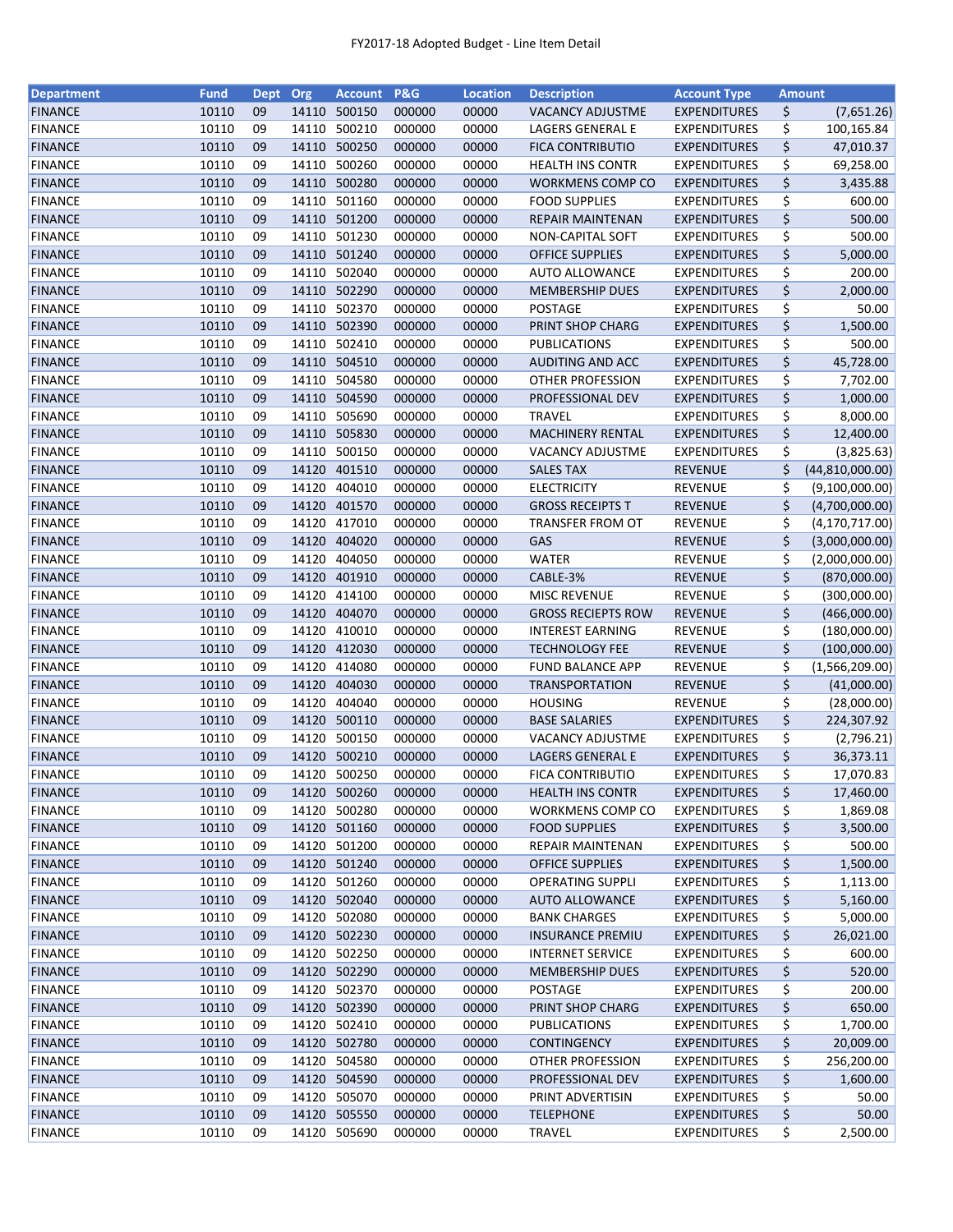| <b>Department</b> | <b>Fund</b> | Dept | Org   | <b>Account P&amp;G</b> |        | <b>Location</b> | <b>Description</b>                       | <b>Account Type</b>            | <b>Amount</b> |                |
|-------------------|-------------|------|-------|------------------------|--------|-----------------|------------------------------------------|--------------------------------|---------------|----------------|
| <b>FINANCE</b>    | 10110       | 09   | 14120 | 505830                 | 000000 | 00000           | <b>MACHINERY RENTAL</b>                  | <b>EXPENDITURES</b>            | \$            | 2,300.00       |
| <b>FINANCE</b>    | 10110       | 09   | 14120 | 509910                 | 000000 | 00000           | <b>TRANSFER TO OTHE</b>                  | <b>EXPENDITURES</b>            | \$            | 3,876,802.00   |
| <b>FINANCE</b>    | 10110       | 09   | 14120 | 500110                 | 000000 | 00000           | <b>BASE SALARIES</b>                     | <b>EXPENDITURES</b>            | \$            | 9,367.00       |
| <b>FINANCE</b>    | 10110       | 09   | 14120 | 509910                 | 000000 | 00000           | <b>TRANSFER TO OTHE</b>                  | <b>EXPENDITURES</b>            | \$            | 51,574.00      |
| <b>FINANCE</b>    | 10110       | 09   |       | 14120 500110           | 000000 | 00000           | <b>BASE SALARIES</b>                     | <b>EXPENDITURES</b>            | \$            | (19, 199.28)   |
| <b>FINANCE</b>    | 10110       | 09   | 14120 | 502780                 | 000000 | 00000           | CONTINGENCY                              | <b>EXPENDITURES</b>            | \$            | (7, 733.00)    |
| <b>FINANCE</b>    | 10110       | 09   | 14120 | 500150                 | 000000 | 00000           | <b>VACANCY ADJUSTME</b>                  | <b>EXPENDITURES</b>            | \$            | (1,398.10)     |
| <b>FINANCE</b>    | 10110       | 09   | 14120 | 414100                 | 000000 | 00000           | <b>MISC REVENUE</b>                      | REVENUE                        | \$            | (160,000.00)   |
| <b>FINANCE</b>    | 10110       | 09   | 14120 | 414100                 | 000000 | 00000           | <b>MISC REVENUE</b>                      | <b>REVENUE</b>                 | \$            | 4,831.19       |
| <b>FINANCE</b>    | 10110       | 09   | 14130 | 500110                 | 000000 | 00000           | <b>BASE SALARIES</b>                     | <b>EXPENDITURES</b>            | \$            | 121,171.90     |
| <b>FINANCE</b>    | 10110       | 09   |       | 14130 500150           | 000000 | 00000           | <b>VACANCY ADJUSTME</b>                  | <b>EXPENDITURES</b>            | \$            | (1,506.29)     |
| <b>FINANCE</b>    | 10110       | 09   | 14130 | 500210                 | 000000 | 00000           | LAGERS GENERAL E                         | <b>EXPENDITURES</b>            | \$            | 19,751.02      |
| <b>FINANCE</b>    | 10110       | 09   | 14130 | 500250                 | 000000 | 00000           | <b>FICA CONTRIBUTIO</b>                  | <b>EXPENDITURES</b>            | \$            | 9,269.66       |
| <b>FINANCE</b>    | 10110       | 09   | 14130 | 500260                 | 000000 | 00000           | <b>HEALTH INS CONTR</b>                  | <b>EXPENDITURES</b>            | \$            | 11,640.00      |
| <b>FINANCE</b>    | 10110       | 09   | 14130 | 500280                 | 000000 | 00000           | <b>WORKMENS COMP CO</b>                  | <b>EXPENDITURES</b>            | \$            | 436.22         |
| <b>FINANCE</b>    | 10110       | 09   | 14130 | 501160                 | 000000 | 00000           | <b>FOOD SUPPLIES</b>                     | <b>EXPENDITURES</b>            | \$            | 150.00         |
| <b>FINANCE</b>    | 10110       | 09   |       | 14130 501240           | 000000 | 00000           | <b>OFFICE SUPPLIES</b>                   | <b>EXPENDITURES</b>            | \$            | 390.00         |
| <b>FINANCE</b>    | 10110       | 09   |       | 14130 502010           | 000000 | 00000           | ADVERTISING                              | <b>EXPENDITURES</b>            | \$            | 200.00         |
| <b>FINANCE</b>    | 10110       | 09   |       | 14130 502290           | 000000 | 00000           | <b>MEMBERSHIP DUES</b>                   | <b>EXPENDITURES</b>            | \$            | 590.00         |
| <b>FINANCE</b>    | 10110       | 09   | 14130 | 502370                 | 000000 | 00000           | <b>POSTAGE</b>                           | <b>EXPENDITURES</b>            | \$            | 50.00          |
| <b>FINANCE</b>    | 10110       | 09   | 14130 | 502390                 | 000000 | 00000           | PRINT SHOP CHARG                         | <b>EXPENDITURES</b>            | \$            | 2,500.00       |
| <b>FINANCE</b>    | 10110       | 09   | 14130 | 504580                 | 000000 | 00000           | OTHER PROFESSION                         | <b>EXPENDITURES</b>            | \$            | 500.00         |
| <b>FINANCE</b>    | 10110       | 09   |       | 14130 504590           | 000000 | 00000           | PROFESSIONAL DEV                         | <b>EXPENDITURES</b>            | \$            | 1,000.00       |
| <b>FINANCE</b>    | 10110       | 09   | 14130 | 505550                 | 000000 | 00000           | <b>TELEPHONE</b>                         | EXPENDITURES                   | \$            | 100.00         |
| <b>FINANCE</b>    | 10110       | 09   | 14130 | 505690                 | 000000 | 00000           | <b>TRAVEL</b>                            | <b>EXPENDITURES</b>            | \$            | 5,000.00       |
| <b>FINANCE</b>    | 10110       | 09   | 14130 | 505830                 | 000000 | 00000           | <b>MACHINERY RENTAL</b>                  | <b>EXPENDITURES</b>            | \$            | 1,000.00       |
| <b>FINANCE</b>    | 10110       | 09   | 14130 | 500150                 | 000000 | 00000           | <b>VACANCY ADJUSTME</b>                  | <b>EXPENDITURES</b>            | \$            | (753.14)       |
| <b>FINANCE</b>    | 10110       | 09   | 14140 | 402120                 | 000000 | 00000           | <b>OCCUPATION AND P</b>                  | <b>REVENUE</b>                 | \$            | (3,900,000.00) |
| <b>FINANCE</b>    | 10110       | 09   | 14140 | 401530                 | 000000 | 00000           | <b>CIGARETTE TAX</b>                     | <b>REVENUE</b>                 | \$            | (750,000.00)   |
| <b>FINANCE</b>    | 10110       | 09   | 14140 | 401540                 | 000000 | 00000           | ROOM TAX                                 | <b>REVENUE</b>                 | \$            | (125,000.00)   |
| <b>FINANCE</b>    | 10110       | 09   | 14140 | 402130                 | 000000 | 00000           | <b>GASOLINE LICENSE</b>                  | <b>REVENUE</b>                 | \$            | (65,000.00)    |
| <b>FINANCE</b>    | 10110       | 09   | 14140 | 401640                 | 000000 | 00000           | CID - TAX 1% COL                         | <b>REVENUE</b>                 | \$            |                |
| <b>FINANCE</b>    | 10110       | 09   | 14140 | 402150                 | 000000 | 00000           | LIQUOR LETTER O                          |                                | \$            | (7,000.00)     |
|                   | 10110       | 09   | 14140 | 402160                 | 000000 | 00000           |                                          | <b>REVENUE</b>                 | \$            | (4,000.00)     |
| <b>FINANCE</b>    | 10110       | 09   | 14140 | 500110                 | 000000 | 00000           | LIQUOR INVESTIGA<br><b>BASE SALARIES</b> | REVENUE<br><b>EXPENDITURES</b> | \$            | (6,500.00)     |
| <b>FINANCE</b>    |             |      |       |                        |        |                 |                                          |                                |               | 382,555.36     |
| <b>FINANCE</b>    | 10110       | 09   | 14140 | 500150                 | 000000 | 00000           | <b>VACANCY ADJUSTME</b>                  | <b>EXPENDITURES</b>            | \$            | (4,790.74)     |
| <b>FINANCE</b>    | 10110       | 09   | 14140 | 500210                 | 000000 | 00000           | LAGERS GENERAL E                         | <b>EXPENDITURES</b>            | \$            | 62,356.52      |
| <b>FINANCE</b>    | 10110       | 09   |       | 14140 500250           | 000000 | 00000           | <b>FICA CONTRIBUTIO</b>                  | <b>EXPENDITURES</b>            | \$            | 29,265.49      |
| <b>FINANCE</b>    | 10110       | 09   |       | 14140 500260           | 000000 | 00000           | <b>HEALTH INS CONTR</b>                  | <b>EXPENDITURES</b>            | \$            | 52,380.00      |
| <b>FINANCE</b>    | 10110       | 09   | 14140 | 500280                 | 000000 | 00000           | <b>WORKMENS COMP CO</b>                  | <b>EXPENDITURES</b>            | \$            | 4,896.36       |
| <b>FINANCE</b>    | 10110       | 09   |       | 14140 501220           | 000000 | 00000           | NON-CAPITAL COMP                         | <b>EXPENDITURES</b>            | \$            | 2,500.00       |
| <b>FINANCE</b>    | 10110       | 09   |       | 14140 501240           | 000000 | 00000           | <b>OFFICE SUPPLIES</b>                   | <b>EXPENDITURES</b>            | \$            | 3,380.00       |
| <b>FINANCE</b>    | 10110       | 09   |       | 14140 502040           | 000000 | 00000           | <b>AUTO ALLOWANCE</b>                    | <b>EXPENDITURES</b>            | \$            | 4,000.00       |
| <b>FINANCE</b>    | 10110       | 09   |       | 14140 502070           | 000000 | 00000           | <b>BANK CARD &amp; EPAY</b>              | <b>EXPENDITURES</b>            | \$            | 2,500.00       |
| <b>FINANCE</b>    | 10110       | 09   |       | 14140 502380           | 000000 | 00000           | PRINTING AND BIN                         | <b>EXPENDITURES</b>            | \$            | 2,800.00       |
| <b>FINANCE</b>    | 10110       | 09   |       | 14140 502390           | 000000 | 00000           | PRINT SHOP CHARG                         | <b>EXPENDITURES</b>            | \$            | 3,000.00       |
| <b>FINANCE</b>    | 10110       | 09   |       | 14140 502410           | 000000 | 00000           | <b>PUBLICATIONS</b>                      | <b>EXPENDITURES</b>            | \$            | 400.00         |
| <b>FINANCE</b>    | 10110       | 09   |       | 14140 502750           | 000000 | 00000           | OFFICE EQUIPMENT                         | <b>EXPENDITURES</b>            | \$            | 800.00         |
| <b>FINANCE</b>    | 10110       | 09   |       | 14140 505690           | 000000 | 00000           | <b>TRAVEL</b>                            | <b>EXPENDITURES</b>            | \$            | 1,500.00       |
| <b>FINANCE</b>    | 10110       | 09   |       | 14140 505830           | 000000 | 00000           | <b>MACHINERY RENTAL</b>                  | <b>EXPENDITURES</b>            | \$            | 6,140.00       |
| <b>FINANCE</b>    | 10110       | 09   |       | 14140 500150           | 000000 | 00000           | <b>VACANCY ADJUSTME</b>                  | <b>EXPENDITURES</b>            | \$            | (2, 395.37)    |
| <b>FINANCE</b>    | 10110       | 09   | 14150 | 502750                 | 000000 | 00000           | OFFICE EQUIPMENT                         | <b>EXPENDITURES</b>            | \$            | (2,000.00)     |
| <b>FINANCE</b>    | 10110       | 09   |       | 14150 500110           | 000000 | 00000           | <b>BASE SALARIES</b>                     | <b>EXPENDITURES</b>            | \$            | 351,166.55     |
| <b>FINANCE</b>    | 10110       | 09   |       | 14150 500150           | 000000 | 00000           | VACANCY ADJUSTME                         | <b>EXPENDITURES</b>            | \$            | (4,409.19)     |
| <b>FINANCE</b>    | 10110       | 09   |       | 14150 500210           | 000000 | 00000           | LAGERS GENERAL E                         | <b>EXPENDITURES</b>            | \$            | 57,240.15      |
| <b>FINANCE</b>    | 10110       | 09   |       | 14150 500250           | 000000 | 00000           | <b>FICA CONTRIBUTIO</b>                  | <b>EXPENDITURES</b>            | \$            | 26,864.23      |
| <b>FINANCE</b>    | 10110       | 09   |       | 14150 500260           | 000000 | 00000           | <b>HEALTH INS CONTR</b>                  | <b>EXPENDITURES</b>            | \$            | 46,560.00      |
| <b>FINANCE</b>    | 10110       | 09   |       | 14150 500280           | 000000 | 00000           | <b>WORKMENS COMP CO</b>                  | <b>EXPENDITURES</b>            | \$            | 5,648.41       |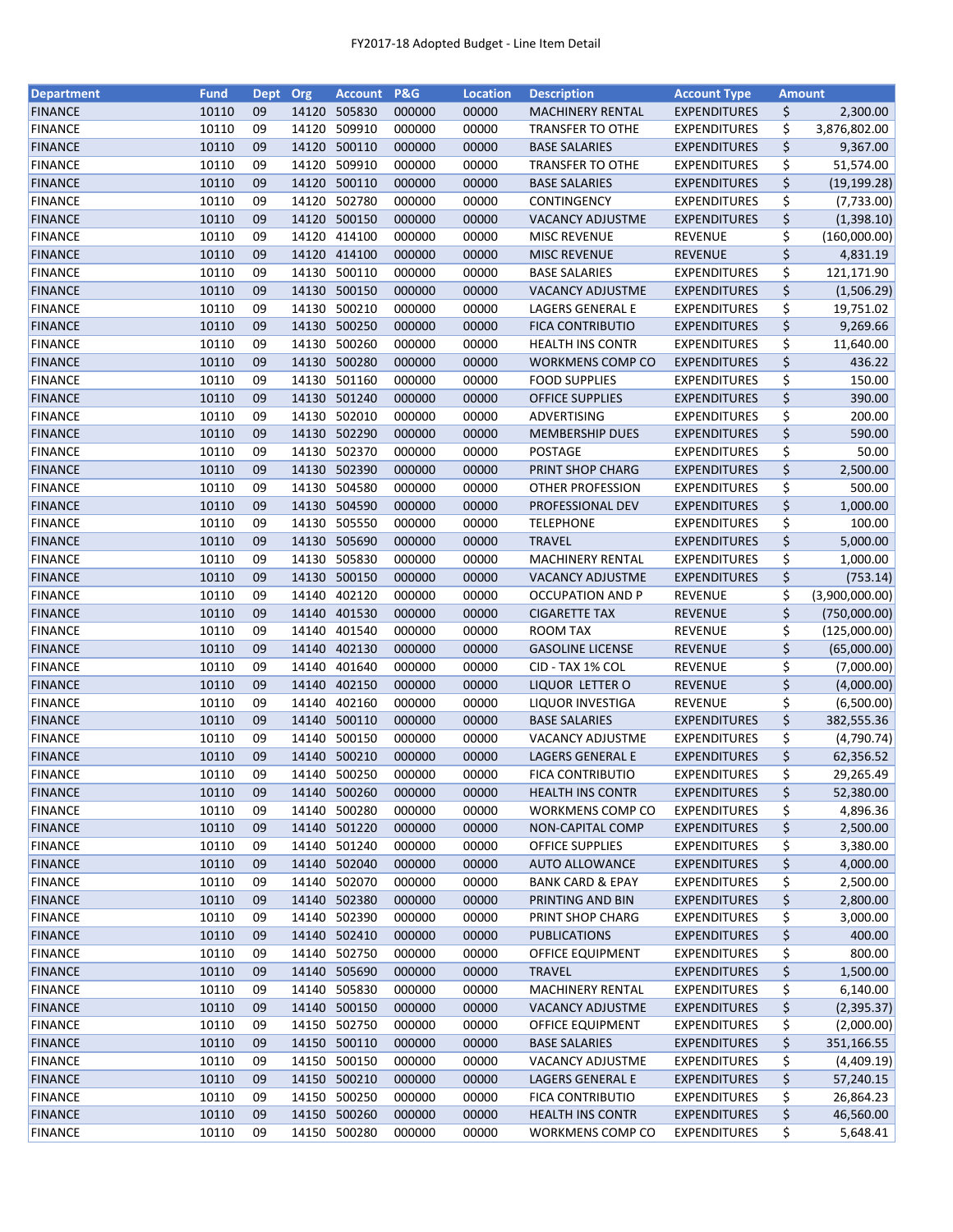| <b>Department</b> | <b>Fund</b> | <b>Dept</b> | Org   | <b>Account</b> | <b>P&amp;G</b> | <b>Location</b> | <b>Description</b>      | <b>Account Type</b> | <b>Amount</b> |               |
|-------------------|-------------|-------------|-------|----------------|----------------|-----------------|-------------------------|---------------------|---------------|---------------|
| <b>FINANCE</b>    | 10110       | 09          |       | 14150 501160   | 000000         | 00000           | <b>FOOD SUPPLIES</b>    | <b>EXPENDITURES</b> | \$            | 100.00        |
| <b>FINANCE</b>    | 10110       | 09          | 14150 | 501230         | 000000         | 00000           | NON-CAPITAL SOFT        | <b>EXPENDITURES</b> | \$            | 400.00        |
| <b>FINANCE</b>    | 10110       | 09          | 14150 | 501240         | 000000         | 00000           | <b>OFFICE SUPPLIES</b>  | <b>EXPENDITURES</b> | \$            | 8,150.00      |
| <b>FINANCE</b>    | 10110       | 09          | 14150 | 502010         | 000000         | 00000           | ADVERTISING             | <b>EXPENDITURES</b> | \$            | 500.00        |
| <b>FINANCE</b>    | 10110       | 09          |       | 14150 502040   | 000000         | 00000           | <b>AUTO ALLOWANCE</b>   | <b>EXPENDITURES</b> | \$            | 100.00        |
| <b>FINANCE</b>    | 10110       | 09          |       | 14150 502290   | 000000         | 00000           | <b>MEMBERSHIP DUES</b>  | <b>EXPENDITURES</b> | \$            | 1,000.00      |
| <b>FINANCE</b>    | 10110       | 09          |       | 14150 502370   | 000000         | 00000           | <b>POSTAGE</b>          | <b>EXPENDITURES</b> | \$            | 100.00        |
| <b>FINANCE</b>    | 10110       | 09          |       | 14150 502380   | 000000         | 00000           | PRINTING AND BIN        | <b>EXPENDITURES</b> | \$            | 678.45        |
| <b>FINANCE</b>    | 10110       | 09          |       | 14150 502410   | 000000         | 00000           | <b>PUBLICATIONS</b>     | <b>EXPENDITURES</b> | \$            | 400.00        |
| <b>FINANCE</b>    | 10110       | 09          |       | 14150 502750   | 000000         | 00000           | <b>OFFICE EQUIPMENT</b> | <b>EXPENDITURES</b> | \$            | 2,100.00      |
| <b>FINANCE</b>    | 10110       | 09          |       | 14150 504580   | 000000         | 00000           | OTHER PROFESSION        | <b>EXPENDITURES</b> | \$            | 1,550.00      |
| <b>FINANCE</b>    | 10110       | 09          |       | 14150 505690   | 000000         | 00000           | <b>TRAVEL</b>           | <b>EXPENDITURES</b> | \$            | 6,700.00      |
| <b>FINANCE</b>    | 10110       | 09          |       | 14150 505830   | 000000         | 00000           | <b>MACHINERY RENTAL</b> | <b>EXPENDITURES</b> | \$            | 3,331.55      |
| <b>FINANCE</b>    | 10110       | 09          | 14150 | 500110         | 000000         | 00000           | <b>BASE SALARIES</b>    | <b>EXPENDITURES</b> | \$            | 7,200.00      |
| <b>FINANCE</b>    | 10110       | 09          | 14150 | 500150         | 000000         | 00000           | <b>VACANCY ADJUSTME</b> | <b>EXPENDITURES</b> | \$            | (2,204.60)    |
| <b>FINANCE</b>    | 10110       | 09          | 14210 | 406170         | 000000         | 00000           | <b>SALES OF ASSETS</b>  | <b>REVENUE</b>      | \$            | (75,000.00)   |
| <b>FINANCE</b>    | 10110       | 09          |       | 14210 504580   | 000000         | 00000           | <b>OTHER PROFESSION</b> | <b>EXPENDITURES</b> | \$            | 10,000.00     |
| <b>FINANCE</b>    | 10110       | 09          | 14240 | 500110         | 000000         | 00000           | <b>BASE SALARIES</b>    | <b>EXPENDITURES</b> | \$            | 7,181.41      |
| <b>FINANCE</b>    | 10110       | 09          |       | 14240 502370   | 000000         | 00000           | <b>POSTAGE</b>          | <b>EXPENDITURES</b> | \$            | 112,000.00    |
| <b>FINANCE</b>    | 10110       | 09          |       | 14240 500150   | 000000         | 00000           | VACANCY ADJUSTME        | <b>EXPENDITURES</b> | \$            | (90.39)       |
| <b>FINANCE</b>    | 10110       | 09          | 14240 | 500250         | 000000         | 00000           | <b>FICA CONTRIBUTIO</b> | <b>EXPENDITURES</b> | \$            | 549.38        |
| <b>FINANCE</b>    | 10110       | 09          | 14240 | 500260         | 000000         | 00000           | <b>HEALTH INS CONTR</b> | <b>EXPENDITURES</b> | \$            | 1,164.00      |
| <b>FINANCE</b>    | 10110       | 09          |       | 14240 500280   | 000000         | 00000           | WORKMENS COMP CO        | <b>EXPENDITURES</b> | \$            | 137.88        |
| <b>FINANCE</b>    | 10110       | 09          | 14240 | 500210         | 000000         | 00000           | LAGERS GENERAL E        | <b>EXPENDITURES</b> | \$            | 1,170.57      |
| <b>FINANCE</b>    | 10110       | 09          |       | 14240 500150   | 000000         | 00000           | <b>VACANCY ADJUSTME</b> | <b>EXPENDITURES</b> | \$            | (45.20)       |
| <b>FIRE</b>       | 10110       | 10          | 15010 | 500110         | 000000         | 00000           | <b>BASE SALARIES</b>    | <b>EXPENDITURES</b> | \$            | 241,636.32    |
| <b>FIRE</b>       | 10110       | 10          | 15010 | 500120         | 000000         | 00000           | <b>OVERTIME</b>         | <b>EXPENDITURES</b> | \$            | 1,000.00      |
| <b>FIRE</b>       | 10110       | 10          | 15010 | 500150         | 000000         | 00000           | VACANCY ADJUSTME        | <b>EXPENDITURES</b> | \$            | (3, 289.12)   |
| <b>FIRE</b>       | 10110       | 10          | 15010 | 500210         | 000000         | 00000           | LAGERS GENERAL E        | <b>EXPENDITURES</b> | \$            | 16,411.02     |
| <b>FIRE</b>       | 10110       | 10          | 15010 | 500240         | 000000         | 00000           | POLICE FIRE PENS        | <b>EXPENDITURES</b> | \$            | 48,377.00     |
| <b>FIRE</b>       | 10110       | 10          |       | 15010 500250   | 000000         | 00000           | <b>FICA CONTRIBUTIO</b> | <b>EXPENDITURES</b> | \$            | 18,485.17     |
| <b>FIRE</b>       | 10110       | 10          |       | 15010 500260   | 000000         | 00000           | HEALTH INS CONTR        | <b>EXPENDITURES</b> | \$            | 17,460.00     |
| <b>FIRE</b>       | 10110       | 10          |       | 15010 500280   | 000000         | 00000           | WORKMENS COMP CO        | <b>EXPENDITURES</b> | \$            | 4,002.41      |
| <b>FIRE</b>       | 10110       | 10          |       | 15010 501140   | 000000         | 00000           | <b>CLOTHING ALLOWAN</b> | <b>EXPENDITURES</b> | \$            | 700.00        |
| <b>FIRE</b>       | 10110       | 10          |       | 15010 501220   | 000000         | 00000           | NON-CAPITAL COMP        | <b>EXPENDITURES</b> | \$            | 3,500.00      |
| <b>FIRE</b>       | 10110       | 10          |       | 15010 501230   | 000000         | 00000           | NON-CAPITAL SOFT        | <b>EXPENDITURES</b> | \$            | 17,000.00     |
| <b>FIRE</b>       | 10110       | 10          |       | 15010 501240   | 000000         | 00000           | <b>OFFICE SUPPLIES</b>  | <b>EXPENDITURES</b> | \$            | 10,000.00     |
| <b>FIRE</b>       | 10110       | 10          |       | 15010 501260   | 000000         | 00000           | <b>OPERATING SUPPLI</b> | <b>EXPENDITURES</b> | \$            | 1,500.00      |
| <b>FIRE</b>       | 10110       | 10          |       | 15010 502230   | 000000         | 00000           | <b>INSURANCE PREMIU</b> | <b>EXPENDITURES</b> | \$            | 213,000.00    |
| <b>FIRE</b>       | 10110       | 10          |       | 15010 502290   | 000000         | 00000           | <b>MEMBERSHIP DUES</b>  | <b>EXPENDITURES</b> | \$            | 500.00        |
| <b>FIRE</b>       | 10110       | 10          |       | 15010 502370   | 000000         | 00000           | <b>POSTAGE</b>          | <b>EXPENDITURES</b> | \$            | 500.00        |
| <b>FIRE</b>       | 10110       | 10          |       | 15010 502390   | 000000         | 00000           | PRINT SHOP CHARG        | <b>EXPENDITURES</b> | \$            | 1,500.00      |
| <b>FIRE</b>       | 10110       | 10          |       | 15010 502410   | 000000         | 00000           | <b>PUBLICATIONS</b>     | <b>EXPENDITURES</b> | \$            | 250.00        |
| <b>FIRE</b>       | 10110       | 10          |       | 15010 502780   | 000000         | 00000           | CONTINGENCY             | <b>EXPENDITURES</b> | \$            | 62,128.00     |
| <b>FIRE</b>       | 10110       | 10          |       | 15010 504570   | 000000         | 00000           | <b>MEDICAL SERVICES</b> | <b>EXPENDITURES</b> | \$            | 45,000.00     |
| <b>FIRE</b>       | 10110       | 10          |       | 15010 505550   | 000000         | 00000           | <b>TELEPHONE</b>        | <b>EXPENDITURES</b> | \$            | 25,000.00     |
| <b>FIRE</b>       | 10110       | 10          |       | 15010 505690   | 000000         | 00000           | <b>TRAVEL</b>           | <b>EXPENDITURES</b> | \$            | 12,000.00     |
| <b>FIRE</b>       | 10110       | 10          |       | 15010 505830   | 000000         | 00000           | <b>MACHINERY RENTAL</b> | <b>EXPENDITURES</b> | \$            | 23,000.00     |
| <b>FIRE</b>       | 10110       | 10          |       | 15010 500110   | 000000         | 00000           | <b>BASE SALARIES</b>    | <b>EXPENDITURES</b> | \$            | (3,676.94)    |
| <b>FIRE</b>       | 10110       | 10          |       | 15010 500150   | 000000         | 00000           | <b>VACANCY ADJUSTME</b> | <b>EXPENDITURES</b> | \$            | (1,644.56)    |
| <b>FIRE</b>       | 10110       | 10          |       | 15010 508160   | 000000         | 00000           | <b>COMPUTER SOFTWAR</b> | <b>EXPENDITURES</b> | \$            | 20,000.00     |
| <b>FIRE</b>       | 10110       | 10          |       | 15010 502780   | 000000         | 00000           | CONTINGENCY             | <b>EXPENDITURES</b> | \$            | (25,000.00)   |
| <b>FIRE</b>       | 10110       | 10          |       | 15020 500110   | 000000         | 00000           | <b>BASE SALARIES</b>    | <b>EXPENDITURES</b> | \$            | 11,404,870.25 |
| <b>FIRE</b>       | 10110       | 10          |       | 15020 500120   | 000000         | 00000           | <b>OVERTIME</b>         | <b>EXPENDITURES</b> | \$            | 30,000.00     |
| <b>FIRE</b>       | 10110       | 10          |       | 15020 500120   | 000000         | 00000           | <b>OVERTIME</b>         | <b>EXPENDITURES</b> | \$            | 147,163.53    |
| <b>FIRE</b>       | 10110       | 10          |       | 15020 500150   | 000000         | 00000           | <b>VACANCY ADJUSTME</b> | <b>EXPENDITURES</b> | \$            | (155, 983.95) |
| <b>FIRE</b>       | 10110       | 10          |       | 15020 500230   | 000000         | 00000           | LAGERS FIRE CONT        | <b>EXPENDITURES</b> | \$            | 971,502.63    |
| <b>FIRE</b>       | 10110       | 10          |       | 15020 500240   | 000000         | 00000           | POLICE FIRE PENS        | <b>EXPENDITURES</b> | \$            | 2,340,978.07  |
|                   |             |             |       |                |                |                 |                         |                     |               |               |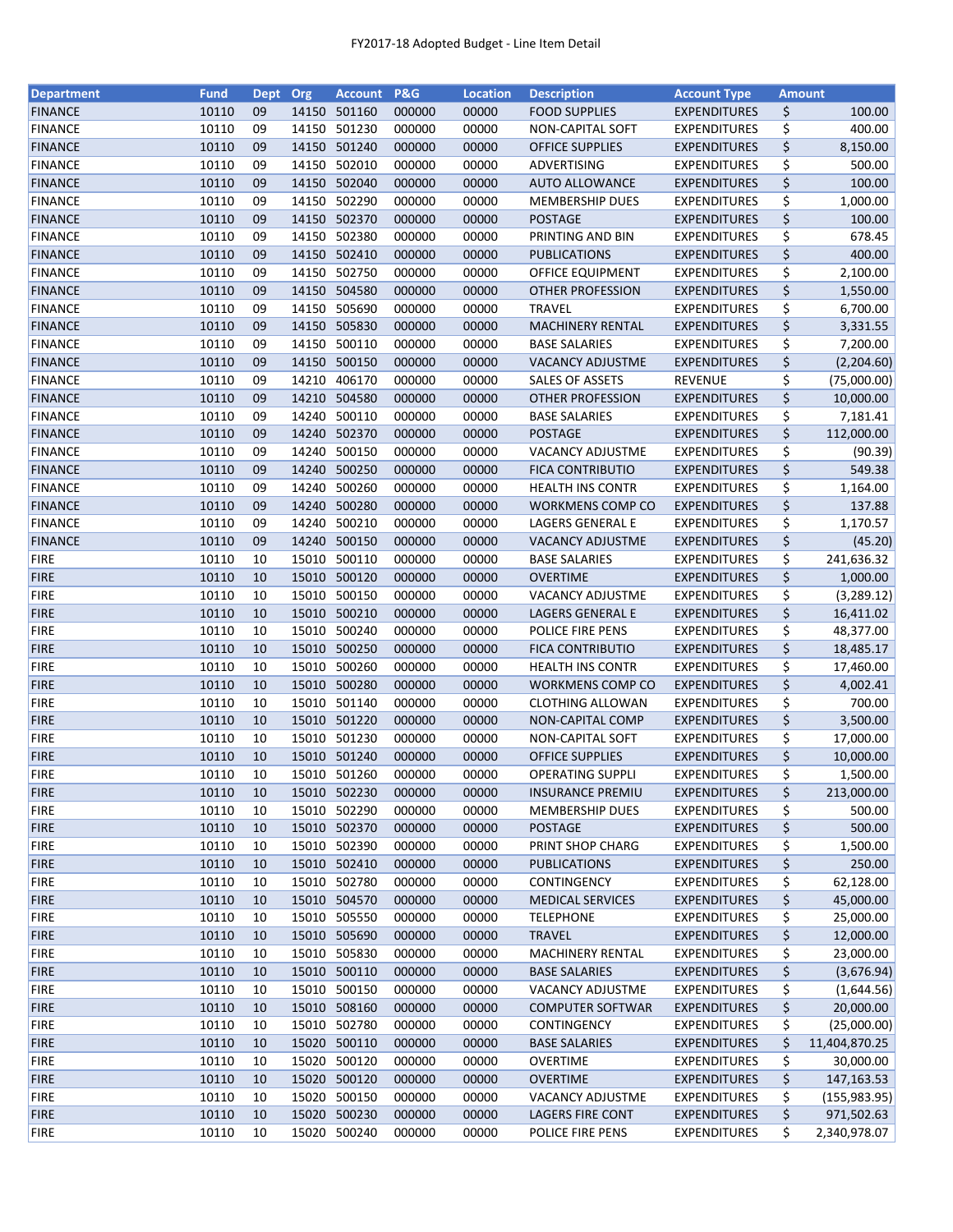| <b>Department</b> | <b>Fund</b> | Dept | Org   | <b>Account</b> | P&G    | <b>Location</b> | <b>Description</b>          | <b>Account Type</b> | <b>Amount</b> |               |
|-------------------|-------------|------|-------|----------------|--------|-----------------|-----------------------------|---------------------|---------------|---------------|
| <b>FIRE</b>       | 10110       | 10   | 15020 | 500250         | 000000 | 00000           | <b>FICA CONTRIBUTIO</b>     | <b>EXPENDITURES</b> | \$            | 167,597.05    |
| <b>FIRE</b>       | 10110       | 10   | 15020 | 500260         | 000000 | 00000           | <b>HEALTH INS CONTR</b>     | <b>EXPENDITURES</b> | \$            | 1,210,560.00  |
| <b>FIRE</b>       | 10110       | 10   | 15020 | 500280         | 000000 | 00000           | WORKMENS COMP CO            | <b>EXPENDITURES</b> | \$            | 713,447.40    |
| <b>FIRE</b>       | 10110       | 10   | 15020 | 501140         | 000000 | 00000           | <b>CLOTHING ALLOWAN</b>     | <b>EXPENDITURES</b> | \$            | 160,000.00    |
| <b>FIRE</b>       | 10110       | 10   |       | 15020 501160   | 000000 | 00000           | <b>FOOD SUPPLIES</b>        | <b>EXPENDITURES</b> | \$            | 2,000.00      |
| <b>FIRE</b>       | 10110       | 10   | 15020 | 501170         | 000000 | 00000           | <b>FUEL PURCHASES</b>       | <b>EXPENDITURES</b> | \$            | 100,000.00    |
| <b>FIRE</b>       | 10110       | 10   | 15020 | 501180         | 000000 | 00000           | <b>JANITORIAL SUPPL</b>     | <b>EXPENDITURES</b> | \$            | 22,000.00     |
| <b>FIRE</b>       | 10110       | 10   | 15020 | 501190         | 000000 | 00000           | <b>TOOLS &amp; EQUIPMEN</b> | <b>EXPENDITURES</b> | \$            | 60,000.00     |
| <b>FIRE</b>       | 10110       | 10   | 15020 | 501260         | 000000 | 00000           | <b>OPERATING SUPPLI</b>     | <b>EXPENDITURES</b> | \$            | 35,000.00     |
| <b>FIRE</b>       | 10110       | 10   |       | 15020 502040   | 000000 | 00000           | <b>AUTO ALLOWANCE</b>       | <b>EXPENDITURES</b> | \$            | 2,000.00      |
| <b>FIRE</b>       | 10110       | 10   |       | 15020 502250   | 000000 | 00000           | <b>INTERNET SERVICE</b>     | <b>EXPENDITURES</b> | \$            | 500.00        |
| <b>FIRE</b>       | 10110       | 10   | 15020 | 502290         | 000000 | 00000           | <b>MEMBERSHIP DUES</b>      | <b>EXPENDITURES</b> |               | 1,000.00      |
| <b>FIRE</b>       | 10110       | 10   | 15020 | 502390         | 000000 |                 |                             |                     | \$<br>\$      | 500.00        |
|                   |             |      |       |                |        | 00000           | PRINT SHOP CHARG            | <b>EXPENDITURES</b> |               |               |
| <b>FIRE</b>       | 10110       | 10   | 15020 | 502410         | 000000 | 00000           | PUBLICATIONS                | EXPENDITURES        | \$            | 250.00        |
| <b>FIRE</b>       | 10110       | 10   | 15020 | 502710         | 000000 | 00000           | <b>BUILDING REPAIRS</b>     | <b>EXPENDITURES</b> | \$            | 5,000.00      |
| <b>FIRE</b>       | 10110       | 10   | 15020 | 502730         | 000000 | 00000           | MOBILE RADIO REP            | <b>EXPENDITURES</b> | \$            | 5,000.00      |
| <b>FIRE</b>       | 10110       | 10   |       | 15020 504580   | 000000 | 00000           | OTHER PROFESSION            | <b>EXPENDITURES</b> | \$            | 15,000.00     |
| <b>FIRE</b>       | 10110       | 10   |       | 15020 505690   | 000000 | 00000           | <b>TRAVEL</b>               | <b>EXPENDITURES</b> | \$            | 7,500.00      |
| <b>FIRE</b>       | 10110       | 10   |       | 15020 508220   | 000000 | 00000           | <b>OTHER IMPROVEMEN</b>     | <b>EXPENDITURES</b> | \$            | 40,000.00     |
| <b>FIRE</b>       | 10110       | 10   | 15020 | 509910         | 000000 | 00000           | <b>TRANSFER TO OTHE</b>     | <b>EXPENDITURES</b> | \$            | 291,918.00    |
| <b>FIRE</b>       | 10110       | 10   | 15020 | 509910         | 000000 | 00000           | <b>TRANSFER TO OTHE</b>     | <b>EXPENDITURES</b> | \$            | 5,565.00      |
| <b>FIRE</b>       | 10110       | 10   |       | 15020 504580   | 000000 | 00000           | <b>OTHER PROFESSION</b>     | <b>EXPENDITURES</b> | \$            | (15,000.00)   |
| <b>FIRE</b>       | 10110       | 10   |       | 15020 500130   | 000000 | 00000           | <b>TEMPORARY WAGES</b>      | <b>EXPENDITURES</b> | \$            | 15,000.00     |
| <b>FIRE</b>       | 10110       | 10   | 15020 | 500110         | 000000 | 00000           | <b>BASE SALARIES</b>        | <b>EXPENDITURES</b> | \$            | (173, 861.00) |
| <b>FIRE</b>       | 10110       | 10   | 15020 | 500150         | 000000 | 00000           | <b>VACANCY ADJUSTME</b>     | <b>EXPENDITURES</b> | \$            | (77,991.98)   |
| <b>FIRE</b>       | 10110       | 10   | 15020 | 500120         | 000000 | 00000           | <b>OVERTIME</b>             | <b>EXPENDITURES</b> | \$            | 34,000.00     |
| <b>FIRE</b>       | 10110       | 10   | 15020 | 508120         | 000000 | 00000           | <b>MOTOR VEHICLES</b>       | <b>EXPENDITURES</b> | \$            | 99,000.00     |
| <b>FIRE</b>       | 10110       | 10   | 15020 | 501190         | 000000 | 00000           | <b>TOOLS &amp; EQUIPMEN</b> | <b>EXPENDITURES</b> | \$            | 14,500.00     |
| <b>FIRE</b>       | 10110       | 10   | 15020 | 501190         | 000000 | 00000           | <b>TOOLS &amp; EQUIPMEN</b> | <b>EXPENDITURES</b> | \$            | 33,000.00     |
| <b>FIRE</b>       | 10110       | 10   | 15020 | 501140         | 000000 | 00000           | <b>CLOTHING ALLOWAN</b>     | <b>EXPENDITURES</b> | \$            | 25,000.00     |
| <b>FIRE</b>       | 10110       | 10   | 15030 | 500110         | 000000 | 00000           | <b>BASE SALARIES</b>        | <b>EXPENDITURES</b> | \$            | 554,675.84    |
| <b>FIRE</b>       | 10110       | 10   | 15030 | 500150         | 000000 | 00000           | <b>VACANCY ADJUSTME</b>     | <b>EXPENDITURES</b> | \$            | (7, 712.68)   |
| <b>FIRE</b>       | 10110       | 10   | 15030 | 500210         | 000000 | 00000           | LAGERS GENERAL E            | <b>EXPENDITURES</b> | \$            | 15,256.12     |
| <b>FIRE</b>       | 10110       | 10   | 15030 | 500240         | 000000 | 00000           | POLICE FIRE PENS            | <b>EXPENDITURES</b> | \$            | 161,378.00    |
| <b>FIRE</b>       | 10110       | 10   |       | 15030 500250   | 000000 | 00000           | <b>FICA CONTRIBUTIO</b>     | <b>EXPENDITURES</b> | \$            | 13,845.74     |
| <b>FIRE</b>       | 10110       | 10   |       | 15030 500260   | 000000 | 00000           | <b>HEALTH INS CONTR</b>     | EXPENDITURES        | \$            | 46,560.00     |
|                   | 10110       |      |       | 15030 500280   |        |                 |                             |                     |               |               |
| <b>FIRE</b>       |             | 10   |       |                | 000000 | 00000           | <b>WORKMENS COMP CO</b>     | <b>EXPENDITURES</b> | \$            | 26,112.25     |
| <b>FIRE</b>       | 10110       | 10   |       | 15030 501140   | 000000 | 00000           | <b>CLOTHING ALLOWAN</b>     | <b>EXPENDITURES</b> | \$            | 4,500.00      |
| <b>FIRE</b>       | 10110       | 10   |       | 15030 501190   | 000000 | 00000           | <b>TOOLS &amp; EQUIPMEN</b> | <b>EXPENDITURES</b> | \$            | 5,000.00      |
| <b>FIRE</b>       | 10110       | 10   | 15030 | 501260         | 000000 | 00000           | <b>OPERATING SUPPLI</b>     | <b>EXPENDITURES</b> | \$            | 2,000.00      |
| <b>FIRE</b>       | 10110       | 10   |       | 15030 502100   | 000000 | 00000           | <b>COMMUNICATION AL</b>     | <b>EXPENDITURES</b> | \$            | 2,000.00      |
| <b>FIRE</b>       | 10110       | 10   |       | 15030 502250   | 000000 | 00000           | <b>INTERNET SERVICE</b>     | <b>EXPENDITURES</b> | \$            | 500.00        |
| <b>FIRE</b>       | 10110       | 10   |       | 15030 502290   | 000000 | 00000           | <b>MEMBERSHIP DUES</b>      | <b>EXPENDITURES</b> | \$            | 1,500.00      |
| <b>FIRE</b>       | 10110       | 10   |       | 15030 502390   | 000000 | 00000           | PRINT SHOP CHARG            | <b>EXPENDITURES</b> | \$            | 500.00        |
| <b>FIRE</b>       | 10110       | 10   |       | 15030 502410   | 000000 | 00000           | <b>PUBLICATIONS</b>         | <b>EXPENDITURES</b> | \$            | 600.00        |
| <b>FIRE</b>       | 10110       | 10   |       | 15030 505690   | 000000 | 00000           | <b>TRAVEL</b>               | <b>EXPENDITURES</b> | \$            | 3,000.00      |
| <b>FIRE</b>       | 10110       | 10   |       | 15030 500110   | 000000 | 00000           | <b>BASE SALARIES</b>        | <b>EXPENDITURES</b> | \$            | (8,515.01)    |
| <b>FIRE</b>       | 10110       | 10   |       | 15030 500150   | 000000 | 00000           | <b>VACANCY ADJUSTME</b>     | <b>EXPENDITURES</b> | \$            | (3,856.34)    |
| <b>FIRE</b>       | 10110       | 10   |       | 15040 500110   | 000000 | 00000           | <b>BASE SALARIES</b>        | <b>EXPENDITURES</b> | \$            | 402,882.70    |
| <b>FIRE</b>       | 10110       | 10   | 15040 | 500120         | 000000 | 00000           | OVERTIME                    | <b>EXPENDITURES</b> | \$            | 4,000.00      |
| <b>FIRE</b>       | 10110       | 10   | 15040 | 500150         | 000000 | 00000           | <b>VACANCY ADJUSTME</b>     | <b>EXPENDITURES</b> | \$            | (5,539.63)    |
| <b>FIRE</b>       | 10110       | 10   | 15040 | 500230         | 000000 | 00000           | LAGERS FIRE CONT            | <b>EXPENDITURES</b> | \$            | 19,921.15     |
| <b>FIRE</b>       | 10110       | 10   |       | 15040 500240   | 000000 | 00000           | POLICE FIRE PENS            | <b>EXPENDITURES</b> | \$            | 103,483.51    |
| <b>FIRE</b>       | 10110       | 10   | 15040 | 500250         | 000000 | 00000           | <b>FICA CONTRIBUTIO</b>     | <b>EXPENDITURES</b> | \$            | 8,392.08      |
| <b>FIRE</b>       | 10110       | 10   |       | 15040 500260   | 000000 | 00000           | <b>HEALTH INS CONTR</b>     | <b>EXPENDITURES</b> | \$            | 34,920.00     |
| <b>FIRE</b>       | 10110       | 10   |       | 15040 500280   | 000000 | 00000           | <b>WORKMENS COMP CO</b>     | <b>EXPENDITURES</b> | \$            | 19,283.12     |
| <b>FIRE</b>       | 10110       | 10   |       | 15040 501140   | 000000 | 00000           | <b>CLOTHING ALLOWAN</b>     | <b>EXPENDITURES</b> | \$            | 3,800.00      |
| <b>FIRE</b>       | 10110       | 10   |       | 15040 501160   | 000000 | 00000           | <b>FOOD SUPPLIES</b>        | <b>EXPENDITURES</b> | \$            | 3,500.00      |
|                   |             |      |       |                |        |                 |                             |                     |               |               |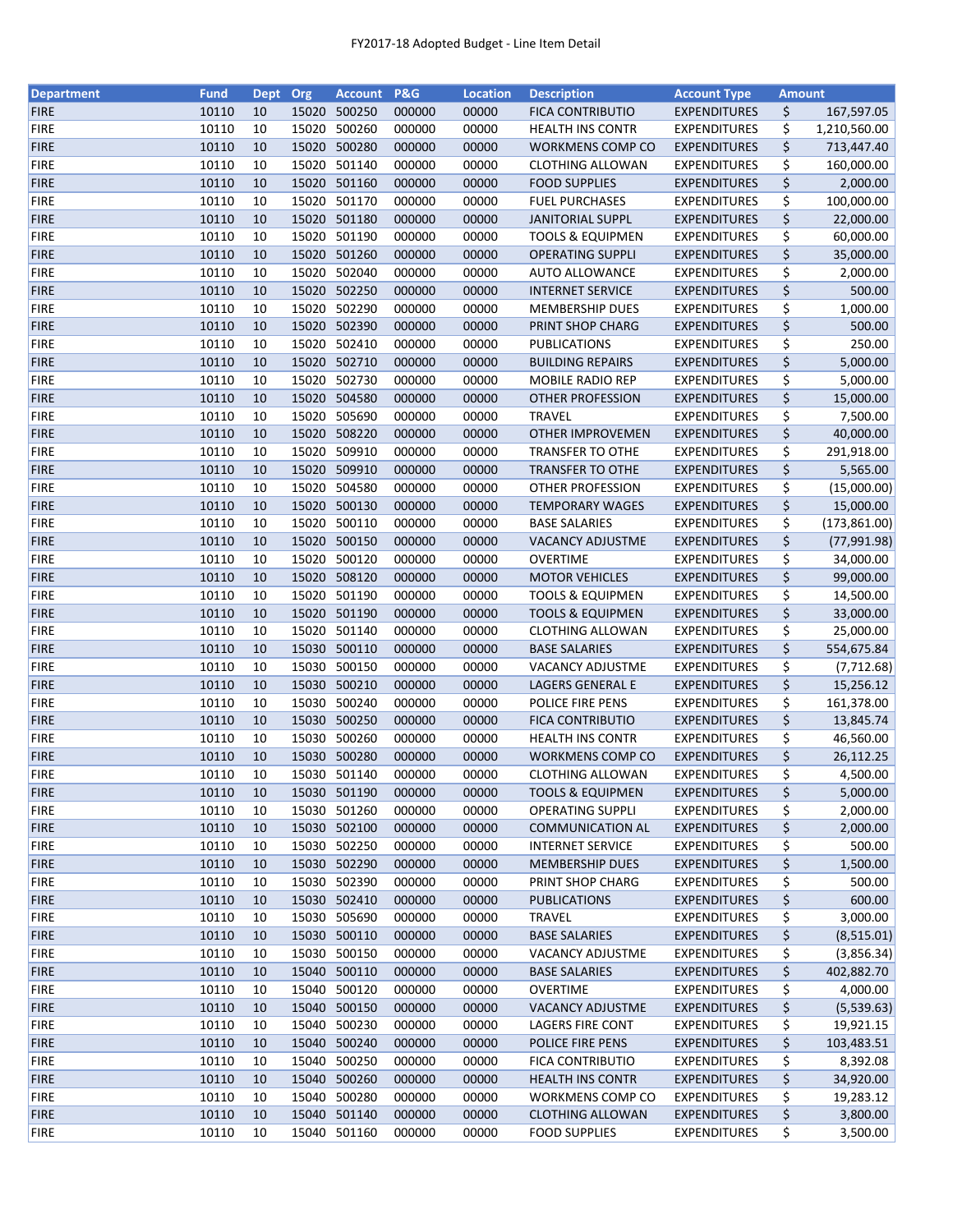| <b>Department</b>      | <b>Fund</b> | <b>Dept</b> | Org   | <b>Account</b> | P&G    | <b>Location</b> | <b>Description</b>          | <b>Account Type</b> | <b>Amount</b> |              |
|------------------------|-------------|-------------|-------|----------------|--------|-----------------|-----------------------------|---------------------|---------------|--------------|
| <b>FIRE</b>            | 10110       | 10          | 15040 | 501190         | 000000 | 00000           | <b>TOOLS &amp; EQUIPMEN</b> | <b>EXPENDITURES</b> | \$            | 1,500.00     |
| <b>FIRE</b>            | 10110       | 10          | 15040 | 501260         | 000000 | 00000           | <b>OPERATING SUPPLI</b>     | <b>EXPENDITURES</b> | \$            | 8,500.00     |
| <b>FIRE</b>            | 10110       | 10          |       | 15040 501300   | 000000 | 00000           | <b>WEARING APPAREL</b>      | <b>EXPENDITURES</b> | \$            | 120,500.00   |
| <b>FIRE</b>            | 10110       | 10          | 15040 | 502100         | 000000 | 00000           | COMMUNICATION AL            | EXPENDITURES        | \$            | 1,250.00     |
| <b>FIRE</b>            | 10110       | 10          |       | 15040 502290   | 000000 | 00000           | <b>MEMBERSHIP DUES</b>      | <b>EXPENDITURES</b> | \$            | 500.00       |
| <b>FIRE</b>            | 10110       | 10          |       | 15040 502390   | 000000 | 00000           | PRINT SHOP CHARG            | <b>EXPENDITURES</b> | \$            | 2,000.00     |
| <b>FIRE</b>            | 10110       | 10          | 15040 | 502410         | 000000 | 00000           | <b>PUBLICATIONS</b>         | <b>EXPENDITURES</b> | \$            | 16,000.00    |
| <b>FIRE</b>            | 10110       | 10          | 15040 | 504580         | 000000 | 00000           | OTHER PROFESSION            | <b>EXPENDITURES</b> | \$            | 13,000.00    |
| <b>FIRE</b>            | 10110       | 10          |       | 15040 504590   | 000000 | 00000           | PROFESSIONAL DEV            | <b>EXPENDITURES</b> | \$            | 18,000.00    |
| <b>FIRE</b>            | 10110       | 10          | 15040 | 505690         | 000000 | 00000           | TRAVEL                      | <b>EXPENDITURES</b> | \$            | 2,500.00     |
| <b>FIRE</b>            | 10110       | 10          |       | 15040 500110   | 000000 | 00000           | <b>BASE SALARIES</b>        | <b>EXPENDITURES</b> | \$            | (6, 192.73)  |
| <b>FIRE</b>            | 10110       | 10          | 15040 | 500150         | 000000 | 00000           | <b>VACANCY ADJUSTME</b>     | <b>EXPENDITURES</b> | \$            |              |
| <b>FIRE</b>            | 10110       | 10          | 15040 | 501260         | 000000 | 00000           |                             |                     | \$            | (2,769.81)   |
|                        |             |             |       |                |        |                 | <b>OPERATING SUPPLI</b>     | <b>EXPENDITURES</b> |               | 17,400.00    |
| <b>FIRE</b>            | 10110       | 10          | 15050 | 500110         | 000000 | 00000           | <b>BASE SALARIES</b>        | <b>EXPENDITURES</b> | \$            | 88,248.25    |
| <b>FIRE</b>            | 10110       | 10          | 15050 | 500120         | 000000 | 00000           | <b>OVERTIME</b>             | <b>EXPENDITURES</b> | \$            | 5,000.00     |
| <b>FIRE</b>            | 10110       | 10          |       | 15050 500150   | 000000 | 00000           | VACANCY ADJUSTME            | <b>EXPENDITURES</b> | \$            | (1, 154.64)  |
| <b>FIRE</b>            | 10110       | 10          |       | 15050 500210   | 000000 | 00000           | LAGERS GENERAL E            | <b>EXPENDITURES</b> | \$            | 14,384.47    |
| <b>FIRE</b>            | 10110       | 10          |       | 15050 500250   | 000000 | 00000           | <b>FICA CONTRIBUTIO</b>     | <b>EXPENDITURES</b> | \$            | 6,750.99     |
| <b>FIRE</b>            | 10110       | 10          |       | 15050 500260   | 000000 | 00000           | <b>HEALTH INS CONTR</b>     | <b>EXPENDITURES</b> | \$            | 11,640.00    |
| <b>FIRE</b>            | 10110       | 10          |       | 15050 500280   | 000000 | 00000           | WORKMENS COMP CO            | <b>EXPENDITURES</b> | \$            | 6,080.30     |
| <b>FIRE</b>            | 10110       | 10          |       | 15050 501190   | 000000 | 00000           | <b>TOOLS &amp; EQUIPMEN</b> | <b>EXPENDITURES</b> | \$            | 10,000.00    |
| <b>FIRE</b>            | 10110       | 10          |       | 15050 501200   | 000000 | 00000           | <b>REPAIR MAINTENAN</b>     | <b>EXPENDITURES</b> | \$            | 125,000.00   |
| <b>FIRE</b>            | 10110       | 10          |       | 15050 501260   | 000000 | 00000           | <b>OPERATING SUPPLI</b>     | <b>EXPENDITURES</b> | \$            | 15,000.00    |
| <b>FIRE</b>            | 10110       | 10          |       | 15050 501300   | 000000 | 00000           | <b>WEARING APPAREL</b>      | <b>EXPENDITURES</b> | \$            | 2,000.00     |
| <b>FIRE</b>            | 10110       | 10          |       | 15050 502440   | 000000 | 00000           | SERVICE CENTER C            | <b>EXPENDITURES</b> | \$            | 25,000.00    |
| <b>FIRE</b>            | 10110       | 10          | 15050 | 502520         | 000000 | 00000           | <b>OUTSIDE SERVICE</b>      | <b>EXPENDITURES</b> | \$            | 30,000.00    |
| <b>FIRE</b>            | 10110       | 10          | 15050 | 505690         | 000000 | 00000           | <b>TRAVEL</b>               | <b>EXPENDITURES</b> | \$            | 3,000.00     |
| <b>FIRE</b>            | 10110       | 10          | 15050 | 500110         | 000000 | 00000           | <b>BASE SALARIES</b>        | <b>EXPENDITURES</b> | \$            | (1, 277.25)  |
| <b>FIRE</b>            | 10110       | 10          |       | 15050 500150   | 000000 | 00000           | <b>VACANCY ADJUSTME</b>     | <b>EXPENDITURES</b> | \$            | (577.32)     |
| <b>FIRE</b>            | 10110       | 10          |       | 15070 501190   | 000000 | 00000           | <b>TOOLS &amp; EQUIPMEN</b> | <b>EXPENDITURES</b> | \$            | 13,500.00    |
| <b>FIRE</b>            | 10110       | 10          |       | 15070 501200   | 000000 | 00000           | <b>REPAIR MAINTENAN</b>     | <b>EXPENDITURES</b> | \$            | 1,250.00     |
| <b>FIRE</b>            | 10110       | 10          |       | 15070 501260   | 000000 | 00000           | <b>OPERATING SUPPLI</b>     | <b>EXPENDITURES</b> | \$            | 7,250.00     |
| <b>FIRE</b>            | 10110       | 10          |       | 15080 502380   | 000000 | 00000           | PRINTING AND BIN            | <b>EXPENDITURES</b> | \$            | 1,000.00     |
| <b>FIRE</b>            | 10110       | 10          |       | 15080 502390   | 000000 | 00000           | PRINT SHOP CHARG            | <b>EXPENDITURES</b> | \$            | 8,000.00     |
| <b>FIRE</b>            | 10110       | 10          |       | 15080 502400   | 000000 | 00000           | <b>PUBLIC RELATIONS</b>     | <b>EXPENDITURES</b> | \$            | 6,000.00     |
| <b>FIRE</b>            | 10110       | 10          |       | 15080 500120   | 000000 | 00000           | <b>OVERTIME</b>             | <b>EXPENDITURES</b> | \$            | 5,000.00     |
|                        |             |             |       | 59020 504580   |        |                 | <b>OTHER PROFESSION</b>     |                     |               |              |
| <b>HEALTH</b>          | 10110       | 11          |       |                | 000000 | 00000           |                             | <b>EXPENDITURES</b> | \$            | 80,000.00    |
| <b>HEALTH</b>          | 10110       | 11          |       | 59020 509910   | 000000 | 00000           | <b>TRANSFER TO OTHE</b>     | <b>EXPENDITURES</b> | \$            | 35,000.00    |
| <b>HUMAN RESOURCES</b> | 10110       | 12          |       | 16010 500110   | 000000 | 00000           | <b>BASE SALARIES</b>        | <b>EXPENDITURES</b> | \$            | 927,323.75   |
| <b>HUMAN RESOURCES</b> | 10110       | 12          | 16010 | 500120         | 000000 | 00000           | <b>OVERTIME</b>             | <b>EXPENDITURES</b> | \$            | 2,415.20     |
| <b>HUMAN RESOURCES</b> | 10110       | 12          |       | 16010 500130   | 000000 | 00000           | <b>TEMPORARY WAGES</b>      | <b>EXPENDITURES</b> | \$            | 40,884.80    |
| <b>HUMAN RESOURCES</b> | 10110       | 12          |       | 16010 500150   | 000000 | 00000           | VACANCY ADJUSTME            | <b>EXPENDITURES</b> | \$            | (11, 549.72) |
| <b>HUMAN RESOURCES</b> | 10110       | 12          |       | 16010 500210   | 000000 | 00000           | LAGERS GENERAL E            | <b>EXPENDITURES</b> | \$            | 143,230.37   |
| <b>HUMAN RESOURCES</b> | 10110       | 12          |       | 16010 500250   | 000000 | 00000           | <b>FICA CONTRIBUTIO</b>     | <b>EXPENDITURES</b> | \$            | 70,940.25    |
| <b>HUMAN RESOURCES</b> | 10110       | 12          |       | 16010 500260   | 000000 | 00000           | <b>HEALTH INS CONTR</b>     | <b>EXPENDITURES</b> | \$            | 93,120.00    |
| <b>HUMAN RESOURCES</b> | 10110       | 12          |       | 16010 500280   | 000000 | 00000           | WORKMENS COMP CO            | <b>EXPENDITURES</b> | \$            | 13,477.30    |
| <b>HUMAN RESOURCES</b> | 10110       | 12          |       | 16010 501160   | 000000 | 00000           | <b>FOOD SUPPLIES</b>        | <b>EXPENDITURES</b> | \$            | 3,000.00     |
| <b>HUMAN RESOURCES</b> | 10110       | 12          |       | 16010 501190   | 000000 | 00000           | <b>TOOLS &amp; EQUIPMEN</b> | <b>EXPENDITURES</b> | \$            | 2,500.00     |
| <b>HUMAN RESOURCES</b> | 10110       | 12          |       | 16010 501200   | 000000 | 00000           | <b>REPAIR MAINTENAN</b>     | <b>EXPENDITURES</b> | \$            | 500.00       |
| <b>HUMAN RESOURCES</b> | 10110       | 12          |       | 16010 501220   | 000000 | 00000           | NON-CAPITAL COMP            | <b>EXPENDITURES</b> | \$            | 2,000.00     |
| <b>HUMAN RESOURCES</b> | 10110       | 12          |       | 16010 501230   | 000000 | 00000           | NON-CAPITAL SOFT            | <b>EXPENDITURES</b> | \$            | 26,800.00    |
| <b>HUMAN RESOURCES</b> | 10110       | 12          |       | 16010 501240   | 000000 | 00000           | <b>OFFICE SUPPLIES</b>      | <b>EXPENDITURES</b> | \$            | 5,250.00     |
| <b>HUMAN RESOURCES</b> | 10110       | 12          |       | 16010 501260   | 000000 | 00000           | <b>OPERATING SUPPLI</b>     | <b>EXPENDITURES</b> | \$            | 5,000.00     |
| <b>HUMAN RESOURCES</b> | 10110       | 12          |       | 16010 502010   | 000000 | 00000           | ADVERTISING                 | <b>EXPENDITURES</b> | \$            | 20,000.00    |
| <b>HUMAN RESOURCES</b> | 10110       | 12          |       | 16010 502040   | 000000 | 00000           | <b>AUTO ALLOWANCE</b>       | <b>EXPENDITURES</b> | \$            | 6,660.00     |
| <b>HUMAN RESOURCES</b> | 10110       | 12          |       | 16010 502050   | 000000 | 00000           | <b>BACKGROUND CHECKS</b>    | <b>EXPENDITURES</b> | \$            | 5,000.00     |
| <b>HUMAN RESOURCES</b> | 10110       | 12          |       | 16010 502100   | 000000 | 00000           | <b>COMMUNICATION AL</b>     | <b>EXPENDITURES</b> | \$            | 650.00       |
| <b>HUMAN RESOURCES</b> | 10110       | 12          |       | 16010 502180   | 000000 | 00000           | <b>DRUG TESTING</b>         | <b>EXPENDITURES</b> | \$            | 25,500.00    |
|                        |             |             |       |                |        |                 |                             |                     |               |              |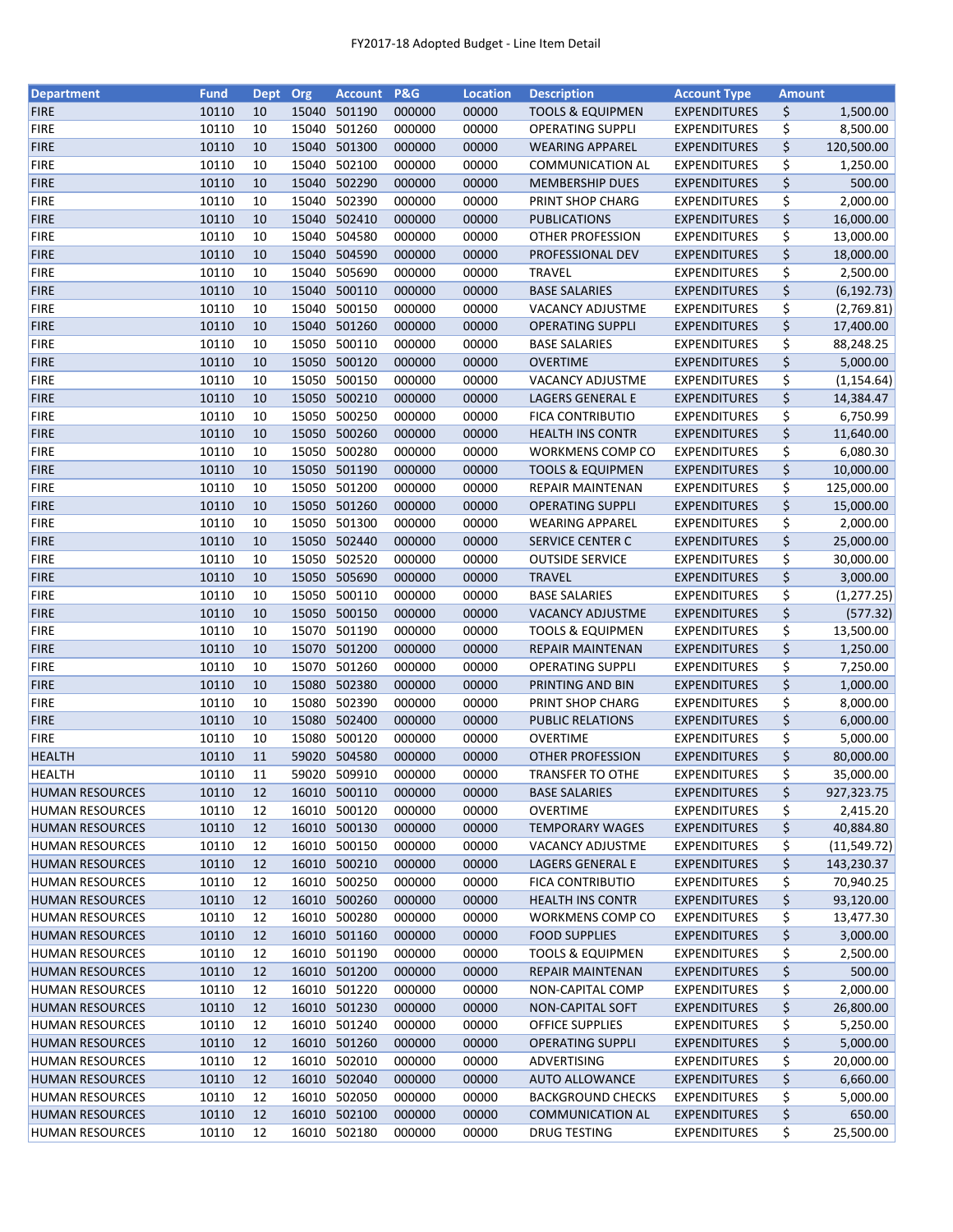| <b>Department</b>          | <b>Fund</b> | Dept Org |       | <b>Account P&amp;G</b> |        | <b>Location</b> | <b>Description</b>          | <b>Account Type</b> | <b>Amount</b> |              |
|----------------------------|-------------|----------|-------|------------------------|--------|-----------------|-----------------------------|---------------------|---------------|--------------|
| <b>HUMAN RESOURCES</b>     | 10110       | 12       |       | 16010 502220           | 000000 | 00000           | <b>FREIGHT</b>              | <b>EXPENDITURES</b> | \$            | 358.50       |
| <b>HUMAN RESOURCES</b>     | 10110       | 12       |       | 16010 502230           | 000000 | 00000           | <b>INSURANCE PREMIU</b>     | <b>EXPENDITURES</b> | \$            | 11,570.00    |
| <b>HUMAN RESOURCES</b>     | 10110       | 12       | 16010 | 502250                 | 000000 | 00000           | <b>INTERNET SERVICE</b>     | <b>EXPENDITURES</b> | \$            | 900.00       |
| <b>HUMAN RESOURCES</b>     | 10110       | 12       | 16010 | 502290                 | 000000 | 00000           | <b>MEMBERSHIP DUES</b>      | <b>EXPENDITURES</b> | \$            | 4,375.00     |
| <b>HUMAN RESOURCES</b>     | 10110       | 12       | 16010 | 502320                 | 000000 | 00000           | <b>MILEAGE</b>              | <b>EXPENDITURES</b> | \$            | 2,575.00     |
| <b>HUMAN RESOURCES</b>     | 10110       | 12       |       | 16010 502340           | 000000 | 00000           | PARTICIPANT COST            | <b>EXPENDITURES</b> | \$            | 500.00       |
| <b>HUMAN RESOURCES</b>     | 10110       | 12       |       | 16010 502370           | 000000 | 00000           | <b>POSTAGE</b>              | <b>EXPENDITURES</b> | \$            | 358.50       |
| <b>HUMAN RESOURCES</b>     | 10110       | 12       |       | 16010 502380           | 000000 | 00000           | PRINTING AND BIN            | <b>EXPENDITURES</b> | \$            | 500.00       |
| <b>HUMAN RESOURCES</b>     | 10110       | 12       |       | 16010 502390           | 000000 | 00000           | PRINT SHOP CHARG            | <b>EXPENDITURES</b> | \$            | 5,000.00     |
| <b>HUMAN RESOURCES</b>     | 10110       | 12       |       | 16010 502410           | 000000 | 00000           | PUBLICATIONS                | <b>EXPENDITURES</b> | \$            | 1,000.00     |
| <b>HUMAN RESOURCES</b>     | 10110       | 12       |       | 16010 502750           | 000000 | 00000           | <b>OFFICE EQUIPMENT</b>     | <b>EXPENDITURES</b> | \$            | 6,000.00     |
| <b>HUMAN RESOURCES</b>     | 10110       | 12       |       | 16010 502780           | 000000 | 00000           | <b>CONTINGENCY</b>          | <b>EXPENDITURES</b> | \$            | 14,030.00    |
| <b>HUMAN RESOURCES</b>     | 10110       | 12       |       | 16010 504530           | 000000 | 00000           | <b>CONSULTING</b>           | <b>EXPENDITURES</b> | \$            | 6,000.00     |
| <b>HUMAN RESOURCES</b>     | 10110       | 12       |       | 16010 504580           | 000000 | 00000           | <b>OTHER PROFESSION</b>     | <b>EXPENDITURES</b> | \$            | 14,700.00    |
| <b>HUMAN RESOURCES</b>     | 10110       | 12       |       | 16010 504590           | 000000 | 00000           | PROFESSIONAL DEV            | <b>EXPENDITURES</b> | \$            | 3,500.00     |
| <b>HUMAN RESOURCES</b>     | 10110       | 12       | 16010 | 505550                 | 000000 | 00000           | <b>TELEPHONE</b>            | <b>EXPENDITURES</b> | \$            | 700.00       |
| <b>HUMAN RESOURCES</b>     | 10110       | 12       | 16010 | 505690                 | 000000 | 00000           | <b>TRAVEL</b>               | <b>EXPENDITURES</b> | \$            | 17,000.00    |
| <b>HUMAN RESOURCES</b>     | 10110       | 12       |       | 16010 505830           | 000000 | 00000           | <b>MACHINERY RENTAL</b>     | <b>EXPENDITURES</b> | \$            | 17,000.00    |
| <b>HUMAN RESOURCES</b>     | 10110       | 12       |       | 16010 500110           | 000000 | 00000           | <b>BASE SALARIES</b>        | <b>EXPENDITURES</b> | \$            | (11, 628.61) |
| <b>HUMAN RESOURCES</b>     | 10110       | 12       |       | 16010 502780           | 000000 | 00000           | CONTINGENCY                 | EXPENDITURES        | \$            | (9,000.00)   |
| <b>HUMAN RESOURCES</b>     | 10110       | 12       |       | 16010 501230           | 000000 | 00000           | <b>NON-CAPITAL SOFT</b>     | <b>EXPENDITURES</b> | \$            | 9,000.00     |
| <b>HUMAN RESOURCES</b>     | 10110       | 12       |       | 16010 500110           | 000000 | 00000           | <b>BASE SALARIES</b>        | <b>EXPENDITURES</b> | \$            | 6,571.00     |
| <b>HUMAN RESOURCES</b>     | 10110       | 12       |       | 16010 502180           | 000000 | 00000           | <b>DRUG TESTING</b>         | <b>EXPENDITURES</b> | \$            | 2,000.00     |
| <b>HUMAN RESOURCES</b>     | 10110       | 12       |       | 16010 500150           | 000000 | 00000           | <b>VACANCY ADJUSTME</b>     | <b>EXPENDITURES</b> | \$            | (5,774.86)   |
| <b>HUMAN RESOURCES</b>     | 10110       | 12       |       | 16010 500130           | 000000 | 00000           | <b>TEMPORARY WAGES</b>      | <b>EXPENDITURES</b> | \$            | 6,000.00     |
| <b>HUMAN RESOURCES</b>     | 10110       | 12       |       | 16020 504580           | 000000 | 00000           | OTHER PROFESSION            | <b>EXPENDITURES</b> | \$            | 39,500.00    |
| <b>HUMAN RESOURCES</b>     | 10110       | 12       |       | 16020 504580           | 000000 | 00000           | OTHER PROFESSION            | <b>EXPENDITURES</b> | \$            | (10,000.00)  |
| <b>HUMAN RESOURCES</b>     | 10110       | 12       | 16030 | 504580                 | 000000 | 00000           | OTHER PROFESSION            | <b>EXPENDITURES</b> | \$            | 12,000.00    |
| <b>HUMAN RESOURCES</b>     | 10110       | 12       | 16030 | 504620                 | 000000 | 00000           | <b>SPECIALTY SERVIC</b>     | <b>EXPENDITURES</b> | \$            | 14,400.00    |
| <b>HUMAN RESOURCES</b>     | 10110       | 12       | 16050 | 500130                 | 000000 | 00000           | <b>TEMPORARY WAGES</b>      | <b>EXPENDITURES</b> | \$            | 11,000.00    |
| <b>HUMAN RESOURCES</b>     | 10110       | 12       |       | 16050 505060           | 000000 | 00000           | OTHER ADVERTISIN            | <b>EXPENDITURES</b> | \$            | 1,000.00     |
| <b>HUMAN RESOURCES</b>     | 10110       | 12       | 16060 | 504580                 | 000000 | 00000           | <b>OTHER PROFESSION</b>     | <b>EXPENDITURES</b> | \$            | 75,000.00    |
| <b>HUMAN RESOURCES</b>     | 10110       | 12       |       | 16080 502490           | 000000 | 00000           | REIMBURSEMENTS              | <b>EXPENDITURES</b> | \$            | 100,000.00   |
| <b>HUMAN RESOURCES</b>     | 10110       | 12       | 16100 | 500140                 | 000000 | 00000           | RESERVE FOR WAGE            | <b>EXPENDITURES</b> | \$            | 10,000.00    |
| <b>INFORMATION SYSTEMS</b> | 10110       | 13       |       | 17010 500110           | 000000 | 00000           | <b>BASE SALARIES</b>        | <b>EXPENDITURES</b> | \$            | 1,787,091.45 |
| <b>INFORMATION SYSTEMS</b> | 10110       | 13       |       | 17010 500120           | 000000 | 00000           | <b>OVERTIME</b>             | <b>EXPENDITURES</b> | \$            | 14,038.00    |
| <b>INFORMATION SYSTEMS</b> | 10110       | 13       |       | 17010 500130           | 000000 | 00000           | <b>TEMPORARY WAGES</b>      | <b>EXPENDITURES</b> | \$            | 28,800.00    |
| <b>INFORMATION SYSTEMS</b> | 10110       | 13       |       | 17010 500150           | 000000 | 00000           | <b>VACANCY ADJUSTME</b>     | <b>EXPENDITURES</b> | \$            | (22, 424.60) |
| <b>INFORMATION SYSTEMS</b> | 10110       | 13       |       | 17010 500210           | 000000 | 00000           | LAGERS GENERAL E            | <b>EXPENDITURES</b> | \$            | 291,295.91   |
| <b>INFORMATION SYSTEMS</b> | 10110       | 13       |       | 17010 500250           | 000000 | 00000           | <b>FICA CONTRIBUTIO</b>     | <b>EXPENDITURES</b> | \$            | 136,712.52   |
| <b>INFORMATION SYSTEMS</b> | 10110       | 13       |       | 17010 500260           | 000000 | 00000           | <b>HEALTH INS CONTR</b>     | <b>EXPENDITURES</b> | \$            | 169,944.00   |
| <b>INFORMATION SYSTEMS</b> | 10110       | 13       |       | 17010 500280           | 000000 | 00000           | WORKMENS COMP CO            | <b>EXPENDITURES</b> | \$            | 27,359.80    |
| <b>INFORMATION SYSTEMS</b> | 10110       | 13       |       | 17010 501110           | 000000 | 00000           | <b>BUILDING MATERIA</b>     | <b>EXPENDITURES</b> | \$            | 2,000.00     |
| <b>INFORMATION SYSTEMS</b> | 10110       | 13       |       | 17010 501160           | 000000 | 00000           | <b>FOOD SUPPLIES</b>        | <b>EXPENDITURES</b> | \$            | 3,000.00     |
| <b>INFORMATION SYSTEMS</b> | 10110       | 13       |       | 17010 501170           | 000000 | 00000           | <b>FUEL PURCHASES</b>       | <b>EXPENDITURES</b> | \$            | 500.00       |
| <b>INFORMATION SYSTEMS</b> | 10110       | 13       |       | 17010 501180           | 000000 | 00000           | JANITORIAL SUPPL            | <b>EXPENDITURES</b> | \$            | 650.00       |
| <b>INFORMATION SYSTEMS</b> | 10110       | 13       |       | 17010 501190           | 000000 | 00000           | <b>TOOLS &amp; EQUIPMEN</b> | <b>EXPENDITURES</b> | \$            | 1,000.00     |
| <b>INFORMATION SYSTEMS</b> | 10110       | 13       |       | 17010 501220           | 000000 | 00000           | NON-CAPITAL COMP            | <b>EXPENDITURES</b> | \$            | 25,000.00    |
| <b>INFORMATION SYSTEMS</b> | 10110       | 13       |       | 17010 501230           | 000000 | 00000           | <b>NON-CAPITAL SOFT</b>     | <b>EXPENDITURES</b> | \$            | 288,792.00   |
| <b>INFORMATION SYSTEMS</b> | 10110       | 13       |       | 17010 501240           | 000000 | 00000           | <b>OFFICE SUPPLIES</b>      | <b>EXPENDITURES</b> | \$            | 5,000.00     |
| <b>INFORMATION SYSTEMS</b> | 10110       | 13       |       | 17010 501260           | 000000 | 00000           | <b>OPERATING SUPPLI</b>     | <b>EXPENDITURES</b> | \$            | 2,000.00     |
| <b>INFORMATION SYSTEMS</b> | 10110       | 13       |       | 17010 501280           | 000000 | 00000           | PLUMBING ELECTRI            | <b>EXPENDITURES</b> | \$            | 250.00       |
| <b>INFORMATION SYSTEMS</b> | 10110       | 13       |       | 17010 501300           | 000000 | 00000           | <b>WEARING APPAREL</b>      | <b>EXPENDITURES</b> | \$            | 1,500.00     |
| <b>INFORMATION SYSTEMS</b> | 10110       | 13       |       | 17010 502040           | 000000 | 00000           | <b>AUTO ALLOWANCE</b>       | <b>EXPENDITURES</b> | \$            | 8,160.00     |
| <b>INFORMATION SYSTEMS</b> | 10110       | 13       |       | 17010 502100           | 000000 | 00000           | <b>COMMUNICATION AL</b>     | <b>EXPENDITURES</b> | \$            | 1,500.00     |
| <b>INFORMATION SYSTEMS</b> | 10110       | 13       |       | 17010 502230           | 000000 | 00000           | <b>INSURANCE PREMIU</b>     | <b>EXPENDITURES</b> | \$            | 22,919.00    |
| <b>INFORMATION SYSTEMS</b> | 10110       | 13       |       | 17010 502250           | 000000 | 00000           | <b>INTERNET SERVICE</b>     | <b>EXPENDITURES</b> | \$            | 27,500.00    |
| <b>INFORMATION SYSTEMS</b> | 10110       | 13       |       | 17010 502290           | 000000 | 00000           | <b>MEMBERSHIP DUES</b>      | <b>EXPENDITURES</b> | \$            | 4,000.00     |
|                            |             |          |       |                        |        |                 |                             |                     |               |              |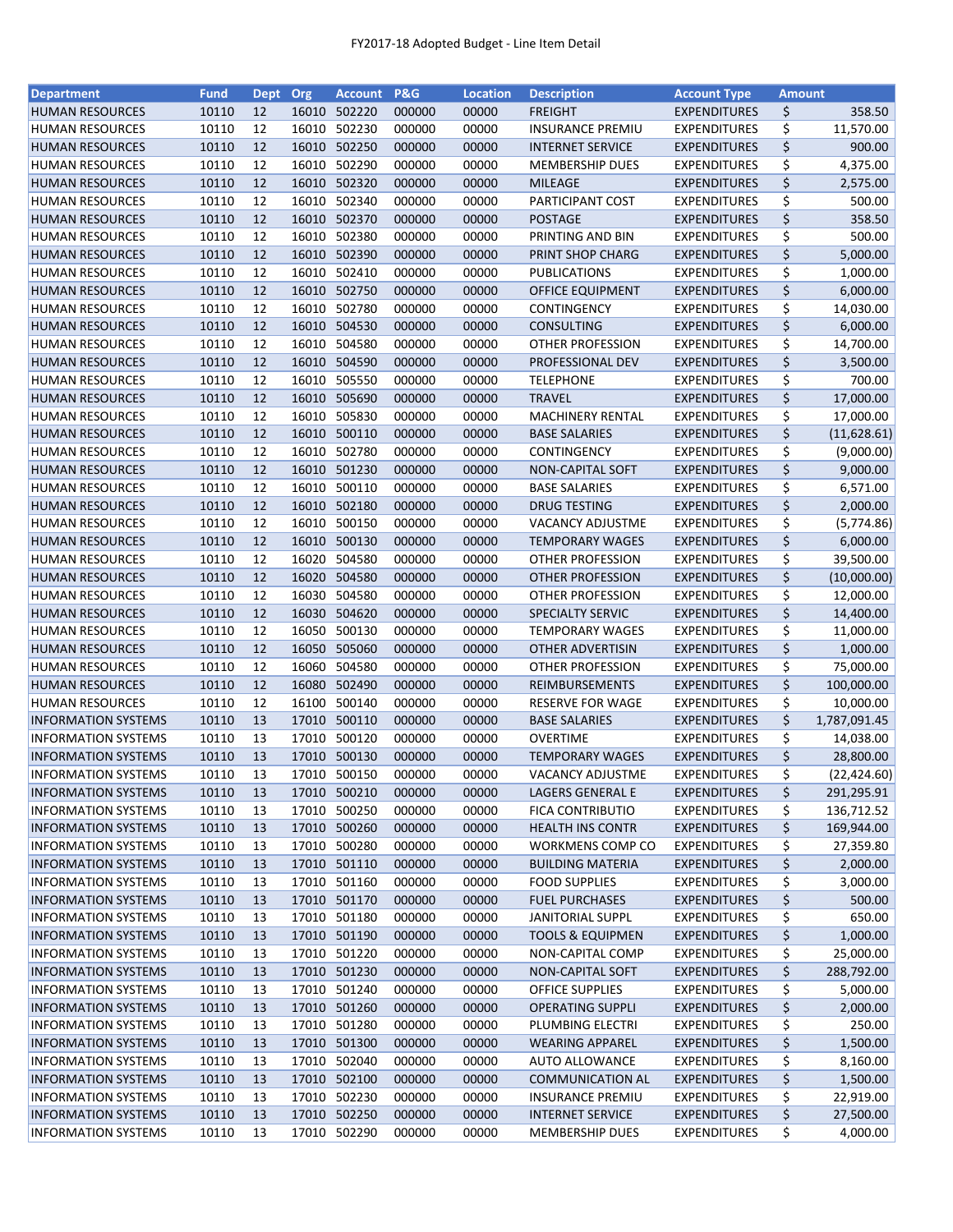| <b>Department</b>          | <b>Fund</b> | Dept Org |       | <b>Account</b> | P&G    | <b>Location</b> | <b>Description</b>          | <b>Account Type</b> | <b>Amount</b> |              |
|----------------------------|-------------|----------|-------|----------------|--------|-----------------|-----------------------------|---------------------|---------------|--------------|
| <b>INFORMATION SYSTEMS</b> | 10110       | 13       |       | 17010 502390   | 000000 | 00000           | PRINT SHOP CHARG            | <b>EXPENDITURES</b> | \$            | 500.00       |
| <b>INFORMATION SYSTEMS</b> | 10110       | 13       |       | 17010 502410   | 000000 | 00000           | PUBLICATIONS                | <b>EXPENDITURES</b> | \$            | 500.00       |
| <b>INFORMATION SYSTEMS</b> | 10110       | 13       | 17010 | 502440         | 000000 | 00000           | SERVICE CENTER C            | <b>EXPENDITURES</b> | \$            | 750.00       |
| <b>INFORMATION SYSTEMS</b> | 10110       | 13       | 17010 | 502750         | 000000 | 00000           | OFFICE EQUIPMENT            | <b>EXPENDITURES</b> | \$            | 402,070.00   |
| <b>INFORMATION SYSTEMS</b> | 10110       | 13       | 17010 | 502780         | 000000 | 00000           | <b>CONTINGENCY</b>          | <b>EXPENDITURES</b> | \$            | 16,786.00    |
| <b>INFORMATION SYSTEMS</b> | 10110       | 13       |       | 17010 504580   | 000000 | 00000           | OTHER PROFESSION            | <b>EXPENDITURES</b> | \$            | 18,000.00    |
| <b>INFORMATION SYSTEMS</b> | 10110       | 13       |       | 17010 504590   | 000000 | 00000           | PROFESSIONAL DEV            | <b>EXPENDITURES</b> | \$            | 5,000.00     |
| <b>INFORMATION SYSTEMS</b> | 10110       | 13       |       | 17010 505530   | 000000 | 00000           | SANITATION                  | <b>EXPENDITURES</b> | \$            | 300.00       |
| <b>INFORMATION SYSTEMS</b> | 10110       | 13       |       | 17010 505550   | 000000 | 00000           | <b>TELEPHONE</b>            | <b>EXPENDITURES</b> | \$            | 14,500.00    |
| <b>INFORMATION SYSTEMS</b> | 10110       | 13       |       | 17010 505560   | 000000 | 00000           | <b>WATER</b>                | <b>EXPENDITURES</b> | \$            | 500.00       |
| <b>INFORMATION SYSTEMS</b> | 10110       | 13       |       | 17010 505690   | 000000 | 00000           | <b>TRAVEL</b>               | <b>EXPENDITURES</b> | \$            | 35,000.00    |
| <b>INFORMATION SYSTEMS</b> | 10110       | 13       |       | 17010 505820   | 000000 | 00000           | <b>BUILDING RENTAL</b>      | <b>EXPENDITURES</b> | \$            | 36,000.00    |
| <b>INFORMATION SYSTEMS</b> | 10110       | 13       |       | 17010 505830   | 000000 | 00000           | <b>MACHINERY RENTAL</b>     | <b>EXPENDITURES</b> | \$            | 50,000.00    |
| <b>INFORMATION SYSTEMS</b> | 10110       | 13       |       | 17010 508110   | 000000 | 00000           | <b>OFFICE FURNITURE</b>     | <b>EXPENDITURES</b> | \$            | 8,000.00     |
| <b>INFORMATION SYSTEMS</b> | 10110       | 13       |       | 17010 508140   | 000000 | 00000           | <b>COMPUTER HARDWAR</b>     | <b>EXPENDITURES</b> | \$            | 40,784.34    |
| <b>INFORMATION SYSTEMS</b> | 10110       | 13       | 17010 | 508160         | 000000 | 00000           | <b>COMPUTER SOFTWAR</b>     | <b>EXPENDITURES</b> | \$            | 20,000.00    |
| <b>INFORMATION SYSTEMS</b> | 10110       | 13       | 17010 | 509320         | 000000 | 00000           | PRINCIPAL                   | <b>EXPENDITURES</b> | \$            | 118,447.91   |
| <b>INFORMATION SYSTEMS</b> | 10110       | 13       |       | 17010 509340   | 000000 | 00000           | <b>INTEREST</b>             | <b>EXPENDITURES</b> | \$            | 7,402.75     |
| <b>INFORMATION SYSTEMS</b> | 10110       | 13       |       | 17010 500110   | 000000 | 00000           | <b>BASE SALARIES</b>        | <b>EXPENDITURES</b> | \$            | 6,376.19     |
| <b>INFORMATION SYSTEMS</b> | 10110       | 13       |       | 17010 500110   | 000000 | 00000           | <b>BASE SALARIES</b>        | <b>EXPENDITURES</b> | \$            | (24, 827.11) |
| <b>INFORMATION SYSTEMS</b> | 10110       | 13       |       | 17010 500150   | 000000 | 00000           |                             | <b>EXPENDITURES</b> | \$            |              |
|                            |             |          |       | 17010 502780   |        | 00000           | <b>VACANCY ADJUSTME</b>     |                     |               | (11, 212.30) |
| <b>INFORMATION SYSTEMS</b> | 10110       | 13       |       |                | 000000 |                 | CONTINGENCY                 | <b>EXPENDITURES</b> | \$            | (7,008.00)   |
| <b>INFORMATION SYSTEMS</b> | 10110       | 13       |       | 17010 500110   | 000000 | 00000           | <b>BASE SALARIES</b>        | <b>EXPENDITURES</b> | \$            | 7,008.00     |
| <b>INFORMATION SYSTEMS</b> | 10110       | 13       |       | 17010 502780   | 000000 | 00000           | <b>CONTINGENCY</b>          | <b>EXPENDITURES</b> | \$            | (7,444.00)   |
| <b>INFORMATION SYSTEMS</b> | 10110       | 13       |       | 17010 500110   | 000000 | 00000           | <b>BASE SALARIES</b>        | <b>EXPENDITURES</b> | \$            | 7,444.00     |
| <b>INFORMATION SYSTEMS</b> | 10110       | 13       |       | 17010 501230   | 000000 | 00000           | NON-CAPITAL SOFT            | <b>EXPENDITURES</b> | \$            | 5,000.00     |
| <b>INFORMATION SYSTEMS</b> | 10110       | 13       |       | 17010 504580   | 000000 | 00000           | <b>OTHER PROFESSION</b>     | <b>EXPENDITURES</b> | \$            | 10,000.00    |
| <b>INFORMATION SYSTEMS</b> | 10110       | 13       | 17050 | 505550         | 000000 | 00000           | <b>TELEPHONE</b>            | <b>EXPENDITURES</b> | \$            | 215,950.00   |
| <b>MAYOR AND COUNCIL</b>   | 10110       | 14       | 18010 | 500130         | 000000 | 00000           | <b>TEMPORARY WAGES</b>      | <b>EXPENDITURES</b> | \$            | 3,600.00     |
| <b>MAYOR AND COUNCIL</b>   | 10110       | 14       | 18010 | 501160         | 000000 | 00000           | <b>FOOD SUPPLIES</b>        | <b>EXPENDITURES</b> | \$            | 10,000.00    |
| <b>MAYOR AND COUNCIL</b>   | 10110       | 14       |       | 18010 501190   | 000000 | 00000           | <b>TOOLS &amp; EQUIPMEN</b> | <b>EXPENDITURES</b> | \$            | 600.00       |
| <b>MAYOR AND COUNCIL</b>   | 10110       | 14       |       | 18010 501230   | 000000 | 00000           | NON-CAPITAL SOFT            | <b>EXPENDITURES</b> | \$            | 500.00       |
| <b>MAYOR AND COUNCIL</b>   | 10110       | 14       |       | 18010 501240   | 000000 | 00000           | <b>OFFICE SUPPLIES</b>      | <b>EXPENDITURES</b> | \$            | 2,000.00     |
| <b>MAYOR AND COUNCIL</b>   | 10110       | 14       |       | 18010 501260   | 000000 | 00000           | <b>OPERATING SUPPLI</b>     | <b>EXPENDITURES</b> | \$            | 1,250.00     |
| <b>MAYOR AND COUNCIL</b>   | 10110       | 14       |       | 18010 502040   | 000000 | 00000           | <b>AUTO ALLOWANCE</b>       | <b>EXPENDITURES</b> | \$            | 2,500.00     |
| <b>MAYOR AND COUNCIL</b>   | 10110       | 14       |       | 18010 502230   | 000000 | 00000           | <b>INSURANCE PREMIU</b>     | <b>EXPENDITURES</b> | \$            | 84,096.00    |
| <b>MAYOR AND COUNCIL</b>   | 10110       | 14       |       | 18010 502290   | 000000 | 00000           | <b>MEMBERSHIP DUES</b>      | <b>EXPENDITURES</b> | \$            | 2,250.00     |
| <b>MAYOR AND COUNCIL</b>   | 10110       | 14       |       | 18010 502360   | 000000 | 00000           | PHOTO PROCESSING            | <b>EXPENDITURES</b> | \$            | 200.00       |
| <b>MAYOR AND COUNCIL</b>   | 10110       | 14       |       | 18010 502370   | 000000 | 00000           | POSTAGE                     | <b>EXPENDITURES</b> | \$            | 300.00       |
| <b>MAYOR AND COUNCIL</b>   | 10110       | 14       |       | 18010 502380   | 000000 | 00000           | PRINTING AND BIN            | <b>EXPENDITURES</b> | \$            | 582.00       |
| <b>MAYOR AND COUNCIL</b>   | 10110       | 14       |       | 18010 502390   | 000000 | 00000           | PRINT SHOP CHARG            | <b>EXPENDITURES</b> | \$            | 2,700.00     |
| <b>MAYOR AND COUNCIL</b>   | 10110       | 14       |       | 18010 502410   | 000000 | 00000           | <b>PUBLICATIONS</b>         | <b>EXPENDITURES</b> | \$            | 500.00       |
| <b>MAYOR AND COUNCIL</b>   | 10110       | 14       |       | 18010 502780   | 000000 | 00000           | <b>CONTINGENCY</b>          | <b>EXPENDITURES</b> | \$            | 744.00       |
| MAYOR AND COUNCIL          | 10110       | 14       |       | 18010 504580   | 000000 | 00000           | OTHER PROFESSION            | <b>EXPENDITURES</b> | \$            | 3,000.00     |
| <b>MAYOR AND COUNCIL</b>   | 10110       | 14       |       | 18010 504620   | 000000 | 00000           | <b>SPECIALTY SERVIC</b>     | <b>EXPENDITURES</b> | \$            | 2,200.00     |
| <b>MAYOR AND COUNCIL</b>   | 10110       | 14       |       | 18010 505550   | 000000 | 00000           | <b>TELEPHONE</b>            | <b>EXPENDITURES</b> | \$            | 5,125.00     |
| <b>MAYOR AND COUNCIL</b>   | 10110       | 14       |       | 18010 505690   | 000000 | 00000           | <b>TRAVEL</b>               | <b>EXPENDITURES</b> | \$            | 6,500.00     |
| <b>MAYOR AND COUNCIL</b>   | 10110       | 14       |       | 18010 505830   | 000000 | 00000           | <b>MACHINERY RENTAL</b>     | <b>EXPENDITURES</b> | \$            | 3,031.00     |
| <b>MAYOR AND COUNCIL</b>   | 10110       | 14       |       | 18020 505550   | 000000 | 00000           | <b>TELEPHONE</b>            | <b>EXPENDITURES</b> | \$            | (75.00)      |
| <b>MAYOR AND COUNCIL</b>   | 10110       | 14       |       | 18020 501160   | 000000 | 00000           | <b>FOOD SUPPLIES</b>        | <b>EXPENDITURES</b> | \$            | 50.00        |
| <b>MAYOR AND COUNCIL</b>   | 10110       | 14       |       | 18020 501220   | 000000 | 00000           | NON-CAPITAL COMP            | <b>EXPENDITURES</b> | \$            | 100.00       |
| <b>MAYOR AND COUNCIL</b>   | 10110       | 14       |       | 18020 501230   | 000000 | 00000           | NON-CAPITAL SOFT            | <b>EXPENDITURES</b> | \$            | 250.00       |
| <b>MAYOR AND COUNCIL</b>   | 10110       | 14       |       | 18020 501240   | 000000 | 00000           | OFFICE SUPPLIES             | <b>EXPENDITURES</b> | \$            | 475.00       |
|                            |             |          |       |                |        |                 |                             |                     |               |              |
| <b>MAYOR AND COUNCIL</b>   | 10110       | 14       | 18020 | 502290         | 000000 | 00000           | <b>MEMBERSHIP DUES</b>      | <b>EXPENDITURES</b> | \$            | 400.00       |
| <b>MAYOR AND COUNCIL</b>   | 10110       | 14       |       | 18020 502380   | 000000 | 00000           | PRINTING AND BIN            | <b>EXPENDITURES</b> | \$            | 100.00       |
| <b>MAYOR AND COUNCIL</b>   | 10110       | 14       |       | 18020 502390   | 000000 | 00000           | PRINT SHOP CHARG            | <b>EXPENDITURES</b> | \$            | 100.00       |
| <b>MAYOR AND COUNCIL</b>   | 10110       | 14       |       | 18020 504510   | 000000 | 00000           | AUDITING AND ACC            | <b>EXPENDITURES</b> | \$            | 85,349.96    |
| <b>MAYOR AND COUNCIL</b>   | 10110       | 14       |       | 18020 504580   | 000000 | 00000           | <b>OTHER PROFESSION</b>     | <b>EXPENDITURES</b> | \$            | 100.00       |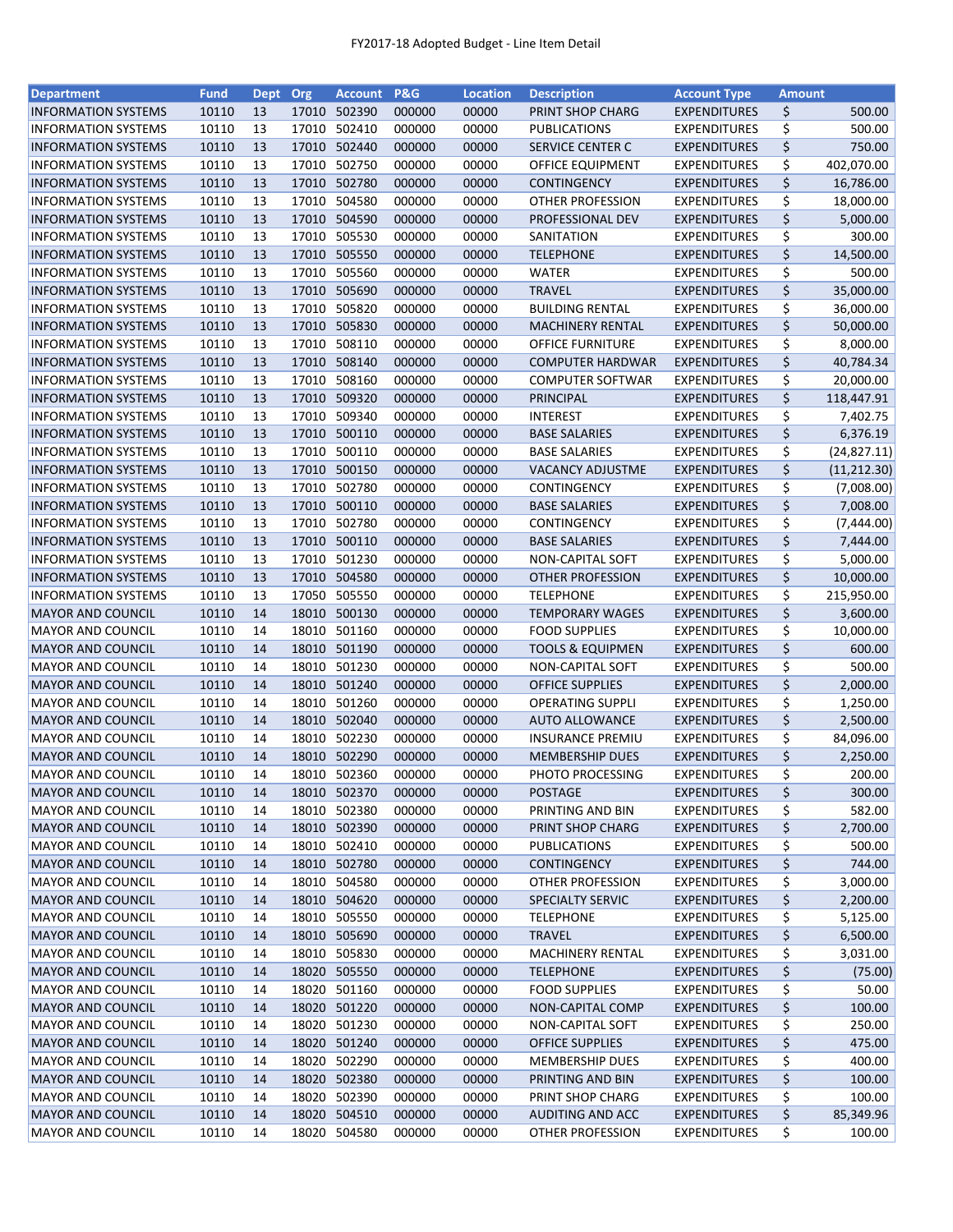| <b>Department</b>        | <b>Fund</b> | Dept | Org   | <b>Account</b> | P&G    | <b>Location</b> | <b>Description</b>          | <b>Account Type</b> | <b>Amount</b> |              |
|--------------------------|-------------|------|-------|----------------|--------|-----------------|-----------------------------|---------------------|---------------|--------------|
| <b>MAYOR AND COUNCIL</b> | 10110       | 14   |       | 18020 504590   | 000000 | 00000           | PROFESSIONAL DEV            | <b>EXPENDITURES</b> | \$            | 1,000.00     |
| <b>MUNICIPAL COURT</b>   | 10110       | 15   | 19010 | 500130         | 000000 | 00000           | <b>TEMPORARY WAGES</b>      | <b>EXPENDITURES</b> | \$            | 66,350.00    |
| <b>MUNICIPAL COURT</b>   | 10110       | 15   | 19010 | 501240         | 000000 | 00000           | <b>OFFICE SUPPLIES</b>      | <b>EXPENDITURES</b> | \$            | 500.00       |
| <b>MUNICIPAL COURT</b>   | 10110       | 15   | 19010 | 504580         | 000000 | 00000           | OTHER PROFESSION            | <b>EXPENDITURES</b> | \$            | 250.00       |
| <b>MUNICIPAL COURT</b>   | 10110       | 15   | 19010 | 505690         | 000000 | 00000           | <b>TRAVEL</b>               | <b>EXPENDITURES</b> | \$            | 2,000.00     |
| MUNICIPAL COURT          | 10110       | 15   | 19020 | 403010         | 000000 | 00000           | <b>FINES</b>                | <b>REVENUE</b>      | \$            | (800,000.00) |
| <b>MUNICIPAL COURT</b>   | 10110       | 15   | 19020 | 403520         | 000000 | 00000           | <b>COURT COSTS</b>          | <b>REVENUE</b>      | \$            | (150,000.00) |
| MUNICIPAL COURT          | 10110       | 15   | 19020 | 403620         | 000000 | 00000           | <b>RECOUPMENT</b>           | <b>REVENUE</b>      | \$            | (50,000.00)  |
| <b>MUNICIPAL COURT</b>   | 10110       | 15   | 19020 | 403020         | 000000 | 00000           | <b>FORFEITURES</b>          | <b>REVENUE</b>      | \$            | (3,000.00)   |
| MUNICIPAL COURT          | 10110       | 15   | 19020 | 500110         | 000000 | 00000           | <b>BASE SALARIES</b>        | <b>EXPENDITURES</b> | \$            | 1,055,452.39 |
| <b>MUNICIPAL COURT</b>   | 10110       | 15   | 19020 | 500120         | 000000 | 00000           | <b>OVERTIME</b>             | <b>EXPENDITURES</b> | \$            | 9,000.00     |
| <b>MUNICIPAL COURT</b>   | 10110       | 15   |       | 19020 500150   | 000000 | 00000           | <b>VACANCY ADJUSTME</b>     | <b>EXPENDITURES</b> | \$            | (13, 243.10) |
| <b>MUNICIPAL COURT</b>   | 10110       | 15   |       | 19020 500210   | 000000 | 00000           | LAGERS GENERAL E            | <b>EXPENDITURES</b> | \$            | 172,038.74   |
| MUNICIPAL COURT          | 10110       | 15   | 19020 | 500250         | 000000 | 00000           | <b>FICA CONTRIBUTIO</b>     | <b>EXPENDITURES</b> | \$            | 80,742.07    |
| <b>MUNICIPAL COURT</b>   | 10110       | 15   | 19020 | 500260         | 000000 | 00000           | <b>HEALTH INS CONTR</b>     | <b>EXPENDITURES</b> | \$            | 133,860.00   |
| MUNICIPAL COURT          | 10110       | 15   | 19020 | 500280         | 000000 | 00000           | <b>WORKMENS COMP CO</b>     | <b>EXPENDITURES</b> | \$            | 16,077.17    |
| <b>MUNICIPAL COURT</b>   | 10110       | 15   | 19020 | 501110         | 000000 | 00000           | <b>BUILDING MATERIA</b>     | <b>EXPENDITURES</b> | \$            | 300.00       |
| MUNICIPAL COURT          | 10110       | 15   |       | 19020 501160   | 000000 | 00000           | <b>FOOD SUPPLIES</b>        | <b>EXPENDITURES</b> | \$            | 1,500.00     |
| <b>MUNICIPAL COURT</b>   | 10110       | 15   |       | 19020 501200   | 000000 | 00000           | <b>REPAIR MAINTENAN</b>     | <b>EXPENDITURES</b> | \$            | 100.00       |
| MUNICIPAL COURT          | 10110       | 15   |       | 19020 501220   | 000000 | 00000           | NON-CAPITAL COMP            | <b>EXPENDITURES</b> | \$            | 3,000.00     |
|                          | 10110       | 15   |       | 19020 501240   | 000000 | 00000           | <b>OFFICE SUPPLIES</b>      | <b>EXPENDITURES</b> | \$            |              |
| <b>MUNICIPAL COURT</b>   |             |      |       |                |        |                 |                             |                     |               | 5,601.00     |
| MUNICIPAL COURT          | 10110       | 15   |       | 19020 501260   | 000000 | 00000           | <b>OPERATING SUPPLI</b>     | <b>EXPENDITURES</b> | \$            | 3,000.00     |
| <b>MUNICIPAL COURT</b>   | 10110       | 15   |       | 19020 501300   | 000000 | 00000           | <b>WEARING APPAREL</b>      | <b>EXPENDITURES</b> | \$            | 300.00       |
| MUNICIPAL COURT          | 10110       | 15   |       | 19020 502040   | 000000 | 00000           | <b>AUTO ALLOWANCE</b>       | <b>EXPENDITURES</b> | \$            | 1,000.00     |
| <b>MUNICIPAL COURT</b>   | 10110       | 15   |       | 19020 502070   | 000000 | 00000           | <b>BANK CARD &amp; EPAY</b> | <b>EXPENDITURES</b> | \$            | 12,000.00    |
| MUNICIPAL COURT          | 10110       | 15   | 19020 | 502100         | 000000 | 00000           | <b>COMMUNICATION AL</b>     | EXPENDITURES        | \$            | 1,000.00     |
| <b>MUNICIPAL COURT</b>   | 10110       | 15   | 19020 | 502230         | 000000 | 00000           | <b>INSURANCE PREMIU</b>     | <b>EXPENDITURES</b> | \$            | 15,133.00    |
| MUNICIPAL COURT          | 10110       | 15   | 19020 | 502250         | 000000 | 00000           | <b>INTERNET SERVICE</b>     | <b>EXPENDITURES</b> | \$            | 500.00       |
| <b>MUNICIPAL COURT</b>   | 10110       | 15   | 19020 | 502290         | 000000 | 00000           | <b>MEMBERSHIP DUES</b>      | <b>EXPENDITURES</b> | \$            | 1,200.00     |
| MUNICIPAL COURT          | 10110       | 15   | 19020 | 502370         | 000000 | 00000           | <b>POSTAGE</b>              | <b>EXPENDITURES</b> | \$            | 100.00       |
| <b>MUNICIPAL COURT</b>   | 10110       | 15   |       | 19020 502390   | 000000 | 00000           | PRINT SHOP CHARG            | <b>EXPENDITURES</b> | \$            | 4,000.00     |
| MUNICIPAL COURT          | 10110       | 15   | 19020 | 502410         | 000000 | 00000           | <b>PUBLICATIONS</b>         | <b>EXPENDITURES</b> | \$            | 4,000.00     |
| <b>MUNICIPAL COURT</b>   | 10110       | 15   | 19020 | 502710         | 000000 | 00000           | <b>BUILDING REPAIRS</b>     | <b>EXPENDITURES</b> | \$            | 1,500.00     |
| MUNICIPAL COURT          | 10110       | 15   | 19020 | 502780         | 000000 | 00000           | CONTINGENCY                 | <b>EXPENDITURES</b> | \$            | 5,567.00     |
| <b>MUNICIPAL COURT</b>   | 10110       | 15   | 19020 | 504580         | 000000 | 00000           | <b>OTHER PROFESSION</b>     | <b>EXPENDITURES</b> | \$            | 48,000.00    |
| MUNICIPAL COURT          | 10110       | 15   | 19020 | 505690         | 000000 | 00000           | <b>TRAVEL</b>               | <b>EXPENDITURES</b> | \$            | 10,000.00    |
| <b>MUNICIPAL COURT</b>   | 10110       | 15   |       | 19020 505810   | 000000 | 00000           | <b>LAND RENTAL</b>          | <b>EXPENDITURES</b> | \$            | 12,600.00    |
| <b>MUNICIPAL COURT</b>   | 10110       | 15   |       | 19020 505820   | 000000 | 00000           | <b>BUILDING RENTAL</b>      | <b>EXPENDITURES</b> | \$            | 400.00       |
| <b>MUNICIPAL COURT</b>   | 10110       | 15   |       | 19020 501230   | 000000 | 00000           | NON-CAPITAL SOFT            | <b>EXPENDITURES</b> | \$            | 3,000.00     |
| <b>MUNICIPAL COURT</b>   | 10110       | 15   |       | 19020 500110   | 000000 | 00000           | <b>BASE SALARIES</b>        | <b>EXPENDITURES</b> | \$            | (10, 303.83) |
| <b>MUNICIPAL COURT</b>   | 10110       | 15   |       | 19020 500150   | 000000 | 00000           | <b>VACANCY ADJUSTME</b>     | <b>EXPENDITURES</b> | \$            | (6,621.55)   |
| MUNICIPAL COURT          | 10110       | 15   | 19020 | 500110         | 000000 | 00000           | <b>BASE SALARIES</b>        | <b>EXPENDITURES</b> | \$            | 1,038.00     |
| <b>MUNICIPAL COURT</b>   | 10110       | 15   |       | 19020 502780   | 000000 | 00000           | <b>CONTINGENCY</b>          | <b>EXPENDITURES</b> | \$            | (2,000.00)   |
| MUNICIPAL COURT          | 10110       | 15   |       | 19020 403510   | 000000 | 00000           | CASE                        | REVENUE             | \$            | (90,000.00)  |
| <b>MUNICIPAL COURT</b>   | 10110       | 15   |       | 19020 403600   | 000000 | 00000           | POLICE TRAINING             | <b>REVENUE</b>      | \$            | (25,000.00)  |
| MUNICIPAL COURT          | 10110       | 15   |       | 19030 500110   | 000000 | 00000           | <b>BASE SALARIES</b>        | <b>EXPENDITURES</b> | \$            | 139,030.40   |
| <b>MUNICIPAL COURT</b>   | 10110       | 15   |       | 19030 500150   | 000000 | 00000           | <b>VACANCY ADJUSTME</b>     | <b>EXPENDITURES</b> | \$            | (1,744.12)   |
| MUNICIPAL COURT          | 10110       | 15   |       | 19030 500210   | 000000 | 00000           | LAGERS GENERAL E            | <b>EXPENDITURES</b> | \$            | 22,661.96    |
| <b>MUNICIPAL COURT</b>   | 10110       | 15   |       | 19030 500250   | 000000 | 00000           | <b>FICA CONTRIBUTIO</b>     | <b>EXPENDITURES</b> | \$            | 10,635.82    |
| <b>MUNICIPAL COURT</b>   | 10110       | 15   |       | 19030 500260   | 000000 | 00000           | <b>HEALTH INS CONTR</b>     | <b>EXPENDITURES</b> | \$            | 17,460.00    |
| <b>MUNICIPAL COURT</b>   | 10110       | 15   |       | 19030 500280   | 000000 | 00000           | <b>WORKMENS COMP CO</b>     | <b>EXPENDITURES</b> | \$            | 2,083.96     |
| MUNICIPAL COURT          | 10110       | 15   |       | 19030 501240   | 000000 | 00000           | <b>OFFICE SUPPLIES</b>      | <b>EXPENDITURES</b> | \$            | 1,000.00     |
| <b>MUNICIPAL COURT</b>   | 10110       | 15   |       | 19030 501260   | 000000 | 00000           | <b>OPERATING SUPPLI</b>     | <b>EXPENDITURES</b> | \$            | 2,000.00     |
| MUNICIPAL COURT          | 10110       | 15   | 19030 | 502040         | 000000 | 00000           | <b>AUTO ALLOWANCE</b>       | <b>EXPENDITURES</b> | \$            | 500.00       |
| <b>MUNICIPAL COURT</b>   | 10110       | 15   |       | 19030 502750   | 000000 | 00000           | <b>OFFICE EQUIPMENT</b>     | <b>EXPENDITURES</b> | \$            | 1,450.00     |
|                          |             |      |       | 19030 504580   | 102262 |                 |                             |                     |               |              |
| MUNICIPAL COURT          | 10110       | 15   |       |                |        | 00000           | OTHER PROFESSION            | <b>EXPENDITURES</b> | \$            | 8,830.00     |
| <b>MUNICIPAL COURT</b>   | 10110       | 15   |       | 19030 505690   | 000000 | 00000           | <b>TRAVEL</b>               | <b>EXPENDITURES</b> | \$            | 2,000.00     |
| MUNICIPAL COURT          | 10110       | 15   |       | 19030 500150   | 000000 | 00000           | VACANCY ADJUSTME            | <b>EXPENDITURES</b> | \$            | (872.06)     |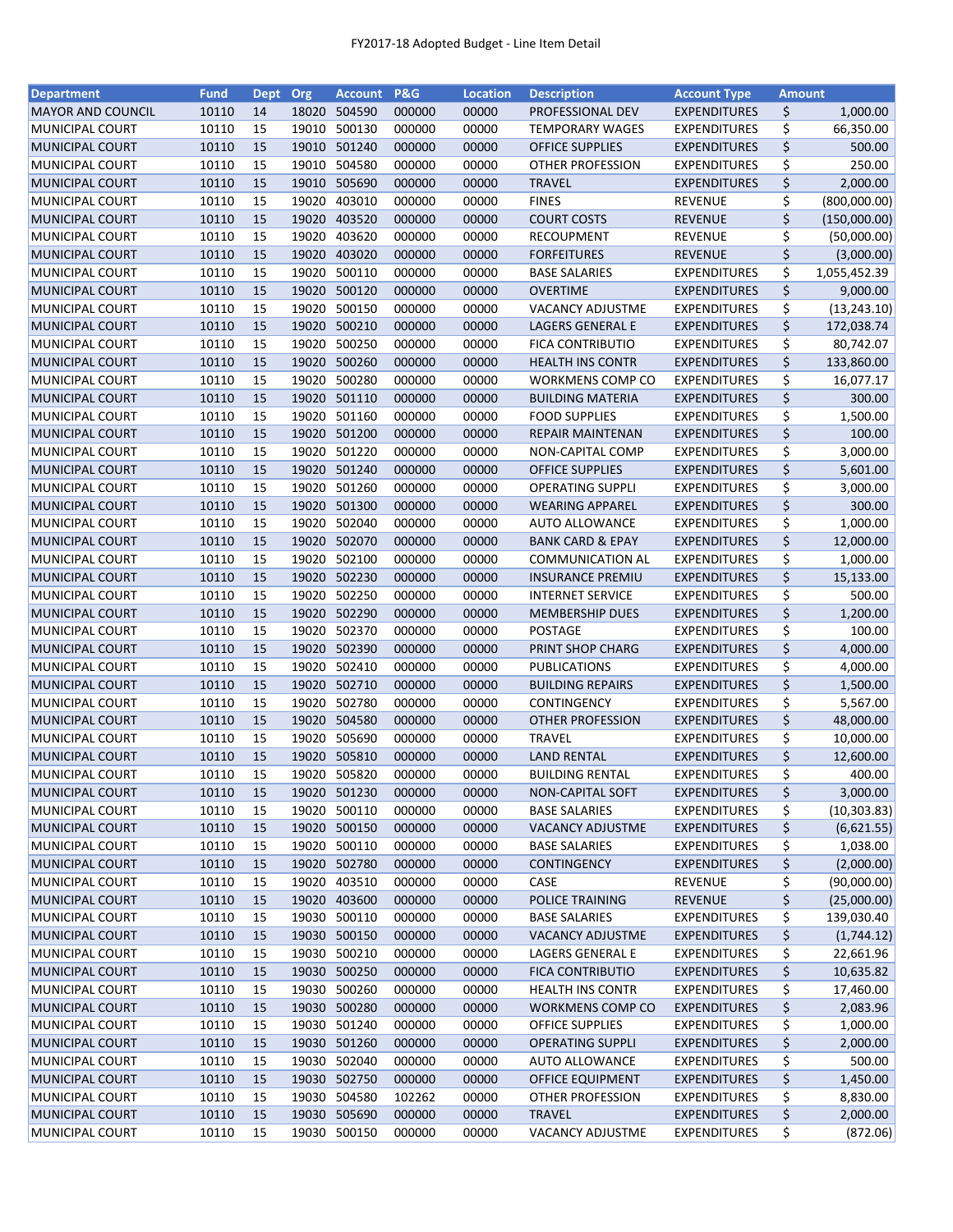| <b>Department</b>      | <b>Fund</b> | Dept | Org   | <b>Account</b> | <b>P&amp;G</b> | <b>Location</b> | <b>Description</b>      | <b>Account Type</b> | <b>Amount</b> |             |
|------------------------|-------------|------|-------|----------------|----------------|-----------------|-------------------------|---------------------|---------------|-------------|
| <b>MUNICIPAL COURT</b> | 10110       | 15   |       | 19030 504580   | 000000         | 00000           | <b>OTHER PROFESSION</b> | <b>EXPENDITURES</b> | \$            | 2,000.00    |
| <b>PARKS</b>           | 10110       | 16   | 80030 | 500130         | 000000         | 00000           | <b>TEMPORARY WAGES</b>  | <b>EXPENDITURES</b> | \$            | 100,529.00  |
| PLANNING               | 10110       | 17   | 60010 | 500110         | 000000         | 00000           | <b>BASE SALARIES</b>    | <b>EXPENDITURES</b> | \$            | 225,034.63  |
| PLANNING               | 10110       | 17   | 60010 | 500150         | 000000         | 00000           | VACANCY ADJUSTME        | <b>EXPENDITURES</b> | \$            | (2,800.34)  |
| PLANNING               | 10110       | 17   | 60010 | 500210         | 000000         | 00000           | LAGERS GENERAL E        | <b>EXPENDITURES</b> | \$            | 36,680.65   |
| PLANNING               | 10110       | 17   | 60010 | 500250         | 000000         | 00000           | <b>FICA CONTRIBUTIO</b> | <b>EXPENDITURES</b> | \$            | 17,215.15   |
| PLANNING               | 10110       | 17   |       | 60010 500260   | 000000         | 00000           | <b>HEALTH INS CONTR</b> | <b>EXPENDITURES</b> | \$            | 19,613.40   |
| PLANNING               | 10110       | 17   | 60010 | 500280         | 000000         | 00000           | <b>WORKMENS COMP CO</b> | <b>EXPENDITURES</b> | \$            | 1,103.78    |
| PLANNING               | 10110       | 17   | 60010 | 501160         | 000000         | 00000           | <b>FOOD SUPPLIES</b>    | <b>EXPENDITURES</b> | \$            | 2,075.00    |
| PLANNING               | 10110       | 17   | 60010 | 501220         | 000000         | 00000           | NON-CAPITAL COMP        | <b>EXPENDITURES</b> | \$            | 750.00      |
| PLANNING               | 10110       | 17   | 60010 | 501230         | 000000         | 00000           | NON-CAPITAL SOFT        | <b>EXPENDITURES</b> | \$            | 2,250.00    |
| PLANNING               | 10110       | 17   | 60010 | 501240         | 000000         | 00000           | <b>OFFICE SUPPLIES</b>  | <b>EXPENDITURES</b> | \$            | 4,250.00    |
| PLANNING               | 10110       | 17   |       | 60010 501260   | 000000         | 00000           | <b>OPERATING SUPPLI</b> | <b>EXPENDITURES</b> | \$            | 100.00      |
| PLANNING               | 10110       | 17   | 60010 | 502010         | 000000         | 00000           | ADVERTISING             | <b>EXPENDITURES</b> | \$            | 250.00      |
| PLANNING               | 10110       | 17   | 60010 | 502040         | 000000         | 00000           | <b>AUTO ALLOWANCE</b>   | <b>EXPENDITURES</b> | \$            | 5,160.00    |
| PLANNING               | 10110       | 17   | 60010 | 502100         | 000000         | 00000           | <b>COMMUNICATION AL</b> | <b>EXPENDITURES</b> | \$            | 850.00      |
| PLANNING               | 10110       | 17   | 60010 | 502230         | 000000         | 00000           | <b>INSURANCE PREMIU</b> | <b>EXPENDITURES</b> | \$            | 66,399.00   |
| PLANNING               | 10110       | 17   | 60010 | 502290         | 000000         | 00000           | <b>MEMBERSHIP DUES</b>  | <b>EXPENDITURES</b> | \$            | 1,800.00    |
| PLANNING               | 10110       | 17   |       | 60010 502370   | 000000         | 00000           | <b>POSTAGE</b>          | <b>EXPENDITURES</b> | \$            | 25.00       |
| PLANNING               | 10110       | 17   |       | 60010 502390   | 000000         | 00000           | PRINT SHOP CHARG        | <b>EXPENDITURES</b> | \$            | 1,500.00    |
| PLANNING               | 10110       | 17   |       | 60010 502400   | 000000         | 00000           | <b>PUBLIC RELATIONS</b> | <b>EXPENDITURES</b> | \$            | 100.00      |
|                        |             |      |       |                |                |                 |                         |                     |               |             |
| PLANNING               | 10110       | 17   |       | 60010 502410   | 000000         | 00000           | PUBLICATIONS            | <b>EXPENDITURES</b> | \$            | 400.00      |
| PLANNING               | 10110       | 17   | 60010 | 502750         | 000000         | 00000           | <b>OFFICE EQUIPMENT</b> | <b>EXPENDITURES</b> | \$            | 100.00      |
| PLANNING               | 10110       | 17   | 60010 | 502780         | 000000         | 00000           | CONTINGENCY             | <b>EXPENDITURES</b> | \$            | 3,685.00    |
| PLANNING               | 10110       | 17   |       | 60010 504580   | 000000         | 00000           | <b>OTHER PROFESSION</b> | <b>EXPENDITURES</b> | \$            | 1,000.00    |
| PLANNING               | 10110       | 17   | 60010 | 504590         | 000000         | 00000           | PROFESSIONAL DEV        | EXPENDITURES        | \$            | 1,825.00    |
| PLANNING               | 10110       | 17   | 60010 | 505690         | 000000         | 00000           | <b>TRAVEL</b>           | <b>EXPENDITURES</b> | \$            | 3,860.00    |
| PLANNING               | 10110       | 17   | 60010 | 505830         | 000000         | 00000           | <b>MACHINERY RENTAL</b> | <b>EXPENDITURES</b> | \$            | 4,000.00    |
| PLANNING               | 10110       | 17   | 60010 | 500150         | 000000         | 00000           | <b>VACANCY ADJUSTME</b> | <b>EXPENDITURES</b> | \$            | (1,400.17)  |
| PLANNING               | 10110       | 17   | 60020 | 500110         | 000000         | 00000           | <b>BASE SALARIES</b>    | <b>EXPENDITURES</b> | \$            | 71,630.62   |
| PLANNING               | 10110       | 17   | 60020 | 500210         | 000000         | 00000           | LAGERS GENERAL E        | <b>EXPENDITURES</b> | \$            | 11,675.79   |
| PLANNING               | 10110       | 17   | 60020 | 500250         | 000000         | 00000           | <b>FICA CONTRIBUTIO</b> | <b>EXPENDITURES</b> | \$            | 5,479.74    |
| PLANNING               | 10110       | 17   | 60020 | 500260         | 000000         | 00000           | <b>HEALTH INS CONTR</b> | <b>EXPENDITURES</b> | \$            | 5,820.00    |
| PLANNING               | 10110       | 17   | 60020 | 500280         | 000000         | 00000           | <b>WORKMENS COMP CO</b> | <b>EXPENDITURES</b> | \$            | 1,375.31    |
| PLANNING               | 10110       | 17   | 60020 | 500150         | 000000         | 00000           | <b>VACANCY ADJUSTME</b> | <b>EXPENDITURES</b> | \$            | (901.61)    |
| PLANNING               | 10110       | 17   | 60020 | 500150         | 000000         | 00000           | VACANCY ADJUSTME        | <b>EXPENDITURES</b> | \$            | (450.81)    |
| PLANNING               | 10110       | 17   |       | 60130 504580   | 000000         | 00000           | <b>OTHER PROFESSION</b> | <b>EXPENDITURES</b> | \$            | 11,000.00   |
| PLANNING               | 10110       | 17   |       | 60150 500110   | 000000         | 00000           | <b>BASE SALARIES</b>    | <b>EXPENDITURES</b> | \$            | 14,876.88   |
| PLANNING               | 10110       | 17   |       | 60150 500150   | 000000         | 00000           | <b>VACANCY ADJUSTME</b> | <b>EXPENDITURES</b> | \$            | (185.82)    |
| PLANNING               | 10110       | 17   |       | 60150 500210   | 000000         | 00000           | LAGERS GENERAL E        | <b>EXPENDITURES</b> | \$            | 2,424.93    |
| PLANNING               | 10110       | 17   |       | 60150 500250   | 000000         | 00000           | <b>FICA CONTRIBUTIO</b> | <b>EXPENDITURES</b> | \$            | 1,138.09    |
| PLANNING               | 10110       | 17   | 60150 | 500260         | 000000         | 00000           | <b>HEALTH INS CONTR</b> | <b>EXPENDITURES</b> | \$            | 1,455.00    |
| PLANNING               | 10110       | 17   |       | 60150 500280   | 000000         | 00000           | WORKMENS COMP CO        | <b>EXPENDITURES</b> | \$            | 142.46      |
| PLANNING               | 10110       | 17   |       | 60150 504580   | 000000         | 00000           | <b>OTHER PROFESSION</b> | <b>EXPENDITURES</b> | \$            | 600.00      |
| PLANNING               | 10110       | 17   |       | 60150 500150   | 000000         | 00000           | <b>VACANCY ADJUSTME</b> | <b>EXPENDITURES</b> | \$            | (92.91)     |
| PLANNING               | 10110       | 17   |       | 60210 402070   | 000000         | 00000           | <b>ECONOMIC DEVELOP</b> | <b>REVENUE</b>      | \$            | (75,000.00) |
| PLANNING               | 10110       | 17   |       | 60210 500110   | 000000         | 00000           | <b>BASE SALARIES</b>    | <b>EXPENDITURES</b> | \$            | 251,694.80  |
| PLANNING               | 10110       | 17   |       | 60210 500150   | 000000         | 00000           | <b>VACANCY ADJUSTME</b> | <b>EXPENDITURES</b> | \$            | (3, 152.43) |
| PLANNING               | 10110       | 17   |       | 60210 500210   | 000000         | 00000           | LAGERS GENERAL E        | <b>EXPENDITURES</b> | \$            | 41,026.25   |
| PLANNING               | 10110       | 17   |       | 60210 500250   | 000000         | 00000           | <b>FICA CONTRIBUTIO</b> | <b>EXPENDITURES</b> | \$            | 19,254.67   |
| PLANNING               | 10110       | 17   |       | 60210 500260   | 000000         | 00000           | <b>HEALTH INS CONTR</b> | <b>EXPENDITURES</b> | \$            | 19,904.40   |
| PLANNING               | 10110       | 17   | 60210 | 500280         | 000000         | 00000           | <b>WORKMENS COMP CO</b> | <b>EXPENDITURES</b> | \$            | 3,267.10    |
| PLANNING               | 10110       | 17   |       | 60210 501160   | 000000         | 00000           | <b>FOOD SUPPLIES</b>    | <b>EXPENDITURES</b> | \$            | 100.00      |
| PLANNING               | 10110       | 17   | 60210 | 501240         | 000000         | 00000           | <b>OFFICE SUPPLIES</b>  | <b>EXPENDITURES</b> | \$            | 100.00      |
| PLANNING               | 10110       | 17   |       | 60210 502010   | 000000         | 00000           | ADVERTISING             | <b>EXPENDITURES</b> | \$            | 1,500.00    |
| PLANNING               | 10110       | 17   |       | 60210 502040   | 000000         | 00000           | <b>AUTO ALLOWANCE</b>   | <b>EXPENDITURES</b> | \$            | 5,185.00    |
| PLANNING               | 10110       | 17   |       | 60210 502170   | 000000         | 00000           | DOCUMENT RECORDI        | <b>EXPENDITURES</b> | \$            | 190.00      |
|                        |             |      |       |                |                |                 |                         |                     |               |             |
| PLANNING               | 10110       | 17   |       | 60210 502290   | 000000         | 00000           | <b>MEMBERSHIP DUES</b>  | <b>EXPENDITURES</b> | \$            | 4,000.00    |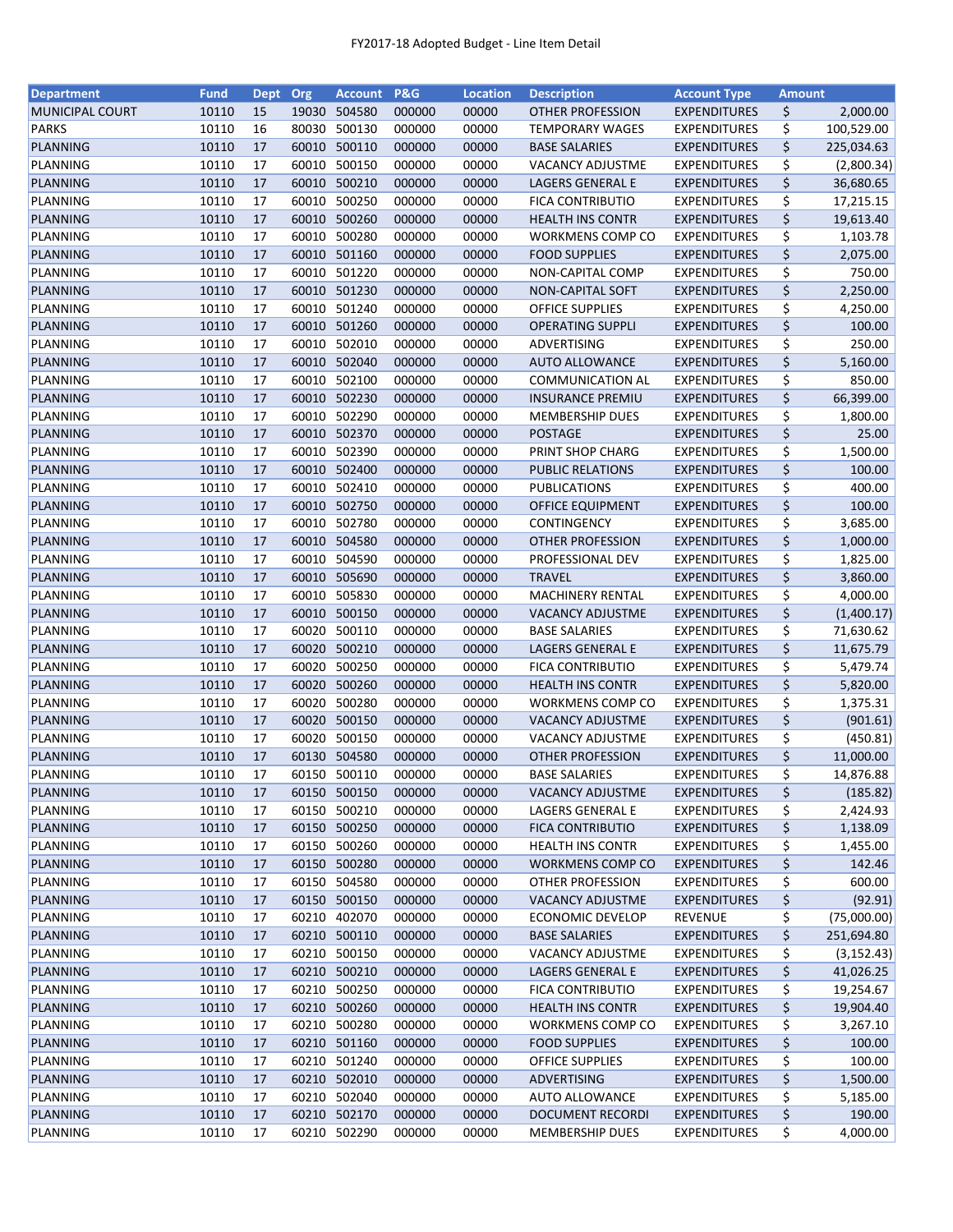| <b>Department</b> | <b>Fund</b> | Dept Org |       | Account P&G  |        | <b>Location</b> | <b>Description</b>          | <b>Account Type</b> | <b>Amount</b> |                      |
|-------------------|-------------|----------|-------|--------------|--------|-----------------|-----------------------------|---------------------|---------------|----------------------|
| PLANNING          | 10110       | 17       |       | 60210 502370 | 000000 | 00000           | <b>POSTAGE</b>              | <b>EXPENDITURES</b> | \$            | 50.00                |
| PLANNING          | 10110       | 17       | 60210 | 502390       | 000000 | 00000           | PRINT SHOP CHARG            | <b>EXPENDITURES</b> | \$            | 2,000.00             |
| PLANNING          | 10110       | 17       | 60210 | 504530       | 000000 | 00000           | <b>CONSULTING</b>           | <b>EXPENDITURES</b> | \$            | 2,175.00             |
| PLANNING          | 10110       | 17       | 60210 | 504580       | 000000 | 00000           | <b>OTHER PROFESSION</b>     | <b>EXPENDITURES</b> | \$            | 79,109.00            |
| PLANNING          | 10110       | 17       | 60210 | 504590       | 000000 | 00000           | PROFESSIONAL DEV            | <b>EXPENDITURES</b> | \$            | 1,800.00             |
| PLANNING          | 10110       | 17       | 60210 | 505690       | 000000 | 00000           | <b>TRAVEL</b>               | <b>EXPENDITURES</b> | \$            | 5,750.00             |
| PLANNING          | 10110       | 17       |       | 60210 505830 | 000000 | 00000           | <b>MACHINERY RENTAL</b>     | <b>EXPENDITURES</b> | \$            | 1,825.00             |
| PLANNING          | 10110       | 17       | 60210 | 500150       | 000000 | 00000           | VACANCY ADJUSTME            | <b>EXPENDITURES</b> | \$            | (1, 576.21)          |
| PLANNING          | 10110       | 17       | 62540 | 501160       | 000000 | 00000           | <b>FOOD SUPPLIES</b>        | <b>EXPENDITURES</b> | \$            | 275.00               |
| PLANNING          | 10110       | 17       | 62540 | 501240       | 000000 | 00000           | <b>OFFICE SUPPLIES</b>      | <b>EXPENDITURES</b> | \$            | 50.00                |
| PLANNING          | 10110       | 17       | 62540 | 502290       | 000000 | 00000           | <b>MEMBERSHIP DUES</b>      | <b>EXPENDITURES</b> | \$            | 100.00               |
| PLANNING          | 10110       | 17       |       | 62540 502390 | 000000 | 00000           | PRINT SHOP CHARG            | <b>EXPENDITURES</b> | \$            | 50.00                |
| PLANNING          | 10110       | 17       |       | 62540 504610 | 000000 | 00000           | SHUTTLE SERVICE             | <b>EXPENDITURES</b> | \$            | 1,000.00             |
| PLANNING          | 10110       | 17       | 62540 | 504620       | 000000 | 00000           | SPECIALTY SERVIC            | EXPENDITURES        | \$            | 100.00               |
| PLANNING          | 10110       | 17       | 62540 | 505690       | 000000 | 00000           | <b>TRAVEL</b>               | <b>EXPENDITURES</b> | \$            | 425.00               |
| PLANNING          | 10110       | 17       | 62550 | 413170       | 000000 | 00000           | ZONING                      | <b>REVENUE</b>      | \$            | (150,000.00)         |
| PLANNING          | 10110       | 17       | 62550 | 500110       | 000000 | 00000           | <b>BASE SALARIES</b>        | <b>EXPENDITURES</b> | \$            | 325,762.37           |
| PLANNING          | 10110       | 17       | 62550 | 500150       | 000000 | 00000           | VACANCY ADJUSTME            | <b>EXPENDITURES</b> | \$            | (4,089.54)           |
| PLANNING          | 10110       | 17       |       | 62550 500210 | 000000 | 00000           | LAGERS GENERAL E            | <b>EXPENDITURES</b> | \$            | 53,099.27            |
| PLANNING          | 10110       | 17       |       | 62550 500250 | 000000 | 00000           | <b>FICA CONTRIBUTIO</b>     | EXPENDITURES        | \$            | 24,920.84            |
| PLANNING          | 10110       | 17       |       | 62550 500260 | 000000 | 00000           | <b>HEALTH INS CONTR</b>     | <b>EXPENDITURES</b> | \$            | 36,084.00            |
| PLANNING          | 10110       | 17       |       | 62550 500280 | 000000 | 00000           | <b>WORKMENS COMP CO</b>     | <b>EXPENDITURES</b> | \$            | 5,171.83             |
| PLANNING          | 10110       | 17       |       | 62550 501160 | 000000 | 00000           | <b>FOOD SUPPLIES</b>        | <b>EXPENDITURES</b> | \$            | 1,750.00             |
| PLANNING          | 10110       | 17       |       | 62550 501170 | 000000 | 00000           | <b>FUEL PURCHASES</b>       | <b>EXPENDITURES</b> | \$            | 50.00                |
| PLANNING          | 10110       | 17       |       | 62550 501230 | 000000 | 00000           | NON-CAPITAL SOFT            | <b>EXPENDITURES</b> | \$            | 250.00               |
| PLANNING          | 10110       | 17       |       | 62550 501240 | 000000 | 00000           | <b>OFFICE SUPPLIES</b>      | <b>EXPENDITURES</b> | \$            | 1,000.00             |
| PLANNING          | 10110       | 17       |       | 62550 502010 | 000000 | 00000           | ADVERTISING                 | <b>EXPENDITURES</b> | \$            | 450.00               |
| PLANNING          | 10110       | 17       | 62550 | 502040       | 000000 | 00000           | <b>AUTO ALLOWANCE</b>       | <b>EXPENDITURES</b> | \$            | 30.00                |
| PLANNING          | 10110       | 17       | 62550 | 502070       | 000000 | 00000           | <b>BANK CARD &amp; EPAY</b> | <b>EXPENDITURES</b> | \$            | 2,000.00             |
| PLANNING          | 10110       | 17       | 62550 | 502170       | 000000 | 00000           | <b>DOCUMENT RECORDI</b>     | <b>EXPENDITURES</b> | \$            | 25.00                |
| PLANNING          | 10110       | 17       | 62550 | 502290       | 000000 | 00000           | <b>MEMBERSHIP DUES</b>      | <b>EXPENDITURES</b> | \$            | 1,081.00             |
| PLANNING          | 10110       | 17       | 62550 | 502390       | 000000 | 00000           | PRINT SHOP CHARG            | <b>EXPENDITURES</b> | \$            | 375.00               |
| PLANNING          | 10110       | 17       | 62550 | 502750       | 000000 | 00000           | <b>OFFICE EQUIPMENT</b>     | <b>EXPENDITURES</b> | \$            | 1,000.00             |
| PLANNING          | 10110       | 17       |       | 62550 504530 | 000000 | 00000           | CONSULTING                  | <b>EXPENDITURES</b> | \$            | 500.00               |
| PLANNING          | 10110       | 17       | 62550 | 504580       | 000000 | 00000           | <b>OTHER PROFESSION</b>     | <b>EXPENDITURES</b> | \$            | 3,000.00             |
| PLANNING          | 10110       | 17       | 62550 | 504590       | 000000 | 00000           | PROFESSIONAL DEV            | <b>EXPENDITURES</b> | \$            | 1,250.00             |
| <b>PLANNING</b>   | 10110       | 17       |       | 62550 505690 | 000000 | 00000           | <b>TRAVEL</b>               | <b>EXPENDITURES</b> | \$            |                      |
| PLANNING          | 10110       | 17       |       | 62550 505830 | 000000 | 00000           | MACHINERY RENTAL            | <b>EXPENDITURES</b> | \$            | 4,370.00<br>3,750.00 |
|                   |             |          |       |              |        |                 |                             |                     |               |                      |
| PLANNING          | 10110       | 17       |       | 62550 500110 | 000000 | 00000           | <b>BASE SALARIES</b>        | <b>EXPENDITURES</b> | \$            | (6,437.38)           |
| PLANNING          | 10110       | 17       |       | 62550 500150 | 000000 | 00000           | VACANCY ADJUSTME            | <b>EXPENDITURES</b> | \$            | (2,044.77)           |
| PLANNING          | 10110       | 17       |       | 62550 504580 | 000000 | 00000           | OTHER PROFESSION            | <b>EXPENDITURES</b> | \$            | 8,000.00             |
| PLANNING          | 10110       | 17       | 65210 | 500110       | 000000 | 00000           | <b>BASE SALARIES</b>        | <b>EXPENDITURES</b> | \$            | 245,795.56           |
| <b>PLANNING</b>   | 10110       | 17       |       | 65210 500150 | 000000 | 00000           | <b>VACANCY ADJUSTME</b>     | <b>EXPENDITURES</b> | \$            | (3,091.68)           |
| PLANNING          | 10110       | 17       |       | 65210 500210 | 000000 | 00000           | <b>LAGERS GENERAL E</b>     | <b>EXPENDITURES</b> | \$            | 40,064.67            |
| <b>PLANNING</b>   | 10110       | 17       |       | 65210 500250 | 000000 | 00000           | <b>FICA CONTRIBUTIO</b>     | <b>EXPENDITURES</b> | \$            | 18,803.37            |
| PLANNING          | 10110       | 17       |       | 65210 500260 | 000000 | 00000           | <b>HEALTH INS CONTR</b>     | <b>EXPENDITURES</b> | \$            | 24,735.00            |
| PLANNING          | 10110       | 17       |       | 65210 500280 | 000000 | 00000           | <b>WORKMENS COMP CO</b>     | <b>EXPENDITURES</b> | \$            | 4,504.25             |
| PLANNING          | 10110       | 17       |       | 65210 501160 | 000000 | 00000           | <b>FOOD SUPPLIES</b>        | <b>EXPENDITURES</b> | \$            | 500.00               |
| PLANNING          | 10110       | 17       |       | 65210 501230 | 000000 | 00000           | NON-CAPITAL SOFT            | <b>EXPENDITURES</b> | \$            | 200.00               |
| PLANNING          | 10110       | 17       |       | 65210 501240 | 000000 | 00000           | <b>OFFICE SUPPLIES</b>      | <b>EXPENDITURES</b> | \$            | 1,000.00             |
| PLANNING          | 10110       | 17       |       | 65210 501260 | 000000 | 00000           | <b>OPERATING SUPPLI</b>     | <b>EXPENDITURES</b> | \$            | 1,250.00             |
| PLANNING          | 10110       | 17       |       | 65210 502040 | 000000 | 00000           | <b>AUTO ALLOWANCE</b>       | <b>EXPENDITURES</b> | \$            | 500.00               |
| PLANNING          | 10110       | 17       |       | 65210 502290 | 000000 | 00000           | <b>MEMBERSHIP DUES</b>      | <b>EXPENDITURES</b> | \$            | 550.00               |
| PLANNING          | 10110       | 17       | 65210 | 502370       | 000000 | 00000           | POSTAGE                     | <b>EXPENDITURES</b> | \$            | 100.00               |
| <b>PLANNING</b>   | 10110       | 17       |       | 65210 502390 | 000000 | 00000           | PRINT SHOP CHARG            | <b>EXPENDITURES</b> | \$            | 500.00               |
| PLANNING          | 10110       | 17       |       | 65210 504580 | 000000 | 00000           | OTHER PROFESSION            | <b>EXPENDITURES</b> | \$            | 140,617.00           |
| <b>PLANNING</b>   | 10110       | 17       |       | 65210 504620 | 000000 | 00000           | <b>SPECIALTY SERVIC</b>     | <b>EXPENDITURES</b> | \$            | 150.00               |
| PLANNING          | 10110       | 17       |       | 65210 505690 | 000000 | 00000           | TRAVEL                      | <b>EXPENDITURES</b> | \$            | 1,850.00             |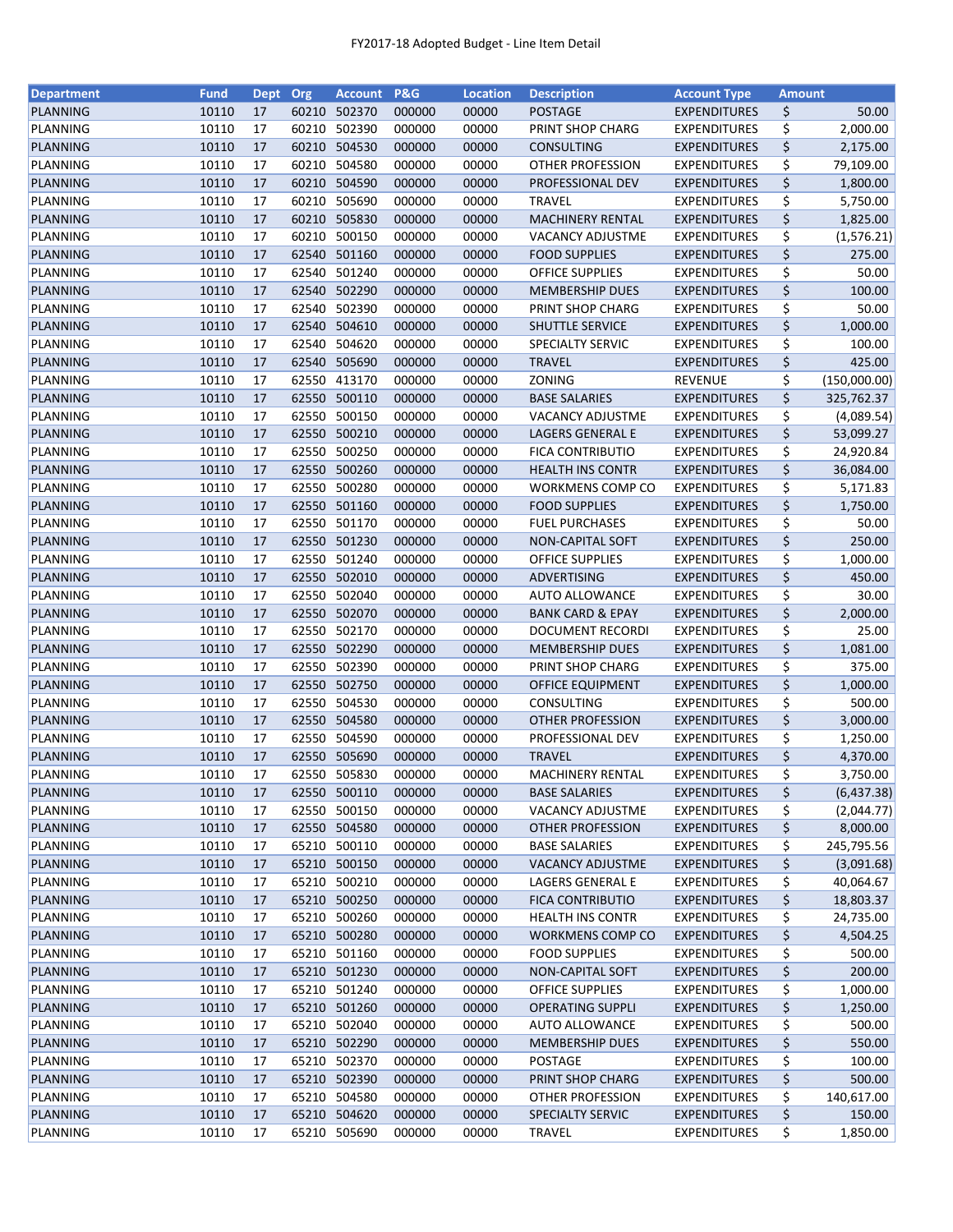| <b>Department</b> | <b>Fund</b> | <b>Dept</b> | Org   | <b>Account</b> | <b>P&amp;G</b> | <b>Location</b> | <b>Description</b>          | <b>Account Type</b> | <b>Amount</b> |             |
|-------------------|-------------|-------------|-------|----------------|----------------|-----------------|-----------------------------|---------------------|---------------|-------------|
| PLANNING          | 10110       | 17          |       | 65210 505830   | 000000         | 00000           | <b>MACHINERY RENTAL</b>     | <b>EXPENDITURES</b> | \$            | 1,300.00    |
| PLANNING          | 10110       | 17          | 65210 | 500150         | 000000         | 00000           | <b>VACANCY ADJUSTME</b>     | <b>EXPENDITURES</b> | \$            | (1, 545.84) |
| <b>POLICE</b>     | 10110       | 18          | 90080 | 500120         | 000000         | 00000           | <b>OVERTIME</b>             | <b>EXPENDITURES</b> | \$            | 12,000.00   |
| <b>POLICE</b>     | 10110       | 18          | 90080 | 501130         | 000000         | 00000           | CHEMICALS DRUG L            | <b>EXPENDITURES</b> | \$            | 2,000.00    |
| <b>POLICE</b>     | 10110       | 18          |       | 90080 501140   | 000000         | 00000           | <b>CLOTHING ALLOWAN</b>     | <b>EXPENDITURES</b> | \$            | 21,750.00   |
| <b>POLICE</b>     | 10110       | 18          |       | 90080 501160   | 000000         | 00000           | <b>FOOD SUPPLIES</b>        | <b>EXPENDITURES</b> | \$            | 600.00      |
| <b>POLICE</b>     | 10110       | 18          |       | 90080 501170   | 000000         | 00000           | <b>FUEL PURCHASES</b>       | <b>EXPENDITURES</b> | \$            | 33,600.00   |
| <b>POLICE</b>     | 10110       | 18          |       | 90080 501190   | 000000         | 00000           | <b>TOOLS &amp; EQUIPMEN</b> | <b>EXPENDITURES</b> | \$            | 8,375.00    |
| <b>POLICE</b>     | 10110       | 18          |       | 90080 501260   | 000000         | 00000           | <b>OPERATING SUPPLI</b>     | <b>EXPENDITURES</b> | \$            | 2,500.00    |
| <b>POLICE</b>     | 10110       | 18          | 90080 | 501300         | 000000         | 00000           | <b>WEARING APPAREL</b>      | <b>EXPENDITURES</b> | \$            | 500.00      |
| <b>POLICE</b>     | 10110       | 18          |       | 90080 502220   | 000000         | 00000           | <b>FREIGHT</b>              | <b>EXPENDITURES</b> | \$            | 100.00      |
| <b>POLICE</b>     | 10110       | 18          | 90080 | 502380         | 000000         | 00000           | PRINTING AND BIN            | <b>EXPENDITURES</b> | \$            | 5,000.00    |
| <b>POLICE</b>     | 10110       | 18          |       | 90080 502440   | 000000         | 00000           | <b>SERVICE CENTER C</b>     | <b>EXPENDITURES</b> | \$            | 36,400.00   |
| <b>POLICE</b>     | 10110       | 18          | 90080 | 502740         | 000000         | 00000           | <b>MOTOR VEHICLE RE</b>     | <b>EXPENDITURES</b> | \$            | 8,245.00    |
| <b>POLICE</b>     | 10110       | 18          | 90080 | 504580         | 000000         | 00000           | OTHER PROFESSION            | <b>EXPENDITURES</b> | \$            | 3,405.00    |
| <b>POLICE</b>     | 10110       | 18          | 90080 | 505690         | 000000         | 00000           | <b>TRAVEL</b>               | <b>EXPENDITURES</b> | \$            | 5,050.00    |
| <b>POLICE</b>     | 10110       | 18          | 90080 | 509320         | 000000         | 00000           | <b>PRINCIPAL</b>            | <b>EXPENDITURES</b> | \$            | 24,420.00   |
| POLICE            | 10110       | 18          | 90080 | 509340         | 000000         | 00000           | <b>INTEREST</b>             | <b>EXPENDITURES</b> | \$            | 844.00      |
| <b>POLICE</b>     | 10110       | 18          |       | 90100 500120   | 000000         | 00000           | <b>OVERTIME</b>             | <b>EXPENDITURES</b> | \$            | 221,634.00  |
| <b>POLICE</b>     | 10110       | 18          |       | 90100 501140   | 000000         | 00000           | <b>CLOTHING ALLOWAN</b>     | <b>EXPENDITURES</b> | \$            | 151,569.00  |
| <b>POLICE</b>     | 10110       | 18          |       | 90100 501170   | 000000         | 00000           | <b>FUEL PURCHASES</b>       | <b>EXPENDITURES</b> | \$            | 331,719.00  |
| <b>POLICE</b>     | 10110       | 18          |       | 90100 501190   | 000000         | 00000           | <b>TOOLS &amp; EQUIPMEN</b> | <b>EXPENDITURES</b> | \$            | 57,556.00   |
| <b>POLICE</b>     | 10110       | 18          |       | 90100 501260   | 000000         | 00000           | <b>OPERATING SUPPLI</b>     | <b>EXPENDITURES</b> | \$            | 29,038.00   |
| <b>POLICE</b>     | 10110       | 18          | 90100 | 502440         | 000000         | 00000           | SERVICE CENTER C            | <b>EXPENDITURES</b> | \$            | 529,949.00  |
| <b>POLICE</b>     | 10110       | 18          |       | 90100 502480   | 000000         | 00000           | <b>TOWING FEES</b>          | <b>EXPENDITURES</b> | \$            | 2,969.00    |
| <b>POLICE</b>     | 10110       | 18          |       | 90100 502730   | 000000         | 00000           | MOBILE RADIO REP            | <b>EXPENDITURES</b> | \$            | 7,480.00    |
| <b>POLICE</b>     | 10110       | 18          | 90100 | 502750         | 000000         | 00000           | OFFICE EQUIPMENT            | <b>EXPENDITURES</b> | \$            | 1,110.00    |
| <b>POLICE</b>     | 10110       | 18          | 90100 | 502760         | 000000         | 00000           | PLANT EQUIPMENT             | <b>EXPENDITURES</b> | \$            | 1,260.00    |
| <b>POLICE</b>     | 10110       | 18          |       | 90100 504580   | 000000         | 00000           | <b>OTHER PROFESSION</b>     | <b>EXPENDITURES</b> | \$            | 1,000.00    |
| <b>POLICE</b>     | 10110       | 18          | 90100 | 505690         | 000000         | 00000           | <b>TRAVEL</b>               | <b>EXPENDITURES</b> | \$            | 3,100.00    |
| <b>POLICE</b>     | 10110       | 18          |       | 90100 505840   | 000000         | 00000           | <b>VEHICULAR RENTAL</b>     | <b>EXPENDITURES</b> | \$            | 325.00      |
| <b>POLICE</b>     | 10110       | 18          |       | 90100 501170   | 000000         | 00000           | <b>FUEL PURCHASES</b>       | <b>EXPENDITURES</b> | \$            | (55,000.00) |
| <b>POLICE</b>     | 10110       | 18          |       | 90100 501140   | 000000         | 00000           | <b>CLOTHING ALLOWAN</b>     | <b>EXPENDITURES</b> | \$            | 55,000.00   |
| <b>POLICE</b>     | 10110       | 18          |       | 90100 504580   | 102267         | 00000           | <b>OTHER PROFESSION</b>     | <b>EXPENDITURES</b> | \$            | 950,000.00  |
| <b>POLICE</b>     | 10110       | 18          |       | 90100 501190   | 000000         | 00000           | <b>TOOLS &amp; EQUIPMEN</b> | <b>EXPENDITURES</b> | \$            | 26,400.00   |
| <b>POLICE</b>     | 10110       | 18          |       | 90100 501190   | 000000         | 00000           | <b>TOOLS &amp; EQUIPMEN</b> | <b>EXPENDITURES</b> | \$            | 50,330.00   |
| <b>POLICE</b>     | 10110       | 18          |       | 90100 508120   | 000000         | 00000           | <b>MOTOR VEHICLES</b>       | <b>EXPENDITURES</b> | \$            | 376,321.00  |
| <b>POLICE</b>     | 10110       | 18          |       | 90110 500120   | 000000         | 00000           | <b>OVERTIME</b>             | <b>EXPENDITURES</b> | \$            | 12,000.00   |
| <b>POLICE</b>     | 10110       | 18          |       | 90110 501140   | 000000         | 00000           | <b>CLOTHING ALLOWAN</b>     | <b>EXPENDITURES</b> | \$            | 31,677.00   |
| POLICE            | 10110       | 18          |       | 90110 501170   | 000000         | 00000           | <b>FUEL PURCHASES</b>       | <b>EXPENDITURES</b> | \$            | 32,832.00   |
| <b>POLICE</b>     | 10110       | 18          |       | 90110 501190   | 000000         | 00000           | <b>TOOLS &amp; EQUIPMEN</b> | <b>EXPENDITURES</b> | \$            | 4,844.00    |
| POLICE            | 10110       | 18          |       | 90110 501230   | 000000         | 00000           | NON-CAPITAL SOFT            | <b>EXPENDITURES</b> | \$            | 1,000.00    |
| <b>POLICE</b>     | 10110       | 18          |       | 90110 501240   | 000000         | 00000           | <b>OFFICE SUPPLIES</b>      | <b>EXPENDITURES</b> | \$            | 8,500.00    |
| POLICE            | 10110       | 18          |       | 90110 501260   | 000000         | 00000           | <b>OPERATING SUPPLI</b>     | <b>EXPENDITURES</b> | \$            | 6,709.00    |
| <b>POLICE</b>     | 10110       | 18          |       | 90110 502100   | 000000         | 00000           | <b>COMMUNICATION AL</b>     | <b>EXPENDITURES</b> | \$            | 6,000.00    |
| <b>POLICE</b>     | 10110       | 18          |       | 90110 502220   | 000000         | 00000           | <b>FREIGHT</b>              | <b>EXPENDITURES</b> | \$            | 125.00      |
| <b>POLICE</b>     | 10110       | 18          |       | 90110 502290   | 000000         | 00000           | <b>MEMBERSHIP DUES</b>      | <b>EXPENDITURES</b> | \$            | 620.00      |
|                   | 10110       |             |       | 90110 502380   |                |                 | PRINTING AND BIN            | <b>EXPENDITURES</b> |               | 275.00      |
| <b>POLICE</b>     | 10110       | 18          |       | 90110 502390   | 000000         | 00000<br>00000  |                             | <b>EXPENDITURES</b> | \$            |             |
| <b>POLICE</b>     |             | 18          |       |                | 000000         |                 | PRINT SHOP CHARG            |                     | \$            | 4,800.00    |
| POLICE            | 10110       | 18          |       | 90110 502410   | 000000         | 00000           | <b>PUBLICATIONS</b>         | <b>EXPENDITURES</b> | \$            | 775.00      |
| <b>POLICE</b>     | 10110       | 18          |       | 90110 502440   | 000000         | 00000           | SERVICE CENTER C            | <b>EXPENDITURES</b> | \$            | 27,968.00   |
| POLICE            | 10110       | 18          |       | 90110 504580   | 000000         | 00000           | OTHER PROFESSION            | <b>EXPENDITURES</b> | \$            | 2,846.00    |
| <b>POLICE</b>     | 10110       | 18          |       | 90110 505550   | 000000         | 00000           | <b>TELEPHONE</b>            | <b>EXPENDITURES</b> | \$            | 88,458.00   |
| POLICE            | 10110       | 18          |       | 90110 505690   | 000000         | 00000           | <b>TRAVEL</b>               | <b>EXPENDITURES</b> | \$            | 6,000.00    |
| <b>POLICE</b>     | 10110       | 18          |       | 90110 505830   | 000000         | 00000           | <b>MACHINERY RENTAL</b>     | <b>EXPENDITURES</b> | \$            | 8,839.00    |
| POLICE            | 10110       | 18          |       | 90110 502750   | 000000         | 00000           | OFFICE EQUIPMENT            | <b>EXPENDITURES</b> | \$            | 828.00      |
| <b>POLICE</b>     | 10110       | 18          |       | 90120 501140   | 000000         | 00000           | <b>CLOTHING ALLOWAN</b>     | <b>EXPENDITURES</b> | \$            | 500.00      |
| POLICE            | 10110       | 18          |       | 90120 501190   | 000000         | 00000           | TOOLS & EQUIPMEN            | <b>EXPENDITURES</b> | \$            | 1,205.00    |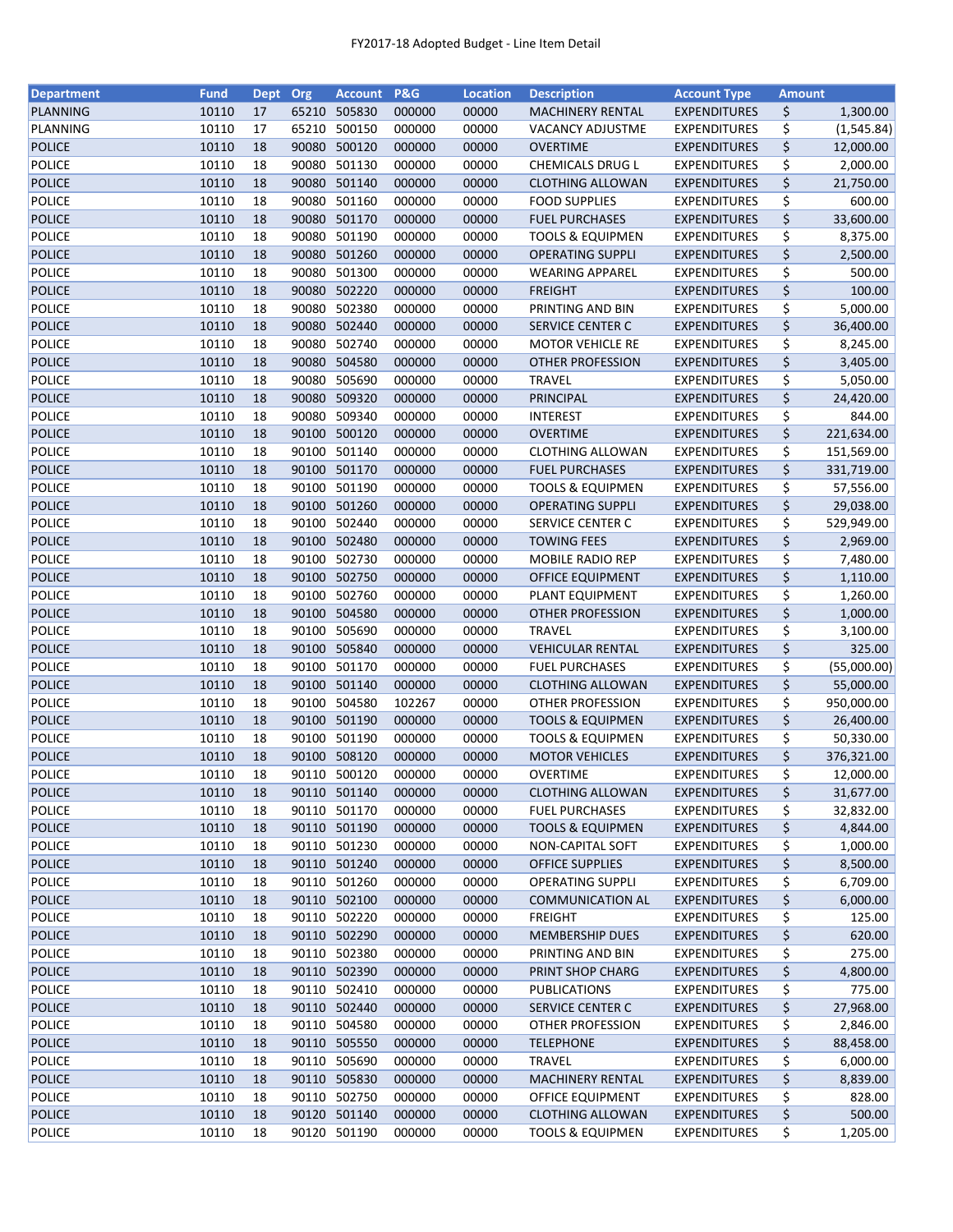| <b>Department</b> | <b>Fund</b> | <b>Dept</b> | Org   | <b>Account</b>               | <b>P&amp;G</b> | <b>Location</b> | <b>Description</b>          | <b>Account Type</b> | <b>Amount</b> |           |
|-------------------|-------------|-------------|-------|------------------------------|----------------|-----------------|-----------------------------|---------------------|---------------|-----------|
| <b>POLICE</b>     | 10110       | 18          |       | 90120 501240                 | 000000         | 00000           | <b>OFFICE SUPPLIES</b>      | <b>EXPENDITURES</b> | \$            | 1,100.00  |
| <b>POLICE</b>     | 10110       | 18          |       | 90120 501260                 | 000000         | 00000           | <b>OPERATING SUPPLI</b>     | <b>EXPENDITURES</b> | \$            | 1,906.00  |
| <b>POLICE</b>     | 10110       | 18          | 90120 | 502290                       | 000000         | 00000           | <b>MEMBERSHIP DUES</b>      | <b>EXPENDITURES</b> | \$            | 450.00    |
| POLICE            | 10110       | 18          | 90120 | 502410                       | 000000         | 00000           | PUBLICATIONS                | <b>EXPENDITURES</b> | \$            | 300.00    |
| <b>POLICE</b>     | 10110       | 18          |       | 90120 502760                 | 000000         | 00000           | PLANT EQUIPMENT             | <b>EXPENDITURES</b> | \$            | 3,000.00  |
| POLICE            | 10110       | 18          |       | 90130 500120                 | 000000         | 00000           | <b>OVERTIME</b>             | <b>EXPENDITURES</b> | \$            | 15,000.00 |
| <b>POLICE</b>     | 10110       | 18          |       | 90130 501140                 | 000000         | 00000           | <b>CLOTHING ALLOWAN</b>     | <b>EXPENDITURES</b> | \$            | 6,306.00  |
| <b>POLICE</b>     | 10110       | 18          |       | 90130 501160                 | 000000         | 00000           | <b>FOOD SUPPLIES</b>        | <b>EXPENDITURES</b> | \$            | 100.00    |
| <b>POLICE</b>     | 10110       | 18          |       | 90130 501170                 | 000000         | 00000           | <b>FUEL PURCHASES</b>       | <b>EXPENDITURES</b> | \$            | 8,850.00  |
| <b>POLICE</b>     | 10110       | 18          |       | 90130 501190                 | 000000         | 00000           | <b>TOOLS &amp; EQUIPMEN</b> | <b>EXPENDITURES</b> | \$            | 18,030.00 |
| <b>POLICE</b>     | 10110       | 18          |       | 90130 501260                 | 000000         | 00000           | <b>OPERATING SUPPLI</b>     | <b>EXPENDITURES</b> | \$            | 4,780.00  |
| <b>POLICE</b>     | 10110       | 18          |       | 90130 501290                 | 000000         | 00000           | <b>SAFETY ITEMS</b>         | EXPENDITURES        | \$            | 40,000.00 |
| <b>POLICE</b>     | 10110       | 18          |       | 90130 502220                 | 000000         | 00000           | <b>FREIGHT</b>              | <b>EXPENDITURES</b> | \$            | 100.00    |
| <b>POLICE</b>     | 10110       | 18          |       | 90130 502290                 | 000000         | 00000           | <b>MEMBERSHIP DUES</b>      | EXPENDITURES        | \$            | 400.00    |
| <b>POLICE</b>     | 10110       | 18          |       | 90130 502380                 | 000000         | 00000           | PRINTING AND BIN            | <b>EXPENDITURES</b> | \$            | 150.00    |
| <b>POLICE</b>     | 10110       | 18          | 90130 | 502410                       | 000000         | 00000           | PUBLICATIONS                | <b>EXPENDITURES</b> | \$            | 100.00    |
| <b>POLICE</b>     | 10110       | 18          |       | 90130 502440                 | 000000         | 00000           | <b>SERVICE CENTER C</b>     | <b>EXPENDITURES</b> | \$            | 6,150.00  |
| <b>POLICE</b>     | 10110       | 18          |       | 90130 502730                 | 000000         | 00000           | <b>MOBILE RADIO REP</b>     | EXPENDITURES        | \$            | 800.00    |
| <b>POLICE</b>     | 10110       | 18          |       | 90130 504580                 | 000000         | 00000           | <b>OTHER PROFESSION</b>     | <b>EXPENDITURES</b> | \$            | 264.00    |
| POLICE            | 10110       | 18          |       | 90130 505690                 | 000000         | 00000           | <b>TRAVEL</b>               | <b>EXPENDITURES</b> | \$            | 4,000.00  |
| <b>POLICE</b>     | 10110       | 18          |       | 90150 500120                 | 000000         | 00000           | <b>OVERTIME</b>             | <b>EXPENDITURES</b> | \$            | 17,000.00 |
| <b>POLICE</b>     | 10110       | 18          |       | 90150 501190                 | 000000         | 00000           | <b>TOOLS &amp; EQUIPMEN</b> | <b>EXPENDITURES</b> | \$            | 500.00    |
| <b>POLICE</b>     | 10110       | 18          |       | 90150 501260                 | 000000         | 00000           | <b>OPERATING SUPPLI</b>     | <b>EXPENDITURES</b> | \$            | 5,500.00  |
| <b>POLICE</b>     | 10110       | 18          |       | 90150 504580                 | 000000         | 00000           | OTHER PROFESSION            | <b>EXPENDITURES</b> | \$            | 7,500.00  |
| <b>POLICE</b>     | 10110       | 18          |       | 90150 505690                 | 000000         | 00000           | <b>TRAVEL</b>               | <b>EXPENDITURES</b> | \$            | 1,500.00  |
| <b>POLICE</b>     | 10110       | 18          |       | 92710 500120                 | 000000         | 00000           | <b>OVERTIME</b>             | <b>EXPENDITURES</b> | \$            | 47,622.00 |
| <b>POLICE</b>     | 10110       | 18          |       | 92710 501140                 | 000000         | 00000           | <b>CLOTHING ALLOWAN</b>     | <b>EXPENDITURES</b> | \$            | 15,319.00 |
| <b>POLICE</b>     | 10110       | 18          | 92710 | 501160                       | 000000         | 00000           | <b>FOOD SUPPLIES</b>        | <b>EXPENDITURES</b> | \$            | 500.00    |
| <b>POLICE</b>     | 10110       | 18          | 92710 | 501170                       | 000000         | 00000           | <b>FUEL PURCHASES</b>       | <b>EXPENDITURES</b> | \$            | 19,284.00 |
| <b>POLICE</b>     | 10110       | 18          | 92710 | 501190                       | 000000         | 00000           | <b>TOOLS &amp; EQUIPMEN</b> | <b>EXPENDITURES</b> | \$            | 13,513.00 |
| <b>POLICE</b>     | 10110       | 18          |       | 92710 501230                 | 000000         | 00000           | <b>NON-CAPITAL SOFT</b>     | <b>EXPENDITURES</b> | \$            | 200.00    |
| <b>POLICE</b>     | 10110       | 18          |       | 92710 501240                 | 000000         | 00000           | <b>OFFICE SUPPLIES</b>      | <b>EXPENDITURES</b> | \$            | 9,300.00  |
| <b>POLICE</b>     | 10110       | 18          |       | 92710 501260                 | 000000         | 00000           | <b>OPERATING SUPPLI</b>     | <b>EXPENDITURES</b> | \$            | 7,679.00  |
| <b>POLICE</b>     | 10110       | 18          |       | 92710 501340                 | 000000         | 00000           | <b>EXPENSE FUNDS</b>        | <b>EXPENDITURES</b> | \$            | 4,000.00  |
| <b>POLICE</b>     | 10110       | 18          |       | 92710 502100                 | 000000         | 00000           | <b>COMMUNICATION AL</b>     | <b>EXPENDITURES</b> | \$            | 2,400.00  |
| <b>POLICE</b>     | 10110       | 18          |       | 92710 502220                 | 000000         | 00000           | <b>FREIGHT</b>              | <b>EXPENDITURES</b> | \$            | 100.00    |
| <b>POLICE</b>     | 10110       | 18          |       | 92710 502290                 | 000000         | 00000           | <b>MEMBERSHIP DUES</b>      | <b>EXPENDITURES</b> | \$            | 150.00    |
| <b>POLICE</b>     | 10110       | 18          |       | 92710 502380                 | 000000         | 00000           | PRINTING AND BIN            | <b>EXPENDITURES</b> | \$            | 1,200.00  |
| <b>POLICE</b>     | 10110       |             |       |                              |                |                 |                             |                     |               | 700.00    |
|                   |             | 18          |       | 92710 502390                 | 000000         | 00000           | PRINT SHOP CHARG            | <b>EXPENDITURES</b> | \$            |           |
| POLICE            | 10110       | 18          |       | 92710 502410                 | 000000         | 00000           | PUBLICATIONS                | <b>EXPENDITURES</b> | \$            | 250.00    |
| <b>POLICE</b>     | 10110       | 18          |       | 92710 502440<br>92710 502730 | 000000         | 00000           | <b>SERVICE CENTER C</b>     | <b>EXPENDITURES</b> | \$            | 17,801.00 |
| POLICE            | 10110       | 18          |       |                              | 000000         | 00000           | <b>MOBILE RADIO REP</b>     | <b>EXPENDITURES</b> | \$            | 800.00    |
| <b>POLICE</b>     | 10110       | 18          |       | 92710 502750                 | 000000         | 00000           | <b>OFFICE EQUIPMENT</b>     | <b>EXPENDITURES</b> | \$            | 1,318.00  |
| POLICE            | 10110       | 18          |       | 92710 504580                 | 000000         | 00000           | OTHER PROFESSION            | <b>EXPENDITURES</b> | \$            | 10,871.00 |
| <b>POLICE</b>     | 10110       | 18          |       | 92710 505550                 | 000000         | 00000           | <b>TELEPHONE</b>            | <b>EXPENDITURES</b> | \$            | 6,455.00  |
| <b>POLICE</b>     | 10110       | 18          |       | 92710 505690                 | 000000         | 00000           | TRAVEL                      | <b>EXPENDITURES</b> | \$            | 15,519.00 |
| <b>POLICE</b>     | 10110       | 18          |       | 92710 505830                 | 000000         | 00000           | <b>MACHINERY RENTAL</b>     | <b>EXPENDITURES</b> | \$            | 4,344.00  |
| POLICE            | 10110       | 18          |       | 92710 500110                 | 000000         | 00000           | <b>BASE SALARIES</b>        | <b>EXPENDITURES</b> | \$            | 39,723.00 |
| <b>POLICE</b>     | 10110       | 18          |       | 92720 500120                 | 000000         | 00000           | <b>OVERTIME</b>             | <b>EXPENDITURES</b> | \$            | 34,460.00 |
| POLICE            | 10110       | 18          |       | 92720 501140                 | 000000         | 00000           | <b>CLOTHING ALLOWAN</b>     | <b>EXPENDITURES</b> | \$            | 10,450.00 |
| <b>POLICE</b>     | 10110       | 18          |       | 92720 501160                 | 000000         | 00000           | <b>FOOD SUPPLIES</b>        | <b>EXPENDITURES</b> | \$            | 300.00    |
| POLICE            | 10110       | 18          |       | 92720 501170                 | 000000         | 00000           | <b>FUEL PURCHASES</b>       | <b>EXPENDITURES</b> | \$            | 45,581.00 |
| <b>POLICE</b>     | 10110       | 18          |       | 92720 501190                 | 000000         | 00000           | <b>TOOLS &amp; EQUIPMEN</b> | <b>EXPENDITURES</b> | \$            | 11,900.00 |
| <b>POLICE</b>     | 10110       | 18          |       | 92720 501230                 | 000000         | 00000           | NON-CAPITAL SOFT            | <b>EXPENDITURES</b> | \$            | 100.00    |
| <b>POLICE</b>     | 10110       | 18          |       | 92720 501240                 | 000000         | 00000           | <b>OFFICE SUPPLIES</b>      | <b>EXPENDITURES</b> | \$            | 4,200.00  |
| POLICE            | 10110       | 18          |       | 92720 501260                 | 000000         | 00000           | OPERATING SUPPLI            | <b>EXPENDITURES</b> | \$            | 3,780.00  |
| <b>POLICE</b>     | 10110       | 18          |       | 92720 501340                 | 000000         | 00000           | <b>EXPENSE FUNDS</b>        | <b>EXPENDITURES</b> | \$            | 85,900.00 |
| POLICE            | 10110       | 18          |       | 92720 502220                 | 000000         | 00000           | <b>FREIGHT</b>              | <b>EXPENDITURES</b> | \$            | 50.00     |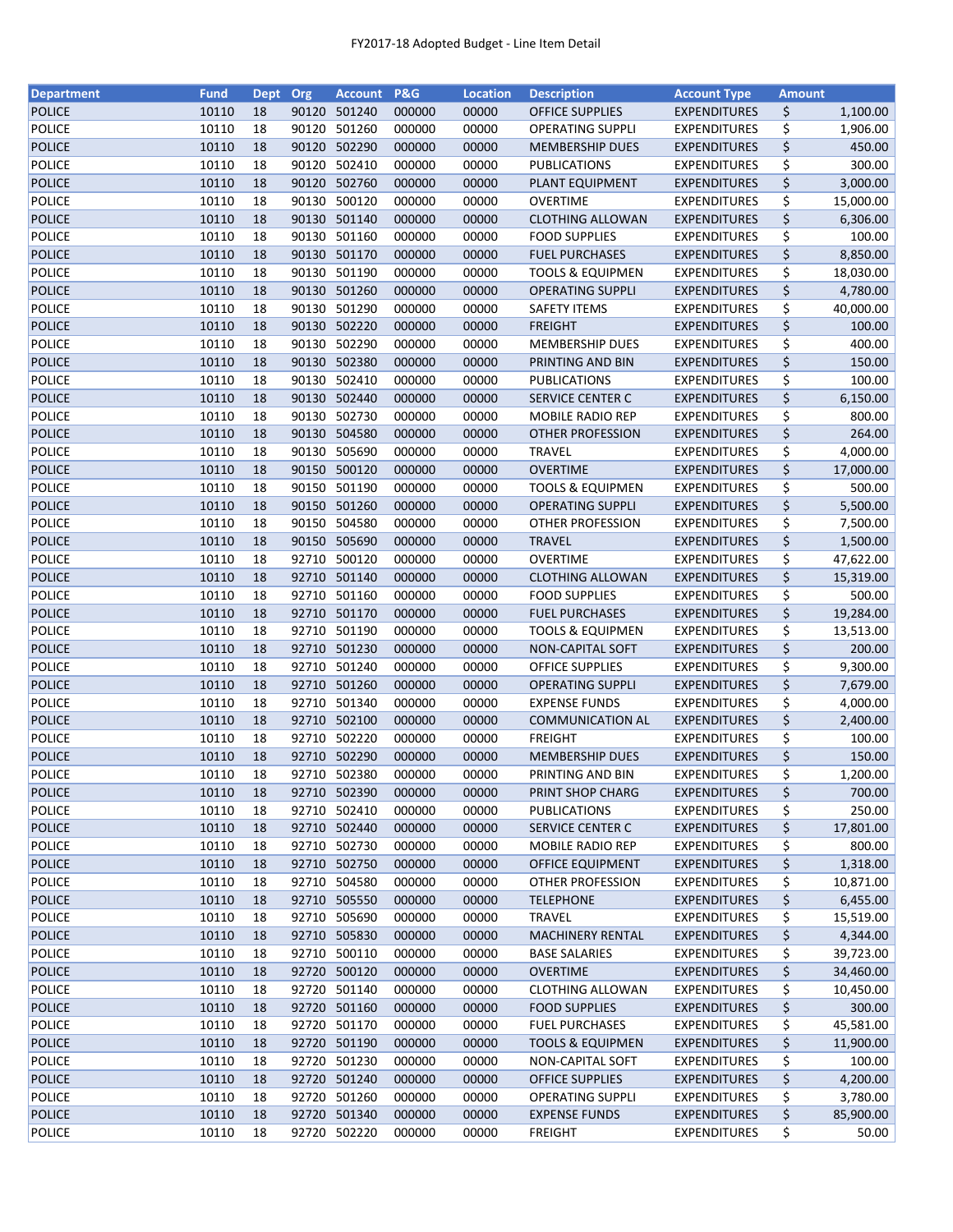| <b>Department</b>              | <b>Fund</b> | <b>Dept</b> | Org   | Account P&G  |        | <b>Location</b> | <b>Description</b>          | <b>Account Type</b> | <b>Amount</b>       |
|--------------------------------|-------------|-------------|-------|--------------|--------|-----------------|-----------------------------|---------------------|---------------------|
| <b>POLICE</b>                  | 10110       | 18          |       | 92720 502290 | 000000 | 00000           | <b>MEMBERSHIP DUES</b>      | <b>EXPENDITURES</b> | \$<br>250.00        |
| <b>POLICE</b>                  | 10110       | 18          | 92720 | 502390       | 000000 | 00000           | PRINT SHOP CHARG            | <b>EXPENDITURES</b> | \$<br>500.00        |
| <b>POLICE</b>                  | 10110       | 18          | 92720 | 502410       | 000000 | 00000           | <b>PUBLICATIONS</b>         | <b>EXPENDITURES</b> | \$<br>100.00        |
| <b>POLICE</b>                  | 10110       | 18          | 92720 | 502440       | 000000 | 00000           | <b>SERVICE CENTER C</b>     | <b>EXPENDITURES</b> | \$<br>9,120.00      |
| <b>POLICE</b>                  | 10110       | 18          |       | 92720 502730 | 000000 | 00000           | MOBILE RADIO REP            | <b>EXPENDITURES</b> | \$<br>200.00        |
| POLICE                         | 10110       | 18          |       | 92720 502740 | 000000 | 00000           | <b>MOTOR VEHICLE RE</b>     | <b>EXPENDITURES</b> | \$<br>12,568.00     |
| <b>POLICE</b>                  | 10110       | 18          |       | 92720 502750 | 000000 | 00000           | <b>OFFICE EQUIPMENT</b>     | <b>EXPENDITURES</b> | \$<br>550.00        |
| <b>POLICE</b>                  | 10110       | 18          |       | 92720 504570 | 000000 | 00000           | <b>MEDICAL SERVICES</b>     | <b>EXPENDITURES</b> | \$<br>1,140.00      |
| <b>POLICE</b>                  | 10110       | 18          |       | 92720 504580 | 000000 | 00000           | <b>OTHER PROFESSION</b>     | <b>EXPENDITURES</b> | \$<br>600.00        |
| <b>POLICE</b>                  | 10110       | 18          | 92720 | 505550       | 000000 | 00000           | <b>TELEPHONE</b>            | <b>EXPENDITURES</b> | \$<br>19,040.00     |
| <b>POLICE</b>                  | 10110       | 18          |       | 92720 505690 | 000000 | 00000           | <b>TRAVEL</b>               | <b>EXPENDITURES</b> | \$<br>6,986.00      |
| <b>POLICE</b>                  | 10110       | 18          |       | 92720 505830 | 000000 | 00000           | <b>MACHINERY RENTAL</b>     | <b>EXPENDITURES</b> | \$<br>1,500.00      |
| <b>POLICE</b>                  | 10110       | 18          |       | 92730 500120 | 000000 | 00000           | <b>OVERTIME</b>             | <b>EXPENDITURES</b> | \$<br>14,600.00     |
| POLICE                         | 10110       | 18          |       | 92730 504580 | 000000 | 00000           | <b>OTHER PROFESSION</b>     | <b>EXPENDITURES</b> | \$<br>10,050.00     |
| <b>POLICE</b>                  | 10110       | 18          |       | 92730 505550 | 000000 | 00000           | <b>TELEPHONE</b>            | <b>EXPENDITURES</b> | \$<br>1,032.00      |
| <b>POLICE</b>                  | 10110       | 18          | 92730 | 505690       | 000000 | 00000           | <b>TRAVEL</b>               | <b>EXPENDITURES</b> | \$<br>13,500.00     |
| <b>POLICE</b>                  | 10110       | 18          |       | 97510 500110 | 000000 | 00000           | <b>BASE SALARIES</b>        | <b>EXPENDITURES</b> | \$<br>16,543,690.22 |
| <b>POLICE</b>                  | 10110       | 18          |       | 97510 500120 | 000000 | 00000           | <b>OVERTIME</b>             | <b>EXPENDITURES</b> | \$<br>7,375.00      |
| <b>POLICE</b>                  | 10110       | 18          |       | 97510 500150 | 000000 | 00000           | <b>VACANCY ADJUSTME</b>     | <b>EXPENDITURES</b> | \$<br>(221, 133.03) |
| <b>POLICE</b>                  | 10110       | 18          |       | 97510 500210 | 000000 | 00000           | LAGERS GENERAL E            | <b>EXPENDITURES</b> | \$<br>452,996.63    |
| <b>POLICE</b>                  | 10110       | 18          |       | 97510 500250 | 000000 | 00000           | <b>FICA CONTRIBUTIO</b>     | <b>EXPENDITURES</b> | \$<br>411,620.39    |
|                                | 10110       | 18          |       | 97510 500260 | 000000 | 00000           |                             |                     | \$                  |
| <b>POLICE</b><br><b>POLICE</b> |             |             |       | 97510 500280 |        |                 | <b>HEALTH INS CONTR</b>     | <b>EXPENDITURES</b> | 1,894,410.00        |
|                                | 10110       | 18          |       |              | 000000 | 00000           | <b>WORKMENS COMP CO</b>     | <b>EXPENDITURES</b> | \$<br>1,052,532.25  |
| <b>POLICE</b>                  | 10110       | 18          |       | 97510 501140 | 000000 | 00000           | <b>CLOTHING ALLOWAN</b>     | <b>EXPENDITURES</b> | \$<br>1,500.00      |
| <b>POLICE</b>                  | 10110       | 18          |       | 97510 501160 | 000000 | 00000           | <b>FOOD SUPPLIES</b>        | <b>EXPENDITURES</b> | \$<br>1,500.00      |
| <b>POLICE</b>                  | 10110       | 18          |       | 97510 501170 | 000000 | 00000           | <b>FUEL PURCHASES</b>       | <b>EXPENDITURES</b> | \$<br>2,400.00      |
| <b>POLICE</b>                  | 10110       | 18          |       | 97510 501190 | 000000 | 00000           | <b>TOOLS &amp; EQUIPMEN</b> | <b>EXPENDITURES</b> | \$<br>545.00        |
| <b>POLICE</b>                  | 10110       | 18          | 97510 | 501240       | 000000 | 00000           | <b>OFFICE SUPPLIES</b>      | <b>EXPENDITURES</b> | \$<br>3,752.00      |
| <b>POLICE</b>                  | 10110       | 18          | 97510 | 501260       | 000000 | 00000           | <b>OPERATING SUPPLI</b>     | <b>EXPENDITURES</b> | \$<br>2,888.00      |
| <b>POLICE</b>                  | 10110       | 18          | 97510 | 502220       | 000000 | 00000           | <b>FREIGHT</b>              | <b>EXPENDITURES</b> | \$<br>75.00         |
| <b>POLICE</b>                  | 10110       | 18          |       | 97510 502230 | 000000 | 00000           | <b>INSURANCE PREMIU</b>     | <b>EXPENDITURES</b> | \$<br>648,653.00    |
| <b>POLICE</b>                  | 10110       | 18          |       | 97510 502290 | 000000 | 00000           | <b>MEMBERSHIP DUES</b>      | <b>EXPENDITURES</b> | \$<br>1,037.00      |
| <b>POLICE</b>                  | 10110       | 18          |       | 97510 502380 | 000000 | 00000           | PRINTING AND BIN            | <b>EXPENDITURES</b> | \$<br>175.00        |
| <b>POLICE</b>                  | 10110       | 18          |       | 97510 502390 | 000000 | 00000           | PRINT SHOP CHARG            | <b>EXPENDITURES</b> | \$<br>354.00        |
| <b>POLICE</b>                  | 10110       | 18          |       | 97510 502410 | 000000 | 00000           | <b>PUBLICATIONS</b>         | <b>EXPENDITURES</b> | \$<br>462.00        |
| <b>POLICE</b>                  | 10110       | 18          |       | 97510 502440 | 000000 | 00000           | <b>SERVICE CENTER C</b>     | <b>EXPENDITURES</b> | \$<br>1,200.00      |
| <b>POLICE</b>                  | 10110       | 18          |       | 97510 504530 | 000000 | 00000           | <b>CONSULTING</b>           | <b>EXPENDITURES</b> | \$<br>1,231.00      |
| <b>POLICE</b>                  | 10110       | 18          |       | 97510 504580 | 000000 | 00000           | OTHER PROFESSION            | <b>EXPENDITURES</b> | \$<br>293,364.00    |
| <b>POLICE</b>                  | 10110       | 18          |       | 97510 505690 | 000000 | 00000           | <b>TRAVEL</b>               | <b>EXPENDITURES</b> | \$<br>10,400.00     |
| POLICE                         | 10110       | 18          |       | 97510 502750 | 000000 | 00000           | OFFICE EQUIPMENT            | <b>EXPENDITURES</b> | \$<br>1,088.00      |
| <b>POLICE</b>                  | 10110       | 18          |       | 97510 500240 | 000000 | 00000           | POLICE FIRE PENS            | <b>EXPENDITURES</b> | \$<br>2,505,833.84  |
| POLICE                         | 10110       | 18          |       | 97510 500220 | 000000 | 00000           | LAGERS POLICE CO            | <b>EXPENDITURES</b> | \$<br>1,146,629.66  |
| <b>POLICE</b>                  | 10110       | 18          |       | 97510 500110 | 000000 | 00000           | <b>BASE SALARIES</b>        | <b>EXPENDITURES</b> | \$<br>(258, 979.08) |
| POLICE                         | 10110       | 18          |       | 97510 500150 | 000000 | 00000           | <b>VACANCY ADJUSTME</b>     | <b>EXPENDITURES</b> | \$<br>(110, 566.51) |
| <b>POLICE</b>                  | 10110       | 18          |       | 97510 504590 | 000000 | 00000           | PROFESSIONAL DEV            | <b>EXPENDITURES</b> | \$<br>30,000.00     |
| <b>POLICE</b>                  | 10110       | 18          |       | 97510 500110 | 000000 | 00000           | <b>BASE SALARIES</b>        | <b>EXPENDITURES</b> | \$<br>93,468.00     |
| <b>POLICE</b>                  | 10110       | 18          |       | 97520 500120 | 000000 | 00000           | <b>OVERTIME</b>             | <b>EXPENDITURES</b> | \$<br>8,000.00      |
| POLICE                         | 10110       | 18          |       | 97520 501140 | 000000 | 00000           | <b>CLOTHING ALLOWAN</b>     | <b>EXPENDITURES</b> | \$<br>1,100.00      |
| <b>POLICE</b>                  | 10110       | 18          |       | 97520 501160 | 000000 | 00000           | <b>FOOD SUPPLIES</b>        | <b>EXPENDITURES</b> | \$<br>192.00        |
| <b>POLICE</b>                  | 10110       | 18          |       | 97520 501170 | 000000 | 00000           | <b>FUEL PURCHASES</b>       | <b>EXPENDITURES</b> | \$<br>891.00        |
| <b>POLICE</b>                  | 10110       | 18          |       | 97520 501190 | 000000 | 00000           | <b>TOOLS &amp; EQUIPMEN</b> | <b>EXPENDITURES</b> | \$<br>250.00        |
| POLICE                         | 10110       | 18          |       | 97520 501240 | 000000 | 00000           | <b>OFFICE SUPPLIES</b>      | <b>EXPENDITURES</b> | \$<br>1,300.00      |
| <b>POLICE</b>                  | 10110       | 18          |       | 97520 501260 | 000000 | 00000           | <b>OPERATING SUPPLI</b>     | <b>EXPENDITURES</b> | \$<br>250.00        |
| POLICE                         | 10110       | 18          |       | 97520 502290 | 000000 | 00000           | <b>MEMBERSHIP DUES</b>      | <b>EXPENDITURES</b> | \$<br>120.00        |
| <b>POLICE</b>                  | 10110       | 18          |       | 97520 502410 | 000000 | 00000           | <b>PUBLICATIONS</b>         | <b>EXPENDITURES</b> | \$<br>250.00        |
| <b>POLICE</b>                  | 10110       | 18          |       | 97520 502440 | 000000 | 00000           | SERVICE CENTER C            | <b>EXPENDITURES</b> | \$<br>459.00        |
| <b>POLICE</b>                  | 10110       |             |       |              | 000000 | 00000           |                             | <b>EXPENDITURES</b> |                     |
|                                |             | 18          |       | 97520 505550 |        |                 | <b>TELEPHONE</b>            |                     | \$<br>4,500.00      |
| POLICE                         | 10110       | 18          |       | 97520 505690 | 000000 | 00000           | <b>TRAVEL</b>               | <b>EXPENDITURES</b> | \$<br>6,409.00      |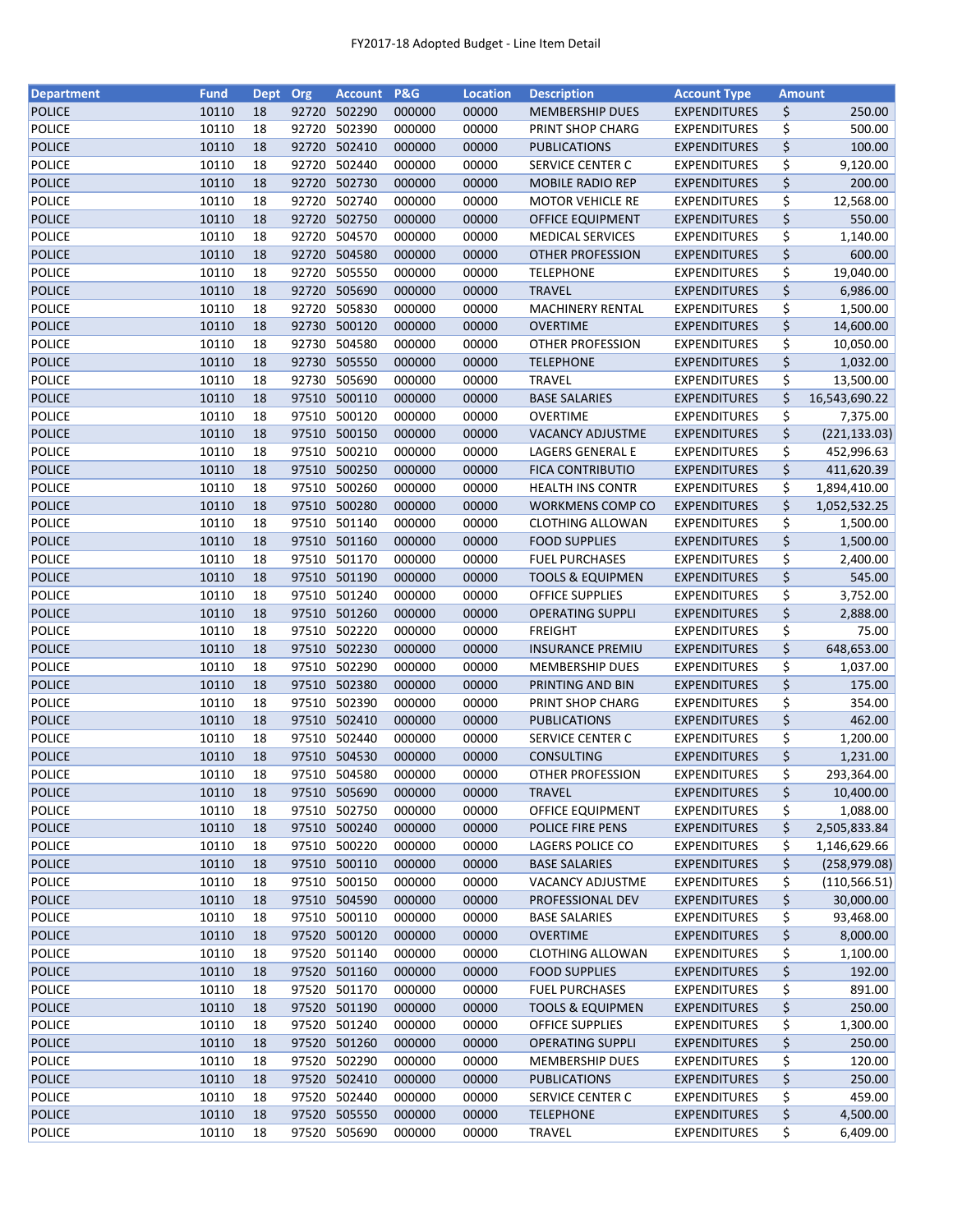| <b>Department</b> | <b>Fund</b> | <b>Dept</b> | Org   | <b>Account</b> | P&G    | <b>Location</b> | <b>Description</b>          | <b>Account Type</b> | <b>Amount</b> |           |
|-------------------|-------------|-------------|-------|----------------|--------|-----------------|-----------------------------|---------------------|---------------|-----------|
| <b>POLICE</b>     | 10110       | 18          |       | 97530 500120   | 000000 | 00000           | <b>OVERTIME</b>             | <b>EXPENDITURES</b> | \$            | 3,500.00  |
| <b>POLICE</b>     | 10110       | 18          | 97530 | 501140         | 000000 | 00000           | <b>CLOTHING ALLOWAN</b>     | <b>EXPENDITURES</b> | \$            | 1,650.00  |
| <b>POLICE</b>     | 10110       | 18          |       | 97530 501170   | 000000 | 00000           | <b>FUEL PURCHASES</b>       | <b>EXPENDITURES</b> | \$            | 2,408.00  |
| <b>POLICE</b>     | 10110       | 18          | 97530 | 501190         | 000000 | 00000           | <b>TOOLS &amp; EQUIPMEN</b> | <b>EXPENDITURES</b> | \$            | 850.00    |
| <b>POLICE</b>     | 10110       | 18          |       | 97530 501240   | 000000 | 00000           | <b>OFFICE SUPPLIES</b>      | <b>EXPENDITURES</b> | \$            | 900.00    |
| <b>POLICE</b>     | 10110       | 18          |       | 97530 501260   | 000000 | 00000           | <b>OPERATING SUPPLI</b>     | <b>EXPENDITURES</b> | \$            | 500.00    |
| <b>POLICE</b>     | 10110       | 18          |       | 97530 502220   | 000000 | 00000           | <b>FREIGHT</b>              | <b>EXPENDITURES</b> | \$            | 10.00     |
| <b>POLICE</b>     | 10110       | 18          |       | 97530 502290   | 000000 | 00000           | <b>MEMBERSHIP DUES</b>      | <b>EXPENDITURES</b> | \$            | 50.00     |
| <b>POLICE</b>     | 10110       | 18          |       | 97530 502380   | 000000 | 00000           | PRINTING AND BIN            | <b>EXPENDITURES</b> | \$            | 100.00    |
| <b>POLICE</b>     | 10110       | 18          |       | 97530 502390   | 000000 | 00000           | PRINT SHOP CHARG            | <b>EXPENDITURES</b> | \$            | 275.00    |
| <b>POLICE</b>     | 10110       | 18          |       | 97530 502410   | 000000 | 00000           | <b>PUBLICATIONS</b>         | <b>EXPENDITURES</b> | \$            | 100.00    |
| <b>POLICE</b>     | 10110       | 18          |       | 97530 502440   | 000000 | 00000           | SERVICE CENTER C            | <b>EXPENDITURES</b> | \$            | 1,892.00  |
| <b>POLICE</b>     | 10110       | 18          |       | 97530 502730   | 000000 | 00000           |                             |                     | \$            | 200.00    |
|                   |             |             |       |                |        |                 | <b>MOBILE RADIO REP</b>     | <b>EXPENDITURES</b> |               |           |
| <b>POLICE</b>     | 10110       | 18          | 97530 | 502750         | 000000 | 00000           | OFFICE EQUIPMENT            | <b>EXPENDITURES</b> | \$            | 300.00    |
| <b>POLICE</b>     | 10110       | 18          | 97530 | 504580         | 000000 | 00000           | <b>OTHER PROFESSION</b>     | <b>EXPENDITURES</b> | \$            | 2,600.00  |
| <b>POLICE</b>     | 10110       | 18          |       | 97530 505550   | 000000 | 00000           | <b>TELEPHONE</b>            | <b>EXPENDITURES</b> | \$            | 100.00    |
| <b>POLICE</b>     | 10110       | 18          |       | 97530 505690   | 000000 | 00000           | <b>TRAVEL</b>               | <b>EXPENDITURES</b> | \$            | 4,000.00  |
| <b>POLICE</b>     | 10110       | 18          |       | 97540 500120   | 000000 | 00000           | <b>OVERTIME</b>             | <b>EXPENDITURES</b> | \$            | 3,250.00  |
| <b>POLICE</b>     | 10110       | 18          |       | 97540 501170   | 000000 | 00000           | <b>FUEL PURCHASES</b>       | <b>EXPENDITURES</b> | \$            | 2,500.00  |
| <b>POLICE</b>     | 10110       | 18          |       | 97540 501190   | 000000 | 00000           | <b>TOOLS &amp; EQUIPMEN</b> | <b>EXPENDITURES</b> | \$            | 1,000.00  |
| <b>POLICE</b>     | 10110       | 18          |       | 97540 501240   | 000000 | 00000           | <b>OFFICE SUPPLIES</b>      | <b>EXPENDITURES</b> | \$            | 1,000.00  |
| <b>POLICE</b>     | 10110       | 18          |       | 97540 501260   | 000000 | 00000           | <b>OPERATING SUPPLI</b>     | <b>EXPENDITURES</b> | \$            | 1,000.00  |
| <b>POLICE</b>     | 10110       | 18          |       | 97540 502220   | 000000 | 00000           | <b>FREIGHT</b>              | <b>EXPENDITURES</b> | \$            | 300.00    |
| <b>POLICE</b>     | 10110       | 18          |       | 97540 502290   | 000000 | 00000           | <b>MEMBERSHIP DUES</b>      | <b>EXPENDITURES</b> | \$            | 700.00    |
| <b>POLICE</b>     | 10110       | 18          |       | 97540 502390   | 000000 | 00000           | PRINT SHOP CHARG            | <b>EXPENDITURES</b> | \$            | 500.00    |
| <b>POLICE</b>     | 10110       | 18          | 97540 | 502440         | 000000 | 00000           | SERVICE CENTER C            | <b>EXPENDITURES</b> | \$            | 5,000.00  |
| <b>POLICE</b>     | 10110       | 18          | 97540 | 502750         | 000000 | 00000           | OFFICE EQUIPMENT            | <b>EXPENDITURES</b> | \$            | 315.00    |
| <b>POLICE</b>     | 10110       | 18          |       | 97540 504580   | 000000 | 00000           | OTHER PROFESSION            | <b>EXPENDITURES</b> | \$            | 1,403.00  |
| <b>POLICE</b>     | 10110       | 18          |       | 97540 505550   | 000000 | 00000           | <b>TELEPHONE</b>            | <b>EXPENDITURES</b> | \$            | 1,200.00  |
| <b>POLICE</b>     | 10110       | 18          | 97540 | 505690         | 000000 | 00000           | <b>TRAVEL</b>               | <b>EXPENDITURES</b> | \$            | 6,160.00  |
| <b>POLICE</b>     | 10110       | 18          |       | 97540 505830   | 000000 | 00000           | <b>MACHINERY RENTAL</b>     | <b>EXPENDITURES</b> | \$            | 2,000.00  |
| <b>POLICE</b>     | 10110       | 18          |       | 97540 508170   | 000000 | 00000           | OTHER EQUIPMENT             | <b>EXPENDITURES</b> | \$            | 5,709.00  |
| <b>POLICE</b>     | 10110       | 18          |       | 97550 500120   | 000000 | 00000           | <b>OVERTIME</b>             | <b>EXPENDITURES</b> | \$            | 8,500.00  |
| <b>POLICE</b>     | 10110       | 18          |       | 97550 500130   | 000000 | 00000           | <b>TEMPORARY WAGES</b>      | <b>EXPENDITURES</b> | \$            | 25,000.00 |
| <b>POLICE</b>     | 10110       | 18          |       | 97550 501140   | 000000 | 00000           | <b>CLOTHING ALLOWAN</b>     | <b>EXPENDITURES</b> | \$            | 12,912.00 |
| <b>POLICE</b>     | 10110       | 18          |       | 97550 501170   | 000000 | 00000           | <b>FUEL PURCHASES</b>       | <b>EXPENDITURES</b> | \$            | 4,316.00  |
|                   |             |             |       | 97550 501190   |        |                 |                             |                     |               |           |
| <b>POLICE</b>     | 10110       | 18          |       |                | 000000 | 00000           | <b>TOOLS &amp; EQUIPMEN</b> | <b>EXPENDITURES</b> | \$            | 4,300.00  |
| <b>POLICE</b>     | 10110       | 18          |       | 97550 501240   | 000000 | 00000           | <b>OFFICE SUPPLIES</b>      | <b>EXPENDITURES</b> | \$            | 25,900.00 |
| <b>POLICE</b>     | 10110       | 18          |       | 97550 501260   | 000000 | 00000           | <b>OPERATING SUPPLI</b>     | <b>EXPENDITURES</b> | \$            | 14,400.00 |
| POLICE            | 10110       | 18          | 97550 | 502100         | 000000 | 00000           | <b>COMMUNICATION AL</b>     | <b>EXPENDITURES</b> | \$            | 600.00    |
| <b>POLICE</b>     | 10110       | 18          |       | 97550 502220   | 000000 | 00000           | <b>FREIGHT</b>              | <b>EXPENDITURES</b> | \$            | 75.00     |
| POLICE            | 10110       | 18          |       | 97550 502290   | 000000 | 00000           | <b>MEMBERSHIP DUES</b>      | <b>EXPENDITURES</b> | \$            | 400.00    |
| <b>POLICE</b>     | 10110       | 18          |       | 97550 502380   | 000000 | 00000           | PRINTING AND BIN            | <b>EXPENDITURES</b> | \$            | 370.00    |
| POLICE            | 10110       | 18          |       | 97550 502390   | 000000 | 00000           | PRINT SHOP CHARG            | <b>EXPENDITURES</b> | \$            | 5,117.00  |
| <b>POLICE</b>     | 10110       | 18          |       | 97550 502410   | 000000 | 00000           | <b>PUBLICATIONS</b>         | <b>EXPENDITURES</b> | \$            | 500.00    |
| <b>POLICE</b>     | 10110       | 18          |       | 97550 502440   | 000000 | 00000           | <b>SERVICE CENTER C</b>     | <b>EXPENDITURES</b> | \$            | 3,984.00  |
| <b>POLICE</b>     | 10110       | 18          |       | 97550 502750   | 000000 | 00000           | <b>OFFICE EQUIPMENT</b>     | <b>EXPENDITURES</b> | \$            | 12,512.00 |
| POLICE            | 10110       | 18          |       | 97550 504580   | 000000 | 00000           | OTHER PROFESSION            | <b>EXPENDITURES</b> | \$            | 4,520.00  |
| <b>POLICE</b>     | 10110       | 18          |       | 97550 505510   | 000000 | 00000           | <b>ELECTRICITY</b>          | <b>EXPENDITURES</b> | \$            | 1,100.00  |
| <b>POLICE</b>     | 10110       | 18          |       | 97550 505550   | 000000 | 00000           | <b>TELEPHONE</b>            | <b>EXPENDITURES</b> | \$            | 280.00    |
| <b>POLICE</b>     | 10110       | 18          |       | 97550 505690   | 000000 | 00000           | <b>TRAVEL</b>               | <b>EXPENDITURES</b> | \$            | 8,168.00  |
| <b>POLICE</b>     | 10110       | 18          |       | 97550 505820   | 000000 | 00000           | <b>BUILDING RENTAL</b>      | <b>EXPENDITURES</b> | \$            | 660.00    |
| <b>POLICE</b>     | 10110       | 18          |       | 97550 505830   | 000000 | 00000           | <b>MACHINERY RENTAL</b>     | <b>EXPENDITURES</b> | \$            | 15,793.00 |
| POLICE            | 10110       | 18          |       | 97550 500110   | 000000 | 00000           | <b>BASE SALARIES</b>        | <b>EXPENDITURES</b> | \$            | 39,723.00 |
| <b>POLICE</b>     | 10110       | 18          |       | 97560 500120   | 000000 | 00000           | <b>OVERTIME</b>             | <b>EXPENDITURES</b> | \$            | 2,000.00  |
| <b>POLICE</b>     | 10110       | 18          |       | 97560 501190   | 000000 | 00000           | TOOLS & EQUIPMEN            | <b>EXPENDITURES</b> | \$            | 1,245.00  |
| <b>POLICE</b>     | 10110       | 18          |       | 97560 501200   | 000000 | 00000           | <b>REPAIR MAINTENAN</b>     | <b>EXPENDITURES</b> | \$            | 4,000.00  |
| <b>POLICE</b>     | 10110       | 18          |       | 97560 501230   | 000000 | 00000           | NON-CAPITAL SOFT            | <b>EXPENDITURES</b> | \$            | 2,000.00  |
|                   |             |             |       |                |        |                 |                             |                     |               |           |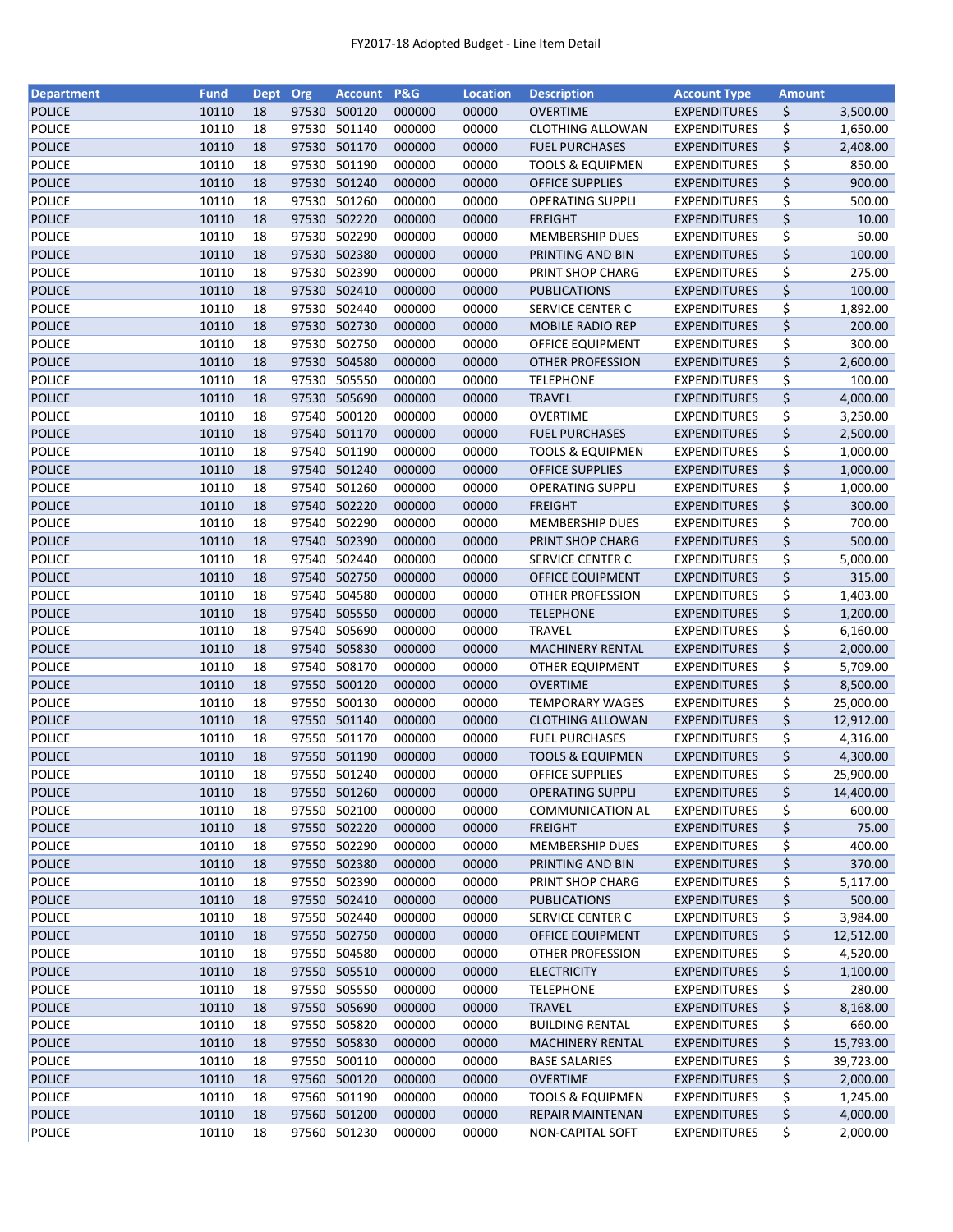| <b>Department</b> | <b>Fund</b> | <b>Dept</b> | Org   | <b>Account</b> | P&G    | <b>Location</b> | <b>Description</b>          | <b>Account Type</b> | <b>Amount</b> |              |
|-------------------|-------------|-------------|-------|----------------|--------|-----------------|-----------------------------|---------------------|---------------|--------------|
| <b>POLICE</b>     | 10110       | 18          |       | 97560 501240   | 000000 | 00000           | <b>OFFICE SUPPLIES</b>      | <b>EXPENDITURES</b> | \$            | 3,260.00     |
| POLICE            | 10110       | 18          | 97560 | 502220         | 000000 | 00000           | <b>FREIGHT</b>              | <b>EXPENDITURES</b> | \$            | 100.00       |
| <b>POLICE</b>     | 10110       | 18          |       | 97560 502380   | 000000 | 00000           | PRINTING AND BIN            | <b>EXPENDITURES</b> | \$            | 2,300.00     |
| <b>POLICE</b>     | 10110       | 18          | 97560 | 502390         | 000000 | 00000           | PRINT SHOP CHARG            | <b>EXPENDITURES</b> | \$            | 200.00       |
| <b>POLICE</b>     | 10110       | 18          |       | 97560 502410   | 000000 | 00000           | <b>PUBLICATIONS</b>         | <b>EXPENDITURES</b> | \$            | 500.00       |
| <b>POLICE</b>     | 10110       | 18          |       | 97560 502750   | 000000 | 00000           | <b>OFFICE EQUIPMENT</b>     | <b>EXPENDITURES</b> | \$            | 700.00       |
| <b>POLICE</b>     | 10110       | 18          |       | 97560 504580   | 000000 | 00000           | <b>OTHER PROFESSION</b>     | <b>EXPENDITURES</b> | \$            | 3,276.00     |
| <b>POLICE</b>     | 10110       | 18          |       | 97560 505550   | 000000 | 00000           | <b>TELEPHONE</b>            | <b>EXPENDITURES</b> | \$            | 6,500.00     |
| <b>POLICE</b>     | 10110       | 18          |       | 97560 505690   | 000000 | 00000           | <b>TRAVEL</b>               | <b>EXPENDITURES</b> | \$            | 4,100.00     |
| <b>POLICE</b>     | 10110       | 18          |       | 97560 505830   | 000000 | 00000           | <b>MACHINERY RENTAL</b>     | <b>EXPENDITURES</b> | \$            | 48,245.00    |
| <b>POLICE</b>     | 10110       | 18          |       | 97570 500120   | 000000 | 00000           | <b>OVERTIME</b>             | <b>EXPENDITURES</b> | \$            | 1,750.00     |
| <b>POLICE</b>     | 10110       | 18          |       | 97570 501140   | 000000 | 00000           | <b>CLOTHING ALLOWAN</b>     | <b>EXPENDITURES</b> | \$            | 1,100.00     |
| <b>POLICE</b>     | 10110       | 18          |       | 97570 501160   | 000000 | 00000           | <b>FOOD SUPPLIES</b>        | <b>EXPENDITURES</b> | \$            | 1,250.00     |
| <b>POLICE</b>     | 10110       | 18          | 97570 | 501170         | 000000 | 00000           | <b>FUEL PURCHASES</b>       | <b>EXPENDITURES</b> | \$            | 2,250.00     |
| <b>POLICE</b>     | 10110       | 18          | 97570 | 501190         | 000000 | 00000           | <b>TOOLS &amp; EQUIPMEN</b> | <b>EXPENDITURES</b> | \$            | 300.00       |
| <b>POLICE</b>     | 10110       | 18          |       | 97570 501240   | 000000 | 00000           | <b>OFFICE SUPPLIES</b>      | <b>EXPENDITURES</b> | \$            | 1,650.00     |
| <b>POLICE</b>     | 10110       | 18          |       | 97570 501260   | 000000 | 00000           | <b>OPERATING SUPPLI</b>     | <b>EXPENDITURES</b> | \$            | 7,720.00     |
| <b>POLICE</b>     | 10110       | 18          |       | 97570 502100   | 000000 | 00000           | <b>COMMUNICATION AL</b>     | <b>EXPENDITURES</b> | \$            | 1,200.00     |
| <b>POLICE</b>     | 10110       | 18          |       | 97570 502220   | 000000 | 00000           | <b>FREIGHT</b>              | <b>EXPENDITURES</b> | \$            | 200.00       |
| <b>POLICE</b>     | 10110       | 18          |       | 97570 502290   | 000000 | 00000           | <b>MEMBERSHIP DUES</b>      | <b>EXPENDITURES</b> | \$            | 300.00       |
| <b>POLICE</b>     | 10110       | 18          |       | 97570 502380   | 000000 | 00000           | PRINTING AND BIN            | <b>EXPENDITURES</b> | \$            | 1,200.00     |
| <b>POLICE</b>     | 10110       | 18          |       | 97570 502390   | 000000 | 00000           | PRINT SHOP CHARG            | <b>EXPENDITURES</b> | \$            | 900.00       |
| <b>POLICE</b>     | 10110       | 18          |       | 97570 502410   | 000000 | 00000           | <b>PUBLICATIONS</b>         | <b>EXPENDITURES</b> | \$            | 265.00       |
| <b>POLICE</b>     | 10110       | 18          |       | 97570 502440   | 000000 | 00000           | <b>SERVICE CENTER C</b>     | <b>EXPENDITURES</b> | \$            | 2,250.00     |
| <b>POLICE</b>     | 10110       | 18          |       | 97570 504570   | 000000 | 00000           | <b>MEDICAL SERVICES</b>     | <b>EXPENDITURES</b> | \$            | 11,270.00    |
| <b>POLICE</b>     | 10110       | 18          | 97570 | 504580         | 000000 | 00000           | OTHER PROFESSION            | <b>EXPENDITURES</b> | \$            | 64,075.00    |
| <b>POLICE</b>     | 10110       | 18          | 97570 | 505550         | 000000 | 00000           | <b>TELEPHONE</b>            | <b>EXPENDITURES</b> | \$            | 1,080.00     |
| <b>POLICE</b>     | 10110       | 18          | 97570 | 505690         | 000000 | 00000           | <b>TRAVEL</b>               | <b>EXPENDITURES</b> | \$            | 9,000.00     |
| <b>POLICE</b>     | 10110       | 18          |       | 97570 504580   | 000000 | 00000           | OTHER PROFESSION            | <b>EXPENDITURES</b> | \$            | (50,000.00)  |
| POLICE            | 10110       | 18          |       | 97570 504580   | 000000 | 00000           | <b>OTHER PROFESSION</b>     | <b>EXPENDITURES</b> | \$            | (8,086.00)   |
| <b>POLICE</b>     | 10110       | 18          |       | 97580 500120   | 000000 | 00000           | <b>OVERTIME</b>             | <b>EXPENDITURES</b> | \$            | 13,000.00    |
|                   | 10110       |             |       | 97580 501110   |        |                 |                             |                     |               |              |
| <b>POLICE</b>     |             | 18          |       |                | 000000 | 00000           | <b>BUILDING MATERIA</b>     | <b>EXPENDITURES</b> | \$            | 500.00       |
| <b>POLICE</b>     | 10110       | 18          |       | 97580 501140   | 000000 | 00000           | <b>CLOTHING ALLOWAN</b>     | <b>EXPENDITURES</b> | \$            | 33,280.00    |
| <b>POLICE</b>     | 10110       | 18          |       | 97580 501160   | 000000 | 00000           | <b>FOOD SUPPLIES</b>        | <b>EXPENDITURES</b> | \$            | 400.00       |
| <b>POLICE</b>     | 10110       | 18          |       | 97580 501170   | 000000 | 00000           | <b>FUEL PURCHASES</b>       | <b>EXPENDITURES</b> | \$            | 2,599.00     |
| <b>POLICE</b>     | 10110       | 18          |       | 97580 501190   | 000000 | 00000           | <b>TOOLS &amp; EQUIPMEN</b> | <b>EXPENDITURES</b> | \$            | 500.00       |
| <b>POLICE</b>     | 10110       | 18          |       | 97580 501200   | 000000 | 00000           | <b>REPAIR MAINTENAN</b>     | <b>EXPENDITURES</b> | \$            | 250.00       |
| <b>POLICE</b>     | 10110       | 18          |       | 97580 501240   | 000000 | 00000           | <b>OFFICE SUPPLIES</b>      | <b>EXPENDITURES</b> | \$            | 6,100.00     |
| <b>POLICE</b>     | 10110       | 18          |       | 97580 501260   | 000000 | 00000           | <b>OPERATING SUPPLI</b>     | <b>EXPENDITURES</b> | \$            | 24,405.00    |
| POLICE            | 10110       | 18          | 97580 | 501290         | 000000 | 00000           | <b>SAFETY ITEMS</b>         | <b>EXPENDITURES</b> | \$            | 50,000.00    |
| <b>POLICE</b>     | 10110       | 18          |       | 97580 501320   | 000000 | 00000           | <b>RECRUIT EQUIPMEN</b>     | <b>EXPENDITURES</b> | \$            | 329,831.00   |
| POLICE            | 10110       | 18          |       | 97580 502100   | 000000 | 00000           | <b>COMMUNICATION AL</b>     | <b>EXPENDITURES</b> | \$            | 600.00       |
| <b>POLICE</b>     | 10110       | 18          |       | 97580 502220   | 000000 | 00000           | <b>FREIGHT</b>              | <b>EXPENDITURES</b> | \$            | 200.00       |
| POLICE            | 10110       | 18          |       | 97580 502290   | 000000 | 00000           | <b>MEMBERSHIP DUES</b>      | <b>EXPENDITURES</b> | \$            | 815.00       |
| <b>POLICE</b>     | 10110       | 18          |       | 97580 502390   | 000000 | 00000           | PRINT SHOP CHARG            | <b>EXPENDITURES</b> | \$            | 2,000.00     |
| <b>POLICE</b>     | 10110       | 18          |       | 97580 502410   | 000000 | 00000           | <b>PUBLICATIONS</b>         | <b>EXPENDITURES</b> | \$            | 4,690.00     |
| <b>POLICE</b>     | 10110       | 18          |       | 97580 502440   | 000000 | 00000           | <b>SERVICE CENTER C</b>     | <b>EXPENDITURES</b> | \$            | 4,826.00     |
| <b>POLICE</b>     | 10110       | 18          |       | 97580 502760   | 000000 | 00000           | PLANT EQUIPMENT             | <b>EXPENDITURES</b> | \$            | 230.00       |
| <b>POLICE</b>     | 10110       | 18          |       | 97580 504580   | 000000 | 00000           | OTHER PROFESSION            | <b>EXPENDITURES</b> | \$            | 13,915.00    |
| POLICE            | 10110       | 18          |       | 97580 505690   | 000000 | 00000           | <b>TRAVEL</b>               | <b>EXPENDITURES</b> | \$            | 7,393.00     |
| <b>POLICE</b>     | 10110       | 18          |       | 97580 505830   | 000000 | 00000           | <b>MACHINERY RENTAL</b>     | <b>EXPENDITURES</b> | \$            | 2,710.00     |
| <b>POLICE</b>     | 10110       | 18          |       | 97580 501190   | 000000 | 00000           | <b>TOOLS &amp; EQUIPMEN</b> | <b>EXPENDITURES</b> | \$            | 17,400.00    |
| <b>POLICE</b>     | 10110       | 18          |       | 97580 501320   | 000000 | 00000           | <b>RECRUIT EQUIPMEN</b>     | <b>EXPENDITURES</b> | \$            | (79, 446.00) |
| POLICE            | 10110       | 18          |       | 97580 501320   | 000000 | 00000           | <b>RECRUIT EQUIPMEN</b>     | <b>EXPENDITURES</b> | \$            | (93, 468.00) |
| <b>POLICE</b>     | 10110       | 18          |       | 97580 501320   | 000000 | 00000           | <b>RECRUIT EQUIPMEN</b>     | <b>EXPENDITURES</b> | \$            | 50,000.00    |
| POLICE            | 10110       | 18          |       | 97580 501320   | 000000 | 00000           | <b>RECRUIT EQUIPMEN</b>     | <b>EXPENDITURES</b> | \$            | 8,086.00     |
| <b>PIO</b>        | 10110       | 19          |       | 20010 500110   | 000000 | 00000           | <b>BASE SALARIES</b>        | <b>EXPENDITURES</b> | \$            | 261,994.60   |
| <b>PIO</b>        | 10110       | 19          |       | 20010 500120   | 000000 | 00000           | OVERTIME                    | <b>EXPENDITURES</b> | \$            | 3,000.00     |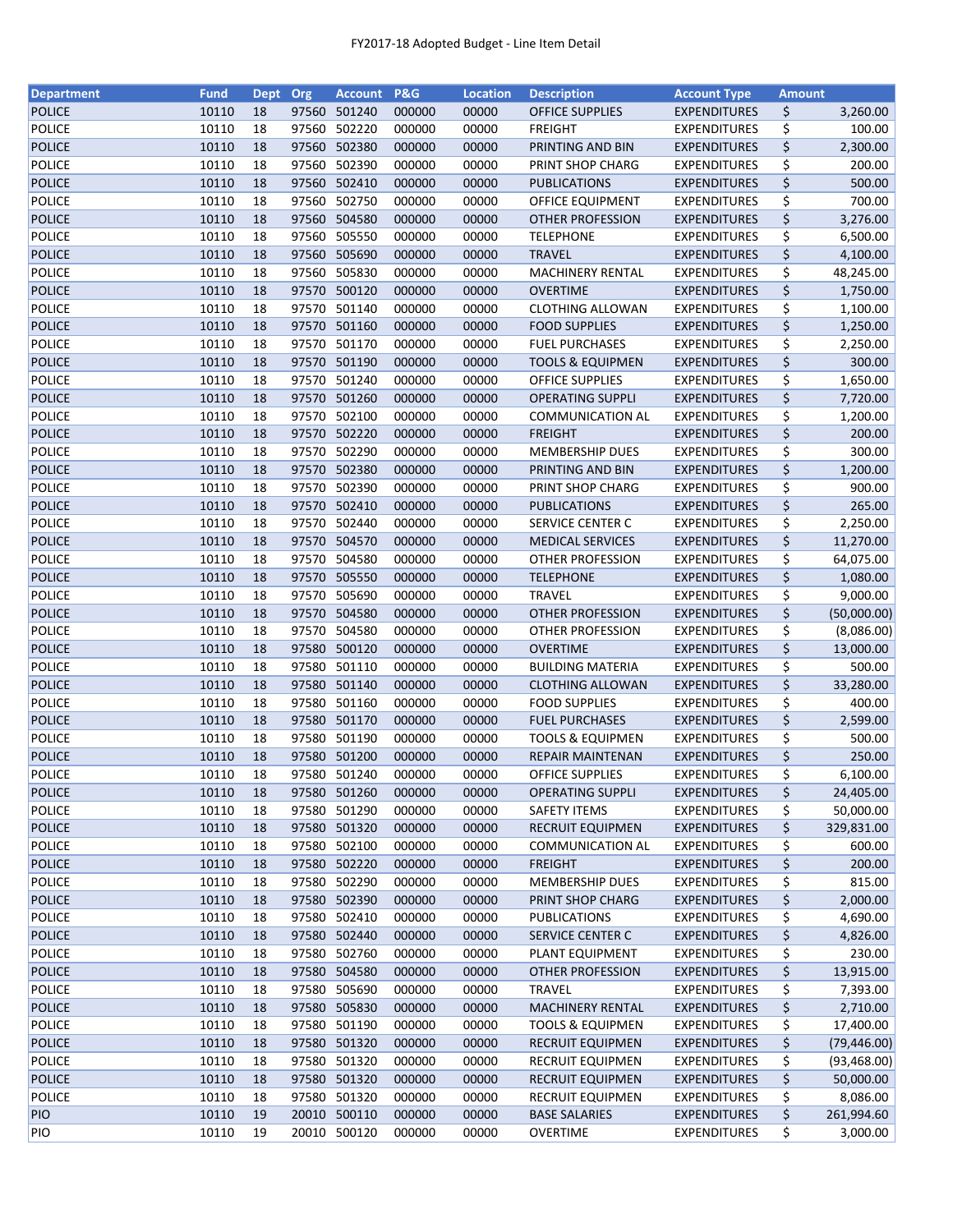| <b>Department</b>   | <b>Fund</b> | <b>Dept</b> | Org   | <b>Account</b> | <b>P&amp;G</b> | <b>Location</b> | <b>Description</b>      | <b>Account Type</b> | <b>Amount</b> |                |
|---------------------|-------------|-------------|-------|----------------|----------------|-----------------|-------------------------|---------------------|---------------|----------------|
| <b>PIO</b>          | 10110       | 19          | 20010 | 500130         | 000000         | 00000           | <b>TEMPORARY WAGES</b>  | <b>EXPENDITURES</b> | \$            | 400.00         |
| PIO                 | 10110       | 19          |       | 20010 500210   | 000000         | 00000           | LAGERS GENERAL E        | <b>EXPENDITURES</b> | \$            | 42,705.12      |
| PIO                 | 10110       | 19          |       | 20010 500250   | 000000         | 00000           | <b>FICA CONTRIBUTIO</b> | <b>EXPENDITURES</b> | \$            | 20,042.60      |
| PIO                 | 10110       | 19          |       | 20010 500260   | 000000         | 00000           | <b>HEALTH INS CONTR</b> | <b>EXPENDITURES</b> | \$            | 23,280.00      |
| PIO                 | 10110       | 19          |       | 20010 500280   | 000000         | 00000           | WORKMENS COMP CO        | <b>EXPENDITURES</b> | \$            | 2,697.32       |
| PIO                 | 10110       | 19          |       | 20010 501160   | 000000         | 00000           | <b>FOOD SUPPLIES</b>    | <b>EXPENDITURES</b> | \$            | 3,500.00       |
| <b>PIO</b>          | 10110       | 19          |       | 20010 501240   | 000000         | 00000           | <b>OFFICE SUPPLIES</b>  | <b>EXPENDITURES</b> | \$            | 3,400.00       |
| PIO                 | 10110       | 19          |       | 20010 501260   | 000000         | 00000           | <b>OPERATING SUPPLI</b> | <b>EXPENDITURES</b> | \$            | 15,900.00      |
| PIO                 | 10110       | 19          |       | 20010 502040   | 000000         | 00000           | <b>AUTO ALLOWANCE</b>   | <b>EXPENDITURES</b> | \$            | 5,160.00       |
| PIO                 | 10110       | 19          |       | 20010 502230   | 000000         | 00000           | <b>INSURANCE PREMIU</b> | <b>EXPENDITURES</b> | \$            | 12,724.00      |
| PIO                 | 10110       | 19          |       | 20010 502290   | 000000         | 00000           | <b>MEMBERSHIP DUES</b>  | <b>EXPENDITURES</b> | \$            | 400.00         |
|                     |             |             |       |                |                |                 |                         |                     |               |                |
| PIO                 | 10110       | 19          |       | 20010 502380   | 000000         | 00000           | PRINTING AND BIN        | <b>EXPENDITURES</b> | \$            | 7,700.00       |
| PIO                 | 10110       | 19          | 20010 | 502390         | 000000         | 00000           | PRINT SHOP CHARG        | <b>EXPENDITURES</b> | \$            | 8,350.00       |
| PIO                 | 10110       | 19          | 20010 | 502410         | 000000         | 00000           | <b>PUBLICATIONS</b>     | <b>EXPENDITURES</b> | \$            | 350.00         |
| PIO                 | 10110       | 19          |       | 20010 502440   | 000000         | 00000           | SERVICE CENTER C        | <b>EXPENDITURES</b> | \$            | 375.00         |
| PIO                 | 10110       | 19          |       | 20010 504580   | 000000         | 00000           | <b>OTHER PROFESSION</b> | <b>EXPENDITURES</b> | \$            | 42,300.60      |
| PIO                 | 10110       | 19          |       | 20010 504590   | 000000         | 00000           | PROFESSIONAL DEV        | <b>EXPENDITURES</b> | \$            | 500.00         |
| PIO                 | 10110       | 19          |       | 20010 505550   | 000000         | 00000           | <b>TELEPHONE</b>        | <b>EXPENDITURES</b> | \$            | 3,000.00       |
| <b>PIO</b>          | 10110       | 19          |       | 20010 505690   | 000000         | 00000           | <b>TRAVEL</b>           | <b>EXPENDITURES</b> | \$            | 4,500.00       |
| PIO                 | 10110       | 19          |       | 20010 505830   | 000000         | 00000           | <b>MACHINERY RENTAL</b> | <b>EXPENDITURES</b> | \$            | 1,600.00       |
| PIO                 | 10110       | 19          |       | 20010 501170   | 000000         | 00000           | <b>FUEL PURCHASES</b>   | <b>EXPENDITURES</b> | \$            | 125.00         |
| PIO                 | 10110       | 19          |       | 20010 501230   | 000000         | 00000           | NON-CAPITAL SOFT        | <b>EXPENDITURES</b> | \$            | 200.00         |
| <b>PIO</b>          | 10110       | 19          |       | 20010 500150   | 000000         | 00000           | <b>VACANCY ADJUSTME</b> | <b>EXPENDITURES</b> | \$            | (4,756.14)     |
| PIO                 | 10110       | 19          |       | 20010 502400   | 000000         | 00000           | <b>PUBLIC RELATIONS</b> | <b>EXPENDITURES</b> | \$            | 20,000.00      |
| <b>PIO</b>          | 10110       | 19          | 20010 | 501300         | 000000         | 00000           | <b>WEARING APPAREL</b>  | <b>EXPENDITURES</b> | \$            | 2,000.00       |
| PIO                 | 10110       | 19          | 20010 | 500130         | 000000         | 00000           | <b>TEMPORARY WAGES</b>  | <b>EXPENDITURES</b> | \$            | 17,000.00      |
| PIO                 | 10110       | 19          | 20080 | 500110         | 000000         | 00000           | <b>BASE SALARIES</b>    | <b>EXPENDITURES</b> | \$            | 118,562.46     |
| PIO                 | 10110       | 19          | 20080 | 500210         | 000000         | 00000           | LAGERS GENERAL E        | <b>EXPENDITURES</b> | \$            | 19,325.68      |
| PIO                 | 10110       | 19          | 20080 | 500250         | 000000         | 00000           | <b>FICA CONTRIBUTIO</b> | <b>EXPENDITURES</b> | \$            | 9,070.03       |
| PIO                 | 10110       | 19          | 20080 | 500260         | 000000         | 00000           | <b>HEALTH INS CONTR</b> | <b>EXPENDITURES</b> | \$            | 17,460.00      |
| <b>PIO</b>          | 10110       | 19          | 20080 | 500280         | 000000         | 00000           | <b>WORKMENS COMP CO</b> | <b>EXPENDITURES</b> | \$            | 1,216.21       |
| PIO                 | 10110       | 19          | 20080 | 501230         | 000000         | 00000           | NON-CAPITAL SOFT        | <b>EXPENDITURES</b> | \$            | 1,085.00       |
| PIO                 | 10110       | 19          |       | 20080 505830   | 000000         | 00000           | <b>MACHINERY RENTAL</b> | <b>EXPENDITURES</b> | \$            | 1,220.00       |
| PIO                 | 10110       | 19          | 20080 | 500110         | 000000         |                 |                         |                     |               |                |
|                     |             |             |       |                |                | 00000           | <b>BASE SALARIES</b>    | <b>EXPENDITURES</b> | \$            | (4,603.10)     |
| <b>PIO</b>          | 10110       | 19          |       | 20080 505830   | 000000         | 00000           | <b>VACANCY ADJUSTME</b> | <b>EXPENDITURES</b> | \$            | (2,378.07)     |
| <b>PUBLIC WORKS</b> | 10110       | 20          |       | 70010 401520   | 000000         | 00000           | <b>CITY USE TAX</b>     | <b>REVENUE</b>      | \$            | (3,360,000.00) |
| <b>PUBLIC WORKS</b> | 10110       | 20          |       | 70010 500110   | 000000         | 00000           | <b>BASE SALARIES</b>    | <b>EXPENDITURES</b> | \$            | (300,000.00)   |
| <b>PUBLIC WORKS</b> | 10110       | 20          |       | 70010 500110   | 000000         | 00000           | <b>BASE SALARIES</b>    | <b>EXPENDITURES</b> | \$            | 333,946.94     |
| <b>PUBLIC WORKS</b> | 10110       | 20          |       | 70010 500120   | 000000         | 00000           | <b>OVERTIME</b>         | <b>EXPENDITURES</b> | \$            | 2,500.00       |
| <b>PUBLIC WORKS</b> | 10110       | 20          |       | 70010 500130   | 000000         | 00000           | <b>TEMPORARY WAGES</b>  | <b>EXPENDITURES</b> | \$            | 5,000.00       |
| <b>PUBLIC WORKS</b> | 10110       | 20          |       | 70010 500150   | 000000         | 00000           | <b>VACANCY ADJUSTME</b> | <b>EXPENDITURES</b> | \$            | (4, 189.29)    |
| PUBLIC WORKS        | 10110       | 20          |       | 70010 500210   | 000000         | 00000           | LAGERS GENERAL E        | <b>EXPENDITURES</b> | \$            | 54,433.35      |
| <b>PUBLIC WORKS</b> | 10110       | 20          |       | 70010 500250   | 000000         | 00000           | <b>FICA CONTRIBUTIO</b> | <b>EXPENDITURES</b> | \$            | 25,546.94      |
| <b>PUBLIC WORKS</b> | 10110       | 20          |       | 70010 500260   | 000000         | 00000           | <b>HEALTH INS CONTR</b> | <b>EXPENDITURES</b> | \$            | 30,555.00      |
| PUBLIC WORKS        | 10110       | 20          |       | 70010 500280   | 000000         | 00000           | <b>WORKMENS COMP CO</b> | <b>EXPENDITURES</b> | \$            | 5,001.85       |
| <b>PUBLIC WORKS</b> | 10110       | 20          |       | 70010 501160   | 000000         | 00000           | <b>FOOD SUPPLIES</b>    | <b>EXPENDITURES</b> | \$            | 4,250.00       |
| <b>PUBLIC WORKS</b> | 10110       | 20          |       | 70010 501170   | 000000         | 00000           | <b>FUEL PURCHASES</b>   | <b>EXPENDITURES</b> | \$            | 1,000.00       |
| PUBLIC WORKS        | 10110       | 20          |       | 70010 501180   | 000000         | 00000           | <b>JANITORIAL SUPPL</b> | <b>EXPENDITURES</b> | \$            | 200.00         |
| <b>PUBLIC WORKS</b> | 10110       | 20          |       | 70010 501220   | 000000         | 00000           | NON-CAPITAL COMP        | <b>EXPENDITURES</b> | \$            | 500.00         |
| <b>PUBLIC WORKS</b> | 10110       | 20          |       | 70010 501230   | 000000         | 00000           | NON-CAPITAL SOFT        | <b>EXPENDITURES</b> | \$            | 8,500.00       |
| <b>PUBLIC WORKS</b> | 10110       | 20          |       | 70010 501240   | 000000         | 00000           | <b>OFFICE SUPPLIES</b>  | <b>EXPENDITURES</b> | \$            | 1,500.00       |
| PUBLIC WORKS        | 10110       | 20          |       | 70010 501260   | 000000         | 00000           | <b>OPERATING SUPPLI</b> | <b>EXPENDITURES</b> | \$            | 3,200.00       |
| <b>PUBLIC WORKS</b> | 10110       | 20          |       | 70010 501290   | 000000         | 00000           | <b>SAFETY ITEMS</b>     | <b>EXPENDITURES</b> | \$            | 2,500.00       |
| <b>PUBLIC WORKS</b> | 10110       | 20          |       | 70010 501300   | 000000         | 00000           | <b>WEARING APPAREL</b>  | <b>EXPENDITURES</b> | \$            | 2,000.00       |
| <b>PUBLIC WORKS</b> | 10110       | 20          |       | 70010 502010   | 000000         | 00000           | ADVERTISING             | <b>EXPENDITURES</b> | \$            | 1,000.00       |
| PUBLIC WORKS        | 10110       | 20          |       | 70010 502040   | 000000         | 00000           | <b>AUTO ALLOWANCE</b>   | <b>EXPENDITURES</b> | \$            | 5,000.00       |
|                     |             |             |       |                |                |                 |                         |                     |               |                |
| <b>PUBLIC WORKS</b> | 10110       | 20          |       | 70010 502100   | 000000         | 00000           | <b>COMMUNICATION AL</b> | <b>EXPENDITURES</b> | \$            | 500.00         |
| PUBLIC WORKS        | 10110       | 20          |       | 70010 502230   | 000000         | 00000           | <b>INSURANCE PREMIU</b> | <b>EXPENDITURES</b> | \$            | 217,694.00     |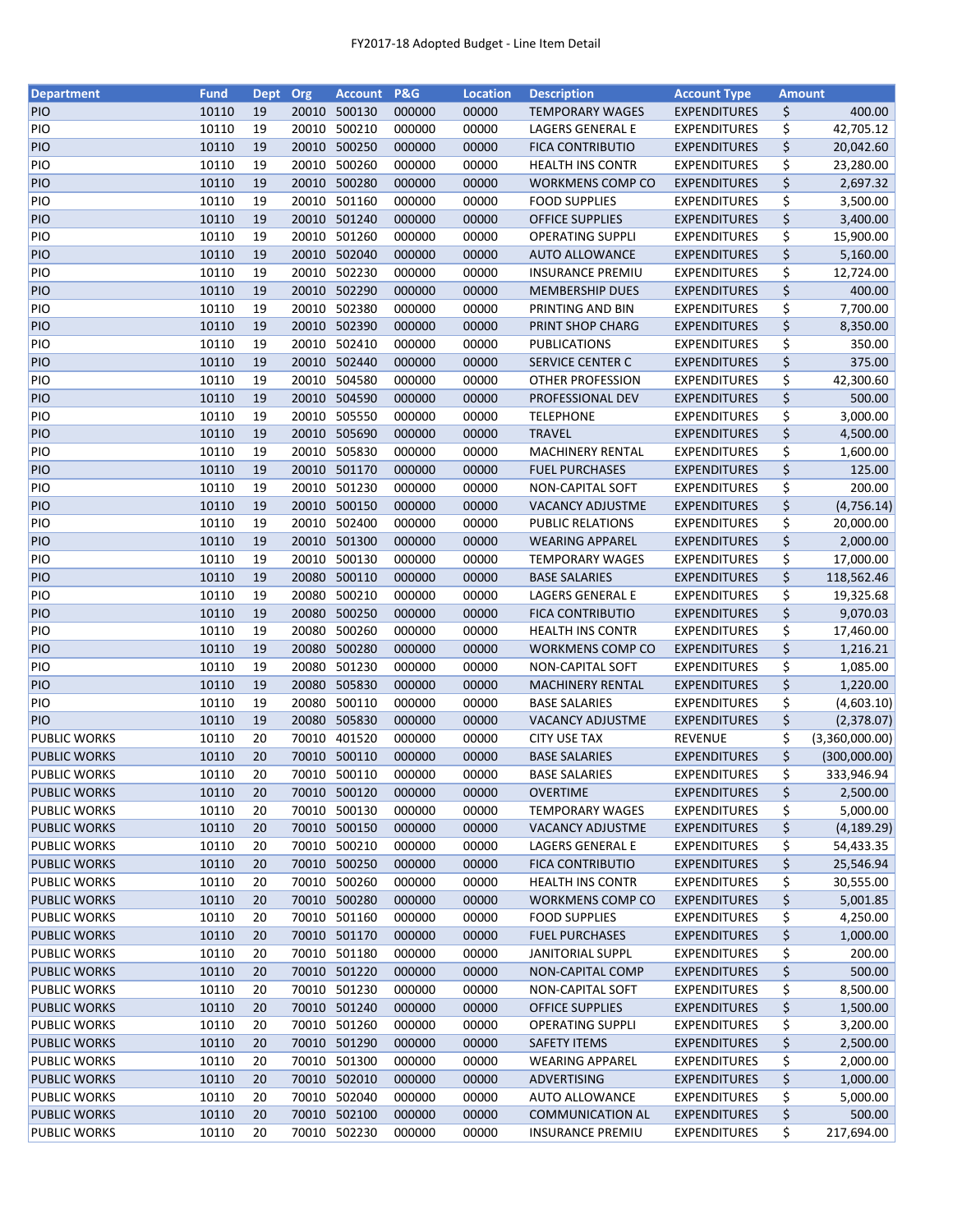| <b>Department</b>   | <b>Fund</b> | Dept Org |       | <b>Account</b> | <b>P&amp;G</b> | <b>Location</b> | <b>Description</b>          | <b>Account Type</b> | <b>Amount</b> |              |
|---------------------|-------------|----------|-------|----------------|----------------|-----------------|-----------------------------|---------------------|---------------|--------------|
| <b>PUBLIC WORKS</b> | 10110       | 20       |       | 70010 502290   | 000000         | 00000           | <b>MEMBERSHIP DUES</b>      | <b>EXPENDITURES</b> | \$            | 3,000.00     |
| <b>PUBLIC WORKS</b> | 10110       | 20       | 70010 | 502390         | 000000         | 00000           | PRINT SHOP CHARG            | <b>EXPENDITURES</b> | \$            | 1,000.00     |
| <b>PUBLIC WORKS</b> | 10110       | 20       | 70010 | 502400         | 000000         | 00000           | PUBLIC RELATIONS            | <b>EXPENDITURES</b> | \$            | 250.00       |
| PUBLIC WORKS        | 10110       | 20       | 70010 | 502410         | 000000         | 00000           | PUBLICATIONS                | <b>EXPENDITURES</b> | \$            | 750.00       |
| <b>PUBLIC WORKS</b> | 10110       | 20       | 70010 | 502440         | 000000         | 00000           | <b>SERVICE CENTER C</b>     | <b>EXPENDITURES</b> | \$            | 2,000.00     |
| <b>PUBLIC WORKS</b> | 10110       | 20       | 70010 | 502750         | 000000         | 00000           | OFFICE EQUIPMENT            | <b>EXPENDITURES</b> | \$            | 1,000.00     |
| <b>PUBLIC WORKS</b> | 10110       | 20       |       | 70010 502780   | 000000         | 00000           | <b>CONTINGENCY</b>          | <b>EXPENDITURES</b> | \$            | 101,650.00   |
| <b>PUBLIC WORKS</b> | 10110       | 20       | 70010 | 504580         | 000000         | 00000           | <b>OTHER PROFESSION</b>     | <b>EXPENDITURES</b> | \$            | 5,000.00     |
| <b>PUBLIC WORKS</b> | 10110       | 20       |       | 70010 504590   | 000000         | 00000           | PROFESSIONAL DEV            | <b>EXPENDITURES</b> | \$            | 3,000.00     |
| <b>PUBLIC WORKS</b> | 10110       | 20       | 70010 | 505550         | 000000         | 00000           | <b>TELEPHONE</b>            | <b>EXPENDITURES</b> | \$            | 14,000.00    |
| <b>PUBLIC WORKS</b> | 10110       | 20       |       | 70010 505690   | 000000         | 00000           | <b>TRAVEL</b>               | <b>EXPENDITURES</b> | \$            | 8,600.00     |
| <b>PUBLIC WORKS</b> | 10110       | 20       | 70010 | 505830         | 000000         | 00000           | <b>MACHINERY RENTAL</b>     | <b>EXPENDITURES</b> | \$            | 5,500.00     |
| <b>PUBLIC WORKS</b> | 10110       | 20       |       | 70010 508170   | 000000         | 00000           | <b>OTHER EQUIPMENT</b>      | <b>EXPENDITURES</b> | \$            | 189,131.00   |
| <b>PUBLIC WORKS</b> | 10110       | 20       | 70010 | 502250         | 000000         | 00000           | <b>INTERNET SERVICE</b>     | <b>EXPENDITURES</b> | \$            | 250.00       |
| <b>PUBLIC WORKS</b> | 10110       | 20       | 70010 | 500110         | 000000         | 00000           | <b>BASE SALARIES</b>        | <b>EXPENDITURES</b> | \$            | (42, 743.08) |
| <b>PUBLIC WORKS</b> | 10110       | 20       | 70010 | 502790         | 000000         | 00000           | PAVEMENT MAINTEN            | <b>EXPENDITURES</b> | \$            | 143,500.00   |
| <b>PUBLIC WORKS</b> | 10110       | 20       | 70010 | 508220         | 000000         | 00000           | <b>OTHER IMPROVEMEN</b>     | <b>EXPENDITURES</b> | \$            | 55,000.00    |
| <b>PUBLIC WORKS</b> | 10110       | 20       | 70010 | 501200         | 000000         | 00000           | <b>REPAIR MAINTENAN</b>     | <b>EXPENDITURES</b> | \$            | 30,000.00    |
| <b>PUBLIC WORKS</b> | 10110       | 20       |       | 70010 500150   | 000000         | 00000           | <b>VACANCY ADJUSTME</b>     | <b>EXPENDITURES</b> | \$            | (2,094.65)   |
| <b>PUBLIC WORKS</b> | 10110       | 20       | 70010 | 502790         | 000000         | 00000           | PAVEMENT MAINTEN            | <b>EXPENDITURES</b> | \$            | (20,000.00)  |
| <b>PUBLIC WORKS</b> | 10110       | 20       |       | 71010 413080   | 000000         | 00000           | <b>INSPECTION</b>           | <b>REVENUE</b>      | \$            | (125,000.00) |
| <b>PUBLIC WORKS</b> | 10110       | 20       |       | 71010 413110   | 000000         | 00000           | <b>PLAN REVIEW</b>          | <b>REVENUE</b>      | \$            | (22,000.00)  |
| <b>PUBLIC WORKS</b> | 10110       | 20       |       | 71010 500110   | 000000         | 00000           |                             | <b>EXPENDITURES</b> | \$            |              |
|                     |             |          |       |                |                |                 | <b>BASE SALARIES</b>        |                     |               | 890,893.91   |
| <b>PUBLIC WORKS</b> | 10110       | 20       |       | 71010 500150   | 000000         | 00000           | <b>VACANCY ADJUSTME</b>     | <b>EXPENDITURES</b> | \$            | (11, 218.70) |
| <b>PUBLIC WORKS</b> | 10110       | 20       |       | 71010 500210   | 000000         | 00000           | LAGERS GENERAL E            | <b>EXPENDITURES</b> | \$            | 145,215.71   |
| PUBLIC WORKS        | 10110       | 20       | 71010 | 500250         | 000000         | 00000           | FICA CONTRIBUTIO            | <b>EXPENDITURES</b> | \$            | 68,153.42    |
| <b>PUBLIC WORKS</b> | 10110       | 20       | 71010 | 500260         | 000000         | 00000           | <b>HEALTH INS CONTR</b>     | <b>EXPENDITURES</b> | \$            | 88,464.00    |
| <b>PUBLIC WORKS</b> | 10110       | 20       | 71010 | 500280         | 000000         | 00000           | <b>WORKMENS COMP CO</b>     | <b>EXPENDITURES</b> | \$            | 16,069.11    |
| <b>PUBLIC WORKS</b> | 10110       | 20       | 71010 | 501140         | 000000         | 00000           | <b>CLOTHING ALLOWAN</b>     | <b>EXPENDITURES</b> | \$            | 2,000.00     |
| <b>PUBLIC WORKS</b> | 10110       | 20       | 71010 | 501160         | 000000         | 00000           | <b>FOOD SUPPLIES</b>        | <b>EXPENDITURES</b> | \$            | 750.00       |
| <b>PUBLIC WORKS</b> | 10110       | 20       |       | 71010 501170   | 000000         | 00000           | <b>FUEL PURCHASES</b>       | <b>EXPENDITURES</b> | \$            | 1,250.00     |
| PUBLIC WORKS        | 10110       | 20       | 71010 | 501180         | 000000         | 00000           | <b>JANITORIAL SUPPL</b>     | <b>EXPENDITURES</b> | \$            | 100.00       |
| <b>PUBLIC WORKS</b> | 10110       | 20       |       | 71010 501190   | 000000         | 00000           | <b>TOOLS &amp; EQUIPMEN</b> | <b>EXPENDITURES</b> | \$            | 1,500.00     |
| <b>PUBLIC WORKS</b> | 10110       | 20       | 71010 | 501200         | 000000         | 00000           | <b>REPAIR MAINTENAN</b>     | <b>EXPENDITURES</b> | \$            | 500.00       |
| <b>PUBLIC WORKS</b> | 10110       | 20       | 71010 | 501220         | 000000         | 00000           | NON-CAPITAL COMP            | <b>EXPENDITURES</b> | \$            | 1,500.00     |
| <b>PUBLIC WORKS</b> | 10110       | 20       | 71010 | 501230         | 000000         | 00000           | NON-CAPITAL SOFT            | <b>EXPENDITURES</b> | \$            | 15,000.00    |
| <b>PUBLIC WORKS</b> | 10110       | 20       |       | 71010 501240   | 000000         | 00000           | <b>OFFICE SUPPLIES</b>      | <b>EXPENDITURES</b> | \$            | 7,500.00     |
| <b>PUBLIC WORKS</b> | 10110       | 20       |       | 71010 501260   | 000000         | 00000           | <b>OPERATING SUPPLI</b>     | <b>EXPENDITURES</b> | \$            | 1,500.00     |
| <b>PUBLIC WORKS</b> | 10110       | 20       |       | 71010 501290   | 000000         | 00000           | <b>SAFETY ITEMS</b>         | <b>EXPENDITURES</b> | \$            | 1,000.00     |
| <b>PUBLIC WORKS</b> | 10110       | 20       | 71010 | 501300         | 000000         | 00000           | <b>WEARING APPAREL</b>      | <b>EXPENDITURES</b> | \$            | 1,400.00     |
| <b>PUBLIC WORKS</b> | 10110       | 20       | 71010 | 502010         | 000000         | 00000           | ADVERTISING                 | <b>EXPENDITURES</b> | \$            | 750.00       |
| PUBLIC WORKS        | 10110       | 20       | 71010 | 502040         | 000000         | 00000           | <b>AUTO ALLOWANCE</b>       | <b>EXPENDITURES</b> | \$            | 2,500.00     |
| <b>PUBLIC WORKS</b> | 10110       | 20       |       | 71010 502070   | 000000         | 00000           | <b>BANK CARD &amp; EPAY</b> | <b>EXPENDITURES</b> | \$            | 3,000.00     |
| <b>PUBLIC WORKS</b> | 10110       | 20       |       | 71010 502170   | 000000         | 00000           | DOCUMENT RECORDI            | <b>EXPENDITURES</b> | \$            | 3,000.00     |
| <b>PUBLIC WORKS</b> | 10110       | 20       |       | 71010 502290   | 000000         | 00000           | <b>MEMBERSHIP DUES</b>      | <b>EXPENDITURES</b> | \$            | 2,500.00     |
| <b>PUBLIC WORKS</b> | 10110       | 20       |       | 71010 502310   | 000000         | 00000           | <b>MICROGRAPHICS BL</b>     | <b>EXPENDITURES</b> | \$            | 1,750.00     |
| <b>PUBLIC WORKS</b> | 10110       | 20       |       | 71010 502370   | 000000         | 00000           | POSTAGE                     | <b>EXPENDITURES</b> | \$            | 100.00       |
| PUBLIC WORKS        | 10110       | 20       |       | 71010 502380   | 000000         | 00000           | PRINTING AND BIN            | <b>EXPENDITURES</b> | \$            | 500.00       |
| <b>PUBLIC WORKS</b> | 10110       | 20       |       | 71010 502390   | 000000         | 00000           | PRINT SHOP CHARG            | <b>EXPENDITURES</b> | \$            | 2,000.00     |
| PUBLIC WORKS        | 10110       | 20       |       | 71010 502410   | 000000         | 00000           | <b>PUBLICATIONS</b>         | <b>EXPENDITURES</b> | \$            | 1,250.00     |
| <b>PUBLIC WORKS</b> | 10110       | 20       |       | 71010 502440   | 000000         | 00000           | SERVICE CENTER C            | <b>EXPENDITURES</b> | \$            | 4,000.00     |
| PUBLIC WORKS        | 10110       | 20       |       | 71010 502490   | 000000         | 00000           | REIMBURSEMENTS              | <b>EXPENDITURES</b> | \$            | 500.00       |
| <b>PUBLIC WORKS</b> | 10110       | 20       |       | 71010 502750   | 000000         | 00000           | OFFICE EQUIPMENT            | <b>EXPENDITURES</b> | \$            | 2,000.00     |
| PUBLIC WORKS        | 10110       | 20       | 71010 | 502760         | 000000         | 00000           | PLANT EQUIPMENT             | <b>EXPENDITURES</b> | \$            | 500.00       |
| <b>PUBLIC WORKS</b> | 10110       | 20       |       | 71010 504530   | 000000         | 00000           | <b>CONSULTING</b>           | <b>EXPENDITURES</b> | \$            | 1,000.00     |
| PUBLIC WORKS        | 10110       | 20       |       | 71010 504580   | 000000         | 00000           | OTHER PROFESSION            | <b>EXPENDITURES</b> | \$            | 15,000.00    |
| <b>PUBLIC WORKS</b> | 10110       | 20       |       | 71010 504590   | 000000         | 00000           | PROFESSIONAL DEV            | <b>EXPENDITURES</b> | \$            | 2,500.00     |
| <b>PUBLIC WORKS</b> | 10110       | 20       |       | 71010 505550   | 000000         | 00000           | <b>TELEPHONE</b>            | <b>EXPENDITURES</b> | \$            | 7,150.00     |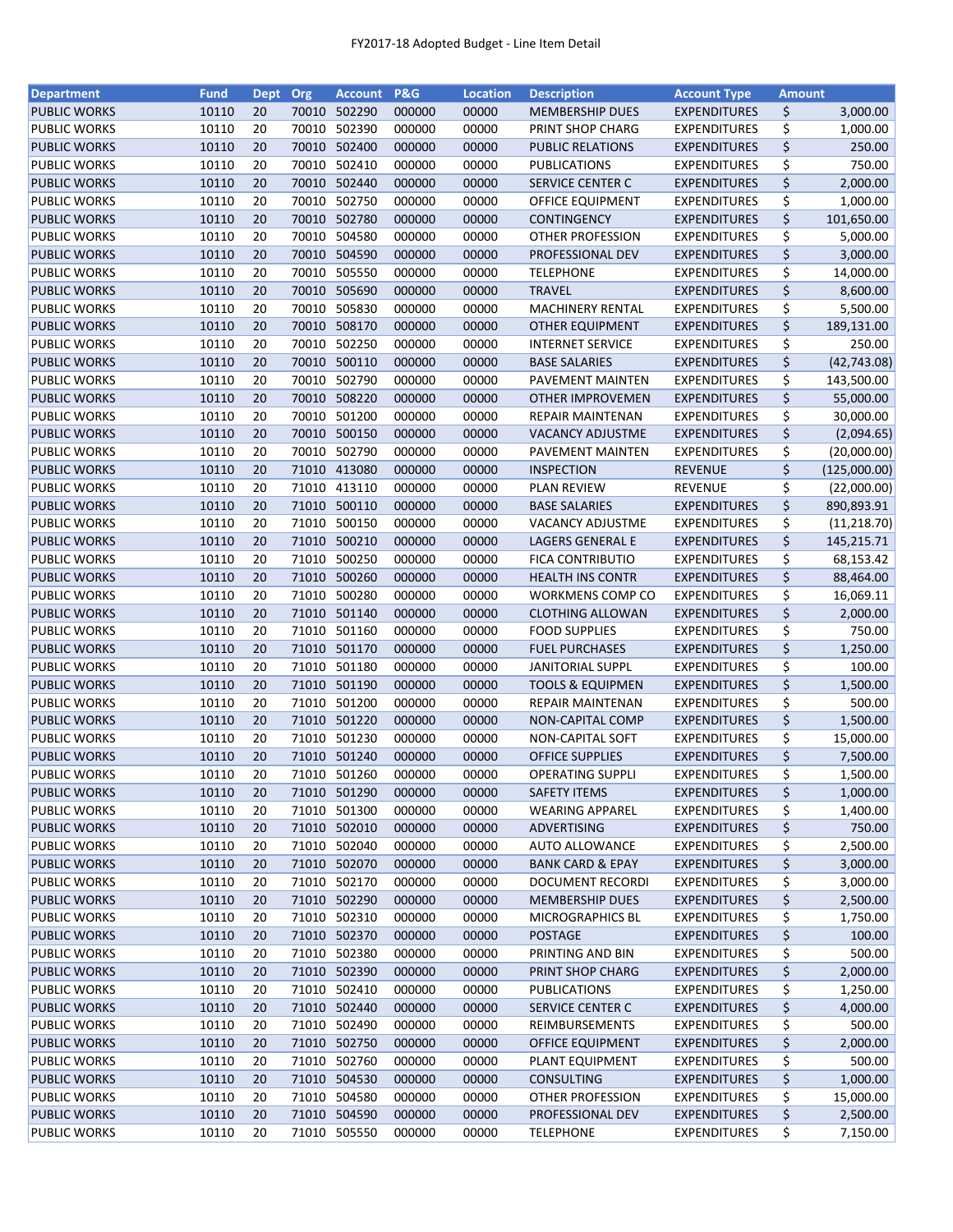| <b>Department</b>   | <b>Fund</b> | Dept Org |       | <b>Account</b> | P&G    | <b>Location</b> | <b>Description</b>          | <b>Account Type</b> | <b>Amount</b> |            |
|---------------------|-------------|----------|-------|----------------|--------|-----------------|-----------------------------|---------------------|---------------|------------|
| <b>PUBLIC WORKS</b> | 10110       | 20       |       | 71010 505690   | 000000 | 00000           | <b>TRAVEL</b>               | <b>EXPENDITURES</b> | \$            | 8,000.00   |
| PUBLIC WORKS        | 10110       | 20       | 71010 | 505830         | 000000 | 00000           | <b>MACHINERY RENTAL</b>     | <b>EXPENDITURES</b> | \$            | 18,000.00  |
| <b>PUBLIC WORKS</b> | 10110       | 20       | 71010 | 508170         | 000000 | 00000           | OTHER EQUIPMENT             | <b>EXPENDITURES</b> | \$            | 18,581.00  |
| PUBLIC WORKS        | 10110       | 20       | 71010 | 500150         | 000000 | 00000           | <b>VACANCY ADJUSTME</b>     | <b>EXPENDITURES</b> | \$            | (5,601.66) |
| <b>PUBLIC WORKS</b> | 10110       | 20       | 72020 | 500110         | 000000 | 00000           | <b>BASE SALARIES</b>        | <b>EXPENDITURES</b> | \$            | 287,582.67 |
| PUBLIC WORKS        | 10110       | 20       | 72020 | 500120         | 000000 | 00000           | <b>OVERTIME</b>             | <b>EXPENDITURES</b> | \$            | 1,000.00   |
| <b>PUBLIC WORKS</b> | 10110       | 20       | 72020 | 500130         | 000000 | 00000           | <b>TEMPORARY WAGES</b>      | <b>EXPENDITURES</b> | \$            | 26,000.00  |
| <b>PUBLIC WORKS</b> | 10110       | 20       | 72020 | 500150         | 000000 | 00000           | VACANCY ADJUSTME            | <b>EXPENDITURES</b> | \$            | (3,619.80) |
| <b>PUBLIC WORKS</b> | 10110       | 20       | 72020 | 500210         | 000000 | 00000           | LAGERS GENERAL E            | <b>EXPENDITURES</b> | \$            | 46,875.98  |
| PUBLIC WORKS        | 10110       | 20       | 72020 | 500250         | 000000 | 00000           | <b>FICA CONTRIBUTIO</b>     | <b>EXPENDITURES</b> | \$            | 22,000.10  |
| <b>PUBLIC WORKS</b> | 10110       | 20       | 72020 | 500260         | 000000 | 00000           | <b>HEALTH INS CONTR</b>     | <b>EXPENDITURES</b> | \$            | 20,370.00  |
| PUBLIC WORKS        | 10110       | 20       | 72020 | 500280         | 000000 | 00000           | WORKMENS COMP CO            | <b>EXPENDITURES</b> | \$            | 5,521.59   |
| <b>PUBLIC WORKS</b> | 10110       | 20       |       | 72020 501140   | 000000 | 00000           | <b>CLOTHING ALLOWAN</b>     | <b>EXPENDITURES</b> | \$            | 500.00     |
| PUBLIC WORKS        | 10110       | 20       | 72020 | 501160         | 000000 | 00000           | <b>FOOD SUPPLIES</b>        | <b>EXPENDITURES</b> | \$            | 300.00     |
| <b>PUBLIC WORKS</b> | 10110       | 20       | 72020 | 501170         | 000000 | 00000           | <b>FUEL PURCHASES</b>       | <b>EXPENDITURES</b> | \$            | 700.00     |
| PUBLIC WORKS        | 10110       | 20       | 72020 | 501180         | 000000 | 00000           | <b>JANITORIAL SUPPL</b>     | <b>EXPENDITURES</b> | \$            | 100.00     |
| <b>PUBLIC WORKS</b> | 10110       | 20       | 72020 | 501190         | 000000 | 00000           | <b>TOOLS &amp; EQUIPMEN</b> | <b>EXPENDITURES</b> | \$            | 4,500.00   |
| PUBLIC WORKS        | 10110       | 20       | 72020 | 501200         | 000000 | 00000           | REPAIR MAINTENAN            | <b>EXPENDITURES</b> | \$            | 150.00     |
| <b>PUBLIC WORKS</b> | 10110       | 20       |       | 72020 501220   | 000000 | 00000           | <b>NON-CAPITAL COMP</b>     | <b>EXPENDITURES</b> | \$            | 1,000.00   |
| PUBLIC WORKS        | 10110       | 20       | 72020 | 501230         | 000000 | 00000           | NON-CAPITAL SOFT            | <b>EXPENDITURES</b> | \$            | 7,000.00   |
| <b>PUBLIC WORKS</b> | 10110       | 20       |       | 72020 501240   | 000000 | 00000           | <b>OFFICE SUPPLIES</b>      | <b>EXPENDITURES</b> | \$            | 4,500.00   |
|                     |             |          |       |                |        |                 |                             |                     |               |            |
| PUBLIC WORKS        | 10110       | 20       |       | 72020 501260   | 000000 | 00000           | <b>OPERATING SUPPLI</b>     | <b>EXPENDITURES</b> | \$            | 1,500.00   |
| <b>PUBLIC WORKS</b> | 10110       | 20       |       | 72020 501290   | 000000 | 00000           | <b>SAFETY ITEMS</b>         | <b>EXPENDITURES</b> | \$            | 500.00     |
| PUBLIC WORKS        | 10110       | 20       |       | 72020 501300   | 000000 | 00000           | <b>WEARING APPAREL</b>      | <b>EXPENDITURES</b> | \$            | 1,000.00   |
| <b>PUBLIC WORKS</b> | 10110       | 20       |       | 72020 502040   | 000000 | 00000           | <b>AUTO ALLOWANCE</b>       | <b>EXPENDITURES</b> | \$            | 3,500.00   |
| PUBLIC WORKS        | 10110       | 20       | 72020 | 502170         | 000000 | 00000           | DOCUMENT RECORDI            | <b>EXPENDITURES</b> | \$            | 250.00     |
| <b>PUBLIC WORKS</b> | 10110       | 20       | 72020 | 502250         | 000000 | 00000           | <b>INTERNET SERVICE</b>     | <b>EXPENDITURES</b> | \$            | 500.00     |
| PUBLIC WORKS        | 10110       | 20       | 72020 | 502290         | 000000 | 00000           | <b>MEMBERSHIP DUES</b>      | <b>EXPENDITURES</b> | \$            | 1,500.00   |
| <b>PUBLIC WORKS</b> | 10110       | 20       | 72020 | 502310         | 000000 | 00000           | <b>MICROGRAPHICS BL</b>     | <b>EXPENDITURES</b> | \$            | 1,800.00   |
| PUBLIC WORKS        | 10110       | 20       | 72020 | 502370         | 000000 | 00000           | <b>POSTAGE</b>              | <b>EXPENDITURES</b> | \$            | 250.00     |
| <b>PUBLIC WORKS</b> | 10110       | 20       | 72020 | 502380         | 000000 | 00000           | PRINTING AND BIN            | <b>EXPENDITURES</b> | \$            | 500.00     |
| <b>PUBLIC WORKS</b> | 10110       | 20       | 72020 | 502390         | 000000 | 00000           | PRINT SHOP CHARG            | <b>EXPENDITURES</b> | \$            | 1,250.00   |
| <b>PUBLIC WORKS</b> | 10110       | 20       | 72020 | 502410         | 000000 | 00000           | <b>PUBLICATIONS</b>         | <b>EXPENDITURES</b> | \$            | 1,000.00   |
| <b>PUBLIC WORKS</b> | 10110       | 20       | 72020 | 502440         | 000000 | 00000           | SERVICE CENTER C            | <b>EXPENDITURES</b> | \$            | 1,000.00   |
| <b>PUBLIC WORKS</b> | 10110       | 20       | 72020 | 504530         | 000000 | 00000           | <b>CONSULTING</b>           | <b>EXPENDITURES</b> | \$            | 1,500.00   |
| PUBLIC WORKS        | 10110       | 20       | 72020 | 504580         | 000000 | 00000           | OTHER PROFESSION            | <b>EXPENDITURES</b> | \$            | 38,150.00  |
| <b>PUBLIC WORKS</b> | 10110       | 20       |       | 72020 504590   | 000000 | 00000           | PROFESSIONAL DEV            | <b>EXPENDITURES</b> | \$            | 2,000.00   |
| <b>PUBLIC WORKS</b> | 10110       | 20       |       | 72020 505550   | 000000 | 00000           | <b>TELEPHONE</b>            | <b>EXPENDITURES</b> | \$            | 500.00     |
| <b>PUBLIC WORKS</b> | 10110       | 20       |       | 72020 505690   | 000000 | 00000           | <b>TRAVEL</b>               | <b>EXPENDITURES</b> | \$            | 7,500.00   |
| PUBLIC WORKS        | 10110       | 20       | 72020 | 505830         | 000000 | 00000           | <b>MACHINERY RENTAL</b>     | <b>EXPENDITURES</b> | \$            | 10,000.00  |
| <b>PUBLIC WORKS</b> | 10110       | 20       | 72020 | 508170         | 000000 | 00000           | OTHER EQUIPMENT             | <b>EXPENDITURES</b> | \$            | 10,135.00  |
| PUBLIC WORKS        | 10110       | 20       | 72020 | 502010         | 000000 | 00000           | ADVERTISING                 | <b>EXPENDITURES</b> | \$            | 500.00     |
| <b>PUBLIC WORKS</b> | 10110       | 20       |       | 72020 500150   | 000000 | 00000           | <b>VACANCY ADJUSTME</b>     | <b>EXPENDITURES</b> | \$            | (1,809.90) |
| PUBLIC WORKS        | 10110       | 20       |       | 73010 500110   | 000000 | 00000           | <b>BASE SALARIES</b>        | <b>EXPENDITURES</b> | \$            | 305,218.67 |
| <b>PUBLIC WORKS</b> | 10110       | 20       |       | 73010 500150   | 000000 | 00000           | <b>VACANCY ADJUSTME</b>     | <b>EXPENDITURES</b> | \$            | (3,903.28) |
| PUBLIC WORKS        | 10110       | 20       |       | 73010 500210   | 000000 | 00000           | LAGERS GENERAL E            | <b>EXPENDITURES</b> | \$            | 49,750.64  |
| <b>PUBLIC WORKS</b> | 10110       | 20       |       | 73010 500250   | 000000 | 00000           | <b>FICA CONTRIBUTIO</b>     | <b>EXPENDITURES</b> | \$            | 23,349.24  |
| PUBLIC WORKS        | 10110       | 20       |       | 73010 500260   | 000000 | 00000           | <b>HEALTH INS CONTR</b>     | <b>EXPENDITURES</b> | \$            | 31,428.00  |
| <b>PUBLIC WORKS</b> | 10110       | 20       |       | 73010 500280   | 000000 | 00000           | <b>WORKMENS COMP CO</b>     | <b>EXPENDITURES</b> | \$            | 12,009.67  |
| PUBLIC WORKS        | 10110       | 20       |       | 73010 501140   | 000000 | 00000           | <b>CLOTHING ALLOWAN</b>     | <b>EXPENDITURES</b> | \$            | 2,500.00   |
| <b>PUBLIC WORKS</b> | 10110       | 20       |       | 73010 501190   | 000000 | 00000           | <b>TOOLS &amp; EQUIPMEN</b> | <b>EXPENDITURES</b> | \$            | 500.00     |
| PUBLIC WORKS        | 10110       | 20       |       | 73010 501220   | 000000 | 00000           | NON-CAPITAL COMP            | <b>EXPENDITURES</b> | \$            | 500.00     |
| <b>PUBLIC WORKS</b> | 10110       | 20       |       | 73010 501230   | 000000 | 00000           | NON-CAPITAL SOFT            | <b>EXPENDITURES</b> | \$            | 500.00     |
| PUBLIC WORKS        | 10110       | 20       | 73010 | 501240         | 000000 | 00000           | <b>OFFICE SUPPLIES</b>      | <b>EXPENDITURES</b> | \$            | 500.00     |
| <b>PUBLIC WORKS</b> | 10110       | 20       |       | 73010 501260   | 000000 | 00000           | <b>OPERATING SUPPLI</b>     | <b>EXPENDITURES</b> | \$            | 500.00     |
| PUBLIC WORKS        | 10110       | 20       |       | 73010 501290   | 000000 | 00000           | SAFETY ITEMS                | <b>EXPENDITURES</b> | \$            | 1,000.00   |
| <b>PUBLIC WORKS</b> | 10110       | 20       |       | 73010 502100   | 000000 | 00000           | <b>COMMUNICATION AL</b>     | <b>EXPENDITURES</b> | \$            | 250.00     |
| <b>PUBLIC WORKS</b> | 10110       | 20       |       | 73010 502290   | 000000 | 00000           | <b>MEMBERSHIP DUES</b>      | <b>EXPENDITURES</b> | \$            | 250.00     |
|                     |             |          |       |                |        |                 |                             |                     |               |            |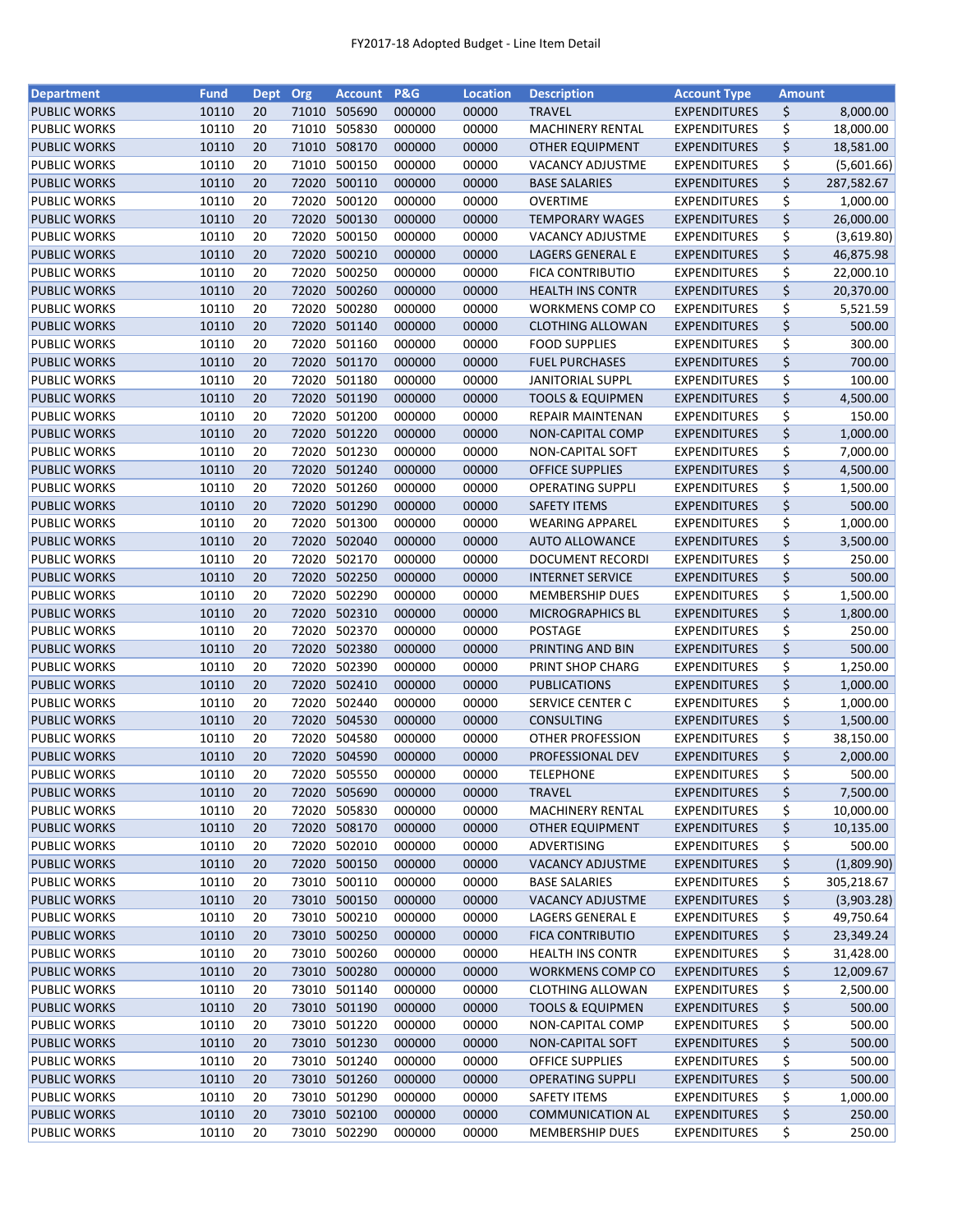| <b>Department</b>   | <b>Fund</b> | Dept Org |       | <b>Account</b> | <b>P&amp;G</b> | <b>Location</b> | <b>Description</b>          | <b>Account Type</b> | <b>Amount</b> |             |
|---------------------|-------------|----------|-------|----------------|----------------|-----------------|-----------------------------|---------------------|---------------|-------------|
| <b>PUBLIC WORKS</b> | 10110       | 20       | 73010 | 502390         | 000000         | 00000           | PRINT SHOP CHARG            | <b>EXPENDITURES</b> | \$            | 500.00      |
| PUBLIC WORKS        | 10110       | 20       | 73010 | 502410         | 000000         | 00000           | <b>PUBLICATIONS</b>         | <b>EXPENDITURES</b> | \$            | 250.00      |
| <b>PUBLIC WORKS</b> | 10110       | 20       | 73010 | 504580         | 000000         | 00000           | <b>OTHER PROFESSION</b>     | <b>EXPENDITURES</b> | \$            | 250.00      |
| PUBLIC WORKS        | 10110       | 20       | 73010 | 504590         | 000000         | 00000           | PROFESSIONAL DEV            | <b>EXPENDITURES</b> | \$            | 1,000.00    |
| <b>PUBLIC WORKS</b> | 10110       | 20       |       | 73010 505550   | 000000         | 00000           | <b>TELEPHONE</b>            | <b>EXPENDITURES</b> | \$            | 2,500.00    |
| PUBLIC WORKS        | 10110       | 20       | 73010 | 505690         | 000000         | 00000           | <b>TRAVEL</b>               | <b>EXPENDITURES</b> | \$            | 1,000.00    |
| <b>PUBLIC WORKS</b> | 10110       | 20       |       | 73010 505830   | 000000         | 00000           | <b>MACHINERY RENTAL</b>     | <b>EXPENDITURES</b> | \$            | 1,000.00    |
| PUBLIC WORKS        | 10110       | 20       | 73010 | 500150         | 000000         | 00000           | <b>VACANCY ADJUSTME</b>     | <b>EXPENDITURES</b> | \$            | (1,951.64)  |
| <b>PUBLIC WORKS</b> | 10110       | 20       | 74030 | 500110         | 000000         | 00000           | <b>BASE SALARIES</b>        | <b>EXPENDITURES</b> | \$            | 165,627.74  |
| PUBLIC WORKS        | 10110       | 20       | 74030 | 500150         | 000000         | 00000           | <b>VACANCY ADJUSTME</b>     | <b>EXPENDITURES</b> | \$            | (2,255.06)  |
| <b>PUBLIC WORKS</b> | 10110       | 20       |       | 74030 500210   | 000000         | 00000           | LAGERS GENERAL E            | <b>EXPENDITURES</b> | \$            | 26,997.32   |
| PUBLIC WORKS        | 10110       | 20       | 74030 | 500250         | 000000         | 00000           | <b>FICA CONTRIBUTIO</b>     | <b>EXPENDITURES</b> | \$            | 12,670.54   |
| <b>PUBLIC WORKS</b> | 10110       | 20       | 74030 | 500260         | 000000         | 00000           | <b>HEALTH INS CONTR</b>     | <b>EXPENDITURES</b> | \$            | 23,280.00   |
| PUBLIC WORKS        | 10110       | 20       | 74030 | 500280         | 000000         | 00000           | WORKMENS COMP CO            | <b>EXPENDITURES</b> | \$            | 20,209.98   |
| <b>PUBLIC WORKS</b> | 10110       | 20       | 74030 | 501110         | 000000         | 00000           | <b>BUILDING MATERIA</b>     | <b>EXPENDITURES</b> | \$            | 250.00      |
| PUBLIC WORKS        | 10110       | 20       | 74030 | 501130         | 000000         | 00000           | CHEMICALS DRUG L            | <b>EXPENDITURES</b> | \$            | 1,065.00    |
| <b>PUBLIC WORKS</b> | 10110       | 20       |       | 74030 501160   | 000000         | 00000           | <b>FOOD SUPPLIES</b>        | <b>EXPENDITURES</b> | \$            | 30.00       |
| <b>PUBLIC WORKS</b> | 10110       | 20       | 74030 | 501180         | 000000         | 00000           | <b>JANITORIAL SUPPL</b>     | <b>EXPENDITURES</b> | \$            | 100.00      |
| <b>PUBLIC WORKS</b> | 10110       | 20       |       | 74030 501190   | 000000         | 00000           | <b>TOOLS &amp; EQUIPMEN</b> | <b>EXPENDITURES</b> | \$            | 1,400.00    |
| PUBLIC WORKS        | 10110       | 20       |       | 74030 501200   | 000000         | 00000           | <b>REPAIR MAINTENAN</b>     | <b>EXPENDITURES</b> | \$            | 460.00      |
| <b>PUBLIC WORKS</b> | 10110       | 20       |       | 74030 501230   | 000000         | 00000           | NON-CAPITAL SOFT            | <b>EXPENDITURES</b> | \$            | 2,500.00    |
|                     |             |          |       |                |                |                 |                             |                     |               |             |
| PUBLIC WORKS        | 10110       | 20       |       | 74030 501240   | 000000         | 00000           | <b>OFFICE SUPPLIES</b>      | <b>EXPENDITURES</b> | \$            | 150.00      |
| <b>PUBLIC WORKS</b> | 10110       | 20       |       | 74030 501250   | 000000         | 00000           | OIL AND LUBRICAN            | <b>EXPENDITURES</b> | \$            | 150.00      |
| PUBLIC WORKS        | 10110       | 20       |       | 74030 501260   | 000000         | 00000           | <b>OPERATING SUPPLI</b>     | <b>EXPENDITURES</b> | \$            | 4,900.00    |
| <b>PUBLIC WORKS</b> | 10110       | 20       |       | 74030 501280   | 000000         | 00000           | PLUMBING ELECTRI            | <b>EXPENDITURES</b> | \$            | 5,200.00    |
| PUBLIC WORKS        | 10110       | 20       | 74030 | 501290         | 000000         | 00000           | <b>SAFETY ITEMS</b>         | <b>EXPENDITURES</b> | \$            | 850.00      |
| <b>PUBLIC WORKS</b> | 10110       | 20       | 74030 | 501300         | 000000         | 00000           | <b>WEARING APPAREL</b>      | <b>EXPENDITURES</b> | \$            | 1,000.00    |
| PUBLIC WORKS        | 10110       | 20       | 74030 | 502250         | 000000         | 00000           | <b>INTERNET SERVICE</b>     | <b>EXPENDITURES</b> | \$            | 135.00      |
| <b>PUBLIC WORKS</b> | 10110       | 20       | 74030 | 502290         | 000000         | 00000           | <b>MEMBERSHIP DUES</b>      | <b>EXPENDITURES</b> | \$            | 525.00      |
| <b>PUBLIC WORKS</b> | 10110       | 20       | 74030 | 502390         | 000000         | 00000           | PRINT SHOP CHARG            | <b>EXPENDITURES</b> | \$            | 50.00       |
| <b>PUBLIC WORKS</b> | 10110       | 20       |       | 74030 502410   | 000000         | 00000           | <b>PUBLICATIONS</b>         | <b>EXPENDITURES</b> | \$            | 200.00      |
| PUBLIC WORKS        | 10110       | 20       | 74030 | 502440         | 000000         | 00000           | SERVICE CENTER C            | <b>EXPENDITURES</b> | \$            | 28,910.00   |
| <b>PUBLIC WORKS</b> | 10110       | 20       | 74030 | 504580         | 000000         | 00000           | <b>OTHER PROFESSION</b>     | <b>EXPENDITURES</b> | \$            | 8,475.00    |
| PUBLIC WORKS        | 10110       | 20       | 74030 | 504590         | 000000         | 00000           | PROFESSIONAL DEV            | <b>EXPENDITURES</b> | \$            | 2,035.00    |
| <b>PUBLIC WORKS</b> | 10110       | 20       |       | 74030 505550   | 000000         | 00000           | <b>TELEPHONE</b>            | <b>EXPENDITURES</b> | \$            | 750.00      |
| <b>PUBLIC WORKS</b> | 10110       | 20       |       | 74030 505830   | 000000         | 00000           | <b>MACHINERY RENTAL</b>     | <b>EXPENDITURES</b> | \$            | 655.00      |
| <b>PUBLIC WORKS</b> | 10110       | 20       |       | 74030 500130   | 000000         | 00000           | <b>TEMPORARY WAGES</b>      | <b>EXPENDITURES</b> | \$            | 63,525.00   |
| <b>PUBLIC WORKS</b> | 10110       | 20       |       | 74030 500150   | 000000         | 00000           | <b>VACANCY ADJUSTME</b>     | <b>EXPENDITURES</b> | \$            | (1, 127.53) |
| <b>PUBLIC WORKS</b> | 10110       | 20       |       | 74035 500110   | 000000         | 00000           | <b>BASE SALARIES</b>        | <b>EXPENDITURES</b> | \$            | 24,602.47   |
| <b>PUBLIC WORKS</b> | 10110       | 20       | 74035 | 500150         | 000000         | 00000           | <b>VACANCY ADJUSTME</b>     | <b>EXPENDITURES</b> | \$            | (335.97)    |
| <b>PUBLIC WORKS</b> | 10110       | 20       |       | 74035 500210   | 000000         | 00000           | LAGERS GENERAL E            | <b>EXPENDITURES</b> | \$            | 4,010.20    |
| PUBLIC WORKS        | 10110       | 20       |       | 74035 500250   | 000000         | 00000           | FICA CONTRIBUTIO            | <b>EXPENDITURES</b> | \$            | 1,882.09    |
| <b>PUBLIC WORKS</b> | 10110       | 20       |       | 74035 500260   | 000000         | 00000           | <b>HEALTH INS CONTR</b>     | <b>EXPENDITURES</b> | \$            | 2,910.00    |
| <b>PUBLIC WORKS</b> | 10110       | 20       |       | 74035 500280   | 000000         | 00000           | WORKMENS COMP CO            | <b>EXPENDITURES</b> | \$            | 3,102.37    |
| <b>PUBLIC WORKS</b> | 10110       | 20       |       | 74035 501130   | 000000         | 00000           | <b>CHEMICALS DRUG L</b>     | <b>EXPENDITURES</b> | \$            | 80.00       |
| PUBLIC WORKS        | 10110       | 20       |       | 74035 501140   | 000000         | 00000           | <b>CLOTHING ALLOWAN</b>     | <b>EXPENDITURES</b> | \$            | 150.00      |
| <b>PUBLIC WORKS</b> | 10110       | 20       |       | 74035 501170   | 000000         | 00000           | <b>FUEL PURCHASES</b>       | <b>EXPENDITURES</b> | \$            | 2,000.00    |
| PUBLIC WORKS        | 10110       | 20       |       | 74035 501180   | 000000         | 00000           | <b>JANITORIAL SUPPL</b>     | <b>EXPENDITURES</b> | \$            | 60.00       |
| <b>PUBLIC WORKS</b> | 10110       | 20       |       | 74035 501190   | 000000         | 00000           | <b>TOOLS &amp; EQUIPMEN</b> | <b>EXPENDITURES</b> | \$            | 850.00      |
|                     |             |          |       |                |                |                 |                             |                     |               |             |
| PUBLIC WORKS        | 10110       | 20       |       | 74035 501280   | 000000         | 00000           | PLUMBING ELECTRI            | <b>EXPENDITURES</b> | \$            | 200.00      |
| <b>PUBLIC WORKS</b> | 10110       | 20       |       | 74035 501300   | 000000         | 00000           | <b>WEARING APPAREL</b>      | <b>EXPENDITURES</b> | \$            | 200.00      |
| PUBLIC WORKS        | 10110       | 20       |       | 74035 502440   | 000000         | 00000           | SERVICE CENTER C            | <b>EXPENDITURES</b> | \$            | 8,100.00    |
| <b>PUBLIC WORKS</b> | 10110       | 20       |       | 74035 504580   | 000000         | 00000           | <b>OTHER PROFESSION</b>     | <b>EXPENDITURES</b> | \$            | 410.00      |
| PUBLIC WORKS        | 10110       | 20       |       | 74035 505550   | 000000         | 00000           | <b>TELEPHONE</b>            | <b>EXPENDITURES</b> | \$            | 660.00      |
| <b>PUBLIC WORKS</b> | 10110       | 20       |       | 74035 500150   | 000000         | 00000           | VACANCY ADJUSTME            | <b>EXPENDITURES</b> | \$            | (167.98)    |
| PUBLIC WORKS        | 10110       | 20       |       | 74040 500110   | 000000         | 00000           | <b>BASE SALARIES</b>        | <b>EXPENDITURES</b> | \$            | 452,368.64  |
| <b>PUBLIC WORKS</b> | 10110       | 20       |       | 74040 500120   | 000000         | 00000           | <b>OVERTIME</b>             | <b>EXPENDITURES</b> | \$            | 5,000.00    |
| PUBLIC WORKS        | 10110       | 20       |       | 74040 500150   | 000000         | 00000           | VACANCY ADJUSTME            | <b>EXPENDITURES</b> | \$            | (6,083.12)  |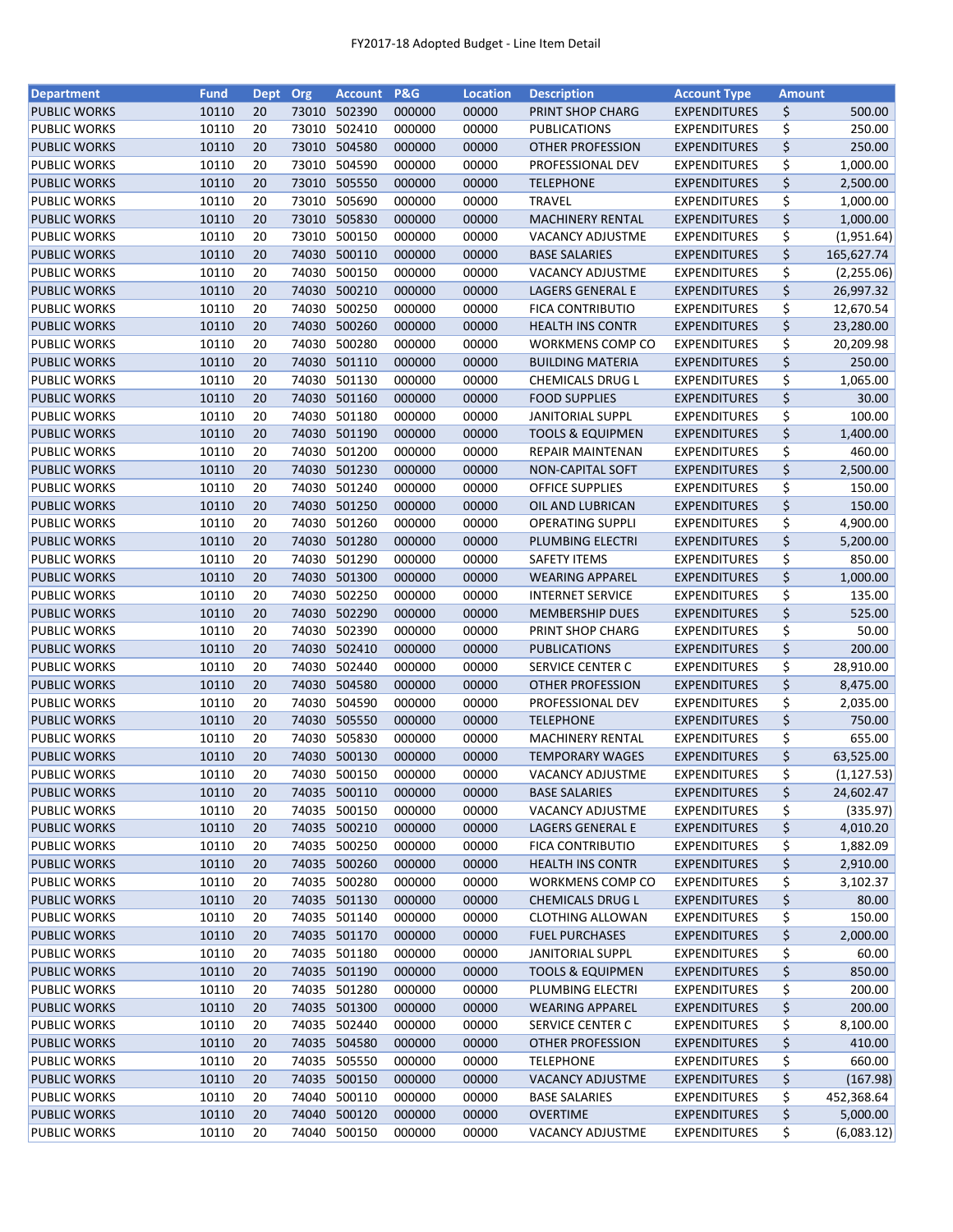| <b>Department</b>   | <b>Fund</b> | Dept Org |       | <b>Account</b> | <b>P&amp;G</b> | <b>Location</b> | <b>Description</b>          | <b>Account Type</b> | <b>Amount</b> |              |
|---------------------|-------------|----------|-------|----------------|----------------|-----------------|-----------------------------|---------------------|---------------|--------------|
| <b>PUBLIC WORKS</b> | 10110       | 20       | 74040 | 500210         | 000000         | 00000           | LAGERS GENERAL E            | <b>EXPENDITURES</b> | \$            | 73,736.09    |
| PUBLIC WORKS        | 10110       | 20       | 74040 | 500250         | 000000         | 00000           | FICA CONTRIBUTIO            | <b>EXPENDITURES</b> | \$            | 34,606.20    |
| <b>PUBLIC WORKS</b> | 10110       | 20       | 74040 | 500260         | 000000         | 00000           | <b>HEALTH INS CONTR</b>     | <b>EXPENDITURES</b> | \$            | 59,655.00    |
| PUBLIC WORKS        | 10110       | 20       | 74040 | 500280         | 000000         | 00000           | <b>WORKMENS COMP CO</b>     | <b>EXPENDITURES</b> | \$            | 47,600.74    |
| <b>PUBLIC WORKS</b> | 10110       | 20       | 74040 | 501110         | 000000         | 00000           | <b>BUILDING MATERIA</b>     | <b>EXPENDITURES</b> | \$            | 450.00       |
| <b>PUBLIC WORKS</b> | 10110       | 20       | 74040 | 501130         | 000000         | 00000           | CHEMICALS DRUG L            | <b>EXPENDITURES</b> | \$            | 210.00       |
| <b>PUBLIC WORKS</b> | 10110       | 20       | 74040 | 501140         | 000000         | 00000           | <b>CLOTHING ALLOWAN</b>     | <b>EXPENDITURES</b> | \$            | 1,050.00     |
| PUBLIC WORKS        | 10110       | 20       | 74040 | 501160         | 000000         | 00000           | <b>FOOD SUPPLIES</b>        | <b>EXPENDITURES</b> | \$            | 20.00        |
| <b>PUBLIC WORKS</b> | 10110       | 20       |       | 74040 501170   | 000000         | 00000           | <b>FUEL PURCHASES</b>       | <b>EXPENDITURES</b> | \$            | 31,000.00    |
| PUBLIC WORKS        | 10110       | 20       | 74040 | 501190         | 000000         | 00000           | <b>TOOLS &amp; EQUIPMEN</b> | <b>EXPENDITURES</b> | \$            | 1,350.00     |
| <b>PUBLIC WORKS</b> | 10110       | 20       | 74040 | 501200         | 000000         | 00000           | <b>REPAIR MAINTENAN</b>     | <b>EXPENDITURES</b> | \$            | 140.00       |
| <b>PUBLIC WORKS</b> | 10110       | 20       | 74040 | 501240         | 000000         | 00000           | <b>OFFICE SUPPLIES</b>      | <b>EXPENDITURES</b> | \$            | 15.00        |
| <b>PUBLIC WORKS</b> | 10110       | 20       | 74040 | 501250         | 000000         | 00000           | OIL AND LUBRICAN            | <b>EXPENDITURES</b> | \$            | 65.00        |
| PUBLIC WORKS        | 10110       | 20       | 74040 | 501260         | 000000         | 00000           | <b>OPERATING SUPPLI</b>     | <b>EXPENDITURES</b> | \$            | 5,429.00     |
| <b>PUBLIC WORKS</b> | 10110       | 20       | 74040 | 501290         | 000000         | 00000           | <b>SAFETY ITEMS</b>         | <b>EXPENDITURES</b> | \$            | 245.00       |
| PUBLIC WORKS        | 10110       | 20       | 74040 | 501300         | 000000         | 00000           | <b>WEARING APPAREL</b>      | <b>EXPENDITURES</b> | \$            | 4,500.00     |
| <b>PUBLIC WORKS</b> | 10110       | 20       | 74040 | 502250         | 000000         | 00000           | <b>INTERNET SERVICE</b>     | <b>EXPENDITURES</b> | \$            | 275.00       |
| <b>PUBLIC WORKS</b> | 10110       | 20       | 74040 | 502290         | 000000         | 00000           | <b>MEMBERSHIP DUES</b>      | <b>EXPENDITURES</b> | \$            | 100.00       |
| <b>PUBLIC WORKS</b> | 10110       | 20       | 74040 | 502390         | 000000         | 00000           | PRINT SHOP CHARG            | <b>EXPENDITURES</b> | \$            | 170.00       |
| PUBLIC WORKS        | 10110       | 20       | 74040 | 502410         | 000000         | 00000           | PUBLICATIONS                | <b>EXPENDITURES</b> | \$            | 380.00       |
| <b>PUBLIC WORKS</b> | 10110       | 20       | 74040 | 502440         | 000000         | 00000           | <b>SERVICE CENTER C</b>     | <b>EXPENDITURES</b> | \$            | 56,890.00    |
| PUBLIC WORKS        | 10110       | 20       | 74040 | 504580         | 000000         | 00000           | OTHER PROFESSION            | <b>EXPENDITURES</b> | \$            | 17,340.00    |
| <b>PUBLIC WORKS</b> | 10110       | 20       |       | 74040 504590   | 000000         | 00000           | PROFESSIONAL DEV            | <b>EXPENDITURES</b> | \$            | 700.00       |
| PUBLIC WORKS        | 10110       | 20       | 74040 | 505530         | 000000         | 00000           | SANITATION                  | <b>EXPENDITURES</b> | \$            | 371.00       |
| <b>PUBLIC WORKS</b> | 10110       | 20       | 74040 | 505830         | 000000         | 00000           | <b>MACHINERY RENTAL</b>     | <b>EXPENDITURES</b> | \$            | 75.00        |
| PUBLIC WORKS        | 10110       | 20       | 74040 | 500150         | 000000         | 00000           | <b>VACANCY ADJUSTME</b>     | <b>EXPENDITURES</b> | \$            | (3,041.56)   |
| <b>PUBLIC WORKS</b> | 10110       | 20       | 74045 | 500110         | 000000         | 00000           | <b>BASE SALARIES</b>        | <b>EXPENDITURES</b> | \$            | 54,679.04    |
| PUBLIC WORKS        | 10110       | 20       | 74045 | 500150         | 000000         | 00000           | VACANCY ADJUSTME            | <b>EXPENDITURES</b> | \$            | (688.25)     |
| <b>PUBLIC WORKS</b> | 10110       | 20       | 74045 | 500210         | 000000         | 00000           | LAGERS GENERAL E            | <b>EXPENDITURES</b> | \$            | 8,912.68     |
| PUBLIC WORKS        | 10110       | 20       | 74045 | 500250         | 000000         | 00000           | FICA CONTRIBUTIO            | <b>EXPENDITURES</b> | \$            | 4,182.95     |
| <b>PUBLIC WORKS</b> | 10110       | 20       | 74045 | 500260         | 000000         | 00000           | <b>HEALTH INS CONTR</b>     | <b>EXPENDITURES</b> | \$            | 5,820.00     |
| PUBLIC WORKS        | 10110       | 20       | 74045 | 500280         | 000000         | 00000           | <b>WORKMENS COMP CO</b>     | <b>EXPENDITURES</b> | \$            | 1,049.84     |
| <b>PUBLIC WORKS</b> | 10110       | 20       | 74045 | 500120         | 000000         | 00000           | <b>OVERTIME</b>             | <b>EXPENDITURES</b> | \$            | 3,000.00     |
| PUBLIC WORKS        | 10110       | 20       | 74045 | 500130         | 000000         | 00000           | <b>TEMPORARY WAGES</b>      | <b>EXPENDITURES</b> | \$            | 21,600.00    |
| <b>PUBLIC WORKS</b> | 10110       | 20       |       | 74045 501140   | 000000         | 00000           | <b>CLOTHING ALLOWAN</b>     | <b>EXPENDITURES</b> | \$            | 425.00       |
| <b>PUBLIC WORKS</b> | 10110       | 20       | 74045 | 501300         | 000000         | 00000           | <b>WEARING APPAREL</b>      | <b>EXPENDITURES</b> | \$            | 500.00       |
| <b>PUBLIC WORKS</b> | 10110       | 20       |       | 74045 502290   | 000000         | 00000           | <b>MEMBERSHIP DUES</b>      | <b>EXPENDITURES</b> | \$            | 470.00       |
| <b>PUBLIC WORKS</b> | 10110       | 20       |       | 74045 502370   | 000000         | 00000           | <b>POSTAGE</b>              | <b>EXPENDITURES</b> | \$            | 100.00       |
| <b>PUBLIC WORKS</b> | 10110       | 20       |       | 74045 502410   | 000000         | 00000           | <b>PUBLICATIONS</b>         | <b>EXPENDITURES</b> | \$            | 120.00       |
| PUBLIC WORKS        | 10110       | 20       | 74045 | 502440         | 000000         | 00000           | SERVICE CENTER C            | <b>EXPENDITURES</b> | \$            | 8,600.00     |
| <b>PUBLIC WORKS</b> | 10110       | 20       |       | 74045 504590   | 000000         | 00000           | PROFESSIONAL DEV            | <b>EXPENDITURES</b> | \$            | 275.00       |
| PUBLIC WORKS        | 10110       | 20       |       | 74045 505550   | 000000         | 00000           | <b>TELEPHONE</b>            | <b>EXPENDITURES</b> | \$            | 500.00       |
| <b>PUBLIC WORKS</b> | 10110       | 20       |       | 74045 500150   | 000000         | 00000           | <b>VACANCY ADJUSTME</b>     | <b>EXPENDITURES</b> | \$            | (344.12)     |
| PUBLIC WORKS        | 10110       | 20       |       | 74060 500110   | 000000         | 00000           | <b>BASE SALARIES</b>        | <b>EXPENDITURES</b> | \$            | 124,269.79   |
| <b>PUBLIC WORKS</b> | 10110       | 20       |       | 74060 500150   | 000000         | 00000           | <b>VACANCY ADJUSTME</b>     | <b>EXPENDITURES</b> | \$            | (1,697.03)   |
| PUBLIC WORKS        | 10110       | 20       |       | 74060 500210   | 000000         | 00000           | LAGERS GENERAL E            | <b>EXPENDITURES</b> | \$            | 20,255.98    |
| <b>PUBLIC WORKS</b> | 10110       | 20       |       | 74060 500250   | 000000         | 00000           | <b>FICA CONTRIBUTIO</b>     | <b>EXPENDITURES</b> | \$            | 9,506.65     |
| <b>PUBLIC WORKS</b> | 10110       | 20       |       | 74060 500260   | 000000         | 00000           | <b>HEALTH INS CONTR</b>     | <b>EXPENDITURES</b> | \$            | 20,370.00    |
| <b>PUBLIC WORKS</b> | 10110       | 20       |       | 74060 500280   | 000000         | 00000           | <b>WORKMENS COMP CO</b>     | <b>EXPENDITURES</b> | \$            | 15,670.42    |
| PUBLIC WORKS        | 10110       | 20       |       | 74060 500150   | 000000         | 00000           | <b>VACANCY ADJUSTME</b>     | <b>EXPENDITURES</b> | \$            | (848.52)     |
| <b>PUBLIC WORKS</b> | 10110       | 20       |       | 75010 413030   | 000000         | 00000           | <b>CHARGE FOR SERVI</b>     | <b>REVENUE</b>      | \$            | (100,000.00) |
| PUBLIC WORKS        | 10110       | 20       | 75010 | 500110         | 000000         | 00000           | <b>BASE SALARIES</b>        | <b>EXPENDITURES</b> | \$            | 81,911.17    |
| <b>PUBLIC WORKS</b> | 10110       | 20       |       | 75010 500120   | 000000         | 00000           | <b>OVERTIME</b>             | <b>EXPENDITURES</b> | \$            | 5,000.00     |
| PUBLIC WORKS        | 10110       | 20       |       | 75010 500130   | 000000         | 00000           | <b>TEMPORARY WAGES</b>      | <b>EXPENDITURES</b> | \$            | 15,000.00    |
| <b>PUBLIC WORKS</b> | 10110       | 20       |       | 75010 500150   | 000000         | 00000           | <b>VACANCY ADJUSTME</b>     | <b>EXPENDITURES</b> | \$            | (1, 118.58)  |
| PUBLIC WORKS        | 10110       | 20       |       | 75010 500210   | 000000         | 00000           | LAGERS GENERAL E            | <b>EXPENDITURES</b> | \$            | 13,351.52    |
| <b>PUBLIC WORKS</b> | 10110       | 20       |       | 75010 500250   | 000000         | 00000           | <b>FICA CONTRIBUTIO</b>     | <b>EXPENDITURES</b> | \$            | 6,266.21     |
|                     |             |          |       | 75010 500260   |                |                 |                             |                     | \$            |              |
| PUBLIC WORKS        | 10110       | 20       |       |                | 000000         | 00000           | <b>HEALTH INS CONTR</b>     | <b>EXPENDITURES</b> |               | 11,640.00    |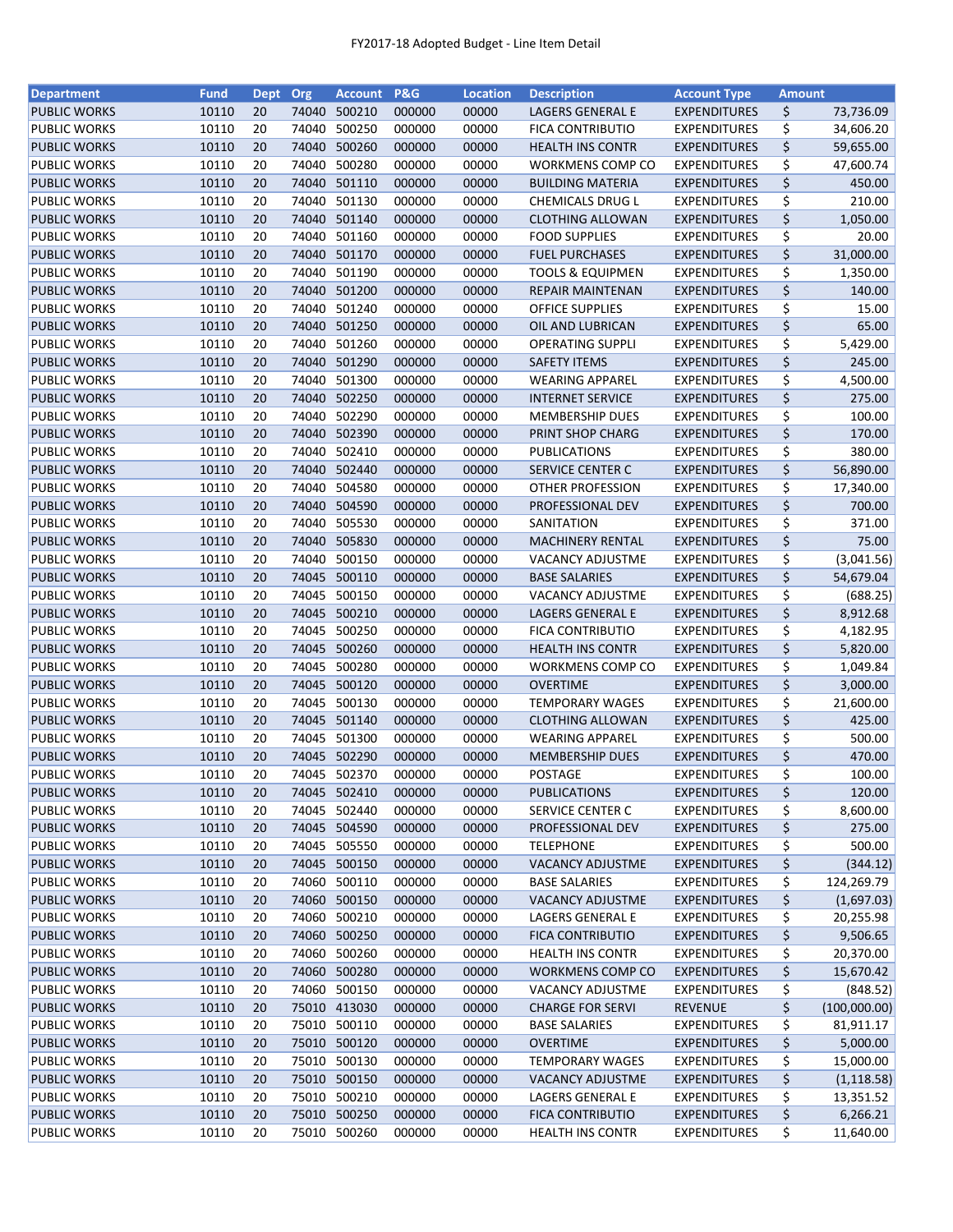| <b>Department</b>   | <b>Fund</b> | Dept Org |       | <b>Account</b> | <b>P&amp;G</b> | <b>Location</b> | <b>Description</b>          | <b>Account Type</b> | <b>Amount</b> |             |
|---------------------|-------------|----------|-------|----------------|----------------|-----------------|-----------------------------|---------------------|---------------|-------------|
| <b>PUBLIC WORKS</b> | 10110       | 20       | 75010 | 500280         | 000000         | 00000           | WORKMENS COMP CO            | <b>EXPENDITURES</b> | \$            | 10,329.00   |
| <b>PUBLIC WORKS</b> | 10110       | 20       | 75010 | 501130         | 000000         | 00000           | CHEMICALS DRUG L            | <b>EXPENDITURES</b> | \$            | 465.00      |
| <b>PUBLIC WORKS</b> | 10110       | 20       |       | 75010 501140   | 000000         | 00000           | <b>CLOTHING ALLOWAN</b>     | <b>EXPENDITURES</b> | \$            | 425.00      |
| <b>PUBLIC WORKS</b> | 10110       | 20       | 75010 | 501160         | 000000         | 00000           | <b>FOOD SUPPLIES</b>        | <b>EXPENDITURES</b> | \$            | 25.00       |
| <b>PUBLIC WORKS</b> | 10110       | 20       |       | 75010 501170   | 000000         | 00000           | <b>FUEL PURCHASES</b>       | <b>EXPENDITURES</b> | \$            | 5,000.00    |
| <b>PUBLIC WORKS</b> | 10110       | 20       |       | 75010 501200   | 000000         | 00000           | <b>REPAIR MAINTENAN</b>     | <b>EXPENDITURES</b> | \$            | 1,350.00    |
| <b>PUBLIC WORKS</b> | 10110       | 20       |       | 75010 501250   | 000000         | 00000           | OIL AND LUBRICAN            | <b>EXPENDITURES</b> | \$            | 275.00      |
| <b>PUBLIC WORKS</b> | 10110       | 20       | 75010 | 501260         | 000000         | 00000           | <b>OPERATING SUPPLI</b>     | <b>EXPENDITURES</b> | \$            | 500.00      |
| <b>PUBLIC WORKS</b> | 10110       | 20       |       | 75010 501290   | 000000         | 00000           | <b>SAFETY ITEMS</b>         | <b>EXPENDITURES</b> | \$            | 915.00      |
| <b>PUBLIC WORKS</b> | 10110       | 20       | 75010 | 501300         | 000000         | 00000           | <b>WEARING APPAREL</b>      | <b>EXPENDITURES</b> | \$            | 730.00      |
| <b>PUBLIC WORKS</b> | 10110       | 20       |       | 75010 502440   | 000000         | 00000           | <b>SERVICE CENTER C</b>     | <b>EXPENDITURES</b> | \$            | 13,000.00   |
| <b>PUBLIC WORKS</b> | 10110       | 20       | 75010 | 504580         | 000000         | 00000           | OTHER PROFESSION            | <b>EXPENDITURES</b> | \$            | 1,275.00    |
| <b>PUBLIC WORKS</b> | 10110       | 20       | 75010 | 505550         | 000000         | 00000           | <b>TELEPHONE</b>            | <b>EXPENDITURES</b> | \$            | 500.00      |
| <b>PUBLIC WORKS</b> | 10110       | 20       | 75010 | 500150         | 000000         | 00000           | VACANCY ADJUSTME            | <b>EXPENDITURES</b> | \$            | (559.29)    |
| <b>PUBLIC WORKS</b> | 10110       | 20       | 75020 | 406140         | 000000         | 00000           | <b>CEMETERY LOTS</b>        | <b>REVENUE</b>      | \$            | (25,000.00) |
| <b>PUBLIC WORKS</b> | 10110       | 20       | 75020 | 500110         | 000000         | 00000           | <b>BASE SALARIES</b>        | <b>EXPENDITURES</b> | \$            | 121,390.75  |
| <b>PUBLIC WORKS</b> | 10110       | 20       |       | 75020 500150   | 000000         | 00000           | <b>VACANCY ADJUSTME</b>     | <b>EXPENDITURES</b> | \$            | (1,613.73)  |
| <b>PUBLIC WORKS</b> | 10110       | 20       | 75020 | 500210         | 000000         | 00000           | <b>LAGERS GENERAL E</b>     | <b>EXPENDITURES</b> | \$            | 19,786.69   |
| <b>PUBLIC WORKS</b> | 10110       | 20       |       | 75020 500250   | 000000         | 00000           | <b>FICA CONTRIBUTIO</b>     | <b>EXPENDITURES</b> | \$            | 9,286.40    |
| <b>PUBLIC WORKS</b> | 10110       | 20       | 75020 | 500260         | 000000         | 00000           | <b>HEALTH INS CONTR</b>     | <b>EXPENDITURES</b> | \$            | 17,460.00   |
| <b>PUBLIC WORKS</b> | 10110       | 20       |       | 75020 500280   | 000000         | 00000           | <b>WORKMENS COMP CO</b>     | <b>EXPENDITURES</b> | \$            | 10,908.76   |
| <b>PUBLIC WORKS</b> | 10110       | 20       |       | 75020 501140   | 000000         | 00000           | <b>CLOTHING ALLOWAN</b>     | <b>EXPENDITURES</b> | \$            | 500.00      |
| <b>PUBLIC WORKS</b> | 10110       | 20       |       | 75020 501160   | 000000         | 00000           | <b>FOOD SUPPLIES</b>        | <b>EXPENDITURES</b> | \$            | 15.00       |
| <b>PUBLIC WORKS</b> | 10110       | 20       | 75020 | 501170         | 000000         | 00000           | <b>FUEL PURCHASES</b>       | <b>EXPENDITURES</b> | \$            | 2,000.00    |
| <b>PUBLIC WORKS</b> | 10110       | 20       | 75020 | 501190         | 000000         | 00000           | <b>TOOLS &amp; EQUIPMEN</b> | <b>EXPENDITURES</b> | \$            | 390.00      |
| <b>PUBLIC WORKS</b> | 10110       | 20       | 75020 | 501240         | 000000         | 00000           | <b>OFFICE SUPPLIES</b>      | <b>EXPENDITURES</b> | \$            | 300.00      |
| <b>PUBLIC WORKS</b> | 10110       | 20       | 75020 | 501260         | 000000         | 00000           | <b>OPERATING SUPPLI</b>     | <b>EXPENDITURES</b> | \$            | 145.00      |
| <b>PUBLIC WORKS</b> | 10110       | 20       | 75020 | 501290         | 000000         | 00000           | <b>SAFETY ITEMS</b>         | <b>EXPENDITURES</b> | \$            | 100.00      |
|                     |             |          |       |                |                |                 |                             |                     | \$            |             |
| <b>PUBLIC WORKS</b> | 10110       | 20       | 75020 | 501300         | 000000         | 00000           | <b>WEARING APPAREL</b>      | <b>EXPENDITURES</b> |               | 230.00      |
| <b>PUBLIC WORKS</b> | 10110       | 20       | 75020 | 502040         | 000000         | 00000           | <b>AUTO ALLOWANCE</b>       | <b>EXPENDITURES</b> | \$            | 90.00       |
| <b>PUBLIC WORKS</b> | 10110       | 20       | 75020 | 502170         | 000000         | 00000           | <b>DOCUMENT RECORDI</b>     | <b>EXPENDITURES</b> | \$            | 50.00       |
| <b>PUBLIC WORKS</b> | 10110       | 20       | 75020 | 502250         | 000000         | 00000           | <b>INTERNET SERVICE</b>     | <b>EXPENDITURES</b> | \$            | 40.00       |
| <b>PUBLIC WORKS</b> | 10110       | 20       |       | 75020 502390   | 000000         | 00000           | PRINT SHOP CHARG            | <b>EXPENDITURES</b> | \$            | 60.00       |
| <b>PUBLIC WORKS</b> | 10110       | 20       |       | 75020 502440   | 000000         | 00000           | <b>SERVICE CENTER C</b>     | <b>EXPENDITURES</b> | \$            | 7,500.00    |
| <b>PUBLIC WORKS</b> | 10110       | 20       |       | 75020 501220   | 000000         | 00000           | <b>NON-CAPITAL COMP</b>     | <b>EXPENDITURES</b> | \$            | 225.00      |
| <b>PUBLIC WORKS</b> | 10110       | 20       |       | 75020 501220   | 000000         | 00000           | NON-CAPITAL COMP            | <b>EXPENDITURES</b> | \$            | 200.00      |
| <b>PUBLIC WORKS</b> | 10110       | 20       | 75020 | 504590         | 000000         | 00000           | PROFESSIONAL DEV            | <b>EXPENDITURES</b> | \$            | 1,300.00    |
| <b>PUBLIC WORKS</b> | 10110       | 20       |       | 75020 500150   | 000000         | 00000           | <b>VACANCY ADJUSTME</b>     | <b>EXPENDITURES</b> | \$            | (806.87)    |
| <b>PUBLIC WORKS</b> | 10110       | 20       |       | 77010 500110   | 000000         | 00000           | <b>BASE SALARIES</b>        | <b>EXPENDITURES</b> | \$            | 47,312.72   |
| <b>PUBLIC WORKS</b> | 10110       | 20       |       | 77010 500150   | 000000         | 00000           | <b>VACANCY ADJUSTME</b>     | <b>EXPENDITURES</b> | \$            | (595.53)    |
| <b>PUBLIC WORKS</b> | 10110       | 20       |       | 77010 500210   | 000000         | 00000           | LAGERS GENERAL E            | <b>EXPENDITURES</b> | \$            | 7,711.97    |
| <b>PUBLIC WORKS</b> | 10110       | 20       |       | 77010 500250   | 000000         | 00000           | FICA CONTRIBUTIO            | <b>EXPENDITURES</b> | \$            | 3,619.42    |
| <b>PUBLIC WORKS</b> | 10110       | 20       |       | 77010 500260   | 000000         | 00000           | <b>HEALTH INS CONTR</b>     | <b>EXPENDITURES</b> | \$            | 2,910.00    |
| <b>PUBLIC WORKS</b> | 10110       | 20       |       | 77010 500280   | 000000         | 00000           | WORKMENS COMP CO            | <b>EXPENDITURES</b> | \$            | 908.40      |
| <b>PUBLIC WORKS</b> | 10110       | 20       |       | 77010 504580   | 000000         | 00000           | <b>OTHER PROFESSION</b>     | <b>EXPENDITURES</b> | \$            | 163,502.00  |
| <b>PUBLIC WORKS</b> | 10110       | 20       |       | 77010 500150   | 000000         | 00000           | <b>VACANCY ADJUSTME</b>     | <b>EXPENDITURES</b> | \$            | (282.76)    |
| <b>PUBLIC WORKS</b> | 10110       | 20       |       | 77010 504580   | 000000         | 00000           | <b>OTHER PROFESSION</b>     | <b>EXPENDITURES</b> | \$            | 20,000.00   |
| <b>PUBLIC WORKS</b> | 10110       | 20       |       | 79010 500110   | 000000         | 00000           | <b>BASE SALARIES</b>        | <b>EXPENDITURES</b> | \$            | 386,209.25  |
| <b>PUBLIC WORKS</b> | 10110       | 20       |       | 79010 500150   | 000000         | 00000           | <b>VACANCY ADJUSTME</b>     | <b>EXPENDITURES</b> | \$            | (5,204.96)  |
| <b>PUBLIC WORKS</b> | 10110       | 20       |       | 79010 500210   | 000000         | 00000           | LAGERS GENERAL E            | <b>EXPENDITURES</b> | \$            | 62,952.11   |
| <b>PUBLIC WORKS</b> | 10110       | 20       |       | 79010 500250   | 000000         | 00000           | <b>FICA CONTRIBUTIO</b>     | <b>EXPENDITURES</b> | \$            | 29,545.01   |
| <b>PUBLIC WORKS</b> | 10110       | 20       | 79010 | 500260         | 000000         | 00000           | <b>HEALTH INS CONTR</b>     | <b>EXPENDITURES</b> | \$            | 58,200.00   |
| <b>PUBLIC WORKS</b> | 10110       | 20       |       | 79010 500280   | 000000         | 00000           | <b>WORKMENS COMP CO</b>     | <b>EXPENDITURES</b> | \$            | 41,789.31   |
| <b>PUBLIC WORKS</b> | 10110       | 20       |       | 79010 501140   | 000000         | 00000           | <b>CLOTHING ALLOWAN</b>     | <b>EXPENDITURES</b> | \$            | 3,000.00    |
| <b>PUBLIC WORKS</b> | 10110       | 20       |       | 79010 501180   | 000000         | 00000           | <b>JANITORIAL SUPPL</b>     | <b>EXPENDITURES</b> | \$            | 22,250.00   |
| <b>PUBLIC WORKS</b> | 10110       | 20       |       | 79010 501220   | 000000         | 00000           | NON-CAPITAL COMP            | <b>EXPENDITURES</b> | \$            | 250.00      |
| <b>PUBLIC WORKS</b> | 10110       | 20       |       | 79010 501230   | 000000         | 00000           | NON-CAPITAL SOFT            | <b>EXPENDITURES</b> | \$            | 250.00      |
| <b>PUBLIC WORKS</b> | 10110       | 20       |       | 79010 501240   | 000000         | 00000           | <b>OFFICE SUPPLIES</b>      | <b>EXPENDITURES</b> | \$            | 250.00      |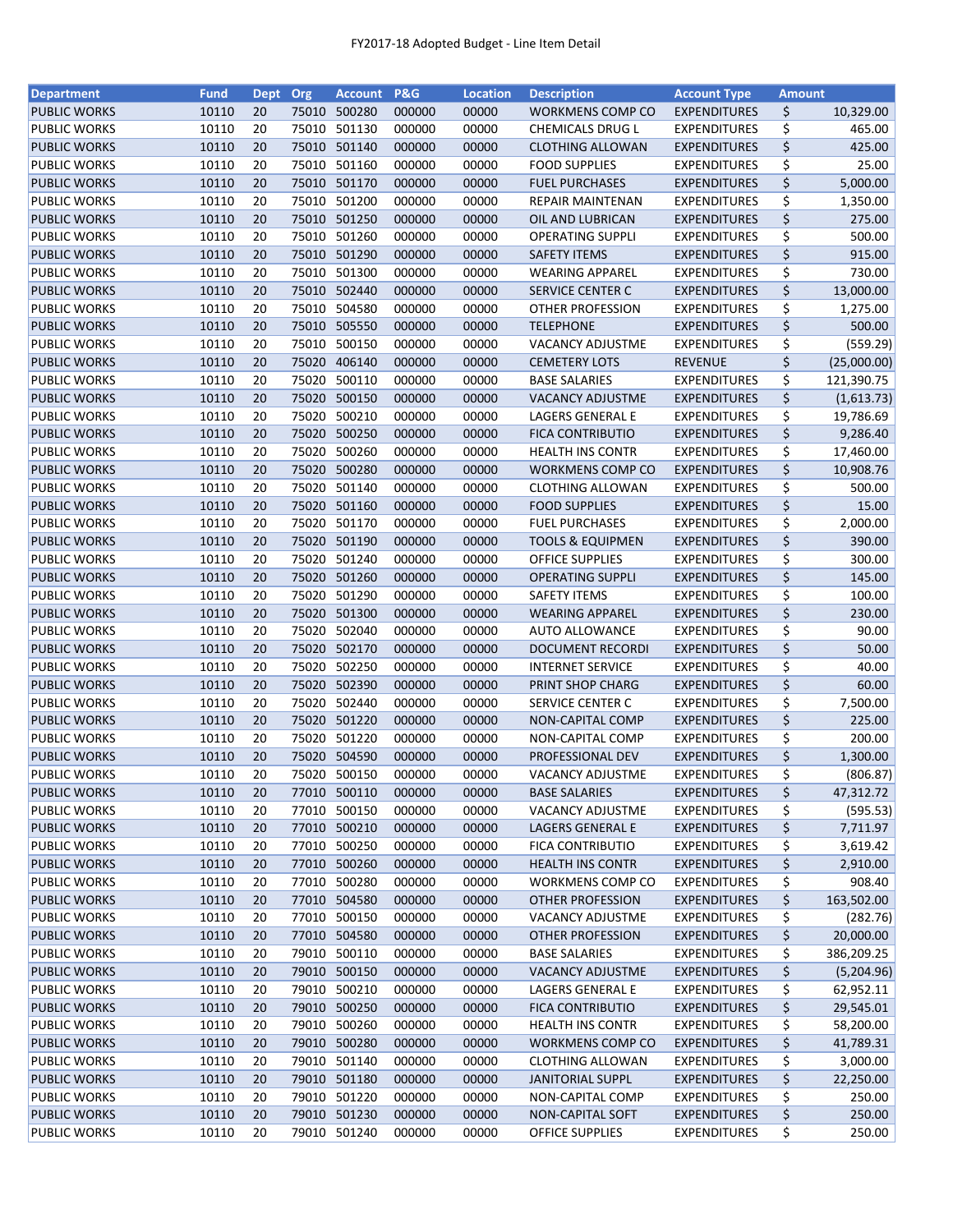| <b>Department</b>                   | <b>Fund</b> | Dept Org |       | <b>Account</b> | <b>P&amp;G</b> | <b>Location</b> | <b>Description</b>                      | <b>Account Type</b> | <b>Amount</b> |                     |
|-------------------------------------|-------------|----------|-------|----------------|----------------|-----------------|-----------------------------------------|---------------------|---------------|---------------------|
| <b>PUBLIC WORKS</b>                 | 10110       | 20       | 79010 | 501260         | 000000         | 00000           | <b>OPERATING SUPPLI</b>                 | <b>EXPENDITURES</b> | \$            | 12,500.00           |
| PUBLIC WORKS                        | 10110       | 20       | 79010 | 501280         | 000000         | 00000           | PLUMBING ELECTRI                        | <b>EXPENDITURES</b> | \$            | 100.00              |
| <b>PUBLIC WORKS</b>                 | 10110       | 20       | 79010 | 501290         | 000000         | 00000           | <b>SAFETY ITEMS</b>                     | <b>EXPENDITURES</b> | \$            | 900.00              |
| PUBLIC WORKS                        | 10110       | 20       | 79010 | 501300         | 000000         | 00000           | <b>WEARING APPAREL</b>                  | <b>EXPENDITURES</b> | \$            | 500.00              |
| <b>PUBLIC WORKS</b>                 | 10110       | 20       |       | 79010 502040   | 000000         | 00000           | <b>AUTO ALLOWANCE</b>                   | <b>EXPENDITURES</b> | \$            | 500.00              |
| PUBLIC WORKS                        | 10110       | 20       | 79010 | 502390         | 000000         | 00000           | PRINT SHOP CHARG                        | <b>EXPENDITURES</b> | \$            | 100.00              |
| <b>PUBLIC WORKS</b>                 | 10110       | 20       | 79010 | 502760         | 000000         | 00000           | PLANT EQUIPMENT                         | <b>EXPENDITURES</b> | \$            | 8,608.00            |
| PUBLIC WORKS                        | 10110       | 20       | 79010 | 504580         | 000000         | 00000           | OTHER PROFESSION                        | <b>EXPENDITURES</b> | \$            | 347,500.00          |
| <b>PUBLIC WORKS</b>                 | 10110       | 20       | 79010 | 505530         | 000000         | 00000           | SANITATION                              | <b>EXPENDITURES</b> | \$            | 20,000.00           |
| PUBLIC WORKS                        | 10110       | 20       | 79010 | 505550         | 000000         | 00000           | <b>TELEPHONE</b>                        | <b>EXPENDITURES</b> | \$            | 1,500.00            |
| <b>PUBLIC WORKS</b>                 | 10110       | 20       |       | 79010 505830   | 000000         | 00000           | <b>MACHINERY RENTAL</b>                 | <b>EXPENDITURES</b> | \$            | 750.00              |
| PUBLIC WORKS                        | 10110       | 20       | 79010 | 505850         | 000000         | 00000           | <b>CLOTHING LINENS</b>                  | <b>EXPENDITURES</b> | \$            | 1,250.00            |
| <b>PUBLIC WORKS</b>                 | 10110       | 20       | 79010 | 501130         | 000000         | 00000           | <b>CHEMICALS DRUG L</b>                 | <b>EXPENDITURES</b> | \$            | 250.00              |
| PUBLIC WORKS                        | 10110       | 20       | 79010 | 500150         | 000000         | 00000           | <b>VACANCY ADJUSTME</b>                 | <b>EXPENDITURES</b> | \$            | (2,602.48)          |
| <b>PUBLIC WORKS</b>                 | 10110       | 20       | 79030 | 500110         | 000000         | 00000           | <b>BASE SALARIES</b>                    | <b>EXPENDITURES</b> | \$            | 721,021.75          |
| PUBLIC WORKS                        | 10110       | 20       | 79030 | 500120         | 000000         | 00000           | <b>OVERTIME</b>                         | <b>EXPENDITURES</b> | \$            | 2,000.00            |
| <b>PUBLIC WORKS</b>                 | 10110       | 20       | 79030 | 500150         | 000000         | 00000           | <b>VACANCY ADJUSTME</b>                 | <b>EXPENDITURES</b> | \$            | (9,696.99)          |
| PUBLIC WORKS                        | 10110       | 20       | 79030 | 500210         | 000000         | 00000           | LAGERS GENERAL E                        | <b>EXPENDITURES</b> | \$            | 117,526.55          |
| <b>PUBLIC WORKS</b>                 | 10110       | 20       |       | 79030 500250   | 000000         | 00000           | <b>FICA CONTRIBUTIO</b>                 | <b>EXPENDITURES</b> | \$            | 55,158.17           |
| PUBLIC WORKS                        | 10110       | 20       | 79030 | 500260         | 000000         | 00000           | <b>HEALTH INS CONTR</b>                 | <b>EXPENDITURES</b> | \$            | 91,665.00           |
| <b>PUBLIC WORKS</b>                 | 10110       | 20       |       | 79030 500280   | 000000         | 00000           | <b>WORKMENS COMP CO</b>                 | <b>EXPENDITURES</b> | \$            | 75,992.44           |
| PUBLIC WORKS                        | 10110       | 20       | 79030 | 501110         | 000000         | 00000           | <b>BUILDING MATERIA</b>                 | <b>EXPENDITURES</b> | \$            | 82,400.00           |
| <b>PUBLIC WORKS</b>                 | 10110       | 20       |       | 79030 501140   | 000000         | 00000           | <b>CLOTHING ALLOWAN</b>                 | <b>EXPENDITURES</b> | \$            | 5,000.00            |
| PUBLIC WORKS                        | 10110       | 20       |       | 79030 501170   | 000000         | 00000           | <b>FUEL PURCHASES</b>                   | <b>EXPENDITURES</b> | \$            | 20,000.00           |
|                                     | 10110       | 20       |       | 79030 501190   | 000000         | 00000           | <b>TOOLS &amp; EQUIPMEN</b>             | <b>EXPENDITURES</b> | \$            |                     |
| <b>PUBLIC WORKS</b><br>PUBLIC WORKS | 10110       | 20       | 79030 | 501220         | 000000         | 00000           |                                         | <b>EXPENDITURES</b> | \$            | 17,000.00<br>500.00 |
|                                     | 10110       | 20       | 79030 | 501230         | 000000         | 00000           | NON-CAPITAL COMP                        |                     |               |                     |
| <b>PUBLIC WORKS</b>                 |             |          |       |                |                |                 | NON-CAPITAL SOFT                        | <b>EXPENDITURES</b> | \$            | 2,000.00            |
| PUBLIC WORKS                        | 10110       | 20       | 79030 | 501240         | 000000         | 00000           | <b>OFFICE SUPPLIES</b>                  | <b>EXPENDITURES</b> | \$            | 2,000.00            |
| <b>PUBLIC WORKS</b>                 | 10110       | 20       | 79030 | 501260         | 000000         | 00000           | <b>OPERATING SUPPLI</b>                 | <b>EXPENDITURES</b> | \$            | 45,000.00           |
| <b>PUBLIC WORKS</b>                 | 10110       | 20       | 79030 | 501280         | 000000         | 00000           | PLUMBING ELECTRI<br><b>SAFETY ITEMS</b> | <b>EXPENDITURES</b> | \$            | 55,000.00           |
| <b>PUBLIC WORKS</b>                 | 10110       | 20       |       | 79030 501290   | 000000         | 00000           |                                         | <b>EXPENDITURES</b> | \$            | 7,500.00            |
| PUBLIC WORKS                        | 10110       | 20       | 79030 | 501300         | 000000         | 00000           | <b>WEARING APPAREL</b>                  | <b>EXPENDITURES</b> | \$            | 2,000.00            |
| <b>PUBLIC WORKS</b>                 | 10110       | 20       | 79030 | 502010         | 000000         | 00000           | <b>ADVERTISING</b>                      | <b>EXPENDITURES</b> | \$            | 250.00              |
| PUBLIC WORKS                        | 10110       | 20       | 79030 | 502230         | 000000         | 00000           | <b>INSURANCE PREMIU</b>                 | <b>EXPENDITURES</b> | \$            | 732.00              |
| <b>PUBLIC WORKS</b>                 | 10110       | 20       |       | 79030 502310   | 000000         | 00000           | <b>MICROGRAPHICS BL</b>                 | <b>EXPENDITURES</b> | \$            | 100.00              |
| <b>PUBLIC WORKS</b>                 | 10110       | 20       |       | 79030 502390   | 000000         | 00000           | PRINT SHOP CHARG                        | <b>EXPENDITURES</b> | \$            | 500.00              |
| <b>PUBLIC WORKS</b>                 | 10110       | 20       |       | 79030 502410   | 000000         | 00000           | <b>PUBLICATIONS</b>                     | <b>EXPENDITURES</b> | \$            | 200.00              |
| <b>PUBLIC WORKS</b>                 | 10110       | 20       |       | 79030 502440   | 000000         | 00000           | SERVICE CENTER C                        | <b>EXPENDITURES</b> | \$            | 21,800.00           |
| <b>PUBLIC WORKS</b>                 | 10110       | 20       |       | 79030 502710   | 000000         | 00000           | <b>BUILDING REPAIRS</b>                 | <b>EXPENDITURES</b> | \$            | 1,000.00            |
| PUBLIC WORKS                        | 10110       | 20       | 79030 | 502760         | 000000         | 00000           | PLANT EQUIPMENT                         | <b>EXPENDITURES</b> | \$            | 1,000.00            |
| <b>PUBLIC WORKS</b>                 | 10110       | 20       |       | 79030 504580   | 000000         | 00000           | OTHER PROFESSION                        | <b>EXPENDITURES</b> | \$            | 62,500.00           |
| PUBLIC WORKS                        | 10110       | 20       |       | 79030 505510   | 000000         | 00000           | <b>ELECTRICITY</b>                      | <b>EXPENDITURES</b> | \$            | 1,500.00            |
| <b>PUBLIC WORKS</b>                 | 10110       | 20       |       | 79030 505530   | 000000         | 00000           | SANITATION                              | <b>EXPENDITURES</b> | \$            | 500.00              |
| <b>PUBLIC WORKS</b>                 | 10110       | 20       |       | 79030 505550   | 000000         | 00000           | <b>TELEPHONE</b>                        | <b>EXPENDITURES</b> | \$            | 5,000.00            |
| <b>PUBLIC WORKS</b>                 | 10110       | 20       |       | 79030 505560   | 000000         | 00000           | <b>WATER</b>                            | <b>EXPENDITURES</b> | \$            | 1,000.00            |
| PUBLIC WORKS                        | 10110       | 20       |       | 79030 505690   | 000000         | 00000           | TRAVEL                                  | <b>EXPENDITURES</b> | \$            | 2,000.00            |
| <b>PUBLIC WORKS</b>                 | 10110       | 20       |       | 79030 505830   | 000000         | 00000           | <b>MACHINERY RENTAL</b>                 | <b>EXPENDITURES</b> | \$            | 5,000.00            |
| PUBLIC WORKS                        | 10110       | 20       |       | 79030 500150   | 000000         | 00000           | <b>VACANCY ADJUSTME</b>                 | <b>EXPENDITURES</b> | \$            | (4,848.50)          |
| <b>PUBLIC WORKS</b>                 | 10110       | 20       |       | 79040 501190   | 000000         | 00000           | <b>TOOLS &amp; EQUIPMEN</b>             | <b>EXPENDITURES</b> | \$            | 400.00              |
| PUBLIC WORKS                        | 10110       | 20       |       | 79040 501200   | 000000         | 00000           | REPAIR MAINTENAN                        | <b>EXPENDITURES</b> | \$            | 8,500.00            |
| <b>PUBLIC WORKS</b>                 | 10110       | 20       |       | 79040 501260   | 000000         | 00000           | <b>OPERATING SUPPLI</b>                 | <b>EXPENDITURES</b> | \$            | 1,500.00            |
| PUBLIC WORKS                        | 10110       | 20       | 79040 | 501280         | 000000         | 00000           | PLUMBING ELECTRI                        | <b>EXPENDITURES</b> | \$            | 5,000.00            |
| <b>PUBLIC WORKS</b>                 | 10110       | 20       | 79040 | 504580         | 000000         | 00000           | OTHER PROFESSION                        | <b>EXPENDITURES</b> | \$            | 1,000.00            |
| PUBLIC WORKS                        | 10110       | 20       | 79040 | 505510         | 000000         | 00000           | <b>ELECTRICITY</b>                      | <b>EXPENDITURES</b> | \$            | 250.00              |
| <b>PUBLIC WORKS</b>                 | 10110       | 20       |       | 79040 505830   | 000000         | 00000           | <b>MACHINERY RENTAL</b>                 | <b>EXPENDITURES</b> | \$            | 1,750.00            |
| PUBLIC WORKS                        | 10110       | 20       |       | 79040 501170   | 000000         | 00000           | <b>FUEL PURCHASES</b>                   | <b>EXPENDITURES</b> | \$            | 100.00              |
| <b>PUBLIC WORKS</b>                 | 10110       | 20       |       | 79040 501220   | 000000         | 00000           | <b>NON-CAPITAL COMP</b>                 | <b>EXPENDITURES</b> | \$            | 1,500.00            |
| PUBLIC WORKS                        | 10110       | 20       |       | 79070 500110   | 000000         | 00000           | <b>BASE SALARIES</b>                    | <b>EXPENDITURES</b> | \$            | 269,008.15          |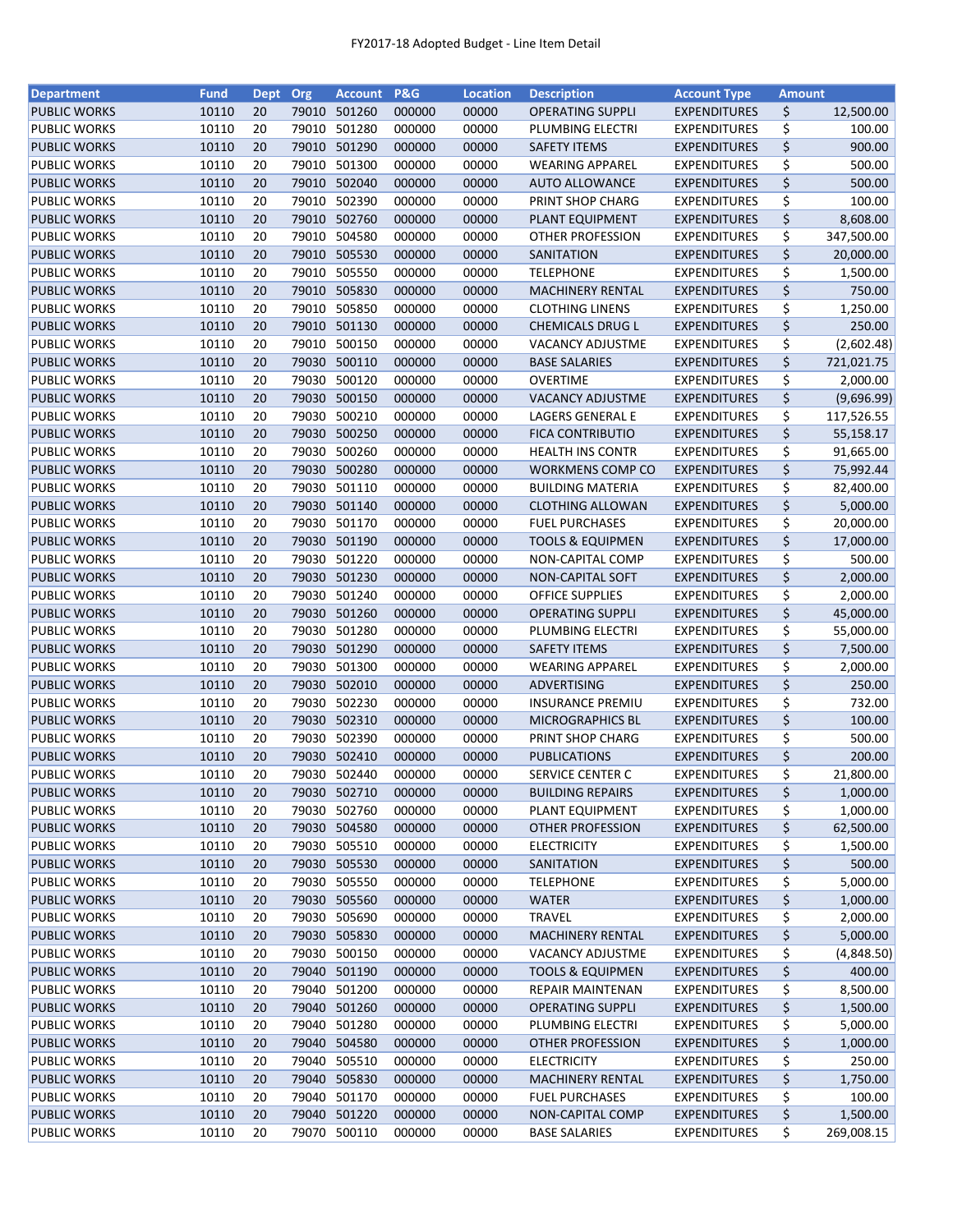| <b>Department</b>                    | <b>Fund</b> | Dept Org |       | <b>Account</b> | <b>P&amp;G</b> | <b>Location</b> | <b>Description</b>                         | <b>Account Type</b>                        | <b>Amount</b> |                         |
|--------------------------------------|-------------|----------|-------|----------------|----------------|-----------------|--------------------------------------------|--------------------------------------------|---------------|-------------------------|
| <b>PUBLIC WORKS</b>                  | 10110       | 20       | 79070 | 500150         | 000000         | 00000           | <b>VACANCY ADJUSTME</b>                    | <b>EXPENDITURES</b>                        | \$            | (3,386.01)              |
| <b>PUBLIC WORKS</b>                  | 10110       | 20       | 79070 | 500210         | 000000         | 00000           | LAGERS GENERAL E                           | <b>EXPENDITURES</b>                        | \$            | 43,848.33               |
| <b>PUBLIC WORKS</b>                  | 10110       | 20       | 79070 | 500250         | 000000         | 00000           | <b>FICA CONTRIBUTIO</b>                    | <b>EXPENDITURES</b>                        | \$            | 20,579.13               |
| <b>PUBLIC WORKS</b>                  | 10110       | 20       |       | 79070 500260   | 000000         | 00000           | <b>HEALTH INS CONTR</b>                    | <b>EXPENDITURES</b>                        | \$            | 23,280.00               |
| <b>PUBLIC WORKS</b>                  | 10110       | 20       |       | 79070 500280   | 000000         | 00000           | WORKMENS COMP CO                           | <b>EXPENDITURES</b>                        | \$            | 5,164.96                |
| <b>PUBLIC WORKS</b>                  | 10110       | 20       |       | 79070 501190   | 000000         | 00000           | <b>TOOLS &amp; EQUIPMEN</b>                | <b>EXPENDITURES</b>                        | \$            | 800.00                  |
| <b>PUBLIC WORKS</b>                  | 10110       | 20       |       | 79070 501230   | 000000         | 00000           | NON-CAPITAL SOFT                           | <b>EXPENDITURES</b>                        | \$            | 9,000.00                |
| <b>PUBLIC WORKS</b>                  | 10110       | 20       | 79070 | 501240         | 000000         | 00000           | <b>OFFICE SUPPLIES</b>                     | <b>EXPENDITURES</b>                        | \$            | 1,500.00                |
| <b>PUBLIC WORKS</b>                  | 10110       | 20       |       | 79070 501260   | 000000         | 00000           | <b>OPERATING SUPPLI</b>                    | <b>EXPENDITURES</b>                        | \$            | 2,000.00                |
| <b>PUBLIC WORKS</b>                  | 10110       | 20       |       | 79070 501290   | 000000         | 00000           | <b>SAFETY ITEMS</b>                        | <b>EXPENDITURES</b>                        | \$            | 500.00                  |
| <b>PUBLIC WORKS</b>                  | 10110       | 20       |       | 79070 502290   | 000000         | 00000           | <b>MEMBERSHIP DUES</b>                     | <b>EXPENDITURES</b>                        | \$            | 1,000.00                |
| <b>PUBLIC WORKS</b>                  | 10110       | 20       |       | 79070 502310   | 000000         | 00000           | <b>MICROGRAPHICS BL</b>                    | <b>EXPENDITURES</b>                        | \$            | 250.00                  |
| <b>PUBLIC WORKS</b>                  | 10110       | 20       | 79070 | 502320         | 000000         | 00000           | MILEAGE                                    | <b>EXPENDITURES</b>                        | \$            | 250.00                  |
| <b>PUBLIC WORKS</b>                  | 10110       | 20       | 79070 | 502370         | 000000         | 00000           | POSTAGE                                    | <b>EXPENDITURES</b>                        | \$            | 250.00                  |
| <b>PUBLIC WORKS</b>                  | 10110       | 20       | 79070 | 502380         | 000000         | 00000           | PRINTING AND BIN                           | <b>EXPENDITURES</b>                        | \$            | 250.00                  |
| PUBLIC WORKS                         | 10110       | 20       | 79070 | 502390         | 000000         | 00000           | PRINT SHOP CHARG                           | <b>EXPENDITURES</b>                        | \$            | 1,000.00                |
| <b>PUBLIC WORKS</b>                  | 10110       | 20       |       | 79070 502410   | 000000         | 00000           | <b>PUBLICATIONS</b>                        | <b>EXPENDITURES</b>                        | \$            | 1,000.00                |
| <b>PUBLIC WORKS</b>                  | 10110       | 20       |       | 79070 502440   | 000000         | 00000           | SERVICE CENTER C                           | <b>EXPENDITURES</b>                        | \$            | 1,000.00                |
| <b>PUBLIC WORKS</b>                  | 10110       | 20       |       | 79070 508170   | 000000         | 00000           | <b>OTHER EQUIPMENT</b>                     | <b>EXPENDITURES</b>                        | \$            | 5,200.00                |
| <b>PUBLIC WORKS</b>                  | 10110       | 20       |       | 79070 501140   | 000000         | 00000           | <b>CLOTHING ALLOWAN</b>                    | <b>EXPENDITURES</b>                        | \$            | 100.00                  |
| <b>PUBLIC WORKS</b>                  | 10110       | 20       |       | 79070 501170   | 000000         | 00000           | <b>FUEL PURCHASES</b>                      | <b>EXPENDITURES</b>                        | \$            | 100.00                  |
| <b>PUBLIC WORKS</b>                  | 10110       | 20       |       | 79070 501220   | 000000         | 00000           | NON-CAPITAL COMP                           | <b>EXPENDITURES</b>                        | \$            | 500.00                  |
| <b>PUBLIC WORKS</b>                  | 10110       | 20       |       | 79070 505550   | 000000         | 00000           | <b>TELEPHONE</b>                           | <b>EXPENDITURES</b>                        | \$            | 1,000.00                |
| <b>PUBLIC WORKS</b>                  | 10110       | 20       |       | 79070 505830   | 000000         | 00000           | <b>MACHINERY RENTAL</b>                    | <b>EXPENDITURES</b>                        | \$            | 1,500.00                |
|                                      | 10110       | 20       | 79070 | 500150         | 000000         | 00000           |                                            |                                            | \$            |                         |
| <b>PUBLIC WORKS</b>                  | 10110       | 21       | 28110 | 505820         | 000000         | 00000           | <b>VACANCY ADJUSTME</b>                    | <b>EXPENDITURES</b>                        | \$            | (1,693.00)              |
| <b>WORKFORCE</b><br><b>WORKFORCE</b> | 10110       | 21       | 28110 | 508130         | 000000         | 00000           | <b>BUILDING RENTAL</b><br>RADIO AND COMMUN | <b>EXPENDITURES</b><br><b>EXPENDITURES</b> | \$            | 24,245.00<br>15,096.00  |
| <b>FINANCE</b>                       | 10130       | 09       | 14120 | 414100         | 000000         | 00000           | <b>MISC REVENUE</b>                        | <b>REVENUE</b>                             | \$            |                         |
| <b>FINANCE</b>                       | 10130       | 09       |       | 14120 504590   | 000000         | 00000           | PROFESSIONAL DEV                           | <b>EXPENDITURES</b>                        | \$            | (10,625.00)<br>2,200.00 |
| <b>HUMAN RESOURCES</b>               | 10130       | 12       | 16010 | 501260         | 000000         | 00000           | <b>OPERATING SUPPLI</b>                    | <b>EXPENDITURES</b>                        | \$            | 2,800.00                |
| <b>HUMAN RESOURCES</b>               | 10130       | 12       |       | 16010 504580   | 000000         | 00000           | <b>OTHER PROFESSION</b>                    | <b>EXPENDITURES</b>                        | \$            | 5,625.00                |
| <b>PARKS</b>                         | 20110       | 16       |       | 80010 401010   | 000000         | 00000           | REAL ESTATE TAX                            | <b>REVENUE</b>                             | \$            | (4,407,002.00)          |
| <b>PARKS</b>                         | 20110       | 16       |       | 80010 401030   | 000000         | 00000           | PERSONAL TAX - C                           | <b>REVENUE</b>                             | \$            | (1,023,589.00)          |
| <b>PARKS</b>                         | 20110       | 16       |       | 80010 401080   | 000000         | 00000           | <b>SURTAX</b>                              | REVENUE                                    | \$            | (533, 467.00)           |
| <b>PARKS</b>                         | 20110       | 16       |       | 80010 417010   | 000000         | 00000           | <b>TRANSFER FROM OT</b>                    | <b>REVENUE</b>                             | \$            | (300,000.00)            |
| <b>PARKS</b>                         | 20110       | 16       |       | 80010 401020   | 000000         | 00000           | PENALTY/INT DELI                           | <b>REVENUE</b>                             | \$            | (68, 884.00)            |
| <b>PARKS</b>                         | 20110       | 16       |       | 80010 407010   | 000000         | 00000           | <b>RENTAL</b>                              | <b>REVENUE</b>                             | \$            | (69,600.00)             |
| <b>PARKS</b>                         | 20110       | 16       |       | 80010 401040   | 000000         | 00000           | RAILROAD & UTILI                           | <b>REVENUE</b>                             | \$            | (42, 677.00)            |
| <b>PARKS</b>                         | 20110       | 16       |       | 80010 414070   | 000000         | 00000           | <b>DONATIONS</b>                           | <b>REVENUE</b>                             | \$            | (50,000.00)             |
| <b>PARKS</b>                         | 20110       | 16       |       | 80010 414100   | 000000         | 00000           | <b>MISC REVENUE</b>                        | <b>REVENUE</b>                             | \$            | (33,694.00)             |
| <b>PARKS</b>                         | 20110       | 16       |       | 80010 401070   | 000000         | 00000           | <b>FINANCIAL INSTIT</b>                    | REVENUE                                    | \$            | (24, 381.00)            |
| <b>PARKS</b>                         | 20110       | 16       |       | 80010 500110   | 000000         | 00000           | <b>BASE SALARIES</b>                       | <b>EXPENDITURES</b>                        | \$            | 272,510.00              |
| <b>PARKS</b>                         | 20110       | 16       |       | 80010 500150   | 000000         | 00000           | <b>VACANCY ADJUSTME</b>                    | <b>EXPENDITURES</b>                        | \$            | (46, 515.82)            |
| <b>PARKS</b>                         | 20110       | 16       |       | 80010 500210   | 000000         | 00000           | <b>LAGERS GENERAL E</b>                    | <b>EXPENDITURES</b>                        | \$            | 44,419.00               |
| <b>PARKS</b>                         | 20110       | 16       |       | 80010 500250   | 000000         | 00000           | <b>FICA CONTRIBUTIO</b>                    | <b>EXPENDITURES</b>                        | \$            | 20,847.00               |
| <b>PARKS</b>                         | 20110       | 16       |       | 80010 500260   | 000000         | 00000           | <b>HEALTH INS CONTR</b>                    | <b>EXPENDITURES</b>                        | \$            | 19,206.00               |
| <b>PARKS</b>                         | 20110       | 16       |       | 80010 500280   | 000000         | 00000           | <b>WORKMENS COMP CO</b>                    | <b>EXPENDITURES</b>                        | \$            | 4,796.00                |
| <b>PARKS</b>                         | 20110       | 16       |       | 80010 501160   | 000000         | 00000           | <b>FOOD SUPPLIES</b>                       | <b>EXPENDITURES</b>                        | \$            | 13,000.00               |
| <b>PARKS</b>                         | 20110       | 16       |       | 80010 501190   | 000000         | 00000           | <b>TOOLS &amp; EQUIPMEN</b>                | <b>EXPENDITURES</b>                        | \$            | 500.00                  |
| <b>PARKS</b>                         | 20110       | 16       |       | 80010 501220   | 000000         | 00000           | NON-CAPITAL COMP                           | <b>EXPENDITURES</b>                        | \$            | 3,000.00                |
| <b>PARKS</b>                         | 20110       | 16       |       | 80010 501240   | 000000         | 00000           | <b>OFFICE SUPPLIES</b>                     | <b>EXPENDITURES</b>                        | \$            | 1,500.00                |
| <b>PARKS</b>                         | 20110       | 16       |       | 80010 501260   | 000000         | 00000           | <b>OPERATING SUPPLI</b>                    | <b>EXPENDITURES</b>                        | \$            | 1,400.00                |
| <b>PARKS</b>                         | 20110       | 16       |       | 80010 501290   | 000000         | 00000           | <b>SAFETY ITEMS</b>                        | <b>EXPENDITURES</b>                        | \$            | 100.00                  |
| <b>PARKS</b>                         | 20110       | 16       |       | 80010 501300   | 000000         | 00000           | <b>WEARING APPAREL</b>                     | <b>EXPENDITURES</b>                        | \$            | 1,400.00                |
| <b>PARKS</b>                         | 20110       | 16       |       | 80010 502040   | 000000         | 00000           | <b>AUTO ALLOWANCE</b>                      | <b>EXPENDITURES</b>                        | \$            | 1,000.00                |
| <b>PARKS</b>                         | 20110       | 16       |       | 80010 502080   | 000000         | 00000           | <b>BANK CHARGES</b>                        | <b>EXPENDITURES</b>                        | \$            | 1,500.00                |
| <b>PARKS</b>                         | 20110       | 16       |       | 80010 502230   | 000000         | 00000           | <b>INSURANCE PREMIU</b>                    | <b>EXPENDITURES</b>                        | \$            | 156,314.00              |
| <b>PARKS</b>                         | 20110       | 16       |       | 80010 502290   | 000000         | 00000           | <b>MEMBERSHIP DUES</b>                     | <b>EXPENDITURES</b>                        | \$            | 2,000.00                |
|                                      |             |          |       |                |                |                 |                                            |                                            |               |                         |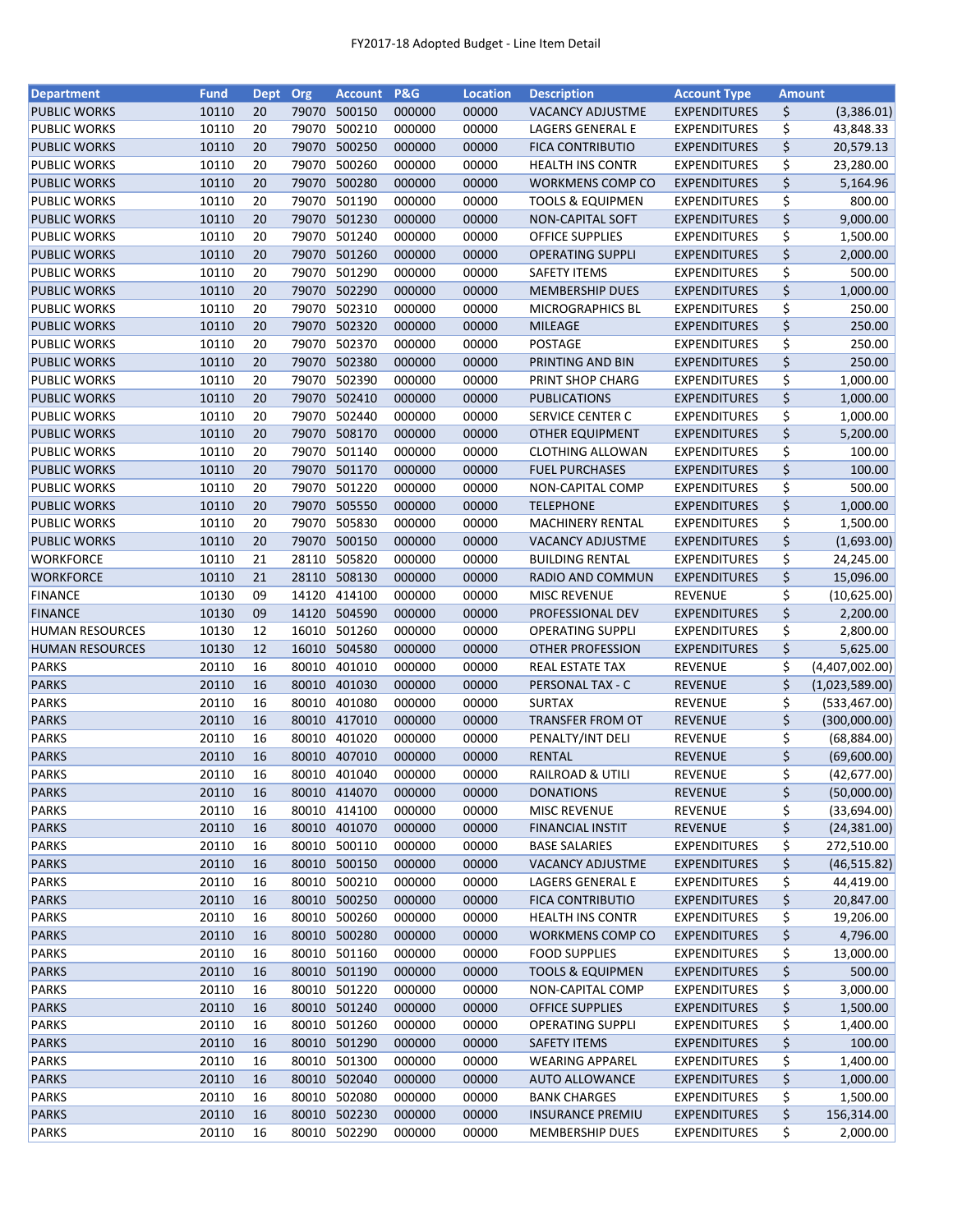| \$<br><b>PARKS</b><br>20110<br>16<br>80010 502360<br>000000<br>00000<br>PHOTO PROCESSING<br><b>EXPENDITURES</b><br>100.00<br>20110<br>\$<br><b>PARKS</b><br>16<br>80010<br>502370<br>000000<br>00000<br><b>POSTAGE</b><br>300.00<br><b>EXPENDITURES</b><br>\$<br>20110<br>80010 502380<br><b>PARKS</b><br>16<br>000000<br>00000<br>PRINTING AND BIN<br><b>EXPENDITURES</b><br>500.00<br>502390<br>\$<br><b>PARKS</b><br>20110<br>16<br>80010<br>000000<br>PRINT SHOP CHARG<br><b>EXPENDITURES</b><br>2,500.00<br>00000<br>\$<br><b>PARKS</b><br>20110<br>80010 502410<br>175.00<br>16<br>000000<br>00000<br><b>PUBLICATIONS</b><br><b>EXPENDITURES</b><br>\$<br><b>PARKS</b><br>20110<br>16<br>80010 502460<br>000000<br>00000<br>TAX COLLECTION F<br><b>EXPENDITURES</b><br>125,000.00<br>\$<br><b>PARKS</b><br>20110<br>16<br>80010 502780<br>00000<br>127,312.82<br>000000<br><b>CONTINGENCY</b><br><b>EXPENDITURES</b><br>\$<br>504580<br>20110<br>16<br>80010<br>00000<br>30,000.00<br><b>PARKS</b><br>000000<br>OTHER PROFESSION<br><b>EXPENDITURES</b><br>\$<br>16<br>80010 504620<br><b>PARKS</b><br>20110<br>000000<br>00000<br>SPECIALTY SERVIC<br>719.00<br><b>EXPENDITURES</b><br>\$<br>80010 505550<br><b>PARKS</b><br>20110<br>16<br>10,000.00<br>000000<br>00000<br><b>TELEPHONE</b><br><b>EXPENDITURES</b><br>\$<br><b>PARKS</b><br>16<br>80010 505830<br>20110<br>000000<br>00000<br><b>MACHINERY RENTAL</b><br><b>EXPENDITURES</b><br>30,000.00<br><b>PARKS</b><br>20110<br>80010 508320<br>\$<br>16<br>000000<br>00000<br><b>TRANSFER CAPITAL</b><br><b>EXPENDITURES</b><br>40,457.00<br>\$<br><b>PARKS</b><br>20110<br>16<br>80010 509910<br>000000<br>00000<br><b>TRANSFER TO OTHE</b><br><b>EXPENDITURES</b><br>177,000.00<br>\$<br><b>PARKS</b><br>20110<br>16<br>80010<br>509320<br>000000<br>00000<br>PRINCIPAL<br><b>EXPENDITURES</b><br>119,147.00<br>\$<br>20110<br>509340<br><b>PARKS</b><br>16<br>80010<br>000000<br>00000<br><b>INTEREST</b><br><b>EXPENDITURES</b><br>5,852.00<br>504510<br>\$<br><b>PARKS</b><br>20110<br>16<br>80010<br>000000<br>00000<br>AUDITING AND ACC<br><b>EXPENDITURES</b><br>4,000.00<br>\$<br><b>PARKS</b><br>20110<br>80020 508220<br>16<br>000000<br>00000<br><b>EXPENDITURES</b><br>50,000.00<br><b>OTHER IMPROVEMEN</b><br>\$<br><b>PARKS</b><br>20110<br>80020 509910<br>16<br>000000<br>00000<br><b>TRANSFER TO OTHE</b><br><b>EXPENDITURES</b><br>188,550.00<br>\$<br>20110<br>80040 500110<br><b>PARKS</b><br>16<br>000000<br>00000<br><b>BASE SALARIES</b><br><b>EXPENDITURES</b><br>37,139.00<br>\$<br>20110<br>80040<br>500210<br><b>PARKS</b><br>16<br>000000<br>00000<br>LAGERS GENERAL E<br><b>EXPENDITURES</b><br>6,054.00<br>\$<br>20110<br>80040 500250<br><b>PARKS</b><br>16<br>00000<br><b>FICA CONTRIBUTIO</b><br>2,841.00<br>000000<br><b>EXPENDITURES</b><br>\$<br><b>PARKS</b><br>20110<br>16<br>80040 500260<br>00000<br><b>HEALTH INS CONTR</b><br>3,899.00<br>000000<br><b>EXPENDITURES</b><br>\$<br>16<br>80040 500280<br><b>PARKS</b><br>20110<br>000000<br>00000<br><b>EXPENDITURES</b><br>821.00<br><b>WORKMENS COMP CO</b><br>\$<br><b>PARKS</b><br>20110<br>80040 501190<br>16<br>000000<br>00000<br><b>EXPENDITURES</b><br>100.00<br><b>TOOLS &amp; EQUIPMEN</b><br>\$<br>20110<br>501240<br>100.00<br><b>PARKS</b><br>16<br>80040<br>000000<br>00000<br><b>OFFICE SUPPLIES</b><br><b>EXPENDITURES</b><br>\$<br><b>PARKS</b><br>20110<br>16<br>80040<br>501260<br>2,500.00<br>000000<br>00000<br><b>OPERATING SUPPLI</b><br><b>EXPENDITURES</b><br>\$<br>20110<br>750.00<br><b>PARKS</b><br>16<br>80040<br>501300<br>000000<br>00000<br><b>WEARING APPAREL</b><br><b>EXPENDITURES</b><br>\$<br>504580<br><b>PARKS</b><br>20110<br>16<br>80040<br>000000<br>00000<br><b>OTHER PROFESSION</b><br><b>EXPENDITURES</b><br>2,500.00<br>\$<br>80040 505550<br><b>PARKS</b><br>20110<br>16<br>000000<br>00000<br><b>TELEPHONE</b><br>2,000.00<br><b>EXPENDITURES</b><br>\$<br><b>PARKS</b><br>20110<br>80510<br>500110<br>16<br>000000<br>00000<br><b>BASE SALARIES</b><br><b>EXPENDITURES</b><br>126,789.00<br>\$<br>20110<br>80510 500210<br><b>PARKS</b><br>16<br>000000<br>00000<br>LAGERS GENERAL E<br><b>EXPENDITURES</b><br>20,667.00<br>\$<br>20110<br>80510 500250<br>9,699.00<br><b>PARKS</b><br>16<br>000000<br>00000<br><b>FICA CONTRIBUTIO</b><br><b>EXPENDITURES</b><br>\$<br>20110<br>80510 500260<br><b>PARKS</b><br>16<br>00000<br>11,640.00<br>000000<br><b>HEALTH INS CONTR</b><br><b>EXPENDITURES</b><br>\$<br>20110<br>16<br>80510 500280<br><b>PARKS</b><br>000000<br>00000<br>WORKMENS COMP CO<br><b>EXPENDITURES</b><br>3,170.00<br>\$<br>80510 501110<br><b>PARKS</b><br>20110<br>16<br>1,500.00<br>000000<br>00000<br><b>BUILDING MATERIA</b><br><b>EXPENDITURES</b><br><b>PARKS</b><br>80510 501160<br>\$<br>20110<br>16<br>000000<br>00000<br><b>EXPENDITURES</b><br>500.00<br><b>FOOD SUPPLIES</b><br>\$<br>80510 501200<br><b>PARKS</b><br>20110<br>16<br>000000<br>00000<br>1,000.00<br>REPAIR MAINTENAN<br><b>EXPENDITURES</b><br>\$<br>16<br><b>PARKS</b><br>20110<br>80510 501240<br>000000<br>00000<br><b>OFFICE SUPPLIES</b><br><b>EXPENDITURES</b><br>6,000.00<br>\$<br>20110<br>80510 501260<br>28,000.00<br><b>PARKS</b><br>16<br>000000<br>00000<br><b>OPERATING SUPPLI</b><br><b>EXPENDITURES</b><br><b>PARKS</b><br>20110<br>80510<br>501300<br>000000<br>00000<br>\$<br>1,000.00<br>16<br><b>WEARING APPAREL</b><br><b>EXPENDITURES</b><br>\$<br><b>PARKS</b><br>20110<br>80510 502040<br>000000<br>00000<br>1,200.00<br>16<br><b>AUTO ALLOWANCE</b><br><b>EXPENDITURES</b><br>80510 502290<br>\$<br><b>PARKS</b><br>20110<br>000000<br>00000<br><b>EXPENDITURES</b><br>200.00<br>16<br><b>MEMBERSHIP DUES</b><br>80510 502370<br>\$<br><b>PARKS</b><br>20110<br>000000<br>00000<br><b>POSTAGE</b><br><b>EXPENDITURES</b><br>400.00<br>16<br>80510 502380<br>\$<br><b>PARKS</b><br>20110<br>000000<br>00000<br>PRINTING AND BIN<br><b>EXPENDITURES</b><br>100.00<br>16<br>\$<br><b>PARKS</b><br>20110<br>80510 502390<br>00000<br>150.00<br>16<br>000000<br>PRINT SHOP CHARG<br><b>EXPENDITURES</b><br>\$<br>20110<br>80510 502710<br>00000<br>1,000.00<br>PARKS<br>16<br>000000<br><b>BUILDING REPAIRS</b><br><b>EXPENDITURES</b><br>\$<br>80510 502750<br><b>PARKS</b><br>20110<br>000000<br>00000<br><b>OFFICE EQUIPMENT</b><br><b>EXPENDITURES</b><br>400.00<br>16<br>\$<br><b>PARKS</b><br>20110<br>80510 504580<br>7,500.00<br>16<br>000000<br>00000<br>OTHER PROFESSION<br><b>EXPENDITURES</b><br>80510 505510<br>\$<br><b>PARKS</b><br>20110<br>000000<br>00000<br>55,000.00<br>16<br><b>ELECTRICITY</b><br><b>EXPENDITURES</b><br>\$<br><b>PARKS</b><br>20110<br>80510 505520<br>000000<br>750.00<br>16<br>00000<br>GAS<br><b>EXPENDITURES</b><br>\$<br><b>PARKS</b><br>20110<br>80510 505530<br>000000<br>10,000.00<br>16<br>00000<br>SANITATION<br><b>EXPENDITURES</b><br><b>PARKS</b><br>20110<br>80510<br>505540<br>000000<br>\$<br>40,000.00<br>16<br>00000<br><b>SEWER</b><br><b>EXPENDITURES</b><br>\$<br><b>PARKS</b><br>20110<br>80510 505550<br><b>TELEPHONE</b><br>16<br>000000<br>00000<br><b>EXPENDITURES</b><br>22,000.00<br>\$<br><b>PARKS</b><br>20110<br>80510 505560<br>16<br>000000<br>00000<br>WATER<br><b>EXPENDITURES</b><br>132,000.00<br><b>PARKS</b><br>80510 505690<br>\$<br>20110<br>00000<br>4,500.00<br>16<br>000000<br><b>TRAVEL</b><br><b>EXPENDITURES</b><br><b>PARKS</b><br>20110<br>80510 505830<br>00000<br>\$<br>9,324.00<br>16<br>000000<br>MACHINERY RENTAL<br><b>EXPENDITURES</b><br><b>PARKS</b><br>20110<br>80520 500110<br>\$<br>16<br>000000<br>00000<br><b>BASE SALARIES</b><br><b>EXPENDITURES</b><br>221,858.00<br>\$<br><b>PARKS</b><br>20110<br>80520 500130<br>16<br>000000<br>00000<br><b>TEMPORARY WAGES</b><br><b>EXPENDITURES</b><br>24,606.00 | <b>Department</b> | <b>Fund</b> | <b>Dept</b> | Org | <b>Account</b> | P&G | <b>Location</b> | <b>Description</b> | <b>Account Type</b> | <b>Amount</b> |  |
|-----------------------------------------------------------------------------------------------------------------------------------------------------------------------------------------------------------------------------------------------------------------------------------------------------------------------------------------------------------------------------------------------------------------------------------------------------------------------------------------------------------------------------------------------------------------------------------------------------------------------------------------------------------------------------------------------------------------------------------------------------------------------------------------------------------------------------------------------------------------------------------------------------------------------------------------------------------------------------------------------------------------------------------------------------------------------------------------------------------------------------------------------------------------------------------------------------------------------------------------------------------------------------------------------------------------------------------------------------------------------------------------------------------------------------------------------------------------------------------------------------------------------------------------------------------------------------------------------------------------------------------------------------------------------------------------------------------------------------------------------------------------------------------------------------------------------------------------------------------------------------------------------------------------------------------------------------------------------------------------------------------------------------------------------------------------------------------------------------------------------------------------------------------------------------------------------------------------------------------------------------------------------------------------------------------------------------------------------------------------------------------------------------------------------------------------------------------------------------------------------------------------------------------------------------------------------------------------------------------------------------------------------------------------------------------------------------------------------------------------------------------------------------------------------------------------------------------------------------------------------------------------------------------------------------------------------------------------------------------------------------------------------------------------------------------------------------------------------------------------------------------------------------------------------------------------------------------------------------------------------------------------------------------------------------------------------------------------------------------------------------------------------------------------------------------------------------------------------------------------------------------------------------------------------------------------------------------------------------------------------------------------------------------------------------------------------------------------------------------------------------------------------------------------------------------------------------------------------------------------------------------------------------------------------------------------------------------------------------------------------------------------------------------------------------------------------------------------------------------------------------------------------------------------------------------------------------------------------------------------------------------------------------------------------------------------------------------------------------------------------------------------------------------------------------------------------------------------------------------------------------------------------------------------------------------------------------------------------------------------------------------------------------------------------------------------------------------------------------------------------------------------------------------------------------------------------------------------------------------------------------------------------------------------------------------------------------------------------------------------------------------------------------------------------------------------------------------------------------------------------------------------------------------------------------------------------------------------------------------------------------------------------------------------------------------------------------------------------------------------------------------------------------------------------------------------------------------------------------------------------------------------------------------------------------------------------------------------------------------------------------------------------------------------------------------------------------------------------------------------------------------------------------------------------------------------------------------------------------------------------------------------------------------------------------------------------------------------------------------------------------------------------------------------------------------------------------------------------------------------------------------------------------------------------------------------------------------------------------------------------------------------------------------------------------------------------------------------------------------------------------------------------------------------------------------------------------------------------------------------------------------------------------------------------------------------------------------------------------------------------------------------------------------------------------------------------------------------------------------------------------------------------------------------------------------------------------------------------------------------------------------------------------------------------------------------------------------------------------------------------------------------------------------------------------------------------------------------------------------------------------------------------------------------------------------------------------------------------------------------------------------------------------------------------------------------------------------------------------------------------------------------------------------------------------------------------------------------------------------------------------------------------------------------------------------------------------------------------------------------------------------------------------------------------------------------------------------------------------------------------------------------------------------------------------------------------------------------------|-------------------|-------------|-------------|-----|----------------|-----|-----------------|--------------------|---------------------|---------------|--|
|                                                                                                                                                                                                                                                                                                                                                                                                                                                                                                                                                                                                                                                                                                                                                                                                                                                                                                                                                                                                                                                                                                                                                                                                                                                                                                                                                                                                                                                                                                                                                                                                                                                                                                                                                                                                                                                                                                                                                                                                                                                                                                                                                                                                                                                                                                                                                                                                                                                                                                                                                                                                                                                                                                                                                                                                                                                                                                                                                                                                                                                                                                                                                                                                                                                                                                                                                                                                                                                                                                                                                                                                                                                                                                                                                                                                                                                                                                                                                                                                                                                                                                                                                                                                                                                                                                                                                                                                                                                                                                                                                                                                                                                                                                                                                                                                                                                                                                                                                                                                                                                                                                                                                                                                                                                                                                                                                                                                                                                                                                                                                                                                                                                                                                                                                                                                                                                                                                                                                                                                                                                                                                                                                                                                                                                                                                                                                                                                                                                                                                                                                                                                                                                                                                                                                                                                                                                                                                                                                                                                                                                                                                                                                                                                                                                                                                                                                                                                                                                                                                                                                                                                                                                                                                                                                                                                                                               |                   |             |             |     |                |     |                 |                    |                     |               |  |
|                                                                                                                                                                                                                                                                                                                                                                                                                                                                                                                                                                                                                                                                                                                                                                                                                                                                                                                                                                                                                                                                                                                                                                                                                                                                                                                                                                                                                                                                                                                                                                                                                                                                                                                                                                                                                                                                                                                                                                                                                                                                                                                                                                                                                                                                                                                                                                                                                                                                                                                                                                                                                                                                                                                                                                                                                                                                                                                                                                                                                                                                                                                                                                                                                                                                                                                                                                                                                                                                                                                                                                                                                                                                                                                                                                                                                                                                                                                                                                                                                                                                                                                                                                                                                                                                                                                                                                                                                                                                                                                                                                                                                                                                                                                                                                                                                                                                                                                                                                                                                                                                                                                                                                                                                                                                                                                                                                                                                                                                                                                                                                                                                                                                                                                                                                                                                                                                                                                                                                                                                                                                                                                                                                                                                                                                                                                                                                                                                                                                                                                                                                                                                                                                                                                                                                                                                                                                                                                                                                                                                                                                                                                                                                                                                                                                                                                                                                                                                                                                                                                                                                                                                                                                                                                                                                                                                                               |                   |             |             |     |                |     |                 |                    |                     |               |  |
|                                                                                                                                                                                                                                                                                                                                                                                                                                                                                                                                                                                                                                                                                                                                                                                                                                                                                                                                                                                                                                                                                                                                                                                                                                                                                                                                                                                                                                                                                                                                                                                                                                                                                                                                                                                                                                                                                                                                                                                                                                                                                                                                                                                                                                                                                                                                                                                                                                                                                                                                                                                                                                                                                                                                                                                                                                                                                                                                                                                                                                                                                                                                                                                                                                                                                                                                                                                                                                                                                                                                                                                                                                                                                                                                                                                                                                                                                                                                                                                                                                                                                                                                                                                                                                                                                                                                                                                                                                                                                                                                                                                                                                                                                                                                                                                                                                                                                                                                                                                                                                                                                                                                                                                                                                                                                                                                                                                                                                                                                                                                                                                                                                                                                                                                                                                                                                                                                                                                                                                                                                                                                                                                                                                                                                                                                                                                                                                                                                                                                                                                                                                                                                                                                                                                                                                                                                                                                                                                                                                                                                                                                                                                                                                                                                                                                                                                                                                                                                                                                                                                                                                                                                                                                                                                                                                                                                               |                   |             |             |     |                |     |                 |                    |                     |               |  |
|                                                                                                                                                                                                                                                                                                                                                                                                                                                                                                                                                                                                                                                                                                                                                                                                                                                                                                                                                                                                                                                                                                                                                                                                                                                                                                                                                                                                                                                                                                                                                                                                                                                                                                                                                                                                                                                                                                                                                                                                                                                                                                                                                                                                                                                                                                                                                                                                                                                                                                                                                                                                                                                                                                                                                                                                                                                                                                                                                                                                                                                                                                                                                                                                                                                                                                                                                                                                                                                                                                                                                                                                                                                                                                                                                                                                                                                                                                                                                                                                                                                                                                                                                                                                                                                                                                                                                                                                                                                                                                                                                                                                                                                                                                                                                                                                                                                                                                                                                                                                                                                                                                                                                                                                                                                                                                                                                                                                                                                                                                                                                                                                                                                                                                                                                                                                                                                                                                                                                                                                                                                                                                                                                                                                                                                                                                                                                                                                                                                                                                                                                                                                                                                                                                                                                                                                                                                                                                                                                                                                                                                                                                                                                                                                                                                                                                                                                                                                                                                                                                                                                                                                                                                                                                                                                                                                                                               |                   |             |             |     |                |     |                 |                    |                     |               |  |
|                                                                                                                                                                                                                                                                                                                                                                                                                                                                                                                                                                                                                                                                                                                                                                                                                                                                                                                                                                                                                                                                                                                                                                                                                                                                                                                                                                                                                                                                                                                                                                                                                                                                                                                                                                                                                                                                                                                                                                                                                                                                                                                                                                                                                                                                                                                                                                                                                                                                                                                                                                                                                                                                                                                                                                                                                                                                                                                                                                                                                                                                                                                                                                                                                                                                                                                                                                                                                                                                                                                                                                                                                                                                                                                                                                                                                                                                                                                                                                                                                                                                                                                                                                                                                                                                                                                                                                                                                                                                                                                                                                                                                                                                                                                                                                                                                                                                                                                                                                                                                                                                                                                                                                                                                                                                                                                                                                                                                                                                                                                                                                                                                                                                                                                                                                                                                                                                                                                                                                                                                                                                                                                                                                                                                                                                                                                                                                                                                                                                                                                                                                                                                                                                                                                                                                                                                                                                                                                                                                                                                                                                                                                                                                                                                                                                                                                                                                                                                                                                                                                                                                                                                                                                                                                                                                                                                                               |                   |             |             |     |                |     |                 |                    |                     |               |  |
|                                                                                                                                                                                                                                                                                                                                                                                                                                                                                                                                                                                                                                                                                                                                                                                                                                                                                                                                                                                                                                                                                                                                                                                                                                                                                                                                                                                                                                                                                                                                                                                                                                                                                                                                                                                                                                                                                                                                                                                                                                                                                                                                                                                                                                                                                                                                                                                                                                                                                                                                                                                                                                                                                                                                                                                                                                                                                                                                                                                                                                                                                                                                                                                                                                                                                                                                                                                                                                                                                                                                                                                                                                                                                                                                                                                                                                                                                                                                                                                                                                                                                                                                                                                                                                                                                                                                                                                                                                                                                                                                                                                                                                                                                                                                                                                                                                                                                                                                                                                                                                                                                                                                                                                                                                                                                                                                                                                                                                                                                                                                                                                                                                                                                                                                                                                                                                                                                                                                                                                                                                                                                                                                                                                                                                                                                                                                                                                                                                                                                                                                                                                                                                                                                                                                                                                                                                                                                                                                                                                                                                                                                                                                                                                                                                                                                                                                                                                                                                                                                                                                                                                                                                                                                                                                                                                                                                               |                   |             |             |     |                |     |                 |                    |                     |               |  |
|                                                                                                                                                                                                                                                                                                                                                                                                                                                                                                                                                                                                                                                                                                                                                                                                                                                                                                                                                                                                                                                                                                                                                                                                                                                                                                                                                                                                                                                                                                                                                                                                                                                                                                                                                                                                                                                                                                                                                                                                                                                                                                                                                                                                                                                                                                                                                                                                                                                                                                                                                                                                                                                                                                                                                                                                                                                                                                                                                                                                                                                                                                                                                                                                                                                                                                                                                                                                                                                                                                                                                                                                                                                                                                                                                                                                                                                                                                                                                                                                                                                                                                                                                                                                                                                                                                                                                                                                                                                                                                                                                                                                                                                                                                                                                                                                                                                                                                                                                                                                                                                                                                                                                                                                                                                                                                                                                                                                                                                                                                                                                                                                                                                                                                                                                                                                                                                                                                                                                                                                                                                                                                                                                                                                                                                                                                                                                                                                                                                                                                                                                                                                                                                                                                                                                                                                                                                                                                                                                                                                                                                                                                                                                                                                                                                                                                                                                                                                                                                                                                                                                                                                                                                                                                                                                                                                                                               |                   |             |             |     |                |     |                 |                    |                     |               |  |
|                                                                                                                                                                                                                                                                                                                                                                                                                                                                                                                                                                                                                                                                                                                                                                                                                                                                                                                                                                                                                                                                                                                                                                                                                                                                                                                                                                                                                                                                                                                                                                                                                                                                                                                                                                                                                                                                                                                                                                                                                                                                                                                                                                                                                                                                                                                                                                                                                                                                                                                                                                                                                                                                                                                                                                                                                                                                                                                                                                                                                                                                                                                                                                                                                                                                                                                                                                                                                                                                                                                                                                                                                                                                                                                                                                                                                                                                                                                                                                                                                                                                                                                                                                                                                                                                                                                                                                                                                                                                                                                                                                                                                                                                                                                                                                                                                                                                                                                                                                                                                                                                                                                                                                                                                                                                                                                                                                                                                                                                                                                                                                                                                                                                                                                                                                                                                                                                                                                                                                                                                                                                                                                                                                                                                                                                                                                                                                                                                                                                                                                                                                                                                                                                                                                                                                                                                                                                                                                                                                                                                                                                                                                                                                                                                                                                                                                                                                                                                                                                                                                                                                                                                                                                                                                                                                                                                                               |                   |             |             |     |                |     |                 |                    |                     |               |  |
|                                                                                                                                                                                                                                                                                                                                                                                                                                                                                                                                                                                                                                                                                                                                                                                                                                                                                                                                                                                                                                                                                                                                                                                                                                                                                                                                                                                                                                                                                                                                                                                                                                                                                                                                                                                                                                                                                                                                                                                                                                                                                                                                                                                                                                                                                                                                                                                                                                                                                                                                                                                                                                                                                                                                                                                                                                                                                                                                                                                                                                                                                                                                                                                                                                                                                                                                                                                                                                                                                                                                                                                                                                                                                                                                                                                                                                                                                                                                                                                                                                                                                                                                                                                                                                                                                                                                                                                                                                                                                                                                                                                                                                                                                                                                                                                                                                                                                                                                                                                                                                                                                                                                                                                                                                                                                                                                                                                                                                                                                                                                                                                                                                                                                                                                                                                                                                                                                                                                                                                                                                                                                                                                                                                                                                                                                                                                                                                                                                                                                                                                                                                                                                                                                                                                                                                                                                                                                                                                                                                                                                                                                                                                                                                                                                                                                                                                                                                                                                                                                                                                                                                                                                                                                                                                                                                                                                               |                   |             |             |     |                |     |                 |                    |                     |               |  |
|                                                                                                                                                                                                                                                                                                                                                                                                                                                                                                                                                                                                                                                                                                                                                                                                                                                                                                                                                                                                                                                                                                                                                                                                                                                                                                                                                                                                                                                                                                                                                                                                                                                                                                                                                                                                                                                                                                                                                                                                                                                                                                                                                                                                                                                                                                                                                                                                                                                                                                                                                                                                                                                                                                                                                                                                                                                                                                                                                                                                                                                                                                                                                                                                                                                                                                                                                                                                                                                                                                                                                                                                                                                                                                                                                                                                                                                                                                                                                                                                                                                                                                                                                                                                                                                                                                                                                                                                                                                                                                                                                                                                                                                                                                                                                                                                                                                                                                                                                                                                                                                                                                                                                                                                                                                                                                                                                                                                                                                                                                                                                                                                                                                                                                                                                                                                                                                                                                                                                                                                                                                                                                                                                                                                                                                                                                                                                                                                                                                                                                                                                                                                                                                                                                                                                                                                                                                                                                                                                                                                                                                                                                                                                                                                                                                                                                                                                                                                                                                                                                                                                                                                                                                                                                                                                                                                                                               |                   |             |             |     |                |     |                 |                    |                     |               |  |
|                                                                                                                                                                                                                                                                                                                                                                                                                                                                                                                                                                                                                                                                                                                                                                                                                                                                                                                                                                                                                                                                                                                                                                                                                                                                                                                                                                                                                                                                                                                                                                                                                                                                                                                                                                                                                                                                                                                                                                                                                                                                                                                                                                                                                                                                                                                                                                                                                                                                                                                                                                                                                                                                                                                                                                                                                                                                                                                                                                                                                                                                                                                                                                                                                                                                                                                                                                                                                                                                                                                                                                                                                                                                                                                                                                                                                                                                                                                                                                                                                                                                                                                                                                                                                                                                                                                                                                                                                                                                                                                                                                                                                                                                                                                                                                                                                                                                                                                                                                                                                                                                                                                                                                                                                                                                                                                                                                                                                                                                                                                                                                                                                                                                                                                                                                                                                                                                                                                                                                                                                                                                                                                                                                                                                                                                                                                                                                                                                                                                                                                                                                                                                                                                                                                                                                                                                                                                                                                                                                                                                                                                                                                                                                                                                                                                                                                                                                                                                                                                                                                                                                                                                                                                                                                                                                                                                                               |                   |             |             |     |                |     |                 |                    |                     |               |  |
|                                                                                                                                                                                                                                                                                                                                                                                                                                                                                                                                                                                                                                                                                                                                                                                                                                                                                                                                                                                                                                                                                                                                                                                                                                                                                                                                                                                                                                                                                                                                                                                                                                                                                                                                                                                                                                                                                                                                                                                                                                                                                                                                                                                                                                                                                                                                                                                                                                                                                                                                                                                                                                                                                                                                                                                                                                                                                                                                                                                                                                                                                                                                                                                                                                                                                                                                                                                                                                                                                                                                                                                                                                                                                                                                                                                                                                                                                                                                                                                                                                                                                                                                                                                                                                                                                                                                                                                                                                                                                                                                                                                                                                                                                                                                                                                                                                                                                                                                                                                                                                                                                                                                                                                                                                                                                                                                                                                                                                                                                                                                                                                                                                                                                                                                                                                                                                                                                                                                                                                                                                                                                                                                                                                                                                                                                                                                                                                                                                                                                                                                                                                                                                                                                                                                                                                                                                                                                                                                                                                                                                                                                                                                                                                                                                                                                                                                                                                                                                                                                                                                                                                                                                                                                                                                                                                                                                               |                   |             |             |     |                |     |                 |                    |                     |               |  |
|                                                                                                                                                                                                                                                                                                                                                                                                                                                                                                                                                                                                                                                                                                                                                                                                                                                                                                                                                                                                                                                                                                                                                                                                                                                                                                                                                                                                                                                                                                                                                                                                                                                                                                                                                                                                                                                                                                                                                                                                                                                                                                                                                                                                                                                                                                                                                                                                                                                                                                                                                                                                                                                                                                                                                                                                                                                                                                                                                                                                                                                                                                                                                                                                                                                                                                                                                                                                                                                                                                                                                                                                                                                                                                                                                                                                                                                                                                                                                                                                                                                                                                                                                                                                                                                                                                                                                                                                                                                                                                                                                                                                                                                                                                                                                                                                                                                                                                                                                                                                                                                                                                                                                                                                                                                                                                                                                                                                                                                                                                                                                                                                                                                                                                                                                                                                                                                                                                                                                                                                                                                                                                                                                                                                                                                                                                                                                                                                                                                                                                                                                                                                                                                                                                                                                                                                                                                                                                                                                                                                                                                                                                                                                                                                                                                                                                                                                                                                                                                                                                                                                                                                                                                                                                                                                                                                                                               |                   |             |             |     |                |     |                 |                    |                     |               |  |
|                                                                                                                                                                                                                                                                                                                                                                                                                                                                                                                                                                                                                                                                                                                                                                                                                                                                                                                                                                                                                                                                                                                                                                                                                                                                                                                                                                                                                                                                                                                                                                                                                                                                                                                                                                                                                                                                                                                                                                                                                                                                                                                                                                                                                                                                                                                                                                                                                                                                                                                                                                                                                                                                                                                                                                                                                                                                                                                                                                                                                                                                                                                                                                                                                                                                                                                                                                                                                                                                                                                                                                                                                                                                                                                                                                                                                                                                                                                                                                                                                                                                                                                                                                                                                                                                                                                                                                                                                                                                                                                                                                                                                                                                                                                                                                                                                                                                                                                                                                                                                                                                                                                                                                                                                                                                                                                                                                                                                                                                                                                                                                                                                                                                                                                                                                                                                                                                                                                                                                                                                                                                                                                                                                                                                                                                                                                                                                                                                                                                                                                                                                                                                                                                                                                                                                                                                                                                                                                                                                                                                                                                                                                                                                                                                                                                                                                                                                                                                                                                                                                                                                                                                                                                                                                                                                                                                                               |                   |             |             |     |                |     |                 |                    |                     |               |  |
|                                                                                                                                                                                                                                                                                                                                                                                                                                                                                                                                                                                                                                                                                                                                                                                                                                                                                                                                                                                                                                                                                                                                                                                                                                                                                                                                                                                                                                                                                                                                                                                                                                                                                                                                                                                                                                                                                                                                                                                                                                                                                                                                                                                                                                                                                                                                                                                                                                                                                                                                                                                                                                                                                                                                                                                                                                                                                                                                                                                                                                                                                                                                                                                                                                                                                                                                                                                                                                                                                                                                                                                                                                                                                                                                                                                                                                                                                                                                                                                                                                                                                                                                                                                                                                                                                                                                                                                                                                                                                                                                                                                                                                                                                                                                                                                                                                                                                                                                                                                                                                                                                                                                                                                                                                                                                                                                                                                                                                                                                                                                                                                                                                                                                                                                                                                                                                                                                                                                                                                                                                                                                                                                                                                                                                                                                                                                                                                                                                                                                                                                                                                                                                                                                                                                                                                                                                                                                                                                                                                                                                                                                                                                                                                                                                                                                                                                                                                                                                                                                                                                                                                                                                                                                                                                                                                                                                               |                   |             |             |     |                |     |                 |                    |                     |               |  |
|                                                                                                                                                                                                                                                                                                                                                                                                                                                                                                                                                                                                                                                                                                                                                                                                                                                                                                                                                                                                                                                                                                                                                                                                                                                                                                                                                                                                                                                                                                                                                                                                                                                                                                                                                                                                                                                                                                                                                                                                                                                                                                                                                                                                                                                                                                                                                                                                                                                                                                                                                                                                                                                                                                                                                                                                                                                                                                                                                                                                                                                                                                                                                                                                                                                                                                                                                                                                                                                                                                                                                                                                                                                                                                                                                                                                                                                                                                                                                                                                                                                                                                                                                                                                                                                                                                                                                                                                                                                                                                                                                                                                                                                                                                                                                                                                                                                                                                                                                                                                                                                                                                                                                                                                                                                                                                                                                                                                                                                                                                                                                                                                                                                                                                                                                                                                                                                                                                                                                                                                                                                                                                                                                                                                                                                                                                                                                                                                                                                                                                                                                                                                                                                                                                                                                                                                                                                                                                                                                                                                                                                                                                                                                                                                                                                                                                                                                                                                                                                                                                                                                                                                                                                                                                                                                                                                                                               |                   |             |             |     |                |     |                 |                    |                     |               |  |
|                                                                                                                                                                                                                                                                                                                                                                                                                                                                                                                                                                                                                                                                                                                                                                                                                                                                                                                                                                                                                                                                                                                                                                                                                                                                                                                                                                                                                                                                                                                                                                                                                                                                                                                                                                                                                                                                                                                                                                                                                                                                                                                                                                                                                                                                                                                                                                                                                                                                                                                                                                                                                                                                                                                                                                                                                                                                                                                                                                                                                                                                                                                                                                                                                                                                                                                                                                                                                                                                                                                                                                                                                                                                                                                                                                                                                                                                                                                                                                                                                                                                                                                                                                                                                                                                                                                                                                                                                                                                                                                                                                                                                                                                                                                                                                                                                                                                                                                                                                                                                                                                                                                                                                                                                                                                                                                                                                                                                                                                                                                                                                                                                                                                                                                                                                                                                                                                                                                                                                                                                                                                                                                                                                                                                                                                                                                                                                                                                                                                                                                                                                                                                                                                                                                                                                                                                                                                                                                                                                                                                                                                                                                                                                                                                                                                                                                                                                                                                                                                                                                                                                                                                                                                                                                                                                                                                                               |                   |             |             |     |                |     |                 |                    |                     |               |  |
|                                                                                                                                                                                                                                                                                                                                                                                                                                                                                                                                                                                                                                                                                                                                                                                                                                                                                                                                                                                                                                                                                                                                                                                                                                                                                                                                                                                                                                                                                                                                                                                                                                                                                                                                                                                                                                                                                                                                                                                                                                                                                                                                                                                                                                                                                                                                                                                                                                                                                                                                                                                                                                                                                                                                                                                                                                                                                                                                                                                                                                                                                                                                                                                                                                                                                                                                                                                                                                                                                                                                                                                                                                                                                                                                                                                                                                                                                                                                                                                                                                                                                                                                                                                                                                                                                                                                                                                                                                                                                                                                                                                                                                                                                                                                                                                                                                                                                                                                                                                                                                                                                                                                                                                                                                                                                                                                                                                                                                                                                                                                                                                                                                                                                                                                                                                                                                                                                                                                                                                                                                                                                                                                                                                                                                                                                                                                                                                                                                                                                                                                                                                                                                                                                                                                                                                                                                                                                                                                                                                                                                                                                                                                                                                                                                                                                                                                                                                                                                                                                                                                                                                                                                                                                                                                                                                                                                               |                   |             |             |     |                |     |                 |                    |                     |               |  |
|                                                                                                                                                                                                                                                                                                                                                                                                                                                                                                                                                                                                                                                                                                                                                                                                                                                                                                                                                                                                                                                                                                                                                                                                                                                                                                                                                                                                                                                                                                                                                                                                                                                                                                                                                                                                                                                                                                                                                                                                                                                                                                                                                                                                                                                                                                                                                                                                                                                                                                                                                                                                                                                                                                                                                                                                                                                                                                                                                                                                                                                                                                                                                                                                                                                                                                                                                                                                                                                                                                                                                                                                                                                                                                                                                                                                                                                                                                                                                                                                                                                                                                                                                                                                                                                                                                                                                                                                                                                                                                                                                                                                                                                                                                                                                                                                                                                                                                                                                                                                                                                                                                                                                                                                                                                                                                                                                                                                                                                                                                                                                                                                                                                                                                                                                                                                                                                                                                                                                                                                                                                                                                                                                                                                                                                                                                                                                                                                                                                                                                                                                                                                                                                                                                                                                                                                                                                                                                                                                                                                                                                                                                                                                                                                                                                                                                                                                                                                                                                                                                                                                                                                                                                                                                                                                                                                                                               |                   |             |             |     |                |     |                 |                    |                     |               |  |
|                                                                                                                                                                                                                                                                                                                                                                                                                                                                                                                                                                                                                                                                                                                                                                                                                                                                                                                                                                                                                                                                                                                                                                                                                                                                                                                                                                                                                                                                                                                                                                                                                                                                                                                                                                                                                                                                                                                                                                                                                                                                                                                                                                                                                                                                                                                                                                                                                                                                                                                                                                                                                                                                                                                                                                                                                                                                                                                                                                                                                                                                                                                                                                                                                                                                                                                                                                                                                                                                                                                                                                                                                                                                                                                                                                                                                                                                                                                                                                                                                                                                                                                                                                                                                                                                                                                                                                                                                                                                                                                                                                                                                                                                                                                                                                                                                                                                                                                                                                                                                                                                                                                                                                                                                                                                                                                                                                                                                                                                                                                                                                                                                                                                                                                                                                                                                                                                                                                                                                                                                                                                                                                                                                                                                                                                                                                                                                                                                                                                                                                                                                                                                                                                                                                                                                                                                                                                                                                                                                                                                                                                                                                                                                                                                                                                                                                                                                                                                                                                                                                                                                                                                                                                                                                                                                                                                                               |                   |             |             |     |                |     |                 |                    |                     |               |  |
|                                                                                                                                                                                                                                                                                                                                                                                                                                                                                                                                                                                                                                                                                                                                                                                                                                                                                                                                                                                                                                                                                                                                                                                                                                                                                                                                                                                                                                                                                                                                                                                                                                                                                                                                                                                                                                                                                                                                                                                                                                                                                                                                                                                                                                                                                                                                                                                                                                                                                                                                                                                                                                                                                                                                                                                                                                                                                                                                                                                                                                                                                                                                                                                                                                                                                                                                                                                                                                                                                                                                                                                                                                                                                                                                                                                                                                                                                                                                                                                                                                                                                                                                                                                                                                                                                                                                                                                                                                                                                                                                                                                                                                                                                                                                                                                                                                                                                                                                                                                                                                                                                                                                                                                                                                                                                                                                                                                                                                                                                                                                                                                                                                                                                                                                                                                                                                                                                                                                                                                                                                                                                                                                                                                                                                                                                                                                                                                                                                                                                                                                                                                                                                                                                                                                                                                                                                                                                                                                                                                                                                                                                                                                                                                                                                                                                                                                                                                                                                                                                                                                                                                                                                                                                                                                                                                                                                               |                   |             |             |     |                |     |                 |                    |                     |               |  |
|                                                                                                                                                                                                                                                                                                                                                                                                                                                                                                                                                                                                                                                                                                                                                                                                                                                                                                                                                                                                                                                                                                                                                                                                                                                                                                                                                                                                                                                                                                                                                                                                                                                                                                                                                                                                                                                                                                                                                                                                                                                                                                                                                                                                                                                                                                                                                                                                                                                                                                                                                                                                                                                                                                                                                                                                                                                                                                                                                                                                                                                                                                                                                                                                                                                                                                                                                                                                                                                                                                                                                                                                                                                                                                                                                                                                                                                                                                                                                                                                                                                                                                                                                                                                                                                                                                                                                                                                                                                                                                                                                                                                                                                                                                                                                                                                                                                                                                                                                                                                                                                                                                                                                                                                                                                                                                                                                                                                                                                                                                                                                                                                                                                                                                                                                                                                                                                                                                                                                                                                                                                                                                                                                                                                                                                                                                                                                                                                                                                                                                                                                                                                                                                                                                                                                                                                                                                                                                                                                                                                                                                                                                                                                                                                                                                                                                                                                                                                                                                                                                                                                                                                                                                                                                                                                                                                                                               |                   |             |             |     |                |     |                 |                    |                     |               |  |
|                                                                                                                                                                                                                                                                                                                                                                                                                                                                                                                                                                                                                                                                                                                                                                                                                                                                                                                                                                                                                                                                                                                                                                                                                                                                                                                                                                                                                                                                                                                                                                                                                                                                                                                                                                                                                                                                                                                                                                                                                                                                                                                                                                                                                                                                                                                                                                                                                                                                                                                                                                                                                                                                                                                                                                                                                                                                                                                                                                                                                                                                                                                                                                                                                                                                                                                                                                                                                                                                                                                                                                                                                                                                                                                                                                                                                                                                                                                                                                                                                                                                                                                                                                                                                                                                                                                                                                                                                                                                                                                                                                                                                                                                                                                                                                                                                                                                                                                                                                                                                                                                                                                                                                                                                                                                                                                                                                                                                                                                                                                                                                                                                                                                                                                                                                                                                                                                                                                                                                                                                                                                                                                                                                                                                                                                                                                                                                                                                                                                                                                                                                                                                                                                                                                                                                                                                                                                                                                                                                                                                                                                                                                                                                                                                                                                                                                                                                                                                                                                                                                                                                                                                                                                                                                                                                                                                                               |                   |             |             |     |                |     |                 |                    |                     |               |  |
|                                                                                                                                                                                                                                                                                                                                                                                                                                                                                                                                                                                                                                                                                                                                                                                                                                                                                                                                                                                                                                                                                                                                                                                                                                                                                                                                                                                                                                                                                                                                                                                                                                                                                                                                                                                                                                                                                                                                                                                                                                                                                                                                                                                                                                                                                                                                                                                                                                                                                                                                                                                                                                                                                                                                                                                                                                                                                                                                                                                                                                                                                                                                                                                                                                                                                                                                                                                                                                                                                                                                                                                                                                                                                                                                                                                                                                                                                                                                                                                                                                                                                                                                                                                                                                                                                                                                                                                                                                                                                                                                                                                                                                                                                                                                                                                                                                                                                                                                                                                                                                                                                                                                                                                                                                                                                                                                                                                                                                                                                                                                                                                                                                                                                                                                                                                                                                                                                                                                                                                                                                                                                                                                                                                                                                                                                                                                                                                                                                                                                                                                                                                                                                                                                                                                                                                                                                                                                                                                                                                                                                                                                                                                                                                                                                                                                                                                                                                                                                                                                                                                                                                                                                                                                                                                                                                                                                               |                   |             |             |     |                |     |                 |                    |                     |               |  |
|                                                                                                                                                                                                                                                                                                                                                                                                                                                                                                                                                                                                                                                                                                                                                                                                                                                                                                                                                                                                                                                                                                                                                                                                                                                                                                                                                                                                                                                                                                                                                                                                                                                                                                                                                                                                                                                                                                                                                                                                                                                                                                                                                                                                                                                                                                                                                                                                                                                                                                                                                                                                                                                                                                                                                                                                                                                                                                                                                                                                                                                                                                                                                                                                                                                                                                                                                                                                                                                                                                                                                                                                                                                                                                                                                                                                                                                                                                                                                                                                                                                                                                                                                                                                                                                                                                                                                                                                                                                                                                                                                                                                                                                                                                                                                                                                                                                                                                                                                                                                                                                                                                                                                                                                                                                                                                                                                                                                                                                                                                                                                                                                                                                                                                                                                                                                                                                                                                                                                                                                                                                                                                                                                                                                                                                                                                                                                                                                                                                                                                                                                                                                                                                                                                                                                                                                                                                                                                                                                                                                                                                                                                                                                                                                                                                                                                                                                                                                                                                                                                                                                                                                                                                                                                                                                                                                                                               |                   |             |             |     |                |     |                 |                    |                     |               |  |
|                                                                                                                                                                                                                                                                                                                                                                                                                                                                                                                                                                                                                                                                                                                                                                                                                                                                                                                                                                                                                                                                                                                                                                                                                                                                                                                                                                                                                                                                                                                                                                                                                                                                                                                                                                                                                                                                                                                                                                                                                                                                                                                                                                                                                                                                                                                                                                                                                                                                                                                                                                                                                                                                                                                                                                                                                                                                                                                                                                                                                                                                                                                                                                                                                                                                                                                                                                                                                                                                                                                                                                                                                                                                                                                                                                                                                                                                                                                                                                                                                                                                                                                                                                                                                                                                                                                                                                                                                                                                                                                                                                                                                                                                                                                                                                                                                                                                                                                                                                                                                                                                                                                                                                                                                                                                                                                                                                                                                                                                                                                                                                                                                                                                                                                                                                                                                                                                                                                                                                                                                                                                                                                                                                                                                                                                                                                                                                                                                                                                                                                                                                                                                                                                                                                                                                                                                                                                                                                                                                                                                                                                                                                                                                                                                                                                                                                                                                                                                                                                                                                                                                                                                                                                                                                                                                                                                                               |                   |             |             |     |                |     |                 |                    |                     |               |  |
|                                                                                                                                                                                                                                                                                                                                                                                                                                                                                                                                                                                                                                                                                                                                                                                                                                                                                                                                                                                                                                                                                                                                                                                                                                                                                                                                                                                                                                                                                                                                                                                                                                                                                                                                                                                                                                                                                                                                                                                                                                                                                                                                                                                                                                                                                                                                                                                                                                                                                                                                                                                                                                                                                                                                                                                                                                                                                                                                                                                                                                                                                                                                                                                                                                                                                                                                                                                                                                                                                                                                                                                                                                                                                                                                                                                                                                                                                                                                                                                                                                                                                                                                                                                                                                                                                                                                                                                                                                                                                                                                                                                                                                                                                                                                                                                                                                                                                                                                                                                                                                                                                                                                                                                                                                                                                                                                                                                                                                                                                                                                                                                                                                                                                                                                                                                                                                                                                                                                                                                                                                                                                                                                                                                                                                                                                                                                                                                                                                                                                                                                                                                                                                                                                                                                                                                                                                                                                                                                                                                                                                                                                                                                                                                                                                                                                                                                                                                                                                                                                                                                                                                                                                                                                                                                                                                                                                               |                   |             |             |     |                |     |                 |                    |                     |               |  |
|                                                                                                                                                                                                                                                                                                                                                                                                                                                                                                                                                                                                                                                                                                                                                                                                                                                                                                                                                                                                                                                                                                                                                                                                                                                                                                                                                                                                                                                                                                                                                                                                                                                                                                                                                                                                                                                                                                                                                                                                                                                                                                                                                                                                                                                                                                                                                                                                                                                                                                                                                                                                                                                                                                                                                                                                                                                                                                                                                                                                                                                                                                                                                                                                                                                                                                                                                                                                                                                                                                                                                                                                                                                                                                                                                                                                                                                                                                                                                                                                                                                                                                                                                                                                                                                                                                                                                                                                                                                                                                                                                                                                                                                                                                                                                                                                                                                                                                                                                                                                                                                                                                                                                                                                                                                                                                                                                                                                                                                                                                                                                                                                                                                                                                                                                                                                                                                                                                                                                                                                                                                                                                                                                                                                                                                                                                                                                                                                                                                                                                                                                                                                                                                                                                                                                                                                                                                                                                                                                                                                                                                                                                                                                                                                                                                                                                                                                                                                                                                                                                                                                                                                                                                                                                                                                                                                                                               |                   |             |             |     |                |     |                 |                    |                     |               |  |
|                                                                                                                                                                                                                                                                                                                                                                                                                                                                                                                                                                                                                                                                                                                                                                                                                                                                                                                                                                                                                                                                                                                                                                                                                                                                                                                                                                                                                                                                                                                                                                                                                                                                                                                                                                                                                                                                                                                                                                                                                                                                                                                                                                                                                                                                                                                                                                                                                                                                                                                                                                                                                                                                                                                                                                                                                                                                                                                                                                                                                                                                                                                                                                                                                                                                                                                                                                                                                                                                                                                                                                                                                                                                                                                                                                                                                                                                                                                                                                                                                                                                                                                                                                                                                                                                                                                                                                                                                                                                                                                                                                                                                                                                                                                                                                                                                                                                                                                                                                                                                                                                                                                                                                                                                                                                                                                                                                                                                                                                                                                                                                                                                                                                                                                                                                                                                                                                                                                                                                                                                                                                                                                                                                                                                                                                                                                                                                                                                                                                                                                                                                                                                                                                                                                                                                                                                                                                                                                                                                                                                                                                                                                                                                                                                                                                                                                                                                                                                                                                                                                                                                                                                                                                                                                                                                                                                                               |                   |             |             |     |                |     |                 |                    |                     |               |  |
|                                                                                                                                                                                                                                                                                                                                                                                                                                                                                                                                                                                                                                                                                                                                                                                                                                                                                                                                                                                                                                                                                                                                                                                                                                                                                                                                                                                                                                                                                                                                                                                                                                                                                                                                                                                                                                                                                                                                                                                                                                                                                                                                                                                                                                                                                                                                                                                                                                                                                                                                                                                                                                                                                                                                                                                                                                                                                                                                                                                                                                                                                                                                                                                                                                                                                                                                                                                                                                                                                                                                                                                                                                                                                                                                                                                                                                                                                                                                                                                                                                                                                                                                                                                                                                                                                                                                                                                                                                                                                                                                                                                                                                                                                                                                                                                                                                                                                                                                                                                                                                                                                                                                                                                                                                                                                                                                                                                                                                                                                                                                                                                                                                                                                                                                                                                                                                                                                                                                                                                                                                                                                                                                                                                                                                                                                                                                                                                                                                                                                                                                                                                                                                                                                                                                                                                                                                                                                                                                                                                                                                                                                                                                                                                                                                                                                                                                                                                                                                                                                                                                                                                                                                                                                                                                                                                                                                               |                   |             |             |     |                |     |                 |                    |                     |               |  |
|                                                                                                                                                                                                                                                                                                                                                                                                                                                                                                                                                                                                                                                                                                                                                                                                                                                                                                                                                                                                                                                                                                                                                                                                                                                                                                                                                                                                                                                                                                                                                                                                                                                                                                                                                                                                                                                                                                                                                                                                                                                                                                                                                                                                                                                                                                                                                                                                                                                                                                                                                                                                                                                                                                                                                                                                                                                                                                                                                                                                                                                                                                                                                                                                                                                                                                                                                                                                                                                                                                                                                                                                                                                                                                                                                                                                                                                                                                                                                                                                                                                                                                                                                                                                                                                                                                                                                                                                                                                                                                                                                                                                                                                                                                                                                                                                                                                                                                                                                                                                                                                                                                                                                                                                                                                                                                                                                                                                                                                                                                                                                                                                                                                                                                                                                                                                                                                                                                                                                                                                                                                                                                                                                                                                                                                                                                                                                                                                                                                                                                                                                                                                                                                                                                                                                                                                                                                                                                                                                                                                                                                                                                                                                                                                                                                                                                                                                                                                                                                                                                                                                                                                                                                                                                                                                                                                                                               |                   |             |             |     |                |     |                 |                    |                     |               |  |
|                                                                                                                                                                                                                                                                                                                                                                                                                                                                                                                                                                                                                                                                                                                                                                                                                                                                                                                                                                                                                                                                                                                                                                                                                                                                                                                                                                                                                                                                                                                                                                                                                                                                                                                                                                                                                                                                                                                                                                                                                                                                                                                                                                                                                                                                                                                                                                                                                                                                                                                                                                                                                                                                                                                                                                                                                                                                                                                                                                                                                                                                                                                                                                                                                                                                                                                                                                                                                                                                                                                                                                                                                                                                                                                                                                                                                                                                                                                                                                                                                                                                                                                                                                                                                                                                                                                                                                                                                                                                                                                                                                                                                                                                                                                                                                                                                                                                                                                                                                                                                                                                                                                                                                                                                                                                                                                                                                                                                                                                                                                                                                                                                                                                                                                                                                                                                                                                                                                                                                                                                                                                                                                                                                                                                                                                                                                                                                                                                                                                                                                                                                                                                                                                                                                                                                                                                                                                                                                                                                                                                                                                                                                                                                                                                                                                                                                                                                                                                                                                                                                                                                                                                                                                                                                                                                                                                                               |                   |             |             |     |                |     |                 |                    |                     |               |  |
|                                                                                                                                                                                                                                                                                                                                                                                                                                                                                                                                                                                                                                                                                                                                                                                                                                                                                                                                                                                                                                                                                                                                                                                                                                                                                                                                                                                                                                                                                                                                                                                                                                                                                                                                                                                                                                                                                                                                                                                                                                                                                                                                                                                                                                                                                                                                                                                                                                                                                                                                                                                                                                                                                                                                                                                                                                                                                                                                                                                                                                                                                                                                                                                                                                                                                                                                                                                                                                                                                                                                                                                                                                                                                                                                                                                                                                                                                                                                                                                                                                                                                                                                                                                                                                                                                                                                                                                                                                                                                                                                                                                                                                                                                                                                                                                                                                                                                                                                                                                                                                                                                                                                                                                                                                                                                                                                                                                                                                                                                                                                                                                                                                                                                                                                                                                                                                                                                                                                                                                                                                                                                                                                                                                                                                                                                                                                                                                                                                                                                                                                                                                                                                                                                                                                                                                                                                                                                                                                                                                                                                                                                                                                                                                                                                                                                                                                                                                                                                                                                                                                                                                                                                                                                                                                                                                                                                               |                   |             |             |     |                |     |                 |                    |                     |               |  |
|                                                                                                                                                                                                                                                                                                                                                                                                                                                                                                                                                                                                                                                                                                                                                                                                                                                                                                                                                                                                                                                                                                                                                                                                                                                                                                                                                                                                                                                                                                                                                                                                                                                                                                                                                                                                                                                                                                                                                                                                                                                                                                                                                                                                                                                                                                                                                                                                                                                                                                                                                                                                                                                                                                                                                                                                                                                                                                                                                                                                                                                                                                                                                                                                                                                                                                                                                                                                                                                                                                                                                                                                                                                                                                                                                                                                                                                                                                                                                                                                                                                                                                                                                                                                                                                                                                                                                                                                                                                                                                                                                                                                                                                                                                                                                                                                                                                                                                                                                                                                                                                                                                                                                                                                                                                                                                                                                                                                                                                                                                                                                                                                                                                                                                                                                                                                                                                                                                                                                                                                                                                                                                                                                                                                                                                                                                                                                                                                                                                                                                                                                                                                                                                                                                                                                                                                                                                                                                                                                                                                                                                                                                                                                                                                                                                                                                                                                                                                                                                                                                                                                                                                                                                                                                                                                                                                                                               |                   |             |             |     |                |     |                 |                    |                     |               |  |
|                                                                                                                                                                                                                                                                                                                                                                                                                                                                                                                                                                                                                                                                                                                                                                                                                                                                                                                                                                                                                                                                                                                                                                                                                                                                                                                                                                                                                                                                                                                                                                                                                                                                                                                                                                                                                                                                                                                                                                                                                                                                                                                                                                                                                                                                                                                                                                                                                                                                                                                                                                                                                                                                                                                                                                                                                                                                                                                                                                                                                                                                                                                                                                                                                                                                                                                                                                                                                                                                                                                                                                                                                                                                                                                                                                                                                                                                                                                                                                                                                                                                                                                                                                                                                                                                                                                                                                                                                                                                                                                                                                                                                                                                                                                                                                                                                                                                                                                                                                                                                                                                                                                                                                                                                                                                                                                                                                                                                                                                                                                                                                                                                                                                                                                                                                                                                                                                                                                                                                                                                                                                                                                                                                                                                                                                                                                                                                                                                                                                                                                                                                                                                                                                                                                                                                                                                                                                                                                                                                                                                                                                                                                                                                                                                                                                                                                                                                                                                                                                                                                                                                                                                                                                                                                                                                                                                                               |                   |             |             |     |                |     |                 |                    |                     |               |  |
|                                                                                                                                                                                                                                                                                                                                                                                                                                                                                                                                                                                                                                                                                                                                                                                                                                                                                                                                                                                                                                                                                                                                                                                                                                                                                                                                                                                                                                                                                                                                                                                                                                                                                                                                                                                                                                                                                                                                                                                                                                                                                                                                                                                                                                                                                                                                                                                                                                                                                                                                                                                                                                                                                                                                                                                                                                                                                                                                                                                                                                                                                                                                                                                                                                                                                                                                                                                                                                                                                                                                                                                                                                                                                                                                                                                                                                                                                                                                                                                                                                                                                                                                                                                                                                                                                                                                                                                                                                                                                                                                                                                                                                                                                                                                                                                                                                                                                                                                                                                                                                                                                                                                                                                                                                                                                                                                                                                                                                                                                                                                                                                                                                                                                                                                                                                                                                                                                                                                                                                                                                                                                                                                                                                                                                                                                                                                                                                                                                                                                                                                                                                                                                                                                                                                                                                                                                                                                                                                                                                                                                                                                                                                                                                                                                                                                                                                                                                                                                                                                                                                                                                                                                                                                                                                                                                                                                               |                   |             |             |     |                |     |                 |                    |                     |               |  |
|                                                                                                                                                                                                                                                                                                                                                                                                                                                                                                                                                                                                                                                                                                                                                                                                                                                                                                                                                                                                                                                                                                                                                                                                                                                                                                                                                                                                                                                                                                                                                                                                                                                                                                                                                                                                                                                                                                                                                                                                                                                                                                                                                                                                                                                                                                                                                                                                                                                                                                                                                                                                                                                                                                                                                                                                                                                                                                                                                                                                                                                                                                                                                                                                                                                                                                                                                                                                                                                                                                                                                                                                                                                                                                                                                                                                                                                                                                                                                                                                                                                                                                                                                                                                                                                                                                                                                                                                                                                                                                                                                                                                                                                                                                                                                                                                                                                                                                                                                                                                                                                                                                                                                                                                                                                                                                                                                                                                                                                                                                                                                                                                                                                                                                                                                                                                                                                                                                                                                                                                                                                                                                                                                                                                                                                                                                                                                                                                                                                                                                                                                                                                                                                                                                                                                                                                                                                                                                                                                                                                                                                                                                                                                                                                                                                                                                                                                                                                                                                                                                                                                                                                                                                                                                                                                                                                                                               |                   |             |             |     |                |     |                 |                    |                     |               |  |
|                                                                                                                                                                                                                                                                                                                                                                                                                                                                                                                                                                                                                                                                                                                                                                                                                                                                                                                                                                                                                                                                                                                                                                                                                                                                                                                                                                                                                                                                                                                                                                                                                                                                                                                                                                                                                                                                                                                                                                                                                                                                                                                                                                                                                                                                                                                                                                                                                                                                                                                                                                                                                                                                                                                                                                                                                                                                                                                                                                                                                                                                                                                                                                                                                                                                                                                                                                                                                                                                                                                                                                                                                                                                                                                                                                                                                                                                                                                                                                                                                                                                                                                                                                                                                                                                                                                                                                                                                                                                                                                                                                                                                                                                                                                                                                                                                                                                                                                                                                                                                                                                                                                                                                                                                                                                                                                                                                                                                                                                                                                                                                                                                                                                                                                                                                                                                                                                                                                                                                                                                                                                                                                                                                                                                                                                                                                                                                                                                                                                                                                                                                                                                                                                                                                                                                                                                                                                                                                                                                                                                                                                                                                                                                                                                                                                                                                                                                                                                                                                                                                                                                                                                                                                                                                                                                                                                                               |                   |             |             |     |                |     |                 |                    |                     |               |  |
|                                                                                                                                                                                                                                                                                                                                                                                                                                                                                                                                                                                                                                                                                                                                                                                                                                                                                                                                                                                                                                                                                                                                                                                                                                                                                                                                                                                                                                                                                                                                                                                                                                                                                                                                                                                                                                                                                                                                                                                                                                                                                                                                                                                                                                                                                                                                                                                                                                                                                                                                                                                                                                                                                                                                                                                                                                                                                                                                                                                                                                                                                                                                                                                                                                                                                                                                                                                                                                                                                                                                                                                                                                                                                                                                                                                                                                                                                                                                                                                                                                                                                                                                                                                                                                                                                                                                                                                                                                                                                                                                                                                                                                                                                                                                                                                                                                                                                                                                                                                                                                                                                                                                                                                                                                                                                                                                                                                                                                                                                                                                                                                                                                                                                                                                                                                                                                                                                                                                                                                                                                                                                                                                                                                                                                                                                                                                                                                                                                                                                                                                                                                                                                                                                                                                                                                                                                                                                                                                                                                                                                                                                                                                                                                                                                                                                                                                                                                                                                                                                                                                                                                                                                                                                                                                                                                                                                               |                   |             |             |     |                |     |                 |                    |                     |               |  |
|                                                                                                                                                                                                                                                                                                                                                                                                                                                                                                                                                                                                                                                                                                                                                                                                                                                                                                                                                                                                                                                                                                                                                                                                                                                                                                                                                                                                                                                                                                                                                                                                                                                                                                                                                                                                                                                                                                                                                                                                                                                                                                                                                                                                                                                                                                                                                                                                                                                                                                                                                                                                                                                                                                                                                                                                                                                                                                                                                                                                                                                                                                                                                                                                                                                                                                                                                                                                                                                                                                                                                                                                                                                                                                                                                                                                                                                                                                                                                                                                                                                                                                                                                                                                                                                                                                                                                                                                                                                                                                                                                                                                                                                                                                                                                                                                                                                                                                                                                                                                                                                                                                                                                                                                                                                                                                                                                                                                                                                                                                                                                                                                                                                                                                                                                                                                                                                                                                                                                                                                                                                                                                                                                                                                                                                                                                                                                                                                                                                                                                                                                                                                                                                                                                                                                                                                                                                                                                                                                                                                                                                                                                                                                                                                                                                                                                                                                                                                                                                                                                                                                                                                                                                                                                                                                                                                                                               |                   |             |             |     |                |     |                 |                    |                     |               |  |
|                                                                                                                                                                                                                                                                                                                                                                                                                                                                                                                                                                                                                                                                                                                                                                                                                                                                                                                                                                                                                                                                                                                                                                                                                                                                                                                                                                                                                                                                                                                                                                                                                                                                                                                                                                                                                                                                                                                                                                                                                                                                                                                                                                                                                                                                                                                                                                                                                                                                                                                                                                                                                                                                                                                                                                                                                                                                                                                                                                                                                                                                                                                                                                                                                                                                                                                                                                                                                                                                                                                                                                                                                                                                                                                                                                                                                                                                                                                                                                                                                                                                                                                                                                                                                                                                                                                                                                                                                                                                                                                                                                                                                                                                                                                                                                                                                                                                                                                                                                                                                                                                                                                                                                                                                                                                                                                                                                                                                                                                                                                                                                                                                                                                                                                                                                                                                                                                                                                                                                                                                                                                                                                                                                                                                                                                                                                                                                                                                                                                                                                                                                                                                                                                                                                                                                                                                                                                                                                                                                                                                                                                                                                                                                                                                                                                                                                                                                                                                                                                                                                                                                                                                                                                                                                                                                                                                                               |                   |             |             |     |                |     |                 |                    |                     |               |  |
|                                                                                                                                                                                                                                                                                                                                                                                                                                                                                                                                                                                                                                                                                                                                                                                                                                                                                                                                                                                                                                                                                                                                                                                                                                                                                                                                                                                                                                                                                                                                                                                                                                                                                                                                                                                                                                                                                                                                                                                                                                                                                                                                                                                                                                                                                                                                                                                                                                                                                                                                                                                                                                                                                                                                                                                                                                                                                                                                                                                                                                                                                                                                                                                                                                                                                                                                                                                                                                                                                                                                                                                                                                                                                                                                                                                                                                                                                                                                                                                                                                                                                                                                                                                                                                                                                                                                                                                                                                                                                                                                                                                                                                                                                                                                                                                                                                                                                                                                                                                                                                                                                                                                                                                                                                                                                                                                                                                                                                                                                                                                                                                                                                                                                                                                                                                                                                                                                                                                                                                                                                                                                                                                                                                                                                                                                                                                                                                                                                                                                                                                                                                                                                                                                                                                                                                                                                                                                                                                                                                                                                                                                                                                                                                                                                                                                                                                                                                                                                                                                                                                                                                                                                                                                                                                                                                                                                               |                   |             |             |     |                |     |                 |                    |                     |               |  |
|                                                                                                                                                                                                                                                                                                                                                                                                                                                                                                                                                                                                                                                                                                                                                                                                                                                                                                                                                                                                                                                                                                                                                                                                                                                                                                                                                                                                                                                                                                                                                                                                                                                                                                                                                                                                                                                                                                                                                                                                                                                                                                                                                                                                                                                                                                                                                                                                                                                                                                                                                                                                                                                                                                                                                                                                                                                                                                                                                                                                                                                                                                                                                                                                                                                                                                                                                                                                                                                                                                                                                                                                                                                                                                                                                                                                                                                                                                                                                                                                                                                                                                                                                                                                                                                                                                                                                                                                                                                                                                                                                                                                                                                                                                                                                                                                                                                                                                                                                                                                                                                                                                                                                                                                                                                                                                                                                                                                                                                                                                                                                                                                                                                                                                                                                                                                                                                                                                                                                                                                                                                                                                                                                                                                                                                                                                                                                                                                                                                                                                                                                                                                                                                                                                                                                                                                                                                                                                                                                                                                                                                                                                                                                                                                                                                                                                                                                                                                                                                                                                                                                                                                                                                                                                                                                                                                                                               |                   |             |             |     |                |     |                 |                    |                     |               |  |
|                                                                                                                                                                                                                                                                                                                                                                                                                                                                                                                                                                                                                                                                                                                                                                                                                                                                                                                                                                                                                                                                                                                                                                                                                                                                                                                                                                                                                                                                                                                                                                                                                                                                                                                                                                                                                                                                                                                                                                                                                                                                                                                                                                                                                                                                                                                                                                                                                                                                                                                                                                                                                                                                                                                                                                                                                                                                                                                                                                                                                                                                                                                                                                                                                                                                                                                                                                                                                                                                                                                                                                                                                                                                                                                                                                                                                                                                                                                                                                                                                                                                                                                                                                                                                                                                                                                                                                                                                                                                                                                                                                                                                                                                                                                                                                                                                                                                                                                                                                                                                                                                                                                                                                                                                                                                                                                                                                                                                                                                                                                                                                                                                                                                                                                                                                                                                                                                                                                                                                                                                                                                                                                                                                                                                                                                                                                                                                                                                                                                                                                                                                                                                                                                                                                                                                                                                                                                                                                                                                                                                                                                                                                                                                                                                                                                                                                                                                                                                                                                                                                                                                                                                                                                                                                                                                                                                                               |                   |             |             |     |                |     |                 |                    |                     |               |  |
|                                                                                                                                                                                                                                                                                                                                                                                                                                                                                                                                                                                                                                                                                                                                                                                                                                                                                                                                                                                                                                                                                                                                                                                                                                                                                                                                                                                                                                                                                                                                                                                                                                                                                                                                                                                                                                                                                                                                                                                                                                                                                                                                                                                                                                                                                                                                                                                                                                                                                                                                                                                                                                                                                                                                                                                                                                                                                                                                                                                                                                                                                                                                                                                                                                                                                                                                                                                                                                                                                                                                                                                                                                                                                                                                                                                                                                                                                                                                                                                                                                                                                                                                                                                                                                                                                                                                                                                                                                                                                                                                                                                                                                                                                                                                                                                                                                                                                                                                                                                                                                                                                                                                                                                                                                                                                                                                                                                                                                                                                                                                                                                                                                                                                                                                                                                                                                                                                                                                                                                                                                                                                                                                                                                                                                                                                                                                                                                                                                                                                                                                                                                                                                                                                                                                                                                                                                                                                                                                                                                                                                                                                                                                                                                                                                                                                                                                                                                                                                                                                                                                                                                                                                                                                                                                                                                                                                               |                   |             |             |     |                |     |                 |                    |                     |               |  |
|                                                                                                                                                                                                                                                                                                                                                                                                                                                                                                                                                                                                                                                                                                                                                                                                                                                                                                                                                                                                                                                                                                                                                                                                                                                                                                                                                                                                                                                                                                                                                                                                                                                                                                                                                                                                                                                                                                                                                                                                                                                                                                                                                                                                                                                                                                                                                                                                                                                                                                                                                                                                                                                                                                                                                                                                                                                                                                                                                                                                                                                                                                                                                                                                                                                                                                                                                                                                                                                                                                                                                                                                                                                                                                                                                                                                                                                                                                                                                                                                                                                                                                                                                                                                                                                                                                                                                                                                                                                                                                                                                                                                                                                                                                                                                                                                                                                                                                                                                                                                                                                                                                                                                                                                                                                                                                                                                                                                                                                                                                                                                                                                                                                                                                                                                                                                                                                                                                                                                                                                                                                                                                                                                                                                                                                                                                                                                                                                                                                                                                                                                                                                                                                                                                                                                                                                                                                                                                                                                                                                                                                                                                                                                                                                                                                                                                                                                                                                                                                                                                                                                                                                                                                                                                                                                                                                                                               |                   |             |             |     |                |     |                 |                    |                     |               |  |
|                                                                                                                                                                                                                                                                                                                                                                                                                                                                                                                                                                                                                                                                                                                                                                                                                                                                                                                                                                                                                                                                                                                                                                                                                                                                                                                                                                                                                                                                                                                                                                                                                                                                                                                                                                                                                                                                                                                                                                                                                                                                                                                                                                                                                                                                                                                                                                                                                                                                                                                                                                                                                                                                                                                                                                                                                                                                                                                                                                                                                                                                                                                                                                                                                                                                                                                                                                                                                                                                                                                                                                                                                                                                                                                                                                                                                                                                                                                                                                                                                                                                                                                                                                                                                                                                                                                                                                                                                                                                                                                                                                                                                                                                                                                                                                                                                                                                                                                                                                                                                                                                                                                                                                                                                                                                                                                                                                                                                                                                                                                                                                                                                                                                                                                                                                                                                                                                                                                                                                                                                                                                                                                                                                                                                                                                                                                                                                                                                                                                                                                                                                                                                                                                                                                                                                                                                                                                                                                                                                                                                                                                                                                                                                                                                                                                                                                                                                                                                                                                                                                                                                                                                                                                                                                                                                                                                                               |                   |             |             |     |                |     |                 |                    |                     |               |  |
|                                                                                                                                                                                                                                                                                                                                                                                                                                                                                                                                                                                                                                                                                                                                                                                                                                                                                                                                                                                                                                                                                                                                                                                                                                                                                                                                                                                                                                                                                                                                                                                                                                                                                                                                                                                                                                                                                                                                                                                                                                                                                                                                                                                                                                                                                                                                                                                                                                                                                                                                                                                                                                                                                                                                                                                                                                                                                                                                                                                                                                                                                                                                                                                                                                                                                                                                                                                                                                                                                                                                                                                                                                                                                                                                                                                                                                                                                                                                                                                                                                                                                                                                                                                                                                                                                                                                                                                                                                                                                                                                                                                                                                                                                                                                                                                                                                                                                                                                                                                                                                                                                                                                                                                                                                                                                                                                                                                                                                                                                                                                                                                                                                                                                                                                                                                                                                                                                                                                                                                                                                                                                                                                                                                                                                                                                                                                                                                                                                                                                                                                                                                                                                                                                                                                                                                                                                                                                                                                                                                                                                                                                                                                                                                                                                                                                                                                                                                                                                                                                                                                                                                                                                                                                                                                                                                                                                               |                   |             |             |     |                |     |                 |                    |                     |               |  |
|                                                                                                                                                                                                                                                                                                                                                                                                                                                                                                                                                                                                                                                                                                                                                                                                                                                                                                                                                                                                                                                                                                                                                                                                                                                                                                                                                                                                                                                                                                                                                                                                                                                                                                                                                                                                                                                                                                                                                                                                                                                                                                                                                                                                                                                                                                                                                                                                                                                                                                                                                                                                                                                                                                                                                                                                                                                                                                                                                                                                                                                                                                                                                                                                                                                                                                                                                                                                                                                                                                                                                                                                                                                                                                                                                                                                                                                                                                                                                                                                                                                                                                                                                                                                                                                                                                                                                                                                                                                                                                                                                                                                                                                                                                                                                                                                                                                                                                                                                                                                                                                                                                                                                                                                                                                                                                                                                                                                                                                                                                                                                                                                                                                                                                                                                                                                                                                                                                                                                                                                                                                                                                                                                                                                                                                                                                                                                                                                                                                                                                                                                                                                                                                                                                                                                                                                                                                                                                                                                                                                                                                                                                                                                                                                                                                                                                                                                                                                                                                                                                                                                                                                                                                                                                                                                                                                                                               |                   |             |             |     |                |     |                 |                    |                     |               |  |
|                                                                                                                                                                                                                                                                                                                                                                                                                                                                                                                                                                                                                                                                                                                                                                                                                                                                                                                                                                                                                                                                                                                                                                                                                                                                                                                                                                                                                                                                                                                                                                                                                                                                                                                                                                                                                                                                                                                                                                                                                                                                                                                                                                                                                                                                                                                                                                                                                                                                                                                                                                                                                                                                                                                                                                                                                                                                                                                                                                                                                                                                                                                                                                                                                                                                                                                                                                                                                                                                                                                                                                                                                                                                                                                                                                                                                                                                                                                                                                                                                                                                                                                                                                                                                                                                                                                                                                                                                                                                                                                                                                                                                                                                                                                                                                                                                                                                                                                                                                                                                                                                                                                                                                                                                                                                                                                                                                                                                                                                                                                                                                                                                                                                                                                                                                                                                                                                                                                                                                                                                                                                                                                                                                                                                                                                                                                                                                                                                                                                                                                                                                                                                                                                                                                                                                                                                                                                                                                                                                                                                                                                                                                                                                                                                                                                                                                                                                                                                                                                                                                                                                                                                                                                                                                                                                                                                                               |                   |             |             |     |                |     |                 |                    |                     |               |  |
|                                                                                                                                                                                                                                                                                                                                                                                                                                                                                                                                                                                                                                                                                                                                                                                                                                                                                                                                                                                                                                                                                                                                                                                                                                                                                                                                                                                                                                                                                                                                                                                                                                                                                                                                                                                                                                                                                                                                                                                                                                                                                                                                                                                                                                                                                                                                                                                                                                                                                                                                                                                                                                                                                                                                                                                                                                                                                                                                                                                                                                                                                                                                                                                                                                                                                                                                                                                                                                                                                                                                                                                                                                                                                                                                                                                                                                                                                                                                                                                                                                                                                                                                                                                                                                                                                                                                                                                                                                                                                                                                                                                                                                                                                                                                                                                                                                                                                                                                                                                                                                                                                                                                                                                                                                                                                                                                                                                                                                                                                                                                                                                                                                                                                                                                                                                                                                                                                                                                                                                                                                                                                                                                                                                                                                                                                                                                                                                                                                                                                                                                                                                                                                                                                                                                                                                                                                                                                                                                                                                                                                                                                                                                                                                                                                                                                                                                                                                                                                                                                                                                                                                                                                                                                                                                                                                                                                               |                   |             |             |     |                |     |                 |                    |                     |               |  |
|                                                                                                                                                                                                                                                                                                                                                                                                                                                                                                                                                                                                                                                                                                                                                                                                                                                                                                                                                                                                                                                                                                                                                                                                                                                                                                                                                                                                                                                                                                                                                                                                                                                                                                                                                                                                                                                                                                                                                                                                                                                                                                                                                                                                                                                                                                                                                                                                                                                                                                                                                                                                                                                                                                                                                                                                                                                                                                                                                                                                                                                                                                                                                                                                                                                                                                                                                                                                                                                                                                                                                                                                                                                                                                                                                                                                                                                                                                                                                                                                                                                                                                                                                                                                                                                                                                                                                                                                                                                                                                                                                                                                                                                                                                                                                                                                                                                                                                                                                                                                                                                                                                                                                                                                                                                                                                                                                                                                                                                                                                                                                                                                                                                                                                                                                                                                                                                                                                                                                                                                                                                                                                                                                                                                                                                                                                                                                                                                                                                                                                                                                                                                                                                                                                                                                                                                                                                                                                                                                                                                                                                                                                                                                                                                                                                                                                                                                                                                                                                                                                                                                                                                                                                                                                                                                                                                                                               |                   |             |             |     |                |     |                 |                    |                     |               |  |
|                                                                                                                                                                                                                                                                                                                                                                                                                                                                                                                                                                                                                                                                                                                                                                                                                                                                                                                                                                                                                                                                                                                                                                                                                                                                                                                                                                                                                                                                                                                                                                                                                                                                                                                                                                                                                                                                                                                                                                                                                                                                                                                                                                                                                                                                                                                                                                                                                                                                                                                                                                                                                                                                                                                                                                                                                                                                                                                                                                                                                                                                                                                                                                                                                                                                                                                                                                                                                                                                                                                                                                                                                                                                                                                                                                                                                                                                                                                                                                                                                                                                                                                                                                                                                                                                                                                                                                                                                                                                                                                                                                                                                                                                                                                                                                                                                                                                                                                                                                                                                                                                                                                                                                                                                                                                                                                                                                                                                                                                                                                                                                                                                                                                                                                                                                                                                                                                                                                                                                                                                                                                                                                                                                                                                                                                                                                                                                                                                                                                                                                                                                                                                                                                                                                                                                                                                                                                                                                                                                                                                                                                                                                                                                                                                                                                                                                                                                                                                                                                                                                                                                                                                                                                                                                                                                                                                                               |                   |             |             |     |                |     |                 |                    |                     |               |  |
|                                                                                                                                                                                                                                                                                                                                                                                                                                                                                                                                                                                                                                                                                                                                                                                                                                                                                                                                                                                                                                                                                                                                                                                                                                                                                                                                                                                                                                                                                                                                                                                                                                                                                                                                                                                                                                                                                                                                                                                                                                                                                                                                                                                                                                                                                                                                                                                                                                                                                                                                                                                                                                                                                                                                                                                                                                                                                                                                                                                                                                                                                                                                                                                                                                                                                                                                                                                                                                                                                                                                                                                                                                                                                                                                                                                                                                                                                                                                                                                                                                                                                                                                                                                                                                                                                                                                                                                                                                                                                                                                                                                                                                                                                                                                                                                                                                                                                                                                                                                                                                                                                                                                                                                                                                                                                                                                                                                                                                                                                                                                                                                                                                                                                                                                                                                                                                                                                                                                                                                                                                                                                                                                                                                                                                                                                                                                                                                                                                                                                                                                                                                                                                                                                                                                                                                                                                                                                                                                                                                                                                                                                                                                                                                                                                                                                                                                                                                                                                                                                                                                                                                                                                                                                                                                                                                                                                               |                   |             |             |     |                |     |                 |                    |                     |               |  |
|                                                                                                                                                                                                                                                                                                                                                                                                                                                                                                                                                                                                                                                                                                                                                                                                                                                                                                                                                                                                                                                                                                                                                                                                                                                                                                                                                                                                                                                                                                                                                                                                                                                                                                                                                                                                                                                                                                                                                                                                                                                                                                                                                                                                                                                                                                                                                                                                                                                                                                                                                                                                                                                                                                                                                                                                                                                                                                                                                                                                                                                                                                                                                                                                                                                                                                                                                                                                                                                                                                                                                                                                                                                                                                                                                                                                                                                                                                                                                                                                                                                                                                                                                                                                                                                                                                                                                                                                                                                                                                                                                                                                                                                                                                                                                                                                                                                                                                                                                                                                                                                                                                                                                                                                                                                                                                                                                                                                                                                                                                                                                                                                                                                                                                                                                                                                                                                                                                                                                                                                                                                                                                                                                                                                                                                                                                                                                                                                                                                                                                                                                                                                                                                                                                                                                                                                                                                                                                                                                                                                                                                                                                                                                                                                                                                                                                                                                                                                                                                                                                                                                                                                                                                                                                                                                                                                                                               |                   |             |             |     |                |     |                 |                    |                     |               |  |
|                                                                                                                                                                                                                                                                                                                                                                                                                                                                                                                                                                                                                                                                                                                                                                                                                                                                                                                                                                                                                                                                                                                                                                                                                                                                                                                                                                                                                                                                                                                                                                                                                                                                                                                                                                                                                                                                                                                                                                                                                                                                                                                                                                                                                                                                                                                                                                                                                                                                                                                                                                                                                                                                                                                                                                                                                                                                                                                                                                                                                                                                                                                                                                                                                                                                                                                                                                                                                                                                                                                                                                                                                                                                                                                                                                                                                                                                                                                                                                                                                                                                                                                                                                                                                                                                                                                                                                                                                                                                                                                                                                                                                                                                                                                                                                                                                                                                                                                                                                                                                                                                                                                                                                                                                                                                                                                                                                                                                                                                                                                                                                                                                                                                                                                                                                                                                                                                                                                                                                                                                                                                                                                                                                                                                                                                                                                                                                                                                                                                                                                                                                                                                                                                                                                                                                                                                                                                                                                                                                                                                                                                                                                                                                                                                                                                                                                                                                                                                                                                                                                                                                                                                                                                                                                                                                                                                                               |                   |             |             |     |                |     |                 |                    |                     |               |  |
|                                                                                                                                                                                                                                                                                                                                                                                                                                                                                                                                                                                                                                                                                                                                                                                                                                                                                                                                                                                                                                                                                                                                                                                                                                                                                                                                                                                                                                                                                                                                                                                                                                                                                                                                                                                                                                                                                                                                                                                                                                                                                                                                                                                                                                                                                                                                                                                                                                                                                                                                                                                                                                                                                                                                                                                                                                                                                                                                                                                                                                                                                                                                                                                                                                                                                                                                                                                                                                                                                                                                                                                                                                                                                                                                                                                                                                                                                                                                                                                                                                                                                                                                                                                                                                                                                                                                                                                                                                                                                                                                                                                                                                                                                                                                                                                                                                                                                                                                                                                                                                                                                                                                                                                                                                                                                                                                                                                                                                                                                                                                                                                                                                                                                                                                                                                                                                                                                                                                                                                                                                                                                                                                                                                                                                                                                                                                                                                                                                                                                                                                                                                                                                                                                                                                                                                                                                                                                                                                                                                                                                                                                                                                                                                                                                                                                                                                                                                                                                                                                                                                                                                                                                                                                                                                                                                                                                               |                   |             |             |     |                |     |                 |                    |                     |               |  |
|                                                                                                                                                                                                                                                                                                                                                                                                                                                                                                                                                                                                                                                                                                                                                                                                                                                                                                                                                                                                                                                                                                                                                                                                                                                                                                                                                                                                                                                                                                                                                                                                                                                                                                                                                                                                                                                                                                                                                                                                                                                                                                                                                                                                                                                                                                                                                                                                                                                                                                                                                                                                                                                                                                                                                                                                                                                                                                                                                                                                                                                                                                                                                                                                                                                                                                                                                                                                                                                                                                                                                                                                                                                                                                                                                                                                                                                                                                                                                                                                                                                                                                                                                                                                                                                                                                                                                                                                                                                                                                                                                                                                                                                                                                                                                                                                                                                                                                                                                                                                                                                                                                                                                                                                                                                                                                                                                                                                                                                                                                                                                                                                                                                                                                                                                                                                                                                                                                                                                                                                                                                                                                                                                                                                                                                                                                                                                                                                                                                                                                                                                                                                                                                                                                                                                                                                                                                                                                                                                                                                                                                                                                                                                                                                                                                                                                                                                                                                                                                                                                                                                                                                                                                                                                                                                                                                                                               |                   |             |             |     |                |     |                 |                    |                     |               |  |
|                                                                                                                                                                                                                                                                                                                                                                                                                                                                                                                                                                                                                                                                                                                                                                                                                                                                                                                                                                                                                                                                                                                                                                                                                                                                                                                                                                                                                                                                                                                                                                                                                                                                                                                                                                                                                                                                                                                                                                                                                                                                                                                                                                                                                                                                                                                                                                                                                                                                                                                                                                                                                                                                                                                                                                                                                                                                                                                                                                                                                                                                                                                                                                                                                                                                                                                                                                                                                                                                                                                                                                                                                                                                                                                                                                                                                                                                                                                                                                                                                                                                                                                                                                                                                                                                                                                                                                                                                                                                                                                                                                                                                                                                                                                                                                                                                                                                                                                                                                                                                                                                                                                                                                                                                                                                                                                                                                                                                                                                                                                                                                                                                                                                                                                                                                                                                                                                                                                                                                                                                                                                                                                                                                                                                                                                                                                                                                                                                                                                                                                                                                                                                                                                                                                                                                                                                                                                                                                                                                                                                                                                                                                                                                                                                                                                                                                                                                                                                                                                                                                                                                                                                                                                                                                                                                                                                                               |                   |             |             |     |                |     |                 |                    |                     |               |  |
|                                                                                                                                                                                                                                                                                                                                                                                                                                                                                                                                                                                                                                                                                                                                                                                                                                                                                                                                                                                                                                                                                                                                                                                                                                                                                                                                                                                                                                                                                                                                                                                                                                                                                                                                                                                                                                                                                                                                                                                                                                                                                                                                                                                                                                                                                                                                                                                                                                                                                                                                                                                                                                                                                                                                                                                                                                                                                                                                                                                                                                                                                                                                                                                                                                                                                                                                                                                                                                                                                                                                                                                                                                                                                                                                                                                                                                                                                                                                                                                                                                                                                                                                                                                                                                                                                                                                                                                                                                                                                                                                                                                                                                                                                                                                                                                                                                                                                                                                                                                                                                                                                                                                                                                                                                                                                                                                                                                                                                                                                                                                                                                                                                                                                                                                                                                                                                                                                                                                                                                                                                                                                                                                                                                                                                                                                                                                                                                                                                                                                                                                                                                                                                                                                                                                                                                                                                                                                                                                                                                                                                                                                                                                                                                                                                                                                                                                                                                                                                                                                                                                                                                                                                                                                                                                                                                                                                               |                   |             |             |     |                |     |                 |                    |                     |               |  |
|                                                                                                                                                                                                                                                                                                                                                                                                                                                                                                                                                                                                                                                                                                                                                                                                                                                                                                                                                                                                                                                                                                                                                                                                                                                                                                                                                                                                                                                                                                                                                                                                                                                                                                                                                                                                                                                                                                                                                                                                                                                                                                                                                                                                                                                                                                                                                                                                                                                                                                                                                                                                                                                                                                                                                                                                                                                                                                                                                                                                                                                                                                                                                                                                                                                                                                                                                                                                                                                                                                                                                                                                                                                                                                                                                                                                                                                                                                                                                                                                                                                                                                                                                                                                                                                                                                                                                                                                                                                                                                                                                                                                                                                                                                                                                                                                                                                                                                                                                                                                                                                                                                                                                                                                                                                                                                                                                                                                                                                                                                                                                                                                                                                                                                                                                                                                                                                                                                                                                                                                                                                                                                                                                                                                                                                                                                                                                                                                                                                                                                                                                                                                                                                                                                                                                                                                                                                                                                                                                                                                                                                                                                                                                                                                                                                                                                                                                                                                                                                                                                                                                                                                                                                                                                                                                                                                                                               |                   |             |             |     |                |     |                 |                    |                     |               |  |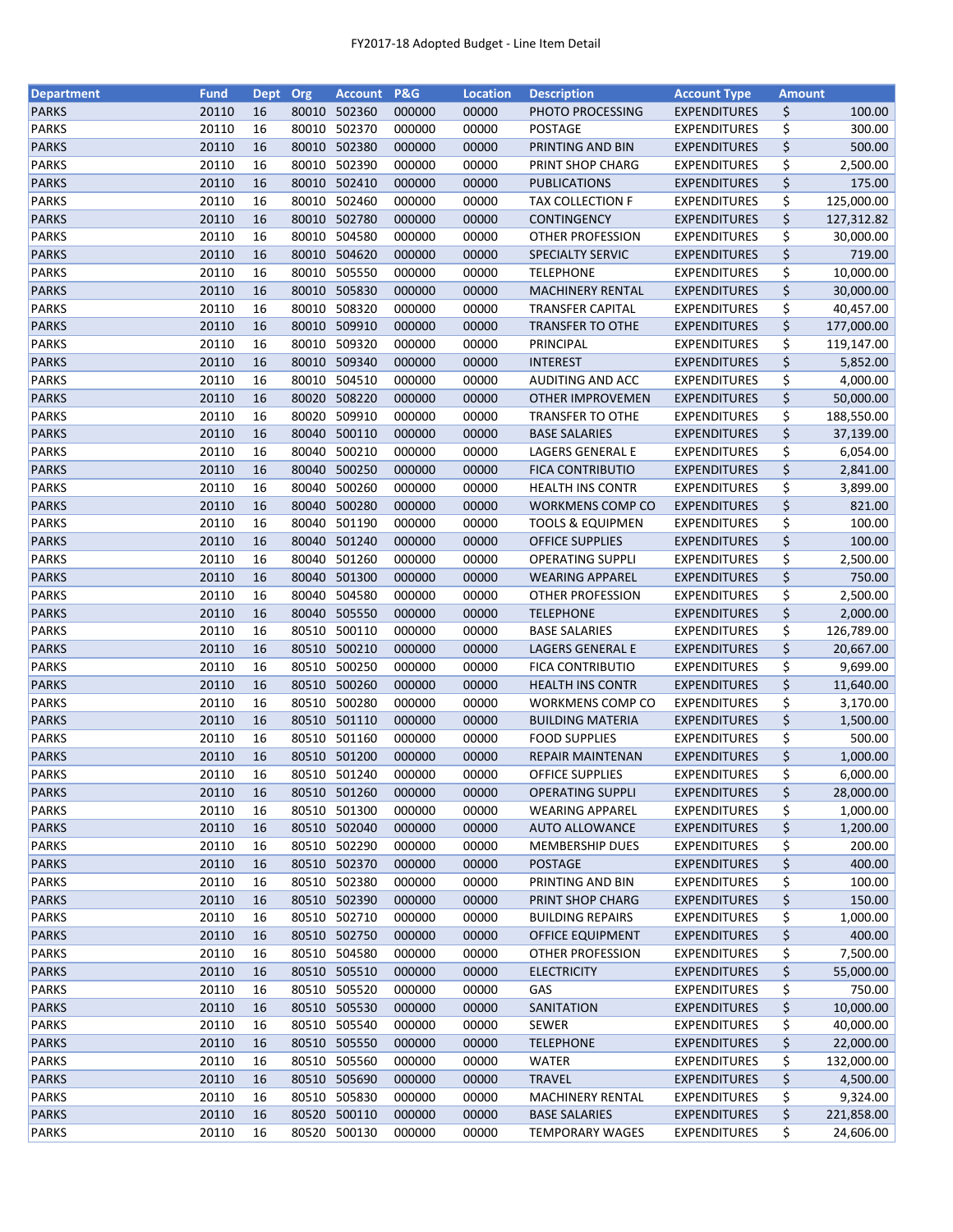| <b>Department</b>            | <b>Fund</b>    | <b>Dept</b> | Org   | <b>Account</b>   | <b>P&amp;G</b>   | <b>Location</b> | <b>Description</b>          | <b>Account Type</b>                        | <b>Amount</b> |                       |
|------------------------------|----------------|-------------|-------|------------------|------------------|-----------------|-----------------------------|--------------------------------------------|---------------|-----------------------|
| <b>PARKS</b>                 | 20110          | 16          | 80520 | 500210           | 000000           | 00000           | LAGERS GENERAL E            | <b>EXPENDITURES</b>                        | \$            | 40,174.00             |
| <b>PARKS</b>                 | 20110          | 16          | 80520 | 500250           | 000000           | 00000           | <b>FICA CONTRIBUTIO</b>     | <b>EXPENDITURES</b>                        | \$            | 18,854.00             |
| <b>PARKS</b>                 | 20110          | 16          | 80520 | 500260           | 000000           | 00000           | <b>HEALTH INS CONTR</b>     | <b>EXPENDITURES</b>                        | \$            | 40,740.00             |
| <b>PARKS</b>                 | 20110          | 16          | 80520 | 500280           | 000000           | 00000           | WORKMENS COMP CO            | <b>EXPENDITURES</b>                        | \$            | 23,353.00             |
| <b>PARKS</b>                 | 20110          | 16          |       | 80520 501110     | 000000           | 00000           | <b>BUILDING MATERIA</b>     | <b>EXPENDITURES</b>                        | \$            | 25,000.00             |
| <b>PARKS</b>                 | 20110          | 16          |       | 80520 501130     | 000000           | 00000           | CHEMICALS DRUG L            | <b>EXPENDITURES</b>                        | \$            | 20,000.00             |
| <b>PARKS</b>                 | 20110          | 16          |       | 80520 501140     | 000000           | 00000           | <b>CLOTHING ALLOWAN</b>     | <b>EXPENDITURES</b>                        | \$            | 500.00                |
| <b>PARKS</b>                 | 20110          | 16          |       | 80520 501180     | 000000           | 00000           | <b>JANITORIAL SUPPL</b>     | <b>EXPENDITURES</b>                        | \$            | 2,000.00              |
| <b>PARKS</b>                 | 20110          | 16          | 80520 | 501190           | 000000           | 00000           | <b>TOOLS &amp; EQUIPMEN</b> | <b>EXPENDITURES</b>                        | \$            | 1,500.00              |
| <b>PARKS</b>                 | 20110          | 16          | 80520 | 501200           | 000000           | 00000           | <b>REPAIR MAINTENAN</b>     | <b>EXPENDITURES</b>                        | \$            | 10,000.00             |
| <b>PARKS</b>                 | 20110          | 16          |       | 80520 501240     | 000000           | 00000           | <b>OFFICE SUPPLIES</b>      | <b>EXPENDITURES</b>                        | \$            | 505.00                |
| <b>PARKS</b>                 | 20110          | 16          | 80520 | 501260           | 000000           | 00000           | <b>OPERATING SUPPLI</b>     | <b>EXPENDITURES</b>                        | \$            | 6,000.00              |
| <b>PARKS</b>                 | 20110          | 16          |       | 80520 501280     | 000000           | 00000           | PLUMBING ELECTRI            | <b>EXPENDITURES</b>                        | \$            | 39,913.00             |
| <b>PARKS</b>                 | 20110          | 16          | 80520 | 501300           | 000000           | 00000           | <b>WEARING APPAREL</b>      | <b>EXPENDITURES</b>                        | \$            | 1,350.00              |
| <b>PARKS</b>                 | 20110          | 16          | 80520 | 502040           | 000000           | 00000           | <b>AUTO ALLOWANCE</b>       | <b>EXPENDITURES</b>                        | \$            | 3,500.00              |
| <b>PARKS</b>                 | 20110          | 16          | 80520 | 502710           | 000000           | 00000           | <b>BUILDING REPAIRS</b>     | <b>EXPENDITURES</b>                        | \$            | 8,000.00              |
| <b>PARKS</b>                 | 20110          | 16          |       | 80520 502760     | 000000           | 00000           | PLANT EQUIPMENT             | <b>EXPENDITURES</b>                        | \$            | 5,000.00              |
| <b>PARKS</b>                 | 20110          | 16          |       | 80520 504580     | 000000           | 00000           | OTHER PROFESSION            | <b>EXPENDITURES</b>                        | \$            | 27,500.00             |
| <b>PARKS</b>                 | 20110          | 16          |       | 80520 505830     | 000000           | 00000           | <b>MACHINERY RENTAL</b>     | <b>EXPENDITURES</b>                        | \$            | 1,000.00              |
| <b>PARKS</b>                 | 20110          | 16          |       | 80530 412010     | 000000           | 00000           | <b>ADMISSION FEES</b>       | <b>REVENUE</b>                             | \$            | (30,000.00)           |
| <b>PARKS</b>                 | 20110          | 16          | 80530 | 500110           | 000000           | 00000           | <b>BASE SALARIES</b>        | <b>EXPENDITURES</b>                        | \$            | 80,388.00             |
| <b>PARKS</b>                 | 20110          | 16          | 80530 | 500130           | 000000           | 00000           | <b>TEMPORARY WAGES</b>      | <b>EXPENDITURES</b>                        | \$            | 46,538.00             |
| <b>PARKS</b>                 | 20110          | 16          |       | 80530 500210     | 000000           | 00000           | <b>LAGERS GENERAL E</b>     | <b>EXPENDITURES</b>                        | \$            | 17,575.00             |
| <b>PARKS</b>                 | 20110          | 16          | 80530 | 500250           | 000000           | 00000           | <b>FICA CONTRIBUTIO</b>     | <b>EXPENDITURES</b>                        | \$            | 9,710.00              |
| <b>PARKS</b>                 | 20110          | 16          |       | 80530 500260     | 000000           | 00000           | <b>HEALTH INS CONTR</b>     | <b>EXPENDITURES</b>                        | \$            | 17,460.00             |
| <b>PARKS</b>                 | 20110          | 16          | 80530 | 500280           | 000000           | 00000           |                             | <b>EXPENDITURES</b>                        | \$            |                       |
| <b>PARKS</b>                 | 20110          | 16          | 80530 | 501110           | 000000           | 00000           | <b>WORKMENS COMP CO</b>     |                                            | \$            | 11,373.00<br>2,000.00 |
|                              | 20110          |             |       |                  |                  |                 | <b>BUILDING MATERIA</b>     | <b>EXPENDITURES</b>                        |               |                       |
| <b>PARKS</b>                 |                | 16          | 80530 | 501130           | 000000           | 00000           | CHEMICALS DRUG L            | <b>EXPENDITURES</b>                        | \$            | 3,500.00              |
| <b>PARKS</b>                 | 20110          | 16          | 80530 | 501160<br>501190 | 000000           | 00000           | <b>FOOD SUPPLIES</b>        | <b>EXPENDITURES</b>                        | \$            | 150.00                |
| <b>PARKS</b><br><b>PARKS</b> | 20110<br>20110 | 16<br>16    | 80530 | 80530 501200     | 000000<br>000000 | 00000<br>00000  | <b>TOOLS &amp; EQUIPMEN</b> | <b>EXPENDITURES</b><br><b>EXPENDITURES</b> | \$            | 2,000.00              |
|                              |                |             |       |                  |                  |                 | REPAIR MAINTENAN            |                                            | \$            | 2,500.00              |
| <b>PARKS</b>                 | 20110          | 16          |       | 80530 501240     | 000000           | 00000           | <b>OFFICE SUPPLIES</b>      | <b>EXPENDITURES</b>                        | \$            | 275.00                |
| <b>PARKS</b>                 | 20110          | 16          |       | 80530 501260     | 000000           | 00000           | <b>OPERATING SUPPLI</b>     | <b>EXPENDITURES</b>                        | \$            | 15,000.00             |
| <b>PARKS</b>                 | 20110          | 16          | 80530 | 501280           | 000000           | 00000           | PLUMBING ELECTRI            | <b>EXPENDITURES</b>                        | \$            | 1,000.00              |
| <b>PARKS</b>                 | 20110          | 16          |       | 80530 501300     | 000000           | 00000           | <b>WEARING APPAREL</b>      | <b>EXPENDITURES</b>                        | \$            | 2,000.00              |
| <b>PARKS</b>                 | 20110          | 16          |       | 80530 502290     | 000000           | 00000           | <b>MEMBERSHIP DUES</b>      | <b>EXPENDITURES</b>                        | \$            | 1,200.00              |
| <b>PARKS</b>                 | 20110          | 16          |       | 80530 502390     | 000000           | 00000           | PRINT SHOP CHARG            | <b>EXPENDITURES</b>                        | \$            | 200.00                |
| <b>PARKS</b>                 | 20110          | 16          |       | 80530 502410     | 000000           | 00000           | PUBLICATIONS                | <b>EXPENDITURES</b>                        | \$            | 300.00                |
| <b>PARKS</b>                 | 20110          | 16          |       | 80530 504580     | 000000           | 00000           | <b>OTHER PROFESSION</b>     | <b>EXPENDITURES</b>                        | \$            | 500.00                |
| <b>PARKS</b>                 | 20110          | 16          | 80530 | 505830           | 000000           | 00000           | <b>MACHINERY RENTAL</b>     | <b>EXPENDITURES</b>                        | \$            | 2,000.00              |
| <b>PARKS</b>                 | 20110          | 16          |       | 80550 500110     | 000000           | 00000           | <b>BASE SALARIES</b>        | <b>EXPENDITURES</b>                        | \$            | 82,964.00             |
| <b>PARKS</b>                 | 20110          | 16          |       | 80550 500210     | 000000           | 00000           | LAGERS GENERAL E            | <b>EXPENDITURES</b>                        | \$            | 13,523.00             |
| <b>PARKS</b>                 | 20110          | 16          |       | 80550 500250     | 000000           | 00000           | <b>FICA CONTRIBUTIO</b>     | <b>EXPENDITURES</b>                        | \$            | 6,347.00              |
| <b>PARKS</b>                 | 20110          | 16          |       | 80550 500260     | 000000           | 00000           | <b>HEALTH INS CONTR</b>     | <b>EXPENDITURES</b>                        | \$            | 11,640.00             |
| <b>PARKS</b>                 | 20110          | 16          |       | 80550 500280     | 000000           | 00000           | WORKMENS COMP CO            | <b>EXPENDITURES</b>                        | \$            | 3,551.00              |
| <b>PARKS</b>                 | 20110          | 16          |       | 80550 501130     | 000000           | 00000           | <b>CHEMICALS DRUG L</b>     | <b>EXPENDITURES</b>                        | \$            | 1,500.00              |
| <b>PARKS</b>                 | 20110          | 16          |       | 80550 501140     | 000000           | 00000           | <b>CLOTHING ALLOWAN</b>     | <b>EXPENDITURES</b>                        | \$            | 250.00                |
| PARKS                        | 20110          | 16          |       | 80550 501180     | 000000           | 00000           | <b>JANITORIAL SUPPL</b>     | <b>EXPENDITURES</b>                        | \$            | 200.00                |
| <b>PARKS</b>                 | 20110          | 16          |       | 80550 501190     | 000000           | 00000           | <b>TOOLS &amp; EQUIPMEN</b> | <b>EXPENDITURES</b>                        | \$            | 5,000.00              |
| <b>PARKS</b>                 | 20110          | 16          |       | 80550 501200     | 000000           | 00000           | REPAIR MAINTENAN            | <b>EXPENDITURES</b>                        | \$            | 50,000.00             |
| <b>PARKS</b>                 | 20110          | 16          |       | 80550 501240     | 000000           | 00000           | <b>OFFICE SUPPLIES</b>      | <b>EXPENDITURES</b>                        | \$            | 800.00                |
| <b>PARKS</b>                 | 20110          | 16          | 80550 | 501250           | 000000           | 00000           | OIL AND LUBRICAN            | EXPENDITURES                               | \$            | 5,000.00              |
| <b>PARKS</b>                 | 20110          | 16          |       | 80550 501260     | 000000           | 00000           | <b>OPERATING SUPPLI</b>     | <b>EXPENDITURES</b>                        | \$            | 1,000.00              |
| <b>PARKS</b>                 | 20110          | 16          |       | 80550 501290     | 000000           | 00000           | <b>SAFETY ITEMS</b>         | <b>EXPENDITURES</b>                        | \$            | 300.00                |
| <b>PARKS</b>                 | 20110          | 16          |       | 80550 502480     | 000000           | 00000           | <b>TOWING FEES</b>          | <b>EXPENDITURES</b>                        | \$            | 2,000.00              |
| <b>PARKS</b>                 | 20110          | 16          |       | 80550 502710     | 000000           | 00000           | <b>BUILDING REPAIRS</b>     | <b>EXPENDITURES</b>                        | \$            | 250.00                |
| <b>PARKS</b>                 | 20110          | 16          |       | 80550 502740     | 000000           | 00000           | <b>MOTOR VEHICLE RE</b>     | <b>EXPENDITURES</b>                        | \$            | 25,000.00             |
| PARKS                        | 20110          | 16          |       | 80550 504580     | 000000           | 00000           | OTHER PROFESSION            | <b>EXPENDITURES</b>                        | \$            | 2,500.00              |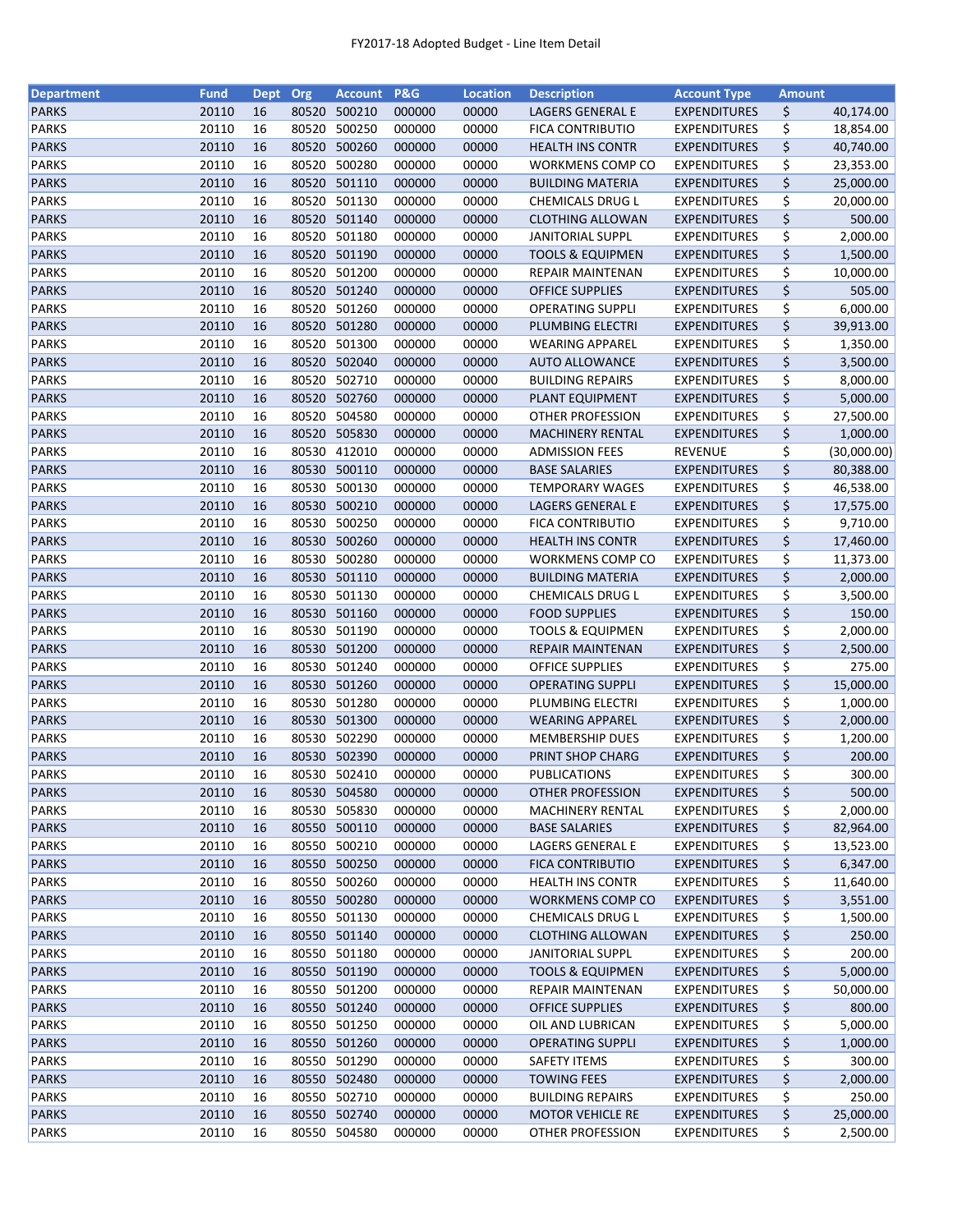| <b>Department</b> | <b>Fund</b> | <b>Dept</b> | Org   | <b>Account</b> | P&G    | <b>Location</b> | <b>Description</b>          | <b>Account Type</b> | <b>Amount</b> |            |
|-------------------|-------------|-------------|-------|----------------|--------|-----------------|-----------------------------|---------------------|---------------|------------|
| <b>PARKS</b>      | 20110       | 16          | 80550 | 505830         | 000000 | 00000           | <b>MACHINERY RENTAL</b>     | <b>EXPENDITURES</b> | \$            | 100.00     |
| <b>PARKS</b>      | 20110       | 16          | 80550 | 505850         | 000000 | 00000           | <b>CLOTHING LINENS</b>      | <b>EXPENDITURES</b> | \$            | 2,000.00   |
| <b>PARKS</b>      | 20110       | 16          | 80550 | 501170         | 000000 | 00000           | <b>FUEL PURCHASES</b>       | <b>EXPENDITURES</b> | \$            | 80,000.00  |
| <b>PARKS</b>      | 20110       | 16          | 80570 | 500110         | 000000 | 00000           | <b>BASE SALARIES</b>        | <b>EXPENDITURES</b> | \$            | 250,244.00 |
| <b>PARKS</b>      | 20110       | 16          |       | 80570 500130   | 000000 | 00000           | <b>TEMPORARY WAGES</b>      | <b>EXPENDITURES</b> | \$            | 123,066.00 |
| <b>PARKS</b>      | 20110       | 16          |       | 80570 500210   | 000000 | 00000           | LAGERS GENERAL E            | <b>EXPENDITURES</b> | \$            | 45,368.00  |
| <b>PARKS</b>      | 20110       | 16          | 80570 | 500250         | 000000 | 00000           | <b>FICA CONTRIBUTIO</b>     | <b>EXPENDITURES</b> | \$            | 28,761.00  |
| <b>PARKS</b>      | 20110       | 16          | 80570 | 500260         | 000000 | 00000           | <b>HEALTH INS CONTR</b>     | <b>EXPENDITURES</b> | \$            | 46,560.00  |
| <b>PARKS</b>      | 20110       | 16          |       | 80570 500280   | 000000 | 00000           | WORKMENS COMP CO            | <b>EXPENDITURES</b> | \$            | 12,895.00  |
| <b>PARKS</b>      | 20110       | 16          | 80570 | 501110         | 000000 | 00000           | <b>BUILDING MATERIA</b>     | <b>EXPENDITURES</b> | \$            | 5,000.00   |
| <b>PARKS</b>      | 20110       | 16          |       | 80570 501130   | 000000 | 00000           | <b>CHEMICALS DRUG L</b>     | <b>EXPENDITURES</b> | \$            | 24,000.00  |
| <b>PARKS</b>      | 20110       | 16          |       | 80570 501140   | 000000 | 00000           | CLOTHING ALLOWAN            | <b>EXPENDITURES</b> |               |            |
| <b>PARKS</b>      | 20110       | 16          | 80570 | 501180         | 000000 | 00000           |                             |                     | \$<br>\$      | 1,200.00   |
|                   |             |             |       |                |        |                 | <b>JANITORIAL SUPPL</b>     | <b>EXPENDITURES</b> |               | 10,000.00  |
| <b>PARKS</b>      | 20110       | 16          | 80570 | 501190         | 000000 | 00000           | <b>TOOLS &amp; EQUIPMEN</b> | <b>EXPENDITURES</b> | \$            | 5,000.00   |
| <b>PARKS</b>      | 20110       | 16          | 80570 | 501200         | 000000 | 00000           | REPAIR MAINTENAN            | <b>EXPENDITURES</b> | \$            | 20,000.00  |
| <b>PARKS</b>      | 20110       | 16          | 80570 | 501240         | 000000 | 00000           | <b>OFFICE SUPPLIES</b>      | <b>EXPENDITURES</b> | \$            | 500.00     |
| <b>PARKS</b>      | 20110       | 16          |       | 80570 501260   | 000000 | 00000           | <b>OPERATING SUPPLI</b>     | <b>EXPENDITURES</b> | \$            | 20,500.00  |
| <b>PARKS</b>      | 20110       | 16          |       | 80570 501280   | 000000 | 00000           | PLUMBING ELECTRI            | <b>EXPENDITURES</b> | \$            | 2,500.00   |
| <b>PARKS</b>      | 20110       | 16          |       | 80570 501290   | 000000 | 00000           | <b>SAFETY ITEMS</b>         | <b>EXPENDITURES</b> | \$            | 200.00     |
| <b>PARKS</b>      | 20110       | 16          | 80570 | 501300         | 000000 | 00000           | <b>WEARING APPAREL</b>      | <b>EXPENDITURES</b> | \$            | 2,750.00   |
| <b>PARKS</b>      | 20110       | 16          |       | 80570 502040   | 000000 | 00000           | <b>AUTO ALLOWANCE</b>       | <b>EXPENDITURES</b> | \$            | 500.00     |
| <b>PARKS</b>      | 20110       | 16          | 80570 | 502290         | 000000 | 00000           | <b>MEMBERSHIP DUES</b>      | <b>EXPENDITURES</b> | \$            | 500.00     |
| <b>PARKS</b>      | 20110       | 16          |       | 80570 504580   | 000000 | 00000           | OTHER PROFESSION            | <b>EXPENDITURES</b> | \$            | 130,000.00 |
| <b>PARKS</b>      | 20110       | 16          |       | 80570 505830   | 000000 | 00000           | <b>MACHINERY RENTAL</b>     | <b>EXPENDITURES</b> | \$            | 500.00     |
| <b>PARKS</b>      | 20110       | 16          | 82010 | 500110         | 000000 | 00000           | <b>BASE SALARIES</b>        | <b>EXPENDITURES</b> | \$            | 116,690.00 |
| <b>PARKS</b>      | 20110       | 16          | 82010 | 500210         | 000000 | 00000           | LAGERS GENERAL E            | <b>EXPENDITURES</b> | \$            | 19,020.00  |
| <b>PARKS</b>      | 20110       | 16          | 82010 | 500250         | 000000 | 00000           | <b>FICA CONTRIBUTIO</b>     | <b>EXPENDITURES</b> | \$            | 8,927.00   |
| <b>PARKS</b>      | 20110       | 16          | 82010 | 500260         | 000000 | 00000           | <b>HEALTH INS CONTR</b>     | <b>EXPENDITURES</b> | \$            | 13,386.00  |
| <b>PARKS</b>      | 20110       | 16          |       | 82010 500280   | 000000 | 00000           | WORKMENS COMP CO            | <b>EXPENDITURES</b> | \$            | 1,132.00   |
| <b>PARKS</b>      | 20110       | 16          | 82010 | 501160         | 000000 | 00000           | <b>FOOD SUPPLIES</b>        | <b>EXPENDITURES</b> | \$            | 100.00     |
| <b>PARKS</b>      | 20110       | 16          |       | 82010 501220   | 000000 | 00000           | NON-CAPITAL COMP            | <b>EXPENDITURES</b> | \$            | 100.00     |
| <b>PARKS</b>      | 20110       | 16          |       | 82010 501240   | 000000 | 00000           | <b>OFFICE SUPPLIES</b>      | <b>EXPENDITURES</b> | \$            | 2,000.00   |
| <b>PARKS</b>      | 20110       | 16          |       | 82010 501260   | 000000 | 00000           | <b>OPERATING SUPPLI</b>     | <b>EXPENDITURES</b> | \$            | 100.00     |
| <b>PARKS</b>      | 20110       | 16          | 82010 | 501300         | 000000 | 00000           | <b>WEARING APPAREL</b>      | <b>EXPENDITURES</b> | \$            | 250.00     |
| <b>PARKS</b>      | 20110       | 16          |       | 82010 502040   | 000000 | 00000           | <b>AUTO ALLOWANCE</b>       | <b>EXPENDITURES</b> | \$            | 500.00     |
| <b>PARKS</b>      | 20110       | 16          |       | 82010 502370   |        |                 |                             | <b>EXPENDITURES</b> |               |            |
|                   |             |             |       | 82010 502380   | 000000 | 00000           | POSTAGE                     |                     | \$            | 1,500.00   |
| <b>PARKS</b>      | 20110       | 16          |       |                | 000000 | 00000           | PRINTING AND BIN            | <b>EXPENDITURES</b> | \$            | 700.00     |
| <b>PARKS</b>      | 20110       | 16          |       | 82010 502390   | 000000 | 00000           | PRINT SHOP CHARG            | <b>EXPENDITURES</b> | \$            | 300.00     |
| <b>PARKS</b>      | 20110       | 16          |       | 82010 504580   | 000000 | 00000           | OTHER PROFESSION            | <b>EXPENDITURES</b> | \$            | 3,532.00   |
| <b>PARKS</b>      | 20110       | 16          | 82010 | 505530         | 000000 | 00000           | SANITATION                  | <b>EXPENDITURES</b> | \$            | 1,750.00   |
| <b>PARKS</b>      | 20110       | 16          |       | 82010 505830   | 000000 | 00000           | <b>MACHINERY RENTAL</b>     | <b>EXPENDITURES</b> | \$            | 100.00     |
| <b>PARKS</b>      | 20110       | 16          |       | 82010 505850   | 000000 | 00000           | <b>CLOTHING LINENS</b>      | <b>EXPENDITURES</b> | \$            | 100.00     |
| <b>PARKS</b>      | 20110       | 16          |       | 82510 500110   | 000000 | 00000           | <b>BASE SALARIES</b>        | <b>EXPENDITURES</b> | \$            | 147,319.00 |
| <b>PARKS</b>      | 20110       | 16          |       | 82510 500210   | 000000 | 00000           | LAGERS GENERAL E            | <b>EXPENDITURES</b> | \$            | 24,013.00  |
| <b>PARKS</b>      | 20110       | 16          |       | 82510 500250   | 000000 | 00000           | <b>FICA CONTRIBUTIO</b>     | <b>EXPENDITURES</b> | \$            | 13,029.00  |
| PARKS             | 20110       | 16          |       | 82510 500260   | 000000 | 00000           | <b>HEALTH INS CONTR</b>     | <b>EXPENDITURES</b> | \$            | 11,640.00  |
| <b>PARKS</b>      | 20110       | 16          |       | 82510 500280   | 000000 | 00000           | WORKMENS COMP CO            | <b>EXPENDITURES</b> | \$            | 3,628.00   |
| <b>PARKS</b>      | 20110       | 16          |       | 82510 501160   | 000000 | 00000           | <b>FOOD SUPPLIES</b>        | <b>EXPENDITURES</b> | \$            | 500.00     |
| <b>PARKS</b>      | 20110       | 16          |       | 82510 501240   | 000000 | 00000           | <b>OFFICE SUPPLIES</b>      | <b>EXPENDITURES</b> | \$            | 2,478.00   |
| <b>PARKS</b>      | 20110       | 16          |       | 82510 501260   | 000000 | 00000           | <b>OPERATING SUPPLI</b>     | <b>EXPENDITURES</b> | \$            | 1,000.00   |
| <b>PARKS</b>      | 20110       | 16          |       | 82510 501300   | 000000 | 00000           | <b>WEARING APPAREL</b>      | <b>EXPENDITURES</b> | \$            | 500.00     |
| <b>PARKS</b>      | 20110       | 16          |       | 82510 502040   | 000000 | 00000           | <b>AUTO ALLOWANCE</b>       | <b>EXPENDITURES</b> | \$            | 750.00     |
| <b>PARKS</b>      | 20110       | 16          |       | 82510 502290   | 000000 | 00000           | <b>MEMBERSHIP DUES</b>      | <b>EXPENDITURES</b> | \$            | 500.00     |
| <b>PARKS</b>      | 20110       | 16          |       | 82510 502360   | 000000 | 00000           | PHOTO PROCESSING            | <b>EXPENDITURES</b> | \$            | 200.00     |
| <b>PARKS</b>      | 20110       | 16          |       | 82510 502370   | 000000 | 00000           | <b>POSTAGE</b>              | <b>EXPENDITURES</b> | \$            | 200.00     |
| <b>PARKS</b>      | 20110       | 16          |       | 82510 502390   | 000000 | 00000           | PRINT SHOP CHARG            | <b>EXPENDITURES</b> | \$            | 1,000.00   |
| <b>PARKS</b>      | 20110       | 16          |       | 82510 504580   | 000000 | 00000           | OTHER PROFESSION            | <b>EXPENDITURES</b> | \$            | 5,032.00   |
| <b>PARKS</b>      | 20110       | 16          |       | 82510 505550   | 000000 | 00000           | <b>TELEPHONE</b>            | <b>EXPENDITURES</b> | \$            | 11,000.00  |
|                   |             |             |       |                |        |                 |                             |                     |               |            |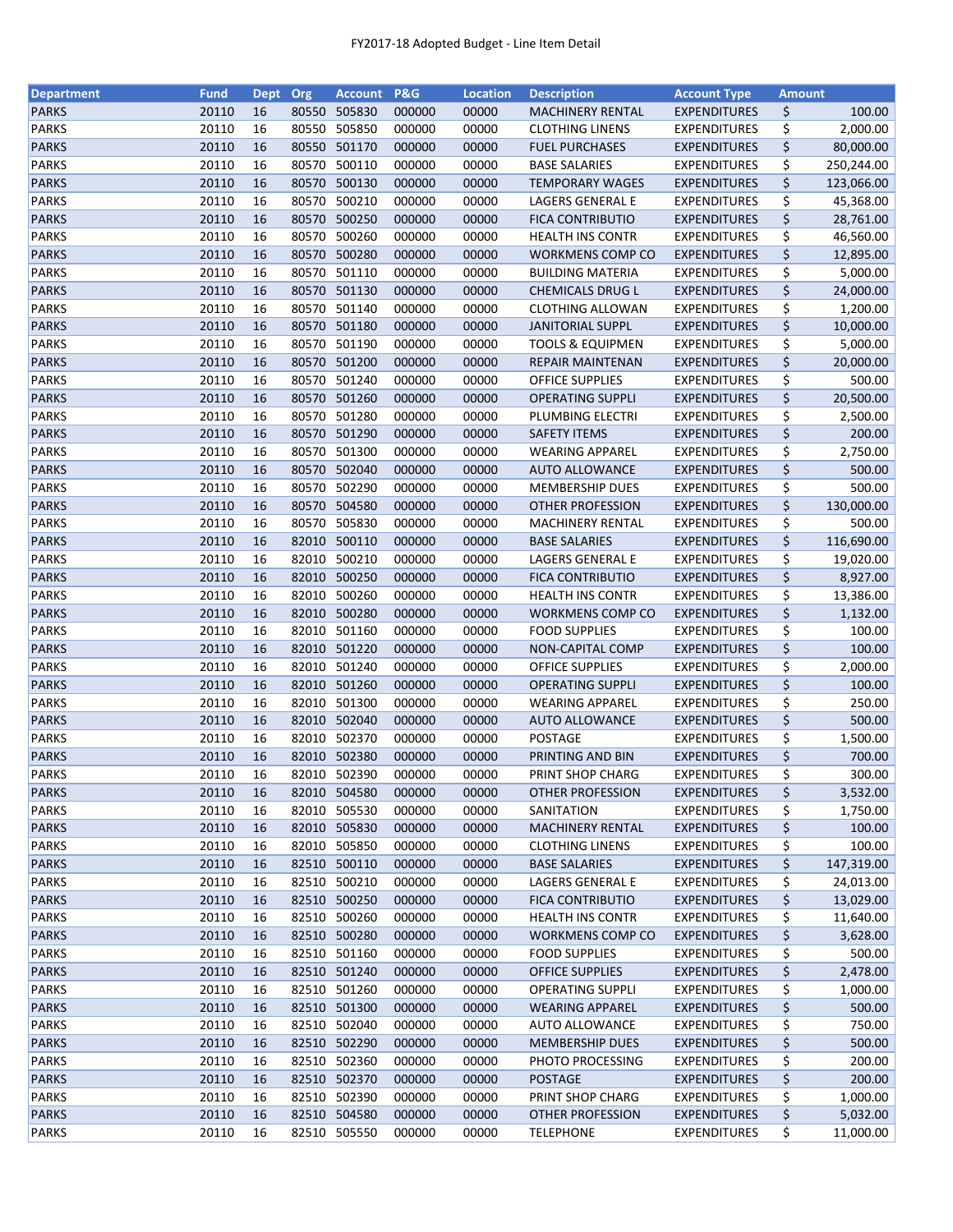| <b>Department</b> | <b>Fund</b>    | <b>Dept</b> | Org            | <b>Account</b>   | P&G    | <b>Location</b> | <b>Description</b>          | <b>Account Type</b> | <b>Amount</b> |                           |
|-------------------|----------------|-------------|----------------|------------------|--------|-----------------|-----------------------------|---------------------|---------------|---------------------------|
| <b>PARKS</b>      | 20110          | 16          | 82510          | 505690           | 000000 | 00000           | <b>TRAVEL</b>               | <b>EXPENDITURES</b> | \$            | 7,000.00                  |
| <b>PARKS</b>      | 20110          | 16          | 82510          | 505830           | 000000 | 00000           | <b>MACHINERY RENTAL</b>     | <b>EXPENDITURES</b> | \$            | 5,000.00                  |
| <b>PARKS</b>      | 20110          | 16          | 82510          | 500130           | 000000 | 00000           | <b>TEMPORARY WAGES</b>      | <b>EXPENDITURES</b> | \$            | 23,000.00                 |
| <b>PARKS</b>      | 20110          | 16          | 82520          | 412020           | 000000 | 00000           | <b>ACTIVITY FEES</b>        | <b>REVENUE</b>      | \$            | (167,084.00)              |
| <b>PARKS</b>      | 20110          | 16          | 82520          | 412010           | 000000 | 00000           | <b>ADMISSION FEES</b>       | <b>REVENUE</b>      | \$            | (75,000.00)               |
| <b>PARKS</b>      | 20110          | 16          | 82520          | 500110           | 000000 | 00000           | <b>BASE SALARIES</b>        | <b>EXPENDITURES</b> | \$            | 88,774.00                 |
| <b>PARKS</b>      | 20110          | 16          | 82520          | 500130           | 000000 | 00000           | <b>TEMPORARY WAGES</b>      | <b>EXPENDITURES</b> | \$            | 41,185.00                 |
| <b>PARKS</b>      | 20110          | 16          | 82520          | 500210           | 000000 | 00000           | LAGERS GENERAL E            | <b>EXPENDITURES</b> | \$            | 14,470.00                 |
| <b>PARKS</b>      | 20110          | 16          | 82520          | 500250           | 000000 | 00000           | <b>FICA CONTRIBUTIO</b>     | <b>EXPENDITURES</b> | \$            | 9,942.00                  |
| <b>PARKS</b>      | 20110          | 16          | 82520          | 500260           | 000000 | 00000           | <b>HEALTH INS CONTR</b>     | <b>EXPENDITURES</b> | \$            | 10,476.00                 |
| <b>PARKS</b>      | 20110          | 16          | 82520          | 500280           | 000000 | 00000           | <b>WORKMENS COMP CO</b>     | <b>EXPENDITURES</b> | \$            | 2,807.00                  |
| <b>PARKS</b>      | 20110          | 16          | 82520          | 501180           | 000000 | 00000           | <b>JANITORIAL SUPPL</b>     | <b>EXPENDITURES</b> | \$            | 300.00                    |
| <b>PARKS</b>      | 20110          | 16          | 82520          | 501240           | 000000 | 00000           | <b>OFFICE SUPPLIES</b>      | <b>EXPENDITURES</b> | \$            | 1,500.00                  |
| <b>PARKS</b>      | 20110          | 16          | 82520          | 501260           | 000000 | 00000           | <b>OPERATING SUPPLI</b>     | <b>EXPENDITURES</b> | \$            | 5,000.00                  |
| <b>PARKS</b>      | 20110          | 16          | 82520          | 501300           | 000000 | 00000           | <b>WEARING APPAREL</b>      | <b>EXPENDITURES</b> | \$            | 250.00                    |
| <b>PARKS</b>      | 20110          | 16          | 82520          | 502040           | 000000 | 00000           | <b>AUTO ALLOWANCE</b>       | <b>EXPENDITURES</b> | \$            | 1,600.00                  |
| <b>PARKS</b>      | 20110          | 16          |                | 82520 502080     | 000000 | 00000           | <b>BANK CHARGES</b>         | <b>EXPENDITURES</b> | \$            | 2,200.00                  |
| <b>PARKS</b>      | 20110          | 16          |                | 82520 502290     | 000000 | 00000           | <b>MEMBERSHIP DUES</b>      | <b>EXPENDITURES</b> | \$            | 500.00                    |
| <b>PARKS</b>      | 20110          | 16          | 82520          | 502370           | 000000 | 00000           | <b>POSTAGE</b>              | <b>EXPENDITURES</b> | \$            | 25.00                     |
| <b>PARKS</b>      | 20110          | 16          | 82520          | 502390           | 000000 | 00000           | PRINT SHOP CHARG            | <b>EXPENDITURES</b> | \$            | 200.00                    |
| <b>PARKS</b>      | 20110          | 16          | 82520          | 502710           | 000000 | 00000           | <b>BUILDING REPAIRS</b>     | <b>EXPENDITURES</b> | \$            | 200.00                    |
| <b>PARKS</b>      | 20110          | 16          | 82520          | 504580           | 000000 | 00000           | <b>OTHER PROFESSION</b>     | <b>EXPENDITURES</b> | \$            | 45,000.00                 |
| <b>PARKS</b>      | 20110          | 16          |                | 82520 505550     | 000000 | 00000           | <b>TELEPHONE</b>            | <b>EXPENDITURES</b> | \$            | 4,500.00                  |
| <b>PARKS</b>      | 20110          | 16          | 82520          | 505830           | 000000 | 00000           | <b>MACHINERY RENTAL</b>     | EXPENDITURES        | \$            | 1,126.00                  |
| <b>PARKS</b>      | 20110          | 16          | 82520          | 505850           | 000000 | 00000           | <b>CLOTHING LINENS</b>      | <b>EXPENDITURES</b> | \$            | 175.00                    |
| <b>PARKS</b>      | 20110          | 16          | 82520          | 502250           | 000000 | 00000           | <b>INTERNET SERVICE</b>     | <b>EXPENDITURES</b> | \$            | 315.00                    |
| <b>PARKS</b>      | 20110          | 16          | 82520          | 504590           | 000000 | 00000           | PROFESSIONAL DEV            | <b>EXPENDITURES</b> | \$            | 315.00                    |
| <b>PARKS</b>      | 20110          | 16          | 82520          | 505840           | 000000 | 00000           | <b>VEHICULAR RENTAL</b>     | <b>EXPENDITURES</b> | \$            | 30.00                     |
| <b>PARKS</b>      | 20110          | 16          | 82530          | 412020           | 000000 | 00000           | <b>ACTIVITY FEES</b>        | <b>REVENUE</b>      | \$            |                           |
| <b>PARKS</b>      | 20110          | 16          | 82530          | 500110           | 000000 | 00000           | <b>BASE SALARIES</b>        | <b>EXPENDITURES</b> |               | (175,000.00)<br>59,227.00 |
| <b>PARKS</b>      | 20110          | 16          | 82530          | 500130           | 000000 | 00000           | <b>TEMPORARY WAGES</b>      | <b>EXPENDITURES</b> | \$<br>\$      | 216,875.00                |
|                   | 20110          |             |                | 500210           |        |                 |                             |                     |               |                           |
| <b>PARKS</b>      |                | 16          | 82530          |                  | 000000 | 00000           | LAGERS GENERAL E            | <b>EXPENDITURES</b> | \$            | 9,654.00                  |
| <b>PARKS</b>      | 20110<br>20110 | 16<br>16    | 82530<br>82530 | 500250<br>500260 | 000000 | 00000           | <b>FICA CONTRIBUTIO</b>     | <b>EXPENDITURES</b> | \$            | 21,122.00                 |
| <b>PARKS</b>      |                |             |                |                  | 000000 | 00000           | <b>HEALTH INS CONTR</b>     | <b>EXPENDITURES</b> | \$            | 5,820.00                  |
| <b>PARKS</b>      | 20110          | 16          | 82530          | 500280           | 000000 | 00000           | <b>WORKMENS COMP CO</b>     | <b>EXPENDITURES</b> | \$            | 6,295.00                  |
| <b>PARKS</b>      | 20110          | 16          |                | 82530 501160     | 000000 | 00000           | <b>FOOD SUPPLIES</b>        | EXPENDITURES        | \$            | 950.00                    |
| <b>PARKS</b>      | 20110          | 16          |                | 82530 501180     | 000000 | 00000           | <b>JANITORIAL SUPPL</b>     | <b>EXPENDITURES</b> | \$            | 1,000.00                  |
| <b>PARKS</b>      | 20110          | 16          |                | 82530 501240     | 000000 | 00000           | <b>OFFICE SUPPLIES</b>      | <b>EXPENDITURES</b> | \$            | 2,060.00                  |
| <b>PARKS</b>      | 20110          | 16          |                | 82530 501260     | 000000 | 00000           | <b>OPERATING SUPPLI</b>     | <b>EXPENDITURES</b> | \$            | 7,690.00                  |
| <b>PARKS</b>      | 20110          | 16          | 82530          | 501300           | 000000 | 00000           | <b>WEARING APPAREL</b>      | <b>EXPENDITURES</b> | \$            | 4,200.00                  |
| <b>PARKS</b>      | 20110          | 16          |                | 82530 502040     | 000000 | 00000           | <b>AUTO ALLOWANCE</b>       | <b>EXPENDITURES</b> | \$            | 1,400.00                  |
| <b>PARKS</b>      | 20110          | 16          |                | 82530 502290     | 000000 | 00000           | <b>MEMBERSHIP DUES</b>      | <b>EXPENDITURES</b> | \$            | 1,400.00                  |
| <b>PARKS</b>      | 20110          | 16          |                | 82530 502370     | 000000 | 00000           | POSTAGE                     | <b>EXPENDITURES</b> | \$            | 100.00                    |
| <b>PARKS</b>      | 20110          | 16          |                | 82530 502380     | 000000 | 00000           | PRINTING AND BIN            | <b>EXPENDITURES</b> | \$            | 795.00                    |
| <b>PARKS</b>      | 20110          | 16          |                | 82530 502390     | 000000 | 00000           | PRINT SHOP CHARG            | <b>EXPENDITURES</b> | \$            | 2,100.00                  |
| PARKS             | 20110          | 16          |                | 82530 502410     | 000000 | 00000           | <b>PUBLICATIONS</b>         | <b>EXPENDITURES</b> | \$            | 450.00                    |
| <b>PARKS</b>      | 20110          | 16          |                | 82530 504580     | 000000 | 00000           | <b>OTHER PROFESSION</b>     | <b>EXPENDITURES</b> | \$            | 4,800.00                  |
| <b>PARKS</b>      | 20110          | 16          |                | 82530 505550     | 000000 | 00000           | <b>TELEPHONE</b>            | <b>EXPENDITURES</b> | \$            | 1,750.00                  |
| <b>PARKS</b>      | 20110          | 16          |                | 82530 501190     | 000000 | 00000           | <b>TOOLS &amp; EQUIPMEN</b> | <b>EXPENDITURES</b> | \$            | 10,000.00                 |
| <b>PARKS</b>      | 20110          | 16          | 82540          | 406040           | 000000 | 00000           | CONCESSIONS                 | REVENUE             | \$            | (415,000.00)              |
| <b>PARKS</b>      | 20110          | 16          | 82540          | 500110           | 000000 | 00000           | <b>BASE SALARIES</b>        | <b>EXPENDITURES</b> | \$            | 42,958.00                 |
| <b>PARKS</b>      | 20110          | 16          | 82540          | 500130           | 000000 | 00000           | <b>TEMPORARY WAGES</b>      | <b>EXPENDITURES</b> | \$            | 104,000.00                |
| <b>PARKS</b>      | 20110          | 16          | 82540          | 500210           | 000000 | 00000           | LAGERS GENERAL E            | <b>EXPENDITURES</b> | \$            | 7,002.00                  |
| <b>PARKS</b>      | 20110          | 16          | 82540          | 500250           | 000000 | 00000           | <b>FICA CONTRIBUTIO</b>     | <b>EXPENDITURES</b> | \$            | 11,242.00                 |
| <b>PARKS</b>      | 20110          | 16          |                | 82540 500260     | 000000 | 00000           | <b>HEALTH INS CONTR</b>     | <b>EXPENDITURES</b> | \$            | 5,820.00                  |
| <b>PARKS</b>      | 20110          | 16          | 82540          | 500280           | 000000 | 00000           | <b>WORKMENS COMP CO</b>     | <b>EXPENDITURES</b> | \$            | 3,351.00                  |
| <b>PARKS</b>      | 20110          | 16          | 82540          | 501160           | 000000 | 00000           | <b>FOOD SUPPLIES</b>        | <b>EXPENDITURES</b> | \$            | 141,262.00                |
| <b>PARKS</b>      | 20110          | 16          |                | 82540 501190     | 000000 | 00000           | <b>TOOLS &amp; EQUIPMEN</b> | <b>EXPENDITURES</b> | \$            | 8,500.00                  |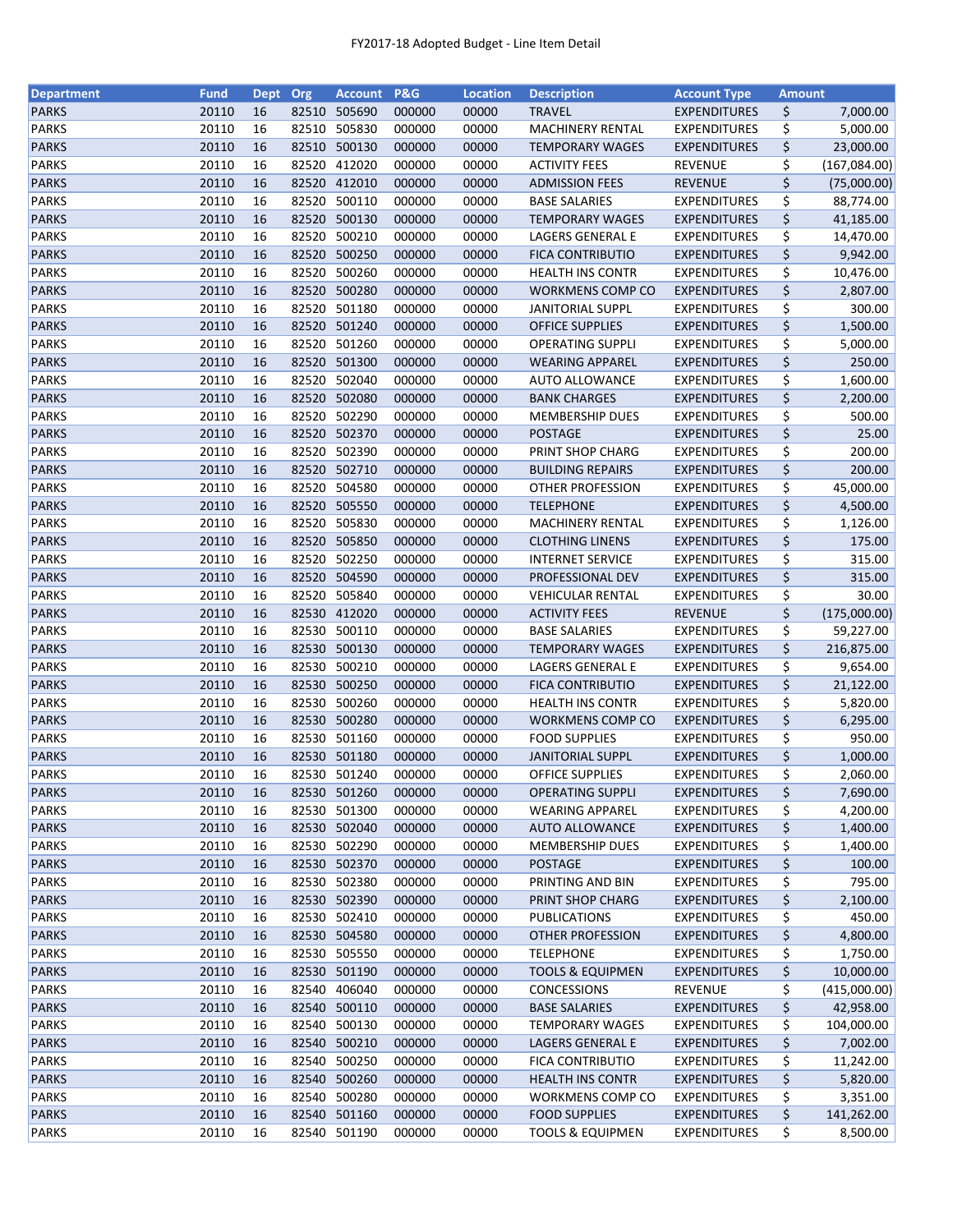| <b>Department</b>            | <b>Fund</b>    | <b>Dept</b> | Org   | <b>Account</b>         | <b>P&amp;G</b>   | <b>Location</b> | <b>Description</b>          | <b>Account Type</b>                        | <b>Amount</b> |               |
|------------------------------|----------------|-------------|-------|------------------------|------------------|-----------------|-----------------------------|--------------------------------------------|---------------|---------------|
| <b>PARKS</b>                 | 20110          | 16          | 82540 | 501200                 | 000000           | 00000           | <b>REPAIR MAINTENAN</b>     | <b>EXPENDITURES</b>                        | \$            | 5,000.00      |
| <b>PARKS</b>                 | 20110          | 16          | 82540 | 501240                 | 000000           | 00000           | <b>OFFICE SUPPLIES</b>      | <b>EXPENDITURES</b>                        | \$            | 200.00        |
| <b>PARKS</b>                 | 20110          | 16          | 82540 | 501260                 | 000000           | 00000           | <b>OPERATING SUPPLI</b>     | <b>EXPENDITURES</b>                        | \$            | 4,000.00      |
| <b>PARKS</b>                 | 20110          | 16          | 82540 | 501300                 | 000000           | 00000           | <b>WEARING APPAREL</b>      | <b>EXPENDITURES</b>                        | \$            | 2,000.00      |
| <b>PARKS</b>                 | 20110          | 16          |       | 82540 502290           | 000000           | 00000           | <b>MEMBERSHIP DUES</b>      | <b>EXPENDITURES</b>                        | \$            | 1,000.00      |
| <b>PARKS</b>                 | 20110          | 16          |       | 82540 502370           | 000000           | 00000           | <b>POSTAGE</b>              | <b>EXPENDITURES</b>                        | \$            | 50.00         |
| <b>PARKS</b>                 | 20110          | 16          |       | 82540 502380           | 000000           | 00000           | PRINTING AND BIN            | <b>EXPENDITURES</b>                        | \$            | 200.00        |
| <b>PARKS</b>                 | 20110          | 16          |       | 82540 502390           | 000000           | 00000           | PRINT SHOP CHARG            | <b>EXPENDITURES</b>                        | \$            | 100.00        |
| <b>PARKS</b>                 | 20110          | 16          |       | 82540 505550           | 000000           | 00000           | <b>TELEPHONE</b>            | <b>EXPENDITURES</b>                        | \$            | 1,500.00      |
| <b>PARKS</b>                 | 20110          | 16          | 82540 | 502050                 | 000000           | 00000           | <b>BACKGROUND CHECKS</b>    | <b>EXPENDITURES</b>                        | \$            | 25.00         |
| <b>PARKS</b>                 | 20110          | 16          |       | 82540 502280           | 000000           | 00000           | <b>MARKETING</b>            | <b>EXPENDITURES</b>                        | \$            | 502.00        |
| <b>PARKS</b>                 | 20110          | 16          | 82540 | 504580                 | 000000           | 00000           | <b>OTHER PROFESSION</b>     | <b>EXPENDITURES</b>                        | \$            | 69.00         |
| <b>PARKS</b>                 | 20110          | 16          |       | 82540 502080           | 000000           | 00000           | <b>BANK CHARGES</b>         | <b>EXPENDITURES</b>                        | \$            | 600.00        |
| <b>PARKS</b>                 | 20110          | 16          | 82550 | 412020                 | 000000           | 10065           | <b>ACTIVITY FEES</b>        | <b>REVENUE</b>                             | \$            | (306, 615.00) |
| <b>PARKS</b>                 | 20110          | 16          | 82550 | 500110                 | 000000           | 10065           | <b>BASE SALARIES</b>        | <b>EXPENDITURES</b>                        | \$            | 259,601.00    |
| <b>PARKS</b>                 | 20110          | 16          | 82550 | 500130                 | 000000           | 10065           | <b>TEMPORARY WAGES</b>      | <b>EXPENDITURES</b>                        | \$            | 164,739.00    |
| <b>PARKS</b>                 | 20110          | 16          |       | 82550 500210           | 000000           | 10065           | LAGERS GENERAL E            | <b>EXPENDITURES</b>                        | \$            | 42,315.00     |
| <b>PARKS</b>                 | 20110          | 16          |       | 82550 500250           | 000000           | 10065           | FICA CONTRIBUTIO            | <b>EXPENDITURES</b>                        | \$            | 32,462.00     |
| <b>PARKS</b>                 | 20110          | 16          |       | 82550 500260           | 000000           | 10065           | <b>HEALTH INS CONTR</b>     | <b>EXPENDITURES</b>                        | \$            | 28,518.00     |
| <b>PARKS</b>                 | 20110          | 16          |       | 82550 500280           | 000000           | 10065           | WORKMENS COMP CO            | <b>EXPENDITURES</b>                        | \$            | 12,136.00     |
| <b>PARKS</b>                 | 20110          | 16          |       | 82550 501110           | 000000           | 10065           | <b>BUILDING MATERIA</b>     | <b>EXPENDITURES</b>                        | \$            | 400.00        |
| <b>PARKS</b>                 | 20110          | 16          | 82550 | 501140                 | 000000           | 10065           | <b>CLOTHING ALLOWAN</b>     | <b>EXPENDITURES</b>                        | \$            | 100.00        |
| <b>PARKS</b>                 | 20110          | 16          |       | 82550 501160           | 000000           | 10065           | <b>FOOD SUPPLIES</b>        | <b>EXPENDITURES</b>                        | \$            | 5,500.00      |
| <b>PARKS</b>                 | 20110          | 16          |       | 82550 501180           | 000000           | 10065           | <b>JANITORIAL SUPPL</b>     | <b>EXPENDITURES</b>                        | \$            | 10,000.00     |
| <b>PARKS</b>                 | 20110          | 16          |       | 82550 501190           | 000000           | 10065           | <b>TOOLS &amp; EQUIPMEN</b> | <b>EXPENDITURES</b>                        | \$            | 1,300.00      |
| <b>PARKS</b>                 | 20110          | 16          |       | 82550 501200           | 000000           | 10065           | REPAIR MAINTENAN            | <b>EXPENDITURES</b>                        | \$            | 4,400.00      |
| <b>PARKS</b>                 | 20110          | 16          | 82550 | 501230                 | 000000           | 10065           |                             |                                            | \$            |               |
|                              | 20110          |             |       |                        |                  |                 | <b>NON-CAPITAL SOFT</b>     | <b>EXPENDITURES</b>                        |               | 1,000.00      |
| <b>PARKS</b>                 |                | 16          | 82550 | 501240                 | 000000           | 10065           | <b>OFFICE SUPPLIES</b>      | <b>EXPENDITURES</b>                        | \$            | 2,000.00      |
| <b>PARKS</b>                 | 20110          | 16          | 82550 | 501260                 | 000000           | 10065           | <b>OPERATING SUPPLI</b>     | <b>EXPENDITURES</b>                        | \$            | 19,600.00     |
| <b>PARKS</b><br><b>PARKS</b> | 20110<br>20110 | 16<br>16    | 82550 | 501300<br>82550 502040 | 000000<br>000000 | 10065<br>10065  | <b>WEARING APPAREL</b>      | <b>EXPENDITURES</b><br><b>EXPENDITURES</b> | \$<br>\$      | 1,000.00      |
|                              |                |             |       |                        |                  |                 | <b>AUTO ALLOWANCE</b>       |                                            |               | 2,600.00      |
| <b>PARKS</b>                 | 20110          | 16          |       | 82550 502080           | 000000           | 10065           | <b>BANK CHARGES</b>         | <b>EXPENDITURES</b>                        | \$            | 18,000.00     |
| <b>PARKS</b>                 | 20110          | 16          |       | 82550 502290           | 000000           | 10065           | <b>MEMBERSHIP DUES</b>      | <b>EXPENDITURES</b>                        | \$            | 1,600.00      |
| <b>PARKS</b>                 | 20110          | 16          | 82550 | 502370                 | 000000           | 10065           | POSTAGE                     | <b>EXPENDITURES</b>                        | \$            | 600.00        |
| <b>PARKS</b>                 | 20110          | 16          |       | 82550 502380           | 000000           | 10065           | PRINTING AND BIN            | <b>EXPENDITURES</b>                        | \$            | 1,100.00      |
| <b>PARKS</b>                 | 20110          | 16          |       | 82550 502390           | 000000           | 10065           | PRINT SHOP CHARG            | <b>EXPENDITURES</b>                        | \$            | 2,000.00      |
| <b>PARKS</b>                 | 20110          | 16          |       | 82550 502410           | 000000           | 10065           | <b>PUBLICATIONS</b>         | <b>EXPENDITURES</b>                        | \$            | 300.00        |
| <b>PARKS</b>                 | 20110          | 16          |       | 82550 502710           | 000000           | 10065           | <b>BUILDING REPAIRS</b>     | <b>EXPENDITURES</b>                        | \$            | 7,200.00      |
| <b>PARKS</b>                 | 20110          | 16          |       | 82550 502750           | 000000           | 10065           | <b>OFFICE EQUIPMENT</b>     | <b>EXPENDITURES</b>                        | \$            | 600.00        |
| <b>PARKS</b>                 | 20110          | 16          | 82550 | 504580                 | 000000           | 10065           | OTHER PROFESSION            | <b>EXPENDITURES</b>                        | \$            | 82,309.00     |
| <b>PARKS</b>                 | 20110          | 16          |       | 82550 505510           | 000000           | 10065           | <b>ELECTRICITY</b>          | <b>EXPENDITURES</b>                        | \$            | 85,000.00     |
| <b>PARKS</b>                 | 20110          | 16          |       | 82550 505520           | 000000           | 10065           | GAS                         | <b>EXPENDITURES</b>                        | \$            | 35,000.00     |
| <b>PARKS</b>                 | 20110          | 16          |       | 82550 505540           | 000000           | 10065           | <b>SEWER</b>                | <b>EXPENDITURES</b>                        | \$            | 6,500.00      |
| <b>PARKS</b>                 | 20110          | 16          |       | 82550 505550           | 000000           | 10065           | <b>TELEPHONE</b>            | <b>EXPENDITURES</b>                        | \$            | 7,800.00      |
| <b>PARKS</b>                 | 20110          | 16          |       | 82550 505560           | 000000           | 10065           | <b>WATER</b>                | <b>EXPENDITURES</b>                        | \$            | 8,500.00      |
| <b>PARKS</b>                 | 20110          | 16          |       | 82550 505830           | 000000           | 10065           | <b>MACHINERY RENTAL</b>     | <b>EXPENDITURES</b>                        | \$            | 6,280.00      |
| <b>PARKS</b>                 | 20110          | 16          |       | 82550 507520           | 000000           | 10065           | <b>INVENTORY PURCHA</b>     | <b>EXPENDITURES</b>                        | \$            | 1,500.00      |
| PARKS                        | 20110          | 16          |       | 82560 412020           | 000000           | 00000           | <b>ACTIVITY FEES</b>        | <b>REVENUE</b>                             | \$            | (77, 858.00)  |
| <b>PARKS</b>                 | 20110          | 16          |       | 82560 500110           | 000000           | 00000           | <b>BASE SALARIES</b>        | <b>EXPENDITURES</b>                        | \$            | 39,800.00     |
| <b>PARKS</b>                 | 20110          | 16          |       | 82560 500130           | 000000           | 00000           | <b>TEMPORARY WAGES</b>      | <b>EXPENDITURES</b>                        | \$            | 68,328.00     |
| <b>PARKS</b>                 | 20110          | 16          |       | 82560 500210           | 000000           | 00000           | LAGERS GENERAL E            | <b>EXPENDITURES</b>                        | \$            | 9,592.00      |
| <b>PARKS</b>                 | 20110          | 16          | 82560 | 500250                 | 000000           | 00000           | <b>FICA CONTRIBUTIO</b>     | EXPENDITURES                               | \$            | 8,272.00      |
| <b>PARKS</b>                 | 20110          | 16          | 82560 | 500260                 | 000000           | 00000           | <b>HEALTH INS CONTR</b>     | <b>EXPENDITURES</b>                        | \$            | 10,476.00     |
| <b>PARKS</b>                 | 20110          | 16          |       | 82560 500280           | 000000           | 00000           | WORKMENS COMP CO            | <b>EXPENDITURES</b>                        | \$            | 2,411.00      |
| <b>PARKS</b>                 | 20110          | 16          |       | 82560 501160           | 000000           | 00000           | <b>FOOD SUPPLIES</b>        | <b>EXPENDITURES</b>                        | \$            | 2,500.00      |
| <b>PARKS</b>                 | 20110          | 16          |       | 82560 501180           | 000000           | 00000           | <b>JANITORIAL SUPPL</b>     | <b>EXPENDITURES</b>                        | \$            | 250.00        |
| <b>PARKS</b>                 | 20110          | 16          |       | 82560 501220           | 000000           | 00000           | NON-CAPITAL COMP            | <b>EXPENDITURES</b>                        | \$            | 300.00        |
| <b>PARKS</b>                 | 20110          | 16          |       | 82560 501240           | 000000           | 00000           | <b>OFFICE SUPPLIES</b>      | <b>EXPENDITURES</b>                        | \$            | 500.00        |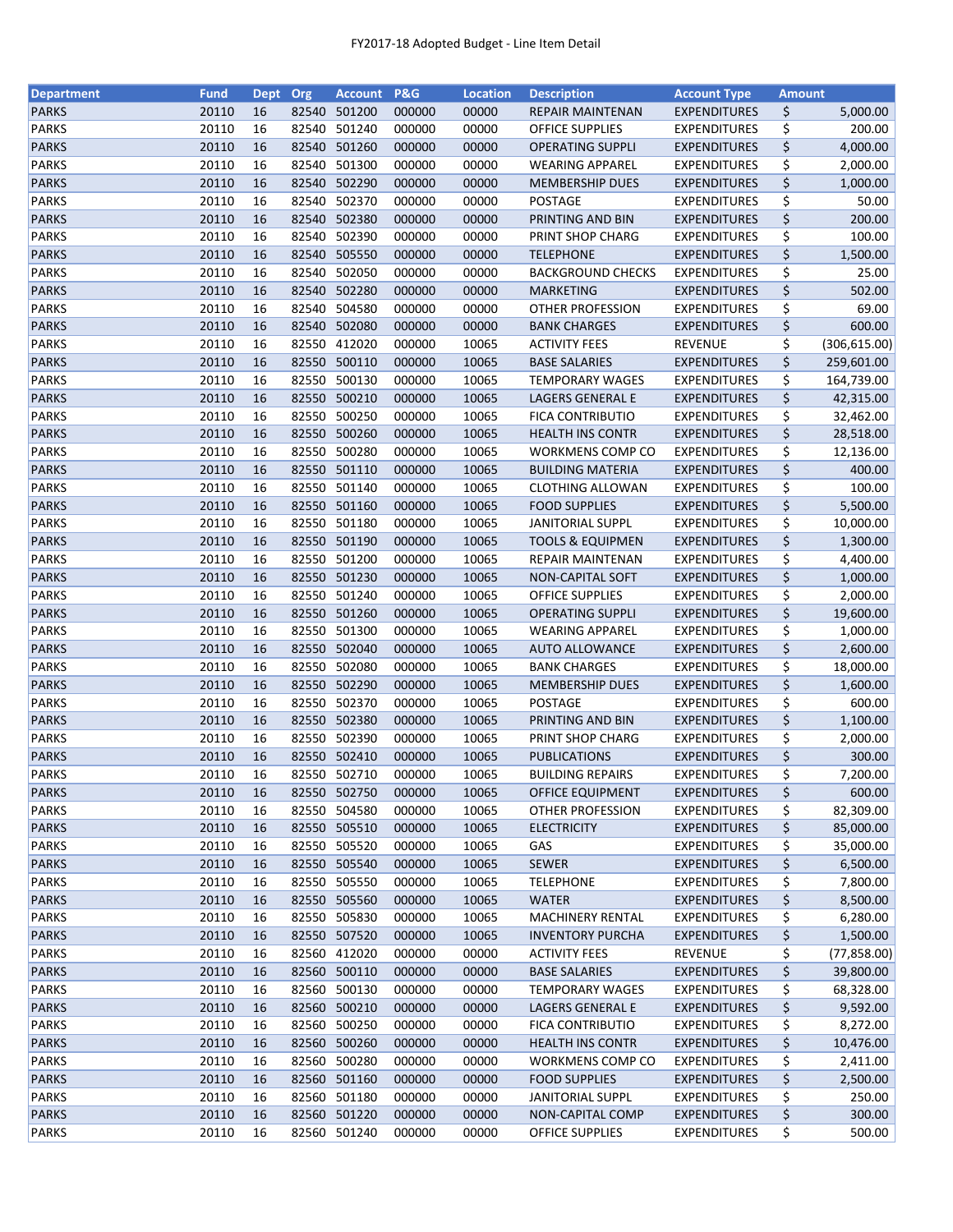| <b>Department</b>            | <b>Fund</b> | <b>Dept</b> | Org   | <b>Account</b> | P&G    | <b>Location</b> | <b>Description</b>                                 | <b>Account Type</b>                        | <b>Amount</b> |                |
|------------------------------|-------------|-------------|-------|----------------|--------|-----------------|----------------------------------------------------|--------------------------------------------|---------------|----------------|
| <b>PARKS</b>                 | 20110       | 16          | 82560 | 501260         | 000000 | 00000           | <b>OPERATING SUPPLI</b>                            | <b>EXPENDITURES</b>                        | \$            | 4,000.00       |
| <b>PARKS</b>                 | 20110       | 16          | 82560 | 501300         | 000000 | 00000           | <b>WEARING APPAREL</b>                             | <b>EXPENDITURES</b>                        | \$            | 2,500.00       |
| <b>PARKS</b>                 | 20110       | 16          | 82560 | 502040         | 000000 | 00000           | <b>AUTO ALLOWANCE</b>                              | <b>EXPENDITURES</b>                        | \$            | 1,000.00       |
| <b>PARKS</b>                 | 20110       | 16          | 82560 | 502290         | 000000 | 00000           | <b>MEMBERSHIP DUES</b>                             | <b>EXPENDITURES</b>                        | \$            | 250.00         |
| <b>PARKS</b>                 | 20110       | 16          |       | 82560 502360   | 000000 | 00000           | PHOTO PROCESSING                                   | <b>EXPENDITURES</b>                        | \$            | 200.00         |
| <b>PARKS</b>                 | 20110       | 16          | 82560 | 502370         | 000000 | 00000           | <b>POSTAGE</b>                                     | <b>EXPENDITURES</b>                        | \$            | 400.00         |
| <b>PARKS</b>                 | 20110       | 16          | 82560 | 502380         | 000000 | 00000           | PRINTING AND BIN                                   | <b>EXPENDITURES</b>                        | \$            | 200.00         |
| <b>PARKS</b>                 | 20110       | 16          | 82560 | 502390         | 000000 | 00000           | PRINT SHOP CHARG                                   | <b>EXPENDITURES</b>                        | \$            | 400.00         |
| <b>PARKS</b>                 | 20110       | 16          |       | 82560 502410   | 000000 | 00000           | <b>PUBLICATIONS</b>                                | <b>EXPENDITURES</b>                        | \$            | 100.00         |
| <b>PARKS</b>                 | 20110       | 16          | 82560 | 502750         | 000000 | 00000           | OFFICE EQUIPMENT                                   | <b>EXPENDITURES</b>                        | \$            | 200.00         |
| <b>PARKS</b>                 | 20110       | 16          |       | 82560 504580   | 000000 | 00000           | <b>OTHER PROFESSION</b>                            | <b>EXPENDITURES</b>                        | \$            | 2,500.00       |
| <b>PARKS</b>                 | 20110       | 16          |       | 82560 505550   | 000000 | 00000           | <b>TELEPHONE</b>                                   | <b>EXPENDITURES</b>                        | \$            | 500.00         |
| <b>PARKS</b>                 | 20110       | 16          | 82560 | 505830         | 000000 | 00000           | <b>MACHINERY RENTAL</b>                            | <b>EXPENDITURES</b>                        | \$            | 1,020.00       |
| <b>PARKS</b>                 | 20110       | 16          | 82560 | 505840         | 000000 | 00000           | VEHICULAR RENTAL                                   | <b>EXPENDITURES</b>                        | \$            | 1,000.00       |
| <b>PARKS</b>                 | 20110       | 16          | 82570 | 412020         | 000000 | 10248           | <b>ACTIVITY FEES</b>                               | <b>REVENUE</b>                             | \$            | (1,006,000.00) |
| <b>PARKS</b>                 | 20110       | 16          | 82570 | 500110         | 000000 | 10534           | <b>BASE SALARIES</b>                               | <b>EXPENDITURES</b>                        | \$            | 20,780.00      |
| <b>PARKS</b>                 | 20110       | 16          |       | 82570 500110   | 000000 | 10192           | <b>BASE SALARIES</b>                               | <b>EXPENDITURES</b>                        | \$            | 142,019.00     |
| <b>PARKS</b>                 | 20110       | 16          |       | 82570 500110   | 000000 | 10248           | <b>BASE SALARIES</b>                               | <b>EXPENDITURES</b>                        | \$            | 292,273.00     |
| <b>PARKS</b>                 | 20110       | 16          |       | 82570 500130   | 000000 | 10248           | <b>TEMPORARY WAGES</b>                             | <b>EXPENDITURES</b>                        | \$            | 223,353.00     |
| <b>PARKS</b>                 | 20110       | 16          | 82570 | 500210         | 000000 | 10534           | LAGERS GENERAL E                                   | <b>EXPENDITURES</b>                        | \$            | 3,387.00       |
| <b>PARKS</b>                 | 20110       | 16          |       | 82570 500210   | 000000 | 10192           | LAGERS GENERAL E                                   | <b>EXPENDITURES</b>                        | \$            | 35,707.00      |
| <b>PARKS</b>                 | 20110       | 16          | 82570 | 500210         | 000000 | 10248           | LAGERS GENERAL E                                   | <b>EXPENDITURES</b>                        | \$            | 62,813.00      |
|                              | 20110       | 16          |       | 82570 500250   | 000000 | 10534           |                                                    |                                            | \$            |                |
| <b>PARKS</b><br><b>PARKS</b> | 20110       | 16          |       | 82570 500250   | 000000 | 10192           | <b>FICA CONTRIBUTIO</b><br><b>FICA CONTRIBUTIO</b> | <b>EXPENDITURES</b><br><b>EXPENDITURES</b> |               | 1,590.00       |
|                              |             |             |       |                |        |                 |                                                    |                                            | \$            | 10,864.00      |
| <b>PARKS</b>                 | 20110       | 16          | 82570 | 500250         | 000000 | 10248           | <b>FICA CONTRIBUTIO</b>                            | <b>EXPENDITURES</b>                        | \$            | 39,445.00      |
| <b>PARKS</b>                 | 20110       | 16          | 82570 | 500260         | 000000 | 10534           | <b>HEALTH INS CONTR</b>                            | <b>EXPENDITURES</b>                        | \$            | 1,455.00       |
| <b>PARKS</b>                 | 20110       | 16          | 82570 | 500260         | 000000 | 10192           | <b>HEALTH INS CONTR</b>                            | <b>EXPENDITURES</b>                        | \$            | 32,010.00      |
| <b>PARKS</b>                 | 20110       | 16          | 82570 | 500260         | 000000 | 10248           | <b>HEALTH INS CONTR</b>                            | <b>EXPENDITURES</b>                        | \$            | 53,835.00      |
| <b>PARKS</b>                 | 20110       | 16          | 82570 | 500280         | 000000 | 10534           | WORKMENS COMP CO                                   | <b>EXPENDITURES</b>                        | \$            | 443.00         |
| <b>PARKS</b>                 | 20110       | 16          | 82570 | 500280         | 000000 | 10248           | WORKMENS COMP CO                                   | <b>EXPENDITURES</b>                        | \$            | 11,086.00      |
| <b>PARKS</b>                 | 20110       | 16          | 82570 | 500280         | 000000 | 10192           | WORKMENS COMP CO                                   | <b>EXPENDITURES</b>                        | \$            | 13,066.00      |
| <b>PARKS</b>                 | 20110       | 16          |       | 82570 501110   | 000000 | 10192           | <b>BUILDING MATERIA</b>                            | <b>EXPENDITURES</b>                        | \$            | 1,500.00       |
| <b>PARKS</b>                 | 20110       | 16          |       | 82570 501110   | 000000 | 10248           | <b>BUILDING MATERIA</b>                            | <b>EXPENDITURES</b>                        | \$            | 1,800.00       |
| <b>PARKS</b>                 | 20110       | 16          | 82570 | 501130         | 000000 | 10192           | CHEMICALS DRUG L                                   | <b>EXPENDITURES</b>                        | \$            | 3,000.00       |
| <b>PARKS</b>                 | 20110       | 16          |       | 82570 501140   | 000000 | 10192           | <b>CLOTHING ALLOWAN</b>                            | <b>EXPENDITURES</b>                        | \$            | 100.00         |
| <b>PARKS</b>                 | 20110       | 16          |       | 82570 501140   | 000000 | 10248           | <b>CLOTHING ALLOWAN</b>                            | <b>EXPENDITURES</b>                        | \$            | 120.00         |
| <b>PARKS</b>                 | 20110       | 16          |       | 82570 501160   | 000000 | 10248           | <b>FOOD SUPPLIES</b>                               | <b>EXPENDITURES</b>                        | \$            | 46,361.00      |
| <b>PARKS</b>                 | 20110       | 16          |       | 82570 501180   | 000000 | 10192           | <b>JANITORIAL SUPPL</b>                            | <b>EXPENDITURES</b>                        | \$            | 1,100.00       |
| <b>PARKS</b>                 | 20110       | 16          |       | 82570 501180   | 000000 | 10248           | <b>JANITORIAL SUPPL</b>                            | <b>EXPENDITURES</b>                        | \$            | 5,100.00       |
| <b>PARKS</b>                 | 20110       | 16          | 82570 | 501190         | 000000 | 10248           | <b>TOOLS &amp; EQUIPMEN</b>                        | <b>EXPENDITURES</b>                        | \$            | 2,000.00       |
| <b>PARKS</b>                 | 20110       | 16          |       | 82570 501190   | 000000 | 10192           | <b>TOOLS &amp; EQUIPMEN</b>                        | <b>EXPENDITURES</b>                        | \$            | 7,250.00       |
| <b>PARKS</b>                 | 20110       | 16          |       | 82570 501200   | 000000 | 10248           | REPAIR MAINTENAN                                   | <b>EXPENDITURES</b>                        | \$            | 3,000.00       |
| <b>PARKS</b>                 | 20110       | 16          |       | 82570 501200   | 000000 | 10192           | REPAIR MAINTENAN                                   | <b>EXPENDITURES</b>                        | \$            | 12,000.00      |
| <b>PARKS</b>                 | 20110       | 16          |       | 82570 501210   | 000000 | 10192           | <b>MOTOR FUEL LUBRI</b>                            | <b>EXPENDITURES</b>                        | \$            | 75.00          |
| <b>PARKS</b>                 | 20110       | 16          |       | 82570 501240   | 000000 | 10192           | <b>OFFICE SUPPLIES</b>                             | <b>EXPENDITURES</b>                        | \$            | 1,600.00       |
| PARKS                        | 20110       | 16          |       | 82570 501240   | 000000 | 10248           | <b>OFFICE SUPPLIES</b>                             | <b>EXPENDITURES</b>                        | \$            | 2,400.00       |
| <b>PARKS</b>                 | 20110       | 16          |       | 82570 501250   | 000000 | 10248           | OIL AND LUBRICAN                                   | <b>EXPENDITURES</b>                        | \$            | 100.00         |
| PARKS                        | 20110       | 16          |       | 82570 501260   | 000000 | 10248           | <b>OPERATING SUPPLI</b>                            | <b>EXPENDITURES</b>                        | \$            | 21,000.00      |
| <b>PARKS</b>                 | 20110       | 16          |       | 82570 501260   | 000000 | 10192           | <b>OPERATING SUPPLI</b>                            | <b>EXPENDITURES</b>                        | \$            | 35,000.00      |
| <b>PARKS</b>                 | 20110       | 16          |       | 82570 501280   | 000000 | 10248           | PLUMBING ELECTRI                                   | <b>EXPENDITURES</b>                        | \$            | 2,500.00       |
| <b>PARKS</b>                 | 20110       | 16          |       | 82570 501280   | 000000 | 10192           | PLUMBING ELECTRI                                   | <b>EXPENDITURES</b>                        | \$            | 4,000.00       |
| <b>PARKS</b>                 | 20110       | 16          | 82570 | 501290         | 000000 | 10248           | <b>SAFETY ITEMS</b>                                | <b>EXPENDITURES</b>                        | \$            | 150.00         |
| <b>PARKS</b>                 | 20110       | 16          |       | 82570 501290   | 000000 | 10192           | <b>SAFETY ITEMS</b>                                | <b>EXPENDITURES</b>                        | \$            | 200.00         |
| <b>PARKS</b>                 | 20110       | 16          |       | 82570 501300   | 000000 | 10192           | <b>WEARING APPAREL</b>                             | <b>EXPENDITURES</b>                        | \$            | 300.00         |
| <b>PARKS</b>                 | 20110       | 16          |       | 82570 501300   | 000000 | 10248           | <b>WEARING APPAREL</b>                             | <b>EXPENDITURES</b>                        | \$            | 750.00         |
| <b>PARKS</b>                 | 20110       |             |       | 82570 502040   |        |                 |                                                    |                                            |               | 300.00         |
|                              |             | 16          |       |                | 000000 | 10248           | <b>AUTO ALLOWANCE</b>                              | <b>EXPENDITURES</b>                        | \$            |                |
| <b>PARKS</b>                 | 20110       | 16          |       | 82570 502080   | 000000 | 10248           | <b>BANK CHARGES</b>                                | <b>EXPENDITURES</b>                        | \$            | 9,400.00       |
| <b>PARKS</b>                 | 20110       | 16          |       | 82570 502290   | 000000 | 10534           | <b>MEMBERSHIP DUES</b>                             | <b>EXPENDITURES</b>                        | \$            | 500.00         |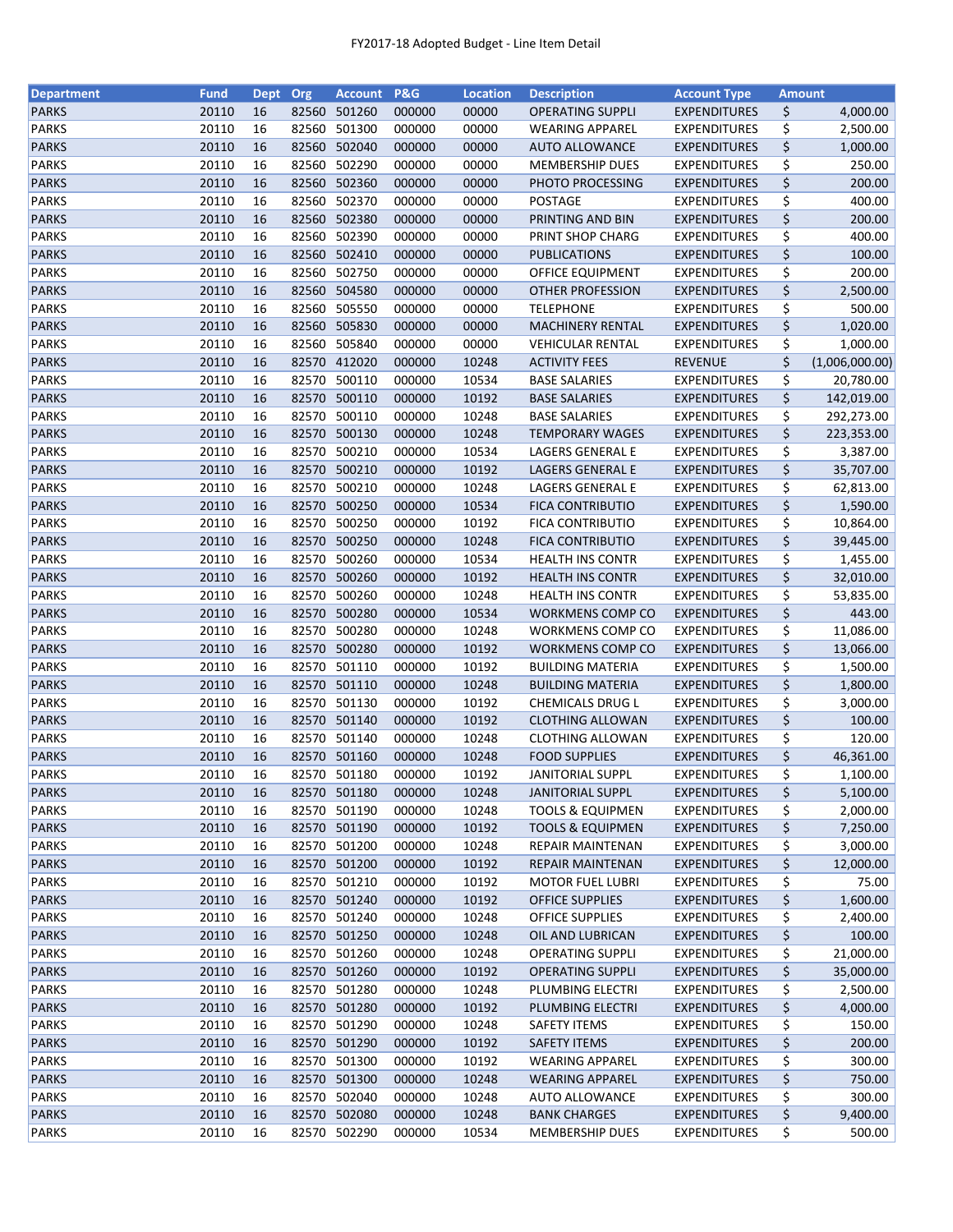| <b>Department</b> | <b>Fund</b> | <b>Dept</b> | Org   | Account P&G  |        | <b>Location</b> | <b>Description</b>      | <b>Account Type</b> | <b>Amount</b> |               |
|-------------------|-------------|-------------|-------|--------------|--------|-----------------|-------------------------|---------------------|---------------|---------------|
| <b>PARKS</b>      | 20110       | 16          |       | 82570 502290 | 000000 | 10192           | <b>MEMBERSHIP DUES</b>  | <b>EXPENDITURES</b> | \$            | 1,600.00      |
| <b>PARKS</b>      | 20110       | 16          |       | 82570 502290 | 000000 | 10248           | <b>MEMBERSHIP DUES</b>  | <b>EXPENDITURES</b> | \$            | 5,000.00      |
| <b>PARKS</b>      | 20110       | 16          | 82570 | 502370       | 000000 | 10192           | <b>POSTAGE</b>          | <b>EXPENDITURES</b> | \$            | 50.00         |
| <b>PARKS</b>      | 20110       | 16          | 82570 | 502370       | 000000 | 10248           | POSTAGE                 | <b>EXPENDITURES</b> | \$            | 300.00        |
| <b>PARKS</b>      | 20110       | 16          | 82570 | 502380       | 000000 | 10192           | PRINTING AND BIN        | <b>EXPENDITURES</b> | \$            | 200.00        |
| <b>PARKS</b>      | 20110       | 16          | 82570 | 502380       | 000000 | 10248           | PRINTING AND BIN        | <b>EXPENDITURES</b> | \$            | 450.00        |
| <b>PARKS</b>      | 20110       | 16          |       | 82570 502390 | 000000 | 10248           | PRINT SHOP CHARG        | <b>EXPENDITURES</b> | \$            | 900.00        |
| <b>PARKS</b>      | 20110       | 16          |       | 82570 502410 | 000000 | 10192           | <b>PUBLICATIONS</b>     | <b>EXPENDITURES</b> | \$            | 100.00        |
| <b>PARKS</b>      | 20110       | 16          |       | 82570 502710 | 000000 | 10192           | <b>BUILDING REPAIRS</b> | <b>EXPENDITURES</b> | \$            | 500.00        |
| <b>PARKS</b>      | 20110       | 16          | 82570 | 502710       | 000000 | 10248           | <b>BUILDING REPAIRS</b> | <b>EXPENDITURES</b> | \$            | 4,000.00      |
| <b>PARKS</b>      | 20110       | 16          |       | 82570 502740 | 000000 | 10192           | <b>MOTOR VEHICLE RE</b> | <b>EXPENDITURES</b> | \$            | 50.00         |
| <b>PARKS</b>      | 20110       | 16          | 82570 | 502760       | 000000 | 10192           | PLANT EQUIPMENT         | <b>EXPENDITURES</b> | \$            | 3,500.00      |
| <b>PARKS</b>      | 20110       | 16          |       | 82570 502760 | 000000 | 10248           | PLANT EQUIPMENT         | <b>EXPENDITURES</b> | \$            | 50,000.00     |
| <b>PARKS</b>      | 20110       | 16          |       | 82570 504580 | 000000 | 10192           | OTHER PROFESSION        | <b>EXPENDITURES</b> | \$            | 5,000.00      |
| <b>PARKS</b>      | 20110       | 16          |       | 82570 504580 | 000000 | 10248           | <b>OTHER PROFESSION</b> | <b>EXPENDITURES</b> | \$            | 83,000.00     |
| <b>PARKS</b>      | 20110       | 16          | 82570 | 505010       | 000000 | 10192           | AD PRODUCTION           | <b>EXPENDITURES</b> | \$            | 100.00        |
| <b>PARKS</b>      | 20110       | 16          | 82570 | 505010       | 000000 | 10248           | AD PRODUCTION           | <b>EXPENDITURES</b> | \$            | 400.00        |
| <b>PARKS</b>      | 20110       | 16          | 82570 | 505030       | 000000 | 10192           | <b>BROCHURES-PRINTE</b> | <b>EXPENDITURES</b> | \$            | 100.00        |
| <b>PARKS</b>      | 20110       | 16          |       | 82570 505510 | 000000 | 10192           | <b>ELECTRICITY</b>      | <b>EXPENDITURES</b> | \$            | 11,000.00     |
| <b>PARKS</b>      | 20110       | 16          |       | 82570 505510 | 000000 | 10248           | <b>ELECTRICITY</b>      | <b>EXPENDITURES</b> | \$            | 185,000.00    |
| <b>PARKS</b>      | 20110       | 16          |       | 82570 505520 | 000000 | 10248           | GAS                     | <b>EXPENDITURES</b> | \$            | 41,400.00     |
| <b>PARKS</b>      | 20110       | 16          |       | 82570 505540 | 000000 | 10248           | SEWER                   | <b>EXPENDITURES</b> | \$            | 15,000.00     |
| <b>PARKS</b>      | 20110       | 16          |       | 82570 505540 | 000000 | 10192           | <b>SEWER</b>            | <b>EXPENDITURES</b> | \$            | 7,500.00      |
| <b>PARKS</b>      | 20110       | 16          |       | 82570 505550 | 000000 | 10192           | <b>TELEPHONE</b>        | <b>EXPENDITURES</b> | \$            | 4,500.00      |
| <b>PARKS</b>      | 20110       | 16          |       | 82570 505550 | 000000 | 10248           | <b>TELEPHONE</b>        | <b>EXPENDITURES</b> | \$            | 12,500.00     |
| <b>PARKS</b>      | 20110       | 16          |       | 82570 505560 | 000000 | 10248           | <b>WATER</b>            | <b>EXPENDITURES</b> | \$            | 20,000.00     |
| <b>PARKS</b>      | 20110       | 16          |       | 82570 505560 | 000000 | 10192           | <b>WATER</b>            | <b>EXPENDITURES</b> | \$            | 25,000.00     |
| <b>PARKS</b>      | 20110       | 16          | 82570 | 505830       | 000000 | 10248           | <b>MACHINERY RENTAL</b> | <b>EXPENDITURES</b> | \$            | 4,046.00      |
| <b>PARKS</b>      | 20110       | 16          | 82570 | 505840       | 000000 | 10192           | <b>VEHICULAR RENTAL</b> | <b>EXPENDITURES</b> | \$            | 500.00        |
| <b>PARKS</b>      | 20110       | 16          | 82570 | 505850       | 000000 | 10248           | <b>CLOTHING LINENS</b>  | <b>EXPENDITURES</b> | \$            | 400.00        |
| <b>PARKS</b>      | 20110       | 16          | 82570 | 507520       | 000000 | 10248           | <b>INVENTORY PURCHA</b> | <b>EXPENDITURES</b> | \$            | 50,000.00     |
| <b>PARKS</b>      | 20110       | 16          | 82580 | 412020       | 000000 | 00000           | <b>ACTIVITY FEES</b>    | REVENUE             | \$            | (16, 515.00)  |
| <b>PARKS</b>      | 20110       | 16          | 82580 | 500110       | 000000 | 00000           | <b>BASE SALARIES</b>    | <b>EXPENDITURES</b> | \$            | 37,105.00     |
| <b>PARKS</b>      | 20110       | 16          |       | 82580 500130 | 000000 | 00000           | <b>TEMPORARY WAGES</b>  | <b>EXPENDITURES</b> | \$            | 21,000.00     |
| <b>PARKS</b>      | 20110       | 16          | 82580 | 500210       | 000000 | 00000           | <b>LAGERS GENERAL E</b> | <b>EXPENDITURES</b> | \$            | 6,048.00      |
| <b>PARKS</b>      | 20110       | 16          | 82580 | 500250       | 000000 | 00000           | <b>FICA CONTRIBUTIO</b> | <b>EXPENDITURES</b> | \$            | 4,445.00      |
| <b>PARKS</b>      | 20110       | 16          |       | 82580 500260 | 000000 | 00000           | <b>HEALTH INS CONTR</b> | <b>EXPENDITURES</b> | \$            | 5,820.00      |
| <b>PARKS</b>      | 20110       | 16          |       | 82580 500280 | 000000 | 00000           | WORKMENS COMP CO        | <b>EXPENDITURES</b> | \$            | 1,180.00      |
| <b>PARKS</b>      | 20110       | 16          |       | 82580 501160 | 000000 | 00000           | <b>FOOD SUPPLIES</b>    | <b>EXPENDITURES</b> | \$            | 1,500.00      |
| <b>PARKS</b>      | 20110       | 16          |       | 82580 501180 | 000000 | 00000           | <b>JANITORIAL SUPPL</b> | <b>EXPENDITURES</b> | \$            | 350.00        |
| <b>PARKS</b>      | 20110       | 16          |       | 82580 501240 | 000000 | 00000           | <b>OFFICE SUPPLIES</b>  | <b>EXPENDITURES</b> | \$            | 1,500.00      |
| <b>PARKS</b>      | 20110       | 16          | 82580 | 501260       | 000000 | 00000           | <b>OPERATING SUPPLI</b> | <b>EXPENDITURES</b> | \$            | 3,500.00      |
| <b>PARKS</b>      | 20110       | 16          |       | 82580 501300 | 000000 | 00000           | <b>WEARING APPAREL</b>  | <b>EXPENDITURES</b> | \$            | 300.00        |
| <b>PARKS</b>      | 20110       | 16          |       | 82580 502040 | 000000 | 00000           | <b>AUTO ALLOWANCE</b>   | <b>EXPENDITURES</b> | \$            | 1,000.00      |
| <b>PARKS</b>      | 20110       | 16          |       | 82580 502290 | 000000 | 00000           | <b>MEMBERSHIP DUES</b>  | <b>EXPENDITURES</b> | \$            | 300.00        |
| <b>PARKS</b>      | 20110       | 16          |       | 82580 505550 | 000000 | 00000           | <b>TELEPHONE</b>        | <b>EXPENDITURES</b> | \$            | 1,400.00      |
| <b>PARKS</b>      | 20110       | 16          |       | 82590 412020 | 000000 | 00000           | <b>ACTIVITY FEES</b>    | <b>REVENUE</b>      | \$            | (256, 824.00) |
| <b>PARKS</b>      | 20110       | 16          |       | 82590 412020 | 000000 | 10353           | <b>ACTIVITY FEES</b>    | REVENUE             | \$            | (147, 250.00) |
| <b>PARKS</b>      | 20110       | 16          |       | 82590 500110 | 000000 | 10353           | <b>BASE SALARIES</b>    | <b>EXPENDITURES</b> | \$            | 12,625.00     |
| <b>PARKS</b>      | 20110       | 16          |       | 82590 500110 | 000000 | 00000           | <b>BASE SALARIES</b>    | <b>EXPENDITURES</b> | \$            | 169,132.00    |
| <b>PARKS</b>      | 20110       | 16          |       | 82590 500130 | 000000 | 10353           | <b>TEMPORARY WAGES</b>  | <b>EXPENDITURES</b> | \$            | 80,000.00     |
| <b>PARKS</b>      | 20110       | 16          |       | 82590 500130 | 000000 | 00000           | <b>TEMPORARY WAGES</b>  | <b>EXPENDITURES</b> | \$            | 140,000.00    |
| <b>PARKS</b>      | 20110       | 16          |       | 82590 500210 | 000000 | 10353           | LAGERS GENERAL E        | <b>EXPENDITURES</b> | \$            | 2,058.00      |
| <b>PARKS</b>      | 20110       | 16          | 82590 | 500210       | 000000 | 00000           | LAGERS GENERAL E        | <b>EXPENDITURES</b> | \$            | 27,569.00     |
| <b>PARKS</b>      | 20110       | 16          | 82590 | 500250       | 000000 | 10353           | <b>FICA CONTRIBUTIO</b> | <b>EXPENDITURES</b> | \$            | 6,120.00      |
| <b>PARKS</b>      | 20110       | 16          |       | 82590 500250 | 000000 | 00000           | <b>FICA CONTRIBUTIO</b> | <b>EXPENDITURES</b> | \$            | 23,649.00     |
| <b>PARKS</b>      | 20110       | 16          |       | 82590 500260 | 000000 | 10353           | <b>HEALTH INS CONTR</b> | <b>EXPENDITURES</b> | \$            | 1,164.00      |
| <b>PARKS</b>      | 20110       | 16          |       | 82590 500260 | 000000 | 00000           | HEALTH INS CONTR        | <b>EXPENDITURES</b> | \$            | 23,862.00     |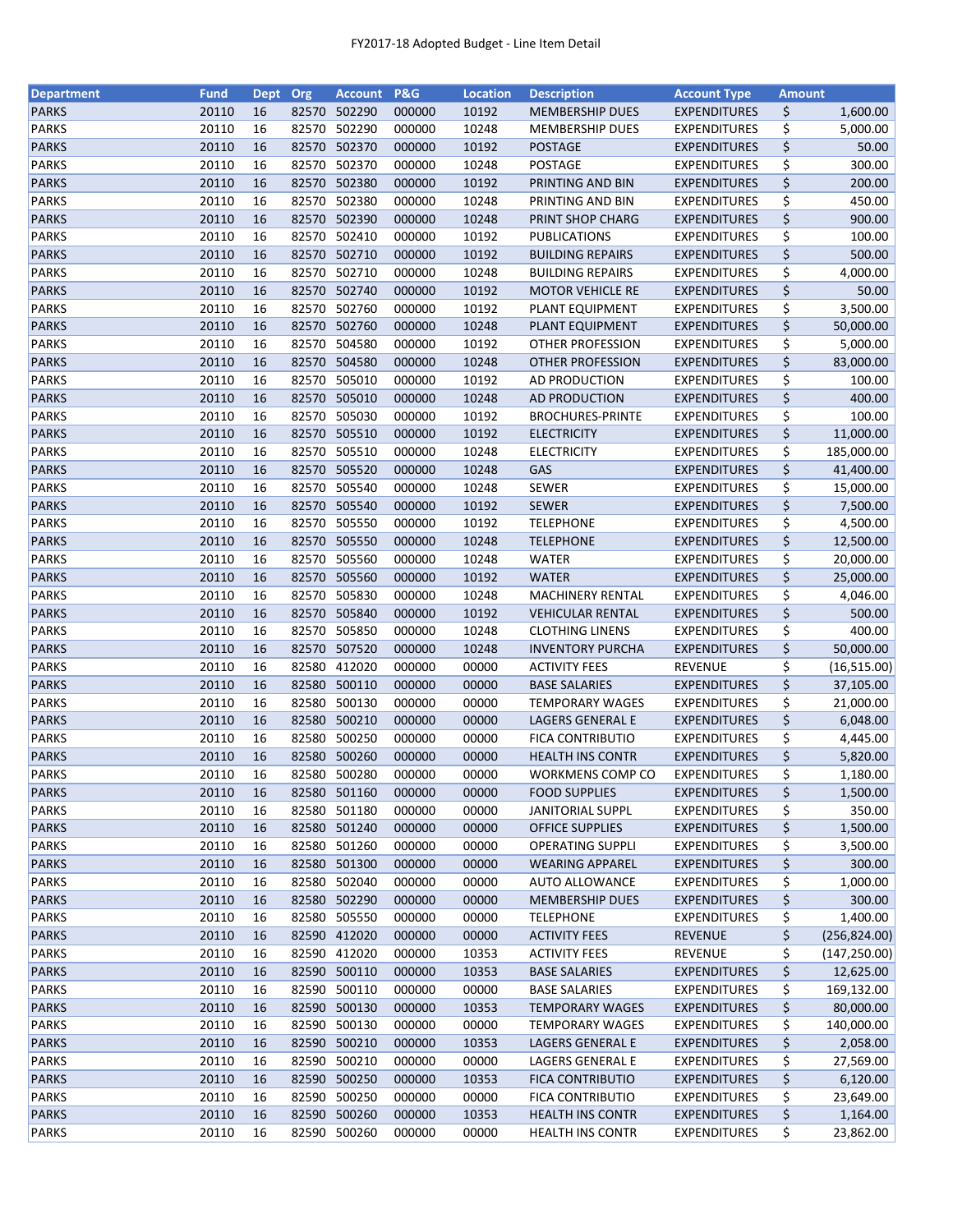| <b>Department</b> | <b>Fund</b> | <b>Dept</b> | Org   | <b>Account</b> | P&G    | <b>Location</b> | <b>Description</b>      | <b>Account Type</b> | <b>Amount</b> |             |
|-------------------|-------------|-------------|-------|----------------|--------|-----------------|-------------------------|---------------------|---------------|-------------|
| <b>PARKS</b>      | 20110       | 16          | 82590 | 500280         | 000000 | 10353           | WORKMENS COMP CO        | <b>EXPENDITURES</b> | \$            | 2,140.00    |
| <b>PARKS</b>      | 20110       | 16          | 82590 | 500280         | 000000 | 00000           | WORKMENS COMP CO        | <b>EXPENDITURES</b> | \$            | 6,368.00    |
| <b>PARKS</b>      | 20110       | 16          | 82590 | 501160         | 000000 | 10353           | <b>FOOD SUPPLIES</b>    | <b>EXPENDITURES</b> | \$            | 1,125.00    |
| <b>PARKS</b>      | 20110       | 16          | 82590 | 501160         | 000000 | 00000           | <b>FOOD SUPPLIES</b>    | <b>EXPENDITURES</b> | \$            | 1,516.00    |
| <b>PARKS</b>      | 20110       | 16          |       | 82590 501180   | 000000 | 10353           | <b>JANITORIAL SUPPL</b> | <b>EXPENDITURES</b> | \$            | 140.00      |
| <b>PARKS</b>      | 20110       | 16          |       | 82590 501180   | 000000 | 00000           | <b>JANITORIAL SUPPL</b> | <b>EXPENDITURES</b> | \$            | 350.00      |
| <b>PARKS</b>      | 20110       | 16          |       | 82590 501170   | 000000 | 10353           | <b>FUEL PURCHASES</b>   | <b>EXPENDITURES</b> | \$            | 350.00      |
| <b>PARKS</b>      | 20110       | 16          | 82590 | 501240         | 000000 | 10353           | <b>OFFICE SUPPLIES</b>  | <b>EXPENDITURES</b> | \$            | 800.00      |
| <b>PARKS</b>      | 20110       | 16          |       | 82590 501240   | 000000 | 00000           | <b>OFFICE SUPPLIES</b>  | <b>EXPENDITURES</b> | \$            | 2,000.00    |
| <b>PARKS</b>      | 20110       | 16          | 82590 | 501260         | 000000 | 10353           | <b>OPERATING SUPPLI</b> | <b>EXPENDITURES</b> | \$            | 7,625.00    |
| <b>PARKS</b>      | 20110       | 16          |       | 82590 501260   | 000000 | 00000           | <b>OPERATING SUPPLI</b> | <b>EXPENDITURES</b> | \$            | 13,228.00   |
| <b>PARKS</b>      | 20110       | 16          |       | 82590 501300   | 000000 | 10353           | <b>WEARING APPAREL</b>  | <b>EXPENDITURES</b> |               | 348.00      |
| <b>PARKS</b>      | 20110       | 16          | 82590 | 501300         | 000000 | 00000           |                         |                     | \$            |             |
|                   |             |             |       |                |        |                 | <b>WEARING APPAREL</b>  | <b>EXPENDITURES</b> | \$            | 6,505.00    |
| <b>PARKS</b>      | 20110       | 16          | 82590 | 502040         | 000000 | 10353           | <b>AUTO ALLOWANCE</b>   | <b>EXPENDITURES</b> | \$            | 1,580.00    |
| <b>PARKS</b>      | 20110       | 16          | 82590 | 502040         | 000000 | 00000           | <b>AUTO ALLOWANCE</b>   | <b>EXPENDITURES</b> | \$            | 3,950.00    |
| <b>PARKS</b>      | 20110       | 16          | 82590 | 502080         | 000000 | 00000           | <b>BANK CHARGES</b>     | <b>EXPENDITURES</b> | \$            | 7,024.00    |
| <b>PARKS</b>      | 20110       | 16          |       | 82590 502290   | 000000 | 10353           | <b>MEMBERSHIP DUES</b>  | <b>EXPENDITURES</b> | \$            | 250.00      |
| <b>PARKS</b>      | 20110       | 16          |       | 82590 502290   | 000000 | 00000           | <b>MEMBERSHIP DUES</b>  | <b>EXPENDITURES</b> | \$            | 625.00      |
| <b>PARKS</b>      | 20110       | 16          |       | 82590 502380   | 000000 | 00000           | PRINTING AND BIN        | <b>EXPENDITURES</b> | \$            | 1,600.00    |
| <b>PARKS</b>      | 20110       | 16          | 82590 | 502380         | 000000 | 10353           | PRINTING AND BIN        | <b>EXPENDITURES</b> | \$            | 835.00      |
| <b>PARKS</b>      | 20110       | 16          |       | 82590 504580   | 000000 | 00000           | <b>OTHER PROFESSION</b> | <b>EXPENDITURES</b> | \$            | 13,305.00   |
| <b>PARKS</b>      | 20110       | 16          |       | 82590 505550   | 000000 | 10353           | <b>TELEPHONE</b>        | <b>EXPENDITURES</b> | \$            | 4,632.00    |
| <b>PARKS</b>      | 20110       | 16          |       | 82590 505550   | 000000 | 00000           | <b>TELEPHONE</b>        | <b>EXPENDITURES</b> | \$            | 11,580.00   |
| <b>PARKS</b>      | 20110       | 16          |       | 82590 505820   | 000000 | 00000           | <b>BUILDING RENTAL</b>  | <b>EXPENDITURES</b> | \$            | 228.00      |
| <b>PARKS</b>      | 20110       | 16          |       | 82590 505830   | 000000 | 10353           | <b>MACHINERY RENTAL</b> | <b>EXPENDITURES</b> | \$            | 423.00      |
| <b>PARKS</b>      | 20110       | 16          | 82590 | 505830         | 000000 | 00000           | <b>MACHINERY RENTAL</b> | <b>EXPENDITURES</b> | \$            | 1,056.00    |
| <b>PARKS</b>      | 20110       | 16          | 82590 | 505840         | 000000 | 00000           | <b>VEHICULAR RENTAL</b> | <b>EXPENDITURES</b> | \$            | 12,036.00   |
| <b>PARKS</b>      | 20110       | 16          | 82590 | 505840         | 000000 | 10353           | <b>VEHICULAR RENTAL</b> | <b>EXPENDITURES</b> | \$            | 13,251.00   |
| <b>PARKS</b>      | 20110       | 16          | 82590 | 504630         | 000000 | 00000           | <b>CONTRACTUAL SER</b>  | <b>EXPENDITURES</b> | \$            | 179.00      |
| <b>PARKS</b>      | 20110       | 16          | 82590 | 502710         | 000000 | 00000           | <b>BUILDING REPAIRS</b> | <b>EXPENDITURES</b> | \$            | 125.00      |
| <b>PARKS</b>      | 20110       | 16          |       | 82590 504590   | 000000 | 00000           | PROFESSIONAL DEV        | <b>EXPENDITURES</b> | \$            | 125.00      |
| <b>PARKS</b>      | 20110       | 16          |       | 82590 504590   | 000000 | 10353           | PROFESSIONAL DEV        | <b>EXPENDITURES</b> | \$            | 50.00       |
| <b>PARKS</b>      | 20110       | 16          |       | 82590 502710   | 000000 | 10353           | <b>BUILDING REPAIRS</b> | <b>EXPENDITURES</b> | \$            | 50.00       |
| <b>PARKS</b>      | 20110       | 16          | 82590 | 502080         | 000000 | 10353           | <b>BANK CHARGES</b>     | <b>EXPENDITURES</b> | \$            | 2,810.00    |
|                   | 20110       | 16          |       | 82600 412020   |        | 00000           |                         |                     | \$            | (72,063.00) |
| <b>PARKS</b>      |             |             |       |                | 000000 |                 | <b>ACTIVITY FEES</b>    | <b>REVENUE</b>      |               |             |
| <b>PARKS</b>      | 20110       | 16          |       | 82600 500110   | 000000 | 00000           | <b>BASE SALARIES</b>    | <b>EXPENDITURES</b> | \$            | 78,512.00   |
| <b>PARKS</b>      | 20110       | 16          |       | 82600 500130   | 000000 | 00000           | <b>TEMPORARY WAGES</b>  | <b>EXPENDITURES</b> | \$            | 40,000.00   |
| <b>PARKS</b>      | 20110       | 16          |       | 82600 500210   | 000000 | 00000           | LAGERS GENERAL E        | <b>EXPENDITURES</b> | \$            | 12,797.00   |
| <b>PARKS</b>      | 20110       | 16          |       | 82600 500250   | 000000 | 00000           | <b>FICA CONTRIBUTIO</b> | <b>EXPENDITURES</b> | \$            | 9,066.00    |
| <b>PARKS</b>      | 20110       | 16          | 82600 | 500260         | 000000 | 00000           | <b>HEALTH INS CONTR</b> | <b>EXPENDITURES</b> | \$            | 14,550.00   |
| <b>PARKS</b>      | 20110       | 16          |       | 82600 500280   | 000000 | 00000           | <b>WORKMENS COMP CO</b> | <b>EXPENDITURES</b> | \$            | 2,655.00    |
| <b>PARKS</b>      | 20110       | 16          |       | 82600 501160   | 000000 | 00000           | <b>FOOD SUPPLIES</b>    | <b>EXPENDITURES</b> | \$            | 1,500.00    |
| <b>PARKS</b>      | 20110       | 16          |       | 82600 501180   | 000000 | 00000           | <b>JANITORIAL SUPPL</b> | <b>EXPENDITURES</b> | \$            | 1,500.00    |
| <b>PARKS</b>      | 20110       | 16          |       | 82600 501220   | 000000 | 00000           | NON-CAPITAL COMP        | <b>EXPENDITURES</b> | \$            | 300.00      |
| <b>PARKS</b>      | 20110       | 16          |       | 82600 501230   | 000000 | 00000           | <b>NON-CAPITAL SOFT</b> | <b>EXPENDITURES</b> | \$            | 150.00      |
| PARKS             | 20110       | 16          |       | 82600 501240   | 000000 | 00000           | <b>OFFICE SUPPLIES</b>  | <b>EXPENDITURES</b> | \$            | 1,500.00    |
| <b>PARKS</b>      | 20110       | 16          |       | 82600 501260   | 000000 | 00000           | <b>OPERATING SUPPLI</b> | <b>EXPENDITURES</b> | \$            | 4,000.00    |
| <b>PARKS</b>      | 20110       | 16          |       | 82600 501300   | 000000 | 00000           | <b>WEARING APPAREL</b>  | <b>EXPENDITURES</b> | \$            | 1,000.00    |
| <b>PARKS</b>      | 20110       | 16          |       | 82600 502040   | 000000 | 00000           | <b>AUTO ALLOWANCE</b>   | <b>EXPENDITURES</b> | \$            | 600.00      |
| <b>PARKS</b>      | 20110       | 16          |       | 82600 502290   | 000000 | 00000           | <b>MEMBERSHIP DUES</b>  | <b>EXPENDITURES</b> | \$            | 350.00      |
| <b>PARKS</b>      | 20110       | 16          |       | 82600 502360   | 000000 | 00000           | PHOTO PROCESSING        | <b>EXPENDITURES</b> | \$            | 50.00       |
| <b>PARKS</b>      | 20110       | 16          | 82600 | 502370         | 000000 | 00000           | POSTAGE                 | <b>EXPENDITURES</b> | \$            | 800.00      |
| <b>PARKS</b>      | 20110       | 16          |       | 82600 502380   | 000000 | 00000           | PRINTING AND BIN        | <b>EXPENDITURES</b> | \$            | 800.00      |
| <b>PARKS</b>      | 20110       | 16          |       | 82600 502390   | 000000 | 00000           | PRINT SHOP CHARG        | <b>EXPENDITURES</b> | \$            | 5,000.00    |
| <b>PARKS</b>      | 20110       | 16          |       | 82600 502410   | 000000 | 00000           | <b>PUBLICATIONS</b>     | <b>EXPENDITURES</b> | \$            | 250.00      |
| <b>PARKS</b>      | 20110       | 16          |       | 82600 502710   | 000000 | 00000           | <b>BUILDING REPAIRS</b> | <b>EXPENDITURES</b> | \$            | 1,500.00    |
| <b>PARKS</b>      | 20110       | 16          |       | 82600 502750   | 000000 | 00000           | <b>OFFICE EQUIPMENT</b> | <b>EXPENDITURES</b> | \$            | 200.00      |
| <b>PARKS</b>      |             | 16          |       | 82600 504580   |        |                 |                         | <b>EXPENDITURES</b> |               |             |
|                   | 20110       |             |       |                | 000000 | 00000           | OTHER PROFESSION        |                     | \$            | 12,000.00   |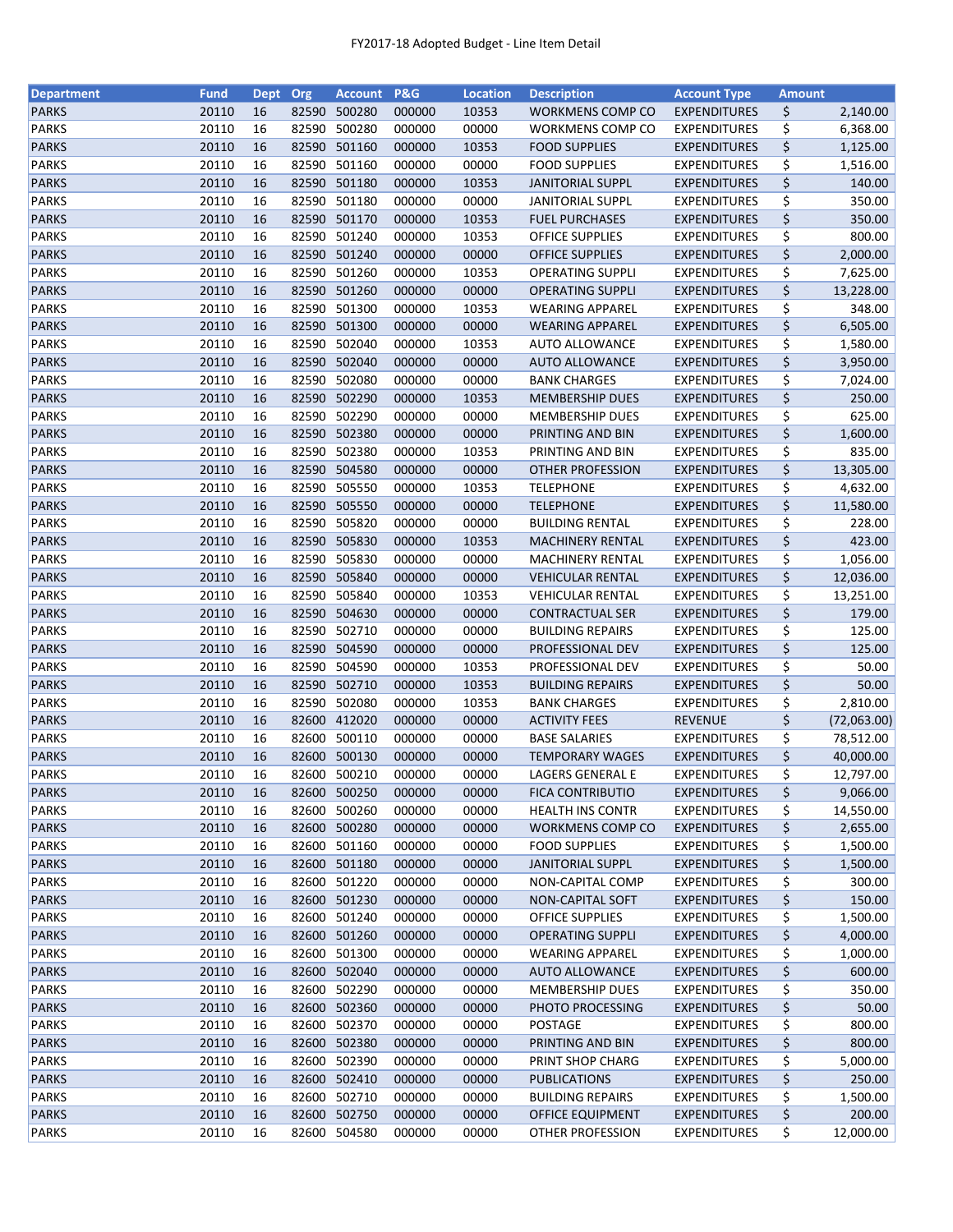| <b>Department</b>            | <b>Fund</b>    | <b>Dept</b> | Org   | <b>Account</b>         | P&G              | <b>Location</b> | <b>Description</b>                                | <b>Account Type</b>                        | <b>Amount</b> |               |
|------------------------------|----------------|-------------|-------|------------------------|------------------|-----------------|---------------------------------------------------|--------------------------------------------|---------------|---------------|
| <b>PARKS</b>                 | 20110          | 16          | 82600 | 505550                 | 000000           | 00000           | <b>TELEPHONE</b>                                  | <b>EXPENDITURES</b>                        | \$            | 1,200.00      |
| <b>PARKS</b>                 | 20110          | 16          | 82600 | 505830                 | 000000           | 00000           | MACHINERY RENTAL                                  | <b>EXPENDITURES</b>                        | \$            | 2,340.00      |
| <b>PARKS</b>                 | 20110          | 16          | 82600 | 502340                 | 000000           | 00000           | PARTICIPANT COST                                  | <b>EXPENDITURES</b>                        | \$            | 18,500.00     |
| <b>PARKS</b>                 | 20110          | 16          | 82600 | 502080                 | 000000           | 00000           | <b>BANK CHARGES</b>                               | <b>EXPENDITURES</b>                        | \$            | 700.00        |
| <b>PARKS</b>                 | 20110          | 16          |       | 82610 412020           | 000000           | 10076           | <b>ACTIVITY FEES</b>                              | <b>REVENUE</b>                             | \$            | (560, 440.00) |
| <b>PARKS</b>                 | 20110          | 16          | 82610 | 412020                 | 000000           | 10533           | <b>ACTIVITY FEES</b>                              | <b>REVENUE</b>                             | \$            | (350,000.00)  |
| <b>PARKS</b>                 | 20110          | 16          | 82610 | 500110                 | 000000           | 10533           | <b>BASE SALARIES</b>                              | <b>EXPENDITURES</b>                        | \$            | 54,567.00     |
| <b>PARKS</b>                 | 20110          | 16          | 82610 | 500110                 | 000000           | 10076           | <b>BASE SALARIES</b>                              | <b>EXPENDITURES</b>                        | \$            | 160,973.00    |
| <b>PARKS</b>                 | 20110          | 16          |       | 82610 500130           | 000000           | 10076           | <b>TEMPORARY WAGES</b>                            | <b>EXPENDITURES</b>                        | \$            | 110,000.00    |
| <b>PARKS</b>                 | 20110          | 16          | 82610 | 500210                 | 000000           | 10533           | LAGERS GENERAL E                                  | <b>EXPENDITURES</b>                        | \$            | 8,894.00      |
| <b>PARKS</b>                 | 20110          | 16          |       | 82610 500210           | 000000           | 10076           | LAGERS GENERAL E                                  | <b>EXPENDITURES</b>                        | \$            | 40,310.00     |
| <b>PARKS</b>                 | 20110          | 16          | 82610 | 500250                 | 000000           | 10533           | <b>FICA CONTRIBUTIO</b>                           | <b>EXPENDITURES</b>                        | \$            | 4,174.00      |
| <b>PARKS</b>                 | 20110          | 16          | 82610 | 500250                 | 000000           | 10076           | <b>FICA CONTRIBUTIO</b>                           | <b>EXPENDITURES</b>                        | \$            | 20,729.00     |
| <b>PARKS</b>                 | 20110          | 16          | 82610 | 500260                 | 000000           | 10533           | <b>HEALTH INS CONTR</b>                           | <b>EXPENDITURES</b>                        | \$            | 5,820.00      |
| <b>PARKS</b>                 | 20110          | 16          | 82610 | 500260                 | 000000           | 10076           | <b>HEALTH INS CONTR</b>                           | <b>EXPENDITURES</b>                        | \$            | 30,846.00     |
| <b>PARKS</b>                 | 20110          | 16          | 82610 | 500280                 | 000000           | 10533           | WORKMENS COMP CO                                  | <b>EXPENDITURES</b>                        | \$            | 1,217.00      |
| <b>PARKS</b>                 | 20110          | 16          |       | 82610 500280           | 000000           | 10076           | WORKMENS COMP CO                                  | <b>EXPENDITURES</b>                        | \$            | 6,043.00      |
| <b>PARKS</b>                 | 20110          | 16          |       | 82610 501140           | 000000           | 10533           | <b>CLOTHING ALLOWAN</b>                           | <b>EXPENDITURES</b>                        | \$            | 500.00        |
| <b>PARKS</b>                 | 20110          | 16          |       | 82610 501160           | 000000           | 10076           | <b>FOOD SUPPLIES</b>                              | <b>EXPENDITURES</b>                        | \$            | 1,100.00      |
| <b>PARKS</b>                 | 20110          | 16          |       | 82610 501160           | 000000           | 10533           | <b>FOOD SUPPLIES</b>                              | <b>EXPENDITURES</b>                        | \$            | 10,000.00     |
| <b>PARKS</b>                 | 20110          | 16          |       | 82610 501180           | 000000           | 10076           | <b>JANITORIAL SUPPL</b>                           | <b>EXPENDITURES</b>                        | \$            | 2,400.00      |
| <b>PARKS</b>                 | 20110          | 16          |       | 82610 501190           | 000000           | 10076           | <b>TOOLS &amp; EQUIPMEN</b>                       | <b>EXPENDITURES</b>                        | \$            | 450.00        |
| <b>PARKS</b>                 | 20110          | 16          |       | 82610 501200           | 000000           | 10076           | REPAIR MAINTENAN                                  | <b>EXPENDITURES</b>                        | \$            | 200.00        |
| <b>PARKS</b>                 | 20110          | 16          |       | 82610 501220           | 000000           | 10076           | <b>NON-CAPITAL COMP</b>                           | <b>EXPENDITURES</b>                        | \$            | 300.00        |
| <b>PARKS</b>                 | 20110          | 16          |       | 82610 501230           | 000000           | 10076           | NON-CAPITAL SOFT                                  | <b>EXPENDITURES</b>                        | \$            | 300.00        |
| <b>PARKS</b>                 | 20110          | 16          | 82610 | 501240                 | 000000           | 10533           | <b>OFFICE SUPPLIES</b>                            | <b>EXPENDITURES</b>                        | \$            | 1,500.00      |
| <b>PARKS</b>                 | 20110          | 16          | 82610 | 501240                 | 000000           | 10076           | <b>OFFICE SUPPLIES</b>                            | <b>EXPENDITURES</b>                        | \$            | 5,000.00      |
| <b>PARKS</b>                 | 20110          | 16          | 82610 | 501260                 | 000000           | 10533           | <b>OPERATING SUPPLI</b>                           | <b>EXPENDITURES</b>                        |               | 2,500.00      |
|                              |                |             |       |                        |                  |                 |                                                   |                                            | \$            |               |
| <b>PARKS</b><br><b>PARKS</b> | 20110<br>20110 | 16<br>16    | 82610 | 82610 501260<br>501300 | 000000<br>000000 | 10076<br>10533  | <b>OPERATING SUPPLI</b><br><b>WEARING APPAREL</b> | <b>EXPENDITURES</b><br><b>EXPENDITURES</b> | \$            | 18,000.00     |
| <b>PARKS</b>                 | 20110          | 16          |       | 82610 502010           | 000000           | 10533           | ADVERTISING                                       | <b>EXPENDITURES</b>                        | \$<br>\$      | 1,428.00      |
|                              |                |             |       |                        |                  |                 |                                                   |                                            |               | 10,000.00     |
| <b>PARKS</b>                 | 20110          | 16          |       | 82610 502040           | 000000           | 10076           | <b>AUTO ALLOWANCE</b>                             | <b>EXPENDITURES</b>                        | \$            | 1,500.00      |
| <b>PARKS</b>                 | 20110          | 16          |       | 82610 502080           | 000000           | 10533<br>10076  | <b>BANK CHARGES</b>                               | <b>EXPENDITURES</b>                        | \$            | 2,200.00      |
| <b>PARKS</b>                 | 20110          | 16          | 82610 | 502080                 | 000000           |                 | <b>BANK CHARGES</b>                               | <b>EXPENDITURES</b>                        | \$            | 10,000.00     |
| <b>PARKS</b>                 | 20110          | 16          |       | 82610 502120           | 000000           | 10533           | <b>CONTRIBUTIONS</b>                              | <b>EXPENDITURES</b>                        | \$            | 4,000.00      |
| <b>PARKS</b>                 | 20110          | 16          |       | 82610 502250           | 000000           | 10076           | <b>INTERNET SERVICE</b>                           | <b>EXPENDITURES</b>                        | \$            | 110.00        |
| <b>PARKS</b>                 | 20110          | 16          |       | 82610 502290           | 000000           | 10076           | <b>MEMBERSHIP DUES</b>                            | <b>EXPENDITURES</b>                        | \$            | 2,000.00      |
| <b>PARKS</b>                 | 20110          | 16          |       | 82610 502370           | 000000           | 10076           | POSTAGE                                           | <b>EXPENDITURES</b>                        | \$            | 500.00        |
| <b>PARKS</b>                 | 20110          | 16          |       | 82610 502370           | 000000           | 10533           | <b>POSTAGE</b>                                    | <b>EXPENDITURES</b>                        | \$            | 1,180.00      |
| <b>PARKS</b>                 | 20110          | 16          | 82610 | 502380                 | 000000           | 10533           | PRINTING AND BIN                                  | <b>EXPENDITURES</b>                        | \$            | 2,000.00      |
| <b>PARKS</b>                 | 20110          | 16          |       | 82610 502390           | 000000           | 10076           | PRINT SHOP CHARG                                  | <b>EXPENDITURES</b>                        | \$            | 450.00        |
| <b>PARKS</b>                 | 20110          | 16          |       | 82610 502390           | 000000           | 10533           | PRINT SHOP CHARG                                  | <b>EXPENDITURES</b>                        | \$            | 4,000.00      |
| <b>PARKS</b>                 | 20110          | 16          |       | 82610 502750           | 000000           | 10076           | <b>OFFICE EQUIPMENT</b>                           | <b>EXPENDITURES</b>                        | \$            | 200.00        |
| <b>PARKS</b>                 | 20110          | 16          |       | 82610 504580           | 000000           | 10076           | OTHER PROFESSION                                  | <b>EXPENDITURES</b>                        | \$            | 120,000.00    |
| <b>PARKS</b>                 | 20110          | 16          |       | 82610 504580           | 000000           | 10533           | <b>OTHER PROFESSION</b>                           | <b>EXPENDITURES</b>                        | \$            | 300,000.00    |
| PARKS                        | 20110          | 16          |       | 82610 504620           | 000000           | 10076           | SPECIALTY SERVIC                                  | <b>EXPENDITURES</b>                        | \$            | 250.00        |
| <b>PARKS</b>                 | 20110          | 16          |       | 82610 505530           | 000000           | 10076           | SANITATION                                        | <b>EXPENDITURES</b>                        | \$            | 700.00        |
| <b>PARKS</b>                 | 20110          | 16          |       | 82610 505550           | 000000           | 10076           | <b>TELEPHONE</b>                                  | <b>EXPENDITURES</b>                        | \$            | 9,000.00      |
| <b>PARKS</b>                 | 20110          | 16          |       | 82610 505690           | 000000           | 10533           | <b>TRAVEL</b>                                     | <b>EXPENDITURES</b>                        | \$            | 15,000.00     |
| <b>PARKS</b>                 | 20110          | 16          |       | 82610 505830           | 000000           | 10076           | <b>MACHINERY RENTAL</b>                           | <b>EXPENDITURES</b>                        | \$            | 3,816.00      |
| <b>PARKS</b>                 | 20110          | 16          |       | 82610 505850           | 000000           | 10076           | <b>CLOTHING LINENS</b>                            | <b>EXPENDITURES</b>                        | \$            | 225.00        |
| <b>PARKS</b>                 | 20110          | 16          | 82610 | 507520                 | 000000           | 10076           | <b>INVENTORY PURCHA</b>                           | <b>EXPENDITURES</b>                        | \$            | 40,000.00     |
| <b>PARKS</b>                 | 20110          | 16          |       | 82610 502010           | 000000           | 10076           | ADVERTISING                                       | <b>EXPENDITURES</b>                        | \$            | 500.00        |
| <b>PARKS</b>                 | 20110          | 16          |       | 82610 504590           | 000000           | 10076           | PROFESSIONAL DEV                                  | <b>EXPENDITURES</b>                        | \$            | 1,500.00      |
| <b>PARKS</b>                 | 20110          | 16          |       | 82620 412020           | 000000           | 00000           | <b>ACTIVITY FEES</b>                              | <b>REVENUE</b>                             | \$            | (229,000.00)  |
| <b>PARKS</b>                 | 20110          | 16          |       | 82620 412010           | 000000           | 00000           | <b>ADMISSION FEES</b>                             | <b>REVENUE</b>                             | \$            | (175,000.00)  |
| <b>PARKS</b>                 | 20110          | 16          |       | 82620 500110           | 000000           | 00000           | <b>BASE SALARIES</b>                              | <b>EXPENDITURES</b>                        | \$            | 88,726.00     |
| <b>PARKS</b>                 | 20110          | 16          |       | 82620 500130           | 000000           | 00000           | <b>TEMPORARY WAGES</b>                            | <b>EXPENDITURES</b>                        | \$            | 100,000.00    |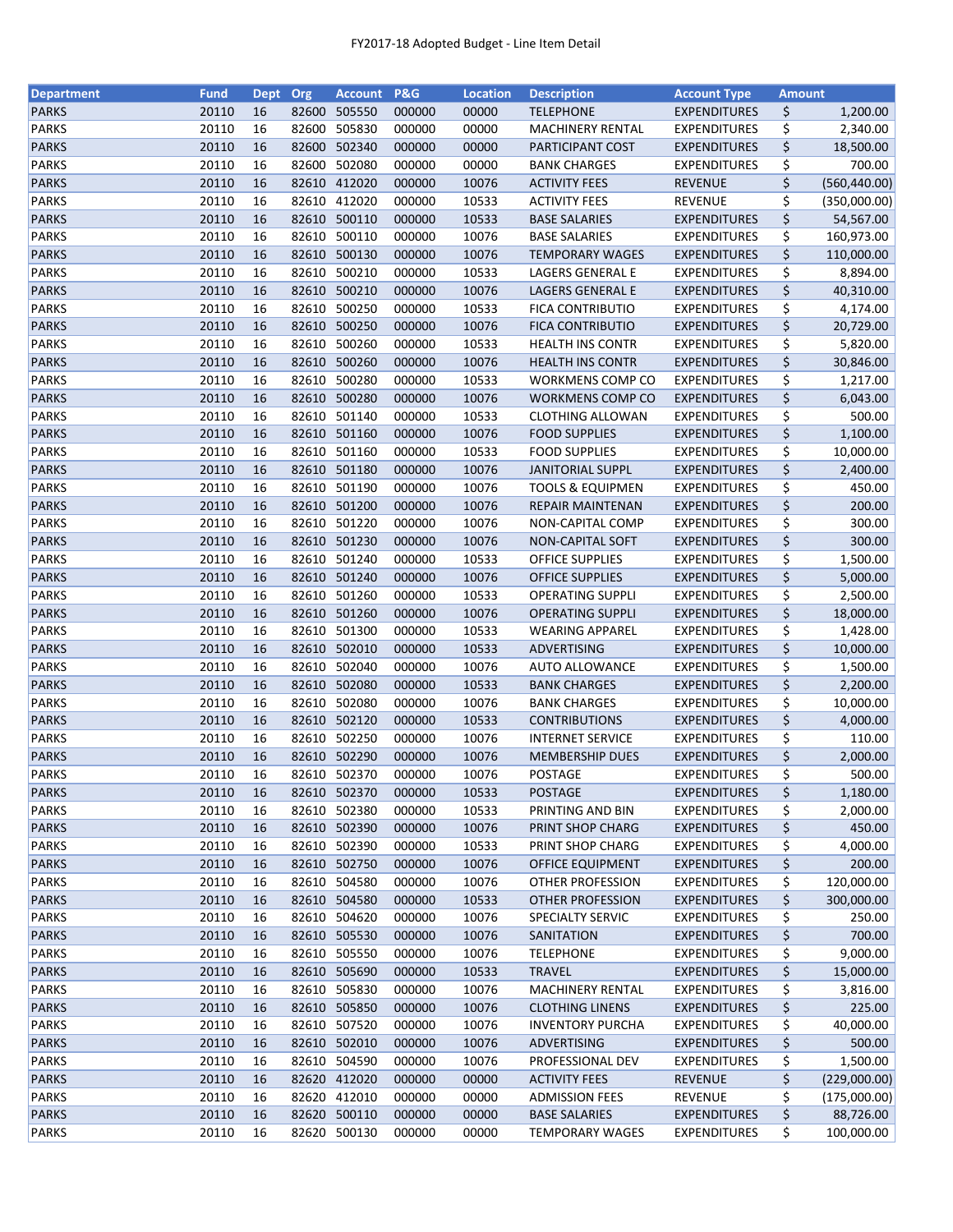| <b>Department</b> | <b>Fund</b> | <b>Dept</b> | Org   | <b>Account</b>               | P&G    | <b>Location</b> | <b>Description</b>      | <b>Account Type</b> | <b>Amount</b> |                       |
|-------------------|-------------|-------------|-------|------------------------------|--------|-----------------|-------------------------|---------------------|---------------|-----------------------|
| <b>PARKS</b>      | 20110       | 16          | 82620 | 500210                       | 000000 | 00000           | LAGERS GENERAL E        | <b>EXPENDITURES</b> | \$            | 14,462.00             |
| <b>PARKS</b>      | 20110       | 16          | 82620 | 500250                       | 000000 | 00000           | <b>FICA CONTRIBUTIO</b> | <b>EXPENDITURES</b> | \$            | 14,438.00             |
| <b>PARKS</b>      | 20110       | 16          | 82620 | 500260                       | 000000 | 00000           | <b>HEALTH INS CONTR</b> | <b>EXPENDITURES</b> | \$            | 10,476.00             |
| <b>PARKS</b>      | 20110       | 16          | 82620 | 500280                       | 000000 | 00000           | WORKMENS COMP CO        | <b>EXPENDITURES</b> | \$            | 4,152.00              |
| <b>PARKS</b>      | 20110       | 16          |       | 82620 501180                 | 000000 | 00000           | <b>JANITORIAL SUPPL</b> | <b>EXPENDITURES</b> | \$            | 400.00                |
| <b>PARKS</b>      | 20110       | 16          | 82620 | 501240                       | 000000 | 00000           | <b>OFFICE SUPPLIES</b>  | <b>EXPENDITURES</b> | \$            | 800.00                |
| <b>PARKS</b>      | 20110       | 16          | 82620 | 501260                       | 000000 | 00000           | <b>OPERATING SUPPLI</b> | <b>EXPENDITURES</b> | \$            | 7,000.00              |
| <b>PARKS</b>      | 20110       | 16          | 82620 | 501300                       | 000000 | 00000           | <b>WEARING APPAREL</b>  | <b>EXPENDITURES</b> | \$            | 300.00                |
| <b>PARKS</b>      | 20110       | 16          |       | 82620 502040                 | 000000 | 00000           | <b>AUTO ALLOWANCE</b>   | <b>EXPENDITURES</b> | \$            | 1,400.00              |
| <b>PARKS</b>      | 20110       | 16          | 82620 | 502080                       | 000000 | 00000           | <b>BANK CHARGES</b>     | <b>EXPENDITURES</b> | \$            | 3,000.00              |
| <b>PARKS</b>      | 20110       | 16          |       | 82620 502370                 | 000000 | 00000           | <b>POSTAGE</b>          | <b>EXPENDITURES</b> | \$            | 150.00                |
| <b>PARKS</b>      | 20110       | 16          |       | 82620 502390                 | 000000 | 00000           | PRINT SHOP CHARG        | <b>EXPENDITURES</b> | \$            | 150.00                |
| <b>PARKS</b>      | 20110       | 16          | 82620 | 504580                       | 000000 | 00000           | OTHER PROFESSION        | <b>EXPENDITURES</b> | \$            | 75,000.00             |
| <b>PARKS</b>      | 20110       | 16          | 82620 | 504620                       | 000000 | 00000           | SPECIALTY SERVIC        | <b>EXPENDITURES</b> | \$            | 244.00                |
| <b>PARKS</b>      | 20110       | 16          | 82620 | 505550                       | 000000 | 00000           | <b>TELEPHONE</b>        | <b>EXPENDITURES</b> | \$            | 10,500.00             |
| <b>PARKS</b>      | 20110       | 16          | 82620 | 505830                       | 000000 | 00000           | <b>MACHINERY RENTAL</b> | <b>EXPENDITURES</b> | \$            | 1,181.00              |
| <b>PARKS</b>      | 20110       | 16          |       | 82650 412020                 | 000000 | 10524           | <b>ACTIVITY FEES</b>    | <b>REVENUE</b>      | \$            | (165, 937.00)         |
| <b>PARKS</b>      | 20110       | 16          |       | 82650 500130                 | 000000 | 10524           | <b>TEMPORARY WAGES</b>  | <b>EXPENDITURES</b> | \$            | 1,200.00              |
| <b>PARKS</b>      | 20110       | 16          |       | 82650 501160                 | 000000 | 10524           | <b>FOOD SUPPLIES</b>    | <b>EXPENDITURES</b> | \$            | 250.00                |
| PARKS             | 20110       | 16          | 82650 | 501260                       | 000000 | 10524           | <b>OPERATING SUPPLI</b> | <b>EXPENDITURES</b> | \$            | 82,000.00             |
| <b>PARKS</b>      | 20110       | 16          |       | 82650 504580                 | 000000 | 10524           | <b>OTHER PROFESSION</b> | <b>EXPENDITURES</b> | \$            | 70,530.00             |
| <b>PARKS</b>      | 20110       | 16          |       | 82650 505820                 | 000000 | 10524           | <b>BUILDING RENTAL</b>  | <b>EXPENDITURES</b> | \$            | 3,000.00              |
| <b>PARKS</b>      | 20110       | 16          |       | 82650 500120                 | 000000 | 10524           | <b>OVERTIME</b>         | <b>EXPENDITURES</b> | \$            | 2,400.00              |
| <b>PARKS</b>      | 20110       | 16          |       | 82650 500250                 | 000000 | 10524           | <b>FICA CONTRIBUTIO</b> | <b>EXPENDITURES</b> | \$            | 92.00                 |
| <b>PARKS</b>      | 20110       | 16          |       | 82650 500280                 | 000000 | 10524           | WORKMENS COMP CO        | <b>EXPENDITURES</b> | \$            | 160.00                |
| <b>PARKS</b>      | 20110       | 16          | 82650 | 501240                       | 000000 | 10524           | <b>OFFICE SUPPLIES</b>  | <b>EXPENDITURES</b> | \$            | 300.00                |
| <b>PARKS</b>      | 20110       | 16          | 82650 | 501330                       | 000000 | 10524           | SIGNAGE                 | <b>EXPENDITURES</b> | \$            | 500.00                |
| <b>PARKS</b>      | 20110       | 16          | 82650 | 502080                       | 000000 | 10524           | <b>BANK CHARGES</b>     | <b>EXPENDITURES</b> | \$            | 800.00                |
| <b>PARKS</b>      | 20110       | 16          |       | 82650 502340                 | 000000 | 10524           | PARTICIPANT COST        | <b>EXPENDITURES</b> | \$            | 535.00                |
| <b>PARKS</b>      | 20110       | 16          | 82650 | 502380                       | 000000 | 10524           | PRINTING AND BIN        | <b>EXPENDITURES</b> | \$            | 1,800.00              |
| <b>PARKS</b>      | 20110       | 16          |       | 82650 505830                 | 000000 | 10524           | <b>MACHINERY RENTAL</b> | <b>EXPENDITURES</b> | \$            | 210.00                |
| <b>PARKS</b>      | 20110       | 16          |       | 82650 502370                 | 000000 | 10524           | POSTAGE                 | <b>EXPENDITURES</b> | \$            | 365.00                |
| <b>PARKS</b>      | 20110       | 16          |       | 82650 502390                 | 000000 | 10524           | PRINT SHOP CHARG        | <b>EXPENDITURES</b> | \$            | 950.00                |
| <b>PARKS</b>      | 20110       | 16          |       | 87510 412010                 | 000000 | 00000           | <b>ADMISSION FEES</b>   | <b>REVENUE</b>      | \$            | (611, 622.00)         |
| <b>PARKS</b>      | 20110       | 16          |       | 87510 500110                 | 000000 | 00000           | <b>BASE SALARIES</b>    | <b>EXPENDITURES</b> | \$            | 757,742.00            |
| <b>PARKS</b>      | 20110       | 16          |       | 87510 500130                 | 000000 | 00000           | <b>TEMPORARY WAGES</b>  | <b>EXPENDITURES</b> | \$            | 70,014.00             |
| <b>PARKS</b>      | 20110       | 16          |       | 87510 500210                 | 000000 | 00000           | LAGERS GENERAL E        | <b>EXPENDITURES</b> | \$            | 123,512.00            |
| <b>PARKS</b>      | 20110       | 16          |       | 87510 500250                 | 000000 | 00000           | <b>FICA CONTRIBUTIO</b> | <b>EXPENDITURES</b> | \$            | 63,323.00             |
| <b>PARKS</b>      | 20110       | 16          |       | 87510 500260                 | 000000 | 00000           | <b>HEALTH INS CONTR</b> | <b>EXPENDITURES</b> | \$            | 104,760.00            |
| <b>PARKS</b>      | 20110       |             | 87510 | 500280                       | 000000 | 00000           | WORKMENS COMP CO        | <b>EXPENDITURES</b> |               |                       |
| <b>PARKS</b>      | 20110       | 16          |       | 87510 501110                 | 000000 | 00000           | <b>BUILDING MATERIA</b> | <b>EXPENDITURES</b> | \$            | 25,247.00<br>6,000.00 |
| <b>PARKS</b>      | 20110       | 16          |       | 87510 501160                 | 000000 | 00000           | <b>FOOD SUPPLIES</b>    | <b>EXPENDITURES</b> | \$            | 7,000.00              |
| <b>PARKS</b>      | 20110       | 16          |       | 87510 501180                 | 000000 | 00000           |                         | <b>EXPENDITURES</b> | \$            | 5,000.00              |
|                   |             | 16          |       |                              |        |                 | <b>JANITORIAL SUPPL</b> | <b>EXPENDITURES</b> | \$            | 500.00                |
| <b>PARKS</b>      | 20110       | 16          |       | 87510 501200                 | 000000 | 00000           | REPAIR MAINTENAN        |                     | \$            |                       |
| <b>PARKS</b>      | 20110       | 16          |       | 87510 501260<br>87510 502040 | 000000 | 00000           | <b>OPERATING SUPPLI</b> | <b>EXPENDITURES</b> | \$            | 10,000.00             |
| PARKS             | 20110       | 16          |       | 87510 502080                 | 000000 | 00000           | <b>AUTO ALLOWANCE</b>   | <b>EXPENDITURES</b> | \$            | 1,000.00              |
| <b>PARKS</b>      | 20110       | 16          |       |                              | 000000 | 00000           | <b>BANK CHARGES</b>     | <b>EXPENDITURES</b> | \$            | 8,500.00              |
| <b>PARKS</b>      | 20110       | 16          |       | 87510 502290                 | 000000 | 00000           | <b>MEMBERSHIP DUES</b>  | <b>EXPENDITURES</b> | \$            | 2,500.00              |
| <b>PARKS</b>      | 20110       | 16          |       | 87510 502370                 | 000000 | 00000           | POSTAGE                 | <b>EXPENDITURES</b> | \$            | 1,000.00              |
| <b>PARKS</b>      | 20110       | 16          |       | 87510 502390                 | 000000 | 00000           | PRINT SHOP CHARG        | <b>EXPENDITURES</b> | \$            | 500.00                |
| <b>PARKS</b>      | 20110       | 16          |       | 87510 502760                 | 000000 | 00000           | PLANT EQUIPMENT         | <b>EXPENDITURES</b> | \$            | 6,000.00              |
| <b>PARKS</b>      | 20110       | 16          | 87510 | 505530                       | 000000 | 00000           | SANITATION              | <b>EXPENDITURES</b> | \$            | 2,000.00              |
| <b>PARKS</b>      | 20110       | 16          |       | 87510 505540                 | 000000 | 00000           | <b>SEWER</b>            | <b>EXPENDITURES</b> | \$            | 11,500.00             |
| <b>PARKS</b>      | 20110       | 16          |       | 87510 505550                 | 000000 | 00000           | <b>TELEPHONE</b>        | <b>EXPENDITURES</b> | \$            | 24,200.00             |
| <b>PARKS</b>      | 20110       | 16          |       | 87510 505560                 | 000000 | 00000           | <b>WATER</b>            | <b>EXPENDITURES</b> | \$            | 19,500.00             |
| <b>PARKS</b>      | 20120       | 16          |       | 80010 401510                 | 000000 | 00000           | <b>SALES TAX</b>        | <b>REVENUE</b>      | \$            | (4,930,000.00)        |
| <b>PARKS</b>      | 20120       | 16          |       | 80010 414070                 | 000000 | 00000           | <b>DONATIONS</b>        | <b>REVENUE</b>      | \$            | (200,000.00)          |
| <b>PARKS</b>      | 20120       | 16          |       | 80010 414100                 | 000000 | 00000           | <b>MISC REVENUE</b>     | REVENUE             | \$            | (30,000.00)           |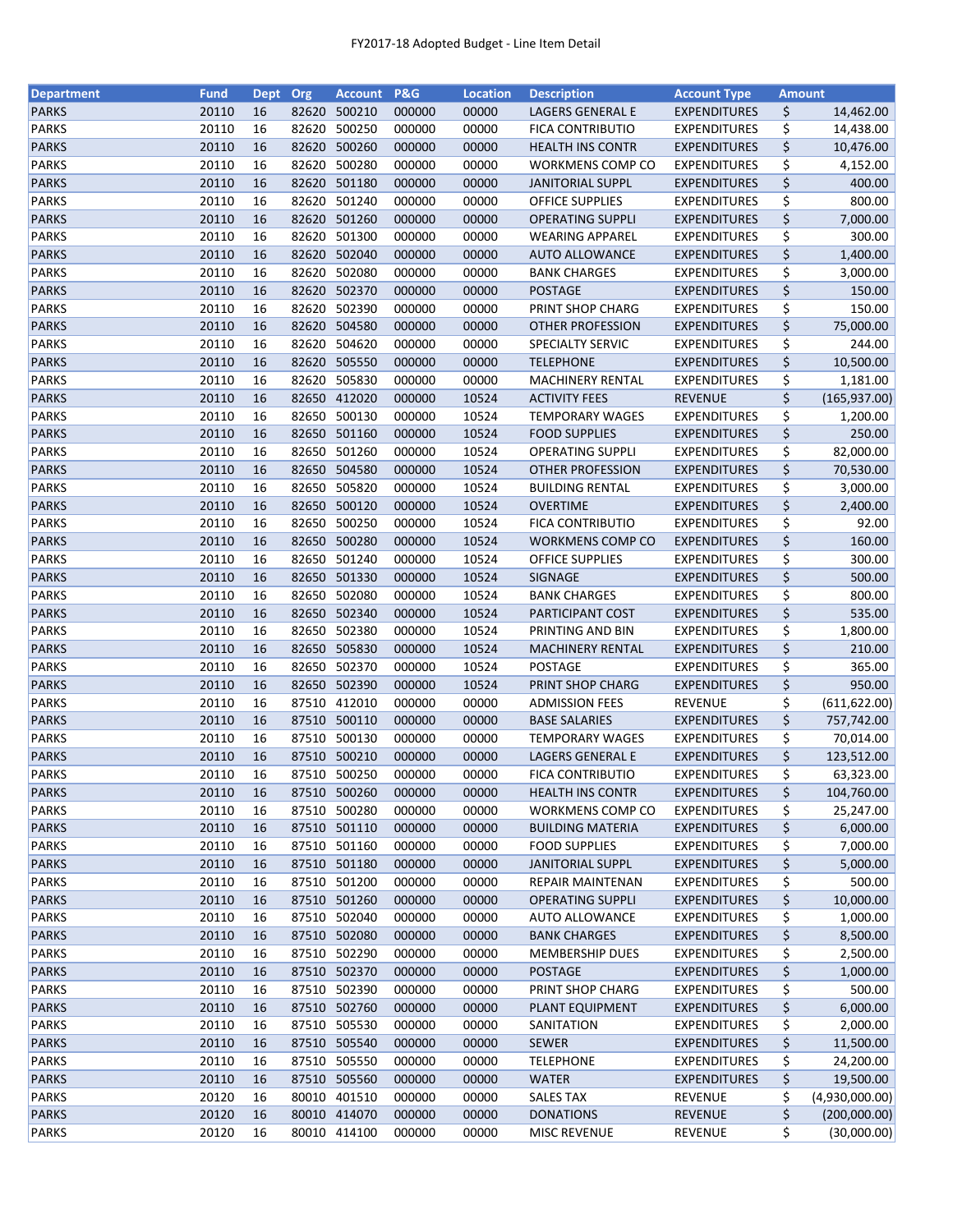| <b>Department</b>            | <b>Fund</b>    | <b>Dept</b> | Org   | <b>Account</b>         | <b>P&amp;G</b>   | <b>Location</b> | <b>Description</b>                                 | <b>Account Type</b>                        | <b>Amount</b> |              |
|------------------------------|----------------|-------------|-------|------------------------|------------------|-----------------|----------------------------------------------------|--------------------------------------------|---------------|--------------|
| <b>PARKS</b>                 | 20120          | 16          | 80010 | 500110                 | 000000           | 00000           | <b>BASE SALARIES</b>                               | <b>EXPENDITURES</b>                        | \$            | 256,964.00   |
| <b>PARKS</b>                 | 20120          | 16          | 80010 | 500130                 | 000000           | 00000           | <b>TEMPORARY WAGES</b>                             | <b>EXPENDITURES</b>                        | \$            | 25,000.00    |
| <b>PARKS</b>                 | 20120          | 16          | 80010 | 500210                 | 000000           | 00000           | LAGERS GENERAL E                                   | <b>EXPENDITURES</b>                        | \$            | 50,683.00    |
| <b>PARKS</b>                 | 20120          | 16          | 80010 | 500250                 | 000000           | 00000           | FICA CONTRIBUTIO                                   | <b>EXPENDITURES</b>                        | \$            | 21,570.00    |
| <b>PARKS</b>                 | 20120          | 16          | 80010 | 500260                 | 000000           | 00000           | <b>HEALTH INS CONTR</b>                            | <b>EXPENDITURES</b>                        | \$            | 24,735.00    |
| <b>PARKS</b>                 | 20120          | 16          | 80010 | 500280                 | 000000           | 00000           | WORKMENS COMP CO                                   | <b>EXPENDITURES</b>                        | \$            | 4,963.00     |
| <b>PARKS</b>                 | 20120          | 16          |       | 80010 501200           | 000000           | 00000           | <b>REPAIR MAINTENAN</b>                            | <b>EXPENDITURES</b>                        | \$            | 400.00       |
| <b>PARKS</b>                 | 20120          | 16          | 80010 | 501220                 | 000000           | 00000           | NON-CAPITAL COMP                                   | <b>EXPENDITURES</b>                        | \$            | 4,000.00     |
| <b>PARKS</b>                 | 20120          | 16          | 80010 | 501230                 | 000000           | 00000           | <b>NON-CAPITAL SOFT</b>                            | <b>EXPENDITURES</b>                        | \$            | 40,000.00    |
| <b>PARKS</b>                 | 20120          | 16          | 80010 | 501240                 | 000000           | 00000           | <b>OFFICE SUPPLIES</b>                             | <b>EXPENDITURES</b>                        | \$            | 100.00       |
| <b>PARKS</b>                 | 20120          | 16          |       | 80010 501260           | 000000           | 00000           | <b>OPERATING SUPPLI</b>                            | <b>EXPENDITURES</b>                        | \$            | 250.00       |
| <b>PARKS</b>                 | 20120          | 16          |       | 80010 502040           | 000000           | 00000           | <b>AUTO ALLOWANCE</b>                              | EXPENDITURES                               | \$            | 750.00       |
| <b>PARKS</b>                 | 20120          | 16          | 80010 | 502230                 | 000000           | 00000           | <b>INSURANCE PREMIU</b>                            | <b>EXPENDITURES</b>                        | \$            | 60,000.00    |
| <b>PARKS</b>                 | 20120          | 16          | 80010 | 502290                 | 000000           | 00000           | <b>MEMBERSHIP DUES</b>                             | <b>EXPENDITURES</b>                        | \$            | 1,000.00     |
| <b>PARKS</b>                 | 20120          | 16          | 80010 | 502380                 | 000000           | 00000           | PRINTING AND BIN                                   | <b>EXPENDITURES</b>                        | \$            | 500.00       |
| <b>PARKS</b>                 | 20120          | 16          | 80010 | 502390                 | 000000           | 00000           | PRINT SHOP CHARG                                   | <b>EXPENDITURES</b>                        | \$            | 500.00       |
| <b>PARKS</b>                 | 20120          | 16          | 80010 | 502710                 | 000000           | 10521           | <b>BUILDING REPAIRS</b>                            | <b>EXPENDITURES</b>                        | \$            | 2,500.00     |
| <b>PARKS</b>                 | 20120          | 16          | 80010 | 502710                 | 000000           | 00000           | <b>BUILDING REPAIRS</b>                            | <b>EXPENDITURES</b>                        | \$            | 3,939.00     |
| <b>PARKS</b>                 | 20120          | 16          |       | 80010 502780           | 000000           | 00000           | <b>CONTINGENCY</b>                                 | <b>EXPENDITURES</b>                        | \$            | 140,715.63   |
| <b>PARKS</b>                 | 20120          | 16          |       | 80010 504530           | 000000           | 00000           | CONSULTING                                         | <b>EXPENDITURES</b>                        | \$            | 4,000.00     |
| <b>PARKS</b>                 | 20120          | 16          |       | 80010 504580           | 000000           | 10521           | OTHER PROFESSION                                   | <b>EXPENDITURES</b>                        | \$            | 4,800.00     |
| <b>PARKS</b>                 | 20120          | 16          | 80010 | 504580                 | 000000           | 10531           | OTHER PROFESSION                                   | <b>EXPENDITURES</b>                        | \$            | 33,000.00    |
| <b>PARKS</b>                 | 20120          | 16          | 80010 | 504580                 | 000000           | 00000           | <b>OTHER PROFESSION</b>                            | <b>EXPENDITURES</b>                        | \$            | 90,000.00    |
| <b>PARKS</b>                 | 20120          | 16          | 80010 | 504620                 | 000000           | 00000           | SPECIALTY SERVIC                                   | <b>EXPENDITURES</b>                        | \$            | 900.00       |
| <b>PARKS</b>                 | 20120          | 16          |       | 80010 505510           | 000000           | 10521           | <b>ELECTRICITY</b>                                 | <b>EXPENDITURES</b>                        | \$            | 2,000.00     |
| <b>PARKS</b>                 | 20120          | 16          |       | 80010 505550           | 000000           | 10521           | <b>TELEPHONE</b>                                   | <b>EXPENDITURES</b>                        | \$            | 2,500.00     |
| <b>PARKS</b>                 | 20120          | 16          | 80010 | 505550                 | 000000           | 00000           |                                                    |                                            | \$            |              |
|                              |                |             |       |                        |                  |                 | <b>TELEPHONE</b>                                   | <b>EXPENDITURES</b>                        |               | 10,000.00    |
| <b>PARKS</b>                 | 20120          | 16          | 80010 | 505560                 | 000000           | 10521           | <b>WATER</b>                                       | <b>EXPENDITURES</b>                        | \$            | 500.00       |
| <b>PARKS</b>                 | 20120          | 16          | 80010 | 505690                 | 000000           | 00000           | <b>TRAVEL</b>                                      | <b>EXPENDITURES</b>                        | \$            | 20,000.00    |
| <b>PARKS</b><br><b>PARKS</b> | 20120<br>20120 | 16<br>16    | 80010 | 505830<br>80010 508320 | 000000<br>000000 | 00000<br>00000  | <b>MACHINERY RENTAL</b><br><b>TRANSFER CAPITAL</b> | <b>EXPENDITURES</b><br><b>EXPENDITURES</b> | \$<br>\$      | 37,800.00    |
|                              |                |             |       |                        |                  |                 |                                                    |                                            |               | 52,221.00    |
| <b>PARKS</b>                 | 20120          | 16          |       | 80010 509910           | 000000           | 00000           | <b>TRANSFER TO OTHE</b>                            | <b>EXPENDITURES</b>                        | \$            | 125,000.00   |
| <b>PARKS</b>                 | 20120          | 16          | 80010 | 502050                 | 000000           | 00000           | <b>BACKGROUND CHECKS</b>                           | <b>EXPENDITURES</b>                        | \$            | 120.00       |
| <b>PARKS</b>                 | 20120          | 16          | 80010 | 502120                 | 000000           | 00000           | <b>CONTRIBUTIONS</b>                               | <b>EXPENDITURES</b>                        | \$            | 450.00       |
| <b>PARKS</b>                 | 20120          | 16          | 80010 | 502400                 | 000000           | 00000           | <b>PUBLIC RELATIONS</b>                            | <b>EXPENDITURES</b>                        | \$            | 800.00       |
| <b>PARKS</b>                 | 20120          | 16          | 80010 | 509320                 | 000000           | 00000           | PRINCIPAL                                          | <b>EXPENDITURES</b>                        | \$            | 132,784.00   |
| <b>PARKS</b>                 | 20120          | 16          |       | 80010 509340           | 000000           | 00000           | <b>INTEREST</b>                                    | <b>EXPENDITURES</b>                        | \$            | 5,532.00     |
| <b>PARKS</b>                 | 20120          | 16          |       | 80010 502230           | 000000           | 10521           | <b>INSURANCE PREMIU</b>                            | <b>EXPENDITURES</b>                        | \$            | 5,000.00     |
| <b>PARKS</b>                 | 20120          | 16          |       | 80010 500150           | 000000           | 00000           | <b>VACANCY ADJUSTME</b>                            | <b>EXPENDITURES</b>                        | \$            | (34, 272.63) |
| <b>PARKS</b>                 | 20120          | 16          | 80010 | 417010                 | 000000           | 00000           | <b>TRANSFER FROM OT</b>                            | REVENUE                                    | \$            | (55,014.00)  |
| <b>PARKS</b>                 | 20120          | 16          |       | 80010 500110           | 000000           | 00000           | <b>BASE SALARIES</b>                               | <b>EXPENDITURES</b>                        | \$            | 55,014.00    |
| <b>PARKS</b>                 | 20120          | 16          |       | 80020 500120           | 000000           | 00000           | OVERTIME                                           | <b>EXPENDITURES</b>                        | \$            | 25,000.00    |
| <b>PARKS</b>                 | 20120          | 16          |       | 80020 509110           | 000000           | 00000           | CONSTRUCTION-CAP                                   | <b>EXPENDITURES</b>                        | \$            | 350,000.00   |
| <b>PARKS</b>                 | 20120          | 16          |       | 80040 500110           | 000000           | 00000           | <b>BASE SALARIES</b>                               | <b>EXPENDITURES</b>                        | \$            | 121,986.00   |
| <b>PARKS</b>                 | 20120          | 16          |       | 80040 500210           | 000000           | 00000           | LAGERS GENERAL E                                   | <b>EXPENDITURES</b>                        | \$            | 19,884.00    |
| <b>PARKS</b>                 | 20120          | 16          |       | 80040 500250           | 000000           | 00000           | <b>FICA CONTRIBUTIO</b>                            | <b>EXPENDITURES</b>                        | \$            | 9,332.00     |
| <b>PARKS</b>                 | 20120          | 16          |       | 80040 500260           | 000000           | 00000           | <b>HEALTH INS CONTR</b>                            | <b>EXPENDITURES</b>                        | \$            | 15,481.00    |
| <b>PARKS</b>                 | 20120          | 16          |       | 80040 500280           | 000000           | 00000           | WORKMENS COMP CO                                   | <b>EXPENDITURES</b>                        | \$            | 2,696.00     |
| <b>PARKS</b>                 | 20120          | 16          |       | 80040 501190           | 000000           | 00000           | <b>TOOLS &amp; EQUIPMEN</b>                        | <b>EXPENDITURES</b>                        | \$            | 750.00       |
| PARKS                        | 20120          | 16          |       | 80040 501240           | 000000           | 00000           | <b>OFFICE SUPPLIES</b>                             | <b>EXPENDITURES</b>                        | \$            | 329.00       |
| <b>PARKS</b>                 | 20120          | 16          |       | 80040 501260           | 000000           | 00000           | <b>OPERATING SUPPLI</b>                            | <b>EXPENDITURES</b>                        | \$            | 1,000.00     |
| <b>PARKS</b>                 | 20120          | 16          | 80040 | 501300                 | 000000           | 00000           | <b>WEARING APPAREL</b>                             | <b>EXPENDITURES</b>                        | \$            | 2,000.00     |
| <b>PARKS</b>                 | 20120          | 16          | 80040 | 504580                 | 000000           | 00000           | OTHER PROFESSION                                   | <b>EXPENDITURES</b>                        | \$            | 1,500.00     |
| <b>PARKS</b>                 | 20120          | 16          | 80050 | 500110                 | 000000           | 00000           | <b>BASE SALARIES</b>                               | <b>EXPENDITURES</b>                        | \$            | 56,260.00    |
| <b>PARKS</b>                 | 20120          | 16          |       | 80050 500210           | 000000           | 00000           | LAGERS GENERAL E                                   | <b>EXPENDITURES</b>                        | \$            | 9,170.00     |
| <b>PARKS</b>                 | 20120          | 16          |       | 80050 500250           | 000000           | 00000           | <b>FICA CONTRIBUTIO</b>                            | <b>EXPENDITURES</b>                        | \$            | 4,304.00     |
| <b>PARKS</b>                 | 20120          | 16          |       | 80050 500260           | 000000           | 00000           | <b>HEALTH INS CONTR</b>                            | <b>EXPENDITURES</b>                        | \$            | 2,910.00     |
| <b>PARKS</b>                 | 20120          | 16          |       | 80050 500280           | 000000           | 00000           | <b>WORKMENS COMP CO</b>                            | <b>EXPENDITURES</b>                        | \$            | 39.00        |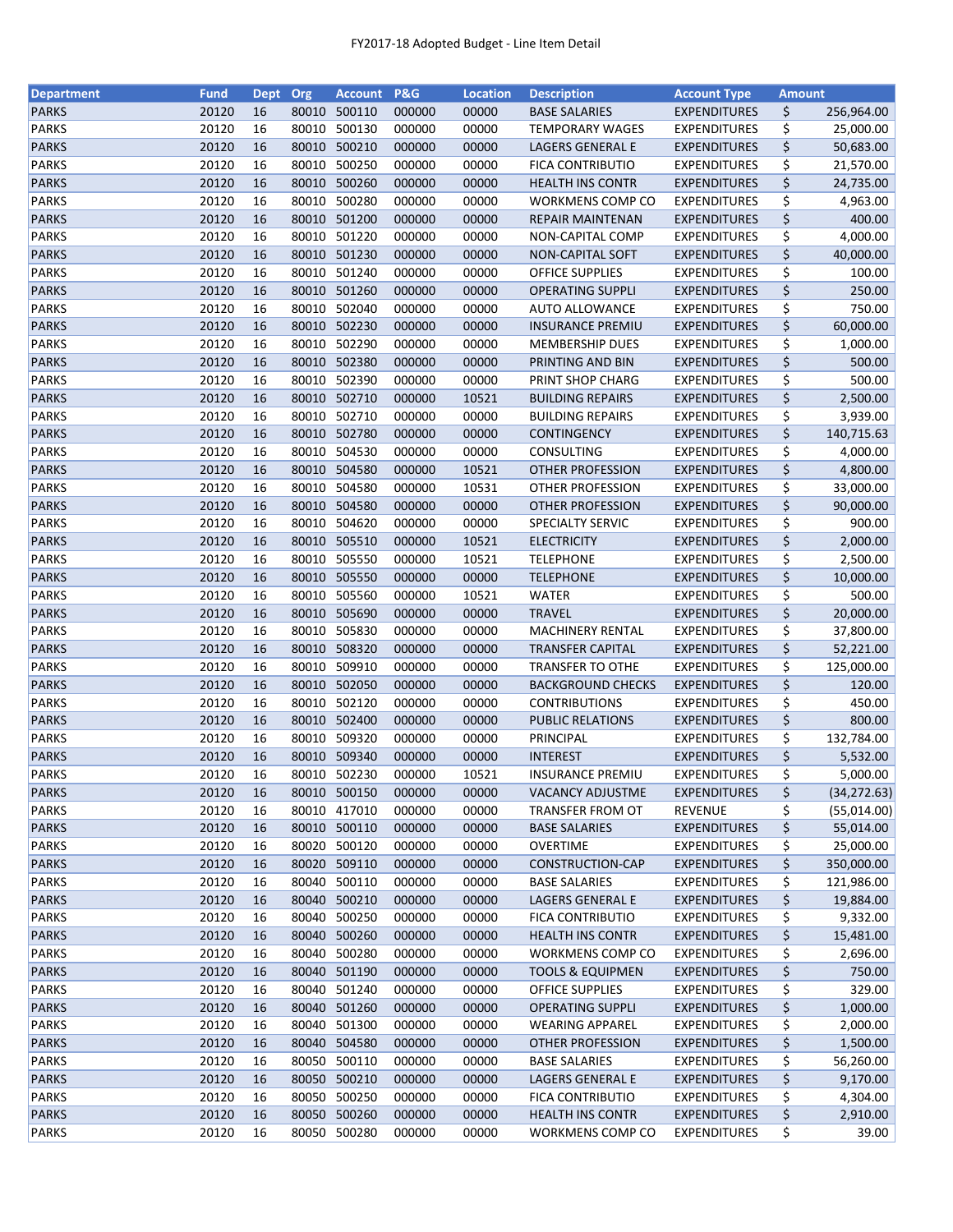| <b>Department</b> | <b>Fund</b> | <b>Dept</b> | Org   | <b>Account</b> | P&G    | <b>Location</b> | <b>Description</b>          | <b>Account Type</b> | <b>Amount</b> |            |
|-------------------|-------------|-------------|-------|----------------|--------|-----------------|-----------------------------|---------------------|---------------|------------|
| <b>PARKS</b>      | 20120       | 16          | 80060 | 500110         | 000000 | 00000           | <b>BASE SALARIES</b>        | <b>EXPENDITURES</b> | \$            | 44,222.00  |
| <b>PARKS</b>      | 20120       | 16          | 80060 | 500210         | 000000 | 00000           | LAGERS GENERAL E            | <b>EXPENDITURES</b> | \$            | 7,208.00   |
| <b>PARKS</b>      | 20120       | 16          | 80060 | 500250         | 000000 | 00000           | <b>FICA CONTRIBUTIO</b>     | <b>EXPENDITURES</b> | \$            | 3,383.00   |
| <b>PARKS</b>      | 20120       | 16          | 80060 | 500260         | 000000 | 00000           | <b>HEALTH INS CONTR</b>     | <b>EXPENDITURES</b> | \$            | 5,820.00   |
| <b>PARKS</b>      | 20120       | 16          |       | 80060 500280   | 000000 | 00000           | WORKMENS COMP CO            | <b>EXPENDITURES</b> | \$            | 849.00     |
| <b>PARKS</b>      | 20120       | 16          | 80060 | 501160         | 000000 | 00000           | <b>FOOD SUPPLIES</b>        | <b>EXPENDITURES</b> | \$            | 100.00     |
| <b>PARKS</b>      | 20120       | 16          | 80060 | 501240         | 000000 | 00000           | <b>OFFICE SUPPLIES</b>      | <b>EXPENDITURES</b> | \$            | 200.00     |
| <b>PARKS</b>      | 20120       | 16          | 80060 | 501260         | 000000 | 00000           | <b>OPERATING SUPPLI</b>     | <b>EXPENDITURES</b> | \$            | 500.00     |
| <b>PARKS</b>      | 20120       | 16          |       | 80060 501300   | 000000 | 00000           | <b>WEARING APPAREL</b>      | <b>EXPENDITURES</b> | \$            | 200.00     |
| <b>PARKS</b>      | 20120       | 16          | 80060 | 502010         | 000000 | 00000           | ADVERTISING                 | <b>EXPENDITURES</b> | \$            | 178,200.00 |
| <b>PARKS</b>      | 20120       | 16          |       | 80060 502040   | 000000 | 00000           | <b>AUTO ALLOWANCE</b>       | <b>EXPENDITURES</b> | \$            | 200.00     |
| <b>PARKS</b>      | 20120       | 16          |       | 80060 502290   | 000000 | 00000           | <b>MEMBERSHIP DUES</b>      | <b>EXPENDITURES</b> |               | 200.00     |
| <b>PARKS</b>      | 20120       | 16          | 80060 | 502370         | 000000 |                 |                             |                     | \$<br>\$      | 100.00     |
|                   |             |             |       |                |        | 00000           | <b>POSTAGE</b>              | <b>EXPENDITURES</b> |               |            |
| <b>PARKS</b>      | 20120       | 16          | 80060 | 502380         | 000000 | 00000           | PRINTING AND BIN            | <b>EXPENDITURES</b> | \$            | 20,000.00  |
| <b>PARKS</b>      | 20120       | 16          | 80060 | 502390         | 000000 | 00000           | PRINT SHOP CHARG            | <b>EXPENDITURES</b> | \$            | 300.00     |
| <b>PARKS</b>      | 20120       | 16          | 80060 | 502410         | 000000 | 00000           | <b>PUBLICATIONS</b>         | <b>EXPENDITURES</b> | \$            | 100.00     |
| <b>PARKS</b>      | 20120       | 16          |       | 80070 500110   | 000000 | 00000           | <b>BASE SALARIES</b>        | <b>EXPENDITURES</b> | \$            | 69,817.00  |
| <b>PARKS</b>      | 20120       | 16          |       | 80070 500210   | 000000 | 00000           | LAGERS GENERAL E            | <b>EXPENDITURES</b> | \$            | 11,380.00  |
| <b>PARKS</b>      | 20120       | 16          |       | 80070 500250   | 000000 | 00000           | <b>FICA CONTRIBUTIO</b>     | <b>EXPENDITURES</b> | \$            | 5,341.00   |
| <b>PARKS</b>      | 20120       | 16          | 80070 | 500260         | 000000 | 00000           | <b>HEALTH INS CONTR</b>     | <b>EXPENDITURES</b> | \$            | 5,820.00   |
| <b>PARKS</b>      | 20120       | 16          |       | 80070 500280   | 000000 | 00000           | WORKMENS COMP CO            | <b>EXPENDITURES</b> | \$            | 1,487.00   |
| <b>PARKS</b>      | 20120       | 16          |       | 80070 501160   | 000000 | 00000           | <b>FOOD SUPPLIES</b>        | <b>EXPENDITURES</b> | \$            | 1,000.00   |
| <b>PARKS</b>      | 20120       | 16          |       | 80070 501240   | 000000 | 00000           | <b>OFFICE SUPPLIES</b>      | <b>EXPENDITURES</b> | \$            | 200.00     |
| <b>PARKS</b>      | 20120       | 16          |       | 80070 501260   | 000000 | 00000           | <b>OPERATING SUPPLI</b>     | <b>EXPENDITURES</b> | \$            | 1,500.00   |
| <b>PARKS</b>      | 20120       | 16          |       | 80070 502040   | 000000 | 00000           | <b>AUTO ALLOWANCE</b>       | <b>EXPENDITURES</b> | \$            | 1,450.00   |
| <b>PARKS</b>      | 20120       | 16          | 80070 | 502370         | 000000 | 00000           | POSTAGE                     | <b>EXPENDITURES</b> | \$            | 285.00     |
| <b>PARKS</b>      | 20120       | 16          | 80070 | 502390         | 000000 | 00000           | PRINT SHOP CHARG            | <b>EXPENDITURES</b> | \$            | 1,500.00   |
| <b>PARKS</b>      | 20120       | 16          | 80070 | 504580         | 000000 | 00000           | <b>OTHER PROFESSION</b>     | <b>EXPENDITURES</b> | \$            | 300.00     |
| <b>PARKS</b>      | 20120       | 16          |       | 80070 505550   | 000000 | 00000           | <b>TELEPHONE</b>            | <b>EXPENDITURES</b> | \$            | 1,200.00   |
| <b>PARKS</b>      | 20120       | 16          | 80070 | 505830         | 000000 | 00000           | <b>MACHINERY RENTAL</b>     | <b>EXPENDITURES</b> | \$            | 500.00     |
| <b>PARKS</b>      | 20120       | 16          | 80520 | 500110         | 000000 | 00000           | <b>BASE SALARIES</b>        | <b>EXPENDITURES</b> | \$            | 72,156.00  |
| <b>PARKS</b>      | 20120       | 16          | 80520 | 500130         | 000000 | 00000           | TEMPORARY WAGES             | <b>EXPENDITURES</b> | \$            | 25,459.00  |
| <b>PARKS</b>      | 20120       | 16          | 80520 | 500210         | 000000 | 00000           | LAGERS GENERAL E            | <b>EXPENDITURES</b> | \$            | 15,911.00  |
| <b>PARKS</b>      | 20120       | 16          | 80520 | 500250         | 000000 | 00000           | <b>FICA CONTRIBUTIO</b>     | <b>EXPENDITURES</b> | \$            | 7,468.00   |
|                   | 20120       | 16          |       | 80520 500260   |        |                 |                             | <b>EXPENDITURES</b> | \$            |            |
| <b>PARKS</b>      |             |             |       |                | 000000 | 00000           | <b>HEALTH INS CONTR</b>     |                     |               | 16,005.00  |
| <b>PARKS</b>      | 20120       | 16          |       | 80520 500280   | 000000 | 00000           | WORKMENS COMP CO            | <b>EXPENDITURES</b> | \$            | 8,902.00   |
| <b>PARKS</b>      | 20120       | 16          |       | 80520 501110   | 000000 | 00000           | <b>BUILDING MATERIA</b>     | <b>EXPENDITURES</b> | \$            | 2,000.00   |
| <b>PARKS</b>      | 20120       | 16          |       | 80520 501130   | 000000 | 00000           | <b>CHEMICALS DRUG L</b>     | <b>EXPENDITURES</b> | \$            | 12,000.00  |
| <b>PARKS</b>      | 20120       | 16          |       | 80520 501140   | 000000 | 00000           | <b>CLOTHING ALLOWAN</b>     | <b>EXPENDITURES</b> | \$            | 300.00     |
| <b>PARKS</b>      | 20120       | 16          | 80520 | 501190         | 000000 | 00000           | <b>TOOLS &amp; EQUIPMEN</b> | <b>EXPENDITURES</b> | \$            | 1,500.00   |
| <b>PARKS</b>      | 20120       | 16          |       | 80520 501200   | 000000 | 00000           | REPAIR MAINTENAN            | <b>EXPENDITURES</b> | \$            | 500.00     |
| <b>PARKS</b>      | 20120       | 16          |       | 80520 501260   | 000000 | 00000           | <b>OPERATING SUPPLI</b>     | <b>EXPENDITURES</b> | \$            | 500.00     |
| <b>PARKS</b>      | 20120       | 16          |       | 80520 501280   | 000000 | 00000           | PLUMBING ELECTRI            | <b>EXPENDITURES</b> | \$            | 5,000.00   |
| <b>PARKS</b>      | 20120       | 16          |       | 80520 501300   | 000000 | 00000           | <b>WEARING APPAREL</b>      | <b>EXPENDITURES</b> | \$            | 600.00     |
| <b>PARKS</b>      | 20120       | 16          |       | 80520 502710   | 000000 | 00000           | <b>BUILDING REPAIRS</b>     | <b>EXPENDITURES</b> | \$            | 3,000.00   |
| PARKS             | 20120       | 16          |       | 80520 502760   | 000000 | 00000           | PLANT EQUIPMENT             | <b>EXPENDITURES</b> | \$            | 2,000.00   |
| <b>PARKS</b>      | 20120       | 16          |       | 80520 504580   | 000000 | 00000           | OTHER PROFESSION            | <b>EXPENDITURES</b> | \$            | 1,000.00   |
| PARKS             | 20120       | 16          |       | 80520 505690   | 000000 | 00000           | <b>TRAVEL</b>               | <b>EXPENDITURES</b> | \$            | 500.00     |
| <b>PARKS</b>      | 20120       | 16          |       | 80530 500110   | 000000 | 00000           | <b>BASE SALARIES</b>        | <b>EXPENDITURES</b> | \$            | 115,137.00 |
| <b>PARKS</b>      | 20120       | 16          | 80530 | 500130         | 000000 | 00000           | <b>TEMPORARY WAGES</b>      | <b>EXPENDITURES</b> | \$            | 20,000.00  |
| <b>PARKS</b>      | 20120       | 16          |       | 80530 500210   | 000000 | 00000           | LAGERS GENERAL E            | <b>EXPENDITURES</b> | \$            | 18,767.00  |
| <b>PARKS</b>      | 20120       | 16          | 80530 | 500250         | 000000 | 00000           | FICA CONTRIBUTIO            | <b>EXPENDITURES</b> | \$            | 10,338.00  |
| <b>PARKS</b>      | 20120       | 16          |       | 80530 500260   | 000000 | 00000           | <b>HEALTH INS CONTR</b>     | <b>EXPENDITURES</b> | \$            | 17,460.00  |
| <b>PARKS</b>      | 20120       | 16          |       | 80530 500280   | 000000 | 00000           | WORKMENS COMP CO            | <b>EXPENDITURES</b> | \$            | 12,108.00  |
| <b>PARKS</b>      | 20120       | 16          |       | 80530 501110   | 000000 | 00000           | <b>BUILDING MATERIA</b>     | <b>EXPENDITURES</b> | \$            | 1,000.00   |
| <b>PARKS</b>      | 20120       | 16          |       | 80530 501130   | 000000 | 00000           | <b>CHEMICALS DRUG L</b>     | <b>EXPENDITURES</b> | \$            | 1,000.00   |
| <b>PARKS</b>      | 20120       | 16          |       | 80530 501140   | 000000 | 00000           | <b>CLOTHING ALLOWAN</b>     | <b>EXPENDITURES</b> | \$            | 364.00     |
| <b>PARKS</b>      |             |             |       |                |        |                 |                             | <b>EXPENDITURES</b> |               |            |
|                   | 20120       | 16          |       | 80530 501180   | 000000 | 00000           | <b>JANITORIAL SUPPL</b>     |                     | \$            | 300.00     |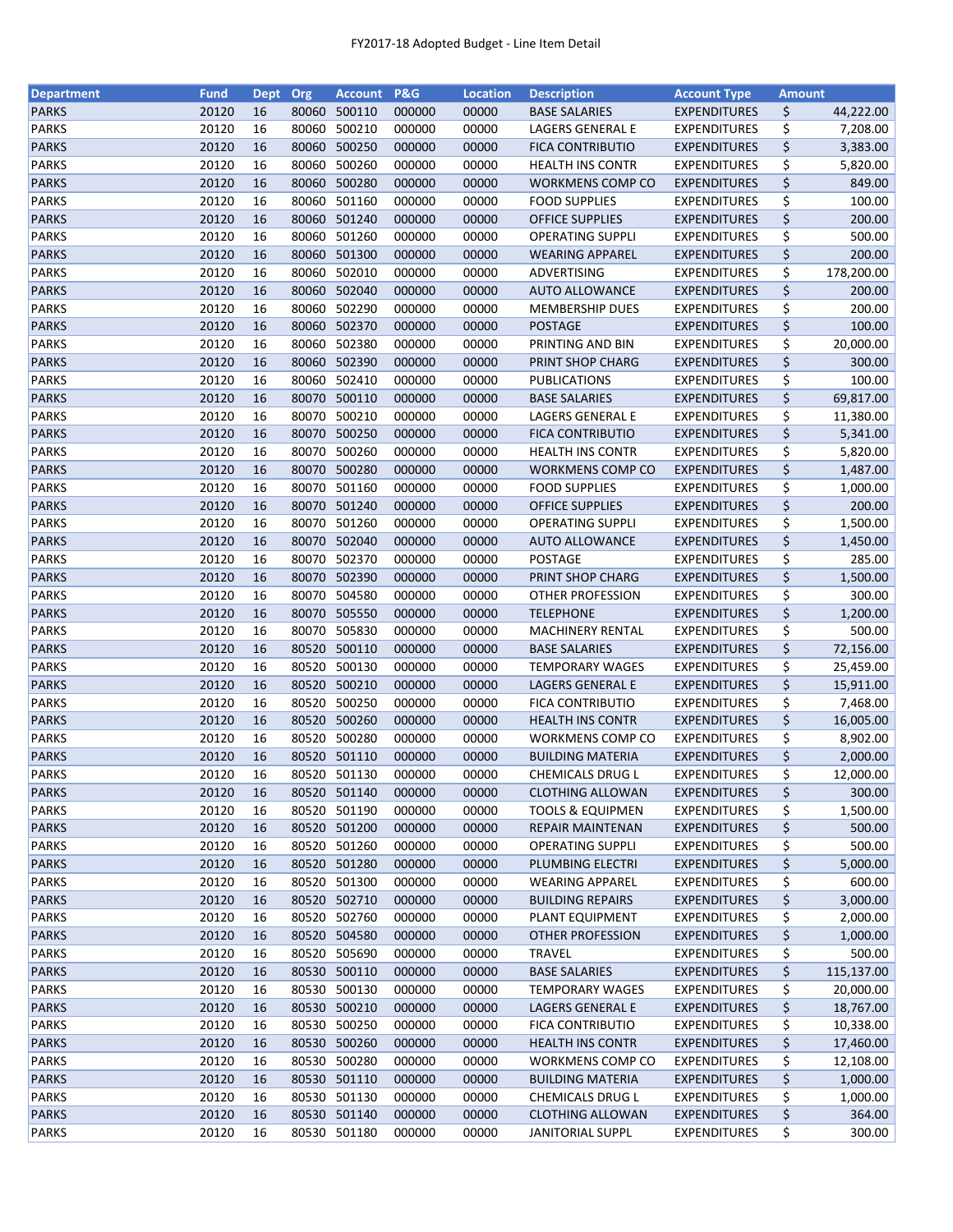| <b>Department</b> | <b>Fund</b> | <b>Dept</b> | Org   | <b>Account</b> | <b>P&amp;G</b> | <b>Location</b> | <b>Description</b>          | <b>Account Type</b>                        | <b>Amount</b> |            |
|-------------------|-------------|-------------|-------|----------------|----------------|-----------------|-----------------------------|--------------------------------------------|---------------|------------|
| <b>PARKS</b>      | 20120       | 16          | 80530 | 501190         | 000000         | 00000           | <b>TOOLS &amp; EQUIPMEN</b> | <b>EXPENDITURES</b>                        | \$            | 1,250.00   |
| <b>PARKS</b>      | 20120       | 16          | 80530 | 501200         | 000000         | 00000           | REPAIR MAINTENAN            | <b>EXPENDITURES</b>                        | \$            | 1,000.00   |
| <b>PARKS</b>      | 20120       | 16          | 80530 | 501260         | 000000         | 00000           | <b>OPERATING SUPPLI</b>     | <b>EXPENDITURES</b>                        | \$            | 40,000.00  |
| <b>PARKS</b>      | 20120       | 16          | 80530 | 501280         | 000000         | 00000           | PLUMBING ELECTRI            | <b>EXPENDITURES</b>                        | \$            | 2,000.00   |
| <b>PARKS</b>      | 20120       | 16          |       | 80530 501290   | 000000         | 00000           | <b>SAFETY ITEMS</b>         | <b>EXPENDITURES</b>                        | \$            | 500.00     |
| <b>PARKS</b>      | 20120       | 16          |       | 80530 501300   | 000000         | 00000           | <b>WEARING APPAREL</b>      | <b>EXPENDITURES</b>                        | \$            | 350.00     |
| <b>PARKS</b>      | 20120       | 16          | 80530 | 502290         | 000000         | 00000           | <b>MEMBERSHIP DUES</b>      | <b>EXPENDITURES</b>                        | \$            | 750.00     |
| <b>PARKS</b>      | 20120       | 16          |       | 80530 504580   | 000000         | 00000           | OTHER PROFESSION            | <b>EXPENDITURES</b>                        | \$            | 1,000.00   |
| <b>PARKS</b>      | 20120       | 16          | 80530 | 505830         | 000000         | 00000           | <b>MACHINERY RENTAL</b>     | <b>EXPENDITURES</b>                        | \$            | 2,500.00   |
| <b>PARKS</b>      | 20120       | 16          | 80540 | 500110         | 000000         | 00000           | <b>BASE SALARIES</b>        | <b>EXPENDITURES</b>                        | \$            | 99,592.00  |
| <b>PARKS</b>      | 20120       | 16          |       | 80540 500210   | 000000         | 00000           | LAGERS GENERAL E            | <b>EXPENDITURES</b>                        | \$            | 16,234.00  |
| <b>PARKS</b>      | 20120       | 16          | 80540 | 500250         | 000000         | 00000           | <b>FICA CONTRIBUTIO</b>     | <b>EXPENDITURES</b>                        | \$            | 7,619.00   |
| <b>PARKS</b>      | 20120       | 16          | 80540 | 500260         | 000000         | 00000           | <b>HEALTH INS CONTR</b>     | <b>EXPENDITURES</b>                        | \$            | 11,640.00  |
| <b>PARKS</b>      | 20120       | 16          | 80540 | 500280         | 000000         | 00000           | WORKMENS COMP CO            | <b>EXPENDITURES</b>                        | \$            | 8,316.00   |
| <b>PARKS</b>      | 20120       | 16          | 80540 | 501110         | 000000         | 00000           | <b>BUILDING MATERIA</b>     | <b>EXPENDITURES</b>                        | \$            | 3,000.00   |
| <b>PARKS</b>      | 20120       | 16          | 80540 | 501140         | 000000         | 00000           | <b>CLOTHING ALLOWAN</b>     | <b>EXPENDITURES</b>                        | \$            | 300.00     |
| <b>PARKS</b>      | 20120       | 16          |       | 80540 501180   | 000000         | 00000           | <b>JANITORIAL SUPPL</b>     | <b>EXPENDITURES</b>                        | \$            | 3,000.00   |
| <b>PARKS</b>      | 20120       | 16          | 80540 | 501190         | 000000         | 00000           | <b>TOOLS &amp; EQUIPMEN</b> | <b>EXPENDITURES</b>                        | \$            | 3,000.00   |
| <b>PARKS</b>      | 20120       | 16          |       | 80540 501200   | 000000         | 00000           | <b>REPAIR MAINTENAN</b>     | <b>EXPENDITURES</b>                        | \$            | 2,000.00   |
| <b>PARKS</b>      | 20120       | 16          |       | 80540 501260   | 000000         | 00000           | OPERATING SUPPLI            | <b>EXPENDITURES</b>                        | \$            | 6,000.00   |
| <b>PARKS</b>      | 20120       | 16          | 80540 | 501280         | 000000         | 00000           | PLUMBING ELECTRI            | <b>EXPENDITURES</b>                        | \$            | 5,000.00   |
| <b>PARKS</b>      | 20120       | 16          | 80540 | 501300         | 000000         | 00000           | <b>WEARING APPAREL</b>      | <b>EXPENDITURES</b>                        | \$            | 600.00     |
| <b>PARKS</b>      | 20120       | 16          |       | 80540 502710   | 000000         | 00000           | <b>BUILDING REPAIRS</b>     | <b>EXPENDITURES</b>                        | \$            | 1,000.00   |
| <b>PARKS</b>      | 20120       | 16          | 80540 | 502740         | 000000         | 00000           | <b>MOTOR VEHICLE RE</b>     | <b>EXPENDITURES</b>                        | \$            | 100.00     |
| <b>PARKS</b>      | 20120       | 16          |       | 80540 502760   | 000000         | 00000           | PLANT EQUIPMENT             | <b>EXPENDITURES</b>                        | \$            | 750.00     |
| <b>PARKS</b>      | 20120       | 16          | 80540 | 504580         | 000000         | 00000           | OTHER PROFESSION            | <b>EXPENDITURES</b>                        | \$            | 6,000.00   |
| <b>PARKS</b>      | 20120       | 16          | 80540 | 505830         | 000000         | 00000           | <b>MACHINERY RENTAL</b>     | <b>EXPENDITURES</b>                        | \$            | 250.00     |
| <b>PARKS</b>      | 20120       | 16          | 80550 | 501190         | 000000         | 00000           | <b>TOOLS &amp; EQUIPMEN</b> | <b>EXPENDITURES</b>                        | \$            | 500.00     |
| <b>PARKS</b>      | 20120       | 16          | 80550 | 501200         | 000000         | 00000           | <b>REPAIR MAINTENAN</b>     | <b>EXPENDITURES</b>                        | \$            | 1,250.00   |
| <b>PARKS</b>      | 20120       | 16          | 80550 | 501250         | 000000         | 00000           | OIL AND LUBRICAN            | <b>EXPENDITURES</b>                        | \$            | 500.00     |
| <b>PARKS</b>      | 20120       | 16          |       | 80550 501260   | 000000         | 00000           | <b>OPERATING SUPPLI</b>     | <b>EXPENDITURES</b>                        | \$            | 500.00     |
| <b>PARKS</b>      | 20120       | 16          |       | 80550 502740   | 000000         | 00000           | <b>MOTOR VEHICLE RE</b>     | <b>EXPENDITURES</b>                        | \$            | 4,500.00   |
| <b>PARKS</b>      | 20120       | 16          |       | 80550 504580   | 000000         | 00000           | OTHER PROFESSION            | <b>EXPENDITURES</b>                        | \$            | 2,000.00   |
| <b>PARKS</b>      | 20120       | 16          | 80550 | 505830         | 000000         | 00000           | <b>MACHINERY RENTAL</b>     | <b>EXPENDITURES</b>                        | \$            | 250.00     |
| <b>PARKS</b>      | 20120       | 16          |       | 80550 501170   | 000000         | 00000           | <b>FUEL PURCHASES</b>       | <b>EXPENDITURES</b>                        | \$            | 60,000.00  |
| <b>PARKS</b>      | 20120       | 16          |       | 80570 500110   | 000000         | 00000           | <b>BASE SALARIES</b>        | <b>EXPENDITURES</b>                        | \$            | 110,241.00 |
| <b>PARKS</b>      | 20120       | 16          |       | 80570 500130   | 000000         | 00000           | <b>TEMPORARY WAGES</b>      | <b>EXPENDITURES</b>                        | \$            | 23,232.00  |
| <b>PARKS</b>      | 20120       | 16          |       | 80570 500210   | 000000         | 00000           | <b>LAGERS GENERAL E</b>     | <b>EXPENDITURES</b>                        | \$            | 17,969.00  |
| <b>PARKS</b>      | 20120       | 16          |       | 80570 500250   | 000000         | 00000           | <b>FICA CONTRIBUTIO</b>     | <b>EXPENDITURES</b>                        | \$            | 10,211.00  |
| <b>PARKS</b>      | 20120       | 16          | 80570 | 500260         | 000000         | 00000           | <b>HEALTH INS CONTR</b>     | <b>EXPENDITURES</b>                        | \$            | 17,460.00  |
| <b>PARKS</b>      | 20120       | 16          |       | 80570 500280   | 000000         | 00000           | WORKMENS COMP CO            | <b>EXPENDITURES</b>                        | \$            | 4,578.00   |
| <b>PARKS</b>      | 20120       | 16          |       | 80570 501110   | 000000         | 00000           | <b>BUILDING MATERIA</b>     | <b>EXPENDITURES</b>                        | \$            | 2,500.00   |
| <b>PARKS</b>      | 20120       | 16          |       | 80570 501130   | 000000         | 00000           | <b>CHEMICALS DRUG L</b>     | <b>EXPENDITURES</b>                        | \$            | 2,000.00   |
| <b>PARKS</b>      | 20120       | 16          |       | 80570 501140   | 000000         | 00000           | <b>CLOTHING ALLOWAN</b>     | <b>EXPENDITURES</b>                        | \$            | 364.00     |
| <b>PARKS</b>      | 20120       | 16          |       | 80570 501180   | 000000         | 00000           | <b>JANITORIAL SUPPL</b>     | <b>EXPENDITURES</b>                        | \$            | 1,000.00   |
| <b>PARKS</b>      | 20120       | 16          |       | 80570 501190   | 000000         | 00000           | <b>TOOLS &amp; EQUIPMEN</b> | <b>EXPENDITURES</b>                        | \$            | 2,000.00   |
| <b>PARKS</b>      | 20120       | 16          |       | 80570 501200   | 000000         | 00000           | REPAIR MAINTENAN            | <b>EXPENDITURES</b>                        | \$            | 2,500.00   |
|                   | 20120       |             |       | 80570 501260   |                | 00000           |                             |                                            |               | 2,500.00   |
| PARKS             | 20120       | 16          |       | 80570 501280   | 000000         | 00000           | <b>OPERATING SUPPLI</b>     | <b>EXPENDITURES</b><br><b>EXPENDITURES</b> | \$            |            |
| <b>PARKS</b>      |             | 16          |       |                | 000000         |                 | PLUMBING ELECTRI            |                                            | \$            | 2,500.00   |
| <b>PARKS</b>      | 20120       | 16          |       | 80570 501290   | 000000         | 00000           | <b>SAFETY ITEMS</b>         | <b>EXPENDITURES</b>                        | \$            | 500.00     |
| <b>PARKS</b>      | 20120       | 16          |       | 80570 501300   | 000000         | 00000           | <b>WEARING APPAREL</b>      | <b>EXPENDITURES</b>                        | \$            | 200.00     |
| <b>PARKS</b>      | 20120       | 16          | 80570 | 504580         | 000000         | 00000           | OTHER PROFESSION            | <b>EXPENDITURES</b>                        | \$            | 3,000.00   |
| <b>PARKS</b>      | 20120       | 16          | 80570 | 505830         | 000000         | 00000           | <b>MACHINERY RENTAL</b>     | <b>EXPENDITURES</b>                        | \$            | 100.00     |
| <b>PARKS</b>      | 20120       | 16          | 80580 | 500110         | 000000         | 00000           | <b>BASE SALARIES</b>        | <b>EXPENDITURES</b>                        | \$            | 31,996.00  |
| <b>PARKS</b>      | 20120       | 16          |       | 80580 500210   | 000000         | 00000           | LAGERS GENERAL E            | <b>EXPENDITURES</b>                        | \$            | 5,215.00   |
| <b>PARKS</b>      | 20120       | 16          |       | 80580 500250   | 000000         | 00000           | <b>FICA CONTRIBUTIO</b>     | <b>EXPENDITURES</b>                        | \$            | 2,448.00   |
| <b>PARKS</b>      | 20120       | 16          |       | 80580 500260   | 000000         | 00000           | <b>HEALTH INS CONTR</b>     | <b>EXPENDITURES</b>                        | \$            | 2,910.00   |
| <b>PARKS</b>      | 20120       | 16          |       | 80580 500280   | 000000         | 00000           | WORKMENS COMP CO            | <b>EXPENDITURES</b>                        | \$            | 730.00     |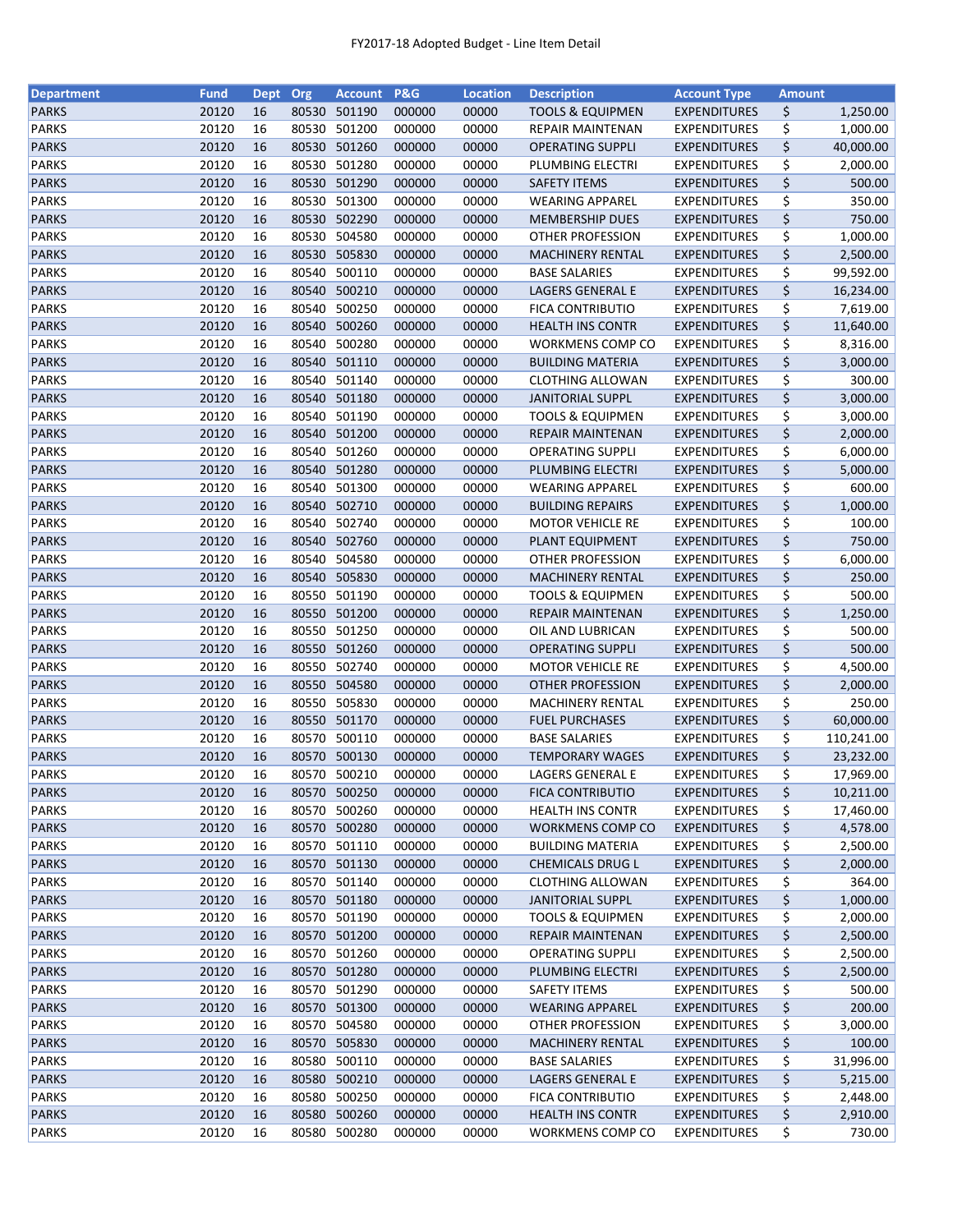| <b>Department</b> | <b>Fund</b> | <b>Dept</b> | Org   | <b>Account</b> | P&G    | <b>Location</b> | <b>Description</b>                         | <b>Account Type</b>                        | <b>Amount</b> |              |
|-------------------|-------------|-------------|-------|----------------|--------|-----------------|--------------------------------------------|--------------------------------------------|---------------|--------------|
| <b>PARKS</b>      | 20120       | 16          | 80580 | 501190         | 000000 | 00000           | <b>TOOLS &amp; EQUIPMEN</b>                | <b>EXPENDITURES</b>                        | \$            | 200.00       |
| <b>PARKS</b>      | 20120       | 16          | 80580 | 501220         | 000000 | 00000           | <b>NON-CAPITAL COMP</b>                    | <b>EXPENDITURES</b>                        | \$            | 100.00       |
| <b>PARKS</b>      | 20120       | 16          | 80580 | 501230         | 000000 | 00000           | <b>NON-CAPITAL SOFT</b>                    | <b>EXPENDITURES</b>                        | \$            | 750.00       |
| <b>PARKS</b>      | 20120       | 16          | 80580 | 501240         | 000000 | 00000           | <b>OFFICE SUPPLIES</b>                     | <b>EXPENDITURES</b>                        | \$            | 1,100.00     |
| <b>PARKS</b>      | 20120       | 16          |       | 80580 501260   | 000000 | 00000           | <b>OPERATING SUPPLI</b>                    | <b>EXPENDITURES</b>                        | \$            | 100.00       |
| <b>PARKS</b>      | 20120       | 16          | 80580 | 501300         | 000000 | 00000           | <b>WEARING APPAREL</b>                     | <b>EXPENDITURES</b>                        | \$            | 200.00       |
| <b>PARKS</b>      | 20120       | 16          | 80580 | 502040         | 000000 | 00000           | <b>AUTO ALLOWANCE</b>                      | <b>EXPENDITURES</b>                        | \$            | 250.00       |
| <b>PARKS</b>      | 20120       | 16          | 80580 | 502290         | 000000 | 00000           | <b>MEMBERSHIP DUES</b>                     | <b>EXPENDITURES</b>                        | \$            | 250.00       |
| <b>PARKS</b>      | 20120       | 16          |       | 80580 502360   | 000000 | 00000           | PHOTO PROCESSING                           | <b>EXPENDITURES</b>                        | \$            | 100.00       |
| <b>PARKS</b>      | 20120       | 16          | 80580 | 502380         | 000000 | 00000           | PRINTING AND BIN                           | <b>EXPENDITURES</b>                        | \$            | 500.00       |
| <b>PARKS</b>      | 20120       | 16          |       | 80580 502390   | 000000 | 00000           | PRINT SHOP CHARG                           | <b>EXPENDITURES</b>                        | \$            | 100.00       |
| <b>PARKS</b>      | 20120       | 16          | 80580 | 502410         | 000000 | 00000           | <b>PUBLICATIONS</b>                        | <b>EXPENDITURES</b>                        | \$            | 150.00       |
| <b>PARKS</b>      | 20120       | 16          | 80580 | 502750         | 000000 | 00000           | OFFICE EQUIPMENT                           | <b>EXPENDITURES</b>                        | \$            | 250.00       |
| <b>PARKS</b>      | 20120       | 16          | 80580 | 505550         | 000000 | 00000           | <b>TELEPHONE</b>                           | <b>EXPENDITURES</b>                        | \$            | 2,000.00     |
| <b>PARKS</b>      | 20120       | 16          | 80590 | 500110         | 000000 | 00000           | <b>BASE SALARIES</b>                       | <b>EXPENDITURES</b>                        | \$            | 42,183.00    |
| <b>PARKS</b>      | 20120       | 16          | 80590 | 500130         | 000000 | 00000           | <b>TEMPORARY WAGES</b>                     | <b>EXPENDITURES</b>                        | \$            | 51,771.00    |
| <b>PARKS</b>      | 20120       | 16          |       | 80590 500210   | 000000 | 00000           | LAGERS GENERAL E                           | <b>EXPENDITURES</b>                        | \$            | 11,454.00    |
| <b>PARKS</b>      | 20120       | 16          |       | 80590 500250   | 000000 | 00000           | <b>FICA CONTRIBUTIO</b>                    | <b>EXPENDITURES</b>                        | \$            | 7,187.00     |
| <b>PARKS</b>      | 20120       | 16          |       | 80590 500260   | 000000 | 00000           | <b>HEALTH INS CONTR</b>                    | <b>EXPENDITURES</b>                        | \$            | 11,640.00    |
| <b>PARKS</b>      | 20120       | 16          | 80590 | 500280         | 000000 | 00000           | WORKMENS COMP CO                           | <b>EXPENDITURES</b>                        | \$            | 11,735.00    |
| <b>PARKS</b>      | 20120       | 16          |       | 80590 501110   | 000000 | 00000           | <b>BUILDING MATERIA</b>                    | <b>EXPENDITURES</b>                        | \$            | 500.00       |
| <b>PARKS</b>      | 20120       | 16          |       | 80590 501130   | 000000 | 00000           | CHEMICALS DRUG L                           | <b>EXPENDITURES</b>                        | \$            | 250.00       |
| <b>PARKS</b>      | 20120       | 16          |       | 80590 501140   | 000000 | 00000           | <b>CLOTHING ALLOWAN</b>                    | <b>EXPENDITURES</b>                        | \$            | 200.00       |
| <b>PARKS</b>      | 20120       | 16          |       | 80590 501190   | 000000 | 00000           | <b>TOOLS &amp; EQUIPMEN</b>                | <b>EXPENDITURES</b>                        | \$            | 500.00       |
| <b>PARKS</b>      | 20120       | 16          |       | 80590 501200   | 000000 | 00000           | REPAIR MAINTENAN                           | <b>EXPENDITURES</b>                        | \$            | 2,000.00     |
| <b>PARKS</b>      | 20120       | 16          | 80590 | 501240         | 000000 | 00000           | <b>OFFICE SUPPLIES</b>                     | <b>EXPENDITURES</b>                        | \$            | 100.00       |
| <b>PARKS</b>      | 20120       | 16          | 80590 | 501260         | 000000 | 00000           | <b>OPERATING SUPPLI</b>                    | <b>EXPENDITURES</b>                        | \$            | 1,500.00     |
| <b>PARKS</b>      | 20120       | 16          | 80590 | 501300         | 000000 | 00000           |                                            | <b>EXPENDITURES</b>                        | \$            | 300.00       |
| <b>PARKS</b>      | 20120       | 16          |       | 80590 502290   | 000000 | 00000           | <b>WEARING APPAREL</b>                     |                                            | \$            | 250.00       |
| <b>PARKS</b>      | 20120       | 16          | 80590 | 504580         | 000000 | 00000           | <b>MEMBERSHIP DUES</b><br>OTHER PROFESSION | <b>EXPENDITURES</b><br><b>EXPENDITURES</b> |               | 15,000.00    |
| <b>PARKS</b>      | 20120       | 16          |       | 80590 505690   | 000000 | 00000           | <b>TRAVEL</b>                              | <b>EXPENDITURES</b>                        | \$<br>\$      | 250.00       |
|                   | 20120       |             |       | 80590 505830   |        |                 |                                            |                                            |               |              |
| <b>PARKS</b>      |             | 16          |       |                | 000000 | 00000           | <b>MACHINERY RENTAL</b>                    | <b>EXPENDITURES</b>                        | \$            | 200.00       |
| <b>PARKS</b>      | 20120       | 16          | 82010 | 407010         | 000000 | 00000           | <b>RENTAL</b>                              | <b>REVENUE</b>                             | \$            | (50,000.00)  |
| <b>PARKS</b>      | 20120       | 16          |       | 82010 500110   | 000000 | 00000           | <b>BASE SALARIES</b>                       | <b>EXPENDITURES</b>                        | \$            | 118,466.00   |
| <b>PARKS</b>      | 20120       | 16          |       | 82010 500130   | 000000 | 00000           | <b>TEMPORARY WAGES</b>                     | <b>EXPENDITURES</b>                        | \$            | 3,000.00     |
| <b>PARKS</b>      | 20120       | 16          |       | 82010 500210   | 000000 | 00000           | LAGERS GENERAL E                           | <b>EXPENDITURES</b>                        | \$            | 19,310.00    |
| <b>PARKS</b>      | 20120       | 16          |       | 82010 500250   | 000000 | 00000           | <b>FICA CONTRIBUTIO</b>                    | <b>EXPENDITURES</b>                        | \$            | 9,063.00     |
| <b>PARKS</b>      | 20120       | 16          |       | 82010 500260   | 000000 | 00000           | <b>HEALTH INS CONTR</b>                    | <b>EXPENDITURES</b>                        | \$            | 13,968.00    |
| <b>PARKS</b>      | 20120       | 16          |       | 82010 500280   | 000000 | 00000           | <b>WORKMENS COMP CO</b>                    | <b>EXPENDITURES</b>                        | \$            | 1,178.00     |
| <b>PARKS</b>      | 20120       | 16          | 82010 | 501160         | 000000 | 00000           | <b>FOOD SUPPLIES</b>                       | <b>EXPENDITURES</b>                        | \$            | 100.00       |
| <b>PARKS</b>      | 20120       | 16          |       | 82010 501200   | 000000 | 00000           | <b>REPAIR MAINTENAN</b>                    | <b>EXPENDITURES</b>                        | \$            | 100.00       |
| <b>PARKS</b>      | 20120       | 16          |       | 82010 501240   | 000000 | 00000           | <b>OFFICE SUPPLIES</b>                     | <b>EXPENDITURES</b>                        | \$            | 2,400.00     |
| <b>PARKS</b>      | 20120       | 16          |       | 82010 501260   | 000000 | 00000           | <b>OPERATING SUPPLI</b>                    | <b>EXPENDITURES</b>                        | \$            | 100.00       |
| <b>PARKS</b>      | 20120       | 16          |       | 82010 502040   | 000000 | 00000           | <b>AUTO ALLOWANCE</b>                      | <b>EXPENDITURES</b>                        | \$            | 700.00       |
| <b>PARKS</b>      | 20120       | 16          |       | 82010 502290   | 000000 | 00000           | <b>MEMBERSHIP DUES</b>                     | <b>EXPENDITURES</b>                        | \$            | 1,200.00     |
| PARKS             | 20120       | 16          |       | 82010 504580   | 000000 | 00000           | OTHER PROFESSION                           | <b>EXPENDITURES</b>                        | \$            | 1,024.00     |
| <b>PARKS</b>      | 20120       | 16          |       | 82010 505830   | 000000 | 00000           | <b>MACHINERY RENTAL</b>                    | <b>EXPENDITURES</b>                        | \$            | 4,371.00     |
| <b>PARKS</b>      | 20120       | 16          |       | 82510 412020   | 000000 | 10403           | <b>ACTIVITY FEES</b>                       | <b>REVENUE</b>                             | \$            | (189,000.00) |
| <b>PARKS</b>      | 20120       | 16          |       | 82510 500110   | 000000 | 00000           | <b>BASE SALARIES</b>                       | <b>EXPENDITURES</b>                        | \$            | 41,620.00    |
| <b>PARKS</b>      | 20120       | 16          |       | 82510 500110   | 000000 | 10403           | <b>BASE SALARIES</b>                       | <b>EXPENDITURES</b>                        | \$            | 56,771.00    |
| <b>PARKS</b>      | 20120       | 16          |       | 82510 500130   | 000000 | 10403           | <b>TEMPORARY WAGES</b>                     | <b>EXPENDITURES</b>                        | \$            | 84,960.00    |
| <b>PARKS</b>      | 20120       | 16          | 82510 | 500210         | 000000 | 00000           | LAGERS GENERAL E                           | <b>EXPENDITURES</b>                        | \$            | 6,784.00     |
| <b>PARKS</b>      | 20120       | 16          |       | 82510 500210   | 000000 | 10403           | LAGERS GENERAL E                           | <b>EXPENDITURES</b>                        | \$            | 17,560.00    |
| <b>PARKS</b>      | 20120       | 16          |       | 82510 500250   | 000000 | 00000           | <b>FICA CONTRIBUTIO</b>                    | <b>EXPENDITURES</b>                        | \$            | 3,184.00     |
| <b>PARKS</b>      | 20120       | 16          |       | 82510 500250   | 000000 | 10403           | <b>FICA CONTRIBUTIO</b>                    | <b>EXPENDITURES</b>                        | \$            | 10,842.00    |
| <b>PARKS</b>      | 20120       | 16          |       | 82510 500260   | 000000 | 00000           | <b>HEALTH INS CONTR</b>                    | <b>EXPENDITURES</b>                        | \$            | 3,492.00     |
| <b>PARKS</b>      | 20120       | 16          |       | 82510 500260   | 000000 | 10403           | <b>HEALTH INS CONTR</b>                    | <b>EXPENDITURES</b>                        | \$            | 17,460.00    |
| <b>PARKS</b>      | 20120       | 16          |       | 82510 500280   | 000000 | 00000           | WORKMENS COMP CO                           | <b>EXPENDITURES</b>                        | \$            | 961.00       |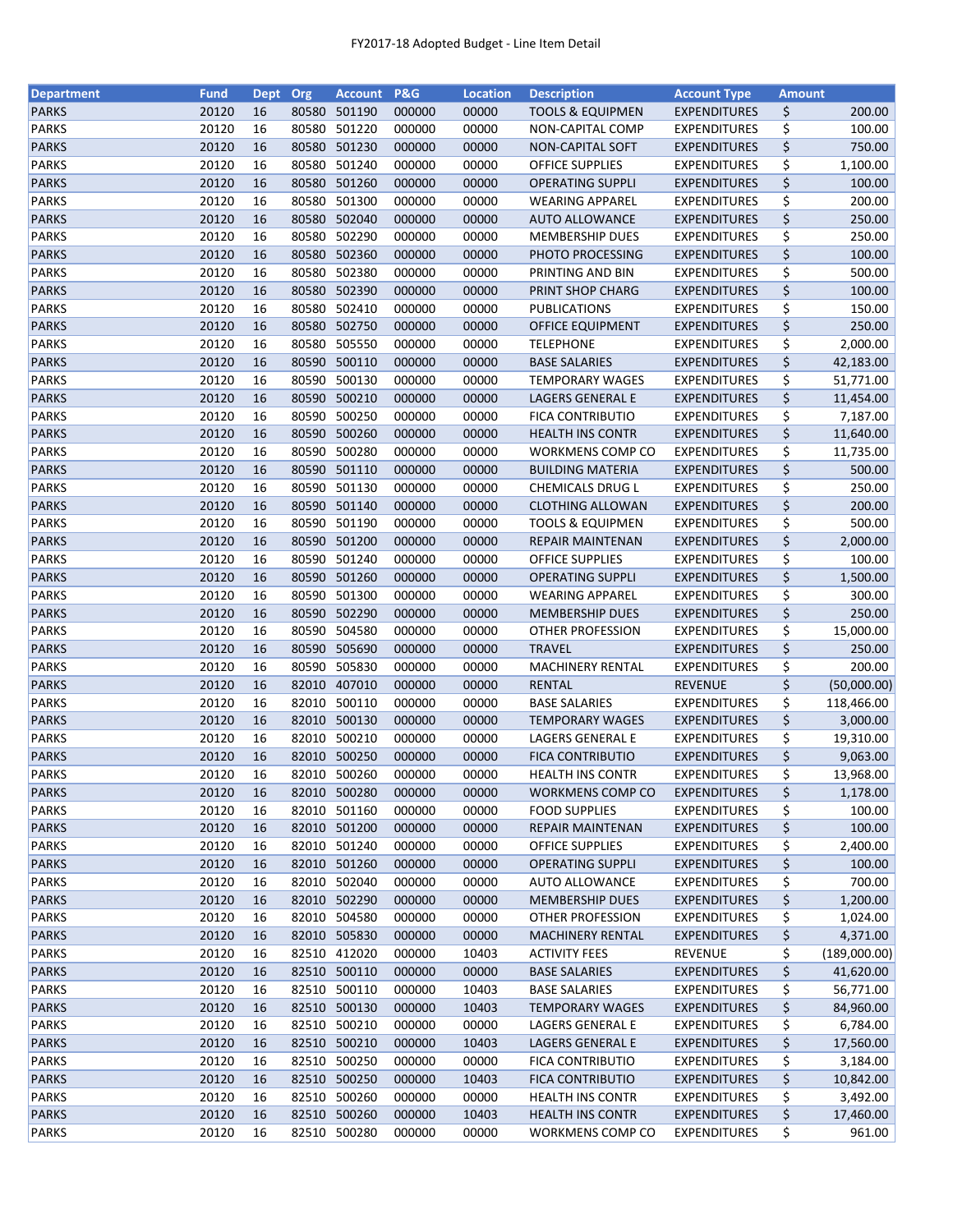| <b>Department</b>            | <b>Fund</b>    | <b>Dept</b> | Org   | <b>Account</b>         | P&G              | <b>Location</b> | <b>Description</b>                           | <b>Account Type</b>                   | <b>Amount</b> |               |
|------------------------------|----------------|-------------|-------|------------------------|------------------|-----------------|----------------------------------------------|---------------------------------------|---------------|---------------|
| <b>PARKS</b>                 | 20120          | 16          | 82510 | 500280                 | 000000           | 10403           | WORKMENS COMP CO                             | <b>EXPENDITURES</b>                   | \$            | 3,203.00      |
| <b>PARKS</b>                 | 20120          | 16          | 82510 | 501110                 | 000000           | 10403           | <b>BUILDING MATERIA</b>                      | <b>EXPENDITURES</b>                   | \$            | 5,000.00      |
| <b>PARKS</b>                 | 20120          | 16          | 82510 | 501160                 | 000000           | 10403           | <b>FOOD SUPPLIES</b>                         | <b>EXPENDITURES</b>                   | \$            | 3,000.00      |
| <b>PARKS</b>                 | 20120          | 16          | 82510 | 501180                 | 000000           | 10403           | <b>JANITORIAL SUPPL</b>                      | <b>EXPENDITURES</b>                   | \$            | 1,100.00      |
| <b>PARKS</b>                 | 20120          | 16          |       | 82510 501190           | 000000           | 10403           | <b>TOOLS &amp; EQUIPMEN</b>                  | <b>EXPENDITURES</b>                   | \$            | 3,000.00      |
| <b>PARKS</b>                 | 20120          | 16          |       | 82510 501240           | 000000           | 10403           | <b>OFFICE SUPPLIES</b>                       | <b>EXPENDITURES</b>                   | \$            | 3,000.00      |
| <b>PARKS</b>                 | 20120          | 16          |       | 82510 501260           | 000000           | 10102           | <b>OPERATING SUPPLI</b>                      | <b>EXPENDITURES</b>                   | \$            | 2,200.00      |
| <b>PARKS</b>                 | 20120          | 16          | 82510 | 501260                 | 000000           | 10403           | OPERATING SUPPLI                             | <b>EXPENDITURES</b>                   | \$            | 5,000.00      |
| <b>PARKS</b>                 | 20120          | 16          |       | 82510 501300           | 000000           | 10403           | <b>WEARING APPAREL</b>                       | <b>EXPENDITURES</b>                   | \$            | 1,000.00      |
| <b>PARKS</b>                 | 20120          | 16          |       | 82510 502040           | 000000           | 10403           | <b>AUTO ALLOWANCE</b>                        | <b>EXPENDITURES</b>                   | \$            | 1,000.00      |
| <b>PARKS</b>                 | 20120          | 16          |       | 82510 502080           | 000000           | 10403           | <b>BANK CHARGES</b>                          | <b>EXPENDITURES</b>                   | \$            | 1,700.00      |
| <b>PARKS</b>                 | 20120          | 16          |       | 82510 502290           | 000000           | 10403           | <b>MEMBERSHIP DUES</b>                       | <b>EXPENDITURES</b>                   | \$            | 250.00        |
| <b>PARKS</b>                 | 20120          | 16          |       | 82510 502370           | 000000           | 10403           | <b>POSTAGE</b>                               | <b>EXPENDITURES</b>                   | \$            | 200.00        |
| <b>PARKS</b>                 | 20120          | 16          | 82510 | 502380                 | 000000           | 10403           | PRINTING AND BIN                             | <b>EXPENDITURES</b>                   | \$            | 2,500.00      |
| <b>PARKS</b>                 | 20120          | 16          | 82510 | 502410                 | 000000           | 10403           | <b>PUBLICATIONS</b>                          | <b>EXPENDITURES</b>                   | \$            | 100.00        |
| <b>PARKS</b>                 | 20120          | 16          | 82510 | 502710                 | 000000           | 10403           | <b>BUILDING REPAIRS</b>                      | <b>EXPENDITURES</b>                   | \$            | 2,500.00      |
| <b>PARKS</b>                 | 20120          | 16          |       | 82510 502750           | 000000           | 10403           | OFFICE EQUIPMENT                             | <b>EXPENDITURES</b>                   | \$            | 1,000.00      |
| <b>PARKS</b>                 | 20120          | 16          |       | 82510 504580           | 000000           | 10403           | <b>OTHER PROFESSION</b>                      | <b>EXPENDITURES</b>                   | \$            | 8,000.00      |
| <b>PARKS</b>                 | 20120          | 16          |       | 82510 505550           | 000000           | 10403           | <b>TELEPHONE</b>                             | <b>EXPENDITURES</b>                   | \$            | 2,500.00      |
| <b>PARKS</b>                 | 20120          | 16          | 82510 | 505830                 | 000000           | 10403           | <b>MACHINERY RENTAL</b>                      | <b>EXPENDITURES</b>                   | \$            | 1,500.00      |
| <b>PARKS</b>                 | 20120          | 16          |       | 82510 505850           | 000000           | 10403           | <b>CLOTHING LINENS</b>                       | <b>EXPENDITURES</b>                   | \$            | 500.00        |
| <b>PARKS</b>                 | 20120          | 16          |       | 82510 507520           | 000000           | 10403           | <b>INVENTORY PURCHA</b>                      | <b>EXPENDITURES</b>                   | \$            | 25,000.00     |
| <b>PARKS</b>                 | 20120          | 16          |       | 82510 505830           | 000000           | 10102           | <b>MACHINERY RENTAL</b>                      | <b>EXPENDITURES</b>                   | \$            | 300.00        |
| <b>PARKS</b>                 | 20120          | 16          |       | 82510 505510           | 000000           | 10403           | <b>ELECTRICITY</b>                           | <b>EXPENDITURES</b>                   | \$            | 9,000.00      |
| <b>PARKS</b>                 | 20120          | 16          |       | 82510 505520           | 000000           | 10403           | GAS                                          | <b>EXPENDITURES</b>                   | \$            | 3,000.00      |
| <b>PARKS</b>                 | 20120          | 16          | 82510 | 505540                 | 000000           | 10403           | <b>SEWER</b>                                 | <b>EXPENDITURES</b>                   | \$            | 500.00        |
| <b>PARKS</b>                 | 20120          | 16          | 82510 | 505560                 | 000000           | 10403           | <b>WATER</b>                                 | <b>EXPENDITURES</b>                   | \$            | 750.00        |
| <b>PARKS</b>                 | 20120          | 16          | 82510 | 506160                 | 000000           | 10403           | <b>COMPUTER SOFTWAR</b>                      | <b>EXPENDITURES</b>                   |               | 300.00        |
|                              |                |             |       |                        |                  |                 |                                              |                                       | \$            |               |
| <b>PARKS</b>                 | 20120          | 16          |       | 82550 412020           | 000000           | 10065           | <b>ACTIVITY FEES</b>                         | <b>REVENUE</b>                        | \$            | (746, 901.00) |
| <b>PARKS</b><br><b>PARKS</b> | 20120<br>20120 | 16<br>16    | 82550 | 412020<br>82550 500110 | 000000<br>000000 | 10101<br>10101  | <b>ACTIVITY FEES</b><br><b>BASE SALARIES</b> | <b>REVENUE</b><br><b>EXPENDITURES</b> | \$<br>\$      | (579,000.00)  |
|                              |                |             |       |                        |                  |                 |                                              |                                       |               | 115,775.00    |
| <b>PARKS</b>                 | 20120          | 16          |       | 82550 500110           | 000000           | 10065           | <b>BASE SALARIES</b>                         | <b>EXPENDITURES</b>                   | \$            | 117,449.00    |
| <b>PARKS</b>                 | 20120          | 16          |       | 82550 500130           | 000000           | 10101           | <b>TEMPORARY WAGES</b>                       | <b>EXPENDITURES</b>                   | \$            | 138,998.00    |
| <b>PARKS</b>                 | 20120          | 16          | 82550 | 500130                 | 000000           | 10065           | <b>TEMPORARY WAGES</b>                       | <b>EXPENDITURES</b>                   | \$            | 236,812.00    |
| <b>PARKS</b>                 | 20120          | 16          |       | 82550 500210           | 000000           | 10101           | LAGERS GENERAL E                             | <b>EXPENDITURES</b>                   | \$            | 18,871.00     |
| <b>PARKS</b>                 | 20120          | 16          |       | 82550 500210           | 000000           | 10065           | LAGERS GENERAL E                             | <b>EXPENDITURES</b>                   | \$            | 22,948.00     |
| <b>PARKS</b>                 | 20120          | 16          |       | 82550 500250           | 000000           | 10101           | <b>FICA CONTRIBUTIO</b>                      | <b>EXPENDITURES</b>                   | \$            | 19,490.00     |
| <b>PARKS</b>                 | 20120          | 16          |       | 82550 500250           | 000000           | 10065           | <b>FICA CONTRIBUTIO</b>                      | <b>EXPENDITURES</b>                   | \$            | 27,101.00     |
| <b>PARKS</b>                 | 20120          | 16          |       | 82550 500260           | 000000           | 10101           | <b>HEALTH INS CONTR</b>                      | <b>EXPENDITURES</b>                   | \$            | 17,460.00     |
| <b>PARKS</b>                 | 20120          | 16          | 82550 | 500260                 | 000000           | 10065           | <b>HEALTH INS CONTR</b>                      | <b>EXPENDITURES</b>                   | \$            | 23,862.00     |
| <b>PARKS</b>                 | 20120          | 16          |       | 82550 500280           | 000000           | 10065           | WORKMENS COMP CO                             | <b>EXPENDITURES</b>                   | \$            | 10,132.00     |
| <b>PARKS</b>                 | 20120          | 16          |       | 82550 500280           | 000000           | 10101           | WORKMENS COMP CO                             | <b>EXPENDITURES</b>                   | \$            | 8,484.00      |
| <b>PARKS</b>                 | 20120          | 16          |       | 82550 501140           | 000000           | 10065           | <b>CLOTHING ALLOWAN</b>                      | <b>EXPENDITURES</b>                   | \$            | 100.00        |
| <b>PARKS</b>                 | 20120          | 16          |       | 82550 501140           | 000000           | 10101           | <b>CLOTHING ALLOWAN</b>                      | <b>EXPENDITURES</b>                   | \$            | 100.00        |
| <b>PARKS</b>                 | 20120          | 16          |       | 82550 501160           | 000000           | 10065           | <b>FOOD SUPPLIES</b>                         | <b>EXPENDITURES</b>                   | \$            | 3,500.00      |
| PARKS                        | 20120          | 16          |       | 82550 501160           | 000000           | 10101           | <b>FOOD SUPPLIES</b>                         | <b>EXPENDITURES</b>                   | \$            | 7,500.00      |
| <b>PARKS</b>                 | 20120          | 16          |       | 82550 501180           | 000000           | 10065           | <b>JANITORIAL SUPPL</b>                      | <b>EXPENDITURES</b>                   | \$            | 9,000.00      |
| PARKS                        | 20120          | 16          |       | 82550 501180           | 000000           | 10101           | <b>JANITORIAL SUPPL</b>                      | <b>EXPENDITURES</b>                   | \$            | 9,500.00      |
| <b>PARKS</b>                 | 20120          | 16          |       | 82550 501190           | 000000           | 10101           | <b>TOOLS &amp; EQUIPMEN</b>                  | <b>EXPENDITURES</b>                   | \$            | 3,500.00      |
| <b>PARKS</b>                 | 20120          | 16          |       | 82550 501190           | 000000           | 10065           | <b>TOOLS &amp; EQUIPMEN</b>                  | <b>EXPENDITURES</b>                   | \$            | 5,000.00      |
| <b>PARKS</b>                 | 20120          | 16          |       | 82550 501200           | 000000           | 10101           | REPAIR MAINTENAN                             | <b>EXPENDITURES</b>                   | \$            | 3,500.00      |
| <b>PARKS</b>                 | 20120          | 16          | 82550 | 501200                 | 000000           | 10065           | REPAIR MAINTENAN                             | <b>EXPENDITURES</b>                   | \$            | 6,000.00      |
| <b>PARKS</b>                 | 20120          | 16          |       | 82550 501230           | 000000           | 10101           | NON-CAPITAL SOFT                             | <b>EXPENDITURES</b>                   | \$            | 250.00        |
| <b>PARKS</b>                 | 20120          | 16          |       | 82550 501240           | 000000           | 10101           | <b>OFFICE SUPPLIES</b>                       | <b>EXPENDITURES</b>                   | \$            | 1,900.00      |
| <b>PARKS</b>                 | 20120          | 16          |       | 82550 501240           | 000000           | 10065           | <b>OFFICE SUPPLIES</b>                       | <b>EXPENDITURES</b>                   | \$            | 3,700.00      |
| <b>PARKS</b>                 | 20120          | 16          |       | 82550 501260           | 000000           | 10065           | <b>OPERATING SUPPLI</b>                      | <b>EXPENDITURES</b>                   | \$            | 4,350.00      |
| <b>PARKS</b>                 | 20120          | 16          |       | 82550 501260           | 000000           | 10101           | <b>OPERATING SUPPLI</b>                      | <b>EXPENDITURES</b>                   | \$            | 11,200.00     |
| <b>PARKS</b>                 | 20120          | 16          |       | 82550 501300           | 000000           | 10101           | <b>WEARING APPAREL</b>                       | EXPENDITURES                          | \$            | 1,500.00      |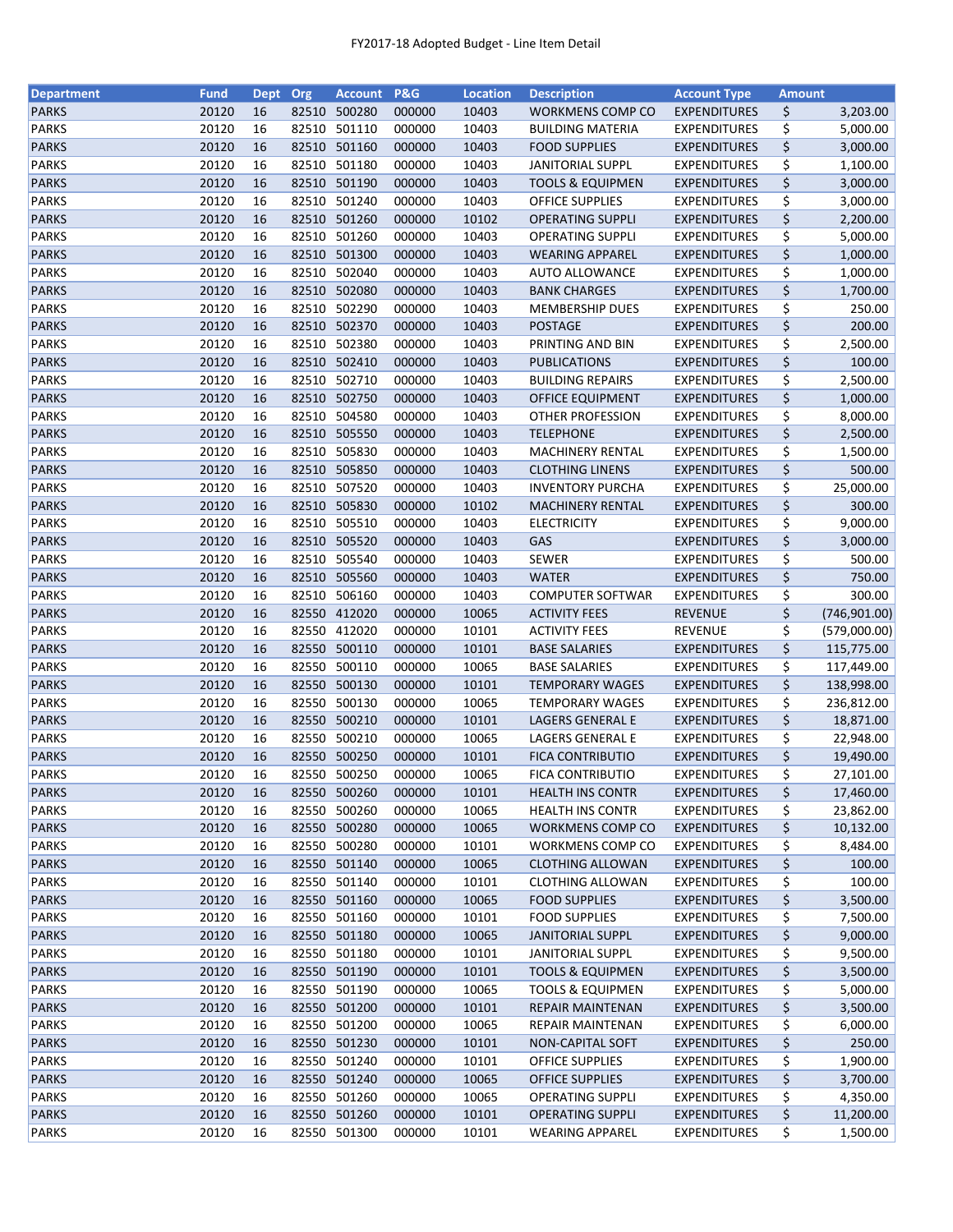| <b>Department</b> | <b>Fund</b> | <b>Dept</b> | Org            | <b>Account</b> | <b>P&amp;G</b> | <b>Location</b> | <b>Description</b>      | <b>Account Type</b> | <b>Amount</b> |              |
|-------------------|-------------|-------------|----------------|----------------|----------------|-----------------|-------------------------|---------------------|---------------|--------------|
| <b>PARKS</b>      | 20120       | 16          |                | 82550 501300   | 000000         | 10065           | <b>WEARING APPAREL</b>  | <b>EXPENDITURES</b> | \$            | 5,500.00     |
| <b>PARKS</b>      | 20120       | 16          | 82550          | 502040         | 000000         | 10065           | <b>AUTO ALLOWANCE</b>   | <b>EXPENDITURES</b> | \$            | 1,400.00     |
| <b>PARKS</b>      | 20120       | 16          | 82550          | 502040         | 000000         | 10101           | <b>AUTO ALLOWANCE</b>   | <b>EXPENDITURES</b> | \$            | 1,500.00     |
| <b>PARKS</b>      | 20120       | 16          | 82550          | 502080         | 000000         | 10101           | <b>BANK CHARGES</b>     | <b>EXPENDITURES</b> | \$            | 7,500.00     |
| <b>PARKS</b>      | 20120       | 16          |                | 82550 502290   | 000000         | 10101           | <b>MEMBERSHIP DUES</b>  | <b>EXPENDITURES</b> | \$            | 750.00       |
| <b>PARKS</b>      | 20120       | 16          |                | 82550 502290   | 000000         | 10065           | <b>MEMBERSHIP DUES</b>  | <b>EXPENDITURES</b> | \$            | 4,700.00     |
| <b>PARKS</b>      | 20120       | 16          |                | 82550 502370   | 000000         | 10101           | <b>POSTAGE</b>          | <b>EXPENDITURES</b> | \$            | 500.00       |
| <b>PARKS</b>      | 20120       | 16          |                | 82550 502370   | 000000         | 10065           | <b>POSTAGE</b>          | <b>EXPENDITURES</b> | \$            | 450.00       |
| <b>PARKS</b>      | 20120       | 16          |                | 82550 502380   | 000000         | 10101           | PRINTING AND BIN        | <b>EXPENDITURES</b> | \$            | 200.00       |
| <b>PARKS</b>      | 20120       | 16          | 82550          | 502380         | 000000         | 10065           | PRINTING AND BIN        | <b>EXPENDITURES</b> | \$            | 400.00       |
| <b>PARKS</b>      | 20120       | 16          |                | 82550 502390   | 000000         | 10101           | PRINT SHOP CHARG        | <b>EXPENDITURES</b> | \$            | 1,250.00     |
| <b>PARKS</b>      | 20120       | 16          |                | 82550 502390   | 000000         | 10065           | PRINT SHOP CHARG        | EXPENDITURES        | \$            | 4,200.00     |
| <b>PARKS</b>      | 20120       | 16          |                | 82550 502410   | 000000         | 10101           | PUBLICATIONS            | <b>EXPENDITURES</b> | \$            | 100.00       |
| <b>PARKS</b>      | 20120       | 16          |                | 82550 502410   | 000000         | 10065           | PUBLICATIONS            | <b>EXPENDITURES</b> | \$            | 450.00       |
| <b>PARKS</b>      | 20120       | 16          |                | 82550 504580   | 000000         | 10065           | OTHER PROFESSION        | <b>EXPENDITURES</b> | \$            | 22,000.00    |
| <b>PARKS</b>      | 20120       | 16          | 82550          | 504580         | 000000         | 10101           | OTHER PROFESSION        | <b>EXPENDITURES</b> | \$            | 30,000.00    |
| <b>PARKS</b>      | 20120       | 16          |                | 82550 505510   | 000000         | 10101           | <b>ELECTRICITY</b>      | <b>EXPENDITURES</b> | \$            | 90,000.00    |
| <b>PARKS</b>      | 20120       | 16          | 82550          | 505520         | 000000         | 10101           | GAS                     | <b>EXPENDITURES</b> | \$            | 20,000.00    |
| <b>PARKS</b>      | 20120       | 16          |                | 82550 505540   | 000000         | 10101           | <b>SEWER</b>            | <b>EXPENDITURES</b> | \$            | 5,000.00     |
| <b>PARKS</b>      | 20120       | 16          |                | 82550 505550   | 000000         | 10065           | <b>TELEPHONE</b>        | <b>EXPENDITURES</b> | \$            | 1,200.00     |
| <b>PARKS</b>      | 20120       | 16          |                | 82550 505550   | 000000         | 10101           | <b>TELEPHONE</b>        | <b>EXPENDITURES</b> | \$            | 14,000.00    |
| <b>PARKS</b>      | 20120       | 16          |                | 82550 505560   | 000000         | 10101           | <b>WATER</b>            | <b>EXPENDITURES</b> | \$            | 5,000.00     |
| <b>PARKS</b>      | 20120       | 16          |                | 82550 505830   | 000000         | 10101           | <b>MACHINERY RENTAL</b> | <b>EXPENDITURES</b> | \$            | 3,500.00     |
| <b>PARKS</b>      | 20120       | 16          |                | 82550 505850   | 000000         | 10101           | <b>CLOTHING LINENS</b>  | <b>EXPENDITURES</b> | \$            | 150.00       |
| <b>PARKS</b>      | 20120       | 16          |                | 82550 507520   | 000000         | 10101           | <b>INVENTORY PURCHA</b> | <b>EXPENDITURES</b> | \$            | 1,000.00     |
| <b>PARKS</b>      | 20120       | 16          |                | 82550 501230   | 000000         | 10065           | NON-CAPITAL SOFT        | <b>EXPENDITURES</b> | \$            | 200.00       |
|                   |             |             |                |                |                |                 |                         |                     | \$            |              |
| <b>PARKS</b>      | 20120       | 16          |                | 82550 502230   | 000000         | 10101           | <b>INSURANCE PREMIU</b> | <b>EXPENDITURES</b> |               | 321.00       |
| <b>PARKS</b>      | 20120       | 16          | 82580          | 412020         | 000000         | 00000           | <b>ACTIVITY FEES</b>    | <b>REVENUE</b>      | \$            | (5,100.00)   |
| <b>PARKS</b>      | 20120       | 16          | 82580<br>82580 | 500110         | 000000         | 00000           | <b>BASE SALARIES</b>    | <b>EXPENDITURES</b> | \$            | 29,914.00    |
| <b>PARKS</b>      | 20120       | 16          |                | 500210         | 000000         | 00000           | LAGERS GENERAL E        | <b>EXPENDITURES</b> | \$            | 4,876.00     |
| <b>PARKS</b>      | 20120       | 16          | 82580          | 500250         | 000000         | 00000           | <b>FICA CONTRIBUTIO</b> | <b>EXPENDITURES</b> | \$            | 2,288.00     |
| <b>PARKS</b>      | 20120       | 16          | 82580          | 500260         | 000000         | 00000           | <b>HEALTH INS CONTR</b> | <b>EXPENDITURES</b> | \$            | 5,820.00     |
| <b>PARKS</b>      | 20120       | 16          |                | 82580 500280   | 000000         | 00000           | WORKMENS COMP CO        | <b>EXPENDITURES</b> | \$            | 607.00       |
| <b>PARKS</b>      | 20120       | 16          | 82590          | 412020         | 000000         | 00000           | <b>ACTIVITY FEES</b>    | REVENUE             | \$            | (595,000.00) |
| <b>PARKS</b>      | 20120       | 16          |                | 82590 500110   | 000000         | 00000           | <b>BASE SALARIES</b>    | <b>EXPENDITURES</b> | \$            | 305,892.00   |
| <b>PARKS</b>      | 20120       | 16          |                | 82590 500130   | 000000         | 00000           | <b>TEMPORARY WAGES</b>  | <b>EXPENDITURES</b> | \$            | 337,697.00   |
| <b>PARKS</b>      | 20120       | 16          |                | 82590 500210   | 000000         | 00000           | LAGERS GENERAL E        | <b>EXPENDITURES</b> | \$            | 78,242.00    |
| <b>PARKS</b>      | 20120       | 16          |                | 82590 500250   | 000000         | 00000           | <b>FICA CONTRIBUTIO</b> | <b>EXPENDITURES</b> | \$            | 49,235.00    |
| <b>PARKS</b>      | 20120       | 16          |                | 82590 500260   | 000000         | 00000           | <b>HEALTH INS CONTR</b> | <b>EXPENDITURES</b> | \$            | 84,972.00    |
| <b>PARKS</b>      | 20120       | 16          |                | 82590 500280   | 000000         | 00000           | WORKMENS COMP CO        | <b>EXPENDITURES</b> | \$            | 13,258.00    |
| <b>PARKS</b>      | 20120       | 16          |                | 82590 501160   | 000000         | 00000           | <b>FOOD SUPPLIES</b>    | <b>EXPENDITURES</b> | \$            | 11,689.00    |
| <b>PARKS</b>      | 20120       | 16          |                | 82590 501180   | 000000         | 00000           | <b>JANITORIAL SUPPL</b> | <b>EXPENDITURES</b> | \$            | 700.00       |
| <b>PARKS</b>      | 20120       | 16          |                | 82590 501240   | 000000         | 00000           | <b>OFFICE SUPPLIES</b>  | <b>EXPENDITURES</b> | \$            | 4,000.00     |
| <b>PARKS</b>      | 20120       | 16          |                | 82590 501260   | 000000         | 00000           | <b>OPERATING SUPPLI</b> | <b>EXPENDITURES</b> | \$            | 37,633.00    |
| <b>PARKS</b>      | 20120       | 16          |                | 82590 501300   | 000000         | 00000           | <b>WEARING APPAREL</b>  | <b>EXPENDITURES</b> | \$            | 7,977.00     |
| <b>PARKS</b>      | 20120       | 16          |                | 82590 502040   | 000000         | 00000           | <b>AUTO ALLOWANCE</b>   | <b>EXPENDITURES</b> | \$            | 7,900.00     |
| <b>PARKS</b>      | 20120       | 16          |                | 82590 502080   | 000000         | 00000           | <b>BANK CHARGES</b>     | <b>EXPENDITURES</b> | \$            | 14,048.00    |
| <b>PARKS</b>      | 20120       | 16          |                | 82590 502290   | 000000         | 00000           | <b>MEMBERSHIP DUES</b>  | <b>EXPENDITURES</b> | \$            | 1,250.00     |
| <b>PARKS</b>      | 20120       | 16          |                | 82590 502380   | 000000         | 00000           | PRINTING AND BIN        | <b>EXPENDITURES</b> | \$            | 2,875.00     |
| <b>PARKS</b>      | 20120       | 16          |                | 82590 504580   | 000000         | 00000           | OTHER PROFESSION        | <b>EXPENDITURES</b> | \$            | 3,131.00     |
| <b>PARKS</b>      | 20120       | 16          |                | 82590 505550   | 000000         | 00000           | <b>TELEPHONE</b>        | <b>EXPENDITURES</b> | \$            | 23,161.00    |
| <b>PARKS</b>      | 20120       | 16          |                | 82590 505820   | 000000         | 00000           | <b>BUILDING RENTAL</b>  | <b>EXPENDITURES</b> | \$            | 228.00       |
| <b>PARKS</b>      | 20120       | 16          |                | 82590 505830   | 000000         | 00000           | <b>MACHINERY RENTAL</b> | <b>EXPENDITURES</b> | \$            | 2,113.00     |
| <b>PARKS</b>      | 20120       | 16          | 82590          | 505840         | 000000         | 00000           | <b>VEHICULAR RENTAL</b> | <b>EXPENDITURES</b> | \$            | 24,252.00    |
| <b>PARKS</b>      | 20120       | 16          |                | 82590 504590   | 000000         | 00000           | PROFESSIONAL DEV        | <b>EXPENDITURES</b> | \$            | 250.00       |
| <b>PARKS</b>      | 20120       | 16          |                | 82590 502710   | 000000         | 00000           | <b>BUILDING REPAIRS</b> | <b>EXPENDITURES</b> | \$            | 250.00       |
| <b>PARKS</b>      | 20120       | 16          |                | 82590 504630   | 000000         | 00000           | <b>CONTRACTUAL SER</b>  | <b>EXPENDITURES</b> | \$            | 3,760.00     |
| <b>PARKS</b>      | 20120       | 16          |                | 82630 412020   | 000000         | 00000           | <b>ACTIVITY FEES</b>    | REVENUE             | \$            | (35, 250.00) |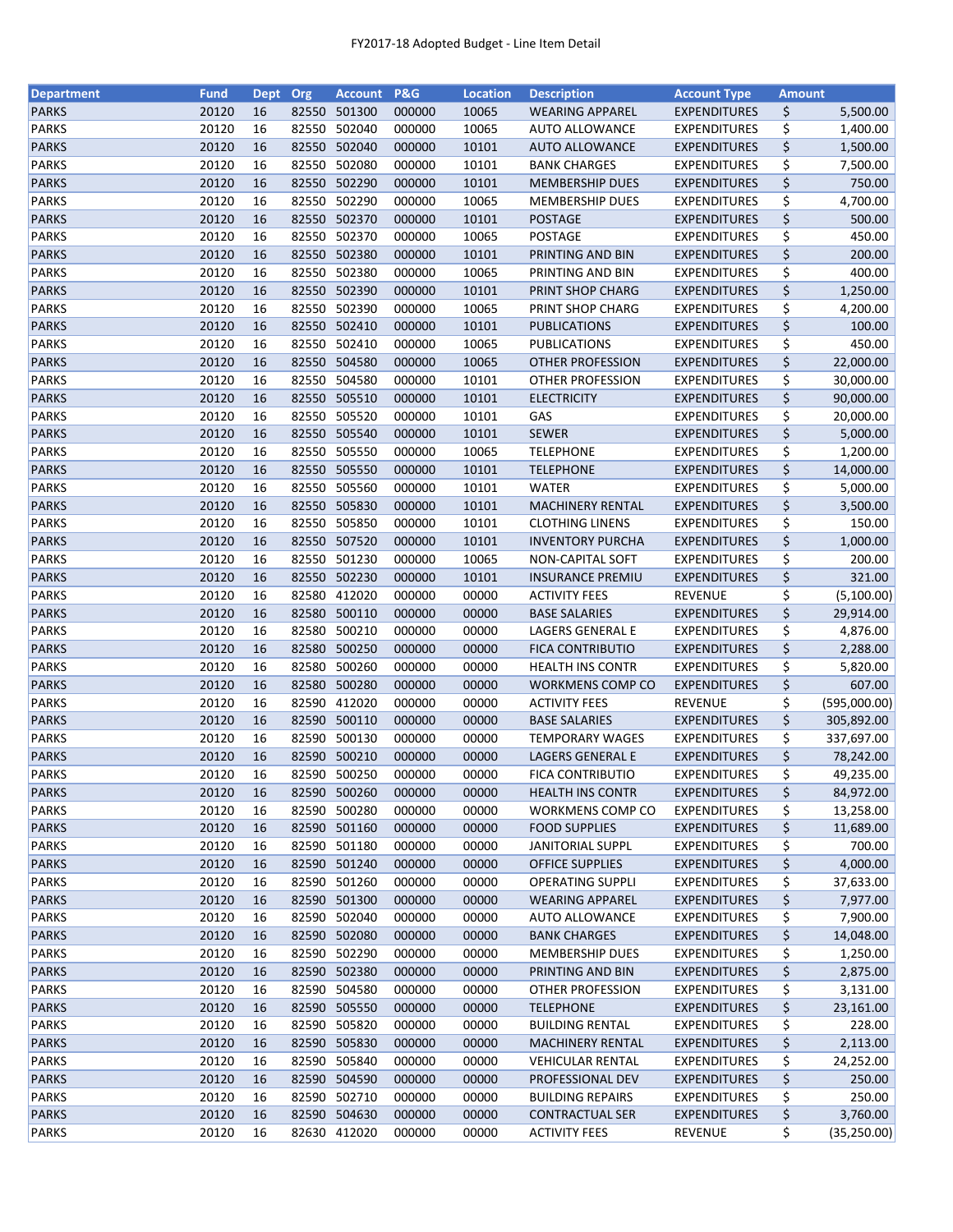| <b>Department</b>            | <b>Fund</b>    | <b>Dept</b> | Org   | <b>Account</b>         | P&G              | <b>Location</b> | <b>Description</b>                           | <b>Account Type</b>                   | <b>Amount</b> |               |
|------------------------------|----------------|-------------|-------|------------------------|------------------|-----------------|----------------------------------------------|---------------------------------------|---------------|---------------|
| <b>PARKS</b>                 | 20120          | 16          | 82630 | 500130                 | 000000           | 00000           | <b>TEMPORARY WAGES</b>                       | <b>EXPENDITURES</b>                   | \$            | 86,947.00     |
| <b>PARKS</b>                 | 20120          | 16          | 82630 | 500210                 | 000000           | 00000           | LAGERS GENERAL E                             | <b>EXPENDITURES</b>                   | \$            | 10,274.00     |
| <b>PARKS</b>                 | 20120          | 16          | 82630 | 500250                 | 000000           | 00000           | <b>FICA CONTRIBUTIO</b>                      | <b>EXPENDITURES</b>                   | \$            | 6,651.00      |
| <b>PARKS</b>                 | 20120          | 16          | 82630 | 500260                 | 000000           | 00000           | <b>HEALTH INS CONTR</b>                      | <b>EXPENDITURES</b>                   | \$            | 5,820.00      |
| <b>PARKS</b>                 | 20120          | 16          |       | 82630 501110           | 000000           | 00000           | <b>BUILDING MATERIA</b>                      | <b>EXPENDITURES</b>                   | \$            | 2,026.00      |
| <b>PARKS</b>                 | 20120          | 16          |       | 82630 501190           | 000000           | 00000           | <b>TOOLS &amp; EQUIPMEN</b>                  | <b>EXPENDITURES</b>                   | \$            | 2,500.00      |
| <b>PARKS</b>                 | 20120          | 16          |       | 82630 501200           | 000000           | 00000           | <b>REPAIR MAINTENAN</b>                      | <b>EXPENDITURES</b>                   | \$            | 2,000.00      |
| <b>PARKS</b>                 | 20120          | 16          | 82630 | 501240                 | 000000           | 00000           | <b>OFFICE SUPPLIES</b>                       | <b>EXPENDITURES</b>                   | \$            | 300.00        |
| <b>PARKS</b>                 | 20120          | 16          |       | 82630 501260           | 000000           | 00000           | <b>OPERATING SUPPLI</b>                      | <b>EXPENDITURES</b>                   | \$            | 10,000.00     |
| <b>PARKS</b>                 | 20120          | 16          | 82630 | 501290                 | 000000           | 00000           | <b>SAFETY ITEMS</b>                          | <b>EXPENDITURES</b>                   | \$            | 150.00        |
| <b>PARKS</b>                 | 20120          | 16          |       | 82630 501300           | 000000           | 00000           | <b>WEARING APPAREL</b>                       | <b>EXPENDITURES</b>                   | \$            | 500.00        |
| <b>PARKS</b>                 | 20120          | 16          |       | 82630 502290           | 000000           | 00000           | <b>MEMBERSHIP DUES</b>                       | <b>EXPENDITURES</b>                   | \$            | 300.00        |
| <b>PARKS</b>                 | 20120          | 16          |       | 82630 502370           | 000000           | 00000           | <b>POSTAGE</b>                               | <b>EXPENDITURES</b>                   | \$            | 50.00         |
| <b>PARKS</b>                 | 20120          | 16          | 82630 | 502390                 | 000000           | 00000           | PRINT SHOP CHARG                             | <b>EXPENDITURES</b>                   | \$            | 500.00        |
| <b>PARKS</b>                 | 20120          | 16          | 82630 | 502710                 | 000000           | 00000           | <b>BUILDING REPAIRS</b>                      | <b>EXPENDITURES</b>                   | \$            | 500.00        |
| <b>PARKS</b>                 | 20120          | 16          | 82630 | 504580                 | 000000           | 00000           | OTHER PROFESSION                             | <b>EXPENDITURES</b>                   | \$            | 500.00        |
| <b>PARKS</b>                 | 20120          | 16          |       | 82630 505510           | 000000           | 00000           | <b>ELECTRICITY</b>                           | <b>EXPENDITURES</b>                   | \$            | 6,000.00      |
| <b>PARKS</b>                 | 20120          | 16          |       | 82630 505520           | 000000           | 00000           | GAS                                          | <b>EXPENDITURES</b>                   | \$            | 2,000.00      |
| <b>PARKS</b>                 | 20120          | 16          |       | 82630 505540           | 000000           | 00000           | <b>SEWER</b>                                 | <b>EXPENDITURES</b>                   | \$            | 800.00        |
| <b>PARKS</b>                 | 20120          | 16          | 82630 | 505550                 | 000000           | 00000           | <b>TELEPHONE</b>                             | <b>EXPENDITURES</b>                   | \$            | 1,000.00      |
| <b>PARKS</b>                 | 20120          | 16          |       | 82630 505830           | 000000           | 00000           | MACHINERY RENTAL                             | <b>EXPENDITURES</b>                   | \$            | 200.00        |
| <b>PARKS</b>                 | 20120          | 16          |       | 82630 505530           | 000000           | 00000           | SANITATION                                   | <b>EXPENDITURES</b>                   | \$            | 2,500.00      |
| <b>PARKS</b>                 | 20120          | 16          |       | 82630 501110           | 000000           | 00000           | <b>BUILDING MATERIA</b>                      | <b>EXPENDITURES</b>                   | \$            | 1,750.00      |
| <b>PARKS</b>                 | 20120          | 16          |       | 82640 500110           | 000000           | 00000           | <b>BASE SALARIES</b>                         | <b>EXPENDITURES</b>                   | \$            | 6,922.00      |
| <b>PARKS</b>                 | 20120          | 16          | 82640 | 500130                 | 000000           | 00000           | <b>TEMPORARY WAGES</b>                       | <b>EXPENDITURES</b>                   | \$            | 64,141.00     |
| <b>PARKS</b>                 | 20120          | 16          | 82640 | 500210                 | 000000           | 00000           | LAGERS GENERAL E                             | <b>EXPENDITURES</b>                   | \$            | 10,455.00     |
| <b>PARKS</b>                 | 20120          | 16          | 82640 | 500250                 | 000000           | 00000           | <b>FICA CONTRIBUTIO</b>                      | <b>EXPENDITURES</b>                   | \$            | 5,436.00      |
|                              |                |             |       |                        |                  |                 |                                              |                                       |               |               |
| <b>PARKS</b>                 | 20120          | 16          | 82640 | 500260                 | 000000           | 00000           | <b>HEALTH INS CONTR</b>                      | <b>EXPENDITURES</b>                   | \$            | 6,402.00      |
| <b>PARKS</b>                 | 20120          | 16          | 82640 | 500280                 | 000000           | 00000           | WORKMENS COMP CO                             | <b>EXPENDITURES</b>                   | \$            | 1,642.00      |
| <b>PARKS</b><br><b>PARKS</b> | 20120<br>20120 | 16<br>16    | 82650 | 412020<br>82650 500110 | 000000<br>000000 | 10530<br>10530  | <b>ACTIVITY FEES</b><br><b>BASE SALARIES</b> | <b>REVENUE</b><br><b>EXPENDITURES</b> | \$<br>\$      | (22,500.00)   |
|                              |                |             |       |                        |                  |                 |                                              |                                       |               | 34,758.00     |
| <b>PARKS</b>                 | 20120          | 16          |       | 82650 500130           | 000000           | 10530           | TEMPORARY WAGES                              | <b>EXPENDITURES</b>                   | \$            | 7,141.00      |
| <b>PARKS</b>                 | 20120          | 16          |       | 82650 500210           | 000000           | 10530           | LAGERS GENERAL E                             | <b>EXPENDITURES</b>                   | \$            | 5,666.00      |
| <b>PARKS</b>                 | 20120          | 16          | 82650 | 500250                 | 000000           | 10530           | <b>FICA CONTRIBUTIO</b>                      | <b>EXPENDITURES</b>                   | \$            | 3,205.00      |
| <b>PARKS</b>                 | 20120          | 16          |       | 82650 500260           | 000000           | 10530           | <b>HEALTH INS CONTR</b>                      | <b>EXPENDITURES</b>                   | \$            | 2,910.00      |
| <b>PARKS</b>                 | 20120          | 16          |       | 82650 500280           | 000000           | 10530           | WORKMENS COMP CO                             | <b>EXPENDITURES</b>                   | \$            | 897.00        |
| <b>PARKS</b>                 | 20120          | 16          |       | 82650 501160           | 000000           | 10530           | <b>FOOD SUPPLIES</b>                         | <b>EXPENDITURES</b>                   | \$            | 200.00        |
| <b>PARKS</b>                 | 20120          | 16          |       | 82650 501240           | 000000           | 10530           | <b>OFFICE SUPPLIES</b>                       | <b>EXPENDITURES</b>                   | \$            | 500.00        |
| <b>PARKS</b>                 | 20120          | 16          |       | 82650 501260           | 000000           | 10530           | <b>OPERATING SUPPLI</b>                      | <b>EXPENDITURES</b>                   | \$            | 7,000.00      |
| <b>PARKS</b>                 | 20120          | 16          | 82650 | 501300                 | 000000           | 10530           | <b>WEARING APPAREL</b>                       | <b>EXPENDITURES</b>                   | \$            | 150.00        |
| <b>PARKS</b>                 | 20120          | 16          |       | 82650 502040           | 000000           | 10530           | <b>AUTO ALLOWANCE</b>                        | <b>EXPENDITURES</b>                   | \$            | 300.00        |
| <b>PARKS</b>                 | 20120          | 16          |       | 82650 502290           | 000000           | 10530           | <b>MEMBERSHIP DUES</b>                       | <b>EXPENDITURES</b>                   | \$            | 350.00        |
| <b>PARKS</b>                 | 20120          | 16          |       | 82650 502370           | 000000           | 10530           | POSTAGE                                      | <b>EXPENDITURES</b>                   | \$            | 100.00        |
| <b>PARKS</b>                 | 20120          | 16          |       | 82650 502380           | 000000           | 10530           | PRINTING AND BIN                             | <b>EXPENDITURES</b>                   | \$            | 100.00        |
| <b>PARKS</b>                 | 20120          | 16          |       | 82650 502390           | 000000           | 10530           | PRINT SHOP CHARG                             | <b>EXPENDITURES</b>                   | \$            | 1,400.00      |
| PARKS                        | 20120          | 16          |       | 82650 504580           | 000000           | 10530           | OTHER PROFESSION                             | <b>EXPENDITURES</b>                   | \$            | 1,200.00      |
| <b>PARKS</b>                 | 20120          | 16          |       | 87510 412010           | 000000           | 00000           | <b>ADMISSION FEES</b>                        | REVENUE                               | \$            | (509, 547.00) |
| PARKS                        | 20120          | 16          |       | 87510 500110           | 000000           | 00000           | <b>BASE SALARIES</b>                         | <b>EXPENDITURES</b>                   | \$            | 152,215.00    |
| <b>PARKS</b>                 | 20120          | 16          |       | 87510 500130           | 000000           | 00000           | <b>TEMPORARY WAGES</b>                       | <b>EXPENDITURES</b>                   | \$            | 51,481.00     |
| <b>PARKS</b>                 | 20120          | 16          |       | 87510 500210           | 000000           | 00000           | LAGERS GENERAL E                             | <b>EXPENDITURES</b>                   | \$            | 30,200.00     |
| <b>PARKS</b>                 | 20120          | 16          |       | 87510 500250           | 000000           | 00000           | <b>FICA CONTRIBUTIO</b>                      | <b>EXPENDITURES</b>                   | \$            | 15,583.00     |
| <b>PARKS</b>                 | 20120          | 16          | 87510 | 500260                 | 000000           | 00000           | <b>HEALTH INS CONTR</b>                      | <b>EXPENDITURES</b>                   | \$            | 27,936.00     |
| <b>PARKS</b>                 | 20120          | 16          |       | 87510 500280           | 000000           | 00000           | WORKMENS COMP CO                             | <b>EXPENDITURES</b>                   | \$            | 6,213.00      |
| <b>PARKS</b>                 | 20120          | 16          |       | 87510 501110           | 000000           | 00000           | <b>BUILDING MATERIA</b>                      | <b>EXPENDITURES</b>                   | \$            | 10,000.00     |
| <b>PARKS</b>                 | 20120          | 16          |       | 87510 501130           | 000000           | 00000           | <b>CHEMICALS DRUG L</b>                      | <b>EXPENDITURES</b>                   | \$            | 15,000.00     |
| <b>PARKS</b>                 | 20120          | 16          |       | 87510 501180           | 000000           | 00000           | <b>JANITORIAL SUPPL</b>                      | <b>EXPENDITURES</b>                   | \$            | 7,000.00      |
| <b>PARKS</b>                 | 20120          | 16          |       | 87510 501190           | 000000           | 00000           | <b>TOOLS &amp; EQUIPMEN</b>                  | <b>EXPENDITURES</b>                   | \$            | 5,000.00      |
| <b>PARKS</b>                 | 20120          | 16          |       | 87510 501260           | 000000           | 00000           | OPERATING SUPPLI                             | <b>EXPENDITURES</b>                   | \$            | 19,000.00     |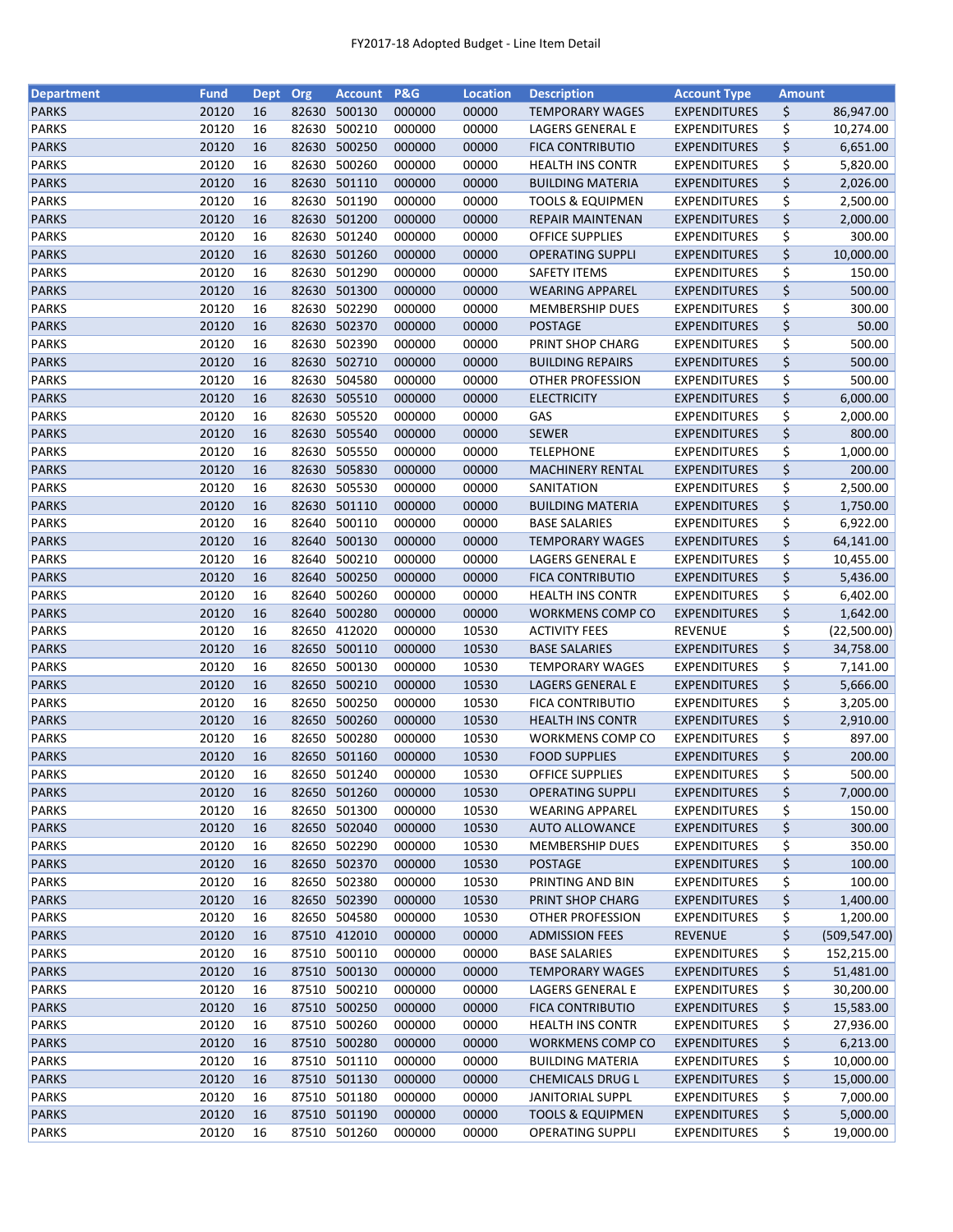| <b>Department</b>            | <b>Fund</b>    | <b>Dept</b> | Org   | <b>Account</b>   | P&G              | <b>Location</b> | <b>Description</b>                           | <b>Account Type</b>              | <b>Amount</b> |              |
|------------------------------|----------------|-------------|-------|------------------|------------------|-----------------|----------------------------------------------|----------------------------------|---------------|--------------|
| <b>PARKS</b>                 | 20120          | 16          | 87510 | 501280           | 000000           | 00000           | PLUMBING ELECTRI                             | <b>EXPENDITURES</b>              | \$            | 3,000.00     |
| <b>PARKS</b>                 | 20120          | 16          | 87510 | 501300           | 000000           | 00000           | <b>WEARING APPAREL</b>                       | <b>EXPENDITURES</b>              | \$            | 3,000.00     |
| <b>PARKS</b>                 | 20120          | 16          | 87510 | 502290           | 000000           | 00000           | <b>MEMBERSHIP DUES</b>                       | <b>EXPENDITURES</b>              | \$            | 3,500.00     |
| <b>PARKS</b>                 | 20120          | 16          | 87510 | 502370           | 000000           | 00000           | <b>POSTAGE</b>                               | <b>EXPENDITURES</b>              | \$            | 1,000.00     |
| <b>PARKS</b>                 | 20120          | 16          |       | 87510 502390     | 000000           | 00000           | PRINT SHOP CHARG                             | <b>EXPENDITURES</b>              | \$            | 1,000.00     |
| <b>PARKS</b>                 | 20120          | 16          |       | 87510 502730     | 000000           | 00000           | MOBILE RADIO REP                             | <b>EXPENDITURES</b>              | \$            | 500.00       |
| <b>PARKS</b>                 | 20120          | 16          |       | 87510 502760     | 000000           | 00000           | PLANT EQUIPMENT                              | <b>EXPENDITURES</b>              | \$            | 15,000.00    |
| <b>PARKS</b>                 | 20120          | 16          | 87510 | 504580           | 000000           | 00000           | OTHER PROFESSION                             | <b>EXPENDITURES</b>              | \$            | 63,500.00    |
| <b>PARKS</b>                 | 20120          | 16          |       | 87510 505530     | 000000           | 00000           | SANITATION                                   | <b>EXPENDITURES</b>              | \$            | 3,000.00     |
| <b>PARKS</b>                 | 20120          | 16          |       | 87510 505540     | 000000           | 00000           | <b>SEWER</b>                                 | <b>EXPENDITURES</b>              | \$            | 17,000.00    |
| <b>PARKS</b>                 | 20120          | 16          |       | 87510 505560     | 000000           | 00000           | <b>WATER</b>                                 | <b>EXPENDITURES</b>              | \$            | 30,000.00    |
| <b>PARKS</b>                 | 20120          | 16          |       | 87510 505830     | 000000           | 00000           | <b>MACHINERY RENTAL</b>                      | <b>EXPENDITURES</b>              | \$            | 500.00       |
| <b>PARKS</b>                 | 20120          | 16          |       | 87510 501120     | 000000           | 00000           | <b>ANIMAL FOOD SUPP</b>                      | <b>EXPENDITURES</b>              | \$            | 76,900.00    |
| <b>PARKS</b>                 | 20120          | 16          | 87510 | 501220           | 000000           | 00000           | NON-CAPITAL COMP                             | <b>EXPENDITURES</b>              | \$            | 3,600.00     |
| <b>PARKS</b>                 | 20120          | 16          | 88010 | 500110           | 000000           | 00000           | <b>BASE SALARIES</b>                         | <b>EXPENDITURES</b>              | \$            | 159,596.00   |
| <b>PARKS</b>                 | 20120          | 16          | 88010 | 500210           | 000000           | 00000           | LAGERS GENERAL E                             | <b>EXPENDITURES</b>              | \$            | 26,014.00    |
| <b>PARKS</b>                 | 20120          | 16          |       | 88010 500250     | 000000           | 00000           | <b>FICA CONTRIBUTIO</b>                      | <b>EXPENDITURES</b>              | \$            | 12,209.00    |
| <b>PARKS</b>                 | 20120          | 16          |       | 88010 500260     | 000000           | 00000           | <b>HEALTH INS CONTR</b>                      | <b>EXPENDITURES</b>              | \$            | 17,460.00    |
| <b>PARKS</b>                 | 20120          | 16          |       | 88010 500280     | 000000           | 00000           | WORKMENS COMP CO                             | <b>EXPENDITURES</b>              | \$            | 10,789.00    |
| <b>PARKS</b>                 | 20120          | 16          | 88010 | 501140           | 000000           | 00000           | <b>CLOTHING ALLOWAN</b>                      | <b>EXPENDITURES</b>              | \$            | 200.00       |
| <b>PARKS</b>                 | 20120          | 16          |       | 88010 501160     | 000000           | 00000           | <b>FOOD SUPPLIES</b>                         | <b>EXPENDITURES</b>              | \$            | 100.00       |
| <b>PARKS</b>                 | 20120          | 16          |       | 88010 501180     | 000000           | 00000           | <b>JANITORIAL SUPPL</b>                      | <b>EXPENDITURES</b>              | \$            | 50.00        |
| <b>PARKS</b>                 | 20120          | 16          |       | 88010 501190     | 000000           | 00000           | <b>TOOLS &amp; EQUIPMEN</b>                  | <b>EXPENDITURES</b>              | \$            | 250.00       |
| <b>PARKS</b>                 | 20120          | 16          |       | 88010 501200     | 000000           | 00000           | REPAIR MAINTENAN                             | <b>EXPENDITURES</b>              | \$            | 500.00       |
| <b>PARKS</b>                 | 20120          | 16          |       | 88010 501240     | 000000           | 00000           | <b>OFFICE SUPPLIES</b>                       | <b>EXPENDITURES</b>              | \$            | 400.00       |
| <b>PARKS</b>                 | 20120          | 16          | 88010 | 501260           | 000000           | 00000           | <b>OPERATING SUPPLI</b>                      | <b>EXPENDITURES</b>              | \$            | 500.00       |
| <b>PARKS</b>                 | 20120          | 16          | 88010 | 501300           | 000000           | 00000           | <b>WEARING APPAREL</b>                       | <b>EXPENDITURES</b>              | \$            | 300.00       |
|                              |                |             |       | 502040           |                  |                 |                                              |                                  |               |              |
| <b>PARKS</b>                 | 20120          | 16          | 88010 |                  | 000000           | 00000           | <b>AUTO ALLOWANCE</b>                        | <b>EXPENDITURES</b>              | \$            | 400.00       |
| <b>PARKS</b>                 | 20120          | 16          | 88030 | 88010 502290     | 000000           | 00000           | <b>MEMBERSHIP DUES</b>                       | <b>EXPENDITURES</b>              | \$            | 350.00       |
| <b>PARKS</b><br><b>PARKS</b> | 20120<br>20120 | 16<br>16    | 88030 | 412020<br>412020 | 000000<br>000000 | 10364<br>10428  | <b>ACTIVITY FEES</b><br><b>ACTIVITY FEES</b> | <b>REVENUE</b><br><b>REVENUE</b> | \$<br>\$      | (300,000.00) |
|                              |                |             |       |                  |                  |                 |                                              |                                  |               | (125,000.00) |
| <b>PARKS</b>                 | 20120          | 16          |       | 88030 412020     | 000000           | 10212           | <b>ACTIVITY FEES</b>                         | REVENUE                          | \$            | (80,000.00)  |
| <b>PARKS</b>                 | 20120          | 16          |       | 88030 500110     | 000000           | 10229           | <b>BASE SALARIES</b>                         | <b>EXPENDITURES</b>              | \$            | 30,674.00    |
| <b>PARKS</b>                 | 20120          | 16          | 88030 | 500110           | 000000           | 10428           | <b>BASE SALARIES</b>                         | <b>EXPENDITURES</b>              | \$            | 95,963.00    |
| <b>PARKS</b>                 | 20120          | 16          |       | 88030 500110     | 000000           | 10212           | <b>BASE SALARIES</b>                         | <b>EXPENDITURES</b>              | \$            | 141,587.00   |
| <b>PARKS</b>                 | 20120          | 16          |       | 88030 500110     | 000000           | 10364           | <b>BASE SALARIES</b>                         | <b>EXPENDITURES</b>              | \$            | 249,235.00   |
| <b>PARKS</b>                 | 20120          | 16          |       | 88030 500130     | 000000           | 10212           | <b>TEMPORARY WAGES</b>                       | <b>EXPENDITURES</b>              | \$            | 46,333.00    |
| <b>PARKS</b>                 | 20120          | 16          |       | 88030 500130     | 000000           | 10428           | <b>TEMPORARY WAGES</b>                       | <b>EXPENDITURES</b>              | \$            | 100,431.00   |
| <b>PARKS</b>                 | 20120          | 16          |       | 88030 500130     | 000000           | 10364           | <b>TEMPORARY WAGES</b>                       | <b>EXPENDITURES</b>              | \$            | 92,004.00    |
| <b>PARKS</b>                 | 20120          | 16          | 88030 | 500210           | 000000           | 10229           | LAGERS GENERAL E                             | <b>EXPENDITURES</b>              | \$            | 5,000.00     |
| <b>PARKS</b>                 | 20120          | 16          |       | 88030 500210     | 000000           | 10428           | LAGERS GENERAL E                             | <b>EXPENDITURES</b>              | \$            | 20,573.00    |
| <b>PARKS</b>                 | 20120          | 16          |       | 88030 500210     | 000000           | 10212           | LAGERS GENERAL E                             | <b>EXPENDITURES</b>              | \$            | 23,079.00    |
| <b>PARKS</b>                 | 20120          | 16          |       | 88030 500210     | 000000           | 10364           | LAGERS GENERAL E                             | <b>EXPENDITURES</b>              | \$            | 40,625.00    |
| <b>PARKS</b>                 | 20120          | 16          |       | 88030 500250     | 000000           | 10229           | <b>FICA CONTRIBUTIO</b>                      | <b>EXPENDITURES</b>              | \$            | 2,347.00     |
| <b>PARKS</b>                 | 20120          | 16          |       | 88030 500250     | 000000           | 10428           | <b>FICA CONTRIBUTIO</b>                      | <b>EXPENDITURES</b>              | \$            | 15,024.00    |
| PARKS                        | 20120          | 16          |       | 88030 500250     | 000000           | 10212           | <b>FICA CONTRIBUTIO</b>                      | <b>EXPENDITURES</b>              | \$            | 14,376.00    |
| <b>PARKS</b>                 | 20120          | 16          |       | 88030 500250     | 000000           | 10364           | <b>FICA CONTRIBUTIO</b>                      | <b>EXPENDITURES</b>              | \$            | 26,105.00    |
| PARKS                        | 20120          | 16          |       | 88030 500260     | 000000           | 10229           | <b>HEALTH INS CONTR</b>                      | <b>EXPENDITURES</b>              | \$            | 5,820.00     |
| <b>PARKS</b>                 | 20120          | 16          |       | 88030 500260     | 000000           | 10428           | <b>HEALTH INS CONTR</b>                      | <b>EXPENDITURES</b>              | \$            | 17,460.00    |
| <b>PARKS</b>                 | 20120          | 16          | 88030 | 500260           | 000000           | 10212           | <b>HEALTH INS CONTR</b>                      | <b>EXPENDITURES</b>              | \$            | 17,460.00    |
| <b>PARKS</b>                 | 20120          | 16          | 88030 | 500260           | 000000           | 10364           | <b>HEALTH INS CONTR</b>                      | <b>EXPENDITURES</b>              | \$            | 29,100.00    |
| <b>PARKS</b>                 | 20120          | 16          | 88030 | 500280           | 000000           | 10229           | WORKMENS COMP CO                             | <b>EXPENDITURES</b>              | \$            | 712.00       |
| <b>PARKS</b>                 | 20120          | 16          |       | 88030 500280     | 000000           | 10428           | WORKMENS COMP CO                             | <b>EXPENDITURES</b>              | \$            | 4,419.00     |
| <b>PARKS</b>                 | 20120          | 16          | 88030 | 500280           | 000000           | 10212           | WORKMENS COMP CO                             | <b>EXPENDITURES</b>              | \$            | 4,209.00     |
| <b>PARKS</b>                 | 20120          | 16          |       | 88030 500280     | 000000           | 10364           | WORKMENS COMP CO                             | <b>EXPENDITURES</b>              | \$            | 11,056.00    |
| <b>PARKS</b>                 | 20120          | 16          |       | 88030 501110     | 000000           | 10229           | <b>BUILDING MATERIA</b>                      | <b>EXPENDITURES</b>              | \$            | 500.00       |
| <b>PARKS</b>                 | 20120          | 16          |       | 88030 501110     | 000000           | 10212           | <b>BUILDING MATERIA</b>                      | <b>EXPENDITURES</b>              | \$            | 1,000.00     |
| <b>PARKS</b>                 | 20120          | 16          |       | 88030 501110     | 000000           | 10428           | <b>BUILDING MATERIA</b>                      | <b>EXPENDITURES</b>              | \$            | 1,500.00     |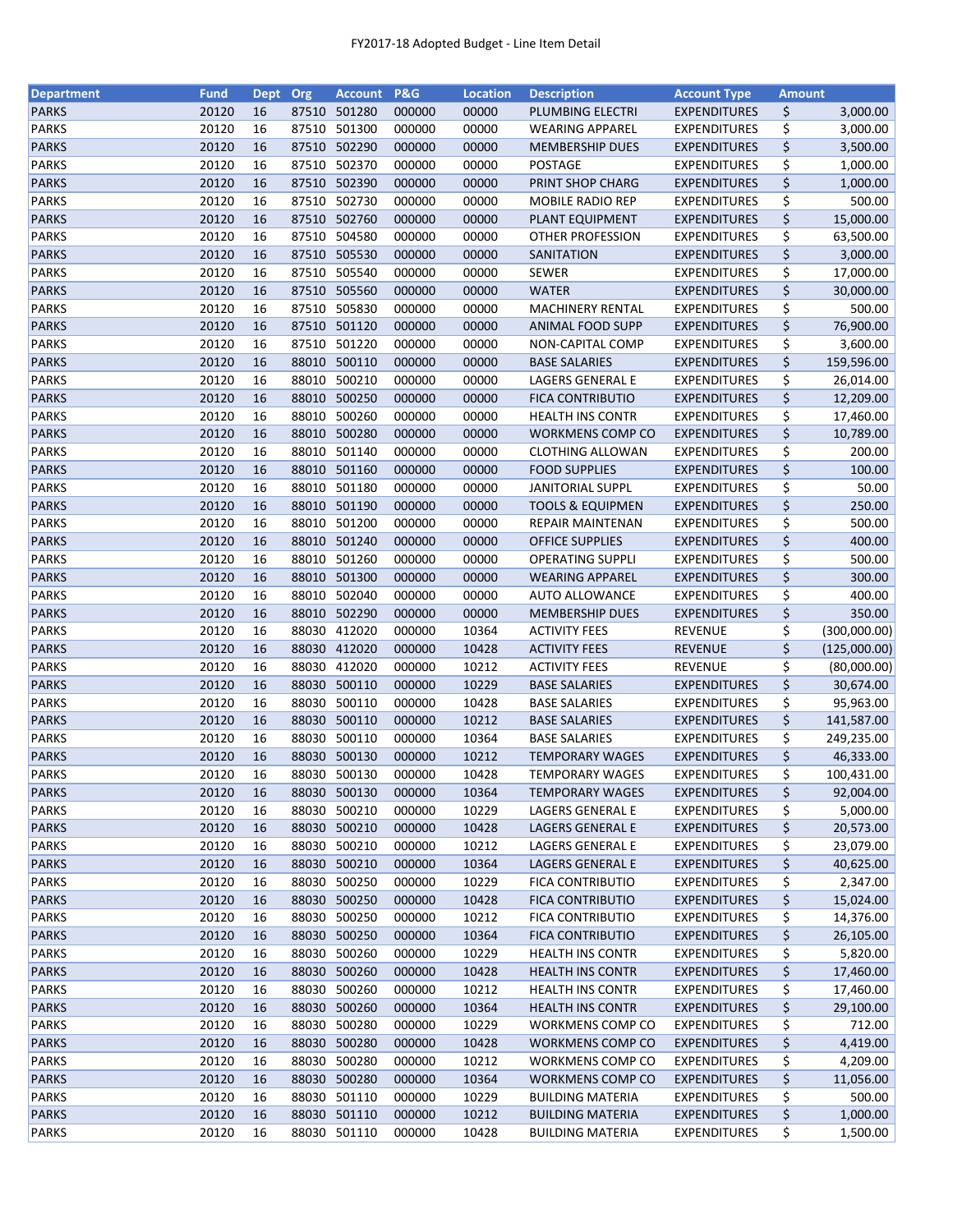| <b>Department</b> | <b>Fund</b> | <b>Dept</b> | Org   | <b>Account</b> | <b>P&amp;G</b> | <b>Location</b> | <b>Description</b>          | <b>Account Type</b> | <b>Amount</b> |           |
|-------------------|-------------|-------------|-------|----------------|----------------|-----------------|-----------------------------|---------------------|---------------|-----------|
| <b>PARKS</b>      | 20120       | 16          | 88030 | 501110         | 000000         | 10364           | <b>BUILDING MATERIA</b>     | <b>EXPENDITURES</b> | \$            | 7,500.00  |
| <b>PARKS</b>      | 20120       | 16          | 88030 | 501130         | 000000         | 10212           | CHEMICALS DRUG L            | <b>EXPENDITURES</b> | \$            | 500.00    |
| <b>PARKS</b>      | 20120       | 16          | 88030 | 501130         | 000000         | 10364           | <b>CHEMICALS DRUG L</b>     | <b>EXPENDITURES</b> | \$            | 6,000.00  |
| <b>PARKS</b>      | 20120       | 16          | 88030 | 501140         | 000000         | 10229           | <b>CLOTHING ALLOWAN</b>     | <b>EXPENDITURES</b> | \$            | 100.00    |
| <b>PARKS</b>      | 20120       | 16          |       | 88030 501140   | 000000         | 10212           | <b>CLOTHING ALLOWAN</b>     | <b>EXPENDITURES</b> | \$            | 200.00    |
| <b>PARKS</b>      | 20120       | 16          |       | 88030 501140   | 000000         | 10364           | <b>CLOTHING ALLOWAN</b>     | <b>EXPENDITURES</b> | \$            | 200.00    |
| <b>PARKS</b>      | 20120       | 16          |       | 88030 501140   | 000000         | 10428           | <b>CLOTHING ALLOWAN</b>     | <b>EXPENDITURES</b> | \$            | 200.00    |
| <b>PARKS</b>      | 20120       | 16          |       | 88030 501160   | 000000         | 10428           | <b>FOOD SUPPLIES</b>        | <b>EXPENDITURES</b> | \$            | 12,000.00 |
| <b>PARKS</b>      | 20120       | 16          |       | 88030 501160   | 000000         | 10364           | <b>FOOD SUPPLIES</b>        | <b>EXPENDITURES</b> | \$            | 12,500.00 |
| <b>PARKS</b>      | 20120       | 16          | 88030 | 501180         | 000000         | 10229           | <b>JANITORIAL SUPPL</b>     | <b>EXPENDITURES</b> | \$            | 100.00    |
| <b>PARKS</b>      | 20120       | 16          |       | 88030 501180   | 000000         | 10428           | <b>JANITORIAL SUPPL</b>     | <b>EXPENDITURES</b> | \$            | 800.00    |
| <b>PARKS</b>      | 20120       | 16          |       | 88030 501180   | 000000         | 10212           | <b>JANITORIAL SUPPL</b>     | <b>EXPENDITURES</b> | \$            | 2,500.00  |
| <b>PARKS</b>      | 20120       | 16          |       | 88030 501180   | 000000         | 10364           | <b>JANITORIAL SUPPL</b>     | <b>EXPENDITURES</b> | \$            | 2,500.00  |
| <b>PARKS</b>      | 20120       | 16          | 88030 | 501190         | 000000         | 10229           | <b>TOOLS &amp; EQUIPMEN</b> | <b>EXPENDITURES</b> | \$            | 1,000.00  |
| <b>PARKS</b>      | 20120       | 16          | 88030 | 501190         | 000000         | 10428           | <b>TOOLS &amp; EQUIPMEN</b> | <b>EXPENDITURES</b> | \$            | 2,000.00  |
| <b>PARKS</b>      | 20120       | 16          | 88030 | 501190         | 000000         | 10212           | <b>TOOLS &amp; EQUIPMEN</b> | <b>EXPENDITURES</b> | \$            | 4,000.00  |
| <b>PARKS</b>      | 20120       | 16          |       | 88030 501190   | 000000         | 10364           | <b>TOOLS &amp; EQUIPMEN</b> | <b>EXPENDITURES</b> | \$            | 12,000.00 |
| <b>PARKS</b>      | 20120       | 16          |       | 88030 501200   | 000000         | 10229           | REPAIR MAINTENAN            | <b>EXPENDITURES</b> | \$            | 400.00    |
| <b>PARKS</b>      | 20120       | 16          |       | 88030 501200   | 000000         | 10364           | REPAIR MAINTENAN            | <b>EXPENDITURES</b> | \$            | 3,000.00  |
| <b>PARKS</b>      | 20120       | 16          |       | 88030 501220   | 000000         | 10212           | NON-CAPITAL COMP            | <b>EXPENDITURES</b> | \$            | 500.00    |
| <b>PARKS</b>      | 20120       | 16          |       | 88030 501230   | 000000         | 10364           | <b>NON-CAPITAL SOFT</b>     | <b>EXPENDITURES</b> | \$            | 250.00    |
| <b>PARKS</b>      | 20120       | 16          | 88030 | 501230         | 000000         | 10212           | NON-CAPITAL SOFT            | <b>EXPENDITURES</b> | \$            | 500.00    |
| <b>PARKS</b>      | 20120       | 16          |       | 88030 501240   | 000000         | 10229           | <b>OFFICE SUPPLIES</b>      | <b>EXPENDITURES</b> | \$            | 100.00    |
| <b>PARKS</b>      | 20120       | 16          |       | 88030 501240   | 000000         | 10428           | <b>OFFICE SUPPLIES</b>      | <b>EXPENDITURES</b> | \$            | 1,000.00  |
| <b>PARKS</b>      | 20120       | 16          |       | 88030 501240   | 000000         | 10212           | <b>OFFICE SUPPLIES</b>      | <b>EXPENDITURES</b> | \$            | 1,500.00  |
| <b>PARKS</b>      | 20120       | 16          | 88030 | 501240         | 000000         | 10364           | <b>OFFICE SUPPLIES</b>      | <b>EXPENDITURES</b> | \$            | 2,000.00  |
| <b>PARKS</b>      | 20120       | 16          | 88030 | 501250         | 000000         | 10364           | OIL AND LUBRICAN            | <b>EXPENDITURES</b> | \$            | 250.00    |
| <b>PARKS</b>      | 20120       | 16          | 88030 | 501260         | 000000         | 10229           | <b>OPERATING SUPPLI</b>     | <b>EXPENDITURES</b> | \$            | 300.00    |
| <b>PARKS</b>      | 20120       | 16          | 88030 | 501260         | 000000         | 10212           | <b>OPERATING SUPPLI</b>     | <b>EXPENDITURES</b> | \$            | 8,500.00  |
| <b>PARKS</b>      | 20120       | 16          | 88030 | 501260         | 000000         | 10428           | <b>OPERATING SUPPLI</b>     | <b>EXPENDITURES</b> | \$            | 15,161.00 |
| <b>PARKS</b>      | 20120       | 16          |       | 88030 501260   | 000000         | 10364           | <b>OPERATING SUPPLI</b>     | <b>EXPENDITURES</b> | \$            | 96,700.00 |
| <b>PARKS</b>      | 20120       | 16          |       | 88030 501280   | 000000         | 10229           | PLUMBING ELECTRI            | <b>EXPENDITURES</b> | \$            | 400.00    |
| <b>PARKS</b>      | 20120       | 16          |       | 88030 501280   | 000000         | 10428           | PLUMBING ELECTRI            | <b>EXPENDITURES</b> | \$            | 1,000.00  |
| <b>PARKS</b>      | 20120       | 16          | 88030 | 501280         | 000000         | 10212           | PLUMBING ELECTRI            | <b>EXPENDITURES</b> | \$            | 1,500.00  |
| <b>PARKS</b>      | 20120       | 16          |       | 88030 501280   | 000000         | 10364           | PLUMBING ELECTRI            | <b>EXPENDITURES</b> | \$            | 7,500.00  |
| <b>PARKS</b>      | 20120       | 16          |       | 88030 501290   | 000000         | 10229           | <b>SAFETY ITEMS</b>         | <b>EXPENDITURES</b> | \$            | 100.00    |
| <b>PARKS</b>      | 20120       | 16          |       | 88030 501290   | 000000         | 10364           | <b>SAFETY ITEMS</b>         | <b>EXPENDITURES</b> | \$            | 250.00    |
| <b>PARKS</b>      | 20120       | 16          |       | 88030 501290   | 000000         | 10212           | <b>SAFETY ITEMS</b>         | <b>EXPENDITURES</b> | \$            | 500.00    |
| <b>PARKS</b>      | 20120       | 16          |       | 88030 501290   | 000000         | 10428           | <b>SAFETY ITEMS</b>         | <b>EXPENDITURES</b> | \$            | 750.00    |
| <b>PARKS</b>      | 20120       | 16          | 88030 | 501300         | 000000         | 10212           | <b>WEARING APPAREL</b>      | <b>EXPENDITURES</b> | \$            | 600.00    |
| <b>PARKS</b>      | 20120       | 16          |       | 88030 501300   | 000000         | 10364           | <b>WEARING APPAREL</b>      | <b>EXPENDITURES</b> | \$            | 2,000.00  |
| <b>PARKS</b>      | 20120       | 16          |       | 88030 502040   | 000000         | 10229           | <b>AUTO ALLOWANCE</b>       | <b>EXPENDITURES</b> | \$            | 300.00    |
| <b>PARKS</b>      | 20120       | 16          |       | 88030 502040   | 000000         | 10428           | <b>AUTO ALLOWANCE</b>       | <b>EXPENDITURES</b> | \$            | 500.00    |
| <b>PARKS</b>      | 20120       | 16          |       | 88030 502040   | 000000         | 10364           | <b>AUTO ALLOWANCE</b>       | <b>EXPENDITURES</b> | \$            | 2,000.00  |
| <b>PARKS</b>      | 20120       | 16          |       | 88030 502080   | 000000         | 10364           | <b>BANK CHARGES</b>         | <b>EXPENDITURES</b> | \$            | 1,000.00  |
| <b>PARKS</b>      | 20120       | 16          |       | 88030 502080   | 000000         | 10212           | <b>BANK CHARGES</b>         | <b>EXPENDITURES</b> | \$            | 1,500.00  |
| <b>PARKS</b>      | 20120       | 16          |       | 88030 502290   | 000000         | 10428           | <b>MEMBERSHIP DUES</b>      | <b>EXPENDITURES</b> | \$            | 250.00    |
| PARKS             | 20120       | 16          |       | 88030 502290   | 000000         | 10212           | <b>MEMBERSHIP DUES</b>      | <b>EXPENDITURES</b> | \$            | 350.00    |
| <b>PARKS</b>      | 20120       | 16          |       | 88030 502290   | 000000         | 10364           | <b>MEMBERSHIP DUES</b>      | <b>EXPENDITURES</b> | \$            | 500.00    |
| <b>PARKS</b>      | 20120       | 16          |       | 88030 502370   | 000000         | 10428           | POSTAGE                     | <b>EXPENDITURES</b> | \$            | 100.00    |
| <b>PARKS</b>      | 20120       | 16          |       | 88030 502370   | 000000         | 10364           | <b>POSTAGE</b>              | <b>EXPENDITURES</b> | \$            | 1,500.00  |
| <b>PARKS</b>      | 20120       | 16          | 88030 | 502380         | 000000         | 10364           | PRINTING AND BIN            | <b>EXPENDITURES</b> | \$            | 500.00    |
| <b>PARKS</b>      | 20120       | 16          |       | 88030 502380   | 000000         | 10212           | PRINTING AND BIN            | <b>EXPENDITURES</b> | \$            | 1,000.00  |
| <b>PARKS</b>      | 20120       | 16          |       | 88030 502390   | 000000         | 10212           | PRINT SHOP CHARG            | <b>EXPENDITURES</b> | \$            | 1,000.00  |
| <b>PARKS</b>      | 20120       | 16          |       | 88030 502390   | 000000         | 10428           | PRINT SHOP CHARG            | <b>EXPENDITURES</b> | \$            | 1,000.00  |
| <b>PARKS</b>      | 20120       | 16          |       | 88030 502390   | 000000         | 10364           | PRINT SHOP CHARG            | <b>EXPENDITURES</b> | \$            | 2,000.00  |
| <b>PARKS</b>      | 20120       | 16          |       | 88030 502410   | 000000         | 10428           | <b>PUBLICATIONS</b>         | <b>EXPENDITURES</b> | \$            | 200.00    |
| <b>PARKS</b>      | 20120       | 16          |       | 88030 502710   | 000000         | 10364           | <b>BUILDING REPAIRS</b>     | <b>EXPENDITURES</b> | \$            | 250.00    |
|                   |             |             |       |                |                |                 |                             |                     |               |           |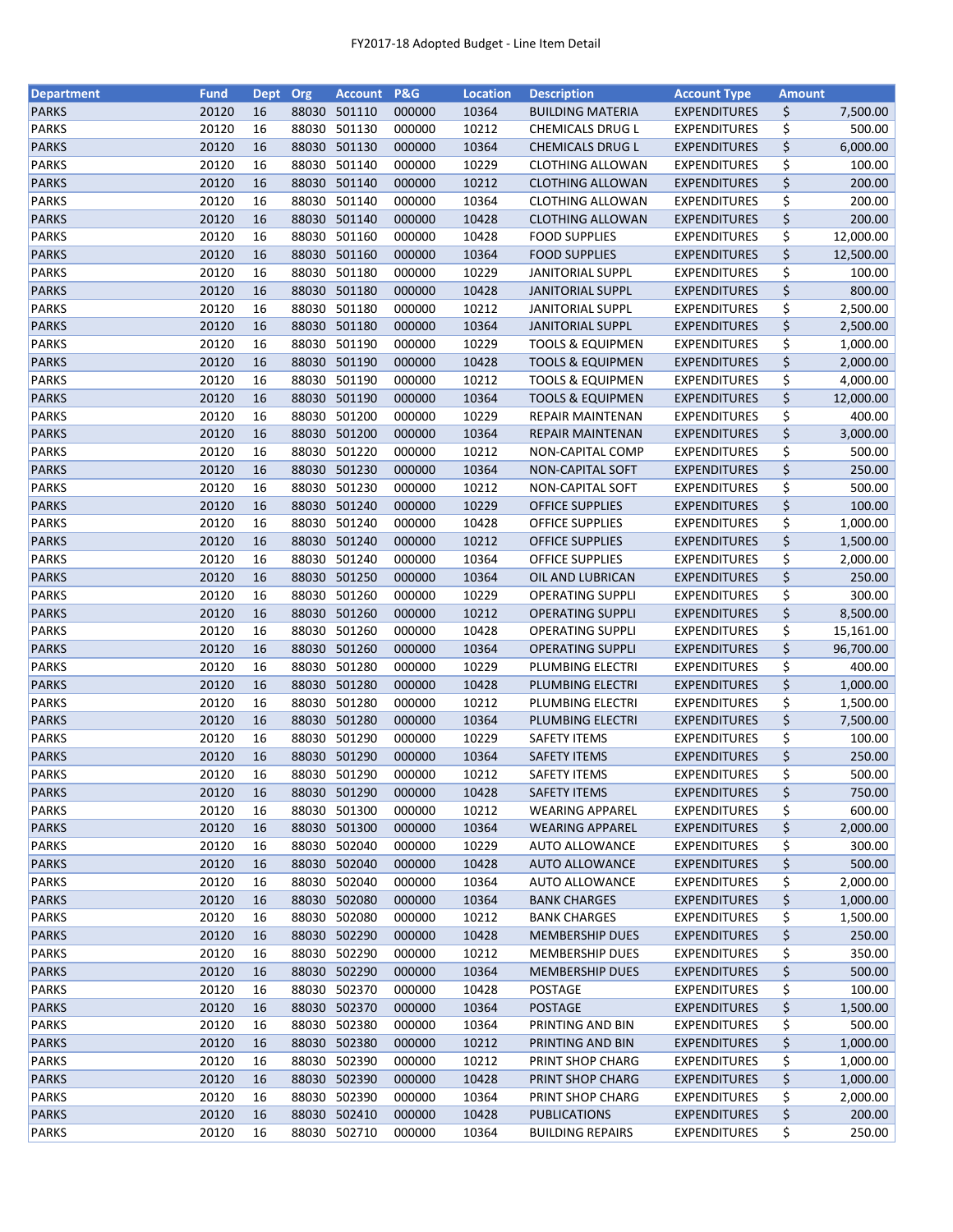| <b>Department</b> | <b>Fund</b> | <b>Dept</b> | Org   | <b>Account</b> | <b>P&amp;G</b> | <b>Location</b> | <b>Description</b>                   | <b>Account Type</b> | <b>Amount</b> |                |
|-------------------|-------------|-------------|-------|----------------|----------------|-----------------|--------------------------------------|---------------------|---------------|----------------|
| <b>PARKS</b>      | 20120       | 16          | 88030 | 502710         | 000000         | 10212           | <b>BUILDING REPAIRS</b>              | <b>EXPENDITURES</b> | \$            | 1,000.00       |
| <b>PARKS</b>      | 20120       | 16          | 88030 | 502710         | 000000         | 10428           | <b>BUILDING REPAIRS</b>              | <b>EXPENDITURES</b> | \$            | 2,000.00       |
| <b>PARKS</b>      | 20120       | 16          | 88030 | 502740         | 000000         | 10428           | <b>MOTOR VEHICLE RE</b>              | <b>EXPENDITURES</b> | \$            | 400.00         |
| <b>PARKS</b>      | 20120       | 16          | 88030 | 502740         | 000000         | 10364           | <b>MOTOR VEHICLE RE</b>              | <b>EXPENDITURES</b> | \$            | 1,500.00       |
| <b>PARKS</b>      | 20120       | 16          |       | 88030 502750   | 000000         | 10364           | <b>OFFICE EQUIPMENT</b>              | <b>EXPENDITURES</b> | \$            | 100.00         |
| <b>PARKS</b>      | 20120       | 16          |       | 88030 502760   | 000000         | 10212           | PLANT EQUIPMENT                      | <b>EXPENDITURES</b> | \$            | 3,000.00       |
| <b>PARKS</b>      | 20120       | 16          | 88030 | 504580         | 000000         | 10229           | <b>OTHER PROFESSION</b>              | <b>EXPENDITURES</b> | \$            | 750.00         |
| <b>PARKS</b>      | 20120       | 16          | 88030 | 504580         | 000000         | 10212           | OTHER PROFESSION                     | <b>EXPENDITURES</b> | \$            | 6,800.00       |
| <b>PARKS</b>      | 20120       | 16          | 88030 | 504580         | 000000         | 10364           | OTHER PROFESSION                     | <b>EXPENDITURES</b> | \$            | 37,000.00      |
| <b>PARKS</b>      | 20120       | 16          | 88030 | 504580         | 000000         | 10428           | OTHER PROFESSION                     | <b>EXPENDITURES</b> | \$            | 60,000.00      |
| <b>PARKS</b>      | 20120       | 16          |       | 88030 505030   | 000000         | 10364           | <b>BROCHURES-PRINTE</b>              | <b>EXPENDITURES</b> | \$            | 800.00         |
| <b>PARKS</b>      | 20120       | 16          | 88030 | 505030         | 000000         | 10428           | <b>BROCHURES-PRINTE</b>              | <b>EXPENDITURES</b> | \$            | 1,000.00       |
| <b>PARKS</b>      | 20120       | 16          | 88030 | 505510         | 000000         | 10364           | <b>ELECTRICITY</b>                   | <b>EXPENDITURES</b> | \$            | 3,000.00       |
| <b>PARKS</b>      | 20120       | 16          | 88030 | 505510         | 000000         | 10212           | <b>ELECTRICITY</b>                   | <b>EXPENDITURES</b> | \$            | 8,000.00       |
| <b>PARKS</b>      | 20120       | 16          | 88030 | 505510         | 000000         | 10428           | <b>ELECTRICITY</b>                   | <b>EXPENDITURES</b> | \$            | 13,000.00      |
| <b>PARKS</b>      | 20120       | 16          | 88030 | 505520         | 000000         | 10428           | GAS                                  | <b>EXPENDITURES</b> | \$            | 1,500.00       |
| <b>PARKS</b>      | 20120       | 16          |       | 88030 505530   | 000000         | 10364           | SANITATION                           | <b>EXPENDITURES</b> | \$            | 2,500.00       |
| <b>PARKS</b>      | 20120       | 16          |       | 88030 505530   | 000000         | 10428           | SANITATION                           | <b>EXPENDITURES</b> | \$            | 3,000.00       |
| <b>PARKS</b>      | 20120       | 16          |       | 88030 505530   | 000000         | 10229           | SANITATION                           | <b>EXPENDITURES</b> | \$            | 3,500.00       |
| <b>PARKS</b>      | 20120       | 16          |       | 88030 505530   | 000000         | 10212           | SANITATION                           | <b>EXPENDITURES</b> | \$            | 9,500.00       |
|                   | 20120       | 16          | 88030 | 505540         | 000000         | 10212           |                                      | <b>EXPENDITURES</b> | \$            | 600.00         |
| <b>PARKS</b>      |             |             |       |                |                |                 | <b>SEWER</b>                         |                     |               |                |
| <b>PARKS</b>      | 20120       | 16          | 88030 | 505540         | 000000         | 10364           | <b>SEWER</b>                         | <b>EXPENDITURES</b> | \$            | 2,000.00       |
| <b>PARKS</b>      | 20120       | 16          |       | 88030 505550   | 000000         | 10229           | <b>TELEPHONE</b><br><b>TELEPHONE</b> | <b>EXPENDITURES</b> | \$            | 600.00         |
| <b>PARKS</b>      | 20120       | 16          |       | 88030 505550   | 000000         | 10364           |                                      | <b>EXPENDITURES</b> | \$            | 14,000.00      |
| <b>PARKS</b>      | 20120       | 16          |       | 88030 505550   | 000000         | 10212           | <b>TELEPHONE</b>                     | <b>EXPENDITURES</b> | \$            | 9,200.00       |
| <b>PARKS</b>      | 20120       | 16          | 88030 | 505550         | 000000         | 10428           | <b>TELEPHONE</b>                     | <b>EXPENDITURES</b> | \$            | 10,000.00      |
| <b>PARKS</b>      | 20120       | 16          | 88030 | 505560         | 000000         | 10212           | <b>WATER</b>                         | <b>EXPENDITURES</b> | \$            | 1,200.00       |
| <b>PARKS</b>      | 20120       | 16          | 88030 | 505560         | 000000         | 10428           | <b>WATER</b>                         | <b>EXPENDITURES</b> | \$            | 1,200.00       |
| <b>PARKS</b>      | 20120       | 16          | 88030 | 505560         | 000000         | 10364           | <b>WATER</b>                         | <b>EXPENDITURES</b> | \$            | 7,000.00       |
| <b>PARKS</b>      | 20120       | 16          | 88030 | 505830         | 000000         | 10212           | <b>MACHINERY RENTAL</b>              | <b>EXPENDITURES</b> | \$            | 1,500.00       |
| <b>PARKS</b>      | 20120       | 16          |       | 88030 505830   | 000000         | 10364           | <b>MACHINERY RENTAL</b>              | <b>EXPENDITURES</b> | \$            | 15,911.00      |
| <b>PARKS</b>      | 20120       | 16          |       | 88030 505850   | 000000         | 10364           | <b>CLOTHING LINENS</b>               | <b>EXPENDITURES</b> | \$            | 500.00         |
| <b>PARKS</b>      | 20120       | 16          |       | 88030 507520   | 000000         | 10364           | <b>INVENTORY PURCHA</b>              | <b>EXPENDITURES</b> | \$            | 5,000.00       |
| <b>PARKS</b>      | 20120       | 16          | 88030 | 501200         | 000000         | 10212           | REPAIR MAINTENAN                     | <b>EXPENDITURES</b> | \$            | 8,000.00       |
| <b>PARKS</b>      | 20120       | 16          |       | 88030 501170   | 000000         | 10364           | <b>FUEL PURCHASES</b>                | <b>EXPENDITURES</b> | \$            | 500.00         |
| <b>PARKS</b>      | 20120       | 16          |       | 88030 501120   | 000000         | 10364           | ANIMAL FOOD SUPP                     | <b>EXPENDITURES</b> | \$            | 9,000.00       |
| <b>PARKS</b>      | 20120       | 16          |       | 88030 501310   | 000000         | 10364           | <b>ANIMAL PURCHASES</b>              | <b>EXPENDITURES</b> | \$            | 1,500.00       |
| <b>PARKS</b>      | 20120       | 16          |       | 88030 501330   | 000000         | 10364           | SIGNAGE                              | <b>EXPENDITURES</b> | \$            | 3,000.00       |
| <b>PARKS</b>      | 20120       | 16          |       | 88030 508570   | 000000         | 10364           | OTHER CHARGES CA                     | <b>EXPENDITURES</b> | \$            | 10,000.00      |
| <b>PARKS</b>      | 20120       | 16          | 88030 | 508570         | 000000         | 10428           | OTHER CHARGES CA                     | <b>EXPENDITURES</b> | \$            | 20,000.00      |
| <b>PARKS</b>      | 20130       | 16          |       | 80010 500110   | 000000         | 00000           | <b>BASE SALARIES</b>                 | <b>EXPENDITURES</b> | \$            | 232,061.00     |
| <b>PARKS</b>      | 20130       | 16          |       | 80010 500210   | 000000         | 00000           | LAGERS GENERAL E                     | <b>EXPENDITURES</b> | \$            | 37,826.00      |
| <b>PARKS</b>      | 20130       | 16          |       | 80010 500250   | 000000         | 00000           | <b>FICA CONTRIBUTIO</b>              | <b>EXPENDITURES</b> | \$            | 17,753.00      |
| <b>PARKS</b>      | 20130       | 16          |       | 80010 500260   | 000000         | 00000           | <b>HEALTH INS CONTR</b>              | <b>EXPENDITURES</b> | \$            | 14,259.00      |
| <b>PARKS</b>      | 20130       | 16          |       | 80010 500280   | 000000         | 00000           | WORKMENS COMP CO                     | <b>EXPENDITURES</b> | \$            | 4,084.00       |
| <b>PARKS</b>      | 20130       | 16          |       | 80010 502230   | 000000         | 00000           | <b>INSURANCE PREMIU</b>              | <b>EXPENDITURES</b> | \$            | 185,000.00     |
| <b>PARKS</b>      | 20130       | 16          |       | 80010 502390   | 000000         | 00000           | PRINT SHOP CHARG                     | <b>EXPENDITURES</b> | \$            | 1,200.00       |
| PARKS             | 20130       | 16          |       | 80010 502780   | 000000         | 00000           | <b>CONTINGENCY</b>                   | <b>EXPENDITURES</b> | \$            | 137,170.03     |
| <b>PARKS</b>      | 20130       | 16          |       | 80010 505550   | 000000         | 00000           | <b>TELEPHONE</b>                     | <b>EXPENDITURES</b> | \$            | 1,325.00       |
| <b>PARKS</b>      | 20130       | 16          |       | 80010 505830   | 000000         | 00000           | MACHINERY RENTAL                     | <b>EXPENDITURES</b> | \$            | 10,000.00      |
| <b>PARKS</b>      | 20130       | 16          |       | 80010 508320   | 000000         | 00000           | <b>TRANSFER CAPITAL</b>              | <b>EXPENDITURES</b> | \$            | 3,000.00       |
| <b>PARKS</b>      | 20130       | 16          | 80010 | 509910         | 000000         | 00000           | <b>TRANSFER TO OTHE</b>              | <b>EXPENDITURES</b> | \$            | 340,000.00     |
| <b>PARKS</b>      | 20130       | 16          |       | 80010 501220   | 000000         | 00000           | <b>NON-CAPITAL COMP</b>              | <b>EXPENDITURES</b> | \$            | 12,000.00      |
| <b>PARKS</b>      | 20130       | 16          |       | 80010 509320   | 000000         | 00000           | PRINCIPAL                            | <b>EXPENDITURES</b> | \$            | 36,828.00      |
| <b>PARKS</b>      | 20130       | 16          |       | 80010 509320   | 000000         | 00000           | PRINCIPAL                            | <b>EXPENDITURES</b> | \$            | 1,718.00       |
| <b>PARKS</b>      | 20130       | 16          |       | 80010 502430   | 000000         | 00000           | <b>RESERVE APPROPRI</b>              | <b>EXPENDITURES</b> | \$            | 100,000.00     |
| <b>PARKS</b>      | 20130       | 16          |       | 80010 500150   | 000000         | 00000           | VACANCY ADJUSTME                     | <b>EXPENDITURES</b> | \$            | (34, 177.03)   |
| <b>PARKS</b>      | 20130       | 16          |       | 80020 401510   | 000000         | 00000           | <b>SALES TAX</b>                     | <b>REVENUE</b>      | \$            | (5,600,000.00) |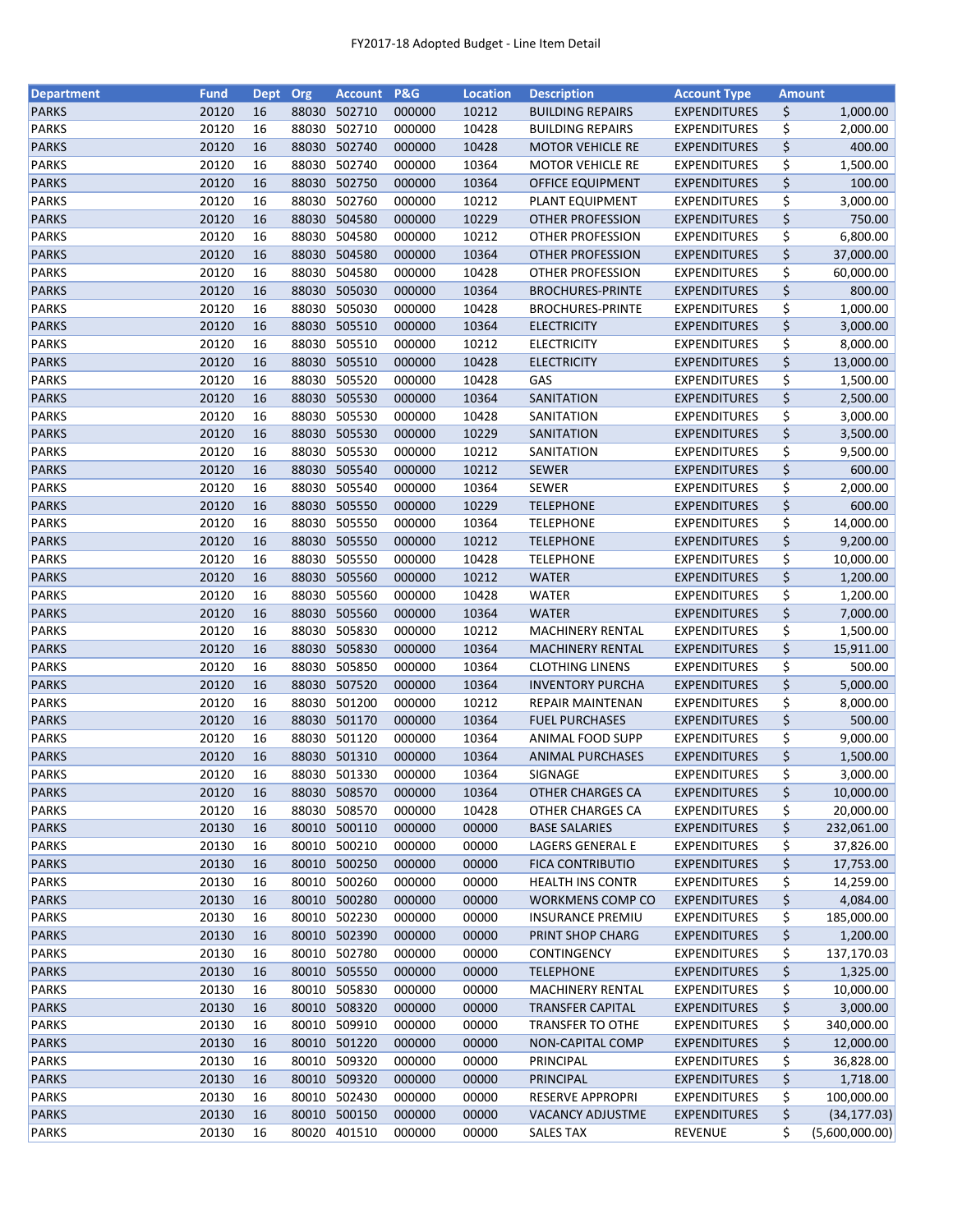| <b>Department</b> | <b>Fund</b> | <b>Dept</b> | Org   | <b>Account</b> | <b>P&amp;G</b> | <b>Location</b> | <b>Description</b>          | <b>Account Type</b> | <b>Amount</b> |             |
|-------------------|-------------|-------------|-------|----------------|----------------|-----------------|-----------------------------|---------------------|---------------|-------------|
| <b>PARKS</b>      | 20130       | 16          | 80020 | 407010         | 000000         | 00000           | <b>RENTAL</b>               | <b>REVENUE</b>      | \$            | (5,000.00)  |
| <b>PARKS</b>      | 20130       | 16          | 80040 | 500110         | 000000         | 00000           | <b>BASE SALARIES</b>        | <b>EXPENDITURES</b> | \$            | 182,736.00  |
| <b>PARKS</b>      | 20130       | 16          | 80040 | 500210         | 000000         | 00000           | <b>LAGERS GENERAL E</b>     | <b>EXPENDITURES</b> | \$            | 29,786.00   |
| <b>PARKS</b>      | 20130       | 16          | 80040 | 500250         | 000000         | 00000           | FICA CONTRIBUTIO            | <b>EXPENDITURES</b> | \$            | 13,979.00   |
| <b>PARKS</b>      | 20130       | 16          | 80040 | 500260         | 000000         | 00000           | <b>HEALTH INS CONTR</b>     | <b>EXPENDITURES</b> | \$            | 21,359.00   |
| <b>PARKS</b>      | 20130       | 16          | 80040 | 500280         | 000000         | 00000           | WORKMENS COMP CO            | <b>EXPENDITURES</b> | \$            | 4,038.00    |
| <b>PARKS</b>      | 20130       | 16          | 80040 | 501190         | 000000         | 00000           | <b>TOOLS &amp; EQUIPMEN</b> | <b>EXPENDITURES</b> | \$            | 2,000.00    |
| <b>PARKS</b>      | 20130       | 16          | 80040 | 501240         | 000000         | 00000           | <b>OFFICE SUPPLIES</b>      | <b>EXPENDITURES</b> | \$            | 400.00      |
| <b>PARKS</b>      | 20130       | 16          | 80040 | 501260         | 000000         | 00000           | <b>OPERATING SUPPLI</b>     | <b>EXPENDITURES</b> | \$            | 1,500.00    |
| <b>PARKS</b>      | 20130       | 16          | 80040 | 501300         | 000000         | 00000           | <b>WEARING APPAREL</b>      | <b>EXPENDITURES</b> | \$            | 600.00      |
| <b>PARKS</b>      | 20130       | 16          |       | 80050 500110   | 000000         | 00000           | <b>BASE SALARIES</b>        | <b>EXPENDITURES</b> | \$            | 56,260.00   |
| <b>PARKS</b>      | 20130       | 16          | 80050 | 500210         | 000000         | 00000           | LAGERS GENERAL E            | <b>EXPENDITURES</b> | \$            | 9,170.00    |
| <b>PARKS</b>      | 20130       | 16          | 80050 | 500250         | 000000         | 00000           | <b>FICA CONTRIBUTIO</b>     | <b>EXPENDITURES</b> | \$            | 4,304.00    |
| <b>PARKS</b>      | 20130       | 16          | 80050 | 500260         | 000000         | 00000           | <b>HEALTH INS CONTR</b>     | <b>EXPENDITURES</b> | \$            | 2,910.00    |
| <b>PARKS</b>      | 20130       | 16          | 80050 | 500280         | 000000         | 00000           | <b>WORKMENS COMP CO</b>     | <b>EXPENDITURES</b> | \$            | 39.00       |
| <b>PARKS</b>      | 20130       | 16          | 80060 | 500110         | 000000         | 00000           | <b>BASE SALARIES</b>        | <b>EXPENDITURES</b> | \$            | 28,844.00   |
| <b>PARKS</b>      | 20130       | 16          | 80060 | 500210         | 000000         | 00000           | LAGERS GENERAL E            | <b>EXPENDITURES</b> | \$            | 4,702.00    |
| <b>PARKS</b>      | 20130       | 16          | 80060 | 500250         | 000000         | 00000           | FICA CONTRIBUTIO            | <b>EXPENDITURES</b> | \$            | 2,207.00    |
| <b>PARKS</b>      | 20130       | 16          | 80060 | 500260         | 000000         | 00000           | <b>HEALTH INS CONTR</b>     | <b>EXPENDITURES</b> | \$            | 2,910.00    |
| <b>PARKS</b>      | 20130       | 16          | 80060 | 500280         | 000000         | 00000           | <b>WORKMENS COMP CO</b>     | <b>EXPENDITURES</b> | \$            | 554.00      |
| <b>PARKS</b>      | 20130       | 16          | 80510 | 412020         | 000000         | 10405           | <b>ACTIVITY FEES</b>        | <b>REVENUE</b>      | \$            | (87,300.00) |
| <b>PARKS</b>      | 20130       | 16          | 80510 | 500110         | 000000         | 10405           | <b>BASE SALARIES</b>        | <b>EXPENDITURES</b> | \$            | 130,904.00  |
| <b>PARKS</b>      | 20130       | 16          |       | 80510 500130   | 000000         | 10405           | <b>TEMPORARY WAGES</b>      | <b>EXPENDITURES</b> | \$            | 60,000.00   |
| <b>PARKS</b>      | 20130       | 16          | 80510 | 500210         | 000000         | 10405           | LAGERS GENERAL E            | <b>EXPENDITURES</b> | \$            | 21,337.00   |
| <b>PARKS</b>      | 20130       | 16          | 80510 | 500250         | 000000         | 10405           | <b>FICA CONTRIBUTIO</b>     | <b>EXPENDITURES</b> | \$            | 14,604.00   |
| <b>PARKS</b>      | 20130       | 16          | 80510 | 500260         | 000000         | 10405           | <b>HEALTH INS CONTR</b>     | <b>EXPENDITURES</b> | \$            | 17,460.00   |
| <b>PARKS</b>      | 20130       | 16          | 80510 | 500280         | 000000         | 10405           | <b>WORKMENS COMP CO</b>     | <b>EXPENDITURES</b> | \$            | 3,646.00    |
| <b>PARKS</b>      | 20130       | 16          | 80510 | 501160         | 000000         | 10405           | <b>FOOD SUPPLIES</b>        | <b>EXPENDITURES</b> | \$            | 4,000.00    |
| <b>PARKS</b>      | 20130       | 16          | 80510 | 501180         | 000000         | 10405           | <b>JANITORIAL SUPPL</b>     | <b>EXPENDITURES</b> | \$            | 1,000.00    |
| <b>PARKS</b>      | 20130       | 16          | 80510 | 501190         | 000000         | 10405           | <b>TOOLS &amp; EQUIPMEN</b> | <b>EXPENDITURES</b> | \$            | 500.00      |
| <b>PARKS</b>      | 20130       | 16          | 80510 | 501200         | 000000         | 10405           | <b>REPAIR MAINTENAN</b>     | <b>EXPENDITURES</b> | \$            | 250.00      |
| <b>PARKS</b>      | 20130       | 16          | 80510 | 501220         | 000000         | 10405           | NON-CAPITAL COMP            | <b>EXPENDITURES</b> | \$            | 1,000.00    |
| <b>PARKS</b>      | 20130       | 16          | 80510 | 501240         | 000000         | 10405           | <b>OFFICE SUPPLIES</b>      | <b>EXPENDITURES</b> | \$            | 3,427.00    |
| <b>PARKS</b>      | 20130       | 16          | 80510 | 501260         | 000000         | 10405           | <b>OPERATING SUPPLI</b>     | <b>EXPENDITURES</b> | \$            | 11,500.00   |
| <b>PARKS</b>      | 20130       | 16          | 80510 | 501300         | 000000         | 10405           | <b>WEARING APPAREL</b>      | <b>EXPENDITURES</b> | \$            | 600.00      |
| <b>PARKS</b>      | 20130       | 16          |       | 80510 502040   | 000000         | 10405           | <b>AUTO ALLOWANCE</b>       | <b>EXPENDITURES</b> | \$            | 1,200.00    |
| <b>PARKS</b>      | 20130       | 16          |       | 80510 502080   | 000000         | 10405           | <b>BANK CHARGES</b>         | <b>EXPENDITURES</b> | \$            | 1,500.00    |
| <b>PARKS</b>      | 20130       | 16          |       | 80510 502290   | 000000         | 10405           | <b>MEMBERSHIP DUES</b>      | <b>EXPENDITURES</b> | \$            | 300.00      |
| <b>PARKS</b>      | 20130       | 16          |       | 80510 502360   | 000000         | 10405           | PHOTO PROCESSING            | <b>EXPENDITURES</b> |               | 1,000.00    |
| <b>PARKS</b>      | 20130       |             |       | 502370         |                |                 |                             | <b>EXPENDITURES</b> | \$            | 500.00      |
|                   |             | 16          | 80510 | 80510 502390   | 000000         | 10405           | POSTAGE<br>PRINT SHOP CHARG |                     | \$            |             |
| <b>PARKS</b>      | 20130       | 16          |       |                | 000000         | 10405           |                             | <b>EXPENDITURES</b> | \$            | 2,000.00    |
| <b>PARKS</b>      | 20130       | 16          |       | 80510 502410   | 000000         | 10405           | <b>PUBLICATIONS</b>         | <b>EXPENDITURES</b> | \$            | 500.00      |
| <b>PARKS</b>      | 20130       | 16          |       | 80510 502710   | 000000         | 10405           | <b>BUILDING REPAIRS</b>     | <b>EXPENDITURES</b> | \$            | 1,500.00    |
| <b>PARKS</b>      | 20130       | 16          |       | 80510 502750   | 000000         | 10405           | <b>OFFICE EQUIPMENT</b>     | <b>EXPENDITURES</b> | \$            | 2,000.00    |
| <b>PARKS</b>      | 20130       | 16          |       | 80510 504580   | 000000         | 00000           | OTHER PROFESSION            | <b>EXPENDITURES</b> | \$            | 1,000.00    |
| <b>PARKS</b>      | 20130       | 16          |       | 80510 504580   | 000000         | 10405           | OTHER PROFESSION            | <b>EXPENDITURES</b> | \$            | 19,975.00   |
| <b>PARKS</b>      | 20130       | 16          |       | 80510 505510   | 000000         | 10405           | <b>ELECTRICITY</b>          | <b>EXPENDITURES</b> | \$            | 17,000.00   |
| PARKS             | 20130       | 16          |       | 80510 505540   | 000000         | 10405           | SEWER                       | <b>EXPENDITURES</b> | \$            | 500.00      |
| <b>PARKS</b>      | 20130       | 16          |       | 80510 505550   | 000000         | 10405           | <b>TELEPHONE</b>            | <b>EXPENDITURES</b> | \$            | 16,000.00   |
| <b>PARKS</b>      | 20130       | 16          |       | 80510 505560   | 000000         | 10405           | WATER                       | <b>EXPENDITURES</b> | \$            | 11,000.00   |
| <b>PARKS</b>      | 20130       | 16          |       | 80510 505690   | 000000         | 10405           | <b>TRAVEL</b>               | <b>EXPENDITURES</b> | \$            | 1,500.00    |
| <b>PARKS</b>      | 20130       | 16          | 80510 | 505830         | 000000         | 10405           | MACHINERY RENTAL            | <b>EXPENDITURES</b> | \$            | 2,000.00    |
| <b>PARKS</b>      | 20130       | 16          | 80510 | 507520         | 000000         | 10405           | <b>INVENTORY PURCHA</b>     | <b>EXPENDITURES</b> | \$            | 15,000.00   |
| <b>PARKS</b>      | 20130       | 16          |       | 80510 505510   | 000000         | 00000           | <b>ELECTRICITY</b>          | <b>EXPENDITURES</b> | \$            | 6,500.00    |
| <b>PARKS</b>      | 20130       | 16          |       | 80510 505560   | 000000         | 00000           | <b>WATER</b>                | <b>EXPENDITURES</b> | \$            | 23,000.00   |
| <b>PARKS</b>      | 20130       | 16          |       | 80510 505540   | 000000         | 00000           | <b>SEWER</b>                | <b>EXPENDITURES</b> | \$            | 4,500.00    |
| <b>PARKS</b>      | 20130       | 16          |       | 80520 500110   | 000000         | 00000           | <b>BASE SALARIES</b>        | <b>EXPENDITURES</b> | \$            | 375,307.00  |
| <b>PARKS</b>      | 20130       | 16          |       | 80520 500130   | 000000         | 00000           | <b>TEMPORARY WAGES</b>      | <b>EXPENDITURES</b> | \$            | 25,953.00   |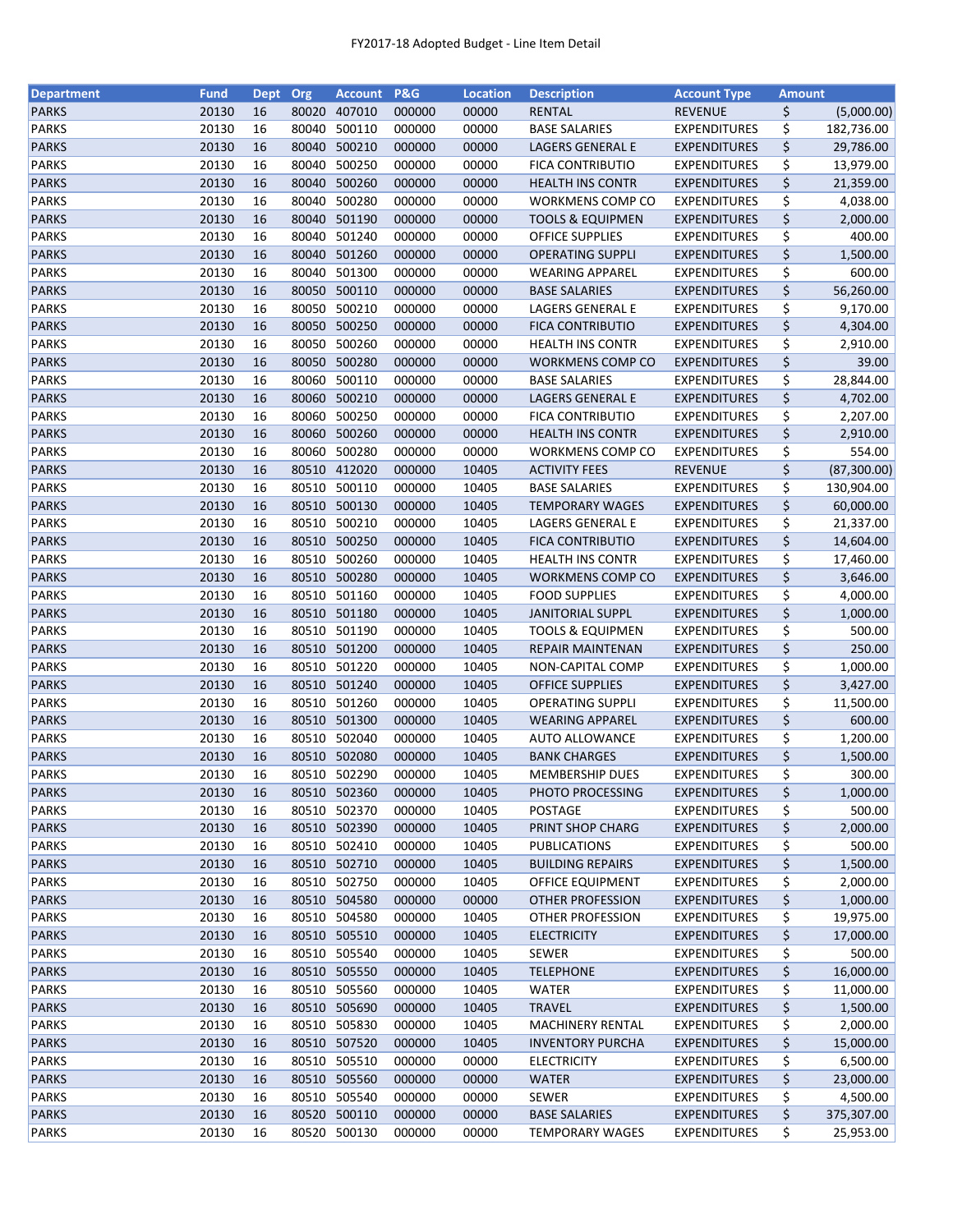| <b>Department</b> | <b>Fund</b> | <b>Dept</b> | Org   | <b>Account</b> | P&G    | <b>Location</b> | <b>Description</b>          | <b>Account Type</b> | <b>Amount</b> |            |
|-------------------|-------------|-------------|-------|----------------|--------|-----------------|-----------------------------|---------------------|---------------|------------|
| <b>PARKS</b>      | 20130       | 16          | 80520 | 500210         | 000000 | 00000           | LAGERS GENERAL E            | <b>EXPENDITURES</b> | \$            | 65,187.00  |
| <b>PARKS</b>      | 20130       | 16          | 80520 | 500250         | 000000 | 00000           | <b>FICA CONTRIBUTIO</b>     | <b>EXPENDITURES</b> | \$            | 30,696.00  |
| <b>PARKS</b>      | 20130       | 16          | 80520 | 500260         | 000000 | 00000           | <b>HEALTH INS CONTR</b>     | <b>EXPENDITURES</b> | \$            | 58,200.00  |
| <b>PARKS</b>      | 20130       | 16          | 80520 | 500280         | 000000 | 00000           | WORKMENS COMP CO            | <b>EXPENDITURES</b> | \$            | 36,595.00  |
| <b>PARKS</b>      | 20130       | 16          |       | 80520 501110   | 000000 | 00000           | <b>BUILDING MATERIA</b>     | <b>EXPENDITURES</b> | \$            | 11,000.00  |
| <b>PARKS</b>      | 20130       | 16          |       | 80520 501130   | 000000 | 00000           | CHEMICALS DRUG L            | <b>EXPENDITURES</b> | \$            | 20,000.00  |
| <b>PARKS</b>      | 20130       | 16          | 80520 | 501140         | 000000 | 00000           | <b>CLOTHING ALLOWAN</b>     | <b>EXPENDITURES</b> | \$            | 900.00     |
| <b>PARKS</b>      | 20130       | 16          | 80520 | 501190         | 000000 | 00000           | <b>TOOLS &amp; EQUIPMEN</b> | <b>EXPENDITURES</b> | \$            | 5,500.00   |
| <b>PARKS</b>      | 20130       | 16          |       | 80520 501200   | 000000 | 00000           | REPAIR MAINTENAN            | <b>EXPENDITURES</b> | \$            | 10,000.00  |
| <b>PARKS</b>      | 20130       | 16          | 80520 | 501170         | 000000 | 00000           | <b>FUEL PURCHASES</b>       | <b>EXPENDITURES</b> | \$            | 1,000.00   |
| <b>PARKS</b>      | 20130       | 16          |       | 80520 501260   | 000000 | 00000           | <b>OPERATING SUPPLI</b>     | <b>EXPENDITURES</b> | \$            | 9,000.00   |
| <b>PARKS</b>      | 20130       | 16          |       | 80520 501280   | 000000 | 00000           | PLUMBING ELECTRI            | <b>EXPENDITURES</b> |               |            |
| <b>PARKS</b>      | 20130       | 16          | 80520 | 501300         | 000000 |                 |                             |                     | \$            | 31,675.00  |
|                   |             |             |       |                |        | 00000           | <b>WEARING APPAREL</b>      | <b>EXPENDITURES</b> | \$            | 1,950.00   |
| <b>PARKS</b>      | 20130       | 16          | 80520 | 502710         | 000000 | 00000           | <b>BUILDING REPAIRS</b>     | <b>EXPENDITURES</b> | \$            | 5,000.00   |
| <b>PARKS</b>      | 20130       | 16          | 80520 | 502760         | 000000 | 00000           | PLANT EQUIPMENT             | <b>EXPENDITURES</b> | \$            | 4,772.00   |
| <b>PARKS</b>      | 20130       | 16          | 80520 | 504580         | 000000 | 00000           | <b>OTHER PROFESSION</b>     | <b>EXPENDITURES</b> | \$            | 10,000.00  |
| <b>PARKS</b>      | 20130       | 16          |       | 80520 505830   | 000000 | 00000           | <b>MACHINERY RENTAL</b>     | <b>EXPENDITURES</b> | \$            | 2,000.00   |
| <b>PARKS</b>      | 20130       | 16          |       | 80530 500110   | 000000 | 00000           | <b>BASE SALARIES</b>        | <b>EXPENDITURES</b> | \$            | 251,678.00 |
| <b>PARKS</b>      | 20130       | 16          |       | 80530 500130   | 000000 | 00000           | <b>TEMPORARY WAGES</b>      | <b>EXPENDITURES</b> | \$            | 16,474.00  |
| <b>PARKS</b>      | 20130       | 16          | 80530 | 500210         | 000000 | 00000           | LAGERS GENERAL E            | <b>EXPENDITURES</b> | \$            | 41,023.00  |
| <b>PARKS</b>      | 20130       | 16          |       | 80530 500250   | 000000 | 00000           | <b>FICA CONTRIBUTIO</b>     | <b>EXPENDITURES</b> | \$            | 20,649.00  |
| <b>PARKS</b>      | 20130       | 16          |       | 80530 500260   | 000000 | 00000           | <b>HEALTH INS CONTR</b>     | <b>EXPENDITURES</b> | \$            | 34,920.00  |
| <b>PARKS</b>      | 20130       | 16          |       | 80530 500280   | 000000 | 00000           | <b>WORKMENS COMP CO</b>     | <b>EXPENDITURES</b> | \$            | 24,026.00  |
| <b>PARKS</b>      | 20130       | 16          |       | 80530 501110   | 000000 | 00000           | <b>BUILDING MATERIA</b>     | <b>EXPENDITURES</b> | \$            | 3,750.00   |
| <b>PARKS</b>      | 20130       | 16          |       | 80530 501130   | 000000 | 00000           | <b>CHEMICALS DRUG L</b>     | <b>EXPENDITURES</b> | \$            | 1,750.00   |
| <b>PARKS</b>      | 20130       | 16          | 80530 | 501140         | 000000 | 00000           | <b>CLOTHING ALLOWAN</b>     | <b>EXPENDITURES</b> | \$            | 500.00     |
| <b>PARKS</b>      | 20130       | 16          | 80530 | 501160         | 000000 | 00000           | <b>FOOD SUPPLIES</b>        | <b>EXPENDITURES</b> | \$            | 100.00     |
| <b>PARKS</b>      | 20130       | 16          | 80530 | 501180         | 000000 | 00000           | <b>JANITORIAL SUPPL</b>     | <b>EXPENDITURES</b> | \$            | 300.00     |
| <b>PARKS</b>      | 20130       | 16          |       | 80530 501190   | 000000 | 00000           | <b>TOOLS &amp; EQUIPMEN</b> | <b>EXPENDITURES</b> | \$            | 3,500.00   |
| <b>PARKS</b>      | 20130       | 16          | 80530 | 501200         | 000000 | 00000           | REPAIR MAINTENAN            | <b>EXPENDITURES</b> | \$            | 4,000.00   |
| <b>PARKS</b>      | 20130       | 16          |       | 80530 501260   | 000000 | 00000           | <b>OPERATING SUPPLI</b>     | <b>EXPENDITURES</b> | \$            | 21,450.00  |
| <b>PARKS</b>      | 20130       | 16          |       | 80530 501280   | 000000 | 00000           | PLUMBING ELECTRI            | <b>EXPENDITURES</b> | \$            | 2,000.00   |
| <b>PARKS</b>      | 20130       | 16          |       | 80530 501300   | 000000 | 00000           | <b>WEARING APPAREL</b>      | <b>EXPENDITURES</b> | \$            | 850.00     |
| <b>PARKS</b>      | 20130       | 16          | 80530 | 502290         | 000000 | 00000           | <b>MEMBERSHIP DUES</b>      | <b>EXPENDITURES</b> | \$            | 750.00     |
| <b>PARKS</b>      | 20130       | 16          |       | 80530 504580   | 000000 | 00000           | <b>OTHER PROFESSION</b>     | <b>EXPENDITURES</b> | \$            | 5,000.00   |
| <b>PARKS</b>      | 20130       | 16          |       | 80530 505690   | 000000 | 00000           | <b>TRAVEL</b>               | <b>EXPENDITURES</b> | \$            | 200.00     |
| <b>PARKS</b>      | 20130       | 16          |       | 80530 505830   | 000000 | 00000           | <b>MACHINERY RENTAL</b>     | <b>EXPENDITURES</b> | \$            |            |
|                   |             |             |       |                |        |                 |                             |                     |               | 3,500.00   |
| <b>PARKS</b>      | 20130       | 16          |       | 80540 500110   | 000000 | 00000           | <b>BASE SALARIES</b>        | <b>EXPENDITURES</b> | \$            | 116,123.00 |
| <b>PARKS</b>      | 20130       | 16          |       | 80540 500210   | 000000 | 00000           | LAGERS GENERAL E            | <b>EXPENDITURES</b> | \$            | 18,928.00  |
| <b>PARKS</b>      | 20130       | 16          | 80540 | 500250         | 000000 | 00000           | <b>FICA CONTRIBUTIO</b>     | <b>EXPENDITURES</b> | \$            | 10,331.00  |
| <b>PARKS</b>      | 20130       | 16          |       | 80540 500260   | 000000 | 00000           | <b>HEALTH INS CONTR</b>     | <b>EXPENDITURES</b> | \$            | 17,460.00  |
| <b>PARKS</b>      | 20130       | 16          |       | 80540 500280   | 000000 | 00000           | WORKMENS COMP CO            | <b>EXPENDITURES</b> | \$            | 9,696.00   |
| <b>PARKS</b>      | 20130       | 16          |       | 80540 501110   | 000000 | 00000           | <b>BUILDING MATERIA</b>     | <b>EXPENDITURES</b> | \$            | 3,500.00   |
| <b>PARKS</b>      | 20130       | 16          |       | 80540 501140   | 000000 | 00000           | <b>CLOTHING ALLOWAN</b>     | <b>EXPENDITURES</b> | \$            | 300.00     |
| <b>PARKS</b>      | 20130       | 16          |       | 80540 501180   | 000000 | 00000           | <b>JANITORIAL SUPPL</b>     | <b>EXPENDITURES</b> | \$            | 1,000.00   |
| PARKS             | 20130       | 16          |       | 80540 501190   | 000000 | 00000           | <b>TOOLS &amp; EQUIPMEN</b> | <b>EXPENDITURES</b> | \$            | 2,000.00   |
| <b>PARKS</b>      | 20130       | 16          |       | 80540 501200   | 000000 | 00000           | <b>REPAIR MAINTENAN</b>     | <b>EXPENDITURES</b> | \$            | 6,000.00   |
| <b>PARKS</b>      | 20130       | 16          |       | 80540 501240   | 000000 | 00000           | <b>OFFICE SUPPLIES</b>      | <b>EXPENDITURES</b> | \$            | 300.00     |
| <b>PARKS</b>      | 20130       | 16          |       | 80540 501260   | 000000 | 00000           | <b>OPERATING SUPPLI</b>     | <b>EXPENDITURES</b> | \$            | 1,750.00   |
| <b>PARKS</b>      | 20130       | 16          |       | 80540 501280   | 000000 | 00000           | PLUMBING ELECTRI            | <b>EXPENDITURES</b> | \$            | 6,000.00   |
| <b>PARKS</b>      | 20130       | 16          |       | 80540 501300   | 000000 | 00000           | <b>WEARING APPAREL</b>      | <b>EXPENDITURES</b> | \$            | 600.00     |
| <b>PARKS</b>      | 20130       | 16          | 80540 | 502710         | 000000 | 00000           | <b>BUILDING REPAIRS</b>     | <b>EXPENDITURES</b> | \$            | 1,500.00   |
| <b>PARKS</b>      | 20130       | 16          |       | 80540 502740   | 000000 | 00000           | <b>MOTOR VEHICLE RE</b>     | <b>EXPENDITURES</b> | \$            | 150.00     |
| <b>PARKS</b>      | 20130       | 16          |       | 80540 502760   | 000000 | 00000           | PLANT EQUIPMENT             | <b>EXPENDITURES</b> | \$            | 750.00     |
| <b>PARKS</b>      | 20130       | 16          |       | 80540 504580   | 000000 | 00000           | OTHER PROFESSION            | <b>EXPENDITURES</b> | \$            | 20,000.00  |
| <b>PARKS</b>      | 20130       | 16          |       | 80540 505690   | 000000 | 00000           | <b>TRAVEL</b>               | <b>EXPENDITURES</b> | \$            | 500.00     |
| <b>PARKS</b>      | 20130       | 16          |       | 80540 505830   | 000000 | 00000           | <b>MACHINERY RENTAL</b>     | <b>EXPENDITURES</b> | \$            | 250.00     |
| <b>PARKS</b>      | 20130       | 16          |       | 80540 505550   | 000000 | 00000           | <b>TELEPHONE</b>            | <b>EXPENDITURES</b> | \$            | 3,500.00   |
|                   |             |             |       |                |        |                 |                             |                     |               |            |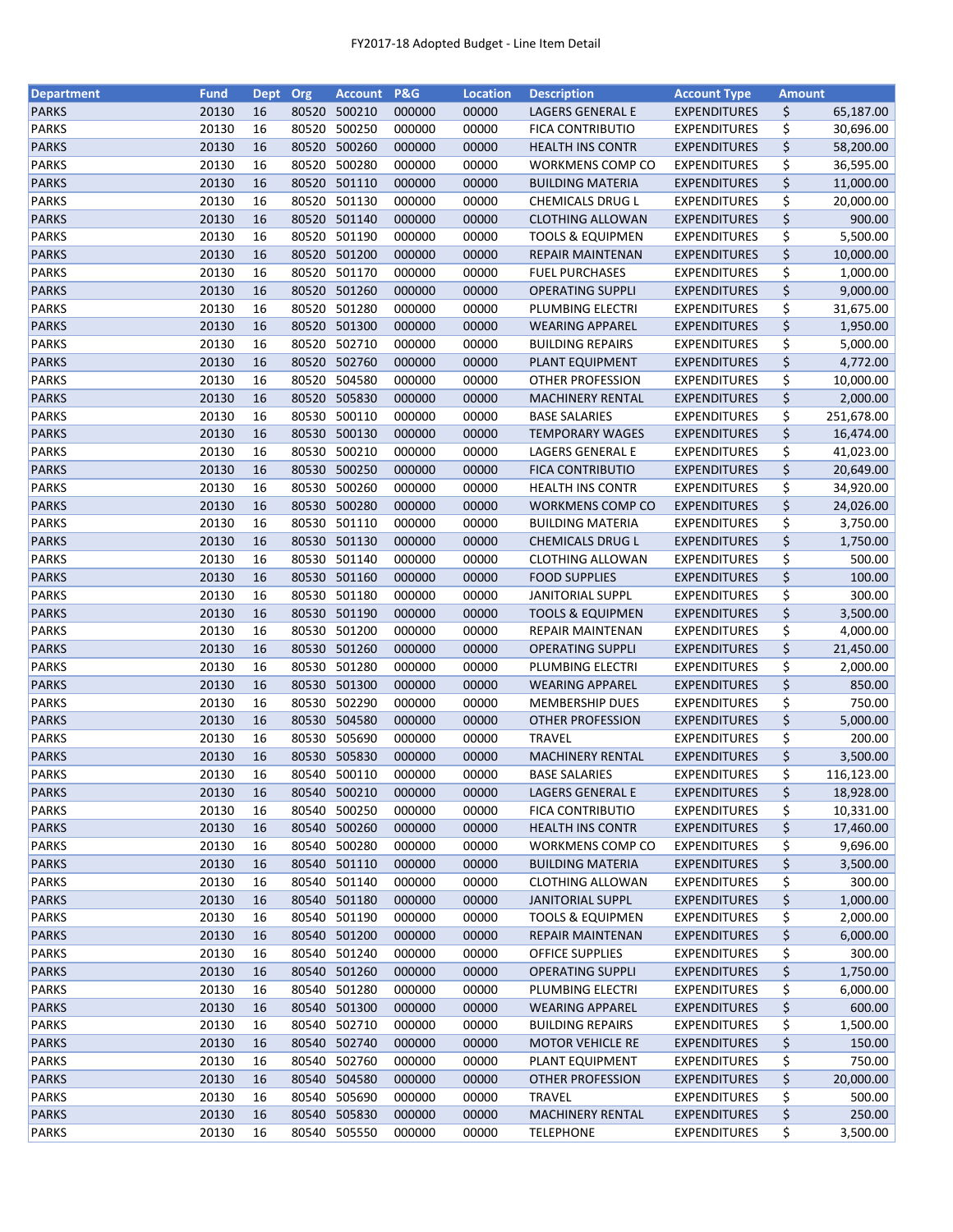| <b>Department</b> | <b>Fund</b> | <b>Dept</b> | Org   | <b>Account</b>         | <b>P&amp;G</b> | <b>Location</b> | <b>Description</b>          | <b>Account Type</b> | <b>Amount</b> |            |
|-------------------|-------------|-------------|-------|------------------------|----------------|-----------------|-----------------------------|---------------------|---------------|------------|
| <b>PARKS</b>      | 20130       | 16          | 80550 | 500110                 | 000000         | 00000           | <b>BASE SALARIES</b>        | <b>EXPENDITURES</b> | \$            | 46,269.00  |
| <b>PARKS</b>      | 20130       | 16          | 80550 | 500210                 | 000000         | 00000           | LAGERS GENERAL E            | <b>EXPENDITURES</b> | \$            | 7,542.00   |
| <b>PARKS</b>      | 20130       | 16          | 80550 | 500250                 | 000000         | 00000           | <b>FICA CONTRIBUTIO</b>     | <b>EXPENDITURES</b> | \$            | 3,540.00   |
| <b>PARKS</b>      | 20130       | 16          | 80550 | 500260                 | 000000         | 00000           | <b>HEALTH INS CONTR</b>     | <b>EXPENDITURES</b> | \$            | 5,820.00   |
| <b>PARKS</b>      | 20130       | 16          |       | 80550 500280           | 000000         | 00000           | WORKMENS COMP CO            | <b>EXPENDITURES</b> | \$            | 1,980.00   |
| <b>PARKS</b>      | 20130       | 16          |       | 80550 501190           | 000000         | 00000           | <b>TOOLS &amp; EQUIPMEN</b> | <b>EXPENDITURES</b> | \$            | 1,850.00   |
| <b>PARKS</b>      | 20130       | 16          |       | 80550 501200           | 000000         | 00000           | <b>REPAIR MAINTENAN</b>     | <b>EXPENDITURES</b> | \$            | 43,750.00  |
| <b>PARKS</b>      | 20130       | 16          |       | 80550 501170           | 000000         | 00000           | <b>FUEL PURCHASES</b>       | <b>EXPENDITURES</b> | \$            | 125,000.00 |
| <b>PARKS</b>      | 20130       | 16          |       | 80550 501250           | 000000         | 00000           | OIL AND LUBRICAN            | <b>EXPENDITURES</b> | \$            | 4,500.00   |
| <b>PARKS</b>      | 20130       | 16          | 80550 | 501260                 | 000000         | 00000           | <b>OPERATING SUPPLI</b>     | <b>EXPENDITURES</b> | \$            | 500.00     |
| <b>PARKS</b>      | 20130       | 16          |       | 80550 502740           | 000000         | 00000           | <b>MOTOR VEHICLE RE</b>     | <b>EXPENDITURES</b> | \$            | 40,000.00  |
| <b>PARKS</b>      | 20130       | 16          | 80550 | 504580                 | 000000         | 00000           | <b>OTHER PROFESSION</b>     | <b>EXPENDITURES</b> | \$            | 3,500.00   |
| <b>PARKS</b>      | 20130       | 16          |       | 80550 505690           | 000000         | 00000           | <b>TRAVEL</b>               | <b>EXPENDITURES</b> | \$            | 1,000.00   |
| <b>PARKS</b>      | 20130       | 16          | 80550 | 505830                 | 000000         | 00000           | <b>MACHINERY RENTAL</b>     | <b>EXPENDITURES</b> | \$            | 350.00     |
| <b>PARKS</b>      | 20130       | 16          | 80570 | 500110                 | 000000         | 00000           | <b>BASE SALARIES</b>        | <b>EXPENDITURES</b> | \$            | 411,251.00 |
| <b>PARKS</b>      | 20130       | 16          | 80570 | 500130                 | 000000         | 00000           | <b>TEMPORARY WAGES</b>      | <b>EXPENDITURES</b> | \$            | 76,192.00  |
| <b>PARKS</b>      | 20130       | 16          |       | 80570 500210           | 000000         | 00000           | LAGERS GENERAL E            | <b>EXPENDITURES</b> | \$            | 71,613.00  |
| <b>PARKS</b>      | 20130       | 16          | 80570 | 500250                 | 000000         | 00000           | <b>FICA CONTRIBUTIO</b>     | <b>EXPENDITURES</b> | \$            | 37,563.00  |
| <b>PARKS</b>      | 20130       | 16          |       | 80570 500260           | 000000         | 00000           | <b>HEALTH INS CONTR</b>     | <b>EXPENDITURES</b> | \$            | 69,840.00  |
| <b>PARKS</b>      | 20130       | 16          |       | 80570 500280           | 000000         | 00000           | WORKMENS COMP CO            | <b>EXPENDITURES</b> | \$            | 16,719.00  |
| <b>PARKS</b>      | 20130       | 16          |       | 80570 501110           | 000000         | 00000           | <b>BUILDING MATERIA</b>     | <b>EXPENDITURES</b> | \$            | 5,500.00   |
| <b>PARKS</b>      | 20130       | 16          | 80570 | 501130                 | 000000         | 00000           | CHEMICALS DRUG L            | <b>EXPENDITURES</b> | \$            | 24,500.00  |
| <b>PARKS</b>      | 20130       | 16          |       | 80570 501140           | 000000         | 00000           | <b>CLOTHING ALLOWAN</b>     | <b>EXPENDITURES</b> | \$            | 1,000.00   |
| <b>PARKS</b>      | 20130       | 16          |       | 80570 501180           | 000000         | 00000           | <b>JANITORIAL SUPPL</b>     | <b>EXPENDITURES</b> | \$            | 3,750.00   |
| <b>PARKS</b>      | 20130       | 16          |       | 80570 501190           | 000000         | 00000           | <b>TOOLS &amp; EQUIPMEN</b> | <b>EXPENDITURES</b> | \$            | 9,950.00   |
| <b>PARKS</b>      | 20130       | 16          | 80570 | 501200                 | 000000         | 00000           | REPAIR MAINTENAN            | <b>EXPENDITURES</b> | \$            | 16,000.00  |
| <b>PARKS</b>      | 20130       | 16          | 80570 | 501260                 | 000000         | 00000           | <b>OPERATING SUPPLI</b>     | <b>EXPENDITURES</b> | \$            | 24,250.00  |
| <b>PARKS</b>      | 20130       | 16          | 80570 | 501280                 | 000000         | 00000           | PLUMBING ELECTRI            | <b>EXPENDITURES</b> | \$            | 3,000.00   |
| <b>PARKS</b>      | 20130       | 16          | 80570 | 501290                 | 000000         | 00000           | <b>SAFETY ITEMS</b>         | <b>EXPENDITURES</b> | \$            | 1,500.00   |
| <b>PARKS</b>      | 20130       | 16          | 80570 | 501300                 | 000000         | 00000           | <b>WEARING APPAREL</b>      | <b>EXPENDITURES</b> | \$            | 2,950.00   |
| <b>PARKS</b>      | 20130       | 16          |       | 80570 502040           | 000000         | 00000           | <b>AUTO ALLOWANCE</b>       | <b>EXPENDITURES</b> | \$            | 1,000.00   |
| <b>PARKS</b>      | 20130       | 16          |       | 80570 504580           | 000000         | 00000           | <b>OTHER PROFESSION</b>     | <b>EXPENDITURES</b> | \$            | 30,000.00  |
| <b>PARKS</b>      | 20130       | 16          |       | 80570 505820           | 000000         | 00000           | <b>BUILDING RENTAL</b>      | <b>EXPENDITURES</b> | \$            | 1,200.00   |
| <b>PARKS</b>      | 20130       | 16          | 80570 | 505830                 | 000000         | 00000           | <b>MACHINERY RENTAL</b>     | <b>EXPENDITURES</b> | \$            | 1,000.00   |
| <b>PARKS</b>      | 20130       | 16          |       | 80580 500110           | 000000         | 00000           | <b>BASE SALARIES</b>        | <b>EXPENDITURES</b> | \$            | 31,996.00  |
| <b>PARKS</b>      | 20130       | 16          | 80580 | 500210                 | 000000         | 00000           | LAGERS GENERAL E            | <b>EXPENDITURES</b> | \$            | 5,215.00   |
| <b>PARKS</b>      | 20130       | 16          | 80580 | 500250                 | 000000         | 00000           | <b>FICA CONTRIBUTIO</b>     | <b>EXPENDITURES</b> | \$            | 2,448.00   |
| <b>PARKS</b>      | 20130       | 16          |       | 80580 500260           | 000000         | 00000           | <b>HEALTH INS CONTR</b>     | <b>EXPENDITURES</b> | \$            | 2,910.00   |
|                   |             |             |       |                        |                |                 | <b>WORKMENS COMP CO</b>     |                     |               | 730.00     |
| <b>PARKS</b>      | 20130       | 16          |       | 80580 500280<br>500110 | 000000         | 00000           |                             | <b>EXPENDITURES</b> | \$            |            |
| <b>PARKS</b>      | 20130       | 16          | 80590 |                        | 000000         | 00000           | <b>BASE SALARIES</b>        | <b>EXPENDITURES</b> | \$            | 35,953.00  |
| <b>PARKS</b>      | 20130       | 16          |       | 80590 500210           | 000000         | 00000           | LAGERS GENERAL E            | <b>EXPENDITURES</b> | \$            | 5,860.00   |
| <b>PARKS</b>      | 20130       | 16          |       | 80590 500250           | 000000         | 00000           | <b>FICA CONTRIBUTIO</b>     | <b>EXPENDITURES</b> | \$            | 3,199.00   |
| <b>PARKS</b>      | 20130       | 16          |       | 80590 500260           | 000000         | 00000           | <b>HEALTH INS CONTR</b>     | <b>EXPENDITURES</b> | \$            | 5,820.00   |
| <b>PARKS</b>      | 20130       | 16          |       | 80590 500280           | 000000         | 00000           | WORKMENS COMP CO            | <b>EXPENDITURES</b> | \$            | 4,491.00   |
| <b>PARKS</b>      | 20130       | 16          |       | 80590 501110           | 000000         | 00000           | <b>BUILDING MATERIA</b>     | <b>EXPENDITURES</b> | \$            | 500.00     |
| <b>PARKS</b>      | 20130       | 16          |       | 80590 501130           | 000000         | 00000           | CHEMICALS DRUG L            | <b>EXPENDITURES</b> | \$            | 250.00     |
| <b>PARKS</b>      | 20130       | 16          |       | 80590 501140           | 000000         | 00000           | <b>CLOTHING ALLOWAN</b>     | <b>EXPENDITURES</b> | \$            | 875.00     |
| <b>PARKS</b>      | 20130       | 16          |       | 80590 501190           | 000000         | 00000           | <b>TOOLS &amp; EQUIPMEN</b> | <b>EXPENDITURES</b> | \$            | 500.00     |
| <b>PARKS</b>      | 20130       | 16          |       | 80590 501200           | 000000         | 00000           | REPAIR MAINTENAN            | <b>EXPENDITURES</b> | \$            | 1,500.00   |
| <b>PARKS</b>      | 20130       | 16          |       | 80590 501240           | 000000         | 00000           | <b>OFFICE SUPPLIES</b>      | <b>EXPENDITURES</b> | \$            | 100.00     |
| <b>PARKS</b>      | 20130       | 16          |       | 80590 501260           | 000000         | 00000           | <b>OPERATING SUPPLI</b>     | <b>EXPENDITURES</b> | \$            | 1,000.00   |
| <b>PARKS</b>      | 20130       | 16          | 80590 | 501300                 | 000000         | 00000           | WEARING APPAREL             | <b>EXPENDITURES</b> | \$            | 300.00     |
| <b>PARKS</b>      | 20130       | 16          |       | 80590 502290           | 000000         | 00000           | <b>MEMBERSHIP DUES</b>      | <b>EXPENDITURES</b> | \$            | 250.00     |
| <b>PARKS</b>      | 20130       | 16          |       | 80590 504580           | 000000         | 00000           | OTHER PROFESSION            | <b>EXPENDITURES</b> | \$            | 5,000.00   |
| <b>PARKS</b>      | 20130       | 16          |       | 80590 505690           | 000000         | 00000           | <b>TRAVEL</b>               | <b>EXPENDITURES</b> | \$            | 100.00     |
| <b>PARKS</b>      | 20130       | 16          |       | 80590 505830           | 000000         | 00000           | MACHINERY RENTAL            | <b>EXPENDITURES</b> | \$            | 200.00     |
| <b>PARKS</b>      | 20130       | 16          |       | 82010 500110           | 000000         | 00000           | <b>BASE SALARIES</b>        | <b>EXPENDITURES</b> | \$            | 124,782.00 |
| <b>PARKS</b>      | 20130       | 16          |       | 82010 500210           | 000000         | 00000           | LAGERS GENERAL E            | <b>EXPENDITURES</b> | \$            | 20,339.00  |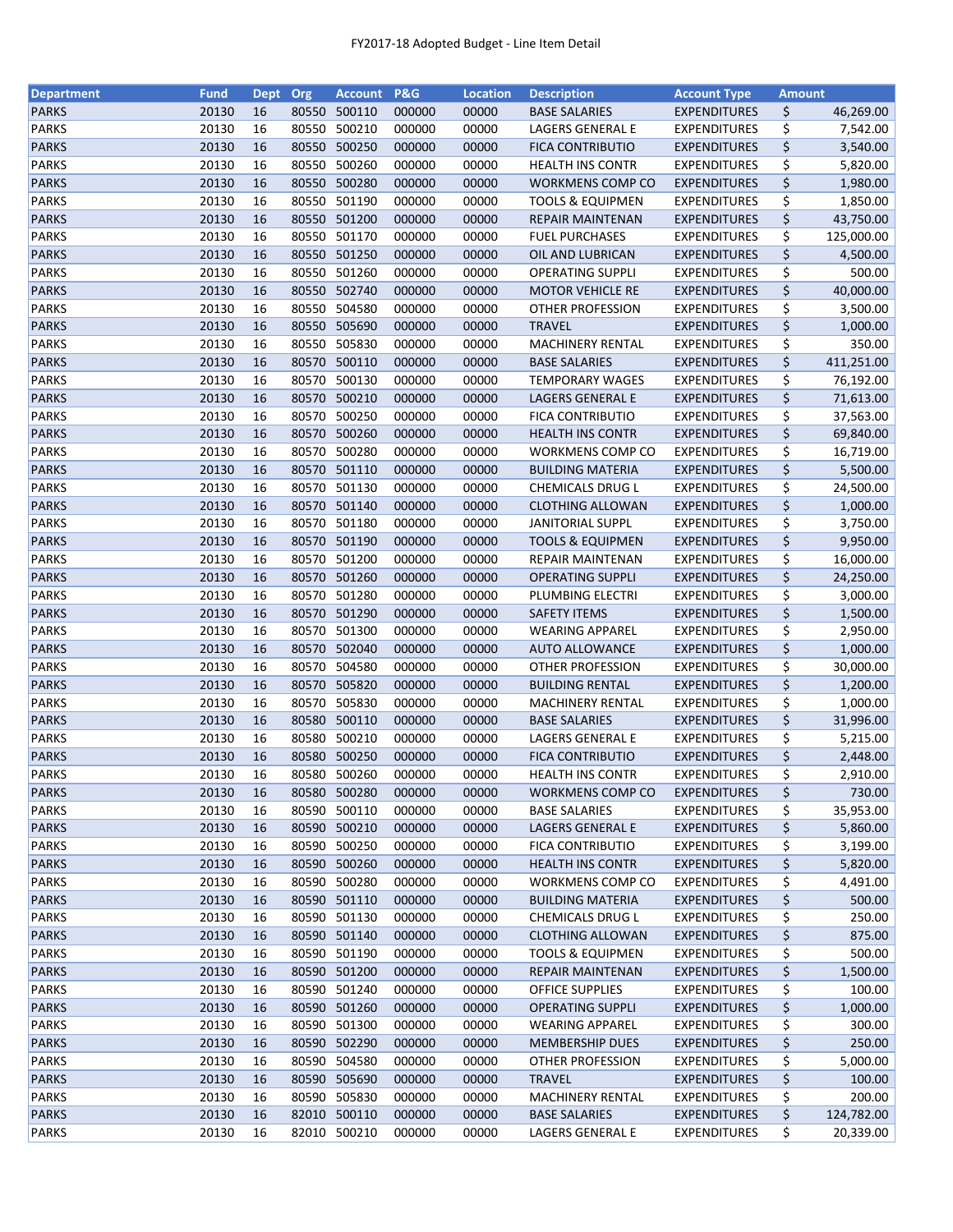| <b>Department</b> | <b>Fund</b> | <b>Dept</b> | Org   | <b>Account</b> | P&G    | <b>Location</b> | <b>Description</b>          | <b>Account Type</b> | <b>Amount</b> |               |
|-------------------|-------------|-------------|-------|----------------|--------|-----------------|-----------------------------|---------------------|---------------|---------------|
| <b>PARKS</b>      | 20130       | 16          | 82010 | 500250         | 000000 | 00000           | <b>FICA CONTRIBUTIO</b>     | <b>EXPENDITURES</b> | \$            | 9,546.00      |
| <b>PARKS</b>      | 20130       | 16          | 82010 | 500260         | 000000 | 00000           | <b>HEALTH INS CONTR</b>     | <b>EXPENDITURES</b> | \$            | 13,386.00     |
| <b>PARKS</b>      | 20130       | 16          | 82010 | 500280         | 000000 | 00000           | WORKMENS COMP CO            | <b>EXPENDITURES</b> | \$            | 1,210.00      |
| <b>PARKS</b>      | 20130       | 16          | 82010 | 504580         | 000000 | 00000           | <b>OTHER PROFESSION</b>     | <b>EXPENDITURES</b> | \$            | 6,000.00      |
| <b>PARKS</b>      | 20130       | 16          |       | 82510 500110   | 000000 | 00000           | <b>BASE SALARIES</b>        | <b>EXPENDITURES</b> | \$            | 34,758.00     |
| <b>PARKS</b>      | 20130       | 16          | 82510 | 500210         | 000000 | 00000           | LAGERS GENERAL E            | <b>EXPENDITURES</b> | \$            | 5,666.00      |
| <b>PARKS</b>      | 20130       | 16          | 82510 | 500250         | 000000 | 00000           | <b>FICA CONTRIBUTIO</b>     | <b>EXPENDITURES</b> | \$            | 2,659.00      |
| <b>PARKS</b>      | 20130       | 16          | 82510 | 500260         | 000000 | 00000           | <b>HEALTH INS CONTR</b>     | <b>EXPENDITURES</b> | \$            | 2,910.00      |
| <b>PARKS</b>      | 20130       | 16          |       | 82510 500280   | 000000 | 00000           | WORKMENS COMP CO            | <b>EXPENDITURES</b> | \$            | 740.00        |
| <b>PARKS</b>      | 20130       | 16          |       | 82550 412020   | 000000 | 10092           | <b>ACTIVITY FEES</b>        | <b>REVENUE</b>      | \$            | (607, 950.00) |
| <b>PARKS</b>      | 20130       | 16          |       | 82550 500110   | 000000 | 10101           | <b>BASE SALARIES</b>        | <b>EXPENDITURES</b> | \$            |               |
|                   |             |             |       | 82550 500110   |        |                 |                             |                     |               | 74,972.00     |
| <b>PARKS</b>      | 20130       | 16          |       |                | 000000 | 10092           | <b>BASE SALARIES</b>        | <b>EXPENDITURES</b> | \$            | 178,979.00    |
| <b>PARKS</b>      | 20130       | 16          | 82550 | 500130         | 000000 | 10092           | <b>TEMPORARY WAGES</b>      | <b>EXPENDITURES</b> | \$            | 150,000.00    |
| <b>PARKS</b>      | 20130       | 16          | 82550 | 500130         | 000000 | 10101           | <b>TEMPORARY WAGES</b>      | <b>EXPENDITURES</b> | \$            | 177,500.00    |
| <b>PARKS</b>      | 20130       | 16          | 82550 | 500210         | 000000 | 10101           | LAGERS GENERAL E            | <b>EXPENDITURES</b> | \$            | 12,220.00     |
| <b>PARKS</b>      | 20130       | 16          | 82550 | 500210         | 000000 | 10092           | LAGERS GENERAL E            | <b>EXPENDITURES</b> | \$            | 29,174.00     |
| <b>PARKS</b>      | 20130       | 16          |       | 82550 500250   | 000000 | 10101           | <b>FICA CONTRIBUTIO</b>     | <b>EXPENDITURES</b> | \$            | 19,314.00     |
| <b>PARKS</b>      | 20130       | 16          |       | 82550 500250   | 000000 | 10092           | <b>FICA CONTRIBUTIO</b>     | <b>EXPENDITURES</b> | \$            | 25,167.00     |
| <b>PARKS</b>      | 20130       | 16          |       | 82550 500260   | 000000 | 10101           | <b>HEALTH INS CONTR</b>     | <b>EXPENDITURES</b> | \$            | 11,640.00     |
| <b>PARKS</b>      | 20130       | 16          | 82550 | 500260         | 000000 | 10092           | <b>HEALTH INS CONTR</b>     | <b>EXPENDITURES</b> | \$            | 23,280.00     |
| <b>PARKS</b>      | 20130       | 16          |       | 82550 500280   | 000000 | 10101           | WORKMENS COMP CO            | <b>EXPENDITURES</b> | \$            | 5,630.00      |
| <b>PARKS</b>      | 20130       | 16          |       | 82550 500280   | 000000 | 10092           | <b>WORKMENS COMP CO</b>     | <b>EXPENDITURES</b> | \$            | 9,935.00      |
| <b>PARKS</b>      | 20130       | 16          |       | 82550 501140   | 000000 | 10092           | <b>CLOTHING ALLOWAN</b>     | <b>EXPENDITURES</b> | \$            | 100.00        |
| <b>PARKS</b>      | 20130       | 16          |       | 82550 501140   | 000000 | 10101           | <b>CLOTHING ALLOWAN</b>     | <b>EXPENDITURES</b> | \$            | 100.00        |
| <b>PARKS</b>      | 20130       | 16          |       | 82550 501160   | 000000 | 10101           | <b>FOOD SUPPLIES</b>        | <b>EXPENDITURES</b> | \$            | 1,000.00      |
| <b>PARKS</b>      | 20130       | 16          | 82550 | 501160         | 000000 | 10092           | <b>FOOD SUPPLIES</b>        | <b>EXPENDITURES</b> | \$            | 3,500.00      |
| <b>PARKS</b>      | 20130       | 16          | 82550 | 501180         | 000000 | 10101           | <b>JANITORIAL SUPPL</b>     | <b>EXPENDITURES</b> | \$            | 2,000.00      |
| <b>PARKS</b>      | 20130       | 16          | 82550 | 501180         | 000000 | 10092           | <b>JANITORIAL SUPPL</b>     | <b>EXPENDITURES</b> | \$            | 5,000.00      |
| <b>PARKS</b>      | 20130       | 16          |       | 82550 501190   | 000000 | 10092           | <b>TOOLS &amp; EQUIPMEN</b> |                     | \$            | 800.00        |
|                   |             |             |       |                |        |                 |                             | <b>EXPENDITURES</b> |               |               |
| <b>PARKS</b>      | 20130       | 16          | 82550 | 501190         | 000000 | 10101           | <b>TOOLS &amp; EQUIPMEN</b> | <b>EXPENDITURES</b> | \$            | 1,000.00      |
| <b>PARKS</b>      | 20130       | 16          |       | 82550 501200   | 000000 | 10092           | REPAIR MAINTENAN            | <b>EXPENDITURES</b> | \$            | 2,000.00      |
| <b>PARKS</b>      | 20130       | 16          |       | 82550 501220   | 000000 | 10092           | NON-CAPITAL COMP            | <b>EXPENDITURES</b> | \$            | 800.00        |
| <b>PARKS</b>      | 20130       | 16          |       | 82550 501230   | 000000 | 10101           | <b>NON-CAPITAL SOFT</b>     | <b>EXPENDITURES</b> | \$            | 200.00        |
| <b>PARKS</b>      | 20130       | 16          | 82550 | 501240         | 000000 | 10101           | <b>OFFICE SUPPLIES</b>      | <b>EXPENDITURES</b> | \$            | 800.00        |
| <b>PARKS</b>      | 20130       | 16          |       | 82550 501240   | 000000 | 10092           | <b>OFFICE SUPPLIES</b>      | <b>EXPENDITURES</b> | \$            | 5,500.00      |
| <b>PARKS</b>      | 20130       | 16          |       | 82550 501260   | 000000 | 10101           | <b>OPERATING SUPPLI</b>     | <b>EXPENDITURES</b> | \$            | 3,500.00      |
| <b>PARKS</b>      | 20130       | 16          |       | 82550 501260   | 000000 | 10092           | <b>OPERATING SUPPLI</b>     | <b>EXPENDITURES</b> | \$            | 19,750.00     |
| <b>PARKS</b>      | 20130       | 16          |       | 82550 501300   | 000000 | 10092           | <b>WEARING APPAREL</b>      | <b>EXPENDITURES</b> | \$            | 1,250.00      |
| <b>PARKS</b>      | 20130       | 16          |       | 82550 501300   | 000000 | 10101           | <b>WEARING APPAREL</b>      | <b>EXPENDITURES</b> | \$            | 1,500.00      |
| <b>PARKS</b>      | 20130       | 16          | 82550 | 502040         | 000000 | 10101           | <b>AUTO ALLOWANCE</b>       | <b>EXPENDITURES</b> | \$            | 1,200.00      |
| <b>PARKS</b>      | 20130       | 16          |       | 82550 502040   | 000000 | 10092           | <b>AUTO ALLOWANCE</b>       | <b>EXPENDITURES</b> | \$            | 2,000.00      |
| <b>PARKS</b>      | 20130       | 16          |       | 82550 502290   | 000000 | 10092           | <b>MEMBERSHIP DUES</b>      | <b>EXPENDITURES</b> | \$            | 1,300.00      |
| <b>PARKS</b>      | 20130       | 16          |       | 82550 502290   | 000000 | 10101           | <b>MEMBERSHIP DUES</b>      | <b>EXPENDITURES</b> | \$            | 1,370.00      |
| <b>PARKS</b>      | 20130       | 16          |       | 82550 502370   | 000000 | 10101           | POSTAGE                     | <b>EXPENDITURES</b> | \$            | 200.00        |
| <b>PARKS</b>      | 20130       | 16          |       | 82550 502370   | 000000 | 10092           | <b>POSTAGE</b>              | <b>EXPENDITURES</b> | \$            | 1,500.00      |
| PARKS             | 20130       | 16          |       | 82550 502380   | 000000 | 10101           | PRINTING AND BIN            | <b>EXPENDITURES</b> | \$            | 400.00        |
| <b>PARKS</b>      | 20130       | 16          |       | 82550 502380   | 000000 | 10092           | PRINTING AND BIN            | <b>EXPENDITURES</b> | \$            | 1,500.00      |
| <b>PARKS</b>      | 20130       | 16          |       | 82550 502390   | 000000 | 10101           | PRINT SHOP CHARG            | <b>EXPENDITURES</b> | \$            | 300.00        |
| <b>PARKS</b>      | 20130       | 16          |       | 82550 502390   | 000000 | 10092           | PRINT SHOP CHARG            | <b>EXPENDITURES</b> | \$            | 3,500.00      |
| <b>PARKS</b>      | 20130       | 16          |       | 82550 502410   | 000000 | 10101           | PUBLICATIONS                | <b>EXPENDITURES</b> | \$            | 250.00        |
|                   |             |             |       |                |        |                 |                             |                     |               |               |
| <b>PARKS</b>      | 20130       | 16          |       | 82550 502410   | 000000 | 10092           | <b>PUBLICATIONS</b>         | <b>EXPENDITURES</b> | \$            | 1,000.00      |
| <b>PARKS</b>      | 20130       | 16          | 82550 | 502750         | 000000 | 10092           | OFFICE EQUIPMENT            | <b>EXPENDITURES</b> | \$            | 500.00        |
| <b>PARKS</b>      | 20130       | 16          |       | 82550 504580   | 000000 | 10101           | <b>OTHER PROFESSION</b>     | <b>EXPENDITURES</b> | \$            | 14,400.00     |
| <b>PARKS</b>      | 20130       | 16          |       | 82550 504580   | 000000 | 10092           | OTHER PROFESSION            | <b>EXPENDITURES</b> | \$            | 57,000.00     |
| <b>PARKS</b>      | 20130       | 16          |       | 82550 505510   | 000000 | 10092           | <b>ELECTRICITY</b>          | <b>EXPENDITURES</b> | \$            | 43,000.00     |
| <b>PARKS</b>      | 20130       | 16          |       | 82550 505520   | 000000 | 10092           | GAS                         | <b>EXPENDITURES</b> | \$            | 10,000.00     |
| <b>PARKS</b>      | 20130       | 16          |       | 82550 505550   | 000000 | 10101           | <b>TELEPHONE</b>            | <b>EXPENDITURES</b> | \$            | 1,450.00      |
| <b>PARKS</b>      | 20130       | 16          |       | 82550 505550   | 000000 | 10092           | <b>TELEPHONE</b>            | <b>EXPENDITURES</b> | \$            | 10,600.00     |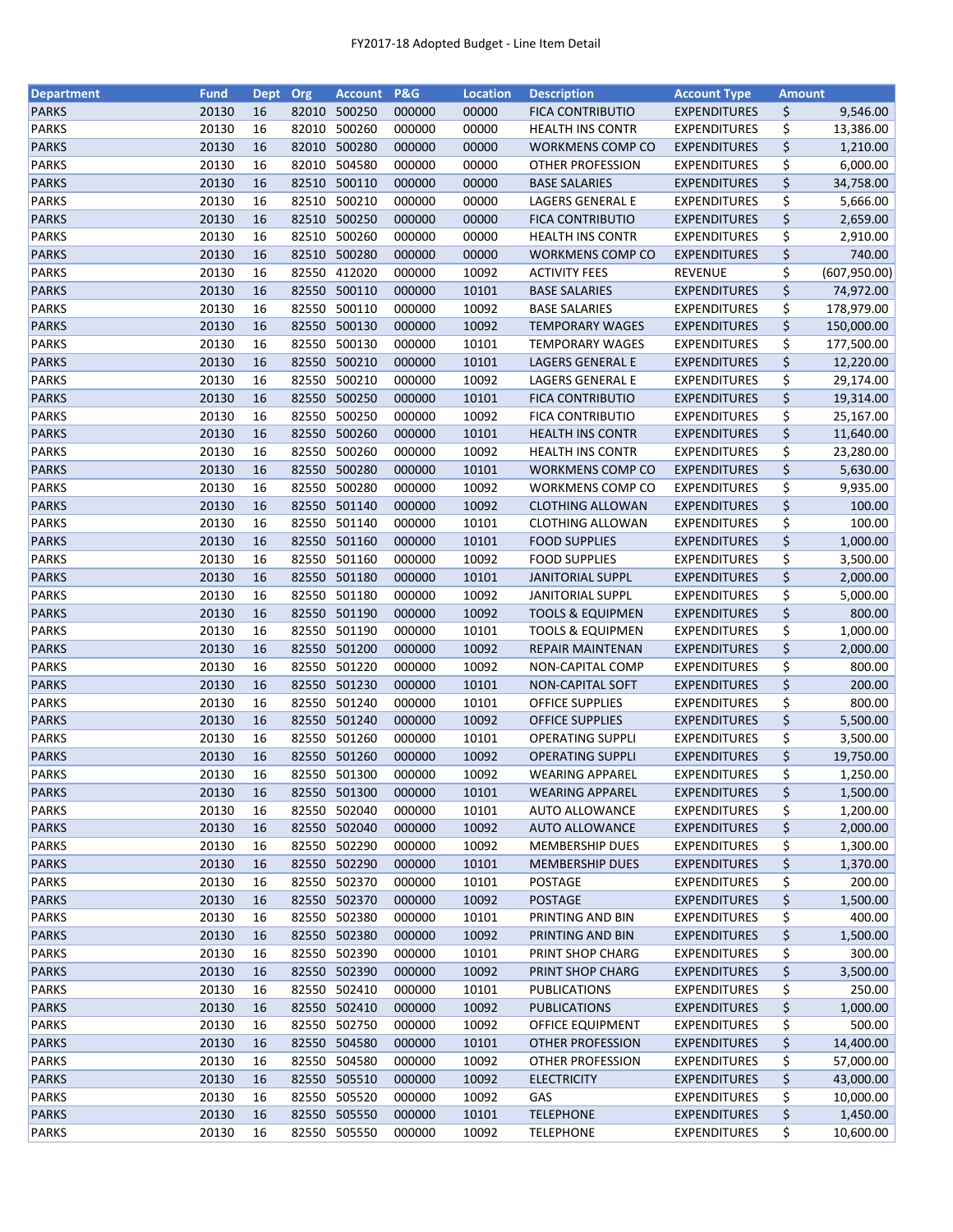| <b>Department</b> | <b>Fund</b> | <b>Dept</b> | Org   | <b>Account</b> | <b>P&amp;G</b> | <b>Location</b> | <b>Description</b>      | <b>Account Type</b> | <b>Amount</b> |               |
|-------------------|-------------|-------------|-------|----------------|----------------|-----------------|-------------------------|---------------------|---------------|---------------|
| <b>PARKS</b>      | 20130       | 16          | 82550 | 505560         | 000000         | 10092           | <b>WATER</b>            | <b>EXPENDITURES</b> | \$            | 5,000.00      |
| <b>PARKS</b>      | 20130       | 16          | 82550 | 505830         | 000000         | 10092           | <b>MACHINERY RENTAL</b> | <b>EXPENDITURES</b> | \$            | 9,969.00      |
| <b>PARKS</b>      | 20130       | 16          | 82550 | 505850         | 000000         | 10092           | <b>CLOTHING LINENS</b>  | <b>EXPENDITURES</b> | \$            | 200.00        |
| <b>PARKS</b>      | 20130       | 16          | 82550 | 502080         | 000000         | 10092           | <b>BANK CHARGES</b>     | <b>EXPENDITURES</b> | \$            | 10,000.00     |
| <b>PARKS</b>      | 20130       | 16          | 82560 | 414070         | 000000         | 10552           | <b>DONATIONS</b>        | <b>REVENUE</b>      | \$            | (60,000.00)   |
| <b>PARKS</b>      | 20130       | 16          | 82560 | 500110         | 000000         | 10552           | <b>BASE SALARIES</b>    | <b>EXPENDITURES</b> | \$            | 29,764.00     |
| <b>PARKS</b>      | 20130       | 16          | 82560 | 500130         | 000000         | 10552           | <b>TEMPORARY WAGES</b>  | <b>EXPENDITURES</b> | \$            | 23,359.00     |
| <b>PARKS</b>      | 20130       | 16          | 82560 | 500210         | 000000         | 10552           | LAGERS GENERAL E        | EXPENDITURES        | \$            | 4,851.00      |
| <b>PARKS</b>      | 20130       | 16          | 82560 | 500250         | 000000         | 10552           | <b>FICA CONTRIBUTIO</b> | <b>EXPENDITURES</b> | \$            | 4,064.00      |
| <b>PARKS</b>      | 20130       | 16          | 82560 | 500260         | 000000         | 10552           | <b>HEALTH INS CONTR</b> | <b>EXPENDITURES</b> | \$            | 2,910.00      |
| <b>PARKS</b>      | 20130       | 16          | 82560 | 500280         | 000000         | 10552           | WORKMENS COMP CO        | <b>EXPENDITURES</b> | \$            | 1,147.00      |
| <b>PARKS</b>      | 20130       | 16          | 82560 | 501160         | 000000         | 10552           | <b>FOOD SUPPLIES</b>    | EXPENDITURES        | \$            | 1,000.00      |
| <b>PARKS</b>      | 20130       | 16          | 82560 | 501180         | 000000         | 10552           | <b>JANITORIAL SUPPL</b> | <b>EXPENDITURES</b> | \$            | 150.00        |
| <b>PARKS</b>      | 20130       | 16          | 82560 | 501220         | 000000         | 10552           | NON-CAPITAL COMP        | EXPENDITURES        | \$            | 150.00        |
| <b>PARKS</b>      | 20130       | 16          | 82560 | 501230         | 000000         | 10552           | NON-CAPITAL SOFT        | <b>EXPENDITURES</b> | \$            | 150.00        |
| <b>PARKS</b>      | 20130       | 16          | 82560 | 501240         | 000000         | 10552           | <b>OFFICE SUPPLIES</b>  | EXPENDITURES        | \$            | 150.00        |
| <b>PARKS</b>      | 20130       | 16          | 82560 | 501260         | 000000         | 10552           | <b>OPERATING SUPPLI</b> | <b>EXPENDITURES</b> | \$            | 3,000.00      |
| <b>PARKS</b>      | 20130       | 16          | 82560 | 501300         | 000000         | 10552           | <b>WEARING APPAREL</b>  | <b>EXPENDITURES</b> | \$            | 6,000.00      |
| <b>PARKS</b>      | 20130       | 16          |       | 82560 502040   | 000000         | 10552           | <b>AUTO ALLOWANCE</b>   | <b>EXPENDITURES</b> | \$            | 400.00        |
| <b>PARKS</b>      | 20130       | 16          | 82560 | 502290         | 000000         | 10552           |                         | EXPENDITURES        |               | 680.00        |
|                   |             |             |       |                |                |                 | <b>MEMBERSHIP DUES</b>  |                     | \$            |               |
| <b>PARKS</b>      | 20130       | 16          | 82560 | 502360         | 000000         | 10552           | PHOTO PROCESSING        | <b>EXPENDITURES</b> | \$            | 150.00        |
| <b>PARKS</b>      | 20130       | 16          | 82560 | 502370         | 000000         | 10552           | POSTAGE                 | <b>EXPENDITURES</b> | \$            | 200.00        |
| <b>PARKS</b>      | 20130       | 16          | 82560 | 502380         | 000000         | 10552           | PRINTING AND BIN        | <b>EXPENDITURES</b> | \$            | 300.00        |
| <b>PARKS</b>      | 20130       | 16          | 82560 | 502390         | 000000         | 10552           | PRINT SHOP CHARG        | <b>EXPENDITURES</b> | \$            | 400.00        |
| <b>PARKS</b>      | 20130       | 16          |       | 82560 504580   | 000000         | 10552           | <b>OTHER PROFESSION</b> | <b>EXPENDITURES</b> | \$            | 1,500.00      |
| <b>PARKS</b>      | 20130       | 16          | 82560 | 505550         | 000000         | 10552           | <b>TELEPHONE</b>        | <b>EXPENDITURES</b> | \$            | 300.00        |
| <b>PARKS</b>      | 20130       | 16          | 82560 | 505830         | 000000         | 10552           | MACHINERY RENTAL        | <b>EXPENDITURES</b> | \$            | 200.00        |
| <b>PARKS</b>      | 20130       | 16          | 82590 | 412020         | 000000         | 00000           | <b>ACTIVITY FEES</b>    | <b>REVENUE</b>      | \$            | (106, 215.00) |
| <b>PARKS</b>      | 20130       | 16          | 82590 | 500110         | 000000         | 00000           | <b>BASE SALARIES</b>    | <b>EXPENDITURES</b> | \$            | 76,628.00     |
| <b>PARKS</b>      | 20130       | 16          | 82590 | 500130         | 000000         | 00000           | <b>TEMPORARY WAGES</b>  | <b>EXPENDITURES</b> | \$            | 30,000.00     |
| <b>PARKS</b>      | 20130       | 16          | 82590 | 500210         | 000000         | 00000           | LAGERS GENERAL E        | <b>EXPENDITURES</b> | \$            | 12,490.00     |
| <b>PARKS</b>      | 20130       | 16          | 82590 | 500250         | 000000         | 00000           | FICA CONTRIBUTIO        | <b>EXPENDITURES</b> | \$            | 8,157.00      |
| <b>PARKS</b>      | 20130       | 16          | 82590 | 500260         | 000000         | 00000           | <b>HEALTH INS CONTR</b> | <b>EXPENDITURES</b> | \$            | 11,640.00     |
| <b>PARKS</b>      | 20130       | 16          | 82590 | 500280         | 000000         | 00000           | WORKMENS COMP CO        | <b>EXPENDITURES</b> | \$            | 2,197.00      |
| <b>PARKS</b>      | 20130       | 16          | 82590 | 501160         | 000000         | 00000           | <b>FOOD SUPPLIES</b>    | <b>EXPENDITURES</b> | \$            | 331.00        |
| <b>PARKS</b>      | 20130       | 16          | 82590 | 501240         | 000000         | 00000           | <b>OFFICE SUPPLIES</b>  | <b>EXPENDITURES</b> | \$            | 1,200.00      |
| <b>PARKS</b>      | 20130       | 16          |       | 82590 501260   | 000000         | 00000           | <b>OPERATING SUPPLI</b> | <b>EXPENDITURES</b> | \$            | 2,225.00      |
| <b>PARKS</b>      | 20130       | 16          |       | 82590 501300   | 000000         | 00000           | <b>WEARING APPAREL</b>  | <b>EXPENDITURES</b> | \$            | 320.00        |
| <b>PARKS</b>      | 20130       | 16          |       | 82590 502040   | 000000         | 00000           | <b>AUTO ALLOWANCE</b>   | <b>EXPENDITURES</b> | \$            | 2,370.00      |
| <b>PARKS</b>      | 20130       | 16          | 82590 | 502080         | 000000         | 00000           | <b>BANK CHARGES</b>     | <b>EXPENDITURES</b> | \$            | 4,214.00      |
| <b>PARKS</b>      | 20130       | 16          |       | 82590 505830   | 000000         | 00000           | <b>MACHINERY RENTAL</b> | <b>EXPENDITURES</b> | \$            | 634.00        |
| <b>PARKS</b>      | 20130       | 16          |       | 82590 502380   | 000000         | 00000           | PRINTING AND BIN        | <b>EXPENDITURES</b> | \$            | 1,090.00      |
| <b>PARKS</b>      | 20130       | 16          |       | 82590 501180   | 000000         | 00000           | <b>JANITORIAL SUPPL</b> | <b>EXPENDITURES</b> | \$            | 210.00        |
| <b>PARKS</b>      | 20130       | 16          |       | 82590 504590   | 000000         | 00000           | PROFESSIONAL DEV        | <b>EXPENDITURES</b> | \$            | 75.00         |
| <b>PARKS</b>      | 20130       | 16          |       | 82590 505550   | 000000         | 00000           | <b>TELEPHONE</b>        | <b>EXPENDITURES</b> | \$            | 6,948.00      |
| <b>PARKS</b>      | 20130       | 16          |       | 82590 502710   | 000000         | 00000           | <b>BUILDING REPAIRS</b> | <b>EXPENDITURES</b> | \$            | 75.00         |
| <b>PARKS</b>      | 20130       | 16          |       | 82590 502290   | 000000         | 00000           | <b>MEMBERSHIP DUES</b>  | <b>EXPENDITURES</b> | \$            | 375.00        |
| <b>PARKS</b>      | 20130       | 16          |       | 82650 500110   | 000000         | 00000           | <b>BASE SALARIES</b>    | <b>EXPENDITURES</b> | \$            | 70,471.00     |
| <b>PARKS</b>      | 20130       | 16          |       | 82650 500130   | 000000         | 00000           | <b>TEMPORARY WAGES</b>  | <b>EXPENDITURES</b> | \$            | 9,933.00      |
| PARKS             | 20130       | 16          |       | 82650 500210   | 000000         | 00000           | LAGERS GENERAL E        | <b>EXPENDITURES</b> | \$            | 11,487.00     |
| <b>PARKS</b>      | 20130       | 16          |       | 82650 500250   | 000000         | 00000           | <b>FICA CONTRIBUTIO</b> | <b>EXPENDITURES</b> | \$            | 6,151.00      |
| <b>PARKS</b>      | 20130       | 16          |       | 82650 500260   | 000000         | 00000           | <b>HEALTH INS CONTR</b> | <b>EXPENDITURES</b> | \$            | 8,730.00      |
| <b>PARKS</b>      | 20130       | 16          | 82650 | 500280         | 000000         | 00000           | <b>WORKMENS COMP CO</b> | <b>EXPENDITURES</b> | \$            | 1,721.00      |
| <b>PARKS</b>      | 20130       | 16          | 87510 | 412010         | 000000         | 00000           | <b>ADMISSION FEES</b>   | <b>REVENUE</b>      | \$            | (78, 831.00)  |
| <b>PARKS</b>      | 20130       | 16          |       | 87510 500110   | 000000         | 00000           | <b>BASE SALARIES</b>    | <b>EXPENDITURES</b> | \$            | 164,757.00    |
| <b>PARKS</b>      | 20130       | 16          |       | 87510 500210   | 000000         | 00000           | LAGERS GENERAL E        | <b>EXPENDITURES</b> | \$            | 26,855.00     |
| <b>PARKS</b>      | 20130       | 16          |       | 87510 500250   | 000000         | 00000           | <b>FICA CONTRIBUTIO</b> | <b>EXPENDITURES</b> | \$            | 12,604.00     |
| <b>PARKS</b>      | 20130       | 16          |       | 87510 500260   | 000000         | 00000           | <b>HEALTH INS CONTR</b> | <b>EXPENDITURES</b> | \$            | 29,100.00     |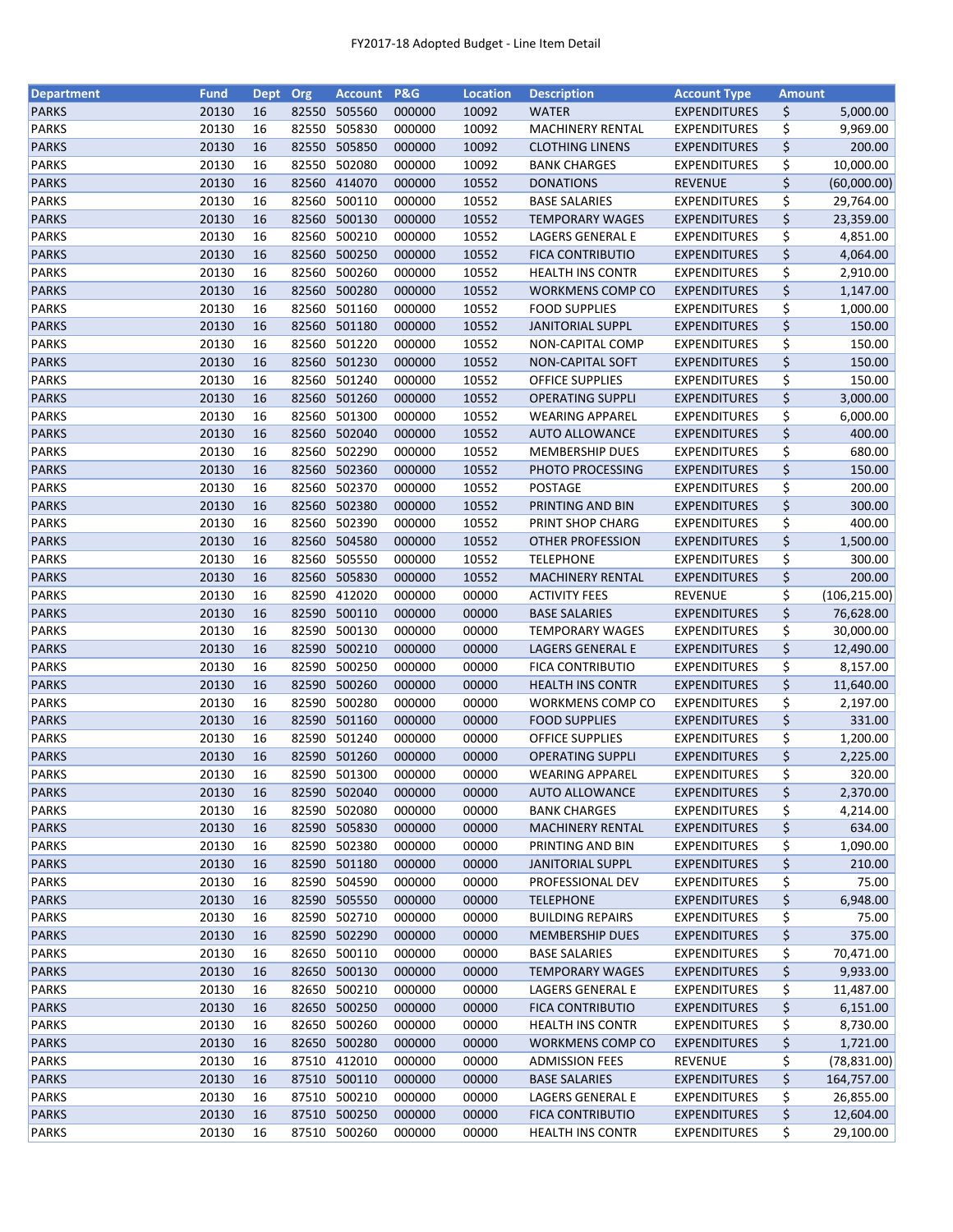| <b>Department</b> | <b>Fund</b>    | <b>Dept</b> | Org   | <b>Account</b>               | <b>P&amp;G</b>   | <b>Location</b> | <b>Description</b>                                 | <b>Account Type</b> | <b>Amount</b> |                  |
|-------------------|----------------|-------------|-------|------------------------------|------------------|-----------------|----------------------------------------------------|---------------------|---------------|------------------|
| <b>PARKS</b>      | 20130          | 16          | 87510 | 500280                       | 000000           | 00000           | WORKMENS COMP CO                                   | <b>EXPENDITURES</b> | \$            | 5,025.00         |
| <b>PARKS</b>      | 20130          | 16          | 87510 | 501110                       | 000000           | 00000           | <b>BUILDING MATERIA</b>                            | <b>EXPENDITURES</b> | \$            | 4,000.00         |
| <b>PARKS</b>      | 20130          | 16          | 87510 | 501130                       | 000000           | 00000           | <b>CHEMICALS DRUG L</b>                            | <b>EXPENDITURES</b> | \$            | 9,000.00         |
| <b>PARKS</b>      | 20130          | 16          | 87510 | 501120                       | 000000           | 00000           | <b>ANIMAL FOOD SUPP</b>                            | <b>EXPENDITURES</b> | \$            | 87,000.00        |
| <b>PARKS</b>      | 20130          | 16          |       | 87510 501180                 | 000000           | 00000           | <b>JANITORIAL SUPPL</b>                            | <b>EXPENDITURES</b> | \$            | 16,000.00        |
| <b>PARKS</b>      | 20130          | 16          |       | 87510 501190                 | 000000           | 00000           | <b>TOOLS &amp; EQUIPMEN</b>                        | <b>EXPENDITURES</b> | \$            | 5,000.00         |
| <b>PARKS</b>      | 20130          | 16          |       | 87510 501200                 | 000000           | 00000           | <b>REPAIR MAINTENAN</b>                            | <b>EXPENDITURES</b> | \$            | 1,000.00         |
| <b>PARKS</b>      | 20130          | 16          | 87510 | 501260                       | 000000           | 00000           | <b>OPERATING SUPPLI</b>                            | <b>EXPENDITURES</b> | \$            | 33,000.00        |
| <b>PARKS</b>      | 20130          | 16          |       | 87510 501300                 | 000000           | 00000           | <b>WEARING APPAREL</b>                             | <b>EXPENDITURES</b> | \$            | 4,000.00         |
| <b>PARKS</b>      | 20130          | 16          | 87510 | 502290                       | 000000           | 00000           | <b>MEMBERSHIP DUES</b>                             | <b>EXPENDITURES</b> | \$            | 7,500.00         |
| <b>PARKS</b>      | 20130          | 16          |       | 87510 502370                 | 000000           | 00000           | <b>POSTAGE</b>                                     | <b>EXPENDITURES</b> | \$            | 3,000.00         |
| <b>PARKS</b>      | 20130          | 16          |       | 87510 502390                 | 000000           | 00000           | PRINT SHOP CHARG                                   | <b>EXPENDITURES</b> | \$            | 500.00           |
| <b>PARKS</b>      | 20130          | 16          | 87510 | 502730                       | 000000           | 00000           | <b>MOBILE RADIO REP</b>                            | <b>EXPENDITURES</b> | \$            | 500.00           |
| <b>PARKS</b>      | 20130          | 16          | 87510 | 502760                       | 000000           | 00000           | PLANT EQUIPMENT                                    | <b>EXPENDITURES</b> | \$            | 5,000.00         |
| <b>PARKS</b>      | 20130          | 16          | 87510 | 504580                       | 000000           | 00000           | <b>OTHER PROFESSION</b>                            | <b>EXPENDITURES</b> | \$            | 157,295.00       |
| <b>PARKS</b>      | 20130          | 16          | 87510 | 505510                       | 000000           | 00000           | <b>ELECTRICITY</b>                                 | <b>EXPENDITURES</b> | \$            | 500.00           |
| <b>PARKS</b>      | 20130          | 16          |       | 87510 505540                 | 000000           | 00000           | <b>SEWER</b>                                       | <b>EXPENDITURES</b> | \$            | 10,000.00        |
| <b>PARKS</b>      | 20130          | 16          |       | 87510 505560                 | 000000           | 00000           | <b>WATER</b>                                       | <b>EXPENDITURES</b> | \$            | 15,000.00        |
| <b>PARKS</b>      | 20130          | 16          |       | 87510 505830                 | 000000           | 00000           | <b>MACHINERY RENTAL</b>                            | <b>EXPENDITURES</b> | \$            | 500.00           |
| PLANNING          | 21130          | 17          | 60110 | 414080                       | 101970           | 00000           | <b>FUND BALANCE APP</b>                            | <b>REVENUE</b>      | \$            | (4,318.39)       |
| PLANNING          | 21130          | 17          |       | 60110 500110                 | 101970           | 00000           | <b>BASE SALARIES</b>                               | <b>EXPENDITURES</b> | \$            | 3,199.64         |
| PLANNING          | 21130          | 17          |       | 60110 500210                 | 101970           | 00000           | LAGERS GENERAL E                                   | <b>EXPENDITURES</b> | \$            | 521.54           |
| PLANNING          | 21130          | 17          |       | 60110 500250                 | 101970           | 00000           | <b>FICA CONTRIBUTIO</b>                            | <b>EXPENDITURES</b> | \$            | 244.78           |
| PLANNING          | 21130          | 17          | 60110 | 500260                       | 101970           | 00000           | <b>HEALTH INS CONTR</b>                            | <b>EXPENDITURES</b> | \$            | 291.00           |
| PLANNING          | 21130          | 17          | 60110 | 500280                       | 101970           | 00000           | WORKMENS COMP CO                                   | <b>EXPENDITURES</b> | \$            | 61.43            |
| PLANNING          | 21180          | 17          | 60110 | 416010                       | 102365           | 00000           | <b>FEDERAL GRANT RE</b>                            | <b>REVENUE</b>      | \$            | (1, 284, 591.00) |
| PLANNING          | 21180          | 17          | 60110 | 500110                       | 102367           | 00000           | <b>BASE SALARIES</b>                               | <b>EXPENDITURES</b> | \$            | 40,710.20        |
| PLANNING          | 21180          | 17          | 60110 | 500110                       | 102366           | 00000           | <b>BASE SALARIES</b>                               | <b>EXPENDITURES</b> | \$            | 48,354.76        |
| PLANNING          | 21180          | 17          | 60110 | 500110                       | 102369           | 00000           | <b>BASE SALARIES</b>                               | <b>EXPENDITURES</b> | \$            | 101,167.72       |
| PLANNING          | 21180          | 17          | 60110 | 500110                       | 102368           | 00000           | <b>BASE SALARIES</b>                               | <b>EXPENDITURES</b> | \$            | 157,774.60       |
| PLANNING          | 21180          | 17          | 60110 | 500110                       | 102365           | 00000           | <b>BASE SALARIES</b>                               | <b>EXPENDITURES</b> | \$            | 211,503.97       |
| PLANNING          | 21180          | 17          | 60110 | 500210                       | 102367           | 00000           | LAGERS GENERAL E                                   | <b>EXPENDITURES</b> | \$            | 6,635.77         |
| PLANNING          | 21180          | 17          | 60110 | 500210                       | 102366           | 00000           | LAGERS GENERAL E                                   | <b>EXPENDITURES</b> | \$            | 7,881.82         |
| PLANNING          | 21180          | 17          | 60110 | 500210                       | 102369           | 00000           | LAGERS GENERAL E                                   | <b>EXPENDITURES</b> | \$            | 16,490.34        |
| PLANNING          | 21180          | 17          |       | 60110 500210                 | 102368           | 00000           | LAGERS GENERAL E                                   | <b>EXPENDITURES</b> | \$            | 25,717.27        |
| PLANNING          | 21180          | 17          |       | 60110 500210                 | 102365           | 00000           | LAGERS GENERAL E                                   | <b>EXPENDITURES</b> | \$            | 34,475.14        |
| PLANNING          | 21180          | 17          |       | 60110 500250                 | 102367           | 00000           | <b>FICA CONTRIBUTIO</b>                            | <b>EXPENDITURES</b> | \$            | 3,114.33         |
| PLANNING          | 21180          | 17          |       | 60110 500250                 | 102366           | 00000           | <b>FICA CONTRIBUTIO</b>                            | <b>EXPENDITURES</b> | \$            | 3,699.14         |
| <b>PLANNING</b>   | 21180          | 17          |       | 60110 500250                 | 102369           | 00000           | <b>FICA CONTRIBUTIO</b>                            | <b>EXPENDITURES</b> |               | 7,739.33         |
| PLANNING          | 21180          | 17          | 60110 | 500250                       | 102368           |                 | <b>FICA CONTRIBUTIO</b>                            |                     | \$            |                  |
|                   |                |             |       |                              |                  | 00000           |                                                    | <b>EXPENDITURES</b> | \$            | 12,069.76        |
| PLANNING          | 21180<br>21180 | 17          |       | 60110 500250<br>60110 500260 | 102365<br>102367 | 00000<br>00000  | <b>FICA CONTRIBUTIO</b><br><b>HEALTH INS CONTR</b> | <b>EXPENDITURES</b> | \$            | 16,180.06        |
| PLANNING          |                | 17          |       |                              |                  |                 |                                                    | <b>EXPENDITURES</b> | \$            | 3,084.60         |
| PLANNING          | 21180          | 17          |       | 60110 500260                 | 102366           | 00000           | <b>HEALTH INS CONTR</b>                            | <b>EXPENDITURES</b> | \$            | 5,238.00         |
| PLANNING          | 21180          | 17          |       | 60110 500260                 | 102369           | 00000           | <b>HEALTH INS CONTR</b>                            | <b>EXPENDITURES</b> | \$            | 10,825.20        |
| PLANNING          | 21180          | 17          |       | 60110 500260                 | 102368           | 00000           | <b>HEALTH INS CONTR</b>                            | <b>EXPENDITURES</b> | \$            | 18,449.40        |
| PLANNING          | 21180          | 17          |       | 60110 500260                 | 102365           | 00000           | HEALTH INS CONTR                                   | <b>EXPENDITURES</b> | \$            | 24,385.80        |
| PLANNING          | 21180          | 17          |       | 60110 500280                 | 102366           | 00000           | WORKMENS COMP CO                                   | <b>EXPENDITURES</b> | \$            | 605.87           |
| PLANNING          | 21180          | 17          |       | 60110 500280                 | 102367           | 00000           | WORKMENS COMP CO                                   | <b>EXPENDITURES</b> | \$            | 607.69           |
| PLANNING          | 21180          | 17          |       | 60110 500280                 | 102369           | 00000           | WORKMENS COMP CO                                   | <b>EXPENDITURES</b> | \$            | 1,771.02         |
| PLANNING          | 21180          | 17          |       | 60110 500280                 | 102365           | 00000           | WORKMENS COMP CO                                   | <b>EXPENDITURES</b> | \$            | 2,265.70         |
| PLANNING          | 21180          | 17          |       | 60110 500280                 | 102368           | 00000           | WORKMENS COMP CO                                   | <b>EXPENDITURES</b> | \$            | 2,857.88         |
| PLANNING          | 21180          | 17          | 60110 | 501220                       | 102366           | 00000           | NON-CAPITAL COMP                                   | <b>EXPENDITURES</b> | \$            | 3,850.00         |
| PLANNING          | 21180          | 17          |       | 60110 501230                 | 102365           | 00000           | NON-CAPITAL SOFT                                   | <b>EXPENDITURES</b> | \$            | 7,250.00         |
| PLANNING          | 21180          | 17          |       | 60110 501240                 | 102366           | 00000           | <b>OFFICE SUPPLIES</b>                             | <b>EXPENDITURES</b> | \$            | 1,950.00         |
| PLANNING          | 21180          | 17          |       | 60110 501240                 | 102368           | 00000           | <b>OFFICE SUPPLIES</b>                             | <b>EXPENDITURES</b> | \$            | 2,350.00         |
| PLANNING          | 21180          | 17          |       | 60110 501240                 | 102365           | 00000           | OFFICE SUPPLIES                                    | <b>EXPENDITURES</b> | \$            | 9,850.00         |
| PLANNING          | 21180          | 17          |       | 60110 502010                 | 102366           | 00000           | ADVERTISING                                        | <b>EXPENDITURES</b> | \$            | 2,770.00         |
| PLANNING          | 21180          | 17          |       | 60110 502290                 | 102366           | 00000           | <b>MEMBERSHIP DUES</b>                             | <b>EXPENDITURES</b> | \$            | 1,280.00         |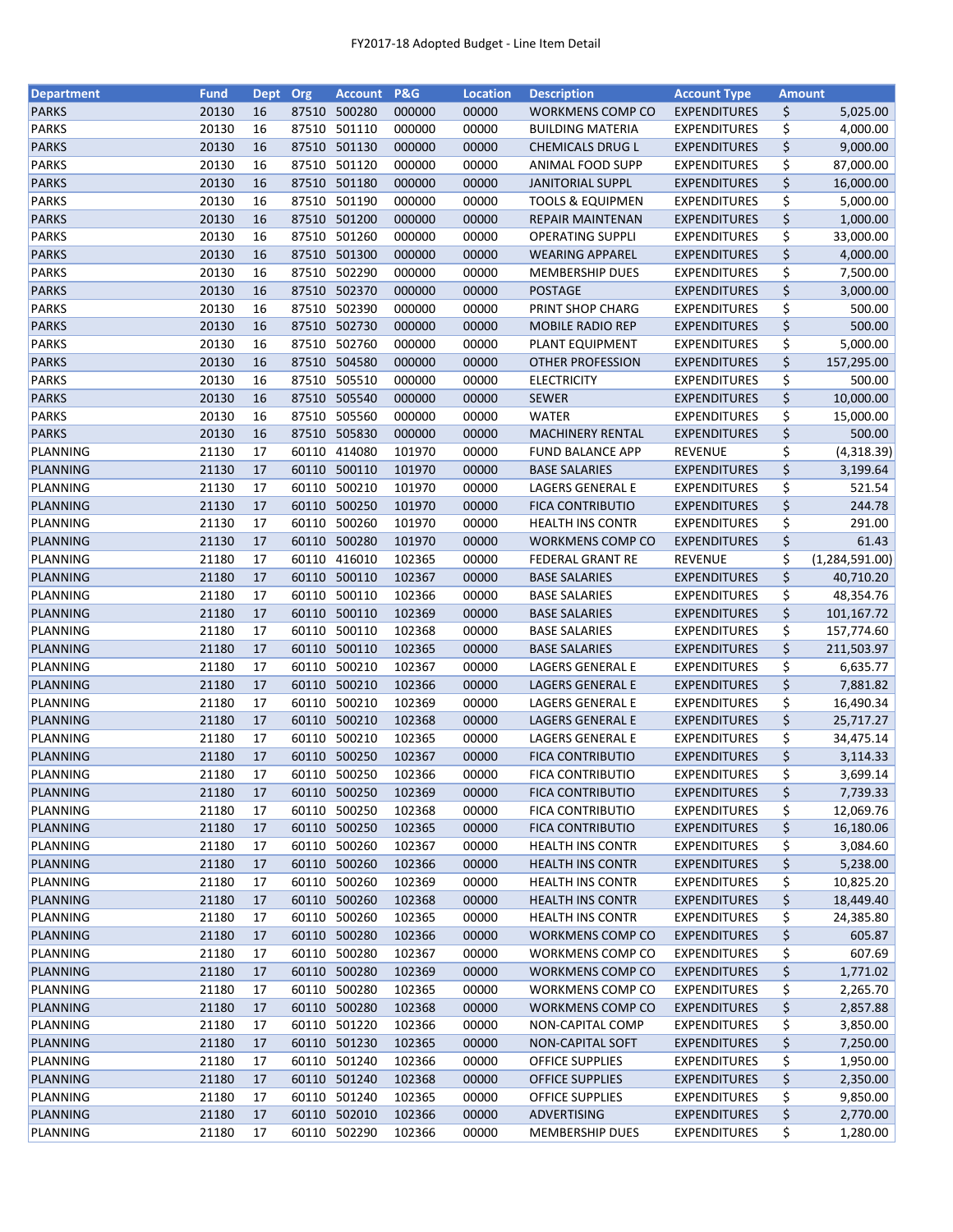| <b>Department</b>           | <b>Fund</b> | <b>Dept</b> | Org   | <b>Account</b>         | P&G              | <b>Location</b> | <b>Description</b>                                 | <b>Account Type</b> | <b>Amount</b> |                |
|-----------------------------|-------------|-------------|-------|------------------------|------------------|-----------------|----------------------------------------------------|---------------------|---------------|----------------|
| PLANNING                    | 21180       | 17          | 60110 | 502290                 | 102368           | 00000           | <b>MEMBERSHIP DUES</b>                             | <b>EXPENDITURES</b> | \$            | 1,850.00       |
| PLANNING                    | 21180       | 17          | 60110 | 502390                 | 102368           | 00000           | PRINT SHOP CHARG                                   | <b>EXPENDITURES</b> | \$            | 1,200.00       |
| PLANNING                    | 21180       | 17          | 60110 | 502390                 | 102366           | 00000           | PRINT SHOP CHARG                                   | <b>EXPENDITURES</b> | \$            | 2,850.00       |
| PLANNING                    | 21180       | 17          | 60110 | 502390                 | 102365           | 00000           | PRINT SHOP CHARG                                   | <b>EXPENDITURES</b> | \$            | 3,000.00       |
| PLANNING                    | 21180       | 17          | 60110 | 502780                 | 000000           | 00000           | <b>CONTINGENCY</b>                                 | <b>EXPENDITURES</b> | \$            | 18,184.89      |
| PLANNING                    | 21180       | 17          | 60110 | 504510                 | 102365           | 00000           | AUDITING AND ACC                                   | <b>EXPENDITURES</b> | \$            | 20,000.00      |
| PLANNING                    | 21180       | 17          | 60110 | 504580                 | 102365           | 00000           | <b>OTHER PROFESSION</b>                            | <b>EXPENDITURES</b> | \$            | 60,000.00      |
| PLANNING                    | 21180       | 17          | 60110 | 504580                 | 101772           | 00000           | OTHER PROFESSION                                   | <b>EXPENDITURES</b> | \$            | 281,486.00     |
| PLANNING                    | 21180       | 17          | 60110 | 504600                 | 102368           | 00000           | <b>REHABILITATION P</b>                            | <b>EXPENDITURES</b> | \$            | 75,069.74      |
| PLANNING                    | 21180       | 17          | 60110 | 502320                 | 102368           | 00000           | MILEAGE                                            | <b>EXPENDITURES</b> | \$            | 1,850.00       |
| PLANNING                    | 21180       | 17          | 60110 | 505690                 | 102366           | 00000           | <b>TRAVEL</b>                                      | <b>EXPENDITURES</b> | \$            | 4,890.00       |
| PLANNING                    | 21180       | 17          | 60110 | 505690                 | 102365           | 00000           | <b>TRAVEL</b>                                      | <b>EXPENDITURES</b> | \$            | 9,500.00       |
| PLANNING                    | 21180       | 17          | 60110 | 502320                 | 102365           | 00000           | <b>MILEAGE</b>                                     | <b>EXPENDITURES</b> | \$            | 2,650.00       |
| PLANNING                    | 21180       | 17          | 60110 | 502370                 | 102365           | 00000           | POSTAGE                                            | <b>EXPENDITURES</b> | \$            | 1,775.00       |
|                             |             |             |       |                        |                  |                 |                                                    |                     |               |                |
| PLANNING                    | 21180       | 17          | 60110 | 505830                 | 102365           | 00000           | <b>MACHINERY RENTAL</b>                            | <b>EXPENDITURES</b> | \$            | 5,000.00       |
| PLANNING                    | 21180       | 17          | 60110 | 502320                 | 102366           | 00000           | MILEAGE                                            | <b>EXPENDITURES</b> | \$            | 2,380.00       |
| PLANNING                    | 21190       | 17          | 60110 | 408050                 | 000000           | 00000           | <b>HOME PRINCIPAL P</b>                            | <b>REVENUE</b>      | \$            | (1,030,000.00) |
| PLANNING                    | 21190       | 17          | 60110 | 416010                 | 102370           | 00000           | FEDERAL GRANT RE                                   | <b>REVENUE</b>      | \$            | (716, 479.00)  |
| PLANNING                    | 21190       | 17          | 60110 | 500110                 | 102370           | 00000           | <b>BASE SALARIES</b>                               | <b>EXPENDITURES</b> | \$            | 158,848.10     |
| PLANNING                    | 21190       | 17          | 60110 | 500210                 | 102370           | 00000           | LAGERS GENERAL E                                   | <b>EXPENDITURES</b> | \$            | 25,892.23      |
| PLANNING                    | 21190       | 17          | 60110 | 500250                 | 102370           | 00000           | <b>FICA CONTRIBUTIO</b>                            | <b>EXPENDITURES</b> | \$            | 12,151.89      |
| PLANNING                    | 21190       | 17          | 60110 | 500260                 | 102370           | 00000           | <b>HEALTH INS CONTR</b>                            | <b>EXPENDITURES</b> | \$            | 17,518.20      |
| PLANNING                    | 21190       | 17          | 60110 | 500280                 | 102370           | 00000           | WORKMENS COMP CO                                   | <b>EXPENDITURES</b> | \$            | 2,354.93       |
| PLANNING                    | 21190       | 17          | 60110 | 502780                 | 000000           | 00000           | CONTINGENCY                                        | <b>EXPENDITURES</b> | \$            | 5,556.17       |
| PLANNING                    | 21190       | 17          | 60110 | 504600                 | 102371           | 00000           | <b>REHABILITATION P</b>                            | <b>EXPENDITURES</b> | \$            | 107,500.00     |
| PLANNING                    | 21190       | 17          | 60110 | 504600                 | 102373           | 00000           | <b>REHABILITATION P</b>                            | <b>EXPENDITURES</b> | \$            | 1,381,057.48   |
| PLANNING                    | 21190       | 17          | 60110 | 504580                 | 102372           | 00000           | SPECIALTY SERVIC                                   | <b>EXPENDITURES</b> | \$            | 35,600.00      |
| PLANNING                    | 21210       | 17          | 60110 | 416010                 | 000000           | 00000           | <b>FEDERAL GRANT RE</b>                            | <b>REVENUE</b>      | \$            | (150,000.00)   |
| PLANNING                    | 21210       | 17          | 60110 | 504580                 | 000000           | 00000           | <b>OTHER PROFESSION</b>                            | <b>EXPENDITURES</b> | \$            | 150,000.00     |
| PLANNING                    | 21240       | 17          | 60110 | 408020                 | 101846           | 00000           | RESIDENTIAL LOAN                                   | <b>REVENUE</b>      | \$            | (200,000.00)   |
| PLANNING                    | 21240       | 17          | 60110 | 504600                 | 101846           | 00000           | <b>REHABILITATION P</b>                            | <b>EXPENDITURES</b> | \$            | 200,000.00     |
| PLANNING                    | 21250       | 17          | 60110 | 417010                 | 000000           | 00000           | <b>TRANSFER FROM OT</b>                            | <b>REVENUE</b>      | \$            | (68,000.00)    |
| PLANNING                    | 21250       | 17          | 60110 | 504580                 | 000000           | 00000           | <b>OTHER PROFESSION</b>                            | <b>EXPENDITURES</b> | \$            | 68,000.00      |
| PLANNING                    | 21280       | 17          | 60110 | 408060                 | 000000           | 00000           | RENTAL REHAB PMT                                   | REVENUE             | \$            | (905,000.00)   |
| PLANNING                    | 21280       | 17          | 60110 | 504600                 | 000000           | 00000           | <b>REHABILITATION P</b>                            | <b>EXPENDITURES</b> | \$            | 905,000.00     |
| PLANNING                    | 21290       | 17          | 60110 | 408020                 | 000000           | 00000           | RESIDENTIAL LOAN                                   | <b>REVENUE</b>      | \$            | (361,000.00)   |
| PLANNING                    | 21290       | 17          | 60110 | 504600                 | 000000           | 00000           | <b>REHABILITATION P</b>                            | <b>EXPENDITURES</b> | \$            | 361,000.00     |
| PLANNING                    | 21340       | 17          | 60110 | 408040                 | 000000           | 00000           | COMMERCIAL LOAN                                    | REVENUE             | \$            | (396,000.00)   |
| <b>PLANNING</b>             | 21340       | 17          |       | 60110 408040           | 000000           | 10072           | <b>COMMERCIAL LOAN</b>                             | <b>REVENUE</b>      | \$            | (199,000.00)   |
| PLANNING                    | 21340       | 17          | 60110 | 509320                 | 000000           | 10072           | PRINCIPAL                                          | <b>EXPENDITURES</b> | \$            | 199,000.00     |
| PLANNING                    | 21340       | 17          |       | 60110 509320           | 000000           | 00000           | <b>PRINCIPAL</b>                                   | <b>EXPENDITURES</b> | \$            | 396,000.00     |
| PLANNING                    | 21350       | 17          |       | 60110 408040           | 000000           | 00000           | COMMERCIAL LOAN                                    | <b>REVENUE</b>      | \$            | (2,239,000.00) |
| PLANNING                    | 21350       | 17          |       | 60110 504600           | 000000           | 00000           | <b>REHABILITATION P</b>                            | <b>EXPENDITURES</b> | \$            | 2,049,000.00   |
| PLANNING                    | 21350       | 17          |       | 60110 509910           | 000000           | 00000           | <b>TRANSFER TO OTHE</b>                            | <b>EXPENDITURES</b> | \$            | 190,000.00     |
| PLANNING                    | 21350       | 17          | 60160 | 408030                 | 000000           | 00000           | <b>FACADE LOAN PMTS</b>                            | <b>REVENUE</b>      | \$            | (898, 500.00)  |
| PLANNING                    | 21350       | 17          | 60160 | 504600                 | 000000           | 00000           | <b>REHABILITATION P</b>                            | <b>EXPENDITURES</b> | \$            | 898,500.00     |
| PLANNING                    | 21360       | 17          |       | 60110 408040           | 101608           | 00000           | <b>COMMERCIAL LOAN</b>                             | REVENUE             | \$            | (2,840,000.00) |
|                             | 21360       |             |       | 60110 504600           |                  |                 |                                                    |                     |               |                |
| PLANNING<br><b>PLANNING</b> | 21420       | 17<br>17    |       |                        | 101608<br>000000 | 00000<br>00000  | <b>REHABILITATION P</b><br><b>OTHER PROFESSION</b> | <b>EXPENDITURES</b> | \$            | 2,840,000.00   |
|                             | 21420       |             | 60110 | 60110 504580<br>416010 | 000000           | 00000           |                                                    | <b>EXPENDITURES</b> | \$<br>\$      | 50,000.00      |
| PLANNING                    |             | 17          |       |                        |                  |                 | <b>FEDERAL GRANT RE</b>                            | REVENUE             |               | (50,000.00)    |
| <b>FINANCE</b>              | 22350       | 09          | 14120 | 401640                 | 000000           | 00000           | CID - TAX 1% COL                                   | <b>REVENUE</b>      | \$            | (32,000.00)    |
| <b>FINANCE</b>              | 22350       | 09          | 14120 | 410010                 | 000000           | 00000           | <b>INTEREST EARNING</b>                            | REVENUE             | \$            | (125.00)       |
| <b>FINANCE</b>              | 22350       | 09          | 14120 | 509910                 | 000000           | 00000           | <b>TRANSFER TO OTHE</b>                            | <b>EXPENDITURES</b> | \$            | 32,125.00      |
| <b>FINANCE</b>              | 22370       | 09          | 14120 | 401650                 | 000000           | 00000           | TDD TAX-TRANS DE                                   | <b>REVENUE</b>      | \$            | (32,000.00)    |
| <b>FINANCE</b>              | 22370       | 09          |       | 14120 410010           | 000000           | 00000           | <b>INTEREST EARNING</b>                            | <b>REVENUE</b>      | \$            | (125.00)       |
| <b>FINANCE</b>              | 22370       | 09          |       | 14120 509910           | 000000           | 00000           | <b>TRANSFER TO OTHE</b>                            | <b>EXPENDITURES</b> | \$            | 32,125.00      |
| <b>FIRE</b>                 | 22610       | 10          |       | 15010 407010           | 000000           | 00000           | RENTAL                                             | <b>REVENUE</b>      | \$            | (14,000.00)    |
| <b>FIRE</b>                 | 22610       | 10          |       | 15010 501260           | 000000           | 00000           | <b>OPERATING SUPPLI</b>                            | <b>EXPENDITURES</b> | \$            | 14,000.00      |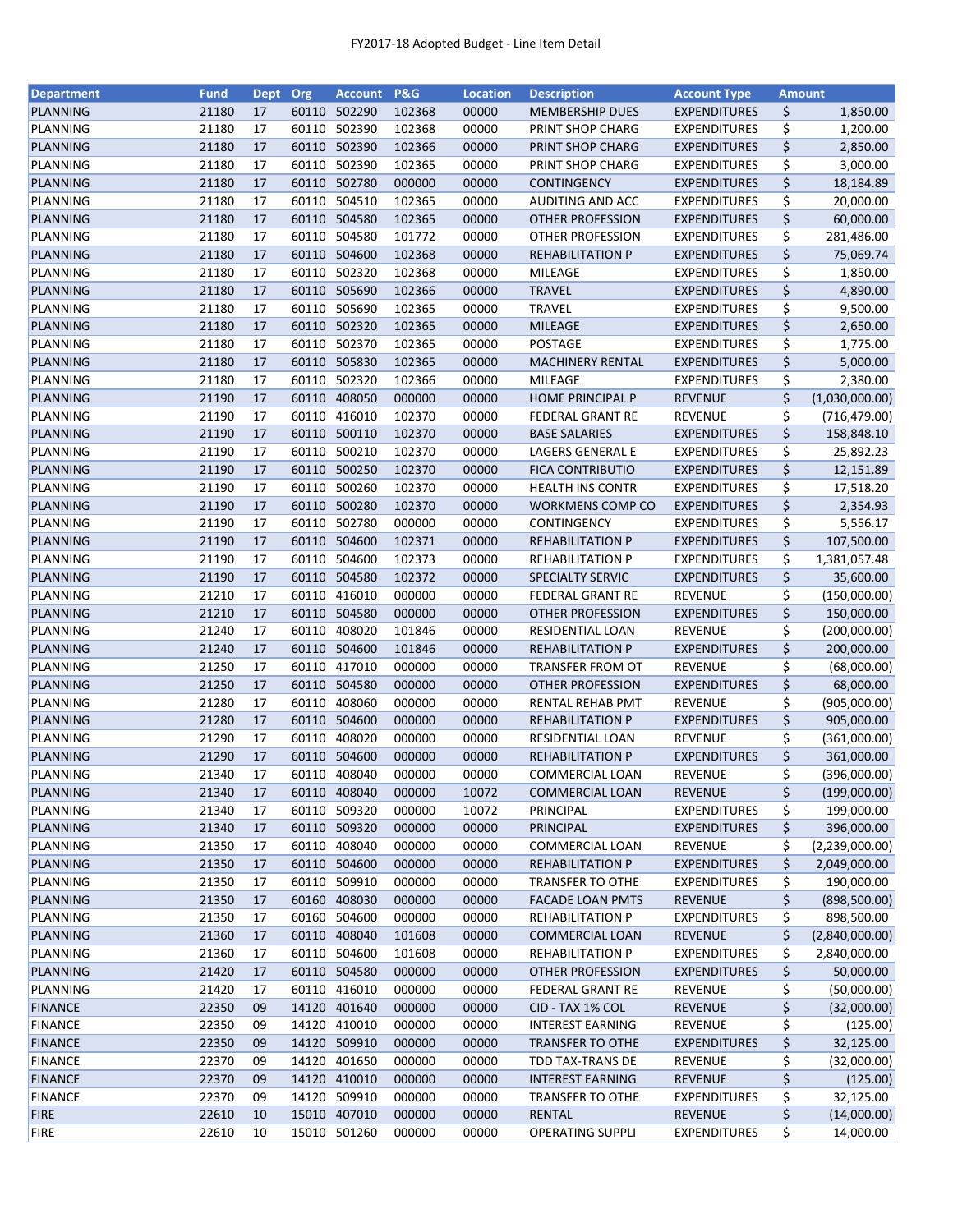| <b>Department</b>        | <b>Fund</b>    | <b>Dept</b> | Org   | <b>Account</b>               | <b>P&amp;G</b>   | <b>Location</b> | <b>Description</b>                              | <b>Account Type</b>                        | <b>Amount</b> |                        |
|--------------------------|----------------|-------------|-------|------------------------------|------------------|-----------------|-------------------------------------------------|--------------------------------------------|---------------|------------------------|
| <b>FIRE</b>              | 22630          | 10          |       | 15020 414080                 | 000000           | 00000           | <b>FUND BALANCE APP</b>                         | <b>REVENUE</b>                             | \$            | (10,000.00)            |
| <b>FIRE</b>              | 22630          | 10          | 15020 | 501260                       | 000000           | 00000           | <b>OPERATING SUPPLI</b>                         | <b>EXPENDITURES</b>                        | \$            | 10,000.00              |
| <b>MUNICIPAL COURT</b>   | 23010          | 15          | 19020 | 403610                       | 000000           | 00000           | <b>RECORDS MANAGEME</b>                         | <b>REVENUE</b>                             | \$            | (60,000.00)            |
| MUNICIPAL COURT          | 23010          | 15          | 19020 | 501240                       | 000000           | 00000           | <b>OFFICE SUPPLIES</b>                          | <b>EXPENDITURES</b>                        | \$            | 60,000.00              |
| MUNICIPAL COURT          | 23010          | 15          |       | 19020 414080                 | 000000           | 00000           | <b>FUND BALANCE APP</b>                         | <b>REVENUE</b>                             | \$            | (500,000.00)           |
| <b>MUNICIPAL COURT</b>   | 23010          | 15          |       | 19020 508160                 | 000000           | 00000           | <b>COMPUTER SOFTWAR</b>                         | <b>EXPENDITURES</b>                        | \$            | 500,000.00             |
| <b>BDS</b>               | 23240          | 03          |       | 10030 504580                 | 000000           | 00000           | <b>OTHER PROFESSION</b>                         | <b>EXPENDITURES</b>                        | \$            | 200,000.00             |
| <b>BDS</b>               | 23240          | 03          |       | 10040 413160                 | 000000           | 00000           | <b>WEED CONTROL</b>                             | REVENUE                                    | \$            | (425,000.00)           |
| <b>BDS</b>               | 23240          | 03          |       | 10040 500130                 | 000000           | 00000           | <b>TEMPORARY WAGES</b>                          | <b>EXPENDITURES</b>                        | \$            | 4,000.00               |
| <b>BDS</b>               | 23240          | 03          |       | 10040 501330                 | 000000           | 00000           | SIGNAGE                                         | <b>EXPENDITURES</b>                        | \$            | 1,000.00               |
| <b>BDS</b>               | 23240          | 03          |       | 10040 504580                 | 000000           | 00000           | <b>OTHER PROFESSION</b>                         | <b>EXPENDITURES</b>                        | \$            | 220,000.00             |
| PIO                      | 23610          | 19          | 20090 | 414080                       | 101675           | 00000           | <b>FUND BALANCE APP</b>                         | <b>REVENUE</b>                             | \$            | (246,000.00)           |
| <b>PIO</b>               | 23610          | 19          |       | 20090 508170                 | 000000           | 00000           | <b>OTHER EQUIPMENT</b>                          | <b>EXPENDITURES</b>                        | \$            | 221,000.00             |
| PIO                      | 23610          | 19          | 20090 | 504580                       | 000000           | 00000           | OTHER PROFESSION                                | <b>EXPENDITURES</b>                        | \$            | 25,000.00              |
| PIO                      | 23620          | 19          | 20020 | 401920                       | 000000           | 00000           | CABLE-2%                                        | <b>REVENUE</b>                             | \$            | (605, 200.00)          |
| PIO                      | 23620          | 19          | 20020 | 500110                       | 000000           | 00000           | <b>BASE SALARIES</b>                            | <b>EXPENDITURES</b>                        | \$            | 155,303.44             |
| PIO                      | 23620          | 19          |       | 20020 500120                 | 000000           | 00000           | <b>OVERTIME</b>                                 | <b>EXPENDITURES</b>                        | \$            | 8,000.00               |
| PIO                      | 23620          | 19          |       | 20020 500130                 | 000000           | 00000           | <b>TEMPORARY WAGES</b>                          | <b>EXPENDITURES</b>                        | \$            | 4,500.00               |
| PIO                      | 23620          | 19          |       | 20020 500210                 | 000000           | 00000           | <b>LAGERS GENERAL E</b>                         | <b>EXPENDITURES</b>                        | \$            | 25,314.46              |
| PIO                      | 23620          | 19          |       | 20020 500250                 | 000000           | 00000           | <b>FICA CONTRIBUTIO</b>                         | <b>EXPENDITURES</b>                        | \$            | 11,880.70              |
| <b>PIO</b>               | 23620          | 19          |       | 20020 500260                 | 000000           | 00000           | <b>HEALTH INS CONTR</b>                         | <b>EXPENDITURES</b>                        | \$            | 17,460.00              |
| PIO                      | 23620          | 19          | 20020 | 500280                       | 000000           | 00000           | WORKMENS COMP CO                                | <b>EXPENDITURES</b>                        | \$            | 2,981.83               |
| PIO                      | 23620          | 19          |       | 20020 501160                 | 000000           | 00000           | <b>FOOD SUPPLIES</b>                            | <b>EXPENDITURES</b>                        | \$            | 600.00                 |
| PIO                      | 23620          | 19          |       | 20020 501170                 | 000000           | 00000           | <b>FUEL PURCHASES</b>                           | <b>EXPENDITURES</b>                        | \$            | 650.00                 |
| PIO                      | 23620          | 19          |       | 20020 501190                 | 000000           | 00000           | <b>TOOLS &amp; EQUIPMEN</b>                     | <b>EXPENDITURES</b>                        | \$            | 2,000.00               |
| PIO                      | 23620          | 19          |       | 20020 501220                 | 000000           | 00000           | NON-CAPITAL COMP                                | <b>EXPENDITURES</b>                        | \$            | 2,000.00               |
| PIO                      | 23620          | 19          | 20020 | 501230                       | 000000           | 00000           | NON-CAPITAL SOFT                                | <b>EXPENDITURES</b>                        | \$            | 15,000.00              |
| PIO                      | 23620          | 19          | 20020 | 501240                       | 000000           | 00000           | <b>OFFICE SUPPLIES</b>                          | <b>EXPENDITURES</b>                        | \$            |                        |
| PIO                      | 23620          | 19          |       | 20020 501260                 | 000000           | 00000           | <b>OPERATING SUPPLI</b>                         | <b>EXPENDITURES</b>                        | \$            | 2,000.00<br>7,000.00   |
| PIO                      | 23620          | 19          | 20020 | 502040                       | 000000           | 00000           | <b>AUTO ALLOWANCE</b>                           | <b>EXPENDITURES</b>                        | \$            | 150.00                 |
| PIO                      | 23620          | 19          |       | 20020 502290                 | 000000           | 00000           | <b>MEMBERSHIP DUES</b>                          | <b>EXPENDITURES</b>                        | \$            | 300.00                 |
| PIO                      | 23620          | 19          |       | 20020 502370                 | 000000           | 00000           | <b>POSTAGE</b>                                  | <b>EXPENDITURES</b>                        | \$            | 115.00                 |
| <b>PIO</b>               | 23620          | 19          |       | 20020 502390                 | 000000           | 00000           | PRINT SHOP CHARG                                | <b>EXPENDITURES</b>                        | \$            | 100.00                 |
| PIO                      | 23620          | 19          |       | 20020 502410                 | 000000           | 00000           | PUBLICATIONS                                    | <b>EXPENDITURES</b>                        | \$            | 150.00                 |
| PIO                      | 23620          | 19          |       | 20020 502440                 | 000000           | 00000           | <b>SERVICE CENTER C</b>                         | <b>EXPENDITURES</b>                        | \$            | 750.00                 |
| <b>PIO</b>               | 23620          | 19          |       | 20020 502750                 | 000000           | 00000           | OFFICE EQUIPMENT                                | <b>EXPENDITURES</b>                        | \$            | 250.00                 |
| PIO                      | 23620          | 19          |       | 20020 504580                 | 000000           | 00000           | <b>OTHER PROFESSION</b>                         | <b>EXPENDITURES</b>                        | \$            | 47,000.00              |
| PIO                      | 23620          | 19          |       | 20020 504590                 | 000000           | 00000           | PROFESSIONAL DEV                                | <b>EXPENDITURES</b>                        | \$            | 1,400.00               |
| <b>PIO</b>               | 23620          | 19          |       | 20020 505550                 | 000000           | 00000           | <b>TELEPHONE</b>                                | <b>EXPENDITURES</b>                        | \$            | 7,250.00               |
| <b>PIO</b>               | 23620          | 19          | 20020 | 505690                       | 000000           | 00000           | <b>TRAVEL</b>                                   | <b>EXPENDITURES</b>                        | \$            | 2,400.00               |
| PIO                      | 23620          | 19          |       | 20020 505830                 | 000000           | 00000           | <b>MACHINERY RENTAL</b>                         | <b>EXPENDITURES</b>                        | \$            | 2,000.00               |
| <b>PIO</b>               | 23620          | 19          |       | 20020 505510                 | 000000           | 00000           | <b>ELECTRICITY</b>                              | <b>EXPENDITURES</b>                        | \$            | 3,600.00               |
| <b>PIO</b>               | 23620          | 19          |       | 20020 505820                 | 000000           | 00000           | <b>BUILDING RENTAL</b>                          | <b>EXPENDITURES</b>                        | \$            | 33,990.00              |
| PIO                      | 23620          | 19          |       | 20020 414080                 | 000000           | 00000           | <b>FUND BALANCE APP</b>                         | <b>REVENUE</b>                             | \$            | (40,000.00)            |
| <b>PIO</b>               | 23620          | 19          |       | 20050 500110                 | 000000           | 00000           | <b>BASE SALARIES</b>                            | <b>EXPENDITURES</b>                        | \$            | 190,887.66             |
| <b>PIO</b>               | 23620          | 19          |       | 20050 500120                 | 000000           | 00000           | OVERTIME                                        | <b>EXPENDITURES</b>                        | \$            | 3,200.00               |
| <b>PIO</b>               | 23620          | 19          |       | 20050 500210                 | 000000           | 00000           | <b>LAGERS GENERAL E</b>                         | <b>EXPENDITURES</b>                        | \$            | 31,101.92              |
|                          | 23620          |             |       | 20050 500250                 |                  |                 | <b>FICA CONTRIBUTIO</b>                         |                                            |               |                        |
| <b>PIO</b><br><b>PIO</b> | 23620          | 19<br>19    |       | 20050 500260                 | 000000<br>000000 | 00000<br>00000  | <b>HEALTH INS CONTR</b>                         | <b>EXPENDITURES</b><br><b>EXPENDITURES</b> | \$<br>\$      | 14,596.91<br>20,370.00 |
|                          |                |             |       |                              |                  |                 |                                                 |                                            |               |                        |
| PIO<br><b>PIO</b>        | 23620<br>23620 | 19<br>19    |       | 20050 500280<br>20050 501160 | 000000<br>000000 | 00000<br>00000  | <b>WORKMENS COMP CO</b><br><b>FOOD SUPPLIES</b> | <b>EXPENDITURES</b><br><b>EXPENDITURES</b> | \$<br>\$      | 2,378.08<br>150.00     |
|                          | 23620          |             |       | 20050 501170                 |                  |                 |                                                 |                                            |               |                        |
| <b>PIO</b>               | 23620          | 19          |       |                              | 000000<br>000000 | 00000           | <b>FUEL PURCHASES</b>                           | <b>EXPENDITURES</b>                        | \$            | 70.00<br>500.00        |
| <b>PIO</b>               |                | 19          |       | 20050 501190                 |                  | 00000           | <b>TOOLS &amp; EQUIPMEN</b>                     | <b>EXPENDITURES</b>                        | \$            |                        |
| PIO                      | 23620          | 19          |       | 20050 501220                 | 000000           | 00000           | NON-CAPITAL COMP                                | <b>EXPENDITURES</b>                        | \$            | 500.00                 |
| <b>PIO</b>               | 23620          | 19          |       | 20050 501230                 | 000000           | 00000           | NON-CAPITAL SOFT                                | <b>EXPENDITURES</b>                        | \$            | 2,000.00               |
| PIO                      | 23620          | 19          |       | 20050 501240                 | 000000           | 00000           | OFFICE SUPPLIES                                 | <b>EXPENDITURES</b>                        | \$            | 1,600.00               |
| <b>PIO</b>               | 23620          | 19          |       | 20050 501260                 | 000000           | 00000           | <b>OPERATING SUPPLI</b>                         | <b>EXPENDITURES</b>                        | \$            | 1,900.00               |
| <b>PIO</b>               | 23620          | 19          |       | 20050 502040                 | 000000           | 00000           | <b>AUTO ALLOWANCE</b>                           | <b>EXPENDITURES</b>                        | \$            | 150.00                 |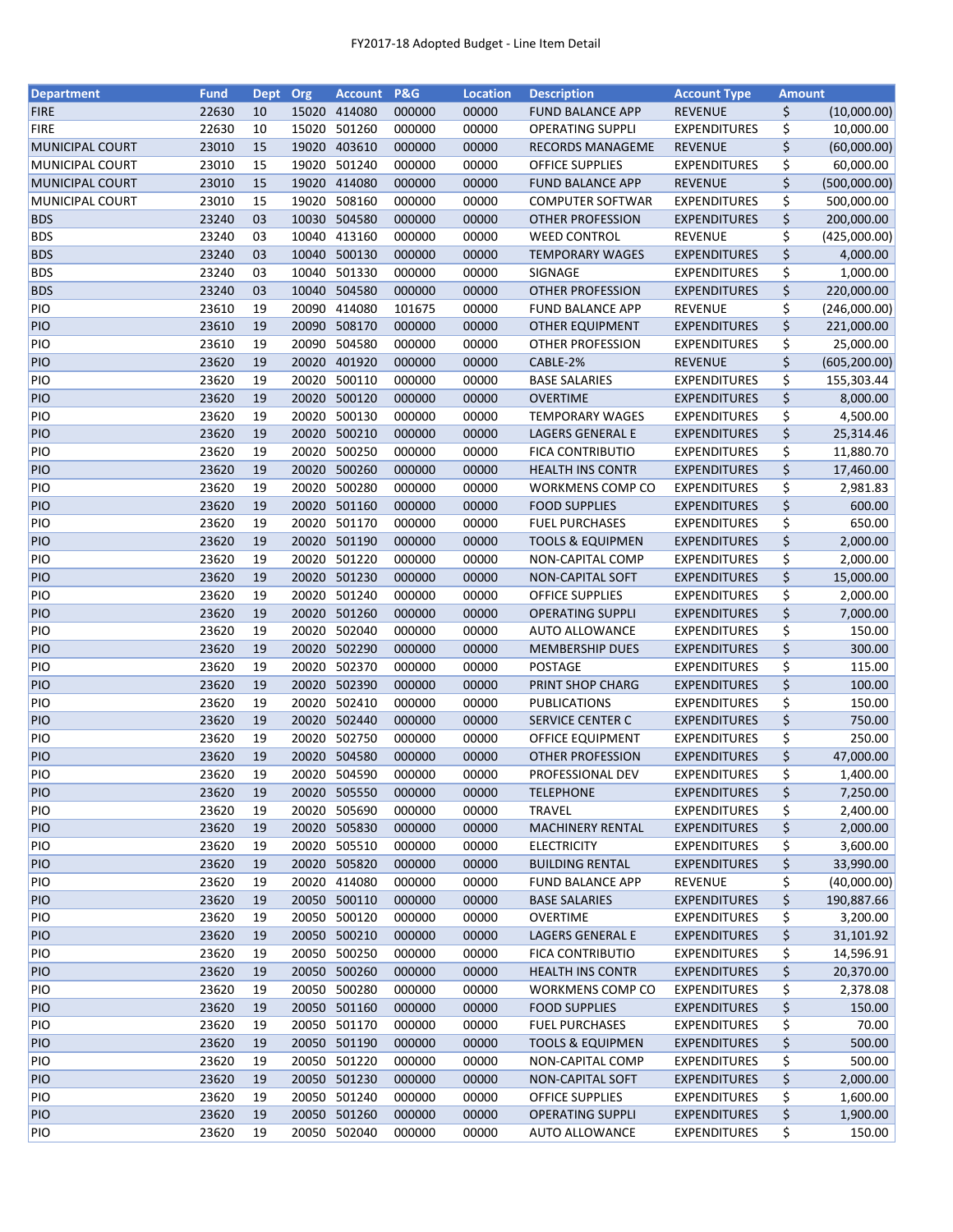| <b>Department</b> | <b>Fund</b> | <b>Dept</b> | Org   | <b>Account</b> | P&G    | <b>Location</b> | <b>Description</b>          | <b>Account Type</b> | <b>Amount</b> |               |
|-------------------|-------------|-------------|-------|----------------|--------|-----------------|-----------------------------|---------------------|---------------|---------------|
| <b>PIO</b>        | 23620       | 19          | 20050 | 502290         | 000000 | 00000           | <b>MEMBERSHIP DUES</b>      | <b>EXPENDITURES</b> | \$            | 200.00        |
| PIO               | 23620       | 19          | 20050 | 502360         | 000000 | 00000           | PHOTO PROCESSING            | <b>EXPENDITURES</b> | \$            | 200.00        |
| PIO               | 23620       | 19          |       | 20050 502380   | 000000 | 00000           | PRINTING AND BIN            | <b>EXPENDITURES</b> | \$            | 10,500.00     |
| PIO               | 23620       | 19          | 20050 | 502410         | 000000 | 00000           | <b>PUBLICATIONS</b>         | <b>EXPENDITURES</b> | \$            | 200.00        |
| PIO               | 23620       | 19          |       | 20050 504580   | 000000 | 00000           | <b>OTHER PROFESSION</b>     | <b>EXPENDITURES</b> | \$            | 2,500.00      |
| PIO               | 23620       | 19          |       | 20050 504590   | 000000 | 00000           | PROFESSIONAL DEV            | <b>EXPENDITURES</b> | \$            | 500.00        |
| <b>PIO</b>        | 23620       | 19          |       | 20050 505550   | 000000 | 00000           | <b>TELEPHONE</b>            | <b>EXPENDITURES</b> | \$            | 2,150.00      |
| PIO               | 23620       | 19          |       | 20050 505690   | 000000 | 00000           | <b>TRAVEL</b>               | <b>EXPENDITURES</b> | \$            | 3,200.00      |
| PIO               | 23620       | 19          |       | 20050 502370   | 000000 | 00000           | <b>POSTAGE</b>              | <b>EXPENDITURES</b> | \$            | 2,000.00      |
| PIO               | 23620       | 19          |       | 20050 502390   | 000000 | 00000           | PRINT SHOP CHARG            | <b>EXPENDITURES</b> | \$            | 200.00        |
| <b>WORKFORCE</b>  | 24090       | 21          |       | 28110 500110   | 102249 | 00000           | <b>BASE SALARIES</b>        | <b>EXPENDITURES</b> | \$            | 14,077.46     |
| <b>WORKFORCE</b>  | 24090       | 21          |       | 28110 500210   | 102249 | 00000           | LAGERS GENERAL E            | <b>EXPENDITURES</b> | \$            | 2,294.63      |
| <b>WORKFORCE</b>  | 24090       | 21          | 28110 | 500250         | 102249 | 00000           | <b>FICA CONTRIBUTIO</b>     | <b>EXPENDITURES</b> | \$            | 1,076.92      |
| <b>WORKFORCE</b>  | 24090       | 21          | 28110 | 500260         | 102249 | 00000           | <b>HEALTH INS CONTR</b>     | <b>EXPENDITURES</b> | \$            | 1,890.31      |
| <b>WORKFORCE</b>  | 24090       | 21          | 28110 | 500280         | 102249 | 00000           | <b>WORKMENS COMP CO</b>     | <b>EXPENDITURES</b> | \$            | 100.68        |
| <b>WORKFORCE</b>  | 24090       | 21          |       | 28110 416010   | 102249 | 00000           | <b>FEDERAL GRANT RE</b>     | <b>REVENUE</b>      | \$            | (19, 440.00)  |
| <b>WORKFORCE</b>  | 24090       | 21          |       | 28110 500110   | 102391 | 00000           | <b>BASE SALARIES</b>        | <b>EXPENDITURES</b> | \$            | 8,726.00      |
| <b>WORKFORCE</b>  | 24090       | 21          |       | 28110 500210   | 102391 | 00000           | LAGERS GENERAL E            | <b>EXPENDITURES</b> | \$            | 1,422.34      |
| <b>WORKFORCE</b>  | 24090       | 21          |       | 28110 500250   | 102391 | 00000           | <b>FICA CONTRIBUTIO</b>     | <b>EXPENDITURES</b> | \$            | 667.54        |
| <b>WORKFORCE</b>  | 24090       | 21          | 28110 | 500260         | 102391 | 00000           | <b>HEALTH INS CONTR</b>     | <b>EXPENDITURES</b> | \$            | 1,171.72      |
| <b>WORKFORCE</b>  | 24090       | 21          |       | 28110 500280   | 102391 | 00000           | <b>WORKMENS COMP CO</b>     | <b>EXPENDITURES</b> | \$            | 62.40         |
| <b>WORKFORCE</b>  | 24090       | 21          |       | 28110 416010   | 102391 | 00000           | <b>FEDERAL GRANT RE</b>     | <b>REVENUE</b>      | \$            | (12,050.00)   |
| <b>WORKFORCE</b>  | 24090       | 21          |       | 28110 500110   | 102390 | 00000           | <b>BASE SALARIES</b>        | <b>EXPENDITURES</b> | \$            | 26,020.90     |
| <b>WORKFORCE</b>  | 24090       | 21          |       | 28110 500210   | 102390 | 00000           | LAGERS GENERAL E            | <b>EXPENDITURES</b> | \$            | 4,241.41      |
| <b>WORKFORCE</b>  | 24090       | 21          |       | 28110 500250   | 102390 | 00000           | <b>FICA CONTRIBUTIO</b>     | <b>EXPENDITURES</b> | \$            | 1,990.60      |
| <b>WORKFORCE</b>  | 24090       | 21          | 28110 | 500260         | 102390 | 00000           | <b>HEALTH INS CONTR</b>     | <b>EXPENDITURES</b> | \$            | 3,494.06      |
| <b>WORKFORCE</b>  | 24090       | 21          | 28110 | 500280         | 102390 | 00000           | <b>WORKMENS COMP CO</b>     | <b>EXPENDITURES</b> | \$            | 186.09        |
| <b>WORKFORCE</b>  | 24090       | 21          | 28110 | 501160         | 102390 | 00000           | <b>FOOD SUPPLIES</b>        | <b>EXPENDITURES</b> | \$            | 741.00        |
| <b>WORKFORCE</b>  | 24090       | 21          |       | 28110 501180   | 102390 | 00000           | <b>JANITORIAL SUPPL</b>     | <b>EXPENDITURES</b> | \$            | 256.00        |
| <b>WORKFORCE</b>  | 24090       | 21          |       | 28110 501190   | 102390 | 00000           | <b>TOOLS &amp; EQUIPMEN</b> | <b>EXPENDITURES</b> | \$            | 495.00        |
| <b>WORKFORCE</b>  | 24090       | 21          |       | 28110 501220   | 102390 | 00000           | <b>NON-CAPITAL COMP</b>     | <b>EXPENDITURES</b> | \$            | 1,585.00      |
| <b>WORKFORCE</b>  | 24090       | 21          |       | 28110 501230   | 102390 | 00000           | NON-CAPITAL SOFT            | <b>EXPENDITURES</b> | \$            | 1,037.00      |
| <b>WORKFORCE</b>  | 24090       | 21          |       | 28110 501240   | 102390 | 00000           | <b>OFFICE SUPPLIES</b>      | <b>EXPENDITURES</b> | \$            | 1,000.00      |
| <b>WORKFORCE</b>  | 24090       | 21          |       | 28110 502010   | 102390 | 00000           | ADVERTISING                 | <b>EXPENDITURES</b> | \$            | 695.00        |
| <b>WORKFORCE</b>  | 24090       | 21          |       | 28110 502040   | 102390 | 00000           | <b>AUTO ALLOWANCE</b>       | <b>EXPENDITURES</b> | \$            | 385.00        |
| <b>WORKFORCE</b>  | 24090       | 21          |       | 28110 502100   | 102390 | 00000           | <b>COMMUNICATION AL</b>     | EXPENDITURES        | \$            | 97.00         |
| <b>WORKFORCE</b>  | 24090       | 21          |       | 28110 502250   | 102390 | 00000           | <b>INTERNET SERVICE</b>     | <b>EXPENDITURES</b> | \$            | 250.00        |
| <b>WORKFORCE</b>  | 24090       | 21          |       | 28110 502290   | 102390 | 00000           | <b>MEMBERSHIP DUES</b>      | <b>EXPENDITURES</b> | \$            | 310.00        |
| <b>WORKFORCE</b>  | 24090       | 21          |       | 28110 502320   | 102390 | 00000           | MILEAGE                     | <b>EXPENDITURES</b> | \$            | 310.00        |
| <b>WORKFORCE</b>  | 24090       | 21          |       | 28110 502370   | 102390 | 00000           | POSTAGE                     | <b>EXPENDITURES</b> | \$            | 155.00        |
| <b>WORKFORCE</b>  | 24090       | 21          |       | 28110 502380   | 102390 | 00000           | PRINTING AND BIN            | <b>EXPENDITURES</b> | \$            | 337.00        |
| <b>WORKFORCE</b>  | 24090       | 21          |       | 28110 502390   | 102390 | 00000           | PRINT SHOP CHARG            | <b>EXPENDITURES</b> | \$            | 12.00         |
| <b>WORKFORCE</b>  | 24090       | 21          |       | 28110 502410   | 102390 | 00000           | <b>PUBLICATIONS</b>         | <b>EXPENDITURES</b> | \$            | 30.00         |
| <b>WORKFORCE</b>  | 24090       | 21          |       | 28110 502750   | 102390 | 00000           | OFFICE EQUIPMENT            | <b>EXPENDITURES</b> | \$            | 1,720.00      |
| <b>WORKFORCE</b>  | 24090       | 21          |       | 28110 504510   | 102390 | 00000           | AUDITING AND ACC            | <b>EXPENDITURES</b> | \$            | 4,808.00      |
| <b>WORKFORCE</b>  | 24090       | 21          |       | 28110 504590   | 102390 | 00000           | PROFESSIONAL DEV            | <b>EXPENDITURES</b> | \$            | 791.00        |
| <b>WORKFORCE</b>  | 24090       | 21          |       | 28110 505510   | 102390 | 00000           | <b>ELECTRICITY</b>          | <b>EXPENDITURES</b> | \$            | 15.00         |
| <b>WORKFORCE</b>  | 24090       | 21          |       | 28110 505530   | 102390 | 00000           | SANITATION                  | <b>EXPENDITURES</b> | \$            | 31.00         |
| <b>WORKFORCE</b>  | 24090       | 21          |       | 28110 505550   | 102390 | 00000           | <b>TELEPHONE</b>            | <b>EXPENDITURES</b> | \$            | 520.00        |
| <b>WORKFORCE</b>  | 24090       | 21          |       | 28110 505690   | 102390 | 00000           | <b>TRAVEL</b>               | <b>EXPENDITURES</b> | \$            | 7,320.00      |
| <b>WORKFORCE</b>  | 24090       | 21          |       | 28110 505820   | 102390 | 00000           | <b>BUILDING RENTAL</b>      | <b>EXPENDITURES</b> | \$            | 5,106.00      |
| <b>WORKFORCE</b>  | 24090       | 21          |       | 28110 505830   | 102390 | 00000           | <b>MACHINERY RENTAL</b>     | <b>EXPENDITURES</b> | \$            | 175.00        |
| <b>WORKFORCE</b>  | 24090       | 21          |       | 28110 501230   | 102390 | 00000           | NON-CAPITAL SOFT            | <b>EXPENDITURES</b> | \$            | 600.00        |
| <b>WORKFORCE</b>  | 24090       | 21          |       | 28110 502780   | 102390 | 00000           | CONTINGENCY                 | <b>EXPENDITURES</b> | \$            | 14,461.94     |
| <b>WORKFORCE</b>  | 24090       | 21          |       | 28110 416010   | 102390 | 00000           | <b>FEDERAL GRANT RE</b>     | <b>REVENUE</b>      | \$            | (84, 776.00)  |
| <b>WORKFORCE</b>  | 24090       | 21          |       | 28110 416010   | 102249 | 00000           | <b>FEDERAL GRANT RE</b>     | REVENUE             | \$            | (174, 855.80) |
| <b>WORKFORCE</b>  | 24090       | 21          |       | 28110 416010   | 102391 | 00000           | <b>FEDERAL GRANT RE</b>     | <b>REVENUE</b>      | \$            | (115, 108.13) |
| <b>WORKFORCE</b>  | 24090       | 21          |       | 28110 416010   | 102390 | 00000           | <b>FEDERAL GRANT RE</b>     | <b>REVENUE</b>      | \$            | (836, 805.35) |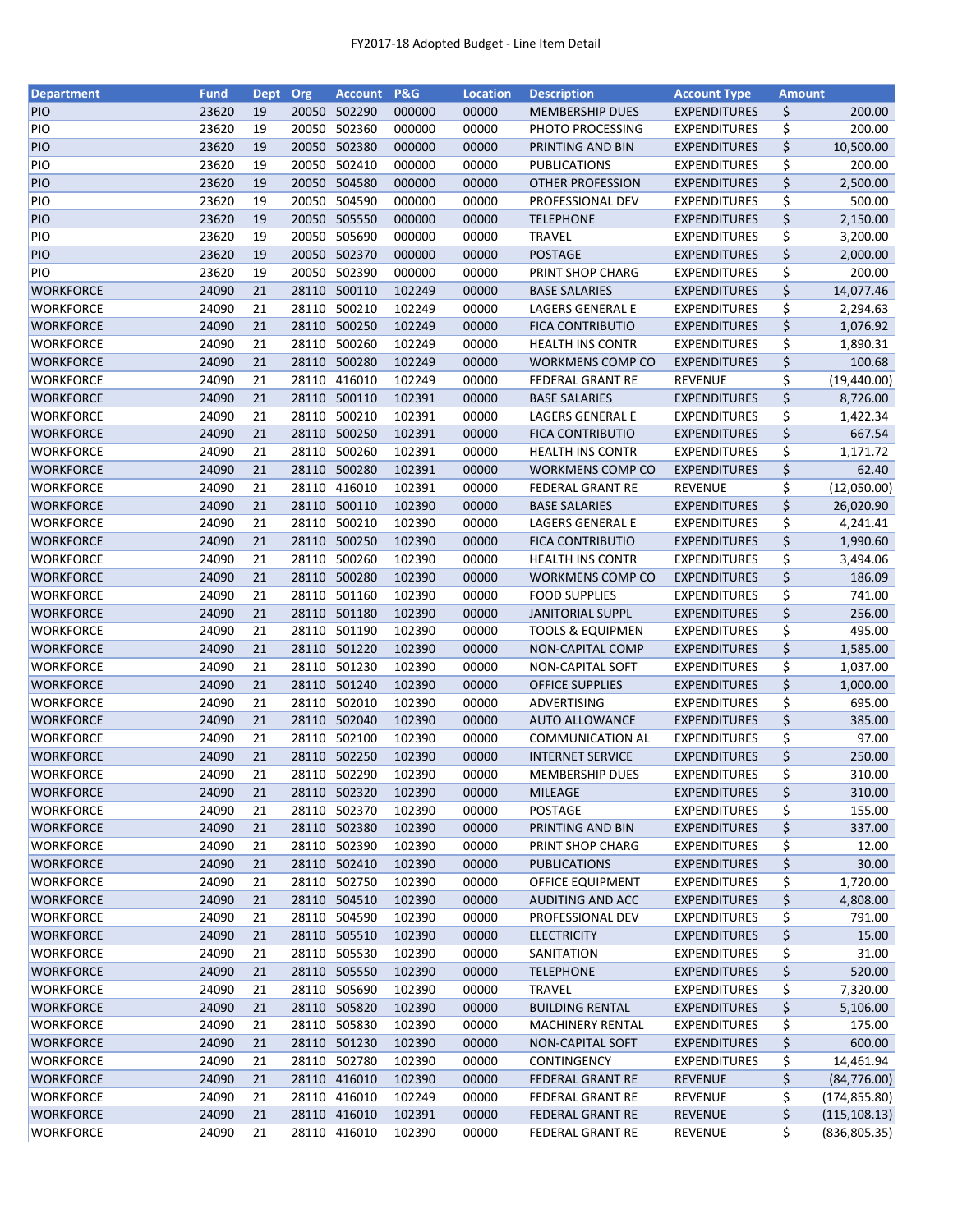| <b>Department</b> | Fund  | Dept Org |       | <b>Account</b> | P&G    | <b>Location</b> | <b>Description</b>          | <b>Account Type</b> | <b>Amount</b> |            |
|-------------------|-------|----------|-------|----------------|--------|-----------------|-----------------------------|---------------------|---------------|------------|
| <b>WORKFORCE</b>  | 24090 | 21       | 28120 | 504580         | 102390 | 00000           | <b>OTHER PROFESSION</b>     | <b>EXPENDITURES</b> | \$            | 5,600.00   |
| WORKFORCE         | 24090 | 21       | 28210 | 500110         | 102249 | 00000           | <b>BASE SALARIES</b>        | <b>EXPENDITURES</b> | \$            | 126,500.68 |
| WORKFORCE         | 24090 | 21       | 28210 | 500210         | 102249 | 00000           | <b>LAGERS GENERAL E</b>     | <b>EXPENDITURES</b> | \$            | 20,615.96  |
| WORKFORCE         | 24090 | 21       | 28210 | 500250         | 102249 | 00000           | <b>FICA CONTRIBUTIO</b>     | <b>EXPENDITURES</b> | \$            | 9,677.31   |
| <b>WORKFORCE</b>  | 24090 | 21       | 28210 | 500260         | 102249 | 00000           | <b>HEALTH INS CONTR</b>     | <b>EXPENDITURES</b> | \$            | 16,890.67  |
| WORKFORCE         | 24090 | 21       | 28210 | 500280         | 102249 | 00000           | <b>WORKMENS COMP CO</b>     | <b>EXPENDITURES</b> | \$            | 1,171.18   |
| WORKFORCE         | 24090 | 21       | 28210 | 500110         | 102391 | 00000           | <b>BASE SALARIES</b>        | <b>EXPENDITURES</b> | \$            | 60,197.42  |
| WORKFORCE         | 24090 | 21       | 28210 | 500210         | 102391 | 00000           | LAGERS GENERAL E            | <b>EXPENDITURES</b> | \$            | 9,810.45   |
| WORKFORCE         | 24090 | 21       |       | 28210 500250   | 102391 | 00000           | <b>FICA CONTRIBUTIO</b>     | <b>EXPENDITURES</b> | \$            | 4,605.10   |
| WORKFORCE         | 24090 | 21       | 28210 | 500260         | 102391 | 00000           | <b>HEALTH INS CONTR</b>     | <b>EXPENDITURES</b> | \$            | 8,037.70   |
| <b>WORKFORCE</b>  | 24090 | 21       |       | 28210 500280   | 102391 | 00000           | <b>WORKMENS COMP CO</b>     | <b>EXPENDITURES</b> | \$            | 557.33     |
| <b>WORKFORCE</b>  | 24090 | 21       | 28210 | 502010         | 102391 | 00000           | ADVERTISING                 | <b>EXPENDITURES</b> | \$            | 1,000.00   |
| WORKFORCE         | 24090 | 21       | 28210 | 500110         | 102390 | 00000           | <b>BASE SALARIES</b>        | <b>EXPENDITURES</b> | \$            | 327,922.27 |
| WORKFORCE         | 24090 | 21       | 28210 | 500210         | 102390 | 00000           | LAGERS GENERAL E            | <b>EXPENDITURES</b> | \$            | 53,441.87  |
| <b>WORKFORCE</b>  | 24090 | 21       | 28210 | 500250         | 102390 | 00000           | <b>FICA CONTRIBUTIO</b>     | <b>EXPENDITURES</b> | \$            | 25,086.05  |
| <b>WORKFORCE</b>  | 24090 | 21       | 28210 | 500260         | 102390 | 00000           | <b>HEALTH INS CONTR</b>     | <b>EXPENDITURES</b> |               |            |
|                   | 24090 | 21       |       | 28210 500280   | 102390 | 00000           |                             | <b>EXPENDITURES</b> | \$<br>\$      | 43,784.96  |
| WORKFORCE         |       |          |       |                |        |                 | <b>WORKMENS COMP CO</b>     |                     |               | 3,036.00   |
| <b>WORKFORCE</b>  | 24090 | 21       | 28210 | 501160         | 102390 | 00000           | <b>FOOD SUPPLIES</b>        | <b>EXPENDITURES</b> | \$            | 1,500.00   |
| <b>WORKFORCE</b>  | 24090 | 21       |       | 28210 501170   | 102390 | 00000           | <b>FUEL PURCHASES</b>       | <b>EXPENDITURES</b> | \$            | 846.00     |
| WORKFORCE         | 24090 | 21       | 28210 | 501180         | 102390 | 00000           | <b>JANITORIAL SUPPL</b>     | <b>EXPENDITURES</b> | \$            | 878.00     |
| <b>WORKFORCE</b>  | 24090 | 21       |       | 28210 501190   | 102390 | 00000           | <b>TOOLS &amp; EQUIPMEN</b> | <b>EXPENDITURES</b> | \$            | 3,000.00   |
| WORKFORCE         | 24090 | 21       |       | 28210 501220   | 102390 | 00000           | NON-CAPITAL COMP            | <b>EXPENDITURES</b> | \$            | 16,472.00  |
| <b>WORKFORCE</b>  | 24090 | 21       |       | 28210 501230   | 102390 | 00000           | <b>NON-CAPITAL SOFT</b>     | <b>EXPENDITURES</b> | \$            | 2,110.00   |
| <b>WORKFORCE</b>  | 24090 | 21       | 28210 | 501240         | 102390 | 00000           | <b>OFFICE SUPPLIES</b>      | <b>EXPENDITURES</b> | \$            | 6,000.00   |
| <b>WORKFORCE</b>  | 24090 | 21       | 28210 | 502010         | 102390 | 00000           | ADVERTISING                 | <b>EXPENDITURES</b> | \$            | 4,000.00   |
| WORKFORCE         | 24090 | 21       | 28210 | 502040         | 102390 | 00000           | <b>AUTO ALLOWANCE</b>       | <b>EXPENDITURES</b> | \$            | 6,000.00   |
| WORKFORCE         | 24090 | 21       | 28210 | 502100         | 102390 | 00000           | <b>COMMUNICATION AL</b>     | <b>EXPENDITURES</b> | \$            | 450.00     |
| <b>WORKFORCE</b>  | 24090 | 21       | 28210 | 502230         | 102390 | 00000           | <b>INSURANCE PREMIU</b>     | <b>EXPENDITURES</b> | \$            | 26,200.00  |
| WORKFORCE         | 24090 | 21       | 28210 | 502250         | 102390 | 00000           | <b>INTERNET SERVICE</b>     | <b>EXPENDITURES</b> | \$            | 1,500.00   |
| <b>WORKFORCE</b>  | 24090 | 21       | 28210 | 502290         | 102390 | 00000           | <b>MEMBERSHIP DUES</b>      | <b>EXPENDITURES</b> | \$            | 2,700.00   |
| <b>WORKFORCE</b>  | 24090 | 21       | 28210 | 502320         | 102390 | 00000           | <b>MILEAGE</b>              | <b>EXPENDITURES</b> | \$            | 1,500.00   |
| WORKFORCE         | 24090 | 21       | 28210 | 502370         | 102390 | 00000           | <b>POSTAGE</b>              | <b>EXPENDITURES</b> | \$            | 241.00     |
| WORKFORCE         | 24090 | 21       |       | 28210 502380   | 102390 | 00000           | PRINTING AND BIN            | <b>EXPENDITURES</b> | \$            | 1,923.00   |
| WORKFORCE         | 24090 | 21       |       | 28210 502390   | 102390 | 00000           | PRINT SHOP CHARG            | <b>EXPENDITURES</b> | \$            | 12.00      |
| WORKFORCE         | 24090 | 21       |       | 28210 502410   | 102390 | 00000           | <b>PUBLICATIONS</b>         | <b>EXPENDITURES</b> | \$            | 375.00     |
| WORKFORCE         | 24090 | 21       |       | 28210 502440   | 102390 | 00000           | SERVICE CENTER C            | <b>EXPENDITURES</b> | \$            | 6,000.00   |
| WORKFORCE         | 24090 | 21       |       | 28210 502750   | 102390 | 00000           | OFFICE EQUIPMENT            | <b>EXPENDITURES</b> | \$            | 5,435.00   |
| <b>WORKFORCE</b>  | 24090 | 21       |       | 28210 504590   | 102390 | 00000           | PROFESSIONAL DEV            | <b>EXPENDITURES</b> | \$            | 1,925.00   |
| WORKFORCE         | 24090 | 21       |       | 28210 505510   | 102390 | 00000           | <b>ELECTRICITY</b>          | <b>EXPENDITURES</b> | \$            | 850.00     |
| WORKFORCE         | 24090 | 21       | 28210 | 505530         | 102390 | 00000           | SANITATION                  | <b>EXPENDITURES</b> | \$            | 158.00     |
| <b>WORKFORCE</b>  | 24090 | 21       |       | 28210 505550   | 102390 | 00000           | <b>TELEPHONE</b>            | <b>EXPENDITURES</b> | \$            | 3,502.00   |
| <b>WORKFORCE</b>  | 24090 | 21       |       | 28210 505690   | 102390 | 00000           | <b>TRAVEL</b>               | <b>EXPENDITURES</b> | \$            | 13,100.00  |
| <b>WORKFORCE</b>  | 24090 | 21       |       | 28210 505820   | 102390 | 00000           | <b>BUILDING RENTAL</b>      | <b>EXPENDITURES</b> | \$            | 69,869.00  |
| WORKFORCE         | 24090 | 21       |       | 28210 505830   | 102390 | 00000           | <b>MACHINERY RENTAL</b>     | <b>EXPENDITURES</b> | \$            | 2,100.00   |
| WORKFORCE         | 24090 | 21       |       | 28210 502780   | 102390 | 00000           | <b>CONTINGENCY</b>          | <b>EXPENDITURES</b> | \$            | 70,000.00  |
| <b>WORKFORCE</b>  | 24090 | 21       |       | 28220 504580   | 102390 | 00000           | OTHER PROFESSION            | <b>EXPENDITURES</b> | \$            | 43,000.00  |
| WORKFORCE         | 24090 | 21       |       | 28260 504580   | 102391 | 00000           | OTHER PROFESSION            | <b>EXPENDITURES</b> | \$            | 21,640.60  |
| WORKFORCE         | 24090 | 21       |       | 28260 504580   | 102390 | 00000           | OTHER PROFESSION            | <b>EXPENDITURES</b> | \$            | 25,859.40  |
| WORKFORCE         | 24090 | 21       |       | 28300 502340   | 102390 | 00000           | PARTICIPANT COST            | <b>EXPENDITURES</b> | \$            | 8,000.00   |
| WORKFORCE         | 24090 | 21       | 28320 | 502340         | 102391 | 00000           | PARTICIPANT COST            | <b>EXPENDITURES</b> | \$            | 3,000.00   |
| WORKFORCE         | 24090 | 21       |       | 28320 502340   | 102390 | 00000           | PARTICIPANT COST            | <b>EXPENDITURES</b> | \$            | 2,288.33   |
| WORKFORCE         | 24090 | 21       | 28360 | 502340         | 102390 | 00000           | PARTICIPANT COST            | <b>EXPENDITURES</b> | \$            | 1,000.00   |
| WORKFORCE         | 24090 | 21       |       | 28410 502340   | 102390 | 00000           | PARTICIPANT COST            | <b>EXPENDITURES</b> | \$            | 1,000.00   |
| WORKFORCE         | 24090 | 21       |       | 28540 504580   | 102391 | 00000           | OTHER PROFESSION            | <b>EXPENDITURES</b> | \$            | 6,259.53   |
| WORKFORCE         | 24090 | 21       |       | 28540 504580   | 102390 | 00000           | OTHER PROFESSION            | <b>EXPENDITURES</b> | \$            | 53,740.47  |
| WORKFORCE         | 24100 | 21       |       | 28110 500110   | 102252 | 00000           | <b>BASE SALARIES</b>        | <b>EXPENDITURES</b> | \$            | 11,369.14  |
| WORKFORCE         | 24100 | 21       |       | 28110 500210   | 102252 | 00000           | LAGERS GENERAL E            | <b>EXPENDITURES</b> | \$            | 1,853.17   |
| WORKFORCE         | 24100 | 21       |       | 28110 500250   | 102252 | 00000           | <b>FICA CONTRIBUTIO</b>     | <b>EXPENDITURES</b> | \$            | 869.74     |
|                   |       |          |       |                |        |                 |                             |                     |               |            |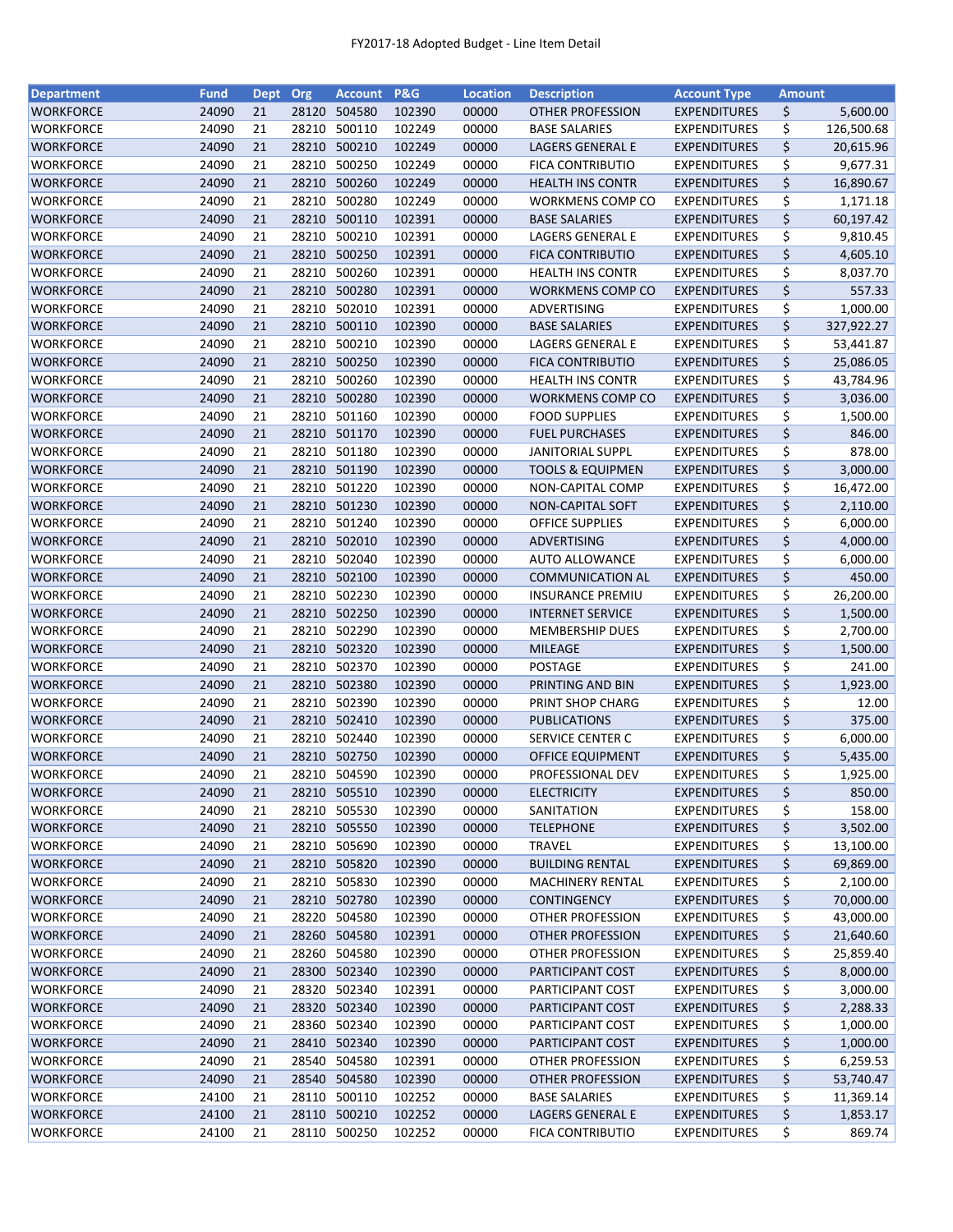| <b>Department</b> | <b>Fund</b> | Dept Org |       | <b>Account</b> | P&G    | <b>Location</b> | <b>Description</b>          | <b>Account Type</b> | Amount |               |
|-------------------|-------------|----------|-------|----------------|--------|-----------------|-----------------------------|---------------------|--------|---------------|
| <b>WORKFORCE</b>  | 24100       | 21       | 28110 | 500260         | 102252 | 00000           | <b>HEALTH INS CONTR</b>     | <b>EXPENDITURES</b> | \$     | 1,526.64      |
| <b>WORKFORCE</b>  | 24100       | 21       | 28110 | 500280         | 102252 | 00000           | WORKMENS COMP CO            | <b>EXPENDITURES</b> | \$     | 81.31         |
| <b>WORKFORCE</b>  | 24100       | 21       | 28110 | 416010         | 102252 | 00000           | <b>FEDERAL GRANT RE</b>     | <b>REVENUE</b>      | \$     | (15,700.00)   |
| WORKFORCE         | 24100       | 21       | 28110 | 500110         | 102384 | 00000           | <b>BASE SALARIES</b>        | <b>EXPENDITURES</b> | \$     | 8,233.58      |
| <b>WORKFORCE</b>  | 24100       | 21       |       | 28110 500210   | 102384 | 00000           | <b>LAGERS GENERAL E</b>     | <b>EXPENDITURES</b> | \$     | 1,342.07      |
| WORKFORCE         | 24100       | 21       | 28110 | 500250         | 102384 | 00000           | <b>FICA CONTRIBUTIO</b>     | <b>EXPENDITURES</b> | \$     | 629.87        |
| WORKFORCE         | 24100       | 21       | 28110 | 500260         | 102384 | 00000           | <b>HEALTH INS CONTR</b>     | <b>EXPENDITURES</b> | \$     | 1,105.60      |
| WORKFORCE         | 24100       | 21       | 28110 | 500280         | 102384 | 00000           | WORKMENS COMP CO            | <b>EXPENDITURES</b> | \$     | 58.88         |
| <b>WORKFORCE</b>  | 24100       | 21       |       | 28110 416010   | 102384 | 00000           | <b>FEDERAL GRANT RE</b>     | <b>REVENUE</b>      | \$     | (11, 370.00)  |
| WORKFORCE         | 24100       | 21       | 28110 | 500110         | 102385 | 00000           | <b>BASE SALARIES</b>        | <b>EXPENDITURES</b> | \$     | 16,243.84     |
| WORKFORCE         | 24100       | 21       |       | 28110 500210   | 102385 | 00000           | <b>LAGERS GENERAL E</b>     | <b>EXPENDITURES</b> | \$     | 2,647.75      |
| <b>WORKFORCE</b>  | 24100       | 21       | 28110 | 500250         | 102385 | 00000           | <b>FICA CONTRIBUTIO</b>     | <b>EXPENDITURES</b> | \$     | 1,242.65      |
| <b>WORKFORCE</b>  | 24100       | 21       | 28110 | 500260         | 102385 | 00000           | <b>HEALTH INS CONTR</b>     | <b>EXPENDITURES</b> | \$     | 2,181.21      |
| WORKFORCE         | 24100       | 21       | 28110 | 500280         | 102385 | 00000           | WORKMENS COMP CO            | <b>EXPENDITURES</b> | \$     | 116.17        |
| <b>WORKFORCE</b>  | 24100       | 21       | 28110 | 501160         | 102385 | 00000           | <b>FOOD SUPPLIES</b>        | <b>EXPENDITURES</b> | \$     | 500.00        |
| <b>WORKFORCE</b>  | 24100       | 21       | 28110 | 501180         | 102385 | 00000           | <b>JANITORIAL SUPPL</b>     | <b>EXPENDITURES</b> | \$     | 250.00        |
| <b>WORKFORCE</b>  | 24100       | 21       |       | 28110 501190   | 102385 | 00000           | <b>TOOLS &amp; EQUIPMEN</b> | <b>EXPENDITURES</b> | \$     | 475.00        |
| <b>WORKFORCE</b>  | 24100       | 21       |       | 28110 501220   | 102385 | 00000           | NON-CAPITAL COMP            | <b>EXPENDITURES</b> | \$     | 369.00        |
| <b>WORKFORCE</b>  | 24100       | 21       |       | 28110 501230   | 102385 | 00000           | NON-CAPITAL SOFT            | <b>EXPENDITURES</b> | \$     | 85.00         |
| <b>WORKFORCE</b>  | 24100       | 21       |       | 28110 501240   | 102385 | 00000           | <b>OFFICE SUPPLIES</b>      | <b>EXPENDITURES</b> | \$     | 600.00        |
|                   | 24100       | 21       |       | 28110 502010   | 102385 | 00000           |                             |                     | \$     | 100.00        |
| WORKFORCE         |             |          |       |                |        |                 | ADVERTISING                 | <b>EXPENDITURES</b> |        |               |
| <b>WORKFORCE</b>  | 24100       | 21       |       | 28110 502040   | 102385 | 00000           | <b>AUTO ALLOWANCE</b>       | <b>EXPENDITURES</b> | \$     | 369.00        |
| <b>WORKFORCE</b>  | 24100       | 21       |       | 28110 502100   | 102385 | 00000           | <b>COMMUNICATION AL</b>     | <b>EXPENDITURES</b> | \$     | 93.00         |
| WORKFORCE         | 24100       | 21<br>21 |       | 28110 502250   | 102385 | 00000           | <b>INTERNET SERVICE</b>     | <b>EXPENDITURES</b> | \$     | 240.00        |
| <b>WORKFORCE</b>  | 24100       |          | 28110 | 502290         | 102385 | 00000           | <b>MEMBERSHIP DUES</b>      | <b>EXPENDITURES</b> | \$     | 295.00        |
| WORKFORCE         | 24100       | 21       | 28110 | 502370         | 102385 | 00000           | <b>POSTAGE</b>              | <b>EXPENDITURES</b> | \$     | 148.00        |
| <b>WORKFORCE</b>  | 24100       | 21       | 28110 | 502380         | 102385 | 00000           | PRINTING AND BIN            | <b>EXPENDITURES</b> | \$     | 323.00        |
| <b>WORKFORCE</b>  | 24100       | 21       | 28110 | 502390         | 102385 | 00000           | PRINT SHOP CHARG            | <b>EXPENDITURES</b> | \$     | 12.00         |
| WORKFORCE         | 24100       | 21       |       | 28110 502410   | 102385 | 00000           | <b>PUBLICATIONS</b>         | <b>EXPENDITURES</b> | \$     | 28.00         |
| <b>WORKFORCE</b>  | 24100       | 21       | 28110 | 502750         | 102385 | 00000           | OFFICE EQUIPMENT            | <b>EXPENDITURES</b> | \$     | 1,640.00      |
| <b>WORKFORCE</b>  | 24100       | 21       | 28110 | 504510         | 102385 | 00000           | AUDITING AND ACC            | <b>EXPENDITURES</b> | \$     | 4,605.00      |
| WORKFORCE         | 24100       | 21       | 28110 | 504590         | 102385 | 00000           | PROFESSIONAL DEV            | <b>EXPENDITURES</b> | \$     | 500.00        |
| WORKFORCE         | 24100       | 21       |       | 28110 505510   | 102385 | 00000           | <b>ELECTRICITY</b>          | <b>EXPENDITURES</b> | \$     | 4.00          |
| WORKFORCE         | 24100       | 21       |       | 28110 505530   | 102385 | 00000           | SANITATION                  | <b>EXPENDITURES</b> | \$     | 30.00         |
| <b>WORKFORCE</b>  | 24100       | 21       |       | 28110 505550   | 102385 | 00000           | <b>TELEPHONE</b>            | <b>EXPENDITURES</b> | \$     | 498.00        |
| <b>WORKFORCE</b>  | 24100       | 21       |       | 28110 505690   | 102385 | 00000           | <b>TRAVEL</b>               | <b>EXPENDITURES</b> | \$     | 5,000.00      |
| <b>WORKFORCE</b>  | 24100       | 21       |       | 28110 505820   | 102385 | 00000           | <b>BUILDING RENTAL</b>      | <b>EXPENDITURES</b> | \$     | 5,500.00      |
| <b>WORKFORCE</b>  | 24100       | 21       |       | 28110 505830   | 102385 | 00000           | <b>MACHINERY RENTAL</b>     | <b>EXPENDITURES</b> | \$     | 166.00        |
| WORKFORCE         | 24100       | 21       |       | 28110 502780   | 102385 | 00000           | <b>CONTINGENCY</b>          | <b>EXPENDITURES</b> | \$     | 18,058.38     |
| <b>WORKFORCE</b>  | 24100       | 21       | 28110 | 416010         | 102385 | 00000           | <b>FEDERAL GRANT RE</b>     | <b>REVENUE</b>      | \$     | (66, 370.00)  |
| <b>WORKFORCE</b>  | 24100       | 21       |       | 28110 416010   | 102252 | 00000           | <b>FEDERAL GRANT RE</b>     | <b>REVENUE</b>      | \$     | (126, 864.00) |
| <b>WORKFORCE</b>  | 24100       | 21       |       | 28110 416010   | 102384 | 00000           | <b>FEDERAL GRANT RE</b>     | <b>REVENUE</b>      | \$     | (106, 688.53) |
| WORKFORCE         | 24100       | 21       |       | 28110 416010   | 102385 | 00000           | <b>FEDERAL GRANT RE</b>     | <b>REVENUE</b>      | \$     | (630, 437.29) |
| WORKFORCE         | 24100       | 21       |       | 28110 416010   | 102389 | 00000           | <b>FEDERAL GRANT RE</b>     | <b>REVENUE</b>      | \$     | (100,000.00)  |
| WORKFORCE         | 24100       | 21       |       | 28120 504580   | 102385 | 00000           | OTHER PROFESSION            | <b>EXPENDITURES</b> | \$     | 3,900.00      |
| WORKFORCE         | 24100       | 21       |       | 28130 502320   | 102385 | 00000           | MILEAGE                     | <b>EXPENDITURES</b> | \$     | 150.00        |
| <b>WORKFORCE</b>  | 24100       | 21       |       | 28210 500110   | 102252 | 00000           | <b>BASE SALARIES</b>        | <b>EXPENDITURES</b> | \$     | 91,780.67     |
| WORKFORCE         | 24100       | 21       |       | 28210 500210   | 102252 | 00000           | LAGERS GENERAL E            | <b>EXPENDITURES</b> | \$     | 14,957.61     |
| <b>WORKFORCE</b>  | 24100       | 21       |       | 28210 500250   | 102252 | 00000           | <b>FICA CONTRIBUTIO</b>     | <b>EXPENDITURES</b> | \$     | 7,021.22      |
| WORKFORCE         | 24100       | 21       |       | 28210 500260   | 102252 | 00000           | <b>HEALTH INS CONTR</b>     | <b>EXPENDITURES</b> | \$     | 12,254.77     |
| <b>WORKFORCE</b>  | 24100       | 21       |       | 28210 500280   | 102252 | 00000           | <b>WORKMENS COMP CO</b>     | <b>EXPENDITURES</b> | \$     | 849.73        |
| WORKFORCE         | 24100       | 21       | 28210 | 500110         | 102384 | 00000           | <b>BASE SALARIES</b>        | <b>EXPENDITURES</b> | \$     | 60,253.15     |
| <b>WORKFORCE</b>  | 24100       | 21       |       | 28210 500210   | 102384 | 00000           | LAGERS GENERAL E            | <b>EXPENDITURES</b> | \$     | 9,819.52      |
| WORKFORCE         | 24100       | 21       |       | 28210 500250   | 102384 | 00000           | <b>FICA CONTRIBUTIO</b>     | <b>EXPENDITURES</b> | \$     | 4,609.37      |
| WORKFORCE         | 24100       | 21       |       | 28210 500260   | 102384 | 00000           | <b>HEALTH INS CONTR</b>     | <b>EXPENDITURES</b> | \$     | 8,045.14      |
| WORKFORCE         | 24100       | 21       |       | 28210 500280   | 102384 | 00000           | WORKMENS COMP CO            | <b>EXPENDITURES</b> | \$     | 557.84        |
| <b>WORKFORCE</b>  | 24100       | 21       |       | 28210 501160   | 102384 | 00000           | <b>FOOD SUPPLIES</b>        | <b>EXPENDITURES</b> | \$     | 35.00         |
| WORKFORCE         | 24100       | 21       |       | 28210 501170   | 102384 | 00000           | <b>FUEL PURCHASES</b>       | <b>EXPENDITURES</b> | \$     | 393.00        |
|                   |             |          |       |                |        |                 |                             |                     |        |               |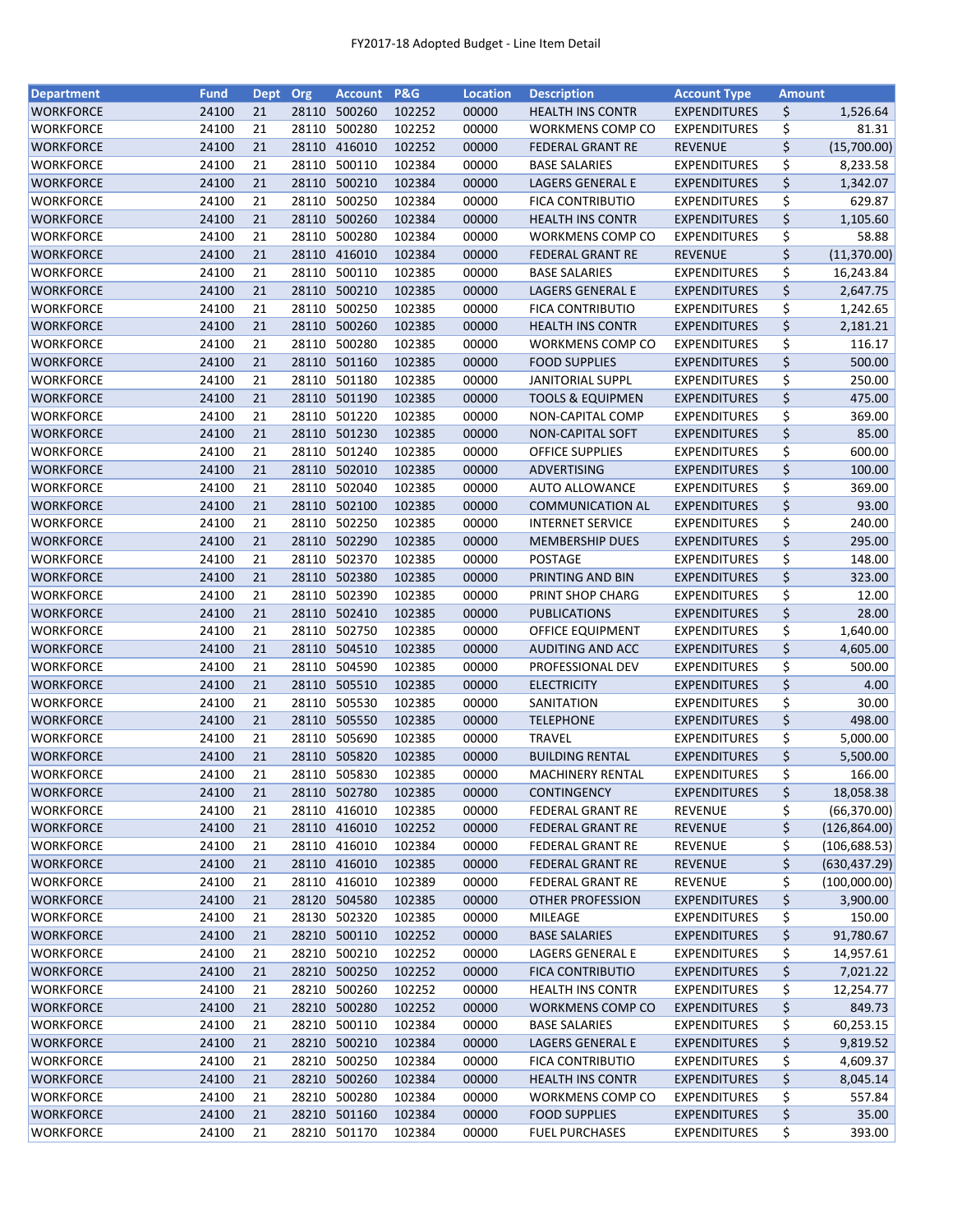| <b>Department</b> | <b>Fund</b> | Dept Org |       | <b>Account</b> | <b>P&amp;G</b> | <b>Location</b> | <b>Description</b>                              | <b>Account Type</b> | <b>Amount</b>        |            |
|-------------------|-------------|----------|-------|----------------|----------------|-----------------|-------------------------------------------------|---------------------|----------------------|------------|
| <b>WORKFORCE</b>  | 24100       | 21       |       | 28210 501180   | 102384         | 00000           | <b>JANITORIAL SUPPL</b>                         | <b>EXPENDITURES</b> | \$                   | 390.51     |
| WORKFORCE         | 24100       | 21       | 28210 | 501220         | 102384         | 00000           | NON-CAPITAL COMP                                | <b>EXPENDITURES</b> | \$                   | 300.00     |
| <b>WORKFORCE</b>  | 24100       | 21       | 28210 | 501230         | 102384         | 00000           | NON-CAPITAL SOFT                                | <b>EXPENDITURES</b> | \$                   | 1,400.00   |
| <b>WORKFORCE</b>  | 24100       | 21       | 28210 | 501240         | 102384         | 00000           | <b>OFFICE SUPPLIES</b>                          | <b>EXPENDITURES</b> | \$                   | 1,500.00   |
| <b>WORKFORCE</b>  | 24100       | 21       |       | 28210 502010   | 102384         | 00000           | ADVERTISING                                     | <b>EXPENDITURES</b> | \$                   | 1,500.00   |
| <b>WORKFORCE</b>  | 24100       | 21       | 28210 | 502040         | 102384         | 00000           | <b>AUTO ALLOWANCE</b>                           | <b>EXPENDITURES</b> | \$                   | 600.00     |
| <b>WORKFORCE</b>  | 24100       | 21       |       | 28210 502100   | 102384         | 00000           | <b>COMMUNICATION AL</b>                         | <b>EXPENDITURES</b> | \$                   | 90.00      |
| WORKFORCE         | 24100       | 21       | 28210 | 502250         | 102384         | 00000           | <b>INTERNET SERVICE</b>                         | <b>EXPENDITURES</b> | \$                   | 250.00     |
| WORKFORCE         | 24100       | 21       | 28210 | 502370         | 102384         | 00000           | <b>POSTAGE</b>                                  | <b>EXPENDITURES</b> | \$                   | 25.00      |
| WORKFORCE         | 24100       | 21       | 28210 | 502380         | 102384         | 00000           | PRINTING AND BIN                                | <b>EXPENDITURES</b> | \$                   | 750.00     |
| WORKFORCE         | 24100       | 21       |       | 28210 502440   | 102384         | 00000           | <b>SERVICE CENTER C</b>                         | <b>EXPENDITURES</b> | \$                   | 600.00     |
| WORKFORCE         | 24100       | 21       |       | 28210 502750   | 102384         | 00000           | OFFICE EQUIPMENT                                | <b>EXPENDITURES</b> | \$                   | 130.00     |
| WORKFORCE         | 24100       | 21       |       | 28210 504590   | 102384         | 00000           | PROFESSIONAL DEV                                | <b>EXPENDITURES</b> | \$                   | 500.00     |
| WORKFORCE         | 24100       | 21       | 28210 | 505510         | 102384         | 00000           | <b>ELECTRICITY</b>                              | <b>EXPENDITURES</b> | \$                   | 10.00      |
| WORKFORCE         | 24100       | 21       | 28210 | 505530         | 102384         | 00000           | SANITATION                                      | <b>EXPENDITURES</b> | $\boldsymbol{\zeta}$ | 15.00      |
| WORKFORCE         | 24100       | 21       | 28210 | 505550         | 102384         | 00000           | <b>TELEPHONE</b>                                | <b>EXPENDITURES</b> | \$                   | 390.00     |
| WORKFORCE         | 24100       | 21       |       | 28210 505690   | 102384         | 00000           | <b>TRAVEL</b>                                   | <b>EXPENDITURES</b> | \$                   | 1,075.00   |
| WORKFORCE         | 24100       | 21       | 28210 | 505830         | 102384         | 00000           | MACHINERY RENTAL                                | <b>EXPENDITURES</b> | \$                   | 150.00     |
| <b>WORKFORCE</b>  | 24100       | 21       |       | 28210 500110   | 102385         | 00000           | <b>BASE SALARIES</b>                            | <b>EXPENDITURES</b> | \$                   | 257,270.76 |
| WORKFORCE         | 24100       | 21       |       | 28210 500210   | 102385         | 00000           | LAGERS GENERAL E                                | <b>EXPENDITURES</b> | \$                   | 41,927.71  |
| <b>WORKFORCE</b>  | 24100       | 21       |       | 28210 500250   | 102385         | 00000           | <b>FICA CONTRIBUTIO</b>                         | <b>EXPENDITURES</b> | \$                   | 19,681.21  |
| WORKFORCE         | 24100       | 21       | 28210 | 500260         | 102385         | 00000           | <b>HEALTH INS CONTR</b>                         | <b>EXPENDITURES</b> | \$                   | 34,351.41  |
|                   | 24100       | 21       |       | 28210 500280   | 102385         | 00000           |                                                 | <b>EXPENDITURES</b> | \$                   |            |
| <b>WORKFORCE</b>  | 24100       | 21       |       | 28210 501160   | 102385         |                 | <b>WORKMENS COMP CO</b><br><b>FOOD SUPPLIES</b> |                     |                      | 2,381.89   |
| WORKFORCE         |             |          |       |                |                | 00000           |                                                 | <b>EXPENDITURES</b> | \$                   | 1,500.00   |
| WORKFORCE         | 24100       | 21       |       | 28210 501170   | 102385         | 00000           | <b>FUEL PURCHASES</b>                           | <b>EXPENDITURES</b> | \$                   | 450.00     |
| <b>WORKFORCE</b>  | 24100       | 21       |       | 28210 501180   | 102385         | 00000           | <b>JANITORIAL SUPPL</b>                         | <b>EXPENDITURES</b> | \$                   | 470.00     |
| WORKFORCE         | 24100       | 21       | 28210 | 501190         | 102385         | 00000           | <b>TOOLS &amp; EQUIPMEN</b>                     | <b>EXPENDITURES</b> | \$                   | 4,500.00   |
| WORKFORCE         | 24100       | 21       | 28210 | 501220         | 102385         | 00000           | NON-CAPITAL COMP                                | <b>EXPENDITURES</b> | \$                   | 16,055.00  |
| <b>WORKFORCE</b>  | 24100       | 21       | 28210 | 501230         | 102385         | 00000           | NON-CAPITAL SOFT                                | <b>EXPENDITURES</b> | \$                   | 669.00     |
| WORKFORCE         | 24100       | 21       | 28210 | 501240         | 102385         | 00000           | <b>OFFICE SUPPLIES</b>                          | <b>EXPENDITURES</b> | \$                   | 6,054.00   |
| WORKFORCE         | 24100       | 21       |       | 28210 502010   | 102385         | 00000           | ADVERTISING                                     | <b>EXPENDITURES</b> | \$                   | 3,500.00   |
| <b>WORKFORCE</b>  | 24100       | 21       |       | 28210 502040   | 102385         | 00000           | <b>AUTO ALLOWANCE</b>                           | <b>EXPENDITURES</b> | \$                   | 5,463.00   |
| <b>WORKFORCE</b>  | 24100       | 21       |       | 28210 502100   | 102385         | 00000           | <b>COMMUNICATION AL</b>                         | <b>EXPENDITURES</b> | \$                   | 435.00     |
| WORKFORCE         | 24100       | 21       | 28210 | 502230         | 102385         | 00000           | <b>INSURANCE PREMIU</b>                         | <b>EXPENDITURES</b> | \$                   | 20,148.00  |
| <b>WORKFORCE</b>  | 24100       | 21       |       | 28210 502250   | 102385         | 00000           | <b>INTERNET SERVICE</b>                         | <b>EXPENDITURES</b> | \$                   | 1,500.00   |
| WORKFORCE         | 24100       | 21       |       | 28210 502290   | 102385         | 00000           | <b>MEMBERSHIP DUES</b>                          | <b>EXPENDITURES</b> | \$                   | 2,500.00   |
| WORKFORCE         | 24100       | 21       |       | 28210 502320   | 102385         | 00000           | <b>MILEAGE</b>                                  | <b>EXPENDITURES</b> | \$                   | 1,200.00   |
| <b>WORKFORCE</b>  | 24100       | 21       |       | 28210 502370   | 102385         | 00000           | <b>POSTAGE</b>                                  | <b>EXPENDITURES</b> | \$                   | 212.00     |
| WORKFORCE         | 24100       | 21       |       | 28210 502380   | 102385         | 00000           | PRINTING AND BIN                                | <b>EXPENDITURES</b> | \$                   | 3,000.00   |
| WORKFORCE         | 24100       | 21       | 28210 | 502390         | 102385         | 00000           | PRINT SHOP CHARG                                | <b>EXPENDITURES</b> | \$                   | 20.00      |
| <b>WORKFORCE</b>  | 24100       | 21       |       | 28210 502410   | 102385         | 00000           | <b>PUBLICATIONS</b>                             | <b>EXPENDITURES</b> | \$                   | 450.00     |
| WORKFORCE         | 24100       | 21       |       | 28210 502440   | 102385         | 00000           | <b>SERVICE CENTER C</b>                         | <b>EXPENDITURES</b> | \$                   | 600.00     |
| WORKFORCE         | 24100       | 21       |       | 28210 502750   | 102385         | 00000           | OFFICE EQUIPMENT                                | <b>EXPENDITURES</b> | \$                   | 2,857.00   |
| <b>WORKFORCE</b>  | 24100       | 21       |       | 28210 504590   | 102385         | 00000           | PROFESSIONAL DEV                                | <b>EXPENDITURES</b> | \$                   | 1,800.00   |
| WORKFORCE         | 24100       | 21       |       | 28210 505510   | 102385         | 00000           | <b>ELECTRICITY</b>                              | <b>EXPENDITURES</b> | \$                   | 810.00     |
| WORKFORCE         | 24100       | 21       |       | 28210 505530   | 102385         | 00000           | SANITATION                                      | <b>EXPENDITURES</b> | \$                   | 138.00     |
| WORKFORCE         | 24100       | 21       |       | 28210 505550   | 102385         | 00000           | <b>TELEPHONE</b>                                | <b>EXPENDITURES</b> | \$                   | 3,246.00   |
| WORKFORCE         | 24100       | 21       |       | 28210 505690   | 102385         | 00000           | <b>TRAVEL</b>                                   | <b>EXPENDITURES</b> | \$                   | 5,447.31   |
| <b>WORKFORCE</b>  | 24100       | 21       |       | 28210 505820   | 102385         | 00000           | <b>BUILDING RENTAL</b>                          | <b>EXPENDITURES</b> | \$                   | 59,000.00  |
| <b>WORKFORCE</b>  | 24100       | 21       |       | 28210 505830   | 102385         | 00000           | <b>MACHINERY RENTAL</b>                         | <b>EXPENDITURES</b> | \$                   | 2,300.00   |
| <b>WORKFORCE</b>  | 24100       | 21       |       | 28210 502780   | 102385         | 00000           | <b>CONTINGENCY</b>                              | <b>EXPENDITURES</b> | \$                   | 70,000.00  |
| WORKFORCE         | 24100       | 21       | 28220 | 504580         | 102384         | 00000           | OTHER PROFESSION                                | <b>EXPENDITURES</b> | \$                   | 300.00     |
| WORKFORCE         | 24100       | 21       | 28220 | 504580         | 102385         | 00000           | OTHER PROFESSION                                | <b>EXPENDITURES</b> | \$                   | 57,000.00  |
| <b>WORKFORCE</b>  | 24100       | 21       | 28260 | 504580         | 102384         | 00000           | <b>OTHER PROFESSION</b>                         | <b>EXPENDITURES</b> | \$                   | 10,000.00  |
| <b>WORKFORCE</b>  | 24100       | 21       |       | 28260 504580   | 102389         | 00000           | <b>OTHER PROFESSION</b>                         | <b>EXPENDITURES</b> | \$                   | 100,000.00 |
| <b>WORKFORCE</b>  | 24100       | 21       |       | 28310 502340   | 102385         | 00000           | PARTICIPANT COST                                | <b>EXPENDITURES</b> | \$                   | 1,500.00   |
| <b>WORKFORCE</b>  | 24100       | 21       |       | 28320 502340   | 102384         | 00000           | PARTICIPANT COST                                | <b>EXPENDITURES</b> | \$                   | 3,000.00   |
| <b>WORKFORCE</b>  | 24100       | 21       |       | 28360 502340   | 102385         | 00000           | PARTICIPANT COST                                | <b>EXPENDITURES</b> | \$                   | 500.00     |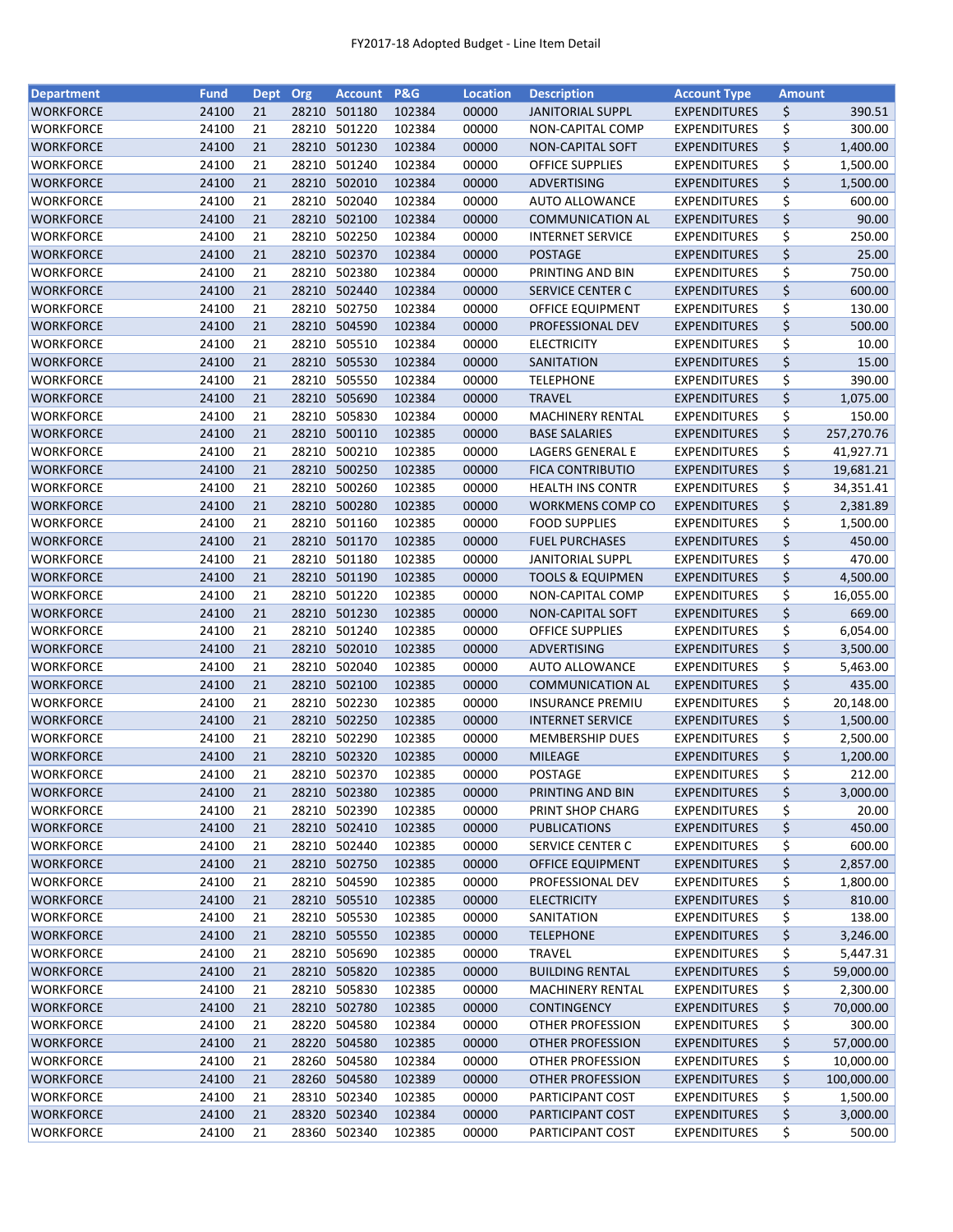| <b>Department</b> | <b>Fund</b> | Dept Org |       | <b>Account</b> | <b>P&amp;G</b> | <b>Location</b> | <b>Description</b>          | <b>Account Type</b> | <b>Amount</b> |                |
|-------------------|-------------|----------|-------|----------------|----------------|-----------------|-----------------------------|---------------------|---------------|----------------|
| <b>WORKFORCE</b>  | 24100       | 21       | 28410 | 502340         | 102385         | 00000           | PARTICIPANT COST            | <b>EXPENDITURES</b> | \$            | 1,500.00       |
| WORKFORCE         | 24110       | 21       | 28110 | 500110         | 102250         | 00000           | <b>BASE SALARIES</b>        | <b>EXPENDITURES</b> | \$            | 16,633.71      |
| <b>WORKFORCE</b>  | 24110       | 21       | 28110 | 500210         | 102250         | 00000           | LAGERS GENERAL E            | <b>EXPENDITURES</b> | \$            | 2,711.29       |
| <b>WORKFORCE</b>  | 24110       | 21       | 28110 | 500250         | 102250         | 00000           | <b>FICA CONTRIBUTIO</b>     | <b>EXPENDITURES</b> | \$            | 1,272.48       |
| WORKFORCE         | 24110       | 21       | 28110 | 500260         | 102250         | 00000           | <b>HEALTH INS CONTR</b>     | <b>EXPENDITURES</b> | \$            | 2,233.56       |
| <b>WORKFORCE</b>  | 24110       | 21       | 28110 | 500280         | 102250         | 00000           | WORKMENS COMP CO            | <b>EXPENDITURES</b> | \$            | 118.96         |
| <b>WORKFORCE</b>  | 24110       | 21       |       | 28110 416010   | 102250         | 00000           | <b>FEDERAL GRANT RE</b>     | <b>REVENUE</b>      | \$            | (22,970.00)    |
| WORKFORCE         | 24110       | 21       | 28110 | 500110         | 102383         | 00000           | <b>BASE SALARIES</b>        | <b>EXPENDITURES</b> | \$            | 41,577.29      |
| WORKFORCE         | 24110       | 21       | 28110 | 500210         | 102383         | 00000           | LAGERS GENERAL E            | <b>EXPENDITURES</b> | \$            | 6,777.10       |
| WORKFORCE         | 24110       | 21       | 28110 | 500250         | 102383         | 00000           | <b>FICA CONTRIBUTIO</b>     | <b>EXPENDITURES</b> | \$            | 3,180.70       |
| WORKFORCE         | 24110       | 21       |       | 28110 500260   | 102383         | 00000           | <b>HEALTH INS CONTR</b>     | <b>EXPENDITURES</b> | \$            | 5,582.95       |
| WORKFORCE         | 24110       | 21       |       | 28110 500280   | 102383         | 00000           | WORKMENS COMP CO            | <b>EXPENDITURES</b> | \$            | 297.35         |
| WORKFORCE         | 24110       | 21       |       | 28110 501160   | 102383         | 00000           | <b>FOOD SUPPLIES</b>        | <b>EXPENDITURES</b> | \$            | 700.00         |
| WORKFORCE         | 24110       | 21       | 28110 | 501180         | 102383         | 00000           | <b>JANITORIAL SUPPL</b>     | <b>EXPENDITURES</b> | \$            | 292.00         |
| WORKFORCE         | 24110       | 21       | 28110 | 501190         | 102383         | 00000           | <b>TOOLS &amp; EQUIPMEN</b> | <b>EXPENDITURES</b> | \$            | 564.00         |
| WORKFORCE         | 24110       | 21       | 28110 | 501220         | 102383         | 00000           | NON-CAPITAL COMP            | <b>EXPENDITURES</b> | \$            | 3,438.00       |
|                   | 24110       | 21       |       | 28110 501230   | 102383         | 00000           | <b>NON-CAPITAL SOFT</b>     |                     | \$            |                |
| WORKFORCE         |             |          |       |                |                |                 |                             | <b>EXPENDITURES</b> |               | 2,599.00       |
| WORKFORCE         | 24110       | 21       | 28110 | 501240         | 102383         | 00000           | <b>OFFICE SUPPLIES</b>      | <b>EXPENDITURES</b> | \$            | 1,183.00       |
| <b>WORKFORCE</b>  | 24110       | 21       |       | 28110 502010   | 102383         | 00000           | ADVERTISING                 | <b>EXPENDITURES</b> | \$            | 100.00         |
| WORKFORCE         | 24110       | 21       |       | 28110 502040   | 102383         | 00000           | <b>AUTO ALLOWANCE</b>       | <b>EXPENDITURES</b> | \$            | 515.00         |
| WORKFORCE         | 24110       | 21       |       | 28110 502100   | 102383         | 00000           | <b>COMMUNICATION AL</b>     | <b>EXPENDITURES</b> | \$            | 110.00         |
| WORKFORCE         | 24110       | 21       | 28110 | 502290         | 102383         | 00000           | <b>MEMBERSHIP DUES</b>      | <b>EXPENDITURES</b> | \$            | 425.00         |
| <b>WORKFORCE</b>  | 24110       | 21       |       | 28110 502320   | 102383         | 00000           | <b>MILEAGE</b>              | <b>EXPENDITURES</b> | \$            | 220.00         |
| <b>WORKFORCE</b>  | 24110       | 21       |       | 28110 502370   | 102383         | 00000           | POSTAGE                     | <b>EXPENDITURES</b> | \$            | 200.00         |
| WORKFORCE         | 24110       | 21       |       | 28110 502380   | 102383         | 00000           | PRINTING AND BIN            | <b>EXPENDITURES</b> | \$            | 100.00         |
| <b>WORKFORCE</b>  | 24110       | 21       |       | 28110 502390   | 102383         | 00000           | PRINT SHOP CHARG            | <b>EXPENDITURES</b> | \$            | 15.00          |
| WORKFORCE         | 24110       | 21       | 28110 | 502410         | 102383         | 00000           | <b>PUBLICATIONS</b>         | <b>EXPENDITURES</b> | \$            | 33.00          |
| WORKFORCE         | 24110       | 21       | 28110 | 502750         | 102383         | 00000           | OFFICE EQUIPMENT            | <b>EXPENDITURES</b> | \$            | 949.00         |
| <b>WORKFORCE</b>  | 24110       | 21       | 28110 | 504510         | 102383         | 00000           | <b>AUDITING AND ACC</b>     | <b>EXPENDITURES</b> | \$            | 5,474.00       |
| WORKFORCE         | 24110       | 21       | 28110 | 504590         | 102383         | 00000           | PROFESSIONAL DEV            | <b>EXPENDITURES</b> | \$            | 700.00         |
| WORKFORCE         | 24110       | 21       |       | 28110 505510   | 102383         | 00000           | <b>ELECTRICITY</b>          | <b>EXPENDITURES</b> | \$            | 5.00           |
| <b>WORKFORCE</b>  | 24110       | 21       |       | 28110 505530   | 102383         | 00000           | SANITATION                  | <b>EXPENDITURES</b> | \$            | 20.00          |
| <b>WORKFORCE</b>  | 24110       | 21       |       | 28110 505550   | 102383         | 00000           | <b>TELEPHONE</b>            | <b>EXPENDITURES</b> | \$            | 350.00         |
| WORKFORCE         | 24110       | 21       | 28110 | 505690         | 102383         | 00000           | <b>TRAVEL</b>               | <b>EXPENDITURES</b> | \$            | 6,000.00       |
| <b>WORKFORCE</b>  | 24110       | 21       |       | 28110 505820   | 102383         | 00000           | <b>BUILDING RENTAL</b>      | <b>EXPENDITURES</b> | \$            | 7,425.00       |
| WORKFORCE         | 24110       | 21       |       | 28110 505830   | 102383         | 00000           | <b>MACHINERY RENTAL</b>     | <b>EXPENDITURES</b> | \$            | 198.00         |
| WORKFORCE         | 24110       | 21       |       | 28110 502780   | 102383         | 00000           | <b>CONTINGENCY</b>          | <b>EXPENDITURES</b> | \$            | 24,957.64      |
| <b>WORKFORCE</b>  | 24110       | 21       |       | 28110 416010   | 102383         | 00000           | <b>FEDERAL GRANT RE</b>     | <b>REVENUE</b>      | \$            | (119, 149.03)  |
| WORKFORCE         | 24110       | 21       |       | 28110 416010   | 102250         | 00000           | <b>FEDERAL GRANT RE</b>     | <b>REVENUE</b>      | \$            | (232, 992.40)  |
| WORKFORCE         | 24110       | 21       | 28110 | 416010         | 102383         | 00000           | <b>FEDERAL GRANT RE</b>     | REVENUE             | \$            | (1,084,083.55) |
| <b>WORKFORCE</b>  | 24110       | 21       |       | 28120 504580   | 102383         | 00000           | <b>OTHER PROFESSION</b>     | <b>EXPENDITURES</b> | \$            | 5,161.00       |
| WORKFORCE         | 24110       | 21       |       | 28210 500110   | 102250         | 00000           | <b>BASE SALARIES</b>        | <b>EXPENDITURES</b> | \$            | 168,560.02     |
| WORKFORCE         | 24110       | 21       |       | 28210 500210   | 102250         | 00000           | LAGERS GENERAL E            | <b>EXPENDITURES</b> | \$            | 27,470.42      |
| <b>WORKFORCE</b>  | 24110       | 21       |       | 28210 500250   | 102250         | 00000           | FICA CONTRIBUTIO            | <b>EXPENDITURES</b> | \$            | 12,894.84      |
| WORKFORCE         | 24110       | 21       |       | 28210 500260   | 102250         | 00000           | <b>HEALTH INS CONTR</b>     | <b>EXPENDITURES</b> | \$            | 22,506.54      |
| WORKFORCE         | 24110       | 21       |       | 28210 500280   | 102250         | 00000           | WORKMENS COMP CO            | <b>EXPENDITURES</b> | \$            | 1,560.58       |
| <b>WORKFORCE</b>  | 24110       | 21       |       | 28210 500110   | 102383         | 00000           | <b>BASE SALARIES</b>        | <b>EXPENDITURES</b> | \$            | 100,795.97     |
| WORKFORCE         | 24110       | 21       |       | 28210 500210   | 102383         | 00000           | <b>LAGERS GENERAL E</b>     | <b>EXPENDITURES</b> | \$            | 16,426.84      |
| WORKFORCE         | 24110       | 21       |       | 28210 500250   | 102383         | 00000           | <b>FICA CONTRIBUTIO</b>     | <b>EXPENDITURES</b> | \$            | 7,710.89       |
| <b>WORKFORCE</b>  | 24110       | 21       |       | 28210 500260   | 102383         | 00000           | <b>HEALTH INS CONTR</b>     | <b>EXPENDITURES</b> | \$            | 13,458.52      |
| <b>WORKFORCE</b>  | 24110       | 21       |       | 28210 500280   | 102383         | 00000           | <b>WORKMENS COMP CO</b>     | <b>EXPENDITURES</b> | \$            | 933.20         |
| WORKFORCE         | 24110       | 21       |       | 28210 501160   | 102383         | 00000           | <b>FOOD SUPPLIES</b>        | <b>EXPENDITURES</b> | \$            | 600.00         |
| WORKFORCE         | 24110       | 21       |       | 28210 501170   | 102383         | 00000           | <b>FUEL PURCHASES</b>       | <b>EXPENDITURES</b> | \$            | 325.00         |
| <b>WORKFORCE</b>  | 24110       | 21       | 28210 | 501180         | 102383         | 00000           | <b>JANITORIAL SUPPL</b>     | <b>EXPENDITURES</b> | \$            | 1,032.00       |
| <b>WORKFORCE</b>  | 24110       | 21       |       | 28210 501190   | 102383         | 00000           | <b>TOOLS &amp; EQUIPMEN</b> | <b>EXPENDITURES</b> | \$            | 5,714.00       |
| <b>WORKFORCE</b>  | 24110       | 21       |       | 28210 501220   | 102383         | 00000           | NON-CAPITAL COMP            | <b>EXPENDITURES</b> | \$            | 5,671.00       |
| <b>WORKFORCE</b>  | 24110       | 21       |       | 28210 501230   | 102383         | 00000           | NON-CAPITAL SOFT            | <b>EXPENDITURES</b> | \$            | 1,500.00       |
| <b>WORKFORCE</b>  | 24110       | 21       |       | 28210 501240   | 102383         | 00000           | <b>OFFICE SUPPLIES</b>      | <b>EXPENDITURES</b> | \$            | 8,000.00       |
|                   |             |          |       |                |                |                 |                             |                     |               |                |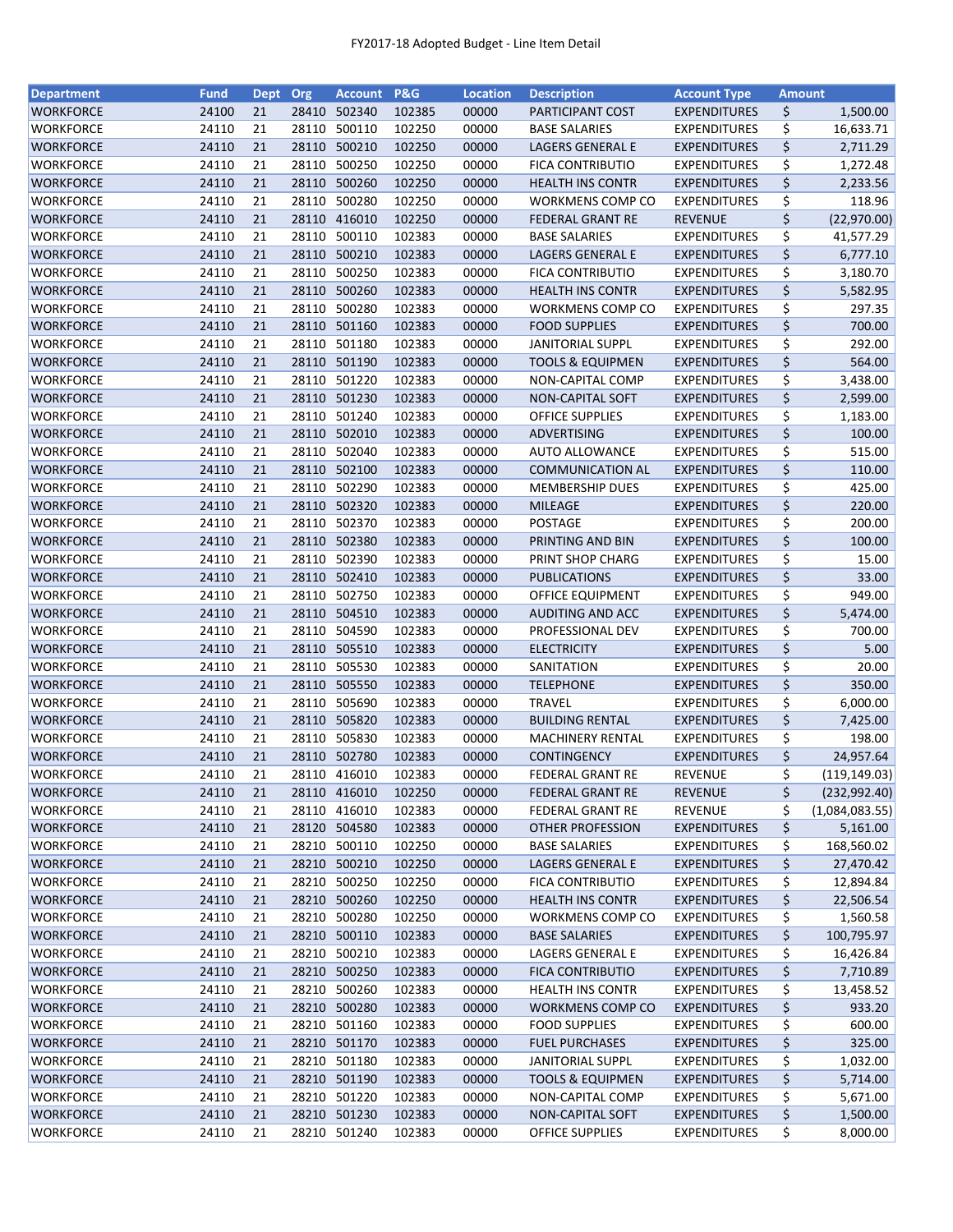| <b>Department</b> | <b>Fund</b> | Dept Org |       | <b>Account</b> | <b>P&amp;G</b> | <b>Location</b> | <b>Description</b>      | <b>Account Type</b> | <b>Amount</b> |            |
|-------------------|-------------|----------|-------|----------------|----------------|-----------------|-------------------------|---------------------|---------------|------------|
| <b>WORKFORCE</b>  | 24110       | 21       | 28210 | 502010         | 102383         | 00000           | ADVERTISING             | <b>EXPENDITURES</b> | \$            | 1,000.00   |
| WORKFORCE         | 24110       | 21       | 28210 | 502040         | 102383         | 00000           | <b>AUTO ALLOWANCE</b>   | <b>EXPENDITURES</b> | \$            | 1,800.00   |
| <b>WORKFORCE</b>  | 24110       | 21       | 28210 | 502100         | 102383         | 00000           | <b>COMMUNICATION AL</b> | <b>EXPENDITURES</b> | \$            | 166.00     |
| <b>WORKFORCE</b>  | 24110       | 21       | 28210 | 502230         | 102383         | 00000           | <b>INSURANCE PREMIU</b> | <b>EXPENDITURES</b> | \$            | 12,671.00  |
| WORKFORCE         | 24110       | 21       |       | 28210 502250   | 102383         | 00000           | <b>INTERNET SERVICE</b> | <b>EXPENDITURES</b> | \$            | 2,000.00   |
| <b>WORKFORCE</b>  | 24110       | 21       | 28210 | 502290         | 102383         | 00000           | <b>MEMBERSHIP DUES</b>  | <b>EXPENDITURES</b> | \$            | 2,000.00   |
| <b>WORKFORCE</b>  | 24110       | 21       |       | 28210 502320   | 102383         | 00000           | <b>MILEAGE</b>          | <b>EXPENDITURES</b> | \$            | 500.00     |
| WORKFORCE         | 24110       | 21       | 28210 | 502370         | 102383         | 00000           | <b>POSTAGE</b>          | <b>EXPENDITURES</b> | \$            | 1,800.00   |
| <b>WORKFORCE</b>  | 24110       | 21       | 28210 | 502380         | 102383         | 00000           | PRINTING AND BIN        | <b>EXPENDITURES</b> | \$            | 2,090.00   |
| WORKFORCE         | 24110       | 21       | 28210 | 502390         | 102383         | 00000           | PRINT SHOP CHARG        | <b>EXPENDITURES</b> | \$            | 100.00     |
| WORKFORCE         | 24110       | 21       |       | 28210 502410   | 102383         | 00000           | <b>PUBLICATIONS</b>     | <b>EXPENDITURES</b> | \$            | 239.00     |
| <b>WORKFORCE</b>  | 24110       | 21       |       | 28210 502440   | 102383         | 00000           | <b>SERVICE CENTER C</b> | <b>EXPENDITURES</b> | \$            | 2,500.00   |
| WORKFORCE         | 24110       | 21       | 28210 | 502750         | 102383         | 00000           | OFFICE EQUIPMENT        | <b>EXPENDITURES</b> | \$            | 5,000.00   |
| WORKFORCE         | 24110       | 21       | 28210 | 504590         | 102383         | 00000           | PROFESSIONAL DEV        | <b>EXPENDITURES</b> | \$            | 759.00     |
| WORKFORCE         | 24110       | 21       | 28210 | 505510         | 102383         | 00000           | <b>ELECTRICITY</b>      | <b>EXPENDITURES</b> | \$            | 342.00     |
| WORKFORCE         | 24110       | 21       | 28210 | 505530         | 102383         | 00000           | SANITATION              | <b>EXPENDITURES</b> | \$            | 200.00     |
| WORKFORCE         | 24110       | 21       |       | 28210 505550   | 102383         | 00000           | <b>TELEPHONE</b>        | <b>EXPENDITURES</b> | \$            | 4,054.00   |
| WORKFORCE         | 24110       | 21       | 28210 | 505690         | 102383         | 00000           | <b>TRAVEL</b>           | <b>EXPENDITURES</b> | \$            | 1,000.00   |
| WORKFORCE         | 24110       | 21       |       | 28210 505820   | 102383         | 00000           | <b>BUILDING RENTAL</b>  | <b>EXPENDITURES</b> | \$            | 85,000.00  |
| WORKFORCE         | 24110       | 21       |       | 28210 505830   | 102383         | 00000           | <b>MACHINERY RENTAL</b> | <b>EXPENDITURES</b> | \$            | 2,500.00   |
| WORKFORCE         | 24110       | 21       |       | 28210 502780   | 102383         | 00000           | <b>CONTINGENCY</b>      | <b>EXPENDITURES</b> | \$            | 70,000.00  |
| WORKFORCE         | 24110       | 21       | 28220 | 504580         | 102383         | 00000           | OTHER PROFESSION        | <b>EXPENDITURES</b> | \$            | 34,562.00  |
| <b>WORKFORCE</b>  | 24110       | 21       |       | 28230 504580   | 102383         | 00000           | <b>OTHER PROFESSION</b> | <b>EXPENDITURES</b> | \$            | 480,383.13 |
| <b>WORKFORCE</b>  | 24110       | 21       | 28260 | 504580         | 102383         | 00000           | OTHER PROFESSION        | <b>EXPENDITURES</b> | \$            | 35,200.00  |
| WORKFORCE         | 24110       | 21       |       | 28280 502340   | 102383         | 00000           | PARTICIPANT COST        | <b>EXPENDITURES</b> | \$            | 158,388.00 |
| <b>WORKFORCE</b>  | 24110       | 21       | 28290 | 502340         | 102383         | 00000           | PARTICIPANT COST        | <b>EXPENDITURES</b> | \$            | 17,662.00  |
| WORKFORCE         | 24130       | 21       | 28110 | 500110         | 102387         | 00000           | <b>BASE SALARIES</b>    | <b>EXPENDITURES</b> | \$            | 47,309.21  |
| WORKFORCE         | 24130       | 21       | 28110 | 500210         | 102387         | 00000           | LAGERS GENERAL E        | <b>EXPENDITURES</b> | \$            | 7,285.62   |
| <b>WORKFORCE</b>  | 24130       | 21       | 28110 | 500250         | 102387         | 00000           | <b>FICA CONTRIBUTIO</b> | <b>EXPENDITURES</b> | \$            | 3,619.16   |
| WORKFORCE         | 24130       | 21       | 28110 | 500260         | 102387         | 00000           | <b>HEALTH INS CONTR</b> | <b>EXPENDITURES</b> | \$            | 5,346.64   |
| WORKFORCE         | 24130       | 21       |       | 28110 500280   | 102387         | 00000           | <b>WORKMENS COMP CO</b> | <b>EXPENDITURES</b> | \$            | 151.40     |
| <b>WORKFORCE</b>  | 24130       | 21       |       | 28110 501160   | 102387         | 00000           | <b>FOOD SUPPLIES</b>    | <b>EXPENDITURES</b> | \$            | 165.00     |
| <b>WORKFORCE</b>  | 24130       | 21       |       | 28110 501180   | 102387         | 00000           | <b>JANITORIAL SUPPL</b> | <b>EXPENDITURES</b> | \$            | 50.00      |
| WORKFORCE         | 24130       | 21       | 28110 | 501220         | 102387         | 00000           | NON-CAPITAL COMP        | <b>EXPENDITURES</b> | \$            | 10.00      |
| <b>WORKFORCE</b>  | 24130       | 21       |       | 28110 501230   | 102387         | 00000           | NON-CAPITAL SOFT        | <b>EXPENDITURES</b> | \$            | 250.00     |
| <b>WORKFORCE</b>  | 24130       | 21       |       | 28110 501240   | 102387         | 00000           | <b>OFFICE SUPPLIES</b>  | <b>EXPENDITURES</b> | \$            | 400.00     |
| WORKFORCE         | 24130       | 21       |       | 28110 502010   | 102387         | 00000           | ADVERTISING             | <b>EXPENDITURES</b> | \$            | 10.00      |
| WORKFORCE         | 24130       | 21       |       | 28110 502040   | 102387         | 00000           | <b>AUTO ALLOWANCE</b>   | <b>EXPENDITURES</b> | \$            | 275.00     |
| WORKFORCE         | 24130       | 21       |       | 28110 502100   | 102387         | 00000           | <b>COMMUNICATION AL</b> | <b>EXPENDITURES</b> | \$            | 25.00      |
| <b>WORKFORCE</b>  | 24130       | 21       | 28110 | 502230         | 102387         | 00000           | <b>INSURANCE PREMIU</b> | <b>EXPENDITURES</b> | \$            | 600.00     |
| <b>WORKFORCE</b>  | 24130       | 21       |       | 28110 502290   | 102387         | 00000           | <b>MEMBERSHIP DUES</b>  | <b>EXPENDITURES</b> | \$            | 100.00     |
| WORKFORCE         | 24130       | 21       |       | 28110 502320   | 102387         | 00000           | MILEAGE                 | <b>EXPENDITURES</b> | \$            | 100.00     |
| WORKFORCE         | 24130       | 21       |       | 28110 502370   | 102387         | 00000           | POSTAGE                 | <b>EXPENDITURES</b> | \$            | 100.00     |
| <b>WORKFORCE</b>  | 24130       | 21       |       | 28110 502380   | 102387         | 00000           | PRINTING AND BIN        | <b>EXPENDITURES</b> | \$            | 50.00      |
| WORKFORCE         | 24130       | 21       |       | 28110 502390   | 102387         | 00000           | PRINT SHOP CHARG        | <b>EXPENDITURES</b> | \$            | 10.00      |
| WORKFORCE         | 24130       | 21       |       | 28110 502750   | 102387         | 00000           | OFFICE EQUIPMENT        | <b>EXPENDITURES</b> | \$            | 80.00      |
| <b>WORKFORCE</b>  | 24130       | 21       |       | 28110 504590   | 102387         | 00000           | PROFESSIONAL DEV        | <b>EXPENDITURES</b> | \$            | 100.00     |
| <b>WORKFORCE</b>  | 24130       | 21       |       | 28110 505530   | 102387         | 00000           | SANITATION              | <b>EXPENDITURES</b> | \$            | 10.00      |
| WORKFORCE         | 24130       | 21       |       | 28110 505550   | 102387         | 00000           | <b>TELEPHONE</b>        | <b>EXPENDITURES</b> | \$            | 175.00     |
| <b>WORKFORCE</b>  | 24130       | 21       |       | 28110 505690   | 102387         | 00000           | <b>TRAVEL</b>           | <b>EXPENDITURES</b> | \$            | 2,300.00   |
| WORKFORCE         | 24130       | 21       |       | 28110 505820   | 102387         | 00000           | <b>BUILDING RENTAL</b>  | <b>EXPENDITURES</b> | \$            | 2,900.00   |
| WORKFORCE         | 24130       | 21       |       | 28110 505830   | 102387         | 00000           | <b>MACHINERY RENTAL</b> | <b>EXPENDITURES</b> | \$            | 90.00      |
| WORKFORCE         | 24130       | 21       | 28110 | 500110         | 102386         | 00000           | <b>BASE SALARIES</b>    | <b>EXPENDITURES</b> | \$            | 85,812.96  |
| <b>WORKFORCE</b>  | 24130       | 21       | 28110 | 500210         | 102386         | 00000           | LAGERS GENERAL E        | <b>EXPENDITURES</b> | \$            | 13,435.20  |
| <b>WORKFORCE</b>  | 24130       | 21       |       | 28110 500250   | 102386         | 00000           | <b>FICA CONTRIBUTIO</b> | <b>EXPENDITURES</b> | \$            | 6,664.71   |
| <b>WORKFORCE</b>  | 24130       | 21       |       | 28110 500260   | 102386         | 00000           | <b>HEALTH INS CONTR</b> | <b>EXPENDITURES</b> | \$            | 9,863.14   |
| <b>WORKFORCE</b>  | 24130       | 21       |       | 28110 500280   | 102386         | 00000           | <b>WORKMENS COMP CO</b> | <b>EXPENDITURES</b> | \$            | 276.72     |
| <b>WORKFORCE</b>  | 24130       | 21       |       | 28110 501220   | 102386         | 00000           | NON-CAPITAL COMP        | <b>EXPENDITURES</b> | \$            | 50.00      |
|                   |             |          |       |                |                |                 |                         |                     |               |            |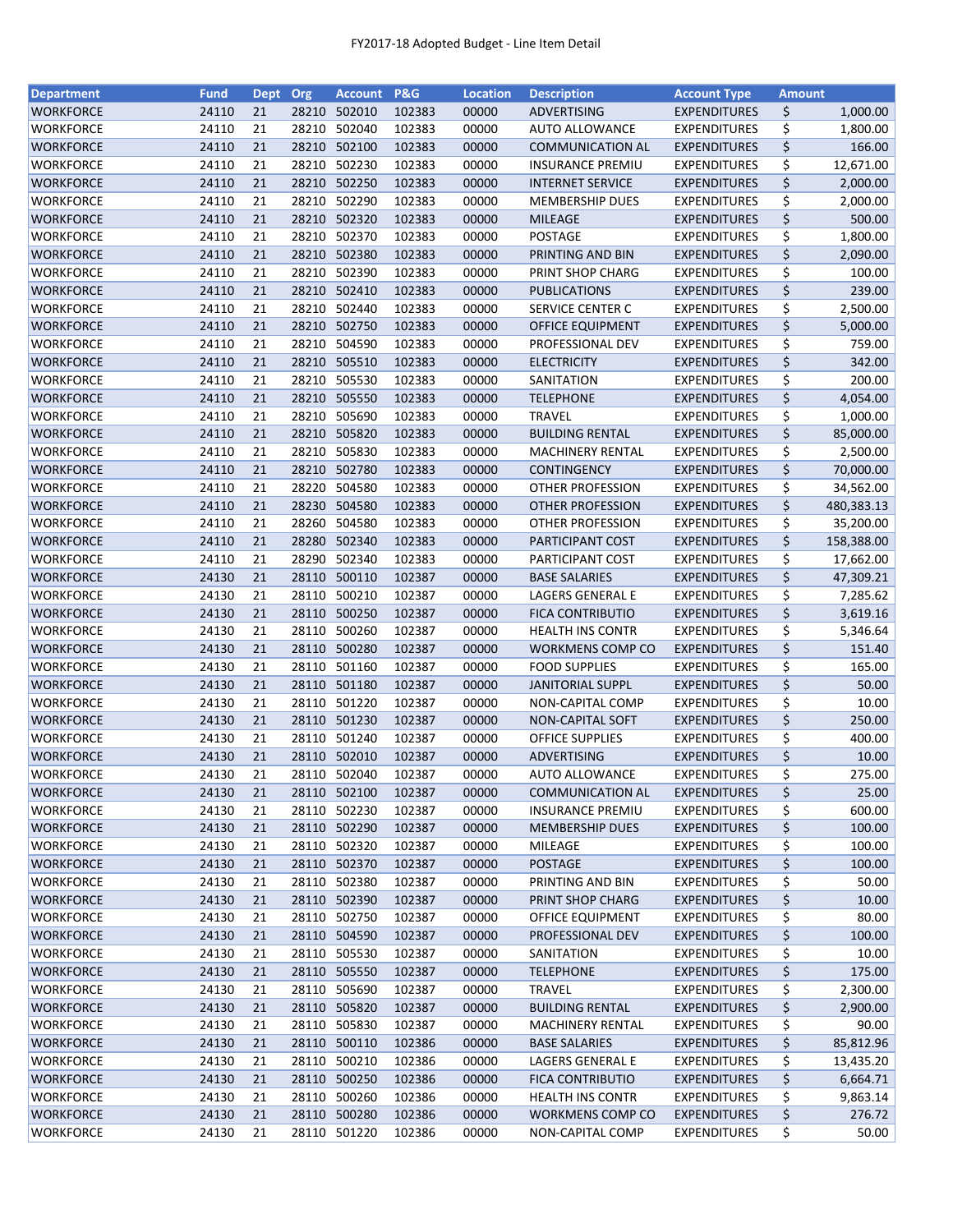| <b>Department</b> | <b>Fund</b>    | Dept Org |       | <b>Account</b> | <b>P&amp;G</b> | <b>Location</b> | <b>Description</b>                | <b>Account Type</b> | <b>Amount</b> |                |
|-------------------|----------------|----------|-------|----------------|----------------|-----------------|-----------------------------------|---------------------|---------------|----------------|
| <b>WORKFORCE</b>  | 24130          | 21       | 28110 | 501230         | 102386         | 00000           | NON-CAPITAL SOFT                  | <b>EXPENDITURES</b> | \$            | 900.00         |
| WORKFORCE         | 24130          | 21       | 28110 | 501240         | 102386         | 00000           | <b>OFFICE SUPPLIES</b>            | <b>EXPENDITURES</b> | \$            | 1,050.00       |
| <b>WORKFORCE</b>  | 24130          | 21       | 28110 | 502040         | 102386         | 00000           | <b>AUTO ALLOWANCE</b>             | <b>EXPENDITURES</b> | \$            | 600.00         |
| <b>WORKFORCE</b>  | 24130          | 21       | 28110 | 502100         | 102386         | 00000           | <b>COMMUNICATION AL</b>           | <b>EXPENDITURES</b> | \$            | 50.00          |
| WORKFORCE         | 24130          | 21       |       | 28110 502230   | 102386         | 00000           | <b>INSURANCE PREMIU</b>           | <b>EXPENDITURES</b> | \$            | 1,200.00       |
| <b>WORKFORCE</b>  | 24130          | 21       | 28110 | 502320         | 102386         | 00000           | MILEAGE                           | <b>EXPENDITURES</b> | \$            | 200.00         |
| <b>WORKFORCE</b>  | 24130          | 21       |       | 28110 502380   | 102386         | 00000           | PRINTING AND BIN                  | <b>EXPENDITURES</b> | \$            | 150.00         |
| WORKFORCE         | 24130          | 21       |       | 28110 502390   | 102386         | 00000           | PRINT SHOP CHARG                  | <b>EXPENDITURES</b> | \$            | 20.00          |
| WORKFORCE         | 24130          | 21       | 28110 | 502750         | 102386         | 00000           | OFFICE EQUIPMENT                  | <b>EXPENDITURES</b> | \$            | 180.00         |
| WORKFORCE         | 24130          | 21       | 28110 | 504590         | 102386         | 00000           | PROFESSIONAL DEV                  | <b>EXPENDITURES</b> | \$            | 600.00         |
| WORKFORCE         | 24130          | 21       |       | 28110 505530   | 102386         | 00000           | SANITATION                        | <b>EXPENDITURES</b> | \$            | 20.00          |
| <b>WORKFORCE</b>  |                |          |       | 28110 505550   | 102386         |                 |                                   |                     | \$            | 350.00         |
|                   | 24130<br>24130 | 21<br>21 | 28110 | 505690         | 102386         | 00000<br>00000  | <b>TELEPHONE</b><br><b>TRAVEL</b> | <b>EXPENDITURES</b> | \$            |                |
| WORKFORCE         |                |          |       |                |                |                 |                                   | <b>EXPENDITURES</b> |               | 4,600.00       |
| WORKFORCE         | 24130          | 21       | 28110 | 505820         | 102386         | 00000           | <b>BUILDING RENTAL</b>            | <b>EXPENDITURES</b> | \$            | 7,000.00       |
| WORKFORCE         | 24130          | 21       | 28110 | 505830         | 102386         | 00000           | <b>MACHINERY RENTAL</b>           | <b>EXPENDITURES</b> | \$            | 150.00         |
| WORKFORCE         | 24130          | 21       | 28120 | 504580         | 102387         | 00000           | OTHER PROFESSION                  | <b>EXPENDITURES</b> | \$            | 1,090.00       |
| WORKFORCE         | 24130          | 21       |       | 28120 504580   | 102386         | 00000           | OTHER PROFESSION                  | <b>EXPENDITURES</b> | \$            | 2,600.00       |
| WORKFORCE         | 24130          | 21       | 28120 | 500130         | 000000         | 00000           | <b>TEMPORARY WAGES</b>            | <b>EXPENDITURES</b> | \$            | 23,000.00      |
| <b>WORKFORCE</b>  | 24130          | 21       |       | 28120 500130   | 000000         | 00000           | <b>TEMPORARY WAGES</b>            | <b>EXPENDITURES</b> | \$            | 1,880.00       |
| WORKFORCE         | 24130          | 21       |       | 28210 416010   | 102387         | 00000           | <b>FEDERAL GRANT RE</b>           | <b>REVENUE</b>      | \$            | (978, 757.95)  |
| WORKFORCE         | 24130          | 21       |       | 28210 500110   | 102387         | 00000           | <b>BASE SALARIES</b>              | <b>EXPENDITURES</b> | \$            | 115,823.03     |
| WORKFORCE         | 24130          | 21       | 28210 | 500130         | 102387         | 00000           | <b>TEMPORARY WAGES</b>            | <b>EXPENDITURES</b> | \$            | 276,750.35     |
| <b>WORKFORCE</b>  | 24130          | 21       |       | 28210 500210   | 102387         | 00000           | <b>LAGERS GENERAL E</b>           | <b>EXPENDITURES</b> | \$            | 60,456.30      |
| <b>WORKFORCE</b>  | 24130          | 21       |       | 28210 500250   | 102387         | 00000           | <b>FICA CONTRIBUTIO</b>           | <b>EXPENDITURES</b> | \$            | 30,031.90      |
| WORKFORCE         | 24130          | 21       |       | 28210 500260   | 102387         | 00000           | <b>HEALTH INS CONTR</b>           | <b>EXPENDITURES</b> | \$            | 62,132.11      |
| <b>WORKFORCE</b>  | 24130          | 21       | 28210 | 500280         | 102387         | 00000           | <b>WORKMENS COMP CO</b>           | <b>EXPENDITURES</b> | \$            | 1,256.23       |
| WORKFORCE         | 24130          | 21       | 28210 | 501160         | 102387         | 00000           | <b>FOOD SUPPLIES</b>              | <b>EXPENDITURES</b> | \$            | 500.00         |
| WORKFORCE         | 24130          | 21       | 28210 | 501180         | 102387         | 00000           | <b>JANITORIAL SUPPL</b>           | <b>EXPENDITURES</b> | \$            | 250.00         |
| <b>WORKFORCE</b>  | 24130          | 21       | 28210 | 501230         | 102387         | 00000           | <b>NON-CAPITAL SOFT</b>           | <b>EXPENDITURES</b> | \$            | 2,000.00       |
| WORKFORCE         | 24130          | 21       | 28210 | 501240         | 102387         | 00000           | <b>OFFICE SUPPLIES</b>            | <b>EXPENDITURES</b> | \$            | 3,000.00       |
| WORKFORCE         | 24130          | 21       |       | 28210 502010   | 102387         | 00000           | ADVERTISING                       | <b>EXPENDITURES</b> | \$            | 1,000.00       |
| <b>WORKFORCE</b>  | 24130          | 21       | 28210 | 502040         | 102387         | 00000           | <b>AUTO ALLOWANCE</b>             | <b>EXPENDITURES</b> | \$            | 20,000.00      |
| <b>WORKFORCE</b>  | 24130          | 21       |       | 28210 502100   | 102387         | 00000           | <b>COMMUNICATION AL</b>           | <b>EXPENDITURES</b> | \$            | 100.00         |
| WORKFORCE         | 24130          | 21       | 28210 | 502250         | 102387         | 00000           | <b>INTERNET SERVICE</b>           | <b>EXPENDITURES</b> | \$            | 15,900.00      |
| <b>WORKFORCE</b>  | 24130          | 21       |       | 28210 502290   | 102387         | 00000           | <b>MEMBERSHIP DUES</b>            | <b>EXPENDITURES</b> | \$            | 1,100.00       |
| <b>WORKFORCE</b>  | 24130          | 21       |       | 28210 502320   | 102387         |                 |                                   |                     | \$            | 800.00         |
|                   |                |          |       |                |                | 00000           | MILEAGE                           | <b>EXPENDITURES</b> | \$            |                |
| WORKFORCE         | 24130          | 21       |       | 28210 502370   | 102387         | 00000           | <b>POSTAGE</b>                    | <b>EXPENDITURES</b> |               | 3,000.00       |
| <b>WORKFORCE</b>  | 24130          | 21       |       | 28210 502380   | 102387         | 00000           | PRINTING AND BIN                  | <b>EXPENDITURES</b> | \$            | 700.00         |
| WORKFORCE         | 24130          | 21       |       | 28210 502750   | 102387         | 00000           | OFFICE EQUIPMENT                  | <b>EXPENDITURES</b> | \$            | 1,000.00       |
| WORKFORCE         | 24130          | 21       | 28210 | 504590         | 102387         | 00000           | PROFESSIONAL DEV                  | <b>EXPENDITURES</b> | \$            | 2,000.00       |
| <b>WORKFORCE</b>  | 24130          | 21       |       | 28210 505530   | 102387         | 00000           | SANITATION                        | <b>EXPENDITURES</b> | \$            | 6.00           |
| WORKFORCE         | 24130          | 21       |       | 28210 505550   | 102387         | 00000           | <b>TELEPHONE</b>                  | <b>EXPENDITURES</b> | \$            | 4,000.00       |
| <b>WORKFORCE</b>  | 24130          | 21       |       | 28210 505690   | 102387         | 00000           | <b>TRAVEL</b>                     | <b>EXPENDITURES</b> | \$            | 14,000.00      |
| <b>WORKFORCE</b>  | 24130          | 21       |       | 28210 505820   | 102387         | 00000           | <b>BUILDING RENTAL</b>            | <b>EXPENDITURES</b> | \$            | 34,000.00      |
| WORKFORCE         | 24130          | 21       |       | 28210 505830   | 102387         | 00000           | <b>MACHINERY RENTAL</b>           | <b>EXPENDITURES</b> | \$            | 3,200.00       |
| WORKFORCE         | 24130          | 21       |       | 28210 416010   | 102386         | 00000           | <b>FEDERAL GRANT RE</b>           | <b>REVENUE</b>      | \$            | (1,962,502.62) |
| <b>WORKFORCE</b>  | 24130          | 21       |       | 28210 500110   | 102386         | 00000           | <b>BASE SALARIES</b>              | <b>EXPENDITURES</b> | \$            | 776,739.33     |
| WORKFORCE         | 24130          | 21       |       | 28210 500210   | 102386         | 00000           | LAGERS GENERAL E                  | <b>EXPENDITURES</b> | \$            | 119,617.86     |
| WORKFORCE         | 24130          | 21       |       | 28210 500250   | 102386         | 00000           | <b>FICA CONTRIBUTIO</b>           | <b>EXPENDITURES</b> | \$            | 59,420.64      |
| <b>WORKFORCE</b>  | 24130          | 21       |       | 28210 500260   | 102386         | 00000           | <b>HEALTH INS CONTR</b>           | <b>EXPENDITURES</b> | \$            | 122,916.50     |
| <b>WORKFORCE</b>  | 24130          | 21       |       | 28210 500280   | 102386         | 00000           | <b>WORKMENS COMP CO</b>           | <b>EXPENDITURES</b> | \$            | 2,485.56       |
| WORKFORCE         | 24130          | 21       |       | 28210 501160   | 102386         | 00000           | <b>FOOD SUPPLIES</b>              | <b>EXPENDITURES</b> | \$            | 1,500.00       |
| <b>WORKFORCE</b>  | 24130          | 21       |       | 28210 501180   | 102386         | 00000           | <b>JANITORIAL SUPPL</b>           | <b>EXPENDITURES</b> | \$            | 1,500.00       |
| <b>WORKFORCE</b>  | 24130          | 21       | 28210 | 501190         | 102386         | 00000           | <b>TOOLS &amp; EQUIPMEN</b>       | <b>EXPENDITURES</b> | \$            | 2,000.00       |
| <b>WORKFORCE</b>  | 24130          | 21       |       | 28210 501220   | 102386         | 00000           | NON-CAPITAL COMP                  | <b>EXPENDITURES</b> | \$            | 5,000.00       |
| <b>WORKFORCE</b>  | 24130          | 21       |       | 28210 501230   | 102386         | 00000           | NON-CAPITAL SOFT                  | <b>EXPENDITURES</b> | \$            | 5,000.00       |
| <b>WORKFORCE</b>  | 24130          | 21       |       | 28210 501240   | 102386         | 00000           | <b>OFFICE SUPPLIES</b>            | <b>EXPENDITURES</b> | \$            | 10,000.00      |
| <b>WORKFORCE</b>  | 24130          | 21       |       | 28210 502010   | 102386         | 00000           | ADVERTISING                       | <b>EXPENDITURES</b> | \$            | 1,800.00       |
|                   |                |          |       |                |                |                 |                                   |                     |               |                |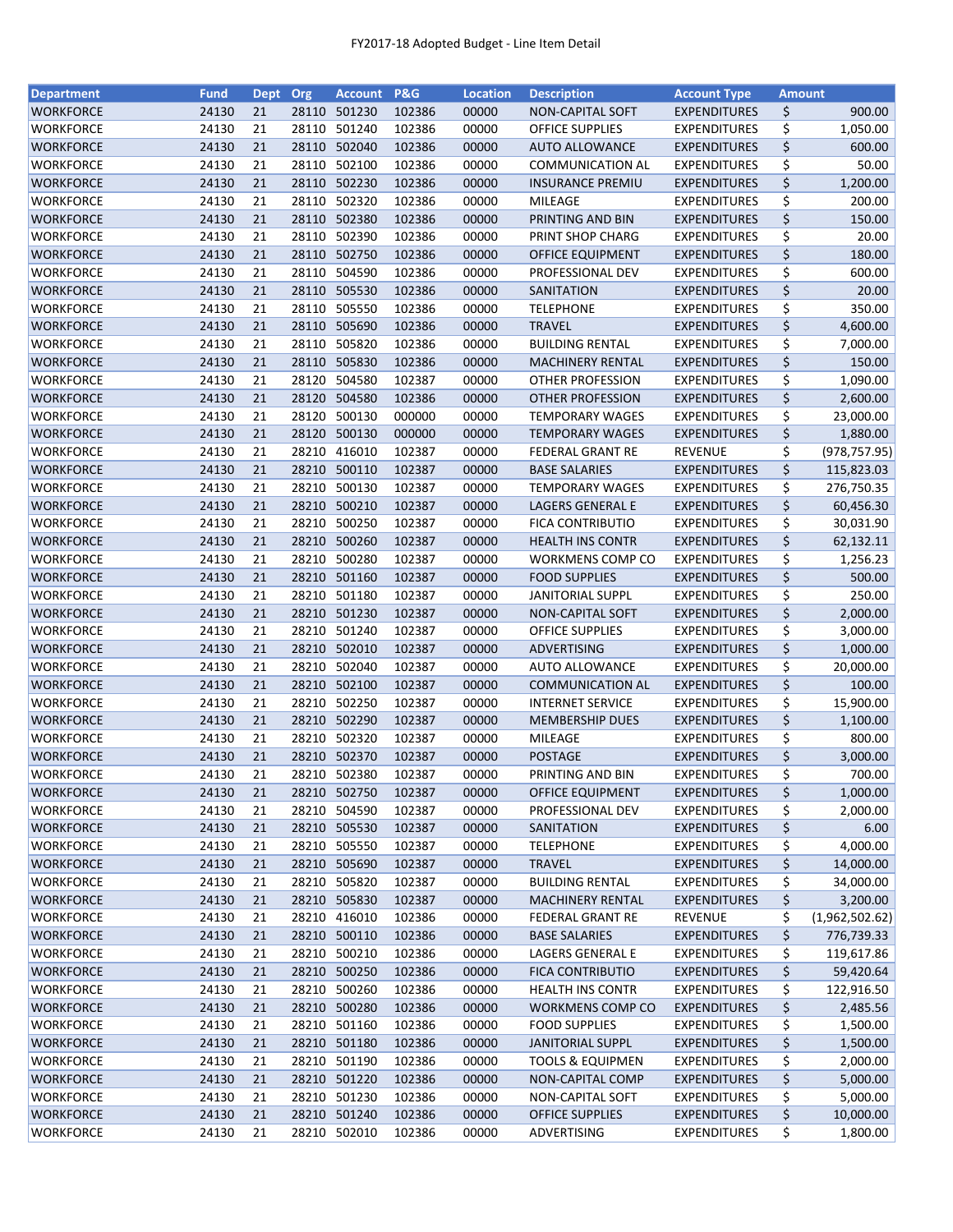| <b>Department</b>                    | <b>Fund</b>    | Dept Org |       | <b>Account</b> | P&G              | <b>Location</b> | <b>Description</b>                   | <b>Account Type</b>                        | <b>Amount</b> |                      |
|--------------------------------------|----------------|----------|-------|----------------|------------------|-----------------|--------------------------------------|--------------------------------------------|---------------|----------------------|
| <b>WORKFORCE</b>                     | 24130          | 21       | 28210 | 502040         | 102386           | 00000           | <b>AUTO ALLOWANCE</b>                | <b>EXPENDITURES</b>                        | \$            | 20,000.00            |
| WORKFORCE                            | 24130          | 21       | 28210 | 502100         | 102386           | 00000           | <b>COMMUNICATION AL</b>              | <b>EXPENDITURES</b>                        | \$            | 500.00               |
| <b>WORKFORCE</b>                     | 24130          | 21       | 28210 | 502250         | 102386           | 00000           | <b>INTERNET SERVICE</b>              | <b>EXPENDITURES</b>                        | \$            | 9,500.00             |
| <b>WORKFORCE</b>                     | 24130          | 21       | 28210 | 502290         | 102386           | 00000           | <b>MEMBERSHIP DUES</b>               | <b>EXPENDITURES</b>                        | \$            | 3,500.00             |
| <b>WORKFORCE</b>                     | 24130          | 21       | 28210 | 502320         | 102386           | 00000           | <b>MILEAGE</b>                       | <b>EXPENDITURES</b>                        | \$            | 1,000.00             |
| <b>WORKFORCE</b>                     | 24130          | 21       | 28210 | 502370         | 102386           | 00000           | <b>POSTAGE</b>                       | <b>EXPENDITURES</b>                        | \$            | 10,000.00            |
| <b>WORKFORCE</b>                     | 24130          | 21       | 28210 | 502380         | 102386           | 00000           | PRINTING AND BIN                     | <b>EXPENDITURES</b>                        | \$            | 2,950.00             |
| WORKFORCE                            | 24130          | 21       | 28210 | 502390         | 102386           | 00000           | PRINT SHOP CHARG                     | <b>EXPENDITURES</b>                        | \$            | 50.00                |
| WORKFORCE                            | 24130          | 21       | 28210 | 502410         | 102386           | 00000           | <b>PUBLICATIONS</b>                  | <b>EXPENDITURES</b>                        | \$            | 500.00               |
| WORKFORCE                            | 24130          | 21       | 28210 | 502750         | 102386           | 00000           | OFFICE EQUIPMENT                     | <b>EXPENDITURES</b>                        | \$            | 3,150.00             |
| WORKFORCE                            | 24130          | 21       |       | 28210 504590   | 102386           | 00000           | PROFESSIONAL DEV                     | <b>EXPENDITURES</b>                        | \$            | 6,000.00             |
| WORKFORCE                            | 24130          | 21       | 28210 | 505510         | 102386           | 00000           | <b>ELECTRICITY</b>                   | <b>EXPENDITURES</b>                        | \$            | 2,350.00             |
| WORKFORCE                            | 24130          | 21       | 28210 | 505530         | 102386           | 00000           | SANITATION                           | <b>EXPENDITURES</b>                        | \$            | 250.00               |
| WORKFORCE                            | 24130          | 21       | 28210 | 505550         | 102386           | 00000           | <b>TELEPHONE</b>                     | <b>EXPENDITURES</b>                        | \$            | 20,000.00            |
| WORKFORCE                            | 24130          | 21       | 28210 | 505690         | 102386           | 00000           | <b>TRAVEL</b>                        | <b>EXPENDITURES</b>                        | \$            | 19,000.00            |
| WORKFORCE                            | 24130          | 21       | 28210 | 505820         | 102386           | 00000           | <b>BUILDING RENTAL</b>               | <b>EXPENDITURES</b>                        | \$            | 115,000.00           |
| <b>WORKFORCE</b>                     | 24130          | 21       | 28210 | 505830         | 102386           | 00000           | <b>MACHINERY RENTAL</b>              | <b>EXPENDITURES</b>                        | \$            | 8,000.00             |
| <b>WORKFORCE</b>                     | 24130          | 21       | 28210 | 416010         | 000000           | 00000           | <b>FEDERAL GRANT RE</b>              | <b>REVENUE</b>                             | \$            | (377, 857.40)        |
| <b>WORKFORCE</b>                     | 24130          | 21       |       | 28210 416010   | 000000           | 00000           | <b>FEDERAL GRANT RE</b>              | <b>REVENUE</b>                             | \$            | (64, 244.60)         |
| WORKFORCE                            | 24130          | 21       | 28220 | 504580         | 102387           | 00000           | OTHER PROFESSION                     | <b>EXPENDITURES</b>                        | \$            | 15,000.00            |
| <b>WORKFORCE</b>                     | 24130          | 21       | 28220 | 504580         | 102386           | 00000           | <b>OTHER PROFESSION</b>              | <b>EXPENDITURES</b>                        | \$            | 40,000.00            |
| <b>WORKFORCE</b>                     | 24130          | 21       | 28220 | 504580         | 000000           | 00000           | OTHER PROFESSION                     | <b>EXPENDITURES</b>                        | \$            | 67,028.62            |
| <b>WORKFORCE</b>                     | 24130          | 21       |       | 28220 504580   | 000000           | 00000           | <b>OTHER PROFESSION</b>              | <b>EXPENDITURES</b>                        | \$            | 11,779.60            |
| <b>WORKFORCE</b>                     | 24130          | 21       | 28250 | 504580         | 102386           | 00000           | OTHER PROFESSION                     | <b>EXPENDITURES</b>                        | \$            | 100,000.00           |
| WORKFORCE                            | 24130          | 21       |       | 28260 504580   | 102387           | 00000           | OTHER PROFESSION                     | <b>EXPENDITURES</b>                        | \$            | 8,000.00             |
| <b>WORKFORCE</b>                     | 24130          | 21       | 28260 | 504580         | 102386           | 00000           | <b>OTHER PROFESSION</b>              | <b>EXPENDITURES</b>                        | \$            | 10,000.00            |
| WORKFORCE                            | 24130          | 21       | 28280 | 502340         | 102387           | 00000           | PARTICIPANT COST                     | <b>EXPENDITURES</b>                        | \$            | 56,000.00            |
| WORKFORCE                            | 24130          | 21       | 28280 | 502340         | 102386           | 00000           | PARTICIPANT COST                     | <b>EXPENDITURES</b>                        | \$            | 90,000.00            |
| <b>WORKFORCE</b>                     | 24130          | 21       | 28280 | 502340         | 000000           | 00000           | PARTICIPANT COST                     | <b>EXPENDITURES</b>                        | \$            | 234,600.00           |
|                                      | 24130          | 21       | 28280 | 502340         | 000000           | 00000           | PARTICIPANT COST                     | <b>EXPENDITURES</b>                        | \$            | 40,800.00            |
| WORKFORCE<br>WORKFORCE               | 24130          | 21       | 28290 | 502340         | 102387           | 00000           | PARTICIPANT COST                     | <b>EXPENDITURES</b>                        | \$            | 9,000.00             |
| <b>WORKFORCE</b>                     | 24130          | 21       | 28290 | 502340         | 102386           | 00000           | PARTICIPANT COST                     | <b>EXPENDITURES</b>                        | \$            | 20,000.00            |
| <b>WORKFORCE</b>                     | 24130          | 21       | 28290 | 502340         | 000000           | 00000           | PARTICIPANT COST                     | <b>EXPENDITURES</b>                        | \$            |                      |
|                                      |                | 21       | 28290 | 502340         |                  |                 |                                      |                                            | \$            | 41,383.78            |
| WORKFORCE                            | 24130<br>24130 | 21       |       | 28320 502340   | 000000<br>102387 | 00000<br>00000  | PARTICIPANT COST<br>PARTICIPANT COST | <b>EXPENDITURES</b>                        | \$            | 7,201.48<br>2,150.00 |
| <b>WORKFORCE</b><br><b>WORKFORCE</b> | 24130          | 21       | 28320 | 502340         | 102386           |                 |                                      | <b>EXPENDITURES</b><br><b>EXPENDITURES</b> |               |                      |
|                                      |                |          |       |                |                  | 00000           | PARTICIPANT COST                     |                                            | \$            | 7,000.00             |
| WORKFORCE                            | 24130          | 21<br>21 |       | 28320 502340   | 000000           | 00000           | PARTICIPANT COST                     | <b>EXPENDITURES</b>                        | \$            | 11,845.00            |
| <b>WORKFORCE</b>                     | 24130          |          |       | 28320 502340   | 000000           | 00000           | PARTICIPANT COST                     | <b>EXPENDITURES</b>                        | \$            | 2,583.52             |
| <b>WORKFORCE</b>                     | 24130          | 21       |       | 28360 502340   | 102387           | 00000           | PARTICIPANT COST                     | <b>EXPENDITURES</b>                        | \$            | 200.00               |
| <b>WORKFORCE</b>                     | 24130          | 21       | 28360 | 502340         | 102386           | 00000           | PARTICIPANT COST                     | <b>EXPENDITURES</b>                        | \$            | 1,000.00             |
| <b>WORKFORCE</b>                     | 24130          | 21       |       | 28390 502340   | 102387           | 00000           | PARTICIPANT COST                     | <b>EXPENDITURES</b>                        | \$            | 99,800.00            |
| WORKFORCE                            | 24130          | 21       |       | 28390 502340   | 102386           | 00000           | PARTICIPANT COST                     | <b>EXPENDITURES</b>                        | \$            | 99,000.00            |
| WORKFORCE                            | 24130          | 21       |       | 28400 502340   | 102387           | 00000           | PARTICIPANT COST                     | <b>EXPENDITURES</b>                        | \$            | 18,000.00            |
| <b>WORKFORCE</b>                     | 24130          | 21       |       | 28400 502340   | 102386           | 00000           | PARTICIPANT COST                     | <b>EXPENDITURES</b>                        | \$            | 50,000.00            |
| WORKFORCE                            | 24130          | 21       |       | 28500 502340   | 102387           | 00000           | PARTICIPANT COST                     | <b>EXPENDITURES</b>                        | \$            | 45,000.00            |
| <b>WORKFORCE</b>                     | 24130          | 21       |       | 28500 502340   | 102386           | 00000           | PARTICIPANT COST                     | <b>EXPENDITURES</b>                        | \$            | 80,000.00            |
| WORKFORCE                            | 24140          | 21       |       | 28110 416010   | 102388           | 00000           | <b>FEDERAL GRANT RE</b>              | <b>REVENUE</b>                             | \$            | (50,000.00)          |
| WORKFORCE                            | 24140          | 21       |       | 28300 502340   | 102388           | 00000           | PARTICIPANT COST                     | <b>EXPENDITURES</b>                        | \$            | 50,000.00            |
| <b>WORKFORCE</b>                     | 24180          | 21       |       | 28110 502780   | 000000           | 00000           | <b>CONTINGENCY</b>                   | <b>EXPENDITURES</b>                        | \$            | 10,000.00            |
| <b>WORKFORCE</b>                     | 24180          | 21       |       | 28110 417010   | 000000           | 00000           | TRANSFER FROM OT                     | <b>REVENUE</b>                             | \$            | (10,000.00)          |
| WORKFORCE                            | 24180          | 21       |       | 28210 500110   | 000000           | 10146           | <b>BASE SALARIES</b>                 | <b>EXPENDITURES</b>                        | \$            | 6,000.00             |
| WORKFORCE                            | 24180          | 21       | 28210 | 500210         | 000000           | 10146           | LAGERS GENERAL E                     | <b>EXPENDITURES</b>                        | \$            | 978.00               |
| WORKFORCE                            | 24180          | 21       | 28210 | 500250         | 000000           | 10146           | <b>FICA CONTRIBUTIO</b>              | <b>EXPENDITURES</b>                        | \$            | 459.00               |
| <b>WORKFORCE</b>                     | 24180          | 21       | 28210 | 500260         | 000000           | 10146           | <b>HEALTH INS CONTR</b>              | <b>EXPENDITURES</b>                        | \$            | 797.54               |
| WORKFORCE                            | 24180          | 21       |       | 28210 500280   | 000000           | 10146           | <b>WORKMENS COMP CO</b>              | <b>EXPENDITURES</b>                        | \$            | 57.54                |
| <b>WORKFORCE</b>                     | 24180          | 21       |       | 28210 414110   | 000000           | 00000           | REIMBURSEMENTS                       | <b>REVENUE</b>                             | \$            | (185, 323.45)        |
| <b>WORKFORCE</b>                     | 24180          | 21       |       | 28220 504580   | 000000           | 10146           | OTHER PROFESSION                     | <b>EXPENDITURES</b>                        | \$            | 3,300.00             |
| <b>WORKFORCE</b>                     | 24180          | 21       |       | 28220 504580   | 000000           | 10419           | OTHER PROFESSION                     | <b>EXPENDITURES</b>                        | \$            | 40,000.00            |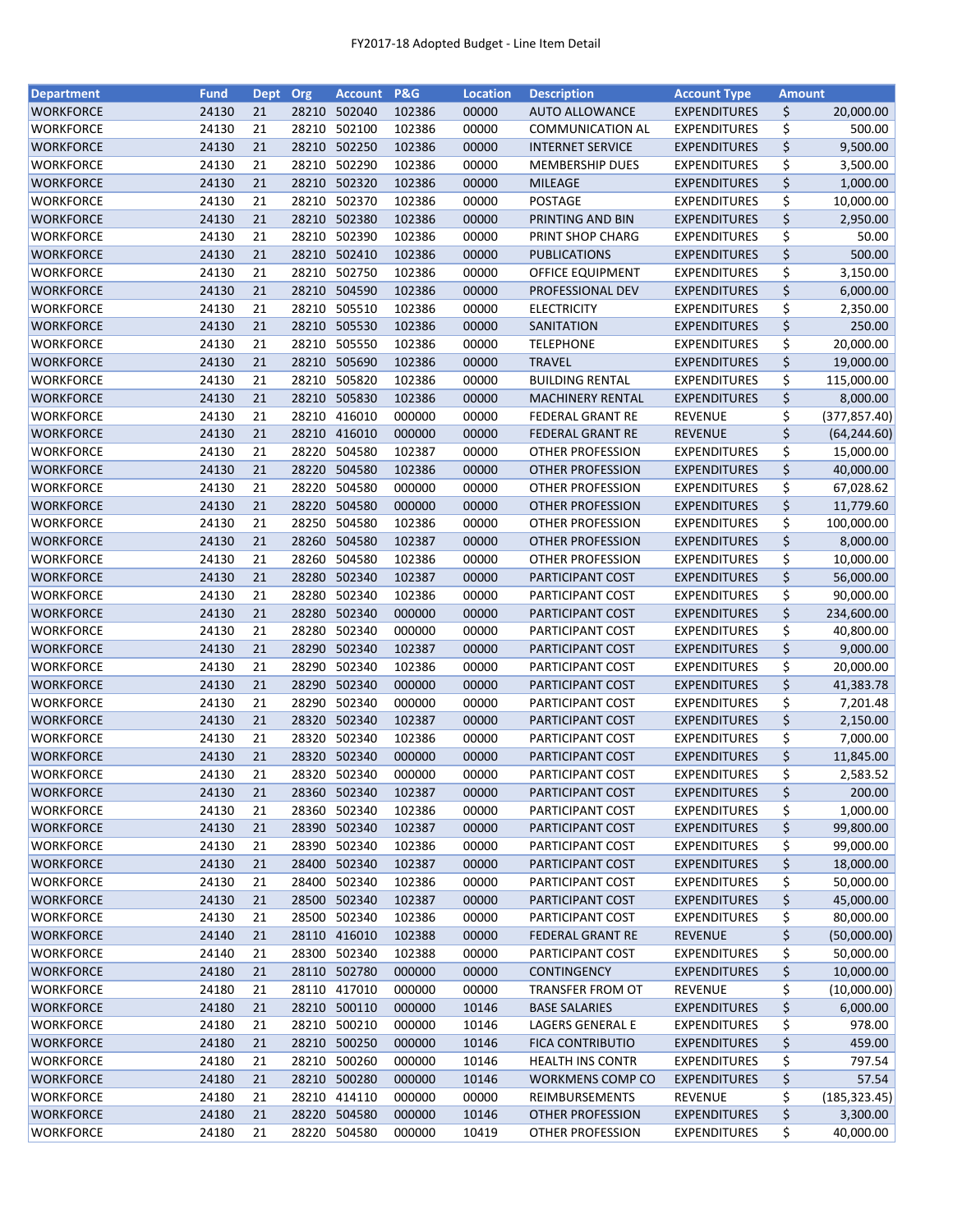| <b>Department</b> | <b>Fund</b> | <b>Dept</b> | Org   | <b>Account</b> | <b>P&amp;G</b> | <b>Location</b> | <b>Description</b>      | <b>Account Type</b> | <b>Amount</b> |              |
|-------------------|-------------|-------------|-------|----------------|----------------|-----------------|-------------------------|---------------------|---------------|--------------|
| <b>WORKFORCE</b>  | 24180       | 21          | 28460 | 502370         | 000000         | 10146           | <b>POSTAGE</b>          | <b>EXPENDITURES</b> | \$            | 10.00        |
| WORKFORCE         | 24180       | 21          | 28480 | 502370         | 000000         | 10146           | POSTAGE                 | <b>EXPENDITURES</b> | \$            | 1,400.00     |
| <b>WORKFORCE</b>  | 24180       | 21          | 28910 | 500110         | 000000         | 10146           | <b>BASE SALARIES</b>    | <b>EXPENDITURES</b> | \$            | 28,000.00    |
| <b>WORKFORCE</b>  | 24180       | 21          | 28910 | 500210         | 000000         | 10146           | <b>LAGERS GENERAL E</b> | <b>EXPENDITURES</b> | \$            | 4,564.00     |
| WORKFORCE         | 24180       | 21          | 28910 | 500250         | 000000         | 10146           | <b>FICA CONTRIBUTIO</b> | <b>EXPENDITURES</b> | \$            | 2,142.00     |
| <b>WORKFORCE</b>  | 24180       | 21          | 28910 | 500260         | 000000         | 10146           | <b>HEALTH INS CONTR</b> | <b>EXPENDITURES</b> | \$            | 3,721.83     |
| WORKFORCE         | 24180       | 21          | 28910 | 500280         | 000000         | 10146           | WORKMENS COMP CO        | <b>EXPENDITURES</b> | \$            | 268.54       |
| WORKFORCE         | 24180       | 21          | 28910 | 501180         | 000000         | 10146           | <b>JANITORIAL SUPPL</b> | <b>EXPENDITURES</b> | \$            | 500.00       |
| WORKFORCE         | 24180       | 21          |       | 28910 501240   | 000000         | 10146           | <b>OFFICE SUPPLIES</b>  | <b>EXPENDITURES</b> | \$            | 2,750.00     |
| WORKFORCE         | 24180       | 21          | 28910 | 502290         | 000000         | 10146           | <b>MEMBERSHIP DUES</b>  | <b>EXPENDITURES</b> | \$            | 10.00        |
| <b>WORKFORCE</b>  | 24180       | 21          |       | 28910 502370   | 000000         | 10146           | POSTAGE                 | <b>EXPENDITURES</b> | \$            | 125.00       |
| WORKFORCE         | 24180       | 21          | 28910 | 502380         | 000000         | 10146           | PRINTING AND BIN        | <b>EXPENDITURES</b> | \$            | 275.00       |
| <b>WORKFORCE</b>  | 24180       | 21          | 28910 | 502750         | 000000         | 10146           | OFFICE EQUIPMENT        | <b>EXPENDITURES</b> | \$            | 2,400.00     |
| WORKFORCE         | 24180       | 21          | 28910 | 505530         | 000000         | 10146           | SANITATION              | <b>EXPENDITURES</b> | \$            | 125.00       |
| <b>WORKFORCE</b>  | 24180       | 21          | 28910 | 505550         | 000000         | 10146           | <b>TELEPHONE</b>        | <b>EXPENDITURES</b> | \$            | 900.00       |
| <b>WORKFORCE</b>  | 24180       | 21          | 28910 | 505820         | 000000         | 10146           | <b>BUILDING RENTAL</b>  | <b>EXPENDITURES</b> | \$            | 50,000.00    |
| WORKFORCE         | 24180       | 21          |       | 28910 505550   | 000000         | 10146           | <b>TELEPHONE</b>        | <b>EXPENDITURES</b> | \$            | 750.00       |
| <b>WORKFORCE</b>  | 24180       | 21          |       | 28910 501180   | 000000         | 10419           | <b>JANITORIAL SUPPL</b> | <b>EXPENDITURES</b> | \$            | 230.00       |
| <b>WORKFORCE</b>  | 24180       | 21          |       | 28910 501180   | 000000         | 10419           | <b>JANITORIAL SUPPL</b> | <b>EXPENDITURES</b> | \$            | 1,050.00     |
| WORKFORCE         | 24180       | 21          |       | 28910 501180   | 000000         | 10419           | <b>JANITORIAL SUPPL</b> | <b>EXPENDITURES</b> | \$            | 300.00       |
| WORKFORCE         | 24180       | 21          |       | 28910 501180   | 000000         | 10419           | <b>JANITORIAL SUPPL</b> | <b>EXPENDITURES</b> | \$            | 800.00       |
| WORKFORCE         | 24180       | 21          |       | 28910 501180   | 000000         | 10419           | <b>JANITORIAL SUPPL</b> | <b>EXPENDITURES</b> | \$            | 40.00        |
| <b>WORKFORCE</b>  | 24180       | 21          |       | 28910 501180   | 000000         | 10419           | <b>JANITORIAL SUPPL</b> | <b>EXPENDITURES</b> | \$            | 2,250.00     |
| WORKFORCE         | 24180       | 21          |       | 28910 501180   | 000000         | 10419           | <b>JANITORIAL SUPPL</b> | <b>EXPENDITURES</b> | \$            | 5,500.00     |
| WORKFORCE         | 24180       | 21          | 28910 | 501180         | 000000         | 10419           | <b>JANITORIAL SUPPL</b> | <b>EXPENDITURES</b> | \$            | 900.00       |
| WORKFORCE         | 24180       | 21          | 28910 | 501180         | 000000         | 10419           | <b>JANITORIAL SUPPL</b> | <b>EXPENDITURES</b> | \$            | 20,000.00    |
| WORKFORCE         | 24180       | 21          | 28910 | 501180         | 000000         | 10419           | <b>JANITORIAL SUPPL</b> | <b>EXPENDITURES</b> | \$            | 550.00       |
| WORKFORCE         | 24180       | 21          | 28910 | 501180         | 000000         | 10675           | <b>JANITORIAL SUPPL</b> | <b>EXPENDITURES</b> | \$            | 300.00       |
| <b>WORKFORCE</b>  | 24180       | 21          | 28910 | 501240         | 000000         | 10675           | <b>OFFICE SUPPLIES</b>  | <b>EXPENDITURES</b> | \$            | 500.00       |
| WORKFORCE         | 24180       | 21          | 28910 | 502010         | 000000         | 10675           | ADVERTISING             | <b>EXPENDITURES</b> | \$            | 20.00        |
| WORKFORCE         | 24180       | 21          |       | 28910 502380   | 000000         | 10675           | PRINTING AND BIN        | <b>EXPENDITURES</b> | \$            | 50.00        |
| WORKFORCE         | 24180       | 21          | 28910 | 502750         | 000000         | 10675           | OFFICE EQUIPMENT        | <b>EXPENDITURES</b> | \$            | 150.00       |
| WORKFORCE         | 24180       | 21          | 28910 | 505820         | 000000         | 10675           | <b>BUILDING RENTAL</b>  | <b>EXPENDITURES</b> | \$            | 3,000.00     |
| WORKFORCE         | 24180       | 21          | 28910 | 505830         | 000000         | 10675           | <b>MACHINERY RENTAL</b> | <b>EXPENDITURES</b> | \$            | 150.00       |
| <b>WORKFORCE</b>  | 24190       | 21          |       | 28210 414110   | 000000         | 00000           | REIMBURSEMENTS          | <b>REVENUE</b>      | \$            | (3,520.61)   |
| <b>WORKFORCE</b>  | 24190       | 21          |       | 28220 504580   | 000000         | 00000           | OTHER PROFESSION        | <b>EXPENDITURES</b> | \$            | 260.00       |
| WORKFORCE         | 24190       | 21          |       | 28910 500110   | 000000         | 00000           | <b>BASE SALARIES</b>    | <b>EXPENDITURES</b> | \$            | 800.00       |
| <b>WORKFORCE</b>  | 24190       | 21          |       | 28910 500210   | 000000         | 00000           | LAGERS GENERAL E        | <b>EXPENDITURES</b> | \$            | 130.40       |
| <b>WORKFORCE</b>  | 24190       | 21          |       | 28910 500250   | 000000         | 00000           | <b>FICA CONTRIBUTIO</b> | <b>EXPENDITURES</b> | \$            | 61.20        |
| WORKFORCE         | 24190       | 21          | 28910 | 500260         | 000000         | 00000           | <b>HEALTH INS CONTR</b> | <b>EXPENDITURES</b> | \$            | 106.34       |
| <b>WORKFORCE</b>  | 24190       | 21          |       | 28910 500280   | 000000         | 00000           | <b>WORKMENS COMP CO</b> | <b>EXPENDITURES</b> | \$            | 7.67         |
| WORKFORCE         | 24190       | 21          |       | 28910 501180   | 000000         | 00000           | <b>JANITORIAL SUPPL</b> | <b>EXPENDITURES</b> | \$            | 20.00        |
| WORKFORCE         | 24190       | 21          |       | 28910 501240   | 000000         | 00000           | <b>OFFICE SUPPLIES</b>  | <b>EXPENDITURES</b> | \$            | 80.00        |
| <b>WORKFORCE</b>  | 24190       | 21          |       | 28910 502040   | 000000         | 00000           | <b>AUTO ALLOWANCE</b>   | <b>EXPENDITURES</b> | \$            | 20.00        |
| <b>WORKFORCE</b>  | 24190       | 21          |       | 28910 502290   | 000000         | 00000           | <b>MEMBERSHIP DUES</b>  | <b>EXPENDITURES</b> | \$            | 25.00        |
| WORKFORCE         | 24190       | 21          |       | 28910 502370   | 000000         | 00000           | POSTAGE                 | <b>EXPENDITURES</b> | \$            | 5.00         |
| WORKFORCE         | 24190       | 21          |       | 28910 502380   | 000000         | 00000           | PRINTING AND BIN        | <b>EXPENDITURES</b> | \$            | 10.00        |
| WORKFORCE         | 24190       | 21          |       | 28910 502750   | 000000         | 00000           | <b>OFFICE EQUIPMENT</b> | <b>EXPENDITURES</b> | \$            | 20.00        |
| <b>WORKFORCE</b>  | 24190       | 21          |       | 28910 505510   | 000000         | 00000           | <b>ELECTRICITY</b>      | <b>EXPENDITURES</b> | \$            | 400.00       |
| WORKFORCE         | 24190       | 21          |       | 28910 505550   | 000000         | 00000           | <b>TELEPHONE</b>        | <b>EXPENDITURES</b> | \$            | 220.00       |
| <b>WORKFORCE</b>  | 24190       | 21          |       | 28910 505820   | 000000         | 00000           | <b>BUILDING RENTAL</b>  | <b>EXPENDITURES</b> | \$            | 1,350.00     |
| WORKFORCE         | 24190       | 21          |       | 28910 505830   | 000000         | 00000           | MACHINERY RENTAL        | <b>EXPENDITURES</b> | \$            | 5.00         |
| <b>WORKFORCE</b>  | 24200       | 21          |       | 28210 414110   | 000000         | 00000           | REIMBURSEMENTS          | <b>REVENUE</b>      | \$            | (46, 350.00) |
| WORKFORCE         | 24200       | 21          |       | 28220 504580   | 000000         | 00000           | OTHER PROFESSION        | <b>EXPENDITURES</b> | \$            | 2,800.00     |
| WORKFORCE         | 24200       | 21          |       | 28910 501180   | 000000         | 00000           | <b>JANITORIAL SUPPL</b> | <b>EXPENDITURES</b> | \$            | 450.00       |
| WORKFORCE         | 24200       | 21          |       | 28910 505530   | 000000         | 00000           | SANITATION              | <b>EXPENDITURES</b> | \$            | 100.00       |
| <b>WORKFORCE</b>  | 24200       | 21          |       | 28910 505820   | 000000         | 00000           | <b>BUILDING RENTAL</b>  | <b>EXPENDITURES</b> | \$            | 43,000.00    |
| WORKFORCE         | 24210       | 21          |       | 28210 414110   | 000000         | 00000           | REIMBURSEMENTS          | <b>REVENUE</b>      | \$            | (58,063.61)  |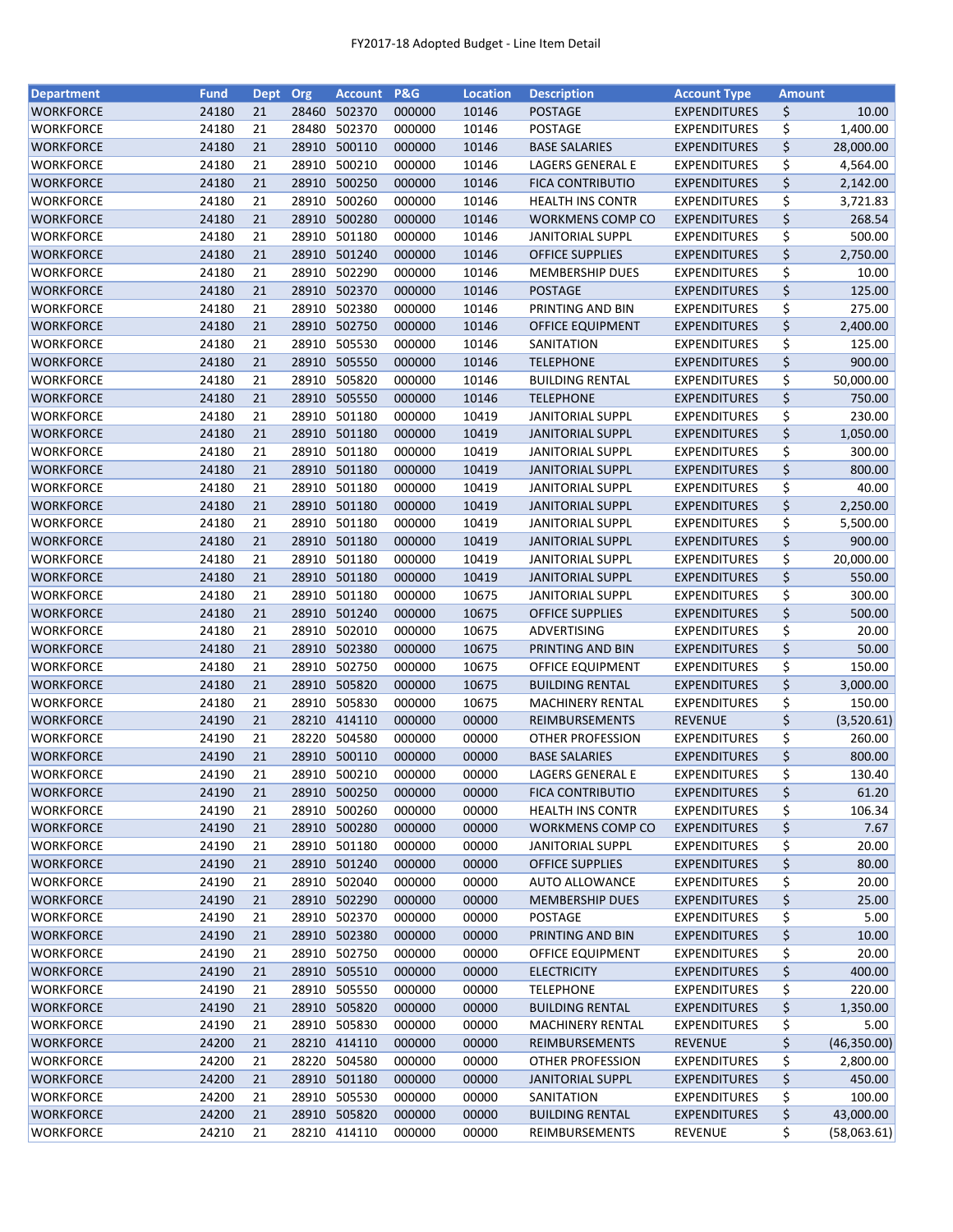| <b>Department</b> | <b>Fund</b> | Dept Org |       | <b>Account</b> | <b>P&amp;G</b>   | <b>Location</b> | <b>Description</b>      | <b>Account Type</b>                        | <b>Amount</b> |               |
|-------------------|-------------|----------|-------|----------------|------------------|-----------------|-------------------------|--------------------------------------------|---------------|---------------|
| <b>WORKFORCE</b>  | 24210       | 21       | 28220 | 504580         | 000000           | 00000           | OTHER PROFESSION        | <b>EXPENDITURES</b>                        | \$            | 3,000.00      |
| WORKFORCE         | 24210       | 21       | 28910 | 500110         | 000000           | 00000           | <b>BASE SALARIES</b>    | <b>EXPENDITURES</b>                        | \$            | 4,080.00      |
| WORKFORCE         | 24210       | 21       |       | 28910 500210   | 000000           | 00000           | <b>LAGERS GENERAL E</b> | <b>EXPENDITURES</b>                        | \$            | 665.04        |
| WORKFORCE         | 24210       | 21       | 28910 | 500250         | 000000           | 00000           | <b>FICA CONTRIBUTIO</b> | <b>EXPENDITURES</b>                        | \$            | 312.12        |
| <b>WORKFORCE</b>  | 24210       | 21       |       | 28910 500260   | 000000           | 00000           | <b>HEALTH INS CONTR</b> | <b>EXPENDITURES</b>                        | \$            | 542.32        |
| WORKFORCE         | 24210       | 21       | 28910 | 500280         | 000000           | 00000           | <b>WORKMENS COMP CO</b> | <b>EXPENDITURES</b>                        | \$            | 39.13         |
| WORKFORCE         | 24210       | 21       | 28910 | 501180         | 000000           | 00000           | <b>JANITORIAL SUPPL</b> | <b>EXPENDITURES</b>                        | \$            | 450.00        |
| WORKFORCE         | 24210       | 21       | 28910 | 501230         | 000000           | 00000           | NON-CAPITAL SOFT        | <b>EXPENDITURES</b>                        | \$            | 20.00         |
| WORKFORCE         | 24210       | 21       |       | 28910 501240   | 000000           | 00000           | <b>OFFICE SUPPLIES</b>  | <b>EXPENDITURES</b>                        | \$            | 150.00        |
| WORKFORCE         | 24210       | 21       |       | 28910 502040   | 000000           | 00000           | <b>AUTO ALLOWANCE</b>   | <b>EXPENDITURES</b>                        | \$            | 5.00          |
|                   |             | 21       |       |                |                  |                 | <b>POSTAGE</b>          |                                            |               |               |
| WORKFORCE         | 24210       |          |       | 28910 502370   | 000000           | 00000           |                         | <b>EXPENDITURES</b>                        | \$            | 5.00          |
| <b>WORKFORCE</b>  | 24210       | 21       | 28910 | 502380         | 000000           | 00000           | PRINTING AND BIN        | <b>EXPENDITURES</b>                        | \$            | 5.00          |
| WORKFORCE         | 24210       | 21       | 28910 | 502750         | 000000           | 00000           | OFFICE EQUIPMENT        | <b>EXPENDITURES</b>                        | \$            | 40.00         |
| WORKFORCE         | 24210       | 21       | 28910 | 505530         | 000000           | 00000           | SANITATION              | <b>EXPENDITURES</b>                        | \$            | 100.00        |
| <b>WORKFORCE</b>  | 24210       | 21       | 28910 | 505550         | 000000           | 00000           | <b>TELEPHONE</b>        | <b>EXPENDITURES</b>                        | \$            | 2,600.00      |
| <b>WORKFORCE</b>  | 24210       | 21       |       | 28910 505820   | 000000           | 00000           | <b>BUILDING RENTAL</b>  | <b>EXPENDITURES</b>                        | \$            | 46,000.00     |
| WORKFORCE         | 24210       | 21       |       | 28910 505830   | 000000           | 00000           | <b>MACHINERY RENTAL</b> | <b>EXPENDITURES</b>                        | \$            | 50.00         |
| <b>WORKFORCE</b>  | 24220       | 21       |       | 28210 414110   | 000000           | 00000           | REIMBURSEMENTS          | <b>REVENUE</b>                             | \$            | (2,600.00)    |
| <b>WORKFORCE</b>  | 24220       | 21       |       | 28910 505820   | 000000           | 00000           | <b>BUILDING RENTAL</b>  | <b>EXPENDITURES</b>                        | \$            | 2,600.00      |
| WORKFORCE         | 24230       | 21       |       | 28210 414110   | 000000           | 00000           | REIMBURSEMENTS          | <b>REVENUE</b>                             | \$            | (6, 385.73)   |
| <b>WORKFORCE</b>  | 24230       | 21       |       | 28220 504580   | 000000           | 00000           | OTHER PROFESSION        | <b>EXPENDITURES</b>                        | \$            | 500.00        |
| WORKFORCE         | 24230       | 21       |       | 28910 500110   | 000000           | 00000           | <b>BASE SALARIES</b>    | <b>EXPENDITURES</b>                        | \$            | 1,350.00      |
| WORKFORCE         | 24230       | 21       |       | 28910 500210   | 000000           | 00000           | <b>LAGERS GENERAL E</b> | <b>EXPENDITURES</b>                        | \$            | 220.05        |
| <b>WORKFORCE</b>  | 24230       | 21       | 28910 | 500250         | 000000           | 00000           | FICA CONTRIBUTIO        | <b>EXPENDITURES</b>                        | \$            | 103.28        |
| <b>WORKFORCE</b>  | 24230       | 21       | 28910 | 500260         | 000000           | 00000           | <b>HEALTH INS CONTR</b> | <b>EXPENDITURES</b>                        | \$            | 179.45        |
| WORKFORCE         | 24230       | 21       | 28910 | 500280         | 000000           | 00000           | WORKMENS COMP CO        | <b>EXPENDITURES</b>                        | \$            | 12.95         |
| WORKFORCE         | 24230       | 21       | 28910 | 501180         | 000000           | 00000           | <b>JANITORIAL SUPPL</b> | <b>EXPENDITURES</b>                        | \$            | 35.00         |
| <b>WORKFORCE</b>  | 24230       | 21       | 28910 | 501240         | 000000           | 00000           | <b>OFFICE SUPPLIES</b>  | <b>EXPENDITURES</b>                        |               | 150.00        |
|                   |             |          |       |                |                  |                 |                         |                                            | \$            |               |
| WORKFORCE         | 24230       | 21       |       | 28910 502040   | 000000           | 00000           | <b>AUTO ALLOWANCE</b>   | <b>EXPENDITURES</b>                        | \$            | 25.00         |
| <b>WORKFORCE</b>  | 24230       | 21       | 28910 | 502290         | 000000           | 00000           | <b>MEMBERSHIP DUES</b>  | <b>EXPENDITURES</b>                        | \$            | 50.00         |
| WORKFORCE         | 24230       | 21       | 28910 | 502370         | 000000           | 00000           | <b>POSTAGE</b>          | <b>EXPENDITURES</b>                        | \$            | 5.00          |
| WORKFORCE         | 24230       | 21       | 28910 | 502380         | 000000           | 00000           | PRINTING AND BIN        | <b>EXPENDITURES</b>                        | \$            | 10.00         |
| WORKFORCE         | 24230       | 21       |       | 28910 502750   | 000000           | 00000           | OFFICE EQUIPMENT        | <b>EXPENDITURES</b>                        | \$            | 35.00         |
| WORKFORCE         | 24230       | 21       |       | 28910 505510   | 000000           | 00000           | <b>ELECTRICITY</b>      | <b>EXPENDITURES</b>                        | \$            | 720.00        |
| WORKFORCE         | 24230       | 21       |       | 28910 505550   | 000000           | 00000           | <b>TELEPHONE</b>        | <b>EXPENDITURES</b>                        | \$            | 375.00        |
| WORKFORCE         | 24230       | 21       |       | 28910 505820   | 000000           | 00000           | <b>BUILDING RENTAL</b>  | <b>EXPENDITURES</b>                        | \$            | 2,600.00      |
| <b>WORKFORCE</b>  | 24230       | 21       |       | 28910 505830   | 000000           | 00000           | <b>MACHINERY RENTAL</b> | <b>EXPENDITURES</b>                        | \$            | 15.00         |
| <b>WORKFORCE</b>  | 24240       | 21       |       | 28210 414110   | 000000           | 00000           | <b>REIMBURSEMENTS</b>   | <b>REVENUE</b>                             | \$            | (2,376.47)    |
| WORKFORCE         | 24240       | 21       |       | 28220 504580   | 000000           | 00000           | <b>OTHER PROFESSION</b> | <b>EXPENDITURES</b>                        | \$            | 175.00        |
| WORKFORCE         | 24240       | 21       | 28910 | 500110         | 000000           | 00000           | <b>BASE SALARIES</b>    | <b>EXPENDITURES</b>                        | \$            | 475.00        |
| <b>WORKFORCE</b>  | 24240       | 21       |       | 28910 500210   | 000000           | 00000           | LAGERS GENERAL E        | <b>EXPENDITURES</b>                        | \$            | 77.43         |
| <b>WORKFORCE</b>  | 24240       | 21       |       | 28910 500250   | 000000           | 00000           | <b>FICA CONTRIBUTIO</b> | <b>EXPENDITURES</b>                        | \$            | 36.34         |
| <b>WORKFORCE</b>  | 24240       | 21       |       | 28910 500260   | 000000           | 00000           | <b>HEALTH INS CONTR</b> | <b>EXPENDITURES</b>                        | \$            | 63.14         |
| WORKFORCE         | 24240       | 21       |       | 28910 500280   | 000000           | 00000           | WORKMENS COMP CO        | <b>EXPENDITURES</b>                        | \$            | 4.56          |
| WORKFORCE         | 24240       | 21       |       | 28910 501180   | 000000           | 00000           | <b>JANITORIAL SUPPL</b> | <b>EXPENDITURES</b>                        | \$            | 15.00         |
| WORKFORCE         | 24240       | 21       |       | 28910 501240   | 000000           | 00000           | <b>OFFICE SUPPLIES</b>  | <b>EXPENDITURES</b>                        | \$            | 50.00         |
| WORKFORCE         | 24240       | 21       |       | 28910 502040   | 000000           | 00000           | <b>AUTO ALLOWANCE</b>   | <b>EXPENDITURES</b>                        | \$            | 10.00         |
|                   |             |          |       | 28910 502290   |                  |                 | <b>MEMBERSHIP DUES</b>  |                                            |               |               |
| WORKFORCE         | 24240       | 21       |       | 28910 502370   | 000000<br>000000 | 00000           |                         | <b>EXPENDITURES</b><br><b>EXPENDITURES</b> | \$            | 15.00<br>5.00 |
| WORKFORCE         | 24240       | 21       |       |                |                  | 00000           | <b>POSTAGE</b>          |                                            | \$            |               |
| WORKFORCE         | 24240       | 21       |       | 28910 502380   | 000000           | 00000           | PRINTING AND BIN        | <b>EXPENDITURES</b>                        | \$            | 5.00          |
| WORKFORCE         | 24240       | 21       |       | 28910 502750   | 000000           | 00000           | OFFICE EQUIPMENT        | <b>EXPENDITURES</b>                        | \$            | 15.00         |
| WORKFORCE         | 24240       | 21       |       | 28910 505510   | 000000           | 00000           | <b>ELECTRICITY</b>      | <b>EXPENDITURES</b>                        | \$            | 250.00        |
| WORKFORCE         | 24240       | 21       |       | 28910 505550   | 000000           | 00000           | <b>TELEPHONE</b>        | <b>EXPENDITURES</b>                        | \$            | 275.00        |
| WORKFORCE         | 24240       | 21       |       | 28910 505820   | 000000           | 00000           | <b>BUILDING RENTAL</b>  | <b>EXPENDITURES</b>                        | \$            | 900.00        |
| WORKFORCE         | 24240       | 21       |       | 28910 505830   | 000000           | 00000           | <b>MACHINERY RENTAL</b> | <b>EXPENDITURES</b>                        | \$            | 5.00          |
| WORKFORCE         | 24370       | 21       |       | 28210 501160   | 102378           | 00000           | <b>FOOD SUPPLIES</b>    | <b>EXPENDITURES</b>                        | \$            | 10,500.00     |
| WORKFORCE         | 24370       | 21       |       | 28210 414110   | 102378           | 00000           | REIMBURSEMENTS          | <b>REVENUE</b>                             | \$            | (10,500.00)   |
| WORKFORCE         | 24370       | 21       |       | 28210 501160   | 102379           | 00000           | <b>FOOD SUPPLIES</b>    | <b>EXPENDITURES</b>                        | \$            | 9,000.00      |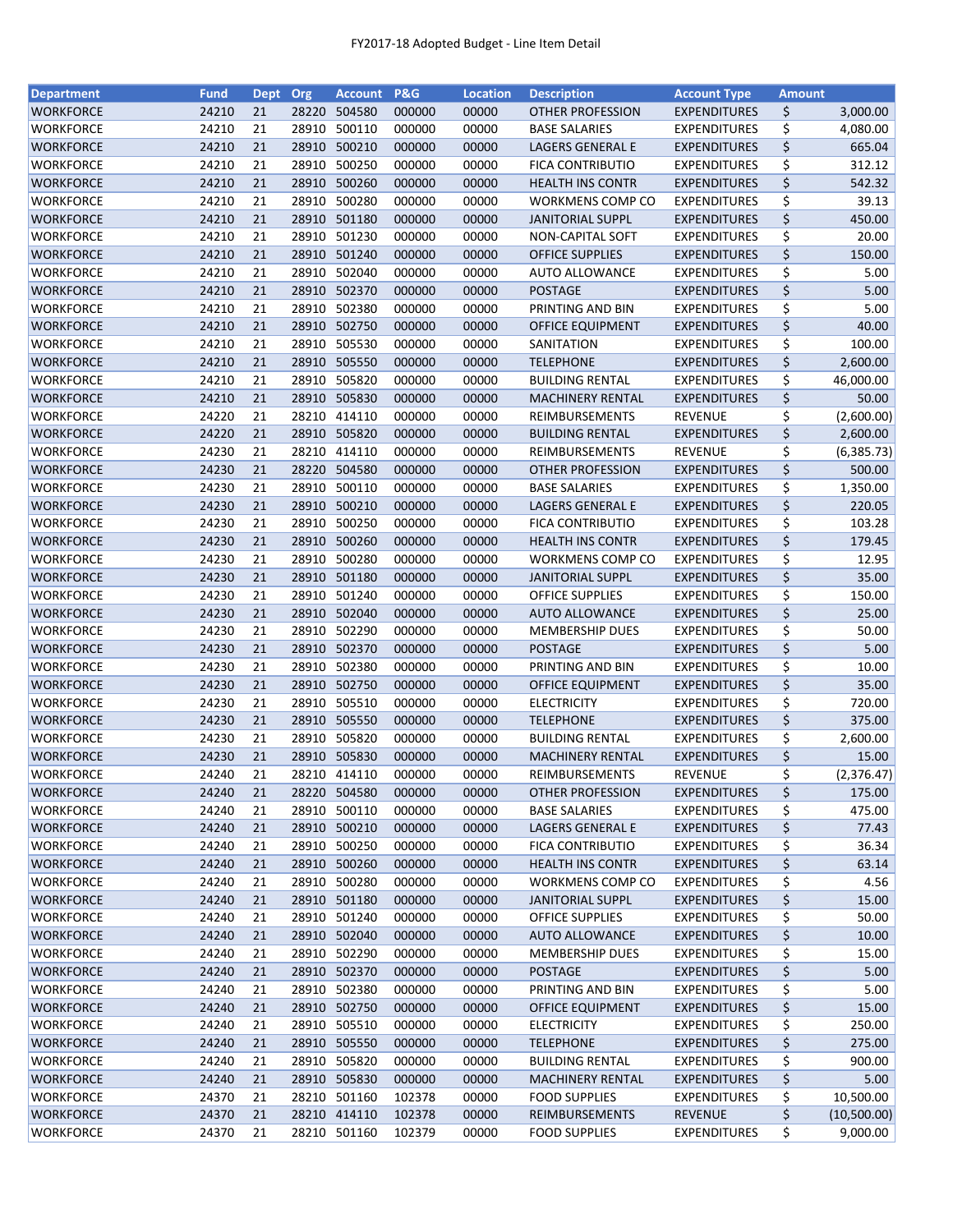| <b>Department</b> | <b>Fund</b> | Dept Org |       | <b>Account</b> | P&G    | <b>Location</b> | <b>Description</b>          | <b>Account Type</b> | <b>Amount</b> |               |
|-------------------|-------------|----------|-------|----------------|--------|-----------------|-----------------------------|---------------------|---------------|---------------|
| <b>WORKFORCE</b>  | 24370       | 21       |       | 28210 414110   | 102379 | 00000           | REIMBURSEMENTS              | <b>REVENUE</b>      | \$            | (9,000.00)    |
| <b>WORKFORCE</b>  | 24380       | 21       | 28110 | 416010         | 102381 | 00000           | <b>FEDERAL GRANT RE</b>     | <b>REVENUE</b>      | \$            | (75,000.00)   |
| <b>WORKFORCE</b>  | 24380       | 21       |       | 28260 504580   | 102381 | 00000           | <b>OTHER PROFESSION</b>     | <b>EXPENDITURES</b> | \$            | 75,000.00     |
| LAW               | 25010       | 04       | 11020 | 500110         | 000000 | 00000           | <b>BASE SALARIES</b>        | <b>EXPENDITURES</b> | \$            | 75,443.39     |
| <b>LAW</b>        | 25010       | 04       |       | 11020 500210   | 000000 | 00000           | <b>LAGERS GENERAL E</b>     | <b>EXPENDITURES</b> | \$            | 12,297.27     |
| LAW               | 25010       | 04       |       | 11020 500250   | 000000 | 00000           | <b>FICA CONTRIBUTIO</b>     | <b>EXPENDITURES</b> | \$            | 5,771.42      |
| LAW               | 25010       | 04       |       | 11020 500260   | 000000 | 00000           | <b>HEALTH INS CONTR</b>     | <b>EXPENDITURES</b> | \$            | 5,820.00      |
| LAW               | 25010       | 04       | 11020 | 500280         | 000000 | 00000           | <b>WORKMENS COMP CO</b>     | <b>EXPENDITURES</b> | \$            | 67.90         |
| <b>POLICE</b>     | 25010       | 18       |       | 90080 500120   | 000000 | 00000           | <b>OVERTIME</b>             | <b>EXPENDITURES</b> | \$            | 1,000.00      |
| <b>POLICE</b>     | 25010       | 18       |       | 90080 501140   | 000000 | 00000           | <b>CLOTHING ALLOWAN</b>     | <b>EXPENDITURES</b> | \$            | 1,262.00      |
| <b>POLICE</b>     | 25010       | 18       |       | 90080 501170   | 000000 | 00000           | <b>FUEL PURCHASES</b>       | <b>EXPENDITURES</b> | \$            | 1,740.00      |
| <b>POLICE</b>     | 25010       | 18       |       | 90080 501190   | 000000 | 00000           | <b>TOOLS &amp; EQUIPMEN</b> | <b>EXPENDITURES</b> | \$            | 1,000.00      |
| <b>POLICE</b>     | 25010       | 18       |       | 90080 502440   | 000000 | 00000           | <b>SERVICE CENTER C</b>     | <b>EXPENDITURES</b> | \$            | 1,260.00      |
| <b>POLICE</b>     | 25010       | 18       | 90100 | 500120         | 000000 | 00000           | OVERTIME                    | <b>EXPENDITURES</b> | \$            | 86,200.00     |
| <b>POLICE</b>     | 25010       | 18       | 90100 | 501130         | 000000 | 00000           | <b>CHEMICALS DRUG L</b>     | <b>EXPENDITURES</b> | \$            | 700.00        |
| <b>POLICE</b>     | 25010       | 18       |       | 90100 501140   | 000000 | 00000           | <b>CLOTHING ALLOWAN</b>     | <b>EXPENDITURES</b> | \$            | 56,283.00     |
| <b>POLICE</b>     | 25010       | 18       |       | 90100 501170   | 000000 | 00000           | <b>FUEL PURCHASES</b>       | <b>EXPENDITURES</b> | \$            | 21,000.00     |
| <b>POLICE</b>     | 25010       | 18       |       | 90100 501190   | 000000 | 00000           | <b>TOOLS &amp; EQUIPMEN</b> | <b>EXPENDITURES</b> | \$            | 13,000.00     |
| <b>POLICE</b>     | 25010       | 18       |       | 90100 501260   | 000000 | 00000           | <b>OPERATING SUPPLI</b>     | <b>EXPENDITURES</b> | \$            | 16,398.00     |
| <b>POLICE</b>     | 25010       | 18       |       | 90100 502440   | 000000 | 00000           | SERVICE CENTER C            | <b>EXPENDITURES</b> | \$            | 21,000.00     |
| <b>POLICE</b>     | 25010       | 18       |       | 90100 502730   | 000000 | 00000           | <b>MOBILE RADIO REP</b>     | <b>EXPENDITURES</b> | \$            | 500.00        |
| <b>POLICE</b>     | 25010       | 18       |       | 90100 504580   | 000000 | 00000           | OTHER PROFESSION            | <b>EXPENDITURES</b> | \$            | 2,000.00      |
| <b>POLICE</b>     | 25010       | 18       |       | 90100 505690   | 000000 | 00000           | <b>TRAVEL</b>               | <b>EXPENDITURES</b> | \$            | 4,000.00      |
| <b>POLICE</b>     | 25010       | 18       |       | 90100 505830   | 000000 | 00000           | <b>MACHINERY RENTAL</b>     | EXPENDITURES        | \$            | 596.00        |
| <b>POLICE</b>     | 25010       | 18       |       | 90110 500120   | 000000 | 00000           | <b>OVERTIME</b>             | <b>EXPENDITURES</b> | \$            | 2,500.00      |
| <b>POLICE</b>     | 25010       | 18       |       | 90110 501140   | 000000 | 00000           | <b>CLOTHING ALLOWAN</b>     | <b>EXPENDITURES</b> | \$            | 8,762.00      |
| <b>POLICE</b>     | 25010       | 18       |       | 90110 501170   | 000000 | 00000           | <b>FUEL PURCHASES</b>       | <b>EXPENDITURES</b> | \$            | 6,450.00      |
| <b>POLICE</b>     | 25010       | 18       |       | 90110 501190   | 000000 | 00000           | <b>TOOLS &amp; EQUIPMEN</b> | <b>EXPENDITURES</b> | \$            | 3,000.00      |
| <b>POLICE</b>     | 25010       | 18       |       | 90110 501230   | 000000 | 00000           | NON-CAPITAL SOFT            | <b>EXPENDITURES</b> | \$            | 300.00        |
| <b>POLICE</b>     | 25010       | 18       |       | 90110 501240   | 000000 | 00000           | <b>OFFICE SUPPLIES</b>      | <b>EXPENDITURES</b> | \$            | 6,500.00      |
| <b>POLICE</b>     | 25010       | 18       |       | 90110 501260   | 000000 | 00000           | <b>OPERATING SUPPLI</b>     | <b>EXPENDITURES</b> | \$            | 4,000.00      |
| <b>POLICE</b>     | 25010       | 18       |       | 90110 502100   | 000000 | 00000           | <b>COMMUNICATION AL</b>     | <b>EXPENDITURES</b> | \$            | 2,500.00      |
| <b>POLICE</b>     | 25010       | 18       |       | 90110 502290   | 000000 | 00000           | <b>MEMBERSHIP DUES</b>      | <b>EXPENDITURES</b> | \$            | 300.00        |
| <b>POLICE</b>     | 25010       | 18       |       | 90110 502410   | 000000 | 00000           | PUBLICATIONS                | <b>EXPENDITURES</b> | \$            | 500.00        |
| <b>POLICE</b>     | 25010       | 18       |       | 90110 502440   | 000000 | 00000           | SERVICE CENTER C            | <b>EXPENDITURES</b> | \$            | 8,550.00      |
| <b>POLICE</b>     | 25010       | 18       |       | 90110 502750   | 000000 | 00000           | OFFICE EQUIPMENT            | <b>EXPENDITURES</b> | \$            | 3,305.00      |
| <b>POLICE</b>     | 25010       | 18       |       | 90110 505690   | 000000 | 00000           | <b>TRAVEL</b>               | <b>EXPENDITURES</b> | \$            | 6,000.00      |
| <b>POLICE</b>     | 25010       | 18       |       | 90110 505830   | 000000 | 00000           | <b>MACHINERY RENTAL</b>     | <b>EXPENDITURES</b> | \$            | 9,657.00      |
| <b>POLICE</b>     | 25010       | 18       |       | 90130 500120   | 000000 | 00000           | <b>OVERTIME</b>             | <b>EXPENDITURES</b> | \$            | 3,500.00      |
| POLICE            | 25010       | 18       |       | 90130 501140   | 000000 | 00000           | <b>CLOTHING ALLOWAN</b>     | <b>EXPENDITURES</b> | \$            | 1,250.00      |
| <b>POLICE</b>     | 25010       | 18       |       | 90130 501170   | 000000 | 00000           | <b>FUEL PURCHASES</b>       | <b>EXPENDITURES</b> | \$            | 2,272.00      |
| POLICE            | 25010       | 18       |       | 90130 501190   | 000000 | 00000           | <b>TOOLS &amp; EQUIPMEN</b> | <b>EXPENDITURES</b> | \$            | 768.00        |
| <b>POLICE</b>     | 25010       | 18       |       | 90130 501260   | 000000 | 00000           | <b>OPERATING SUPPLI</b>     | <b>EXPENDITURES</b> | \$            | 1,200.00      |
| POLICE            | 25010       | 18       |       | 90130 502440   | 000000 | 00000           | SERVICE CENTER C            | <b>EXPENDITURES</b> | \$            | 928.00        |
| <b>POLICE</b>     | 25010       | 18       |       | 90130 505550   | 000000 | 00000           | <b>TELEPHONE</b>            | <b>EXPENDITURES</b> | \$            | 450.00        |
| POLICE            | 25010       | 18       |       | 90130 505690   | 000000 | 00000           | <b>TRAVEL</b>               | <b>EXPENDITURES</b> | \$            | 1,500.00      |
| <b>POLICE</b>     | 25010       | 18       |       | 92510 417010   | 000000 | 00000           | <b>TRANSFER FROM OT</b>     | <b>REVENUE</b>      | \$            | (518, 544.88) |
| <b>POLICE</b>     | 25010       | 18       |       | 92710 500120   | 000000 | 00000           | OVERTIME                    | <b>EXPENDITURES</b> | \$            | 13,000.00     |
| <b>POLICE</b>     | 25010       | 18       |       | 92710 501140   | 000000 | 00000           | <b>CLOTHING ALLOWAN</b>     | <b>EXPENDITURES</b> | \$            | 6,050.00      |
| POLICE            | 25010       | 18       |       | 92710 501170   | 000000 | 00000           | <b>FUEL PURCHASES</b>       | <b>EXPENDITURES</b> | \$            | 2,080.00      |
| <b>POLICE</b>     | 25010       | 18       |       | 92710 501190   | 000000 | 00000           | <b>TOOLS &amp; EQUIPMEN</b> | <b>EXPENDITURES</b> | \$            | 2,200.00      |
| POLICE            | 25010       | 18       |       | 92710 501240   | 000000 | 00000           | <b>OFFICE SUPPLIES</b>      | <b>EXPENDITURES</b> | \$            | 2,723.00      |
| <b>POLICE</b>     | 25010       | 18       |       | 92710 501260   | 000000 | 00000           | <b>OPERATING SUPPLI</b>     | <b>EXPENDITURES</b> | \$            | 1,050.00      |
| POLICE            | 25010       | 18       |       | 92710 502220   | 000000 | 00000           | <b>FREIGHT</b>              | <b>EXPENDITURES</b> | \$            | 100.00        |
| <b>POLICE</b>     | 25010       | 18       |       | 92710 502410   | 000000 | 00000           | <b>PUBLICATIONS</b>         | <b>EXPENDITURES</b> | \$            | 200.00        |
| POLICE            | 25010       | 18       |       | 92710 502440   | 000000 | 00000           | SERVICE CENTER C            | <b>EXPENDITURES</b> | \$            | 1,920.00      |
| <b>POLICE</b>     | 25010       | 18       |       | 92710 502750   | 000000 | 00000           | OFFICE EQUIPMENT            | <b>EXPENDITURES</b> | \$            | 1,101.00      |
| POLICE            | 25010       | 18       |       | 92710 505690   | 000000 | 00000           | <b>TRAVEL</b>               | <b>EXPENDITURES</b> | \$            | 8,000.00      |
|                   |             |          |       |                |        |                 |                             |                     |               |               |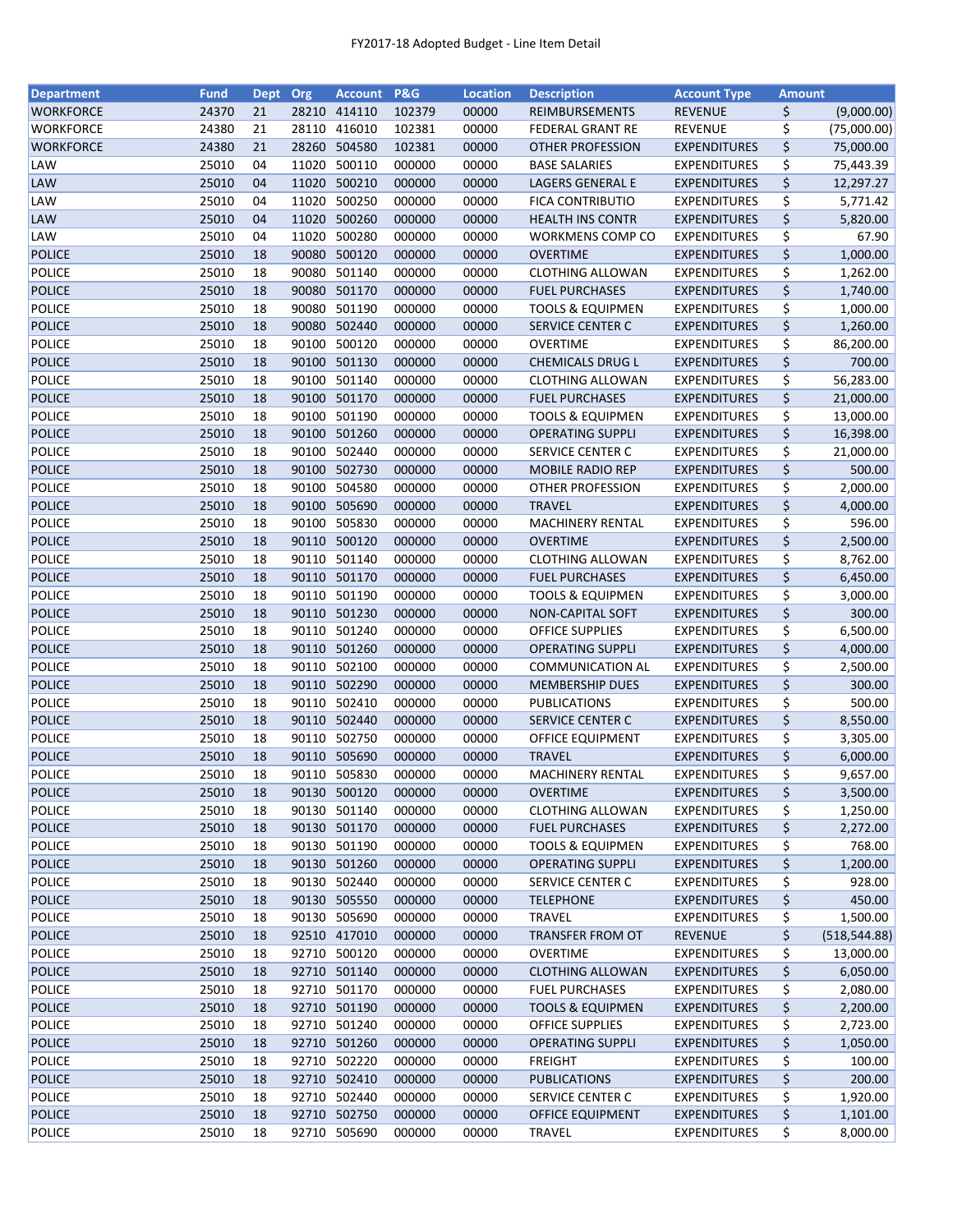| <b>Department</b> | <b>Fund</b> | <b>Dept</b> | Org   | <b>Account</b> | P&G    | <b>Location</b> | <b>Description</b>          | <b>Account Type</b> | <b>Amount</b>        |
|-------------------|-------------|-------------|-------|----------------|--------|-----------------|-----------------------------|---------------------|----------------------|
| <b>POLICE</b>     | 25010       | 18          |       | 92710 505830   | 000000 | 00000           | <b>MACHINERY RENTAL</b>     | <b>EXPENDITURES</b> | \$<br>5,262.00       |
| <b>POLICE</b>     | 25010       | 18          | 92720 | 500120         | 000000 | 00000           | <b>OVERTIME</b>             | <b>EXPENDITURES</b> | \$<br>6,300.00       |
| <b>POLICE</b>     | 25010       | 18          |       | 92720 501140   | 000000 | 00000           | <b>CLOTHING ALLOWAN</b>     | <b>EXPENDITURES</b> | \$<br>1,650.00       |
| <b>POLICE</b>     | 25010       | 18          | 92720 | 501160         | 000000 | 00000           | <b>FOOD SUPPLIES</b>        | <b>EXPENDITURES</b> | \$<br>150.00         |
| <b>POLICE</b>     | 25010       | 18          |       | 92720 501170   | 000000 | 00000           | <b>FUEL PURCHASES</b>       | <b>EXPENDITURES</b> | \$<br>2,400.00       |
| <b>POLICE</b>     | 25010       | 18          |       | 92720 501190   | 000000 | 00000           | <b>TOOLS &amp; EQUIPMEN</b> | <b>EXPENDITURES</b> | \$<br>1,500.00       |
| <b>POLICE</b>     | 25010       | 18          |       | 92720 501230   | 000000 | 00000           | NON-CAPITAL SOFT            | <b>EXPENDITURES</b> | \$<br>565.00         |
| <b>POLICE</b>     | 25010       | 18          | 92720 | 501240         | 000000 | 00000           | <b>OFFICE SUPPLIES</b>      | <b>EXPENDITURES</b> | \$<br>1,950.00       |
| <b>POLICE</b>     | 25010       | 18          |       | 92720 501260   | 000000 | 00000           | <b>OPERATING SUPPLI</b>     | <b>EXPENDITURES</b> | \$<br>650.00         |
| <b>POLICE</b>     | 25010       | 18          |       | 92720 501340   | 000000 | 00000           | <b>EXPENSE FUNDS</b>        | <b>EXPENDITURES</b> | \$<br>6,000.00       |
|                   |             | 18          |       |                |        |                 |                             | <b>EXPENDITURES</b> | \$<br>600.00         |
| <b>POLICE</b>     | 25010       |             |       | 92720 502100   | 000000 | 00000           | <b>COMMUNICATION AL</b>     |                     |                      |
| <b>POLICE</b>     | 25010       | 18          |       | 92720 502290   | 000000 | 00000           | <b>MEMBERSHIP DUES</b>      | <b>EXPENDITURES</b> | \$<br>100.00         |
| <b>POLICE</b>     | 25010       | 18          |       | 92720 502390   | 000000 | 00000           | PRINT SHOP CHARG            | <b>EXPENDITURES</b> | \$<br>100.00         |
| <b>POLICE</b>     | 25010       | 18          | 92720 | 502410         | 000000 | 00000           | PUBLICATIONS                | <b>EXPENDITURES</b> | \$<br>100.00         |
| <b>POLICE</b>     | 25010       | 18          | 92720 | 502440         | 000000 | 00000           | SERVICE CENTER C            | <b>EXPENDITURES</b> | \$<br>600.00         |
| <b>POLICE</b>     | 25010       | 18          | 92720 | 502730         | 000000 | 00000           | MOBILE RADIO REP            | <b>EXPENDITURES</b> | \$<br>100.00         |
| <b>POLICE</b>     | 25010       | 18          |       | 92720 502740   | 000000 | 00000           | <b>MOTOR VEHICLE RE</b>     | <b>EXPENDITURES</b> | \$<br>3,000.00       |
| <b>POLICE</b>     | 25010       | 18          |       | 92720 504580   | 000000 | 00000           | <b>OTHER PROFESSION</b>     | <b>EXPENDITURES</b> | \$<br>100.00         |
| <b>POLICE</b>     | 25010       | 18          |       | 92720 505550   | 000000 | 00000           | <b>TELEPHONE</b>            | <b>EXPENDITURES</b> | \$<br>1,325.00       |
| <b>POLICE</b>     | 25010       | 18          | 92720 | 505690         | 000000 | 00000           | <b>TRAVEL</b>               | <b>EXPENDITURES</b> | \$<br>4,500.00       |
| <b>POLICE</b>     | 25010       | 18          |       | 92720 505830   | 000000 | 00000           | <b>MACHINERY RENTAL</b>     | <b>EXPENDITURES</b> | \$<br>100.00         |
| <b>POLICE</b>     | 25010       | 18          |       | 92720 505840   | 000000 | 00000           | <b>VEHICULAR RENTAL</b>     | <b>EXPENDITURES</b> | \$<br>99,947.00      |
| <b>POLICE</b>     | 25010       | 18          |       | 97510 401510   | 000000 | 00000           | <b>SALES TAX</b>            | <b>REVENUE</b>      | \$<br>(7,710,000.00) |
| <b>POLICE</b>     | 25010       | 18          |       | 97510 502730   | 000000 | 00000           | MOBILE RADIO REP            | <b>EXPENDITURES</b> | \$<br>571,000.00     |
| <b>POLICE</b>     | 25010       | 18          |       | 97510 502750   | 000000 | 00000           | <b>OFFICE EQUIPMENT</b>     | <b>EXPENDITURES</b> | \$<br>331.00         |
| <b>POLICE</b>     | 25010       | 18          | 97510 | 502760         | 000000 | 00000           | PLANT EQUIPMENT             | <b>EXPENDITURES</b> | \$<br>49,802.00      |
| <b>POLICE</b>     | 25010       | 18          | 97510 | 504530         | 000000 | 00000           | CONSULTING                  | <b>EXPENDITURES</b> | \$<br>37,000.00      |
| <b>POLICE</b>     | 25010       | 18          | 97510 | 504580         | 000000 | 00000           | <b>OTHER PROFESSION</b>     | <b>EXPENDITURES</b> | \$<br>6,000.00       |
|                   |             |             |       |                |        |                 |                             |                     |                      |
| <b>POLICE</b>     | 25010       | 18          |       | 97510 505550   | 000000 | 00000           | <b>TELEPHONE</b>            | <b>EXPENDITURES</b> | \$<br>67,335.00      |
| <b>POLICE</b>     | 25010       | 18          |       | 97510 505830   | 000000 | 00000           | MACHINERY RENTAL            | <b>EXPENDITURES</b> | \$<br>1,888.00       |
| <b>POLICE</b>     | 25010       | 18          |       | 97510 509910   | 000000 | 00000           | <b>TRANSFER TO OTHE</b>     | <b>EXPENDITURES</b> | \$<br>435,000.00     |
| <b>POLICE</b>     | 25010       | 18          |       | 97510 500210   | 000000 | 00000           | LAGERS GENERAL E            | <b>EXPENDITURES</b> | \$<br>81,995.70      |
| <b>POLICE</b>     | 25010       | 18          |       | 97510 500110   | 000000 | 00000           | <b>BASE SALARIES</b>        | <b>EXPENDITURES</b> | \$<br>4,179,596.42   |
| <b>POLICE</b>     | 25010       | 18          |       | 97510 500250   | 000000 | 00000           | <b>FICA CONTRIBUTIO</b>     | <b>EXPENDITURES</b> | \$<br>91,792.73      |
| <b>POLICE</b>     | 25010       | 18          |       | 97510 500240   | 000000 | 00000           | POLICE FIRE PENS            | <b>EXPENDITURES</b> | \$<br>1,068,565.90   |
| <b>POLICE</b>     | 25010       | 18          |       | 97510 500260   | 000000 | 00000           | <b>HEALTH INS CONTR</b>     | <b>EXPENDITURES</b> | \$<br>419,040.00     |
| <b>POLICE</b>     | 25010       | 18          |       | 97510 500280   | 000000 | 00000           | <b>WORKMENS COMP CO</b>     | <b>EXPENDITURES</b> | \$<br>276,081.96     |
| <b>POLICE</b>     | 25010       | 18          |       | 97510 500220   | 000000 | 00000           | LAGERS POLICE CO            | <b>EXPENDITURES</b> | \$<br>107,867.19     |
| <b>POLICE</b>     | 25010       | 18          |       | 97520 500120   | 000000 | 00000           | <b>OVERTIME</b>             | <b>EXPENDITURES</b> | \$<br>2,000.00       |
| POLICE            | 25010       | 18          | 97520 | 501190         | 000000 | 00000           | <b>TOOLS &amp; EQUIPMEN</b> | <b>EXPENDITURES</b> | \$<br>250.00         |
| <b>POLICE</b>     | 25010       | 18          |       | 97520 501240   | 000000 | 00000           | <b>OFFICE SUPPLIES</b>      | <b>EXPENDITURES</b> | \$<br>375.00         |
| POLICE            | 25010       | 18          |       | 97520 502290   | 000000 | 00000           | <b>MEMBERSHIP DUES</b>      | <b>EXPENDITURES</b> | \$<br>125.00         |
| <b>POLICE</b>     | 25010       | 18          |       | 97520 505550   | 000000 | 00000           | <b>TELEPHONE</b>            | <b>EXPENDITURES</b> | \$<br>3,600.00       |
| POLICE            | 25010       | 18          |       | 97520 505690   | 000000 | 00000           | <b>TRAVEL</b>               | <b>EXPENDITURES</b> | \$<br>3,000.00       |
| <b>POLICE</b>     | 25010       | 18          |       | 97550 500120   | 000000 | 00000           | <b>OVERTIME</b>             | <b>EXPENDITURES</b> | \$<br>3,585.00       |
| POLICE            | 25010       | 18          |       | 97550 501140   | 000000 | 00000           | <b>CLOTHING ALLOWAN</b>     | <b>EXPENDITURES</b> | \$<br>2,300.00       |
| <b>POLICE</b>     | 25010       | 18          |       | 97550 501240   | 000000 | 00000           | <b>OFFICE SUPPLIES</b>      | <b>EXPENDITURES</b> | \$<br>1,937.00       |
| POLICE            | 25010       | 18          |       | 97550 501260   | 000000 | 00000           | <b>OPERATING SUPPLI</b>     | <b>EXPENDITURES</b> | \$<br>2,400.00       |
| <b>POLICE</b>     | 25010       | 18          |       | 97550 502390   | 000000 | 00000           | PRINT SHOP CHARG            | <b>EXPENDITURES</b> | \$<br>130.00         |
|                   |             |             |       |                |        |                 |                             |                     |                      |
| POLICE            | 25010       | 18          |       | 97550 502750   | 000000 | 00000           | OFFICE EQUIPMENT            | <b>EXPENDITURES</b> | \$<br>8,612.00       |
| <b>POLICE</b>     | 25010       | 18          |       | 97550 504580   | 000000 | 00000           | OTHER PROFESSION            | <b>EXPENDITURES</b> | \$<br>400.00         |
| POLICE            | 25010       | 18          |       | 97550 505690   | 000000 | 00000           | <b>TRAVEL</b>               | <b>EXPENDITURES</b> | \$<br>800.00         |
| <b>POLICE</b>     | 25010       | 18          |       | 97550 505830   | 000000 | 00000           | <b>MACHINERY RENTAL</b>     | <b>EXPENDITURES</b> | \$<br>4,053.00       |
| POLICE            | 25010       | 18          |       | 97560 505830   | 000000 | 00000           | <b>MACHINERY RENTAL</b>     | <b>EXPENDITURES</b> | \$<br>58,593.00      |
| <b>POLICE</b>     | 25010       | 18          |       | 97570 500120   | 000000 | 00000           | <b>OVERTIME</b>             | <b>EXPENDITURES</b> | \$<br>7,000.00       |
| POLICE            | 25010       | 18          |       | 97570 500130   | 000000 | 00000           | <b>TEMPORARY WAGES</b>      | <b>EXPENDITURES</b> | \$<br>10,000.00      |
| <b>POLICE</b>     | 25010       | 18          |       | 97570 504570   | 000000 | 00000           | <b>MEDICAL SERVICES</b>     | <b>EXPENDITURES</b> | \$<br>6,500.00       |
| POLICE            | 25010       | 18          |       | 97570 504580   | 000000 | 00000           | OTHER PROFESSION            | <b>EXPENDITURES</b> | \$<br>49,800.00      |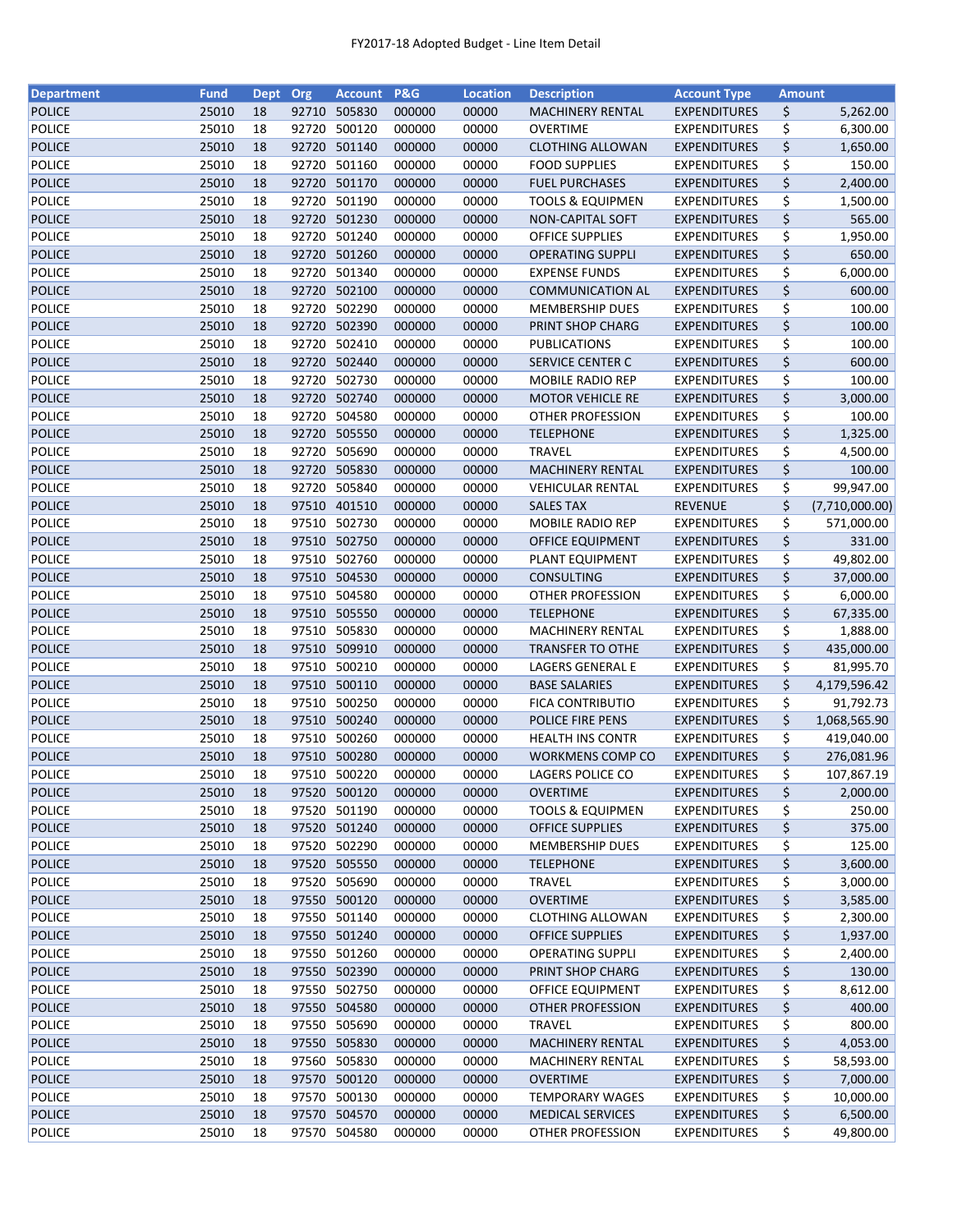| <b>Department</b> | <b>Fund</b> | <b>Dept</b> | Org   | <b>Account</b> | <b>P&amp;G</b> | <b>Location</b> | <b>Description</b>          | <b>Account Type</b> | <b>Amount</b> |                |
|-------------------|-------------|-------------|-------|----------------|----------------|-----------------|-----------------------------|---------------------|---------------|----------------|
| <b>POLICE</b>     | 25010       | 18          | 97580 | 500120         | 000000         | 00000           | <b>OVERTIME</b>             | <b>EXPENDITURES</b> | \$            | 20,000.00      |
| <b>POLICE</b>     | 25010       | 18          | 97580 | 501140         | 000000         | 00000           | <b>CLOTHING ALLOWAN</b>     | <b>EXPENDITURES</b> | \$            | 8,485.00       |
| <b>POLICE</b>     | 25010       | 18          | 97580 | 501170         | 000000         | 00000           | <b>FUEL PURCHASES</b>       | <b>EXPENDITURES</b> | \$            | 3,375.00       |
| <b>POLICE</b>     | 25010       | 18          | 97580 | 501240         | 000000         | 00000           | <b>OFFICE SUPPLIES</b>      | <b>EXPENDITURES</b> | \$            | 3,300.00       |
| <b>POLICE</b>     | 25010       | 18          |       | 97580 501260   | 000000         | 00000           | <b>OPERATING SUPPLI</b>     | <b>EXPENDITURES</b> | \$            | 46,000.00      |
| <b>POLICE</b>     | 25010       | 18          |       | 97580 502290   | 000000         | 00000           | <b>MEMBERSHIP DUES</b>      | <b>EXPENDITURES</b> | \$            | 400.00         |
| <b>POLICE</b>     | 25010       | 18          |       | 97580 502390   | 000000         | 00000           | PRINT SHOP CHARG            | <b>EXPENDITURES</b> | \$            | 2,200.00       |
| <b>POLICE</b>     | 25010       | 18          |       | 97580 502410   | 000000         | 00000           | PUBLICATIONS                | <b>EXPENDITURES</b> | \$            | 1,370.00       |
| <b>POLICE</b>     | 25010       | 18          |       | 97580 502440   | 000000         | 00000           | SERVICE CENTER C            | <b>EXPENDITURES</b> | \$            | 1,125.00       |
| <b>POLICE</b>     | 25010       | 18          | 97580 | 504580         | 000000         | 00000           | <b>OTHER PROFESSION</b>     | <b>EXPENDITURES</b> | \$            | 4,000.00       |
| <b>POLICE</b>     | 25010       | 18          |       | 97580 505690   | 000000         | 00000           | <b>TRAVEL</b>               | <b>EXPENDITURES</b> | \$            | 1,580.00       |
| <b>POLICE</b>     | 25010       | 18          | 97580 | 505830         | 000000         | 00000           | <b>MACHINERY RENTAL</b>     | <b>EXPENDITURES</b> | \$            | 1,000.00       |
| E911              | 25020       | 07          |       | 23010 401510   | 000000         | 00000           | <b>SALES TAX</b>            | <b>REVENUE</b>      | \$            | (5,581,371.00) |
| E911              | 25020       | 07          | 23010 | 500110         | 000000         | 00000           | <b>BASE SALARIES</b>        | <b>EXPENDITURES</b> | \$            | 3,261,627.00   |
| E911              | 25020       | 07          | 23010 | 500120         | 000000         | 00000           | <b>OVERTIME</b>             | <b>EXPENDITURES</b> | \$            | 198,322.00     |
| E911              | 25020       | 07          | 23010 | 500210         | 000000         | 00000           | LAGERS GENERAL E            | <b>EXPENDITURES</b> | \$            | 531,645.00     |
| E911              | 25020       | 07          |       | 23010 500250   | 000000         | 00000           | <b>FICA CONTRIBUTIO</b>     | <b>EXPENDITURES</b> | \$            | 249,515.00     |
| E911              | 25020       | 07          |       | 23010 500260   | 000000         | 00000           | <b>HEALTH INS CONTR</b>     | <b>EXPENDITURES</b> | \$            | 448,140.00     |
| E911              | 25020       | 07          |       | 23010 500280   | 000000         | 00000           | WORKMENS COMP CO            | <b>EXPENDITURES</b> | \$            | 14,779.00      |
| E911              | 25020       | 07          |       | 23010 501140   | 000000         | 00000           | <b>CLOTHING ALLOWAN</b>     | <b>EXPENDITURES</b> | \$            | 5,000.00       |
| E911              | 25020       | 07          |       | 23010 501190   | 000000         | 00000           | <b>TOOLS &amp; EQUIPMEN</b> | <b>EXPENDITURES</b> | \$            | 500.00         |
| E911              | 25020       | 07          |       | 23010 501200   | 000000         | 00000           | REPAIR MAINTENAN            | <b>EXPENDITURES</b> | \$            | 65,000.00      |
| E911              | 25020       | 07          |       | 23010 501220   | 000000         | 00000           | NON-CAPITAL COMP            | <b>EXPENDITURES</b> | \$            | 9,000.00       |
| E911              | 25020       | 07          |       | 23010 501230   | 000000         | 00000           | NON-CAPITAL SOFT            | <b>EXPENDITURES</b> | \$            | 315,563.00     |
| E911              | 25020       | 07          |       | 23010 501240   | 000000         | 00000           | <b>OFFICE SUPPLIES</b>      | <b>EXPENDITURES</b> | \$            | 18,000.00      |
| E911              | 25020       | 07          |       | 23010 502230   | 000000         | 00000           | <b>INSURANCE PREMIU</b>     | <b>EXPENDITURES</b> | \$            | 37,500.00      |
| E911              | 25020       | 07          | 23010 | 502290         | 000000         | 00000           | <b>MEMBERSHIP DUES</b>      | <b>EXPENDITURES</b> | \$            | 1,250.00       |
| E911              | 25020       | 07          | 23010 | 502370         | 000000         | 00000           | <b>POSTAGE</b>              | <b>EXPENDITURES</b> | \$            | 350.00         |
| E911              | 25020       | 07          |       | 23010 504580   | 000000         | 00000           | <b>OTHER PROFESSION</b>     | <b>EXPENDITURES</b> | \$            | 11,300.00      |
| E911              | 25020       | 07          | 23010 | 504590         | 000000         | 00000           | PROFESSIONAL DEV            | <b>EXPENDITURES</b> | \$            | 29,000.00      |
| E911              | 25020       | 07          |       | 23010 505550   | 000000         | 00000           | <b>TELEPHONE</b>            | <b>EXPENDITURES</b> | \$            | 201,340.00     |
| E911              | 25020       | 07          |       | 23010 505830   | 000000         | 00000           | <b>MACHINERY RENTAL</b>     | <b>EXPENDITURES</b> | \$            | 32,778.00      |
| E911              | 25020       | 07          |       | 23010 509910   | 000000         | 00000           | <b>TRANSFER TO OTHE</b>     | <b>EXPENDITURES</b> | \$            | 150,762.00     |
| <b>POLICE</b>     | 25030       | 18          |       | 90190 414110   | 000000         | 00000           | REIMBURSEMENTS              | <b>REVENUE</b>      | \$            | (171, 313.81)  |
| <b>POLICE</b>     | 25030       | 18          |       | 90190 500110   | 000000         | 00000           | <b>BASE SALARIES</b>        | <b>EXPENDITURES</b> | \$            | 104,548.75     |
|                   | 25030       | 18          |       | 90190 500120   |                |                 |                             |                     |               |                |
| <b>POLICE</b>     |             |             |       | 90190 500220   | 000000         | 00000           | OVERTIME                    | <b>EXPENDITURES</b> | \$            | 3,000.00       |
| <b>POLICE</b>     | 25030       | 18<br>18    |       |                | 000000         | 00000           | LAGERS POLICE CO            | <b>EXPENDITURES</b> | \$            | 7,461.77       |
| <b>POLICE</b>     | 25030       |             |       | 90190 500240   | 000000         | 00000           | POLICE FIRE PENS            | <b>EXPENDITURES</b> | \$            | 21,495.99      |
| <b>POLICE</b>     | 25030       | 18          |       | 90190 500250   | 000000         | 00000           | <b>FICA CONTRIBUTIO</b>     | <b>EXPENDITURES</b> | \$            | 1,515.96       |
| POLICE            | 25030       | 18          |       | 90190 500260   | 000000         | 00000           | <b>HEALTH INS CONTR</b>     | <b>EXPENDITURES</b> | \$            | 11,640.00      |
| <b>POLICE</b>     | 25030       | 18          |       | 90190 500280   | 000000         | 00000           | <b>WORKMENS COMP CO</b>     | <b>EXPENDITURES</b> | \$            | 7,799.34       |
| POLICE            | 25030       | 18          |       | 90190 501140   | 000000         | 00000           | <b>CLOTHING ALLOWAN</b>     | <b>EXPENDITURES</b> | \$            | 2,900.00       |
| <b>POLICE</b>     | 25030       | 18          |       | 90190 505690   | 000000         | 00000           | <b>TRAVEL</b>               | <b>EXPENDITURES</b> | \$            | 1,000.00       |
| POLICE            | 25030       | 18          |       | 90190 508120   | 000000         | 00000           | <b>MOTOR VEHICLES</b>       | <b>EXPENDITURES</b> | \$            | 9,952.00       |
| <b>POLICE</b>     | 25040       | 18          |       | 90120 414110   | 000000         | 00000           | REIMBURSEMENTS              | <b>REVENUE</b>      | \$            | (720, 243.01)  |
| <b>POLICE</b>     | 25040       | 18          |       | 90120 500110   | 000000         | 00000           | <b>BASE SALARIES</b>        | <b>EXPENDITURES</b> | \$            | 431,045.35     |
| <b>POLICE</b>     | 25040       | 18          |       | 90120 500120   | 000000         | 00000           | <b>OVERTIME</b>             | <b>EXPENDITURES</b> | \$            | 41,368.00      |
| POLICE            | 25040       | 18          |       | 90120 500220   | 000000         | 00000           | LAGERS POLICE CO            | <b>EXPENDITURES</b> | \$            | 58,233.00      |
| <b>POLICE</b>     | 25040       | 18          |       | 90120 500240   | 000000         | 00000           | POLICE FIRE PENS            | <b>EXPENDITURES</b> | \$            | 51,981.45      |
| POLICE            | 25040       | 18          |       | 90120 500250   | 000000         | 00000           | <b>FICA CONTRIBUTIO</b>     | <b>EXPENDITURES</b> | \$            | 6,239.72       |
| <b>POLICE</b>     | 25040       | 18          |       | 90120 500260   | 000000         | 00000           | <b>HEALTH INS CONTR</b>     | <b>EXPENDITURES</b> | \$            | 46,560.00      |
| POLICE            | 25040       | 18          | 90120 | 500280         | 000000         | 00000           | WORKMENS COMP CO            | <b>EXPENDITURES</b> | \$            | 32,102.27      |
| <b>POLICE</b>     | 25040       | 18          |       | 90120 501140   | 000000         | 00000           | <b>CLOTHING ALLOWAN</b>     | <b>EXPENDITURES</b> | \$            | 14,500.00      |
| POLICE            | 25040       | 18          |       | 90120 505690   | 000000         | 00000           | <b>TRAVEL</b>               | <b>EXPENDITURES</b> | \$            | 4,400.00       |
| <b>POLICE</b>     | 25040       | 18          |       | 90120 508120   | 000000         | 00000           | <b>MOTOR VEHICLES</b>       | <b>EXPENDITURES</b> | \$            | 33,813.22      |
| POLICE            | 25050       | 18          |       | 90030 414040   | 000000         | 00000           | <b>CONFISCATED PROP</b>     | <b>REVENUE</b>      | \$            | (600,000.00)   |
| <b>POLICE</b>     | 25050       | 18          |       | 90030 501190   | 000000         | 00000           | <b>TOOLS &amp; EQUIPMEN</b> | <b>EXPENDITURES</b> | \$            | 600,000.00     |
| POLICE            | 25060       | 18          |       | 90050 414110   | 000000         | 00000           | REIMBURSEMENTS              | <b>REVENUE</b>      | \$            | (50,000.00)    |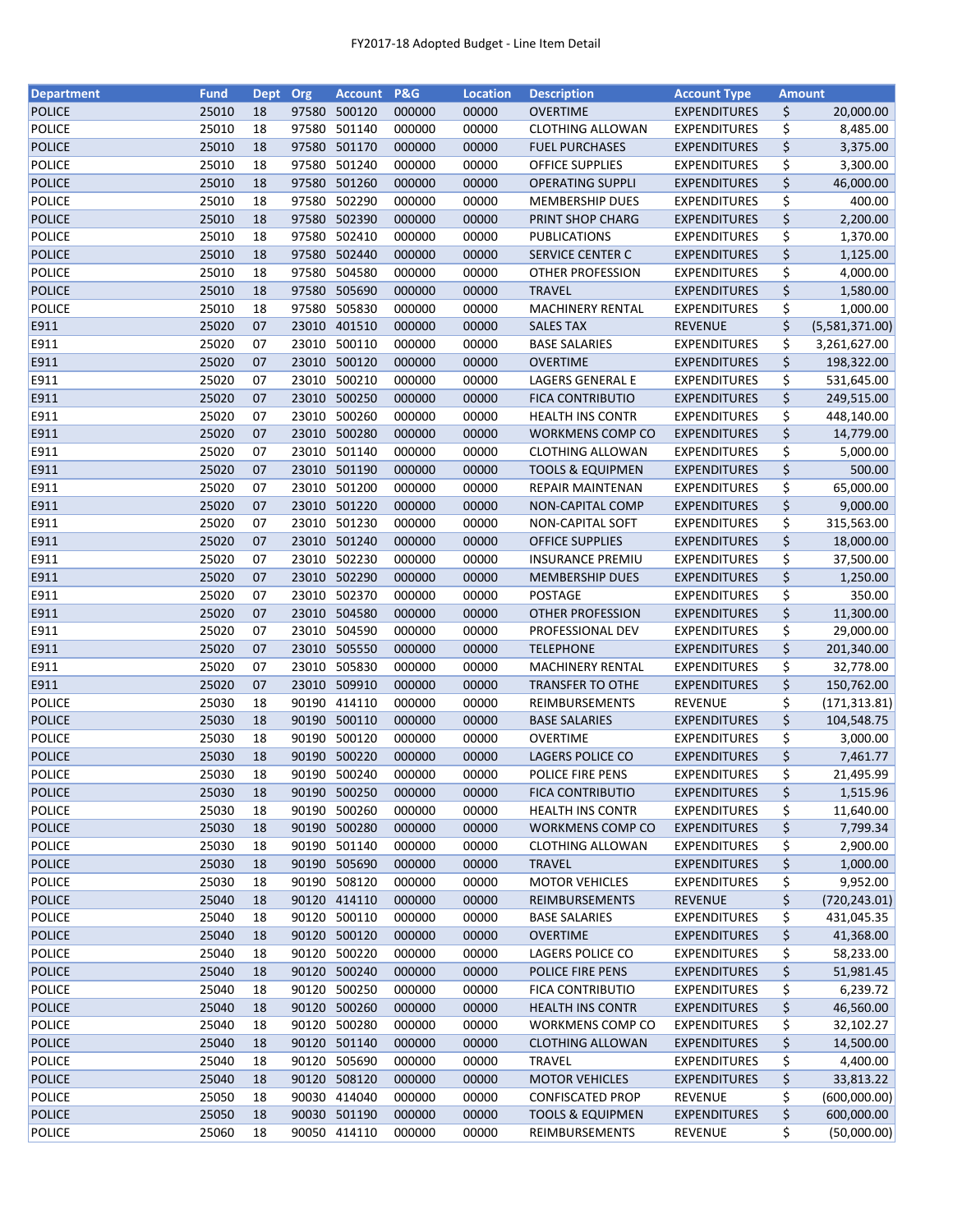| <b>Department</b>              | <b>Fund</b>    | Dept     | Org            | <b>Account P&amp;G</b> |                  | <b>Location</b> | <b>Description</b>                         | <b>Account Type</b>                   | <b>Amount</b> |                            |
|--------------------------------|----------------|----------|----------------|------------------------|------------------|-----------------|--------------------------------------------|---------------------------------------|---------------|----------------------------|
| <b>POLICE</b>                  | 25060          | 18       | 90050          | 500120                 | 000000           | 00000           | <b>OVERTIME</b>                            | <b>EXPENDITURES</b>                   | \$            | 50,000.00                  |
| <b>POLICE</b>                  | 25060          | 18       | 90110          | 414110                 | 000000           | 00000           | REIMBURSEMENTS                             | <b>REVENUE</b>                        | \$            | (50,000.00)                |
| POLICE                         | 25060          | 18       | 90110          | 504580                 | 000000           | 00000           | <b>OTHER PROFESSION</b>                    | <b>EXPENDITURES</b>                   | \$            | 50,000.00                  |
| <b>POLICE</b>                  | 25060          | 18       | 90130          | 414110                 | 000000           | 00000           | REIMBURSEMENTS                             | <b>REVENUE</b>                        | \$            | (10,000.00)                |
| POLICE                         | 25060          | 18       | 90130          | 501190                 | 000000           | 00000           | <b>TOOLS &amp; EQUIPMEN</b>                | <b>EXPENDITURES</b>                   | \$            | 10,000.00                  |
| <b>POLICE</b>                  | 25060          | 18       | 90200          | 414110                 | 000000           | 00000           | REIMBURSEMENTS                             | <b>REVENUE</b>                        | \$            | (40,000.00)                |
| POLICE                         | 25060          | 18       | 90200          | 500120                 | 000000           | 00000           | OVERTIME                                   | <b>EXPENDITURES</b>                   | \$            | 40,000.00                  |
| <b>POLICE</b>                  | 25060          | 18       | 92590          | 414110                 | 000000           | 00000           | REIMBURSEMENTS                             | REVENUE                               | \$            | (20, 642.00)               |
| POLICE                         | 25060          | 18       | 92590          | 500120                 | 000000           | 00000           | <b>OVERTIME</b>                            | <b>EXPENDITURES</b>                   | \$            | 20,642.00                  |
| <b>POLICE</b>                  | 25060          | 18       | 92600          | 414110                 | 000000           | 00000           | REIMBURSEMENTS                             | <b>REVENUE</b>                        | \$            | (13,000.00)                |
| <b>POLICE</b>                  | 25060          | 18       |                | 92600 500120           | 000000           | 00000           | <b>OVERTIME</b>                            | <b>EXPENDITURES</b>                   | \$            | 13,000.00                  |
| <b>POLICE</b>                  | 25060          | 18       | 92610          | 414110                 | 000000           | 00000           | REIMBURSEMENTS                             | <b>REVENUE</b>                        | \$            | (40,000.00)                |
| <b>POLICE</b>                  | 25060          | 18       | 92610          | 500120                 | 000000           | 00000           | <b>OVERTIME</b>                            | <b>EXPENDITURES</b>                   | \$            | 40,000.00                  |
| <b>POLICE</b>                  | 25060          | 18       | 92640          | 414110                 | 000000           | 00000           | REIMBURSEMENTS                             | <b>REVENUE</b>                        | \$            | (9,600.00)                 |
| <b>POLICE</b>                  | 25060          | 18       | 92640          | 500120                 | 000000           | 00000           | <b>OVERTIME</b>                            | <b>EXPENDITURES</b>                   | \$            | 9,600.00                   |
| <b>POLICE</b>                  | 25060          | 18       | 92700          | 414110                 | 000000           | 00000           | REIMBURSEMENTS                             | <b>REVENUE</b>                        | \$            | (32, 154.00)               |
| <b>POLICE</b>                  | 25060          | 18       |                | 92700 500120           | 000000           | 00000           | <b>OVERTIME</b>                            | <b>EXPENDITURES</b>                   | \$            | 32,154.00                  |
| <b>POLICE</b>                  | 25060          | 18       | 97540          | 413030                 | 000000           | 00000           | <b>CHARGE FOR SERVI</b>                    | <b>REVENUE</b>                        | \$            | (5,000.00)                 |
| <b>POLICE</b>                  | 25060          | 18       | 97540          | 501190                 | 000000           | 00000           | <b>TOOLS &amp; EQUIPMEN</b>                | <b>EXPENDITURES</b>                   | \$            | 5,000.00                   |
| <b>POLICE</b>                  | 25060          | 18       | 97550          | 414110                 | 000000           | 00000           | REIMBURSEMENTS                             | REVENUE                               | \$            | (50,000.00)                |
| <b>POLICE</b>                  | 25060          | 18       |                | 97550 501190           | 000000           | 00000           | <b>TOOLS &amp; EQUIPMEN</b>                | <b>EXPENDITURES</b>                   | \$            | 50,000.00                  |
| <b>POLICE</b>                  | 25060          | 18       |                | 97580 413100           | 000000           | 00000           | <b>OUTSIDE AGENCY T</b>                    | <b>REVENUE</b>                        | \$            | (50,000.00)                |
| <b>POLICE</b>                  | 25060          | 18       |                | 97580 501190           | 000000           | 00000           | <b>TOOLS &amp; EQUIPMEN</b>                | <b>EXPENDITURES</b>                   | \$            | 50,000.00                  |
| <b>POLICE</b>                  | 25060          | 18       | 97590          | 413100                 | 000000           | 00000           | <b>OUTSIDE AGENCY T</b>                    | <b>REVENUE</b>                        | \$            | (40,000.00)                |
| <b>POLICE</b>                  | 25060          | 18       | 97590          | 505690                 | 000000           | 00000           | <b>TRAVEL</b>                              | <b>EXPENDITURES</b>                   | \$            | 40,000.00                  |
| <b>FIRE</b>                    | 25070          | 10       | 15040          | 413100                 | 000000           | 00000           | <b>OUTSIDE AGENCY T</b>                    | REVENUE                               | \$            | (5,000.00)                 |
| <b>FIRE</b>                    | 25070          | 10       | 15040          | 504580                 | 000000           | 00000           | <b>OTHER PROFESSION</b>                    | <b>EXPENDITURES</b>                   | \$            | 5,000.00                   |
| <b>POLICE</b>                  | 25090          | 18       | 90030          | 414050                 | 000000           | 00000           | <b>CONFISCATED PROP</b>                    | <b>REVENUE</b>                        | \$            |                            |
| <b>POLICE</b>                  | 25090          | 18       | 90030          | 501190                 | 000000           | 00000           | <b>TOOLS &amp; EQUIPMEN</b>                | <b>EXPENDITURES</b>                   | \$            | (300,000.00)<br>300,000.00 |
| <b>POLICE</b>                  | 25240          | 18       | 90210          | 416010                 | 102400           | 00000           | <b>FEDERAL GRANT RE</b>                    | <b>REVENUE</b>                        |               |                            |
| <b>POLICE</b>                  | 25240          | 18       | 90210          | 500120                 | 102400           | 00000           | <b>OVERTIME</b>                            | <b>EXPENDITURES</b>                   | \$<br>\$      | (8,640.00)<br>8,640.00     |
|                                | 25250          |          | 92510          | 416010                 |                  | 00000           |                                            |                                       |               |                            |
| <b>POLICE</b>                  |                | 18       |                |                        | 102399           |                 | <b>FEDERAL GRANT RE</b>                    | REVENUE                               | \$<br>\$      | (8,750.00)                 |
| <b>POLICE</b><br><b>POLICE</b> | 25250<br>25260 | 18<br>18 | 92510<br>90210 | 500120<br>416010       | 102399<br>102401 | 00000<br>00000  | <b>OVERTIME</b><br><b>FEDERAL GRANT RE</b> | <b>EXPENDITURES</b><br><b>REVENUE</b> | \$            | 8,750.00                   |
|                                | 25260          |          |                | 90210 500120           |                  |                 | <b>OVERTIME</b>                            |                                       |               | (36,000.00)                |
| <b>POLICE</b>                  |                | 18       |                |                        | 102401           | 00000           |                                            | <b>EXPENDITURES</b>                   | \$            | 36,000.00                  |
| <b>POLICE</b>                  | 25270          | 18       |                | 92720 416010           | 102398           | 00000           | <b>FEDERAL GRANT RE</b>                    | <b>REVENUE</b>                        | \$            | (199, 617.19)              |
| <b>POLICE</b>                  | 25270          | 18       | 92720          | 500110                 | 102398           | 00000           | <b>BASE SALARIES</b>                       | <b>EXPENDITURES</b>                   | \$            | 108,168.03                 |
| <b>POLICE</b>                  | 25270          | 18       |                | 92720 500120           | 102398           | 00000           | <b>OVERTIME</b>                            | <b>EXPENDITURES</b>                   | \$            | 16,000.00                  |
| <b>POLICE</b>                  | 25270          | 18       |                | 92720 500220           | 102398           | 00000           | LAGERS POLICE CO                           | <b>EXPENDITURES</b>                   | \$            | 8,039.52                   |
| POLICE                         | 25270          | 18       | 92720          | 500240                 | 102398           | 00000           | POLICE FIRE PENS                           | <b>EXPENDITURES</b>                   | \$            | 21,593.88                  |
| <b>POLICE</b>                  | 25270          | 18       |                | 92720 500250           | 102398           | 00000           | <b>FICA CONTRIBUTIO</b>                    | <b>EXPENDITURES</b>                   | \$            | 1,568.43                   |
| <b>POLICE</b>                  | 25270          | 18       |                | 92720 500260           | 102398           | 00000           | <b>HEALTH INS CONTR</b>                    | <b>EXPENDITURES</b>                   | \$            | 11,640.00                  |
| <b>POLICE</b>                  | 25270          | 18       |                | 92720 500280           | 102398           | 00000           | WORKMENS COMP CO                           | <b>EXPENDITURES</b>                   | \$            | 8,069.33                   |
| <b>POLICE</b>                  | 25270          | 18       |                | 92720 501210           | 102398           | 00000           | <b>MOTOR FUEL LUBRI</b>                    | <b>EXPENDITURES</b>                   | \$            | 10,738.00                  |
| <b>POLICE</b>                  | 25270          | 18       |                | 92720 505550           | 102398           | 00000           | <b>TELEPHONE</b>                           | <b>EXPENDITURES</b>                   | \$            | 1,800.00                   |
| POLICE                         | 25270          | 18       |                | 92720 505840           | 102398           | 00000           | <b>VEHICULAR RENTAL</b>                    | <b>EXPENDITURES</b>                   | \$            | 12,000.00                  |
| <b>POLICE</b>                  | 25280          | 18       |                | 90210 416010           | 000000           | 00000           | FEDERAL GRANT RE                           | <b>REVENUE</b>                        | \$            | (8,400.00)                 |
| POLICE                         | 25280          | 18       |                | 90210 500120           | 000000           | 00000           | <b>OVERTIME</b>                            | <b>EXPENDITURES</b>                   | \$            | 8,400.00                   |
| POLICE                         | 25290          | 18       |                | 90210 416010           | 000000           | 00000           | <b>FEDERAL GRANT RE</b>                    | <b>REVENUE</b>                        | \$            | (15,792.00)                |
| <b>POLICE</b>                  | 25290          | 18       |                | 90210 500120           | 000000           | 00000           | <b>OVERTIME</b>                            | <b>EXPENDITURES</b>                   | \$            | 15,792.00                  |
| <b>POLICE</b>                  | 25300          | 18       |                | 90100 416010           | 102203           | 00000           | <b>FEDERAL GRANT RE</b>                    | <b>REVENUE</b>                        | \$            | (432, 796.21)              |
| <b>POLICE</b>                  | 25300          | 18       | 90100          | 416010                 | 102096           | 00000           | FEDERAL GRANT RE                           | <b>REVENUE</b>                        | \$            | (354,069.07)               |
| <b>POLICE</b>                  | 25300          | 18       |                | 90100 417010           | 102203           | 00000           | TRANSFER FROM OT                           | <b>REVENUE</b>                        | \$            | (142, 376.54)              |
| <b>POLICE</b>                  | 25300          | 18       |                | 90100 417010           | 102096           | 00000           | TRANSFER FROM OT                           | REVENUE                               | \$            | (192, 379.35)              |
| <b>POLICE</b>                  | 25300          | 18       |                | 90100 500110           | 102096           | 00000           | <b>BASE SALARIES</b>                       | <b>EXPENDITURES</b>                   | \$            | 386,854.00                 |
| <b>POLICE</b>                  | 25300          | 18       |                | 90100 500110           | 102203           | 00000           | <b>BASE SALARIES</b>                       | <b>EXPENDITURES</b>                   | \$            | 405,001.74                 |
| <b>POLICE</b>                  | 25300          | 18       |                | 90100 500220           | 102096           | 00000           | LAGERS POLICE CO                           | <b>EXPENDITURES</b>                   | \$            | 66,925.74                  |
| <b>POLICE</b>                  | 25300          | 18       |                | 90100 500220           | 102203           | 00000           | LAGERS POLICE CO                           | <b>EXPENDITURES</b>                   | \$            | 70,065.30                  |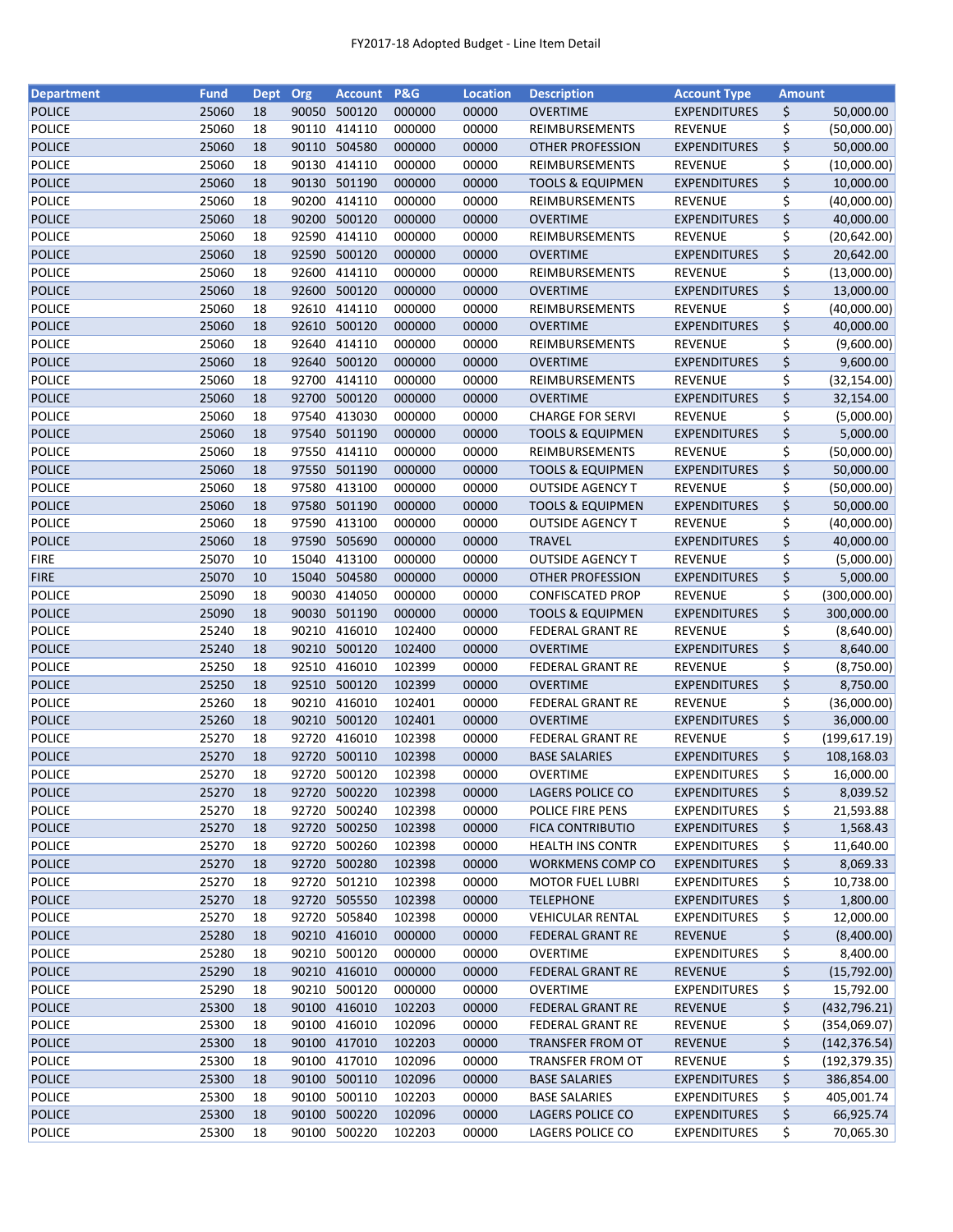| <b>Department</b> | <b>Fund</b>    | <b>Dept</b> | Org   | <b>Account</b>         | <b>P&amp;G</b>   | <b>Location</b> | <b>Description</b>                                 | <b>Account Type</b>                        | <b>Amount</b> |                  |
|-------------------|----------------|-------------|-------|------------------------|------------------|-----------------|----------------------------------------------------|--------------------------------------------|---------------|------------------|
| <b>POLICE</b>     | 25300          | 18          | 90100 | 500250                 | 102096           | 00000           | <b>FICA CONTRIBUTIO</b>                            | <b>EXPENDITURES</b>                        | \$            | 5,609.37         |
| <b>POLICE</b>     | 25300          | 18          | 90100 | 500250                 | 102203           | 00000           | <b>FICA CONTRIBUTIO</b>                            | <b>EXPENDITURES</b>                        | \$            | 5,872.58         |
| POLICE            | 25300          | 18          | 90100 | 500260                 | 102096           | 00000           | <b>HEALTH INS CONTR</b>                            | <b>EXPENDITURES</b>                        | \$            | 58,200.00        |
| <b>POLICE</b>     | 25300          | 18          | 90100 | 500260                 | 102203           | 00000           | <b>HEALTH INS CONTR</b>                            | <b>EXPENDITURES</b>                        | \$            | 64,020.00        |
| POLICE            | 25300          | 18          |       | 90100 500280           | 102096           | 00000           | WORKMENS COMP CO                                   | <b>EXPENDITURES</b>                        | \$            | 28,859.31        |
| <b>POLICE</b>     | 25300          | 18          | 90100 | 500280                 | 102203           | 00000           | WORKMENS COMP CO                                   | <b>EXPENDITURES</b>                        | \$            | 30,213.13        |
| POLICE            | 25310          | 18          | 90210 | 416010                 | 102395           | 00000           | <b>FEDERAL GRANT RE</b>                            | <b>REVENUE</b>                             | \$            | (108, 629.00)    |
| <b>POLICE</b>     | 25310          | 18          | 90210 | 416010                 | 102396           | 00000           | FEDERAL GRANT RE                                   | <b>REVENUE</b>                             | \$            | (99, 320.00)     |
| POLICE            | 25310          | 18          |       | 90210 416010           | 102397           | 00000           | <b>FEDERAL GRANT RE</b>                            | <b>REVENUE</b>                             | \$            | (50, 143.00)     |
| <b>POLICE</b>     | 25310          | 18          | 90210 | 416020                 | 000000           | 00000           | <b>STATE GRANT REVE</b>                            | <b>REVENUE</b>                             | \$            | (8,000.00)       |
| <b>POLICE</b>     | 25310          | 18          |       | 90210 500120           | 102397           | 00000           | <b>OVERTIME</b>                                    | <b>EXPENDITURES</b>                        | \$            | 50,143.00        |
| <b>POLICE</b>     | 25310          | 18          |       | 90210 500120           | 102396           | 00000           | <b>OVERTIME</b>                                    | <b>EXPENDITURES</b>                        | \$            | 99,320.00        |
| <b>POLICE</b>     | 25310          | 18          | 90210 | 500120                 | 102395           | 00000           | <b>OVERTIME</b>                                    | <b>EXPENDITURES</b>                        | \$            | 108,629.00       |
| <b>POLICE</b>     | 25310          | 18          | 90210 | 501190                 | 000000           | 00000           | <b>TOOLS &amp; EQUIPMEN</b>                        | <b>EXPENDITURES</b>                        | \$            | 8,000.00         |
| <b>POLICE</b>     | 25320          | 18          | 92730 | 416020                 | 000000           | 00000           | <b>STATE GRANT REVE</b>                            | <b>REVENUE</b>                             | \$            | (32,040.00)      |
| <b>POLICE</b>     | 25320          | 18          | 92730 | 500120                 | 000000           | 00000           | <b>OVERTIME</b>                                    | <b>EXPENDITURES</b>                        | \$            | 32,040.00        |
| <b>HEALTH</b>     | 27010          | 11          |       | 50010 401010           | 000000           | 00000           | <b>REAL ESTATE TAX</b>                             | <b>REVENUE</b>                             | \$            | (3,003,483.45)   |
| <b>HEALTH</b>     | 27010          | 11          |       | 50010 414110           | 000000           | 00000           | REIMBURSEMENTS                                     | <b>REVENUE</b>                             | \$            | (1, 163, 852.00) |
| <b>HEALTH</b>     | 27010          | 11          |       | 50010 401030           | 000000           | 00000           | PERSONAL TAX - C                                   | <b>REVENUE</b>                             | \$            | (697, 601.66)    |
| <b>HEALTH</b>     | 27010          | 11          | 50010 | 401080                 | 000000           | 00000           | <b>SURTAX</b>                                      | <b>REVENUE</b>                             | \$            | (363, 582.58)    |
| <b>HEALTH</b>     | 27010          | 11          |       | 50010 416010           | 101944           | 00000           | <b>FEDERAL GRANT RE</b>                            | <b>REVENUE</b>                             | \$            | (216, 653.00)    |
| <b>HEALTH</b>     | 27010          | 11          |       | 50010 416020           | 101944           | 00000           | <b>STATE GRANT REVE</b>                            | <b>REVENUE</b>                             | \$            | (70, 797.00)     |
| <b>HEALTH</b>     | 27010          | 11          |       | 50010 417010           | 000000           | 00000           | <b>TRANSFER FROM OT</b>                            | <b>REVENUE</b>                             | \$            | (49, 719.00)     |
| <b>HEALTH</b>     | 27010          | 11          |       | 50010 401040           | 000000           | 00000           | RAILROAD & UTILI                                   | <b>REVENUE</b>                             | \$            | (1.00)           |
| <b>HEALTH</b>     | 27010          | 11          |       | 50010 401070           | 000000           | 00000           | <b>FINANCIAL INSTIT</b>                            | <b>REVENUE</b>                             | \$            | (16, 616.87)     |
| <b>HEALTH</b>     | 27010          | 11          | 50010 | 414100                 | 000000           | 00000           | <b>MISC REVENUE</b>                                | REVENUE                                    | \$            | (99.00)          |
| <b>HEALTH</b>     | 27010          | 11          | 50010 | 500110                 | 000000           | 00000           | <b>BASE SALARIES</b>                               | <b>EXPENDITURES</b>                        | \$            | 1,006,472.29     |
| <b>HEALTH</b>     | 27010          | 11          | 50010 | 500130                 | 000000           | 00000           | <b>TEMPORARY WAGES</b>                             | <b>EXPENDITURES</b>                        |               |                  |
|                   |                |             |       |                        |                  |                 |                                                    |                                            | \$<br>\$      | 15,000.00        |
| <b>HEALTH</b>     | 27010          | 11          | 50010 | 50010 500210           | 000000           | 00000           | LAGERS GENERAL E                                   | <b>EXPENDITURES</b>                        |               | 164,054.99       |
| <b>HEALTH</b>     | 27010<br>27010 | 11<br>11    |       | 500250<br>50010 500260 | 000000<br>000000 | 00000<br>00000  | <b>FICA CONTRIBUTIO</b><br><b>HEALTH INS CONTR</b> | <b>EXPENDITURES</b><br><b>EXPENDITURES</b> | \$            | 76,995.14        |
| <b>HEALTH</b>     |                |             |       |                        |                  |                 |                                                    |                                            | \$            | 98,940.00        |
| <b>HEALTH</b>     | 27010          | 11          |       | 50010 500280           | 000000           | 00000           | WORKMENS COMP CO                                   | <b>EXPENDITURES</b>                        | \$            | 12,032.41        |
| <b>HEALTH</b>     | 27010          | 11          |       | 50010 501160           | 000000           | 00000           | <b>FOOD SUPPLIES</b>                               | <b>EXPENDITURES</b>                        | \$            | 4,000.00         |
| <b>HEALTH</b>     | 27010          | 11          |       | 50010 501170           | 000000           | 00000           | <b>FUEL PURCHASES</b>                              | <b>EXPENDITURES</b>                        | \$            | 2,000.00         |
| <b>HEALTH</b>     | 27010          | 11          |       | 50010 501240           | 000000           | 00000           | <b>OFFICE SUPPLIES</b>                             | <b>EXPENDITURES</b>                        | \$            | 35,000.00        |
| <b>HEALTH</b>     | 27010          | 11          |       | 50010 501260           | 000000           | 00000           | <b>OPERATING SUPPLI</b>                            | <b>EXPENDITURES</b>                        | \$            | 12,000.00        |
| <b>HEALTH</b>     | 27010          | 11          |       | 50010 502040           | 000000           | 00000           | <b>AUTO ALLOWANCE</b>                              | <b>EXPENDITURES</b>                        | \$            | 9,000.00         |
| <b>HEALTH</b>     | 27010          | 11          |       | 50010 502230           | 000000           | 00000           | <b>INSURANCE PREMIU</b>                            | <b>EXPENDITURES</b>                        | \$            | 94,613.00        |
| <b>HEALTH</b>     | 27010          | 11          |       | 50010 502290           | 000000           | 00000           | <b>MEMBERSHIP DUES</b>                             | <b>EXPENDITURES</b>                        | \$            | 14,000.00        |
| <b>HEALTH</b>     | 27010          | 11          | 50010 | 502370                 | 000000           | 00000           | POSTAGE                                            | <b>EXPENDITURES</b>                        | \$            | 1,000.00         |
| <b>HEALTH</b>     | 27010          | 11          |       | 50010 502390           | 000000           | 00000           | PRINT SHOP CHARG                                   | <b>EXPENDITURES</b>                        | \$            | 6,000.00         |
| <b>HEALTH</b>     | 27010          | 11          |       | 50010 502460           | 000000           | 00000           | TAX COLLECTION F                                   | <b>EXPENDITURES</b>                        | \$            | 77,600.00        |
| <b>HEALTH</b>     | 27010          | 11          |       | 50010 502780           | 000000           | 00000           | <b>CONTINGENCY</b>                                 | <b>EXPENDITURES</b>                        | \$            | 49,147.30        |
| <b>HEALTH</b>     | 27010          | 11          |       | 50010 504570           | 000000           | 00000           | <b>MEDICAL SERVICES</b>                            | <b>EXPENDITURES</b>                        | \$            | 429,282.00       |
| <b>HEALTH</b>     | 27010          | 11          |       | 50010 504580           | 000000           | 00000           | OTHER PROFESSION                                   | <b>EXPENDITURES</b>                        | \$            | 40,000.00        |
| <b>HEALTH</b>     | 27010          | 11          |       | 50010 505550           | 000000           | 00000           | <b>TELEPHONE</b>                                   | <b>EXPENDITURES</b>                        | \$            | 30,000.00        |
| <b>HEALTH</b>     | 27010          | 11          |       | 50010 505690           | 000000           | 00000           | <b>TRAVEL</b>                                      | <b>EXPENDITURES</b>                        | \$            | 20,000.00        |
| <b>HEALTH</b>     | 27010          | 11          |       | 50010 505830           | 000000           | 00000           | <b>MACHINERY RENTAL</b>                            | <b>EXPENDITURES</b>                        | \$            | 90,000.00        |
| <b>HEALTH</b>     | 27010          | 11          |       | 50010 509910           | 000000           | 00000           | <b>TRANSFER TO OTHE</b>                            | <b>EXPENDITURES</b>                        | \$            | 100,000.00       |
| <b>HEALTH</b>     | 27010          | 11          |       | 50010 401020           | 000000           | 00000           | PENALTY/INT DELI                                   | REVENUE                                    | \$            | (47, 023.21)     |
| <b>HEALTH</b>     | 27010          | 11          |       | 50010 501230           | 000000           | 00000           | <b>NON-CAPITAL SOFT</b>                            | <b>EXPENDITURES</b>                        | \$            | 20,000.00        |
| <b>HEALTH</b>     | 27010          | 11          | 50010 | 501230                 | 000000           | 00000           | NON-CAPITAL SOFT                                   | <b>EXPENDITURES</b>                        | \$            | 15,000.00        |
| <b>HEALTH</b>     | 27010          | 11          |       | 50010 509910           | 000000           | 00000           | <b>TRANSFER TO OTHE</b>                            | <b>EXPENDITURES</b>                        | \$            | 98,711.97        |
| <b>HEALTH</b>     | 27010          | 11          |       | 50020 413150           | 000000           | 00000           | <b>VITAL RECORDS</b>                               | <b>REVENUE</b>                             | \$            | (460,000.00)     |
| <b>HEALTH</b>     | 27010          | 11          |       | 50020 413030           | 000000           | 00000           | <b>CHARGE FOR SERVI</b>                            | <b>REVENUE</b>                             | \$            | (8,000.00)       |
| <b>HEALTH</b>     | 27010          | 11          |       | 50020 500110           | 000000           | 00000           | <b>BASE SALARIES</b>                               | <b>EXPENDITURES</b>                        | \$            | 133,218.50       |
| <b>HEALTH</b>     | 27010          | 11          |       | 50020 500210           | 000000           | 00000           | LAGERS GENERAL E                                   | <b>EXPENDITURES</b>                        | \$            | 21,714.62        |
| <b>HEALTH</b>     | 27010          | 11          |       | 50020 500250           | 000000           | 00000           | <b>FICA CONTRIBUTIO</b>                            | <b>EXPENDITURES</b>                        | \$            | 10,191.22        |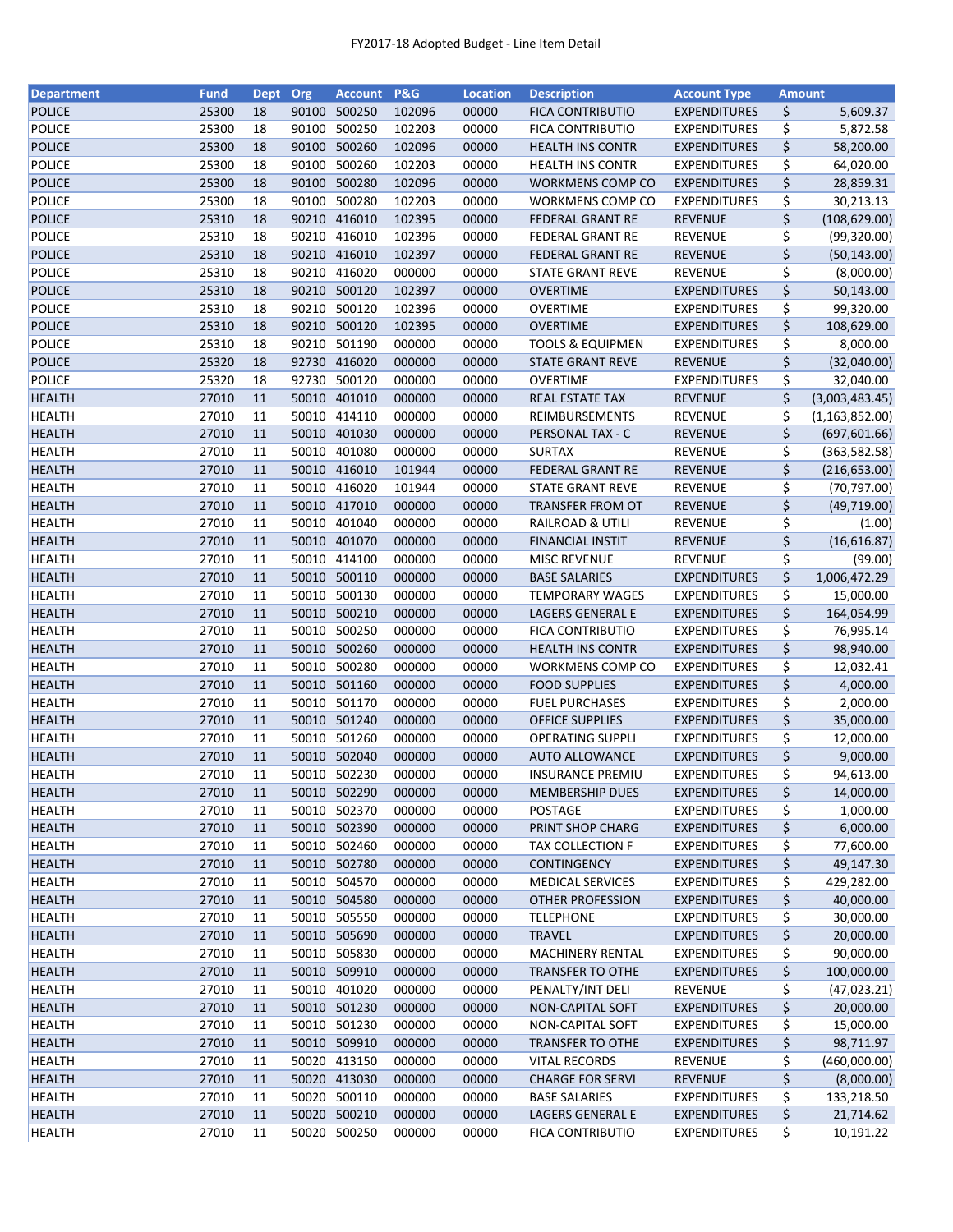| <b>Department</b> | <b>Fund</b>    | <b>Dept</b> | Org   | <b>Account</b>         | <b>P&amp;G</b> | <b>Location</b> | <b>Description</b>                              | <b>Account Type</b> | <b>Amount</b> |                      |
|-------------------|----------------|-------------|-------|------------------------|----------------|-----------------|-------------------------------------------------|---------------------|---------------|----------------------|
| <b>HEALTH</b>     | 27010          | 11          | 50020 | 500260                 | 000000         | 00000           | <b>HEALTH INS CONTR</b>                         | <b>EXPENDITURES</b> | \$            | 17,460.00            |
| <b>HEALTH</b>     | 27010          | 11          | 50020 | 500280                 | 000000         | 00000           | WORKMENS COMP CO                                | <b>EXPENDITURES</b> | \$            | 479.59               |
| <b>HEALTH</b>     | 27010          | 11          |       | 50020 501300           | 000000         | 00000           | <b>WEARING APPAREL</b>                          | <b>EXPENDITURES</b> | \$            | 500.00               |
| <b>HEALTH</b>     | 27010          | 11          | 50020 | 501260                 | 000000         | 00000           | OPERATING SUPPLI                                | <b>EXPENDITURES</b> | \$            | 1,000.00             |
| <b>HEALTH</b>     | 27010          | 11          |       | 50020 502370           | 000000         | 00000           | <b>POSTAGE</b>                                  | <b>EXPENDITURES</b> | \$            | 600.00               |
| <b>HEALTH</b>     | 27010          | 11          |       | 50020 502390           | 000000         | 00000           | PRINT SHOP CHARG                                | <b>EXPENDITURES</b> | \$            | 900.00               |
| <b>HEALTH</b>     | 27010          | 11          |       | 50020 504580           | 000000         | 00000           | OTHER PROFESSION                                | <b>EXPENDITURES</b> | \$            | 32,500.00            |
| <b>HEALTH</b>     | 27010          | 11          | 50020 | 505690                 | 000000         | 00000           | <b>TRAVEL</b>                                   | <b>EXPENDITURES</b> | \$            | 3,000.00             |
| <b>HEALTH</b>     | 27010          | 11          |       | 50030 501260           | 000000         | 00000           | <b>OPERATING SUPPLI</b>                         | <b>EXPENDITURES</b> | \$            | 100.00               |
| <b>HEALTH</b>     | 27010          | 11          | 50040 | 500250                 | 000000         | 00000           | <b>FICA CONTRIBUTIO</b>                         | <b>EXPENDITURES</b> | \$            | 19,286.34            |
| <b>HEALTH</b>     | 27010          | 11          |       | 50040 500260           | 000000         | 00000           | <b>HEALTH INS CONTR</b>                         | <b>EXPENDITURES</b> | \$            | 46,560.00            |
| <b>HEALTH</b>     | 27010          | 11          | 50040 | 500280                 | 000000         | 00000           | WORKMENS COMP CO                                | <b>EXPENDITURES</b> | \$            | 1,435.91             |
| <b>HEALTH</b>     | 27010          | 11          | 50040 | 500110                 | 000000         | 00000           | <b>BASE SALARIES</b>                            | <b>EXPENDITURES</b> | \$            | 252,108.98           |
| <b>HEALTH</b>     | 27010          | 11          | 50040 | 500210                 | 000000         | 00000           | LAGERS GENERAL E                                | <b>EXPENDITURES</b> | \$            | 41,093.77            |
| <b>HEALTH</b>     | 27010          | 11          | 50040 | 501260                 | 000000         | 00000           | <b>OPERATING SUPPLI</b>                         | <b>EXPENDITURES</b> | \$            | 700.00               |
| <b>HEALTH</b>     | 27010          | 11          | 50040 | 501300                 | 000000         | 00000           | <b>WEARING APPAREL</b>                          | <b>EXPENDITURES</b> | \$            | 700.00               |
| <b>HEALTH</b>     | 27010          | 11          |       | 50040 502040           | 000000         | 00000           | <b>AUTO ALLOWANCE</b>                           | <b>EXPENDITURES</b> | \$            | 2,000.00             |
| <b>HEALTH</b>     | 27010          | 11          |       | 50040 502070           | 000000         | 00000           | <b>BANK CARD &amp; EPAY</b>                     | <b>EXPENDITURES</b> | \$            | 6,300.00             |
| <b>HEALTH</b>     | 27010          | 11          |       | 50040 504590           | 000000         | 00000           | PROFESSIONAL DEV                                | <b>EXPENDITURES</b> | \$            | 700.00               |
| <b>HEALTH</b>     | 27010          | 11          | 50050 | 500210                 | 000000         | 00000           | LAGERS GENERAL E                                | <b>EXPENDITURES</b> | \$            | 6,399.22             |
| <b>HEALTH</b>     | 27010          | 11          |       | 50050 500250           | 000000         | 00000           | <b>FICA CONTRIBUTIO</b>                         | <b>EXPENDITURES</b> | \$            | 3,003.32             |
| <b>HEALTH</b>     | 27010          | 11          |       | 50050 500260           | 000000         | 00000           | <b>HEALTH INS CONTR</b>                         | <b>EXPENDITURES</b> | \$            | 5,820.00             |
| <b>HEALTH</b>     | 27010          | 11          |       | 50050 500280           | 000000         | 00000           | WORKMENS COMP CO                                | <b>EXPENDITURES</b> | \$            | 753.77               |
| <b>HEALTH</b>     | 27010          | 11          |       | 50050 500110           | 000000         | 00000           | <b>BASE SALARIES</b>                            | <b>EXPENDITURES</b> | \$            | 39,259.03            |
| <b>HEALTH</b>     | 27010          | 11          |       | 50050 501260           | 000000         | 00000           | <b>OPERATING SUPPLI</b>                         | <b>EXPENDITURES</b> | \$            | 1,000.00             |
| <b>HEALTH</b>     | 27010          | 11          | 50050 | 505690                 | 000000         | 00000           | <b>TRAVEL</b>                                   | <b>EXPENDITURES</b> | \$            | 2,400.00             |
| <b>HEALTH</b>     | 27010          | 11          | 50050 | 502040                 | 000000         | 00000           | <b>AUTO ALLOWANCE</b>                           | <b>EXPENDITURES</b> | \$            | 500.00               |
| <b>HEALTH</b>     | 27010          | 11          | 50050 | 504590                 | 000000         | 00000           | PROFESSIONAL DEV                                | <b>EXPENDITURES</b> | \$            | 200.00               |
| <b>HEALTH</b>     | 27010          | 11          | 50060 | 500210                 | 000000         | 00000           | LAGERS GENERAL E                                | <b>EXPENDITURES</b> | \$            | 8,747.30             |
| <b>HEALTH</b>     | 27010          | 11          | 50060 | 500250                 | 000000         | 00000           | FICA CONTRIBUTIO                                | <b>EXPENDITURES</b> |               |                      |
| <b>HEALTH</b>     | 27010          | 11          |       | 50060 500260           | 000000         | 00000           | <b>HEALTH INS CONTR</b>                         | <b>EXPENDITURES</b> | \$<br>\$      | 4,105.32<br>5,820.00 |
|                   | 27010          |             |       | 50060 500280           |                |                 |                                                 |                     | \$            |                      |
| <b>HEALTH</b>     |                | 11          |       |                        | 000000         | 00000           | WORKMENS COMP CO                                | <b>EXPENDITURES</b> |               | 1,030.36             |
| <b>HEALTH</b>     | 27010<br>27010 | 11<br>11    | 50060 | 50060 500110<br>501260 | 000000         | 00000           | <b>BASE SALARIES</b><br><b>OPERATING SUPPLI</b> | <b>EXPENDITURES</b> | \$            | 53,664.42<br>100.00  |
| <b>HEALTH</b>     |                |             |       |                        | 000000         | 00000           |                                                 | <b>EXPENDITURES</b> | \$            |                      |
| <b>HEALTH</b>     | 27010          | 11          |       | 50060 502040           | 000000         | 00000           | <b>AUTO ALLOWANCE</b>                           | <b>EXPENDITURES</b> | \$            | 500.00               |
| <b>HEALTH</b>     | 27010          | 11          |       | 50060 504590           | 000000         | 00000           | PROFESSIONAL DEV                                | <b>EXPENDITURES</b> | \$            | 1,000.00             |
| <b>HEALTH</b>     | 27010          | 11          |       | 50060 505690           | 000000         | 00000           | <b>TRAVEL</b>                                   | <b>EXPENDITURES</b> | \$            | 1,200.00             |
| <b>HEALTH</b>     | 27010          | 11          |       | 50070 413030           | 000000         | 00000           | <b>CHARGE FOR SERVI</b>                         | <b>REVENUE</b>      | \$            | (1,000.00)           |
| <b>HEALTH</b>     | 27010          | 11          |       | 50070 501260           | 000000         | 00000           | <b>OPERATING SUPPLI</b>                         | <b>EXPENDITURES</b> | \$            | 100.00               |
| <b>HEALTH</b>     | 27010          | 11          | 50510 | 500110                 | 000000         | 00000           | <b>BASE SALARIES</b>                            | <b>EXPENDITURES</b> | \$            | 225,118.40           |
| <b>HEALTH</b>     | 27010          | 11          |       | 50510 500210           | 000000         | 00000           | LAGERS GENERAL E                                | <b>EXPENDITURES</b> | \$            | 36,694.30            |
| <b>HEALTH</b>     | 27010          | 11          |       | 50510 500250           | 000000         | 00000           | <b>FICA CONTRIBUTIO</b>                         | <b>EXPENDITURES</b> | \$            | 17,221.56            |
| <b>HEALTH</b>     | 27010          | 11          |       | 50510 500260           | 000000         | 00000           | <b>HEALTH INS CONTR</b>                         | <b>EXPENDITURES</b> | \$            | 23,280.00            |
| <b>HEALTH</b>     | 27010          | 11          |       | 50510 500280           | 000000         | 00000           | WORKMENS COMP CO                                | <b>EXPENDITURES</b> | \$            | 1,395.74             |
| <b>HEALTH</b>     | 27010          | 11          |       | 50510 501130           | 000000         | 00000           | <b>CHEMICALS DRUG L</b>                         | <b>EXPENDITURES</b> | \$            | 5,800.00             |
| <b>HEALTH</b>     | 27010          | 11          |       | 50510 502290           | 000000         | 00000           | <b>MEMBERSHIP DUES</b>                          | <b>EXPENDITURES</b> | \$            | 250.00               |
| <b>HEALTH</b>     | 27010          | 11          |       | 50510 501260           | 000000         | 00000           | <b>OPERATING SUPPLI</b>                         | <b>EXPENDITURES</b> | \$            | 9,000.00             |
| <b>HEALTH</b>     | 27010          | 11          |       | 50510 502040           | 000000         | 00000           | <b>AUTO ALLOWANCE</b>                           | <b>EXPENDITURES</b> | \$            | 600.00               |
| <b>HEALTH</b>     | 27010          | 11          |       | 50510 502390           | 000000         | 00000           | PRINT SHOP CHARG                                | <b>EXPENDITURES</b> | \$            | 1,500.00             |
| <b>HEALTH</b>     | 27010          | 11          |       | 50510 504580           | 000000         | 00000           | OTHER PROFESSION                                | <b>EXPENDITURES</b> | \$            | 3,000.00             |
| <b>HEALTH</b>     | 27010          | 11          |       | 50510 504590           | 000000         | 00000           | PROFESSIONAL DEV                                | <b>EXPENDITURES</b> | \$            | 400.00               |
| <b>HEALTH</b>     | 27010          | 11          | 50510 | 505690                 | 000000         | 00000           | <b>TRAVEL</b>                                   | <b>EXPENDITURES</b> | \$            | 4,800.00             |
| <b>HEALTH</b>     | 27010          | 11          |       | 50530 413030           | 000000         | 00000           | <b>CHARGE FOR SERVI</b>                         | <b>REVENUE</b>      | \$            | (12,000.00)          |
| <b>HEALTH</b>     | 27010          | 11          |       | 50530 500110           | 000000         | 00000           | <b>BASE SALARIES</b>                            | <b>EXPENDITURES</b> | \$            | 210,393.60           |
| <b>HEALTH</b>     | 27010          | 11          |       | 50530 500210           | 000000         | 00000           | LAGERS GENERAL E                                | <b>EXPENDITURES</b> | \$            | 34,294.16            |
| <b>HEALTH</b>     | 27010          | 11          |       | 50530 500250           | 000000         | 00000           | <b>FICA CONTRIBUTIO</b>                         | <b>EXPENDITURES</b> | \$            | 16,095.11            |
| <b>HEALTH</b>     | 27010          | 11          |       | 50530 500260           | 000000         | 00000           | <b>HEALTH INS CONTR</b>                         | <b>EXPENDITURES</b> | \$            | 23,280.00            |
| <b>HEALTH</b>     | 27010          | 11          |       | 50530 500280           | 000000         | 00000           | WORKMENS COMP CO                                | <b>EXPENDITURES</b> | \$            | 4,039.56             |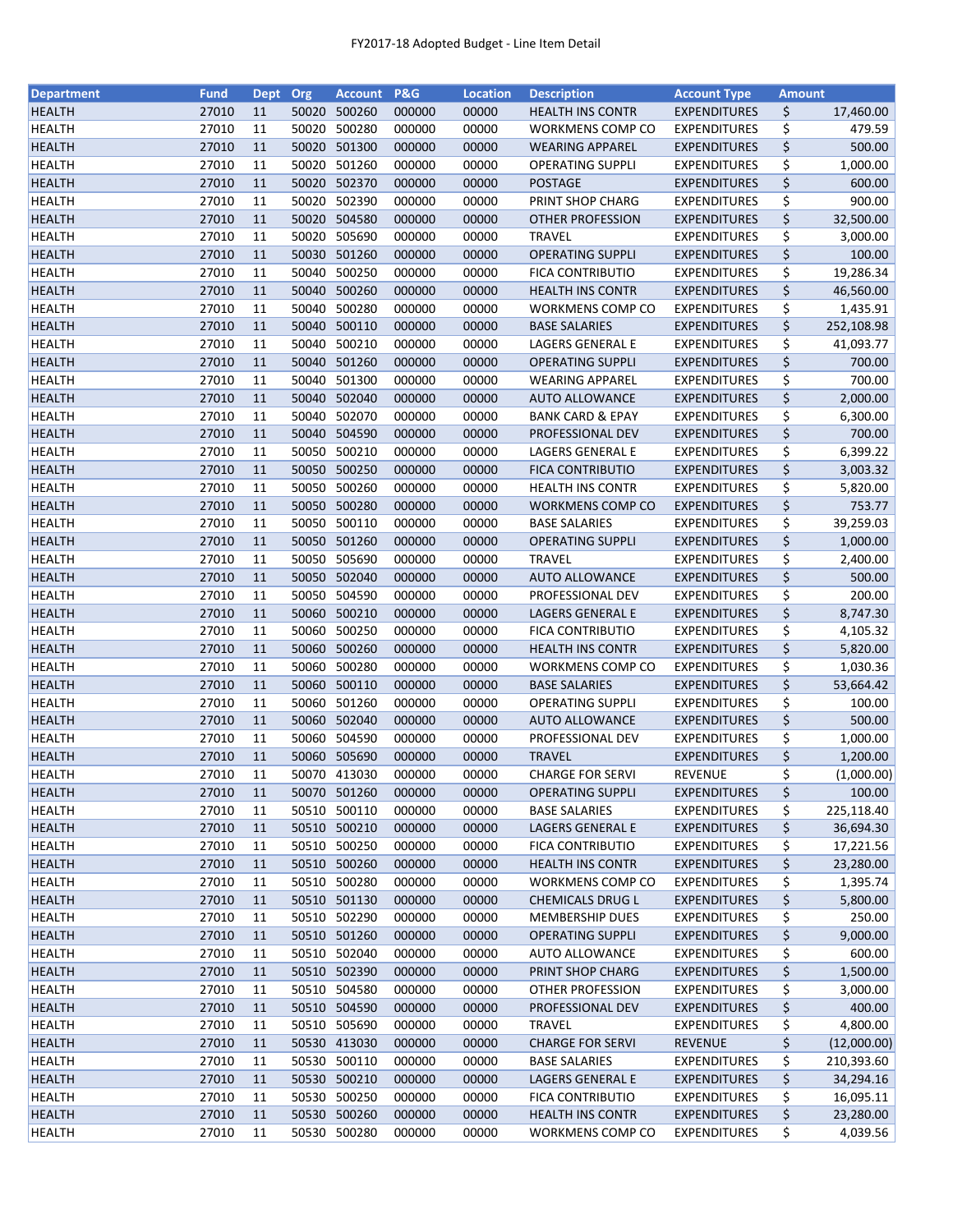| <b>Department</b> | <b>Fund</b> | <b>Dept</b> | Org   | <b>Account</b>               | <b>P&amp;G</b>   | <b>Location</b> | <b>Description</b>                               | <b>Account Type</b>                        | <b>Amount</b> |                    |
|-------------------|-------------|-------------|-------|------------------------------|------------------|-----------------|--------------------------------------------------|--------------------------------------------|---------------|--------------------|
| <b>HEALTH</b>     | 27010       | 11          |       | 50530 501130                 | 000000           | 00000           | <b>CHEMICALS DRUG L</b>                          | <b>EXPENDITURES</b>                        | \$            | 310,000.00         |
| <b>HEALTH</b>     | 27010       | 11          | 50530 | 501140                       | 000000           | 00000           | <b>CLOTHING ALLOWAN</b>                          | <b>EXPENDITURES</b>                        | \$            | 100.00             |
| <b>HEALTH</b>     | 27010       | 11          |       | 50530 501260                 | 000000           | 00000           | <b>OPERATING SUPPLI</b>                          | <b>EXPENDITURES</b>                        | \$            | 1,000.00           |
| <b>HEALTH</b>     | 27010       | 11          | 50530 | 502390                       | 000000           | 00000           | PRINT SHOP CHARG                                 | <b>EXPENDITURES</b>                        | \$            | 2,500.00           |
| <b>HEALTH</b>     | 27010       | 11          |       | 50530 504580                 | 000000           | 00000           | <b>OTHER PROFESSION</b>                          | <b>EXPENDITURES</b>                        | \$            | 11,000.00          |
| <b>HEALTH</b>     | 27010       | 11          |       | 50530 502290                 | 000000           | 00000           | <b>MEMBERSHIP DUES</b>                           | <b>EXPENDITURES</b>                        | \$            | 450.00             |
| <b>HEALTH</b>     | 27010       | 11          |       | 50530 505690                 | 000000           | 00000           | <b>TRAVEL</b>                                    | <b>EXPENDITURES</b>                        | \$            | 4,800.00           |
| <b>HEALTH</b>     | 27010       | 11          |       | 50530 413030                 | 000000           | 00000           | <b>CHARGE FOR SERVI</b>                          | <b>REVENUE</b>                             | \$            | (8,000.00)         |
| <b>HEALTH</b>     | 27010       | 11          |       | 50530 502370                 | 000000           | 00000           | <b>POSTAGE</b>                                   | <b>EXPENDITURES</b>                        | \$            | 200.00             |
| <b>HEALTH</b>     | 27010       | 11          |       | 50540 413030                 | 000000           | 00000           | <b>CHARGE FOR SERVI</b>                          | REVENUE                                    | \$            | (45,000.00)        |
| <b>HEALTH</b>     | 27010       | 11          |       | 50540 501260                 | 000000           | 00000           | <b>OPERATING SUPPLI</b>                          | <b>EXPENDITURES</b>                        | \$            | 1,000.00           |
| <b>HEALTH</b>     | 27010       | 11          |       | 50540 502370                 | 000000           | 00000           | POSTAGE                                          | <b>EXPENDITURES</b>                        | \$            | 500.00             |
| <b>HEALTH</b>     | 27010       | 11          | 50550 | 500110                       | 000000           | 00000           | <b>BASE SALARIES</b>                             | <b>EXPENDITURES</b>                        | \$            | 134,380.80         |
| <b>HEALTH</b>     | 27010       | 11          | 50550 | 500210                       | 000000           | 00000           | LAGERS GENERAL E                                 | <b>EXPENDITURES</b>                        | \$            | 21,904.07          |
| <b>HEALTH</b>     | 27010       | 11          | 50550 | 500250                       | 000000           | 00000           | <b>FICA CONTRIBUTIO</b>                          | <b>EXPENDITURES</b>                        | \$            | 10,280.13          |
| <b>HEALTH</b>     | 27010       | 11          | 50550 | 500260                       | 000000           | 00000           | <b>HEALTH INS CONTR</b>                          | <b>EXPENDITURES</b>                        | \$            | 11,640.00          |
| <b>HEALTH</b>     | 27010       | 11          |       | 50550 500280                 | 000000           | 00000           | WORKMENS COMP CO                                 | <b>EXPENDITURES</b>                        | \$            | 2,580.11           |
| <b>HEALTH</b>     | 27010       | 11          |       | 50550 502290                 | 000000           | 00000           | <b>MEMBERSHIP DUES</b>                           | <b>EXPENDITURES</b>                        | \$            | 100.00             |
| <b>HEALTH</b>     | 27010       | 11          |       | 50550 501260                 | 000000           | 00000           | <b>OPERATING SUPPLI</b>                          | <b>EXPENDITURES</b>                        | \$            | 200.00             |
| <b>HEALTH</b>     | 27010       | 11          |       | 50550 502040                 | 000000           | 00000           | <b>AUTO ALLOWANCE</b>                            | <b>EXPENDITURES</b>                        | \$            | 100.00             |
| <b>HEALTH</b>     | 27010       | 11          |       | 50550 502100                 | 000000           | 00000           | <b>COMMUNICATION AL</b>                          | <b>EXPENDITURES</b>                        | \$            | 500.00             |
| <b>HEALTH</b>     | 27010       | 11          |       | 50550 504590                 | 000000           | 00000           | PROFESSIONAL DEV                                 | <b>EXPENDITURES</b>                        | \$            | 200.00             |
| <b>HEALTH</b>     | 27010       | 11          |       | 50550 502370                 | 000000           | 00000           | <b>POSTAGE</b>                                   | <b>EXPENDITURES</b>                        | \$            | 200.00             |
| <b>HEALTH</b>     | 27010       | 11          |       | 50550 505690                 | 000000           | 00000           | <b>TRAVEL</b>                                    | <b>EXPENDITURES</b>                        | \$            | 2,400.00           |
| <b>HEALTH</b>     | 27010       | 11          |       | 50560 413040                 | 000000           | 00000           | <b>CONSOLIDATED MED</b>                          | <b>REVENUE</b>                             | \$            | (46,000.00)        |
| <b>HEALTH</b>     | 27010       | 11          | 50560 | 500210                       | 000000           | 00000           | LAGERS GENERAL E                                 | <b>EXPENDITURES</b>                        | \$            | 19,191.59          |
| <b>HEALTH</b>     | 27010       | 11          | 50560 | 500110                       | 000000           | 00000           | <b>BASE SALARIES</b>                             | <b>EXPENDITURES</b>                        | \$            | 117,739.84         |
| <b>HEALTH</b>     | 27010       | 11          | 50560 | 500250                       | 000000           | 00000           | <b>FICA CONTRIBUTIO</b>                          | <b>EXPENDITURES</b>                        | \$            | 9,007.10           |
| <b>HEALTH</b>     | 27010       | 11          | 50560 | 500260                       | 000000           | 00000           | <b>HEALTH INS CONTR</b>                          | <b>EXPENDITURES</b>                        | \$            | 11,640.00          |
| <b>HEALTH</b>     | 27010       | 11          | 50560 | 500280                       | 000000           | 00000           | WORKMENS COMP CO                                 | <b>EXPENDITURES</b>                        | \$            | 729.99             |
| <b>HEALTH</b>     | 27010       | 11          |       | 50560 501130                 | 000000           | 00000           | <b>CHEMICALS DRUG L</b>                          | <b>EXPENDITURES</b>                        | \$            | 120,000.00         |
|                   | 27010       |             |       | 50560 501140                 |                  |                 |                                                  |                                            | \$            |                    |
| <b>HEALTH</b>     | 27010       | 11<br>11    |       | 50560 501260                 | 000000<br>000000 | 00000<br>00000  | <b>CLOTHING ALLOWAN</b>                          | <b>EXPENDITURES</b>                        | \$            | 200.00<br>4,800.00 |
| <b>HEALTH</b>     | 27010       | 11          |       | 50560 502040                 |                  |                 | <b>OPERATING SUPPLI</b><br><b>AUTO ALLOWANCE</b> | <b>EXPENDITURES</b><br><b>EXPENDITURES</b> | \$            | 750.00             |
| <b>HEALTH</b>     |             |             |       |                              | 000000           | 00000           |                                                  |                                            |               |                    |
| <b>HEALTH</b>     | 27010       | 11          |       | 50560 502390<br>50560 504590 | 000000           | 00000           | PRINT SHOP CHARG                                 | <b>EXPENDITURES</b>                        | \$            | 300.00             |
| <b>HEALTH</b>     | 27010       | 11          |       |                              | 000000           | 00000           | PROFESSIONAL DEV                                 | EXPENDITURES                               | \$            | 300.00             |
| <b>HEALTH</b>     | 27010       | 11          |       | 50560 505690                 | 000000           | 00000           | <b>TRAVEL</b>                                    | <b>EXPENDITURES</b>                        | \$            | 3,600.00           |
| <b>HEALTH</b>     | 27010       | 11          |       | 53510 500110                 | 000000           | 00000           | <b>BASE SALARIES</b>                             | <b>EXPENDITURES</b>                        | \$            | 142,519.36         |
| <b>HEALTH</b>     | 27010       | 11          |       | 53510 500210                 | 000000           | 00000           | LAGERS GENERAL E                                 | <b>EXPENDITURES</b>                        | \$            | 23,230.66          |
| <b>HEALTH</b>     | 27010       | 11          | 53510 | 500250                       | 000000           | 00000           | <b>FICA CONTRIBUTIO</b>                          | <b>EXPENDITURES</b>                        | \$            | 10,902.73          |
| <b>HEALTH</b>     | 27010       | 11          |       | 53510 500260                 | 000000           | 00000           | <b>HEALTH INS CONTR</b>                          | <b>EXPENDITURES</b>                        | \$            | 11,640.00          |
| <b>HEALTH</b>     | 27010       | 11          |       | 53510 500280                 | 000000           | 00000           | WORKMENS COMP CO                                 | <b>EXPENDITURES</b>                        | \$            | 1,880.10           |
| <b>HEALTH</b>     | 27010       | 11          |       | 53510 501260                 | 000000           | 00000           | <b>OPERATING SUPPLI</b>                          | <b>EXPENDITURES</b>                        | \$            | 200.00             |
| <b>HEALTH</b>     | 27010       | 11          |       | 53510 502370                 | 000000           | 00000           | POSTAGE                                          | <b>EXPENDITURES</b>                        | \$            | 150.00             |
| <b>HEALTH</b>     | 27010       | 11          |       | 53510 502390                 | 000000           | 00000           | PRINT SHOP CHARG                                 | <b>EXPENDITURES</b>                        | \$            | 100.00             |
| <b>HEALTH</b>     | 27010       | 11          |       | 53510 504590                 | 000000           | 00000           | PROFESSIONAL DEV                                 | <b>EXPENDITURES</b>                        | \$            | 200.00             |
| <b>HEALTH</b>     | 27010       | 11          |       | 53520 413030                 | 000000           | 00000           | <b>CHARGE FOR SERVI</b>                          | REVENUE                                    | \$            | (145,000.00)       |
| HEALTH            | 27010       | 11          |       | 53580 413040                 | 000000           | 00000           | <b>CONSOLIDATED MED</b>                          | REVENUE                                    | \$            | (12,000.00)        |
| <b>HEALTH</b>     | 27010       | 11          |       | 53580 500110                 | 000000           | 00000           | <b>BASE SALARIES</b>                             | <b>EXPENDITURES</b>                        | \$            | 261,280.42         |
| <b>HEALTH</b>     | 27010       | 11          |       | 53580 500210                 | 000000           | 00000           | LAGERS GENERAL E                                 | <b>EXPENDITURES</b>                        | \$            | 42,588.71          |
| <b>HEALTH</b>     | 27010       | 11          |       | 53580 500250                 | 000000           | 00000           | <b>FICA CONTRIBUTIO</b>                          | <b>EXPENDITURES</b>                        | \$            | 19,987.96          |
| HEALTH            | 27010       | 11          | 53580 | 500260                       | 000000           | 00000           | <b>HEALTH INS CONTR</b>                          | <b>EXPENDITURES</b>                        | \$            | 27,936.00          |
| <b>HEALTH</b>     | 27010       | 11          |       | 53580 500280                 | 000000           | 00000           | <b>WORKMENS COMP CO</b>                          | <b>EXPENDITURES</b>                        | \$            | 1,619.94           |
| <b>HEALTH</b>     | 27010       | 11          |       | 53580 501260                 | 000000           | 00000           | OPERATING SUPPLI                                 | <b>EXPENDITURES</b>                        | \$            | 400.00             |
| <b>HEALTH</b>     | 27010       | 11          |       | 53580 502040                 | 000000           | 00000           | <b>AUTO ALLOWANCE</b>                            | <b>EXPENDITURES</b>                        | \$            | 6,000.00           |
| <b>HEALTH</b>     | 27010       | 11          |       | 53580 502100                 | 000000           | 00000           | COMMUNICATION AL                                 | <b>EXPENDITURES</b>                        | \$            | 480.00             |
| <b>HEALTH</b>     | 27010       | 11          |       | 53580 504590                 | 000000           | 00000           | PROFESSIONAL DEV                                 | <b>EXPENDITURES</b>                        | \$            | 500.00             |
| <b>HEALTH</b>     | 27010       | 11          |       | 53580 505690                 | 000000           | 00000           | <b>TRAVEL</b>                                    | <b>EXPENDITURES</b>                        | \$            | 7,200.00           |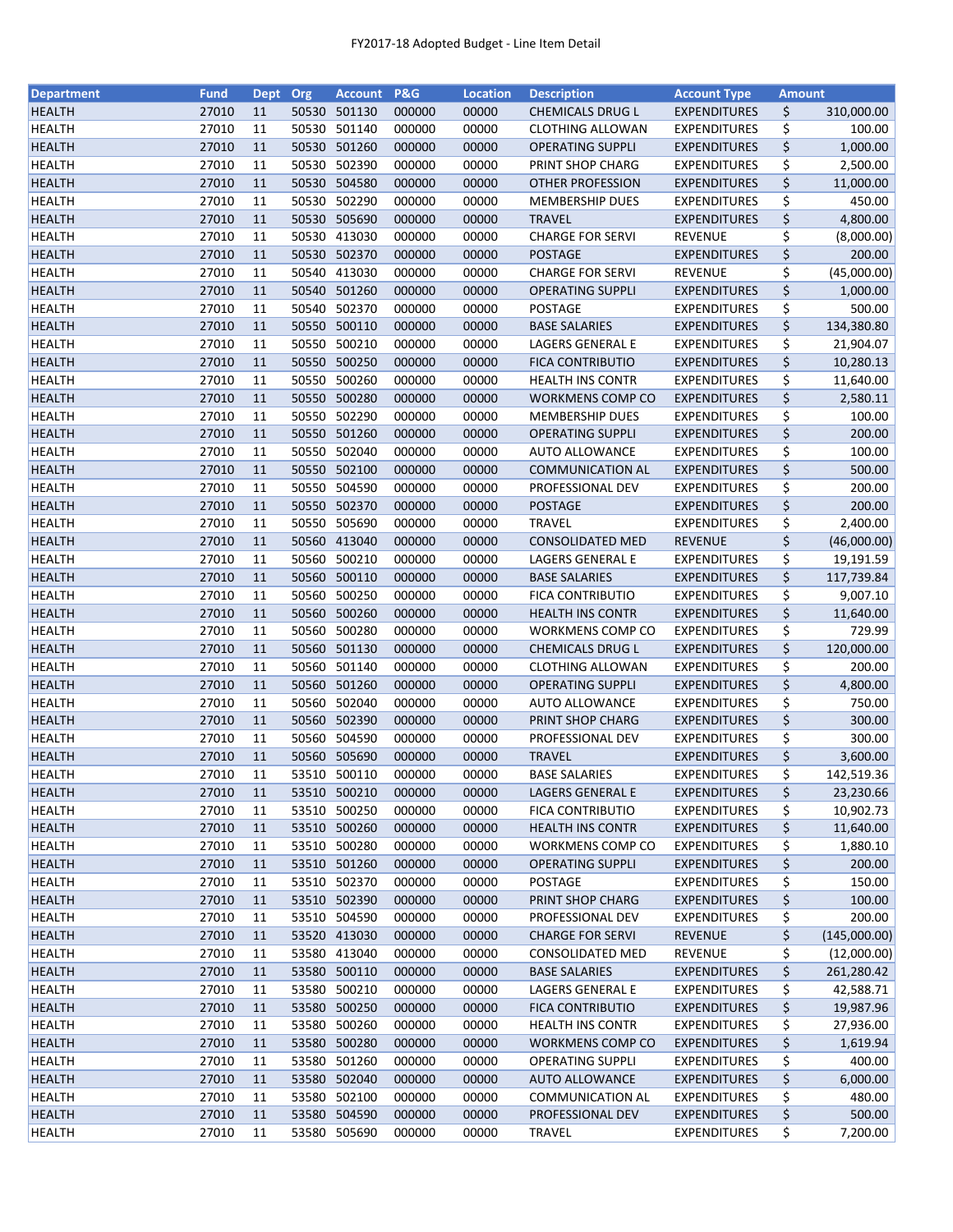| <b>Department</b> | <b>Fund</b> | <b>Dept</b> | Org   | <b>Account</b> | <b>P&amp;G</b> | <b>Location</b> | <b>Description</b>                    | <b>Account Type</b>                        | <b>Amount</b> |              |
|-------------------|-------------|-------------|-------|----------------|----------------|-----------------|---------------------------------------|--------------------------------------------|---------------|--------------|
| <b>HEALTH</b>     | 27010       | 11          |       | 57520 500110   | 000000         | 00000           | <b>BASE SALARIES</b>                  | <b>EXPENDITURES</b>                        | \$            | 71,119.86    |
| <b>HEALTH</b>     | 27010       | 11          | 57520 | 500210         | 000000         | 00000           | LAGERS GENERAL E                      | <b>EXPENDITURES</b>                        | \$            | 11,592.54    |
| <b>HEALTH</b>     | 27010       | 11          | 57520 | 500250         | 000000         | 00000           | <b>FICA CONTRIBUTIO</b>               | <b>EXPENDITURES</b>                        | \$            | 5,440.67     |
| <b>HEALTH</b>     | 27010       | 11          | 57520 | 500260         | 000000         | 00000           | <b>HEALTH INS CONTR</b>               | <b>EXPENDITURES</b>                        | \$            | 5,820.00     |
| <b>HEALTH</b>     | 27010       | 11          |       | 57520 500280   | 000000         | 00000           | WORKMENS COMP CO                      | <b>EXPENDITURES</b>                        | \$            | 1,365.50     |
| <b>HEALTH</b>     | 27010       | 11          |       | 57520 502040   | 000000         | 00000           | <b>AUTO ALLOWANCE</b>                 | <b>EXPENDITURES</b>                        | \$            | 200.00       |
| <b>HEALTH</b>     | 27010       | 11          |       | 57520 502100   | 000000         | 00000           | <b>COMMUNICATION AL</b>               | <b>EXPENDITURES</b>                        | \$            | 480.00       |
| <b>HEALTH</b>     | 27010       | 11          |       | 57520 505690   | 000000         | 00000           | <b>TRAVEL</b>                         | <b>EXPENDITURES</b>                        | \$            | 1,200.00     |
| <b>HEALTH</b>     | 27010       | 11          |       | 57520 504590   | 000000         | 00000           | PROFESSIONAL DEV                      | <b>EXPENDITURES</b>                        | \$            | 200.00       |
| <b>HEALTH</b>     | 27010       | 11          |       | 57530 402100   | 000000         | 00000           | <b>FOOD PERMITS</b>                   | <b>REVENUE</b>                             | \$            | (361,000.00) |
| <b>HEALTH</b>     | 27010       | 11          |       | 57530 500110   | 000000         | 00000           | <b>BASE SALARIES</b>                  | <b>EXPENDITURES</b>                        | \$            | 556,510.47   |
| <b>HEALTH</b>     | 27010       | 11          | 57530 | 500210         | 000000         | 00000           | LAGERS GENERAL E                      | <b>EXPENDITURES</b>                        | \$            | 90,711.21    |
| <b>HEALTH</b>     | 27010       | 11          |       | 57530 500250   | 000000         | 00000           | <b>FICA CONTRIBUTIO</b>               | <b>EXPENDITURES</b>                        | \$            | 42,573.02    |
| <b>HEALTH</b>     | 27010       | 11          | 57530 | 500260         | 000000         | 00000           | <b>HEALTH INS CONTR</b>               | <b>EXPENDITURES</b>                        | \$            | 64,020.00    |
| <b>HEALTH</b>     | 27010       | 11          | 57530 | 500280         | 000000         | 00000           | <b>WORKMENS COMP CO</b>               | <b>EXPENDITURES</b>                        | \$            | 10,685.00    |
| <b>HEALTH</b>     | 27010       | 11          | 57530 | 501200         | 000000         | 00000           | REPAIR MAINTENAN                      | <b>EXPENDITURES</b>                        | \$            | 500.00       |
| <b>HEALTH</b>     | 27010       | 11          |       | 57530 501260   | 000000         | 00000           | <b>OPERATING SUPPLI</b>               | <b>EXPENDITURES</b>                        | \$            | 1,000.00     |
| <b>HEALTH</b>     | 27010       | 11          |       | 57530 502040   | 000000         | 00000           | <b>AUTO ALLOWANCE</b>                 | <b>EXPENDITURES</b>                        | \$            | 19,000.00    |
| <b>HEALTH</b>     | 27010       | 11          |       | 57530 502290   | 000000         | 00000           | <b>MEMBERSHIP DUES</b>                | <b>EXPENDITURES</b>                        | \$            | 200.00       |
| <b>HEALTH</b>     | 27010       | 11          |       | 57530 502370   | 000000         | 00000           | <b>POSTAGE</b>                        | <b>EXPENDITURES</b>                        | \$            | 1,000.00     |
| <b>HEALTH</b>     | 27010       | 11          |       | 57530 502390   | 000000         | 00000           | PRINT SHOP CHARG                      | <b>EXPENDITURES</b>                        | \$            | 700.00       |
| <b>HEALTH</b>     | 27010       | 11          |       | 57530 502410   | 000000         | 00000           | PUBLICATIONS                          | <b>EXPENDITURES</b>                        | \$            | 200.00       |
| <b>HEALTH</b>     | 27010       | 11          |       | 57530 504590   | 000000         | 00000           | PROFESSIONAL DEV                      | <b>EXPENDITURES</b>                        | \$            | 1,000.00     |
| HEALTH            | 27010       | 11          |       | 57530 505690   | 000000         | 00000           | TRAVEL                                | <b>EXPENDITURES</b>                        | \$            | 6,000.00     |
| <b>HEALTH</b>     | 27010       | 11          |       | 57540 413080   | 000000         | 00000           | <b>INSPECTION</b>                     | <b>REVENUE</b>                             | \$            | (176,000.00) |
| <b>HEALTH</b>     | 27010       | 11          |       | 57540 500110   | 000000         | 00000           | <b>BASE SALARIES</b>                  | <b>EXPENDITURES</b>                        | \$            | 54,512.00    |
| <b>HEALTH</b>     | 27010       | 11          | 57540 | 500210         | 000000         | 00000           | <b>LAGERS GENERAL E</b>               | <b>EXPENDITURES</b>                        | \$            | 8,885.46     |
| <b>HEALTH</b>     | 27010       | 11          | 57540 | 500250         | 000000         | 00000           | <b>FICA CONTRIBUTIO</b>               | <b>EXPENDITURES</b>                        | \$            | 4,170.16     |
| <b>HEALTH</b>     | 27010       | 11          |       | 57540 500260   | 000000         | 00000           | <b>HEALTH INS CONTR</b>               | <b>EXPENDITURES</b>                        | \$            | 5,820.00     |
| <b>HEALTH</b>     | 27010       | 11          | 57540 | 500280         | 000000         | 00000           | <b>WORKMENS COMP CO</b>               | <b>EXPENDITURES</b>                        | \$            | 1,046.63     |
| <b>HEALTH</b>     | 27010       | 11          |       | 57540 501130   | 000000         | 00000           | <b>CHEMICALS DRUG L</b>               | <b>EXPENDITURES</b>                        | \$            | 4,000.00     |
| <b>HEALTH</b>     | 27010       | 11          |       | 57540 501170   | 000000         | 00000           | <b>FUEL PURCHASES</b>                 | <b>EXPENDITURES</b>                        | \$            | 5,000.00     |
| <b>HEALTH</b>     | 27010       | 11          |       | 57540 501260   | 000000         | 00000           | <b>OPERATING SUPPLI</b>               | <b>EXPENDITURES</b>                        | \$            | 9,000.00     |
| <b>HEALTH</b>     | 27010       | 11          |       | 57540 502040   | 000000         | 00000           | <b>AUTO ALLOWANCE</b>                 | <b>EXPENDITURES</b>                        | \$            | 4,000.00     |
| <b>HEALTH</b>     | 27010       | 11          |       | 57540 502300   | 000000         | 00000           | <b>MESSENGER DELIVE</b>               | <b>EXPENDITURES</b>                        | \$            | 2,500.00     |
| HEALTH            | 27010       | 11          |       | 57540 502370   | 000000         | 00000           | POSTAGE                               | <b>EXPENDITURES</b>                        | \$            | 300.00       |
| <b>HEALTH</b>     | 27010       | 11          |       | 57540 502440   | 000000         | 00000           | <b>SERVICE CENTER C</b>               | <b>EXPENDITURES</b>                        | \$            | 4,000.00     |
| <b>HEALTH</b>     | 27010       | 11          |       | 57540 504580   | 000000         | 00000           | <b>OTHER PROFESSION</b>               | <b>EXPENDITURES</b>                        | \$            | 35,000.00    |
| <b>HEALTH</b>     | 27010       | 11          |       | 57540 505550   | 000000         | 00000           | <b>TELEPHONE</b>                      | <b>EXPENDITURES</b>                        | \$            | 700.00       |
| <b>HEALTH</b>     | 27010       | 11          | 57540 | 505690         | 000000         | 00000           | <b>TRAVEL</b>                         | <b>EXPENDITURES</b>                        | \$            | 800.00       |
| <b>HEALTH</b>     | 27010       | 11          |       | 57550 501260   | 000000         | 00000           | <b>OPERATING SUPPLI</b>               | <b>EXPENDITURES</b>                        | \$            | 200.00       |
| <b>HEALTH</b>     | 27010       | 11          |       | 57550 502040   | 000000         | 00000           | <b>AUTO ALLOWANCE</b>                 | <b>EXPENDITURES</b>                        | \$            | 300.00       |
| <b>HEALTH</b>     | 27010       | 11          |       | 57550 504580   | 000000         | 00000           | OTHER PROFESSION                      | <b>EXPENDITURES</b>                        | \$            | 300.00       |
| <b>HEALTH</b>     | 27010       | 11          |       | 57550 504590   | 000000         | 00000           | PROFESSIONAL DEV                      | <b>EXPENDITURES</b>                        |               |              |
|                   | 27010       |             |       | 57550 505690   |                |                 |                                       |                                            | \$            | 1,000.00     |
| <b>HEALTH</b>     | 27010       | 11          |       |                | 000000         | 00000           | <b>TRAVEL</b><br><b>BASE SALARIES</b> | <b>EXPENDITURES</b><br><b>EXPENDITURES</b> | \$            | 1,200.00     |
| <b>HEALTH</b>     |             | 11          |       | 59020 500110   | 000000         | 00000           |                                       |                                            | \$            | 157,058.89   |
| <b>HEALTH</b>     | 27010       | 11          |       | 59020 500210   | 000000         | 00000           | <b>LAGERS GENERAL E</b>               | <b>EXPENDITURES</b>                        | \$            | 25,600.59    |
| HEALTH            | 27010       | 11          |       | 59020 500250   | 000000         | 00000           | FICA CONTRIBUTIO                      | <b>EXPENDITURES</b>                        | \$            | 12,015.00    |
| <b>HEALTH</b>     | 27010       | 11          |       | 59020 500260   | 000000         | 00000           | <b>HEALTH INS CONTR</b>               | <b>EXPENDITURES</b>                        | \$            | 17,460.00    |
| <b>HEALTH</b>     | 27010       | 11          |       | 59020 500280   | 000000         | 00000           | WORKMENS COMP CO                      | <b>EXPENDITURES</b>                        | \$            | 3,015.53     |
| <b>HEALTH</b>     | 27010       | 11          |       | 59020 502100   | 000000         | 00000           | <b>COMMUNICATION AL</b>               | <b>EXPENDITURES</b>                        | \$            | 500.00       |
| HEALTH            | 27010       | 11          |       | 59020 501260   | 000000         | 00000           | <b>OPERATING SUPPLI</b>               | <b>EXPENDITURES</b>                        | \$            | 200.00       |
| <b>HEALTH</b>     | 27010       | 11          |       | 59020 502040   | 000000         | 00000           | <b>AUTO ALLOWANCE</b>                 | <b>EXPENDITURES</b>                        | \$            | 2,000.00     |
| <b>HEALTH</b>     | 27010       | 11          |       | 59020 502390   | 000000         | 00000           | PRINT SHOP CHARG                      | <b>EXPENDITURES</b>                        | \$            | 100.00       |
| <b>HEALTH</b>     | 27010       | 11          |       | 59020 504590   | 000000         | 00000           | PROFESSIONAL DEV                      | <b>EXPENDITURES</b>                        | \$            | 500.00       |
| <b>HEALTH</b>     | 27010       | 11          |       | 59020 505690   | 000000         | 00000           | TRAVEL                                | <b>EXPENDITURES</b>                        | \$            | 3,000.00     |
| <b>HEALTH</b>     | 27010       | 11          |       | 59030 500110   | 000000         | 00000           | <b>BASE SALARIES</b>                  | <b>EXPENDITURES</b>                        | \$            | 82,859.61    |
| <b>HEALTH</b>     | 27010       | 11          |       | 59030 500210   | 000000         | 00000           | LAGERS GENERAL E                      | <b>EXPENDITURES</b>                        | \$            | 13,506.12    |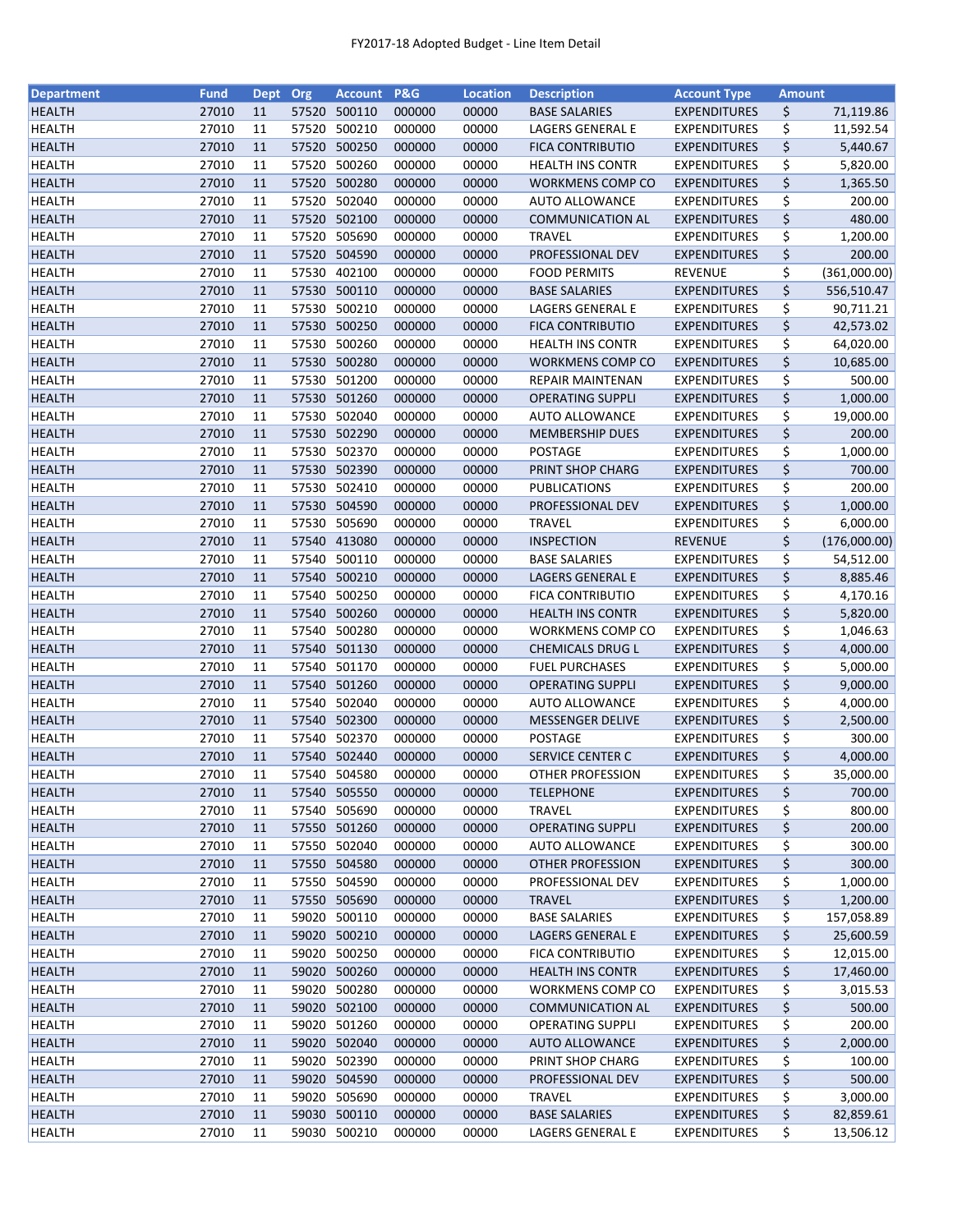| <b>Department</b> | <b>Fund</b> | <b>Dept</b> | Org   | <b>Account</b> | P&G    | <b>Location</b> | <b>Description</b>          | <b>Account Type</b> | <b>Amount</b> |               |
|-------------------|-------------|-------------|-------|----------------|--------|-----------------|-----------------------------|---------------------|---------------|---------------|
| <b>HEALTH</b>     | 27010       | 11          | 59030 | 500250         | 000000 | 00000           | <b>FICA CONTRIBUTIO</b>     | <b>EXPENDITURES</b> | \$            | 6,338.76      |
| <b>HEALTH</b>     | 27010       | 11          | 59030 | 500260         | 000000 | 00000           | <b>HEALTH INS CONTR</b>     | <b>EXPENDITURES</b> | \$            | 11,640.00     |
| <b>HEALTH</b>     | 27010       | 11          |       | 59030 500280   | 000000 | 00000           | <b>WORKMENS COMP CO</b>     | <b>EXPENDITURES</b> | \$            | 1,590.90      |
| <b>HEALTH</b>     | 27010       | 11          | 59030 | 501260         | 000000 | 00000           | <b>OPERATING SUPPLI</b>     | <b>EXPENDITURES</b> | \$            | 400.00        |
| <b>HEALTH</b>     | 27010       | 11          |       | 59030 502040   | 000000 | 00000           | <b>AUTO ALLOWANCE</b>       | <b>EXPENDITURES</b> | \$            | 2,000.00      |
| <b>HEALTH</b>     | 27010       | 11          |       | 59030 502390   | 000000 | 00000           | PRINT SHOP CHARG            | <b>EXPENDITURES</b> | \$            | 800.00        |
| <b>HEALTH</b>     | 27010       | 11          |       | 59030 504590   | 000000 | 00000           | PROFESSIONAL DEV            | <b>EXPENDITURES</b> | \$            | 200.00        |
| <b>HEALTH</b>     | 27010       | 11          | 59030 | 505690         | 000000 | 00000           | <b>TRAVEL</b>               | <b>EXPENDITURES</b> | \$            | 2,400.00      |
| <b>HEALTH</b>     | 27010       | 11          |       | 59040 500110   | 000000 | 00000           | <b>BASE SALARIES</b>        | <b>EXPENDITURES</b> | \$            | 209,429.82    |
| <b>HEALTH</b>     | 27010       | 11          | 59040 | 500210         | 000000 | 00000           | LAGERS GENERAL E            | <b>EXPENDITURES</b> | \$            | 34,137.06     |
|                   |             |             |       |                |        |                 |                             |                     | \$            |               |
| <b>HEALTH</b>     | 27010       | 11          |       | 59040 500250   | 000000 | 00000           | <b>FICA CONTRIBUTIO</b>     | <b>EXPENDITURES</b> |               | 16,021.39     |
| <b>HEALTH</b>     | 27010       | 11          | 59040 | 500260         | 000000 | 00000           | <b>HEALTH INS CONTR</b>     | <b>EXPENDITURES</b> | \$            | 23,280.00     |
| <b>HEALTH</b>     | 27010       | 11          | 59040 | 500280         | 000000 | 00000           | <b>WORKMENS COMP CO</b>     | <b>EXPENDITURES</b> | \$            | 2,449.87      |
| <b>HEALTH</b>     | 27010       | 11          | 59040 | 501260         | 000000 | 00000           | <b>OPERATING SUPPLI</b>     | <b>EXPENDITURES</b> | \$            | 500.00        |
| <b>HEALTH</b>     | 27010       | 11          | 59040 | 502040         | 000000 | 00000           | <b>AUTO ALLOWANCE</b>       | <b>EXPENDITURES</b> | \$            | 4,000.00      |
| <b>HEALTH</b>     | 27010       | 11          | 59040 | 504590         | 000000 | 00000           | PROFESSIONAL DEV            | <b>EXPENDITURES</b> | \$            | 500.00        |
| <b>HEALTH</b>     | 27010       | 11          |       | 59040 505690   | 000000 | 00000           | <b>TRAVEL</b>               | <b>EXPENDITURES</b> | \$            | 6,000.00      |
| <b>HEALTH</b>     | 27010       | 11          |       | 59040 502390   | 000000 | 00000           | PRINT SHOP CHARG            | <b>EXPENDITURES</b> | \$            | 400.00        |
| <b>HEALTH</b>     | 27020       | 11          |       | 50010 417010   | 000000 | 00000           | <b>TRANSFER FROM OT</b>     | <b>REVENUE</b>      | \$            | (656, 455.18) |
| <b>HEALTH</b>     | 27020       | 11          |       | 57510 413020   | 000000 | 00000           | ANIMAL IMPOUNDME            | REVENUE             | \$            | (48,000.00)   |
| <b>HEALTH</b>     | 27020       | 11          |       | 57510 500110   | 000000 | 00000           | <b>BASE SALARIES</b>        | <b>EXPENDITURES</b> | \$            | 357,962.85    |
| <b>HEALTH</b>     | 27020       | 11          |       | 57510 500120   | 000000 | 00000           | <b>OVERTIME</b>             | <b>EXPENDITURES</b> | \$            | 13,000.00     |
| <b>HEALTH</b>     | 27020       | 11          |       | 57510 500210   | 000000 | 00000           | <b>LAGERS GENERAL E</b>     | <b>EXPENDITURES</b> | \$            | 58,347.94     |
| <b>HEALTH</b>     | 27020       | 11          |       | 57510 500250   | 000000 | 00000           | <b>FICA CONTRIBUTIO</b>     | <b>EXPENDITURES</b> | \$            | 27,384.16     |
| <b>HEALTH</b>     | 27020       | 11          |       | 57510 500260   | 000000 | 00000           | <b>HEALTH INS CONTR</b>     | <b>EXPENDITURES</b> | \$            | 58,200.00     |
| <b>HEALTH</b>     | 27020       | 11          | 57510 | 500280         | 000000 | 00000           | WORKMENS COMP CO            | <b>EXPENDITURES</b> | \$            | 20,276.88     |
|                   | 27020       | 11          | 57510 | 501130         | 000000 | 00000           |                             |                     | \$            |               |
| <b>HEALTH</b>     |             |             |       |                |        |                 | <b>CHEMICALS DRUG L</b>     | <b>EXPENDITURES</b> |               | 12,000.00     |
| <b>HEALTH</b>     | 27020       | 11          |       | 57510 501140   | 000000 | 00000           | <b>CLOTHING ALLOWAN</b>     | <b>EXPENDITURES</b> | \$            | 5,000.00      |
| <b>HEALTH</b>     | 27020       | 11          |       | 57510 501120   | 000000 | 00000           | <b>ANIMAL FOOD SUPP</b>     | <b>EXPENDITURES</b> | \$            | 7,400.00      |
| <b>HEALTH</b>     | 27020       | 11          |       | 57510 501170   | 000000 | 00000           | <b>FUEL PURCHASES</b>       | <b>EXPENDITURES</b> | \$            | 25,000.00     |
| <b>HEALTH</b>     | 27020       | 11          |       | 57510 501180   | 000000 | 00000           | <b>JANITORIAL SUPPL</b>     | <b>EXPENDITURES</b> | \$            | 1,500.00      |
| <b>HEALTH</b>     | 27020       | 11          |       | 57510 501200   | 000000 | 00000           | REPAIR MAINTENAN            | <b>EXPENDITURES</b> | \$            | 2,000.00      |
| <b>HEALTH</b>     | 27020       | 11          |       | 57510 501240   | 000000 | 00000           | <b>OFFICE SUPPLIES</b>      | <b>EXPENDITURES</b> | \$            | 1,600.00      |
| <b>HEALTH</b>     | 27020       | 11          |       | 57510 501260   | 000000 | 00000           | <b>OPERATING SUPPLI</b>     | <b>EXPENDITURES</b> | \$            | 5,500.00      |
| <b>HEALTH</b>     | 27020       | 11          |       | 57510 502070   | 000000 | 00000           | <b>BANK CARD &amp; EPAY</b> | <b>EXPENDITURES</b> | \$            | 250.00        |
| HEALTH            | 27020       | 11          |       | 57510 502230   | 000000 | 00000           | <b>INSURANCE PREMIU</b>     | <b>EXPENDITURES</b> | \$            | 8,215.00      |
| <b>HEALTH</b>     | 27020       | 11          |       | 57510 502370   | 000000 | 00000           | <b>POSTAGE</b>              | <b>EXPENDITURES</b> | \$            | 300.00        |
| <b>HEALTH</b>     | 27020       | 11          |       | 57510 502390   | 000000 | 00000           | PRINT SHOP CHARG            | <b>EXPENDITURES</b> | \$            | 2,000.00      |
| <b>HEALTH</b>     | 27020       | 11          |       | 57510 502440   | 000000 | 00000           | SERVICE CENTER C            | <b>EXPENDITURES</b> | \$            | 15,500.00     |
| <b>HEALTH</b>     | 27020       | 11          |       | 57510 504580   | 000000 | 00000           | <b>OTHER PROFESSION</b>     | <b>EXPENDITURES</b> | \$            | 62,818.35     |
| <b>HEALTH</b>     | 27020       | 11          |       | 57510 505530   | 000000 | 00000           | SANITATION                  | <b>EXPENDITURES</b> | \$            | 1,500.00      |
| <b>HEALTH</b>     | 27020       | 11          |       | 57510 505550   | 000000 | 00000           | <b>TELEPHONE</b>            | <b>EXPENDITURES</b> | \$            | 9,000.00      |
| <b>HEALTH</b>     | 27020       | 11          |       | 57510 505690   | 000000 | 00000           | <b>TRAVEL</b>               | <b>EXPENDITURES</b> | \$            | 500.00        |
| <b>HEALTH</b>     | 27020       | 11          |       | 57510 505830   | 000000 | 00000           | MACHINERY RENTAL            | <b>EXPENDITURES</b> | \$            | 7,200.00      |
| <b>HEALTH</b>     | 27020       | 11          |       | 57510 501230   | 000000 | 00000           | NON-CAPITAL SOFT            | <b>EXPENDITURES</b> | \$            | 2,000.00      |
| <b>HEALTH</b>     | 27060       | 11          |       | 57520 414080   | 000000 | 00000           | <b>FUND BALANCE APP</b>     | REVENUE             | \$            | (40,000.00)   |
| <b>HEALTH</b>     | 27060       | 11          |       | 57520 501260   | 000000 | 00000           | <b>OPERATING SUPPLI</b>     | <b>EXPENDITURES</b> | \$            | 40,000.00     |
|                   | 27070       |             |       | 50010 414080   |        |                 | <b>FUND BALANCE APP</b>     |                     |               |               |
| HEALTH            |             | 11          |       |                | 000000 | 00000           |                             | REVENUE             | \$            | (12,000.00)   |
| <b>HEALTH</b>     | 27070       | 11          |       | 50010 501260   | 000000 | 00000           | <b>OPERATING SUPPLI</b>     | <b>EXPENDITURES</b> | \$            | 12,000.00     |
| <b>HEALTH</b>     | 27120       | 11          |       | 50010 416010   | 102292 | 00000           | <b>FEDERAL GRANT RE</b>     | <b>REVENUE</b>      | \$            | (297, 041.00) |
| <b>HEALTH</b>     | 27120       | 11          |       | 50010 500110   | 102292 | 00000           | <b>BASE SALARIES</b>        | <b>EXPENDITURES</b> | \$            | 221,106.42    |
| <b>HEALTH</b>     | 27120       | 11          |       | 50010 500210   | 102292 | 00000           | LAGERS GENERAL E            | <b>EXPENDITURES</b> | \$            | 36,040.34     |
| <b>HEALTH</b>     | 27120       | 11          |       | 50010 500250   | 102292 | 00000           | <b>FICA CONTRIBUTIO</b>     | <b>EXPENDITURES</b> | \$            | 16,914.64     |
| <b>HEALTH</b>     | 27120       | 11          |       | 50010 500260   | 102292 | 00000           | <b>HEALTH INS CONTR</b>     | <b>EXPENDITURES</b> | \$            | 23,280.00     |
| <b>HEALTH</b>     | 27120       | 11          |       | 50010 500280   | 102292 | 00000           | <b>WORKMENS COMP CO</b>     | <b>EXPENDITURES</b> | \$            | 4,245.26      |
| <b>HEALTH</b>     | 27120       | 11          |       | 50010 417010   | 102292 | 00000           | TRANSFER FROM OT            | REVENUE             | \$            | (31, 549.66)  |
| <b>HEALTH</b>     | 27120       | 11          |       | 50010 509910   | 102292 | 00000           | <b>TRANSFER TO OTHE</b>     | <b>EXPENDITURES</b> | \$            | 27,004.00     |
| <b>HEALTH</b>     | 27150       | 11          |       | 50010 416020   | 000000 | 00000           | <b>STATE GRANT REVE</b>     | <b>REVENUE</b>      | \$            | (13,040.67)   |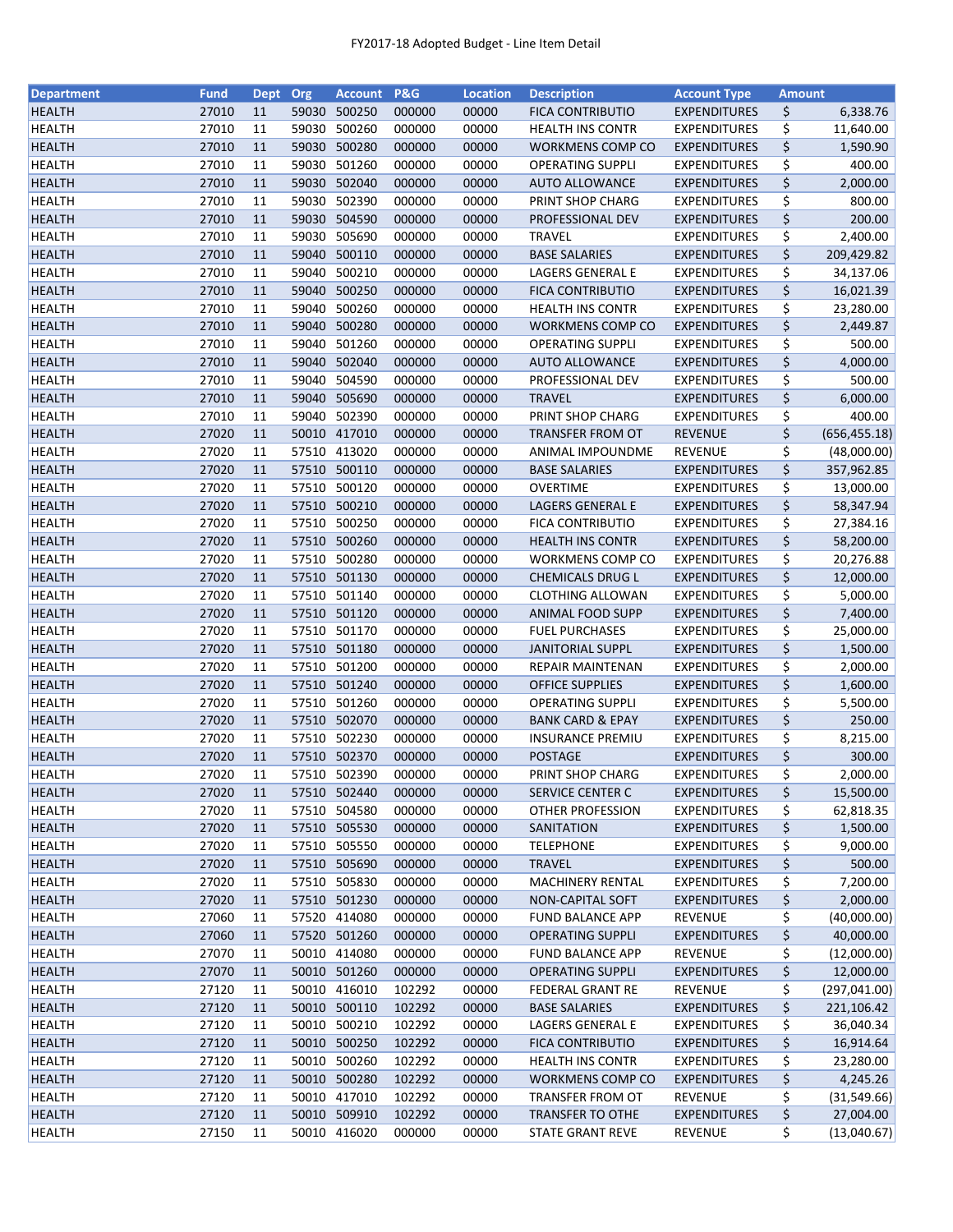| <b>Department</b>              | <b>Fund</b>    | <b>Dept</b> | Org   | <b>Account</b> | <b>P&amp;G</b>   | <b>Location</b> | <b>Description</b>                          | <b>Account Type</b>                        | <b>Amount</b> |                        |
|--------------------------------|----------------|-------------|-------|----------------|------------------|-----------------|---------------------------------------------|--------------------------------------------|---------------|------------------------|
| <b>HEALTH</b>                  | 27150          | 11          |       | 50010 501260   | 000000           | 00000           | <b>OPERATING SUPPLI</b>                     | <b>EXPENDITURES</b>                        | \$            | 13,040.67              |
| <b>HEALTH</b>                  | 27170          | 11          | 50010 | 414080         | 000000           | 00000           | <b>FUND BALANCE APP</b>                     | <b>REVENUE</b>                             | \$            | (664.47)               |
| <b>HEALTH</b>                  | 27170          | 11          | 50010 | 501260         | 000000           | 00000           | <b>OPERATING SUPPLI</b>                     | <b>EXPENDITURES</b>                        | \$            | 664.47                 |
| <b>HEALTH</b>                  | 27180          | 11          | 50010 | 416010         | 102293           | 00000           | <b>FEDERAL GRANT RE</b>                     | <b>REVENUE</b>                             | \$            | (105,006.53)           |
| <b>HEALTH</b>                  | 27180          | 11          |       | 50010 500110   | 102293           | 00000           | <b>BASE SALARIES</b>                        | <b>EXPENDITURES</b>                        | \$            | 72,672.29              |
| <b>HEALTH</b>                  | 27180          | 11          |       | 50010 500210   | 102293           | 00000           | LAGERS GENERAL E                            | <b>EXPENDITURES</b>                        | \$            | 11,845.58              |
| <b>HEALTH</b>                  | 27180          | 11          |       | 50010 500250   | 102293           | 00000           | <b>FICA CONTRIBUTIO</b>                     | <b>EXPENDITURES</b>                        | \$            | 5,559.43               |
| <b>HEALTH</b>                  | 27180          | 11          |       | 50010 500260   | 102293           | 00000           | <b>HEALTH INS CONTR</b>                     | <b>EXPENDITURES</b>                        | \$            | 6,984.00               |
| <b>HEALTH</b>                  | 27180          | 11          |       | 50010 500280   | 102293           | 00000           | <b>WORKMENS COMP CO</b>                     | <b>EXPENDITURES</b>                        | \$            | 450.57                 |
| <b>HEALTH</b>                  | 27180          | 11          |       | 50010 509910   | 102293           | 00000           | <b>TRANSFER TO OTHE</b>                     | <b>EXPENDITURES</b>                        | \$            | 9,546.05               |
| <b>HEALTH</b>                  | 27180          | 11          |       | 50010 417010   | 102293           | 00000           | <b>TRANSFER FROM OT</b>                     | <b>REVENUE</b>                             | \$            | (2,051.39)             |
| <b>HEALTH</b>                  | 27190          | 11          | 50010 | 416010         | 101851           | 00000           | <b>FEDERAL GRANT RE</b>                     | <b>REVENUE</b>                             | \$            | (1,800.00)             |
| <b>HEALTH</b>                  | 27190          | 11          |       | 50010 509910   | 101851           | 00000           | <b>TRANSFER TO OTHE</b>                     | <b>EXPENDITURES</b>                        | \$            | 1,800.00               |
| <b>HEALTH</b>                  | 27200          | 11          | 50010 | 416030         | 000000           | 00000           | LOCAL GRANT REVE                            | REVENUE                                    | \$            | (228, 366.00)          |
| <b>HEALTH</b>                  | 27200          | 11          | 50010 | 500130         | 000000           | 00000           | <b>TEMPORARY WAGES</b>                      | <b>EXPENDITURES</b>                        | \$            | 15,000.00              |
| <b>HEALTH</b>                  | 27200          | 11          | 50010 | 501130         | 000000           | 00000           | CHEMICALS DRUG L                            | <b>EXPENDITURES</b>                        | \$            | 212,666.00             |
| <b>HEALTH</b>                  | 27200          | 11          |       | 50010 501240   | 000000           | 00000           | <b>OFFICE SUPPLIES</b>                      | <b>EXPENDITURES</b>                        | \$            | 700.00                 |
| <b>HEALTH</b>                  | 27240          | 11          |       | 50010 416010   | 102294           | 00000           | FEDERAL GRANT RE                            | <b>REVENUE</b>                             | \$            | (17, 358.83)           |
| <b>HEALTH</b>                  | 27240          | 11          |       | 50010 500110   | 102294           | 00000           | <b>BASE SALARIES</b>                        | <b>EXPENDITURES</b>                        | \$            | 60,560.24              |
| <b>HEALTH</b>                  | 27240          | 11          |       | 50010 500210   | 102294           | 00000           | LAGERS GENERAL E                            | <b>EXPENDITURES</b>                        | \$            | 9,871.32               |
| <b>HEALTH</b>                  | 27240          | 11          |       | 50010 500250   | 102294           | 00000           | <b>FICA CONTRIBUTIO</b>                     | <b>EXPENDITURES</b>                        | \$            | 4,632.86               |
| <b>HEALTH</b>                  | 27240          | 11          | 50010 | 500260         | 102294           | 00000           | <b>HEALTH INS CONTR</b>                     | <b>EXPENDITURES</b>                        | \$            | 5,820.00               |
| <b>HEALTH</b>                  | 27240          | 11          |       | 50010 500280   | 102294           | 00000           | WORKMENS COMP CO                            | <b>EXPENDITURES</b>                        | \$            | 375.47                 |
| <b>HEALTH</b>                  | 27240          | 11          | 50010 | 509910         | 102294           | 00000           | <b>TRANSFER TO OTHE</b>                     | <b>EXPENDITURES</b>                        | \$            | 1,209.86               |
| <b>HEALTH</b>                  | 27240          | 11          |       | 50010 417010   | 102294           | 00000           | <b>TRANSFER FROM OT</b>                     | <b>REVENUE</b>                             | \$            | (65, 110.92)           |
| <b>HEALTH</b>                  | 27250          | 11          | 57530 | 416010         | 000000           | 00000           | <b>FEDERAL GRANT RE</b>                     | <b>REVENUE</b>                             | \$            | (3,000.00)             |
| <b>HEALTH</b>                  | 27250          | 11          | 57530 | 501260         | 000000           | 00000           | <b>OPERATING SUPPLI</b>                     | <b>EXPENDITURES</b>                        | \$            | 500.00                 |
| <b>HEALTH</b>                  | 27250          | 11          | 57530 | 509910         | 000000           | 00000           | <b>TRANSFER TO OTHE</b>                     | <b>EXPENDITURES</b>                        | \$            | 2,500.00               |
| <b>HEALTH</b>                  | 27250          | 11          |       | 59020 416010   | 102295           | 00000           | <b>FEDERAL GRANT RE</b>                     | <b>REVENUE</b>                             | \$            | (79,000.00)            |
| <b>HEALTH</b>                  | 27250          | 11          | 59020 | 501260         | 102295           | 00000           | <b>OPERATING SUPPLI</b>                     | <b>EXPENDITURES</b>                        | \$            | 38,140.91              |
| <b>HEALTH</b>                  | 27250          | 11          |       | 59020 504580   | 102295           | 00000           | OTHER PROFESSION                            | <b>EXPENDITURES</b>                        | \$            | 30,000.00              |
| <b>HEALTH</b>                  | 27250          | 11          |       | 59020 500130   | 102295           | 00000           | <b>TEMPORARY WAGES</b>                      | EXPENDITURES                               | \$            | 4,200.00               |
| <b>HEALTH</b>                  | 27250          | 11          |       | 59020 509910   | 102295           | 00000           | <b>TRANSFER TO OTHE</b>                     | <b>EXPENDITURES</b>                        | \$            | 6,659.09               |
| <b>HEALTH</b>                  | 27710          | 11          | 53560 | 416010         | 102272           | 00000           | <b>FEDERAL GRANT RE</b>                     | REVENUE                                    | \$            | (1,465,971.00)         |
| <b>HEALTH</b>                  | 27710          | 11          |       | 53560 500110   | 102272           | 00000           | <b>BASE SALARIES</b>                        | <b>EXPENDITURES</b>                        | \$            | 784,188.18             |
| HEALTH                         | 27710          | 11          |       | 53560 500130   | 102272           | 00000           | <b>TEMPORARY WAGES</b>                      | <b>EXPENDITURES</b>                        | \$            | 177,145.24             |
| <b>HEALTH</b>                  | 27710          | 11          |       | 53560 500210   | 102272           | 00000           | <b>LAGERS GENERAL E</b>                     | <b>EXPENDITURES</b>                        | \$            | 127,822.68             |
| <b>HEALTH</b>                  | 27710          | 11          |       | 53560 500250   | 102272           | 00000           | <b>FICA CONTRIBUTIO</b>                     | <b>EXPENDITURES</b>                        | \$            | 59,990.38              |
| <b>HEALTH</b>                  | 27710          | 11          |       | 53560 500260   | 102272           | 00000           | <b>HEALTH INS CONTR</b>                     | <b>EXPENDITURES</b>                        | \$            | 116,400.00             |
|                                |                |             | 53560 | 500280         |                  |                 |                                             |                                            |               |                        |
| <b>HEALTH</b><br><b>HEALTH</b> | 27710<br>27710 | 11<br>11    |       | 53560 501130   | 102272<br>102272 | 00000<br>00000  | WORKMENS COMP CO<br><b>CHEMICALS DRUG L</b> | <b>EXPENDITURES</b><br><b>EXPENDITURES</b> | \$            | 10,767.21<br>10,000.00 |
|                                | 27710          |             |       |                | 102272           |                 |                                             |                                            | \$            |                        |
| <b>HEALTH</b>                  |                | 11          |       | 53560 501260   | 102272           | 00000           | OPERATING SUPPLI                            | <b>EXPENDITURES</b>                        | \$            | 139,857.31             |
| <b>HEALTH</b>                  | 27710          | 11          |       | 53560 502040   |                  | 00000           | <b>AUTO ALLOWANCE</b>                       | <b>EXPENDITURES</b>                        | \$            | 5,000.00               |
| <b>HEALTH</b>                  | 27710          | 11          |       | 53560 502290   | 102272           | 00000           | <b>MEMBERSHIP DUES</b>                      | <b>EXPENDITURES</b>                        | \$            | 1,000.00               |
| <b>HEALTH</b>                  | 27710          | 11          |       | 53560 505550   | 102272           | 00000           | <b>TELEPHONE</b>                            | <b>EXPENDITURES</b>                        | \$            | 3,000.00               |
| <b>HEALTH</b>                  | 27710          | 11          |       | 53560 505690   | 102272           | 00000           | <b>TRAVEL</b>                               | <b>EXPENDITURES</b>                        | \$            | 15,000.00              |
| <b>HEALTH</b>                  | 27710          | 11          |       | 53560 505820   | 102272           | 00000           | <b>BUILDING RENTAL</b>                      | <b>EXPENDITURES</b>                        | \$            | 10,300.00              |
| HEALTH                         | 27710          | 11          |       | 53560 501230   | 102272           | 00000           | NON-CAPITAL SOFT                            | <b>EXPENDITURES</b>                        | \$            | 5,500.00               |
| <b>HEALTH</b>                  | 27720          | 11          |       | 50550 414080   | 000000           | 00000           | <b>FUND BALANCE APP</b>                     | REVENUE                                    | \$            | (11,348.00)            |
| <b>HEALTH</b>                  | 27720          | 11          |       | 50550 501260   | 000000           | 00000           | <b>OPERATING SUPPLI</b>                     | <b>EXPENDITURES</b>                        | \$            | 11,348.00              |
| <b>HEALTH</b>                  | 27730          | 11          |       | 53560 413040   | 000000           | 00000           | <b>CONSOLIDATED MED</b>                     | <b>REVENUE</b>                             | \$            | (175,000.00)           |
| <b>HEALTH</b>                  | 27730          | 11          | 53560 | 501260         | 000000           | 00000           | <b>OPERATING SUPPLI</b>                     | <b>EXPENDITURES</b>                        | \$            | 95,000.00              |
| <b>HEALTH</b>                  | 27730          | 11          |       | 53560 504580   | 000000           | 00000           | <b>OTHER PROFESSION</b>                     | <b>EXPENDITURES</b>                        | \$            | 80,000.00              |
| <b>PUBLIC WORKS</b>            | 28010          | 20          |       | 30030 504580   | 000000           | 00000           | <b>OTHER PROFESSION</b>                     | <b>EXPENDITURES</b>                        | \$            | 10,000.00              |
| <b>PUBLIC WORKS</b>            | 28010          | 20          |       | 70010 401590   | 000000           | 00000           | <b>MOTOR FUEL TAX</b>                       | <b>REVENUE</b>                             | \$            | (4,500,000.00)         |
| <b>PUBLIC WORKS</b>            | 28010          | 20          |       | 70010 401520   | 000000           | 00000           | <b>CITY USE TAX</b>                         | REVENUE                                    | \$            | (3,400,000.00)         |
| <b>PUBLIC WORKS</b>            | 28010          | 20          |       | 70010 401580   | 000000           | 00000           | <b>MOTOR VEHICLE SA</b>                     | REVENUE                                    | \$            | (2,100,000.00)         |
| PUBLIC WORKS                   | 28010          | 20          |       | 70010 413140   | 000000           | 00000           | UTILITY CUT REPA                            | <b>REVENUE</b>                             | \$            | (1,200,000.00)         |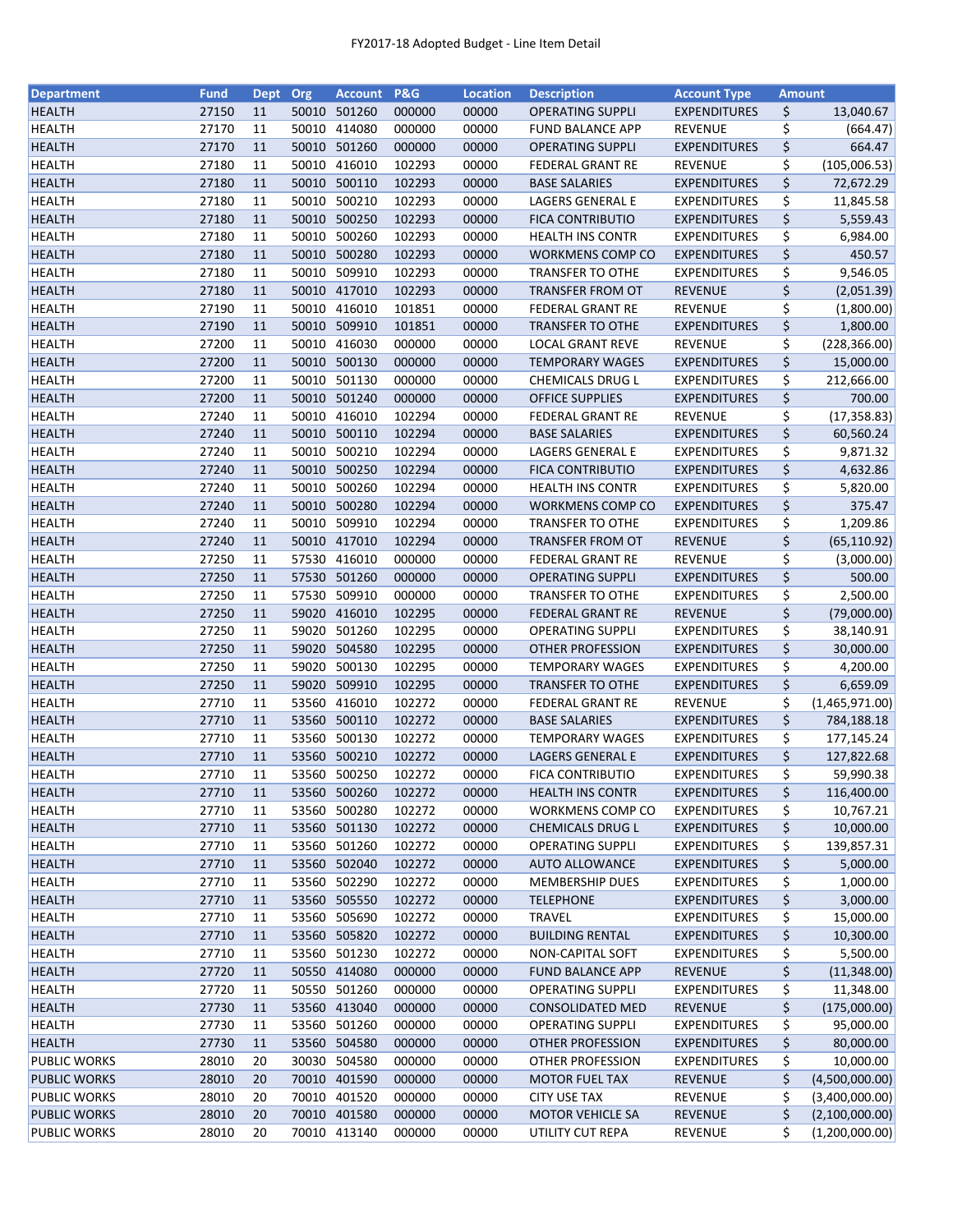| <b>Department</b>   | <b>Fund</b> | Dept Org |       | Account P&G                  |        | <b>Location</b> | <b>Description</b>          | <b>Account Type</b> | Amount                      |
|---------------------|-------------|----------|-------|------------------------------|--------|-----------------|-----------------------------|---------------------|-----------------------------|
| <b>PUBLIC WORKS</b> | 28010       | 20       |       | 70010 414080                 | 000000 | 00000           | <b>FUND BALANCE APP</b>     | <b>REVENUE</b>      | \$<br>(1,250,000.00)        |
| PUBLIC WORKS        | 28010       | 20       |       | 70010 414110                 | 000000 | 00000           | REIMBURSEMENTS              | <b>REVENUE</b>      | \$<br>(30,000.00)           |
| <b>PUBLIC WORKS</b> | 28010       | 20       |       | 70010 410010                 | 000000 | 00000           | <b>INTEREST EARNING</b>     | <b>REVENUE</b>      | \$<br>(25,000.00)           |
| PUBLIC WORKS        | 28010       | 20       | 70010 | 402060                       | 000000 | 00000           | DRIVEWAY PERMITS            | <b>REVENUE</b>      | \$<br>(15,000.00)           |
| <b>PUBLIC WORKS</b> | 28010       | 20       | 70010 | 406130                       | 000000 | 00000           | <b>GOODS</b>                | <b>REVENUE</b>      | \$<br>(10,000.00)           |
| PUBLIC WORKS        | 28010       | 20       |       | 70010 414100                 | 000000 | 00000           | <b>MISC REVENUE</b>         | <b>REVENUE</b>      | \$<br>(10,000.00)           |
| <b>PUBLIC WORKS</b> | 28010       | 20       |       | 70010 412030                 | 000000 | 00000           | <b>USER FEES</b>            | <b>REVENUE</b>      | \$<br>(5,000.00)            |
| PUBLIC WORKS        | 28010       | 20       |       | 70010 413030                 | 000000 | 00000           | <b>CHARGE FOR SERVI</b>     | <b>REVENUE</b>      | \$<br>(5,000.00)            |
| <b>PUBLIC WORKS</b> | 28010       | 20       | 70010 | 500110                       | 000000 | 00000           | <b>BASE SALARIES</b>        | <b>EXPENDITURES</b> | \$<br>234,594.00            |
| PUBLIC WORKS        | 28010       | 20       | 70010 | 500120                       | 000000 | 00000           | <b>OVERTIME</b>             | <b>EXPENDITURES</b> | \$<br>5,000.00              |
| <b>PUBLIC WORKS</b> | 28010       | 20       |       | 70010 500130                 | 000000 | 00000           | <b>TEMPORARY WAGES</b>      | <b>EXPENDITURES</b> | \$<br>17,500.00             |
| PUBLIC WORKS        | 28010       | 20       |       | 70010 500210                 | 000000 | 00000           | <b>LAGERS GENERAL E</b>     | <b>EXPENDITURES</b> | \$<br>41,907.00             |
| <b>PUBLIC WORKS</b> | 28010       | 20       |       | 70010 500250                 | 000000 | 00000           | <b>FICA CONTRIBUTIO</b>     | <b>EXPENDITURES</b> | \$<br>19,667.00             |
| <b>PUBLIC WORKS</b> | 28010       | 20       | 70010 | 500260                       | 000000 | 00000           | <b>HEALTH INS CONTR</b>     | <b>EXPENDITURES</b> | \$<br>17,460.00             |
| <b>PUBLIC WORKS</b> | 28010       | 20       | 70010 | 500280                       | 000000 | 00000           | <b>WORKMENS COMP CO</b>     | <b>EXPENDITURES</b> | \$<br>4,354.00              |
| PUBLIC WORKS        | 28010       | 20       | 70010 | 501230                       | 000000 | 00000           | NON-CAPITAL SOFT            | <b>EXPENDITURES</b> | \$<br>500.00                |
| <b>PUBLIC WORKS</b> | 28010       | 20       | 70010 | 501260                       | 000000 | 00000           | <b>OPERATING SUPPLI</b>     | <b>EXPENDITURES</b> | \$<br>250.00                |
| PUBLIC WORKS        | 28010       | 20       |       | 70010 501290                 | 000000 | 00000           | <b>SAFETY ITEMS</b>         | <b>EXPENDITURES</b> | \$<br>250.00                |
| <b>PUBLIC WORKS</b> | 28010       | 20       |       | 70010 502010                 | 000000 | 00000           | ADVERTISING                 | <b>EXPENDITURES</b> | \$<br>150.00                |
| PUBLIC WORKS        | 28010       | 20       |       | 70010 502040                 | 000000 | 00000           | <b>AUTO ALLOWANCE</b>       | <b>EXPENDITURES</b> | \$<br>6,500.00              |
| <b>PUBLIC WORKS</b> | 28010       | 20       |       | 70010 502100                 | 000000 | 00000           | <b>COMMUNICATION AL</b>     | <b>EXPENDITURES</b> | \$<br>500.00                |
| PUBLIC WORKS        | 28010       | 20       |       | 70010 502230                 | 000000 | 00000           | <b>INSURANCE PREMIU</b>     | <b>EXPENDITURES</b> | \$<br>554,121.00            |
| <b>PUBLIC WORKS</b> | 28010       | 20       |       | 70010 502250                 | 000000 | 00000           | <b>INTERNET SERVICE</b>     | <b>EXPENDITURES</b> | \$<br>500.00                |
| PUBLIC WORKS        | 28010       | 20       |       | 70010 502290                 | 000000 | 00000           | <b>MEMBERSHIP DUES</b>      | <b>EXPENDITURES</b> | \$<br>500.00                |
| <b>PUBLIC WORKS</b> | 28010       | 20       |       | 70010 502780                 | 000000 | 00000           | <b>CONTINGENCY</b>          | <b>EXPENDITURES</b> | \$<br>353,148.00            |
| PUBLIC WORKS        | 28010       | 20       | 70010 | 504580                       | 000000 | 00000           | <b>OTHER PROFESSION</b>     | EXPENDITURES        | \$<br>10,000.00             |
| <b>PUBLIC WORKS</b> | 28010       | 20       | 70010 | 505690                       | 000000 | 00000           | <b>TRAVEL</b>               | <b>EXPENDITURES</b> | \$<br>5,000.00              |
| PUBLIC WORKS        | 28010       | 20       | 70010 | 505830                       | 000000 | 00000           | <b>MACHINERY RENTAL</b>     | <b>EXPENDITURES</b> | \$<br>2,000.00              |
| <b>PUBLIC WORKS</b> | 28010       | 20       | 70010 | 509910                       | 000000 | 00000           | <b>TRANSFER TO OTHE</b>     | <b>EXPENDITURES</b> | \$<br>156,000.00            |
| PUBLIC WORKS        | 28010       | 20       | 70010 | 501220                       | 000000 | 00000           | NON-CAPITAL COMP            | <b>EXPENDITURES</b> | \$<br>500.00                |
| <b>PUBLIC WORKS</b> | 28010       | 20       |       | 70010 501240                 | 000000 | 00000           | <b>OFFICE SUPPLIES</b>      | <b>EXPENDITURES</b> | \$<br>50.00                 |
| <b>PUBLIC WORKS</b> | 28010       | 20       | 73010 | 500110                       | 000000 | 00000           | <b>BASE SALARIES</b>        | <b>EXPENDITURES</b> | \$<br>209,079.00            |
| <b>PUBLIC WORKS</b> | 28010       | 20       | 73010 | 500120                       | 000000 | 00000           | <b>OVERTIME</b>             | <b>EXPENDITURES</b> | \$<br>2,500.00              |
| <b>PUBLIC WORKS</b> | 28010       | 20       | 73010 | 500130                       | 000000 | 00000           | <b>TEMPORARY WAGES</b>      | <b>EXPENDITURES</b> | \$<br>27,500.00             |
| <b>PUBLIC WORKS</b> | 28010       | 20       | 73010 | 500210                       | 000000 | 00000           | LAGERS GENERAL E            | <b>EXPENDITURES</b> | \$<br>38,970.00             |
| <b>PUBLIC WORKS</b> | 28010       | 20       |       | 73010 500250                 | 000000 | 00000           | <b>FICA CONTRIBUTIO</b>     | <b>EXPENDITURES</b> | \$<br>18,290.00             |
| <b>PUBLIC WORKS</b> | 28010       | 20       |       | 73010 500260                 | 000000 | 00000           | <b>HEALTH INS CONTR</b>     | <b>EXPENDITURES</b> | \$<br>26,232.00             |
| <b>PUBLIC WORKS</b> | 28010       | 20       |       | 73010 500280                 | 000000 | 00000           | <b>WORKMENS COMP CO</b>     | <b>EXPENDITURES</b> | \$<br>7,545.00              |
|                     | 28010       |          |       | 73010 501140                 | 000000 | 00000           |                             |                     |                             |
| <b>PUBLIC WORKS</b> | 28010       | 20       |       |                              |        |                 | <b>CLOTHING ALLOWAN</b>     | <b>EXPENDITURES</b> | \$<br>1,450.00<br>12,500.00 |
| <b>PUBLIC WORKS</b> |             | 20       |       | 73010 501170                 | 000000 | 00000           | <b>FUEL PURCHASES</b>       | <b>EXPENDITURES</b> | \$                          |
| <b>PUBLIC WORKS</b> | 28010       | 20       |       | 73010 501190                 | 000000 | 00000           | <b>TOOLS &amp; EQUIPMEN</b> | <b>EXPENDITURES</b> | \$<br>2,600.00              |
| <b>PUBLIC WORKS</b> | 28010       | 20       |       | 73010 501220                 | 000000 | 00000           | NON-CAPITAL COMP            | <b>EXPENDITURES</b> | \$<br>750.00                |
| <b>PUBLIC WORKS</b> | 28010       | 20       |       | 73010 501230<br>73010 501240 | 000000 | 00000           | NON-CAPITAL SOFT            | <b>EXPENDITURES</b> | \$<br>1,000.00              |
| PUBLIC WORKS        | 28010       | 20       |       |                              | 000000 | 00000           | <b>OFFICE SUPPLIES</b>      | <b>EXPENDITURES</b> | \$<br>1,250.00              |
| <b>PUBLIC WORKS</b> | 28010       | 20       |       | 73010 501260                 | 000000 | 00000           | <b>OPERATING SUPPLI</b>     | <b>EXPENDITURES</b> | \$<br>4,250.00              |
| PUBLIC WORKS        | 28010       | 20       |       | 73010 501290                 | 000000 | 00000           | <b>SAFETY ITEMS</b>         | <b>EXPENDITURES</b> | \$<br>1,500.00              |
| <b>PUBLIC WORKS</b> | 28010       | 20       |       | 73010 501300                 | 000000 | 00000           | <b>WEARING APPAREL</b>      | <b>EXPENDITURES</b> | \$<br>1,750.00              |
| PUBLIC WORKS        | 28010       | 20       |       | 73010 502230                 | 000000 | 00000           | <b>INSURANCE PREMIU</b>     | <b>EXPENDITURES</b> | \$<br>1,485.00              |
| <b>PUBLIC WORKS</b> | 28010       | 20       |       | 73010 502290                 | 000000 | 00000           | <b>MEMBERSHIP DUES</b>      | <b>EXPENDITURES</b> | \$<br>1,000.00              |
| PUBLIC WORKS        | 28010       | 20       |       | 73010 502370                 | 000000 | 00000           | POSTAGE                     | <b>EXPENDITURES</b> | \$<br>50.00                 |
| <b>PUBLIC WORKS</b> | 28010       | 20       |       | 73010 502390                 | 000000 | 00000           | PRINT SHOP CHARG            | <b>EXPENDITURES</b> | \$<br>150.00                |
| PUBLIC WORKS        | 28010       | 20       |       | 73010 502440                 | 000000 | 00000           | SERVICE CENTER C            | <b>EXPENDITURES</b> | \$<br>10,000.00             |
| <b>PUBLIC WORKS</b> | 28010       | 20       |       | 73010 504580                 | 000000 | 00000           | <b>OTHER PROFESSION</b>     | <b>EXPENDITURES</b> | \$<br>6,000.00              |
| PUBLIC WORKS        | 28010       | 20       | 73010 | 505550                       | 000000 | 00000           | <b>TELEPHONE</b>            | <b>EXPENDITURES</b> | \$<br>6,500.00              |
| <b>PUBLIC WORKS</b> | 28010       | 20       |       | 73010 505690                 | 000000 | 00000           | <b>TRAVEL</b>               | <b>EXPENDITURES</b> | \$<br>4,500.00              |
| PUBLIC WORKS        | 28010       | 20       |       | 73010 505830                 | 000000 | 00000           | <b>MACHINERY RENTAL</b>     | <b>EXPENDITURES</b> | \$<br>10,500.00             |
| <b>PUBLIC WORKS</b> | 28010       | 20       |       | 73010 508120                 | 000000 | 00000           | <b>MOTOR VEHICLES</b>       | <b>EXPENDITURES</b> | \$<br>25,000.00             |
| <b>PUBLIC WORKS</b> | 28010       | 20       |       | 73010 502100                 | 000000 | 00000           | <b>COMMUNICATION AL</b>     | <b>EXPENDITURES</b> | \$<br>300.00                |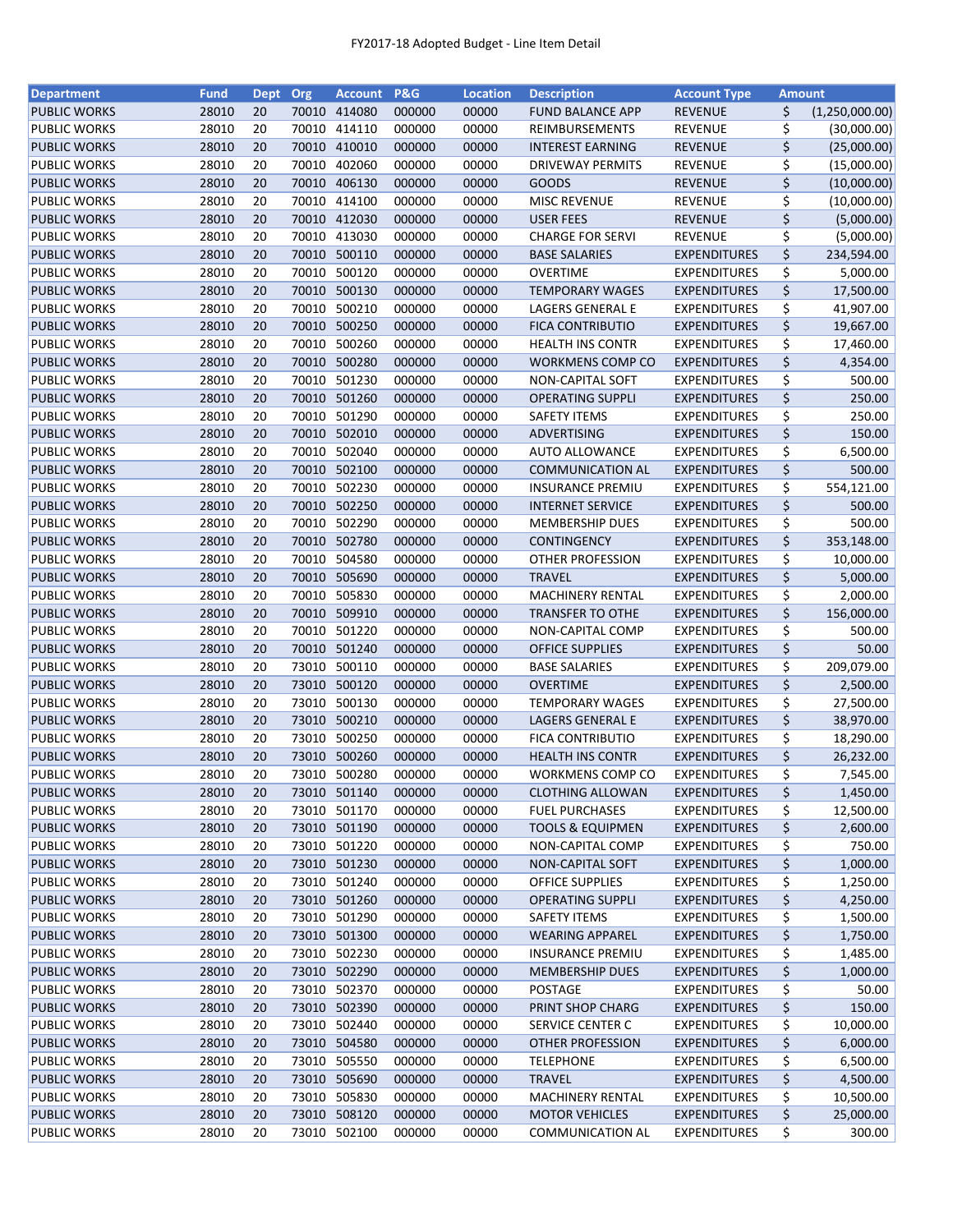| Department                                 | <b>Fund</b> | Dept Org |       | <b>Account</b>               | <b>P&amp;G</b> | <b>Location</b> | <b>Description</b>          | <b>Account Type</b>                        | <b>Amount</b> |                        |
|--------------------------------------------|-------------|----------|-------|------------------------------|----------------|-----------------|-----------------------------|--------------------------------------------|---------------|------------------------|
| <b>PUBLIC WORKS</b>                        | 28010       | 20       | 73010 | 504590                       | 000000         | 00000           | PROFESSIONAL DEV            | <b>EXPENDITURES</b>                        | \$            | 2,500.00               |
| <b>PUBLIC WORKS</b>                        | 28010       | 20       | 74010 | 500110                       | 000000         | 00000           | <b>BASE SALARIES</b>        | <b>EXPENDITURES</b>                        | \$            | 259,761.00             |
| <b>PUBLIC WORKS</b>                        | 28010       | 20       | 74010 | 500210                       | 000000         | 00000           | LAGERS GENERAL E            | <b>EXPENDITURES</b>                        | \$            | 42,341.00              |
| PUBLIC WORKS                               | 28010       | 20       | 74010 | 500250                       | 000000         | 00000           | <b>FICA CONTRIBUTIO</b>     | <b>EXPENDITURES</b>                        | \$            | 19,872.00              |
| <b>PUBLIC WORKS</b>                        | 28010       | 20       |       | 74010 500260                 | 000000         | 00000           | <b>HEALTH INS CONTR</b>     | <b>EXPENDITURES</b>                        | \$            | 24,735.00              |
| PUBLIC WORKS                               | 28010       | 20       | 74010 | 500280                       | 000000         | 00000           | <b>WORKMENS COMP CO</b>     | <b>EXPENDITURES</b>                        | \$            | 3,586.00               |
| <b>PUBLIC WORKS</b>                        | 28010       | 20       | 74010 | 501110                       | 000000         | 00000           | <b>BUILDING MATERIA</b>     | <b>EXPENDITURES</b>                        | \$            | 5,000.00               |
| <b>PUBLIC WORKS</b>                        | 28010       | 20       | 74010 | 501160                       | 000000         | 00000           | <b>FOOD SUPPLIES</b>        | <b>EXPENDITURES</b>                        | \$            | 4,000.00               |
| <b>PUBLIC WORKS</b>                        | 28010       | 20       | 74010 | 501170                       | 000000         | 00000           | <b>FUEL PURCHASES</b>       | <b>EXPENDITURES</b>                        | \$            | 1,000.00               |
| PUBLIC WORKS                               | 28010       | 20       | 74010 | 501180                       | 000000         | 00000           | <b>JANITORIAL SUPPL</b>     | <b>EXPENDITURES</b>                        | \$            | 1,000.00               |
| <b>PUBLIC WORKS</b>                        | 28010       | 20       |       | 74010 501220                 | 000000         | 00000           | NON-CAPITAL COMP            | <b>EXPENDITURES</b>                        | \$            | 6,500.00               |
| PUBLIC WORKS                               | 28010       | 20       | 74010 | 501230                       | 000000         | 00000           | <b>NON-CAPITAL SOFT</b>     | <b>EXPENDITURES</b>                        | \$            | 4,000.00               |
| <b>PUBLIC WORKS</b>                        | 28010       | 20       | 74010 | 501240                       | 000000         | 00000           | <b>OFFICE SUPPLIES</b>      | <b>EXPENDITURES</b>                        | \$            | 6,000.00               |
| <b>PUBLIC WORKS</b>                        | 28010       | 20       | 74010 | 501260                       | 000000         | 00000           | <b>OPERATING SUPPLI</b>     | <b>EXPENDITURES</b>                        | \$            | 50,000.00              |
| <b>PUBLIC WORKS</b>                        | 28010       | 20       | 74010 | 502250                       | 000000         | 00000           | <b>INTERNET SERVICE</b>     | <b>EXPENDITURES</b>                        | \$            | 1,000.00               |
| PUBLIC WORKS                               | 28010       | 20       | 74010 | 502290                       | 000000         | 00000           | <b>MEMBERSHIP DUES</b>      | <b>EXPENDITURES</b>                        | \$            | 1,000.00               |
| <b>PUBLIC WORKS</b>                        | 28010       | 20       |       | 74010 502370                 | 000000         | 00000           | <b>POSTAGE</b>              | <b>EXPENDITURES</b>                        | \$            | 100.00                 |
| PUBLIC WORKS                               | 28010       | 20       | 74010 | 502390                       | 000000         | 00000           | PRINT SHOP CHARG            | <b>EXPENDITURES</b>                        | \$            | 1,000.00               |
| <b>PUBLIC WORKS</b>                        | 28010       | 20       |       | 74010 502410                 | 000000         | 00000           | <b>PUBLICATIONS</b>         | <b>EXPENDITURES</b>                        | \$            | 250.00                 |
| <b>PUBLIC WORKS</b>                        | 28010       | 20       |       | 74010 502440                 | 000000         | 00000           | <b>SERVICE CENTER C</b>     | <b>EXPENDITURES</b>                        | \$            | 1,500.00               |
| <b>PUBLIC WORKS</b>                        | 28010       | 20       |       | 74010 502750                 | 000000         | 00000           | <b>OFFICE EQUIPMENT</b>     | <b>EXPENDITURES</b>                        | \$            | 250.00                 |
| PUBLIC WORKS                               | 28010       | 20       | 74010 | 504580                       | 000000         | 00000           | OTHER PROFESSION            | <b>EXPENDITURES</b>                        | \$            | 106,970.00             |
| <b>PUBLIC WORKS</b>                        | 28010       | 20       |       | 74010 504590                 | 000000         | 00000           | PROFESSIONAL DEV            | <b>EXPENDITURES</b>                        | \$            | 10,000.00              |
| PUBLIC WORKS                               | 28010       | 20       | 74010 | 505550                       | 000000         | 00000           | <b>TELEPHONE</b>            | <b>EXPENDITURES</b>                        | \$            | 9,000.00               |
| <b>PUBLIC WORKS</b>                        | 28010       | 20       |       | 74010 505690                 | 000000         | 00000           | <b>TRAVEL</b>               | <b>EXPENDITURES</b>                        | \$            | 7,500.00               |
| <b>PUBLIC WORKS</b>                        | 28010       | 20       | 74010 | 505830                       | 000000         | 00000           | <b>MACHINERY RENTAL</b>     | <b>EXPENDITURES</b>                        | \$            | 15,000.00              |
| <b>PUBLIC WORKS</b>                        | 28010       | 20       | 74010 | 508120                       | 000000         | 00000           | <b>MOTOR VEHICLES</b>       | <b>EXPENDITURES</b>                        | \$            | 700,000.00             |
| PUBLIC WORKS                               | 28010       | 20       | 74010 | 508170                       | 000000         | 00000           | OTHER EQUIPMENT             | <b>EXPENDITURES</b>                        | \$            | 75,000.00              |
| <b>PUBLIC WORKS</b>                        | 28010       | 20       | 74010 | 501140                       | 000000         | 00000           | <b>CLOTHING ALLOWAN</b>     | <b>EXPENDITURES</b>                        | \$            | 300.00                 |
| <b>PUBLIC WORKS</b>                        | 28010       | 20       | 74010 | 501150                       | 000000         | 00000           | <b>FLEET MAINTENANC</b>     | <b>EXPENDITURES</b>                        | \$            | 300.00                 |
| <b>PUBLIC WORKS</b>                        | 28010       | 20       |       | 74010 501190                 | 000000         | 00000           | <b>TOOLS &amp; EQUIPMEN</b> | <b>EXPENDITURES</b>                        | \$            | 400.00                 |
| <b>PUBLIC WORKS</b>                        | 28010       | 20       | 74020 | 500110                       | 000000         | 00000           | <b>BASE SALARIES</b>        | <b>EXPENDITURES</b>                        | \$            | 647,321.00             |
| <b>PUBLIC WORKS</b>                        | 28010       | 20       | 74020 | 500120                       | 000000         | 00000           | <b>OVERTIME</b>             | <b>EXPENDITURES</b>                        | \$            | 15,000.00              |
| <b>PUBLIC WORKS</b>                        | 28010       | 20       | 74020 | 500210                       | 000000         | 00000           | LAGERS GENERAL E            | <b>EXPENDITURES</b>                        | \$            | 107,958.00             |
| <b>PUBLIC WORKS</b>                        | 28010       | 20       | 74020 | 500250                       | 000000         | 00000           | <b>FICA CONTRIBUTIO</b>     | <b>EXPENDITURES</b>                        | \$            | 50,668.00              |
| PUBLIC WORKS                               | 28010       | 20       | 74020 | 500260                       | 000000         | 00000           | <b>HEALTH INS CONTR</b>     | <b>EXPENDITURES</b>                        | \$            | 93,120.00              |
| <b>PUBLIC WORKS</b>                        | 28010       | 20       |       | 74020 500280                 | 000000         | 00000           | <b>WORKMENS COMP CO</b>     | <b>EXPENDITURES</b>                        | \$            | 76,836.00              |
| <b>PUBLIC WORKS</b>                        | 28010       | 20       |       | 74020 501110                 | 000000         | 00000           | <b>BUILDING MATERIA</b>     | <b>EXPENDITURES</b>                        | \$            | 5,000.00               |
| <b>PUBLIC WORKS</b>                        | 28010       | 20       |       | 74020 501140                 | 000000         | 00000           | <b>CLOTHING ALLOWAN</b>     | <b>EXPENDITURES</b>                        |               | 2,500.00               |
| PUBLIC WORKS                               | 28010       | 20       | 74020 | 501150                       | 000000         | 00000           | <b>FLEET MAINTENANC</b>     | <b>EXPENDITURES</b>                        | \$<br>\$      | 2,500.00               |
|                                            | 28010       | 20       |       | 74020 501170                 | 000000         | 00000           | <b>FUEL PURCHASES</b>       | <b>EXPENDITURES</b>                        |               | 36,000.00              |
| <b>PUBLIC WORKS</b>                        | 28010       | 20       |       | 74020 501190                 | 000000         | 00000           |                             |                                            | \$            | 6,000.00               |
| PUBLIC WORKS                               |             |          |       |                              |                |                 | <b>TOOLS &amp; EQUIPMEN</b> | <b>EXPENDITURES</b>                        | \$            |                        |
| <b>PUBLIC WORKS</b><br><b>PUBLIC WORKS</b> | 28010       | 20       |       | 74020 501260<br>74020 501290 | 000000         | 00000           | <b>OPERATING SUPPLI</b>     | <b>EXPENDITURES</b><br><b>EXPENDITURES</b> | \$            | 141,625.00<br>2,000.00 |
|                                            | 28010       | 20       |       |                              | 000000         | 00000           | <b>SAFETY ITEMS</b>         |                                            | \$            |                        |
| <b>PUBLIC WORKS</b>                        | 28010       | 20       |       | 74020 501300                 | 000000         | 00000           | <b>WEARING APPAREL</b>      | <b>EXPENDITURES</b>                        | \$            | 2,300.00               |
| PUBLIC WORKS                               | 28010       | 20       |       | 74020 502440                 | 000000         | 00000           | <b>SERVICE CENTER C</b>     | <b>EXPENDITURES</b>                        | \$            | 105,000.00             |
| <b>PUBLIC WORKS</b>                        | 28010       | 20       |       | 74020 504580                 | 000000         | 00000           | OTHER PROFESSION            | <b>EXPENDITURES</b>                        | \$            | 1,500.00               |
| PUBLIC WORKS                               | 28010       | 20       |       | 74020 505550                 | 000000         | 00000           | <b>TELEPHONE</b>            | <b>EXPENDITURES</b>                        | \$            | 3,800.00               |
| <b>PUBLIC WORKS</b>                        | 28010       | 20       |       | 74030 500110                 | 000000         | 00000           | <b>BASE SALARIES</b>        | <b>EXPENDITURES</b>                        | \$            | 45,747.00              |
| PUBLIC WORKS                               | 28010       | 20       |       | 74030 500120                 | 000000         | 00000           | <b>OVERTIME</b>             | <b>EXPENDITURES</b>                        | \$            | 2,500.00               |
| <b>PUBLIC WORKS</b>                        | 28010       | 20       |       | 74030 500210                 | 000000         | 00000           | LAGERS GENERAL E            | <b>EXPENDITURES</b>                        | \$            | 11,125.00              |
| PUBLIC WORKS                               | 28010       | 20       | 74030 | 500250                       | 000000         | 00000           | FICA CONTRIBUTIO            | <b>EXPENDITURES</b>                        | \$            | 5,221.00               |
| <b>PUBLIC WORKS</b>                        | 28010       | 20       | 74030 | 500260                       | 000000         | 00000           | <b>HEALTH INS CONTR</b>     | <b>EXPENDITURES</b>                        | \$            | 7,275.00               |
| PUBLIC WORKS                               | 28010       | 20       | 74030 | 500280                       | 000000         | 00000           | <b>WORKMENS COMP CO</b>     | <b>EXPENDITURES</b>                        | \$            | 5,622.00               |
| <b>PUBLIC WORKS</b>                        | 28010       | 20       |       | 74030 501110                 | 000000         | 00000           | <b>BUILDING MATERIA</b>     | <b>EXPENDITURES</b>                        | \$            | 400.00                 |
| PUBLIC WORKS                               | 28010       | 20       |       | 74030 501130                 | 000000         | 00000           | CHEMICALS DRUG L            | <b>EXPENDITURES</b>                        | \$            | 2,640.00               |
| <b>PUBLIC WORKS</b>                        | 28010       | 20       |       | 74030 501140                 | 000000         | 00000           | <b>CLOTHING ALLOWAN</b>     | <b>EXPENDITURES</b>                        | \$            | 285.00                 |
| <b>PUBLIC WORKS</b>                        | 28010       | 20       |       | 74030 501160                 | 000000         | 00000           | <b>FOOD SUPPLIES</b>        | <b>EXPENDITURES</b>                        | \$            | 100.00                 |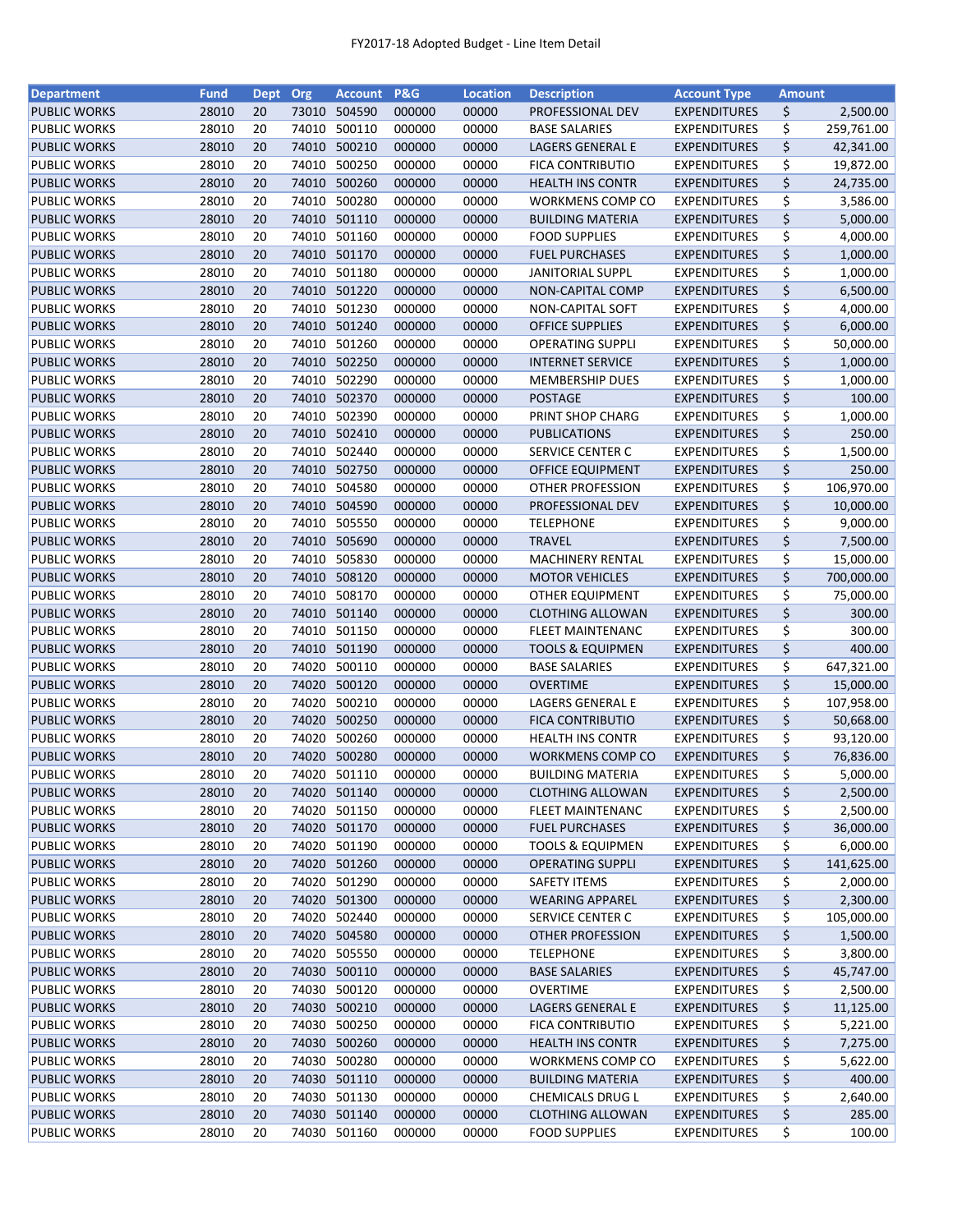| <b>Department</b>                   | <b>Fund</b>    | Dept Org |       | <b>Account</b> | <b>P&amp;G</b>   | <b>Location</b> | <b>Description</b>                          | <b>Account Type</b>                        | <b>Amount</b> |            |
|-------------------------------------|----------------|----------|-------|----------------|------------------|-----------------|---------------------------------------------|--------------------------------------------|---------------|------------|
| <b>PUBLIC WORKS</b>                 | 28010          | 20       | 74030 | 501170         | 000000           | 00000           | <b>FUEL PURCHASES</b>                       | <b>EXPENDITURES</b>                        | \$            | 25,000.00  |
| <b>PUBLIC WORKS</b>                 | 28010          | 20       | 74030 | 501190         | 000000           | 00000           | <b>TOOLS &amp; EQUIPMEN</b>                 | <b>EXPENDITURES</b>                        | \$            | 20,345.00  |
| <b>PUBLIC WORKS</b>                 | 28010          | 20       | 74030 | 501200         | 000000           | 00000           | <b>REPAIR MAINTENAN</b>                     | <b>EXPENDITURES</b>                        | \$            | 3,350.00   |
| PUBLIC WORKS                        | 28010          | 20       | 74030 | 501220         | 000000           | 00000           | NON-CAPITAL COMP                            | <b>EXPENDITURES</b>                        | \$            | 700.00     |
| <b>PUBLIC WORKS</b>                 | 28010          | 20       |       | 74030 501240   | 000000           | 00000           | <b>OFFICE SUPPLIES</b>                      | <b>EXPENDITURES</b>                        | \$            | 100.00     |
| PUBLIC WORKS                        | 28010          | 20       | 74030 | 501250         | 000000           | 00000           | OIL AND LUBRICAN                            | <b>EXPENDITURES</b>                        | \$            | 1,250.00   |
| <b>PUBLIC WORKS</b>                 | 28010          | 20       | 74030 | 501260         | 000000           | 00000           | <b>OPERATING SUPPLI</b>                     | <b>EXPENDITURES</b>                        | \$            | 1,100.00   |
| PUBLIC WORKS                        | 28010          | 20       | 74030 | 501280         | 000000           | 00000           | PLUMBING ELECTRI                            | <b>EXPENDITURES</b>                        | \$            | 6,000.00   |
| <b>PUBLIC WORKS</b>                 | 28010          | 20       | 74030 | 501290         | 000000           | 00000           | <b>SAFETY ITEMS</b>                         | <b>EXPENDITURES</b>                        | \$            | 5,320.00   |
| <b>PUBLIC WORKS</b>                 | 28010          | 20       | 74030 | 501300         | 000000           | 00000           | <b>WEARING APPAREL</b>                      | <b>EXPENDITURES</b>                        | \$            | 222.00     |
| <b>PUBLIC WORKS</b>                 | 28010          | 20       |       | 74030 502370   | 000000           | 00000           | <b>POSTAGE</b>                              | <b>EXPENDITURES</b>                        | \$            | 20.00      |
| PUBLIC WORKS                        | 28010          | 20       | 74030 | 502250         | 000000           | 00000           | <b>INTERNET SERVICE</b>                     | <b>EXPENDITURES</b>                        | \$            | 110.00     |
| <b>PUBLIC WORKS</b>                 | 28010          | 20       | 74030 | 502290         | 000000           | 00000           | <b>MEMBERSHIP DUES</b>                      | <b>EXPENDITURES</b>                        | \$            | 380.00     |
| PUBLIC WORKS                        | 28010          | 20       | 74030 | 502440         | 000000           | 00000           | SERVICE CENTER C                            | <b>EXPENDITURES</b>                        | \$            | 90,000.00  |
| <b>PUBLIC WORKS</b>                 | 28010          | 20       | 74030 | 504580         | 000000           | 00000           | OTHER PROFESSION                            | <b>EXPENDITURES</b>                        | \$            | 24,300.00  |
| PUBLIC WORKS                        | 28010          | 20       | 74030 | 504590         | 000000           | 00000           | PROFESSIONAL DEV                            | <b>EXPENDITURES</b>                        | \$            | 4,435.00   |
| <b>PUBLIC WORKS</b>                 | 28010          | 20       | 74030 | 505550         | 000000           | 00000           | <b>TELEPHONE</b>                            | <b>EXPENDITURES</b>                        | \$            | 3,880.00   |
| PUBLIC WORKS                        | 28010          | 20       | 74030 | 505830         | 000000           | 00000           | <b>MACHINERY RENTAL</b>                     | <b>EXPENDITURES</b>                        | \$            | 770.00     |
| <b>PUBLIC WORKS</b>                 | 28010          | 20       |       | 74030 500130   | 000000           | 00000           | <b>TEMPORARY WAGES</b>                      | <b>EXPENDITURES</b>                        | \$            | 20,000.00  |
| PUBLIC WORKS                        | 28010          | 20       | 74030 | 505560         | 000000           | 00000           | <b>WATER</b>                                | <b>EXPENDITURES</b>                        | \$            | 3,975.00   |
| <b>PUBLIC WORKS</b>                 | 28010          | 20       |       | 74035 505560   | 000000           | 00000           | <b>WATER</b>                                | <b>EXPENDITURES</b>                        | \$            | 6,585.00   |
| PUBLIC WORKS                        | 28010          | 20       | 74040 | 501130         | 000000           | 00000           | CHEMICALS DRUG L                            | <b>EXPENDITURES</b>                        | \$            | 3,960.00   |
| <b>PUBLIC WORKS</b>                 | 28010          | 20       |       | 74040 501140   | 000000           | 00000           | <b>CLOTHING ALLOWAN</b>                     | <b>EXPENDITURES</b>                        | \$            | 2,025.00   |
| <b>PUBLIC WORKS</b>                 | 28010          | 20       |       | 74040 501160   | 000000           | 00000           | <b>FOOD SUPPLIES</b>                        | <b>EXPENDITURES</b>                        | \$            | 175.00     |
| <b>PUBLIC WORKS</b>                 | 28010          | 20       |       | 74040 501190   | 000000           | 00000           | <b>TOOLS &amp; EQUIPMEN</b>                 | <b>EXPENDITURES</b>                        | \$            | 12,135.00  |
| PUBLIC WORKS                        | 28010          | 20       | 74040 | 501200         | 000000           | 00000           | <b>REPAIR MAINTENAN</b>                     | <b>EXPENDITURES</b>                        | \$            | 1,240.00   |
| <b>PUBLIC WORKS</b>                 | 28010          | 20       | 74040 | 501240         | 000000           | 00000           | <b>OFFICE SUPPLIES</b>                      | <b>EXPENDITURES</b>                        | \$            | 110.00     |
|                                     |                | 20       | 74040 | 501250         |                  |                 |                                             |                                            | \$            | 615.00     |
| PUBLIC WORKS<br><b>PUBLIC WORKS</b> | 28010<br>28010 | 20       | 74040 | 501260         | 000000<br>000000 | 00000<br>00000  | OIL AND LUBRICAN<br><b>OPERATING SUPPLI</b> | <b>EXPENDITURES</b><br><b>EXPENDITURES</b> | \$            | 630.00     |
|                                     |                |          |       |                |                  |                 |                                             |                                            |               |            |
| <b>PUBLIC WORKS</b>                 | 28010          | 20       | 74040 | 501290         | 000000           | 00000           | <b>SAFETY ITEMS</b>                         | <b>EXPENDITURES</b>                        | \$<br>\$      | 2,195.00   |
| <b>PUBLIC WORKS</b>                 | 28010          | 20       |       | 74040 501300   | 000000           | 00000           | <b>WEARING APPAREL</b>                      | <b>EXPENDITURES</b>                        |               | 2,195.00   |
| PUBLIC WORKS                        | 28010          | 20       | 74040 | 504590         | 000000           | 00000           | PROFESSIONAL DEV                            | <b>EXPENDITURES</b>                        | \$            | 6,300.00   |
| <b>PUBLIC WORKS</b>                 | 28010          | 20       | 74040 | 505530         | 000000           | 00000           | SANITATION                                  | <b>EXPENDITURES</b>                        | \$            | 5,000.00   |
| PUBLIC WORKS                        | 28010          | 20       | 74040 | 505550         | 000000           | 00000           | <b>TELEPHONE</b>                            | <b>EXPENDITURES</b>                        | \$            | 1,890.00   |
| <b>PUBLIC WORKS</b>                 | 28010          | 20       |       | 74040 505830   | 000000           | 00000           | <b>MACHINERY RENTAL</b>                     | <b>EXPENDITURES</b>                        | \$            | 675.00     |
| <b>PUBLIC WORKS</b>                 | 28010          | 20       |       | 74045 504590   | 000000           | 00000           | PROFESSIONAL DEV                            | <b>EXPENDITURES</b>                        | \$            | 2,455.00   |
| <b>PUBLIC WORKS</b>                 | 28010          | 20       |       | 74045 505550   | 000000           | 00000           | <b>TELEPHONE</b>                            | <b>EXPENDITURES</b>                        | \$            | 900.00     |
| <b>PUBLIC WORKS</b>                 | 28010          | 20       |       | 74050 500120   | 000000           | 00000           | <b>OVERTIME</b>                             | <b>EXPENDITURES</b>                        | \$            | 50,000.00  |
| <b>PUBLIC WORKS</b>                 | 28010          | 20       |       | 74050 500210   | 000000           | 00000           | LAGERS GENERAL E                            | <b>EXPENDITURES</b>                        | \$            | 8,150.00   |
| PUBLIC WORKS                        | 28010          | 20       | 74050 | 500250         | 000000           | 00000           | <b>FICA CONTRIBUTIO</b>                     | <b>EXPENDITURES</b>                        | \$            | 3,825.00   |
| <b>PUBLIC WORKS</b>                 | 28010          | 20       |       | 74050 500280   | 000000           | 00000           | <b>WORKMENS COMP CO</b>                     | <b>EXPENDITURES</b>                        | \$            | 4,000.00   |
| PUBLIC WORKS                        | 28010          | 20       |       | 74050 501260   | 000000           | 00000           | <b>OPERATING SUPPLI</b>                     | <b>EXPENDITURES</b>                        | \$            | 248,000.00 |
| <b>PUBLIC WORKS</b>                 | 28010          | 20       |       | 74050 502440   | 000000           | 00000           | SERVICE CENTER C                            | <b>EXPENDITURES</b>                        | \$            | 140,000.00 |
| <b>PUBLIC WORKS</b>                 | 28010          | 20       |       | 74050 504580   | 000000           | 00000           | OTHER PROFESSION                            | <b>EXPENDITURES</b>                        | \$            | 12,000.00  |
| <b>PUBLIC WORKS</b>                 | 28010          | 20       |       | 74060 500110   | 000000           | 00000           | <b>BASE SALARIES</b>                        | <b>EXPENDITURES</b>                        | \$            | 332,062.00 |
| PUBLIC WORKS                        | 28010          | 20       | 74060 | 500120         | 000000           | 00000           | <b>OVERTIME</b>                             | <b>EXPENDITURES</b>                        | \$            | 10,000.00  |
| <b>PUBLIC WORKS</b>                 | 28010          | 20       |       | 74060 500210   | 000000           | 00000           | LAGERS GENERAL E                            | <b>EXPENDITURES</b>                        | \$            | 55,756.00  |
| PUBLIC WORKS                        | 28010          | 20       | 74060 | 500250         | 000000           | 00000           | FICA CONTRIBUTIO                            | <b>EXPENDITURES</b>                        | \$            | 26,168.00  |
| <b>PUBLIC WORKS</b>                 | 28010          | 20       |       | 74060 500260   | 000000           | 00000           | <b>HEALTH INS CONTR</b>                     | <b>EXPENDITURES</b>                        | \$            | 46,560.00  |
| PUBLIC WORKS                        | 28010          | 20       |       | 74060 500280   | 000000           | 00000           | WORKMENS COMP CO                            | <b>EXPENDITURES</b>                        | \$            | 42,357.00  |
| <b>PUBLIC WORKS</b>                 | 28010          | 20       |       | 74060 501180   | 000000           | 00000           | <b>JANITORIAL SUPPL</b>                     | <b>EXPENDITURES</b>                        | \$            | 1,200.00   |
| PUBLIC WORKS                        | 28010          | 20       | 74060 | 501130         | 000000           | 00000           | CHEMICALS DRUG L                            | <b>EXPENDITURES</b>                        | \$            | 1,495.00   |
| <b>PUBLIC WORKS</b>                 | 28010          | 20       | 74060 | 501140         | 000000           | 00000           | <b>CLOTHING ALLOWAN</b>                     | <b>EXPENDITURES</b>                        | \$            | 972.00     |
| PUBLIC WORKS                        | 28010          | 20       | 74060 | 504590         | 000000           | 00000           | PROFESSIONAL DEV                            | <b>EXPENDITURES</b>                        | \$            | 1,005.00   |
| <b>PUBLIC WORKS</b>                 | 28010          | 20       |       | 74060 502290   | 000000           | 00000           | <b>MEMBERSHIP DUES</b>                      | <b>EXPENDITURES</b>                        | \$            | 175.00     |
| PUBLIC WORKS                        | 28010          | 20       |       | 74060 501170   | 000000           | 00000           | <b>FUEL PURCHASES</b>                       | <b>EXPENDITURES</b>                        | \$            | 53,000.00  |
| <b>PUBLIC WORKS</b>                 | 28010          | 20       |       | 74060 501190   | 000000           | 00000           | <b>TOOLS &amp; EQUIPMEN</b>                 | <b>EXPENDITURES</b>                        | \$            | 1,430.00   |
| PUBLIC WORKS                        | 28010          | 20       |       | 74060 501250   | 000000           | 00000           | OIL AND LUBRICAN                            | <b>EXPENDITURES</b>                        | \$            | 25.00      |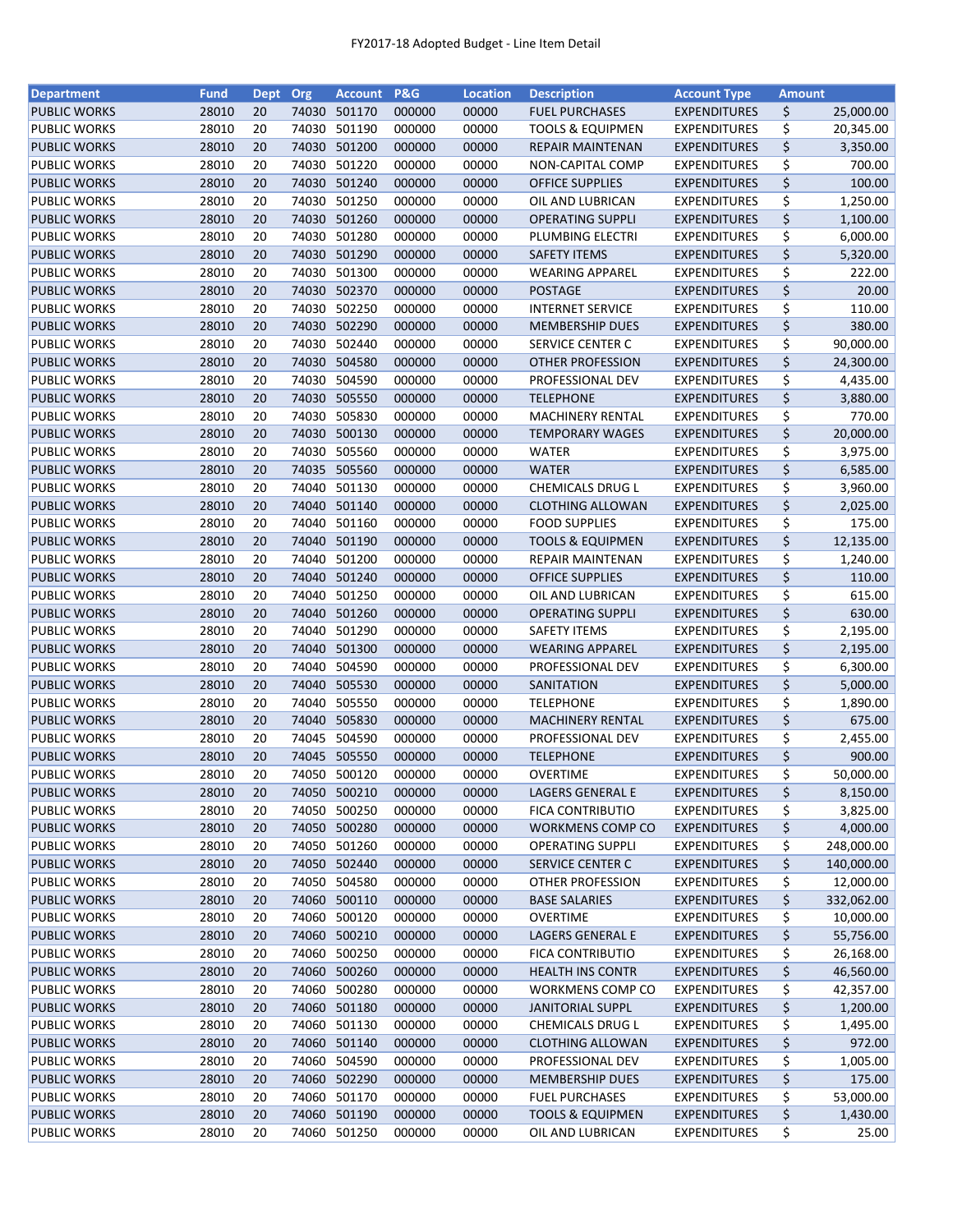| <b>Department</b>   | <b>Fund</b> | Dept Org |       | <b>Account</b> | <b>P&amp;G</b> | <b>Location</b> | <b>Description</b>                                   | <b>Account Type</b> | <b>Amount</b> |            |
|---------------------|-------------|----------|-------|----------------|----------------|-----------------|------------------------------------------------------|---------------------|---------------|------------|
| <b>PUBLIC WORKS</b> | 28010       | 20       | 74060 | 501260         | 000000         | 00000           | <b>OPERATING SUPPLI</b>                              | <b>EXPENDITURES</b> | \$            | 250.00     |
| <b>PUBLIC WORKS</b> | 28010       | 20       | 74060 | 502250         | 000000         | 00000           | <b>INTERNET SERVICE</b>                              | <b>EXPENDITURES</b> | \$            | 40.00      |
| <b>PUBLIC WORKS</b> | 28010       | 20       | 74060 | 501290         | 000000         | 00000           | <b>SAFETY ITEMS</b>                                  | <b>EXPENDITURES</b> | \$            | 1,150.00   |
| PUBLIC WORKS        | 28010       | 20       | 74060 | 501300         | 000000         | 00000           | <b>WEARING APPAREL</b>                               | <b>EXPENDITURES</b> | \$            | 1,341.00   |
| <b>PUBLIC WORKS</b> | 28010       | 20       | 74060 | 505530         | 000000         | 00000           | SANITATION                                           | <b>EXPENDITURES</b> | \$            | 55,000.00  |
| PUBLIC WORKS        | 28010       | 20       | 74060 | 502440         | 000000         | 00000           | SERVICE CENTER C                                     | <b>EXPENDITURES</b> | \$            | 150,000.00 |
| <b>PUBLIC WORKS</b> | 28010       | 20       | 74060 | 505550         | 000000         | 00000           | <b>TELEPHONE</b>                                     | <b>EXPENDITURES</b> | \$            | 860.00     |
| <b>PUBLIC WORKS</b> | 28010       | 20       | 74070 | 500110         | 000000         | 00000           | <b>BASE SALARIES</b>                                 | <b>EXPENDITURES</b> | \$            | 727,577.00 |
| <b>PUBLIC WORKS</b> | 28010       | 20       | 74070 | 500120         | 000000         | 00000           | <b>OVERTIME</b>                                      | <b>EXPENDITURES</b> | \$            | 20,000.00  |
| <b>PUBLIC WORKS</b> | 28010       | 20       | 74070 | 500130         | 000000         | 00000           | <b>TEMPORARY WAGES</b>                               | <b>EXPENDITURES</b> | \$            | 60,000.00  |
| <b>PUBLIC WORKS</b> | 28010       | 20       | 74070 | 500210         | 000000         | 00000           | LAGERS GENERAL E                                     | <b>EXPENDITURES</b> | \$            | 131,635.00 |
| PUBLIC WORKS        | 28010       | 20       | 74070 | 500250         | 000000         | 00000           | FICA CONTRIBUTIO                                     | <b>EXPENDITURES</b> | \$            | 61,780.00  |
| <b>PUBLIC WORKS</b> | 28010       | 20       | 74070 | 500260         | 000000         | 00000           | <b>HEALTH INS CONTR</b>                              | <b>EXPENDITURES</b> | \$            | 116,400.00 |
| <b>PUBLIC WORKS</b> | 28010       | 20       | 74070 | 500280         | 000000         | 00000           | WORKMENS COMP CO                                     | <b>EXPENDITURES</b> | \$            | 87,899.00  |
| <b>PUBLIC WORKS</b> | 28010       | 20       | 74070 | 501110         | 000000         | 00000           | <b>BUILDING MATERIA</b>                              | <b>EXPENDITURES</b> | \$            | 9,000.00   |
| <b>PUBLIC WORKS</b> | 28010       | 20       | 74070 | 501140         | 000000         | 00000           | <b>CLOTHING ALLOWAN</b>                              | <b>EXPENDITURES</b> | \$            | 2,500.00   |
| <b>PUBLIC WORKS</b> | 28010       | 20       | 74070 | 501150         | 000000         | 00000           | <b>FLEET MAINTENANC</b>                              | <b>EXPENDITURES</b> | \$            | 3,000.00   |
| <b>PUBLIC WORKS</b> | 28010       | 20       | 74070 | 501170         | 000000         | 00000           | <b>FUEL PURCHASES</b>                                | <b>EXPENDITURES</b> | \$            | 55,000.00  |
| <b>PUBLIC WORKS</b> | 28010       | 20       | 74070 | 501190         | 000000         | 00000           | <b>TOOLS &amp; EQUIPMEN</b>                          | <b>EXPENDITURES</b> | \$            | 10,000.00  |
| <b>PUBLIC WORKS</b> | 28010       | 20       | 74070 | 501200         | 000000         | 00000           | <b>REPAIR MAINTENAN</b>                              | <b>EXPENDITURES</b> | \$            | 2,000.00   |
| <b>PUBLIC WORKS</b> | 28010       | 20       | 74070 | 501250         | 000000         | 00000           | OIL AND LUBRICAN                                     | <b>EXPENDITURES</b> | \$            | 1,000.00   |
| <b>PUBLIC WORKS</b> | 28010       | 20       | 74070 | 501260         | 000000         | 00000           | <b>OPERATING SUPPLI</b>                              | <b>EXPENDITURES</b> | \$            | 345,000.00 |
| <b>PUBLIC WORKS</b> | 28010       | 20       | 74070 | 501290         | 000000         | 00000           | <b>SAFETY ITEMS</b>                                  | <b>EXPENDITURES</b> | \$            | 2,500.00   |
| PUBLIC WORKS        | 28010       | 20       | 74070 | 501300         | 000000         | 00000           | <b>WEARING APPAREL</b>                               | <b>EXPENDITURES</b> | \$            | 3,000.00   |
| <b>PUBLIC WORKS</b> | 28010       | 20       |       | 74070 502440   | 000000         | 00000           | SERVICE CENTER C                                     | <b>EXPENDITURES</b> | \$            | 190,000.00 |
| PUBLIC WORKS        | 28010       | 20       | 74070 | 504580         | 000000         | 00000           | OTHER PROFESSION                                     | <b>EXPENDITURES</b> | \$            | 1,000.00   |
| <b>PUBLIC WORKS</b> | 28010       | 20       | 74070 | 505550         | 000000         | 00000           | <b>TELEPHONE</b>                                     | <b>EXPENDITURES</b> | \$            | 6,000.00   |
| <b>PUBLIC WORKS</b> | 28010       | 20       | 74080 | 500110         | 000000         | 00000           | <b>BASE SALARIES</b>                                 | <b>EXPENDITURES</b> | \$            | 483,726.00 |
| <b>PUBLIC WORKS</b> | 28010       | 20       | 74080 | 500120         | 000000         | 00000           | <b>OVERTIME</b>                                      | <b>EXPENDITURES</b> | \$            | 20,000.00  |
| PUBLIC WORKS        | 28010       | 20       | 74080 | 500130         | 000000         | 00000           | <b>TEMPORARY WAGES</b>                               | <b>EXPENDITURES</b> | \$            | 10,000.00  |
| <b>PUBLIC WORKS</b> | 28010       | 20       | 74080 | 500210         | 000000         | 00000           | LAGERS GENERAL E                                     | <b>EXPENDITURES</b> | \$            | 83,737.00  |
| PUBLIC WORKS        | 28010       | 20       | 74080 | 500250         | 000000         | 00000           | <b>FICA CONTRIBUTIO</b>                              | <b>EXPENDITURES</b> | \$            | 39,300.00  |
| <b>PUBLIC WORKS</b> | 28010       | 20       | 74080 | 500260         | 000000         | 00000           | <b>HEALTH INS CONTR</b>                              | <b>EXPENDITURES</b> | \$            | 69,840.00  |
| <b>PUBLIC WORKS</b> | 28010       | 20       | 74080 | 500280         | 000000         | 00000           | WORKMENS COMP CO                                     | <b>EXPENDITURES</b> | \$            | 57,375.00  |
| <b>PUBLIC WORKS</b> | 28010       | 20       | 74080 | 501140         | 000000         | 00000           | <b>CLOTHING ALLOWAN</b>                              | <b>EXPENDITURES</b> | \$            | 2,000.00   |
| PUBLIC WORKS        | 28010       | 20       | 74080 | 501150         | 000000         | 00000           | <b>FLEET MAINTENANC</b>                              | <b>EXPENDITURES</b> | \$            | 1,000.00   |
| <b>PUBLIC WORKS</b> | 28010       | 20       |       | 74080 501170   | 000000         |                 |                                                      | <b>EXPENDITURES</b> | \$            | 35,000.00  |
| <b>PUBLIC WORKS</b> | 28010       | 20       |       | 74080 501190   | 000000         | 00000<br>00000  | <b>FUEL PURCHASES</b><br><b>TOOLS &amp; EQUIPMEN</b> | <b>EXPENDITURES</b> | \$            | 4,500.00   |
|                     |             |          |       |                |                |                 |                                                      |                     |               |            |
| <b>PUBLIC WORKS</b> | 28010       | 20       |       | 74080 501200   | 000000         | 00000           | <b>REPAIR MAINTENAN</b>                              | <b>EXPENDITURES</b> | \$            | 1,500.00   |
| <b>PUBLIC WORKS</b> | 28010       | 20       | 74080 | 501260         | 000000         | 00000           | <b>OPERATING SUPPLI</b>                              | <b>EXPENDITURES</b> | \$            | 232,000.00 |
| <b>PUBLIC WORKS</b> | 28010       | 20       | 74080 | 501290         | 000000         | 00000           | <b>SAFETY ITEMS</b>                                  | <b>EXPENDITURES</b> | \$            | 3,000.00   |
| PUBLIC WORKS        | 28010       | 20       | 74080 | 501300         | 000000         | 00000           | <b>WEARING APPAREL</b>                               | <b>EXPENDITURES</b> | \$            | 2,000.00   |
| <b>PUBLIC WORKS</b> | 28010       | 20       |       | 74080 502440   | 000000         | 00000           | SERVICE CENTER C                                     | <b>EXPENDITURES</b> | \$            | 50,000.00  |
| <b>PUBLIC WORKS</b> | 28010       | 20       |       | 74080 504580   | 000000         | 00000           | OTHER PROFESSION                                     | <b>EXPENDITURES</b> | \$            | 1,000.00   |
| <b>PUBLIC WORKS</b> | 28010       | 20       |       | 74080 505550   | 000000         | 00000           | <b>TELEPHONE</b>                                     | <b>EXPENDITURES</b> | \$            | 2,000.00   |
| <b>PUBLIC WORKS</b> | 28010       | 20       |       | 74090 500110   | 000000         | 00000           | <b>BASE SALARIES</b>                                 | <b>EXPENDITURES</b> | \$            | 111,273.00 |
| <b>PUBLIC WORKS</b> | 28010       | 20       |       | 74090 500120   | 000000         | 00000           | <b>OVERTIME</b>                                      | <b>EXPENDITURES</b> | \$            | 2,500.00   |
| PUBLIC WORKS        | 28010       | 20       |       | 74090 500130   | 000000         | 00000           | <b>TEMPORARY WAGES</b>                               | <b>EXPENDITURES</b> | \$            | 12,500.00  |
| <b>PUBLIC WORKS</b> | 28010       | 20       |       | 74090 500210   | 000000         | 00000           | LAGERS GENERAL E                                     | <b>EXPENDITURES</b> | \$            | 20,176.00  |
| PUBLIC WORKS        | 28010       | 20       |       | 74090 500250   | 000000         | 00000           | FICA CONTRIBUTIO                                     | <b>EXPENDITURES</b> | \$            | 9,468.00   |
| <b>PUBLIC WORKS</b> | 28010       | 20       |       | 74090 500260   | 000000         | 00000           | <b>HEALTH INS CONTR</b>                              | <b>EXPENDITURES</b> | \$            | 14,550.00  |
| PUBLIC WORKS        | 28010       | 20       | 74090 | 500280         | 000000         | 00000           | WORKMENS COMP CO                                     | <b>EXPENDITURES</b> | \$            | 14,719.00  |
| <b>PUBLIC WORKS</b> | 28010       | 20       | 74090 | 501130         | 000000         | 00000           | <b>CHEMICALS DRUG L</b>                              | <b>EXPENDITURES</b> | \$            | 540.00     |
| PUBLIC WORKS        | 28010       | 20       | 74090 | 501140         | 000000         | 00000           | <b>CLOTHING ALLOWAN</b>                              | <b>EXPENDITURES</b> | \$            | 700.00     |
| <b>PUBLIC WORKS</b> | 28010       | 20       |       | 74090 501170   | 000000         | 00000           | <b>FUEL PURCHASES</b>                                | <b>EXPENDITURES</b> | \$            | 9,500.00   |
| PUBLIC WORKS        | 28010       | 20       |       | 74090 501190   | 000000         | 00000           | <b>TOOLS &amp; EQUIPMEN</b>                          | <b>EXPENDITURES</b> | \$            | 5,380.00   |
| <b>PUBLIC WORKS</b> | 28010       | 20       |       | 74090 501200   | 000000         | 00000           | <b>REPAIR MAINTENAN</b>                              | <b>EXPENDITURES</b> | \$            | 1,360.00   |
| <b>PUBLIC WORKS</b> | 28010       | 20       |       | 74090 501240   | 000000         | 00000           | <b>OFFICE SUPPLIES</b>                               | <b>EXPENDITURES</b> | \$            | 225.00     |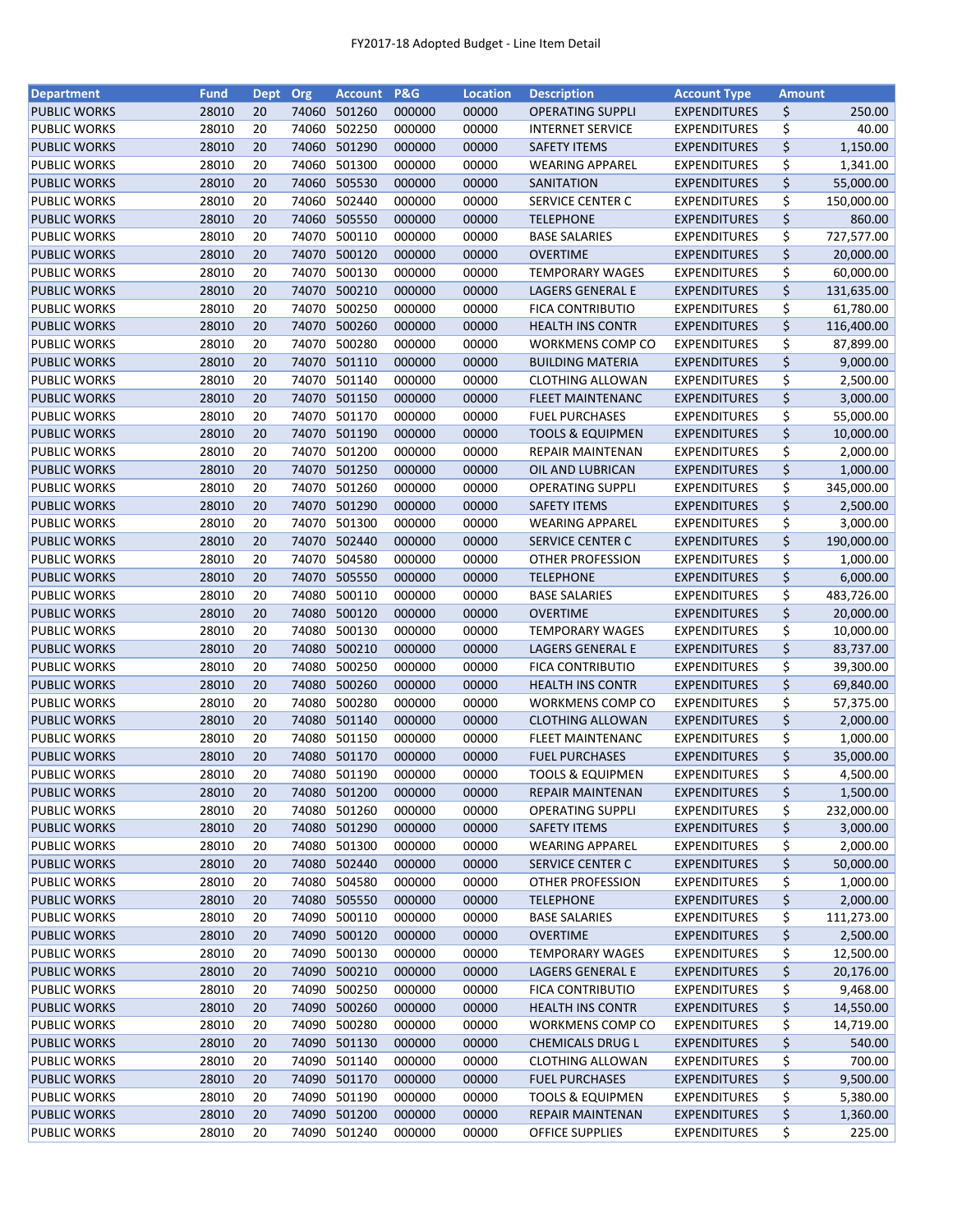| <b>Department</b>   | <b>Fund</b> | Dept Org |       | <b>Account</b> | <b>P&amp;G</b> | <b>Location</b> | <b>Description</b>          | <b>Account Type</b> | <b>Amount</b> |            |
|---------------------|-------------|----------|-------|----------------|----------------|-----------------|-----------------------------|---------------------|---------------|------------|
| <b>PUBLIC WORKS</b> | 28010       | 20       | 74090 | 501250         | 000000         | 00000           | OIL AND LUBRICAN            | <b>EXPENDITURES</b> | \$            | 400.00     |
| PUBLIC WORKS        | 28010       | 20       | 74090 | 501260         | 000000         | 00000           | <b>OPERATING SUPPLI</b>     | <b>EXPENDITURES</b> | \$            | 500.00     |
| <b>PUBLIC WORKS</b> | 28010       | 20       | 74090 | 501290         | 000000         | 00000           | <b>SAFETY ITEMS</b>         | <b>EXPENDITURES</b> | \$            | 1,305.00   |
| PUBLIC WORKS        | 28010       | 20       | 74090 | 501300         | 000000         | 00000           | <b>WEARING APPAREL</b>      | <b>EXPENDITURES</b> | \$            | 1,710.00   |
| <b>PUBLIC WORKS</b> | 28010       | 20       | 74090 | 502250         | 000000         | 00000           | <b>INTERNET SERVICE</b>     | <b>EXPENDITURES</b> | \$            | 40.00      |
| <b>PUBLIC WORKS</b> | 28010       | 20       | 74090 | 502440         | 000000         | 00000           | SERVICE CENTER C            | <b>EXPENDITURES</b> | \$            | 25,000.00  |
| <b>PUBLIC WORKS</b> | 28010       | 20       | 74090 | 504580         | 000000         | 00000           | <b>OTHER PROFESSION</b>     | <b>EXPENDITURES</b> | \$            | 500.00     |
| PUBLIC WORKS        | 28010       | 20       | 74090 | 504590         | 000000         | 00000           | PROFESSIONAL DEV            | <b>EXPENDITURES</b> | \$            | 520.00     |
| <b>PUBLIC WORKS</b> | 28010       | 20       |       | 74090 505550   | 000000         | 00000           | <b>TELEPHONE</b>            | <b>EXPENDITURES</b> | \$            | 765.00     |
| PUBLIC WORKS        | 28010       | 20       | 77010 | 500110         | 000000         | 00000           | <b>BASE SALARIES</b>        | <b>EXPENDITURES</b> | \$            | 441,736.00 |
|                     |             | 20       |       |                |                |                 |                             |                     |               |            |
| <b>PUBLIC WORKS</b> | 28010       |          |       | 77010 500120   | 000000         | 00000           | <b>OVERTIME</b>             | <b>EXPENDITURES</b> | \$            | 7,500.00   |
| <b>PUBLIC WORKS</b> | 28010       | 20       | 77010 | 500130         | 000000         | 00000           | <b>TEMPORARY WAGES</b>      | <b>EXPENDITURES</b> | \$            | 15,000.00  |
| <b>PUBLIC WORKS</b> | 28010       | 20       | 77010 | 500210         | 000000         | 00000           | LAGERS GENERAL E            | <b>EXPENDITURES</b> | \$            | 75,671.00  |
| PUBLIC WORKS        | 28010       | 20       | 77010 | 500250         | 000000         | 00000           | FICA CONTRIBUTIO            | <b>EXPENDITURES</b> | \$            | 35,514.00  |
| <b>PUBLIC WORKS</b> | 28010       | 20       | 77010 | 500260         | 000000         | 00000           | <b>HEALTH INS CONTR</b>     | <b>EXPENDITURES</b> | \$            | 39,285.00  |
| PUBLIC WORKS        | 28010       | 20       | 77010 | 500280         | 000000         | 00000           | <b>WORKMENS COMP CO</b>     | <b>EXPENDITURES</b> | \$            | 8,807.00   |
| <b>PUBLIC WORKS</b> | 28010       | 20       |       | 77010 501140   | 000000         | 00000           | <b>CLOTHING ALLOWAN</b>     | <b>EXPENDITURES</b> | \$            | 500.00     |
| PUBLIC WORKS        | 28010       | 20       |       | 77010 501160   | 000000         | 00000           | <b>FOOD SUPPLIES</b>        | <b>EXPENDITURES</b> | \$            | 1,000.00   |
| <b>PUBLIC WORKS</b> | 28010       | 20       |       | 77010 501170   | 000000         | 00000           | <b>FUEL PURCHASES</b>       | <b>EXPENDITURES</b> | \$            | 1,000.00   |
| PUBLIC WORKS        | 28010       | 20       |       | 77010 501190   | 000000         | 00000           | <b>TOOLS &amp; EQUIPMEN</b> | <b>EXPENDITURES</b> | \$            | 1,000.00   |
| <b>PUBLIC WORKS</b> | 28010       | 20       |       | 77010 501220   | 000000         | 00000           | NON-CAPITAL COMP            | <b>EXPENDITURES</b> | \$            | 2,000.00   |
| PUBLIC WORKS        | 28010       | 20       |       | 77010 501230   | 000000         | 00000           | NON-CAPITAL SOFT            | <b>EXPENDITURES</b> | \$            | 5,000.00   |
| <b>PUBLIC WORKS</b> | 28010       | 20       |       | 77010 501240   | 000000         | 00000           | <b>OFFICE SUPPLIES</b>      | <b>EXPENDITURES</b> | \$            | 4,000.00   |
| PUBLIC WORKS        | 28010       | 20       |       | 77010 501260   | 000000         | 00000           | <b>OPERATING SUPPLI</b>     | <b>EXPENDITURES</b> | \$            | 1,200.00   |
| <b>PUBLIC WORKS</b> | 28010       | 20       | 77010 | 501290         | 000000         | 00000           | <b>SAFETY ITEMS</b>         | <b>EXPENDITURES</b> | \$            | 500.00     |
| PUBLIC WORKS        | 28010       | 20       | 77010 | 501300         | 000000         | 00000           | <b>WEARING APPAREL</b>      | <b>EXPENDITURES</b> | \$            | 500.00     |
| <b>PUBLIC WORKS</b> | 28010       | 20       | 77010 | 502040         | 000000         | 00000           | <b>AUTO ALLOWANCE</b>       | <b>EXPENDITURES</b> | \$            | 250.00     |
| PUBLIC WORKS        | 28010       | 20       | 77010 | 502070         | 000000         | 00000           | <b>BANK CARD &amp; EPAY</b> | <b>EXPENDITURES</b> | \$            | 1,500.00   |
|                     |             |          |       |                |                |                 |                             |                     |               |            |
| <b>PUBLIC WORKS</b> | 28010       | 20       |       | 77010 502100   | 000000         | 00000           | <b>COMMUNICATION AL</b>     | <b>EXPENDITURES</b> | \$            | 480.00     |
| PUBLIC WORKS        | 28010       | 20       | 77010 | 502170         | 000000         | 00000           | <b>DOCUMENT RECORDI</b>     | <b>EXPENDITURES</b> | \$            | 250.00     |
| <b>PUBLIC WORKS</b> | 28010       | 20       |       | 77010 502230   | 000000         | 00000           | <b>INSURANCE PREMIU</b>     | <b>EXPENDITURES</b> | \$            | 500.00     |
| PUBLIC WORKS        | 28010       | 20       | 77010 | 502250         | 000000         | 00000           | <b>INTERNET SERVICE</b>     | <b>EXPENDITURES</b> | \$            | 300.00     |
| <b>PUBLIC WORKS</b> | 28010       | 20       |       | 77010 502290   | 000000         | 00000           | <b>MEMBERSHIP DUES</b>      | <b>EXPENDITURES</b> | \$            | 2,800.00   |
| PUBLIC WORKS        | 28010       | 20       |       | 77010 502370   | 000000         | 00000           | <b>POSTAGE</b>              | <b>EXPENDITURES</b> | \$            | 1,500.00   |
| <b>PUBLIC WORKS</b> | 28010       | 20       |       | 77010 502390   | 000000         | 00000           | PRINT SHOP CHARG            | <b>EXPENDITURES</b> | \$            | 2,000.00   |
| <b>PUBLIC WORKS</b> | 28010       | 20       |       | 77010 502410   | 000000         | 00000           | <b>PUBLICATIONS</b>         | <b>EXPENDITURES</b> | \$            | 300.00     |
| <b>PUBLIC WORKS</b> | 28010       | 20       |       | 77010 502440   | 000000         | 00000           | SERVICE CENTER C            | <b>EXPENDITURES</b> | \$            | 6,000.00   |
| <b>PUBLIC WORKS</b> | 28010       | 20       |       | 77010 502750   | 000000         | 00000           | <b>OFFICE EQUIPMENT</b>     | <b>EXPENDITURES</b> | \$            | 2,000.00   |
| <b>PUBLIC WORKS</b> | 28010       | 20       |       | 77010 504530   | 000000         | 00000           | <b>CONSULTING</b>           | <b>EXPENDITURES</b> | \$            | 1,500.00   |
| PUBLIC WORKS        | 28010       | 20       |       | 77010 504580   | 000000         | 00000           | OTHER PROFESSION            | <b>EXPENDITURES</b> | \$            | 18,000.00  |
| <b>PUBLIC WORKS</b> | 28010       | 20       |       | 77010 504590   | 000000         | 00000           | <b>PROFESSIONAL DEV</b>     | <b>EXPENDITURES</b> | \$            | 3,000.00   |
| PUBLIC WORKS        | 28010       | 20       |       | 77010 505550   | 000000         | 00000           | <b>TELEPHONE</b>            | <b>EXPENDITURES</b> | \$            | 50,000.00  |
| <b>PUBLIC WORKS</b> | 28010       | 20       |       | 77010 505690   | 000000         | 00000           | <b>TRAVEL</b>               | <b>EXPENDITURES</b> | \$            | 16,000.00  |
| PUBLIC WORKS        | 28010       | 20       |       | 77010 505830   | 000000         | 00000           | MACHINERY RENTAL            | <b>EXPENDITURES</b> | \$            | 12,700.00  |
| <b>PUBLIC WORKS</b> | 28010       | 20       |       | 77010 508120   | 000000         | 00000           | <b>MOTOR VEHICLES</b>       | <b>EXPENDITURES</b> | \$            | 35,000.00  |
| PUBLIC WORKS        | 28010       | 20       |       | 77010 508170   | 000000         | 00000           | OTHER EQUIPMENT             | <b>EXPENDITURES</b> | \$            | 12,500.00  |
| <b>PUBLIC WORKS</b> | 28010       | 20       |       | 77020 500110   | 000000         | 00000           | <b>BASE SALARIES</b>        | <b>EXPENDITURES</b> | \$            | 427,569.00 |
| <b>PUBLIC WORKS</b> | 28010       | 20       |       | 77020 500120   | 000000         | 00000           | <b>OVERTIME</b>             | <b>EXPENDITURES</b> | \$            | 12,500.00  |
| <b>PUBLIC WORKS</b> | 28010       | 20       |       | 77020 500130   | 000000         | 00000           | <b>TEMPORARY WAGES</b>      | <b>EXPENDITURES</b> | \$            | 40,000.00  |
|                     |             |          |       |                |                |                 |                             |                     |               |            |
| PUBLIC WORKS        | 28010       | 20       |       | 77020 500210   | 000000         | 00000           | LAGERS GENERAL E            | <b>EXPENDITURES</b> | \$            | 78,252.00  |
| <b>PUBLIC WORKS</b> | 28010       | 20       | 77020 | 500250         | 000000         | 00000           | <b>FICA CONTRIBUTIO</b>     | <b>EXPENDITURES</b> | \$            | 36,725.00  |
| PUBLIC WORKS        | 28010       | 20       | 77020 | 500260         | 000000         | 00000           | <b>HEALTH INS CONTR</b>     | <b>EXPENDITURES</b> | \$            | 58,200.00  |
| <b>PUBLIC WORKS</b> | 28010       | 20       |       | 77020 500280   | 000000         | 00000           | <b>WORKMENS COMP CO</b>     | <b>EXPENDITURES</b> | \$            | 20,737.00  |
| PUBLIC WORKS        | 28010       | 20       |       | 77020 501110   | 000000         | 00000           | <b>BUILDING MATERIA</b>     | <b>EXPENDITURES</b> | \$            | 500.00     |
| <b>PUBLIC WORKS</b> | 28010       | 20       |       | 77020 501140   | 000000         | 00000           | <b>CLOTHING ALLOWAN</b>     | <b>EXPENDITURES</b> | \$            | 3,000.00   |
| PUBLIC WORKS        | 28010       | 20       |       | 77020 501170   | 000000         | 00000           | <b>FUEL PURCHASES</b>       | <b>EXPENDITURES</b> | \$            | 24,000.00  |
| <b>PUBLIC WORKS</b> | 28010       | 20       |       | 77020 501180   | 000000         | 00000           | <b>JANITORIAL SUPPL</b>     | <b>EXPENDITURES</b> | \$            | 300.00     |
| PUBLIC WORKS        | 28010       | 20       |       | 77020 501190   | 000000         | 00000           | <b>TOOLS &amp; EQUIPMEN</b> | <b>EXPENDITURES</b> | \$            | 5,000.00   |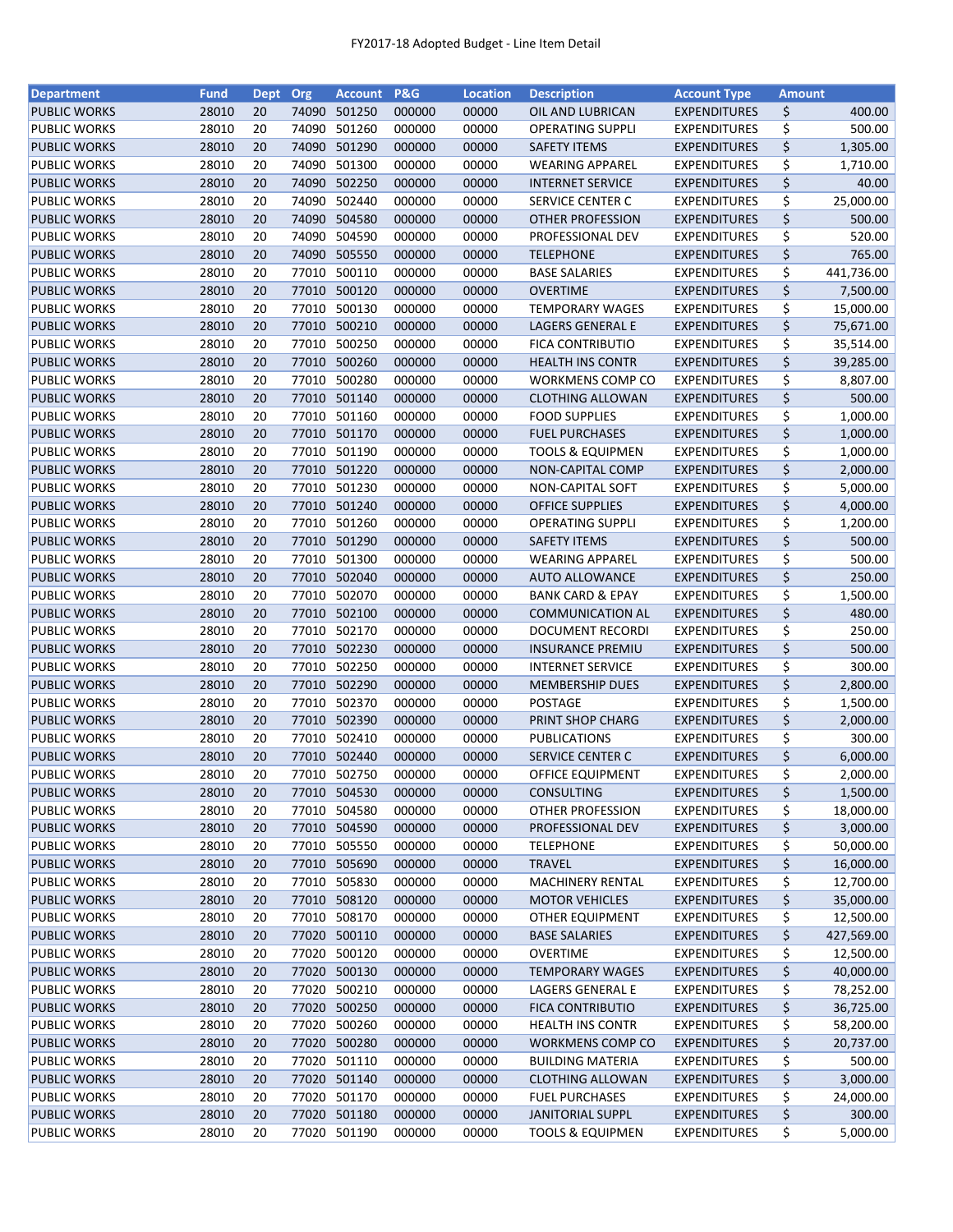| <b>Department</b>   | <b>Fund</b> | Dept Org |       | <b>Account</b> | <b>P&amp;G</b> | <b>Location</b> | <b>Description</b>          | <b>Account Type</b> | <b>Amount</b> |            |
|---------------------|-------------|----------|-------|----------------|----------------|-----------------|-----------------------------|---------------------|---------------|------------|
| <b>PUBLIC WORKS</b> | 28010       | 20       |       | 77020 501200   | 000000         | 00000           | <b>REPAIR MAINTENAN</b>     | <b>EXPENDITURES</b> | \$            | 5,000.00   |
| <b>PUBLIC WORKS</b> | 28010       | 20       | 77020 | 501220         | 000000         | 00000           | NON-CAPITAL COMP            | <b>EXPENDITURES</b> | \$            | 500.00     |
| <b>PUBLIC WORKS</b> | 28010       | 20       | 77020 | 501230         | 000000         | 00000           | NON-CAPITAL SOFT            | <b>EXPENDITURES</b> | \$            | 500.00     |
| PUBLIC WORKS        | 28010       | 20       | 77020 | 501240         | 000000         | 00000           | <b>OFFICE SUPPLIES</b>      | <b>EXPENDITURES</b> | \$            | 800.00     |
| <b>PUBLIC WORKS</b> | 28010       | 20       | 77020 | 501260         | 000000         | 00000           | <b>OPERATING SUPPLI</b>     | <b>EXPENDITURES</b> | \$            | 60,000.00  |
| PUBLIC WORKS        | 28010       | 20       | 77020 | 501270         | 000000         | 00000           | PAVEMENT MARKING            | <b>EXPENDITURES</b> | \$            | 11,500.00  |
| <b>PUBLIC WORKS</b> | 28010       | 20       |       | 77020 501290   | 000000         | 00000           | <b>SAFETY ITEMS</b>         | <b>EXPENDITURES</b> | \$            | 2,800.00   |
| <b>PUBLIC WORKS</b> | 28010       | 20       | 77020 | 501300         | 000000         | 00000           | <b>WEARING APPAREL</b>      | <b>EXPENDITURES</b> | \$            | 1,500.00   |
| <b>PUBLIC WORKS</b> | 28010       | 20       |       | 77020 502230   | 000000         | 00000           | <b>INSURANCE PREMIU</b>     | <b>EXPENDITURES</b> | \$            | 4,500.00   |
| PUBLIC WORKS        | 28010       | 20       | 77020 | 502370         | 000000         | 00000           | POSTAGE                     | <b>EXPENDITURES</b> | \$            | 54.00      |
| <b>PUBLIC WORKS</b> | 28010       | 20       |       | 77020 502390   | 000000         | 00000           | PRINT SHOP CHARG            | <b>EXPENDITURES</b> | \$            | 250.00     |
| <b>PUBLIC WORKS</b> | 28010       | 20       | 77020 | 502440         | 000000         | 00000           | <b>SERVICE CENTER C</b>     | <b>EXPENDITURES</b> | \$            | 34,500.00  |
| <b>PUBLIC WORKS</b> | 28010       | 20       |       | 77020 504580   | 000000         | 00000           | OTHER PROFESSION            | <b>EXPENDITURES</b> | \$            | 5,000.00   |
| <b>PUBLIC WORKS</b> | 28010       | 20       | 77020 | 505550         | 000000         | 00000           | <b>TELEPHONE</b>            | <b>EXPENDITURES</b> | \$            | 500.00     |
| <b>PUBLIC WORKS</b> | 28010       | 20       | 77020 | 505690         | 000000         | 00000           | <b>TRAVEL</b>               | <b>EXPENDITURES</b> | \$            | 2,000.00   |
| <b>PUBLIC WORKS</b> | 28010       | 20       | 77020 | 505830         | 000000         | 00000           | <b>MACHINERY RENTAL</b>     | <b>EXPENDITURES</b> | \$            | 8,000.00   |
| <b>PUBLIC WORKS</b> | 28010       | 20       | 77020 | 504590         | 000000         | 00000           | PROFESSIONAL DEV            | <b>EXPENDITURES</b> | \$            | 1,000.00   |
| <b>PUBLIC WORKS</b> | 28010       | 20       | 78010 | 500110         | 000000         | 00000           | <b>BASE SALARIES</b>        | <b>EXPENDITURES</b> | \$            | 487,024.00 |
| <b>PUBLIC WORKS</b> | 28010       | 20       |       | 78010 500120   | 000000         | 00000           | <b>OVERTIME</b>             | <b>EXPENDITURES</b> | \$            | 10,000.00  |
| <b>PUBLIC WORKS</b> | 28010       | 20       | 78010 | 500210         | 000000         | 00000           | LAGERS GENERAL E            | <b>EXPENDITURES</b> | \$            | 81,015.00  |
| <b>PUBLIC WORKS</b> | 28010       | 20       | 78010 | 500250         | 000000         | 00000           | <b>FICA CONTRIBUTIO</b>     | <b>EXPENDITURES</b> | \$            | 38,022.00  |
| <b>PUBLIC WORKS</b> | 28010       | 20       | 78010 | 500260         | 000000         | 00000           | <b>HEALTH INS CONTR</b>     | <b>EXPENDITURES</b> | \$            | 52,380.00  |
|                     | 28010       | 20       |       | 78010 500280   | 000000         | 00000           |                             |                     | \$            | 9,751.00   |
| <b>PUBLIC WORKS</b> | 28010       | 20       |       | 78010 501140   | 000000         |                 | <b>WORKMENS COMP CO</b>     | <b>EXPENDITURES</b> | \$            | 2,400.00   |
| PUBLIC WORKS        | 28010       | 20       |       | 78010 501170   | 000000         | 00000           | <b>CLOTHING ALLOWAN</b>     | <b>EXPENDITURES</b> | \$            |            |
| <b>PUBLIC WORKS</b> |             |          |       |                |                | 00000           | <b>FUEL PURCHASES</b>       | <b>EXPENDITURES</b> |               | 7,000.00   |
| PUBLIC WORKS        | 28010       | 20       | 78010 | 501180         | 000000         | 00000           | <b>JANITORIAL SUPPL</b>     | <b>EXPENDITURES</b> | \$            | 300.00     |
| <b>PUBLIC WORKS</b> | 28010       | 20       | 78010 | 501190         | 000000         | 00000           | <b>TOOLS &amp; EQUIPMEN</b> | <b>EXPENDITURES</b> | \$            | 3,000.00   |
| <b>PUBLIC WORKS</b> | 28010       | 20       | 78010 | 501200         | 000000         | 00000           | <b>REPAIR MAINTENAN</b>     | <b>EXPENDITURES</b> | \$            | 40,000.00  |
| <b>PUBLIC WORKS</b> | 28010       | 20       | 78010 | 501240         | 000000         | 00000           | <b>OFFICE SUPPLIES</b>      | <b>EXPENDITURES</b> | \$            | 1,000.00   |
| PUBLIC WORKS        | 28010       | 20       | 78010 | 501260         | 000000         | 00000           | <b>OPERATING SUPPLI</b>     | <b>EXPENDITURES</b> | \$            | 1,800.00   |
| <b>PUBLIC WORKS</b> | 28010       | 20       | 78010 | 501290         | 000000         | 00000           | <b>SAFETY ITEMS</b>         | <b>EXPENDITURES</b> | \$            | 1,000.00   |
| PUBLIC WORKS        | 28010       | 20       | 78010 | 502370         | 000000         | 00000           | <b>POSTAGE</b>              | <b>EXPENDITURES</b> | \$            | 500.00     |
| <b>PUBLIC WORKS</b> | 28010       | 20       | 78010 | 502440         | 000000         | 00000           | <b>SERVICE CENTER C</b>     | <b>EXPENDITURES</b> | \$            | 21,000.00  |
| <b>PUBLIC WORKS</b> | 28010       | 20       | 78010 | 504590         | 000000         | 00000           | PROFESSIONAL DEV            | <b>EXPENDITURES</b> | \$            | 220.00     |
| <b>PUBLIC WORKS</b> | 28010       | 20       | 78010 | 505830         | 000000         | 00000           | <b>MACHINERY RENTAL</b>     | <b>EXPENDITURES</b> | \$            | 11,330.00  |
| <b>PUBLIC WORKS</b> | 28010       | 20       | 78010 | 502040         | 000000         | 00000           | <b>AUTO ALLOWANCE</b>       | <b>EXPENDITURES</b> | \$            | 1,000.00   |
| <b>PUBLIC WORKS</b> | 28010       | 20       |       | 78020 500110   | 000000         | 00000           | <b>BASE SALARIES</b>        | <b>EXPENDITURES</b> | \$            | 420,625.00 |
| <b>PUBLIC WORKS</b> | 28010       | 20       |       | 78020 500120   | 000000         | 00000           | <b>OVERTIME</b>             | <b>EXPENDITURES</b> | \$            | 5,000.00   |
| <b>PUBLIC WORKS</b> | 28010       | 20       |       | 78020 500130   | 000000         | 00000           | <b>TEMPORARY WAGES</b>      | <b>EXPENDITURES</b> | \$            | 22,000.00  |
| <b>PUBLIC WORKS</b> | 28010       | 20       | 78020 | 500210         | 000000         | 00000           | LAGERS GENERAL E            | <b>EXPENDITURES</b> | \$            | 72,963.00  |
| <b>PUBLIC WORKS</b> | 28010       | 20       | 78020 | 500250         | 000000         | 00000           | <b>FICA CONTRIBUTIO</b>     | <b>EXPENDITURES</b> | \$            | 34,244.00  |
| PUBLIC WORKS        | 28010       | 20       | 78020 | 500260         | 000000         | 00000           | <b>HEALTH INS CONTR</b>     | <b>EXPENDITURES</b> | \$            | 52,380.00  |
| <b>PUBLIC WORKS</b> | 28010       | 20       |       | 78020 500280   | 000000         | 00000           | WORKMENS COMP CO            | <b>EXPENDITURES</b> | \$            | 12,893.00  |
| <b>PUBLIC WORKS</b> | 28010       | 20       |       | 78020 501140   | 000000         | 00000           | <b>CLOTHING ALLOWAN</b>     | <b>EXPENDITURES</b> | \$            | 500.00     |
| <b>PUBLIC WORKS</b> | 28010       | 20       |       | 78020 501160   | 000000         | 00000           | <b>FOOD SUPPLIES</b>        | <b>EXPENDITURES</b> | \$            | 300.00     |
| <b>PUBLIC WORKS</b> | 28010       | 20       |       | 78020 501170   | 000000         | 00000           | <b>FUEL PURCHASES</b>       | <b>EXPENDITURES</b> | \$            | 1,500.00   |
| <b>PUBLIC WORKS</b> | 28010       | 20       |       | 78020 501190   | 000000         | 00000           | <b>TOOLS &amp; EQUIPMEN</b> | <b>EXPENDITURES</b> | \$            | 6,000.00   |
| PUBLIC WORKS        | 28010       | 20       |       | 78020 501220   | 000000         | 00000           | NON-CAPITAL COMP            | <b>EXPENDITURES</b> | \$            | 500.00     |
| <b>PUBLIC WORKS</b> | 28010       | 20       |       | 78020 501230   | 000000         | 00000           | <b>NON-CAPITAL SOFT</b>     | <b>EXPENDITURES</b> | \$            | 1,000.00   |
| PUBLIC WORKS        | 28010       | 20       |       | 78020 501240   | 000000         | 00000           | <b>OFFICE SUPPLIES</b>      | <b>EXPENDITURES</b> | \$            | 1,000.00   |
| <b>PUBLIC WORKS</b> | 28010       | 20       |       | 78020 501260   | 000000         | 00000           | <b>OPERATING SUPPLI</b>     | <b>EXPENDITURES</b> | \$            | 1,000.00   |
| PUBLIC WORKS        | 28010       | 20       | 78020 | 501290         | 000000         | 00000           | <b>SAFETY ITEMS</b>         | <b>EXPENDITURES</b> | \$            | 100.00     |
| <b>PUBLIC WORKS</b> | 28010       | 20       | 78020 | 501300         | 000000         | 00000           | <b>WEARING APPAREL</b>      | <b>EXPENDITURES</b> | \$            | 200.00     |
| PUBLIC WORKS        | 28010       | 20       | 78020 | 502250         | 000000         | 00000           | <b>INTERNET SERVICE</b>     | <b>EXPENDITURES</b> | \$            | 750.00     |
| <b>PUBLIC WORKS</b> | 28010       | 20       |       | 78020 502290   | 000000         | 00000           | <b>MEMBERSHIP DUES</b>      | <b>EXPENDITURES</b> | \$            | 750.00     |
| PUBLIC WORKS        | 28010       | 20       |       | 78020 502140   | 000000         | 00000           | DATA PROCESSING             | <b>EXPENDITURES</b> | \$            | 1,500.00   |
| <b>PUBLIC WORKS</b> | 28010       | 20       |       | 78020 502440   | 000000         | 00000           | SERVICE CENTER C            | <b>EXPENDITURES</b> | \$            | 1,000.00   |
| <b>PUBLIC WORKS</b> | 28010       | 20       |       | 78020 504580   | 000000         | 00000           | OTHER PROFESSION            | <b>EXPENDITURES</b> | \$            | 4,600.00   |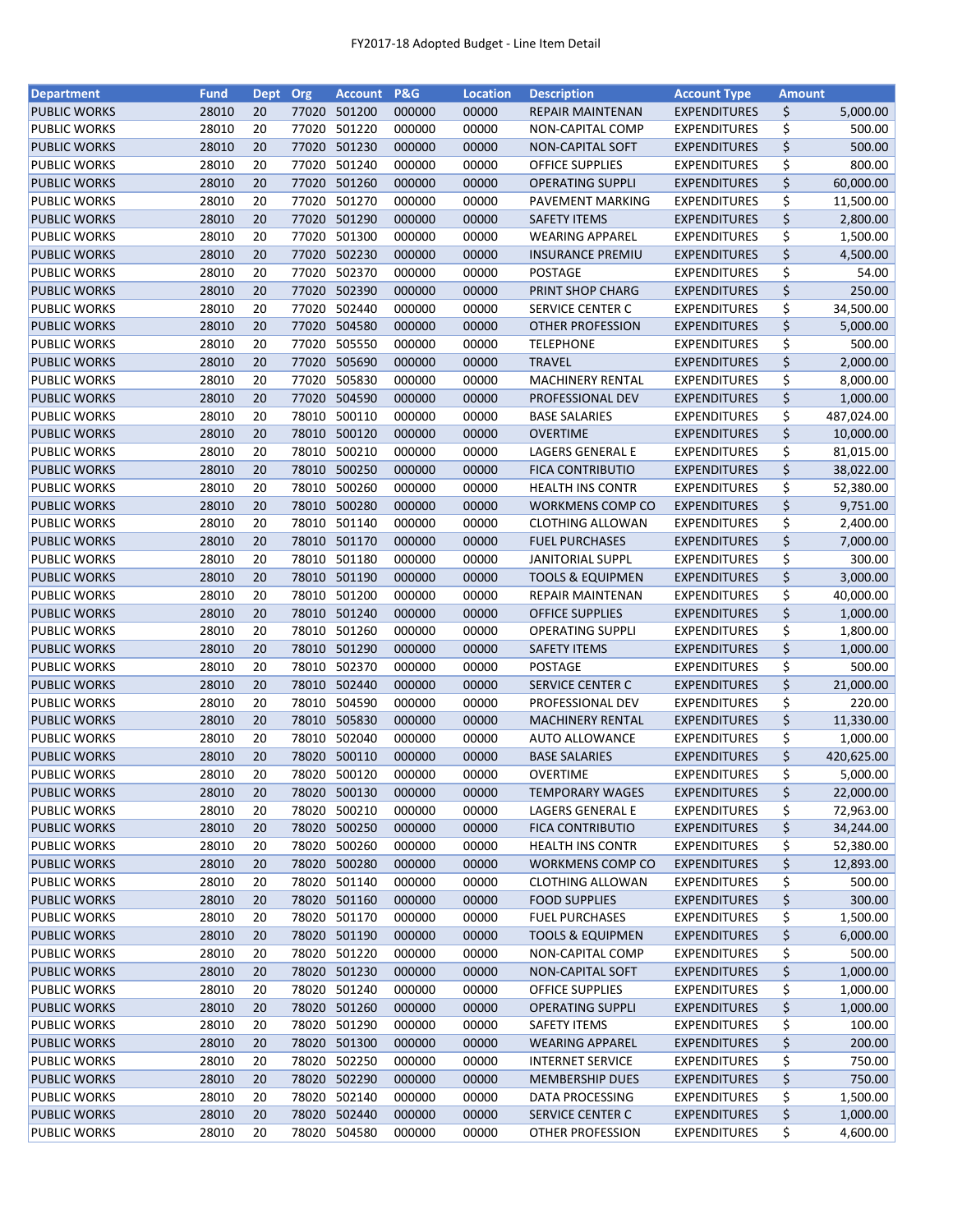| <b>Department</b>                          | <b>Fund</b>    | Dept Org |                | <b>Account</b>               | <b>P&amp;G</b>   | <b>Location</b> | <b>Description</b>                                 | <b>Account Type</b>                        |          | <b>Amount</b>                |
|--------------------------------------------|----------------|----------|----------------|------------------------------|------------------|-----------------|----------------------------------------------------|--------------------------------------------|----------|------------------------------|
| <b>PUBLIC WORKS</b>                        | 28010          | 20       | 78020          | 504590                       | 000000           | 00000           | PROFESSIONAL DEV                                   | <b>EXPENDITURES</b>                        | \$       | 600.00                       |
| PUBLIC WORKS                               | 28010          | 20       | 78020          | 505690                       | 000000           | 00000           | <b>TRAVEL</b>                                      | <b>EXPENDITURES</b>                        | \$       | 8,000.00                     |
| <b>PUBLIC WORKS</b>                        | 28010          | 20       | 78020          | 505830                       | 000000           | 00000           | MACHINERY RENTAL                                   | <b>EXPENDITURES</b>                        | \$       | 7,000.00                     |
| PUBLIC WORKS                               | 28010          | 20       | 78020          | 508120                       | 000000           | 00000           | <b>MOTOR VEHICLES</b>                              | <b>EXPENDITURES</b>                        | \$       | 140,000.00                   |
| <b>PUBLIC WORKS</b>                        | 28010          | 20       | 78020          | 508170                       | 000000           | 00000           | <b>OTHER EQUIPMENT</b>                             | <b>EXPENDITURES</b>                        | \$       | 12,500.00                    |
| PUBLIC WORKS                               | 28010          | 20       | 78030          | 502140                       | 000000           | 00000           | <b>DATA PROCESSING</b>                             | <b>EXPENDITURES</b>                        | \$       | 1,000.00                     |
| <b>PUBLIC WORKS</b>                        | 28010          | 20       | 78030          | 501260                       | 000000           | 00000           | <b>OPERATING SUPPLI</b>                            | <b>EXPENDITURES</b>                        | \$       | 2,500.00                     |
| PUBLIC WORKS                               | 28010          | 20       | 78030          | 502230                       | 000000           | 00000           | <b>INSURANCE PREMIU</b>                            | <b>EXPENDITURES</b>                        | \$       | 1,800.00                     |
| <b>PUBLIC WORKS</b>                        | 28010          | 20       | 78030          | 504580                       | 000000           | 00000           | OTHER PROFESSION                                   | <b>EXPENDITURES</b>                        | \$       | 33,000.00                    |
| PUBLIC WORKS                               | 28010          | 20       | 78030          | 505830                       | 000000           | 00000           | <b>MACHINERY RENTAL</b>                            | <b>EXPENDITURES</b>                        | \$       | 5,000.00                     |
| <b>PUBLIC WORKS</b>                        | 28450          | 20       |                | 73020 417010                 | 000000           | 00000           | <b>TRANSFER FROM OT</b>                            | <b>REVENUE</b>                             | \$       | (60,000.00)                  |
| PUBLIC WORKS                               | 28450          | 20       | 73020          | 504580                       | 000000           | 00000           | OTHER PROFESSION                                   | <b>EXPENDITURES</b>                        | \$       | 60,000.00                    |
| <b>PUBLIC WORKS</b>                        | 28450          | 20       |                | 73020 417010                 | 000000           | 00000           | <b>TRANSFER FROM OT</b>                            | <b>REVENUE</b>                             | \$       | (40,000.00)                  |
| PUBLIC WORKS                               | 28450          | 20       | 73020          | 504580                       | 000000           | 00000           | OTHER PROFESSION                                   | <b>EXPENDITURES</b>                        | \$       | 40,000.00                    |
| <b>PUBLIC WORKS</b>                        | 28510          | 20       | 70010          | 401050                       | 000000           | 00000           | <b>ROAD &amp; BRIDGE TA</b>                        | <b>REVENUE</b>                             | \$       | (1,875,000.00)               |
| PUBLIC WORKS                               | 28510          | 20       | 70010          | 410010                       | 000000           | 00000           | <b>INTEREST EARNING</b>                            | <b>REVENUE</b>                             | \$       | (25,000.00)                  |
| <b>PUBLIC WORKS</b>                        | 28510          | 20       |                | 74070 504580                 | 000000           | 00000           | OTHER PROFESSION                                   | <b>EXPENDITURES</b>                        | \$       | 1,900,000.00                 |
| PUBLIC WORKS                               | 28610          | 20       |                | 77010 417010                 | 000000           | 00000           | <b>TRANSFER FROM OT</b>                            | <b>REVENUE</b>                             | \$       | (199,000.00)                 |
| <b>PUBLIC WORKS</b>                        | 28610          | 20       |                | 77010 502760                 | 000000           | 10517           | PLANT EQUIPMENT                                    | <b>EXPENDITURES</b>                        | \$       | 10,000.00                    |
| PUBLIC WORKS                               | 28610          | 20       |                | 77010 502760                 | 000000           | 10516           | PLANT EQUIPMENT                                    | <b>EXPENDITURES</b>                        | \$       | 10,000.00                    |
| <b>PUBLIC WORKS</b>                        | 28610          | 20       |                | 77010 502780                 | 000000           | 10517           | <b>CONTINGENCY</b>                                 | <b>EXPENDITURES</b>                        | \$       | 3,300.00                     |
|                                            | 28610          | 20       |                | 77010 502780                 |                  | 10516           |                                                    |                                            | \$       | 8,400.00                     |
| PUBLIC WORKS                               |                |          |                |                              | 000000           |                 | <b>CONTINGENCY</b>                                 | <b>EXPENDITURES</b>                        |          |                              |
| <b>PUBLIC WORKS</b><br><b>PUBLIC WORKS</b> | 28610<br>28610 | 20<br>20 |                | 77010 504580<br>77010 504580 | 000000           | 00000<br>10517  | OTHER PROFESSION                                   | <b>EXPENDITURES</b>                        | \$       | 10,920.00                    |
|                                            | 28610          | 20       |                | 77010 504580                 | 000000<br>000000 | 10516           | OTHER PROFESSION<br><b>OTHER PROFESSION</b>        | <b>EXPENDITURES</b><br><b>EXPENDITURES</b> | \$<br>\$ | 21,720.00                    |
| <b>PUBLIC WORKS</b>                        |                | 20       |                |                              |                  |                 |                                                    |                                            |          | 81,460.00                    |
| PUBLIC WORKS                               | 28610<br>28610 | 20       | 77010          | 77010 505510<br>505510       | 000000<br>000000 | 10517<br>10516  | <b>ELECTRICITY</b>                                 | <b>EXPENDITURES</b>                        | \$<br>\$ | 25,520.00                    |
| <b>PUBLIC WORKS</b>                        |                |          |                |                              |                  |                 | <b>ELECTRICITY</b>                                 | <b>EXPENDITURES</b>                        |          | 25,520.00                    |
| PUBLIC WORKS                               | 28610          | 20       | 77010          | 505530                       | 000000           | 10517           | SANITATION                                         | <b>EXPENDITURES</b>                        | \$       | 540.00                       |
| <b>PUBLIC WORKS</b>                        | 28610<br>28610 | 20<br>20 | 77010<br>77010 | 505530<br>505560             | 000000<br>000000 | 10516<br>10517  | SANITATION<br><b>WATER</b>                         | <b>EXPENDITURES</b><br><b>EXPENDITURES</b> | \$<br>\$ | 540.00<br>540.00             |
| <b>PUBLIC WORKS</b><br><b>PUBLIC WORKS</b> | 28610          | 20       |                | 77010 505560                 | 000000           | 10516           | <b>WATER</b>                                       | <b>EXPENDITURES</b>                        | \$       | 540.00                       |
| <b>FINANCE</b>                             | 29010          | 09       |                | 14120 401510                 | 000000           | 00000           | <b>SALES TAX</b>                                   | <b>REVENUE</b>                             |          |                              |
| <b>FINANCE</b>                             | 29010          | 09       | 14120          | 500300                       | 000000           | 00000           | PENSION SALES TA                                   | <b>EXPENDITURES</b>                        | \$<br>\$ | (33,607,500.00)              |
| <b>FINANCE</b>                             | 29010          | 09       | 14120          | 509910                       | 000000           | 00000           | <b>TRANSFER TO OTHE</b>                            | <b>EXPENDITURES</b>                        | \$       | 33,572,168.00<br>35,332.00   |
| <b>ART MUSEUM</b>                          | 29110          | 02       |                | 21010 401010                 | 000000           | 00000           | REAL ESTATE TAX                                    | <b>REVENUE</b>                             | \$       | (919, 852.00)                |
| ART MUSEUM                                 | 29110          | 02       |                | 21010 414080                 | 000000           | 00000           | <b>FUND BALANCE APP</b>                            | <b>REVENUE</b>                             | \$       | (5,500.00)                   |
|                                            | 29110          | 02       |                | 21010 401030                 | 000000           | 00000           | PERSONAL TAX - C                                   | <b>REVENUE</b>                             | \$       |                              |
| <b>ART MUSEUM</b>                          | 29110          | 02       |                | 21010 414070                 | 000000           | 00000           | <b>DONATIONS</b>                                   |                                            | \$       | (209, 366.00)<br>(85,000.00) |
| <b>ART MUSEUM</b>                          | 29110          |          |                | 21010 401080                 | 000000           |                 | <b>SURTAX</b>                                      | <b>REVENUE</b><br><b>REVENUE</b>           |          | (111,805.00)                 |
| <b>ART MUSEUM</b>                          |                | 02       |                |                              |                  | 00000           |                                                    |                                            | \$       |                              |
| ART MUSEUM                                 | 29110          | 02       |                | 21010 412020                 | 000000           | 00000           | <b>ACTIVITY FEES</b>                               | <b>REVENUE</b>                             | \$       | (26,000.00)                  |
| <b>ART MUSEUM</b>                          | 29110          | 02       |                | 21010 401020                 | 000000           | 00000           | PENALTY/INT DELI                                   | <b>REVENUE</b><br><b>REVENUE</b>           | \$       | (9,365.00)                   |
| <b>ART MUSEUM</b>                          | 29110          | 02       |                | 21010 407010                 | 000000           | 00000           | RENTAL                                             |                                            | \$       | (4,500.00)                   |
| <b>ART MUSEUM</b>                          | 29110          | 02       |                | 21010 412010                 | 000000           | 00000           | <b>ADMISSION FEES</b>                              | <b>REVENUE</b>                             | \$       | (8,000.00)                   |
| <b>ART MUSEUM</b>                          | 29110          | 02       |                | 21010 410010                 | 000000           | 00000           | <b>INTEREST EARNING</b>                            | <b>REVENUE</b>                             | \$       | (3,100.00)                   |
| <b>ART MUSEUM</b>                          | 29110          | 02       |                | 21010 401070<br>21010 414100 | 000000<br>000000 | 00000           | <b>FINANCIAL INSTIT</b>                            | REVENUE                                    | \$       | (5, 110.00)                  |
| ART MUSEUM                                 | 29110<br>29110 | 02       |                | 21010 406060                 | 000000           | 00000<br>00000  | <b>MISC REVENUE</b><br><b>DOCUMENTS &amp; PRIN</b> | <b>REVENUE</b>                             | \$<br>\$ | (2,500.00)                   |
| <b>ART MUSEUM</b>                          |                | 02       |                | 21010 500110                 |                  |                 |                                                    | REVENUE                                    |          | (1,300.00)                   |
| ART MUSEUM                                 | 29110          | 02       |                |                              | 000000           | 00000           | <b>BASE SALARIES</b>                               | <b>EXPENDITURES</b>                        | \$       | 207,984.00                   |
| <b>ART MUSEUM</b>                          | 29110          | 02       |                | 21010 500130                 | 000000           | 00000           | <b>TEMPORARY WAGES</b>                             | <b>EXPENDITURES</b>                        | \$       | 99,132.00                    |
| <b>ART MUSEUM</b>                          | 29110          | 02       |                | 21010 500210                 | 000000           | 00000           | LAGERS GENERAL E                                   | <b>EXPENDITURES</b>                        | \$       | 46,304.00                    |
| <b>ART MUSEUM</b>                          | 29110          | 02       |                | 21010 500250                 | 000000           | 00000           | <b>FICA CONTRIBUTIO</b>                            | <b>EXPENDITURES</b>                        | \$       | 23,841.00                    |
| ART MUSEUM                                 | 29110          | 02       | 21010          | 500260                       | 000000           | 00000           | <b>HEALTH INS CONTR</b>                            | <b>EXPENDITURES</b>                        | \$       | 34,921.00                    |
| <b>ART MUSEUM</b>                          | 29110          | 02       |                | 21010 500280                 | 000000           | 00000           | <b>WORKMENS COMP CO</b>                            | <b>EXPENDITURES</b>                        | \$       | 9,354.00                     |
| ART MUSEUM                                 | 29110          | 02       |                | 21010 501160                 | 000000           | 00000           | <b>FOOD SUPPLIES</b>                               | <b>EXPENDITURES</b>                        | \$       | 4,530.00                     |
| <b>ART MUSEUM</b>                          | 29110          | 02       |                | 21010 501180                 | 000000           | 00000           | <b>JANITORIAL SUPPL</b>                            | <b>EXPENDITURES</b>                        | \$       | 3,500.00                     |
| <b>ART MUSEUM</b>                          | 29110          | 02       |                | 21010 501240                 | 000000           | 00000           | <b>OFFICE SUPPLIES</b>                             | <b>EXPENDITURES</b>                        | \$       | 5,325.00                     |
| <b>ART MUSEUM</b>                          | 29110          | 02       |                | 21010 501260                 | 000000           | 00000           | <b>OPERATING SUPPLI</b>                            | <b>EXPENDITURES</b>                        | \$       | 2,373.00                     |
| <b>ART MUSEUM</b>                          | 29110          | 02       |                | 21010 501300                 | 000000           | 00000           | <b>WEARING APPAREL</b>                             | <b>EXPENDITURES</b>                        | \$       | 1,760.00                     |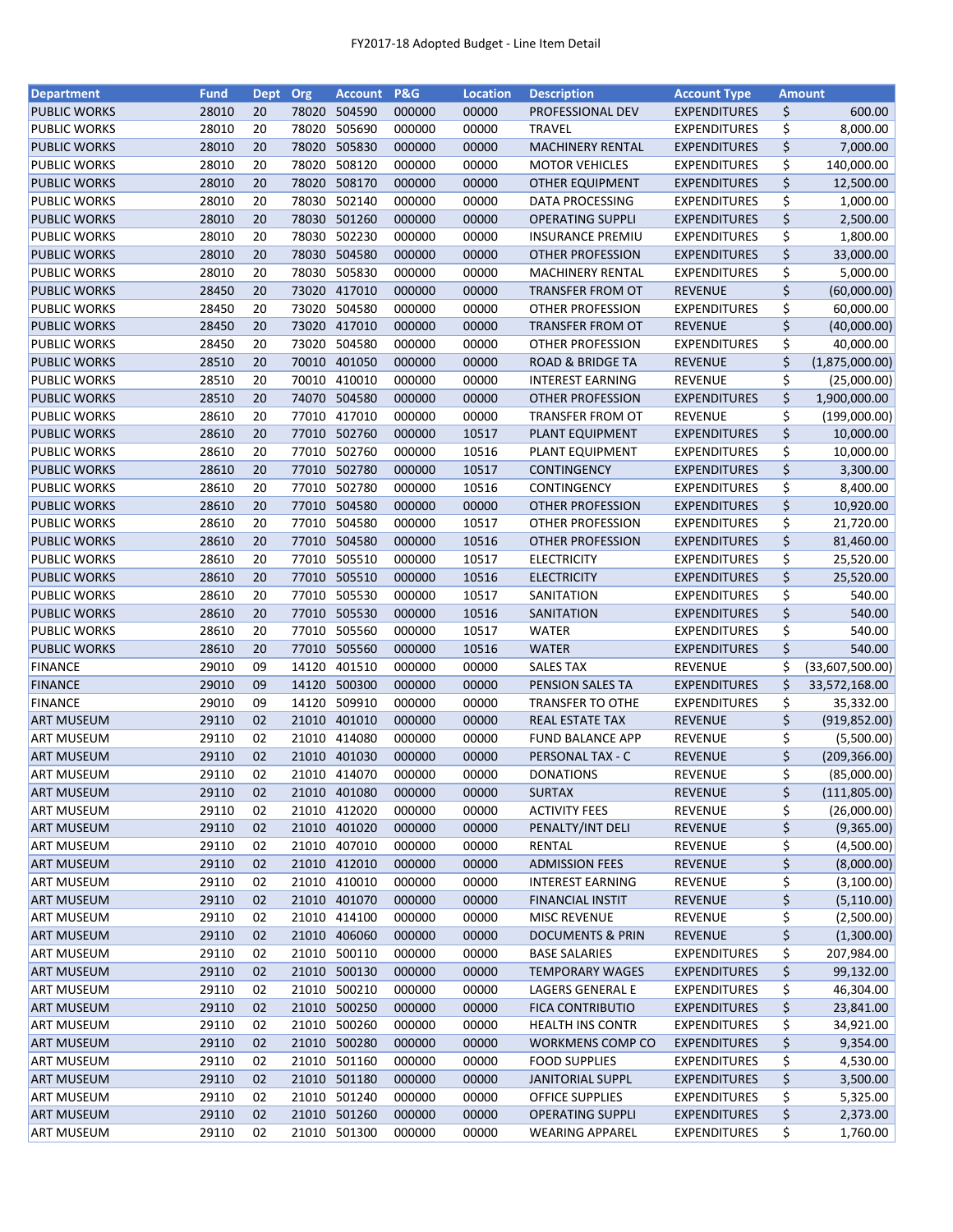| <b>Department</b>        | <b>Fund</b> | Dept Org |       | <b>Account</b> | <b>P&amp;G</b> | <b>Location</b> | <b>Description</b>                                 | <b>Account Type</b>                        | <b>Amount</b> |                        |
|--------------------------|-------------|----------|-------|----------------|----------------|-----------------|----------------------------------------------------|--------------------------------------------|---------------|------------------------|
| <b>ART MUSEUM</b>        | 29110       | 02       | 21010 | 502010         | 000000         | 00000           | ADVERTISING                                        | <b>EXPENDITURES</b>                        | \$            | 22,260.00              |
| <b>ART MUSEUM</b>        | 29110       | 02       | 21010 | 502040         | 000000         | 00000           | <b>AUTO ALLOWANCE</b>                              | <b>EXPENDITURES</b>                        | \$            | 3,600.00               |
| <b>ART MUSEUM</b>        | 29110       | 02       | 21010 | 502070         | 000000         | 00000           | <b>BANK CARD &amp; EPAY</b>                        | <b>EXPENDITURES</b>                        | \$            | 1,500.00               |
| <b>ART MUSEUM</b>        | 29110       | 02       |       | 21010 502230   | 000000         | 00000           | <b>INSURANCE PREMIU</b>                            | <b>EXPENDITURES</b>                        | \$            | 33,150.00              |
| <b>ART MUSEUM</b>        | 29110       | 02       |       | 21010 502280   | 000000         | 00000           | <b>MARKETING</b>                                   | <b>EXPENDITURES</b>                        | \$            | 3,025.00               |
| ART MUSEUM               | 29110       | 02       |       | 21010 502290   | 000000         | 00000           | <b>MEMBERSHIP DUES</b>                             | <b>EXPENDITURES</b>                        | \$            | 4,165.00               |
| <b>ART MUSEUM</b>        | 29110       | 02       |       | 21010 502370   | 000000         | 00000           | <b>POSTAGE</b>                                     | <b>EXPENDITURES</b>                        | \$            | 4,900.00               |
| ART MUSEUM               | 29110       | 02       |       | 21010 502380   | 000000         | 00000           | PRINTING AND BIN                                   | <b>EXPENDITURES</b>                        | \$            | 9,135.00               |
| ART MUSEUM               | 29110       | 02       |       | 21010 502410   | 000000         | 00000           | <b>PUBLICATIONS</b>                                | <b>EXPENDITURES</b>                        | \$            | 2,700.00               |
| <b>ART MUSEUM</b>        | 29110       | 02       |       | 21010 502460   | 000000         | 00000           | <b>TAX COLLECTION F</b>                            | <b>EXPENDITURES</b>                        | \$            | 25,000.00              |
| <b>ART MUSEUM</b>        | 29110       | 02       |       | 21010 502710   | 000000         | 00000           | <b>BUILDING REPAIRS</b>                            | <b>EXPENDITURES</b>                        | \$            | 34,000.00              |
| <b>ART MUSEUM</b>        | 29110       | 02       |       | 21010 502760   | 000000         | 00000           | PLANT EQUIPMENT                                    | <b>EXPENDITURES</b>                        | \$            | 65,000.00              |
| <b>ART MUSEUM</b>        | 29110       | 02       |       | 21010 504580   | 000000         | 00000           | OTHER PROFESSION                                   | <b>EXPENDITURES</b>                        | \$            | 36,550.00              |
| ART MUSEUM               | 29110       | 02       | 21010 | 505530         | 000000         | 00000           | SANITATION                                         | <b>EXPENDITURES</b>                        | \$            | 1,110.00               |
| <b>ART MUSEUM</b>        | 29110       | 02       | 21010 | 505550         | 000000         | 00000           | <b>TELEPHONE</b>                                   | <b>EXPENDITURES</b>                        | \$            | 10,396.00              |
| ART MUSEUM               | 29110       | 02       | 21010 | 505690         | 000000         | 00000           | <b>TRAVEL</b>                                      | <b>EXPENDITURES</b>                        | \$            | 9,206.00               |
| <b>ART MUSEUM</b>        | 29110       | 02       |       | 21010 505830   | 000000         | 00000           | <b>MACHINERY RENTAL</b>                            | <b>EXPENDITURES</b>                        | \$            | 10,385.00              |
| <b>ART MUSEUM</b>        | 29110       | 02       |       | 21010 509910   | 000000         | 00000           | <b>TRANSFER TO OTHE</b>                            | <b>EXPENDITURES</b>                        | \$            | 42,462.00              |
| <b>ART MUSEUM</b>        | 29110       | 02       |       | 21010 401040   | 000000         | 00000           | <b>RAILROAD &amp; UTILI</b>                        | <b>REVENUE</b>                             | \$            | (8, 231.00)            |
| ART MUSEUM               | 29110       | 02       |       | 21020 500110   | 000000         | 00000           | <b>BASE SALARIES</b>                               | <b>EXPENDITURES</b>                        | \$            | 46,750.00              |
| <b>ART MUSEUM</b>        | 29110       | 02       |       | 21020 500210   | 000000         | 00000           | LAGERS GENERAL E                                   | <b>EXPENDITURES</b>                        | \$            | 6,522.00               |
| ART MUSEUM               | 29110       | 02       |       | 21020 500250   | 000000         | 00000           | <b>FICA CONTRIBUTIO</b>                            | <b>EXPENDITURES</b>                        | \$            | 3,061.00               |
| <b>ART MUSEUM</b>        | 29110       | 02       |       | 21020 500260   | 000000         | 00000           | <b>HEALTH INS CONTR</b>                            | <b>EXPENDITURES</b>                        | \$            | 5,820.00               |
| <b>ART MUSEUM</b>        | 29110       | 02       |       | 21020 500280   | 000000         | 00000           | WORKMENS COMP CO                                   | <b>EXPENDITURES</b>                        | \$            | 768.00                 |
| <b>ART MUSEUM</b>        | 29110       | 02       |       | 21020 501160   | 000000         | 00000           | <b>FOOD SUPPLIES</b>                               | <b>EXPENDITURES</b>                        | \$            | 950.00                 |
| <b>ART MUSEUM</b>        | 29110       | 02       | 21020 | 501190         | 000000         | 00000           | <b>TOOLS &amp; EQUIPMEN</b>                        | <b>EXPENDITURES</b>                        | \$            | 500.00                 |
| <b>ART MUSEUM</b>        | 29110       | 02       | 21020 | 501260         | 000000         | 00000           | <b>OPERATING SUPPLI</b>                            | <b>EXPENDITURES</b>                        | \$            | 7,925.00               |
| ART MUSEUM               | 29110       | 02       | 21020 | 502290         | 000000         | 00000           | <b>MEMBERSHIP DUES</b>                             | <b>EXPENDITURES</b>                        | \$            | 80.00                  |
| <b>ART MUSEUM</b>        | 29110       | 02       |       | 21020 502380   | 000000         | 00000           | PRINTING AND BIN                                   | <b>EXPENDITURES</b>                        | \$            | 1,000.00               |
| ART MUSEUM               | 29110       | 02       | 21020 | 504580         | 000000         | 00000           | OTHER PROFESSION                                   | <b>EXPENDITURES</b>                        | \$            | 15,150.00              |
| <b>ART MUSEUM</b>        | 29110       | 02       |       | 21020 505690   | 000000         | 00000           | <b>TRAVEL</b>                                      | <b>EXPENDITURES</b>                        | \$            | 5,300.00               |
| ART MUSEUM               | 29110       | 02       |       | 21030 500110   | 000000         | 00000           | <b>BASE SALARIES</b>                               | <b>EXPENDITURES</b>                        | \$            | 267,662.00             |
|                          | 29110       | 02       |       | 21030 500130   | 000000         | 00000           |                                                    |                                            | \$            |                        |
| <b>ART MUSEUM</b>        | 29110       | 02       |       | 21030 500210   | 000000         | 00000           | <b>TEMPORARY WAGES</b><br>LAGERS GENERAL E         | <b>EXPENDITURES</b><br><b>EXPENDITURES</b> | \$            | 34,601.00<br>39,153.00 |
| ART MUSEUM               | 29110       | 02       |       | 21030 500250   | 000000         | 00000           | <b>FICA CONTRIBUTIO</b>                            |                                            | \$            |                        |
| <b>ART MUSEUM</b>        |             | 02       |       | 21030 500260   |                |                 |                                                    | <b>EXPENDITURES</b><br><b>EXPENDITURES</b> | \$            | 23,340.00              |
| ART MUSEUM               | 29110       |          |       | 21030 500280   | 000000         | 00000           | <b>HEALTH INS CONTR</b>                            |                                            |               | 34,920.00              |
| <b>ART MUSEUM</b>        | 29110       | 02<br>02 |       |                | 000000         | 00000           | <b>WORKMENS COMP CO</b><br><b>BUILDING MATERIA</b> | <b>EXPENDITURES</b><br><b>EXPENDITURES</b> | \$            | 9,549.00               |
| <b>ART MUSEUM</b>        | 29110       |          |       | 21030 501110   | 000000         | 00000           |                                                    |                                            | \$            | 5,000.00               |
| <b>ART MUSEUM</b>        | 29110       | 02       |       | 21030 501160   | 000000         | 00000           | <b>FOOD SUPPLIES</b>                               | <b>EXPENDITURES</b>                        | \$            | 3,550.00               |
| <b>ART MUSEUM</b>        | 29110       | 02       | 21030 | 501190         | 000000         | 00000           | <b>TOOLS &amp; EQUIPMEN</b>                        | <b>EXPENDITURES</b>                        | \$            | 4,500.00               |
| <b>ART MUSEUM</b>        | 29110       | 02       |       | 21030 501230   | 000000         | 00000           | <b>NON-CAPITAL SOFT</b>                            | <b>EXPENDITURES</b>                        | \$            | 1,210.00               |
| ART MUSEUM               | 29110       | 02       |       | 21030 501260   | 000000         | 00000           | <b>OPERATING SUPPLI</b>                            | <b>EXPENDITURES</b>                        | \$            | 16,250.00              |
| <b>ART MUSEUM</b>        | 29110       | 02       |       | 21030 502290   | 000000         | 00000           | <b>MEMBERSHIP DUES</b>                             | <b>EXPENDITURES</b>                        | \$            | 200.00                 |
| ART MUSEUM               | 29110       | 02       |       | 21030 502370   | 000000         | 00000           | POSTAGE                                            | <b>EXPENDITURES</b>                        | \$            | 9,150.00               |
| <b>ART MUSEUM</b>        | 29110       | 02       |       | 21030 502380   | 000000         | 00000           | PRINTING AND BIN                                   | <b>EXPENDITURES</b>                        | \$            | 26,350.00              |
| ART MUSEUM               | 29110       | 02       |       | 21030 502410   | 000000         | 00000           | PUBLICATIONS                                       | <b>EXPENDITURES</b>                        | \$            | 800.00                 |
| <b>ART MUSEUM</b>        | 29110       | 02       |       | 21030 504580   | 000000         | 00000           | OTHER PROFESSION                                   | <b>EXPENDITURES</b>                        | \$            | 31,700.00              |
| <b>ART MUSEUM</b>        | 29110       | 02       |       | 21030 504640   | 000000         | 00000           | <b>EXHIBIT FEES</b>                                | <b>EXPENDITURES</b>                        | \$            | 3,000.00               |
| <b>ART MUSEUM</b>        | 29110       | 02       |       | 21030 505690   | 000000         | 00000           | <b>TRAVEL</b>                                      | <b>EXPENDITURES</b>                        | \$            | 10,500.00              |
| ART MUSEUM               | 29110       | 02       |       | 21030 505830   | 000000         | 00000           | <b>MACHINERY RENTAL</b>                            | <b>EXPENDITURES</b>                        | \$            | 1,200.00               |
| <b>ART MUSEUM</b>        | 29110       | 02       |       | 21030 507550   | 000000         | 00000           | <b>ACQUISITIONS</b>                                | <b>EXPENDITURES</b>                        | \$            | 25,600.00              |
| ART MUSEUM               | 29150       | 02       | 21010 | 416020         | 000000         | 00000           | <b>STATE GRANT REVE</b>                            | <b>REVENUE</b>                             | \$            | (15,000.00)            |
| <b>ART MUSEUM</b>        | 29150       | 02       |       | 21010 416030   | 000000         | 00000           | <b>LOCAL GRANT REVE</b>                            | <b>REVENUE</b>                             | \$            | (19,000.00)            |
| ART MUSEUM               | 29150       | 02       |       | 21020 504580   | 000000         | 00000           | OTHER PROFESSION                                   | <b>EXPENDITURES</b>                        | \$            | 14,000.00              |
| ART MUSEUM               | 29150       | 02       |       | 21030 504640   | 000000         | 00000           | <b>EXHIBIT FEES</b>                                | <b>EXPENDITURES</b>                        | \$            | 20,000.00              |
| <b>MAYOR AND COUNCIL</b> | 29510       | 14       |       | 22010 401540   | 000000         | 00000           | ROOM TAX                                           | <b>REVENUE</b>                             | \$            | (2,472,000.00)         |
| <b>MAYOR AND COUNCIL</b> | 29510       | 14       |       | 22010 413010   | 000000         | 00000           | ADVERTISING                                        | <b>REVENUE</b>                             | \$            | (1,056,600.00)         |
| <b>MAYOR AND COUNCIL</b> | 29510       | 14       |       | 22010 414100   | 000000         | 00000           | <b>MISC REVENUE</b>                                | <b>REVENUE</b>                             | \$            | (72, 325.00)           |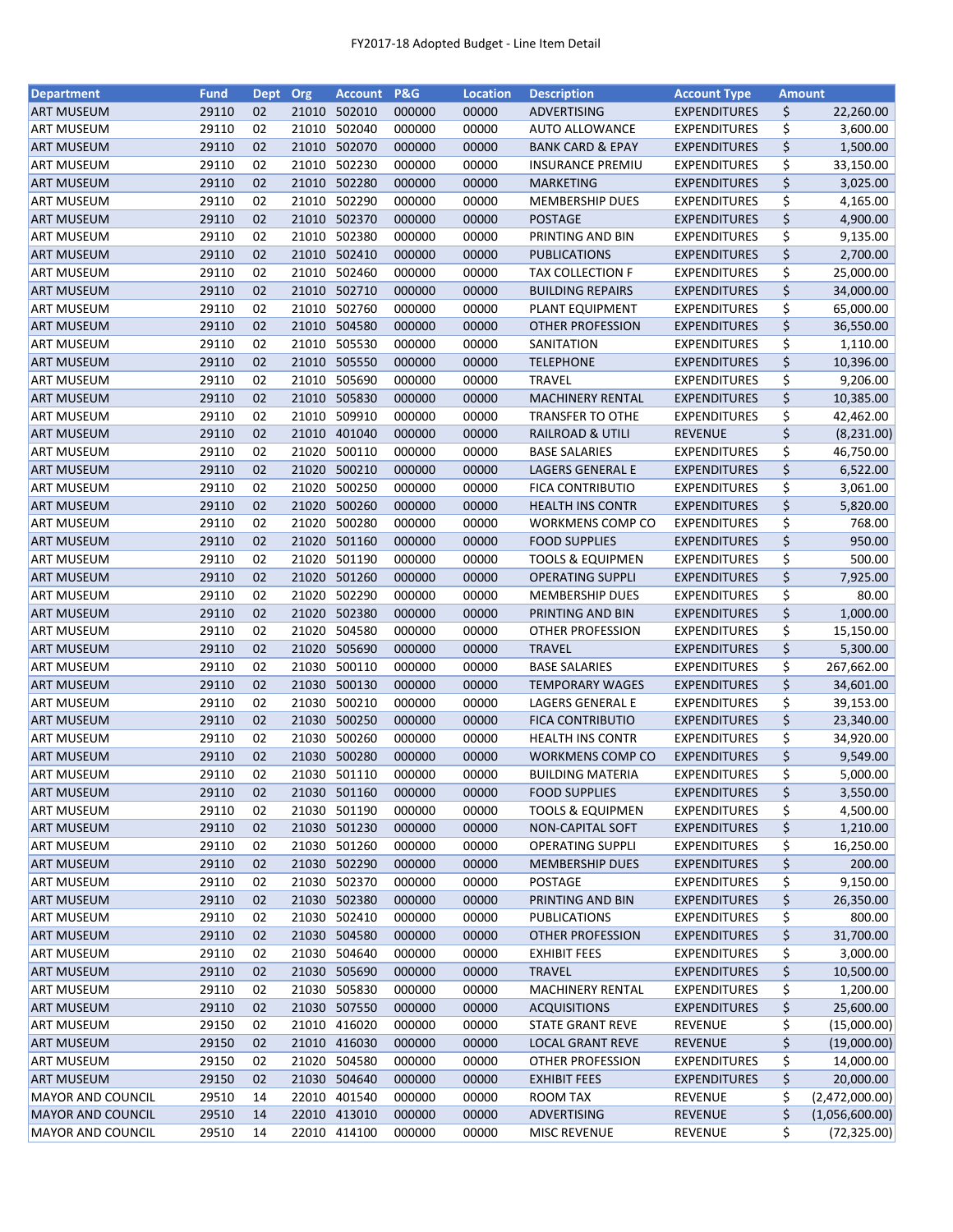| <b>Department</b>                                    | <b>Fund</b>    | <b>Dept</b> | Org   | <b>Account</b> | <b>P&amp;G</b>   | <b>Location</b> | <b>Description</b>                                 | <b>Account Type</b>                        |          | Amount                |
|------------------------------------------------------|----------------|-------------|-------|----------------|------------------|-----------------|----------------------------------------------------|--------------------------------------------|----------|-----------------------|
| <b>MAYOR AND COUNCIL</b>                             | 29510          | 14          |       | 22010 410010   | 000000           | 00000           | <b>INTEREST EARNING</b>                            | <b>REVENUE</b>                             | \$       | (6,600.00)            |
| <b>MAYOR AND COUNCIL</b>                             | 29510          | 14          |       | 22010 500110   | 000000           | 00000           | <b>BASE SALARIES</b>                               | <b>EXPENDITURES</b>                        | \$       | 936,175.00            |
| <b>MAYOR AND COUNCIL</b>                             | 29510          | 14          |       | 22010 500130   | 000000           | 00000           | <b>TEMPORARY WAGES</b>                             | <b>EXPENDITURES</b>                        | \$       | 19,450.00             |
| <b>MAYOR AND COUNCIL</b>                             | 29510          | 14          | 22010 | 500210         | 000000           | 00000           | LAGERS GENERAL E                                   | <b>EXPENDITURES</b>                        | \$       | 86,050.00             |
| <b>MAYOR AND COUNCIL</b>                             | 29510          | 14          | 22010 | 500250         | 000000           | 00000           | <b>FICA CONTRIBUTIO</b>                            | <b>EXPENDITURES</b>                        | \$       | 65,550.00             |
| <b>MAYOR AND COUNCIL</b>                             | 29510          | 14          | 22010 | 500260         | 000000           | 00000           | <b>HEALTH INS CONTR</b>                            | <b>EXPENDITURES</b>                        | \$       | 177,900.00            |
| <b>MAYOR AND COUNCIL</b>                             | 29510          | 14          |       | 22010 500280   | 000000           | 00000           | <b>WORKMENS COMP CO</b>                            | <b>EXPENDITURES</b>                        | \$       | 3,100.00              |
| <b>MAYOR AND COUNCIL</b>                             | 29510          | 14          |       | 22010 501190   | 000000           | 00000           | <b>TOOLS &amp; EQUIPMEN</b>                        | <b>EXPENDITURES</b>                        | \$       | 600.00                |
| <b>MAYOR AND COUNCIL</b>                             | 29510          | 14          |       | 22010 501220   | 000000           | 00000           | NON-CAPITAL COMP                                   | <b>EXPENDITURES</b>                        | \$       | 7,750.00              |
| <b>MAYOR AND COUNCIL</b>                             | 29510          | 14          |       | 22010 501230   | 000000           | 00000           | NON-CAPITAL SOFT                                   | <b>EXPENDITURES</b>                        | \$       | 8,150.00              |
| <b>MAYOR AND COUNCIL</b>                             | 29510          | 14          |       | 22010 501240   | 000000           | 00000           | <b>OFFICE SUPPLIES</b>                             | <b>EXPENDITURES</b>                        | \$       | 7,700.00              |
| <b>MAYOR AND COUNCIL</b>                             | 29510          | 14          | 22010 | 501260         | 000000           | 00000           | <b>OPERATING SUPPLI</b>                            | <b>EXPENDITURES</b>                        | \$       | 15,175.00             |
| <b>MAYOR AND COUNCIL</b>                             | 29510          | 14          |       | 22010 502040   | 000000           | 00000           | <b>AUTO ALLOWANCE</b>                              | <b>EXPENDITURES</b>                        | \$       | 6,250.00              |
| <b>MAYOR AND COUNCIL</b>                             | 29510          | 14          |       | 22010 502070   | 000000           | 00000           | <b>BANK CARD &amp; EPAY</b>                        | <b>EXPENDITURES</b>                        | \$       | 6,050.00              |
| <b>MAYOR AND COUNCIL</b>                             | 29510          | 14          |       | 22010 502120   | 000000           | 00000           | <b>CONTRIBUTIONS</b>                               | <b>EXPENDITURES</b>                        | \$       | 78,700.00             |
| <b>MAYOR AND COUNCIL</b>                             | 29510          | 14          |       | 22010 502140   | 000000           | 00000           | DATA PROCESSING                                    | <b>EXPENDITURES</b>                        | \$       | 2,050.00              |
| <b>MAYOR AND COUNCIL</b>                             | 29510          | 14          | 22010 | 502200         | 000000           | 00000           | ENTERTAINMENT                                      | <b>EXPENDITURES</b>                        | \$       | 6,400.00              |
| <b>MAYOR AND COUNCIL</b>                             | 29510          | 14          | 22010 | 502220         | 000000           | 00000           | <b>FREIGHT</b>                                     | <b>EXPENDITURES</b>                        | \$       | 7,000.00              |
| <b>MAYOR AND COUNCIL</b>                             | 29510          | 14          |       | 22010 502230   | 000000           | 00000           | <b>INSURANCE PREMIU</b>                            | <b>EXPENDITURES</b>                        | \$       |                       |
|                                                      | 29510          | 14          |       | 22010 502280   | 000000           | 00000           |                                                    | <b>EXPENDITURES</b>                        | \$       | 11,100.00             |
| <b>MAYOR AND COUNCIL</b><br><b>MAYOR AND COUNCIL</b> | 29510          | 14          |       | 22010 502290   | 000000           | 00000           | MARKETING<br><b>MEMBERSHIP DUES</b>                |                                            | \$       | 185,500.00            |
| <b>MAYOR AND COUNCIL</b>                             | 29510          |             |       | 22010 502380   | 000000           | 00000           |                                                    | <b>EXPENDITURES</b><br><b>EXPENDITURES</b> | \$       | 31,300.00<br>600.00   |
|                                                      |                | 14          |       | 22010 502400   | 000000           |                 | PRINTING AND BIN                                   |                                            |          |                       |
| <b>MAYOR AND COUNCIL</b>                             | 29510<br>29510 | 14<br>14    |       | 22010 502470   |                  | 00000<br>00000  | PUBLIC RELATIONS                                   | <b>EXPENDITURES</b>                        | \$<br>\$ | 41,450.00             |
| <b>MAYOR AND COUNCIL</b>                             | 29510          | 14          |       | 22010 502750   | 000000           | 00000           | <b>TOURISM/CVB TRAI</b><br><b>OFFICE EQUIPMENT</b> | <b>EXPENDITURES</b>                        | \$       | 46,850.00             |
| <b>MAYOR AND COUNCIL</b>                             | 29510          | 14          |       | 22010 502780   | 000000           |                 |                                                    | <b>EXPENDITURES</b>                        | \$       | 12,300.00             |
| <b>MAYOR AND COUNCIL</b>                             | 29510          | 14          |       | 22010 504510   | 000000<br>000000 | 00000<br>00000  | CONTINGENCY                                        | <b>EXPENDITURES</b>                        | \$       | 12,000.00             |
| <b>MAYOR AND COUNCIL</b><br><b>MAYOR AND COUNCIL</b> | 29510          | 14          |       | 22010 504540   | 000000           | 00000           | AUDITING AND ACC                                   | <b>EXPENDITURES</b>                        | \$       | 3,450.00              |
| <b>MAYOR AND COUNCIL</b>                             | 29510          | 14          | 22010 | 504580         | 000000           | 00000           | <b>CONVENTION SERVI</b><br><b>OTHER PROFESSION</b> | <b>EXPENDITURES</b><br><b>EXPENDITURES</b> | \$       | 12,450.00<br>1,800.00 |
| <b>MAYOR AND COUNCIL</b>                             | 29510          | 14          | 22010 | 504590         | 000000           | 00000           | PROFESSIONAL DEV                                   | <b>EXPENDITURES</b>                        | \$       | 29,950.00             |
| <b>MAYOR AND COUNCIL</b>                             | 29510          | 14          |       | 22010 504610   | 000000           | 00000           | SHUTTLE SERVICE                                    | <b>EXPENDITURES</b>                        | \$       | 3,200.00              |
| <b>MAYOR AND COUNCIL</b>                             | 29510          | 14          | 22010 | 504620         | 000000           | 00000           | SPECIALTY SERVIC                                   | <b>EXPENDITURES</b>                        | \$       | 17,950.00             |
| <b>MAYOR AND COUNCIL</b>                             | 29510          | 14          |       | 22010 504640   | 000000           | 00000           | <b>EXHIBIT FEES</b>                                | <b>EXPENDITURES</b>                        | \$       | 51,125.00             |
| <b>MAYOR AND COUNCIL</b>                             | 29510          | 14          |       | 22010 504650   | 000000           | 00000           | <b>FAMILIARITY TOUR</b>                            | <b>EXPENDITURES</b>                        | \$       | 20,350.00             |
| <b>MAYOR AND COUNCIL</b>                             | 29510          | 14          |       | 22010 504660   | 000000           | 00000           | <b>RECEPTIONS</b>                                  | <b>EXPENDITURES</b>                        | \$       | 2,700.00              |
| <b>MAYOR AND COUNCIL</b>                             | 29510          | 14          |       | 22010 505010   | 000000           | 00000           | AD PRODUCTION                                      | <b>EXPENDITURES</b>                        | \$       | 133,600.00            |
| <b>MAYOR AND COUNCIL</b>                             | 29510          | 14          |       | 22010 505030   | 000000           | 00000           | <b>BROCHURES-PRINTE</b>                            | <b>EXPENDITURES</b>                        | \$       | 102,300.00            |
| <b>MAYOR AND COUNCIL</b>                             | 29510          | 14          |       | 22010 505050   | 000000           | 00000           | <b>DIRECT MAIL</b>                                 | <b>EXPENDITURES</b>                        | \$       | 43,675.00             |
| <b>MAYOR AND COUNCIL</b>                             | 29510          | 14          |       | 22010 505060   | 000000           | 00000           | OTHER ADVERTISIN                                   | <b>EXPENDITURES</b>                        | \$       | 722,350.00            |
| <b>MAYOR AND COUNCIL</b>                             | 29510          | 14          |       | 22010 505070   | 000000           | 00000           | PRINT ADVERTISIN                                   | <b>EXPENDITURES</b>                        | \$       | 210,000.00            |
| <b>MAYOR AND COUNCIL</b>                             | 29510          | 14          |       | 22010 505080   | 000000           | 00000           | RADIO ADVERTISIN                                   | <b>EXPENDITURES</b>                        | \$       | 285,000.00            |
| <b>MAYOR AND COUNCIL</b>                             | 29510          | 14          |       | 22010 505550   | 000000           | 00000           | <b>TELEPHONE</b>                                   | <b>EXPENDITURES</b>                        | \$       | 11,300.00             |
| <b>MAYOR AND COUNCIL</b>                             | 29510          | 14          |       | 22010 505690   | 000000           | 00000           | <b>TRAVEL</b>                                      | <b>EXPENDITURES</b>                        | \$       | 47,425.00             |
| <b>MAYOR AND COUNCIL</b>                             | 29510          | 14          |       | 22010 505820   | 000000           | 00000           | <b>BUILDING RENTAL</b>                             | <b>EXPENDITURES</b>                        | \$       | 127,550.00            |
| <b>MAYOR AND COUNCIL</b>                             | 29510          | 14          |       | 22010 508220   | 000000           | 00000           | <b>OTHER IMPROVEMEN</b>                            | <b>EXPENDITURES</b>                        | \$       | 6,200.00              |
| <b>FINANCE</b>                                       | 29520          | 09          |       | 14120 502430   | 000000           | 00000           | RESERVE APPROPRI                                   | <b>EXPENDITURES</b>                        | \$       | 25,500.00             |
| <b>FINANCE</b>                                       | 29520          | 09          |       | 14120 504620   | 000000           | 00000           | SPECIALTY SERVIC                                   | <b>EXPENDITURES</b>                        | \$       | 288,000.00            |
| <b>FINANCE</b>                                       | 29520          | 09          |       | 14120 509910   | 000000           | 00000           | <b>TRANSFER TO OTHE</b>                            | <b>EXPENDITURES</b>                        | \$       | 1,872,000.00          |
| <b>FINANCE</b>                                       | 29520          | 09          |       | 14120 504620   | 000000           | 00000           | SPECIALTY SERVIC                                   | <b>EXPENDITURES</b>                        | \$       | 75,000.00             |
| <b>FINANCE</b>                                       | 29520          | 09          |       | 14120 504620   | 000000           | 00000           | SPECIALTY SERVIC                                   | <b>EXPENDITURES</b>                        | \$       | 180,000.00            |
| <b>FINANCE</b>                                       | 29520          | 09          |       | 14140 401550   | 000000           | 00000           | <b>TOURISM TAX 2.5%</b>                            | <b>REVENUE</b>                             | \$       | (2,400,000.00)        |
| <b>FINANCE</b>                                       | 29520          | 09          |       | 14140 401560   | 000000           | 00000           | TOURISM TAX 6%                                     | REVENUE                                    | \$       | (150,000.00)          |
| <b>FINANCE</b>                                       | 29520          | 09          |       | 24020 504620   | 000000           | 00000           | SPECIALTY SERVIC                                   | <b>EXPENDITURES</b>                        | \$       | 60,000.00             |
| <b>FINANCE</b>                                       | 29520          | 09          |       | 24050 504620   | 000000           | 00000           | <b>SPECIALTY SERVIC</b>                            | <b>EXPENDITURES</b>                        | \$       | 49,500.00             |
| <b>PLANNING</b>                                      | 30041          | 17          |       | 60110 417010   | 000000           | 00000           | <b>TRANSFER FROM OT</b>                            | <b>REVENUE</b>                             | \$       | (190,000.00)          |
| PLANNING                                             | 30041          | 17          |       | 60110 509320   | 000000           | 00000           | PRINCIPAL                                          | <b>EXPENDITURES</b>                        | \$       | 140,000.00            |
| <b>PLANNING</b>                                      | 30041          | 17          |       | 60110 509340   | 000000           | 00000           | <b>INTEREST</b>                                    | <b>EXPENDITURES</b>                        | \$       | 50,000.00             |
| <b>FINANCE</b>                                       | 30051          | 09          |       | 14120 417010   | 000000           | 00000           | TRANSFER FROM OT                                   | <b>REVENUE</b>                             | \$       | (544,000.00)          |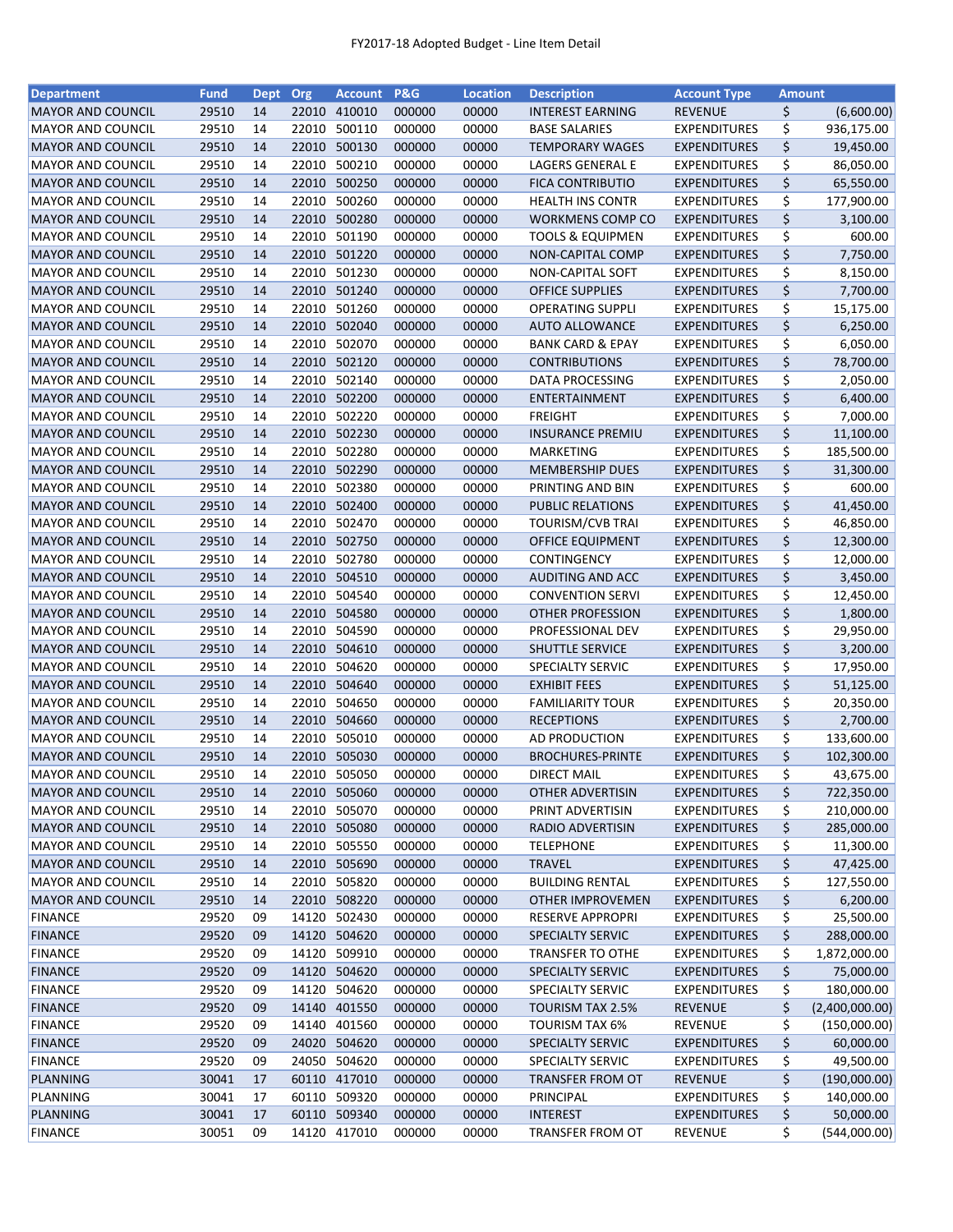| <b>Department</b> | <b>Fund</b> | Dept | Org   | <b>Account P&amp;G</b> |        | <b>Location</b> | <b>Description</b>      | <b>Account Type</b> | <b>Amount</b> |                  |
|-------------------|-------------|------|-------|------------------------|--------|-----------------|-------------------------|---------------------|---------------|------------------|
| <b>FINANCE</b>    | 30051       | 09   | 14120 | 509320                 | 000000 | 00000           | PRINCIPAL               | <b>EXPENDITURES</b> | \$            | 320,000.00       |
| <b>FINANCE</b>    | 30051       | 09   | 14120 | 509340                 | 000000 | 00000           | <b>INTEREST</b>         | <b>EXPENDITURES</b> | \$            | 221,575.00       |
| <b>FINANCE</b>    | 30051       | 09   | 14120 | 509360                 | 000000 | 00000           | <b>OTHER DEBT SERVI</b> | <b>EXPENDITURES</b> | \$            | 2,425.00         |
| <b>FINANCE</b>    | 30052       | 09   | 14120 | 417010                 | 000000 | 00000           | TRANSFER FROM OT        | <b>REVENUE</b>      | \$            | (676,000.00)     |
| <b>FINANCE</b>    | 30052       | 09   | 14120 | 405210                 | 000000 | 00000           | <b>PARKING</b>          | <b>REVENUE</b>      | \$            | (193,000.00)     |
| <b>FINANCE</b>    | 30052       | 09   | 14120 | 509320                 | 000000 | 00000           | PRINCIPAL               | <b>EXPENDITURES</b> | \$            | 510,000.00       |
| <b>FINANCE</b>    | 30052       | 09   | 14120 | 509340                 | 000000 | 00000           | <b>INTEREST</b>         | <b>EXPENDITURES</b> | \$            | 355,225.00       |
| <b>FINANCE</b>    | 30052       | 09   | 14120 | 509360                 | 000000 | 00000           | OTHER DEBT SERVI        | <b>EXPENDITURES</b> | \$            | 3,775.00         |
| <b>FINANCE</b>    | 30061       | 09   | 14120 | 414110                 | 000000 | 00000           | REIMBURSEMENTS          | <b>REVENUE</b>      | \$            | (65,000.00)      |
| <b>FINANCE</b>    | 30061       | 09   | 14120 | 509320                 | 000000 | 00000           | PRINCIPAL               | <b>EXPENDITURES</b> | \$            | 51,000.00        |
| <b>FINANCE</b>    | 30061       | 09   |       | 14120 509340           | 000000 | 00000           | <b>INTEREST</b>         | <b>EXPENDITURES</b> | \$            | 13,069.00        |
| <b>FINANCE</b>    | 30061       | 09   | 14120 | 509360                 | 000000 | 00000           | <b>OTHER DEBT SERVI</b> | <b>EXPENDITURES</b> | \$            | 931.00           |
| <b>FINANCE</b>    | 30840       | 09   |       | 14120 414110           | 000000 | 00000           | REIMBURSEMENTS          | <b>REVENUE</b>      | \$            | (560,000.00)     |
| <b>FINANCE</b>    | 30840       | 09   | 14120 | 509320                 | 000000 | 00000           | PRINCIPAL               | <b>EXPENDITURES</b> | \$            | 250,000.00       |
| <b>FINANCE</b>    | 30840       | 09   | 14120 | 509340                 | 000000 | 00000           | <b>INTEREST</b>         | <b>EXPENDITURES</b> | \$            | 307,182.00       |
| <b>FINANCE</b>    | 30840       | 09   | 14120 | 509360                 | 000000 | 00000           | <b>OTHER DEBT SERVI</b> | <b>EXPENDITURES</b> | \$            | 2,818.00         |
| <b>FINANCE</b>    | 30850       | 09   |       | 14120 417010           | 000000 | 00000           | TRANSFER FROM OT        | <b>REVENUE</b>      | \$            | (492,000.00)     |
| <b>FINANCE</b>    | 30850       | 09   |       | 14120 509320           | 000000 | 00000           | PRINCIPAL               | <b>EXPENDITURES</b> | \$            | 220,000.00       |
| <b>FINANCE</b>    | 30850       | 09   |       | 14120 509340           | 000000 | 00000           | <b>INTEREST</b>         | <b>EXPENDITURES</b> | \$            | 269,968.00       |
| <b>FINANCE</b>    | 30850       | 09   | 14120 | 509360                 | 000000 | 00000           | OTHER DEBT SERVI        | <b>EXPENDITURES</b> | \$            | 2,032.00         |
| <b>FINANCE</b>    | 30880       | 09   | 14120 | 417010                 | 000000 | 00000           | <b>TRANSFER FROM OT</b> | <b>REVENUE</b>      | \$            | (534,000.00)     |
| <b>FINANCE</b>    | 30880       | 09   | 14120 | 412020                 | 000000 | 00000           | <b>ACTIVITY FEES</b>    | <b>REVENUE</b>      | \$            | (150,000.00)     |
| <b>FINANCE</b>    | 30880       | 09   |       | 14120 509320           | 000000 | 00000           | PRINCIPAL               | <b>EXPENDITURES</b> | \$            | 580,000.00       |
| <b>FINANCE</b>    | 30880       | 09   |       | 14120 509340           | 000000 | 00000           | <b>INTEREST</b>         | <b>EXPENDITURES</b> | \$            | 62,000.00        |
| <b>FINANCE</b>    | 30880       | 09   |       | 14120 509360           | 000000 | 00000           | <b>OTHER DEBT SERVI</b> | <b>EXPENDITURES</b> | \$            | 42,000.00        |
| <b>FINANCE</b>    | 30890       | 09   | 14120 | 414110                 | 000000 | 00000           | REIMBURSEMENTS          | <b>REVENUE</b>      | \$            | (696,000.00)     |
| <b>FINANCE</b>    | 30890       | 09   | 14120 | 509320                 | 000000 | 00000           | <b>PRINCIPAL</b>        | <b>EXPENDITURES</b> | \$            | 585,000.00       |
| <b>FINANCE</b>    | 30890       | 09   | 14120 | 509340                 | 000000 | 00000           | <b>INTEREST</b>         | <b>EXPENDITURES</b> | \$            | 111,000.00       |
| <b>FINANCE</b>    | 30900       | 09   | 14120 | 417010                 | 000000 | 00000           | <b>TRANSFER FROM OT</b> | <b>REVENUE</b>      | \$            | (1,269,500.00)   |
| <b>FINANCE</b>    | 30900       | 09   | 14120 | 509320                 | 000000 | 00000           | PRINCIPAL               | <b>EXPENDITURES</b> | \$            | 1,185,000.00     |
| <b>FINANCE</b>    | 30900       | 09   |       | 14120 509340           | 000000 | 00000           | <b>INTEREST</b>         | <b>EXPENDITURES</b> | \$            | 82,000.00        |
| <b>FINANCE</b>    | 30900       | 09   | 14120 | 509360                 | 000000 | 00000           | <b>OTHER DEBT SERVI</b> | <b>EXPENDITURES</b> | \$            | 2,500.00         |
| <b>FINANCE</b>    | 30920       | 09   | 14120 | 417010                 | 000000 | 00000           | <b>TRANSFER FROM OT</b> | <b>REVENUE</b>      | \$            | (1,480,000.00)   |
| <b>FINANCE</b>    | 30920       | 09   | 14120 | 509320                 | 000000 | 00000           | PRINCIPAL               | <b>EXPENDITURES</b> | \$            | 1,050,000.00     |
| <b>FINANCE</b>    | 30920       | 09   |       | 14120 509340           | 000000 | 00000           | <b>INTEREST</b>         | <b>EXPENDITURES</b> | \$            | 427,400.00       |
| <b>FINANCE</b>    | 30920       | 09   |       | 14120 509360           | 000000 | 00000           | OTHER DEBT SERVI        | <b>EXPENDITURES</b> | \$            | 2,600.00         |
| <b>FINANCE</b>    | 31530       | 09   |       | 14120 417010           | 000000 | 00000           | <b>TRANSFER FROM OT</b> | <b>REVENUE</b>      | \$            | (293,000.00)     |
| <b>FINANCE</b>    | 31530       | 09   |       | 14120 509320           | 000000 | 00000           | PRINCIPAL               | <b>EXPENDITURES</b> | \$            | 245,000.00       |
| <b>FINANCE</b>    | 31530       | 09   |       | 14120 509340           | 000000 | 00000           | <b>INTEREST</b>         | <b>EXPENDITURES</b> | \$            | 47,680.00        |
| <b>FINANCE</b>    | 31530       | 09   | 14120 | 509360                 | 000000 | 00000           | OTHER DEBT SERVI        | <b>EXPENDITURES</b> | \$            | 320.00           |
| <b>FINANCE</b>    | 31540       | 09   |       | 14120 417010           | 000000 | 00000           | <b>TRANSFER FROM OT</b> | <b>REVENUE</b>      | \$            | (142,000.00)     |
| <b>FINANCE</b>    | 31540       | 09   |       | 14120 509320           | 000000 | 00000           | PRINCIPAL               | <b>EXPENDITURES</b> | \$            | 108,810.00       |
| <b>FINANCE</b>    | 31540       | 09   |       | 14120 509340           | 000000 | 00000           | <b>INTEREST</b>         | <b>EXPENDITURES</b> | \$            | 32,336.00        |
| <b>FINANCE</b>    | 31540       | 09   |       | 14120 509360           | 000000 | 00000           | <b>OTHER DEBT SERVI</b> | <b>EXPENDITURES</b> | \$            | 854.00           |
| <b>FINANCE</b>    | 32050       | 09   |       | 14120 417010           | 000000 | 00000           | <b>TRANSFER FROM OT</b> | <b>REVENUE</b>      | \$            | (126,000.00)     |
| <b>FINANCE</b>    | 32050       | 09   |       | 14120 509320           | 000000 | 00000           | PRINCIPAL               | <b>EXPENDITURES</b> | \$            | 105,000.00       |
| <b>FINANCE</b>    | 32050       | 09   |       | 14120 509340           | 000000 | 00000           | <b>INTEREST</b>         | <b>EXPENDITURES</b> | \$            | 20,600.00        |
| <b>FINANCE</b>    | 32050       | 09   |       | 14120 509360           | 000000 | 00000           | OTHER DEBT SERVI        | <b>EXPENDITURES</b> | \$            | 400.00           |
| <b>FINANCE</b>    | 33030       | 09   |       | 14120 401010           | 000000 | 00000           | REAL ESTATE TAX         | <b>REVENUE</b>      | \$            | (6, 264, 425.84) |
| <b>FINANCE</b>    | 33030       | 09   | 14120 | 401030                 | 000000 | 00000           | PERSONAL TAX - C        | <b>REVENUE</b>      | \$            | (1,425,838.47)   |
| <b>FINANCE</b>    | 33030       | 09   |       | 14120 401080           | 000000 | 00000           | <b>SURTAX</b>           | <b>REVENUE</b>      | \$            | (760, 851.36)    |
| <b>FINANCE</b>    | 33030       | 09   | 14120 | 502430                 | 000000 | 00000           | RESERVE APPROPRI        | <b>EXPENDITURES</b> | \$            | 3,295,010.00     |
| <b>FINANCE</b>    | 33030       | 09   | 14120 | 401070                 | 000000 | 00000           | <b>FINANCIAL INSTIT</b> | <b>REVENUE</b>      | \$            | (34, 773.33)     |
| <b>FINANCE</b>    | 33030       | 09   | 14120 | 509910                 | 000000 | 00000           | <b>TRANSFER TO OTHE</b> | <b>EXPENDITURES</b> | \$            | 60,000.00        |
| <b>FINANCE</b>    | 33030       | 09   |       | 14120 509910           | 000000 | 00000           | <b>TRANSFER TO OTHE</b> | <b>EXPENDITURES</b> | \$            | 291,936.00       |
| <b>FINANCE</b>    | 33030       | 09   |       | 14120 509910           | 000000 | 00000           | <b>TRANSFER TO OTHE</b> | <b>EXPENDITURES</b> | \$            | 4,895,000.00     |
| <b>FINANCE</b>    | 33030       | 09   | 14120 | 401080                 | 000000 | 00000           | <b>SURTAX</b>           | <b>REVENUE</b>      | \$            | (56,057.00)      |
| <b>FINANCE</b>    | 33030       | 09   |       | 14120 509910           | 000000 | 00000           | <b>TRANSFER TO OTHE</b> | <b>EXPENDITURES</b> | \$            | 40,000.00        |
|                   |             |      |       |                        |        |                 |                         |                     |               |                  |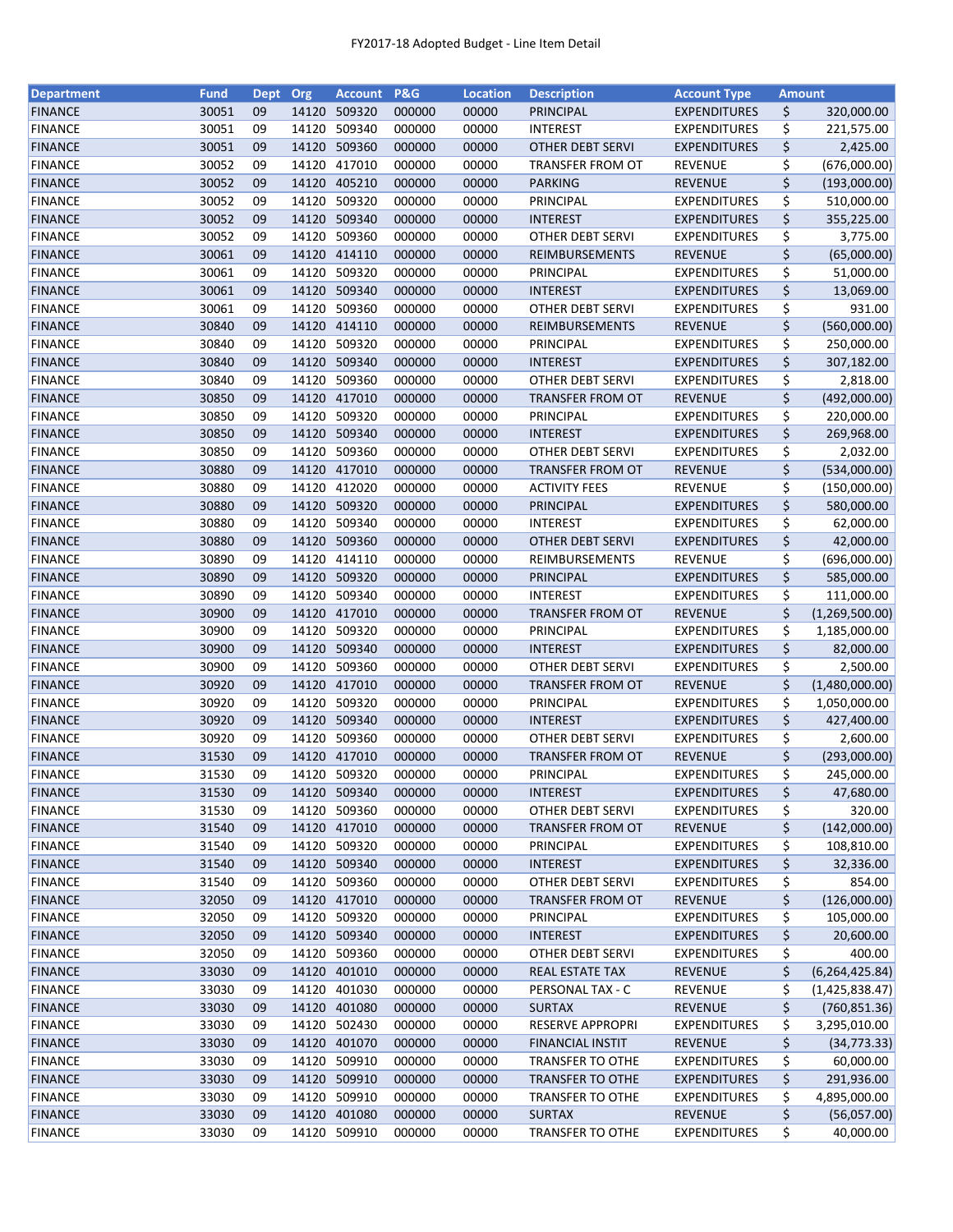| <b>Department</b>   | <b>Fund</b> | Dept     | Org   | Account P&G            |        | <b>Location</b> | <b>Description</b>                         | <b>Account Type</b> | Amount                 |
|---------------------|-------------|----------|-------|------------------------|--------|-----------------|--------------------------------------------|---------------------|------------------------|
| <b>FINANCE</b>      | 33030       | 09       | 14120 | 502430                 | 000000 | 00000           | <b>RESERVE APPROPRI</b>                    | <b>EXPENDITURES</b> | \$<br>(40,000.00)      |
| <b>FINANCE</b>      | 33090       | 09       | 14120 | 417010                 | 000000 | 00000           | <b>TRANSFER FROM OT</b>                    | REVENUE             | \$<br>(377,000.00)     |
| <b>FINANCE</b>      | 33090       | 09       | 14120 | 509320                 | 000000 | 00000           | PRINCIPAL                                  | <b>EXPENDITURES</b> | \$<br>225,000.00       |
| <b>FINANCE</b>      | 33090       | 09       | 14120 | 509340                 | 000000 | 00000           | <b>INTEREST</b>                            | <b>EXPENDITURES</b> | \$<br>144,838.00       |
| <b>FINANCE</b>      | 33090       | 09       | 14120 | 509360                 | 000000 | 00000           | <b>OTHER DEBT SERVI</b>                    | <b>EXPENDITURES</b> | \$<br>7,162.00         |
| <b>FINANCE</b>      | 33100       | 09       | 14120 | 417010                 | 000000 | 00000           | TRANSFER FROM OT                           | <b>REVENUE</b>      | \$<br>(1,415,000.00)   |
| <b>FINANCE</b>      | 33100       | 09       | 14120 | 509320                 | 000000 | 00000           | PRINCIPAL                                  | <b>EXPENDITURES</b> | \$<br>1,260,000.00     |
| <b>FINANCE</b>      | 33100       | 09       | 14120 | 509340                 | 000000 | 00000           | <b>INTEREST</b>                            | <b>EXPENDITURES</b> | \$<br>153,850.00       |
| <b>FINANCE</b>      | 33100       | 09       | 14120 | 509360                 | 000000 | 00000           | <b>OTHER DEBT SERVI</b>                    | <b>EXPENDITURES</b> | \$<br>1,150.00         |
| <b>FINANCE</b>      | 33120       | 09       | 14120 | 417010                 | 000000 | 00000           | TRANSFER FROM OT                           | <b>REVENUE</b>      | \$<br>(189,000.00)     |
| <b>FINANCE</b>      | 33120       | 09       | 14120 | 509360                 | 000000 | 00000           | <b>OTHER DEBT SERVI</b>                    | <b>EXPENDITURES</b> | \$<br>955.00           |
| <b>FINANCE</b>      | 33120       | 09       | 14120 | 509320                 | 000000 | 00000           | PRINCIPAL                                  | <b>EXPENDITURES</b> | \$<br>78,045.00        |
| <b>FINANCE</b>      | 33120       | 09       | 14120 | 509340                 | 000000 | 00000           | <b>INTEREST</b>                            | <b>EXPENDITURES</b> | \$<br>110,000.00       |
| <b>FINANCE</b>      | 33140       | 09       | 14120 | 417010                 | 000000 | 00000           | TRANSFER FROM OT                           | <b>REVENUE</b>      | \$<br>(1,379,000.00)   |
| <b>FINANCE</b>      | 33140       | 09       | 14120 | 509320                 | 000000 | 00000           | PRINCIPAL                                  | <b>EXPENDITURES</b> | \$<br>1,061,190.00     |
| <b>FINANCE</b>      | 33140       | 09       | 14120 | 509340                 | 000000 | 00000           | <b>INTEREST</b>                            | <b>EXPENDITURES</b> | \$<br>315,364.00       |
| <b>FINANCE</b>      | 33140       | 09       | 14120 | 509360                 | 000000 | 00000           | <b>OTHER DEBT SERVI</b>                    | <b>EXPENDITURES</b> | \$<br>2,446.00         |
| <b>FINANCE</b>      | 33150       | 09       | 14120 | 417010                 | 000000 | 00000           | TRANSFER FROM OT                           | <b>REVENUE</b>      | \$<br>(1,535,000.00)   |
| <b>FINANCE</b>      | 33150       | 09       | 14120 | 509320                 | 000000 | 00000           | <b>PRINCIPAL</b>                           | <b>EXPENDITURES</b> | \$<br>1,320,000.00     |
| <b>FINANCE</b>      | 33150       | 09       | 14120 | 509340                 | 000000 | 00000           | <b>INTEREST</b>                            | <b>EXPENDITURES</b> | \$<br>214,863.00       |
|                     | 33150       | 09       | 14120 | 509360                 |        | 00000           | <b>OTHER DEBT SERVI</b>                    |                     | \$<br>137.00           |
| <b>FINANCE</b>      |             |          |       |                        | 000000 |                 |                                            | <b>EXPENDITURES</b> |                        |
| <b>FINANCE</b>      | 35010       | 09       | 14120 | 401060                 | 000000 | 00000           | NID TAX BILL                               | <b>REVENUE</b>      | \$<br>(1, 724, 774.74) |
| <b>FINANCE</b>      | 35010       | 09       | 14120 | 509320                 | 000000 | 00000           | PRINCIPAL                                  | <b>EXPENDITURES</b> | \$<br>1,390,000.00     |
| <b>FINANCE</b>      | 35010       | 09       | 14120 | 509340                 | 000000 | 00000           | <b>INTEREST</b>                            | <b>EXPENDITURES</b> | \$<br>280,800.00       |
| <b>FINANCE</b>      | 35010       | 09<br>09 | 14220 | 14120 509360<br>500110 | 000000 | 00000           | <b>OTHER DEBT SERVI</b>                    | <b>EXPENDITURES</b> | \$<br>1,200.00         |
| <b>FINANCE</b>      | 35010       |          |       |                        | 000000 | 00000           | <b>BASE SALARIES</b>                       | <b>EXPENDITURES</b> | \$<br>37,769.89        |
| <b>FINANCE</b>      | 35010       | 09       | 14220 | 500210                 | 000000 | 00000           | LAGERS GENERAL E                           | <b>EXPENDITURES</b> | \$<br>6,159.49         |
| <b>FINANCE</b>      | 35010       | 09       | 14220 | 500250                 | 000000 | 00000           | <b>FICA CONTRIBUTIO</b>                    | <b>EXPENDITURES</b> | \$<br>2,889.39         |
| <b>FINANCE</b>      | 35010       | 09       | 14220 | 500260                 | 000000 | 00000           | <b>HEALTH INS CONTR</b>                    | <b>EXPENDITURES</b> | \$<br>5,820.00         |
| <b>FINANCE</b>      | 35010       | 09       | 14220 | 500280                 | 000000 | 00000           | WORKMENS COMP CO                           | <b>EXPENDITURES</b> | \$<br>135.97           |
| <b>FINANCE</b>      | 35020       | 09       | 14120 | 410040                 | 000000 | 00000           | SPECIAL ASSESSME                           | <b>REVENUE</b>      | \$<br>(46,000.00)      |
| <b>FINANCE</b>      | 35020       | 09       | 14120 | 509320                 | 000000 | 00000           | PRINCIPAL                                  | <b>EXPENDITURES</b> | \$<br>35,000.00        |
| <b>FINANCE</b>      | 35020       | 09       | 14120 | 509340                 | 000000 | 00000           | <b>INTEREST</b><br><b>OTHER DEBT SERVI</b> | <b>EXPENDITURES</b> | \$<br>9,547.00         |
| <b>FINANCE</b>      | 35020       | 09       | 14120 | 509360                 | 000000 | 00000           |                                            | <b>EXPENDITURES</b> | \$<br>1,453.00         |
| <b>PUBLIC WORKS</b> | 40059       | 20       | 70010 | 509910                 | 000000 | 00000           | <b>TRANSFER TO OTHE</b>                    | <b>EXPENDITURES</b> | \$<br>174,794.00       |
| <b>PUBLIC WORKS</b> | 40059       | 20       | 70010 | 500110                 | 000000 | 00000           | <b>BASE SALARIES</b>                       | <b>EXPENDITURES</b> | \$<br>150,000.00       |
| <b>PUBLIC WORKS</b> | 40059       | 20       |       | 70010 401510           | 000000 | 00000           | <b>SALES TAX</b>                           | <b>REVENUE</b>      | \$<br>(4,887,500.00)   |
| <b>PUBLIC WORKS</b> | 40059       | 20       |       | 73020 509110           | 000000 | 00000           | CONSTRUCTION-CAP                           | <b>EXPENDITURES</b> | \$<br>4,562,706.00     |
| <b>PUBLIC WORKS</b> | 41090       | 20       |       | 70010 509910           | 000000 | 00000           | <b>TRANSFER TO OTHE</b>                    | <b>EXPENDITURES</b> | \$<br>349,588.00       |
| <b>PUBLIC WORKS</b> | 41090       | 20       | 70010 | 500110                 | 000000 | 00000           | <b>BASE SALARIES</b>                       | <b>EXPENDITURES</b> | \$<br>150,000.00       |
| <b>PUBLIC WORKS</b> | 41090       | 20       | 73020 | 509110                 | 000000 | 00000           | CONSTRUCTION-CAP                           | <b>EXPENDITURES</b> | \$<br>9,275,412.00     |
| <b>PUBLIC WORKS</b> | 41090       | 20       | 73020 | 401510                 | 000000 | 00000           | <b>SALES TAX</b>                           | <b>REVENUE</b>      | \$<br>(9,775,000.00)   |
| <b>FINANCE</b>      | 43090       | 09       |       | 14120 414110           | 000000 | 00000           | REIMBURSEMENTS                             | <b>REVENUE</b>      | \$<br>(327, 026.00)    |
| <b>FINANCE</b>      | 43090       | 09       |       | 14120 509910           | 000000 | 00000           | <b>TRANSFER TO OTHE</b>                    | <b>EXPENDITURES</b> | \$<br>327,026.00       |
| <b>PARKS</b>        | 44040       | 16       |       | 80020 414070           | 000000 | 00000           | <b>DONATIONS</b>                           | <b>REVENUE</b>      | \$<br>(1,000,000.00)   |
| <b>PARKS</b>        | 44040       | 16       |       | 80020 509110           | 000000 | 00000           | CONSTRUCTION-CAP                           | <b>EXPENDITURES</b> | \$<br>1,000,000.00     |
| <b>FINANCE</b>      | 45010       | 09       |       | 14020 414100           | 000000 | 10516           | <b>MISC REVENUE</b>                        | <b>REVENUE</b>      | \$<br>(157,000.00)     |
| <b>FINANCE</b>      | 45010       | 09       | 14020 | 509910                 | 000000 | 10516           | <b>TRANSFER TO OTHE</b>                    | <b>EXPENDITURES</b> | \$<br>157,000.00       |
| <b>PUBLIC WORKS</b> | 45030       | 20       |       | 73020 414080           | 000000 | 00000           | <b>FUND BALANCE APP</b>                    | <b>REVENUE</b>      | \$<br>(12, 111.00)     |
| <b>PUBLIC WORKS</b> | 45030       | 20       |       | 73020 509110           | 000000 | 00000           | CONSTRUCTION-CAP                           | <b>EXPENDITURES</b> | \$<br>12,111.00        |
| <b>PUBLIC WORKS</b> | 46030       | 20       |       | 70010 413030           | 000000 | 00000           | <b>CHARGE FOR SERVI</b>                    | <b>REVENUE</b>      | \$<br>(275,000.00)     |
| PUBLIC WORKS        | 46030       | 20       | 70010 | 410010                 | 000000 | 00000           | <b>INTEREST EARNING</b>                    | <b>REVENUE</b>      | \$<br>(5,000.00)       |
| <b>PUBLIC WORKS</b> | 46030       | 20       | 73020 | 509110                 | 000000 | 00000           | CONSTRUCTION-CAP                           | <b>EXPENDITURES</b> | \$<br>280,000.00       |
| <b>PUBLIC WORKS</b> | 46110       | 20       | 73020 | 414110                 | 000000 | 00000           | REIMBURSEMENTS                             | <b>REVENUE</b>      | \$<br>(500,000.00)     |
| <b>PUBLIC WORKS</b> | 46110       | 20       |       | 73020 509110           | 000000 | 00000           | CONSTRUCTION-CAP                           | <b>EXPENDITURES</b> | \$<br>500,000.00       |
| <b>PUBLIC WORKS</b> | 46130       | 20       |       | 73020 414110           | 000000 | 00000           | REIMBURSEMENTS                             | <b>REVENUE</b>      | \$<br>(125,000.00)     |
| <b>PUBLIC WORKS</b> | 46130       | 20       |       | 73020 509110           | 000000 | 00000           | CONSTRUCTION-CAP                           | <b>EXPENDITURES</b> | \$<br>125,000.00       |
| <b>PUBLIC WORKS</b> | 46140       | 20       |       | 73020 414110           | 000000 | 00000           | REIMBURSEMENTS                             | REVENUE             | \$<br>(2,000,000.00)   |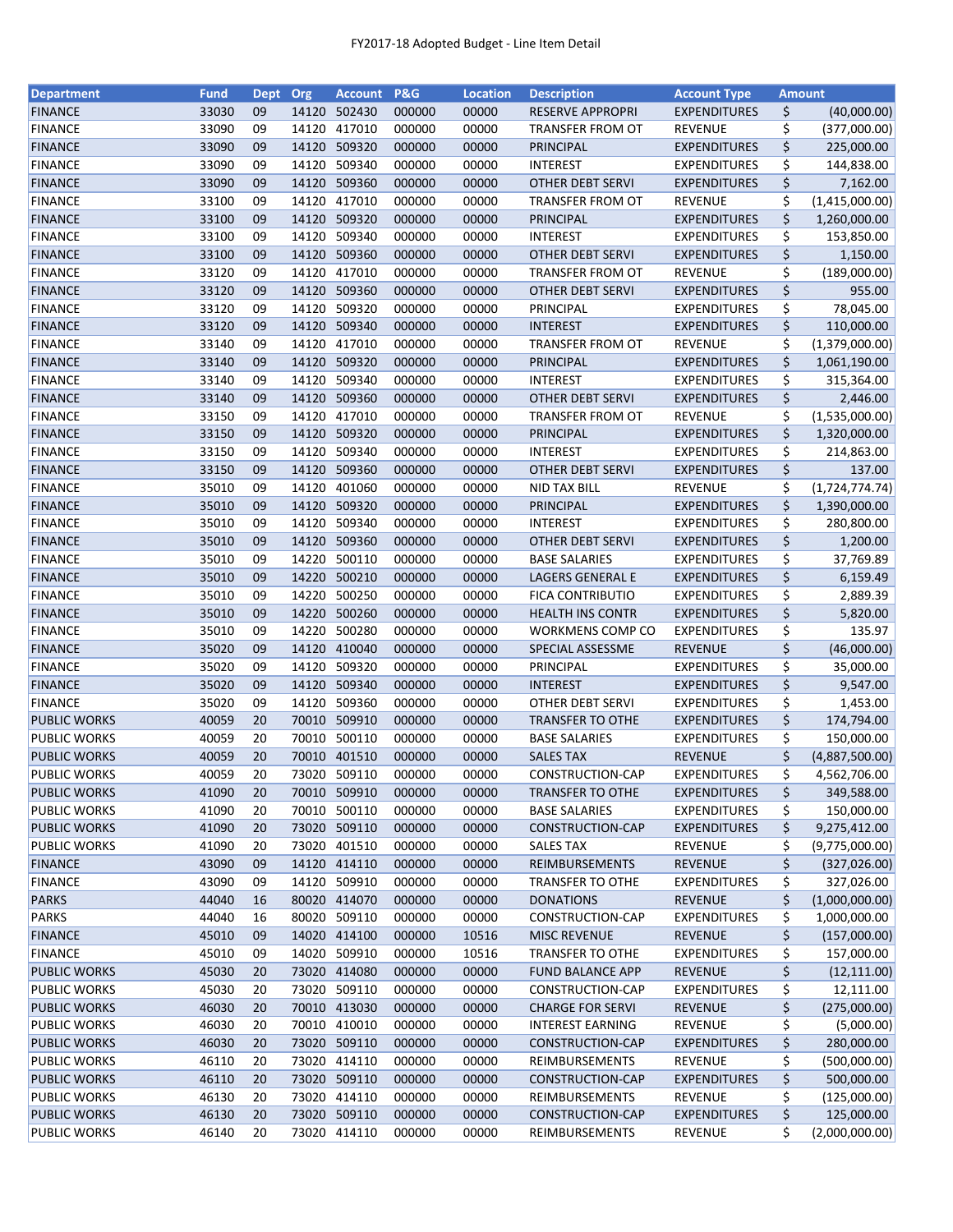| <b>Department</b>   | <b>Fund</b> | Dept | Org   | Account      | <b>P&amp;G</b> | <b>Location</b> | <b>Description</b>          | <b>Account Type</b> | Amount |               |
|---------------------|-------------|------|-------|--------------|----------------|-----------------|-----------------------------|---------------------|--------|---------------|
| <b>PUBLIC WORKS</b> | 46140       | 20   | 73020 | 509110       | 000000         | 00000           | CONSTRUCTION-CAP            | <b>EXPENDITURES</b> | \$     | 2,000,000.00  |
| <b>FINANCE</b>      | 48210       | 09   | 14120 | 401090       | 000000         | 00000           | <b>CID-REAL ESTATE</b>      | <b>REVENUE</b>      | \$     | (975,000.00)  |
| <b>FINANCE</b>      | 48210       | 09   | 14120 | 401610       | 000000         | 00000           | <b>CID - ROOM TAX</b>       | <b>REVENUE</b>      | \$     | (300, 742.00) |
| <b>FINANCE</b>      | 48210       | 09   | 14120 | 401620       | 000000         | 00000           | CID - FOOD-BEVER            | <b>REVENUE</b>      | \$     | (170,000.00)  |
| <b>FINANCE</b>      | 48210       | 09   | 14120 | 509910       | 000000         | 00000           | <b>TRANSFER TO OTHE</b>     | <b>EXPENDITURES</b> | \$     | 1,445,742.00  |
| <b>AIRPORT</b>      | 51010       | 01   | 40010 | 500110       | 000000         | 00000           | <b>BASE SALARIES</b>        | <b>EXPENDITURES</b> | \$     | 144,000.00    |
| <b>AIRPORT</b>      | 51010       | 01   | 40010 | 500210       | 000000         | 00000           | LAGERS GENERAL E            | <b>EXPENDITURES</b> | \$     | 22,500.00     |
| <b>AIRPORT</b>      | 51010       | 01   | 40010 | 500250       | 000000         | 00000           | <b>FICA CONTRIBUTIO</b>     | <b>EXPENDITURES</b> | \$     | 11,500.00     |
| <b>AIRPORT</b>      | 51010       | 01   | 40010 | 500260       | 000000         | 00000           | <b>HEALTH INS CONTR</b>     | <b>EXPENDITURES</b> | \$     | 18,000.00     |
| <b>AIRPORT</b>      | 51010       | 01   | 40010 | 500280       | 000000         | 00000           | <b>WORKMENS COMP CO</b>     | <b>EXPENDITURES</b> | \$     | 10,000.00     |
| <b>AIRPORT</b>      | 51010       | 01   |       | 40010 501190 | 000000         | 00000           | <b>TOOLS &amp; EQUIPMEN</b> | <b>EXPENDITURES</b> | \$     | 1,500.00      |
| <b>AIRPORT</b>      | 51010       | 01   | 40010 | 501200       | 000000         | 00000           | <b>REPAIR MAINTENAN</b>     | <b>EXPENDITURES</b> | \$     | 1,800.00      |
| <b>AIRPORT</b>      | 51010       | 01   | 40010 | 501250       | 000000         | 00000           | OIL AND LUBRICAN            | <b>EXPENDITURES</b> | \$     | 100.00        |
| <b>AIRPORT</b>      | 51010       | 01   | 40010 | 501300       | 000000         | 00000           | <b>WEARING APPAREL</b>      | <b>EXPENDITURES</b> | \$     | 500.00        |
| <b>AIRPORT</b>      | 51010       | 01   | 40010 | 502730       | 000000         | 00000           | <b>MOBILE RADIO REP</b>     | <b>EXPENDITURES</b> | \$     | 1,000.00      |
| <b>AIRPORT</b>      | 51010       | 01   | 40010 | 505690       | 000000         | 00000           | <b>TRAVEL</b>               | <b>EXPENDITURES</b> | \$     | 1,000.00      |
| <b>AIRPORT</b>      | 51010       | 01   |       | 40010 505850 | 000000         | 00000           | <b>CLOTHING LINENS</b>      | <b>EXPENDITURES</b> | \$     | 100.00        |
| <b>AIRPORT</b>      | 51010       | 01   | 40020 | 405050       | 000000         | 00000           | <b>AIRLINE FLIGHT</b>       | REVENUE             | \$     | (750,000.00)  |
| <b>AIRPORT</b>      | 51010       | 01   | 40020 | 405080       | 000000         | 00000           | <b>CARGO FLIGHT</b>         | <b>REVENUE</b>      | \$     | (200,000.00)  |
| <b>AIRPORT</b>      | 51010       | 01   | 40020 | 405030       | 000000         | 00000           | AIRFIELD USE FEE            | <b>REVENUE</b>      | \$     | (200,000.00)  |
| <b>AIRPORT</b>      | 51010       | 01   | 40020 | 407010       | 000000         | 00000           | <b>RENTAL</b>               | <b>REVENUE</b>      | \$     | (200,000.00)  |
| AIRPORT             | 51010       | 01   | 40020 | 405150       | 000000         | 00000           | <b>ITINERANT FLIGHT</b>     | <b>REVENUE</b>      | \$     | (35,000.00)   |
| <b>AIRPORT</b>      | 51010       | 01   |       | 40020 500110 | 000000         | 00000           | <b>BASE SALARIES</b>        | <b>EXPENDITURES</b> | \$     | 485,000.00    |
| AIRPORT             | 51010       | 01   | 40020 | 500120       | 000000         | 00000           | <b>OVERTIME</b>             | <b>EXPENDITURES</b> | \$     | 21,000.00     |
| <b>AIRPORT</b>      | 51010       | 01   | 40020 | 500130       | 000000         | 00000           | <b>TEMPORARY WAGES</b>      | <b>EXPENDITURES</b> | \$     | 24,000.00     |
| <b>AIRPORT</b>      | 51010       | 01   | 40020 | 500210       | 000000         | 00000           | LAGERS GENERAL E            | <b>EXPENDITURES</b> | \$     | 79,000.00     |
| <b>AIRPORT</b>      | 51010       | 01   | 40020 | 500250       | 000000         | 00000           | <b>FICA CONTRIBUTIO</b>     | <b>EXPENDITURES</b> | \$     | 37,500.00     |
| <b>AIRPORT</b>      | 51010       | 01   | 40020 | 500260       | 000000         | 00000           | <b>HEALTH INS CONTR</b>     | <b>EXPENDITURES</b> | \$     | 72,000.00     |
| <b>AIRPORT</b>      | 51010       | 01   | 40020 | 500280       | 000000         | 00000           | WORKMENS COMP CO            | <b>EXPENDITURES</b> | \$     | 26,500.00     |
| <b>AIRPORT</b>      | 51010       | 01   | 40020 | 501110       | 000000         | 00000           | <b>BUILDING MATERIA</b>     | <b>EXPENDITURES</b> | \$     | 1,000.00      |
| <b>AIRPORT</b>      | 51010       | 01   | 40020 | 501130       | 000000         | 00000           | <b>CHEMICALS DRUG L</b>     | <b>EXPENDITURES</b> | \$     | 1,000.00      |
| <b>AIRPORT</b>      | 51010       | 01   | 40020 | 501150       | 100041         | 00000           | <b>FLEET MAINTENANC</b>     | <b>EXPENDITURES</b> | \$     | 10,000.00     |
| <b>AIRPORT</b>      | 51010       | 01   | 40020 | 501150       | 000000         | 00000           | <b>FLEET MAINTENANC</b>     | <b>EXPENDITURES</b> | \$     | 35,000.00     |
| AIRPORT             | 51010       | 01   | 40020 | 501150       | 100040         | 00000           | <b>FLEET MAINTENANC</b>     | <b>EXPENDITURES</b> | \$     | 50,000.00     |
| <b>AIRPORT</b>      | 51010       | 01   |       | 40020 501150 | 000000         | 00000           | <b>FLEET MAINTENANC</b>     | <b>EXPENDITURES</b> | \$     | 73,000.00     |
| AIRPORT             | 51010       | 01   |       | 40020 501180 | 000000         | 00000           | <b>JANITORIAL SUPPL</b>     | <b>EXPENDITURES</b> | \$     | 500.00        |
| <b>AIRPORT</b>      | 51010       | 01   |       | 40020 501190 | 000000         | 00000           | <b>TOOLS &amp; EQUIPMEN</b> | <b>EXPENDITURES</b> | \$     | 4,000.00      |
| <b>AIRPORT</b>      | 51010       | 01   |       | 40020 501200 | 000000         | 00000           | <b>REPAIR MAINTENAN</b>     | <b>EXPENDITURES</b> | \$     | 30,000.00     |
| <b>AIRPORT</b>      | 51010       | 01   |       | 40020 501210 | 000000         | 00000           | <b>MOTOR FUEL LUBRI</b>     | <b>EXPENDITURES</b> | \$     | 50,000.00     |
| <b>AIRPORT</b>      | 51010       | 01   | 40020 | 501240       | 000000         | 00000           | <b>OFFICE SUPPLIES</b>      | <b>EXPENDITURES</b> | \$     | 5,000.00      |
| <b>AIRPORT</b>      | 51010       | 01   |       | 40020 501280 | 000000         | 00000           | PLUMBING ELECTRI            | <b>EXPENDITURES</b> | \$     | 600.00        |
| <b>AIRPORT</b>      | 51010       | 01   |       | 40020 501290 | 000000         | 00000           | SAFETY ITEMS                | <b>EXPENDITURES</b> | \$     | 500.00        |
| <b>AIRPORT</b>      | 51010       | 01   |       | 40020 501300 | 000000         | 00000           | <b>WEARING APPAREL</b>      | <b>EXPENDITURES</b> | \$     | 1,500.00      |
| <b>AIRPORT</b>      | 51010       | 01   |       | 40020 502230 | 000000         | 00000           | <b>INSURANCE PREMIU</b>     | <b>EXPENDITURES</b> | \$     | 40,000.00     |
| <b>AIRPORT</b>      | 51010       | 01   |       | 40020 502370 | 000000         | 00000           | POSTAGE                     | <b>EXPENDITURES</b> | \$     | 100.00        |
| <b>AIRPORT</b>      | 51010       | 01   |       | 40020 502410 | 000000         | 00000           | PUBLICATIONS                | <b>EXPENDITURES</b> | \$     | 200.00        |
| <b>AIRPORT</b>      | 51010       | 01   |       | 40020 502760 | 000000         | 00000           | PLANT EQUIPMENT             | <b>EXPENDITURES</b> | \$     | 3,000.00      |
| AIRPORT             | 51010       | 01   |       | 40020 504580 | 000000         | 00000           | OTHER PROFESSION            | <b>EXPENDITURES</b> | \$     | 95,000.00     |
| <b>AIRPORT</b>      | 51010       | 01   |       | 40020 505510 | 000000         | 00000           | <b>ELECTRICITY</b>          | <b>EXPENDITURES</b> | \$     | 35,000.00     |
| <b>AIRPORT</b>      | 51010       | 01   |       | 40020 505520 | 000000         | 00000           | GAS                         | <b>EXPENDITURES</b> | \$     | 1,500.00      |
| <b>AIRPORT</b>      | 51010       | 01   |       | 40020 505530 | 000000         | 00000           | SANITATION                  | <b>EXPENDITURES</b> | \$     | 2,000.00      |
| <b>AIRPORT</b>      | 51010       | 01   | 40020 | 505560       | 000000         | 00000           | WATER                       | <b>EXPENDITURES</b> | \$     | 1,000.00      |
| <b>AIRPORT</b>      | 51010       | 01   | 40020 | 505690       | 000000         | 00000           | <b>TRAVEL</b>               | <b>EXPENDITURES</b> | \$     | 1,000.00      |
| <b>AIRPORT</b>      | 51010       | 01   |       | 40020 505830 | 000000         | 00000           | <b>MACHINERY RENTAL</b>     | <b>EXPENDITURES</b> | \$     | 7,000.00      |
| <b>AIRPORT</b>      | 51010       | 01   |       | 40030 500110 | 000000         | 00000           | <b>BASE SALARIES</b>        | <b>EXPENDITURES</b> | \$     | 439,000.00    |
| <b>AIRPORT</b>      | 51010       | 01   |       | 40030 500120 | 000000         | 00000           | <b>OVERTIME</b>             | <b>EXPENDITURES</b> | \$     | 20,000.00     |
| <b>AIRPORT</b>      | 51010       | 01   |       | 40030 500210 | 000000         | 00000           | LAGERS GENERAL E            | <b>EXPENDITURES</b> | \$     | 72,000.00     |
| <b>AIRPORT</b>      | 51010       | 01   |       | 40030 500250 | 000000         | 00000           | <b>FICA CONTRIBUTIO</b>     | <b>EXPENDITURES</b> | \$     | 34,500.00     |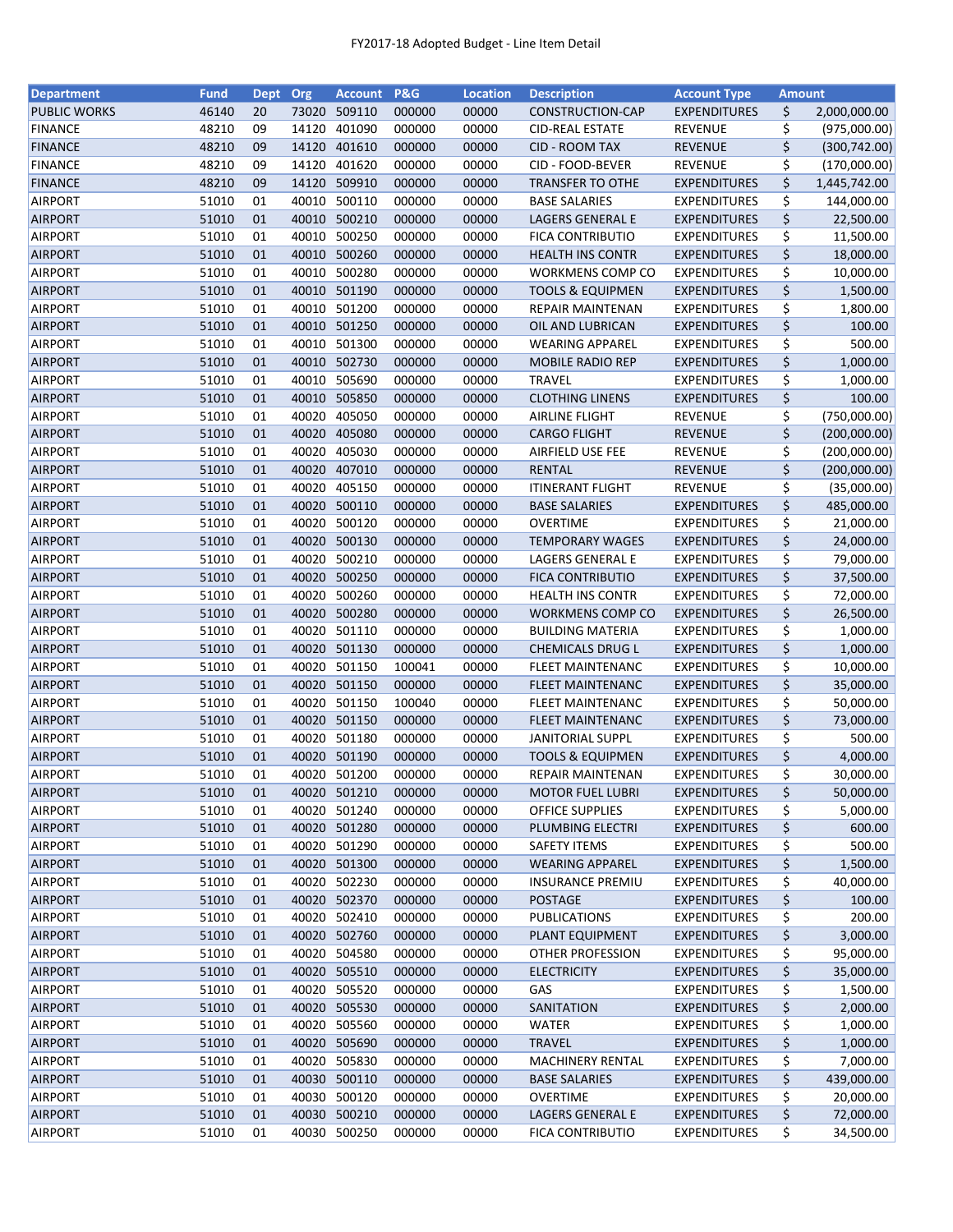| <b>Department</b> | <b>Fund</b> | Dept | Org   | Account      | P&G    | <b>Location</b> | <b>Description</b>          | <b>Account Type</b> | <b>Amount</b> |              |
|-------------------|-------------|------|-------|--------------|--------|-----------------|-----------------------------|---------------------|---------------|--------------|
| <b>AIRPORT</b>    | 51010       | 01   | 40030 | 500260       | 000000 | 00000           | <b>HEALTH INS CONTR</b>     | <b>EXPENDITURES</b> | \$            | 52,000.00    |
| <b>AIRPORT</b>    | 51010       | 01   | 40030 | 500280       | 000000 | 00000           | WORKMENS COMP CO            | <b>EXPENDITURES</b> | \$            | 17,500.00    |
| AIRPORT           | 51010       | 01   | 40030 | 501130       | 000000 | 00000           | <b>CHEMICALS DRUG L</b>     | <b>EXPENDITURES</b> | \$            | 1,000.00     |
| <b>AIRPORT</b>    | 51010       | 01   | 40030 | 501150       | 000000 | 00000           | <b>FLEET MAINTENANC</b>     | <b>EXPENDITURES</b> | \$            | 10,000.00    |
| <b>AIRPORT</b>    | 51010       | 01   |       | 40030 501180 | 000000 | 00000           | <b>JANITORIAL SUPPL</b>     | <b>EXPENDITURES</b> | \$            | 1,000.00     |
| <b>AIRPORT</b>    | 51010       | 01   | 40030 | 501190       | 000000 | 00000           | <b>TOOLS &amp; EQUIPMEN</b> | <b>EXPENDITURES</b> | \$            | 3,500.00     |
| <b>AIRPORT</b>    | 51010       | 01   | 40030 | 501200       | 000000 | 00000           | <b>REPAIR MAINTENAN</b>     | <b>EXPENDITURES</b> | \$            | 1,000.00     |
| <b>AIRPORT</b>    | 51010       | 01   | 40030 | 501210       | 000000 | 00000           | <b>MOTOR FUEL LUBRI</b>     | <b>EXPENDITURES</b> | \$            | 8,000.00     |
| <b>AIRPORT</b>    | 51010       | 01   |       | 40030 501260 | 000000 | 00000           | <b>OPERATING SUPPLI</b>     | <b>EXPENDITURES</b> | \$            | 500.00       |
| <b>AIRPORT</b>    | 51010       | 01   | 40030 | 501290       | 000000 | 00000           | SAFETY ITEMS                | EXPENDITURES        | \$            | 500.00       |
| <b>AIRPORT</b>    | 51010       | 01   |       | 40030 501300 | 000000 | 00000           | <b>WEARING APPAREL</b>      | <b>EXPENDITURES</b> | \$            | 2,500.00     |
| <b>AIRPORT</b>    | 51010       | 01   | 40030 | 502230       | 000000 | 00000           | <b>INSURANCE PREMIU</b>     | <b>EXPENDITURES</b> | \$            | 29,000.00    |
| <b>AIRPORT</b>    | 51010       | 01   | 40030 | 502410       | 000000 | 00000           | <b>PUBLICATIONS</b>         | <b>EXPENDITURES</b> | \$            | 500.00       |
| <b>AIRPORT</b>    | 51010       | 01   | 40030 | 504580       | 000000 | 00000           | OTHER PROFESSION            | <b>EXPENDITURES</b> | \$            | 2,500.00     |
| AIRPORT           | 51010       | 01   | 40030 | 505510       | 000000 | 00000           | <b>ELECTRICITY</b>          | <b>EXPENDITURES</b> | \$            | 9,500.00     |
| <b>AIRPORT</b>    | 51010       | 01   | 40030 | 505520       | 000000 | 00000           | GAS                         | <b>EXPENDITURES</b> | \$            | 5,000.00     |
| <b>AIRPORT</b>    | 51010       | 01   |       | 40030 505530 | 000000 | 00000           | SANITATION                  | <b>EXPENDITURES</b> | \$            | 1,500.00     |
| <b>AIRPORT</b>    | 51010       | 01   |       | 40030 505560 | 000000 | 00000           | <b>WATER</b>                | <b>EXPENDITURES</b> | \$            | 700.00       |
| <b>AIRPORT</b>    | 51010       | 01   | 40030 | 505690       | 000000 | 00000           | <b>TRAVEL</b>               | <b>EXPENDITURES</b> | \$            | 8,000.00     |
| <b>AIRPORT</b>    | 51010       | 01   | 40040 | 405030       | 000000 | 00000           | AIRFIELD USE FEE            | <b>REVENUE</b>      | \$            | (26,000.00)  |
| <b>AIRPORT</b>    | 51010       | 01   |       | 40040 501150 | 000000 | 00000           | <b>FLEET MAINTENANC</b>     | <b>EXPENDITURES</b> | \$            | 5,000.00     |
| <b>AIRPORT</b>    | 51010       | 01   |       | 40040 501260 | 000000 | 00000           | <b>OPERATING SUPPLI</b>     | <b>EXPENDITURES</b> | \$            | 1,000.00     |
| <b>AIRPORT</b>    | 51010       | 01   |       | 40040 502760 | 000000 | 00000           | PLANT EQUIPMENT             | <b>EXPENDITURES</b> | \$            | 100.00       |
| <b>AIRPORT</b>    | 51010       | 01   | 40040 | 505510       | 000000 | 00000           | <b>ELECTRICITY</b>          | <b>EXPENDITURES</b> | \$            | 2,400.00     |
| AIRPORT           | 51010       | 01   | 40040 | 505520       | 000000 | 00000           | GAS                         | <b>EXPENDITURES</b> | \$            | 500.00       |
| <b>AIRPORT</b>    | 51010       | 01   | 40050 | 405340       | 000000 | 00000           | MULTI-TENANT BUI            | <b>REVENUE</b>      | \$            | (350,000.00) |
| <b>AIRPORT</b>    | 51010       | 01   | 40050 | 405100       | 000000 | 00000           | <b>CARGO RAMP PARKI</b>     | <b>REVENUE</b>      | \$            | (10,000.00)  |
| <b>AIRPORT</b>    | 51010       | 01   | 40050 | 405090       | 000000 | 00000           | <b>CARGO RAMP ACCES</b>     | <b>REVENUE</b>      | \$            | (9,500.00)   |
| <b>AIRPORT</b>    | 51010       | 01   | 40050 | 501150       | 000000 | 00000           | <b>FLEET MAINTENANC</b>     | <b>EXPENDITURES</b> | \$            | 2,000.00     |
| <b>AIRPORT</b>    | 51010       | 01   | 40050 | 501180       | 000000 | 00000           | <b>JANITORIAL SUPPL</b>     | <b>EXPENDITURES</b> | \$            | 500.00       |
| <b>AIRPORT</b>    | 51010       | 01   |       | 40050 501190 | 000000 | 00000           | <b>TOOLS &amp; EQUIPMEN</b> | <b>EXPENDITURES</b> | \$            | 500.00       |
| <b>AIRPORT</b>    | 51010       | 01   | 40050 | 501260       | 000000 | 00000           | <b>OPERATING SUPPLI</b>     | <b>EXPENDITURES</b> | \$            | 500.00       |
| <b>AIRPORT</b>    | 51010       | 01   | 40050 | 501280       | 000000 | 00000           | PLUMBING ELECTRI            | <b>EXPENDITURES</b> | \$            | 500.00       |
| <b>AIRPORT</b>    | 51010       | 01   |       | 40050 502230 | 000000 | 00000           | <b>INSURANCE PREMIU</b>     | <b>EXPENDITURES</b> | \$            | 3,000.00     |
| <b>AIRPORT</b>    | 51010       | 01   |       | 40050 502760 | 000000 | 00000           | PLANT EQUIPMENT             | <b>EXPENDITURES</b> | \$            | 1,000.00     |
| <b>AIRPORT</b>    | 51010       | 01   |       | 40050 504580 | 000000 | 00000           | OTHER PROFESSION            | <b>EXPENDITURES</b> | \$            | 3,000.00     |
| <b>AIRPORT</b>    | 51010       | 01   |       | 40050 505510 | 000000 | 00000           | <b>ELECTRICITY</b>          | <b>EXPENDITURES</b> | \$            | 42,000.00    |
| <b>AIRPORT</b>    | 51010       | 01   |       | 40050 505520 | 000000 | 00000           | GAS                         | <b>EXPENDITURES</b> | \$            | 4,000.00     |
| <b>AIRPORT</b>    | 51010       | 01   |       | 40050 505530 | 000000 | 00000           | SANITATION                  | <b>EXPENDITURES</b> | \$            | 4,600.00     |
| <b>AIRPORT</b>    | 51010       | 01   | 40050 | 505540       | 000000 | 00000           | <b>SEWER</b>                | <b>EXPENDITURES</b> | \$            | 500.00       |
| <b>AIRPORT</b>    | 51010       | 01   |       | 40050 505560 | 000000 | 00000           | <b>WATER</b>                | <b>EXPENDITURES</b> | \$            | 2,300.00     |
| <b>AIRPORT</b>    | 51010       | 01   |       | 40060 501130 | 000000 | 00000           | <b>CHEMICALS DRUG L</b>     | <b>EXPENDITURES</b> | \$            | 72,000.00    |
| <b>AIRPORT</b>    | 51010       | 01   |       | 40060 501170 | 000000 | 00000           | <b>FUEL PURCHASES</b>       | <b>EXPENDITURES</b> | \$            | 2,567,000.00 |
| <b>AIRPORT</b>    | 51010       | 01   |       | 40060 501250 | 000000 | 00000           | OIL AND LUBRICAN            | <b>EXPENDITURES</b> | \$            | 2,000.00     |
| <b>AIRPORT</b>    | 51010       | 01   | 42010 | 406060       | 000000 | 00000           | DOCUMENTS & PRIN            | <b>REVENUE</b>      | \$            | (3,000.00)   |
| <b>AIRPORT</b>    | 51010       | 01   |       | 42010 500110 | 000000 | 00000           | <b>BASE SALARIES</b>        | <b>EXPENDITURES</b> | \$            | 192,000.00   |
| <b>AIRPORT</b>    | 51010       | 01   |       | 42010 500120 | 000000 | 00000           | <b>OVERTIME</b>             | <b>EXPENDITURES</b> | \$            | 5,000.00     |
| <b>AIRPORT</b>    | 51010       | 01   |       | 42010 500210 | 000000 | 00000           | LAGERS GENERAL E            | <b>EXPENDITURES</b> | \$            | 31,000.00    |
| <b>AIRPORT</b>    | 51010       | 01   |       | 42010 500250 | 000000 | 00000           | <b>FICA CONTRIBUTIO</b>     | <b>EXPENDITURES</b> | \$            | 15,500.00    |
| <b>AIRPORT</b>    | 51010       | 01   |       | 42010 500260 | 000000 | 00000           | <b>HEALTH INS CONTR</b>     | <b>EXPENDITURES</b> | \$            | 29,500.00    |
| <b>AIRPORT</b>    | 51010       | 01   |       | 42010 500280 | 000000 | 00000           | <b>WORKMENS COMP CO</b>     | <b>EXPENDITURES</b> | \$            | 2,000.00     |
| AIRPORT           | 51010       | 01   | 42010 | 501150       | 000000 | 00000           | <b>FLEET MAINTENANC</b>     | <b>EXPENDITURES</b> | \$            | 14,000.00    |
| <b>AIRPORT</b>    | 51010       | 01   |       | 42010 501180 | 000000 | 00000           | <b>JANITORIAL SUPPL</b>     | <b>EXPENDITURES</b> | \$            | 500.00       |
| <b>AIRPORT</b>    | 51010       | 01   |       | 42010 501190 | 000000 | 00000           | <b>TOOLS &amp; EQUIPMEN</b> | <b>EXPENDITURES</b> | \$            | 1,100.00     |
| <b>AIRPORT</b>    | 51010       | 01   |       | 42010 501200 | 000000 | 00000           | <b>REPAIR MAINTENAN</b>     | <b>EXPENDITURES</b> | \$            | 600.00       |
| <b>AIRPORT</b>    | 51010       | 01   |       | 42010 501210 | 000000 | 00000           | <b>MOTOR FUEL LUBRI</b>     | <b>EXPENDITURES</b> | \$            | 7,500.00     |
| <b>AIRPORT</b>    | 51010       | 01   |       | 42010 501240 | 000000 | 00000           | <b>OFFICE SUPPLIES</b>      | <b>EXPENDITURES</b> | \$            | 500.00       |
| <b>AIRPORT</b>    | 51010       | 01   |       | 42010 501250 | 000000 | 00000           | OIL AND LUBRICAN            | <b>EXPENDITURES</b> | \$            | 100.00       |
|                   |             |      |       |              |        |                 |                             |                     |               |              |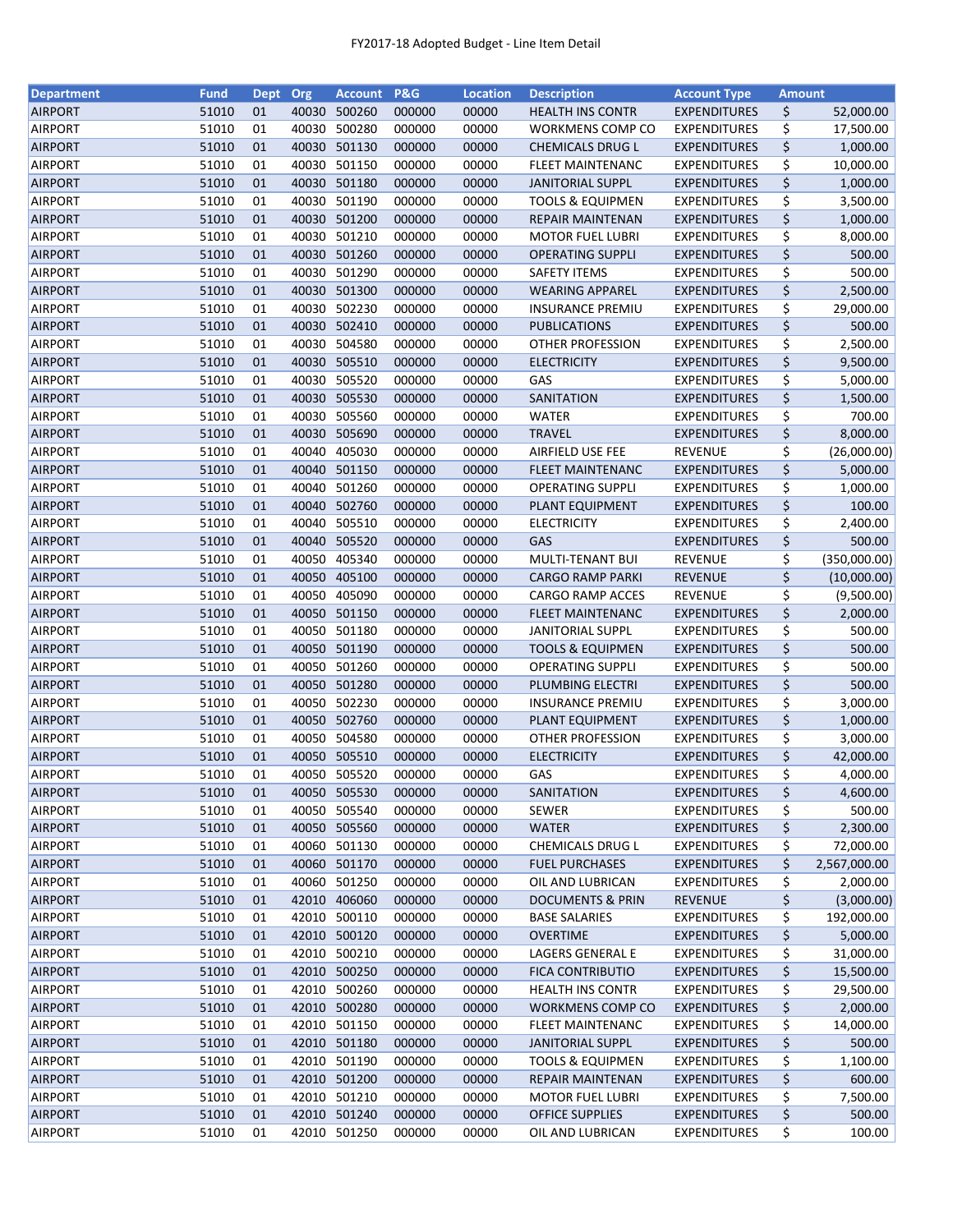| <b>Department</b> | <b>Fund</b> | Dept | Org   | <b>Account</b> | P&G    | <b>Location</b> | <b>Description</b>          | <b>Account Type</b> | <b>Amount</b> |                |
|-------------------|-------------|------|-------|----------------|--------|-----------------|-----------------------------|---------------------|---------------|----------------|
| <b>AIRPORT</b>    | 51010       | 01   | 42010 | 501260         | 000000 | 00000           | <b>OPERATING SUPPLI</b>     | <b>EXPENDITURES</b> | \$            | 9,000.00       |
| <b>AIRPORT</b>    | 51010       | 01   | 42010 | 501280         | 000000 | 00000           | PLUMBING ELECTRI            | <b>EXPENDITURES</b> | \$            | 500.00         |
| <b>AIRPORT</b>    | 51010       | 01   | 42010 | 501300         | 000000 | 00000           | <b>WEARING APPAREL</b>      | <b>EXPENDITURES</b> | \$            | 2,000.00       |
| <b>AIRPORT</b>    | 51010       | 01   | 42010 | 502070         | 000000 | 00000           | <b>BANK CARD &amp; EPAY</b> | <b>EXPENDITURES</b> | \$            | 70,000.00      |
| <b>AIRPORT</b>    | 51010       | 01   |       | 42010 502230   | 000000 | 00000           | <b>INSURANCE PREMIU</b>     | <b>EXPENDITURES</b> | \$            | 20,000.00      |
| <b>AIRPORT</b>    | 51010       | 01   | 42010 | 502390         | 000000 | 00000           | PRINT SHOP CHARG            | <b>EXPENDITURES</b> | \$            | 100.00         |
| <b>AIRPORT</b>    | 51010       | 01   | 42010 | 502410         | 000000 | 00000           | <b>PUBLICATIONS</b>         | <b>EXPENDITURES</b> | \$            | 7,500.00       |
| <b>AIRPORT</b>    | 51010       | 01   | 42010 | 502730         | 000000 | 00000           | MOBILE RADIO REP            | <b>EXPENDITURES</b> | \$            | 1,000.00       |
| <b>AIRPORT</b>    | 51010       | 01   | 42010 | 502750         | 000000 | 00000           | OFFICE EQUIPMENT            | <b>EXPENDITURES</b> | \$            | 1,000.00       |
| <b>AIRPORT</b>    | 51010       | 01   | 42010 | 504580         | 000000 | 00000           | <b>OTHER PROFESSION</b>     | <b>EXPENDITURES</b> | \$            | 5,500.00       |
| <b>AIRPORT</b>    | 51010       | 01   |       | 42010 505510   | 000000 | 00000           | <b>ELECTRICITY</b>          | <b>EXPENDITURES</b> | \$            | 28,000.00      |
| <b>AIRPORT</b>    | 51010       | 01   | 42010 | 505530         | 000000 | 00000           | SANITATION                  | <b>EXPENDITURES</b> | \$            | 4,800.00       |
| <b>AIRPORT</b>    | 51010       | 01   | 42010 | 505560         | 000000 | 00000           | <b>WATER</b>                | <b>EXPENDITURES</b> | \$            | 3,000.00       |
| <b>AIRPORT</b>    | 51010       | 01   | 42010 | 505690         | 000000 | 00000           | <b>TRAVEL</b>               | <b>EXPENDITURES</b> | \$            | 1,000.00       |
| <b>AIRPORT</b>    | 51010       | 01   | 42010 | 505830         | 000000 | 00000           | <b>MACHINERY RENTAL</b>     | <b>EXPENDITURES</b> | \$            | 6,000.00       |
| <b>AIRPORT</b>    | 51010       | 01   | 42010 | 505850         | 000000 | 00000           | <b>CLOTHING LINENS</b>      | <b>EXPENDITURES</b> | \$            | 100.00         |
| <b>AIRPORT</b>    | 51010       | 01   | 42020 | 405230         | 000000 | 00000           | <b>SERVICE CHARGES</b>      | <b>REVENUE</b>      | \$            | (375,000.00)   |
| <b>AIRPORT</b>    | 51010       | 01   | 42020 | 406090         | 000000 | 00000           | <b>GLYCOL SALES</b>         | <b>REVENUE</b>      | \$            | (200,000.00)   |
| <b>AIRPORT</b>    | 51010       | 01   | 42020 | 500110         | 000000 | 00000           | <b>BASE SALARIES</b>        | <b>EXPENDITURES</b> | \$            | 439,000.00     |
| <b>AIRPORT</b>    | 51010       | 01   | 42020 | 500120         | 000000 | 00000           | OVERTIME                    | <b>EXPENDITURES</b> | \$            | 20,000.00      |
| <b>AIRPORT</b>    | 51010       | 01   | 42020 | 500210         | 000000 | 00000           | LAGERS GENERAL E            | <b>EXPENDITURES</b> | \$            | 72,000.00      |
| <b>AIRPORT</b>    | 51010       | 01   | 42020 | 500250         | 000000 | 00000           | <b>FICA CONTRIBUTIO</b>     | <b>EXPENDITURES</b> | \$            | 34,500.00      |
| <b>AIRPORT</b>    | 51010       | 01   |       | 42020 500260   | 000000 | 00000           | <b>HEALTH INS CONTR</b>     | <b>EXPENDITURES</b> | \$            | 52,000.00      |
| <b>AIRPORT</b>    | 51010       | 01   | 42020 | 500280         | 000000 | 00000           | WORKMENS COMP CO            | EXPENDITURES        | \$            | 17,500.00      |
| <b>AIRPORT</b>    | 51010       | 01   | 42020 | 501150         | 000000 | 00000           | <b>FLEET MAINTENANC</b>     | <b>EXPENDITURES</b> | \$            | 16,000.00      |
| <b>AIRPORT</b>    | 51010       | 01   | 42020 | 501180         | 000000 | 00000           | <b>JANITORIAL SUPPL</b>     | <b>EXPENDITURES</b> | \$            | 1,000.00       |
| <b>AIRPORT</b>    | 51010       | 01   | 42020 | 501190         | 000000 | 00000           | <b>TOOLS &amp; EQUIPMEN</b> | <b>EXPENDITURES</b> | \$            | 1,000.00       |
| <b>AIRPORT</b>    | 51010       | 01   | 42020 | 501210         | 000000 | 00000           | <b>MOTOR FUEL LUBRI</b>     | <b>EXPENDITURES</b> | \$            | 10,000.00      |
| <b>AIRPORT</b>    | 51010       | 01   | 42020 | 501240         | 000000 | 00000           | <b>OFFICE SUPPLIES</b>      | <b>EXPENDITURES</b> | \$            | 1,000.00       |
| <b>AIRPORT</b>    | 51010       | 01   | 42020 | 501250         | 000000 | 00000           | OIL AND LUBRICAN            | <b>EXPENDITURES</b> | \$            | 1,000.00       |
| <b>AIRPORT</b>    | 51010       | 01   | 42020 | 501260         | 000000 | 00000           | <b>OPERATING SUPPLI</b>     | <b>EXPENDITURES</b> | \$            | 3,500.00       |
| <b>AIRPORT</b>    | 51010       | 01   | 42020 | 501300         | 000000 | 00000           | <b>WEARING APPAREL</b>      | <b>EXPENDITURES</b> | \$            | 2,000.00       |
| <b>AIRPORT</b>    | 51010       | 01   | 42020 | 502230         | 000000 | 00000           | <b>INSURANCE PREMIU</b>     | <b>EXPENDITURES</b> | \$            | 26,500.00      |
| <b>AIRPORT</b>    | 51010       | 01   | 42020 | 502270         | 000000 | 00000           | <b>JUDGMENTS AND CL</b>     | <b>EXPENDITURES</b> | \$            | 1,000.00       |
| <b>AIRPORT</b>    | 51010       | 01   |       | 42020 502390   | 000000 | 00000           | PRINT SHOP CHARG            | <b>EXPENDITURES</b> | \$            | 500.00         |
| <b>AIRPORT</b>    | 51010       | 01   |       | 42020 502410   | 000000 | 00000           | <b>PUBLICATIONS</b>         | EXPENDITURES        | \$            | 500.00         |
| <b>AIRPORT</b>    | 51010       | 01   |       | 42020 502730   | 000000 | 00000           | <b>MOBILE RADIO REP</b>     | <b>EXPENDITURES</b> | \$            | 500.00         |
| <b>AIRPORT</b>    | 51010       | 01   |       | 42020 502750   | 000000 | 00000           | <b>OFFICE EQUIPMENT</b>     | <b>EXPENDITURES</b> | \$            | 100.00         |
| <b>AIRPORT</b>    | 51010       | 01   |       | 42020 504580   | 000000 | 00000           | <b>OTHER PROFESSION</b>     | <b>EXPENDITURES</b> | \$            | 500.00         |
| <b>AIRPORT</b>    | 51010       | 01   | 42020 | 505690         | 000000 | 00000           | <b>TRAVEL</b>               | <b>EXPENDITURES</b> | \$            | 500.00         |
| <b>AIRPORT</b>    | 51010       | 01   |       | 42020 505850   | 000000 | 00000           | <b>CLOTHING LINENS</b>      | <b>EXPENDITURES</b> | \$            | 500.00         |
| <b>AIRPORT</b>    | 51010       | 01   | 42030 | 406180         | 000000 | 00000           | FUEL SALES - JET            | <b>REVENUE</b>      | \$            | (3,850,000.00) |
| <b>AIRPORT</b>    | 51010       | 01   | 42030 | 406190         | 000000 | 00000           | FUEL SALES - 100            | <b>REVENUE</b>      | \$            | (450,000.00)   |
| <b>AIRPORT</b>    | 51010       | 01   |       | 42030 413030   | 000000 | 00000           | <b>CHARGE FOR SERVI</b>     | <b>REVENUE</b>      | \$            | (300,000.00)   |
| <b>AIRPORT</b>    | 51010       | 01   | 42030 | 405320         | 000000 | 00000           | <b>HANGERS</b>              | <b>REVENUE</b>      | \$            | (115,000.00)   |
| <b>AIRPORT</b>    | 51010       | 01   | 42030 | 406090         | 000000 | 00000           | <b>GLYCOL SALES</b>         | <b>REVENUE</b>      | \$            | (35,000.00)    |
| <b>AIRPORT</b>    | 51010       | 01   | 42030 | 405010         | 000000 | 00000           | AIRCRAFT PARKING            | REVENUE             | \$            | (35,000.00)    |
| <b>AIRPORT</b>    | 51010       | 01   | 42030 | 405140         | 000000 | 00000           | <b>IN-STORAGE FEE</b>       | <b>REVENUE</b>      | \$            | (15,000.00)    |
| <b>AIRPORT</b>    | 51010       | 01   | 42030 | 405300         | 000000 | 00000           | <b>GROSS RECEIPTS F</b>     | <b>REVENUE</b>      | \$            | (15,000.00)    |
| <b>AIRPORT</b>    | 51010       | 01   | 42030 | 405380         | 000000 | 00000           | <b>FUEL FLOWAGE</b>         | REVENUE             | \$            | (12,000.00)    |
| <b>AIRPORT</b>    | 51010       | 01   | 42030 | 405170         | 000000 | 00000           | LANDING FEES FBO            | <b>REVENUE</b>      | \$            | (10,000.00)    |
| <b>AIRPORT</b>    | 51010       | 01   | 42030 | 405330         | 000000 | 00000           | HANGERS-FBO                 | <b>REVENUE</b>      | \$            | (5,000.00)     |
| <b>AIRPORT</b>    | 51010       | 01   | 42030 | 405400         | 000000 | 00000           | <b>HEAT/APU SERVICE</b>     | REVENUE             | \$            | (5,000.00)     |
| <b>AIRPORT</b>    | 51010       | 01   | 42030 | 406120         | 000000 | 00000           | OIL                         | <b>REVENUE</b>      | \$            | (4,000.00)     |
| <b>AIRPORT</b>    | 51010       | 01   |       | 42030 500110   | 000000 | 00000           | <b>BASE SALARIES</b>        | <b>EXPENDITURES</b> | \$            | 421,000.00     |
| <b>AIRPORT</b>    | 51010       | 01   |       | 42030 500120   | 000000 | 00000           | <b>OVERTIME</b>             | <b>EXPENDITURES</b> | \$            | 17,500.00      |
| <b>AIRPORT</b>    | 51010       | 01   | 42030 | 500210         | 000000 | 00000           | LAGERS GENERAL E            | <b>EXPENDITURES</b> | \$            | 69,000.00      |
| <b>AIRPORT</b>    | 51010       | 01   |       | 42030 500250   | 000000 | 00000           | <b>FICA CONTRIBUTIO</b>     | <b>EXPENDITURES</b> | \$            | 33,500.00      |
|                   |             |      |       |                |        |                 |                             |                     |               |                |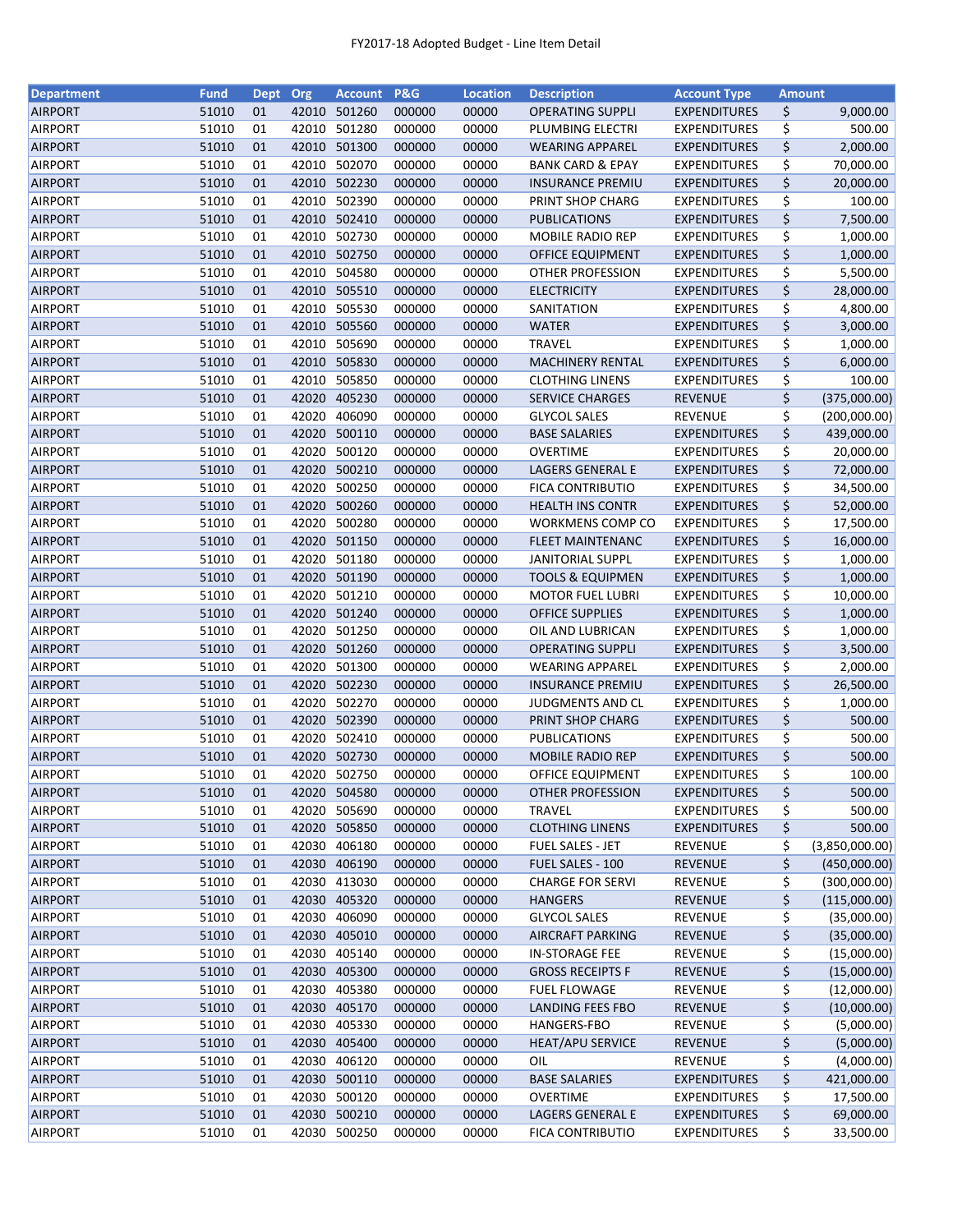| <b>Department</b> | <b>Fund</b> | <b>Dept</b> | Org   | <b>Account</b> | <b>P&amp;G</b> | <b>Location</b> | <b>Description</b>          | <b>Account Type</b> | <b>Amount</b> |                |
|-------------------|-------------|-------------|-------|----------------|----------------|-----------------|-----------------------------|---------------------|---------------|----------------|
| <b>AIRPORT</b>    | 51010       | 01          | 42030 | 500260         | 000000         | 00000           | <b>HEALTH INS CONTR</b>     | <b>EXPENDITURES</b> | \$            | 58,500.00      |
| <b>AIRPORT</b>    | 51010       | 01          | 42030 | 500280         | 000000         | 00000           | <b>WORKMENS COMP CO</b>     | <b>EXPENDITURES</b> | \$            | 18,000.00      |
| <b>AIRPORT</b>    | 51010       | 01          | 42030 | 501260         | 000000         | 00000           | <b>OPERATING SUPPLI</b>     | <b>EXPENDITURES</b> | \$            | 45,000.00      |
| <b>AIRPORT</b>    | 51010       | 01          | 42030 | 504580         | 000000         | 00000           | <b>OTHER PROFESSION</b>     | <b>EXPENDITURES</b> | \$            | 5,000.00       |
| <b>AIRPORT</b>    | 51010       | 01          | 42030 | 406070         | 000000         | 00000           | <b>FUEL SALES</b>           | <b>REVENUE</b>      | \$            | 200,000.00     |
| <b>AIRPORT</b>    | 51010       | 01          | 42030 | 406200         | 000000         | 00000           | <b>FUEL SALES - PRI</b>     | <b>REVENUE</b>      | \$            | 25,000.00      |
| <b>AIRPORT</b>    | 51010       | 01          | 42030 | 406220         | 000000         | 00000           | <b>FUEL SALES - VOL</b>     | <b>REVENUE</b>      | \$            | 275,000.00     |
| <b>AIRPORT</b>    | 51010       | 01          | 44010 | 405420         | 000000         | 00000           | <b>AIRPORT SECURITY</b>     | REVENUE             | \$            | (300,000.00)   |
| <b>AIRPORT</b>    | 51010       | 01          | 44010 | 500110         | 000000         | 00000           | <b>BASE SALARIES</b>        | <b>EXPENDITURES</b> | \$            | 605,000.00     |
| <b>AIRPORT</b>    | 51010       | 01          | 44010 | 500120         | 000000         | 00000           | OVERTIME                    | <b>EXPENDITURES</b> | \$            | 15,000.00      |
| <b>AIRPORT</b>    | 51010       | 01          | 44010 | 500130         | 000000         | 00000           | <b>TEMPORARY WAGES</b>      | <b>EXPENDITURES</b> | \$            | 50,000.00      |
| <b>AIRPORT</b>    | 51010       | 01          | 44010 | 500210         | 000000         | 00000           | LAGERS GENERAL E            | <b>EXPENDITURES</b> | \$            | 105,000.00     |
| <b>AIRPORT</b>    | 51010       | 01          | 44010 | 500250         | 000000         | 00000           | <b>FICA CONTRIBUTIO</b>     | <b>EXPENDITURES</b> | \$            | 50,000.00      |
| <b>AIRPORT</b>    | 51010       | 01          | 44010 | 500260         | 000000         | 00000           | <b>HEALTH INS CONTR</b>     | <b>EXPENDITURES</b> | \$            | 68,000.00      |
| <b>AIRPORT</b>    | 51010       | 01          | 44010 | 500280         | 000000         | 00000           | <b>WORKMENS COMP CO</b>     | <b>EXPENDITURES</b> | \$            | 27,000.00      |
| <b>AIRPORT</b>    | 51010       | 01          | 44010 | 501150         | 000000         | 00000           | <b>FLEET MAINTENANC</b>     | <b>EXPENDITURES</b> | \$            | 2,000.00       |
| <b>AIRPORT</b>    | 51010       | 01          | 44010 | 501190         | 000000         | 00000           | <b>TOOLS &amp; EQUIPMEN</b> | <b>EXPENDITURES</b> | \$            | 2,500.00       |
| <b>AIRPORT</b>    | 51010       | 01          | 44010 | 501200         | 000000         | 00000           | <b>REPAIR MAINTENAN</b>     | <b>EXPENDITURES</b> | \$            | 500.00         |
| <b>AIRPORT</b>    | 51010       | 01          |       | 44010 501210   | 000000         | 00000           | <b>MOTOR FUEL LUBRI</b>     | <b>EXPENDITURES</b> | \$            | 4,000.00       |
| <b>AIRPORT</b>    | 51010       | 01          | 44010 | 501240         | 000000         | 00000           | <b>OFFICE SUPPLIES</b>      | <b>EXPENDITURES</b> | \$            | 100.00         |
| <b>AIRPORT</b>    | 51010       | 01          | 44010 | 501260         | 000000         | 00000           | <b>OPERATING SUPPLI</b>     | <b>EXPENDITURES</b> | \$            | 2,000.00       |
| <b>AIRPORT</b>    | 51010       | 01          | 44010 | 501300         | 000000         | 00000           | <b>WEARING APPAREL</b>      | <b>EXPENDITURES</b> | \$            | 8,000.00       |
| <b>AIRPORT</b>    | 51010       | 01          |       | 44010 502230   | 000000         | 00000           | <b>INSURANCE PREMIU</b>     | <b>EXPENDITURES</b> | \$            | 17,500.00      |
| <b>AIRPORT</b>    | 51010       | 01          | 44010 | 502290         | 000000         | 00000           | <b>MEMBERSHIP DUES</b>      | EXPENDITURES        | \$            | 300.00         |
| <b>AIRPORT</b>    | 51010       | 01          | 44010 | 502730         | 000000         | 00000           | <b>MOBILE RADIO REP</b>     | <b>EXPENDITURES</b> | \$            | 100.00         |
| <b>AIRPORT</b>    | 51010       | 01          | 44010 | 502750         | 000000         | 00000           | OFFICE EQUIPMENT            | <b>EXPENDITURES</b> | \$            | 100.00         |
| <b>AIRPORT</b>    | 51010       | 01          | 44010 | 504580         | 000000         | 00000           | <b>OTHER PROFESSION</b>     | <b>EXPENDITURES</b> | \$            | 1,500.00       |
| <b>AIRPORT</b>    | 51010       | 01          | 44010 | 505690         | 000000         | 00000           | <b>TRAVEL</b>               | <b>EXPENDITURES</b> | \$            | 14,000.00      |
| <b>AIRPORT</b>    | 51010       | 01          | 44020 | 500110         | 000000         | 00000           | <b>BASE SALARIES</b>        | <b>EXPENDITURES</b> | \$            | 334,000.00     |
| <b>AIRPORT</b>    | 51010       | 01          | 44020 | 500120         | 000000         | 00000           | <b>OVERTIME</b>             | <b>EXPENDITURES</b> | \$            | 8,000.00       |
| <b>AIRPORT</b>    | 51010       | 01          | 44020 | 500130         | 000000         | 00000           | <b>TEMPORARY WAGES</b>      | <b>EXPENDITURES</b> | \$            | 51,000.00      |
| <b>AIRPORT</b>    | 51010       | 01          | 44020 | 500210         | 000000         | 00000           | LAGERS GENERAL E            | <b>EXPENDITURES</b> | \$            | 53,000.00      |
| <b>AIRPORT</b>    | 51010       | 01          | 44020 | 500250         | 000000         | 00000           | <b>FICA CONTRIBUTIO</b>     | <b>EXPENDITURES</b> | \$            | 26,000.00      |
| <b>AIRPORT</b>    | 51010       | 01          | 44020 | 500260         | 000000         | 00000           | <b>HEALTH INS CONTR</b>     | <b>EXPENDITURES</b> | \$            | 65,000.00      |
| <b>AIRPORT</b>    | 51010       | 01          | 44020 | 500280         | 000000         | 00000           | <b>WORKMENS COMP CO</b>     | <b>EXPENDITURES</b> | \$            | 34,000.00      |
| <b>AIRPORT</b>    | 51010       | 01          | 44020 | 501180         | 000000         | 00000           | <b>JANITORIAL SUPPL</b>     | <b>EXPENDITURES</b> | \$            | 5,000.00       |
| <b>AIRPORT</b>    | 51010       | 01          | 44020 | 501190         | 000000         | 00000           | <b>TOOLS &amp; EQUIPMEN</b> | <b>EXPENDITURES</b> | \$            | 5,000.00       |
| <b>AIRPORT</b>    | 51010       | 01          |       | 44020 501300   | 000000         | 00000           | <b>WEARING APPAREL</b>      | <b>EXPENDITURES</b> | \$            | 3,000.00       |
| <b>AIRPORT</b>    | 51010       | 01          |       | 44020 504580   | 000000         | 00000           | OTHER PROFESSION            | <b>EXPENDITURES</b> | \$            | 1,000.00       |
| <b>AIRPORT</b>    | 51010       | 01          | 44020 | 505850         | 000000         | 00000           | <b>CLOTHING LINENS</b>      | <b>EXPENDITURES</b> | \$            | 1,000.00       |
| <b>AIRPORT</b>    | 51010       | 01          | 44030 | 405390         | 000000         | 00000           | <b>GROUND HANDLING</b>      | <b>REVENUE</b>      | \$            | (155,000.00)   |
| <b>AIRPORT</b>    | 51010       | 01          | 44030 | 405370         | 000000         | 00000           | <b>CHARTER GROUND H</b>     | REVENUE             | \$            | (55,000.00)    |
| <b>AIRPORT</b>    | 51010       | 01          |       | 44030 405360   | 000000         | 00000           | AIRLINE GROUND H            | <b>REVENUE</b>      | \$            | (185,000.00)   |
| <b>AIRPORT</b>    | 51010       | 01          | 44030 | 406090         | 000000         | 00000           | <b>GLYCOL SALES</b>         | <b>REVENUE</b>      | \$            | (20,000.00)    |
| <b>AIRPORT</b>    | 51010       | 01          | 44030 | 500110         | 000000         | 00000           | <b>BASE SALARIES</b>        | <b>EXPENDITURES</b> | \$            | 328,000.00     |
| <b>AIRPORT</b>    | 51010       | 01          | 44030 | 500120         | 000000         | 00000           | OVERTIME                    | <b>EXPENDITURES</b> | \$            | 30,000.00      |
| <b>AIRPORT</b>    | 51010       | 01          |       | 44030 500130   | 000000         | 00000           | <b>TEMPORARY WAGES</b>      | <b>EXPENDITURES</b> | \$            | 152,000.00     |
| AIRPORT           | 51010       | 01          |       | 44030 500210   | 000000         | 00000           | LAGERS GENERAL E            | <b>EXPENDITURES</b> | \$            | 52,000.00      |
| <b>AIRPORT</b>    | 51010       | 01          |       | 44030 500250   | 000000         | 00000           | <b>FICA CONTRIBUTIO</b>     | <b>EXPENDITURES</b> | \$            | 37,000.00      |
| <b>AIRPORT</b>    | 51010       | 01          | 44030 | 500260         | 000000         | 00000           | <b>HEALTH INS CONTR</b>     | <b>EXPENDITURES</b> | \$            | 35,000.00      |
| <b>AIRPORT</b>    | 51010       | 01          |       | 44030 500280   | 000000         | 00000           | WORKMENS COMP CO            | <b>EXPENDITURES</b> | \$            | 20,000.00      |
| <b>AIRPORT</b>    | 51010       | 01          | 44030 | 501150         | 000000         | 00000           | <b>FLEET MAINTENANC</b>     | <b>EXPENDITURES</b> | \$            | 10,000.00      |
| <b>AIRPORT</b>    | 51010       | 01          | 44030 | 501260         | 000000         | 00000           | <b>OPERATING SUPPLI</b>     | <b>EXPENDITURES</b> | \$            | 38,000.00      |
| <b>AIRPORT</b>    | 51010       | 01          | 44030 | 502230         | 000000         | 00000           | <b>INSURANCE PREMIU</b>     | <b>EXPENDITURES</b> | \$            | 53,000.00      |
| <b>AIRPORT</b>    | 51010       | 01          |       | 44030 504580   | 000000         | 00000           | <b>OTHER PROFESSION</b>     | <b>EXPENDITURES</b> | \$            | 1,000.00       |
| <b>AIRPORT</b>    | 51010       | 01          |       | 44030 505690   | 000000         | 00000           | TRAVEL                      | <b>EXPENDITURES</b> | \$            | 1,000.00       |
| <b>AIRPORT</b>    | 51010       | 01          | 44030 | 405160         | 000000         | 00000           | <b>LANDING FEES SCH</b>     | <b>REVENUE</b>      | \$            | (15,000.00)    |
| <b>AIRPORT</b>    | 51010       | 01          | 44040 | 405350         | 000000         | 00000           | <b>WEST KEARNEY T</b>       | <b>REVENUE</b>      | \$            | (1,235,000.00) |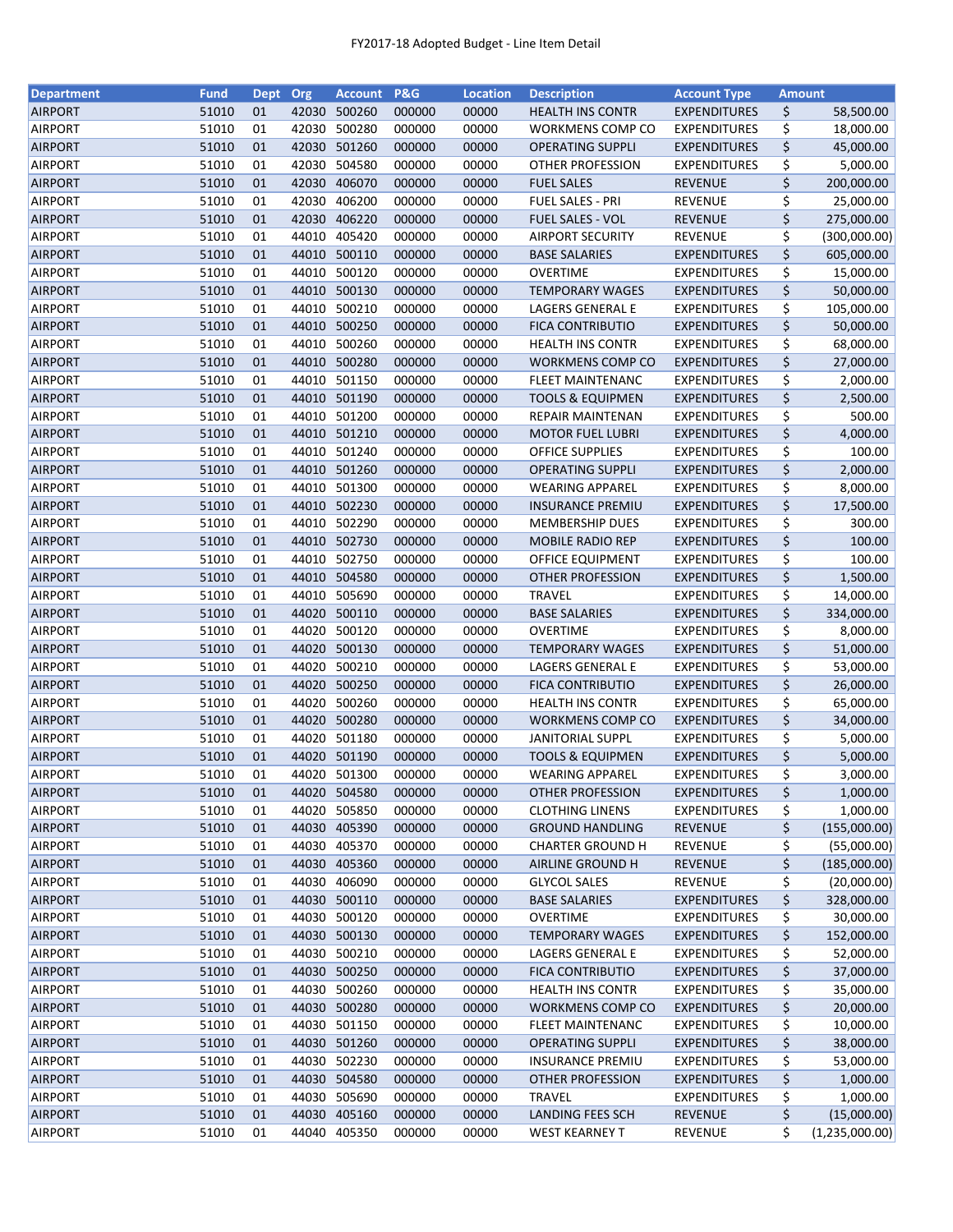| <b>Department</b> | <b>Fund</b> | <b>Dept</b> | Org   | <b>Account</b> | <b>P&amp;G</b> | <b>Location</b> | <b>Description</b>         | <b>Account Type</b> | <b>Amount</b> |                |
|-------------------|-------------|-------------|-------|----------------|----------------|-----------------|----------------------------|---------------------|---------------|----------------|
| <b>AIRPORT</b>    | 51010       | 01          | 44040 | 502230         | 000000         | 00000           | <b>INSURANCE PREMIU</b>    | <b>EXPENDITURES</b> | \$            | 20,000.00      |
| <b>AIRPORT</b>    | 51010       | 01          | 44040 | 502760         | 000000         | 00000           | PLANT EQUIPMENT            | <b>EXPENDITURES</b> | \$            | 20,000.00      |
| <b>AIRPORT</b>    | 51010       | 01          | 44040 | 504580         | 000000         | 00000           | OTHER PROFESSION           | <b>EXPENDITURES</b> | \$            | 8,000.00       |
| <b>AIRPORT</b>    | 51010       | 01          | 44040 | 505510         | 000000         | 00000           | <b>ELECTRICITY</b>         | <b>EXPENDITURES</b> | \$            | 468,000.00     |
| <b>AIRPORT</b>    | 51010       | 01          | 44040 | 505520         | 000000         | 00000           | GAS                        | <b>EXPENDITURES</b> | \$            | 60,000.00      |
| <b>AIRPORT</b>    | 51010       | 01          | 44040 | 505530         | 000000         | 00000           | SANITATION                 | <b>EXPENDITURES</b> | \$            | 8,000.00       |
| <b>AIRPORT</b>    | 51010       | 01          | 44040 | 505540         | 000000         | 00000           | <b>SEWER</b>               | <b>EXPENDITURES</b> | \$            | 7,000.00       |
| <b>AIRPORT</b>    | 51010       | 01          | 44040 | 505560         | 000000         | 00000           | <b>WATER</b>               | <b>EXPENDITURES</b> | \$            | 12,000.00      |
| <b>AIRPORT</b>    | 51010       | 01          | 44050 | 405210         | 000000         | 00000           | <b>PARKING</b>             | <b>REVENUE</b>      | \$            | (4,000,000.00) |
| <b>AIRPORT</b>    | 51010       | 01          | 44050 | 405260         | 000000         | 00000           | <b>AIRLINE RENTS</b>       | <b>REVENUE</b>      | \$            | (1,955,000.00) |
| <b>AIRPORT</b>    | 51010       | 01          | 44050 | 405280         | 000000         | 00000           | <b>CAR AGENCIES ON</b>     | <b>REVENUE</b>      | \$            | (1,450,000.00) |
| <b>AIRPORT</b>    | 51010       | 01          | 44050 | 405180         | 000000         | 00000           | MIDFIELD FEE               | <b>REVENUE</b>      | \$            | (700,000.00)   |
| <b>AIRPORT</b>    | 51010       | 01          |       | 44050 407010   | 000000         | 00000           | <b>RENTAL</b>              | <b>REVENUE</b>      | \$            | (193,000.00)   |
| <b>AIRPORT</b>    | 51010       | 01          | 44050 | 405410         | 000000         | 00000           | <b>FOOD &amp; BEVERAGE</b> | REVENUE             | \$            | (145,000.00)   |
| <b>AIRPORT</b>    | 51010       | 01          | 44050 | 406110         | 000000         | 00000           | <b>NEWS AND GIFTS</b>      | <b>REVENUE</b>      | \$            | (85,000.00)    |
| <b>AIRPORT</b>    | 51010       | 01          | 44050 | 413010         | 000000         | 00000           | ADVERTISING                | <b>REVENUE</b>      | \$            | (65,000.00)    |
| <b>AIRPORT</b>    | 51010       | 01          |       | 44050 414100   | 000000         | 00000           | <b>MISC REVENUE</b>        | <b>REVENUE</b>      | \$            | (50,000.00)    |
| AIRPORT           | 51010       | 01          | 44050 | 413060         | 000000         | 00000           | <b>FREIGHT</b>             | <b>REVENUE</b>      | \$            | (15,000.00)    |
| <b>AIRPORT</b>    | 51010       | 01          | 44050 | 405120         | 000000         | 00000           | <b>FUEL FLOWAGE FEE</b>    | <b>REVENUE</b>      | \$            | (10,000.00)    |
| <b>AIRPORT</b>    | 51010       | 01          | 44050 | 405130         | 000000         | 00000           | <b>GROUND SERVICE</b>      | <b>REVENUE</b>      | \$            | (4,000.00)     |
| <b>AIRPORT</b>    | 51010       | 01          | 44050 | 500110         | 000000         | 00000           | <b>BASE SALARIES</b>       | <b>EXPENDITURES</b> | \$            | 375,000.00     |
| AIRPORT           | 51010       | 01          | 44050 | 500120         | 000000         | 00000           | <b>OVERTIME</b>            | <b>EXPENDITURES</b> | \$            | 9,000.00       |
| <b>AIRPORT</b>    | 51010       | 01          |       | 44050 500130   | 000000         | 00000           | <b>TEMPORARY WAGES</b>     | <b>EXPENDITURES</b> | \$            | 54,000.00      |
| <b>AIRPORT</b>    | 51010       | 01          | 44050 | 500210         | 000000         | 00000           | LAGERS GENERAL E           | <b>EXPENDITURES</b> | \$            | 62,000.00      |
| <b>AIRPORT</b>    | 51010       | 01          |       | 44050 500250   | 000000         | 00000           | <b>FICA CONTRIBUTIO</b>    | <b>EXPENDITURES</b> | \$            | 29,000.00      |
| <b>AIRPORT</b>    | 51010       | 01          | 44050 | 500260         | 000000         | 00000           | <b>HEALTH INS CONTR</b>    | <b>EXPENDITURES</b> | \$            | 55,000.00      |
| <b>AIRPORT</b>    | 51010       | 01          | 44050 | 500280         | 000000         | 00000           | <b>WORKMENS COMP CO</b>    | <b>EXPENDITURES</b> | \$            | 33,000.00      |
| <b>AIRPORT</b>    | 51010       | 01          | 44050 | 501130         | 000000         | 00000           | CHEMICALS DRUG L           | <b>EXPENDITURES</b> | \$            | 1,500.00       |
| <b>AIRPORT</b>    | 51010       | 01          | 44050 | 501150         | 000000         | 00000           | <b>FLEET MAINTENANC</b>    | <b>EXPENDITURES</b> | \$            | 50,000.00      |
| <b>AIRPORT</b>    | 51010       | 01          | 44050 | 501180         | 000000         | 00000           | <b>JANITORIAL SUPPL</b>    | <b>EXPENDITURES</b> | \$            | 60,000.00      |
| <b>AIRPORT</b>    | 51010       | 01          |       | 44050 501200   | 000000         | 00000           | REPAIR MAINTENAN           | <b>EXPENDITURES</b> | \$            | 50,000.00      |
| <b>AIRPORT</b>    | 51010       | 01          |       | 44050 501210   | 000000         | 00000           | <b>MOTOR FUEL LUBRI</b>    | <b>EXPENDITURES</b> | \$            | 9,000.00       |
| <b>AIRPORT</b>    | 51010       | 01          |       | 44050 501260   | 000000         | 00000           | <b>OPERATING SUPPLI</b>    | <b>EXPENDITURES</b> | \$            | 10,000.00      |
| <b>AIRPORT</b>    | 51010       | 01          | 44050 | 501280         | 000000         | 00000           | PLUMBING ELECTRI           | <b>EXPENDITURES</b> | \$            | 40,000.00      |
| <b>AIRPORT</b>    | 51010       | 01          |       | 44050 501300   | 000000         | 00000           | <b>WEARING APPAREL</b>     | <b>EXPENDITURES</b> | \$            | 3,000.00       |
| <b>AIRPORT</b>    | 51010       | 01          | 44050 | 502230         | 000000         | 00000           | <b>INSURANCE PREMIU</b>    | <b>EXPENDITURES</b> | \$            | 108,500.00     |
| <b>AIRPORT</b>    | 51010       | 01          |       | 44050 502520   | 000000         | 00000           | <b>OUTSIDE SERVICE</b>     | <b>EXPENDITURES</b> | \$            | 50,000.00      |
| <b>AIRPORT</b>    | 51010       | 01          |       | 44050 502710   | 000000         | 00000           | <b>BUILDING REPAIRS</b>    | <b>EXPENDITURES</b> | \$            | 50,000.00      |
| <b>AIRPORT</b>    | 51010       | 01          |       | 44050 504580   | 000000         | 00000           | OTHER PROFESSION           | <b>EXPENDITURES</b> | \$            | 100,000.00     |
| <b>AIRPORT</b>    |             |             |       |                |                |                 | <b>ELECTRICITY</b>         |                     | \$            |                |
|                   | 51010       | 01          |       | 44050 505510   | 000000         | 00000           |                            | <b>EXPENDITURES</b> |               | 650,000.00     |
| <b>AIRPORT</b>    | 51010       | 01          |       | 44050 505520   | 000000         | 00000           | GAS                        | <b>EXPENDITURES</b> | \$            | 135,000.00     |
| <b>AIRPORT</b>    | 51010       | 01          |       | 44050 505530   | 000000         | 00000           | SANITATION                 | <b>EXPENDITURES</b> | \$            | 33,000.00      |
| <b>AIRPORT</b>    | 51010       | 01          |       | 44050 505560   | 000000         | 00000           | <b>WATER</b>               | <b>EXPENDITURES</b> | \$            | 35,000.00      |
| AIRPORT           | 51010       | 01          |       | 44050 505690   | 000000         | 00000           | TRAVEL                     | <b>EXPENDITURES</b> | \$            | 1,000.00       |
| <b>AIRPORT</b>    | 51010       | 01          |       | 44050 505830   | 000000         | 00000           | <b>MACHINERY RENTAL</b>    | <b>EXPENDITURES</b> | \$            | 5,000.00       |
| AIRPORT           | 51010       | 01          |       | 44070 405060   | 000000         | 00000           | <b>BADGING AND KEY</b>     | <b>REVENUE</b>      | \$            | (10,000.00)    |
| <b>AIRPORT</b>    | 51010       | 01          |       | 44070 500110   | 000000         | 00000           | <b>BASE SALARIES</b>       | <b>EXPENDITURES</b> | \$            | 76,000.00      |
| AIRPORT           | 51010       | 01          |       | 44070 500210   | 000000         | 00000           | LAGERS GENERAL E           | <b>EXPENDITURES</b> | \$            | 12,500.00      |
| <b>AIRPORT</b>    | 51010       | 01          |       | 44070 500250   | 000000         | 00000           | <b>FICA CONTRIBUTIO</b>    | <b>EXPENDITURES</b> | \$            | 6,200.00       |
| <b>AIRPORT</b>    | 51010       | 01          |       | 44070 500260   | 000000         | 00000           | <b>HEALTH INS CONTR</b>    | <b>EXPENDITURES</b> | \$            | 12,000.00      |
| <b>AIRPORT</b>    | 51010       | 01          |       | 44070 500280   | 000000         | 00000           | <b>WORKMENS COMP CO</b>    | <b>EXPENDITURES</b> | \$            | 300.00         |
| AIRPORT           | 51010       | 01          | 44070 | 405250         | 000000         | 00000           | <b>TSA SECURITY REI</b>    | REVENUE             | \$            | (90,000.00)    |
| <b>AIRPORT</b>    | 51010       | 01          |       | 46010 410010   | 000000         | 00000           | <b>INTEREST EARNING</b>    | REVENUE             | \$            | (50,000.00)    |
| <b>AIRPORT</b>    | 51010       | 01          | 46010 | 500110         | 000000         | 00000           | <b>BASE SALARIES</b>       | <b>EXPENDITURES</b> | \$            | 547,000.00     |
| <b>AIRPORT</b>    | 51010       | 01          |       | 46010 500120   | 000000         | 00000           | <b>OVERTIME</b>            | <b>EXPENDITURES</b> | \$            | 2,000.00       |
| <b>AIRPORT</b>    | 51010       | 01          |       | 46010 500130   | 000000         | 00000           | <b>TEMPORARY WAGES</b>     | <b>EXPENDITURES</b> | \$            | 15,000.00      |
| <b>AIRPORT</b>    | 51010       | 01          |       | 46010 500210   | 000000         | 00000           | <b>LAGERS GENERAL E</b>    | <b>EXPENDITURES</b> | \$            | 90,000.00      |
| AIRPORT           | 51010       | 01          |       | 46010 500250   | 000000         | 00000           | FICA CONTRIBUTIO           | <b>EXPENDITURES</b> | \$            | 44,000.00      |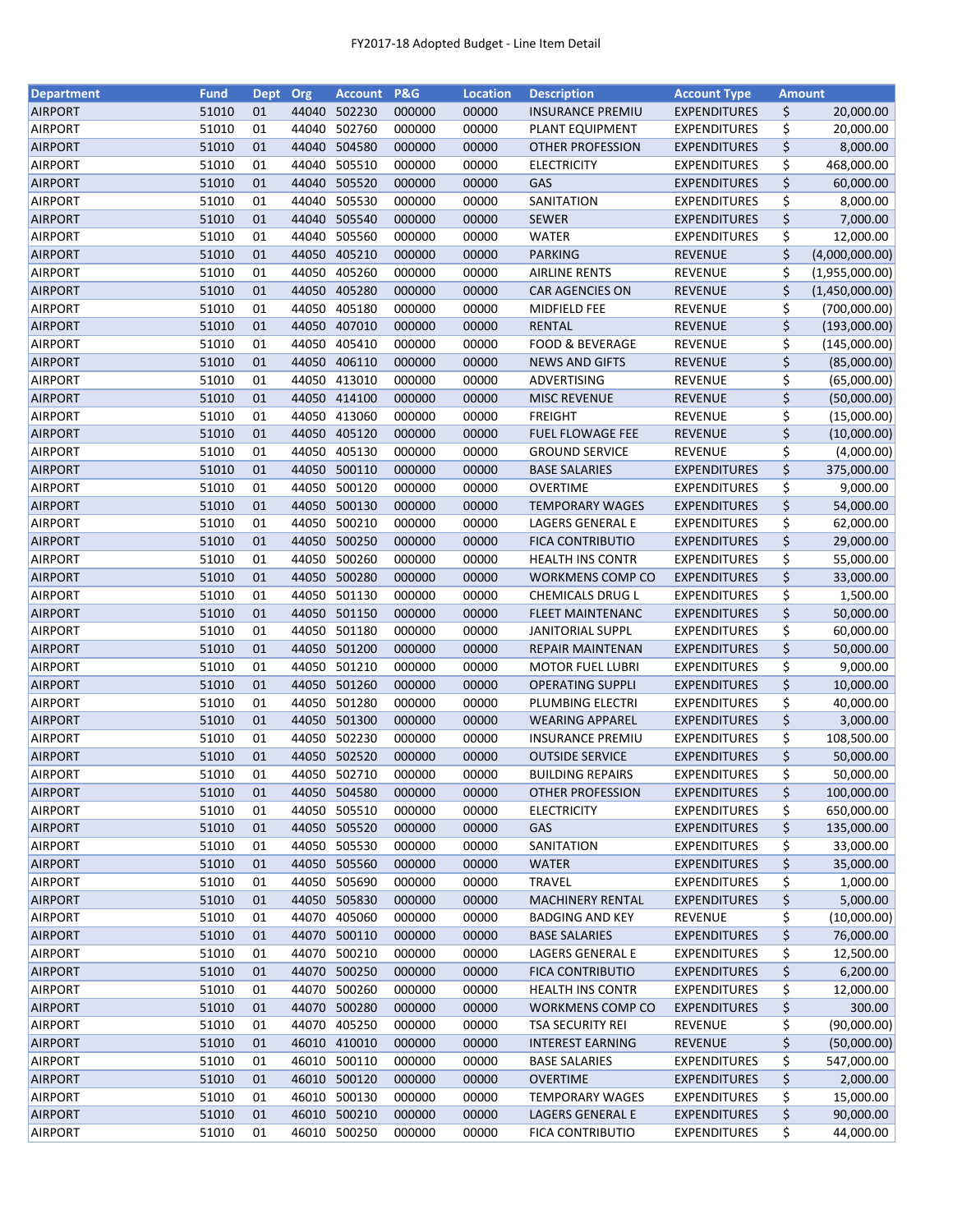| <b>Department</b> | <b>Fund</b> | <b>Dept</b> | Org   | <b>Account</b> | <b>P&amp;G</b> | <b>Location</b> | <b>Description</b>          | <b>Account Type</b> | <b>Amount</b> |                |
|-------------------|-------------|-------------|-------|----------------|----------------|-----------------|-----------------------------|---------------------|---------------|----------------|
| <b>AIRPORT</b>    | 51010       | 01          | 46010 | 500260         | 000000         | 00000           | <b>HEALTH INS CONTR</b>     | <b>EXPENDITURES</b> | \$            | 44,000.00      |
| <b>AIRPORT</b>    | 51010       | 01          | 46010 | 500280         | 000000         | 00000           | <b>WORKMENS COMP CO</b>     | <b>EXPENDITURES</b> | \$            | 5,000.00       |
| <b>AIRPORT</b>    | 51010       | 01          | 46010 | 501190         | 000000         | 00000           | <b>TOOLS &amp; EQUIPMEN</b> | <b>EXPENDITURES</b> | \$            | 1,000.00       |
| <b>AIRPORT</b>    | 51010       | 01          | 46010 | 501210         | 000000         | 00000           | <b>MOTOR FUEL LUBRI</b>     | <b>EXPENDITURES</b> | \$            | 3,500.00       |
| <b>AIRPORT</b>    | 51010       | 01          | 46010 | 501240         | 000000         | 00000           | <b>OFFICE SUPPLIES</b>      | <b>EXPENDITURES</b> | \$            | 4,000.00       |
| <b>AIRPORT</b>    | 51010       | 01          | 46010 | 501260         | 000000         | 00000           | <b>OPERATING SUPPLI</b>     | <b>EXPENDITURES</b> | \$            | 5,500.00       |
| <b>AIRPORT</b>    | 51010       | 01          | 46010 | 501300         | 000000         | 00000           | <b>WEARING APPAREL</b>      | <b>EXPENDITURES</b> | \$            | 1,500.00       |
| <b>AIRPORT</b>    | 51010       | 01          | 46010 | 502010         | 000000         | 00000           | ADVERTISING                 | <b>EXPENDITURES</b> | \$            | 5,000.00       |
| <b>AIRPORT</b>    | 51010       | 01          | 46010 | 502040         | 000000         | 00000           | <b>AUTO ALLOWANCE</b>       | <b>EXPENDITURES</b> | \$            | 4,500.00       |
| <b>AIRPORT</b>    | 51010       | 01          | 46010 | 502290         | 000000         | 00000           | <b>MEMBERSHIP DUES</b>      | <b>EXPENDITURES</b> | \$            | 20,000.00      |
| <b>AIRPORT</b>    | 51010       | 01          |       | 46010 502310   | 000000         | 00000           | <b>MICROGRAPHICS BL</b>     | <b>EXPENDITURES</b> | \$            | 1,000.00       |
| <b>AIRPORT</b>    | 51010       | 01          | 46010 | 502360         | 000000         | 00000           | PHOTO PROCESSING            | <b>EXPENDITURES</b> | \$            | 500.00         |
| <b>AIRPORT</b>    | 51010       | 01          | 46010 | 502370         | 000000         | 00000           | <b>POSTAGE</b>              | <b>EXPENDITURES</b> | \$            | 3,000.00       |
| <b>AIRPORT</b>    | 51010       | 01          | 46010 | 502380         | 000000         | 00000           | PRINTING AND BIN            | <b>EXPENDITURES</b> | \$            | 1,500.00       |
| <b>AIRPORT</b>    | 51010       | 01          | 46010 | 502390         | 000000         | 00000           | PRINT SHOP CHARG            | <b>EXPENDITURES</b> | \$            | 1,000.00       |
| <b>AIRPORT</b>    | 51010       | 01          | 46010 | 502410         | 000000         | 00000           | <b>PUBLICATIONS</b>         | <b>EXPENDITURES</b> | \$            | 6,000.00       |
| <b>AIRPORT</b>    | 51010       | 01          | 46010 | 502750         | 000000         | 00000           | <b>OFFICE EQUIPMENT</b>     | <b>EXPENDITURES</b> | \$            | 1,000.00       |
| <b>AIRPORT</b>    | 51010       | 01          | 46010 | 502780         | 000000         | 00000           | CONTINGENCY                 | <b>EXPENDITURES</b> | \$            | 281,500.00     |
| <b>AIRPORT</b>    | 51010       | 01          |       | 46010 504510   | 000000         | 00000           | AUDITING AND ACC            | <b>EXPENDITURES</b> | \$            | 25,000.00      |
| <b>AIRPORT</b>    | 51010       | 01          | 46010 | 504580         | 000000         | 00000           | OTHER PROFESSION            | <b>EXPENDITURES</b> | \$            | 89,000.00      |
| <b>AIRPORT</b>    | 51010       | 01          | 46010 | 505550         | 000000         | 00000           | <b>TELEPHONE</b>            | <b>EXPENDITURES</b> | \$            | 35,000.00      |
| <b>AIRPORT</b>    | 51010       | 01          | 46010 | 505690         | 000000         | 00000           | <b>TRAVEL</b>               | <b>EXPENDITURES</b> | \$            | 50,000.00      |
| <b>AIRPORT</b>    | 51010       | 01          |       | 46010 505830   | 000000         | 00000           | <b>MACHINERY RENTAL</b>     | <b>EXPENDITURES</b> | \$            | 5,000.00       |
| <b>AIRPORT</b>    | 51010       | 01          | 46010 | 509910         | 000000         | 00000           | <b>TRANSFER TO OTHE</b>     | <b>EXPENDITURES</b> | \$            | 3,900,000.00   |
| <b>AIRPORT</b>    | 51010       | 01          | 46020 | 500110         | 000000         | 00000           | <b>BASE SALARIES</b>        | <b>EXPENDITURES</b> | \$            | 135,000.00     |
| <b>AIRPORT</b>    | 51010       | 01          | 46020 | 500120         | 000000         | 00000           | <b>OVERTIME</b>             | <b>EXPENDITURES</b> | \$            | 1,000.00       |
| <b>AIRPORT</b>    | 51010       | 01          | 46020 | 500210         | 000000         | 00000           | LAGERS GENERAL E            | <b>EXPENDITURES</b> | \$            | 22,000.00      |
| <b>AIRPORT</b>    | 51010       | 01          | 46020 | 500250         | 000000         | 00000           | <b>FICA CONTRIBUTIO</b>     | <b>EXPENDITURES</b> | \$            | 11,000.00      |
| <b>AIRPORT</b>    | 51010       | 01          | 46020 | 500260         | 000000         | 00000           | <b>HEALTH INS CONTR</b>     | <b>EXPENDITURES</b> | \$            | 11,500.00      |
| <b>AIRPORT</b>    | 51010       | 01          | 46020 | 500280         | 000000         | 00000           | WORKMENS COMP CO            | <b>EXPENDITURES</b> | \$            | 2,500.00       |
| <b>AIRPORT</b>    | 51010       | 01          | 46020 | 501190         | 000000         | 00000           | <b>TOOLS &amp; EQUIPMEN</b> | <b>EXPENDITURES</b> | \$            | 750.00         |
| <b>AIRPORT</b>    | 51010       | 01          | 46020 | 501230         | 000000         | 00000           | NON-CAPITAL SOFT            | <b>EXPENDITURES</b> | \$            | 5,000.00       |
| <b>AIRPORT</b>    | 51010       | 01          | 46020 | 501240         | 000000         | 00000           | <b>OFFICE SUPPLIES</b>      | <b>EXPENDITURES</b> | \$            | 1,000.00       |
| <b>AIRPORT</b>    | 51010       | 01          | 46020 | 502410         | 000000         | 00000           | PUBLICATIONS                | <b>EXPENDITURES</b> | \$            | 250.00         |
| <b>AIRPORT</b>    | 51010       | 01          | 46020 | 502760         | 000000         | 00000           | PLANT EQUIPMENT             | <b>EXPENDITURES</b> | \$            | 25,000.00      |
| <b>AIRPORT</b>    | 51010       | 01          | 46020 | 504580         | 000000         | 00000           | OTHER PROFESSION            | <b>EXPENDITURES</b> | \$            | 13,000.00      |
| <b>AIRPORT</b>    | 51010       | 01          | 46020 | 505690         | 000000         | 00000           | <b>TRAVEL</b>               | <b>EXPENDITURES</b> | \$            | 5,000.00       |
| <b>AIRPORT</b>    | 51010       | 01          |       | 46030 500110   | 000000         | 00000           | <b>BASE SALARIES</b>        | <b>EXPENDITURES</b> | \$            | 99,000.00      |
| <b>AIRPORT</b>    | 51010       | 01          |       | 46030 500210   | 000000         | 00000           | LAGERS GENERAL E            | <b>EXPENDITURES</b> | \$            | 16,000.00      |
| <b>AIRPORT</b>    | 51010       | 01          | 46030 | 500250         | 000000         | 00000           | <b>FICA CONTRIBUTIO</b>     | <b>EXPENDITURES</b> | \$            | 8,000.00       |
| <b>AIRPORT</b>    | 51010       | 01          | 46030 | 500260         | 000000         | 00000           | <b>HEALTH INS CONTR</b>     | <b>EXPENDITURES</b> | \$            | 11,500.00      |
| <b>AIRPORT</b>    | 51010       | 01          |       | 46030 500280   | 000000         | 00000           | <b>WORKMENS COMP CO</b>     | <b>EXPENDITURES</b> | \$            | 1,500.00       |
| <b>AIRPORT</b>    | 51010       | 01          |       | 46030 501230   | 000000         | 00000           | NON-CAPITAL SOFT            | <b>EXPENDITURES</b> | \$            | 500.00         |
| <b>AIRPORT</b>    | 51010       | 01          |       | 46030 501240   | 000000         | 00000           | <b>OFFICE SUPPLIES</b>      | <b>EXPENDITURES</b> | \$            | 100.00         |
| <b>AIRPORT</b>    | 51010       | 01          |       | 46030 501260   | 000000         | 00000           | <b>OPERATING SUPPLI</b>     | <b>EXPENDITURES</b> | \$            | 1,400.00       |
| <b>AIRPORT</b>    | 51010       | 01          |       | 46030 502010   | 000000         | 00000           | ADVERTISING                 | <b>EXPENDITURES</b> | \$            | 175,000.00     |
| <b>AIRPORT</b>    | 51010       | 01          |       | 46030 502040   | 000000         | 00000           | <b>AUTO ALLOWANCE</b>       | <b>EXPENDITURES</b> | \$            | 500.00         |
| <b>AIRPORT</b>    | 51010       | 01          |       | 46030 502290   | 000000         | 00000           | <b>MEMBERSHIP DUES</b>      | <b>EXPENDITURES</b> | \$            | 500.00         |
| <b>AIRPORT</b>    | 51010       | 01          |       | 46030 502360   | 000000         | 00000           | PHOTO PROCESSING            | <b>EXPENDITURES</b> | \$            | 1,000.00       |
| <b>AIRPORT</b>    | 51010       | 01          |       | 46030 502370   | 000000         | 00000           | POSTAGE                     | <b>EXPENDITURES</b> | \$            | 1,500.00       |
| <b>AIRPORT</b>    | 51010       | 01          |       | 46030 502390   | 000000         | 00000           | PRINT SHOP CHARG            | <b>EXPENDITURES</b> | \$            | 1,500.00       |
| <b>AIRPORT</b>    | 51010       | 01          | 46030 | 504580         | 000000         | 00000           | OTHER PROFESSION            | <b>EXPENDITURES</b> | \$            | 69,000.00      |
| <b>AIRPORT</b>    | 51010       | 01          | 46030 | 505030         | 000000         | 00000           | <b>BROCHURES-PRINTE</b>     | <b>EXPENDITURES</b> | \$            | 5,000.00       |
| <b>AIRPORT</b>    | 51010       | 01          | 46040 | 407010         | 000000         | 00000           | RENTAL                      | <b>REVENUE</b>      | \$            | (20,000.00)    |
| <b>AIRPORT</b>    | 51030       | 01          |       | 46010 405110   | 000000         | 00000           | <b>CUSTOMER FACILIT</b>     | <b>REVENUE</b>      | \$            | (1,500,000.00) |
| <b>AIRPORT</b>    | 51030       | 01          | 46010 | 406230         | 000000         | 00000           | <b>FUEL SALES - UNL</b>     | REVENUE             | \$            | (600,000.00)   |
| <b>AIRPORT</b>    | 51030       | 01          |       | 46010 410010   | 000000         | 00000           | <b>INTEREST EARNING</b>     | REVENUE             | \$            | (5,000.00)     |
| <b>AIRPORT</b>    | 51030       | 01          |       | 46010 500110   | 000000         | 00000           | <b>BASE SALARIES</b>        | <b>EXPENDITURES</b> | \$            | 50,000.00      |
|                   |             |             |       |                |                |                 |                             |                     |               |                |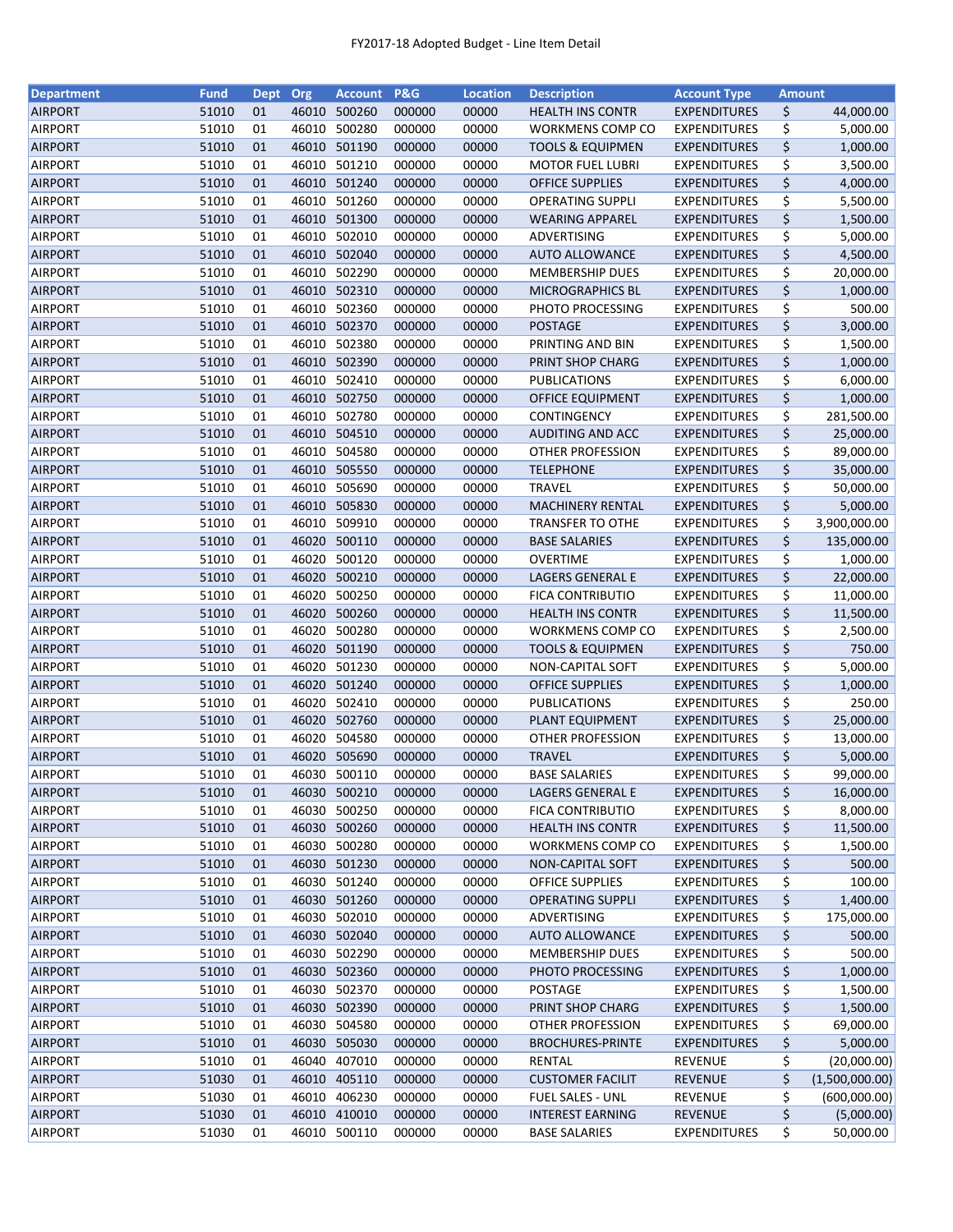| <b>Department</b> | <b>Fund</b> | <b>Dept</b> | Org   | <b>Account</b> | <b>P&amp;G</b>   | <b>Location</b> | <b>Description</b>          | <b>Account Type</b> | <b>Amount</b> |                       |
|-------------------|-------------|-------------|-------|----------------|------------------|-----------------|-----------------------------|---------------------|---------------|-----------------------|
| <b>AIRPORT</b>    | 51030       | 01          | 46010 | 500120         | 000000           | 00000           | <b>OVERTIME</b>             | <b>EXPENDITURES</b> | \$            | 3,000.00              |
| <b>AIRPORT</b>    | 51030       | 01          | 46010 | 500210         | 000000           | 00000           | LAGERS GENERAL E            | <b>EXPENDITURES</b> | \$            | 8,000.00              |
| <b>AIRPORT</b>    | 51030       | 01          | 46010 | 500250         | 000000           | 00000           | <b>FICA CONTRIBUTIO</b>     | <b>EXPENDITURES</b> | \$            | 4,000.00              |
| <b>AIRPORT</b>    | 51030       | 01          | 46010 | 500260         | 000000           | 00000           | <b>HEALTH INS CONTR</b>     | <b>EXPENDITURES</b> | \$            | 6,000.00              |
| <b>AIRPORT</b>    | 51030       | 01          |       | 46010 500280   | 000000           | 00000           | WORKMENS COMP CO            | <b>EXPENDITURES</b> | \$            | 6,500.00              |
| <b>AIRPORT</b>    | 51030       | 01          |       | 46010 501170   | 000000           | 00000           | <b>FUEL PURCHASES</b>       | <b>EXPENDITURES</b> | \$            | 600,000.00            |
| <b>AIRPORT</b>    | 51030       | 01          |       | 46010 501260   | 000000           | 00000           | <b>OPERATING SUPPLI</b>     | <b>EXPENDITURES</b> | \$            | 96,700.00             |
| <b>AIRPORT</b>    | 51030       | 01          | 46010 | 502150         | 000000           | 00000           | DEPRECIATION                | <b>EXPENDITURES</b> | \$            | 150,000.00            |
| <b>AIRPORT</b>    | 51030       | 01          | 46010 | 502230         | 000000           | 00000           | <b>INSURANCE PREMIU</b>     | <b>EXPENDITURES</b> | \$            | 12,000.00             |
| <b>AIRPORT</b>    | 51030       | 01          | 46010 | 505810         | 000000           | 00000           | <b>LAND RENTAL</b>          | <b>EXPENDITURES</b> | \$            | 81,000.00             |
| <b>AIRPORT</b>    | 51030       | 01          |       | 46010 509910   | 000000           | 00000           | <b>TRANSFER TO OTHE</b>     | <b>EXPENDITURES</b> | \$            | 1,087,800.00          |
| <b>AIRPORT</b>    | 51070       | 01          | 46010 | 405220         | 000000           | 00000           | PASSENGER FACILI            | <b>REVENUE</b>      | \$            | (2,100,000.00)        |
| <b>AIRPORT</b>    | 51070       | 01          | 46010 | 509910         | 000000           | 00000           | <b>TRANSFER TO OTHE</b>     | <b>EXPENDITURES</b> | \$            | 2,100,000.00          |
| <b>AIRPORT</b>    | 51080       | 01          | 46010 | 417010         | 000000           | 00000           | <b>TRANSFER FROM OT</b>     | <b>REVENUE</b>      | \$            | (1,087,800.00)        |
| <b>AIRPORT</b>    | 51080       | 01          | 46010 | 509320         | 000000           | 00000           | PRINCIPAL                   | <b>EXPENDITURES</b> | \$            | 300,000.00            |
| <b>AIRPORT</b>    | 51080       | 01          | 46010 | 509340         | 000000           | 00000           | <b>INTEREST</b>             | <b>EXPENDITURES</b> | \$            | 317,585.00            |
| <b>AIRPORT</b>    | 51080       | 01          |       | 46010 509910   | 000000           | 00000           | <b>TRANSFER TO OTHE</b>     | <b>EXPENDITURES</b> | \$            | 470,215.00            |
| <b>AIRPORT</b>    | 51100       | 01          |       | 42010 508170   | 000000           | 00000           | <b>OTHER EQUIPMENT</b>      | <b>EXPENDITURES</b> | \$            | 75,000.00             |
| <b>AIRPORT</b>    | 51100       | 01          |       | 46010 417010   | 000000           | 00000           | TRANSFER FROM OT            | <b>REVENUE</b>      | \$            | (700,000.00)          |
| <b>AIRPORT</b>    | 51100       | 01          |       | 46010 508120   | 000000           | 00000           | <b>MOTOR VEHICLES</b>       | <b>EXPENDITURES</b> | \$            | 155,000.00            |
| <b>AIRPORT</b>    | 51100       | 01          | 46010 | 509320         | 000000           | 00000           | PRINCIPAL                   | <b>EXPENDITURES</b> | \$            | 425,000.00            |
| <b>AIRPORT</b>    | 51100       | 01          | 46020 | 508140         | 000000           | 00000           | <b>COMPUTER HARDWAR</b>     | <b>EXPENDITURES</b> | \$            | 45,000.00             |
| <b>AIRPORT</b>    | 51110       | 01          |       | 46010 417010   | 000000           | 00000           | <b>TRANSFER FROM OT</b>     | <b>REVENUE</b>      | \$            | (470, 215.00)         |
| <b>AIRPORT</b>    | 51110       | 01          | 46010 | 502430         | 000000           | 00000           | RESERVE APPROPRI            | <b>EXPENDITURES</b> | \$            | 420,215.00            |
| <b>AIRPORT</b>    | 51110       | 01          |       | 46010 508170   | 000000           | 00000           | OTHER EQUIPMENT             | <b>EXPENDITURES</b> | \$            | 50,000.00             |
| <b>AIRPORT</b>    | 51130       | 01          | 46010 | 416010         | 000000           | 00000           | <b>FEDERAL GRANT RE</b>     | <b>REVENUE</b>      | \$            | (3,000,000.00)        |
| <b>AIRPORT</b>    | 51130       | 01          | 46010 | 509910         | 000000           | 00000           | <b>TRANSFER TO OTHE</b>     | <b>EXPENDITURES</b> | \$            | 3,000,000.00          |
| <b>AIRPORT</b>    | 51140       | 01          | 46010 | 417010         | 000000           | 00000           | <b>TRANSFER FROM OT</b>     | <b>REVENUE</b>      | \$            | (8, 100, 000.00)      |
| <b>AIRPORT</b>    | 51140       | 01          | 46010 | 410010         | 000000           | 00000           | <b>INTEREST EARNING</b>     | <b>REVENUE</b>      | \$            | (375,000.00)          |
| <b>AIRPORT</b>    | 51140       | 01          | 46010 | 509320         | 000000           | 00000           | PRINCIPAL                   | <b>EXPENDITURES</b> | \$            | 2,825,000.00          |
| <b>AIRPORT</b>    | 51140       | 01          |       | 46010 509340   | 000000           | 00000           | <b>INTEREST</b>             | <b>EXPENDITURES</b> | \$            | 3,564,235.00          |
| <b>AIRPORT</b>    | 51140       | 01          | 46010 | 509910         | 000000           | 00000           | <b>TRANSFER TO OTHE</b>     | <b>EXPENDITURES</b> | \$            | 2,085,765.00          |
| <b>AIRPORT</b>    | 51150       | 01          |       | 46010 417010   | 000000           | 00000           | <b>TRANSFER FROM OT</b>     | <b>REVENUE</b>      | \$            | (2,085,765.00)        |
| <b>AIRPORT</b>    | 51150       | 01          | 46010 | 410010         | 000000           | 00000           | INTEREST EARNING            | REVENUE             | \$            | (100,000.00)          |
| <b>AIRPORT</b>    | 51150       | 01          |       | 46010 502430   | 000000           | 00000           | <b>RESERVE APPROPRI</b>     | <b>EXPENDITURES</b> | \$            | 1,610,765.00          |
| <b>AIRPORT</b>    | 51150       | 01          |       | 46010 509110   | 000000           | 00000           | CONSTRUCTION-CAP            | <b>EXPENDITURES</b> | \$            | 575,000.00            |
| <b>AIRPORT</b>    | 51190       | 01          |       | 46010 509110   | 000000           | 00000           | CONSTRUCTION-CAP            | <b>EXPENDITURES</b> | \$            | 1,400,000.00          |
| <b>AIRPORT</b>    | 51190       | 01          |       | 46010 414080   | 000000           | 00000           | <b>FUND BALANCE APP</b>     | <b>REVENUE</b>      | \$            | (1,400,000.00)        |
| <b>ES</b>         | 53010       | 08          |       | 30010 500110   | 000000           | 00000           | <b>BASE SALARIES</b>        | <b>EXPENDITURES</b> | \$            | 485,413.00            |
| <b>ES</b>         | 53010       |             |       | 500120         |                  |                 | <b>OVERTIME</b>             | <b>EXPENDITURES</b> |               |                       |
| <b>ES</b>         | 53010       | 08<br>08    | 30010 | 30010 500130   | 000000<br>000000 | 00000<br>00000  | <b>TEMPORARY WAGES</b>      | <b>EXPENDITURES</b> | \$            | 6,000.00<br>35,000.00 |
|                   | 53010       |             |       | 30010 500210   | 000000           | 00000           |                             |                     | \$            |                       |
| ES                |             | 08          |       |                |                  |                 | LAGERS GENERAL E            | <b>EXPENDITURES</b> | \$            | 85,805.00             |
| <b>ES</b>         | 53010       | 08          |       | 30010 500250   | 000000           | 00000           | <b>FICA CONTRIBUTIO</b>     | <b>EXPENDITURES</b> | \$            | 40,271.00             |
| <b>ES</b>         | 53010       | 08          |       | 30010 500260   | 000000           | 00000           | <b>HEALTH INS CONTR</b>     | <b>EXPENDITURES</b> | \$            | 47,724.00             |
| <b>ES</b>         | 53010       | 08          |       | 30010 500280   | 000000           | 00000           | WORKMENS COMP CO            | <b>EXPENDITURES</b> | \$            | 10,005.00             |
| <b>ES</b>         | 53010       | 08          |       | 30010 501140   | 000000           | 00000           | <b>CLOTHING ALLOWAN</b>     | <b>EXPENDITURES</b> | \$            | 500.00                |
| <b>ES</b>         | 53010       | 08          |       | 30010 501160   | 000000           | 00000           | <b>FOOD SUPPLIES</b>        | <b>EXPENDITURES</b> | \$            | 2,500.00              |
| <b>ES</b>         | 53010       | 08          |       | 30010 501220   | 000000           | 00000           | NON-CAPITAL COMP            | <b>EXPENDITURES</b> | \$            | 2,000.00              |
| <b>ES</b>         | 53010       | 08          |       | 30010 501230   | 000000           | 00000           | NON-CAPITAL SOFT            | <b>EXPENDITURES</b> | \$            | 7,500.00              |
| <b>ES</b>         | 53010       | 08          |       | 30010 501240   | 000000           | 00000           | <b>OFFICE SUPPLIES</b>      | <b>EXPENDITURES</b> | \$            | 6,000.00              |
| <b>ES</b>         | 53010       | 08          |       | 30010 501300   | 000000           | 00000           | <b>WEARING APPAREL</b>      | <b>EXPENDITURES</b> | \$            | 1,000.00              |
| <b>ES</b>         | 53010       | 08          |       | 30010 502010   | 000000           | 00000           | ADVERTISING                 | <b>EXPENDITURES</b> | \$            | 2,500.00              |
| <b>ES</b>         | 53010       | 08          |       | 30010 502040   | 000000           | 00000           | <b>AUTO ALLOWANCE</b>       | <b>EXPENDITURES</b> | \$            | 4,000.00              |
| ES                | 53010       | 08          |       | 30010 502060   | 000000           | 00000           | <b>BAD DEBTS</b>            | <b>EXPENDITURES</b> | \$            | 75,000.00             |
| <b>ES</b>         | 53010       | 08          |       | 30010 502070   | 000000           | 00000           | <b>BANK CARD &amp; EPAY</b> | <b>EXPENDITURES</b> | \$            | 1,000.00              |
| <b>ES</b>         | 53010       | 08          |       | 30010 502230   | 000000           | 00000           | <b>INSURANCE PREMIU</b>     | <b>EXPENDITURES</b> | \$            | 415,000.00            |
| <b>ES</b>         | 53010       | 08          |       | 30010 502250   | 000000           | 00000           | <b>INTERNET SERVICE</b>     | <b>EXPENDITURES</b> | \$            | 500.00                |
| ES                | 53010       | 08          |       | 30010 502270   | 000000           | 00000           | <b>JUDGMENTS AND CL</b>     | <b>EXPENDITURES</b> | \$            | 15,000.00             |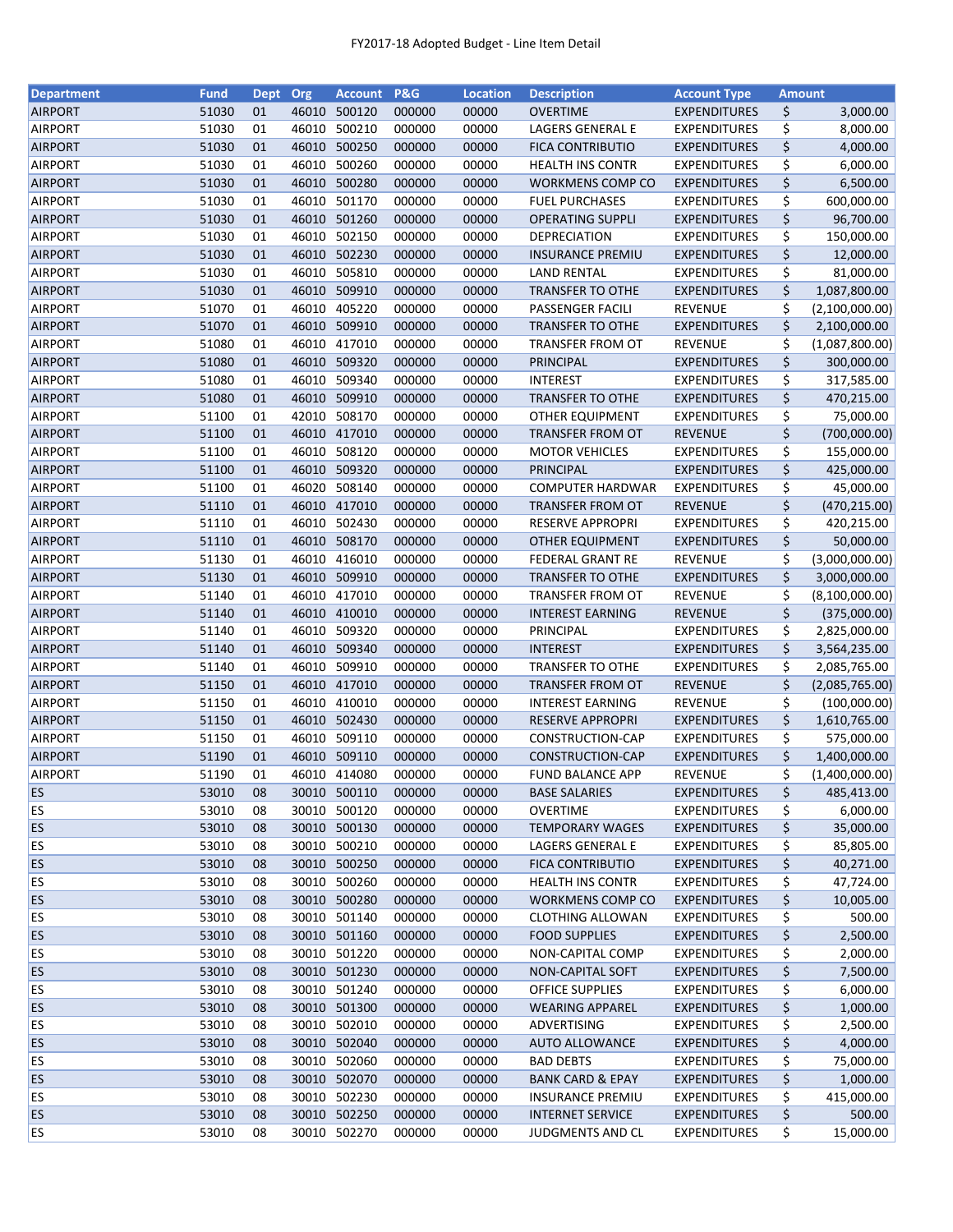| <b>Department</b> | <b>Fund</b> | <b>Dept</b> | Org   | <b>Account</b> | <b>P&amp;G</b> | <b>Location</b> | <b>Description</b>          | <b>Account Type</b> | <b>Amount</b>         |
|-------------------|-------------|-------------|-------|----------------|----------------|-----------------|-----------------------------|---------------------|-----------------------|
| <b>ES</b>         | 53010       | 08          |       | 30010 502320   | 000000         | 00000           | <b>MILEAGE</b>              | <b>EXPENDITURES</b> | \$<br>1,000.00        |
| <b>ES</b>         | 53010       | 08          | 30010 | 502340         | 000000         | 00000           | PARTICIPANT COST            | <b>EXPENDITURES</b> | \$<br>125,000.00      |
| <b>ES</b>         | 53010       | 08          | 30010 | 502370         | 000000         | 00000           | <b>POSTAGE</b>              | <b>EXPENDITURES</b> | \$<br>1,000.00        |
| ES                | 53010       | 08          | 30010 | 502380         | 000000         | 00000           | PRINTING AND BIN            | <b>EXPENDITURES</b> | \$<br>1,500.00        |
| <b>ES</b>         | 53010       | 08          |       | 30010 502390   | 000000         | 00000           | PRINT SHOP CHARG            | <b>EXPENDITURES</b> | \$<br>3,000.00        |
| ES                | 53010       | 08          |       | 30010 502410   | 000000         | 00000           | <b>PUBLICATIONS</b>         | <b>EXPENDITURES</b> | \$<br>1,000.00        |
| <b>ES</b>         | 53010       | 08          |       | 30010 504510   | 000000         | 00000           | <b>AUDITING AND ACC</b>     | <b>EXPENDITURES</b> | \$<br>30,000.00       |
| ES                | 53010       | 08          |       | 30010 504530   | 000000         | 00000           | CONSULTING                  | <b>EXPENDITURES</b> | \$<br>50,000.00       |
| <b>ES</b>         | 53010       | 08          |       | 30010 504580   | 000000         | 00000           | <b>OTHER PROFESSION</b>     | <b>EXPENDITURES</b> | \$<br>1,100,000.00    |
| ES                | 53010       | 08          |       | 30010 504590   | 000000         | 00000           | PROFESSIONAL DEV            | <b>EXPENDITURES</b> | \$<br>2,500.00        |
| <b>ES</b>         | 53010       | 08          |       | 30010 505550   | 000000         | 00000           | <b>TELEPHONE</b>            | <b>EXPENDITURES</b> | \$<br>30,000.00       |
| <b>ES</b>         | 53010       | 08          |       | 30010 505690   | 000000         | 00000           | <b>TRAVEL</b>               | <b>EXPENDITURES</b> | \$<br>20,000.00       |
| <b>ES</b>         | 53010       | 08          |       | 30010 505830   | 000000         | 00000           | <b>MACHINERY RENTAL</b>     | <b>EXPENDITURES</b> | \$<br>10,000.00       |
| ES                | 53010       | 08          |       | 30010 501200   | 000000         | 00000           | <b>REPAIR MAINTENAN</b>     | <b>EXPENDITURES</b> | \$<br>200.00          |
| <b>ES</b>         | 53010       | 08          | 30010 | 502170         | 000000         | 00000           | <b>DOCUMENT RECORDI</b>     | <b>EXPENDITURES</b> | \$<br>5,000.00        |
| ES                | 53010       | 08          | 30010 | 502290         | 000000         | 00000           | <b>MEMBERSHIP DUES</b>      | <b>EXPENDITURES</b> | \$<br>25,000.00       |
| <b>ES</b>         | 53010       | 08          |       | 30010 502310   | 000000         | 00000           | MICROGRAPHICS BL            | <b>EXPENDITURES</b> | \$<br>37,000.00       |
| <b>ES</b>         | 53010       | 08          |       | 30010 505030   | 000000         | 00000           | <b>BROCHURES-PRINTE</b>     | <b>EXPENDITURES</b> | \$<br>2,000.00        |
| <b>ES</b>         | 53010       | 08          |       | 30010 505070   | 000000         | 00000           | PRINT ADVERTISIN            | <b>EXPENDITURES</b> | \$<br>1,000.00        |
| <b>ES</b>         | 53010       | 08          |       | 30010 508210   | 000000         | 00000           | <b>LAND ACQUISITION</b>     | <b>EXPENDITURES</b> | \$<br>25,000.00       |
| <b>ES</b>         | 53010       | 08          |       | 30010 508350   | 000000         | 00000           | <b>CONSULTING</b>           | <b>EXPENDITURES</b> | \$<br>150,000.00      |
| ES                | 53010       | 08          | 30010 | 508570         | 000000         | 00000           | OTHER CHARGES CA            |                     | \$                    |
|                   |             |             |       |                |                |                 |                             | <b>EXPENDITURES</b> | 150,000.00            |
| <b>ES</b>         | 53010       | 08          |       | 30020 413030   | 000000         | 00000           | <b>CHARGE FOR SERVI</b>     | <b>REVENUE</b>      | \$<br>(42,900,000.00) |
| <b>ES</b>         | 53010       | 08          |       | 30020 413070   | 000000         | 00000           | <b>HAULED WASTE CHA</b>     | <b>REVENUE</b>      | \$<br>(900,000.00)    |
| <b>ES</b>         | 53010       | 08          |       | 30020 502430   | 000000         | 00000           | <b>RESERVE APPROPRI</b>     | <b>EXPENDITURES</b> | \$<br>1,223,600.00    |
| ES                | 53010       | 08          |       | 30020 412030   | 000000         | 00000           | <b>USER FEES</b>            | <b>REVENUE</b>      | \$<br>(400,000.00)    |
| <b>ES</b>         | 53010       | 08          |       | 30020 417010   | 000000         | 00000           | TRANSFER FROM OT            | <b>REVENUE</b>      | \$<br>(323,948.00)    |
| ES                | 53010       | 08          | 30020 | 410010         | 000000         | 00000           | <b>INTEREST EARNING</b>     | <b>REVENUE</b>      | \$<br>(425,000.00)    |
| <b>ES</b>         | 53010       | 08          | 30020 | 413120         | 000000         | 00000           | <b>SEWER CONNECTION</b>     | <b>REVENUE</b>      | \$<br>(300,000.00)    |
| ES                | 53010       | 08          | 30020 | 413080         | 000000         | 00000           | <b>INSPECTION</b>           | <b>REVENUE</b>      | \$<br>(50,000.00)     |
| <b>ES</b>         | 53010       | 08          |       | 30020 414100   | 000000         | 00000           | <b>MISC REVENUE</b>         | <b>REVENUE</b>      | \$<br>(26,052.00)     |
| ES                | 53010       | 08          | 30020 | 500110         | 000000         | 00000           | <b>BASE SALARIES</b>        | <b>EXPENDITURES</b> | \$<br>189,853.00      |
| <b>ES</b>         | 53010       | 08          | 30020 | 500120         | 000000         | 00000           | <b>OVERTIME</b>             | <b>EXPENDITURES</b> | \$<br>3,500.00        |
| ES                | 53010       | 08          | 30020 | 500130         | 000000         | 00000           | <b>TEMPORARY WAGES</b>      | <b>EXPENDITURES</b> | \$<br>30,000.00       |
| <b>ES</b>         | 53010       | 08          |       | 30020 500210   | 000000         | 00000           | LAGERS GENERAL E            | <b>EXPENDITURES</b> | \$<br>36,407.00       |
| <b>ES</b>         | 53010       | 08          |       | 30020 500250   | 000000         | 00000           | FICA CONTRIBUTIO            | <b>EXPENDITURES</b> | \$<br>17,087.00       |
| <b>ES</b>         | 53010       | 08          |       | 30020 500260   | 000000         | 00000           | <b>HEALTH INS CONTR</b>     | <b>EXPENDITURES</b> | \$<br>22,989.00       |
| ES                | 53010       | 08          |       | 30020 500280   | 000000         | 00000           | <b>WORKMENS COMP CO</b>     | <b>EXPENDITURES</b> | \$<br>4,624.00        |
| <b>ES</b>         | 53010       | 08          |       | 30020 501140   | 000000         | 00000           | <b>CLOTHING ALLOWAN</b>     | <b>EXPENDITURES</b> | \$<br>500.00          |
| <b>ES</b>         | 53010       | 08          | 30020 | 501160         | 000000         | 00000           | <b>FOOD SUPPLIES</b>        | <b>EXPENDITURES</b> | \$<br>2,000.00        |
| <b>ES</b>         | 53010       | 08          |       | 30020 501220   | 000000         | 00000           | NON-CAPITAL COMP            | <b>EXPENDITURES</b> | \$<br>1,500.00        |
| <b>ES</b>         | 53010       | 08          |       | 30020 501230   | 000000         | 00000           | <b>NON-CAPITAL SOFT</b>     | <b>EXPENDITURES</b> | \$<br>5,000.00        |
| <b>ES</b>         | 53010       | 08          |       | 30020 501240   | 000000         | 00000           | <b>OFFICE SUPPLIES</b>      | <b>EXPENDITURES</b> | \$<br>6,000.00        |
| ES                | 53010       | 08          |       | 30020 501260   | 000000         | 00000           | <b>OPERATING SUPPLI</b>     | <b>EXPENDITURES</b> | \$<br>1,500.00        |
| <b>ES</b>         | 53010       | 08          |       | 30020 501300   | 000000         | 00000           | <b>WEARING APPAREL</b>      | <b>EXPENDITURES</b> | \$<br>800.00          |
| <b>ES</b>         | 53010       | 08          |       | 30020 502010   | 000000         | 00000           | ADVERTISING                 | <b>EXPENDITURES</b> | \$<br>5,000.00        |
| <b>ES</b>         | 53010       | 08          |       | 30020 502040   | 000000         | 00000           | <b>AUTO ALLOWANCE</b>       | <b>EXPENDITURES</b> | \$<br>6,000.00        |
| ES                | 53010       | 08          |       | 30020 502070   | 000000         | 00000           | <b>BANK CARD &amp; EPAY</b> | <b>EXPENDITURES</b> | \$<br>1,700.00        |
| <b>ES</b>         | 53010       | 08          |       | 30020 502170   | 000000         | 00000           | <b>DOCUMENT RECORDI</b>     | <b>EXPENDITURES</b> | \$<br>4,000.00        |
| ES                | 53010       | 08          |       | 30020 502250   | 000000         | 00000           | <b>INTERNET SERVICE</b>     | <b>EXPENDITURES</b> | \$<br>500.00          |
| <b>ES</b>         | 53010       | 08          |       | 30020 502290   | 000000         | 00000           | <b>MEMBERSHIP DUES</b>      | <b>EXPENDITURES</b> | \$<br>1,250.00        |
| <b>ES</b>         | 53010       | 08          |       | 30020 502100   | 000000         | 00000           | <b>COMMUNICATION AL</b>     | <b>EXPENDITURES</b> | \$<br>500.00          |
| <b>ES</b>         | 53010       | 08          | 30020 | 502750         | 000000         | 00000           | <b>OFFICE EQUIPMENT</b>     | <b>EXPENDITURES</b> | \$<br>2,000.00        |
| <b>ES</b>         | 53010       | 08          | 30020 | 504580         | 000000         | 00000           | <b>OTHER PROFESSION</b>     | <b>EXPENDITURES</b> | \$<br>75,000.00       |
| <b>ES</b>         | 53010       | 08          |       | 30020 504590   | 000000         | 00000           | PROFESSIONAL DEV            | <b>EXPENDITURES</b> | \$<br>2,500.00        |
| <b>ES</b>         | 53010       |             |       | 30020 504620   | 000000         |                 |                             | <b>EXPENDITURES</b> | \$                    |
|                   |             | 08          |       |                |                | 00000           | SPECIALTY SERVIC            |                     | 300,000.00            |
| <b>ES</b>         | 53010       | 08          |       | 30020 505060   | 000000         | 00000           | OTHER ADVERTISIN            | <b>EXPENDITURES</b> | \$<br>2,000.00        |
| <b>ES</b>         | 53010       | 08          |       | 30020 505070   | 000000         | 00000           | PRINT ADVERTISIN            | <b>EXPENDITURES</b> | \$<br>1,000.00        |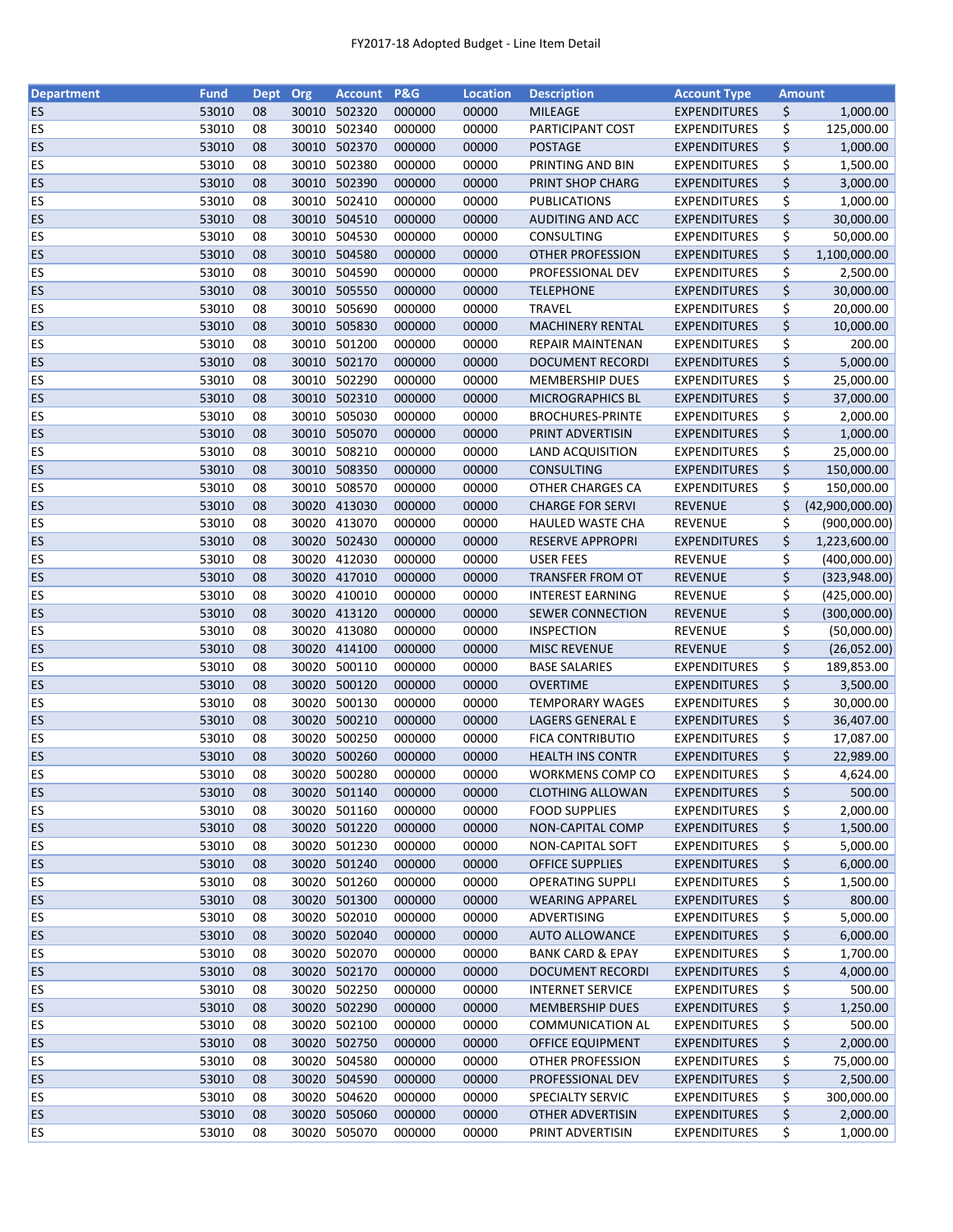| <b>Department</b>      | <b>Fund</b>    | Dept     | Org            | <b>Account</b>   | <b>P&amp;G</b>   | <b>Location</b> | <b>Description</b>                        | <b>Account Type</b>                        |          | <b>Amount</b>  |
|------------------------|----------------|----------|----------------|------------------|------------------|-----------------|-------------------------------------------|--------------------------------------------|----------|----------------|
| <b>ES</b>              | 53010          | 08       |                | 30020 505510     | 000000           | 00000           | <b>ELECTRICITY</b>                        | <b>EXPENDITURES</b>                        | \$       | 1,000.00       |
| ES                     | 53010          | 08       | 30020          | 505550           | 000000           | 00000           | <b>TELEPHONE</b>                          | <b>EXPENDITURES</b>                        | \$       | 500.00         |
| <b>ES</b>              | 53010          | 08       | 30020          | 505690           | 000000           | 00000           | <b>TRAVEL</b>                             | <b>EXPENDITURES</b>                        | \$       | 15,000.00      |
| ES                     | 53010          | 08       |                | 30020 505830     | 000000           | 00000           | <b>MACHINERY RENTAL</b>                   | <b>EXPENDITURES</b>                        | \$       | 750.00         |
| <b>ES</b>              | 53010          | 08       |                | 30020 509910     | 000000           | 00000           | <b>TRANSFER TO OTHE</b>                   | <b>EXPENDITURES</b>                        | \$       | 13,119,684.00  |
| ES                     | 53010          | 08       |                | 30020 414110     | 000000           | 00000           | REIMBURSEMENTS                            | <b>REVENUE</b>                             | \$       | (125,000.00)   |
| ES                     | 53010          | 08       | 30020          | 502430           | 000000           | 00000           | <b>RESERVE APPROPRI</b>                   | <b>EXPENDITURES</b>                        | \$       | (1,064,725.00) |
| ES                     | 53010          | 08       | 30030          | 504580           | 000000           | 00000           | OTHER PROFESSION                          | <b>EXPENDITURES</b>                        | \$       | 20,000.00      |
| <b>ES</b>              | 53010          | 08       |                | 30040 500110     | 000000           | 00000           | <b>BASE SALARIES</b>                      | <b>EXPENDITURES</b>                        | \$       | 154,764.00     |
| <b>ES</b>              | 53010          | 08       |                | 30040 500130     | 000000           | 00000           | <b>TEMPORARY WAGES</b>                    | <b>EXPENDITURES</b>                        | \$       | 54,000.00      |
| <b>ES</b>              | 53010          | 08       |                | 30040 500210     | 000000           | 00000           | LAGERS GENERAL E                          | <b>EXPENDITURES</b>                        | \$       | 34,354.00      |
| ES                     | 53010          | 08       | 30040          | 500250           | 000000           | 00000           | FICA CONTRIBUTIO                          | <b>EXPENDITURES</b>                        | \$       | 16,123.00      |
| ES                     | 53010          | 08       | 30040          | 500260           | 000000           | 00000           | <b>HEALTH INS CONTR</b>                   | <b>EXPENDITURES</b>                        | \$       | 23,280.00      |
| ES                     | 53010          | 08       | 30040          | 500280           | 000000           | 00000           | WORKMENS COMP CO                          | <b>EXPENDITURES</b>                        | \$       | 6,331.00       |
| ES                     | 53010          | 08       | 30040          | 501140           | 000000           | 00000           | <b>CLOTHING ALLOWAN</b>                   | <b>EXPENDITURES</b>                        | \$       | 4,480.00       |
| ES                     | 53010          | 08       | 30040          | 501170           | 000000           | 00000           | <b>FUEL PURCHASES</b>                     | <b>EXPENDITURES</b>                        | \$       | 4,000.00       |
| <b>ES</b>              | 53010          | 08       |                | 30040 501190     | 000000           | 00000           | <b>TOOLS &amp; EQUIPMEN</b>               | <b>EXPENDITURES</b>                        | \$       | 12,900.00      |
| ES                     | 53010          | 08       | 30040          | 501240           | 000000           | 00000           | <b>OFFICE SUPPLIES</b>                    | <b>EXPENDITURES</b>                        | \$       | 750.00         |
| ES                     | 53010          | 08       |                | 30040 501260     | 000000           | 00000           | <b>OPERATING SUPPLI</b>                   | <b>EXPENDITURES</b>                        | \$       | 70,500.00      |
| ES                     | 53010          | 08       |                | 30040 501290     | 000000           | 00000           | <b>SAFETY ITEMS</b>                       | <b>EXPENDITURES</b>                        | \$       | 800.00         |
| <b>ES</b>              | 53010          | 08       |                | 30040 502290     | 000000           | 00000           | <b>MEMBERSHIP DUES</b>                    | <b>EXPENDITURES</b>                        | \$       | 300.00         |
| ES                     | 53010          | 08       |                | 30040 502370     | 000000           | 00000           | POSTAGE                                   | <b>EXPENDITURES</b>                        | \$       | 500.00         |
| <b>ES</b>              | 53010          | 08       |                | 30040 502390     | 000000           | 00000           | PRINT SHOP CHARG                          | <b>EXPENDITURES</b>                        | \$       | 600.00         |
| ES                     | 53010          | 08       | 30040          | 502440           | 000000           | 00000           | SERVICE CENTER C                          | <b>EXPENDITURES</b>                        | \$       | 2,000.00       |
| <b>ES</b>              | 53010          | 08       | 30040          | 502450           | 000000           | 00000           | <b>STATE FEES</b>                         | <b>EXPENDITURES</b>                        | \$       | 2,800.00       |
| <b>ES</b>              | 53010          | 08       | 30040          | 504580           | 000000           | 00000           | <b>OTHER PROFESSION</b>                   | <b>EXPENDITURES</b>                        | \$       | 250,000.00     |
| <b>ES</b>              | 53010          | 08       | 30040          | 504590           | 000000           | 00000           | PROFESSIONAL DEV                          | <b>EXPENDITURES</b>                        | \$       | 3,400.00       |
| ES                     | 53010          | 08       | 30040          | 505550           | 000000           | 00000           | <b>TELEPHONE</b>                          | <b>EXPENDITURES</b>                        |          |                |
|                        |                |          |                |                  |                  |                 |                                           |                                            | \$       | 3,900.00       |
| <b>ES</b>              | 53010          | 08       |                | 30040 505690     | 000000           | 00000           | <b>TRAVEL</b>                             | <b>EXPENDITURES</b>                        | \$       | 13,900.00      |
| <b>ES</b><br><b>ES</b> | 53010<br>53010 | 08<br>08 | 30040<br>30040 | 505830<br>508120 | 000000<br>000000 | 00000<br>00000  | MACHINERY RENTAL<br><b>MOTOR VEHICLES</b> | <b>EXPENDITURES</b><br><b>EXPENDITURES</b> | \$<br>\$ | 10,020.00      |
|                        |                |          |                | 500120           |                  |                 |                                           |                                            |          | 87,000.00      |
| <b>ES</b>              | 53010          | 08       | 30040          |                  | 000000           | 00000           | <b>OVERTIME</b>                           | <b>EXPENDITURES</b>                        | \$       | 2,000.00       |
| <b>ES</b>              | 53010          | 08       | 30040          | 501300<br>508170 | 000000           | 00000           | <b>WEARING APPAREL</b>                    | <b>EXPENDITURES</b>                        | \$       | 5,100.00       |
| ES                     | 53010          | 08       | 30040          |                  | 000000           | 00000           | OTHER EQUIPMENT                           | <b>EXPENDITURES</b>                        | \$       | 212,000.00     |
| <b>ES</b>              | 53010          | 08       |                | 30040 500110     | 000000           | 00000           | <b>BASE SALARIES</b>                      | <b>EXPENDITURES</b>                        | \$       | 63,250.00      |
| <b>ES</b>              | 53010          | 08       |                | 30040 500110     | 000000           | 00000           | <b>BASE SALARIES</b>                      | <b>EXPENDITURES</b>                        | \$       | 182,500.00     |
| <b>ES</b>              | 53010          | 08       |                | 30040 500110     | 000000           | 00000           | <b>BASE SALARIES</b>                      | <b>EXPENDITURES</b>                        | \$       | 202,125.00     |
| ES                     | 53010          | 08       |                | 30040 500110     | 000000           | 00000           | <b>BASE SALARIES</b>                      | <b>EXPENDITURES</b>                        | \$       | 86,350.00      |
| <b>ES</b>              | 53010          | 08       |                | 30510 500110     | 000000           | 00000           | <b>BASE SALARIES</b>                      | <b>EXPENDITURES</b>                        | \$       | 647,261.00     |
| ES                     | 53010          | 08       | 30510          | 500120           | 000000           | 00000           | OVERTIME                                  | <b>EXPENDITURES</b>                        | \$       | 12,000.00      |
| <b>ES</b>              | 53010          | 08       |                | 30510 500210     | 000000           | 00000           | <b>LAGERS GENERAL E</b>                   | <b>EXPENDITURES</b>                        | \$       | 113,980.00     |
| <b>ES</b>              | 53010          | 08       |                | 30510 500250     | 000000           | 00000           | FICA CONTRIBUTIO                          | <b>EXPENDITURES</b>                        | \$       | 53,493.00      |
| <b>ES</b>              | 53010          | 08       |                | 30510 500260     | 000000           | 00000           | <b>HEALTH INS CONTR</b>                   | <b>EXPENDITURES</b>                        | \$       | 74,496.00      |
| <b>ES</b>              | 53010          | 08       |                | 30510 500280     | 000000           | 00000           | WORKMENS COMP CO                          | <b>EXPENDITURES</b>                        | \$       | 17,429.00      |
| <b>ES</b>              | 53010          | 08       |                | 30510 501110     | 000000           | 00000           | <b>BUILDING MATERIA</b>                   | <b>EXPENDITURES</b>                        | \$       | 1,000.00       |
| ES                     | 53010          | 08       |                | 30510 501140     | 000000           | 00000           | <b>CLOTHING ALLOWAN</b>                   | <b>EXPENDITURES</b>                        | \$       | 1,600.00       |
| <b>ES</b>              | 53010          | 08       |                | 30510 501160     | 000000           | 00000           | <b>FOOD SUPPLIES</b>                      | <b>EXPENDITURES</b>                        | \$       | 10,000.00      |
| <b>ES</b>              | 53010          | 08       |                | 30510 501170     | 000000           | 00000           | <b>FUEL PURCHASES</b>                     | <b>EXPENDITURES</b>                        | \$       | 2,000.00       |
| <b>ES</b>              | 53010          | 08       |                | 30510 501180     | 000000           | 00000           | <b>JANITORIAL SUPPL</b>                   | <b>EXPENDITURES</b>                        | \$       | 5,000.00       |
| <b>ES</b>              | 53010          | 08       |                | 30510 501190     | 000000           | 00000           | <b>TOOLS &amp; EQUIPMEN</b>               | <b>EXPENDITURES</b>                        | \$       | 500.00         |
| <b>ES</b>              | 53010          | 08       |                | 30510 501200     | 000000           | 00000           | <b>REPAIR MAINTENAN</b>                   | <b>EXPENDITURES</b>                        | \$       | 8,000.00       |
| <b>ES</b>              | 53010          | 08       |                | 30510 501220     | 000000           | 00000           | NON-CAPITAL COMP                          | <b>EXPENDITURES</b>                        | \$       | 5,000.00       |
| <b>ES</b>              | 53010          | 08       |                | 30510 501230     | 000000           | 00000           | NON-CAPITAL SOFT                          | <b>EXPENDITURES</b>                        | \$       | 20,000.00      |
| <b>ES</b>              | 53010          | 08       |                | 30510 501240     | 000000           | 00000           | <b>OFFICE SUPPLIES</b>                    | <b>EXPENDITURES</b>                        | \$       | 6,000.00       |
| <b>ES</b>              | 53010          | 08       |                | 30510 501260     | 000000           | 00000           | <b>OPERATING SUPPLI</b>                   | <b>EXPENDITURES</b>                        | \$       | 12,000.00      |
| <b>ES</b>              | 53010          | 08       |                | 30510 501280     | 000000           | 00000           | PLUMBING ELECTRI                          | <b>EXPENDITURES</b>                        | \$       | 1,000.00       |
| <b>ES</b>              | 53010          | 08       |                | 30510 501290     | 000000           | 00000           | <b>SAFETY ITEMS</b>                       | <b>EXPENDITURES</b>                        | \$       | 6,000.00       |
| <b>ES</b>              | 53010          | 08       |                | 30510 501300     | 000000           | 00000           | <b>WEARING APPAREL</b>                    | <b>EXPENDITURES</b>                        | \$       | 5,000.00       |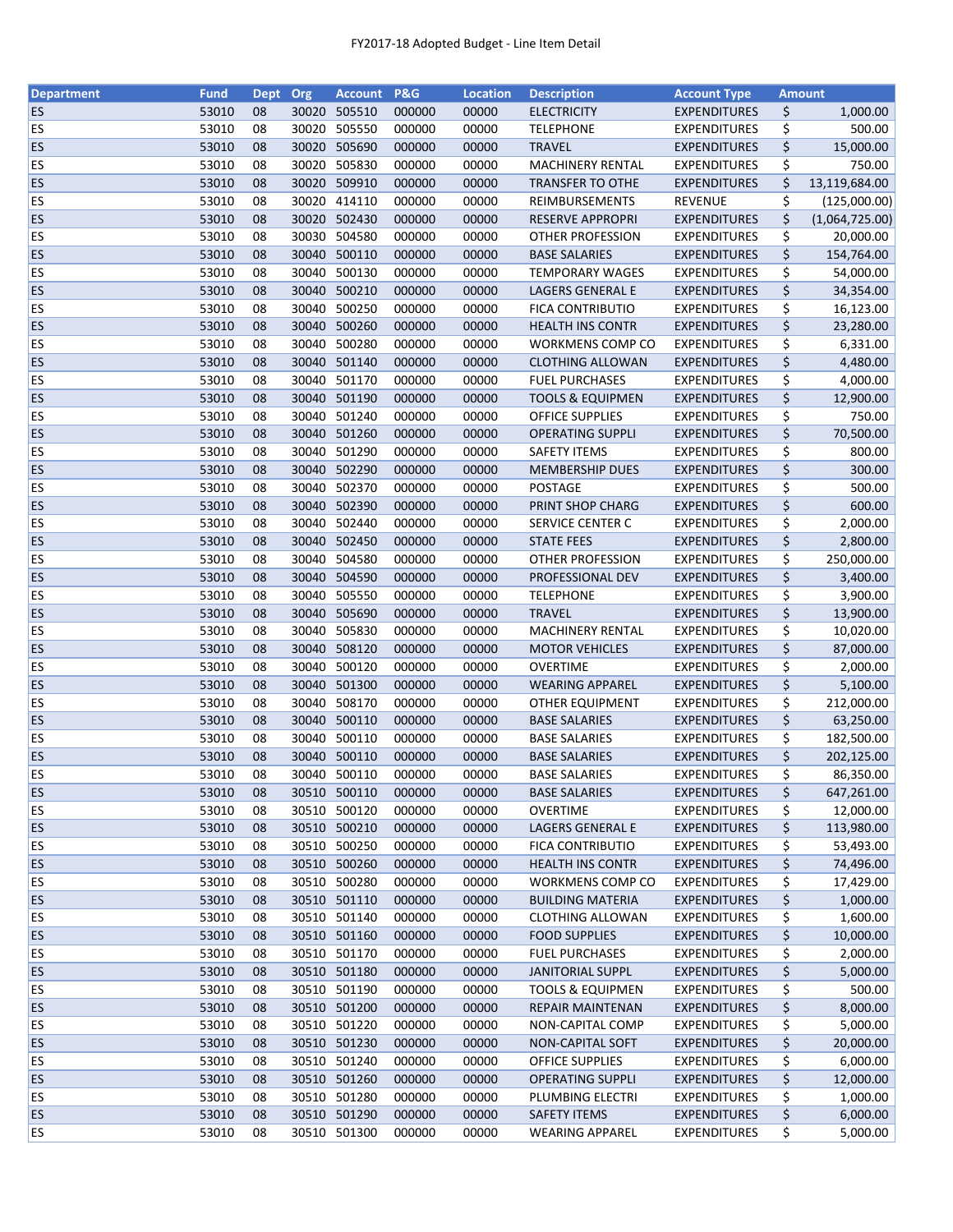| <b>Department</b> | <b>Fund</b> | Dept Org |       | <b>Account</b> | <b>P&amp;G</b> | <b>Location</b> | <b>Description</b>          | <b>Account Type</b> | <b>Amount</b> |              |
|-------------------|-------------|----------|-------|----------------|----------------|-----------------|-----------------------------|---------------------|---------------|--------------|
| ES                | 53010       | 08       |       | 30510 502010   | 000000         | 00000           | ADVERTISING                 | <b>EXPENDITURES</b> | \$            | 5,000.00     |
| ES                | 53010       | 08       | 30510 | 502040         | 000000         | 00000           | <b>AUTO ALLOWANCE</b>       | <b>EXPENDITURES</b> | \$            | 1,000.00     |
| ES                | 53010       | 08       |       | 30510 502290   | 000000         | 00000           | <b>MEMBERSHIP DUES</b>      | <b>EXPENDITURES</b> | \$            | 5,000.00     |
| ES                | 53010       | 08       |       | 30510 502370   | 000000         | 00000           | <b>POSTAGE</b>              | <b>EXPENDITURES</b> | \$            | 3,000.00     |
| ES                | 53010       | 08       |       | 30510 502390   | 000000         | 00000           | PRINT SHOP CHARG            | <b>EXPENDITURES</b> | \$            | 3,200.00     |
| ES                | 53010       | 08       |       | 30510 502410   | 000000         | 00000           | <b>PUBLICATIONS</b>         | <b>EXPENDITURES</b> | \$            | 1,000.00     |
| <b>ES</b>         | 53010       | 08       |       | 30510 502440   | 000000         | 00000           | <b>SERVICE CENTER C</b>     | <b>EXPENDITURES</b> | \$            | 10,000.00    |
| ES                | 53010       | 08       |       | 30510 502710   | 000000         | 00000           | <b>BUILDING REPAIRS</b>     | <b>EXPENDITURES</b> | \$            | 25,000.00    |
| <b>ES</b>         | 53010       | 08       |       | 30510 502750   | 000000         | 00000           | OFFICE EQUIPMENT            | <b>EXPENDITURES</b> | \$            | 3,000.00     |
| ES                | 53010       | 08       |       | 30510 504580   | 000000         | 00000           | OTHER PROFESSION            | <b>EXPENDITURES</b> | \$            | 140,000.00   |
| <b>ES</b>         | 53010       | 08       |       | 30510 504590   | 000000         | 00000           | PROFESSIONAL DEV            | <b>EXPENDITURES</b> | \$            | 10,000.00    |
| ES                | 53010       | 08       |       | 30510 505550   | 000000         | 00000           | <b>TELEPHONE</b>            | <b>EXPENDITURES</b> | \$            | 30,000.00    |
| ES                | 53010       | 08       |       | 30510 505560   | 000000         | 00000           | <b>WATER</b>                | <b>EXPENDITURES</b> | \$            | 300.00       |
| ES                | 53010       | 08       | 30510 | 505690         | 000000         | 00000           | <b>TRAVEL</b>               | <b>EXPENDITURES</b> | \$            | 30,000.00    |
| ES                | 53010       | 08       | 30510 | 505830         | 000000         | 00000           | MACHINERY RENTAL            | <b>EXPENDITURES</b> | \$            | 20,000.00    |
| ES                | 53010       | 08       | 30510 | 508110         | 000000         | 00000           | <b>OFFICE FURNITURE</b>     | <b>EXPENDITURES</b> | \$            | 20,000.00    |
| ES                | 53010       | 08       |       | 30510 508170   | 000000         | 00000           | <b>OTHER EQUIPMENT</b>      | <b>EXPENDITURES</b> | \$            | 10,000.00    |
| ES                | 53010       | 08       |       | 30510 508350   | 000000         | 00000           | <b>CONSULTING</b>           | <b>EXPENDITURES</b> | \$            | 10,000.00    |
| <b>ES</b>         | 53010       | 08       |       | 30510 500130   | 000000         | 00000           | <b>TEMPORARY WAGES</b>      | <b>EXPENDITURES</b> | \$            | 40,000.00    |
| ES                | 53010       | 08       |       | 30510 502100   | 000000         | 00000           | <b>COMMUNICATION AL</b>     | <b>EXPENDITURES</b> | \$            | 500.00       |
| <b>ES</b>         | 53010       | 08       |       | 30510 502220   | 000000         | 00000           | <b>FREIGHT</b>              | <b>EXPENDITURES</b> | \$            | 500.00       |
| <b>ES</b>         | 53010       | 08       |       | 30510 505030   | 000000         | 00000           | <b>BROCHURES-PRINTE</b>     | <b>EXPENDITURES</b> | \$            | 500.00       |
| ES                | 53010       | 08       |       | 30510 505850   | 000000         | 00000           | <b>CLOTHING LINENS</b>      | <b>EXPENDITURES</b> | \$            | 10,000.00    |
| ES                | 53010       | 08       |       | 30510 508120   | 000000         | 00000           | <b>MOTOR VEHICLES</b>       | <b>EXPENDITURES</b> | \$            | 35,000.00    |
| ES                | 53010       | 08       |       | 30510 508160   | 000000         | 00000           | <b>COMPUTER SOFTWAR</b>     | <b>EXPENDITURES</b> | \$            | 20,000.00    |
| ES                | 53010       | 08       |       | 30520 500110   | 000000         | 00000           | <b>BASE SALARIES</b>        | <b>EXPENDITURES</b> | \$            | 371,001.00   |
| ES                | 53010       | 08       | 30520 | 500120         | 000000         | 00000           | <b>OVERTIME</b>             | <b>EXPENDITURES</b> | \$            | 55,000.00    |
| ES                | 53010       | 08       | 30520 | 500210         | 000000         | 00000           | LAGERS GENERAL E            | <b>EXPENDITURES</b> | \$            | 77,588.00    |
| ES                | 53010       | 08       |       | 30520 500250   | 000000         | 00000           | <b>FICA CONTRIBUTIO</b>     | <b>EXPENDITURES</b> | \$            | 36,415.00    |
| ES                | 53010       | 08       | 30520 | 500260         | 000000         | 00000           | <b>HEALTH INS CONTR</b>     | <b>EXPENDITURES</b> | \$            | 64,020.00    |
| ES                | 53010       | 08       |       | 30520 500280   | 000000         | 00000           | WORKMENS COMP CO            | <b>EXPENDITURES</b> | \$            | 32,433.00    |
| ES                | 53010       | 08       |       | 30520 501140   | 000000         | 00000           | <b>CLOTHING ALLOWAN</b>     | <b>EXPENDITURES</b> | \$            | 3,000.00     |
| <b>ES</b>         | 53010       | 08       |       | 30520 501170   | 000000         | 00000           | <b>FUEL PURCHASES</b>       | <b>EXPENDITURES</b> | \$            | 40,000.00    |
| <b>ES</b>         | 53010       | 08       |       | 30520 501190   | 000000         | 00000           | <b>TOOLS &amp; EQUIPMEN</b> | <b>EXPENDITURES</b> | \$            | 7,000.00     |
| <b>ES</b>         | 53010       | 08       |       | 30520 501200   | 000000         | 00000           | <b>REPAIR MAINTENAN</b>     | <b>EXPENDITURES</b> | \$            | 130,000.00   |
| ES                | 53010       | 08       |       | 30520 501240   | 000000         | 00000           | <b>OFFICE SUPPLIES</b>      | <b>EXPENDITURES</b> | \$            | 500.00       |
| ES                | 53010       | 08       |       | 30520 501260   | 000000         | 00000           | <b>OPERATING SUPPLI</b>     | <b>EXPENDITURES</b> | \$            | 10,000.00    |
| ES                | 53010       | 08       |       | 30520 501290   | 000000         | 00000           | <b>SAFETY ITEMS</b>         | <b>EXPENDITURES</b> | \$            | 5,000.00     |
| ES                | 53010       | 08       |       | 30520 502440   | 000000         | 00000           | SERVICE CENTER C            | <b>EXPENDITURES</b> | \$            | 100,000.00   |
| <b>ES</b>         | 53010       | 08       | 30520 | 504580         | 000000         | 00000           | OTHER PROFESSION            | <b>EXPENDITURES</b> | \$            | 200,000.00   |
| <b>ES</b>         | 53010       | 08       |       | 30520 505550   | 000000         | 00000           | <b>TELEPHONE</b>            | <b>EXPENDITURES</b> | \$            | 1,000.00     |
| <b>ES</b>         | 53010       | 08       |       | 30520 505560   | 000000         | 00000           | WATER                       | <b>EXPENDITURES</b> | \$            | 4,000.00     |
| ES                | 53010       | 08       |       | 30520 508120   | 000000         | 00000           | <b>MOTOR VEHICLES</b>       | <b>EXPENDITURES</b> | \$            | 1,020,000.00 |
| ES                | 53010       | 08       |       | 30520 508170   | 000000         | 00000           | <b>OTHER EQUIPMENT</b>      | <b>EXPENDITURES</b> | \$            | 200,000.00   |
| ES                | 53010       | 08       |       | 30520 500130   | 000000         | 00000           | <b>TEMPORARY WAGES</b>      | <b>EXPENDITURES</b> | \$            | 50,000.00    |
| ES                | 53010       | 08       |       | 30520 502050   | 000000         | 00000           | <b>BACKGROUND CHECKS</b>    | <b>EXPENDITURES</b> | \$            | 500.00       |
| <b>ES</b>         | 53010       | 08       |       | 30520 502220   | 000000         | 00000           | <b>FREIGHT</b>              | <b>EXPENDITURES</b> | \$            | 500.00       |
| <b>ES</b>         | 53010       | 08       |       | 30520 504570   | 000000         | 00000           | <b>MEDICAL SERVICES</b>     | <b>EXPENDITURES</b> | \$            | 500.00       |
| <b>ES</b>         | 53010       | 08       |       | 30520 505530   | 000000         | 00000           | SANITATION                  | <b>EXPENDITURES</b> | \$            | 500.00       |
| ES                | 53010       | 08       |       | 30520 505690   | 000000         | 00000           | <b>TRAVEL</b>               | <b>EXPENDITURES</b> | \$            | 1,000.00     |
| <b>ES</b>         | 53010       | 08       |       | 30520 500110   | 000000         | 00000           | <b>BASE SALARIES</b>        | <b>EXPENDITURES</b> | \$            | 212,000.00   |
| <b>ES</b>         | 53010       | 08       | 30530 | 500110         | 000000         | 00000           | <b>BASE SALARIES</b>        | <b>EXPENDITURES</b> | \$            | 509,827.00   |
| <b>ES</b>         | 53010       | 08       | 30530 | 500120         | 000000         | 00000           | <b>OVERTIME</b>             | <b>EXPENDITURES</b> | \$            | 50,000.00    |
| <b>ES</b>         | 53010       | 08       |       | 30530 500210   | 000000         | 00000           | LAGERS GENERAL E            | <b>EXPENDITURES</b> | \$            | 104,292.00   |
| <b>ES</b>         | 53010       | 08       |       | 30530 500250   | 000000         | 00000           | <b>FICA CONTRIBUTIO</b>     | <b>EXPENDITURES</b> | \$            | 48,947.00    |
| <b>ES</b>         | 53010       | 08       |       | 30530 500260   | 000000         | 00000           | HEALTH INS CONTR            | <b>EXPENDITURES</b> | \$            | 93,120.00    |
| ES                | 53010       | 08       |       | 30530 500280   | 000000         | 00000           | WORKMENS COMP CO            | <b>EXPENDITURES</b> | \$            | 69,489.00    |
| <b>ES</b>         | 53010       | 08       |       | 30530 501140   | 000000         | 00000           | <b>CLOTHING ALLOWAN</b>     | <b>EXPENDITURES</b> | \$            | 5,000.00     |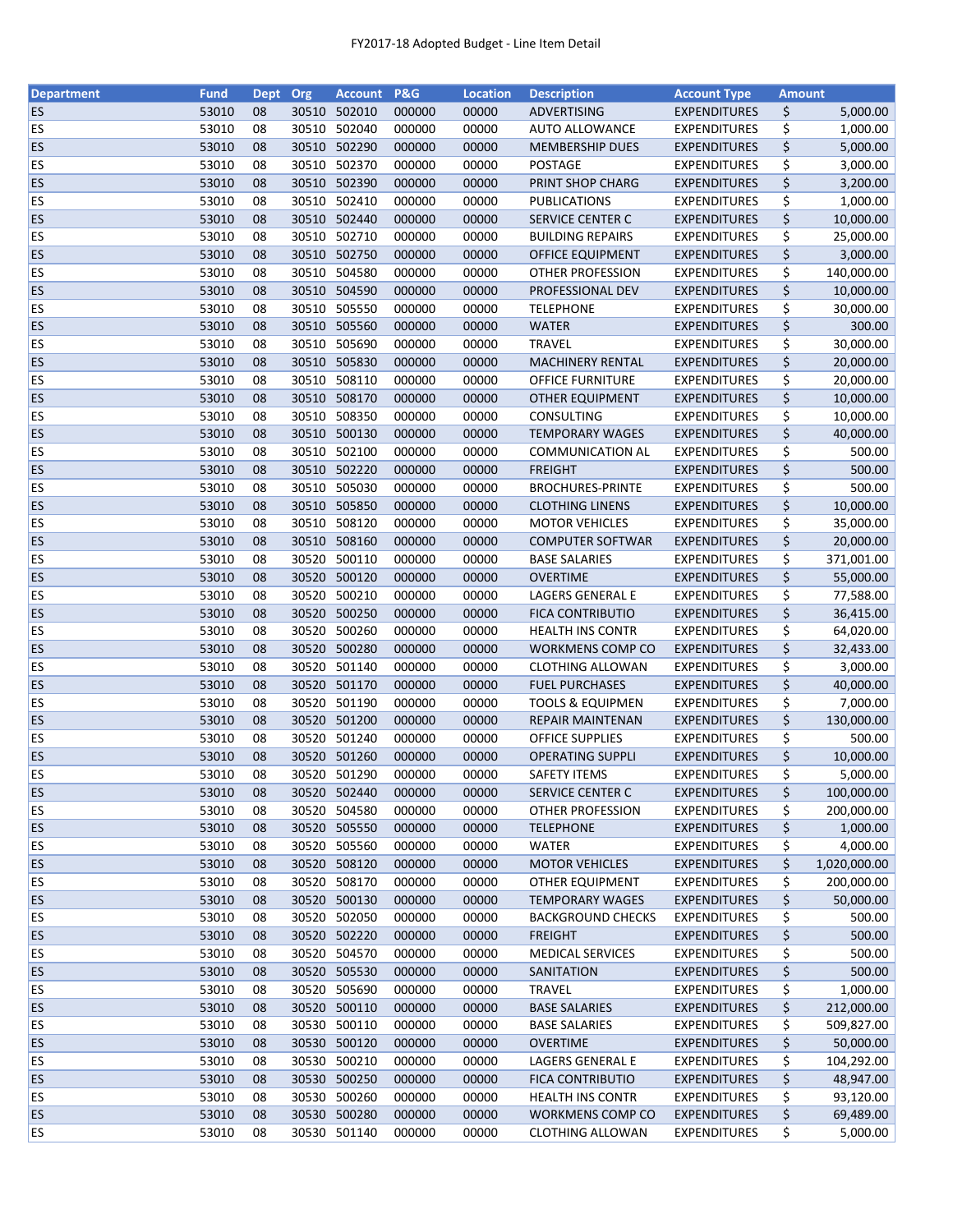| <b>Department</b>      | <b>Fund</b>    | Dept Org |                | <b>Account</b>         | <b>P&amp;G</b>   | <b>Location</b> | <b>Description</b>                               | <b>Account Type</b>                        | <b>Amount</b> |            |
|------------------------|----------------|----------|----------------|------------------------|------------------|-----------------|--------------------------------------------------|--------------------------------------------|---------------|------------|
| <b>ES</b>              | 53010          | 08       |                | 30530 501170           | 000000           | 00000           | <b>FUEL PURCHASES</b>                            | <b>EXPENDITURES</b>                        | \$            | 30,000.00  |
| ES                     | 53010          | 08       | 30530          | 501190                 | 000000           | 00000           | <b>TOOLS &amp; EQUIPMEN</b>                      | <b>EXPENDITURES</b>                        | \$            | 6,000.00   |
| <b>ES</b>              | 53010          | 08       | 30530          | 501200                 | 000000           | 00000           | <b>REPAIR MAINTENAN</b>                          | <b>EXPENDITURES</b>                        | \$            | 200,000.00 |
| ES                     | 53010          | 08       |                | 30530 501240           | 000000           | 00000           | <b>OFFICE SUPPLIES</b>                           | <b>EXPENDITURES</b>                        | \$            | 500.00     |
| <b>ES</b>              | 53010          | 08       |                | 30530 501260           | 000000           | 00000           | <b>OPERATING SUPPLI</b>                          | <b>EXPENDITURES</b>                        | \$            | 30,000.00  |
| ES                     | 53010          | 08       |                | 30530 501290           | 000000           | 00000           | <b>SAFETY ITEMS</b>                              | <b>EXPENDITURES</b>                        | \$            | 5,000.00   |
| ES                     | 53010          | 08       |                | 30530 502440           | 000000           | 00000           | <b>SERVICE CENTER C</b>                          | <b>EXPENDITURES</b>                        | \$            | 45,000.00  |
| ES                     | 53010          | 08       | 30530          | 502500                 | 000000           | 00000           | UTILITY LOCATING                                 | <b>EXPENDITURES</b>                        | \$            | 230,000.00 |
| <b>ES</b>              | 53010          | 08       |                | 30530 502770           | 000000           | 00000           | INTERDEPARTMENTA                                 | <b>EXPENDITURES</b>                        | \$            | 200,000.00 |
| <b>ES</b>              | 53010          | 08       |                | 30530 504580           | 000000           | 00000           | OTHER PROFESSION                                 | <b>EXPENDITURES</b>                        | \$            | 80,000.00  |
| <b>ES</b>              | 53010          | 08       |                | 30530 505550           | 000000           | 00000           | <b>TELEPHONE</b>                                 | <b>EXPENDITURES</b>                        | \$            | 1,000.00   |
| ES                     | 53010          | 08       | 30530          | 505560                 | 000000           | 00000           | <b>WATER</b>                                     | <b>EXPENDITURES</b>                        | \$            | 2,500.00   |
| <b>ES</b>              | 53010          | 08       | 30530          | 505690                 | 000000           | 00000           | <b>TRAVEL</b>                                    | <b>EXPENDITURES</b>                        | \$            | 1,000.00   |
| ES                     | 53010          | 08       | 30530          | 505830                 | 000000           | 00000           | <b>MACHINERY RENTAL</b>                          | <b>EXPENDITURES</b>                        | \$            | 6,000.00   |
| <b>ES</b>              | 53010          | 08       | 30530          | 508120                 | 000000           | 00000           | <b>MOTOR VEHICLES</b>                            | <b>EXPENDITURES</b>                        | \$            | 325,000.00 |
| ES                     | 53010          | 08       | 30530          | 508170                 | 000000           | 00000           | <b>OTHER EQUIPMENT</b>                           | <b>EXPENDITURES</b>                        | \$            | 100,000.00 |
| <b>ES</b>              | 53010          | 08       |                | 30530 500130           | 000000           | 00000           | <b>TEMPORARY WAGES</b>                           | <b>EXPENDITURES</b>                        | \$            | 80,000.00  |
| ES                     | 53010          | 08       |                | 30530 501160           | 000000           | 00000           | <b>FOOD SUPPLIES</b>                             | <b>EXPENDITURES</b>                        | \$            | 500.00     |
| <b>ES</b>              | 53010          | 08       |                | 30530 501300           | 000000           | 00000           | <b>WEARING APPAREL</b>                           | <b>EXPENDITURES</b>                        | \$            | 2,000.00   |
| ES                     | 53010          | 08       |                | 30530 502050           | 000000           | 00000           | <b>BACKGROUND CHECKS</b>                         | <b>EXPENDITURES</b>                        | \$            | 500.00     |
| <b>ES</b>              | 53010          | 08       |                | 30530 502170           | 000000           | 00000           | <b>DOCUMENT RECORDI</b>                          | <b>EXPENDITURES</b>                        | \$            | 500.00     |
| <b>ES</b>              | 53010          | 08       |                | 30530 505530           | 000000           | 00000           | SANITATION                                       | <b>EXPENDITURES</b>                        | \$            | 500.00     |
| <b>ES</b>              | 53010          | 08       |                | 30540 500110           | 000000           | 00000           | <b>BASE SALARIES</b>                             | <b>EXPENDITURES</b>                        | \$            | 215,645.00 |
| ES                     | 53010          | 08       | 30540          | 500120                 | 000000           | 00000           | <b>OVERTIME</b>                                  | <b>EXPENDITURES</b>                        | \$            | 30,000.00  |
| <b>ES</b>              | 53010          | 08       | 30540          | 500130                 | 000000           | 00000           | <b>TEMPORARY WAGES</b>                           | <b>EXPENDITURES</b>                        | \$            | 40,000.00  |
| ES                     | 53010          | 08       | 30540          | 500210                 | 000000           | 00000           | LAGERS GENERAL E                                 | <b>EXPENDITURES</b>                        | \$            | 46,560.00  |
| <b>ES</b>              | 53010          | 08       | 30540          | 500250                 | 000000           | 00000           | <b>FICA CONTRIBUTIO</b>                          | <b>EXPENDITURES</b>                        | \$            | 21,852.00  |
| ES                     | 53010          | 08       | 30540          | 500260                 | 000000           | 00000           | <b>HEALTH INS CONTR</b>                          | <b>EXPENDITURES</b>                        |               |            |
| <b>ES</b>              | 53010          | 08       |                | 30540 500280           | 000000           | 00000           | WORKMENS COMP CO                                 | <b>EXPENDITURES</b>                        | \$<br>\$      | 40,740.00  |
|                        |                |          |                |                        |                  |                 |                                                  |                                            |               | 10,498.00  |
| <b>ES</b><br><b>ES</b> | 53010<br>53010 | 08<br>08 | 30540<br>30540 | 501140<br>501170       | 000000<br>000000 | 00000<br>00000  | <b>CLOTHING ALLOWAN</b><br><b>FUEL PURCHASES</b> | <b>EXPENDITURES</b><br><b>EXPENDITURES</b> | \$            | 2,000.00   |
|                        |                |          |                | 30540 501190           |                  |                 |                                                  |                                            | \$            | 5,000.00   |
| <b>ES</b>              | 53010          | 08       |                |                        | 000000           | 00000           | <b>TOOLS &amp; EQUIPMEN</b>                      | <b>EXPENDITURES</b>                        | \$            | 10,000.00  |
| <b>ES</b>              | 53010          | 08       | 30540          | 501220<br>30540 501230 | 000000           | 00000           | NON-CAPITAL COMP                                 | <b>EXPENDITURES</b>                        | \$            | 4,000.00   |
| ES                     | 53010          | 08       |                |                        | 000000           | 00000           | <b>NON-CAPITAL SOFT</b>                          | <b>EXPENDITURES</b>                        | \$            | 500.00     |
| ES                     | 53010          | 08       |                | 30540 501240           | 000000           | 00000           | <b>OFFICE SUPPLIES</b>                           | <b>EXPENDITURES</b>                        | \$            | 5,000.00   |
| <b>ES</b>              | 53010          | 08       |                | 30540 501260           | 000000           | 00000           | <b>OPERATING SUPPLI</b>                          | <b>EXPENDITURES</b>                        | \$            | 3,500.00   |
| ES                     | 53010          | 08       |                | 30540 501290           | 000000           | 00000           | <b>SAFETY ITEMS</b>                              | <b>EXPENDITURES</b>                        | \$            | 2,000.00   |
| ES                     | 53010          | 08       |                | 30540 502440           | 000000           | 00000           | SERVICE CENTER C                                 | <b>EXPENDITURES</b>                        | \$            | 15,000.00  |
| <b>ES</b>              | 53010          | 08       |                | 30540 504590           | 000000           | 00000           | PROFESSIONAL DEV                                 | <b>EXPENDITURES</b>                        | \$            | 2,000.00   |
| ES                     | 53010          | 08       | 30540          | 505690                 | 000000           | 00000           | <b>TRAVEL</b>                                    | <b>EXPENDITURES</b>                        | \$            | 2,000.00   |
| <b>ES</b>              | 53010          | 08       |                | 30540 508120           | 000000           | 00000           | <b>MOTOR VEHICLES</b>                            | <b>EXPENDITURES</b>                        | \$            | 35,000.00  |
| <b>ES</b>              | 53010          | 08       |                | 30540 501160           | 000000           | 00000           | <b>FOOD SUPPLIES</b>                             | <b>EXPENDITURES</b>                        | \$            | 500.00     |
| <b>ES</b>              | 53010          | 08       |                | 30540 502050           | 000000           | 00000           | <b>BACKGROUND CHECKS</b>                         | <b>EXPENDITURES</b>                        | \$            | 500.00     |
| <b>ES</b>              | 53010          | 08       |                | 30540 502290           | 000000           | 00000           | <b>MEMBERSHIP DUES</b>                           | <b>EXPENDITURES</b>                        | \$            | 500.00     |
| <b>ES</b>              | 53010          | 08       |                | 30540 502370           | 000000           | 00000           | POSTAGE                                          | <b>EXPENDITURES</b>                        | \$            | 1,000.00   |
| <b>ES</b>              | 53010          | 08       |                | 30540 502400           | 000000           | 00000           | <b>PUBLIC RELATIONS</b>                          | <b>EXPENDITURES</b>                        | \$            | 2,000.00   |
| <b>ES</b>              | 53010          | 08       |                | 30540 502410           | 000000           | 00000           | <b>PUBLICATIONS</b>                              | <b>EXPENDITURES</b>                        | \$            | 2,000.00   |
| <b>ES</b>              | 53010          | 08       |                | 30540 505550           | 000000           | 00000           | <b>TELEPHONE</b>                                 | <b>EXPENDITURES</b>                        | \$            | 700.00     |
| <b>ES</b>              | 53010          | 08       |                | 30540 505560           | 000000           | 00000           | <b>WATER</b>                                     | <b>EXPENDITURES</b>                        | \$            | 5,000.00   |
| <b>ES</b>              | 53010          | 08       |                | 30540 505830           | 000000           | 00000           | MACHINERY RENTAL                                 | <b>EXPENDITURES</b>                        | \$            | 2,000.00   |
| <b>ES</b>              | 53010          | 08       |                | 30540 508170           | 000000           | 00000           | OTHER EQUIPMENT                                  | <b>EXPENDITURES</b>                        | \$            | 20,000.00  |
| <b>ES</b>              | 53010          | 08       | 30550          | 500120                 | 000000           | 00000           | <b>OVERTIME</b>                                  | <b>EXPENDITURES</b>                        | \$            | 20,000.00  |
| <b>ES</b>              | 53010          | 08       |                | 30550 500210           | 000000           | 00000           | LAGERS GENERAL E                                 | <b>EXPENDITURES</b>                        | \$            | 8,965.00   |
| <b>ES</b>              | 53010          | 08       |                | 30550 500250           | 000000           | 00000           | FICA CONTRIBUTIO                                 | <b>EXPENDITURES</b>                        | \$            | 4,208.00   |
| <b>ES</b>              | 53010          | 08       |                | 30550 500260           | 000000           | 00000           | <b>HEALTH INS CONTR</b>                          | <b>EXPENDITURES</b>                        | \$            | 5,820.00   |
| <b>ES</b>              | 53010          | 08       |                | 30550 500280           | 000000           | 00000           | WORKMENS COMP CO                                 | <b>EXPENDITURES</b>                        | \$            | 2,200.00   |
| <b>ES</b>              | 53010          | 08       |                | 30550 501140           | 000000           | 00000           | <b>CLOTHING ALLOWAN</b>                          | <b>EXPENDITURES</b>                        | \$            | 2,000.00   |
| ES                     | 53010          | 08       |                | 30550 500130           | 000000           | 00000           | <b>TEMPORARY WAGES</b>                           | <b>EXPENDITURES</b>                        | \$            | 35,000.00  |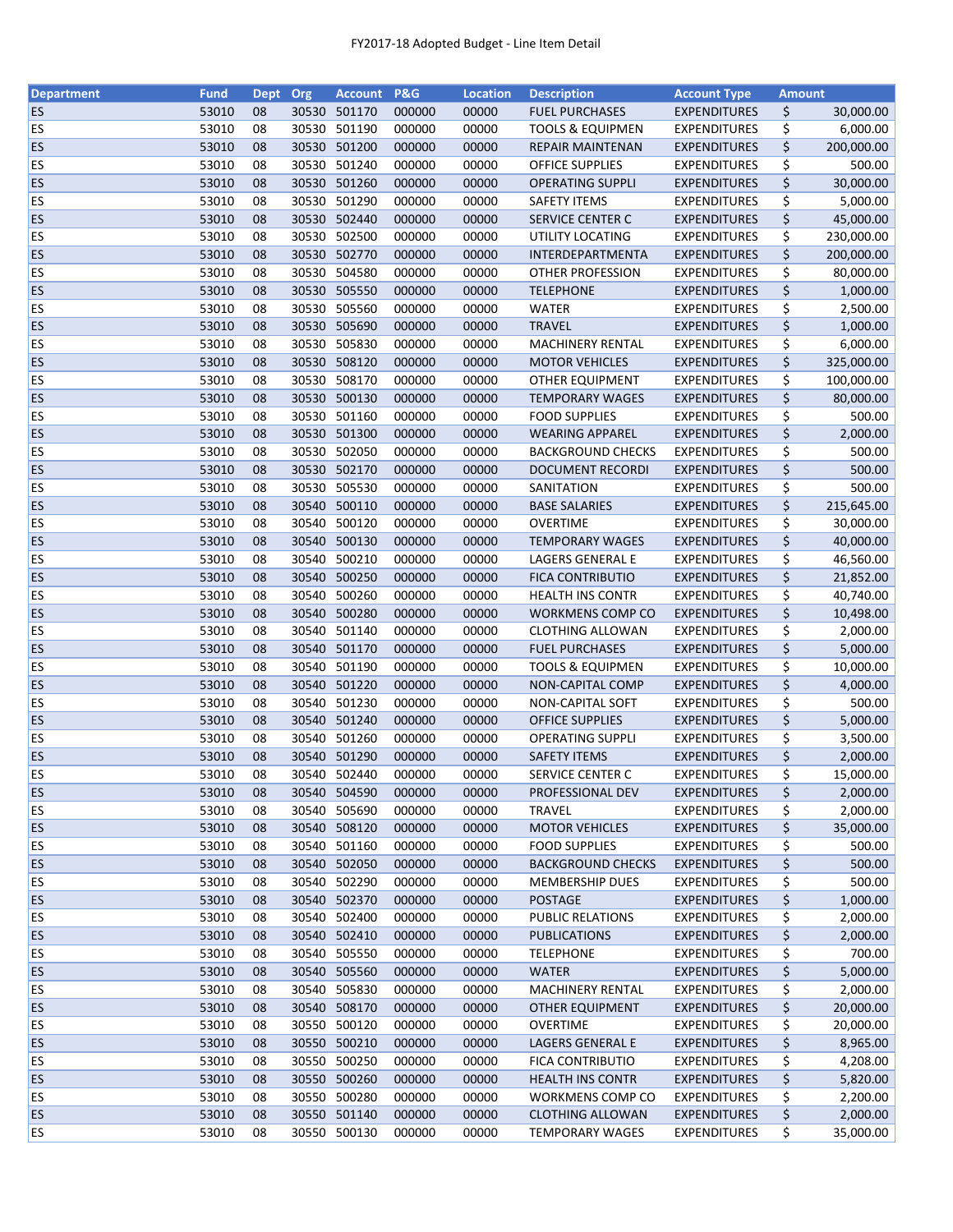| <b>Department</b> | <b>Fund</b> | <b>Dept</b> | Org   | <b>Account</b>         | <b>P&amp;G</b> | <b>Location</b> | <b>Description</b>          | <b>Account Type</b> | <b>Amount</b> |              |
|-------------------|-------------|-------------|-------|------------------------|----------------|-----------------|-----------------------------|---------------------|---------------|--------------|
| ES                | 53010       | 08          | 30560 | 500110                 | 000000         | 00000           | <b>BASE SALARIES</b>        | <b>EXPENDITURES</b> | \$            | 331,872.00   |
| ES                | 53010       | 08          | 30560 | 500120                 | 000000         | 00000           | <b>OVERTIME</b>             | <b>EXPENDITURES</b> | \$            | 40,000.00    |
| ES                | 53010       | 08          | 30560 | 500210                 | 000000         | 00000           | LAGERS GENERAL E            | <b>EXPENDITURES</b> | \$            | 62,245.00    |
| ES                | 53010       | 08          | 30560 | 500250                 | 000000         | 00000           | <b>FICA CONTRIBUTIO</b>     | <b>EXPENDITURES</b> | \$            | 29,213.00    |
| ES                | 53010       | 08          |       | 30560 500260           | 000000         | 00000           | <b>HEALTH INS CONTR</b>     | <b>EXPENDITURES</b> | \$            | 46,560.00    |
| ES                | 53010       | 08          |       | 30560 500280           | 000000         | 00000           | WORKMENS COMP CO            | <b>EXPENDITURES</b> | \$            | 8,372.00     |
| <b>ES</b>         | 53010       | 08          |       | 30560 501140           | 000000         | 00000           | <b>CLOTHING ALLOWAN</b>     | <b>EXPENDITURES</b> | \$            | 5,000.00     |
| ES                | 53010       | 08          | 30560 | 501170                 | 000000         | 00000           | <b>FUEL PURCHASES</b>       | <b>EXPENDITURES</b> | \$            | 12,000.00    |
| <b>ES</b>         | 53010       | 08          |       | 30560 501190           | 000000         | 00000           | <b>TOOLS &amp; EQUIPMEN</b> | <b>EXPENDITURES</b> | \$            | 5,000.00     |
| ES                | 53010       | 08          |       | 30560 501200           | 000000         | 00000           | REPAIR MAINTENAN            | <b>EXPENDITURES</b> | \$            | 50,000.00    |
| <b>ES</b>         | 53010       | 08          |       | 30560 501240           | 000000         | 00000           | <b>OFFICE SUPPLIES</b>      | <b>EXPENDITURES</b> | \$            | 5,000.00     |
| ES                | 53010       | 08          |       | 30560 501260           | 000000         | 00000           | <b>OPERATING SUPPLI</b>     | <b>EXPENDITURES</b> | \$            | 12,000.00    |
| ES                | 53010       | 08          | 30560 | 501290                 | 000000         | 00000           | <b>SAFETY ITEMS</b>         | <b>EXPENDITURES</b> | \$            | 3,500.00     |
| ES                | 53010       | 08          | 30560 | 502440                 | 000000         | 00000           | SERVICE CENTER C            | <b>EXPENDITURES</b> | \$            | 12,000.00    |
| ES                | 53010       | 08          | 30560 | 504580                 | 000000         | 00000           | <b>OTHER PROFESSION</b>     | <b>EXPENDITURES</b> | \$            | 25,000.00    |
| ES                | 53010       | 08          | 30560 | 505550                 | 000000         | 00000           | <b>TELEPHONE</b>            | <b>EXPENDITURES</b> | \$            | 1,000.00     |
| <b>ES</b>         | 53010       | 08          |       | 30560 505690           | 000000         | 00000           | <b>TRAVEL</b>               | <b>EXPENDITURES</b> | \$            | 2,000.00     |
| ES                | 53010       | 08          |       | 30560 508120           | 000000         | 00000           | <b>MOTOR VEHICLES</b>       | <b>EXPENDITURES</b> | \$            | 320,900.00   |
| <b>ES</b>         | 53010       | 08          |       | 30560 508170           | 000000         | 00000           | <b>OTHER EQUIPMENT</b>      | <b>EXPENDITURES</b> | \$            | 120,000.00   |
| ES                | 53010       | 08          |       | 30560 500130           | 000000         | 00000           | <b>TEMPORARY WAGES</b>      | <b>EXPENDITURES</b> | \$            | 10,000.00    |
| <b>ES</b>         | 53010       | 08          |       | 30560 501150           | 000000         | 00000           | <b>FLEET MAINTENANC</b>     | <b>EXPENDITURES</b> | \$            | 1,500.00     |
| ES                | 53010       | 08          |       | 30560 501220           | 000000         | 00000           | NON-CAPITAL COMP            | <b>EXPENDITURES</b> | \$            | 4,000.00     |
| ES                | 53010       | 08          |       | 30560 501230           | 000000         | 00000           | NON-CAPITAL SOFT            | <b>EXPENDITURES</b> | \$            | 5,000.00     |
| ES                | 53010       | 08          |       | 30560 502050           | 000000         | 00000           | <b>BACKGROUND CHECKS</b>    | <b>EXPENDITURES</b> | \$            | 500.00       |
| ES                | 53010       | 08          |       | 30560 502220           | 000000         | 00000           | <b>FREIGHT</b>              | <b>EXPENDITURES</b> | \$            | 600.00       |
| ES                | 53010       | 08          | 30560 | 504570                 | 000000         | 00000           | <b>MEDICAL SERVICES</b>     | <b>EXPENDITURES</b> | \$            | 500.00       |
| ES                | 53010       | 08          | 30560 | 504590                 | 000000         | 00000           | PROFESSIONAL DEV            | <b>EXPENDITURES</b> | \$            | 600.00       |
| <b>ES</b>         | 53010       | 08          | 30560 | 500110                 | 000000         | 00000           | <b>BASE SALARIES</b>        | <b>EXPENDITURES</b> | \$            | 318,500.00   |
| ES                | 53010       | 08          |       | 30570 500110           | 000000         | 10262           | <b>BASE SALARIES</b>        | <b>EXPENDITURES</b> | \$            | 204,002.00   |
| ES                | 53010       | 08          | 30570 | 500110                 | 000000         | 10400           | <b>BASE SALARIES</b>        | <b>EXPENDITURES</b> | \$            | 1,121,431.00 |
| ES                | 53010       | 08          |       | 30570 500120           | 000000         | 10262           | <b>OVERTIME</b>             | <b>EXPENDITURES</b> | \$            | 16,500.00    |
| ES                | 53010       | 08          |       | 30570 500120           | 000000         | 10400           | <b>OVERTIME</b>             | <b>EXPENDITURES</b> | \$            | 125,000.00   |
| <b>ES</b>         | 53010       | 08          | 30570 | 500130                 | 000000         | 10400           | <b>TEMPORARY WAGES</b>      | <b>EXPENDITURES</b> | \$            | 125,000.00   |
| <b>ES</b>         | 53010       | 08          |       | 30570 500210           | 000000         | 10262           | LAGERS GENERAL E            | <b>EXPENDITURES</b> | \$            | 35,942.00    |
| <b>ES</b>         | 53010       | 08          |       | 30570 500210           | 000000         | 10400           | LAGERS GENERAL E            | <b>EXPENDITURES</b> | \$            | 223,543.00   |
| ES                | 53010       | 08          |       | 30570 500250           | 000000         | 10262           | <b>FICA CONTRIBUTIO</b>     | <b>EXPENDITURES</b> | \$            | 16,868.00    |
| ES                | 53010       | 08          |       | 30570 500250           | 000000         | 10400           | <b>FICA CONTRIBUTIO</b>     | <b>EXPENDITURES</b> | \$            | 104,914.00   |
| ES                | 53010       | 08          |       | 30570 500260           | 000000         | 10262           | <b>HEALTH INS CONTR</b>     | <b>EXPENDITURES</b> | \$            | 29,100.00    |
|                   |             |             |       |                        | 000000         |                 |                             |                     |               |              |
| ES                | 53010       | 08          |       | 30570 500260           |                | 10400           | <b>HEALTH INS CONTR</b>     | <b>EXPENDITURES</b> | \$            | 151,320.00   |
| <b>ES</b>         | 53010       | 08          | 30570 | 500280<br>30570 500280 | 000000         | 10262           | WORKMENS COMP CO            | <b>EXPENDITURES</b> | \$            | 13,206.00    |
| <b>ES</b>         | 53010       | 08          |       |                        | 000000         | 10400           | WORKMENS COMP CO            | <b>EXPENDITURES</b> | \$            | 77,142.00    |
| <b>ES</b>         | 53010       | 08          |       | 30570 501110           | 000000         | 10262           | <b>BUILDING MATERIA</b>     | <b>EXPENDITURES</b> | \$            | 250.00       |
| ES                | 53010       | 08          |       | 30570 501110           | 000000         | 10400           | <b>BUILDING MATERIA</b>     | <b>EXPENDITURES</b> | \$            | 10,000.00    |
| ES                | 53010       | 08          |       | 30570 501130           | 000000         | 10262           | CHEMICALS DRUG L            | <b>EXPENDITURES</b> | \$            | 40,000.00    |
| ES                | 53010       | 08          |       | 30570 501130           | 000000         | 10400           | <b>CHEMICALS DRUG L</b>     | <b>EXPENDITURES</b> | \$            | 1,500,000.00 |
| ES                | 53010       | 08          |       | 30570 501140           | 000000         | 10262           | <b>CLOTHING ALLOWAN</b>     | <b>EXPENDITURES</b> | \$            | 1,300.00     |
| <b>ES</b>         | 53010       | 08          |       | 30570 501140           | 000000         | 10400           | <b>CLOTHING ALLOWAN</b>     | <b>EXPENDITURES</b> | \$            | 7,500.00     |
| <b>ES</b>         | 53010       | 08          |       | 30570 501150           | 000000         | 10400           | <b>FLEET MAINTENANC</b>     | <b>EXPENDITURES</b> | \$            | 20,000.00    |
| <b>ES</b>         | 53010       | 08          |       | 30570 501150           | 000000         | 10262           | <b>FLEET MAINTENANC</b>     | <b>EXPENDITURES</b> | \$            | 5,000.00     |
| ES                | 53010       | 08          |       | 30570 501160           | 000000         | 10262           | <b>FOOD SUPPLIES</b>        | <b>EXPENDITURES</b> | \$            | 500.00       |
| <b>ES</b>         | 53010       | 08          |       | 30570 501160           | 000000         | 10400           | <b>FOOD SUPPLIES</b>        | <b>EXPENDITURES</b> | \$            | 5,000.00     |
| <b>ES</b>         | 53010       | 08          |       | 30570 501170           | 000000         | 10262           | <b>FUEL PURCHASES</b>       | <b>EXPENDITURES</b> | \$            | 20,000.00    |
| <b>ES</b>         | 53010       | 08          |       | 30570 501170           | 000000         | 10400           | <b>FUEL PURCHASES</b>       | <b>EXPENDITURES</b> | \$            | 150,000.00   |
| <b>ES</b>         | 53010       | 08          |       | 30570 501180           | 000000         | 10262           | <b>JANITORIAL SUPPL</b>     | <b>EXPENDITURES</b> | \$            | 300.00       |
| <b>ES</b>         | 53010       | 08          |       | 30570 501180           | 000000         | 10400           | <b>JANITORIAL SUPPL</b>     | <b>EXPENDITURES</b> | \$            | 25,000.00    |
| <b>ES</b>         | 53010       | 08          |       | 30570 501190           | 000000         | 10262           | <b>TOOLS &amp; EQUIPMEN</b> | <b>EXPENDITURES</b> | \$            | 1,000.00     |
| ES                | 53010       | 08          |       | 30570 501190           | 000000         | 10400           | <b>TOOLS &amp; EQUIPMEN</b> | <b>EXPENDITURES</b> | \$            | 50,000.00    |
| <b>ES</b>         | 53010       | 08          |       | 30570 501200           | 000000         | 10262           | REPAIR MAINTENAN            | <b>EXPENDITURES</b> | \$            | 60,000.00    |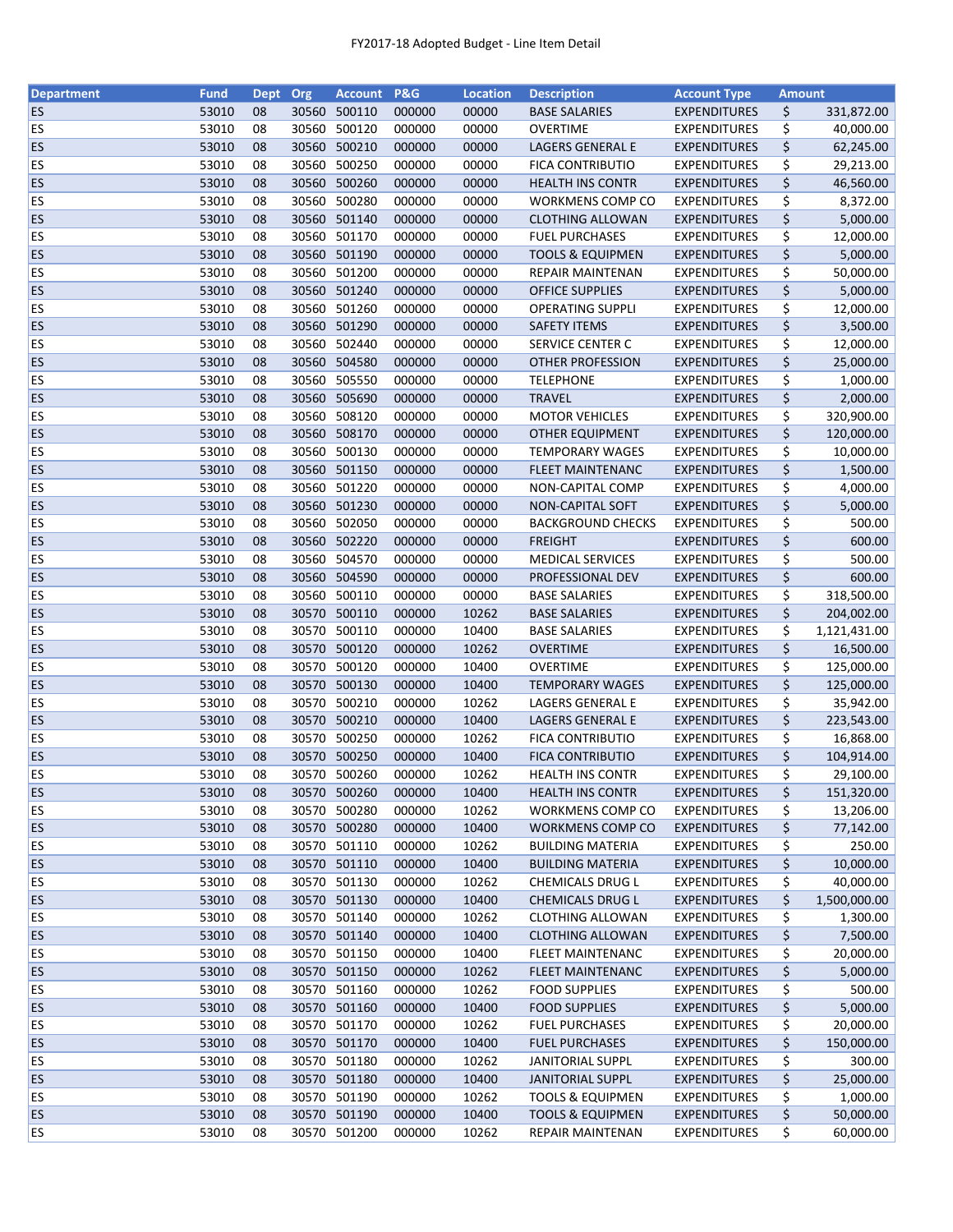| <b>Department</b> | <b>Fund</b> | <b>Dept</b> | Org   | <b>Account</b>               | <b>P&amp;G</b> | <b>Location</b> | <b>Description</b>      | <b>Account Type</b> | <b>Amount</b> |              |
|-------------------|-------------|-------------|-------|------------------------------|----------------|-----------------|-------------------------|---------------------|---------------|--------------|
| <b>ES</b>         | 53010       | 08          | 30570 | 501200                       | 000000         | 10400           | <b>REPAIR MAINTENAN</b> | <b>EXPENDITURES</b> | \$            | 300,000.00   |
| <b>ES</b>         | 53010       | 08          | 30570 | 501220                       | 000000         | 10262           | NON-CAPITAL COMP        | <b>EXPENDITURES</b> | \$            | 20,000.00    |
| ES                | 53010       | 08          | 30570 | 501220                       | 000000         | 10400           | NON-CAPITAL COMP        | <b>EXPENDITURES</b> | \$            | 20,000.00    |
| ES                | 53010       | 08          | 30570 | 501230                       | 000000         | 10262           | <b>NON-CAPITAL SOFT</b> | <b>EXPENDITURES</b> | \$            | 1,500.00     |
| ES                | 53010       | 08          |       | 30570 501230                 | 000000         | 10400           | NON-CAPITAL SOFT        | <b>EXPENDITURES</b> | \$            | 60,000.00    |
| ES                | 53010       | 08          | 30570 | 501240                       | 000000         | 10262           | <b>OFFICE SUPPLIES</b>  | <b>EXPENDITURES</b> | \$            | 1,000.00     |
| ES                | 53010       | 08          |       | 30570 501240                 | 000000         | 10400           | <b>OFFICE SUPPLIES</b>  | <b>EXPENDITURES</b> | \$            | 15,000.00    |
| ES                | 53010       | 08          |       | 30570 501250                 | 000000         | 10262           | OIL AND LUBRICAN        | <b>EXPENDITURES</b> | \$            | 1,500.00     |
| <b>ES</b>         | 53010       | 08          | 30570 | 501250                       | 000000         | 10400           | OIL AND LUBRICAN        | <b>EXPENDITURES</b> | \$            | 30,000.00    |
| ES                | 53010       | 08          | 30570 | 501260                       | 000000         | 10262           | <b>OPERATING SUPPLI</b> | <b>EXPENDITURES</b> | \$            | 5,000.00     |
| ES                | 53010       | 08          |       | 30570 501260                 | 000000         | 10400           | <b>OPERATING SUPPLI</b> | <b>EXPENDITURES</b> | \$            | 175,000.00   |
| <b>ES</b>         | 53010       | 08          | 30570 | 501280                       | 000000         | 10262           | PLUMBING ELECTRI        | <b>EXPENDITURES</b> | \$            | 4,000.00     |
| ES                | 53010       | 08          | 30570 | 501280                       | 000000         | 10400           | PLUMBING ELECTRI        | <b>EXPENDITURES</b> | \$            | 5,000.00     |
| ES                | 53010       | 08          | 30570 | 501290                       | 000000         | 10262           | <b>SAFETY ITEMS</b>     | <b>EXPENDITURES</b> | \$            | 500.00       |
| <b>ES</b>         | 53010       | 08          | 30570 | 501290                       | 000000         | 10400           |                         |                     | \$            | 40,000.00    |
|                   |             |             |       |                              |                |                 | <b>SAFETY ITEMS</b>     | <b>EXPENDITURES</b> |               |              |
| ES                | 53010       | 08          | 30570 | 501300                       | 000000         | 10262           | <b>WEARING APPAREL</b>  | <b>EXPENDITURES</b> | \$            | 1,000.00     |
| ES                | 53010       | 08          |       | 30570 501300                 | 000000         | 10400           | <b>WEARING APPAREL</b>  | <b>EXPENDITURES</b> | \$            | 10,000.00    |
| <b>ES</b>         | 53010       | 08          | 30570 | 502010                       | 000000         | 10400           | ADVERTISING             | <b>EXPENDITURES</b> | \$            | 1,000.00     |
| ES                | 53010       | 08          |       | 30570 502100                 | 000000         | 10400           | <b>COMMUNICATION AL</b> | <b>EXPENDITURES</b> | \$            | 1,200.00     |
| <b>ES</b>         | 53010       | 08          |       | 30570 502230                 | 000000         | 10262           | <b>INSURANCE PREMIU</b> | <b>EXPENDITURES</b> | \$            | 3,100.00     |
| <b>ES</b>         | 53010       | 08          |       | 30570 502230                 | 000000         | 10400           | <b>INSURANCE PREMIU</b> | <b>EXPENDITURES</b> | \$            | 83,000.00    |
| ES                | 53010       | 08          | 30570 | 502290                       | 000000         | 10262           | <b>MEMBERSHIP DUES</b>  | <b>EXPENDITURES</b> | \$            | 300.00       |
| <b>ES</b>         | 53010       | 08          |       | 30570 502290                 | 000000         | 10400           | <b>MEMBERSHIP DUES</b>  | <b>EXPENDITURES</b> | \$            | 1,500.00     |
| <b>ES</b>         | 53010       | 08          |       | 30570 502370                 | 000000         | 10262           | POSTAGE                 | <b>EXPENDITURES</b> | \$            | 100.00       |
| ES                | 53010       | 08          |       | 30570 502370                 | 000000         | 10400           | <b>POSTAGE</b>          | <b>EXPENDITURES</b> | \$            | 2,000.00     |
| ES                | 53010       | 08          | 30570 | 502390                       | 000000         | 10400           | PRINT SHOP CHARG        | <b>EXPENDITURES</b> | \$            | 1,000.00     |
| <b>ES</b>         | 53010       | 08          | 30570 | 502410                       | 000000         | 10262           | <b>PUBLICATIONS</b>     | <b>EXPENDITURES</b> | \$            | 100.00       |
| ES                | 53010       | 08          | 30570 | 502440                       | 000000         | 10262           | SERVICE CENTER C        | <b>EXPENDITURES</b> | \$            | 30,000.00    |
| ES                | 53010       | 08          | 30570 | 502440                       | 000000         | 10400           | <b>SERVICE CENTER C</b> | <b>EXPENDITURES</b> | \$            | 200,000.00   |
| ES                | 53010       | 08          | 30570 | 502710                       | 000000         | 10262           | <b>BUILDING REPAIRS</b> | <b>EXPENDITURES</b> | \$            | 25,000.00    |
| ES                | 53010       | 08          |       | 30570 502710                 | 000000         | 10400           | <b>BUILDING REPAIRS</b> | <b>EXPENDITURES</b> | \$            | 50,000.00    |
| ES                | 53010       | 08          | 30570 | 502740                       | 000000         | 10400           | <b>MOTOR VEHICLE RE</b> | <b>EXPENDITURES</b> | \$            | 15,000.00    |
| ES                | 53010       | 08          | 30570 | 502760                       | 000000         | 10262           | PLANT EQUIPMENT         | <b>EXPENDITURES</b> | \$            | 70,000.00    |
| ES                | 53010       | 08          | 30570 | 502760                       | 000000         | 10400           | PLANT EQUIPMENT         | <b>EXPENDITURES</b> | \$            | 350,000.00   |
| <b>ES</b>         | 53010       | 08          |       | 30570 504530                 | 000000         | 10400           | <b>CONSULTING</b>       | <b>EXPENDITURES</b> | \$            | 10,000.00    |
| <b>ES</b>         | 53010       | 08          |       | 30570 504580                 | 000000         | 10262           | <b>OTHER PROFESSION</b> | <b>EXPENDITURES</b> | \$            | 12,000.00    |
| <b>ES</b>         | 53010       | 08          |       | 30570 504580                 | 000000         | 10400           | <b>OTHER PROFESSION</b> | <b>EXPENDITURES</b> | \$            | 450,000.00   |
| ES                | 53010       | 08          |       | 30570 504590                 | 000000         | 10262           | PROFESSIONAL DEV        | <b>EXPENDITURES</b> | \$            | 2,000.00     |
| <b>ES</b>         | 53010       | 08          |       | 30570 504590                 | 000000         | 10400           | PROFESSIONAL DEV        | <b>EXPENDITURES</b> | \$            | 30,000.00    |
| <b>ES</b>         | 53010       | 08          | 30570 | 505510                       | 000000         | 10262           | <b>ELECTRICITY</b>      | <b>EXPENDITURES</b> | \$            | 375,000.00   |
| <b>ES</b>         | 53010       | 08          |       | 30570 505510                 | 000000         | 10400           | <b>ELECTRICITY</b>      | <b>EXPENDITURES</b> | \$            | 1,900,000.00 |
| <b>ES</b>         | 53010       | 08          |       | 30570 505520                 | 000000         | 10400           | GAS                     | <b>EXPENDITURES</b> | \$            | 75,000.00    |
| <b>ES</b>         | 53010       | 08          |       | 30570 505550                 | 000000         | 10400           | <b>TELEPHONE</b>        | <b>EXPENDITURES</b> | \$            | 15,000.00    |
| ES                | 53010       | 08          |       | 30570 505560                 | 000000         | 10400           | WATER                   | <b>EXPENDITURES</b> | \$            | 1,000.00     |
| <b>ES</b>         | 53010       | 08          |       | 30570 505690                 | 000000         | 10262           | <b>TRAVEL</b>           | <b>EXPENDITURES</b> | \$            | 3,500.00     |
| ES                | 53010       | 08          |       | 30570 505690                 | 000000         | 10400           | <b>TRAVEL</b>           | <b>EXPENDITURES</b> | \$            | 30,000.00    |
| <b>ES</b>         | 53010       | 08          |       | 30570 505830                 | 000000         | 10262           | MACHINERY RENTAL        | <b>EXPENDITURES</b> | \$            | 2,000.00     |
|                   | 53010       | 08          |       |                              | 000000         | 10400           |                         | <b>EXPENDITURES</b> |               | 25,000.00    |
| ES<br><b>ES</b>   |             |             |       | 30570 505830<br>30570 505850 |                | 10400           | <b>MACHINERY RENTAL</b> |                     | \$<br>\$      |              |
|                   | 53010       | 08          |       |                              | 000000         |                 | <b>CLOTHING LINENS</b>  | <b>EXPENDITURES</b> |               | 4,000.00     |
| ES                | 53010       | 08          |       | 30570 508120                 | 000000         | 10400           | <b>MOTOR VEHICLES</b>   | <b>EXPENDITURES</b> | \$            | 50,000.00    |
| <b>ES</b>         | 53010       | 08          |       | 30570 508140                 | 000000         | 10400           | <b>COMPUTER HARDWAR</b> | <b>EXPENDITURES</b> | \$            | 10,000.00    |
| <b>ES</b>         | 53010       | 08          | 30570 | 508160                       | 000000         | 10400           | <b>COMPUTER SOFTWAR</b> | <b>EXPENDITURES</b> | \$            | 30,000.00    |
| <b>ES</b>         | 53010       | 08          | 30570 | 508120                       | 000000         | 10262           | <b>MOTOR VEHICLES</b>   | <b>EXPENDITURES</b> | \$            | 180,000.00   |
| <b>ES</b>         | 53010       | 08          | 30570 | 508170                       | 000000         | 10400           | <b>OTHER EQUIPMENT</b>  | <b>EXPENDITURES</b> | \$            | 350,000.00   |
| <b>ES</b>         | 53010       | 08          |       | 30570 508220                 | 000000         | 10400           | <b>OTHER IMPROVEMEN</b> | <b>EXPENDITURES</b> | \$            | 300,000.00   |
| ES                | 53010       | 08          |       | 30570 508350                 | 000000         | 10400           | CONSULTING              | <b>EXPENDITURES</b> | \$            | 400,000.00   |
| <b>ES</b>         | 53010       | 08          |       | 30570 509110                 | 000000         | 10262           | CONSTRUCTION-CAP        | <b>EXPENDITURES</b> | \$            | 250,000.00   |
| <b>ES</b>         | 53010       | 08          |       | 30570 509110                 | 000000         | 10400           | CONSTRUCTION-CAP        | <b>EXPENDITURES</b> | \$            | 250,000.00   |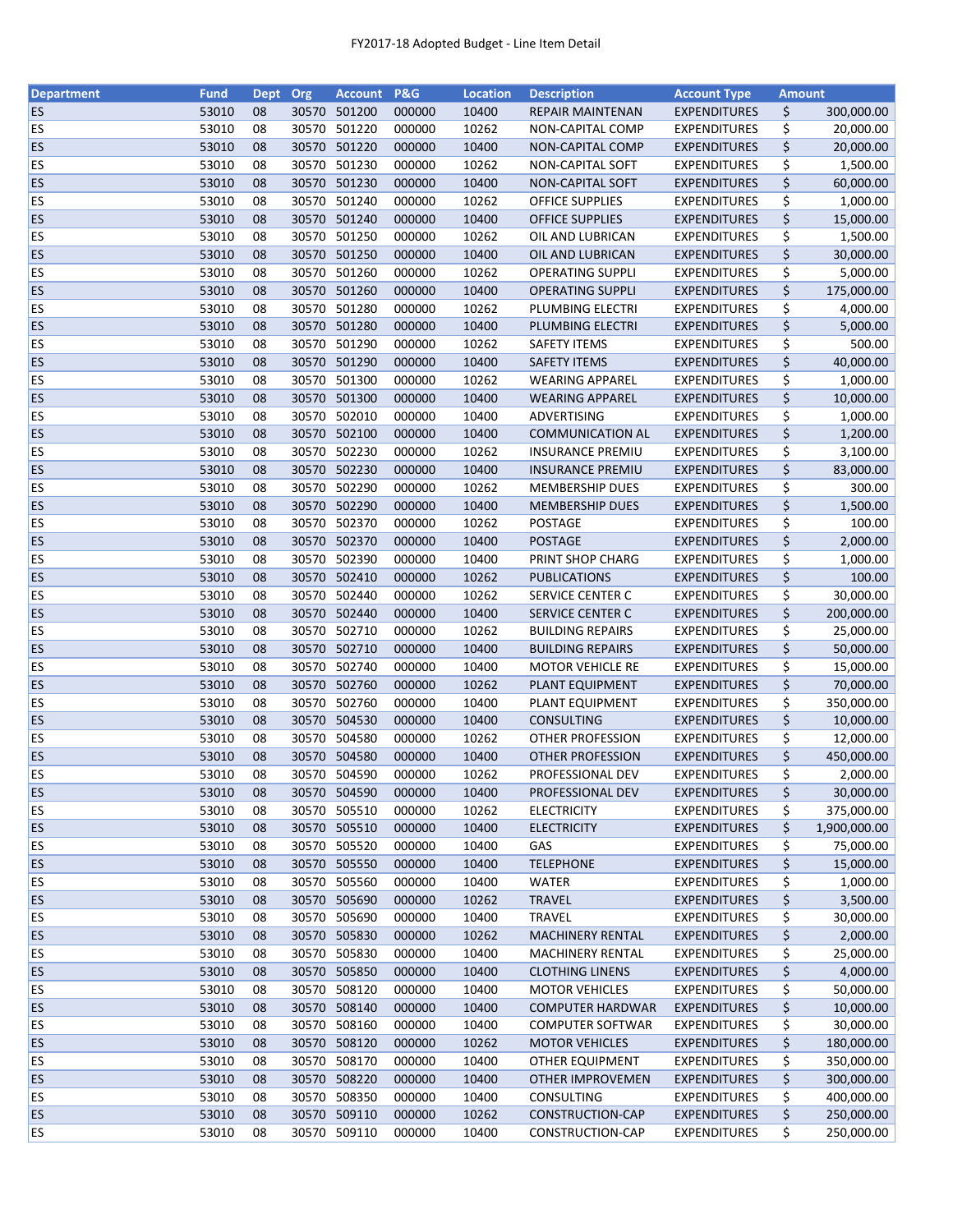| <b>Department</b> | <b>Fund</b> | <b>Dept</b> | Org   | <b>Account</b> | <b>P&amp;G</b> | <b>Location</b> | <b>Description</b>          | <b>Account Type</b> | <b>Amount</b> |            |
|-------------------|-------------|-------------|-------|----------------|----------------|-----------------|-----------------------------|---------------------|---------------|------------|
| ES                | 53010       | 08          | 30570 | 501330         | 000000         | 10400           | SIGNAGE                     | <b>EXPENDITURES</b> | \$            | 2,500.00   |
| ES                | 53010       | 08          | 30570 | 502220         | 000000         | 10400           | <b>FREIGHT</b>              | <b>EXPENDITURES</b> | \$            | 5,000.00   |
| <b>ES</b>         | 53010       | 08          | 30570 | 502320         | 000000         | 10400           | <b>MILEAGE</b>              | <b>EXPENDITURES</b> | \$            | 1,500.00   |
| ES                | 53010       | 08          | 30570 | 508110         | 000000         | 10400           | <b>OFFICE FURNITURE</b>     | <b>EXPENDITURES</b> | \$            | 5,000.00   |
| ES                | 53010       | 08          | 30580 | 500110         | 000000         | 10262           | <b>BASE SALARIES</b>        | <b>EXPENDITURES</b> | \$            | 47,366.00  |
| ES                | 53010       | 08          | 30580 | 500110         | 000000         | 10400           | <b>BASE SALARIES</b>        | <b>EXPENDITURES</b> | \$            | 823,388.00 |
| <b>ES</b>         | 53010       | 08          | 30580 | 500120         | 000000         | 10262           | <b>OVERTIME</b>             | <b>EXPENDITURES</b> | \$            | 2,000.00   |
| ES                | 53010       | 08          | 30580 | 500120         | 000000         | 10400           | OVERTIME                    | <b>EXPENDITURES</b> | \$            | 35,000.00  |
| <b>ES</b>         | 53010       | 08          | 30580 | 500130         | 000000         | 10400           | <b>TEMPORARY WAGES</b>      | <b>EXPENDITURES</b> | \$            | 100,000.00 |
| ES                | 53010       | 08          |       | 30580 500210   | 000000         | 10262           | LAGERS GENERAL E            | <b>EXPENDITURES</b> | \$            | 8,047.00   |
| ES                | 53010       | 08          |       | 30580 500210   | 000000         | 10400           | LAGERS GENERAL E            | <b>EXPENDITURES</b> | \$            | 156,217.00 |
| ES                | 53010       | 08          | 30580 | 500250         | 000000         | 10262           | FICA CONTRIBUTIO            | <b>EXPENDITURES</b> | \$            | 3,776.00   |
| ES                | 53010       | 08          | 30580 | 500250         | 000000         | 10400           | <b>FICA CONTRIBUTIO</b>     | <b>EXPENDITURES</b> | \$            | 73,317.00  |
| ES                | 53010       | 08          | 30580 | 500260         | 000000         | 10262           | <b>HEALTH INS CONTR</b>     | <b>EXPENDITURES</b> | \$            | 5,820.00   |
| ES                | 53010       | 08          | 30580 | 500260         | 000000         | 10400           | <b>HEALTH INS CONTR</b>     | <b>EXPENDITURES</b> | \$            | 110,580.00 |
| <b>ES</b>         | 53010       | 08          | 30580 | 500280         | 000000         | 10262           | WORKMENS COMP CO            | <b>EXPENDITURES</b> | \$            | 2,993.00   |
| <b>ES</b>         | 53010       | 08          | 30580 | 500280         | 000000         | 10400           | <b>WORKMENS COMP CO</b>     | <b>EXPENDITURES</b> | \$            | 56,625.00  |
| ES                | 53010       | 08          | 30580 | 501130         | 000000         | 10262           | CHEMICALS DRUG L            | <b>EXPENDITURES</b> | \$            | 1,500.00   |
| <b>ES</b>         | 53010       | 08          |       | 30580 501140   | 000000         | 10262           | <b>CLOTHING ALLOWAN</b>     | <b>EXPENDITURES</b> | \$            | 320.00     |
| ES                | 53010       | 08          |       | 30580 501140   | 000000         | 10400           | <b>CLOTHING ALLOWAN</b>     | <b>EXPENDITURES</b> | \$            | 6,000.00   |
| <b>ES</b>         | 53010       | 08          |       | 30580 501190   | 000000         | 10262           | <b>TOOLS &amp; EQUIPMEN</b> | <b>EXPENDITURES</b> | \$            | 500.00     |
| ES                | 53010       | 08          |       | 30580 501190   | 000000         | 10400           | TOOLS & EQUIPMEN            | <b>EXPENDITURES</b> | \$            | 40,000.00  |
| ES                | 53010       | 08          |       | 30580 501200   | 000000         | 10262           | <b>REPAIR MAINTENAN</b>     | <b>EXPENDITURES</b> | \$            | 10,000.00  |
| ES                | 53010       | 08          |       | 30580 501250   | 000000         | 10262           | OIL AND LUBRICAN            | <b>EXPENDITURES</b> | \$            | 500.00     |
| ES                | 53010       | 08          |       | 30580 501260   | 000000         | 10262           | <b>OPERATING SUPPLI</b>     | <b>EXPENDITURES</b> | \$            | 1,000.00   |
| ES                | 53010       | 08          |       | 30580 501280   | 000000         | 10400           | PLUMBING ELECTRI            | <b>EXPENDITURES</b> | \$            | 1,000.00   |
| ES                | 53010       | 08          | 30580 | 501280         | 000000         | 10262           | PLUMBING ELECTRI            | <b>EXPENDITURES</b> | \$            | 1,000.00   |
| ES                | 53010       | 08          | 30580 | 501290         | 000000         | 10262           | <b>SAFETY ITEMS</b>         | <b>EXPENDITURES</b> | \$            | 500.00     |
| ES                | 53010       | 08          |       | 30580 501290   | 000000         | 10400           | <b>SAFETY ITEMS</b>         | <b>EXPENDITURES</b> | \$            | 5,000.00   |
| ES                | 53010       | 08          | 30580 | 502290         | 000000         | 10400           | <b>MEMBERSHIP DUES</b>      | <b>EXPENDITURES</b> | \$            | 1,000.00   |
| ES                | 53010       | 08          |       | 30580 502760   | 000000         | 10262           | PLANT EQUIPMENT             | <b>EXPENDITURES</b> | \$            | 10,000.00  |
| ES                | 53010       | 08          |       | 30580 502760   | 000000         | 10400           | PLANT EQUIPMENT             | <b>EXPENDITURES</b> | \$            | 20,000.00  |
| <b>ES</b>         | 53010       |             | 30580 | 504580         | 000000         | 10262           |                             |                     |               | 500.00     |
| ES                | 53010       | 08          | 30580 | 504590         | 000000         | 10400           | OTHER PROFESSION            | <b>EXPENDITURES</b> | \$            |            |
|                   |             | 08          |       | 30580 505690   |                |                 | PROFESSIONAL DEV            | <b>EXPENDITURES</b> | \$            | 35,000.00  |
| <b>ES</b>         | 53010       | 08          |       |                | 000000         | 10400           | <b>TRAVEL</b>               | <b>EXPENDITURES</b> | \$            | 20,000.00  |
| ES                | 53010       | 08          |       | 30580 505850   | 000000         | 10400           | <b>CLOTHING LINENS</b>      | <b>EXPENDITURES</b> | \$            | 4,000.00   |
| ES                | 53010       | 08          |       | 30580 508120   | 000000         | 10400           | <b>MOTOR VEHICLES</b>       | <b>EXPENDITURES</b> | \$            | 75,000.00  |
| ES                | 53010       | 08          |       | 30580 508140   | 000000         | 10400           | <b>COMPUTER HARDWAR</b>     | <b>EXPENDITURES</b> | \$            | 125,000.00 |
| ES                | 53010       | 08          |       | 30580 508160   | 000000         | 10400           | <b>COMPUTER SOFTWAR</b>     | <b>EXPENDITURES</b> | \$            | 35,000.00  |
| <b>ES</b>         | 53010       | 08          | 30580 | 508170         | 000000         | 10400           | OTHER EQUIPMENT             | <b>EXPENDITURES</b> | \$            | 100,000.00 |
| <b>ES</b>         | 53010       | 08          |       | 30580 501200   | 000000         | 10400           | <b>REPAIR MAINTENAN</b>     | <b>EXPENDITURES</b> | \$            | 10,000.00  |
| <b>ES</b>         | 53010       | 08          |       | 30580 501240   | 000000         | 10400           | <b>OFFICE SUPPLIES</b>      | <b>EXPENDITURES</b> | \$            | 500.00     |
| <b>ES</b>         | 53010       | 08          |       | 30580 501250   | 000000         | 10400           | OIL AND LUBRICAN            | <b>EXPENDITURES</b> | \$            | 500.00     |
| ES                | 53010       | 08          |       | 30580 508130   | 000000         | 10400           | RADIO AND COMMUN            | <b>EXPENDITURES</b> | \$            | 5,000.00   |
| ES                | 53010       | 08          |       | 30580 501180   | 000000         | 10262           | <b>JANITORIAL SUPPL</b>     | <b>EXPENDITURES</b> | \$            | 50.00      |
| ES                | 53010       | 08          |       | 33010 500110   | 000000         | 00000           | <b>BASE SALARIES</b>        | <b>EXPENDITURES</b> | \$            | 104,780.00 |
| <b>ES</b>         | 53010       | 08          |       | 33010 500120   | 000000         | 00000           | <b>OVERTIME</b>             | <b>EXPENDITURES</b> | \$            | 20,000.00  |
| <b>ES</b>         | 53010       | 08          |       | 33010 500130   | 000000         | 00000           | <b>TEMPORARY WAGES</b>      | <b>EXPENDITURES</b> | \$            | 20,000.00  |
| <b>ES</b>         | 53010       | 08          |       | 33010 500210   | 000000         | 00000           | LAGERS GENERAL E            | <b>EXPENDITURES</b> | \$            | 23,599.00  |
| ES                | 53010       | 08          |       | 33010 500250   | 000000         | 00000           | <b>FICA CONTRIBUTIO</b>     | <b>EXPENDITURES</b> | \$            | 11,076.00  |
| <b>ES</b>         | 53010       | 08          |       | 33010 500260   | 000000         | 00000           | <b>HEALTH INS CONTR</b>     | <b>EXPENDITURES</b> | \$            | 17,460.00  |
| <b>ES</b>         | 53010       | 08          |       | 33010 500280   | 000000         | 00000           | WORKMENS COMP CO            | <b>EXPENDITURES</b> | \$            | 6,021.00   |
| <b>ES</b>         | 53010       | 08          |       | 33010 501140   | 000000         | 00000           | <b>CLOTHING ALLOWAN</b>     | <b>EXPENDITURES</b> | \$            | 2,000.00   |
| <b>ES</b>         | 53010       | 08          |       | 33010 501190   | 000000         | 00000           | <b>TOOLS &amp; EQUIPMEN</b> | <b>EXPENDITURES</b> | \$            | 2,000.00   |
| <b>ES</b>         | 53010       | 08          |       | 33010 501170   | 000000         | 00000           | <b>FUEL PURCHASES</b>       | <b>EXPENDITURES</b> | \$            | 11,000.00  |
| <b>ES</b>         | 53010       | 08          |       | 33010 501200   | 000000         | 00000           | REPAIR MAINTENAN            | <b>EXPENDITURES</b> | \$            | 150,000.00 |
| ES                | 53010       | 08          |       | 33010 501260   | 000000         | 00000           | <b>OPERATING SUPPLI</b>     | <b>EXPENDITURES</b> | \$            | 5,000.00   |
| <b>ES</b>         | 53010       | 08          |       | 33010 501290   | 000000         | 00000           | <b>SAFETY ITEMS</b>         | <b>EXPENDITURES</b> | \$            | 3,000.00   |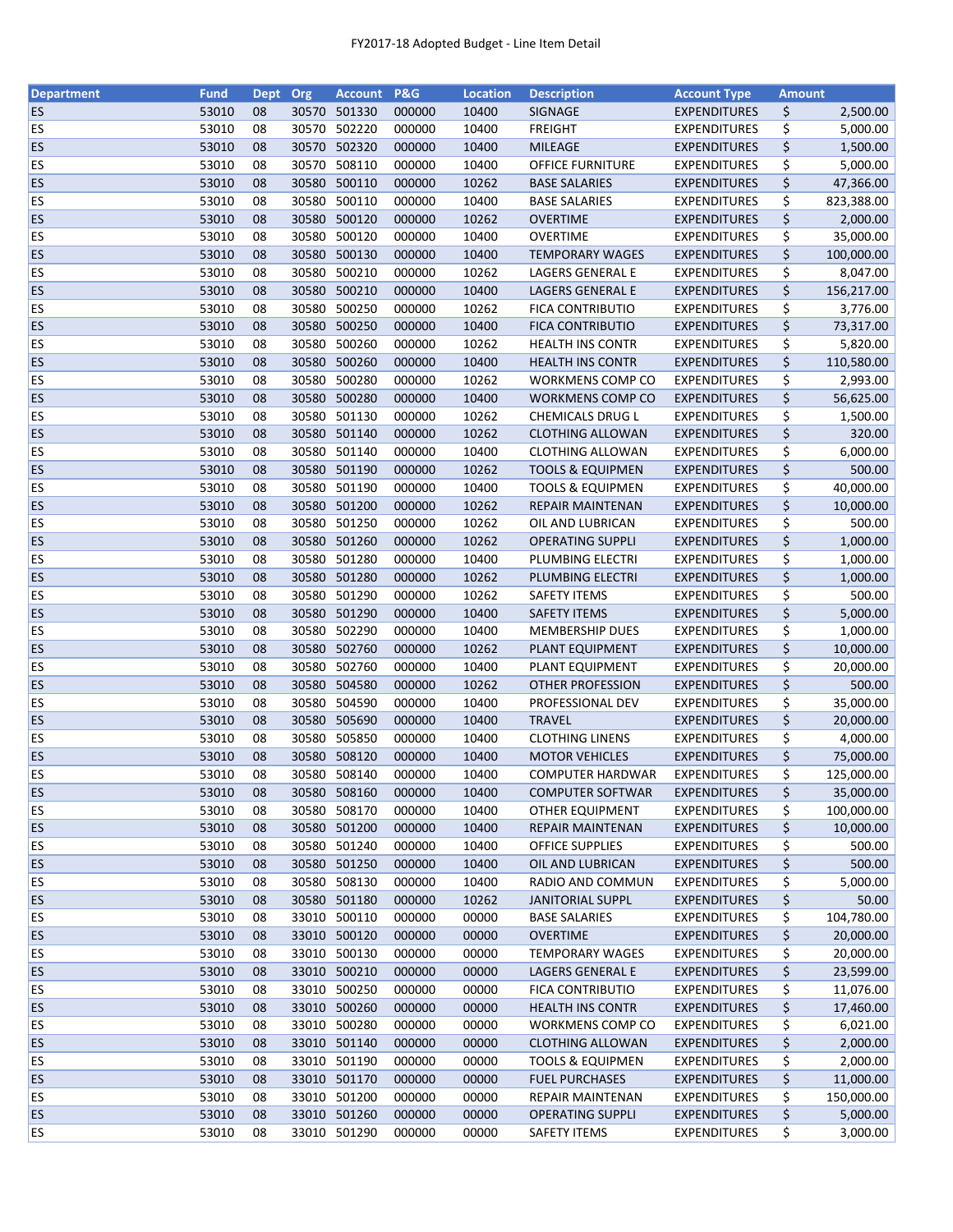| <b>Department</b> | <b>Fund</b> | <b>Dept</b> | Org   | <b>Account</b> | <b>P&amp;G</b> | <b>Location</b> | <b>Description</b>          | <b>Account Type</b> | <b>Amount</b> |              |
|-------------------|-------------|-------------|-------|----------------|----------------|-----------------|-----------------------------|---------------------|---------------|--------------|
| <b>ES</b>         | 53010       | 08          |       | 33010 502440   | 000000         | 00000           | <b>SERVICE CENTER C</b>     | <b>EXPENDITURES</b> | \$            | 20,000.00    |
| <b>ES</b>         | 53010       | 08          | 33010 | 504580         | 000000         | 00000           | OTHER PROFESSION            | <b>EXPENDITURES</b> | \$            | 500,000.00   |
| ES                | 53010       | 08          | 33010 | 505560         | 000000         | 00000           | <b>WATER</b>                | <b>EXPENDITURES</b> | \$            | 1,000.00     |
| ES                | 53010       | 08          | 33010 | 505690         | 000000         | 00000           | <b>TRAVEL</b>               | <b>EXPENDITURES</b> | \$            | 1,500.00     |
| ES                | 53010       | 08          |       | 33010 509110   | 000000         | 00000           | <b>CONSTRUCTION-CAP</b>     | <b>EXPENDITURES</b> | \$            | 2,600,000.00 |
| ES                | 53010       | 08          |       | 33010 505550   | 000000         | 00000           | <b>TELEPHONE</b>            | <b>EXPENDITURES</b> | \$            | 500.00       |
| ES                | 53010       | 08          |       | 33010 504570   | 000000         | 00000           | <b>MEDICAL SERVICES</b>     | <b>EXPENDITURES</b> | \$            | 600.00       |
| ES                | 53010       | 08          |       | 33010 502050   | 000000         | 00000           | <b>BACKGROUND CHECKS</b>    | <b>EXPENDITURES</b> | \$            | 500.00       |
| ES                | 53010       | 08          |       | 33010 502100   | 000000         | 00000           | <b>COMMUNICATION AL</b>     | <b>EXPENDITURES</b> | \$            | 500.00       |
| ES                | 53010       | 08          |       | 33010 502170   | 000000         | 00000           | <b>DOCUMENT RECORDI</b>     | <b>EXPENDITURES</b> | \$            | 500.00       |
| ES                | 53010       | 08          |       | 33510 500110   | 000000         | 00000           | <b>BASE SALARIES</b>        | <b>EXPENDITURES</b> | \$            | 217,505.00   |
| <b>ES</b>         | 53010       | 08          |       | 33510 500120   | 000000         | 00000           | <b>OVERTIME</b>             | <b>EXPENDITURES</b> | \$            | 20,000.00    |
| ES                | 53010       | 08          |       | 33510 500210   | 000000         | 00000           | <b>LAGERS GENERAL E</b>     | <b>EXPENDITURES</b> | \$            | 38,713.00    |
| ES                | 53010       | 08          | 33510 | 500250         | 000000         | 00000           | <b>FICA CONTRIBUTIO</b>     | <b>EXPENDITURES</b> | \$            | 18,169.00    |
| <b>ES</b>         | 53010       | 08          | 33510 | 500260         | 000000         | 00000           | <b>HEALTH INS CONTR</b>     | <b>EXPENDITURES</b> | \$            | 23,280.00    |
| ES                | 53010       | 08          | 33510 | 500280         | 000000         | 00000           | <b>WORKMENS COMP CO</b>     | <b>EXPENDITURES</b> | \$            | 9,979.00     |
| ES                | 53010       | 08          |       | 33510 501140   | 000000         | 00000           | <b>CLOTHING ALLOWAN</b>     | <b>EXPENDITURES</b> | \$            | 2,000.00     |
| <b>ES</b>         | 53010       | 08          |       | 33510 501170   | 000000         | 00000           | <b>FUEL PURCHASES</b>       | <b>EXPENDITURES</b> | \$            | 2,000.00     |
| ES                | 53010       | 08          |       | 33510 501200   | 000000         | 00000           | <b>REPAIR MAINTENAN</b>     | <b>EXPENDITURES</b> | \$            | 500.00       |
| ES                | 53010       | 08          |       | 33510 501260   | 000000         | 00000           | <b>OPERATING SUPPLI</b>     | <b>EXPENDITURES</b> | \$            | 500.00       |
| <b>ES</b>         | 53010       | 08          |       | 33510 501290   | 000000         | 00000           | <b>SAFETY ITEMS</b>         | <b>EXPENDITURES</b> | \$            | 1,000.00     |
| ES                | 53010       | 08          |       | 33510 502440   | 000000         | 00000           | SERVICE CENTER C            |                     |               |              |
|                   |             |             |       | 33510 505550   |                |                 |                             | <b>EXPENDITURES</b> | \$            | 1,000.00     |
| <b>ES</b>         | 53010       | 08          |       |                | 000000         | 00000           | <b>TELEPHONE</b>            | <b>EXPENDITURES</b> | \$            | 1,000.00     |
| <b>ES</b>         | 53010       | 08          |       | 33510 505690   | 000000         | 00000           | <b>TRAVEL</b>               | <b>EXPENDITURES</b> | \$            | 1,500.00     |
| ES                | 53010       | 08          |       | 34010 500110   | 000000         | 00000           | <b>BASE SALARIES</b>        | <b>EXPENDITURES</b> | \$            | 388,765.00   |
| ES                | 53010       | 08          |       | 34010 500120   | 000000         | 00000           | <b>OVERTIME</b>             | <b>EXPENDITURES</b> | \$            | 10,000.00    |
| ES                | 53010       | 08          | 34010 | 500130         | 000000         | 00000           | <b>TEMPORARY WAGES</b>      | <b>EXPENDITURES</b> | \$            | 47,500.00    |
| ES                | 53010       | 08          | 34010 | 500210         | 000000         | 00000           | LAGERS GENERAL E            | EXPENDITURES        | \$            | 72,741.00    |
| ES                | 53010       | 08          | 34010 | 500250         | 000000         | 00000           | <b>FICA CONTRIBUTIO</b>     | <b>EXPENDITURES</b> | \$            | 34,140.00    |
| ES                | 53010       | 08          |       | 34010 500260   | 000000         | 00000           | <b>HEALTH INS CONTR</b>     | <b>EXPENDITURES</b> | \$            | 46,560.00    |
| ES                | 53010       | 08          |       | 34010 500280   | 000000         | 00000           | WORKMENS COMP CO            | <b>EXPENDITURES</b> | \$            | 12,786.00    |
| ES                | 53010       | 08          |       | 34010 501130   | 000000         | 00000           | CHEMICALS DRUG L            | <b>EXPENDITURES</b> | \$            | 100,000.00   |
| ES                | 53010       | 08          |       | 34010 501140   | 000000         | 00000           | <b>CLOTHING ALLOWAN</b>     | <b>EXPENDITURES</b> | \$            | 2,600.00     |
| ES                | 53010       | 08          |       | 34010 501190   | 000000         | 00000           | <b>TOOLS &amp; EQUIPMEN</b> | <b>EXPENDITURES</b> | \$            | 8,000.00     |
| ES                | 53010       | 08          |       | 34010 501220   | 000000         | 00000           | NON-CAPITAL COMP            | <b>EXPENDITURES</b> | \$            | 2,000.00     |
| <b>ES</b>         | 53010       | 08          |       | 34010 502290   | 000000         | 00000           | <b>MEMBERSHIP DUES</b>      | <b>EXPENDITURES</b> | \$            | 1,500.00     |
| <b>ES</b>         | 53010       | 08          |       | 34010 502410   | 000000         | 00000           | <b>PUBLICATIONS</b>         | <b>EXPENDITURES</b> | \$            | 250.00       |
| ES                | 53010       | 08          |       | 34010 504580   | 000000         | 00000           | OTHER PROFESSION            | <b>EXPENDITURES</b> | \$            | 25,000.00    |
| <b>ES</b>         | 53010       | 08          |       | 34010 504590   | 000000         | 00000           | PROFESSIONAL DEV            | <b>EXPENDITURES</b> | \$            | 5,000.00     |
| <b>ES</b>         | 53010       | 08          |       | 34010 505690   | 000000         | 00000           | <b>TRAVEL</b>               | <b>EXPENDITURES</b> | \$            | 15,000.00    |
| <b>ES</b>         | 53010       | 08          |       | 34010 508170   | 000000         | 00000           | <b>OTHER EQUIPMENT</b>      | <b>EXPENDITURES</b> | \$            | 50,000.00    |
| <b>ES</b>         | 53010       | 08          |       | 34010 502320   | 000000         | 00000           | MILEAGE                     | <b>EXPENDITURES</b> | \$            | 750.00       |
| <b>ES</b>         | 53010       | 08          |       | 34010 509110   | 000000         | 00000           | CONSTRUCTION-CAP            | <b>EXPENDITURES</b> | \$            | 300,000.00   |
| ES                | 53010       | 08          |       | 34510 500110   | 000000         | 00000           | <b>BASE SALARIES</b>        | <b>EXPENDITURES</b> | \$            | 406,564.00   |
| <b>ES</b>         | 53010       | 08          |       | 34510 500210   | 000000         | 00000           | LAGERS GENERAL E            | <b>EXPENDITURES</b> | \$            | 66,759.00    |
| <b>ES</b>         | 53010       | 08          |       | 34510 500250   | 000000         | 00000           | FICA CONTRIBUTIO            | <b>EXPENDITURES</b> | \$            | 31,332.00    |
| <b>ES</b>         | 53010       | 08          |       | 34510 500260   | 000000         | 00000           | <b>HEALTH INS CONTR</b>     | <b>EXPENDITURES</b> | \$            | 47,724.00    |
| ES                | 53010       | 08          |       | 34510 500280   | 000000         | 00000           | WORKMENS COMP CO            | <b>EXPENDITURES</b> | \$            | 9,825.00     |
| <b>ES</b>         | 53010       | 08          |       | 34510 501130   | 000000         | 00000           | <b>CHEMICALS DRUG L</b>     | <b>EXPENDITURES</b> | \$            | 3,000.00     |
| ES                | 53010       | 08          |       | 34510 501140   | 000000         | 00000           | <b>CLOTHING ALLOWAN</b>     | <b>EXPENDITURES</b> | \$            | 1,000.00     |
| <b>ES</b>         | 53010       | 08          |       | 34510 501160   | 000000         | 00000           | <b>FOOD SUPPLIES</b>        | <b>EXPENDITURES</b> | \$            | 600.00       |
| <b>ES</b>         | 53010       | 08          |       | 34510 501170   | 000000         | 00000           | <b>FUEL PURCHASES</b>       | <b>EXPENDITURES</b> | \$            | 6,000.00     |
| <b>ES</b>         | 53010       | 08          |       | 34510 501190   | 000000         | 00000           | <b>TOOLS &amp; EQUIPMEN</b> | <b>EXPENDITURES</b> | \$            | 3,000.00     |
| <b>ES</b>         | 53010       | 08          |       | 34510 501200   | 000000         | 00000           | <b>REPAIR MAINTENAN</b>     | <b>EXPENDITURES</b> | \$            | 1,500.00     |
| <b>ES</b>         | 53010       | 08          |       | 34510 501220   | 000000         | 00000           | NON-CAPITAL COMP            | <b>EXPENDITURES</b> | \$            | 5,000.00     |
| <b>ES</b>         | 53010       | 08          |       | 34510 501230   | 000000         |                 |                             | <b>EXPENDITURES</b> |               |              |
|                   |             |             |       |                |                | 00000           | NON-CAPITAL SOFT            |                     | \$            | 3,000.00     |
| <b>ES</b>         | 53010       | 08          |       | 34510 501240   | 000000         | 00000           | <b>OFFICE SUPPLIES</b>      | <b>EXPENDITURES</b> | \$            | 3,000.00     |
| <b>ES</b>         | 53010       | 08          |       | 34510 501260   | 000000         | 00000           | <b>OPERATING SUPPLI</b>     | <b>EXPENDITURES</b> | \$            | 2,000.00     |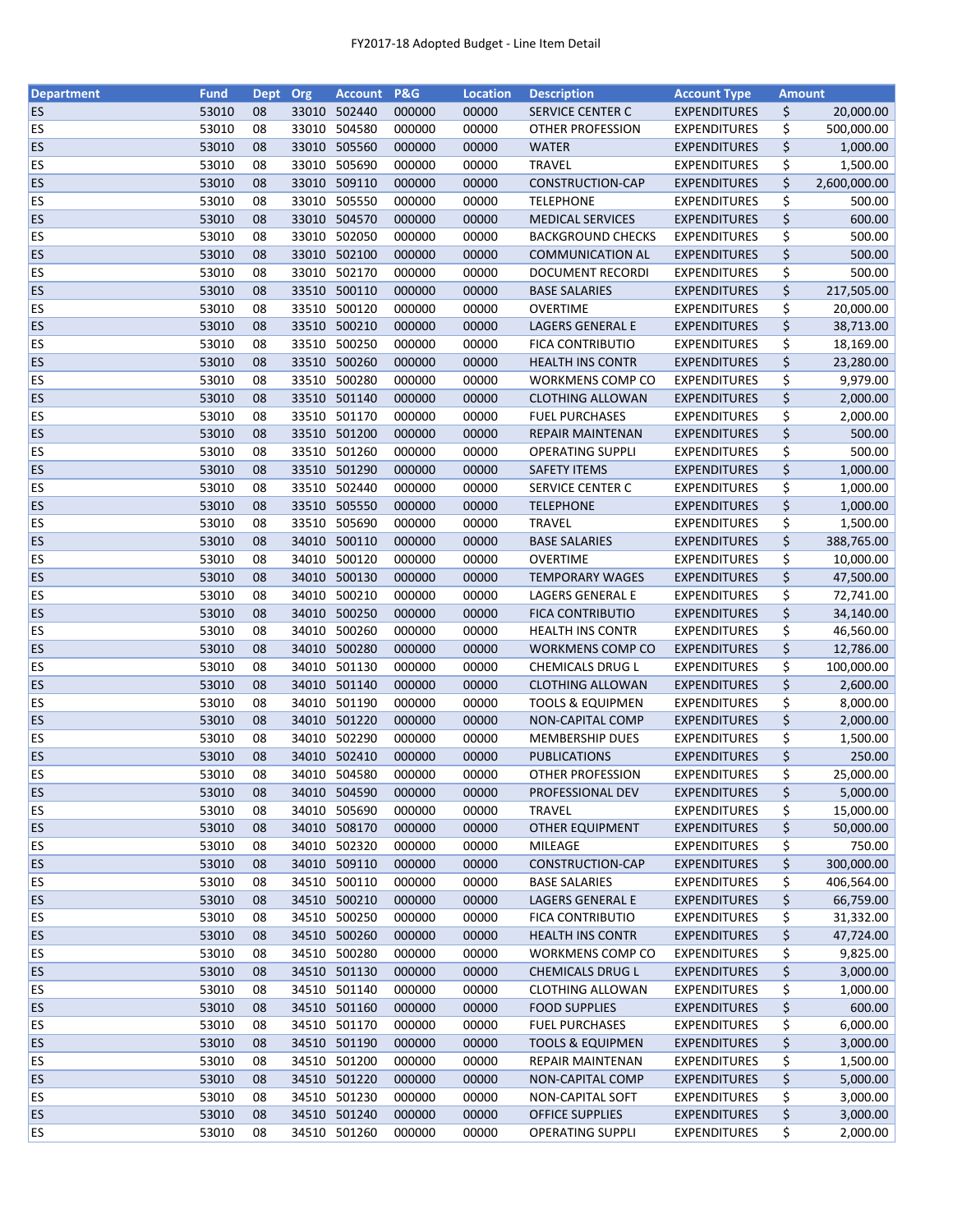| <b>Department</b> | <b>Fund</b> | Dept Org |       | <b>Account</b> | <b>P&amp;G</b> | <b>Location</b> | <b>Description</b>       | <b>Account Type</b> | <b>Amount</b> |                |
|-------------------|-------------|----------|-------|----------------|----------------|-----------------|--------------------------|---------------------|---------------|----------------|
| <b>ES</b>         | 53010       | 08       |       | 34510 501290   | 000000         | 00000           | <b>SAFETY ITEMS</b>      | <b>EXPENDITURES</b> | \$            | 1,500.00       |
| ES                | 53010       | 08       | 34510 | 501300         | 000000         | 00000           | <b>WEARING APPAREL</b>   | <b>EXPENDITURES</b> | \$            | 1,000.00       |
| <b>ES</b>         | 53010       | 08       | 34510 | 502010         | 000000         | 00000           | ADVERTISING              | <b>EXPENDITURES</b> | \$            | 5,000.00       |
| ES                | 53010       | 08       |       | 34510 502040   | 000000         | 00000           | <b>AUTO ALLOWANCE</b>    | <b>EXPENDITURES</b> | \$            | 500.00         |
| <b>ES</b>         | 53010       | 08       |       | 34510 502250   | 000000         | 00000           | <b>INTERNET SERVICE</b>  | <b>EXPENDITURES</b> | \$            | 1,000.00       |
| ES                | 53010       | 08       |       | 34510 502270   | 000000         | 00000           | JUDGMENTS AND CL         | <b>EXPENDITURES</b> | \$            | 100.00         |
| ES                | 53010       | 08       |       | 34510 502290   | 000000         | 00000           | <b>MEMBERSHIP DUES</b>   | <b>EXPENDITURES</b> | \$            | 1,000.00       |
| ES                | 53010       | 08       | 34510 | 502370         | 000000         | 00000           | POSTAGE                  | <b>EXPENDITURES</b> | \$            | 2,000.00       |
| <b>ES</b>         | 53010       | 08       |       | 34510 502380   | 000000         | 00000           | PRINTING AND BIN         | <b>EXPENDITURES</b> | \$            | 2,000.00       |
| <b>ES</b>         | 53010       | 08       |       | 34510 502390   | 000000         | 00000           | PRINT SHOP CHARG         | <b>EXPENDITURES</b> | \$            | 3,000.00       |
| <b>ES</b>         | 53010       | 08       |       | 34510 502410   | 000000         | 00000           | <b>PUBLICATIONS</b>      | <b>EXPENDITURES</b> | \$            | 250.00         |
| ES                | 53010       | 08       |       | 34510 502440   | 000000         | 00000           | SERVICE CENTER C         | <b>EXPENDITURES</b> | \$            | 8,000.00       |
| <b>ES</b>         | 53010       | 08       |       | 34510 502750   | 000000         | 00000           | <b>OFFICE EQUIPMENT</b>  | <b>EXPENDITURES</b> | \$            | 1,500.00       |
| ES                | 53010       | 08       | 34510 | 502760         | 000000         | 00000           | PLANT EQUIPMENT          | <b>EXPENDITURES</b> | \$            | 1,000.00       |
| <b>ES</b>         | 53010       | 08       | 34510 | 504570         | 000000         | 00000           | <b>MEDICAL SERVICES</b>  | <b>EXPENDITURES</b> | \$            | 250.00         |
| ES                | 53010       | 08       | 34510 | 504580         | 000000         | 00000           | <b>OTHER PROFESSION</b>  | <b>EXPENDITURES</b> | \$            | 5,000.00       |
| <b>ES</b>         | 53010       | 08       |       | 34510 505550   | 101868         | 00000           | <b>TELEPHONE</b>         | <b>EXPENDITURES</b> | \$            | 500.00         |
| ES                | 53010       | 08       |       | 34510 504590   | 000000         | 00000           | PROFESSIONAL DEV         | <b>EXPENDITURES</b> | \$            | 5,000.00       |
| <b>ES</b>         | 53010       | 08       |       | 34510 505510   | 000000         | 00000           | <b>ELECTRICITY</b>       | <b>EXPENDITURES</b> | \$            | 13,000.00      |
| ES                | 53010       | 08       |       | 34510 505520   | 000000         | 00000           | GAS                      | <b>EXPENDITURES</b> | \$            | 6,500.00       |
|                   |             |          |       | 34510 505550   |                |                 |                          |                     |               |                |
| <b>ES</b>         | 53010       | 08       |       |                | 000000         | 00000           | <b>TELEPHONE</b>         | <b>EXPENDITURES</b> | \$            | 1,500.00       |
| <b>ES</b>         | 53010       | 08       |       | 34510 505560   | 000000         | 00000           | <b>WATER</b>             | <b>EXPENDITURES</b> | \$            | 2,000.00       |
| <b>ES</b>         | 53010       | 08       |       | 34510 505690   | 000000         | 00000           | <b>TRAVEL</b>            | <b>EXPENDITURES</b> | \$            | 5,000.00       |
| ES                | 53010       | 08       |       | 34510 505830   | 000000         | 00000           | <b>MACHINERY RENTAL</b>  | <b>EXPENDITURES</b> | \$            | 2,500.00       |
| <b>ES</b>         | 53010       | 08       |       | 34510 508110   | 000000         | 00000           | <b>OFFICE FURNITURE</b>  | <b>EXPENDITURES</b> | \$            | 500.00         |
| <b>ES</b>         | 53010       | 08       | 34510 | 508170         | 000000         | 00000           | <b>OTHER EQUIPMENT</b>   | <b>EXPENDITURES</b> | \$            | 1,200.00       |
| <b>ES</b>         | 53010       | 08       | 34510 | 500120         | 000000         | 00000           | <b>OVERTIME</b>          | <b>EXPENDITURES</b> | \$            | 3,000.00       |
| ES                | 53010       | 08       | 34510 | 502100         | 000000         | 00000           | <b>COMMUNICATION AL</b>  | <b>EXPENDITURES</b> | \$            | 500.00         |
| <b>ES</b>         | 53010       | 08       |       | 34510 502320   | 000000         | 00000           | <b>MILEAGE</b>           | <b>EXPENDITURES</b> | \$            | 200.00         |
| <b>ES</b>         | 53010       | 08       |       | 34510 508210   | 000000         | 00000           | <b>LAND ACQUISITIONS</b> | <b>EXPENDITURES</b> | \$            | 2,000.00       |
| <b>ES</b>         | 53010       | 08       |       | 35010 501260   | 000000         | 10179           | <b>OPERATING SUPPLI</b>  | <b>EXPENDITURES</b> | \$            | 1,000.00       |
| <b>ES</b>         | 53010       | 08       |       | 35010 501200   | 000000         | 10179           | <b>REPAIR MAINTENAN</b>  | <b>EXPENDITURES</b> | \$            | 15,000.00      |
| <b>ES</b>         | 53010       | 08       |       | 35010 502760   | 000000         | 10179           | PLANT EQUIPMENT          | <b>EXPENDITURES</b> | \$            | 100,000.00     |
| ES                | 53010       | 08       |       | 35010 505510   | 000000         | 10179           | <b>ELECTRICITY</b>       | <b>EXPENDITURES</b> | \$            | 350,000.00     |
| <b>ES</b>         | 53010       | 08       |       | 35010 505560   | 000000         | 10179           | <b>WATER</b>             | <b>EXPENDITURES</b> | \$            | 3,500.00       |
| <b>ES</b>         | 53010       | 08       |       | 35010 508170   | 000000         | 10179           | <b>OTHER EQUIPMENT</b>   | <b>EXPENDITURES</b> | \$            | 100,000.00     |
| ES                | 53010       | 08       |       | 35010 505520   | 000000         | 10179           | GAS                      | <b>EXPENDITURES</b> | \$            | 4,400.00       |
| ES                | 53010       | 08       |       | 35010 505550   | 000000         | 10179           | <b>TELEPHONE</b>         | <b>EXPENDITURES</b> | \$            | 1,500.00       |
| <b>ES</b>         | 53020       | 08       |       | 30020 417010   | 000000         | 00000           | TRANSFER FROM OT         | <b>REVENUE</b>      | \$            | (400,000.00)   |
| ES                | 53020       | 08       | 30020 | 508350         | 000000         | 00000           | CONSULTING               | <b>EXPENDITURES</b> | \$            | 400,000.00     |
| <b>ES</b>         | 53070       | 08       |       | 30020 417010   | 000000         | 00000           | <b>TRANSFER FROM OT</b>  | <b>REVENUE</b>      | \$            | (558,000.00)   |
| <b>ES</b>         | 53070       | 08       |       | 30020 410020   | 000000         | 00000           | <b>RESTRICTED INT E</b>  | <b>REVENUE</b>      | \$            | (150,000.00)   |
| <b>ES</b>         | 53070       | 08       |       | 30020 509320   | 000000         | 00000           | <b>PRINCIPAL</b>         | <b>EXPENDITURES</b> | \$            | 445,000.00     |
| ES                | 53070       | 08       |       | 30020 509340   | 000000         | 00000           | <b>INTEREST</b>          | <b>EXPENDITURES</b> | \$            | 228,825.00     |
| <b>ES</b>         | 53070       | 08       |       | 30020 509360   | 000000         | 00000           | OTHER DEBT SERVI         | <b>EXPENDITURES</b> | \$            | 34,175.00      |
| ES                | 53080       | 08       |       | 30020 417010   | 000000         | 00000           | TRANSFER FROM OT         | <b>REVENUE</b>      | \$            | (560,000.00)   |
| <b>ES</b>         | 53080       | 08       |       | 30020 410020   | 000000         | 00000           | <b>RESTRICTED INT E</b>  | REVENUE             | \$            | (75,000.00)    |
| <b>ES</b>         | 53080       | 08       |       | 30020 509320   | 000000         | 00000           | PRINCIPAL                | <b>EXPENDITURES</b> | \$            | 370,000.00     |
| <b>ES</b>         | 53080       | 08       |       | 30020 509340   | 000000         | 00000           | <b>INTEREST</b>          | <b>EXPENDITURES</b> | \$            | 226,419.00     |
| <b>ES</b>         | 53080       | 08       |       | 30020 509360   | 000000         | 00000           | <b>OTHER DEBT SERVI</b>  | <b>EXPENDITURES</b> | \$            | 38,581.00      |
| <b>ES</b>         | 53090       | 08       |       | 30020 417010   | 000000         | 00000           | <b>TRANSFER FROM OT</b>  | <b>REVENUE</b>      | \$            | (102,000.00)   |
| <b>ES</b>         | 53090       | 08       |       | 30020 410020   | 000000         | 00000           | <b>RESTRICTED INT E</b>  | <b>REVENUE</b>      | \$            | (4,000.00)     |
| <b>ES</b>         | 53090       | 08       |       | 30020 509320   | 000000         | 00000           |                          |                     |               |                |
|                   |             |          |       |                |                |                 | PRINCIPAL                | <b>EXPENDITURES</b> | \$            | 95,000.00      |
| <b>ES</b>         | 53090       | 08       |       | 30020 509340   | 000000         | 00000           | <b>INTEREST</b>          | <b>EXPENDITURES</b> | \$            | 9,025.00       |
| <b>ES</b>         | 53090       | 08       |       | 30020 509360   | 000000         | 00000           | <b>OTHER DEBT SERVI</b>  | <b>EXPENDITURES</b> | \$            | 1,975.00       |
| <b>ES</b>         | 53130       | 08       |       | 30020 417010   | 000000         | 00000           | TRANSFER FROM OT         | <b>REVENUE</b>      | \$            | (4,005,000.00) |
| <b>ES</b>         | 53130       | 08       |       | 30020 410020   | 000000         | 00000           | <b>RESTRICTED INT E</b>  | <b>REVENUE</b>      | \$            | (650,000.00)   |
| <b>ES</b>         | 53130       | 08       |       | 30020 509320   | 000000         | 00000           | PRINCIPAL                | <b>EXPENDITURES</b> | \$            | 3,440,000.00   |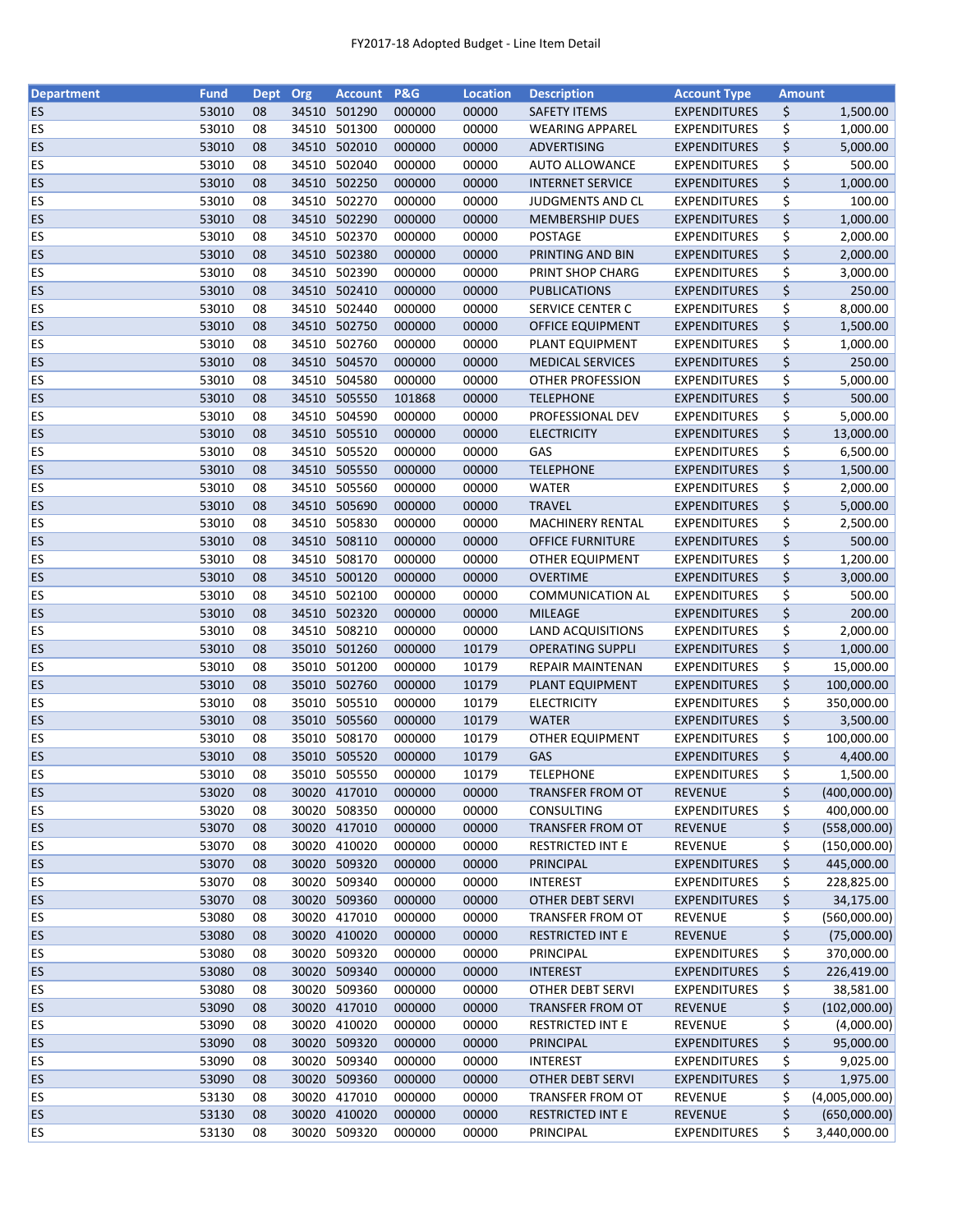| <b>Department</b> | <b>Fund</b> | <b>Dept</b> | Org   | Account P&G  |        | <b>Location</b> | <b>Description</b>          | <b>Account Type</b> | <b>Amount</b> |                |
|-------------------|-------------|-------------|-------|--------------|--------|-----------------|-----------------------------|---------------------|---------------|----------------|
| <b>ES</b>         | 53130       | 08          |       | 30020 509340 | 000000 | 00000           | <b>INTEREST</b>             | <b>EXPENDITURES</b> | \$            | 1,065,300.00   |
| <b>ES</b>         | 53130       | 08          |       | 30020 509360 | 000000 | 00000           | <b>OTHER DEBT SERVI</b>     | <b>EXPENDITURES</b> | \$            | 149,700.00     |
| <b>ES</b>         | 53160       | 08          | 30020 | 417010       | 000000 | 00000           | <b>TRANSFER FROM OT</b>     | <b>REVENUE</b>      | \$            | (811,000.00)   |
| ES                | 53160       | 08          | 30020 | 509320       | 000000 | 00000           | PRINCIPAL                   | <b>EXPENDITURES</b> | \$            | 622,000.00     |
| <b>ES</b>         | 53160       | 08          |       | 30020 509340 | 000000 | 00000           | <b>INTEREST</b>             | <b>EXPENDITURES</b> | \$            | 139,432.00     |
| ES                | 53160       | 08          |       | 30020 509360 | 000000 | 00000           | <b>OTHER DEBT SERVI</b>     | <b>EXPENDITURES</b> | \$            | 49,568.00      |
| <b>ES</b>         | 53190       | 08          |       | 30020 417010 | 000000 | 00000           | <b>TRANSFER FROM OT</b>     | <b>REVENUE</b>      | \$            | (2,025,000.00) |
| ES                | 53190       | 08          |       | 30020 509320 | 000000 | 00000           | PRINCIPAL                   | <b>EXPENDITURES</b> | \$            | 1,060,000.00   |
| <b>ES</b>         | 53190       | 08          |       | 30020 509340 | 000000 | 00000           | <b>INTEREST</b>             | <b>EXPENDITURES</b> | \$            | 918,534.00     |
| <b>ES</b>         | 53190       | 08          | 30020 | 509360       | 000000 | 00000           | <b>OTHER DEBT SERVI</b>     | <b>EXPENDITURES</b> | \$            | 46,466.00      |
| ES                | 53240       | 08          |       | 30020 417010 | 000000 | 00000           | TRANSFER FROM OT            | <b>REVENUE</b>      | \$            | (3,300,000.00) |
| ES                | 53240       | 08          |       | 30020 410020 | 000000 | 00000           | <b>RESTRICTED INT E</b>     | <b>REVENUE</b>      | \$            | (25,000.00)    |
| ES                | 53240       | 08          |       | 30020 509320 | 000000 | 00000           | PRINCIPAL                   | <b>EXPENDITURES</b> | \$            | 1,530,000.00   |
| ES                | 53240       | 08          |       | 30020 509340 | 000000 | 00000           | <b>INTEREST</b>             | <b>EXPENDITURES</b> | \$            | 1,704,094.00   |
| <b>ES</b>         | 53240       | 08          | 30020 | 509360       | 000000 | 00000           | <b>OTHER DEBT SERVI</b>     | <b>EXPENDITURES</b> | \$            | 90,906.00      |
| ES                | 55010       | 08          | 33520 | 504580       | 000000 | 00000           | <b>OTHER PROFESSION</b>     | <b>EXPENDITURES</b> | \$            | 25,000.00      |
| <b>ES</b>         | 55010       | 08          |       | 36010 500110 | 000000 | 00000           | <b>BASE SALARIES</b>        | <b>EXPENDITURES</b> | \$            | 192,507.00     |
| ES                | 55010       | 08          |       | 36010 500120 | 000000 | 00000           | <b>OVERTIME</b>             | <b>EXPENDITURES</b> | \$            | 2,500.00       |
| ES                | 55010       | 08          |       | 36010 500210 | 000000 | 00000           | LAGERS GENERAL E            | <b>EXPENDITURES</b> | \$            | 31,787.00      |
| <b>ES</b>         | 55010       | 08          |       | 36010 500250 | 000000 | 00000           | <b>FICA CONTRIBUTIO</b>     | <b>EXPENDITURES</b> | \$            |                |
|                   |             |             |       |              |        |                 |                             |                     |               | 14,918.00      |
| <b>ES</b>         | 55010       | 08          |       | 36010 500260 | 000000 | 00000           | <b>HEALTH INS CONTR</b>     | <b>EXPENDITURES</b> | \$            | 20,370.00      |
| ES                | 55010       | 08          |       | 36010 500280 | 000000 | 00000           | <b>WORKMENS COMP CO</b>     | <b>EXPENDITURES</b> | \$            | 2,807.00       |
| <b>ES</b>         | 55010       | 08          |       | 36010 501140 | 000000 | 00000           | <b>CLOTHING ALLOWAN</b>     | <b>EXPENDITURES</b> | \$            | 400.00         |
| ES                | 55010       | 08          |       | 36010 501160 | 000000 | 00000           | <b>FOOD SUPPLIES</b>        | <b>EXPENDITURES</b> | \$            | 750.00         |
| ES                | 55010       | 08          |       | 36010 501190 | 000000 | 00000           | <b>TOOLS &amp; EQUIPMEN</b> | <b>EXPENDITURES</b> | \$            | 1,500.00       |
| ES                | 55010       | 08          |       | 36010 501200 | 000000 | 00000           | REPAIR MAINTENAN            | <b>EXPENDITURES</b> | \$            | 500.00         |
| <b>ES</b>         | 55010       | 08          |       | 36010 501220 | 000000 | 00000           | NON-CAPITAL COMP            | <b>EXPENDITURES</b> | \$            | 2,000.00       |
| ES                | 55010       | 08          | 36010 | 501230       | 000000 | 00000           | NON-CAPITAL SOFT            | <b>EXPENDITURES</b> | \$            | 10,000.00      |
| <b>ES</b>         | 55010       | 08          | 36010 | 501240       | 000000 | 00000           | <b>OFFICE SUPPLIES</b>      | <b>EXPENDITURES</b> | \$            | 3,500.00       |
| ES                | 55010       | 08          |       | 36010 501260 | 000000 | 00000           | <b>OPERATING SUPPLI</b>     | <b>EXPENDITURES</b> | \$            | 2,000.00       |
| <b>ES</b>         | 55010       | 08          |       | 36010 501290 | 000000 | 00000           | <b>SAFETY ITEMS</b>         | <b>EXPENDITURES</b> | \$            | 500.00         |
| ES                | 55010       | 08          |       | 36010 501300 | 000000 | 00000           | <b>WEARING APPAREL</b>      | <b>EXPENDITURES</b> | \$            | 750.00         |
| <b>ES</b>         | 55010       | 08          |       | 36010 502100 | 000000 | 00000           | <b>COMMUNICATION AL</b>     | <b>EXPENDITURES</b> | \$            | 500.00         |
| ES                | 55010       | 08          |       | 36010 502230 | 000000 | 00000           | <b>INSURANCE PREMIU</b>     | <b>EXPENDITURES</b> | \$            | 65,000.00      |
| <b>ES</b>         | 55010       | 08          |       | 36010 502290 | 000000 | 00000           | <b>MEMBERSHIP DUES</b>      | <b>EXPENDITURES</b> | \$            | 1,000.00       |
| ES                | 55010       | 08          |       | 36010 502370 | 000000 | 00000           | POSTAGE                     | <b>EXPENDITURES</b> | \$            | 300.00         |
| <b>ES</b>         | 55010       | 08          |       | 36010 502390 | 000000 | 00000           | PRINT SHOP CHARG            | <b>EXPENDITURES</b> | \$            | 1,000.00       |
| ES                | 55010       | 08          |       | 36010 502410 | 000000 | 00000           | <b>PUBLICATIONS</b>         | <b>EXPENDITURES</b> | \$            | 1,000.00       |
| ES.               | 55010       | 08          |       | 36010 502740 | 000000 | 00000           | <b>MOTOR VEHICLE RE</b>     | <b>EXPENDITURES</b> | \$            | 500.00         |
| <b>ES</b>         | 55010       | 08          |       | 36010 502750 | 000000 | 00000           | OFFICE EQUIPMENT            | <b>EXPENDITURES</b> | \$            | 500.00         |
| <b>ES</b>         | 55010       | 08          |       | 36010 504580 | 000000 | 00000           | OTHER PROFESSION            | <b>EXPENDITURES</b> | \$            | 15,000.00      |
| <b>ES</b>         | 55010       | 08          |       | 36010 504590 | 000000 | 00000           | PROFESSIONAL DEV            | <b>EXPENDITURES</b> | \$            | 1,000.00       |
| <b>ES</b>         | 55010       | 08          |       | 36010 505550 | 000000 | 00000           | <b>TELEPHONE</b>            | <b>EXPENDITURES</b> | \$            | 25,000.00      |
| ES                | 55010       | 08          |       | 36010 505690 | 000000 | 00000           | TRAVEL                      | <b>EXPENDITURES</b> | \$            | 7,500.00       |
| <b>ES</b>         | 55010       | 08          |       | 36010 505830 | 000000 | 00000           | <b>MACHINERY RENTAL</b>     | <b>EXPENDITURES</b> | \$            | 5,000.00       |
| ES                | 55010       | 08          |       | 36010 505850 | 000000 | 00000           | <b>CLOTHING LINENS</b>      | <b>EXPENDITURES</b> | \$            | 500.00         |
| <b>ES</b>         | 55010       | 08          |       | 36030 413030 | 000000 | 00000           | <b>CHARGE FOR SERVI</b>     | <b>REVENUE</b>      | \$            | (7,300,000.00) |
| <b>ES</b>         | 55010       | 08          |       | 36030 406160 | 000000 | 00000           | <b>BRUSH DISPOSAL F</b>     | REVENUE             | \$            | (130,000.00)   |
| <b>ES</b>         | 55010       | 08          |       | 36030 414110 | 000000 | 00000           | REIMBURSEMENTS              | REVENUE             | \$            | (80,000.00)    |
| <b>ES</b>         | 55010       | 08          |       | 36030 406020 | 000000 | 00000           | <b>BAGGED MOPOST</b>        | REVENUE             | \$            | (90,000.00)    |
| <b>ES</b>         | 55010       | 08          |       | 36030 417010 | 000000 | 00000           | <b>TRANSFER FROM OT</b>     | <b>REVENUE</b>      | \$            | (76, 345.00)   |
| <b>ES</b>         | 55010       | 08          |       | 36030 410010 | 000000 | 00000           | <b>INTEREST EARNING</b>     | REVENUE             | \$            | (85,000.00)    |
| <b>ES</b>         | 55010       | 08          |       | 36030 402020 | 000000 | 00000           | AIR QUALITY & OP            | <b>REVENUE</b>      | \$            | (50,000.00)    |
| <b>ES</b>         | 55010       | 08          | 36030 | 414070       | 000000 | 00000           | <b>DONATIONS</b>            | REVENUE             | \$            | (50,000.00)    |
| <b>ES</b>         | 55010       | 08          |       | 36030 406100 | 000000 | 00000           | <b>SCREENED BULK MU</b>     | REVENUE             | \$            | (45,000.00)    |
| <b>ES</b>         | 55010       | 08          |       | 36030 406240 | 000000 | 00000           | UNSCREENED BULK             | REVENUE             | \$            | (34,000.00)    |
| <b>ES</b>         | 55010       | 08          |       | 36030 414100 | 000000 | 00000           | <b>MISC REVENUE</b>         | <b>REVENUE</b>      | \$            | (22, 155.00)   |
| <b>ES</b>         | 55010       | 08          |       | 36030 406010 | 000000 | 00000           | <b>BAGGED MOMULCH</b>       | REVENUE             | \$            | (12,500.00)    |
|                   |             |             |       |              |        |                 |                             |                     |               |                |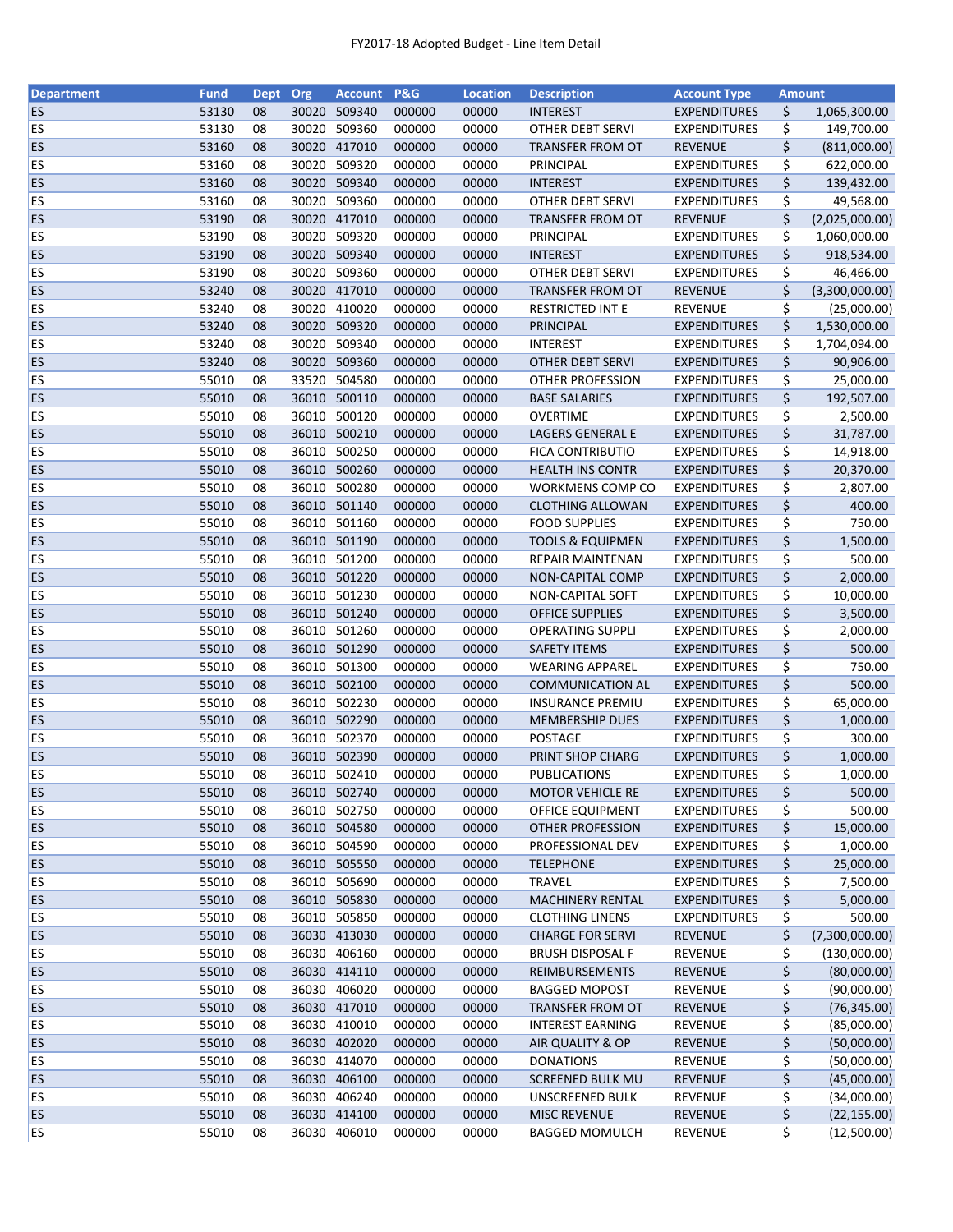| <b>Department</b> | <b>Fund</b> | Dept Org |       | <b>Account</b>         | P&G    | <b>Location</b> | <b>Description</b>          | <b>Account Type</b> | <b>Amount</b> |               |
|-------------------|-------------|----------|-------|------------------------|--------|-----------------|-----------------------------|---------------------|---------------|---------------|
| <b>ES</b>         | 55010       | 08       | 36030 | 500110                 | 000000 | 00000           | <b>BASE SALARIES</b>        | <b>EXPENDITURES</b> | \$            | 42,968.00     |
| ES                | 55010       | 08       | 36030 | 500120                 | 000000 | 00000           | <b>OVERTIME</b>             | <b>EXPENDITURES</b> | \$            | 1,000.00      |
| ES                | 55010       | 08       |       | 36030 500130           | 000000 | 00000           | <b>TEMPORARY WAGES</b>      | <b>EXPENDITURES</b> | \$            | 4,000.00      |
| <b>ES</b>         | 55010       | 08       | 36030 | 500210                 | 000000 | 00000           | LAGERS GENERAL E            | <b>EXPENDITURES</b> | \$            | 7,819.00      |
| ES                | 55010       | 08       |       | 36030 500250           | 000000 | 00000           | <b>FICA CONTRIBUTIO</b>     | <b>EXPENDITURES</b> | \$            | 3,670.00      |
| <b>ES</b>         | 55010       | 08       |       | 36030 500260           | 000000 | 00000           | <b>HEALTH INS CONTR</b>     | <b>EXPENDITURES</b> | \$            | 3,201.00      |
| <b>ES</b>         | 55010       | 08       |       | 36030 500280           | 000000 | 00000           | WORKMENS COMP CO            | <b>EXPENDITURES</b> | \$            | 823.00        |
| ES                | 55010       | 08       | 36030 | 501160                 | 000000 | 00000           | <b>FOOD SUPPLIES</b>        | <b>EXPENDITURES</b> | \$            | 100.00        |
| <b>ES</b>         | 55010       | 08       |       | 36030 501230           | 000000 | 00000           | NON-CAPITAL SOFT            | <b>EXPENDITURES</b> | \$            | 100.00        |
| <b>ES</b>         | 55010       | 08       |       | 36030 501240           | 000000 | 00000           | <b>OFFICE SUPPLIES</b>      | <b>EXPENDITURES</b> | \$            | 100.00        |
|                   |             |          |       |                        | 000000 |                 |                             |                     | \$            |               |
| ES                | 55010       | 08       |       | 36030 501260<br>502040 |        | 00000           | <b>OPERATING SUPPLI</b>     | <b>EXPENDITURES</b> |               | 200.00        |
| ES                | 55010       | 08       | 36030 |                        | 000000 | 00000           | <b>AUTO ALLOWANCE</b>       | <b>EXPENDITURES</b> | \$            | 1,500.00      |
| <b>ES</b>         | 55010       | 08       | 36030 | 502100                 | 000000 | 00000           | <b>COMMUNICATION AL</b>     | <b>EXPENDITURES</b> | \$            | 120.00        |
| ES                | 55010       | 08       | 36030 | 502250                 | 000000 | 00000           | <b>INTERNET SERVICE</b>     | <b>EXPENDITURES</b> | \$            | 100.00        |
| ES                | 55010       | 08       | 36030 | 502290                 | 000000 | 00000           | <b>MEMBERSHIP DUES</b>      | <b>EXPENDITURES</b> | \$            | 250.00        |
| <b>ES</b>         | 55010       | 08       |       | 36030 502780           | 000000 | 00000           | CONTINGENCY                 | <b>EXPENDITURES</b> | \$            | 424,472.00    |
| ES                | 55010       | 08       |       | 36030 504580           | 000000 | 00000           | <b>OTHER PROFESSION</b>     | <b>EXPENDITURES</b> | \$            | 5,000.00      |
| es                | 55010       | 08       |       | 36030 504620           | 000000 | 00000           | SPECIALTY SERVIC            | <b>EXPENDITURES</b> | \$            | 425,000.00    |
| <b>ES</b>         | 55010       | 08       |       | 36030 505690           | 000000 | 00000           | <b>TRAVEL</b>               | <b>EXPENDITURES</b> | \$            | 500.00        |
| ES                | 55010       | 08       | 36030 | 509910                 | 000000 | 00000           | <b>TRANSFER TO OTHE</b>     | <b>EXPENDITURES</b> | \$            | 373,897.00    |
| <b>ES</b>         | 55010       | 08       |       | 36030 505550           | 000000 | 00000           | <b>TELEPHONE</b>            | <b>EXPENDITURES</b> | \$            | 200.00        |
| <b>ES</b>         | 55010       | 08       |       | 36030 416020           | 000000 | 00000           | <b>STATE GRANT REVE</b>     | <b>REVENUE</b>      | \$            | (25,000.00)   |
| <b>ES</b>         | 55010       | 08       |       | 36030 502780           | 000000 | 00000           | <b>CONTINGENCY</b>          | <b>EXPENDITURES</b> | \$            | (178, 100.00) |
| ES                | 55010       | 08       |       | 36510 500110           | 000000 | 00000           | <b>BASE SALARIES</b>        | <b>EXPENDITURES</b> | \$            | 664,652.00    |
| ES                | 55010       | 08       | 36510 | 500120                 | 000000 | 00000           | <b>OVERTIME</b>             | <b>EXPENDITURES</b> | \$            | 90,000.00     |
| <b>ES</b>         | 55010       | 08       | 36510 | 500130                 | 000000 | 00000           | <b>TEMPORARY WAGES</b>      | <b>EXPENDITURES</b> | \$            | 50,000.00     |
| ES                | 55010       | 08       | 36510 | 500210                 | 000000 | 00000           | <b>LAGERS GENERAL E</b>     | <b>EXPENDITURES</b> | \$            |               |
|                   |             |          |       |                        |        |                 |                             |                     |               | 131,158.00    |
| ES                | 55010       | 08       |       | 36510 500250           | 000000 | 00000           | FICA CONTRIBUTIO            | <b>EXPENDITURES</b> | \$            | 61,556.00     |
| <b>ES</b>         | 55010       | 08       |       | 36510 500260           | 000000 | 00000           | <b>HEALTH INS CONTR</b>     | <b>EXPENDITURES</b> | \$            | 94,866.00     |
| ES                | 55010       | 08       | 36510 | 500280                 | 000000 | 00000           | WORKMENS COMP CO            | <b>EXPENDITURES</b> | \$            | 68,116.00     |
| <b>ES</b>         | 55010       | 08       |       | 36510 501110           | 000000 | 00000           | <b>BUILDING MATERIA</b>     | <b>EXPENDITURES</b> | \$            | 3,000.00      |
| <b>ES</b>         | 55010       | 08       |       | 36510 501130           | 000000 | 00000           | <b>CHEMICALS DRUG L</b>     | <b>EXPENDITURES</b> | \$            | 500.00        |
| <b>ES</b>         | 55010       | 08       |       | 36510 501140           | 000000 | 00000           | <b>CLOTHING ALLOWAN</b>     | <b>EXPENDITURES</b> | \$            | 3,000.00      |
| <b>ES</b>         | 55010       | 08       |       | 36510 501160           | 000000 | 00000           | <b>FOOD SUPPLIES</b>        | <b>EXPENDITURES</b> | \$            | 2,000.00      |
| <b>ES</b>         | 55010       | 08       |       | 36510 501170           | 000000 | 00000           | <b>FUEL PURCHASES</b>       | <b>EXPENDITURES</b> | \$            | 280,000.00    |
| ES                | 55010       | 08       |       | 36510 501180           | 000000 | 00000           | <b>JANITORIAL SUPPL</b>     | <b>EXPENDITURES</b> | \$            | 1,500.00      |
| <b>ES</b>         | 55010       | 08       |       | 36510 501190           | 000000 | 00000           | <b>TOOLS &amp; EQUIPMEN</b> | <b>EXPENDITURES</b> | \$            | 10,000.00     |
| <b>ES</b>         | 55010       | 08       |       | 36510 501200           | 000000 | 00000           | <b>REPAIR MAINTENAN</b>     | <b>EXPENDITURES</b> | \$            | 200,000.00    |
| <b>ES</b>         | 55010       | 08       |       | 36510 501210           | 000000 | 00000           | <b>MOTOR FUEL LUBRI</b>     | <b>EXPENDITURES</b> | \$            | 15,000.00     |
| <b>ES</b>         | 55010       | 08       |       | 36510 501220           | 000000 | 00000           | NON-CAPITAL COMP            | <b>EXPENDITURES</b> | \$            | 1,500.00      |
| <b>ES</b>         | 55010       | 08       |       | 36510 501230           | 000000 | 00000           | <b>NON-CAPITAL SOFT</b>     | <b>EXPENDITURES</b> | \$            | 2,000.00      |
| ES                | 55010       | 08       |       | 36510 501240           | 000000 | 00000           | <b>OFFICE SUPPLIES</b>      | <b>EXPENDITURES</b> | \$            | 5,000.00      |
| <b>ES</b>         | 55010       | 08       |       | 36510 501250           | 000000 | 00000           | OIL AND LUBRICAN            | <b>EXPENDITURES</b> | \$            | 25,000.00     |
| <b>ES</b>         | 55010       | 08       |       | 36510 501260           | 000000 | 00000           | <b>OPERATING SUPPLI</b>     | <b>EXPENDITURES</b> | \$            | 225,000.00    |
| <b>ES</b>         | 55010       | 08       |       | 36510 501280           | 000000 | 00000           | PLUMBING ELECTRI            | <b>EXPENDITURES</b> | \$            | 3,000.00      |
| <b>ES</b>         | 55010       | 08       |       | 36510 501290           | 000000 | 00000           | <b>SAFETY ITEMS</b>         | <b>EXPENDITURES</b> | \$            | 7,000.00      |
| <b>ES</b>         | 55010       | 08       |       | 36510 501300           | 000000 | 00000           | <b>WEARING APPAREL</b>      | <b>EXPENDITURES</b> | \$            | 3,000.00      |
|                   |             |          |       |                        |        |                 |                             |                     |               |               |
| ES                | 55010       | 08       |       | 36510 502010           | 000000 | 00000           | ADVERTISING                 | <b>EXPENDITURES</b> | \$            | 500.00        |
| <b>ES</b>         | 55010       | 08       |       | 36510 502040           | 000000 | 00000           | <b>AUTO ALLOWANCE</b>       | <b>EXPENDITURES</b> | \$            | 500.00        |
| <b>ES</b>         | 55010       | 08       |       | 36510 502100           | 000000 | 00000           | <b>COMMUNICATION AL</b>     | <b>EXPENDITURES</b> | \$            | 700.00        |
| <b>ES</b>         | 55010       | 08       |       | 36510 502290           | 000000 | 00000           | <b>MEMBERSHIP DUES</b>      | <b>EXPENDITURES</b> | \$            | 1,500.00      |
| <b>ES</b>         | 55010       | 08       |       | 36510 502370           | 000000 | 00000           | POSTAGE                     | <b>EXPENDITURES</b> | \$            | 1,000.00      |
| <b>ES</b>         | 55010       | 08       |       | 36510 502390           | 000000 | 00000           | PRINT SHOP CHARG            | <b>EXPENDITURES</b> | \$            | 300.00        |
| <b>ES</b>         | 55010       | 08       |       | 36510 502440           | 000000 | 00000           | SERVICE CENTER C            | <b>EXPENDITURES</b> | \$            | 20,000.00     |
| <b>ES</b>         | 55010       | 08       |       | 36510 502450           | 000000 | 00000           | <b>STATE FEES</b>           | <b>EXPENDITURES</b> | \$            | 500,000.00    |
| <b>ES</b>         | 55010       | 08       |       | 36510 502490           | 000000 | 00000           | REIMBURSEMENTS              | <b>EXPENDITURES</b> | \$            | 600.00        |
| <b>ES</b>         | 55010       | 08       |       | 36510 502710           | 000000 | 00000           | <b>BUILDING REPAIRS</b>     | <b>EXPENDITURES</b> | \$            | 15,000.00     |
| <b>ES</b>         | 55010       | 08       |       | 36510 502730           | 000000 | 00000           | <b>MOBILE RADIO REP</b>     | <b>EXPENDITURES</b> | \$            | 2,500.00      |
|                   |             |          |       |                        |        |                 |                             |                     |               |               |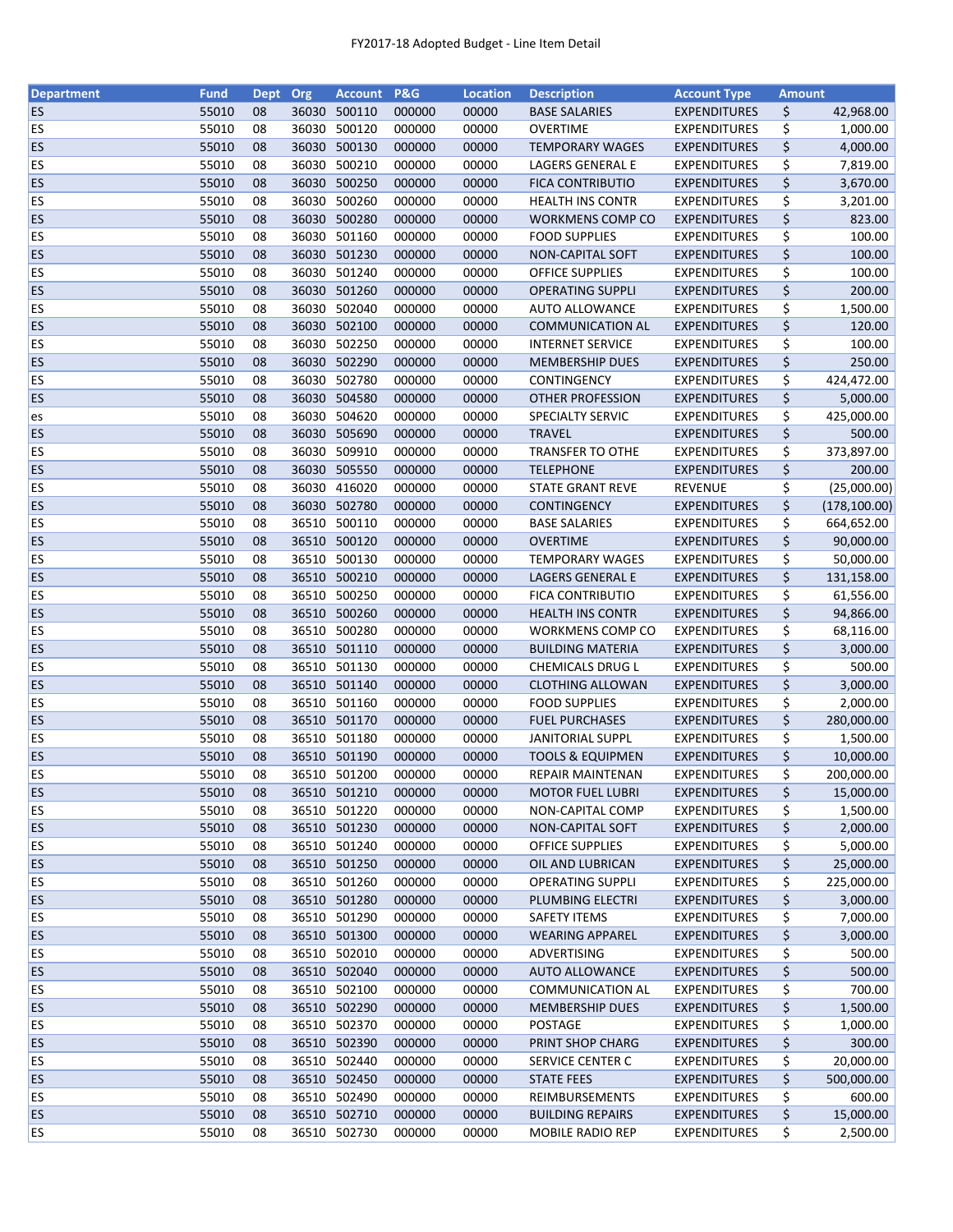| <b>Department</b> | <b>Fund</b> | <b>Dept</b> | Org   | <b>Account</b> | <b>P&amp;G</b> | <b>Location</b> | <b>Description</b>          | <b>Account Type</b> | <b>Amount</b> |            |
|-------------------|-------------|-------------|-------|----------------|----------------|-----------------|-----------------------------|---------------------|---------------|------------|
| ES                | 55010       | 08          |       | 36510 502740   | 000000         | 00000           | <b>MOTOR VEHICLE RE</b>     | <b>EXPENDITURES</b> | \$            | 45,000.00  |
| ES                | 55010       | 08          | 36510 | 502750         | 000000         | 00000           | OFFICE EQUIPMENT            | <b>EXPENDITURES</b> | \$            | 1,000.00   |
| <b>ES</b>         | 55010       | 08          | 36510 | 502760         | 000000         | 00000           | PLANT EQUIPMENT             | <b>EXPENDITURES</b> | \$            | 1,000.00   |
| ES                | 55010       | 08          |       | 36510 504530   | 000000         | 00000           | CONSULTING                  | <b>EXPENDITURES</b> | \$            | 350,000.00 |
| ES                | 55010       | 08          |       | 36510 504580   | 000000         | 00000           | <b>OTHER PROFESSION</b>     | <b>EXPENDITURES</b> | \$            | 175,000.00 |
| ES                | 55010       | 08          |       | 36510 504590   | 000000         | 00000           | PROFESSIONAL DEV            | <b>EXPENDITURES</b> | \$            | 3,000.00   |
| <b>ES</b>         | 55010       | 08          |       | 36510 505510   | 000000         | 00000           | <b>ELECTRICITY</b>          | <b>EXPENDITURES</b> | \$            | 35,000.00  |
| ES                | 55010       | 08          |       | 36510 505520   | 000000         | 00000           | GAS                         | <b>EXPENDITURES</b> | \$            | 10,000.00  |
| <b>ES</b>         | 55010       | 08          |       | 36510 505530   | 000000         | 00000           | SANITATION                  | <b>EXPENDITURES</b> | \$            | 3,000.00   |
| ES                | 55010       | 08          |       | 36510 505550   | 000000         | 00000           | <b>TELEPHONE</b>            | <b>EXPENDITURES</b> | \$            | 20,000.00  |
| <b>ES</b>         | 55010       | 08          |       | 36510 505690   | 000000         | 00000           | <b>TRAVEL</b>               | <b>EXPENDITURES</b> | \$            | 7,000.00   |
| ES                | 55010       | 08          |       | 36510 505830   | 000000         | 00000           | <b>MACHINERY RENTAL</b>     | <b>EXPENDITURES</b> | \$            | 65,000.00  |
| ES                | 55010       | 08          |       | 36510 505850   | 000000         | 00000           | <b>CLOTHING LINENS</b>      | <b>EXPENDITURES</b> | \$            | 6,000.00   |
| ES                | 55010       | 08          | 36510 | 508120         | 000000         | 00000           | <b>MOTOR VEHICLES</b>       | <b>EXPENDITURES</b> | \$            | 25,000.00  |
| <b>ES</b>         | 55010       | 08          | 36510 | 508170         | 000000         | 00000           | <b>OTHER EQUIPMENT</b>      | <b>EXPENDITURES</b> | \$            | 150,000.00 |
| ES                | 55010       | 08          | 36510 | 508220         | 000000         | 00000           | OTHER IMPROVEMEN            | <b>EXPENDITURES</b> | \$            | 400,000.00 |
| ES                | 55010       | 08          |       | 36510 502220   | 000000         | 00000           | <b>FREIGHT</b>              | <b>EXPENDITURES</b> | \$            | 500.00     |
| ES                | 55010       | 08          |       | 36510 504570   | 000000         | 00000           | <b>MEDICAL SERVICES</b>     | <b>EXPENDITURES</b> | \$            | 1,000.00   |
| <b>ES</b>         | 55010       | 08          |       | 36510 500110   | 000000         | 00000           | <b>BASE SALARIES</b>        | <b>EXPENDITURES</b> | \$            | 178,100.00 |
| ES                | 55010       | 08          |       | 36520 500110   | 000000         | 10536           | <b>BASE SALARIES</b>        | <b>EXPENDITURES</b> | \$            | 19,237.00  |
| <b>ES</b>         | 55010       | 08          | 36520 | 500120         | 000000         | 10536           | <b>OVERTIME</b>             | <b>EXPENDITURES</b> | \$            | 1,500.00   |
| <b>ES</b>         | 55010       | 08          | 36520 | 500210         | 000000         | 10536           | <b>LAGERS GENERAL E</b>     | <b>EXPENDITURES</b> | \$            | 3,381.00   |
| <b>ES</b>         | 55010       | 08          |       | 36520 500250   | 000000         | 10536           | <b>FICA CONTRIBUTIO</b>     | <b>EXPENDITURES</b> | \$            | 1,587.00   |
| ES                | 55010       | 08          |       | 36520 500260   | 000000         | 10536           | <b>HEALTH INS CONTR</b>     | <b>EXPENDITURES</b> | \$            | 2,328.00   |
| ES                | 55010       | 08          |       | 36520 500280   | 000000         | 10536           | WORKMENS COMP CO            | <b>EXPENDITURES</b> | \$            | 429.00     |
| ES                | 55010       | 08          |       | 36520 501200   | 000000         | 10536           | REPAIR MAINTENAN            | <b>EXPENDITURES</b> | \$            | 1,500.00   |
| <b>ES</b>         | 55010       | 08          | 36520 | 501260         | 000000         | 10536           | <b>OPERATING SUPPLI</b>     | <b>EXPENDITURES</b> | \$            | 12,000.00  |
| <b>ES</b>         | 55010       | 08          | 36520 | 502370         | 000000         | 10536           | <b>POSTAGE</b>              | <b>EXPENDITURES</b> | \$            | 50.00      |
| <b>ES</b>         | 55010       | 08          |       | 36520 502450   | 000000         | 10536           | <b>STATE FEES</b>           | <b>EXPENDITURES</b> | \$            | 15,000.00  |
| ES                | 55010       | 08          | 36520 | 504530         | 000000         | 10536           | CONSULTING                  | <b>EXPENDITURES</b> | \$            | 26,000.00  |
| <b>ES</b>         | 55010       | 08          |       | 36520 504580   | 000000         | 10536           | <b>OTHER PROFESSION</b>     | <b>EXPENDITURES</b> | \$            | 3,000.00   |
| ES                | 55010       | 08          |       | 36520 501140   | 000000         | 10536           | CLOTHING ALLOWAN            | <b>EXPENDITURES</b> | \$            | 100.00     |
| <b>ES</b>         | 55010       | 08          |       | 36530 500120   | 000000         | 00000           | <b>OVERTIME</b>             | <b>EXPENDITURES</b> | \$            | 1,000.00   |
| <b>ES</b>         | 55010       | 08          |       | 36530 500210   | 000000         | 00000           | LAGERS GENERAL E            | <b>EXPENDITURES</b> | \$            | 163.00     |
| <b>ES</b>         | 55010       | 08          |       | 36530 500250   | 000000         | 00000           | <b>FICA CONTRIBUTIO</b>     | <b>EXPENDITURES</b> | \$            | 77.00      |
| ES                | 55010       | 08          |       | 36530 500280   | 000000         | 00000           | <b>WORKMENS COMP CO</b>     | <b>EXPENDITURES</b> | \$            | 40.00      |
| ES                | 55010       | 08          |       | 36530 501190   | 000000         | 00000           | <b>TOOLS &amp; EQUIPMEN</b> | <b>EXPENDITURES</b> | \$            | 500.00     |
| ES                | 55010       | 08          |       | 36530 501200   | 000000         | 00000           | <b>REPAIR MAINTENAN</b>     | <b>EXPENDITURES</b> | \$            | 15,000.00  |
| ES.               | 55010       | 08          |       | 36530 501260   | 000000         | 00000           | <b>OPERATING SUPPLI</b>     | <b>EXPENDITURES</b> | \$            | 6,000.00   |
| <b>ES</b>         | 55010       | 08          |       | 36530 501280   | 000000         | 00000           | PLUMBING ELECTRI            | <b>EXPENDITURES</b> | \$            | 500.00     |
| <b>ES</b>         | 55010       | 08          |       | 36530 504530   | 000000         | 00000           | <b>CONSULTING</b>           | <b>EXPENDITURES</b> | \$            | 20,000.00  |
| <b>ES</b>         | 55010       | 08          |       | 36530 504580   | 000000         | 00000           | OTHER PROFESSION            | <b>EXPENDITURES</b> | \$            | 10,000.00  |
| <b>ES</b>         | 55010       | 08          |       | 36530 505830   | 000000         | 00000           | <b>MACHINERY RENTAL</b>     | <b>EXPENDITURES</b> | \$            | 2,000.00   |
| ES                | 55010       | 08          |       | 36530 505840   | 000000         | 00000           | <b>VEHICULAR RENTAL</b>     | <b>EXPENDITURES</b> | \$            | 1,000.00   |
| ES.               | 55010       | 08          |       | 36530 508170   | 000000         | 00000           | <b>OTHER EQUIPMENT</b>      | <b>EXPENDITURES</b> | \$            | 5,000.00   |
| ES                | 55010       | 08          |       | 36530 508220   | 000000         | 00000           | OTHER IMPROVEMEN            | <b>EXPENDITURES</b> | \$            | 10,000.00  |
| <b>ES</b>         | 55010       | 08          |       | 36530 508350   | 000000         | 00000           | <b>CONSULTING</b>           | <b>EXPENDITURES</b> | \$            | 10,000.00  |
| <b>ES</b>         | 55010       | 08          |       | 36530 509110   | 000000         | 00000           | CONSTRUCTION-CAP            | <b>EXPENDITURES</b> | \$            | 10,000.00  |
| <b>ES</b>         | 55010       | 08          |       | 37010 500110   | 000000         | 00000           | <b>BASE SALARIES</b>        | <b>EXPENDITURES</b> | \$            | 198,017.00 |
| ES                | 55010       | 08          |       | 37010 500120   | 000000         | 00000           | OVERTIME                    | <b>EXPENDITURES</b> | \$            | 7,000.00   |
| <b>ES</b>         | 55010       | 08          |       | 37010 500130   | 000000         | 00000           | <b>TEMPORARY WAGES</b>      | <b>EXPENDITURES</b> | \$            | 45,000.00  |
| <b>ES</b>         | 55010       | 08          |       | 37010 500210   | 000000         | 00000           | LAGERS GENERAL E            | <b>EXPENDITURES</b> | \$            | 40,753.00  |
| <b>ES</b>         | 55010       | 08          |       | 37010 500250   | 000000         | 00000           | FICA CONTRIBUTIO            | <b>EXPENDITURES</b> | \$            | 19,126.00  |
| <b>ES</b>         | 55010       | 08          |       | 37010 500260   | 000000         | 00000           | <b>HEALTH INS CONTR</b>     | <b>EXPENDITURES</b> | \$            | 34,920.00  |
| <b>ES</b>         | 55010       | 08          |       | 37010 500280   | 000000         | 00000           | WORKMENS COMP CO            | <b>EXPENDITURES</b> | \$            | 3,994.00   |
| <b>ES</b>         | 55010       | 08          |       | 37010 501140   | 000000         | 00000           | <b>CLOTHING ALLOWAN</b>     | <b>EXPENDITURES</b> | \$            | 300.00     |
| <b>ES</b>         | 55010       | 08          |       | 37010 501160   | 000000         | 00000           | <b>FOOD SUPPLIES</b>        | <b>EXPENDITURES</b> | \$            | 3,500.00   |
| <b>ES</b>         | 55010       | 08          |       | 37010 501190   | 000000         | 00000           | <b>TOOLS &amp; EQUIPMEN</b> | <b>EXPENDITURES</b> | \$            | 1,000.00   |
|                   |             |             |       |                |                |                 |                             |                     |               |            |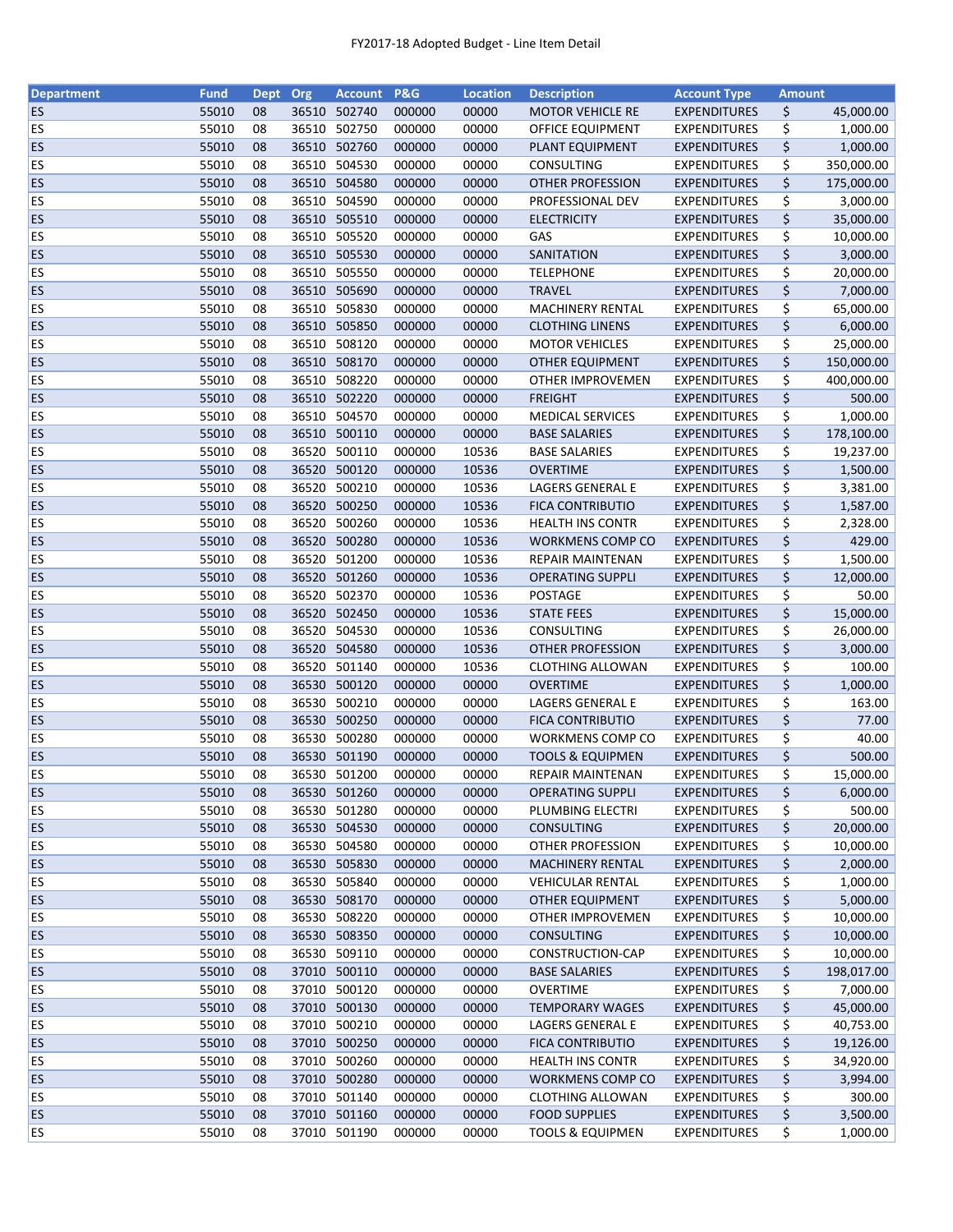| <b>Department</b> | <b>Fund</b>    | Dept     | <b>Org</b> | <b>Account</b>               | <b>P&amp;G</b>   | <b>Location</b> | <b>Description</b>                          | <b>Account Type</b>                        | <b>Amount</b> |                    |
|-------------------|----------------|----------|------------|------------------------------|------------------|-----------------|---------------------------------------------|--------------------------------------------|---------------|--------------------|
| <b>ES</b>         | 55010          | 08       |            | 37010 501220                 | 000000           | 00000           | NON-CAPITAL COMP                            | <b>EXPENDITURES</b>                        | \$            | 1,000.00           |
| ES                | 55010          | 08       | 37010      | 501230                       | 000000           | 00000           | <b>NON-CAPITAL SOFT</b>                     | <b>EXPENDITURES</b>                        | \$            | 2,500.00           |
| <b>ES</b>         | 55010          | 08       | 37010      | 501240                       | 000000           | 00000           | <b>OFFICE SUPPLIES</b>                      | <b>EXPENDITURES</b>                        | \$            | 3,000.00           |
| ES                | 55010          | 08       | 37010      | 501260                       | 000000           | 00000           | <b>OPERATING SUPPLI</b>                     | <b>EXPENDITURES</b>                        | \$            | 15,000.00          |
| <b>ES</b>         | 55010          | 08       |            | 37010 502010                 | 000000           | 00000           | ADVERTISING                                 | <b>EXPENDITURES</b>                        | \$            | 50,000.00          |
| ES                | 55010          | 08       |            | 37010 502040                 | 000000           | 00000           | <b>AUTO ALLOWANCE</b>                       | <b>EXPENDITURES</b>                        | \$            | 500.00             |
| ES                | 55010          | 08       |            | 37010 502250                 | 000000           | 00000           | <b>INTERNET SERVICE</b>                     | <b>EXPENDITURES</b>                        | \$            | 250.00             |
| ES                | 55010          | 08       |            | 37010 502290                 | 000000           | 00000           | <b>MEMBERSHIP DUES</b>                      | <b>EXPENDITURES</b>                        | \$            | 2,500.00           |
| <b>ES</b>         | 55010          | 08       |            | 37010 502370                 | 000000           | 00000           | <b>POSTAGE</b>                              | <b>EXPENDITURES</b>                        | \$            | 400.00             |
| ES                | 55010          | 08       |            | 37010 502380                 | 000000           | 00000           | PRINTING AND BIN                            | <b>EXPENDITURES</b>                        | \$            | 1,000.00           |
| <b>ES</b>         | 55010          | 08       |            | 37010 502390                 | 000000           | 00000           | PRINT SHOP CHARG                            | <b>EXPENDITURES</b>                        | \$            | 7,000.00           |
| <b>ES</b>         | 55010          | 08       |            | 37010 502410                 | 000000           | 00000           | PUBLICATIONS                                | <b>EXPENDITURES</b>                        | \$            | 750.00             |
| ES                | 55010          | 08       |            | 37010 502440                 | 000000           | 00000           | <b>SERVICE CENTER C</b>                     | <b>EXPENDITURES</b>                        | \$            | 1,500.00           |
| ES                | 55010          | 08       |            | 37010 502750                 | 000000           | 00000           | OFFICE EQUIPMENT                            | <b>EXPENDITURES</b>                        | \$            | 250.00             |
| <b>ES</b>         | 55010          | 08       | 37010      | 504580                       | 000000           | 00000           | <b>OTHER PROFESSION</b>                     | <b>EXPENDITURES</b>                        | \$            | 1,500.00           |
| ES                | 55010          | 08       | 37010      | 504590                       | 000000           | 00000           | PROFESSIONAL DEV                            | <b>EXPENDITURES</b>                        | \$            | 1,500.00           |
| ES                | 55010          | 08       |            | 37010 505070                 | 000000           | 00000           | PRINT ADVERTISIN                            | <b>EXPENDITURES</b>                        | \$            | 7,500.00           |
| <b>ES</b>         | 55010          | 08       |            | 37010 505530                 | 000000           | 00000           | SANITATION                                  | <b>EXPENDITURES</b>                        | \$            | 100.00             |
| ES                | 55010          | 08       |            | 37010 505550                 | 000000           | 00000           | <b>TELEPHONE</b>                            | <b>EXPENDITURES</b>                        | \$            | 3,000.00           |
| <b>ES</b>         | 55010          | 08       |            | 37010 505690                 | 000000           | 00000           | <b>TRAVEL</b>                               | <b>EXPENDITURES</b>                        | \$            | 5,000.00           |
| <b>ES</b>         | 55010          | 08       |            | 37010 505820                 | 000000           | 00000           | <b>BUILDING RENTAL</b>                      | <b>EXPENDITURES</b>                        | \$            | 2,000.00           |
| ES                | 55010          | 08       |            | 37010 505830                 | 000000           | 00000           | <b>MACHINERY RENTAL</b>                     | <b>EXPENDITURES</b>                        | \$            | 20,000.00          |
| <b>ES</b>         | 55010          | 08       |            | 37010 501170                 | 000000           | 00000           | <b>FUEL PURCHASES</b>                       | <b>EXPENDITURES</b>                        | \$            | 500.00             |
| <b>ES</b>         | 55010          | 08       |            | 37010 501290                 | 000000           | 00000           | <b>SAFETY ITEMS</b>                         | <b>EXPENDITURES</b>                        | \$            | 200.00             |
| ES                | 55010          | 08       |            | 37010 501300                 | 000000           | 00000           | <b>WEARING APPAREL</b>                      | <b>EXPENDITURES</b>                        | \$            | 1,200.00           |
| ES                | 55010          | 08       |            | 37510 500110                 | 000000           | 00000           | <b>BASE SALARIES</b>                        | <b>EXPENDITURES</b>                        | \$            | 135,178.00         |
| <b>ES</b>         | 55010          | 08       | 37510      | 500120                       | 000000           | 00000           |                                             |                                            | \$            |                    |
|                   |                |          |            |                              |                  |                 | <b>OVERTIME</b>                             | <b>EXPENDITURES</b>                        |               | 25,000.00          |
| ES                | 55010          | 08       | 37510      | 500210                       | 000000           | 00000           | LAGERS GENERAL E                            | <b>EXPENDITURES</b>                        | \$            | 26,109.00          |
| ES                | 55010          | 08       | 37510      | 500250                       | 000000           | 00000           | <b>FICA CONTRIBUTIO</b>                     | <b>EXPENDITURES</b>                        | \$            | 12,254.00          |
| ES<br>ES          | 55010<br>55010 | 08<br>08 | 37510      | 500260<br>37510 500280       | 000000<br>000000 | 00000<br>00000  | <b>HEALTH INS CONTR</b><br>WORKMENS COMP CO | <b>EXPENDITURES</b><br><b>EXPENDITURES</b> | \$<br>\$      | 23,571.00          |
|                   |                |          |            |                              |                  |                 |                                             |                                            |               | 6,771.00           |
| ES                | 55010          | 08       |            | 37510 501110                 | 000000           | 00000           | <b>BUILDING MATERIA</b>                     | <b>EXPENDITURES</b>                        | \$            | 2,500.00           |
| ES                | 55010          | 08       |            | 37510 501140<br>37510 501160 | 000000           | 00000           | <b>CLOTHING ALLOWAN</b>                     | <b>EXPENDITURES</b>                        | \$            | 1,250.00<br>500.00 |
| ES                | 55010          | 08       |            |                              | 000000           | 00000           | <b>FOOD SUPPLIES</b>                        | <b>EXPENDITURES</b>                        | \$            |                    |
| <b>ES</b>         | 55010          | 08       |            | 37510 501170                 | 000000           | 00000           | <b>FUEL PURCHASES</b>                       | <b>EXPENDITURES</b>                        | \$            | 30,000.00          |
| <b>ES</b>         | 55010          | 08       |            | 37510 501180                 | 000000           | 00000           | <b>JANITORIAL SUPPL</b>                     | <b>EXPENDITURES</b>                        | \$            | 100.00             |
| <b>ES</b>         | 55010          | 08       |            | 37510 501190                 | 000000           | 00000           | <b>TOOLS &amp; EQUIPMEN</b>                 | <b>EXPENDITURES</b>                        | \$            | 2,500.00           |
| <b>ES</b>         | 55010          | 08       |            | 37510 501200                 | 000000           | 00000           | <b>REPAIR MAINTENAN</b>                     | <b>EXPENDITURES</b>                        | \$            | 5,000.00           |
| ES                | 55010          | 08       |            | 37510 501220                 | 000000           | 00000           | <b>NON-CAPITAL COMP</b>                     | <b>EXPENDITURES</b>                        | \$            | 500.00             |
| <b>ES</b>         | 55010          | 08       |            | 37510 501240                 | 000000           | 00000           | <b>OFFICE SUPPLIES</b>                      | <b>EXPENDITURES</b>                        | \$            | 400.00             |
| <b>ES</b>         | 55010          | 08       |            | 37510 501250                 | 000000           | 00000           | OIL AND LUBRICAN                            | <b>EXPENDITURES</b>                        | \$            | 200.00             |
| <b>ES</b>         | 55010          | 08       |            | 37510 501260                 | 000000           | 00000           | <b>OPERATING SUPPLI</b>                     | <b>EXPENDITURES</b>                        | \$            | 8,000.00           |
| <b>ES</b>         | 55010          | 08       |            | 37510 501270                 | 000000           | 00000           | PAVEMENT MARKING                            | <b>EXPENDITURES</b>                        | \$            | 10,000.00          |
| ES                | 55010          | 08       |            | 37510 501290                 | 000000           | 00000           | <b>SAFETY ITEMS</b>                         | <b>EXPENDITURES</b>                        | \$            | 1,500.00           |
| <b>ES</b>         | 55010          | 08       |            | 37510 501300                 | 000000           | 00000           | <b>WEARING APPAREL</b>                      | <b>EXPENDITURES</b>                        | \$            | 400.00             |
| ES                | 55010          | 08       |            | 37510 502230                 | 000000           | 00000           | <b>INSURANCE PREMIU</b>                     | <b>EXPENDITURES</b>                        | \$            | 1,500.00           |
| <b>ES</b>         | 55010          | 08       |            | 37510 502370                 | 000000           | 00000           | POSTAGE                                     | <b>EXPENDITURES</b>                        | \$            | 100.00             |
| <b>ES</b>         | 55010          | 08       |            | 37510 502390                 | 000000           | 00000           | PRINT SHOP CHARG                            | <b>EXPENDITURES</b>                        | \$            | 350.00             |
| <b>ES</b>         | 55010          | 08       |            | 37510 502440                 | 000000           | 00000           | SERVICE CENTER C                            | <b>EXPENDITURES</b>                        | \$            | 16,000.00          |
| ES                | 55010          | 08       |            | 37510 502740                 | 000000           | 00000           | <b>MOTOR VEHICLE RE</b>                     | <b>EXPENDITURES</b>                        | \$            | 3,000.00           |
| <b>ES</b>         | 55010          | 08       |            | 37510 504580                 | 000000           | 00000           | <b>OTHER PROFESSION</b>                     | <b>EXPENDITURES</b>                        | \$            | 40,000.00          |
| ES                | 55010          | 08       |            | 37510 505530                 | 000000           | 00000           | SANITATION                                  | <b>EXPENDITURES</b>                        | \$            | 2,500.00           |
| <b>ES</b>         | 55010          | 08       |            | 37510 505840                 | 000000           | 00000           | <b>VEHICULAR RENTAL</b>                     | <b>EXPENDITURES</b>                        | \$            | 500.00             |
| <b>ES</b>         | 55010          | 08       |            | 37510 505560                 | 000000           | 00000           | WATER                                       | <b>EXPENDITURES</b>                        | \$            | 400.00             |
| <b>ES</b>         | 55010          | 08       |            | 37510 505830                 | 000000           | 00000           | <b>MACHINERY RENTAL</b>                     | <b>EXPENDITURES</b>                        | \$            | 3,000.00           |
| <b>ES</b>         | 55010          | 08       |            | 37510 508170                 | 000000           | 00000           | OTHER EQUIPMENT                             | <b>EXPENDITURES</b>                        | \$            | 36,000.00          |
| <b>ES</b>         | 55010          | 08       |            | 37510 508220                 | 000000           | 00000           | <b>OTHER IMPROVEMEN</b>                     | <b>EXPENDITURES</b>                        | \$            | 50,000.00          |
| <b>ES</b>         | 55010          | 08       |            | 37520 500110                 | 000000           | 00000           | <b>BASE SALARIES</b>                        | <b>EXPENDITURES</b>                        | \$            | 236,019.00         |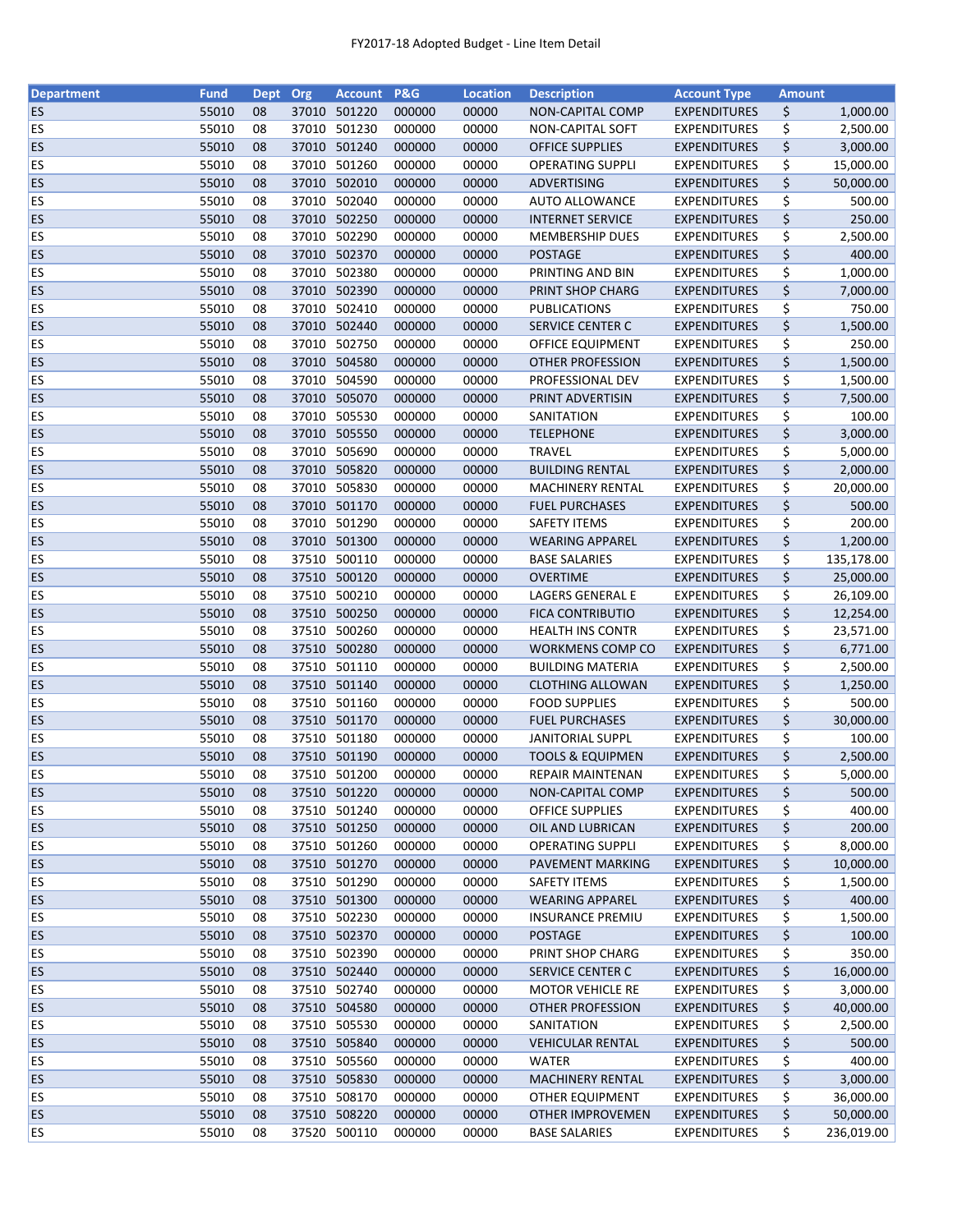| <b>Department</b> | <b>Fund</b> | Dept | Org   | <b>Account</b> | <b>P&amp;G</b> | <b>Location</b> | <b>Description</b>          | <b>Account Type</b> | <b>Amount</b> |            |
|-------------------|-------------|------|-------|----------------|----------------|-----------------|-----------------------------|---------------------|---------------|------------|
| <b>ES</b>         | 55010       | 08   | 37520 | 500120         | 000000         | 00000           | <b>OVERTIME</b>             | <b>EXPENDITURES</b> | \$            | 45,000.00  |
| ES                | 55010       | 08   | 37520 | 500210         | 000000         | 00000           | LAGERS GENERAL E            | <b>EXPENDITURES</b> | \$            | 45,806.00  |
| <b>ES</b>         | 55010       | 08   | 37520 | 500250         | 000000         | 00000           | <b>FICA CONTRIBUTIO</b>     | <b>EXPENDITURES</b> | \$            | 21,499.00  |
| ES                | 55010       | 08   | 37520 | 500260         | 000000         | 00000           | <b>HEALTH INS CONTR</b>     | <b>EXPENDITURES</b> | \$            | 38,703.00  |
| <b>ES</b>         | 55010       | 08   |       | 37520 500280   | 000000         | 00000           | WORKMENS COMP CO            | <b>EXPENDITURES</b> | \$            | 14,541.00  |
| ES                | 55010       | 08   | 37520 | 501110         | 000000         | 00000           | <b>BUILDING MATERIA</b>     | <b>EXPENDITURES</b> | \$            | 10,000.00  |
| <b>ES</b>         | 55010       | 08   |       | 37520 501140   | 000000         | 00000           | <b>CLOTHING ALLOWAN</b>     | <b>EXPENDITURES</b> | \$            | 1,500.00   |
| ES                | 55010       | 08   |       | 37520 501160   | 000000         | 00000           | <b>FOOD SUPPLIES</b>        | <b>EXPENDITURES</b> | \$            | 500.00     |
| <b>ES</b>         | 55010       | 08   |       | 37520 501170   | 000000         | 00000           | <b>FUEL PURCHASES</b>       | <b>EXPENDITURES</b> | \$            | 45,000.00  |
| ES                | 55010       | 08   |       | 37520 501180   | 000000         | 00000           | <b>JANITORIAL SUPPL</b>     | <b>EXPENDITURES</b> | \$            | 200.00     |
| <b>ES</b>         | 55010       | 08   |       | 37520 501190   | 000000         | 00000           | <b>TOOLS &amp; EQUIPMEN</b> | <b>EXPENDITURES</b> | \$            | 5,000.00   |
| <b>ES</b>         | 55010       | 08   |       | 37520 501200   | 000000         | 00000           | <b>REPAIR MAINTENAN</b>     | <b>EXPENDITURES</b> | \$            | 25,000.00  |
| <b>ES</b>         | 55010       | 08   |       | 37520 501240   | 000000         | 00000           | <b>OFFICE SUPPLIES</b>      | <b>EXPENDITURES</b> | \$            | 2,000.00   |
| ES                | 55010       | 08   |       | 37520 501250   | 000000         | 00000           | OIL AND LUBRICAN            | <b>EXPENDITURES</b> | \$            | 2,000.00   |
| <b>ES</b>         | 55010       | 08   | 37520 | 501260         | 000000         | 00000           | <b>OPERATING SUPPLI</b>     | <b>EXPENDITURES</b> | \$            | 20,000.00  |
| ES                | 55010       | 08   | 37520 | 501290         | 000000         | 00000           | <b>SAFETY ITEMS</b>         | <b>EXPENDITURES</b> | \$            | 1,850.00   |
| ES                | 55010       | 08   |       | 37520 501300   | 000000         | 00000           | <b>WEARING APPAREL</b>      | <b>EXPENDITURES</b> | \$            | 1,000.00   |
| ES                | 55010       | 08   |       | 37520 502230   | 000000         | 00000           | <b>INSURANCE PREMIU</b>     | <b>EXPENDITURES</b> | \$            | 2,000.00   |
| ES                | 55010       | 08   |       | 37520 502290   | 000000         | 00000           | <b>MEMBERSHIP DUES</b>      | <b>EXPENDITURES</b> | \$            | 500.00     |
| ES                | 55010       | 08   |       | 37520 502370   | 000000         | 00000           | <b>POSTAGE</b>              | <b>EXPENDITURES</b> | \$            | 350.00     |
| <b>ES</b>         | 55010       | 08   |       | 37520 502390   | 000000         | 00000           | PRINT SHOP CHARG            | <b>EXPENDITURES</b> | \$            | 150.00     |
| ES                | 55010       | 08   | 37520 | 502440         | 000000         | 00000           | SERVICE CENTER C            | <b>EXPENDITURES</b> | \$            | 5,000.00   |
| <b>ES</b>         | 55010       | 08   |       | 37520 502710   | 000000         | 00000           | <b>BUILDING REPAIRS</b>     | <b>EXPENDITURES</b> | \$            | 500.00     |
| <b>ES</b>         | 55010       | 08   |       | 37520 502740   | 000000         | 00000           | <b>MOTOR VEHICLE RE</b>     | <b>EXPENDITURES</b> | \$            | 1,000.00   |
| ES                | 55010       | 08   |       | 37520 502760   | 000000         | 00000           | PLANT EQUIPMENT             | <b>EXPENDITURES</b> | \$            | 35,000.00  |
| <b>ES</b>         | 55010       | 08   |       | 37520 504580   | 000000         | 00000           | <b>OTHER PROFESSION</b>     | <b>EXPENDITURES</b> |               |            |
|                   |             |      |       |                |                |                 |                             |                     | \$            | 35,000.00  |
| ES                | 55010       | 08   | 37520 | 505520         | 000000         | 00000           | GAS                         | <b>EXPENDITURES</b> | \$            | 5,000.00   |
| ES                | 55010       | 08   | 37520 | 505510         | 000000         | 00000           | <b>ELECTRICITY</b>          | <b>EXPENDITURES</b> | \$            | 2,000.00   |
| ES                | 55010       | 08   | 37520 | 505530         | 000000         | 00000           | SANITATION                  | <b>EXPENDITURES</b> | \$            | 2,000.00   |
| ES                | 55010       | 08   |       | 37520 505550   | 000000         | 00000           | <b>TELEPHONE</b>            | <b>EXPENDITURES</b> | \$            | 2,000.00   |
| ES                | 55010       | 08   |       | 37520 505690   | 000000         | 00000           | <b>TRAVEL</b>               | <b>EXPENDITURES</b> | \$            | 2,000.00   |
| ES                | 55010       | 08   |       | 37520 505830   | 000000         | 00000           | <b>MACHINERY RENTAL</b>     | <b>EXPENDITURES</b> | \$            | 10,000.00  |
| ES                | 55010       | 08   |       | 37520 505850   | 000000         | 00000           | <b>CLOTHING LINENS</b>      | <b>EXPENDITURES</b> | \$            | 850.00     |
| ES                | 55010       | 08   | 37520 | 508120         | 000000         | 00000           | <b>MOTOR VEHICLES</b>       | <b>EXPENDITURES</b> | \$            | 25,000.00  |
| <b>ES</b>         | 55010       | 08   |       | 37520 508170   | 000000         | 00000           | <b>OTHER EQUIPMENT</b>      | <b>EXPENDITURES</b> | \$            | 400,000.00 |
| <b>ES</b>         | 55010       | 08   |       | 37520 501220   | 000000         | 00000           | NON-CAPITAL COMP            | <b>EXPENDITURES</b> | \$            | 1,000.00   |
| <b>ES</b>         | 55010       | 08   |       | 39010 500110   | 000000         | 00000           | <b>BASE SALARIES</b>        | <b>EXPENDITURES</b> | \$            | 50,579.00  |
| ES                | 55010       | 08   |       | 39010 500120   | 000000         | 00000           | <b>OVERTIME</b>             | <b>EXPENDITURES</b> | \$            | 5,000.00   |
| <b>ES</b>         | 55010       | 08   |       | 39010 500130   | 000000         | 00000           | <b>TEMPORARY WAGES</b>      | <b>EXPENDITURES</b> | \$            | 5,000.00   |
| <b>ES</b>         | 55010       | 08   | 39010 | 500210         | 000000         | 00000           | LAGERS GENERAL E            | <b>EXPENDITURES</b> | \$            | 9,874.00   |
| <b>ES</b>         | 55010       | 08   |       | 39010 500250   | 000000         | 00000           | <b>FICA CONTRIBUTIO</b>     | <b>EXPENDITURES</b> | \$            | 4,634.00   |
| <b>ES</b>         | 55010       | 08   |       | 39010 500260   | 000000         | 00000           | <b>HEALTH INS CONTR</b>     | <b>EXPENDITURES</b> | \$            | 7,566.00   |
| <b>ES</b>         | 55010       | 08   |       | 39010 500280   | 000000         | 00000           | WORKMENS COMP CO            | <b>EXPENDITURES</b> | \$            | 1,371.00   |
| ES                | 55010       | 08   |       | 39010 501110   | 000000         | 00000           | <b>BUILDING MATERIA</b>     | <b>EXPENDITURES</b> | \$            | 2,000.00   |
| <b>ES</b>         | 55010       | 08   |       | 39010 501140   | 000000         | 00000           | <b>CLOTHING ALLOWAN</b>     | <b>EXPENDITURES</b> | \$            | 500.00     |
| <b>ES</b>         | 55010       | 08   |       | 39010 501160   | 000000         | 00000           | <b>FOOD SUPPLIES</b>        | <b>EXPENDITURES</b> | \$            | 100.00     |
| <b>ES</b>         | 55010       | 08   |       | 39010 501180   | 000000         | 00000           | <b>JANITORIAL SUPPL</b>     | <b>EXPENDITURES</b> | \$            | 500.00     |
| ES                | 55010       | 08   |       | 39010 501190   | 000000         | 00000           | <b>TOOLS &amp; EQUIPMEN</b> | <b>EXPENDITURES</b> | \$            | 1,000.00   |
| <b>ES</b>         | 55010       | 08   |       | 39010 501200   | 000000         | 00000           | <b>REPAIR MAINTENAN</b>     | <b>EXPENDITURES</b> | \$            | 1,000.00   |
| ES                | 55010       | 08   |       | 39010 501220   | 000000         | 00000           | NON-CAPITAL COMP            | <b>EXPENDITURES</b> | \$            | 500.00     |
| <b>ES</b>         | 55010       | 08   |       | 39010 501240   | 000000         | 00000           | <b>OFFICE SUPPLIES</b>      | <b>EXPENDITURES</b> | \$            | 500.00     |
| <b>ES</b>         | 55010       | 08   |       | 39010 501260   | 000000         | 00000           | <b>OPERATING SUPPLI</b>     | <b>EXPENDITURES</b> | \$            | 4,000.00   |
| <b>ES</b>         | 55010       | 08   |       | 39010 501290   | 000000         | 00000           | <b>SAFETY ITEMS</b>         | <b>EXPENDITURES</b> | \$            | 2,000.00   |
| <b>ES</b>         | 55010       | 08   |       | 39010 501300   | 000000         | 00000           | <b>WEARING APPAREL</b>      | <b>EXPENDITURES</b> | \$            | 200.00     |
| <b>ES</b>         | 55010       | 08   |       | 39010 502230   | 000000         | 00000           | <b>INSURANCE PREMIU</b>     | <b>EXPENDITURES</b> | \$            | 250.00     |
| <b>ES</b>         | 55010       | 08   |       | 39010 502290   | 000000         | 00000           | <b>MEMBERSHIP DUES</b>      | <b>EXPENDITURES</b> | \$            | 250.00     |
| <b>ES</b>         | 55010       | 08   |       | 39010 505530   | 000000         | 00000           | SANITATION                  | <b>EXPENDITURES</b> | \$            | 500.00     |
| <b>ES</b>         | 55010       | 08   |       | 39010 502710   | 000000         | 00000           | <b>BUILDING REPAIRS</b>     | <b>EXPENDITURES</b> | \$            | 5,000.00   |
|                   |             |      |       |                |                |                 |                             |                     |               |            |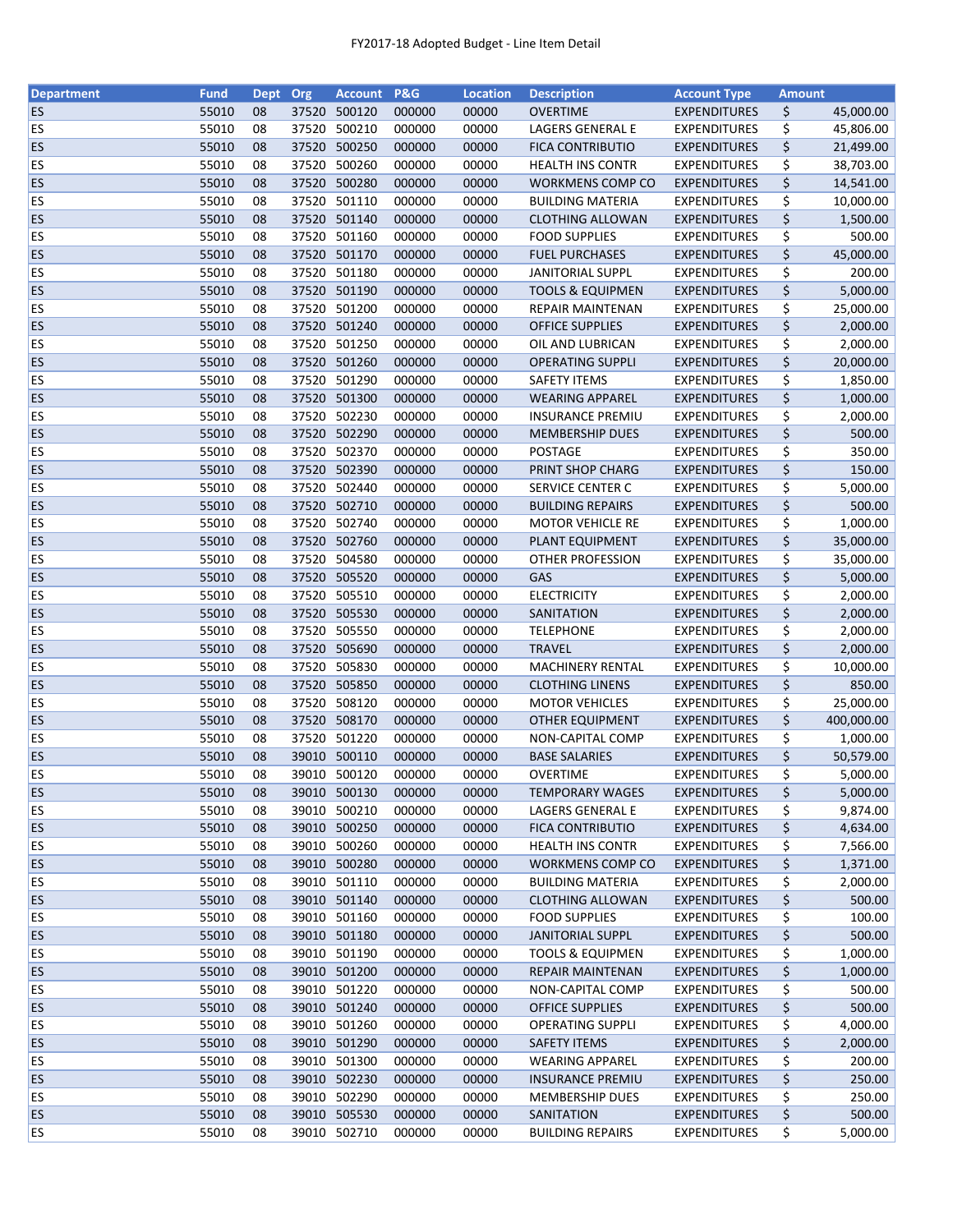| <b>Department</b>      | <b>Fund</b>    | <b>Dept</b> | Org   | <b>Account</b>               | <b>P&amp;G</b>   | <b>Location</b> | <b>Description</b>                          | <b>Account Type</b>                        | <b>Amount</b> |                      |
|------------------------|----------------|-------------|-------|------------------------------|------------------|-----------------|---------------------------------------------|--------------------------------------------|---------------|----------------------|
| <b>ES</b>              | 55010          | 08          |       | 39010 504580                 | 000000           | 00000           | <b>OTHER PROFESSION</b>                     | <b>EXPENDITURES</b>                        | \$            | 30,000.00            |
| <b>ES</b>              | 55010          | 08          |       | 39010 504590                 | 000000           | 00000           | PROFESSIONAL DEV                            | <b>EXPENDITURES</b>                        | \$            | 500.00               |
| ES                     | 55010          | 08          | 39010 | 505550                       | 000000           | 00000           | <b>TELEPHONE</b>                            | <b>EXPENDITURES</b>                        | \$            | 1,000.00             |
| ES                     | 55010          | 08          | 39010 | 505690                       | 000000           | 00000           | <b>TRAVEL</b>                               | <b>EXPENDITURES</b>                        | \$            | 1,500.00             |
| ES                     | 55010          | 08          |       | 39010 505830                 | 000000           | 00000           | <b>MACHINERY RENTAL</b>                     | <b>EXPENDITURES</b>                        | \$            | 1,500.00             |
| ES                     | 55010          | 08          |       | 39510 500110                 | 000000           | 00000           | <b>BASE SALARIES</b>                        | <b>EXPENDITURES</b>                        | \$            | 63,943.00            |
| ES                     | 55010          | 08          |       | 39510 500120                 | 000000           | 00000           | <b>OVERTIME</b>                             | <b>EXPENDITURES</b>                        | \$            | 500.00               |
| ES                     | 55010          | 08          |       | 39510 500210                 | 000000           | 00000           | LAGERS GENERAL E                            | <b>EXPENDITURES</b>                        | \$            | 10,505.00            |
| ES                     | 55010          | 08          |       | 39510 500250                 | 000000           | 00000           | <b>FICA CONTRIBUTIO</b>                     | <b>EXPENDITURES</b>                        | \$            | 4,930.00             |
| ES                     | 55010          | 08          |       | 39510 500260                 | 000000           | 00000           | <b>HEALTH INS CONTR</b>                     | <b>EXPENDITURES</b>                        | \$            | 5,820.00             |
| ES                     | 55010          | 08          |       | 39510 500280                 | 000000           | 00000           | WORKMENS COMP CO                            | <b>EXPENDITURES</b>                        | \$            | 1,247.00             |
| <b>ES</b>              | 55010          | 08          |       | 39510 501140                 | 000000           | 00000           | <b>CLOTHING ALLOWAN</b>                     | <b>EXPENDITURES</b>                        | \$            | 250.00               |
| ES                     | 55010          | 08          |       | 39510 501170                 | 000000           | 00000           | <b>FUEL PURCHASES</b>                       | <b>EXPENDITURES</b>                        | \$            | 600.00               |
| ES                     | 55010          | 08          |       | 39510 501260                 | 000000           | 00000           | <b>OPERATING SUPPLI</b>                     | <b>EXPENDITURES</b>                        | \$            | 2,000.00             |
| <b>ES</b>              | 55010          | 08          | 39510 | 502360                       | 000000           | 00000           | PHOTO PROCESSING                            | <b>EXPENDITURES</b>                        | \$            | 100.00               |
| ES                     | 55010          | 08          | 39510 | 502370                       | 000000           | 00000           | <b>POSTAGE</b>                              | <b>EXPENDITURES</b>                        | \$            | 100.00               |
| ES                     | 55010          | 08          |       | 39510 502390                 | 000000           | 00000           | PRINT SHOP CHARG                            | <b>EXPENDITURES</b>                        | \$            | 50.00                |
| <b>ES</b>              | 55010          | 08          |       | 39510 502440                 | 000000           | 00000           | SERVICE CENTER C                            | <b>EXPENDITURES</b>                        | \$            | 800.00               |
| ES                     | 55010          | 08          |       | 39510 504580                 | 000000           | 00000           | <b>OTHER PROFESSION</b>                     | <b>EXPENDITURES</b>                        | \$            | 3,000.00             |
| ES                     | 55010          | 08          |       | 39510 504590                 | 000000           | 00000           | PROFESSIONAL DEV                            | <b>EXPENDITURES</b>                        | \$            | 500.00               |
| <b>ES</b>              | 55010          | 08          |       | 39510 505690                 | 000000           | 00000           | <b>TRAVEL</b>                               | <b>EXPENDITURES</b>                        | \$            | 1,000.00             |
| ES                     | 55010          | 08          |       | 39510 505830                 | 000000           | 00000           | <b>MACHINERY RENTAL</b>                     | <b>EXPENDITURES</b>                        | \$            | 1,000.00             |
| <b>ES</b>              | 55010          | 08          |       | 39520 500110                 | 000000           | 00000           | <b>BASE SALARIES</b>                        | <b>EXPENDITURES</b>                        | \$            | 50,294.00            |
| <b>ES</b>              | 55010          | 08          |       | 39520 500120                 | 000000           | 00000           | OVERTIME                                    | <b>EXPENDITURES</b>                        | \$            | 2,000.00             |
| ES                     | 55010          | 08          |       | 39520 500210                 | 000000           | 00000           | <b>LAGERS GENERAL E</b>                     | <b>EXPENDITURES</b>                        | \$            | 8,524.00             |
| ES                     | 55010          | 08          |       | 39520 500250                 | 000000           | 00000           | <b>FICA CONTRIBUTIO</b>                     | <b>EXPENDITURES</b>                        | \$            | 4,001.00             |
| ES                     | 55010          | 08          | 39520 | 500260                       | 000000           | 00000           | <b>HEALTH INS CONTR</b>                     | <b>EXPENDITURES</b>                        | \$            | 4,656.00             |
| ES                     | 55010          | 08          | 39520 | 500280                       | 000000           | 00000           |                                             |                                            | \$            |                      |
| ES                     | 55010          | 08          | 39520 | 501140                       | 000000           | 00000           | WORKMENS COMP CO<br><b>CLOTHING ALLOWAN</b> | <b>EXPENDITURES</b><br><b>EXPENDITURES</b> | \$            | 1,046.00<br>500.00   |
| ES                     | 55010          | 08          |       | 39520 501170                 | 000000           | 00000           | <b>FUEL PURCHASES</b>                       | <b>EXPENDITURES</b>                        | \$            | 3,000.00             |
| ES                     | 55010          | 08          |       | 39520 501190                 | 000000           | 00000           | <b>TOOLS &amp; EQUIPMEN</b>                 | <b>EXPENDITURES</b>                        | \$            | 600.00               |
| ES                     | 55010          | 08          |       | 39520 501220                 | 000000           | 00000           | NON-CAPITAL COMP                            | <b>EXPENDITURES</b>                        | \$            | 500.00               |
| ES                     | 55010          | 08          |       | 39520 501230                 | 000000           | 00000           | NON-CAPITAL SOFT                            | <b>EXPENDITURES</b>                        | \$            | 400.00               |
| ES                     | 55010          | 08          | 39520 | 501240                       | 000000           | 00000           | <b>OFFICE SUPPLIES</b>                      | <b>EXPENDITURES</b>                        | \$            | 1,100.00             |
| <b>ES</b>              | 55010          | 08          |       | 39520 501260                 | 000000           | 00000           | <b>OPERATING SUPPLI</b>                     | <b>EXPENDITURES</b>                        | \$            | 500.00               |
| <b>ES</b>              | 55010          | 08          |       | 39520 501290                 | 000000           | 00000           | <b>SAFETY ITEMS</b>                         | <b>EXPENDITURES</b>                        | \$            | 150.00               |
| <b>ES</b>              | 55010          | 08          |       | 39520 501300                 | 000000           | 00000           | <b>WEARING APPAREL</b>                      | <b>EXPENDITURES</b>                        | \$            | 250.00               |
| ES                     | 55010          | 08          |       | 39520 502040                 | 000000           | 00000           | <b>AUTO ALLOWANCE</b>                       | <b>EXPENDITURES</b>                        | \$            | 50.00                |
|                        | 55010          |             |       |                              |                  | 00000           | <b>INTERNET SERVICE</b>                     | <b>EXPENDITURES</b>                        |               | 100.00               |
| <b>ES</b>              |                | 08          |       | 39520 502250                 | 000000           |                 |                                             |                                            | \$            |                      |
| <b>ES</b>              | 55010          | 08          |       | 39520 502290                 | 000000           | 00000           | <b>MEMBERSHIP DUES</b>                      | <b>EXPENDITURES</b>                        | \$            | 2,000.00             |
| <b>ES</b><br><b>ES</b> | 55010<br>55010 | 08          |       | 39520 502370<br>39520 502390 | 000000<br>000000 | 00000<br>00000  | <b>POSTAGE</b><br>PRINT SHOP CHARG          | <b>EXPENDITURES</b>                        | \$            | 50.00<br>100.00      |
| <b>ES</b>              | 55010          | 08          |       | 39520 502410                 | 000000           | 00000           |                                             | <b>EXPENDITURES</b>                        | \$            | 750.00               |
| ES                     | 55010          | 08          |       | 39520 502440                 | 000000           | 00000           | <b>PUBLICATIONS</b><br>SERVICE CENTER C     | <b>EXPENDITURES</b><br><b>EXPENDITURES</b> | \$            | 1,000.00             |
| <b>ES</b>              | 55010          | 08<br>08    |       | 39520 502450                 | 000000           | 00000           | <b>STATE FEES</b>                           | <b>EXPENDITURES</b>                        | \$<br>\$      | 300.00               |
|                        |                |             |       |                              |                  |                 | <b>MOTOR VEHICLE RE</b>                     |                                            |               |                      |
| <b>ES</b><br><b>ES</b> | 55010<br>55010 | 08          |       | 39520 502740<br>39520 504530 | 000000<br>000000 | 00000<br>00000  |                                             | <b>EXPENDITURES</b>                        | \$<br>\$      | 200.00               |
|                        | 55010          | 08          |       | 39520 504580                 | 000000           | 00000           | <b>CONSULTING</b>                           | <b>EXPENDITURES</b>                        |               | 7,000.00<br>1,500.00 |
| ES<br><b>ES</b>        | 55010          | 08<br>08    |       | 39520 504590                 | 000000           | 00000           | OTHER PROFESSION<br>PROFESSIONAL DEV        | <b>EXPENDITURES</b><br><b>EXPENDITURES</b> | \$<br>\$      | 2,000.00             |
| ES                     | 55010          |             |       | 39520 505550                 | 000000           | 00000           | <b>TELEPHONE</b>                            | <b>EXPENDITURES</b>                        |               | 500.00               |
| <b>ES</b>              | 55010          | 08<br>08    |       | 39520 505690                 | 000000           | 00000           | <b>TRAVEL</b>                               | <b>EXPENDITURES</b>                        | \$<br>\$      | 5,000.00             |
| <b>ES</b>              | 55010          | 08          |       | 39520 505830                 | 000000           | 00000           | <b>MACHINERY RENTAL</b>                     | <b>EXPENDITURES</b>                        | \$            | 2,000.00             |
| <b>PARKS</b>           | 57010          | 16          |       | 25010 412020                 | 000000           | 10355           | <b>ACTIVITY FEES</b>                        | <b>REVENUE</b>                             | \$            | (1,085,000.00)       |
| <b>PARKS</b>           | 57010          | 16          |       | 25010 412020                 | 000000           | 10410           | <b>ACTIVITY FEES</b>                        | REVENUE                                    | \$            | (935,000.00)         |
| <b>PARKS</b>           | 57010          | 16          |       | 25010 412020                 | 000000           | 10170           | <b>ACTIVITY FEES</b>                        | <b>REVENUE</b>                             | \$            | (880,000.00)         |
| <b>PARKS</b>           | 57010          | 16          |       | 25010 500110                 | 000000           | 10045           | <b>BASE SALARIES</b>                        | <b>EXPENDITURES</b>                        | \$            | 41,873.00            |
| <b>PARKS</b>           | 57010          | 16          |       | 25010 500110                 | 000000           | 10410           | <b>BASE SALARIES</b>                        | <b>EXPENDITURES</b>                        | \$            | 82,534.00            |
| <b>PARKS</b>           | 57010          | 16          |       | 25010 500110                 | 000000           | 10170           | <b>BASE SALARIES</b>                        | <b>EXPENDITURES</b>                        | \$            | 85,488.00            |
|                        |                |             |       |                              |                  |                 |                                             |                                            |               |                      |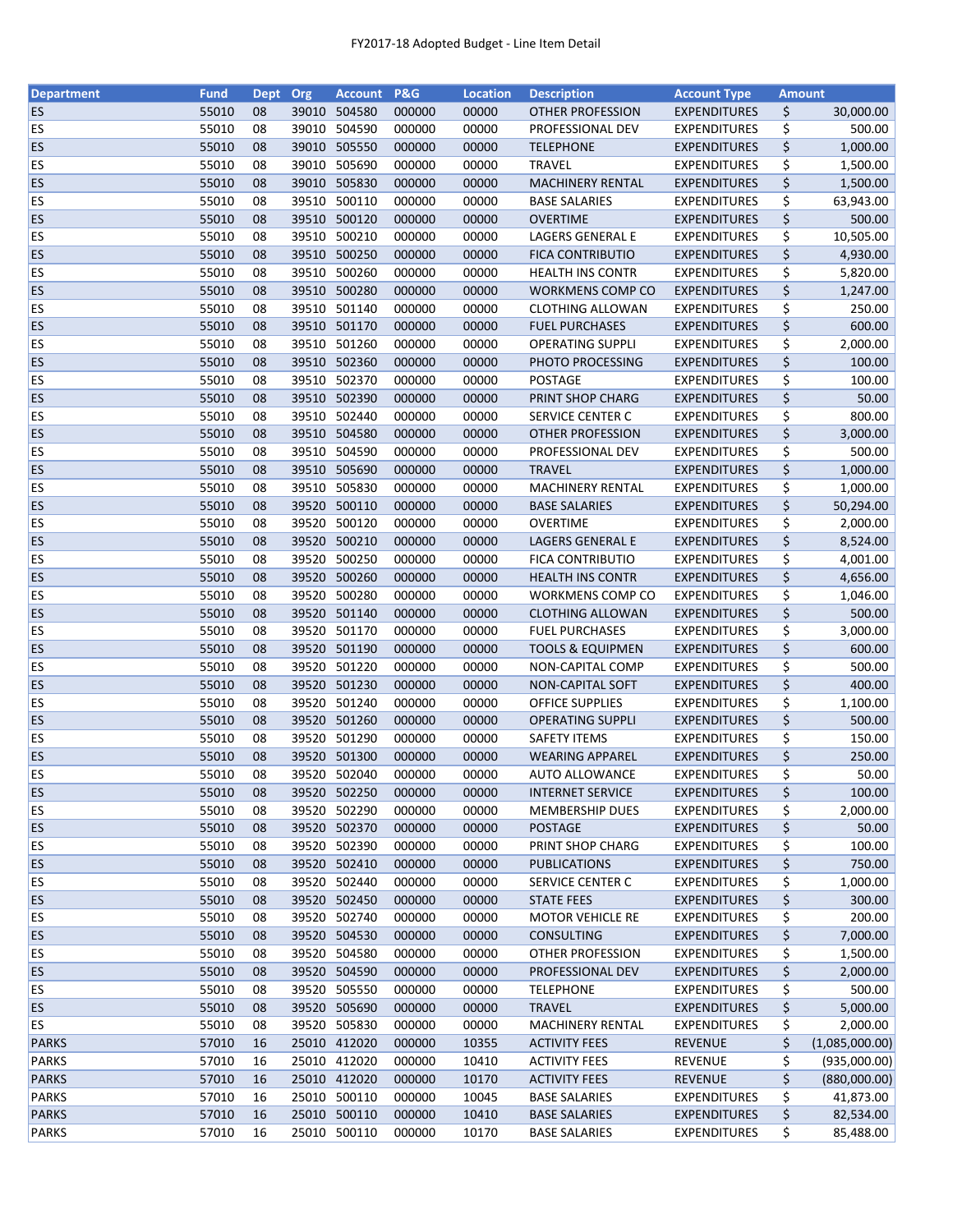| <b>Department</b> | <b>Fund</b> | <b>Dept</b> | Org   | <b>Account</b> | <b>P&amp;G</b> | <b>Location</b> | <b>Description</b>      | <b>Account Type</b> | <b>Amount</b> |            |
|-------------------|-------------|-------------|-------|----------------|----------------|-----------------|-------------------------|---------------------|---------------|------------|
| <b>PARKS</b>      | 57010       | 16          | 25010 | 500110         | 000000         | 10355           | <b>BASE SALARIES</b>    | <b>EXPENDITURES</b> | \$            | 87,610.00  |
| <b>PARKS</b>      | 57010       | 16          | 25010 | 500110         | 000000         | 10169           | <b>BASE SALARIES</b>    | <b>EXPENDITURES</b> | \$            | 161,322.00 |
| <b>PARKS</b>      | 57010       | 16          | 25010 | 500110         | 000000         | 10409           | <b>BASE SALARIES</b>    | <b>EXPENDITURES</b> | \$            | 160,011.00 |
| <b>PARKS</b>      | 57010       | 16          | 25010 | 500110         | 000000         | 10354           | <b>BASE SALARIES</b>    | <b>EXPENDITURES</b> | \$            | 245,707.00 |
| <b>PARKS</b>      | 57010       | 16          |       | 25010 500130   | 000000         | 10045           | <b>TEMPORARY WAGES</b>  | <b>EXPENDITURES</b> | \$            | 5,148.00   |
| <b>PARKS</b>      | 57010       | 16          |       | 25010 500130   | 000000         | 10409           | <b>TEMPORARY WAGES</b>  | <b>EXPENDITURES</b> | \$            | 35,000.00  |
| <b>PARKS</b>      | 57010       | 16          |       | 25010 500130   | 000000         | 10169           | <b>TEMPORARY WAGES</b>  | <b>EXPENDITURES</b> | \$            | 45,000.00  |
| <b>PARKS</b>      | 57010       | 16          | 25010 | 500130         | 000000         | 10354           | TEMPORARY WAGES         | <b>EXPENDITURES</b> | \$            | 55,000.00  |
| <b>PARKS</b>      | 57010       | 16          |       | 25010 500130   | 000000         | 10410           | <b>TEMPORARY WAGES</b>  | <b>EXPENDITURES</b> | \$            | 90,091.00  |
| <b>PARKS</b>      | 57010       | 16          | 25010 | 500130         | 000000         | 10170           | <b>TEMPORARY WAGES</b>  | <b>EXPENDITURES</b> | \$            | 90,503.00  |
| <b>PARKS</b>      | 57010       | 16          |       | 25010 500130   | 000000         | 10355           | <b>TEMPORARY WAGES</b>  | <b>EXPENDITURES</b> | \$            | 103,905.00 |
| <b>PARKS</b>      | 57010       | 16          | 25010 | 500210         | 000000         | 10045           | LAGERS GENERAL E        | <b>EXPENDITURES</b> | \$            | 6,825.00   |
| <b>PARKS</b>      | 57010       | 16          | 25010 | 500210         | 000000         | 10410           | LAGERS GENERAL E        | <b>EXPENDITURES</b> | \$            | 13,453.00  |
| <b>PARKS</b>      | 57010       | 16          | 25010 | 500210         | 000000         | 10170           | LAGERS GENERAL E        | <b>EXPENDITURES</b> | \$            | 13,935.00  |
| <b>PARKS</b>      | 57010       | 16          | 25010 | 500210         | 000000         | 10355           | LAGERS GENERAL E        | <b>EXPENDITURES</b> | \$            | 14,280.00  |
| <b>PARKS</b>      | 57010       | 16          | 25010 | 500210         | 000000         | 10169           | LAGERS GENERAL E        | <b>EXPENDITURES</b> | \$            | 26,295.00  |
| <b>PARKS</b>      | 57010       | 16          |       | 25010 500210   | 000000         | 10409           | LAGERS GENERAL E        | <b>EXPENDITURES</b> | \$            | 26,082.00  |
| <b>PARKS</b>      | 57010       | 16          | 25010 | 500210         | 000000         | 10354           | LAGERS GENERAL E        | <b>EXPENDITURES</b> | \$            | 46,939.00  |
| <b>PARKS</b>      | 57010       | 16          |       | 25010 500250   | 000000         | 10045           | <b>FICA CONTRIBUTIO</b> | <b>EXPENDITURES</b> | \$            | 3,597.00   |
| <b>PARKS</b>      | 57010       | 16          |       | 25010 500250   | 000000         | 10410           | <b>FICA CONTRIBUTIO</b> | <b>EXPENDITURES</b> | \$            | 13,206.00  |
| <b>PARKS</b>      | 57010       | 16          | 25010 | 500250         | 000000         | 10170           | <b>FICA CONTRIBUTIO</b> | <b>EXPENDITURES</b> | \$            | 13,463.00  |
| <b>PARKS</b>      | 57010       | 16          | 25010 | 500250         | 000000         | 10355           | <b>FICA CONTRIBUTIO</b> | <b>EXPENDITURES</b> | \$            | 14,651.00  |
| <b>PARKS</b>      | 57010       | 16          |       | 25010 500250   | 000000         | 10169           | <b>FICA CONTRIBUTIO</b> | <b>EXPENDITURES</b> | \$            | 15,784.00  |
| <b>PARKS</b>      | 57010       | 16          | 25010 | 500250         | 000000         | 10409           | <b>FICA CONTRIBUTIO</b> | <b>EXPENDITURES</b> | \$            | 14,918.00  |
| <b>PARKS</b>      | 57010       | 16          |       | 25010 500250   | 000000         | 10354           | <b>FICA CONTRIBUTIO</b> | <b>EXPENDITURES</b> | \$            | 23,004.00  |
| <b>PARKS</b>      | 57010       | 16          | 25010 | 500260         | 000000         | 10045           | <b>HEALTH INS CONTR</b> | <b>EXPENDITURES</b> | \$            | 6,402.00   |
| <b>PARKS</b>      | 57010       | 16          | 25010 | 500260         | 000000         | 10355           | <b>HEALTH INS CONTR</b> | <b>EXPENDITURES</b> | \$            | 11,640.00  |
| <b>PARKS</b>      | 57010       | 16          | 25010 | 500260         | 000000         | 10410           | <b>HEALTH INS CONTR</b> | <b>EXPENDITURES</b> | \$            | 11,640.00  |
| <b>PARKS</b>      | 57010       | 16          | 25010 | 500260         | 000000         | 10170           | <b>HEALTH INS CONTR</b> | <b>EXPENDITURES</b> | \$            | 11,640.00  |
| <b>PARKS</b>      | 57010       | 16          | 25010 | 500260         | 000000         | 10169           | <b>HEALTH INS CONTR</b> | <b>EXPENDITURES</b> | \$            | 25,026.00  |
| <b>PARKS</b>      | 57010       | 16          |       | 25010 500260   | 000000         | 10409           | <b>HEALTH INS CONTR</b> | <b>EXPENDITURES</b> | \$            | 24,677.00  |
| <b>PARKS</b>      | 57010       | 16          | 25010 | 500260         | 000000         | 10354           | <b>HEALTH INS CONTR</b> | <b>EXPENDITURES</b> | \$            | 47,491.00  |
| <b>PARKS</b>      | 57010       | 16          | 25010 | 500280         | 000000         | 10045           | WORKMENS COMP CO        | <b>EXPENDITURES</b> | \$            | 254.00     |
| <b>PARKS</b>      | 57010       | 16          | 25010 | 500280         | 000000         | 10410           | WORKMENS COMP CO        | <b>EXPENDITURES</b> | \$            | 932.00     |
| <b>PARKS</b>      | 57010       | 16          |       | 25010 500280   | 000000         | 10170           | WORKMENS COMP CO        | <b>EXPENDITURES</b> | \$            | 950.00     |
| <b>PARKS</b>      | 57010       | 16          | 25010 | 500280         | 000000         | 10355           | <b>WORKMENS COMP CO</b> | <b>EXPENDITURES</b> | \$            | 1,034.00   |
| <b>PARKS</b>      | 57010       | 16          |       | 25010 500280   | 000000         | 10409           | WORKMENS COMP CO        | <b>EXPENDITURES</b> | \$            | 1,053.00   |
| <b>PARKS</b>      | 57010       | 16          |       | 25010 500280   | 000000         | 10169           | WORKMENS COMP CO        | <b>EXPENDITURES</b> | \$            | 1,114.00   |
| <b>PARKS</b>      | 57010       | 16          |       | 25010 500280   | 000000         | 10354           | <b>WORKMENS COMP CO</b> | <b>EXPENDITURES</b> | \$            | 1,624.00   |
| <b>PARKS</b>      | 57010       | 16          | 25010 | 501110         | 000000         | 10170           | <b>BUILDING MATERIA</b> | <b>EXPENDITURES</b> | \$            | 100.00     |
| <b>PARKS</b>      | 57010       | 16          |       | 25010 501110   | 000000         | 10045           | <b>BUILDING MATERIA</b> | <b>EXPENDITURES</b> | \$            | 500.00     |
| <b>PARKS</b>      | 57010       | 16          |       | 25010 501110   | 000000         | 10409           | <b>BUILDING MATERIA</b> | <b>EXPENDITURES</b> | \$            | 500.00     |
| <b>PARKS</b>      | 57010       | 16          |       | 25010 501110   | 000000         | 10410           | <b>BUILDING MATERIA</b> | <b>EXPENDITURES</b> | \$            | 800.00     |
| <b>PARKS</b>      | 57010       | 16          |       | 25010 501110   | 000000         | 10169           | <b>BUILDING MATERIA</b> | <b>EXPENDITURES</b> | \$            | 2,000.00   |
| <b>PARKS</b>      | 57010       | 16          |       | 25010 501110   | 000000         | 10354           | <b>BUILDING MATERIA</b> | <b>EXPENDITURES</b> | \$            | 5,000.00   |
| <b>PARKS</b>      | 57010       | 16          |       | 25010 501130   | 000000         | 10045           | CHEMICALS DRUG L        | <b>EXPENDITURES</b> | \$            | 10,000.00  |
| <b>PARKS</b>      | 57010       | 16          |       | 25010 501130   | 000000         | 10409           | <b>CHEMICALS DRUG L</b> | <b>EXPENDITURES</b> | \$            | 20,937.00  |
| <b>PARKS</b>      | 57010       | 16          |       | 25010 501130   | 000000         | 10169           | CHEMICALS DRUG L        | <b>EXPENDITURES</b> | \$            | 20,000.00  |
| <b>PARKS</b>      | 57010       | 16          |       | 25010 501130   | 000000         | 10354           | <b>CHEMICALS DRUG L</b> | <b>EXPENDITURES</b> | \$            | 35,000.00  |
| <b>PARKS</b>      | 57010       | 16          |       | 25010 501140   | 000000         | 10169           | <b>CLOTHING ALLOWAN</b> | <b>EXPENDITURES</b> | \$            | 330.00     |
| <b>PARKS</b>      | 57010       | 16          |       | 25010 501140   | 000000         | 10409           | <b>CLOTHING ALLOWAN</b> | <b>EXPENDITURES</b> | \$            | 400.00     |
| <b>PARKS</b>      | 57010       | 16          |       | 25010 501140   | 000000         | 10354           | <b>CLOTHING ALLOWAN</b> | <b>EXPENDITURES</b> | \$            | 618.00     |
| <b>PARKS</b>      | 57010       | 16          |       | 25010 501160   | 000000         | 10354           | <b>FOOD SUPPLIES</b>    | <b>EXPENDITURES</b> | \$            | 100.00     |
| <b>PARKS</b>      | 57010       | 16          |       | 25010 501160   | 000000         | 10409           | <b>FOOD SUPPLIES</b>    | <b>EXPENDITURES</b> | \$            | 100.00     |
| <b>PARKS</b>      | 57010       | 16          |       | 25010 501160   | 000000         | 10169           | <b>FOOD SUPPLIES</b>    | <b>EXPENDITURES</b> | \$            | 100.00     |
| <b>PARKS</b>      | 57010       | 16          |       | 25010 501160   | 000000         | 10170           | <b>FOOD SUPPLIES</b>    | <b>EXPENDITURES</b> | \$            | 15,000.00  |
| <b>PARKS</b>      | 57010       | 16          |       | 25010 501160   | 000000         | 10410           | <b>FOOD SUPPLIES</b>    | <b>EXPENDITURES</b> | \$            | 20,000.00  |
| <b>PARKS</b>      | 57010       | 16          |       | 25010 501160   | 000000         | 10355           | <b>FOOD SUPPLIES</b>    | <b>EXPENDITURES</b> | \$            | 31,000.00  |
|                   |             |             |       |                |                |                 |                         |                     |               |            |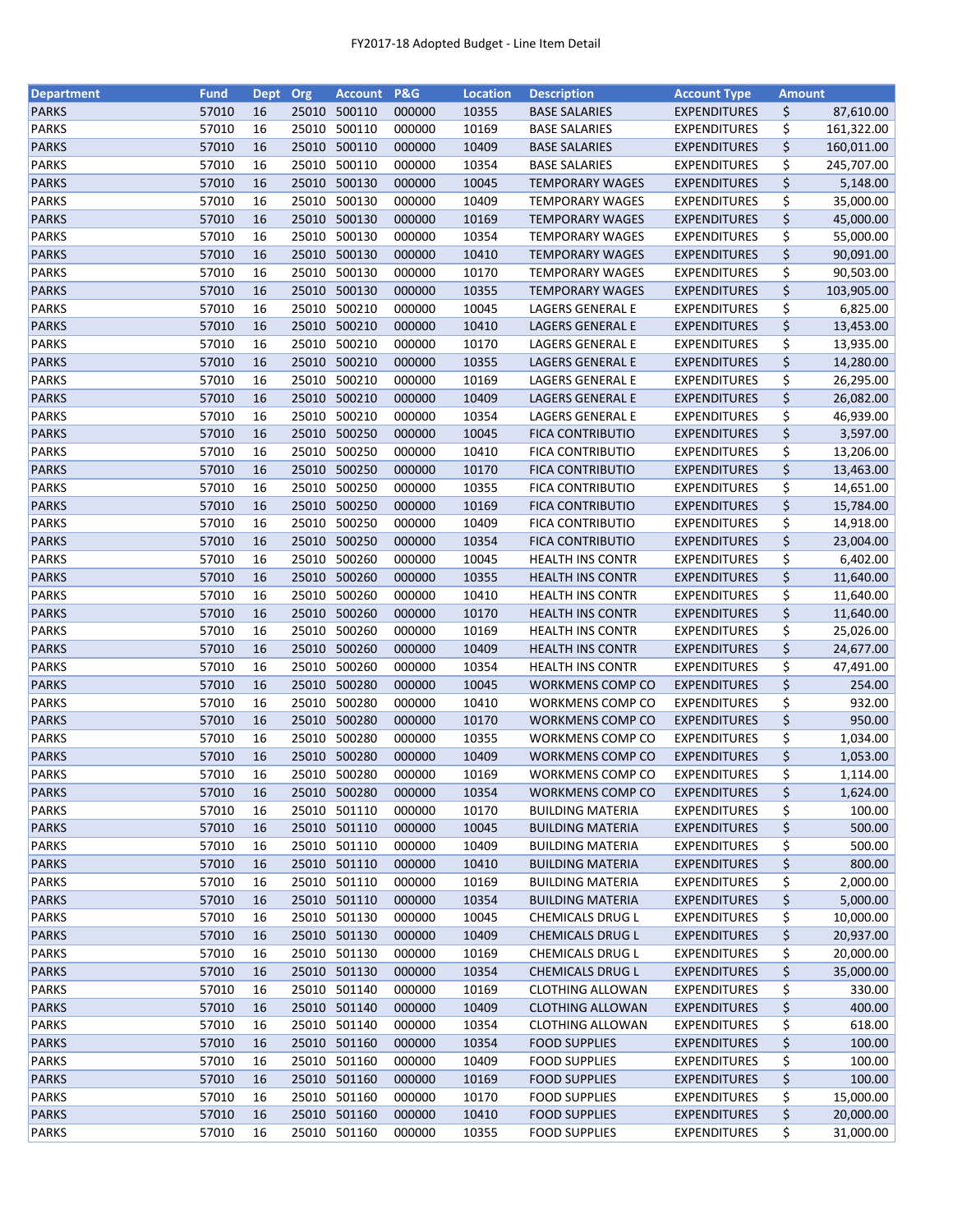| <b>Department</b> | <b>Fund</b> | <b>Dept</b> | Org   | <b>Account</b> | P&G    | <b>Location</b> | <b>Description</b>          | <b>Account Type</b> | <b>Amount</b> |           |
|-------------------|-------------|-------------|-------|----------------|--------|-----------------|-----------------------------|---------------------|---------------|-----------|
| <b>PARKS</b>      | 57010       | 16          |       | 25010 501180   | 000000 | 10045           | <b>JANITORIAL SUPPL</b>     | <b>EXPENDITURES</b> | \$            | 50.00     |
| <b>PARKS</b>      | 57010       | 16          | 25010 | 501180         | 000000 | 10169           | <b>JANITORIAL SUPPL</b>     | <b>EXPENDITURES</b> | \$            | 200.00    |
| <b>PARKS</b>      | 57010       | 16          |       | 25010 501180   | 000000 | 10409           | <b>JANITORIAL SUPPL</b>     | <b>EXPENDITURES</b> | \$            | 200.00    |
| <b>PARKS</b>      | 57010       | 16          | 25010 | 501180         | 000000 | 10354           | <b>JANITORIAL SUPPL</b>     | <b>EXPENDITURES</b> | \$            | 250.00    |
| <b>PARKS</b>      | 57010       | 16          |       | 25010 501180   | 000000 | 10170           | <b>JANITORIAL SUPPL</b>     | <b>EXPENDITURES</b> | \$            | 900.00    |
| <b>PARKS</b>      | 57010       | 16          |       | 25010 501180   | 000000 | 10410           | <b>JANITORIAL SUPPL</b>     | <b>EXPENDITURES</b> | \$            | 900.00    |
| <b>PARKS</b>      | 57010       | 16          |       | 25010 501180   | 000000 | 10355           | <b>JANITORIAL SUPPL</b>     | <b>EXPENDITURES</b> | \$            | 874.00    |
| <b>PARKS</b>      | 57010       | 16          |       | 25010 501190   | 000000 | 10410           | <b>TOOLS &amp; EQUIPMEN</b> | <b>EXPENDITURES</b> | \$            | 500.00    |
| <b>PARKS</b>      | 57010       | 16          |       | 25010 501190   | 000000 | 10170           | <b>TOOLS &amp; EQUIPMEN</b> | <b>EXPENDITURES</b> | \$            | 1,000.00  |
| <b>PARKS</b>      | 57010       | 16          |       | 25010 501190   | 000000 | 10169           | <b>TOOLS &amp; EQUIPMEN</b> | <b>EXPENDITURES</b> | \$            | 2,000.00  |
| <b>PARKS</b>      | 57010       | 16          |       | 25010 501190   | 000000 | 10409           | <b>TOOLS &amp; EQUIPMEN</b> | <b>EXPENDITURES</b> | \$            | 2,000.00  |
| <b>PARKS</b>      | 57010       | 16          |       | 25010 501190   | 000000 | 10354           | <b>TOOLS &amp; EQUIPMEN</b> | <b>EXPENDITURES</b> |               | 4,000.00  |
| <b>PARKS</b>      | 57010       | 16          |       | 25010 501200   | 000000 | 10410           |                             |                     | \$<br>\$      | 500.00    |
|                   |             |             |       |                |        |                 | REPAIR MAINTENAN            | <b>EXPENDITURES</b> |               |           |
| <b>PARKS</b>      | 57010       | 16          | 25010 | 501200         | 000000 | 10170           | REPAIR MAINTENAN            | <b>EXPENDITURES</b> | \$            | 630.00    |
| <b>PARKS</b>      | 57010       | 16          | 25010 | 501200         | 000000 | 10045           | REPAIR MAINTENAN            | <b>EXPENDITURES</b> | \$            | 200.00    |
| <b>PARKS</b>      | 57010       | 16          | 25010 | 501200         | 000000 | 10169           | REPAIR MAINTENAN            | <b>EXPENDITURES</b> | \$            | 2,500.00  |
| <b>PARKS</b>      | 57010       | 16          |       | 25010 501200   | 000000 | 10409           | REPAIR MAINTENAN            | <b>EXPENDITURES</b> | \$            | 4,100.00  |
| <b>PARKS</b>      | 57010       | 16          |       | 25010 501200   | 000000 | 10354           | REPAIR MAINTENAN            | <b>EXPENDITURES</b> | \$            | 15,500.00 |
| <b>PARKS</b>      | 57010       | 16          |       | 25010 501170   | 000000 | 10045           | <b>FUEL PURCHASES</b>       | <b>EXPENDITURES</b> | \$            | 300.00    |
| <b>PARKS</b>      | 57010       | 16          |       | 25010 501170   | 000000 | 10169           | <b>FUEL PURCHASES</b>       | <b>EXPENDITURES</b> | \$            | 500.00    |
| <b>PARKS</b>      | 57010       | 16          |       | 25010 501170   | 000000 | 10409           | <b>FUEL PURCHASES</b>       | <b>EXPENDITURES</b> | \$            | 500.00    |
| <b>PARKS</b>      | 57010       | 16          |       | 25010 501170   | 000000 | 10354           | <b>FUEL PURCHASES</b>       | <b>EXPENDITURES</b> | \$            | 1,900.00  |
| <b>PARKS</b>      | 57010       | 16          |       | 25010 501220   | 000000 | 10410           | <b>NON-CAPITAL COMP</b>     | <b>EXPENDITURES</b> | \$            | 750.00    |
| <b>PARKS</b>      | 57010       | 16          |       | 25010 501240   | 000000 | 10409           | <b>OFFICE SUPPLIES</b>      | <b>EXPENDITURES</b> | \$            | 300.00    |
| <b>PARKS</b>      | 57010       | 16          |       | 25010 501240   | 000000 | 10169           | <b>OFFICE SUPPLIES</b>      | <b>EXPENDITURES</b> | \$            | 750.00    |
| <b>PARKS</b>      | 57010       | 16          | 25010 | 501240         | 000000 | 10170           | OFFICE SUPPLIES             | <b>EXPENDITURES</b> | \$            | 1,100.00  |
| <b>PARKS</b>      | 57010       | 16          | 25010 | 501240         | 000000 | 10354           | <b>OFFICE SUPPLIES</b>      | <b>EXPENDITURES</b> | \$            | 500.00    |
| <b>PARKS</b>      | 57010       | 16          | 25010 | 501240         | 000000 | 10410           | <b>OFFICE SUPPLIES</b>      | <b>EXPENDITURES</b> | \$            | 2,200.00  |
| <b>PARKS</b>      | 57010       | 16          |       | 25010 501240   | 000000 | 10355           | <b>OFFICE SUPPLIES</b>      | <b>EXPENDITURES</b> | \$            | 3,170.00  |
| <b>PARKS</b>      | 57010       | 16          |       | 25010 501250   | 000000 | 10409           | OIL AND LUBRICAN            | <b>EXPENDITURES</b> | \$            | 1,000.00  |
| <b>PARKS</b>      | 57010       | 16          |       | 25010 501250   | 000000 | 10169           | OIL AND LUBRICAN            | <b>EXPENDITURES</b> | \$            | 1,000.00  |
| <b>PARKS</b>      | 57010       | 16          |       | 25010 501260   | 000000 | 10045           | <b>OPERATING SUPPLI</b>     | <b>EXPENDITURES</b> | \$            | 2,800.00  |
| <b>PARKS</b>      | 57010       | 16          |       | 25010 501260   | 000000 | 10410           | <b>OPERATING SUPPLI</b>     | <b>EXPENDITURES</b> | \$            | 6,000.00  |
| <b>PARKS</b>      | 57010       | 16          |       | 25010 501260   | 000000 | 10409           | <b>OPERATING SUPPLI</b>     | <b>EXPENDITURES</b> | \$            | 7,000.00  |
| <b>PARKS</b>      | 57010       | 16          |       | 25010 501260   | 000000 | 10169           | <b>OPERATING SUPPLI</b>     | <b>EXPENDITURES</b> | \$            | 10,000.00 |
| <b>PARKS</b>      | 57010       | 16          |       | 25010 501260   | 000000 | 10170           | <b>OPERATING SUPPLI</b>     | <b>EXPENDITURES</b> | \$            | 11,500.00 |
| <b>PARKS</b>      | 57010       | 16          |       | 25010 501260   | 000000 | 10354           |                             |                     | \$            |           |
|                   |             |             |       |                |        |                 | <b>OPERATING SUPPLI</b>     | <b>EXPENDITURES</b> |               | 15,000.00 |
| <b>PARKS</b>      | 57010       | 16          |       | 25010 501260   | 000000 | 10355           | <b>OPERATING SUPPLI</b>     | <b>EXPENDITURES</b> | \$            | 12,000.00 |
| <b>PARKS</b>      | 57010       | 16          |       | 25010 501280   | 000000 | 10170           | PLUMBING ELECTRI            | <b>EXPENDITURES</b> | \$            | 100.00    |
| <b>PARKS</b>      | 57010       | 16          | 25010 | 501280         | 000000 | 10355           | PLUMBING ELECTRI            | <b>EXPENDITURES</b> | \$            | 500.00    |
| <b>PARKS</b>      | 57010       | 16          |       | 25010 501280   | 000000 | 10410           | PLUMBING ELECTRI            | <b>EXPENDITURES</b> | \$            | 500.00    |
| <b>PARKS</b>      | 57010       | 16          |       | 25010 501280   | 000000 | 10045           | PLUMBING ELECTRI            | <b>EXPENDITURES</b> | \$            | 500.00    |
| <b>PARKS</b>      | 57010       | 16          |       | 25010 501280   | 000000 | 10409           | PLUMBING ELECTRI            | <b>EXPENDITURES</b> | \$            | 6,000.00  |
| <b>PARKS</b>      | 57010       | 16          |       | 25010 501280   | 000000 | 10169           | PLUMBING ELECTRI            | <b>EXPENDITURES</b> | \$            | 6,000.00  |
| <b>PARKS</b>      | 57010       | 16          |       | 25010 501280   | 000000 | 10354           | PLUMBING ELECTRI            | <b>EXPENDITURES</b> | \$            | 5,000.00  |
| PARKS             | 57010       | 16          |       | 25010 501290   | 000000 | 10409           | <b>SAFETY ITEMS</b>         | <b>EXPENDITURES</b> | \$            | 200.00    |
| <b>PARKS</b>      | 57010       | 16          |       | 25010 501290   | 000000 | 10354           | <b>SAFETY ITEMS</b>         | <b>EXPENDITURES</b> | \$            | 700.00    |
| PARKS             | 57010       | 16          |       | 25010 501290   | 000000 | 10169           | <b>SAFETY ITEMS</b>         | <b>EXPENDITURES</b> | \$            | 750.00    |
| <b>PARKS</b>      | 57010       | 16          |       | 25010 501300   | 000000 | 10045           | <b>WEARING APPAREL</b>      | <b>EXPENDITURES</b> | \$            | 320.00    |
| <b>PARKS</b>      | 57010       | 16          |       | 25010 501300   | 000000 | 10410           | <b>WEARING APPAREL</b>      | <b>EXPENDITURES</b> | \$            | 500.00    |
| <b>PARKS</b>      | 57010       | 16          |       | 25010 501300   | 000000 | 10170           | <b>WEARING APPAREL</b>      | <b>EXPENDITURES</b> | \$            | 600.00    |
| <b>PARKS</b>      | 57010       | 16          |       | 25010 501300   | 000000 | 10169           | <b>WEARING APPAREL</b>      | <b>EXPENDITURES</b> | \$            | 900.00    |
| <b>PARKS</b>      | 57010       | 16          |       | 25010 501300   | 000000 | 10355           | <b>WEARING APPAREL</b>      | <b>EXPENDITURES</b> | \$            | 1,500.00  |
| <b>PARKS</b>      | 57010       | 16          |       | 25010 501300   | 000000 | 10409           | <b>WEARING APPAREL</b>      | <b>EXPENDITURES</b> | \$            | 1,500.00  |
| <b>PARKS</b>      | 57010       | 16          |       | 25010 501300   | 000000 | 10354           | <b>WEARING APPAREL</b>      | <b>EXPENDITURES</b> | \$            | 2,000.00  |
| <b>PARKS</b>      | 57010       | 16          |       | 25010 502010   | 000000 | 10170           | ADVERTISING                 | <b>EXPENDITURES</b> | \$            | 10,000.00 |
| <b>PARKS</b>      | 57010       | 16          |       | 25010 502010   | 000000 | 10410           | ADVERTISING                 | <b>EXPENDITURES</b> | \$            | 10,000.00 |
| <b>PARKS</b>      | 57010       | 16          |       | 25010 502010   | 000000 | 10355           | ADVERTISING                 | <b>EXPENDITURES</b> | \$            | 10,000.00 |
|                   |             |             |       |                |        |                 |                             |                     |               |           |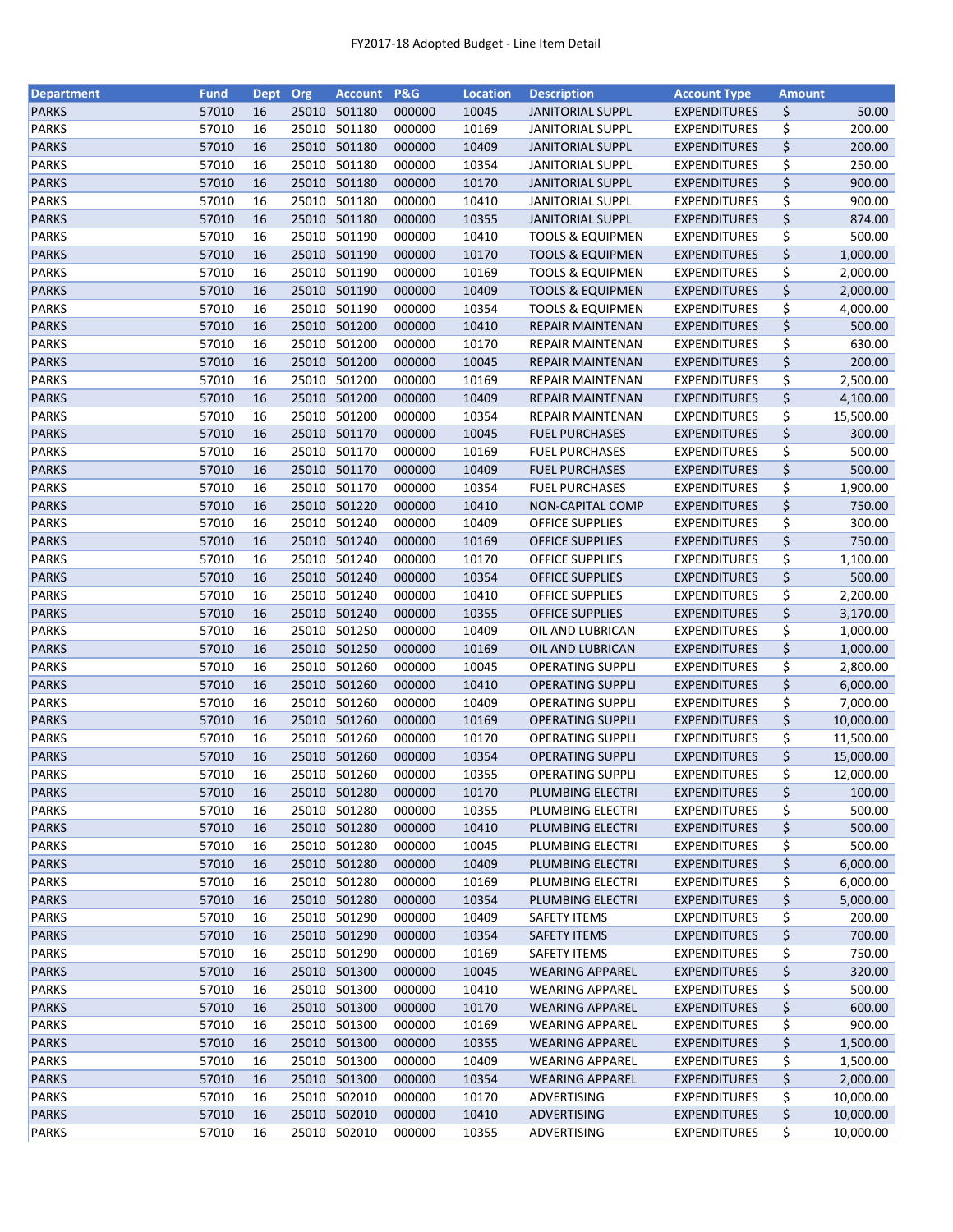| <b>Department</b> | <b>Fund</b>    | <b>Dept</b> | Org   | <b>Account</b>               | P&G              | <b>Location</b> | <b>Description</b>                                 | <b>Account Type</b> | <b>Amount</b> |                      |
|-------------------|----------------|-------------|-------|------------------------------|------------------|-----------------|----------------------------------------------------|---------------------|---------------|----------------------|
| <b>PARKS</b>      | 57010          | 16          | 25010 | 502040                       | 000000           | 10169           | <b>AUTO ALLOWANCE</b>                              | <b>EXPENDITURES</b> | \$            | 200.00               |
| <b>PARKS</b>      | 57010          | 16          | 25010 | 502040                       | 000000           | 10354           | <b>AUTO ALLOWANCE</b>                              | <b>EXPENDITURES</b> | \$            | 200.00               |
| <b>PARKS</b>      | 57010          | 16          |       | 25010 502040                 | 000000           | 10409           | <b>AUTO ALLOWANCE</b>                              | <b>EXPENDITURES</b> | \$            | 200.00               |
| <b>PARKS</b>      | 57010          | 16          | 25010 | 502040                       | 000000           | 10170           | <b>AUTO ALLOWANCE</b>                              | <b>EXPENDITURES</b> | \$            | 1,000.00             |
| <b>PARKS</b>      | 57010          | 16          |       | 25010 502040                 | 000000           | 10410           | <b>AUTO ALLOWANCE</b>                              | <b>EXPENDITURES</b> | \$            | 1,000.00             |
| <b>PARKS</b>      | 57010          | 16          |       | 25010 502040                 | 000000           | 10355           | <b>AUTO ALLOWANCE</b>                              | <b>EXPENDITURES</b> | \$            | 1,500.00             |
| <b>PARKS</b>      | 57010          | 16          |       | 25010 502080                 | 000000           | 10170           | <b>BANK CHARGES</b>                                | <b>EXPENDITURES</b> | \$            | 11,000.00            |
| <b>PARKS</b>      | 57010          | 16          | 25010 | 502080                       | 000000           | 10410           | <b>BANK CHARGES</b>                                | <b>EXPENDITURES</b> | \$            | 12,500.00            |
| <b>PARKS</b>      | 57010          | 16          |       | 25010 502080                 | 000000           | 10355           | <b>BANK CHARGES</b>                                | <b>EXPENDITURES</b> | \$            | 15,000.00            |
| <b>PARKS</b>      | 57010          | 16          |       | 25010 502290                 | 000000           | 10409           | <b>MEMBERSHIP DUES</b>                             | <b>EXPENDITURES</b> | \$            | 500.00               |
| <b>PARKS</b>      | 57010          | 16          |       | 25010 502290                 | 000000           | 10354           | <b>MEMBERSHIP DUES</b>                             | <b>EXPENDITURES</b> | \$            | 800.00               |
| <b>PARKS</b>      | 57010          | 16          |       | 25010 502290                 | 000000           | 10410           | <b>MEMBERSHIP DUES</b>                             | <b>EXPENDITURES</b> | \$            | 1,000.00             |
| <b>PARKS</b>      | 57010          | 16          |       | 25010 502290                 | 000000           | 10169           | <b>MEMBERSHIP DUES</b>                             | <b>EXPENDITURES</b> | \$            | 1,000.00             |
| <b>PARKS</b>      | 57010          | 16          | 25010 | 502290                       | 000000           | 10170           | <b>MEMBERSHIP DUES</b>                             | <b>EXPENDITURES</b> | \$            | 1,200.00             |
| <b>PARKS</b>      | 57010          | 16          | 25010 | 502290                       | 000000           | 10355           | <b>MEMBERSHIP DUES</b>                             | <b>EXPENDITURES</b> | \$            | 1,800.00             |
| <b>PARKS</b>      | 57010          | 16          | 25010 | 502370                       | 000000           | 10170           | <b>POSTAGE</b>                                     | <b>EXPENDITURES</b> | \$            | 100.00               |
| <b>PARKS</b>      | 57010          | 16          |       | 25010 502370                 | 000000           | 10355           | <b>POSTAGE</b>                                     | <b>EXPENDITURES</b> | \$            | 300.00               |
| <b>PARKS</b>      | 57010          | 16          |       | 25010 502370                 | 000000           | 10410           | <b>POSTAGE</b>                                     | <b>EXPENDITURES</b> | \$            | 300.00               |
| <b>PARKS</b>      | 57010          | 16          |       | 25010 502380                 | 000000           | 10410           | PRINTING AND BIN                                   | <b>EXPENDITURES</b> | \$            | 500.00               |
| PARKS             | 57010          | 16          |       | 25010 502380                 | 000000           | 10355           | PRINTING AND BIN                                   | <b>EXPENDITURES</b> | \$            | 500.00               |
| <b>PARKS</b>      | 57010          | 16          |       | 25010 502380                 | 000000           | 10170           | PRINTING AND BIN                                   | <b>EXPENDITURES</b> | \$            | 500.00               |
| <b>PARKS</b>      | 57010          | 16          |       | 25010 502390                 | 000000           | 10170           | PRINT SHOP CHARG                                   | <b>EXPENDITURES</b> | \$            | 100.00               |
| <b>PARKS</b>      | 57010          | 16          |       | 25010 502390                 | 000000           | 10355           | PRINT SHOP CHARG                                   | <b>EXPENDITURES</b> | \$            | 200.00               |
| <b>PARKS</b>      | 57010          | 16          |       | 25010 502390                 | 000000           | 10410           | PRINT SHOP CHARG                                   | <b>EXPENDITURES</b> | \$            | 400.00               |
| <b>PARKS</b>      | 57010          | 16          |       | 25010 502410                 | 000000           | 10409           | <b>PUBLICATIONS</b>                                | <b>EXPENDITURES</b> | \$            | 100.00               |
| <b>PARKS</b>      | 57010          | 16          | 25010 | 502410                       | 000000           | 10169           | PUBLICATIONS                                       | <b>EXPENDITURES</b> | \$            | 150.00               |
| <b>PARKS</b>      | 57010          | 16          | 25010 | 502410                       | 000000           | 10354           | PUBLICATIONS                                       | <b>EXPENDITURES</b> | \$            | 250.00               |
| <b>PARKS</b>      | 57010          | 16          | 25010 | 502710                       | 000000           | 10170           | <b>BUILDING REPAIRS</b>                            | <b>EXPENDITURES</b> | \$            | 500.00               |
| <b>PARKS</b>      | 57010          | 16          |       | 25010 502710                 | 000000           | 10354           | <b>BUILDING REPAIRS</b>                            | <b>EXPENDITURES</b> | \$            | 500.00               |
| <b>PARKS</b>      | 57010          | 16          |       | 25010 502710                 | 000000           | 10409           | <b>BUILDING REPAIRS</b>                            | <b>EXPENDITURES</b> |               | 500.00               |
| <b>PARKS</b>      | 57010          | 16          |       | 25010 502710                 | 000000           | 10410           | <b>BUILDING REPAIRS</b>                            | <b>EXPENDITURES</b> | \$<br>\$      | 750.00               |
|                   |                |             |       | 25010 502710                 |                  |                 |                                                    |                     |               |                      |
| <b>PARKS</b>      | 57010<br>57010 | 16<br>16    |       | 25010 502710                 | 000000<br>000000 | 10355<br>10169  | <b>BUILDING REPAIRS</b>                            | <b>EXPENDITURES</b> | \$<br>\$      | 1,000.00<br>1,000.00 |
| <b>PARKS</b>      | 57010          | 16          |       | 25010 502740                 |                  | 10410           | <b>BUILDING REPAIRS</b><br><b>MOTOR VEHICLE RE</b> | <b>EXPENDITURES</b> |               |                      |
| <b>PARKS</b>      |                |             |       |                              | 000000           |                 |                                                    | <b>EXPENDITURES</b> | \$            | 1,500.00             |
| <b>PARKS</b>      | 57010          | 16          |       | 25010 502740<br>25010 502740 | 000000           | 10170           | <b>MOTOR VEHICLE RE</b>                            | <b>EXPENDITURES</b> | \$            | 1,500.00             |
| <b>PARKS</b>      | 57010          | 16          |       |                              | 000000           | 10409           | <b>MOTOR VEHICLE RE</b>                            | <b>EXPENDITURES</b> | \$            | 10,000.00            |
| <b>PARKS</b>      | 57010          | 16          |       | 25010 502740                 | 000000           | 10169           | <b>MOTOR VEHICLE RE</b>                            | <b>EXPENDITURES</b> | \$            | 5,000.00             |
| <b>PARKS</b>      | 57010          | 16          |       | 25010 502740                 | 000000           | 10354           | <b>MOTOR VEHICLE RE</b>                            | <b>EXPENDITURES</b> | \$            | 13,750.00            |
| <b>PARKS</b>      | 57010          | 16          |       | 25010 502760                 | 000000           | 10170           | PLANT EQUIPMENT                                    | <b>EXPENDITURES</b> | \$            | 100.00               |
| <b>PARKS</b>      | 57010          | 16          | 25010 | 502760                       | 000000           | 10410           | PLANT EQUIPMENT                                    | <b>EXPENDITURES</b> | \$            | 500.00               |
| <b>PARKS</b>      | 57010          | 16          |       | 25010 502760                 | 000000           | 10355           | PLANT EQUIPMENT                                    | <b>EXPENDITURES</b> | \$            | 1,000.00             |
| <b>PARKS</b>      | 57010          | 16          |       | 25010 502760                 | 000000           | 10409           | PLANT EQUIPMENT                                    | <b>EXPENDITURES</b> | \$            | 1,500.00             |
| <b>PARKS</b>      | 57010          | 16          |       | 25010 502760                 | 000000           | 10169           | PLANT EQUIPMENT                                    | <b>EXPENDITURES</b> | \$            | 1,000.00             |
| <b>PARKS</b>      | 57010          | 16          |       | 25010 502760                 | 000000           | 10354           | PLANT EQUIPMENT                                    | <b>EXPENDITURES</b> | \$            | 6,000.00             |
| <b>PARKS</b>      | 57010          | 16          |       | 25010 504580                 | 000000           | 10045           | OTHER PROFESSION                                   | <b>EXPENDITURES</b> | \$            | 300.00               |
| PARKS             | 57010          | 16          |       | 25010 504580                 | 000000           | 10409           | OTHER PROFESSION                                   | <b>EXPENDITURES</b> | \$            | 600.00               |
| <b>PARKS</b>      | 57010          | 16          |       | 25010 504580                 | 000000           | 10354           | <b>OTHER PROFESSION</b>                            | <b>EXPENDITURES</b> | \$            | 1,000.00             |
| PARKS             | 57010          | 16          |       | 25010 504580                 | 000000           | 10169           | OTHER PROFESSION                                   | <b>EXPENDITURES</b> | \$            | 2,500.00             |
| <b>PARKS</b>      | 57010          | 16          |       | 25010 504580                 | 000000           | 10170           | <b>OTHER PROFESSION</b>                            | <b>EXPENDITURES</b> | \$            | 4,000.00             |
| <b>PARKS</b>      | 57010          | 16          |       | 25010 504580                 | 000000           | 10410           | OTHER PROFESSION                                   | <b>EXPENDITURES</b> | \$            | 2,500.00             |
| <b>PARKS</b>      | 57010          | 16          |       | 25010 504580                 | 000000           | 10355           | OTHER PROFESSION                                   | <b>EXPENDITURES</b> | \$            | 15,000.00            |
| <b>PARKS</b>      | 57010          | 16          | 25010 | 505510                       | 000000           | 10410           | <b>ELECTRICITY</b>                                 | <b>EXPENDITURES</b> | \$            | 250.00               |
| <b>PARKS</b>      | 57010          | 16          |       | 25010 505510                 | 000000           | 10409           | <b>ELECTRICITY</b>                                 | <b>EXPENDITURES</b> | \$            | 2,000.00             |
| <b>PARKS</b>      | 57010          | 16          |       | 25010 505510                 | 000000           | 10045           | <b>ELECTRICITY</b>                                 | <b>EXPENDITURES</b> | \$            | 3,000.00             |
| <b>PARKS</b>      | 57010          | 16          |       | 25010 505510                 | 000000           | 10169           | <b>ELECTRICITY</b>                                 | <b>EXPENDITURES</b> | \$            | 6,000.00             |
| <b>PARKS</b>      | 57010          | 16          |       | 25010 505510                 | 000000           | 10355           | <b>ELECTRICITY</b>                                 | <b>EXPENDITURES</b> | \$            | 17,500.00            |
| <b>PARKS</b>      | 57010          | 16          |       | 25010 505510                 | 000000           | 10354           | <b>ELECTRICITY</b>                                 | <b>EXPENDITURES</b> | \$            | 40,000.00            |
| <b>PARKS</b>      | 57010          | 16          |       | 25010 505530                 | 000000           | 10170           | SANITATION                                         | <b>EXPENDITURES</b> | \$            | 750.00               |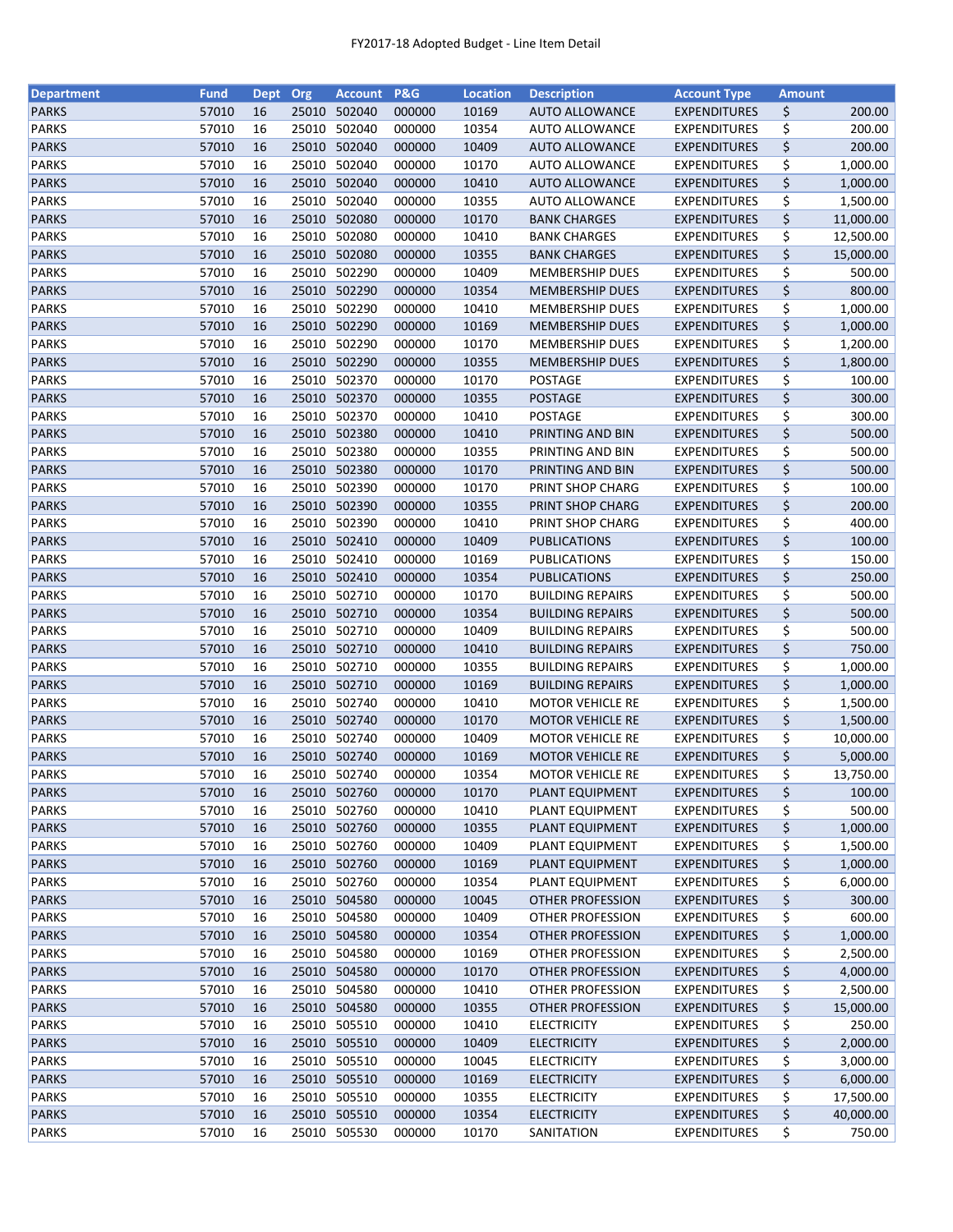| <b>Department</b>   | <b>Fund</b> | <b>Dept</b> | Org   | <b>Account</b> | <b>P&amp;G</b> | <b>Location</b> | <b>Description</b>      | <b>Account Type</b> | <b>Amount</b> |                |
|---------------------|-------------|-------------|-------|----------------|----------------|-----------------|-------------------------|---------------------|---------------|----------------|
| <b>PARKS</b>        | 57010       | 16          |       | 25010 505530   | 000000         | 10409           | SANITATION              | <b>EXPENDITURES</b> | \$            | 1,200.00       |
| <b>PARKS</b>        | 57010       | 16          |       | 25010 505530   | 000000         | 10169           | SANITATION              | <b>EXPENDITURES</b> | \$            | 1,200.00       |
| <b>PARKS</b>        | 57010       | 16          | 25010 | 505530         | 000000         | 10354           | SANITATION              | <b>EXPENDITURES</b> | \$            | 2,500.00       |
| <b>PARKS</b>        | 57010       | 16          | 25010 | 505540         | 000000         | 10169           | <b>SEWER</b>            | <b>EXPENDITURES</b> | \$            | 250.00         |
| <b>PARKS</b>        | 57010       | 16          |       | 25010 505540   | 000000         | 10355           | SEWER                   | <b>EXPENDITURES</b> | \$            | 1,000.00       |
| <b>PARKS</b>        | 57010       | 16          |       | 25010 505540   | 000000         | 10409           | SEWER                   | <b>EXPENDITURES</b> | \$            | 3,500.00       |
| <b>PARKS</b>        | 57010       | 16          |       | 25010 505540   | 000000         | 10410           | <b>SEWER</b>            | <b>EXPENDITURES</b> | \$            | 1,500.00       |
| <b>PARKS</b>        | 57010       | 16          |       | 25010 505550   | 000000         | 10045           | <b>TELEPHONE</b>        | <b>EXPENDITURES</b> | \$            | 200.00         |
| <b>PARKS</b>        | 57010       | 16          |       | 25010 505550   | 000000         | 10409           | <b>TELEPHONE</b>        | <b>EXPENDITURES</b> | \$            | 1,600.00       |
| <b>PARKS</b>        | 57010       | 16          | 25010 | 505550         | 000000         | 10354           | <b>TELEPHONE</b>        | <b>EXPENDITURES</b> | \$            | 2,000.00       |
| <b>PARKS</b>        | 57010       | 16          |       | 25010 505550   | 000000         | 10169           | <b>TELEPHONE</b>        | <b>EXPENDITURES</b> | \$            | 3,000.00       |
| <b>PARKS</b>        | 57010       | 16          |       | 25010 505550   | 000000         | 10170           | <b>TELEPHONE</b>        | <b>EXPENDITURES</b> | \$            | 4,000.00       |
| <b>PARKS</b>        | 57010       | 16          |       | 25010 505550   | 000000         | 10355           | <b>TELEPHONE</b>        | <b>EXPENDITURES</b> | \$            | 4,000.00       |
| <b>PARKS</b>        | 57010       | 16          |       | 25010 505550   | 000000         | 10410           | <b>TELEPHONE</b>        | <b>EXPENDITURES</b> | \$            | 3,509.00       |
| <b>PARKS</b>        | 57010       | 16          |       | 25010 505560   | 000000         | 10169           | <b>WATER</b>            | <b>EXPENDITURES</b> | \$            | 1,000.00       |
| <b>PARKS</b>        | 57010       | 16          | 25010 | 505560         | 000000         | 10409           | <b>WATER</b>            | <b>EXPENDITURES</b> | \$            | 5,000.00       |
| <b>PARKS</b>        | 57010       | 16          |       | 25010 505560   | 000000         | 10354           | <b>WATER</b>            | <b>EXPENDITURES</b> | \$            | 1,800.00       |
| <b>PARKS</b>        | 57010       | 16          |       | 25010 505560   | 000000         | 10410           | <b>WATER</b>            | <b>EXPENDITURES</b> | \$            | 2,000.00       |
| <b>PARKS</b>        | 57010       | 16          |       | 25010 505560   | 000000         | 10170           | <b>WATER</b>            | <b>EXPENDITURES</b> | \$            | 3,000.00       |
| <b>PARKS</b>        | 57010       | 16          |       | 25010 505690   | 000000         | 10169           | <b>TRAVEL</b>           | <b>EXPENDITURES</b> | \$            | 500.00         |
| <b>PARKS</b>        | 57010       | 16          |       | 25010 505690   | 000000         | 10355           | <b>TRAVEL</b>           | <b>EXPENDITURES</b> | \$            | 2,400.00       |
| <b>PARKS</b>        | 57010       | 16          |       | 25010 505690   | 000000         | 10170           | <b>TRAVEL</b>           | <b>EXPENDITURES</b> | \$            | 2,500.00       |
| <b>PARKS</b>        | 57010       | 16          |       | 25010 505820   | 000000         | 10354           | <b>BUILDING RENTAL</b>  | <b>EXPENDITURES</b> | \$            | 800.00         |
| <b>PARKS</b>        | 57010       | 16          |       | 25010 505830   | 000000         | 10045           | <b>MACHINERY RENTAL</b> | <b>EXPENDITURES</b> | \$            | 300.00         |
| <b>PARKS</b>        | 57010       | 16          |       | 25010 505830   | 000000         | 10409           | <b>MACHINERY RENTAL</b> | <b>EXPENDITURES</b> | \$            | 500.00         |
| <b>PARKS</b>        | 57010       | 16          |       | 25010 505830   | 000000         | 10169           | <b>MACHINERY RENTAL</b> | <b>EXPENDITURES</b> | \$            | 500.00         |
| <b>PARKS</b>        | 57010       | 16          |       | 25010 505830   | 000000         | 10354           | <b>MACHINERY RENTAL</b> | <b>EXPENDITURES</b> | \$            | 2,000.00       |
| <b>PARKS</b>        | 57010       | 16          | 25010 | 505830         | 000000         | 10410           | <b>MACHINERY RENTAL</b> | <b>EXPENDITURES</b> | \$            | 53,000.00      |
| <b>PARKS</b>        | 57010       | 16          | 25010 | 505830         | 000000         | 10170           | <b>MACHINERY RENTAL</b> | <b>EXPENDITURES</b> | \$            | 53,000.00      |
| <b>PARKS</b>        | 57010       | 16          | 25010 | 505830         | 000000         | 10355           | MACHINERY RENTAL        | <b>EXPENDITURES</b> | \$            | 60,000.00      |
| <b>PARKS</b>        | 57010       | 16          |       | 25010 505850   | 000000         | 10409           | <b>CLOTHING LINENS</b>  | <b>EXPENDITURES</b> | \$            | 300.00         |
| <b>PARKS</b>        | 57010       | 16          |       | 25010 505850   | 000000         | 10410           | <b>CLOTHING LINENS</b>  | <b>EXPENDITURES</b> | \$            | 500.00         |
| <b>PARKS</b>        | 57010       | 16          |       | 25010 505850   | 000000         | 10169           | <b>CLOTHING LINENS</b>  | <b>EXPENDITURES</b> | \$            | 550.00         |
| <b>PARKS</b>        | 57010       | 16          | 25010 | 505850         | 000000         | 10170           | <b>CLOTHING LINENS</b>  | <b>EXPENDITURES</b> | \$            | 700.00         |
| <b>PARKS</b>        | 57010       | 16          |       | 25010 505850   | 000000         | 10354           | <b>CLOTHING LINENS</b>  | <b>EXPENDITURES</b> | \$            | 900.00         |
| <b>PARKS</b>        | 57010       | 16          |       | 25010 505850   | 000000         | 10355           | <b>CLOTHING LINENS</b>  | <b>EXPENDITURES</b> | \$            | 1,000.00       |
| <b>PARKS</b>        | 57010       | 16          |       | 25010 507520   | 000000         | 10170           | <b>INVENTORY PURCHA</b> | <b>EXPENDITURES</b> | \$            | 50,000.00      |
| <b>PARKS</b>        | 57010       | 16          |       | 25010 507520   | 000000         | 10410           | <b>INVENTORY PURCHA</b> | <b>EXPENDITURES</b> | \$            | 65,000.00      |
| <b>PARKS</b>        | 57010       | 16          |       | 25010 507520   | 000000         | 10355           | <b>INVENTORY PURCHA</b> | <b>EXPENDITURES</b> | \$            | 90,000.00      |
| <b>PARKS</b>        | 57010       | 16          |       | 25010 501220   | 000000         | 10169           | NON-CAPITAL COMP        | <b>EXPENDITURES</b> | \$            | 800.00         |
| <b>PARKS</b>        | 57010       | 16          |       | 25010 502230   | 000000         | 00000           | <b>INSURANCE PREMIU</b> | <b>EXPENDITURES</b> | \$            | 33,000.00      |
| <b>PARKS</b>        | 57010       | 16          |       | 25010 502780   | 000000         | 00000           | CONTINGENCY             | <b>EXPENDITURES</b> | \$            | 58,949.00      |
| <b>PARKS</b>        | 57010       | 16          |       | 25010 509320   | 000000         | 00000           | <b>PRINCIPAL</b>        | <b>EXPENDITURES</b> | \$            | 63,569.00      |
| <b>PARKS</b>        | 57010       | 16          |       | 25010 508320   | 000000         | 00000           | <b>TRANSFER CAPITAL</b> | <b>EXPENDITURES</b> | \$            | 8,811.00       |
| <b>PARKS</b>        | 57010       | 16          |       | 25010 509340   | 000000         | 00000           | <b>INTEREST</b>         | <b>EXPENDITURES</b> | \$            | 3,322.00       |
| <b>PARKS</b>        | 57010       | 16          |       | 25010 500150   | 000000         | 10169           | VACANCY ADJUSTME        | <b>EXPENDITURES</b> | \$            | (2,037.00)     |
| <b>PARKS</b>        | 57010       | 16          |       | 25010 500150   | 000000         | 10409           | <b>VACANCY ADJUSTME</b> | <b>EXPENDITURES</b> | \$            | (2,021.00)     |
| <b>PARKS</b>        | 57010       | 16          |       | 25010 500150   | 000000         | 10045           | <b>VACANCY ADJUSTME</b> | <b>EXPENDITURES</b> | \$            | (529.00)       |
| <b>PARKS</b>        | 57010       | 16          |       | 25010 500150   | 000000         | 10354           | <b>VACANCY ADJUSTME</b> | <b>EXPENDITURES</b> | \$            | (3, 103.00)    |
| <b>PARKS</b>        | 57010       | 16          |       | 25010 502780   | 000000         | 00000           | <b>CONTINGENCY</b>      | <b>EXPENDITURES</b> | \$            | 35,000.00      |
| <b>PARKS</b>        | 57010       | 16          |       | 25020 508320   | 000000         | 00000           | <b>TRANSFER CAPITAL</b> | <b>EXPENDITURES</b> | \$            | 52,000.00      |
| <b>PARKS</b>        | 57010       | 16          |       | 25020 509110   | 000000         | 00000           | CONSTRUCTION-CAP        | <b>EXPENDITURES</b> | \$            | 16,000.00      |
| <b>PUBLIC WORKS</b> | 60110       | 20          |       | 79020 413030   | 000000         | 00000           | <b>CHARGE FOR SERVI</b> | <b>REVENUE</b>      | \$            | (4,069,500.00) |
| <b>PUBLIC WORKS</b> | 60110       | 20          | 79020 | 406260         | 000000         | 00000           | <b>FUEL SALES - CNG</b> | <b>REVENUE</b>      | \$            | (25,000.00)    |
| <b>PUBLIC WORKS</b> | 60110       | 20          |       | 79020 406070   | 000000         | 00000           | <b>FUEL SALES</b>       | <b>REVENUE</b>      | \$            | (15,000.00)    |
| <b>PUBLIC WORKS</b> | 60110       | 20          |       | 79020 414100   | 000000         | 00000           | <b>MISC REVENUE</b>     | <b>REVENUE</b>      | \$            | (8,000.00)     |
| <b>PUBLIC WORKS</b> | 60110       | 20          |       | 79020 402120   | 000000         | 00000           | <b>OCCUPATION AND P</b> | REVENUE             | \$            | (2,500.00)     |
| <b>PUBLIC WORKS</b> | 60110       | 20          |       | 79020 500110   | 000000         | 00000           | <b>BASE SALARIES</b>    | <b>EXPENDITURES</b> | \$            | 740,124.00     |
|                     |             |             |       |                |                |                 |                         |                     |               |                |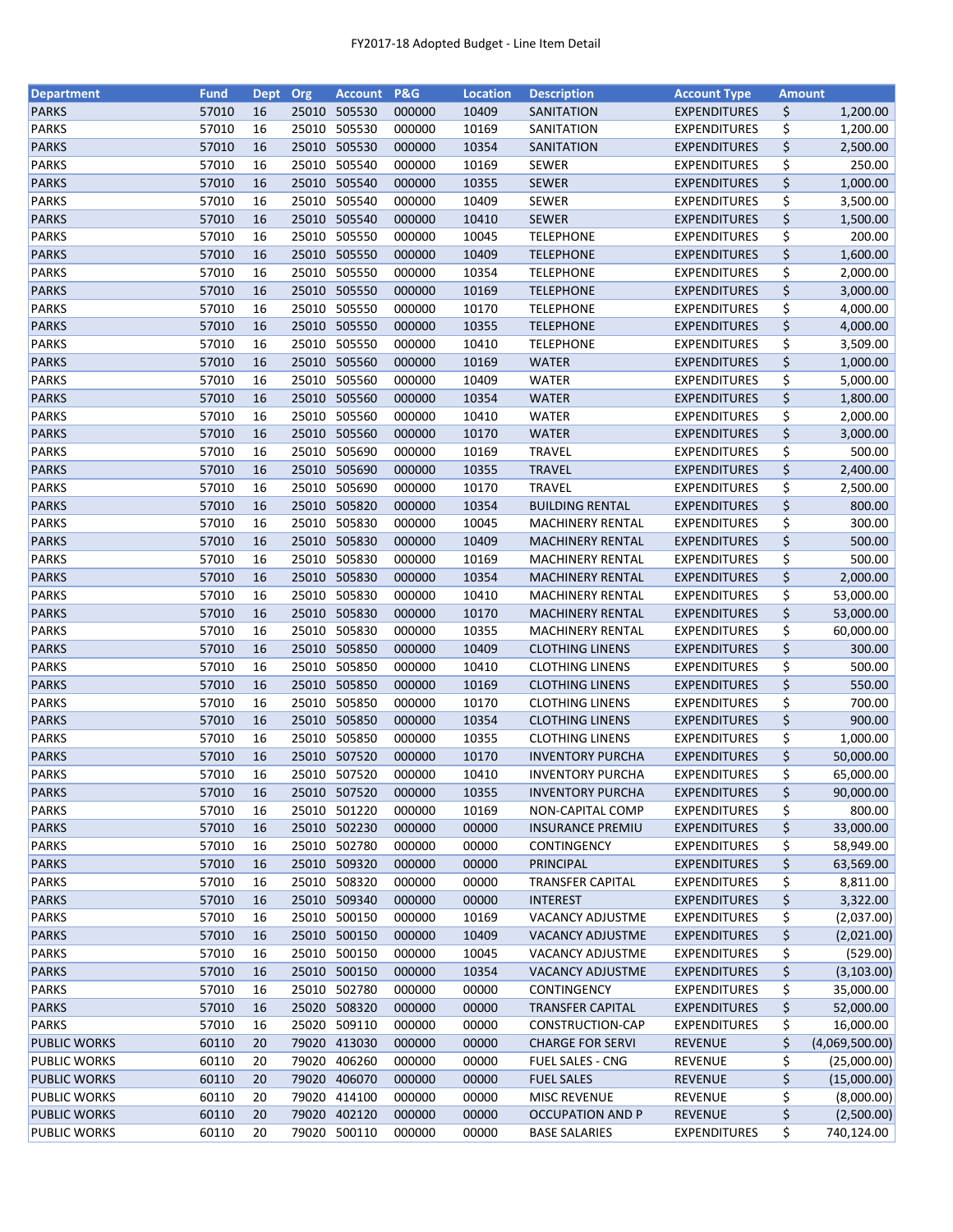| <b>Department</b>      | <b>Fund</b> | Dept Org |       | <b>Account</b> | <b>P&amp;G</b> | <b>Location</b> | <b>Description</b>          | <b>Account Type</b> | <b>Amount</b> |               |
|------------------------|-------------|----------|-------|----------------|----------------|-----------------|-----------------------------|---------------------|---------------|---------------|
| <b>PUBLIC WORKS</b>    | 60110       | 20       | 79020 | 500120         | 000000         | 00000           | <b>OVERTIME</b>             | <b>EXPENDITURES</b> | \$            | 5,086.00      |
| <b>PUBLIC WORKS</b>    | 60110       | 20       | 79020 | 500210         | 000000         | 00000           | LAGERS GENERAL E            | <b>EXPENDITURES</b> | \$            | 120,640.00    |
| <b>PUBLIC WORKS</b>    | 60110       | 20       | 79020 | 500250         | 000000         | 00000           | <b>FICA CONTRIBUTIO</b>     | <b>EXPENDITURES</b> | \$            | 56,619.00     |
| <b>PUBLIC WORKS</b>    | 60110       | 20       | 79020 | 500260         | 000000         | 00000           | <b>HEALTH INS CONTR</b>     | <b>EXPENDITURES</b> | \$            | 98,940.00     |
| <b>PUBLIC WORKS</b>    | 60110       | 20       | 79020 | 500280         | 000000         | 00000           | WORKMENS COMP CO            | <b>EXPENDITURES</b> | \$            | 48,591.00     |
| <b>PUBLIC WORKS</b>    | 60110       | 20       | 79020 | 501110         | 000000         | 00000           | <b>BUILDING MATERIA</b>     | <b>EXPENDITURES</b> | \$            | 1,000.00      |
| <b>PUBLIC WORKS</b>    | 60110       | 20       | 79020 | 501140         | 000000         | 00000           | <b>CLOTHING ALLOWAN</b>     | <b>EXPENDITURES</b> | \$            | 2,000.00      |
| <b>PUBLIC WORKS</b>    | 60110       | 20       | 79020 | 501160         | 000000         | 00000           | <b>FOOD SUPPLIES</b>        | <b>EXPENDITURES</b> | \$            | 100.00        |
| <b>PUBLIC WORKS</b>    | 60110       | 20       |       | 79020 501170   | 000000         | 00000           | <b>FUEL PURCHASES</b>       | <b>EXPENDITURES</b> | \$            | 675,000.00    |
| <b>PUBLIC WORKS</b>    | 60110       | 20       | 79020 | 501190         | 000000         | 00000           | <b>TOOLS &amp; EQUIPMEN</b> | <b>EXPENDITURES</b> | \$            | 15,000.00     |
| <b>PUBLIC WORKS</b>    | 60110       | 20       |       | 79020 501200   | 000000         | 00000           | <b>REPAIR MAINTENAN</b>     | <b>EXPENDITURES</b> | \$            | 714,250.00    |
| <b>PUBLIC WORKS</b>    | 60110       | 20       | 79020 | 501210         | 000000         | 00000           | <b>MOTOR FUEL LUBRI</b>     | <b>EXPENDITURES</b> | \$            | 975,000.00    |
| <b>PUBLIC WORKS</b>    | 60110       | 20       | 79020 | 501220         | 000000         | 00000           | NON-CAPITAL COMP            | <b>EXPENDITURES</b> | \$            | 750.00        |
| <b>PUBLIC WORKS</b>    | 60110       | 20       | 79020 | 501230         | 000000         | 00000           | NON-CAPITAL SOFT            | <b>EXPENDITURES</b> | \$            | 750.00        |
| <b>PUBLIC WORKS</b>    | 60110       | 20       | 79020 | 501240         | 000000         | 00000           | <b>OFFICE SUPPLIES</b>      | <b>EXPENDITURES</b> | \$            | 2,000.00      |
| <b>PUBLIC WORKS</b>    | 60110       | 20       | 79020 | 501250         | 000000         | 00000           | OIL AND LUBRICAN            | <b>EXPENDITURES</b> | \$            | 1,000.00      |
| <b>PUBLIC WORKS</b>    | 60110       | 20       |       | 79020 501260   | 000000         | 00000           | <b>OPERATING SUPPLI</b>     | <b>EXPENDITURES</b> | \$            | 45,000.00     |
| <b>PUBLIC WORKS</b>    | 60110       | 20       | 79020 | 501280         | 000000         | 00000           | PLUMBING ELECTRI            | <b>EXPENDITURES</b> | \$            | 1,000.00      |
| <b>PUBLIC WORKS</b>    | 60110       | 20       | 79020 | 501290         | 000000         | 00000           | <b>SAFETY ITEMS</b>         | <b>EXPENDITURES</b> | \$            | 1,500.00      |
| <b>PUBLIC WORKS</b>    | 60110       | 20       |       | 79020 501300   | 000000         | 00000           | <b>WEARING APPAREL</b>      | <b>EXPENDITURES</b> | \$            | 500.00        |
| <b>PUBLIC WORKS</b>    | 60110       | 20       |       | 79020 502070   | 000000         | 00000           | <b>BANK CARD &amp; EPAY</b> | <b>EXPENDITURES</b> | \$            | 500.00        |
| <b>PUBLIC WORKS</b>    | 60110       | 20       | 79020 | 502220         | 000000         | 00000           | <b>FREIGHT</b>              | <b>EXPENDITURES</b> | \$            | 250.00        |
| <b>PUBLIC WORKS</b>    | 60110       | 20       |       | 79020 502230   | 000000         | 00000           | <b>INSURANCE PREMIU</b>     | <b>EXPENDITURES</b> | \$            | 6,250.00      |
| <b>PUBLIC WORKS</b>    | 60110       | 20       | 79020 | 502290         | 000000         | 00000           | <b>MEMBERSHIP DUES</b>      | <b>EXPENDITURES</b> | \$            | 1,250.00      |
| <b>PUBLIC WORKS</b>    | 60110       | 20       | 79020 | 502370         | 000000         | 00000           | <b>POSTAGE</b>              | <b>EXPENDITURES</b> | \$            | 200.00        |
| <b>PUBLIC WORKS</b>    | 60110       | 20       | 79020 | 502390         | 000000         | 00000           | PRINT SHOP CHARG            | <b>EXPENDITURES</b> | \$            | 500.00        |
| <b>PUBLIC WORKS</b>    | 60110       | 20       | 79020 | 502410         | 000000         | 00000           | <b>PUBLICATIONS</b>         | <b>EXPENDITURES</b> | \$            | 500.00        |
| <b>PUBLIC WORKS</b>    | 60110       | 20       | 79020 | 502480         | 000000         | 00000           | <b>TOWING FEES</b>          | <b>EXPENDITURES</b> | \$            | 1,000.00      |
| <b>PUBLIC WORKS</b>    | 60110       | 20       | 79020 | 502730         | 000000         | 00000           | <b>MOBILE RADIO REP</b>     | <b>EXPENDITURES</b> | \$            | 85,000.00     |
| <b>PUBLIC WORKS</b>    | 60110       | 20       | 79020 | 502740         | 000000         | 00000           | <b>MOTOR VEHICLE RE</b>     | <b>EXPENDITURES</b> | \$            | 283,000.00    |
| <b>PUBLIC WORKS</b>    | 60110       | 20       | 79020 | 502750         | 000000         | 00000           | <b>OFFICE EQUIPMENT</b>     | <b>EXPENDITURES</b> | \$            | 250.00        |
| <b>PUBLIC WORKS</b>    | 60110       | 20       | 79020 | 502760         | 000000         | 00000           | PLANT EQUIPMENT             | <b>EXPENDITURES</b> | \$            | 2,000.00      |
| <b>PUBLIC WORKS</b>    | 60110       | 20       | 79020 | 502780         | 000000         | 00000           | <b>CONTINGENCY</b>          | <b>EXPENDITURES</b> | \$            | 98,700.00     |
| <b>PUBLIC WORKS</b>    | 60110       | 20       | 79020 | 504580         | 000000         | 00000           | OTHER PROFESSION            | <b>EXPENDITURES</b> | \$            | 60,000.00     |
| <b>PUBLIC WORKS</b>    | 60110       | 20       |       | 79020 504590   | 000000         | 00000           | PROFESSIONAL DEV            | <b>EXPENDITURES</b> | \$            | 1,500.00      |
| <b>PUBLIC WORKS</b>    | 60110       | 20       |       | 79020 505510   | 000000         | 00000           | <b>ELECTRICITY</b>          | <b>EXPENDITURES</b> | \$            | 10,000.00     |
| <b>PUBLIC WORKS</b>    | 60110       | 20       |       | 79020 505520   | 000000         | 00000           | GAS                         | <b>EXPENDITURES</b> | \$            | 20,000.00     |
| <b>PUBLIC WORKS</b>    | 60110       | 20       |       | 79020 505550   | 000000         | 00000           | <b>TELEPHONE</b>            | <b>EXPENDITURES</b> | \$            | 6,250.00      |
| <b>PUBLIC WORKS</b>    |             |          |       |                |                |                 |                             |                     |               | 6,000.00      |
|                        | 60110       | 20       |       | 79020 505690   | 000000         | 00000           | <b>TRAVEL</b>               | <b>EXPENDITURES</b> | \$            | 7,000.00      |
| <b>PUBLIC WORKS</b>    | 60110       | 20       | 79020 | 505830         | 000000         | 00000           | <b>MACHINERY RENTAL</b>     | <b>EXPENDITURES</b> | \$            |               |
| <b>PUBLIC WORKS</b>    | 60110       | 20       |       | 79020 505850   | 000000         | 00000           | <b>CLOTHING LINENS</b>      | <b>EXPENDITURES</b> | \$            | 5,000.00      |
| <b>PUBLIC WORKS</b>    | 60110       | 20       |       | 79020 508170   | 000000         | 00000           | OTHER EQUIPMENT             | <b>EXPENDITURES</b> | \$            | 20,000.00     |
| <b>FINANCE</b>         | 60210       | 09       |       | 14240 413030   | 000000         | 00000           | <b>CHARGE FOR SERVI</b>     | <b>REVENUE</b>      | \$            | (249, 713.51) |
| <b>FINANCE</b>         | 60210       | 09       |       | 14240 500110   | 000000         | 00000           | <b>BASE SALARIES</b>        | <b>EXPENDITURES</b> | \$            | 77,616.99     |
| <b>FINANCE</b>         | 60210       | 09       |       | 14240 500120   | 000000         | 00000           | <b>OVERTIME</b>             | <b>EXPENDITURES</b> | \$            | 500.00        |
| <b>FINANCE</b>         | 60210       | 09       |       | 14240 500210   | 000000         | 00000           | LAGERS GENERAL E            | <b>EXPENDITURES</b> | \$            | 12,651.57     |
| <b>FINANCE</b>         | 60210       | 09       |       | 14240 500250   | 000000         | 00000           | <b>FICA CONTRIBUTIO</b>     | <b>EXPENDITURES</b> | \$            | 5,937.70      |
| <b>FINANCE</b>         | 60210       | 09       |       | 14240 500260   | 000000         | 00000           | <b>HEALTH INS CONTR</b>     | <b>EXPENDITURES</b> | \$            | 10,476.00     |
| <b>FINANCE</b>         | 60210       | 09       |       | 14240 500280   | 000000         | 00000           | <b>WORKMENS COMP CO</b>     | <b>EXPENDITURES</b> | \$            | 1,490.25      |
| <b>FINANCE</b>         | 60210       | 09       |       | 14240 501190   | 000000         | 00000           | <b>TOOLS &amp; EQUIPMEN</b> | <b>EXPENDITURES</b> | \$            | 1,500.00      |
| <b>FINANCE</b>         | 60210       | 09       |       | 14240 501240   | 000000         | 00000           | <b>OFFICE SUPPLIES</b>      | <b>EXPENDITURES</b> | \$            | 100.00        |
| <b>FINANCE</b>         | 60210       | 09       | 14240 | 501260         | 000000         | 00000           | <b>OPERATING SUPPLI</b>     | <b>EXPENDITURES</b> | \$            | 62,184.00     |
| <b>FINANCE</b>         | 60210       | 09       |       | 14240 502040   | 000000         | 00000           | <b>AUTO ALLOWANCE</b>       | <b>EXPENDITURES</b> | \$            | 50.00         |
| <b>FINANCE</b>         | 60210       | 09       |       | 14240 502750   | 000000         | 00000           | OFFICE EQUIPMENT            | <b>EXPENDITURES</b> | \$            | 5,100.00      |
| <b>FINANCE</b>         | 60210       | 09       |       | 14240 505550   | 000000         | 00000           | <b>TELEPHONE</b>            | <b>EXPENDITURES</b> | \$            | 607.00        |
| <b>FINANCE</b>         | 60210       | 09       |       | 14240 505690   | 000000         | 00000           | TRAVEL                      | <b>EXPENDITURES</b> | \$            | 500.00        |
| <b>FINANCE</b>         | 60210       | 09       |       | 14240 505830   | 000000         | 00000           | <b>MACHINERY RENTAL</b>     | <b>EXPENDITURES</b> | \$            | 71,000.00     |
| <b>HUMAN RESOURCES</b> | 60420       | 12       |       | 16070 500110   | 000000         | 00000           | <b>BASE SALARIES</b>        | <b>EXPENDITURES</b> | \$            | 81,152.76     |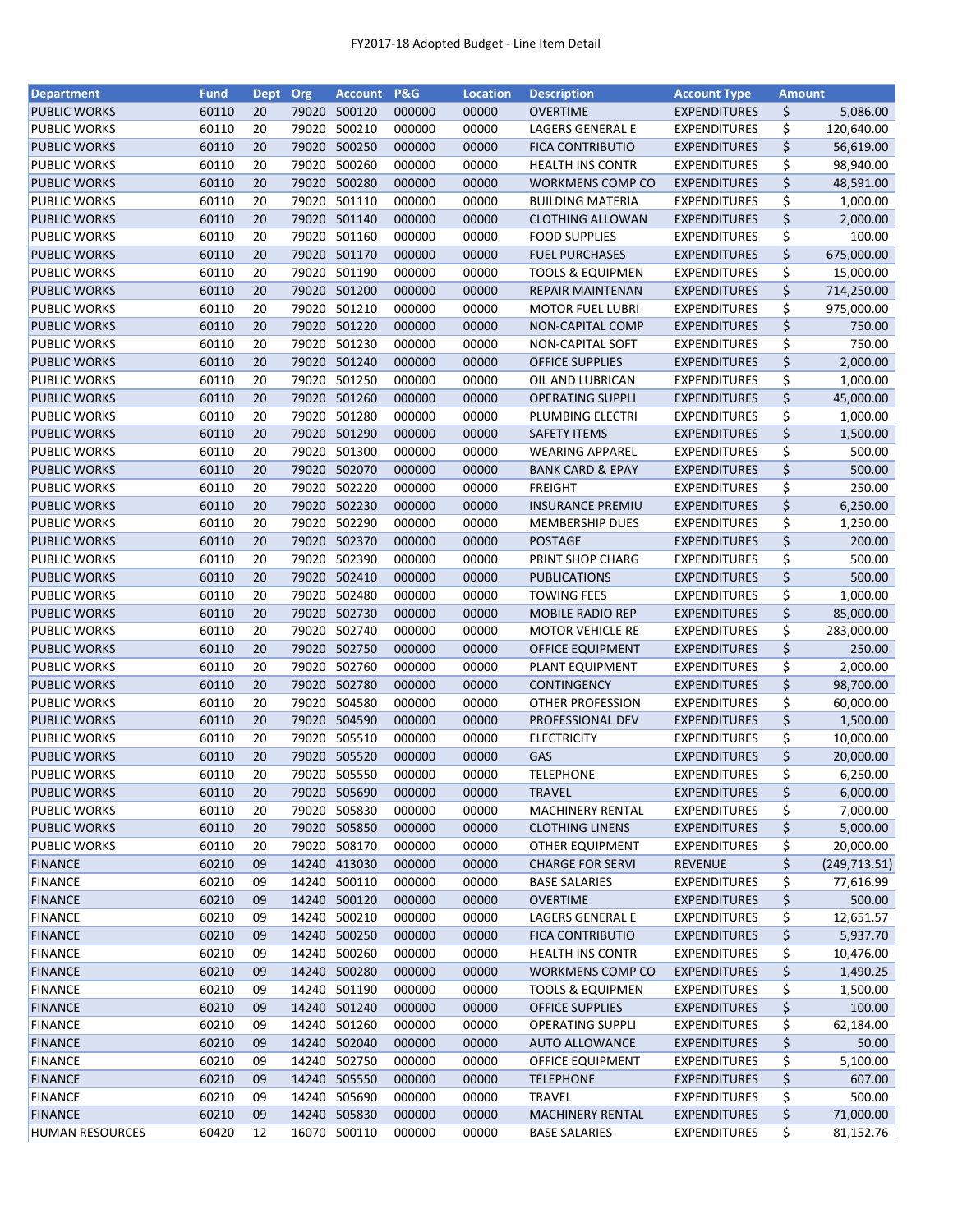| <b>Department</b>      | <b>Fund</b>    | <b>Dept</b> | Org   | <b>Account</b> | P&G              | <b>Location</b> | <b>Description</b>                       | <b>Account Type</b> | <b>Amount</b> |                  |
|------------------------|----------------|-------------|-------|----------------|------------------|-----------------|------------------------------------------|---------------------|---------------|------------------|
| <b>HUMAN RESOURCES</b> | 60420          | 12          | 16070 | 500130         | 000000           | 00000           | <b>TEMPORARY WAGES</b>                   | <b>EXPENDITURES</b> | \$            | 14,750.00        |
| <b>HUMAN RESOURCES</b> | 60420          | 12          | 16070 | 500210         | 000000           | 00000           | LAGERS GENERAL E                         | <b>EXPENDITURES</b> | \$            | 13,227.90        |
| <b>HUMAN RESOURCES</b> | 60420          | 12          |       | 16070 500250   | 000000           | 00000           | <b>FICA CONTRIBUTIO</b>                  | <b>EXPENDITURES</b> | \$            | 6,208.18         |
| <b>HUMAN RESOURCES</b> | 60420          | 12          | 16070 | 500260         | 000000           | 00000           | <b>HEALTH INS CONTR</b>                  | <b>EXPENDITURES</b> | \$            | 11,640.00        |
| <b>HUMAN RESOURCES</b> | 60420          | 12          |       | 16070 500280   | 000000           | 00000           | WORKMENS COMP CO                         | <b>EXPENDITURES</b> | \$            | 1,067.50         |
| <b>HUMAN RESOURCES</b> | 60420          | 12          |       | 16070 501160   | 000000           | 00000           | <b>FOOD SUPPLIES</b>                     | <b>EXPENDITURES</b> | \$            | 500.00           |
| <b>HUMAN RESOURCES</b> | 60420          | 12          |       | 16070 501190   | 000000           | 00000           | <b>TOOLS &amp; EQUIPMEN</b>              | <b>EXPENDITURES</b> | \$            | 500.00           |
| <b>HUMAN RESOURCES</b> | 60420          | 12          | 16070 | 501200         | 000000           | 00000           | <b>REPAIR MAINTENAN</b>                  | <b>EXPENDITURES</b> | \$            | 500.00           |
| <b>HUMAN RESOURCES</b> | 60420          | 12          |       | 16070 501220   | 000000           | 00000           | NON-CAPITAL COMP                         | <b>EXPENDITURES</b> | \$            | 500.00           |
| <b>HUMAN RESOURCES</b> | 60420          | 12          |       | 16070 501240   | 000000           | 00000           | OFFICE SUPPLIES                          | <b>EXPENDITURES</b> | \$            | 975.00           |
| <b>HUMAN RESOURCES</b> | 60420          | 12          |       | 16070 501260   | 000000           | 00000           | <b>OPERATING SUPPLI</b>                  | <b>EXPENDITURES</b> | \$            | 1,375.00         |
| <b>HUMAN RESOURCES</b> | 60420          | 12          | 16070 | 502290         | 000000           | 00000           | <b>MEMBERSHIP DUES</b>                   | <b>EXPENDITURES</b> | \$            | 800.00           |
| <b>HUMAN RESOURCES</b> | 60420          | 12          | 16070 | 502320         | 000000           | 00000           | <b>MILEAGE</b>                           | <b>EXPENDITURES</b> | \$            | 250.00           |
| <b>HUMAN RESOURCES</b> | 60420          | 12          | 16070 | 502370         | 000000           | 00000           | <b>POSTAGE</b>                           | <b>EXPENDITURES</b> | \$            | 75.00            |
| <b>HUMAN RESOURCES</b> | 60420          | 12          | 16070 | 502390         | 000000           | 00000           | PRINT SHOP CHARG                         | <b>EXPENDITURES</b> | \$            | 300.00           |
|                        | 60420          | 12          |       | 16070 502410   | 000000           | 00000           | <b>PUBLICATIONS</b>                      | <b>EXPENDITURES</b> |               | 100.00           |
| <b>HUMAN RESOURCES</b> |                |             |       |                |                  |                 |                                          |                     | \$<br>\$      |                  |
| <b>HUMAN RESOURCES</b> | 60420          | 12          |       | 16070 502750   | 000000           | 00000           | <b>OFFICE EQUIPMENT</b>                  | <b>EXPENDITURES</b> |               | 250.00           |
| <b>HUMAN RESOURCES</b> | 60420          | 12          |       | 16070 504530   | 000000           | 00000           | <b>CONSULTING</b>                        | <b>EXPENDITURES</b> | \$            | 4,250.00         |
| <b>HUMAN RESOURCES</b> | 60420          | 12          |       | 16070 504580   | 000000           | 00000           | <b>OTHER PROFESSION</b>                  | <b>EXPENDITURES</b> | \$            | 3,000.00         |
| <b>HUMAN RESOURCES</b> | 60420          | 12          | 16070 | 504590         | 000000           | 00000           | PROFESSIONAL DEV                         | <b>EXPENDITURES</b> | \$            | 2,200.00         |
| <b>HUMAN RESOURCES</b> | 60420          | 12          |       | 16070 505550   | 000000           | 00000           | <b>TELEPHONE</b>                         | <b>EXPENDITURES</b> | \$            | 400.00           |
| <b>HUMAN RESOURCES</b> | 60420          | 12          |       | 16070 505690   | 000000           | 00000           | <b>TRAVEL</b>                            | <b>EXPENDITURES</b> | \$            | 7,000.00         |
| <b>HUMAN RESOURCES</b> | 60420          | 12          |       | 16070 505830   | 000000           | 00000           | <b>MACHINERY RENTAL</b>                  | <b>EXPENDITURES</b> | \$            | 1,725.00         |
| <b>HUMAN RESOURCES</b> | 60420          | 12          | 16070 | 500140         | 000000           | 00000           | RESERVE FOR WAGE                         | <b>EXPENDITURES</b> | \$            | 3,910.00         |
| <b>HUMAN RESOURCES</b> | 60420          | 12          | 16090 | 417020         | 000000           | 00000           | <b>WORKERS' COMP TR</b>                  | <b>REVENUE</b>      | \$            | (4, 249, 433.77) |
| <b>HUMAN RESOURCES</b> | 60420          | 12          | 16090 | 502230         | 000000           | 00000           | <b>INSURANCE PREMIU</b>                  | <b>EXPENDITURES</b> | \$            | 200,000.00       |
| <b>HUMAN RESOURCES</b> | 60420          | 12          | 16090 | 504570         | 000000           | 00000           | <b>MEDICAL SERVICES</b>                  | <b>EXPENDITURES</b> | \$            | 2,013,549.00     |
| <b>HUMAN RESOURCES</b> | 60420          | 12          | 16090 | 506510         | 000000           | 00000           | <b>WORKCOMP ADMINIS</b>                  | <b>EXPENDITURES</b> | \$            | 100,000.00       |
| <b>HUMAN RESOURCES</b> | 60420          | 12          | 16090 | 506520         | 000000           | 00000           | <b>WORKCOMP CCLS</b>                     | <b>EXPENDITURES</b> | \$            | 970,000.00       |
| <b>HUMAN RESOURCES</b> | 60420          | 12          | 16090 | 506530         | 000000           | 00000           | <b>WORKCOMP LEGAL E</b>                  | <b>EXPENDITURES</b> | \$            | 150,000.00       |
| <b>HUMAN RESOURCES</b> | 60420          | 12          | 16090 | 506550         | 000000           | 00000           | <b>WORKCOMP TAXES</b>                    | <b>EXPENDITURES</b> | \$            | 200,000.00       |
| <b>HUMAN RESOURCES</b> | 60420          | 12          | 16090 | 502080         | 000000           | 00000           | <b>BANK CHARGES</b>                      | <b>EXPENDITURES</b> | \$            | 750.00           |
| <b>RISK MANAGEMENT</b> | 60420          | 22          | 13100 | 500110         | 000000           | 00000           | <b>BASE SALARIES</b>                     | <b>EXPENDITURES</b> | \$            | 211,503.47       |
| <b>RISK MANAGEMENT</b> | 60420          | 22          |       | 13100 500120   | 000000           | 00000           | <b>OVERTIME</b>                          | <b>EXPENDITURES</b> | \$            | 2,000.00         |
| <b>RISK MANAGEMENT</b> | 60420          | 22          |       | 13100 500210   | 000000           | 00000           | LAGERS GENERAL E                         | <b>EXPENDITURES</b> | \$            | 34,475.07        |
| <b>RISK MANAGEMENT</b> | 60420          | 22          |       | 13100 500250   | 000000           | 00000           | <b>FICA CONTRIBUTIO</b>                  | <b>EXPENDITURES</b> | \$            | 16,180.02        |
| <b>RISK MANAGEMENT</b> | 60420          | 22          |       | 13100 500260   | 000000           | 00000           | <b>HEALTH INS CONTR</b>                  | <b>EXPENDITURES</b> | \$            | 17,460.00        |
| <b>RISK MANAGEMENT</b> | 60420          | 22          |       | 13100 500280   | 000000           | 00000           | <b>WORKMENS COMP CO</b>                  | <b>EXPENDITURES</b> | \$            | 4,060.87         |
| <b>RISK MANAGEMENT</b> | 60420          | 22          |       | 13100 501160   | 000000           | 00000           | <b>FOOD SUPPLIES</b>                     | <b>EXPENDITURES</b> | \$            | 1,000.00         |
| <b>RISK MANAGEMENT</b> | 60420          | 22          | 13100 | 501170         | 000000           | 00000           | <b>FUEL PURCHASES</b>                    | <b>EXPENDITURES</b> | \$            | 2,000.00         |
| <b>RISK MANAGEMENT</b> | 60420          | 22          |       | 13100 501190   | 000000           | 00000           | <b>TOOLS &amp; EQUIPMEN</b>              | <b>EXPENDITURES</b> | \$            | 1,000.00         |
| <b>RISK MANAGEMENT</b> | 60420          | 22          |       | 13100 501230   | 000000           | 00000           | NON-CAPITAL SOFT                         | <b>EXPENDITURES</b> | \$            | 36,900.00        |
| <b>RISK MANAGEMENT</b> | 60420          | 22          |       | 13100 501240   | 000000           | 00000           | <b>OFFICE SUPPLIES</b>                   | <b>EXPENDITURES</b> | \$            | 2,000.00         |
| <b>RISK MANAGEMENT</b> | 60420          | 22          |       | 13100 501260   | 000000           | 00000           | <b>OPERATING SUPPLI</b>                  | <b>EXPENDITURES</b> | \$            | 3,000.00         |
| <b>RISK MANAGEMENT</b> | 60420          | 22          |       | 13100 501290   | 000000           | 00000           | <b>SAFETY ITEMS</b>                      | <b>EXPENDITURES</b> | \$            | 5,000.00         |
| <b>RISK MANAGEMENT</b> | 60420          | 22          |       | 13100 502040   | 000000           | 00000           | <b>AUTO ALLOWANCE</b>                    | <b>EXPENDITURES</b> | \$            | 7,960.00         |
| <b>RISK MANAGEMENT</b> | 60420          | 22          |       | 13100 502100   | 000000           | 00000           | <b>COMMUNICATION AL</b>                  | <b>EXPENDITURES</b> | \$            | 600.00           |
| <b>RISK MANAGEMENT</b> | 60420          | 22          |       | 13100 502290   | 000000           | 00000           | <b>MEMBERSHIP DUES</b>                   | <b>EXPENDITURES</b> | \$            | 4,200.00         |
| <b>RISK MANAGEMENT</b> | 60420          | 22          |       | 13100 502320   | 000000           | 00000           | <b>MILEAGE</b>                           | <b>EXPENDITURES</b> | \$            | 540.00           |
| <b>RISK MANAGEMENT</b> | 60420          | 22          |       | 13100 502380   | 000000           | 00000           | PRINTING AND BIN                         | <b>EXPENDITURES</b> | \$            | 1,000.00         |
| <b>RISK MANAGEMENT</b> | 60420          | 22          |       | 13100 502440   | 000000           | 00000           | SERVICE CENTER C                         | <b>EXPENDITURES</b> | \$            | 2,500.00         |
| <b>RISK MANAGEMENT</b> | 60420          | 22          | 13100 | 504580         | 000000           | 00000           | OTHER PROFESSION                         | <b>EXPENDITURES</b> | \$            | 24,000.00        |
| <b>RISK MANAGEMENT</b> | 60420          | 22          |       | 13100 504590   | 000000           | 00000           | PROFESSIONAL DEV                         | <b>EXPENDITURES</b> | \$            | 5,000.00         |
|                        |                |             |       | 13100 505550   |                  |                 |                                          |                     |               |                  |
| <b>RISK MANAGEMENT</b> | 60420          | 22          |       | 13100 505690   | 000000<br>000000 | 00000           | <b>TELEPHONE</b>                         | <b>EXPENDITURES</b> | \$            | 1,440.00         |
| <b>RISK MANAGEMENT</b> | 60420<br>60420 | 22          |       | 13100 509910   |                  | 00000           | <b>TRAVEL</b><br><b>TRANSFER TO OTHE</b> | <b>EXPENDITURES</b> | \$            | 7,000.00         |
| <b>RISK MANAGEMENT</b> |                | 22          |       |                | 000000           | 00000           |                                          | <b>EXPENDITURES</b> | \$            | 15,159.00        |
| <b>RISK MANAGEMENT</b> | 60420          | 22          |       | 13100 509910   | 000000           | 00000           | <b>TRANSFER TO OTHE</b>                  | <b>EXPENDITURES</b> | \$            | 33,285.00        |
| <b>RISK MANAGEMENT</b> | 60420          | 22          |       | 13100 414080   | 000000           | 00000           | <b>FUND BALANCE APP</b>                  | REVENUE             | \$            | (33, 285.00)     |